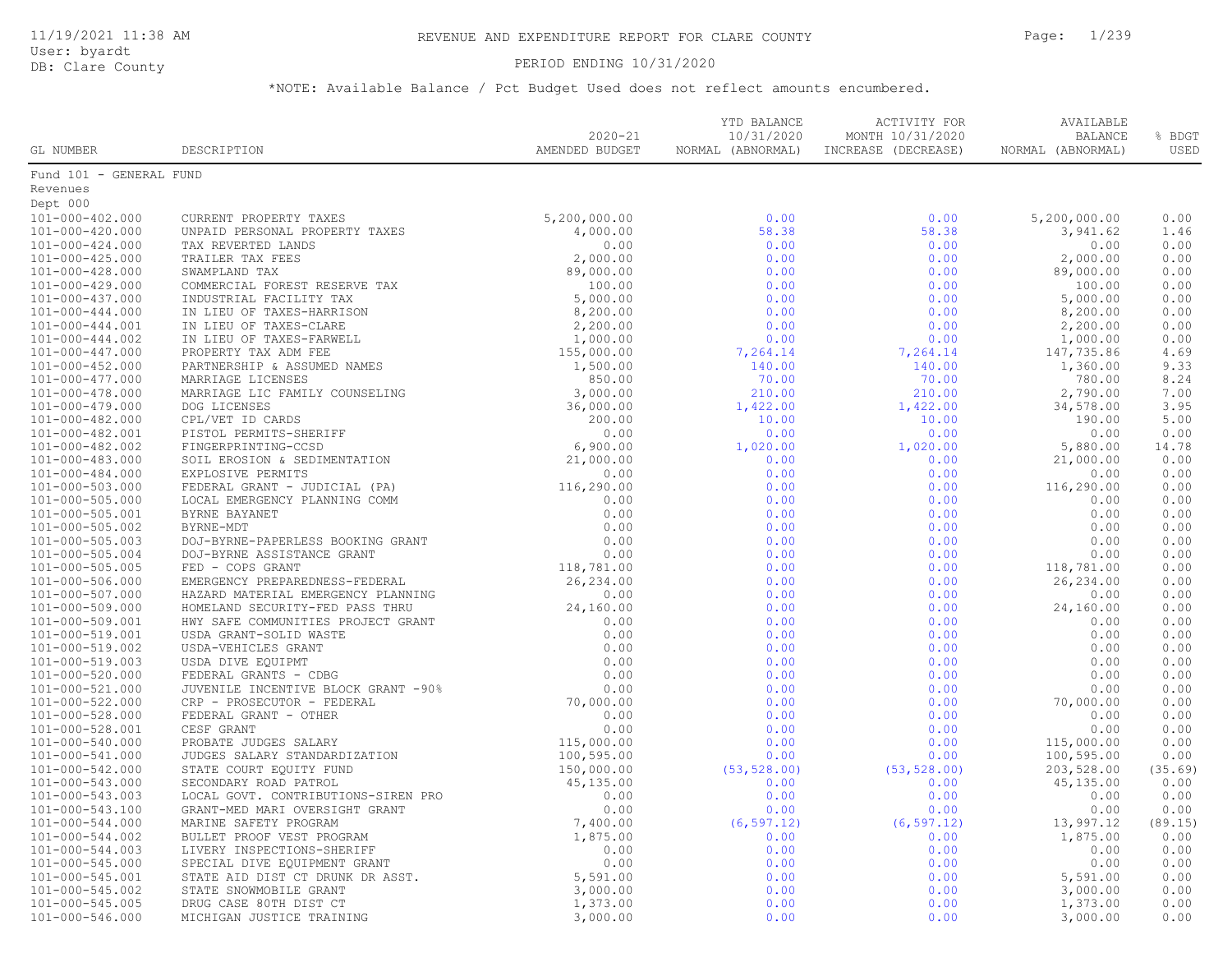### PERIOD ENDING 10/31/2020

|                                    |                                                                                                                                                                                                                                                                                                                                                                                                                                  | $2020 - 21$    | YTD BALANCE<br>10/31/2020 | ACTIVITY FOR<br>MONTH 10/31/2020 | AVAILABLE<br><b>BALANCE</b> | % BDGT          |
|------------------------------------|----------------------------------------------------------------------------------------------------------------------------------------------------------------------------------------------------------------------------------------------------------------------------------------------------------------------------------------------------------------------------------------------------------------------------------|----------------|---------------------------|----------------------------------|-----------------------------|-----------------|
| GL NUMBER                          | DESCRIPTION                                                                                                                                                                                                                                                                                                                                                                                                                      | AMENDED BUDGET | NORMAL (ABNORMAL)         | INCREASE (DECREASE)              | NORMAL (ABNORMAL)           | USED            |
| Fund 101 - GENERAL FUND            |                                                                                                                                                                                                                                                                                                                                                                                                                                  |                |                           |                                  |                             |                 |
| Revenues                           |                                                                                                                                                                                                                                                                                                                                                                                                                                  |                |                           |                                  |                             |                 |
| 101-000-549.000                    | OFF-ROAD VEHICLE ENFORCEMENT                                                                                                                                                                                                                                                                                                                                                                                                     | 6,500.00       | 0.00                      | 0.00                             | 6,500.00                    | 0.00            |
| 101-000-549.001                    | OFFICE OF HIGHWAY SAFETY GRANT                                                                                                                                                                                                                                                                                                                                                                                                   | 0.00           | 0.00                      | 0.00                             | 0.00                        | 0.00            |
| 101-000-550.000                    | $$\mathbb{Z}$$ ANT $$\mathbb{Z}$$ .<br>TE $$\mathbb{Z}$$<br>ORV SAFETY EDUCATION GRANT                                                                                                                                                                                                                                                                                                                                           | 0.00           | 0.00                      | 0.00                             | 0.00                        | 0.00            |
| 101-000-552.000                    | GRANTS - STATE                                                                                                                                                                                                                                                                                                                                                                                                                   | 0.00           | 0.00                      | 0.00                             | 0.00                        | 0.00            |
| $101 - 000 - 553.000$              | STATE GRANT - CO VETERAN SVC                                                                                                                                                                                                                                                                                                                                                                                                     | 0.00           | (5, 428.25)               | (5, 428.25)                      | 5,428.25                    | 100.00          |
| $101 - 000 - 555.430$              | GRANT-MPAW (SPAY/NEUTER)                                                                                                                                                                                                                                                                                                                                                                                                         | 0.00           | 0.00                      | 0.00                             | 0.00                        | 0.00            |
| 101-000-562.001                    |                                                                                                                                                                                                                                                                                                                                                                                                                                  |                |                           | 0.00                             | 0.00                        | 0.00            |
| 101-000-563.000                    |                                                                                                                                                                                                                                                                                                                                                                                                                                  |                |                           | 0.00                             | 0.00                        | 0.00            |
| 101-000-564.000                    |                                                                                                                                                                                                                                                                                                                                                                                                                                  |                |                           | (6, 829.26)                      | 34, 146.26                  | (25.00)         |
| 101-000-565.000                    |                                                                                                                                                                                                                                                                                                                                                                                                                                  |                |                           | 0.00                             | 500.00                      | 0.00            |
| 101-000-569.000                    |                                                                                                                                                                                                                                                                                                                                                                                                                                  |                |                           | (19, 627.07)                     | 73,434.07                   | (36.48)         |
| 101-000-570.000                    |                                                                                                                                                                                                                                                                                                                                                                                                                                  |                |                           | 0.00                             | 0.00                        | 0.00            |
| 101-000-571.000                    |                                                                                                                                                                                                                                                                                                                                                                                                                                  |                |                           | 0.00                             | 102,506.00                  | 0.00            |
| 101-000-573.000                    |                                                                                                                                                                                                                                                                                                                                                                                                                                  |                |                           | 0.00                             | 100,000.00                  | 0.00            |
| 101-000-574.000                    |                                                                                                                                                                                                                                                                                                                                                                                                                                  |                |                           | 103,367.00                       | 588,276.00                  | 14.95           |
| 101-000-575.000                    |                                                                                                                                                                                                                                                                                                                                                                                                                                  |                |                           | 0.00                             | 0.00                        | 0.00            |
| 101-000-575.001                    |                                                                                                                                                                                                                                                                                                                                                                                                                                  |                |                           | 0.00                             | 50,964.00                   | 0.00            |
| 101-000-576.000                    |                                                                                                                                                                                                                                                                                                                                                                                                                                  |                |                           | 0.00                             | 5,000.00                    | 0.00            |
| 101-000-577.000                    |                                                                                                                                                                                                                                                                                                                                                                                                                                  |                |                           | 0.00                             | 0.00                        | 0.00            |
| 101-000-579.000                    |                                                                                                                                                                                                                                                                                                                                                                                                                                  |                |                           | 0.00                             | 175.00                      | 0.00            |
| 101-000-581.000                    |                                                                                                                                                                                                                                                                                                                                                                                                                                  |                |                           | 0.00                             | 385.00                      | 0.00            |
| 101-000-582.001                    |                                                                                                                                                                                                                                                                                                                                                                                                                                  |                |                           | 0.00                             | 108,000.00                  | 0.00            |
| 101-000-582.002                    |                                                                                                                                                                                                                                                                                                                                                                                                                                  |                |                           | 0.00                             | 141,874.00                  | 0.00            |
| 101-000-582.003                    |                                                                                                                                                                                                                                                                                                                                                                                                                                  |                |                           | 0.00                             | 0.00                        | 0.00            |
| 101-000-582.004                    |                                                                                                                                                                                                                                                                                                                                                                                                                                  |                |                           | 0.00                             | 0.00                        | 0.00            |
| 101-000-582.005                    |                                                                                                                                                                                                                                                                                                                                                                                                                                  |                |                           | 0.00                             | 37,000.00                   | 0.00            |
| 101-000-582.006                    |                                                                                                                                                                                                                                                                                                                                                                                                                                  |                |                           | 0.00                             | 37,000.00                   | 0.00            |
| 101-000-582.007                    |                                                                                                                                                                                                                                                                                                                                                                                                                                  |                |                           | 0.00                             | 0.00                        | 0.00            |
| 101-000-582.008                    |                                                                                                                                                                                                                                                                                                                                                                                                                                  |                |                           | 0.00                             | 0.00                        | 0.00            |
| 101-000-582.009                    |                                                                                                                                                                                                                                                                                                                                                                                                                                  |                |                           | 0.00                             | 66,595.00                   | 0.00            |
| 101-000-582.010                    |                                                                                                                                                                                                                                                                                                                                                                                                                                  |                |                           | 0.00                             | 3,000.00                    | 0.00            |
| 101-000-582.011                    |                                                                                                                                                                                                                                                                                                                                                                                                                                  |                |                           | 0.00                             | 0.00                        | 0.00            |
| 101-000-582.012                    |                                                                                                                                                                                                                                                                                                                                                                                                                                  |                |                           | 0.00                             | 5,000.00                    | 0.00            |
| 101-000-582.201                    |                                                                                                                                                                                                                                                                                                                                                                                                                                  |                |                           | 0.00                             | 10,155.00                   | 0.00            |
| 101-000-583.301                    |                                                                                                                                                                                                                                                                                                                                                                                                                                  |                |                           | 0.00                             | 0.00                        | 0.00            |
| 101-000-601.131                    |                                                                                                                                                                                                                                                                                                                                                                                                                                  |                |                           | 17,625.20                        | 152,374.80                  | 10.37           |
| 101-000-601.136                    |                                                                                                                                                                                                                                                                                                                                                                                                                                  |                |                           | 20,364.25                        | 182,635.75                  | 10.03           |
| 101-000-606.000                    |                                                                                                                                                                                                                                                                                                                                                                                                                                  |                |                           | 0.00                             | 3,500.00                    | 0.00            |
| 101-000-607.131                    |                                                                                                                                                                                                                                                                                                                                                                                                                                  |                |                           | 78.00                            | 22.00                       | 78.00           |
| 101-000-607.132                    |                                                                                                                                                                                                                                                                                                                                                                                                                                  |                |                           | 36.00                            | 264.00                      | 12.00           |
| 101-000-607.301                    |                                                                                                                                                                                                                                                                                                                                                                                                                                  |                |                           | 0.00                             | 2,100.00                    | 0.00            |
| 101-000-607.302                    |                                                                                                                                                                                                                                                                                                                                                                                                                                  |                |                           | 0.00<br>804.00                   | 500.00<br>11,196.00         | 0.00<br>6.70    |
| 101-000-608.131                    |                                                                                                                                                                                                                                                                                                                                                                                                                                  |                |                           | 0.00                             |                             | 0.00            |
| 101-000-608.136<br>101-000-608.147 |                                                                                                                                                                                                                                                                                                                                                                                                                                  |                |                           | 0.00                             | 0.00<br>14,000.00           | 0.00            |
| 101-000-608.148                    |                                                                                                                                                                                                                                                                                                                                                                                                                                  |                |                           | 2,955.14                         | 28,044.86                   | 9.53            |
| 101-000-608.172                    |                                                                                                                                                                                                                                                                                                                                                                                                                                  |                |                           | 0.00                             | 0.00                        | 0.00            |
|                                    |                                                                                                                                                                                                                                                                                                                                                                                                                                  |                |                           |                                  |                             |                 |
| 101-000-608.191                    |                                                                                                                                                                                                                                                                                                                                                                                                                                  |                |                           | 0.00<br>35.00                    | 0.00                        | 0.00            |
| 101-000-608.202<br>101-000-608.215 |                                                                                                                                                                                                                                                                                                                                                                                                                                  |                |                           | 7,638.50                         | (35.00)<br>47,361.50        | 100.00<br>13.89 |
| 101-000-608.225                    |                                                                                                                                                                                                                                                                                                                                                                                                                                  |                |                           | 48.70                            | 11,951.30                   | 0.41            |
| 101-000-608.226                    |                                                                                                                                                                                                                                                                                                                                                                                                                                  |                |                           | 150.00                           | 49,850.00                   | 0.30            |
| 101-000-608.227                    |                                                                                                                                                                                                                                                                                                                                                                                                                                  |                |                           | 0.00                             | 0.00                        | 0.00            |
| 101-000-608.229                    | $\begin{tabular}{l c c c} $\mathbf{a} \rightarrow \mathbf{a} \pm \mathbf{0} \ \text{DQCD} $\mathbf{X} \mathbf{B} \mathbf{B} \mathbf{B} \mathbf{B} \mathbf{B} \mathbf{B} \mathbf{B} \mathbf{B} \mathbf{B} \mathbf{B} \mathbf{B} \mathbf{B} \mathbf{B} \mathbf{B} \mathbf{B} \mathbf{B} \mathbf{B} \mathbf{B} \mathbf{B} \mathbf{B} \mathbf{B} \mathbf{B} \mathbf{B} \mathbf{B} \mathbf{B} \mathbf{B} \mathbf{B} \mathbf{B} \math$ |                |                           | 0.00                             | 0.00                        | 0.00            |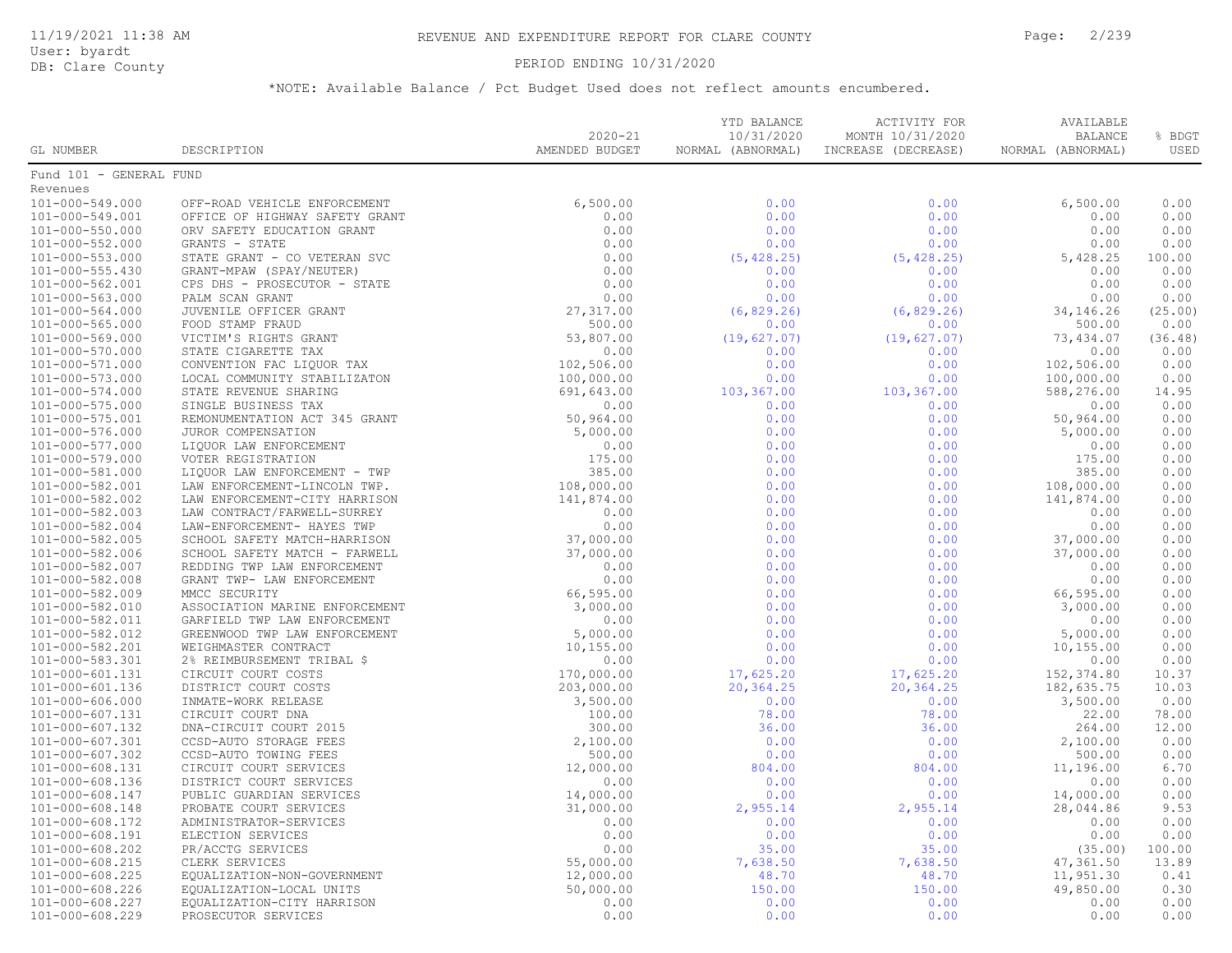#### PERIOD ENDING 10/31/2020

| Fund 101 - GENERAL FUND<br>Revenues<br>$101 - 000 - 608.236$<br>REGISTER OF DEEDS SERVICES<br>750.00<br>36.00<br>36.00<br>714.00<br>4.80<br>101-000-608.253<br>20,000.00<br>1,141.25<br>1,141.25<br>18,858.75<br>5.71<br>TREASURER SERVICES<br>0.00<br>101-000-608.259<br>COMPUTER SERVICES<br>0.00<br>0.00<br>0.00<br>0.00<br>896.74<br>896.74<br>5.98<br>101-000-608.301<br>SHERIFF SERVICES<br>15,000.00<br>14,103.26<br>0.00<br>101-000-608.302<br>PRELIMINARY BREATH TEST FEES<br>595.00<br>0.00<br>0.00<br>595.00<br>950.00<br>6.84<br>101-000-608.304<br>NOTARY FEE<br>65.00<br>65.00<br>885.00<br>DNA-CCSD 2015<br>0.00<br>90.00<br>100.00<br>$101 - 000 - 608.305$<br>90.00<br>(90.00)<br>0.00<br>0.00<br>0.00<br>0.00<br>$101 - 000 - 608.400$<br>PLANNING COMMISSION SERVICES<br>0.00<br>0.00<br>0.00<br>0.00<br>0.00<br>$101 - 000 - 608.430$<br>ANIMAL CONTROL SERVICES<br>0.00<br>12.92<br>$101 - 000 - 608.648$<br>MEDICAL EXAMINER SERVICES<br>12,000.00<br>1,550.00<br>1,550.00<br>10,450.00<br>0.00<br>$101 - 000 - 608.682$<br>VETERANS SERVICES<br>0.00<br>0.00<br>0.00<br>0.00<br>0.00<br>8.50<br>8.50<br>101-000-608.751<br>(8.50)<br>100.00<br>PARKS & REC SERVICES<br>3,000.00<br>0.00<br>0.00<br>101-000-608.801<br>DRAIN SERVICES<br>0.00<br>3,000.00<br>100.00<br>0.00<br>101-000-609.131<br>10% BOND<br>0.00<br>0.00<br>100.00<br>DISTRICT COURT ATTORNEY FEES<br>15,000.00<br>1,884.50<br>13, 115.50<br>12.56<br>101-000-609.136<br>1,884.50<br>4.00<br>101-000-609.148<br>PROBATE COURT ATTORNEY FEES<br>2,500.00<br>100.00<br>100.00<br>2,400.00<br>200,000.00<br>180, 421.00<br>9.79<br>101-000-610.000<br>REG OF DEEDS RECORDING FEES<br>19,579.00<br>19,579.00<br>0.00<br>101-000-611.000<br>REG DEED-REMONUMENTATION FEES<br>450.00<br>0.00<br>0.00<br>450.00<br>18.77<br>$101 - 000 - 612.000$<br>REAL ESTATE TRANSFER TAX<br>95,000.00<br>17,835.95<br>17,835.95<br>77,164.05<br>0.00<br>$101 - 000 - 613.000$<br>PROBATE CT 25% CCF COLLECTIONS<br>300.00<br>0.00<br>0.00<br>300.00<br>15.00<br>0.00<br>0.00<br>0.00<br>15.00<br>$101 - 000 - 614.000$<br>ABSTRACT DEPT MAILING FEES<br>5.99<br>$101 - 000 - 615.000$<br>USE OF TRACT INDEX FEES<br>35,000.00<br>2,097.00<br>2,097.00<br>32,903.00<br>2,000.00<br>24.15<br>101-000-616.000<br>REG/DEEDS SURVEYS RECORDED<br>483.00<br>483.00<br>1,517.00<br>5.33<br>101-000-616.236<br>REGISTER OF DEEDS COPIES<br>45,000.00<br>2,400.00<br>2,400.00<br>42,600.00<br>7,000.00<br>28.81<br>101-000-617.000<br>ABSTRACT TITLE SEARCHES<br>2,016.63<br>2,016.63<br>4,983.37<br>INDIRECT COSTS<br>0.00<br>0.00<br>101-000-617.101<br>0.00<br>0.00<br>0.00<br>0.00<br>$101 - 000 - 618.000$<br>PROSEC DIVERSION OVERSIGHT FEE<br>100.00<br>0.00<br>100.00<br>0.00<br>7.40<br>$101 - 000 - 618.001$<br>PROSECUTOR OWI CASES<br>10,000.00<br>740.00<br>740.00<br>9,260.00<br>8.91<br>101-000-619.000<br>11,000.00<br>980.00<br>980.00<br>10,020.00<br>DIST CT ASSMT FEES-EVALUATIONS<br>685.00<br>685.00<br>8.56<br>101-000-620.000<br>DISTRICT COURT BOND COSTS<br>8,000.00<br>7,315.00<br>0.00<br>101-000-620.001<br>CIRCUIT COURT BOND COSTS<br>0.00<br>0.00<br>0.00<br>0.00<br>85,000.00<br>11.79<br>101-000-621.000<br>DISTRICT COURT CIVIL FEES<br>10,021.20<br>10,021.20<br>74,978.80<br>4.58<br>101-000-623.000<br>SHERIFF SERVICE OF PAPERS<br>25,000.00<br>1,144.07<br>1,144.07<br>23,855.93<br>0.00<br>$101 - 000 - 624.000$<br>0.00<br>0.00<br>0.00<br>PACC/PAAM - VICTIM RIGHTS<br>0.00<br>$101 - 000 - 626.000$<br>0.00<br>0.00<br>0.00<br>ANIMAL ADOPTION FEES<br>0.00<br>0.00<br>101-000-626.131<br>CVR - SERVICES<br>2,300.00<br>426.83<br>426.83<br>18.56<br>1,873.17<br>101-000-627.000<br>RECORD COPYING<br>0.00<br>0.00<br>0.00<br>0.00<br>0.00<br>0.51<br>101-000-627.001<br>1,950.00<br>10.00<br>10.00<br>RECORD COPIES - JAIL<br>1,940.00<br>0.00<br>101-000-627.002<br>FOIA SERVICES<br>175.00<br>0.00<br>0.00<br>175.00<br>0.00<br>101-000-628.000<br>FAX COPIES<br>0.00<br>0.00<br>0.00<br>0.00<br>55.00<br>10.00<br>101-000-628.001<br>REG OF DEEDS FAX<br>550.00<br>55.00<br>495.00<br>0.00<br>101-000-629.301<br>SALVAGE INSPECTION - CCSD<br>0.00<br>0.00<br>0.00<br>0.00<br>2,300.00<br>0.00<br>101-000-629.351<br>BOOKING FEES-JAIL<br>0.00<br>0.00<br>2,300.00<br>877.00<br>0.00<br>0.00<br>101-000-630.000<br>DOCTOR FEE'S - JAIL<br>0.00<br>877.00<br>0.00<br>0.00<br>0.00<br>0.00<br>$101 - 000 - 631.000$<br>COBRA SERVICES<br>0.00<br>68,524.00<br>0.00<br>0.00<br>$101 - 000 - 635.000$<br>TRANSPORATION OF PRISONERS<br>0.00<br>68,524.00<br>0.00<br>101-000-636.000<br>HOUSING OF INMATES-OTHER CO<br>1,222,240.00<br>0.00<br>0.00<br>1,222,240.00<br>0.00<br>101-000-637.000<br>HOUSING INMATES-ST, DETAINER<br>30,281.00<br>0.00<br>0.00<br>30,281.00<br>(2.53)<br>101-000-637.001<br>131,291.00<br>(3, 320.00)<br>(3, 320.00)<br>134,611.00<br>HOUSING INMATES-DIVERTED FELON<br>0.00<br>101-000-638.000<br>4,966.00<br>0.00<br>0.00<br>4,966.00<br>INMATES - BOARD & ROOM<br>0.00<br>101-000-638.001<br>INMATES-INCENTIVE SSA<br>0.00<br>0.00<br>0.00<br>0.00<br>10,399.00<br>0.00<br>0.00<br>101-000-639.001<br>WEEKENDER LODGING - JAIL<br>0.00<br>10,399.00<br>0.00<br>0.00<br>0.00<br>$101 - 000 - 643.000$<br>PAY PHONE COMMISSIONS<br>0.00<br>0.00<br>0.00<br>0.00<br>0.00<br>0.00<br>0.00<br>101-000-643.001<br>PHONE CARDS-INMATES | GL NUMBER | DESCRIPTION | $2020 - 21$<br>AMENDED BUDGET | YTD BALANCE<br>10/31/2020<br>NORMAL (ABNORMAL) | <b>ACTIVITY FOR</b><br>MONTH 10/31/2020<br>INCREASE (DECREASE) | AVAILABLE<br><b>BALANCE</b><br>NORMAL (ABNORMAL) | % BDGT<br>USED |
|-------------------------------------------------------------------------------------------------------------------------------------------------------------------------------------------------------------------------------------------------------------------------------------------------------------------------------------------------------------------------------------------------------------------------------------------------------------------------------------------------------------------------------------------------------------------------------------------------------------------------------------------------------------------------------------------------------------------------------------------------------------------------------------------------------------------------------------------------------------------------------------------------------------------------------------------------------------------------------------------------------------------------------------------------------------------------------------------------------------------------------------------------------------------------------------------------------------------------------------------------------------------------------------------------------------------------------------------------------------------------------------------------------------------------------------------------------------------------------------------------------------------------------------------------------------------------------------------------------------------------------------------------------------------------------------------------------------------------------------------------------------------------------------------------------------------------------------------------------------------------------------------------------------------------------------------------------------------------------------------------------------------------------------------------------------------------------------------------------------------------------------------------------------------------------------------------------------------------------------------------------------------------------------------------------------------------------------------------------------------------------------------------------------------------------------------------------------------------------------------------------------------------------------------------------------------------------------------------------------------------------------------------------------------------------------------------------------------------------------------------------------------------------------------------------------------------------------------------------------------------------------------------------------------------------------------------------------------------------------------------------------------------------------------------------------------------------------------------------------------------------------------------------------------------------------------------------------------------------------------------------------------------------------------------------------------------------------------------------------------------------------------------------------------------------------------------------------------------------------------------------------------------------------------------------------------------------------------------------------------------------------------------------------------------------------------------------------------------------------------------------------------------------------------------------------------------------------------------------------------------------------------------------------------------------------------------------------------------------------------------------------------------------------------------------------------------------------------------------------------------------------------------------------------------------------------------------------------------------------------------------------------------------------------------------------------------------------------------------------------------------------------------------------------------------------------------------------------------------------------------------------------------------------------------------------------------------------------------------------------------------------------------------------------------------------------------------------------------------------------------------------------------------------------------------------------------------------------------------------------------------------------------------------------------------------------------------------------------------------------------------------------------------------------------------------------------------------------------------------------------------------------------------------------------------------------------------------------------------------------------------------------------------------------------------------------------------------------------------------------------|-----------|-------------|-------------------------------|------------------------------------------------|----------------------------------------------------------------|--------------------------------------------------|----------------|
|                                                                                                                                                                                                                                                                                                                                                                                                                                                                                                                                                                                                                                                                                                                                                                                                                                                                                                                                                                                                                                                                                                                                                                                                                                                                                                                                                                                                                                                                                                                                                                                                                                                                                                                                                                                                                                                                                                                                                                                                                                                                                                                                                                                                                                                                                                                                                                                                                                                                                                                                                                                                                                                                                                                                                                                                                                                                                                                                                                                                                                                                                                                                                                                                                                                                                                                                                                                                                                                                                                                                                                                                                                                                                                                                                                                                                                                                                                                                                                                                                                                                                                                                                                                                                                                                                                                                                                                                                                                                                                                                                                                                                                                                                                                                                                                                                                                                                                                                                                                                                                                                                                                                                                                                                                                                                                                                                                         |           |             |                               |                                                |                                                                |                                                  |                |
|                                                                                                                                                                                                                                                                                                                                                                                                                                                                                                                                                                                                                                                                                                                                                                                                                                                                                                                                                                                                                                                                                                                                                                                                                                                                                                                                                                                                                                                                                                                                                                                                                                                                                                                                                                                                                                                                                                                                                                                                                                                                                                                                                                                                                                                                                                                                                                                                                                                                                                                                                                                                                                                                                                                                                                                                                                                                                                                                                                                                                                                                                                                                                                                                                                                                                                                                                                                                                                                                                                                                                                                                                                                                                                                                                                                                                                                                                                                                                                                                                                                                                                                                                                                                                                                                                                                                                                                                                                                                                                                                                                                                                                                                                                                                                                                                                                                                                                                                                                                                                                                                                                                                                                                                                                                                                                                                                                         |           |             |                               |                                                |                                                                |                                                  |                |
|                                                                                                                                                                                                                                                                                                                                                                                                                                                                                                                                                                                                                                                                                                                                                                                                                                                                                                                                                                                                                                                                                                                                                                                                                                                                                                                                                                                                                                                                                                                                                                                                                                                                                                                                                                                                                                                                                                                                                                                                                                                                                                                                                                                                                                                                                                                                                                                                                                                                                                                                                                                                                                                                                                                                                                                                                                                                                                                                                                                                                                                                                                                                                                                                                                                                                                                                                                                                                                                                                                                                                                                                                                                                                                                                                                                                                                                                                                                                                                                                                                                                                                                                                                                                                                                                                                                                                                                                                                                                                                                                                                                                                                                                                                                                                                                                                                                                                                                                                                                                                                                                                                                                                                                                                                                                                                                                                                         |           |             |                               |                                                |                                                                |                                                  |                |
|                                                                                                                                                                                                                                                                                                                                                                                                                                                                                                                                                                                                                                                                                                                                                                                                                                                                                                                                                                                                                                                                                                                                                                                                                                                                                                                                                                                                                                                                                                                                                                                                                                                                                                                                                                                                                                                                                                                                                                                                                                                                                                                                                                                                                                                                                                                                                                                                                                                                                                                                                                                                                                                                                                                                                                                                                                                                                                                                                                                                                                                                                                                                                                                                                                                                                                                                                                                                                                                                                                                                                                                                                                                                                                                                                                                                                                                                                                                                                                                                                                                                                                                                                                                                                                                                                                                                                                                                                                                                                                                                                                                                                                                                                                                                                                                                                                                                                                                                                                                                                                                                                                                                                                                                                                                                                                                                                                         |           |             |                               |                                                |                                                                |                                                  |                |
|                                                                                                                                                                                                                                                                                                                                                                                                                                                                                                                                                                                                                                                                                                                                                                                                                                                                                                                                                                                                                                                                                                                                                                                                                                                                                                                                                                                                                                                                                                                                                                                                                                                                                                                                                                                                                                                                                                                                                                                                                                                                                                                                                                                                                                                                                                                                                                                                                                                                                                                                                                                                                                                                                                                                                                                                                                                                                                                                                                                                                                                                                                                                                                                                                                                                                                                                                                                                                                                                                                                                                                                                                                                                                                                                                                                                                                                                                                                                                                                                                                                                                                                                                                                                                                                                                                                                                                                                                                                                                                                                                                                                                                                                                                                                                                                                                                                                                                                                                                                                                                                                                                                                                                                                                                                                                                                                                                         |           |             |                               |                                                |                                                                |                                                  |                |
|                                                                                                                                                                                                                                                                                                                                                                                                                                                                                                                                                                                                                                                                                                                                                                                                                                                                                                                                                                                                                                                                                                                                                                                                                                                                                                                                                                                                                                                                                                                                                                                                                                                                                                                                                                                                                                                                                                                                                                                                                                                                                                                                                                                                                                                                                                                                                                                                                                                                                                                                                                                                                                                                                                                                                                                                                                                                                                                                                                                                                                                                                                                                                                                                                                                                                                                                                                                                                                                                                                                                                                                                                                                                                                                                                                                                                                                                                                                                                                                                                                                                                                                                                                                                                                                                                                                                                                                                                                                                                                                                                                                                                                                                                                                                                                                                                                                                                                                                                                                                                                                                                                                                                                                                                                                                                                                                                                         |           |             |                               |                                                |                                                                |                                                  |                |
|                                                                                                                                                                                                                                                                                                                                                                                                                                                                                                                                                                                                                                                                                                                                                                                                                                                                                                                                                                                                                                                                                                                                                                                                                                                                                                                                                                                                                                                                                                                                                                                                                                                                                                                                                                                                                                                                                                                                                                                                                                                                                                                                                                                                                                                                                                                                                                                                                                                                                                                                                                                                                                                                                                                                                                                                                                                                                                                                                                                                                                                                                                                                                                                                                                                                                                                                                                                                                                                                                                                                                                                                                                                                                                                                                                                                                                                                                                                                                                                                                                                                                                                                                                                                                                                                                                                                                                                                                                                                                                                                                                                                                                                                                                                                                                                                                                                                                                                                                                                                                                                                                                                                                                                                                                                                                                                                                                         |           |             |                               |                                                |                                                                |                                                  |                |
|                                                                                                                                                                                                                                                                                                                                                                                                                                                                                                                                                                                                                                                                                                                                                                                                                                                                                                                                                                                                                                                                                                                                                                                                                                                                                                                                                                                                                                                                                                                                                                                                                                                                                                                                                                                                                                                                                                                                                                                                                                                                                                                                                                                                                                                                                                                                                                                                                                                                                                                                                                                                                                                                                                                                                                                                                                                                                                                                                                                                                                                                                                                                                                                                                                                                                                                                                                                                                                                                                                                                                                                                                                                                                                                                                                                                                                                                                                                                                                                                                                                                                                                                                                                                                                                                                                                                                                                                                                                                                                                                                                                                                                                                                                                                                                                                                                                                                                                                                                                                                                                                                                                                                                                                                                                                                                                                                                         |           |             |                               |                                                |                                                                |                                                  |                |
|                                                                                                                                                                                                                                                                                                                                                                                                                                                                                                                                                                                                                                                                                                                                                                                                                                                                                                                                                                                                                                                                                                                                                                                                                                                                                                                                                                                                                                                                                                                                                                                                                                                                                                                                                                                                                                                                                                                                                                                                                                                                                                                                                                                                                                                                                                                                                                                                                                                                                                                                                                                                                                                                                                                                                                                                                                                                                                                                                                                                                                                                                                                                                                                                                                                                                                                                                                                                                                                                                                                                                                                                                                                                                                                                                                                                                                                                                                                                                                                                                                                                                                                                                                                                                                                                                                                                                                                                                                                                                                                                                                                                                                                                                                                                                                                                                                                                                                                                                                                                                                                                                                                                                                                                                                                                                                                                                                         |           |             |                               |                                                |                                                                |                                                  |                |
|                                                                                                                                                                                                                                                                                                                                                                                                                                                                                                                                                                                                                                                                                                                                                                                                                                                                                                                                                                                                                                                                                                                                                                                                                                                                                                                                                                                                                                                                                                                                                                                                                                                                                                                                                                                                                                                                                                                                                                                                                                                                                                                                                                                                                                                                                                                                                                                                                                                                                                                                                                                                                                                                                                                                                                                                                                                                                                                                                                                                                                                                                                                                                                                                                                                                                                                                                                                                                                                                                                                                                                                                                                                                                                                                                                                                                                                                                                                                                                                                                                                                                                                                                                                                                                                                                                                                                                                                                                                                                                                                                                                                                                                                                                                                                                                                                                                                                                                                                                                                                                                                                                                                                                                                                                                                                                                                                                         |           |             |                               |                                                |                                                                |                                                  |                |
|                                                                                                                                                                                                                                                                                                                                                                                                                                                                                                                                                                                                                                                                                                                                                                                                                                                                                                                                                                                                                                                                                                                                                                                                                                                                                                                                                                                                                                                                                                                                                                                                                                                                                                                                                                                                                                                                                                                                                                                                                                                                                                                                                                                                                                                                                                                                                                                                                                                                                                                                                                                                                                                                                                                                                                                                                                                                                                                                                                                                                                                                                                                                                                                                                                                                                                                                                                                                                                                                                                                                                                                                                                                                                                                                                                                                                                                                                                                                                                                                                                                                                                                                                                                                                                                                                                                                                                                                                                                                                                                                                                                                                                                                                                                                                                                                                                                                                                                                                                                                                                                                                                                                                                                                                                                                                                                                                                         |           |             |                               |                                                |                                                                |                                                  |                |
|                                                                                                                                                                                                                                                                                                                                                                                                                                                                                                                                                                                                                                                                                                                                                                                                                                                                                                                                                                                                                                                                                                                                                                                                                                                                                                                                                                                                                                                                                                                                                                                                                                                                                                                                                                                                                                                                                                                                                                                                                                                                                                                                                                                                                                                                                                                                                                                                                                                                                                                                                                                                                                                                                                                                                                                                                                                                                                                                                                                                                                                                                                                                                                                                                                                                                                                                                                                                                                                                                                                                                                                                                                                                                                                                                                                                                                                                                                                                                                                                                                                                                                                                                                                                                                                                                                                                                                                                                                                                                                                                                                                                                                                                                                                                                                                                                                                                                                                                                                                                                                                                                                                                                                                                                                                                                                                                                                         |           |             |                               |                                                |                                                                |                                                  |                |
|                                                                                                                                                                                                                                                                                                                                                                                                                                                                                                                                                                                                                                                                                                                                                                                                                                                                                                                                                                                                                                                                                                                                                                                                                                                                                                                                                                                                                                                                                                                                                                                                                                                                                                                                                                                                                                                                                                                                                                                                                                                                                                                                                                                                                                                                                                                                                                                                                                                                                                                                                                                                                                                                                                                                                                                                                                                                                                                                                                                                                                                                                                                                                                                                                                                                                                                                                                                                                                                                                                                                                                                                                                                                                                                                                                                                                                                                                                                                                                                                                                                                                                                                                                                                                                                                                                                                                                                                                                                                                                                                                                                                                                                                                                                                                                                                                                                                                                                                                                                                                                                                                                                                                                                                                                                                                                                                                                         |           |             |                               |                                                |                                                                |                                                  |                |
|                                                                                                                                                                                                                                                                                                                                                                                                                                                                                                                                                                                                                                                                                                                                                                                                                                                                                                                                                                                                                                                                                                                                                                                                                                                                                                                                                                                                                                                                                                                                                                                                                                                                                                                                                                                                                                                                                                                                                                                                                                                                                                                                                                                                                                                                                                                                                                                                                                                                                                                                                                                                                                                                                                                                                                                                                                                                                                                                                                                                                                                                                                                                                                                                                                                                                                                                                                                                                                                                                                                                                                                                                                                                                                                                                                                                                                                                                                                                                                                                                                                                                                                                                                                                                                                                                                                                                                                                                                                                                                                                                                                                                                                                                                                                                                                                                                                                                                                                                                                                                                                                                                                                                                                                                                                                                                                                                                         |           |             |                               |                                                |                                                                |                                                  |                |
|                                                                                                                                                                                                                                                                                                                                                                                                                                                                                                                                                                                                                                                                                                                                                                                                                                                                                                                                                                                                                                                                                                                                                                                                                                                                                                                                                                                                                                                                                                                                                                                                                                                                                                                                                                                                                                                                                                                                                                                                                                                                                                                                                                                                                                                                                                                                                                                                                                                                                                                                                                                                                                                                                                                                                                                                                                                                                                                                                                                                                                                                                                                                                                                                                                                                                                                                                                                                                                                                                                                                                                                                                                                                                                                                                                                                                                                                                                                                                                                                                                                                                                                                                                                                                                                                                                                                                                                                                                                                                                                                                                                                                                                                                                                                                                                                                                                                                                                                                                                                                                                                                                                                                                                                                                                                                                                                                                         |           |             |                               |                                                |                                                                |                                                  |                |
|                                                                                                                                                                                                                                                                                                                                                                                                                                                                                                                                                                                                                                                                                                                                                                                                                                                                                                                                                                                                                                                                                                                                                                                                                                                                                                                                                                                                                                                                                                                                                                                                                                                                                                                                                                                                                                                                                                                                                                                                                                                                                                                                                                                                                                                                                                                                                                                                                                                                                                                                                                                                                                                                                                                                                                                                                                                                                                                                                                                                                                                                                                                                                                                                                                                                                                                                                                                                                                                                                                                                                                                                                                                                                                                                                                                                                                                                                                                                                                                                                                                                                                                                                                                                                                                                                                                                                                                                                                                                                                                                                                                                                                                                                                                                                                                                                                                                                                                                                                                                                                                                                                                                                                                                                                                                                                                                                                         |           |             |                               |                                                |                                                                |                                                  |                |
|                                                                                                                                                                                                                                                                                                                                                                                                                                                                                                                                                                                                                                                                                                                                                                                                                                                                                                                                                                                                                                                                                                                                                                                                                                                                                                                                                                                                                                                                                                                                                                                                                                                                                                                                                                                                                                                                                                                                                                                                                                                                                                                                                                                                                                                                                                                                                                                                                                                                                                                                                                                                                                                                                                                                                                                                                                                                                                                                                                                                                                                                                                                                                                                                                                                                                                                                                                                                                                                                                                                                                                                                                                                                                                                                                                                                                                                                                                                                                                                                                                                                                                                                                                                                                                                                                                                                                                                                                                                                                                                                                                                                                                                                                                                                                                                                                                                                                                                                                                                                                                                                                                                                                                                                                                                                                                                                                                         |           |             |                               |                                                |                                                                |                                                  |                |
|                                                                                                                                                                                                                                                                                                                                                                                                                                                                                                                                                                                                                                                                                                                                                                                                                                                                                                                                                                                                                                                                                                                                                                                                                                                                                                                                                                                                                                                                                                                                                                                                                                                                                                                                                                                                                                                                                                                                                                                                                                                                                                                                                                                                                                                                                                                                                                                                                                                                                                                                                                                                                                                                                                                                                                                                                                                                                                                                                                                                                                                                                                                                                                                                                                                                                                                                                                                                                                                                                                                                                                                                                                                                                                                                                                                                                                                                                                                                                                                                                                                                                                                                                                                                                                                                                                                                                                                                                                                                                                                                                                                                                                                                                                                                                                                                                                                                                                                                                                                                                                                                                                                                                                                                                                                                                                                                                                         |           |             |                               |                                                |                                                                |                                                  |                |
|                                                                                                                                                                                                                                                                                                                                                                                                                                                                                                                                                                                                                                                                                                                                                                                                                                                                                                                                                                                                                                                                                                                                                                                                                                                                                                                                                                                                                                                                                                                                                                                                                                                                                                                                                                                                                                                                                                                                                                                                                                                                                                                                                                                                                                                                                                                                                                                                                                                                                                                                                                                                                                                                                                                                                                                                                                                                                                                                                                                                                                                                                                                                                                                                                                                                                                                                                                                                                                                                                                                                                                                                                                                                                                                                                                                                                                                                                                                                                                                                                                                                                                                                                                                                                                                                                                                                                                                                                                                                                                                                                                                                                                                                                                                                                                                                                                                                                                                                                                                                                                                                                                                                                                                                                                                                                                                                                                         |           |             |                               |                                                |                                                                |                                                  |                |
|                                                                                                                                                                                                                                                                                                                                                                                                                                                                                                                                                                                                                                                                                                                                                                                                                                                                                                                                                                                                                                                                                                                                                                                                                                                                                                                                                                                                                                                                                                                                                                                                                                                                                                                                                                                                                                                                                                                                                                                                                                                                                                                                                                                                                                                                                                                                                                                                                                                                                                                                                                                                                                                                                                                                                                                                                                                                                                                                                                                                                                                                                                                                                                                                                                                                                                                                                                                                                                                                                                                                                                                                                                                                                                                                                                                                                                                                                                                                                                                                                                                                                                                                                                                                                                                                                                                                                                                                                                                                                                                                                                                                                                                                                                                                                                                                                                                                                                                                                                                                                                                                                                                                                                                                                                                                                                                                                                         |           |             |                               |                                                |                                                                |                                                  |                |
|                                                                                                                                                                                                                                                                                                                                                                                                                                                                                                                                                                                                                                                                                                                                                                                                                                                                                                                                                                                                                                                                                                                                                                                                                                                                                                                                                                                                                                                                                                                                                                                                                                                                                                                                                                                                                                                                                                                                                                                                                                                                                                                                                                                                                                                                                                                                                                                                                                                                                                                                                                                                                                                                                                                                                                                                                                                                                                                                                                                                                                                                                                                                                                                                                                                                                                                                                                                                                                                                                                                                                                                                                                                                                                                                                                                                                                                                                                                                                                                                                                                                                                                                                                                                                                                                                                                                                                                                                                                                                                                                                                                                                                                                                                                                                                                                                                                                                                                                                                                                                                                                                                                                                                                                                                                                                                                                                                         |           |             |                               |                                                |                                                                |                                                  |                |
|                                                                                                                                                                                                                                                                                                                                                                                                                                                                                                                                                                                                                                                                                                                                                                                                                                                                                                                                                                                                                                                                                                                                                                                                                                                                                                                                                                                                                                                                                                                                                                                                                                                                                                                                                                                                                                                                                                                                                                                                                                                                                                                                                                                                                                                                                                                                                                                                                                                                                                                                                                                                                                                                                                                                                                                                                                                                                                                                                                                                                                                                                                                                                                                                                                                                                                                                                                                                                                                                                                                                                                                                                                                                                                                                                                                                                                                                                                                                                                                                                                                                                                                                                                                                                                                                                                                                                                                                                                                                                                                                                                                                                                                                                                                                                                                                                                                                                                                                                                                                                                                                                                                                                                                                                                                                                                                                                                         |           |             |                               |                                                |                                                                |                                                  |                |
|                                                                                                                                                                                                                                                                                                                                                                                                                                                                                                                                                                                                                                                                                                                                                                                                                                                                                                                                                                                                                                                                                                                                                                                                                                                                                                                                                                                                                                                                                                                                                                                                                                                                                                                                                                                                                                                                                                                                                                                                                                                                                                                                                                                                                                                                                                                                                                                                                                                                                                                                                                                                                                                                                                                                                                                                                                                                                                                                                                                                                                                                                                                                                                                                                                                                                                                                                                                                                                                                                                                                                                                                                                                                                                                                                                                                                                                                                                                                                                                                                                                                                                                                                                                                                                                                                                                                                                                                                                                                                                                                                                                                                                                                                                                                                                                                                                                                                                                                                                                                                                                                                                                                                                                                                                                                                                                                                                         |           |             |                               |                                                |                                                                |                                                  |                |
|                                                                                                                                                                                                                                                                                                                                                                                                                                                                                                                                                                                                                                                                                                                                                                                                                                                                                                                                                                                                                                                                                                                                                                                                                                                                                                                                                                                                                                                                                                                                                                                                                                                                                                                                                                                                                                                                                                                                                                                                                                                                                                                                                                                                                                                                                                                                                                                                                                                                                                                                                                                                                                                                                                                                                                                                                                                                                                                                                                                                                                                                                                                                                                                                                                                                                                                                                                                                                                                                                                                                                                                                                                                                                                                                                                                                                                                                                                                                                                                                                                                                                                                                                                                                                                                                                                                                                                                                                                                                                                                                                                                                                                                                                                                                                                                                                                                                                                                                                                                                                                                                                                                                                                                                                                                                                                                                                                         |           |             |                               |                                                |                                                                |                                                  |                |
|                                                                                                                                                                                                                                                                                                                                                                                                                                                                                                                                                                                                                                                                                                                                                                                                                                                                                                                                                                                                                                                                                                                                                                                                                                                                                                                                                                                                                                                                                                                                                                                                                                                                                                                                                                                                                                                                                                                                                                                                                                                                                                                                                                                                                                                                                                                                                                                                                                                                                                                                                                                                                                                                                                                                                                                                                                                                                                                                                                                                                                                                                                                                                                                                                                                                                                                                                                                                                                                                                                                                                                                                                                                                                                                                                                                                                                                                                                                                                                                                                                                                                                                                                                                                                                                                                                                                                                                                                                                                                                                                                                                                                                                                                                                                                                                                                                                                                                                                                                                                                                                                                                                                                                                                                                                                                                                                                                         |           |             |                               |                                                |                                                                |                                                  |                |
|                                                                                                                                                                                                                                                                                                                                                                                                                                                                                                                                                                                                                                                                                                                                                                                                                                                                                                                                                                                                                                                                                                                                                                                                                                                                                                                                                                                                                                                                                                                                                                                                                                                                                                                                                                                                                                                                                                                                                                                                                                                                                                                                                                                                                                                                                                                                                                                                                                                                                                                                                                                                                                                                                                                                                                                                                                                                                                                                                                                                                                                                                                                                                                                                                                                                                                                                                                                                                                                                                                                                                                                                                                                                                                                                                                                                                                                                                                                                                                                                                                                                                                                                                                                                                                                                                                                                                                                                                                                                                                                                                                                                                                                                                                                                                                                                                                                                                                                                                                                                                                                                                                                                                                                                                                                                                                                                                                         |           |             |                               |                                                |                                                                |                                                  |                |
|                                                                                                                                                                                                                                                                                                                                                                                                                                                                                                                                                                                                                                                                                                                                                                                                                                                                                                                                                                                                                                                                                                                                                                                                                                                                                                                                                                                                                                                                                                                                                                                                                                                                                                                                                                                                                                                                                                                                                                                                                                                                                                                                                                                                                                                                                                                                                                                                                                                                                                                                                                                                                                                                                                                                                                                                                                                                                                                                                                                                                                                                                                                                                                                                                                                                                                                                                                                                                                                                                                                                                                                                                                                                                                                                                                                                                                                                                                                                                                                                                                                                                                                                                                                                                                                                                                                                                                                                                                                                                                                                                                                                                                                                                                                                                                                                                                                                                                                                                                                                                                                                                                                                                                                                                                                                                                                                                                         |           |             |                               |                                                |                                                                |                                                  |                |
|                                                                                                                                                                                                                                                                                                                                                                                                                                                                                                                                                                                                                                                                                                                                                                                                                                                                                                                                                                                                                                                                                                                                                                                                                                                                                                                                                                                                                                                                                                                                                                                                                                                                                                                                                                                                                                                                                                                                                                                                                                                                                                                                                                                                                                                                                                                                                                                                                                                                                                                                                                                                                                                                                                                                                                                                                                                                                                                                                                                                                                                                                                                                                                                                                                                                                                                                                                                                                                                                                                                                                                                                                                                                                                                                                                                                                                                                                                                                                                                                                                                                                                                                                                                                                                                                                                                                                                                                                                                                                                                                                                                                                                                                                                                                                                                                                                                                                                                                                                                                                                                                                                                                                                                                                                                                                                                                                                         |           |             |                               |                                                |                                                                |                                                  |                |
|                                                                                                                                                                                                                                                                                                                                                                                                                                                                                                                                                                                                                                                                                                                                                                                                                                                                                                                                                                                                                                                                                                                                                                                                                                                                                                                                                                                                                                                                                                                                                                                                                                                                                                                                                                                                                                                                                                                                                                                                                                                                                                                                                                                                                                                                                                                                                                                                                                                                                                                                                                                                                                                                                                                                                                                                                                                                                                                                                                                                                                                                                                                                                                                                                                                                                                                                                                                                                                                                                                                                                                                                                                                                                                                                                                                                                                                                                                                                                                                                                                                                                                                                                                                                                                                                                                                                                                                                                                                                                                                                                                                                                                                                                                                                                                                                                                                                                                                                                                                                                                                                                                                                                                                                                                                                                                                                                                         |           |             |                               |                                                |                                                                |                                                  |                |
|                                                                                                                                                                                                                                                                                                                                                                                                                                                                                                                                                                                                                                                                                                                                                                                                                                                                                                                                                                                                                                                                                                                                                                                                                                                                                                                                                                                                                                                                                                                                                                                                                                                                                                                                                                                                                                                                                                                                                                                                                                                                                                                                                                                                                                                                                                                                                                                                                                                                                                                                                                                                                                                                                                                                                                                                                                                                                                                                                                                                                                                                                                                                                                                                                                                                                                                                                                                                                                                                                                                                                                                                                                                                                                                                                                                                                                                                                                                                                                                                                                                                                                                                                                                                                                                                                                                                                                                                                                                                                                                                                                                                                                                                                                                                                                                                                                                                                                                                                                                                                                                                                                                                                                                                                                                                                                                                                                         |           |             |                               |                                                |                                                                |                                                  |                |
|                                                                                                                                                                                                                                                                                                                                                                                                                                                                                                                                                                                                                                                                                                                                                                                                                                                                                                                                                                                                                                                                                                                                                                                                                                                                                                                                                                                                                                                                                                                                                                                                                                                                                                                                                                                                                                                                                                                                                                                                                                                                                                                                                                                                                                                                                                                                                                                                                                                                                                                                                                                                                                                                                                                                                                                                                                                                                                                                                                                                                                                                                                                                                                                                                                                                                                                                                                                                                                                                                                                                                                                                                                                                                                                                                                                                                                                                                                                                                                                                                                                                                                                                                                                                                                                                                                                                                                                                                                                                                                                                                                                                                                                                                                                                                                                                                                                                                                                                                                                                                                                                                                                                                                                                                                                                                                                                                                         |           |             |                               |                                                |                                                                |                                                  |                |
|                                                                                                                                                                                                                                                                                                                                                                                                                                                                                                                                                                                                                                                                                                                                                                                                                                                                                                                                                                                                                                                                                                                                                                                                                                                                                                                                                                                                                                                                                                                                                                                                                                                                                                                                                                                                                                                                                                                                                                                                                                                                                                                                                                                                                                                                                                                                                                                                                                                                                                                                                                                                                                                                                                                                                                                                                                                                                                                                                                                                                                                                                                                                                                                                                                                                                                                                                                                                                                                                                                                                                                                                                                                                                                                                                                                                                                                                                                                                                                                                                                                                                                                                                                                                                                                                                                                                                                                                                                                                                                                                                                                                                                                                                                                                                                                                                                                                                                                                                                                                                                                                                                                                                                                                                                                                                                                                                                         |           |             |                               |                                                |                                                                |                                                  |                |
|                                                                                                                                                                                                                                                                                                                                                                                                                                                                                                                                                                                                                                                                                                                                                                                                                                                                                                                                                                                                                                                                                                                                                                                                                                                                                                                                                                                                                                                                                                                                                                                                                                                                                                                                                                                                                                                                                                                                                                                                                                                                                                                                                                                                                                                                                                                                                                                                                                                                                                                                                                                                                                                                                                                                                                                                                                                                                                                                                                                                                                                                                                                                                                                                                                                                                                                                                                                                                                                                                                                                                                                                                                                                                                                                                                                                                                                                                                                                                                                                                                                                                                                                                                                                                                                                                                                                                                                                                                                                                                                                                                                                                                                                                                                                                                                                                                                                                                                                                                                                                                                                                                                                                                                                                                                                                                                                                                         |           |             |                               |                                                |                                                                |                                                  |                |
|                                                                                                                                                                                                                                                                                                                                                                                                                                                                                                                                                                                                                                                                                                                                                                                                                                                                                                                                                                                                                                                                                                                                                                                                                                                                                                                                                                                                                                                                                                                                                                                                                                                                                                                                                                                                                                                                                                                                                                                                                                                                                                                                                                                                                                                                                                                                                                                                                                                                                                                                                                                                                                                                                                                                                                                                                                                                                                                                                                                                                                                                                                                                                                                                                                                                                                                                                                                                                                                                                                                                                                                                                                                                                                                                                                                                                                                                                                                                                                                                                                                                                                                                                                                                                                                                                                                                                                                                                                                                                                                                                                                                                                                                                                                                                                                                                                                                                                                                                                                                                                                                                                                                                                                                                                                                                                                                                                         |           |             |                               |                                                |                                                                |                                                  |                |
|                                                                                                                                                                                                                                                                                                                                                                                                                                                                                                                                                                                                                                                                                                                                                                                                                                                                                                                                                                                                                                                                                                                                                                                                                                                                                                                                                                                                                                                                                                                                                                                                                                                                                                                                                                                                                                                                                                                                                                                                                                                                                                                                                                                                                                                                                                                                                                                                                                                                                                                                                                                                                                                                                                                                                                                                                                                                                                                                                                                                                                                                                                                                                                                                                                                                                                                                                                                                                                                                                                                                                                                                                                                                                                                                                                                                                                                                                                                                                                                                                                                                                                                                                                                                                                                                                                                                                                                                                                                                                                                                                                                                                                                                                                                                                                                                                                                                                                                                                                                                                                                                                                                                                                                                                                                                                                                                                                         |           |             |                               |                                                |                                                                |                                                  |                |
|                                                                                                                                                                                                                                                                                                                                                                                                                                                                                                                                                                                                                                                                                                                                                                                                                                                                                                                                                                                                                                                                                                                                                                                                                                                                                                                                                                                                                                                                                                                                                                                                                                                                                                                                                                                                                                                                                                                                                                                                                                                                                                                                                                                                                                                                                                                                                                                                                                                                                                                                                                                                                                                                                                                                                                                                                                                                                                                                                                                                                                                                                                                                                                                                                                                                                                                                                                                                                                                                                                                                                                                                                                                                                                                                                                                                                                                                                                                                                                                                                                                                                                                                                                                                                                                                                                                                                                                                                                                                                                                                                                                                                                                                                                                                                                                                                                                                                                                                                                                                                                                                                                                                                                                                                                                                                                                                                                         |           |             |                               |                                                |                                                                |                                                  |                |
|                                                                                                                                                                                                                                                                                                                                                                                                                                                                                                                                                                                                                                                                                                                                                                                                                                                                                                                                                                                                                                                                                                                                                                                                                                                                                                                                                                                                                                                                                                                                                                                                                                                                                                                                                                                                                                                                                                                                                                                                                                                                                                                                                                                                                                                                                                                                                                                                                                                                                                                                                                                                                                                                                                                                                                                                                                                                                                                                                                                                                                                                                                                                                                                                                                                                                                                                                                                                                                                                                                                                                                                                                                                                                                                                                                                                                                                                                                                                                                                                                                                                                                                                                                                                                                                                                                                                                                                                                                                                                                                                                                                                                                                                                                                                                                                                                                                                                                                                                                                                                                                                                                                                                                                                                                                                                                                                                                         |           |             |                               |                                                |                                                                |                                                  |                |
|                                                                                                                                                                                                                                                                                                                                                                                                                                                                                                                                                                                                                                                                                                                                                                                                                                                                                                                                                                                                                                                                                                                                                                                                                                                                                                                                                                                                                                                                                                                                                                                                                                                                                                                                                                                                                                                                                                                                                                                                                                                                                                                                                                                                                                                                                                                                                                                                                                                                                                                                                                                                                                                                                                                                                                                                                                                                                                                                                                                                                                                                                                                                                                                                                                                                                                                                                                                                                                                                                                                                                                                                                                                                                                                                                                                                                                                                                                                                                                                                                                                                                                                                                                                                                                                                                                                                                                                                                                                                                                                                                                                                                                                                                                                                                                                                                                                                                                                                                                                                                                                                                                                                                                                                                                                                                                                                                                         |           |             |                               |                                                |                                                                |                                                  |                |
|                                                                                                                                                                                                                                                                                                                                                                                                                                                                                                                                                                                                                                                                                                                                                                                                                                                                                                                                                                                                                                                                                                                                                                                                                                                                                                                                                                                                                                                                                                                                                                                                                                                                                                                                                                                                                                                                                                                                                                                                                                                                                                                                                                                                                                                                                                                                                                                                                                                                                                                                                                                                                                                                                                                                                                                                                                                                                                                                                                                                                                                                                                                                                                                                                                                                                                                                                                                                                                                                                                                                                                                                                                                                                                                                                                                                                                                                                                                                                                                                                                                                                                                                                                                                                                                                                                                                                                                                                                                                                                                                                                                                                                                                                                                                                                                                                                                                                                                                                                                                                                                                                                                                                                                                                                                                                                                                                                         |           |             |                               |                                                |                                                                |                                                  |                |
|                                                                                                                                                                                                                                                                                                                                                                                                                                                                                                                                                                                                                                                                                                                                                                                                                                                                                                                                                                                                                                                                                                                                                                                                                                                                                                                                                                                                                                                                                                                                                                                                                                                                                                                                                                                                                                                                                                                                                                                                                                                                                                                                                                                                                                                                                                                                                                                                                                                                                                                                                                                                                                                                                                                                                                                                                                                                                                                                                                                                                                                                                                                                                                                                                                                                                                                                                                                                                                                                                                                                                                                                                                                                                                                                                                                                                                                                                                                                                                                                                                                                                                                                                                                                                                                                                                                                                                                                                                                                                                                                                                                                                                                                                                                                                                                                                                                                                                                                                                                                                                                                                                                                                                                                                                                                                                                                                                         |           |             |                               |                                                |                                                                |                                                  |                |
|                                                                                                                                                                                                                                                                                                                                                                                                                                                                                                                                                                                                                                                                                                                                                                                                                                                                                                                                                                                                                                                                                                                                                                                                                                                                                                                                                                                                                                                                                                                                                                                                                                                                                                                                                                                                                                                                                                                                                                                                                                                                                                                                                                                                                                                                                                                                                                                                                                                                                                                                                                                                                                                                                                                                                                                                                                                                                                                                                                                                                                                                                                                                                                                                                                                                                                                                                                                                                                                                                                                                                                                                                                                                                                                                                                                                                                                                                                                                                                                                                                                                                                                                                                                                                                                                                                                                                                                                                                                                                                                                                                                                                                                                                                                                                                                                                                                                                                                                                                                                                                                                                                                                                                                                                                                                                                                                                                         |           |             |                               |                                                |                                                                |                                                  |                |
|                                                                                                                                                                                                                                                                                                                                                                                                                                                                                                                                                                                                                                                                                                                                                                                                                                                                                                                                                                                                                                                                                                                                                                                                                                                                                                                                                                                                                                                                                                                                                                                                                                                                                                                                                                                                                                                                                                                                                                                                                                                                                                                                                                                                                                                                                                                                                                                                                                                                                                                                                                                                                                                                                                                                                                                                                                                                                                                                                                                                                                                                                                                                                                                                                                                                                                                                                                                                                                                                                                                                                                                                                                                                                                                                                                                                                                                                                                                                                                                                                                                                                                                                                                                                                                                                                                                                                                                                                                                                                                                                                                                                                                                                                                                                                                                                                                                                                                                                                                                                                                                                                                                                                                                                                                                                                                                                                                         |           |             |                               |                                                |                                                                |                                                  |                |
|                                                                                                                                                                                                                                                                                                                                                                                                                                                                                                                                                                                                                                                                                                                                                                                                                                                                                                                                                                                                                                                                                                                                                                                                                                                                                                                                                                                                                                                                                                                                                                                                                                                                                                                                                                                                                                                                                                                                                                                                                                                                                                                                                                                                                                                                                                                                                                                                                                                                                                                                                                                                                                                                                                                                                                                                                                                                                                                                                                                                                                                                                                                                                                                                                                                                                                                                                                                                                                                                                                                                                                                                                                                                                                                                                                                                                                                                                                                                                                                                                                                                                                                                                                                                                                                                                                                                                                                                                                                                                                                                                                                                                                                                                                                                                                                                                                                                                                                                                                                                                                                                                                                                                                                                                                                                                                                                                                         |           |             |                               |                                                |                                                                |                                                  |                |
|                                                                                                                                                                                                                                                                                                                                                                                                                                                                                                                                                                                                                                                                                                                                                                                                                                                                                                                                                                                                                                                                                                                                                                                                                                                                                                                                                                                                                                                                                                                                                                                                                                                                                                                                                                                                                                                                                                                                                                                                                                                                                                                                                                                                                                                                                                                                                                                                                                                                                                                                                                                                                                                                                                                                                                                                                                                                                                                                                                                                                                                                                                                                                                                                                                                                                                                                                                                                                                                                                                                                                                                                                                                                                                                                                                                                                                                                                                                                                                                                                                                                                                                                                                                                                                                                                                                                                                                                                                                                                                                                                                                                                                                                                                                                                                                                                                                                                                                                                                                                                                                                                                                                                                                                                                                                                                                                                                         |           |             |                               |                                                |                                                                |                                                  |                |
|                                                                                                                                                                                                                                                                                                                                                                                                                                                                                                                                                                                                                                                                                                                                                                                                                                                                                                                                                                                                                                                                                                                                                                                                                                                                                                                                                                                                                                                                                                                                                                                                                                                                                                                                                                                                                                                                                                                                                                                                                                                                                                                                                                                                                                                                                                                                                                                                                                                                                                                                                                                                                                                                                                                                                                                                                                                                                                                                                                                                                                                                                                                                                                                                                                                                                                                                                                                                                                                                                                                                                                                                                                                                                                                                                                                                                                                                                                                                                                                                                                                                                                                                                                                                                                                                                                                                                                                                                                                                                                                                                                                                                                                                                                                                                                                                                                                                                                                                                                                                                                                                                                                                                                                                                                                                                                                                                                         |           |             |                               |                                                |                                                                |                                                  |                |
|                                                                                                                                                                                                                                                                                                                                                                                                                                                                                                                                                                                                                                                                                                                                                                                                                                                                                                                                                                                                                                                                                                                                                                                                                                                                                                                                                                                                                                                                                                                                                                                                                                                                                                                                                                                                                                                                                                                                                                                                                                                                                                                                                                                                                                                                                                                                                                                                                                                                                                                                                                                                                                                                                                                                                                                                                                                                                                                                                                                                                                                                                                                                                                                                                                                                                                                                                                                                                                                                                                                                                                                                                                                                                                                                                                                                                                                                                                                                                                                                                                                                                                                                                                                                                                                                                                                                                                                                                                                                                                                                                                                                                                                                                                                                                                                                                                                                                                                                                                                                                                                                                                                                                                                                                                                                                                                                                                         |           |             |                               |                                                |                                                                |                                                  |                |
|                                                                                                                                                                                                                                                                                                                                                                                                                                                                                                                                                                                                                                                                                                                                                                                                                                                                                                                                                                                                                                                                                                                                                                                                                                                                                                                                                                                                                                                                                                                                                                                                                                                                                                                                                                                                                                                                                                                                                                                                                                                                                                                                                                                                                                                                                                                                                                                                                                                                                                                                                                                                                                                                                                                                                                                                                                                                                                                                                                                                                                                                                                                                                                                                                                                                                                                                                                                                                                                                                                                                                                                                                                                                                                                                                                                                                                                                                                                                                                                                                                                                                                                                                                                                                                                                                                                                                                                                                                                                                                                                                                                                                                                                                                                                                                                                                                                                                                                                                                                                                                                                                                                                                                                                                                                                                                                                                                         |           |             |                               |                                                |                                                                |                                                  |                |
|                                                                                                                                                                                                                                                                                                                                                                                                                                                                                                                                                                                                                                                                                                                                                                                                                                                                                                                                                                                                                                                                                                                                                                                                                                                                                                                                                                                                                                                                                                                                                                                                                                                                                                                                                                                                                                                                                                                                                                                                                                                                                                                                                                                                                                                                                                                                                                                                                                                                                                                                                                                                                                                                                                                                                                                                                                                                                                                                                                                                                                                                                                                                                                                                                                                                                                                                                                                                                                                                                                                                                                                                                                                                                                                                                                                                                                                                                                                                                                                                                                                                                                                                                                                                                                                                                                                                                                                                                                                                                                                                                                                                                                                                                                                                                                                                                                                                                                                                                                                                                                                                                                                                                                                                                                                                                                                                                                         |           |             |                               |                                                |                                                                |                                                  |                |
|                                                                                                                                                                                                                                                                                                                                                                                                                                                                                                                                                                                                                                                                                                                                                                                                                                                                                                                                                                                                                                                                                                                                                                                                                                                                                                                                                                                                                                                                                                                                                                                                                                                                                                                                                                                                                                                                                                                                                                                                                                                                                                                                                                                                                                                                                                                                                                                                                                                                                                                                                                                                                                                                                                                                                                                                                                                                                                                                                                                                                                                                                                                                                                                                                                                                                                                                                                                                                                                                                                                                                                                                                                                                                                                                                                                                                                                                                                                                                                                                                                                                                                                                                                                                                                                                                                                                                                                                                                                                                                                                                                                                                                                                                                                                                                                                                                                                                                                                                                                                                                                                                                                                                                                                                                                                                                                                                                         |           |             |                               |                                                |                                                                |                                                  |                |
|                                                                                                                                                                                                                                                                                                                                                                                                                                                                                                                                                                                                                                                                                                                                                                                                                                                                                                                                                                                                                                                                                                                                                                                                                                                                                                                                                                                                                                                                                                                                                                                                                                                                                                                                                                                                                                                                                                                                                                                                                                                                                                                                                                                                                                                                                                                                                                                                                                                                                                                                                                                                                                                                                                                                                                                                                                                                                                                                                                                                                                                                                                                                                                                                                                                                                                                                                                                                                                                                                                                                                                                                                                                                                                                                                                                                                                                                                                                                                                                                                                                                                                                                                                                                                                                                                                                                                                                                                                                                                                                                                                                                                                                                                                                                                                                                                                                                                                                                                                                                                                                                                                                                                                                                                                                                                                                                                                         |           |             |                               |                                                |                                                                |                                                  |                |
|                                                                                                                                                                                                                                                                                                                                                                                                                                                                                                                                                                                                                                                                                                                                                                                                                                                                                                                                                                                                                                                                                                                                                                                                                                                                                                                                                                                                                                                                                                                                                                                                                                                                                                                                                                                                                                                                                                                                                                                                                                                                                                                                                                                                                                                                                                                                                                                                                                                                                                                                                                                                                                                                                                                                                                                                                                                                                                                                                                                                                                                                                                                                                                                                                                                                                                                                                                                                                                                                                                                                                                                                                                                                                                                                                                                                                                                                                                                                                                                                                                                                                                                                                                                                                                                                                                                                                                                                                                                                                                                                                                                                                                                                                                                                                                                                                                                                                                                                                                                                                                                                                                                                                                                                                                                                                                                                                                         |           |             |                               |                                                |                                                                |                                                  |                |
|                                                                                                                                                                                                                                                                                                                                                                                                                                                                                                                                                                                                                                                                                                                                                                                                                                                                                                                                                                                                                                                                                                                                                                                                                                                                                                                                                                                                                                                                                                                                                                                                                                                                                                                                                                                                                                                                                                                                                                                                                                                                                                                                                                                                                                                                                                                                                                                                                                                                                                                                                                                                                                                                                                                                                                                                                                                                                                                                                                                                                                                                                                                                                                                                                                                                                                                                                                                                                                                                                                                                                                                                                                                                                                                                                                                                                                                                                                                                                                                                                                                                                                                                                                                                                                                                                                                                                                                                                                                                                                                                                                                                                                                                                                                                                                                                                                                                                                                                                                                                                                                                                                                                                                                                                                                                                                                                                                         |           |             |                               |                                                |                                                                |                                                  |                |
|                                                                                                                                                                                                                                                                                                                                                                                                                                                                                                                                                                                                                                                                                                                                                                                                                                                                                                                                                                                                                                                                                                                                                                                                                                                                                                                                                                                                                                                                                                                                                                                                                                                                                                                                                                                                                                                                                                                                                                                                                                                                                                                                                                                                                                                                                                                                                                                                                                                                                                                                                                                                                                                                                                                                                                                                                                                                                                                                                                                                                                                                                                                                                                                                                                                                                                                                                                                                                                                                                                                                                                                                                                                                                                                                                                                                                                                                                                                                                                                                                                                                                                                                                                                                                                                                                                                                                                                                                                                                                                                                                                                                                                                                                                                                                                                                                                                                                                                                                                                                                                                                                                                                                                                                                                                                                                                                                                         |           |             |                               |                                                |                                                                |                                                  |                |
|                                                                                                                                                                                                                                                                                                                                                                                                                                                                                                                                                                                                                                                                                                                                                                                                                                                                                                                                                                                                                                                                                                                                                                                                                                                                                                                                                                                                                                                                                                                                                                                                                                                                                                                                                                                                                                                                                                                                                                                                                                                                                                                                                                                                                                                                                                                                                                                                                                                                                                                                                                                                                                                                                                                                                                                                                                                                                                                                                                                                                                                                                                                                                                                                                                                                                                                                                                                                                                                                                                                                                                                                                                                                                                                                                                                                                                                                                                                                                                                                                                                                                                                                                                                                                                                                                                                                                                                                                                                                                                                                                                                                                                                                                                                                                                                                                                                                                                                                                                                                                                                                                                                                                                                                                                                                                                                                                                         |           |             |                               |                                                |                                                                |                                                  |                |
|                                                                                                                                                                                                                                                                                                                                                                                                                                                                                                                                                                                                                                                                                                                                                                                                                                                                                                                                                                                                                                                                                                                                                                                                                                                                                                                                                                                                                                                                                                                                                                                                                                                                                                                                                                                                                                                                                                                                                                                                                                                                                                                                                                                                                                                                                                                                                                                                                                                                                                                                                                                                                                                                                                                                                                                                                                                                                                                                                                                                                                                                                                                                                                                                                                                                                                                                                                                                                                                                                                                                                                                                                                                                                                                                                                                                                                                                                                                                                                                                                                                                                                                                                                                                                                                                                                                                                                                                                                                                                                                                                                                                                                                                                                                                                                                                                                                                                                                                                                                                                                                                                                                                                                                                                                                                                                                                                                         |           |             |                               |                                                |                                                                |                                                  |                |
|                                                                                                                                                                                                                                                                                                                                                                                                                                                                                                                                                                                                                                                                                                                                                                                                                                                                                                                                                                                                                                                                                                                                                                                                                                                                                                                                                                                                                                                                                                                                                                                                                                                                                                                                                                                                                                                                                                                                                                                                                                                                                                                                                                                                                                                                                                                                                                                                                                                                                                                                                                                                                                                                                                                                                                                                                                                                                                                                                                                                                                                                                                                                                                                                                                                                                                                                                                                                                                                                                                                                                                                                                                                                                                                                                                                                                                                                                                                                                                                                                                                                                                                                                                                                                                                                                                                                                                                                                                                                                                                                                                                                                                                                                                                                                                                                                                                                                                                                                                                                                                                                                                                                                                                                                                                                                                                                                                         |           |             |                               |                                                |                                                                |                                                  |                |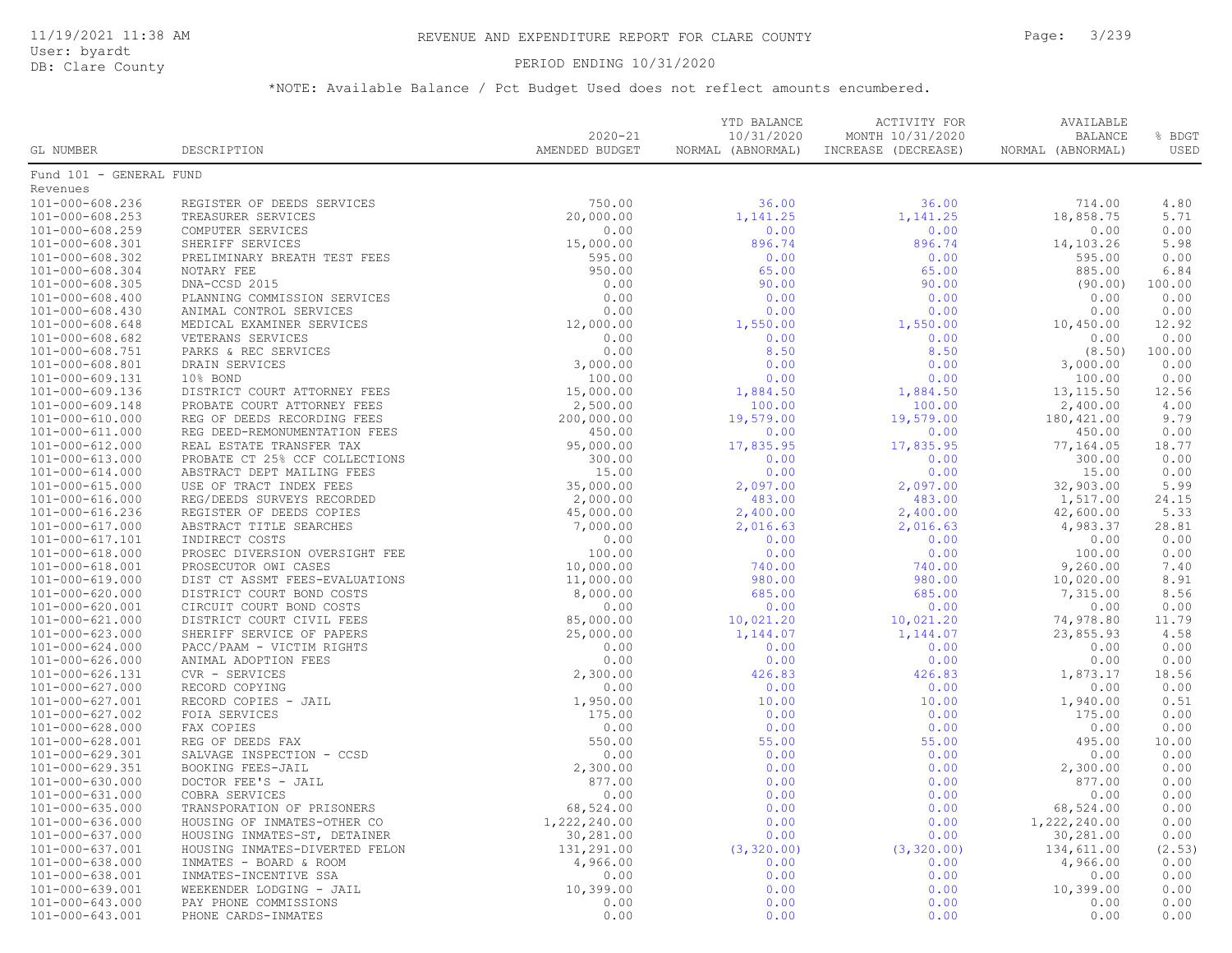### PERIOD ENDING 10/31/2020

|                                    |                                                                                                                                                                                                                               |                               | YTD BALANCE                     | ACTIVITY FOR                            | AVAILABLE                           |                |
|------------------------------------|-------------------------------------------------------------------------------------------------------------------------------------------------------------------------------------------------------------------------------|-------------------------------|---------------------------------|-----------------------------------------|-------------------------------------|----------------|
| GL NUMBER                          | DESCRIPTION                                                                                                                                                                                                                   | $2020 - 21$<br>AMENDED BUDGET | 10/31/2020<br>NORMAL (ABNORMAL) | MONTH 10/31/2020<br>INCREASE (DECREASE) | <b>BALANCE</b><br>NORMAL (ABNORMAL) | % BDGT<br>USED |
| Fund 101 - GENERAL FUND            |                                                                                                                                                                                                                               |                               |                                 |                                         |                                     |                |
| Revenues                           |                                                                                                                                                                                                                               |                               |                                 |                                         |                                     |                |
| 101-000-644.000                    |                                                                                                                                                                                                                               |                               | 0.00                            | 0.00                                    | 750.00                              | 0.00           |
| 101-000-646.000                    |                                                                                                                                                                                                                               |                               | 0.00                            | 0.00                                    | 5,000.00                            | 0.00           |
| 101-000-647.000                    |                                                                                                                                                                                                                               |                               | 0.00                            | 0.00                                    | 0.00                                | 0.00           |
| 101-000-648.000                    |                                                                                                                                                                                                                               |                               | 905.00                          | 905.00                                  | (805.00)                            | 905.00         |
| 101-000-650.000                    |                                                                                                                                                                                                                               |                               | 40.00                           | 40.00                                   | 4,960.00                            | 0.80           |
| 101-000-656.131                    |                                                                                                                                                                                                                               |                               | 1,865.00                        | 1,865.00                                | 4,135.00                            | 31.08          |
| 101-000-656.136                    |                                                                                                                                                                                                                               |                               | 0.00                            | 0.00                                    | 2,600.00                            | 0.00           |
| $101 - 000 - 657.000$              |                                                                                                                                                                                                                               |                               | 825.44                          | 825.44                                  | 4,889.56                            | 14.44          |
| 101-000-657.131                    |                                                                                                                                                                                                                               |                               | 0.00                            | 0.00                                    | 0.00                                | 0.00           |
| $101 - 000 - 665.000$              |                                                                                                                                                                                                                               |                               | 74.53                           | 74.53                                   | 17,925.47                           | 0.41           |
| 101-000-665.001                    |                                                                                                                                                                                                                               |                               | 893.04                          | 893.04                                  | 6,606.96                            | 11.91          |
| $101 - 000 - 667.000$              |                                                                                                                                                                                                                               |                               | 25.00                           | 25.00                                   | 75.00                               | 25.00          |
| 101-000-667.301                    |                                                                                                                                                                                                                               |                               | 0.00                            | 0.00                                    | 0.00                                | 0.00           |
| $101 - 000 - 668.000$              |                                                                                                                                                                                                                               |                               | 0.00                            | 0.00                                    | 425,000.00                          | 0.00           |
| $101 - 000 - 668.002$              |                                                                                                                                                                                                                               |                               | 0.00                            | 0.00                                    | 0.00                                | 0.00           |
| 101-000-671.000                    |                                                                                                                                                                                                                               |                               | 0.00                            | 0.00                                    | 200.00                              | 0.00           |
| $101 - 000 - 673.000$              |                                                                                                                                                                                                                               |                               | 0.00                            | 0.00                                    | 10,000.00                           | 0.00           |
| $101 - 000 - 674.000$              |                                                                                                                                                                                                                               |                               | 0.00                            | 0.00                                    | 0.00                                | 0.00           |
| 101-000-674.001                    |                                                                                                                                                                                                                               |                               | 0.00                            | 0.00                                    | 0.00                                | 0.00           |
| $101 - 000 - 674.002$              |                                                                                                                                                                                                                               |                               | 0.00                            | 0.00                                    | 0.00                                | 0.00           |
| $101 - 000 - 674.260$              |                                                                                                                                                                                                                               |                               | 0.00                            | 0.00                                    | 0.00                                | 0.00           |
| 101-000-674.301                    |                                                                                                                                                                                                                               |                               | 0.00                            | 0.00                                    | 0.00                                | 0.00           |
| $101 - 000 - 674.430$              |                                                                                                                                                                                                                               |                               | 0.00                            | 0.00                                    | 0.00                                | 0.00           |
| $101 - 000 - 675.000$              |                                                                                                                                                                                                                               |                               | 0.00                            | 0.00                                    | 0.00                                | 0.00           |
| 101-000-675.001                    |                                                                                                                                                                                                                               |                               | 0.00                            | 0.00                                    | 0.00                                | 0.00           |
| $101 - 000 - 675.004$              |                                                                                                                                                                                                                               |                               | 0.00                            | 0.00                                    | 0.00                                | 0.00           |
| $101 - 000 - 675.005$              |                                                                                                                                                                                                                               |                               | 0.00                            | 0.00                                    | 0.00                                | 0.00           |
| $101 - 000 - 675.300$              |                                                                                                                                                                                                                               |                               | 0.00                            | 0.00                                    | 0.00                                | 0.00           |
| 101-000-675.301                    |                                                                                                                                                                                                                               |                               | 0.00                            | 0.00                                    | 0.00                                | 0.00           |
| $101 - 000 - 675.310$              |                                                                                                                                                                                                                               |                               | 0.00                            | 0.00                                    | 1,500.00                            | 0.00           |
| 101-000-675.311                    |                                                                                                                                                                                                                               |                               | 150.00                          | 150.00                                  | (150.00)                            | 100.00         |
| 101-000-675.312                    |                                                                                                                                                                                                                               |                               | 0.00                            | 0.00                                    | 200.00                              | 0.00           |
| 101-000-675.313                    |                                                                                                                                                                                                                               |                               | 0.00                            | 0.00                                    | 0.00                                | 0.00           |
| $101 - 000 - 675.430$              |                                                                                                                                                                                                                               |                               | 0.00                            | 0.00                                    | 0.00                                | 0.00           |
| 101-000-675.751                    |                                                                                                                                                                                                                               |                               | 0.00                            | 0.00                                    | 0.00                                | 0.00           |
| 101-000-676.001                    |                                                                                                                                                                                                                               |                               | 0.00                            | 0.00                                    | 0.00                                | 0.00           |
| 101-000-676.131                    |                                                                                                                                                                                                                               |                               | 0.00                            | 0.00                                    | 0.00                                | 0.00           |
| 101-000-676.136                    |                                                                                                                                                                                                                               |                               | 302.80                          | 302.80                                  | 2,697.20                            | 10.09          |
| 101-000-676.148<br>101-000-676.167 |                                                                                                                                                                                                                               |                               | 0.00<br>0.00                    | 0.00<br>0.00                            | 0.00<br>125.00                      | 0.00<br>0.00   |
| 101-000-676.172                    |                                                                                                                                                                                                                               |                               | 0.00                            | 0.00                                    | 0.00                                | 0.00           |
| 101-000-676.191                    |                                                                                                                                                                                                                               |                               | 0.00                            | 0.00                                    | 0.00                                | 0.00           |
| 101-000-676.215                    |                                                                                                                                                                                                                               |                               | 0.00                            | 0.00                                    | 0.00                                | 0.00           |
| 101-000-676.229                    |                                                                                                                                                                                                                               |                               | 0.00                            | 0.00                                    | 130.00                              | 0.00           |
| 101-000-676.245                    |                                                                                                                                                                                                                               |                               | 0.00                            | 0.00                                    | 0.00                                | 0.00           |
| $101 - 000 - 676.253$              |                                                                                                                                                                                                                               |                               | 0.00                            | 0.00                                    | 0.00                                | 0.00           |
| 101-000-676.257                    |                                                                                                                                                                                                                               |                               | 0.00                            | 0.00                                    | 0.00                                | 0.00           |
| $101 - 000 - 676.275$              |                                                                                                                                                                                                                               |                               | 0.00                            | 0.00                                    | 0.00                                | 0.00           |
| 101-000-676.294                    |                                                                                                                                                                                                                               |                               | 0.00                            | 0.00                                    | 0.00                                | 0.00           |
| 101-000-676.301                    |                                                                                                                                                                                                                               |                               | 0.00                            | 0.00                                    | 0.00                                | 0.00           |
| 101-000-676.351                    |                                                                                                                                                                                                                               |                               | 0.00                            | 0.00                                    | 200.00                              | 0.00           |
| $101 - 000 - 676.426$              |                                                                                                                                                                                                                               |                               | 0.00                            | 0.00                                    | 0.00                                | 0.00           |
| 101-000-676.430                    |                                                                                                                                                                                                                               |                               | 0.00                            | 0.00                                    | 0.00                                | 0.00           |
| 101-000-676.431                    | FUND MALE OF RANKLES (FOR AN ARCHIVE SET AN ARCHIVE SALE OF RANKLES (FOR AN ARCHIVE SET AN ARCHIVE SALE OF REPORT ON A CONTINUES (FOR A CONTINUES) (FOR A CONTINUES) (FOR A CONTINUES) (FOR A CONTINUES) (FOR A CONTINUES) (F |                               | 0.00                            | 0.00                                    | 0.00                                | 0.00           |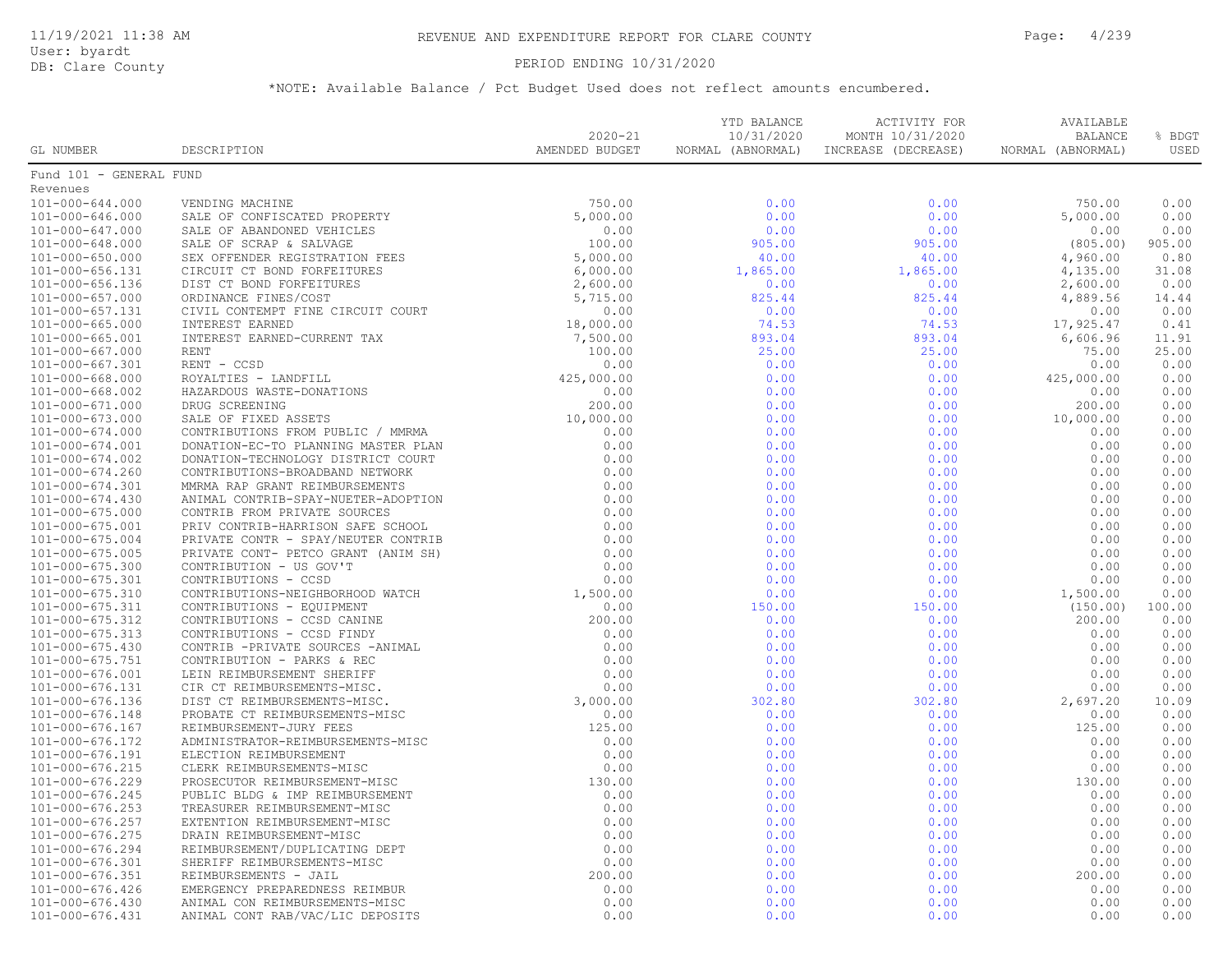### PERIOD ENDING 10/31/2020

|                         |                                   | $2020 - 21$    | YTD BALANCE<br>10/31/2020 | <b>ACTIVITY FOR</b><br>MONTH 10/31/2020 | AVAILABLE<br><b>BALANCE</b> | % BDGT  |
|-------------------------|-----------------------------------|----------------|---------------------------|-----------------------------------------|-----------------------------|---------|
| GL NUMBER               | DESCRIPTION                       | AMENDED BUDGET | NORMAL (ABNORMAL)         | INCREASE (DECREASE)                     | NORMAL (ABNORMAL)           | USED    |
| Fund 101 - GENERAL FUND |                                   |                |                           |                                         |                             |         |
| Revenues                |                                   |                |                           |                                         |                             |         |
| $101 - 000 - 676.682$   | VETERANS REIMBURSEMENT-MISC       | 0.00           | 0.00                      | 0.00                                    | 0.00                        | 0.00    |
| 101-000-676.851         | REIMBURSEMENT-INSURANCE           | 0.00           | 0.00                      | 0.00                                    | 0.00                        | 0.00    |
| $101 - 000 - 676.852$   | REIMBURSEMENTS - CELL PHONE       | 0.00           | 0.00                      | 0.00                                    | 0.00                        | 0.00    |
| 101-000-677.000         | REIMBURSEMENT-RESTITUTION         | 0.00           | 0.00                      | 0.00                                    | 0.00                        | 0.00    |
| 101-000-678.000         | HEALTH INSURANCE RETIREES         | 18,599.00      | 1,011.25                  | 1,011.25                                | 17,587.75                   | 5.44    |
| 101-000-678.001         | HEALTH INS - EMPLOYEE             | 500.00         | 0.00                      | 0.00                                    | 500.00                      | 0.00    |
| 101-000-678.002         | HEALTH INS - EMPLOYEE FLEX        | 2,000.00       | 0.00                      | 0.00                                    | 2,000.00                    | 0.00    |
| 101-000-679.000         | REIMBURSEMENT-TAX COLLECT BOND    | 5,000.00       | 0.00                      | 0.00                                    | 5,000.00                    | 0.00    |
| 101-000-680.131         | CIRCUIT CT REIMB - GLADWIN CO     | 42,000.00      | 0.00                      | 0.00                                    | 42,000.00                   | 0.00    |
| 101-000-680.136         | DISTRICT CT REIMB - GLADWIN CO    | 45,000.00      | 0.00                      | 0.00                                    | 45,000.00                   | 0.00    |
| 101-000-680.148         | PROBATE CT REIMB - GLADWIN CO     | 51,115.00      | 0.00                      | 0.00                                    | 51,115.00                   | 0.00    |
| 101-000-680.301         | BENCH WARRANT REIMB-SHERIFF       | 0.00           | 0.00                      | 0.00                                    | 0.00                        | 0.00    |
| 101-000-683.000         | TWP TAX NOTICE POSTAGE REIMB      | 5,000.00       | 0.00                      | 0.00                                    | 5,000.00                    | 0.00    |
| 101-000-683.001         | POSTAGE REIMBURSEMENT             | 12,000.00      | 0.00                      | 0.00                                    | 12,000.00                   | 0.00    |
| 101-000-684.000         | WORKMANS COMP REIMBURSEMENT       | 5,000.00       | 0.00                      | 0.00                                    | 5,000.00                    | 0.00    |
| 101-000-685.000         | INMATE MEDICAL - IN COUNTY        | 1,200.00       | 0.00                      | 0.00                                    | 1,200.00                    | 0.00    |
| 101-000-685.001         | INMATE MEDICAL - OUT COUNTY       | 100.00         | 0.00                      | 0.00                                    | 100.00                      | 0.00    |
| 101-000-687.000         | REFUNDS & REBATES                 | 2,500.00       | 0.00                      | 0.00                                    | 2,500.00                    | 0.00    |
| 101-000-693.000         | SALE OF CAPITAL ASSETS            | 0.00           | 0.00                      | 0.00                                    | 0.00                        | 0.00    |
| 101-000-694.000         | CASH OVER & SHORT                 | 1,000.00       | (500.00)                  | (500.00)                                | 1,500.00                    | (50.00) |
| 101-000-698.000         | INSTALLMENT PURCHASE PROCEEDS     | 0.00           | 0.00                      | 0.00                                    | 0.00                        | 0.00    |
| 101-000-699.000         | TRANSFER IN                       | 0.00           | 0.00                      | 0.00                                    | 0.00                        | 0.00    |
| 101-000-699.249         | APPROP TRANSFER IN - BLDG/ELECT   | 11,533.00      | 0.00                      | 0.00                                    | 11,533.00                   | 0.00    |
| 101-000-699.256         | APPROP TRANS IN - AUTOMATION FUND | 0.00           | 0.00                      | 0.00                                    | 0.00                        | 0.00    |
| 101-000-699.263         | APPROP TRANS IN - CPL FUND        | 0.00           | 0.00                      | 0.00                                    | 0.00                        | 0.00    |
| $101 - 000 - 699.265$   | APPROP TRANS IN DRUG LAW FUND     | 0.00           | 0.00                      | 0.00                                    | 0.00                        | 0.00    |
| 101-000-699.267         | APPROP TRANSFER IN OWI FUND       | 0.00           | 0.00                      | 0.00                                    | 0.00                        | 0.00    |
| 101-000-699.274         | APPROP TRANS IN COMM DEVELOPMENT  | 12,500.00      | 0.00                      | 0.00                                    | 12,500.00                   | 0.00    |
| 101-000-699.288         | APPROP TRANS IN SENIOR SERVICES   | 11,534.00      | 0.00                      | 0.00                                    | 11,534.00                   | 0.00    |
| 101-000-699.294         | APPROP TRANS IN VETERANS TRUST    | 0.00           | 0.00                      | 0.00                                    | 0.00                        | 0.00    |
| 101-000-699.518         | APPROP TRANSFER IN TAX REVERSION  | 386,042.00     | 0.00                      | 0.00                                    | 386,042.00                  | 0.00    |
| 101-000-699.595         | APPROP TRANS IN - COMMISSARY      | 0.00           | 0.00                      | 0.00                                    | 0.00                        | 0.00    |
| 101-000-699.616         | APPROP TRANS IN DEL TAX REV FD    | 500,000.00     | 0.00                      | 0.00                                    | 500,000.00                  | 0.00    |
| $101 - 000 - 699.900$   | BEGINNING FUND BALANCE            | 650,000.00     | 0.00                      | 0.00                                    | 650,000.00                  | 0.00    |
| Total Dept 000          |                                   | 12,648,661.00  | 137,804.34                | 137,804.34                              | 12,510,856.66               | 1.09    |
| TOTAL REVENUES          |                                   | 12,648,661.00  | 137,804.34                | 137,804.34                              | 12,510,856.66               | 1.09    |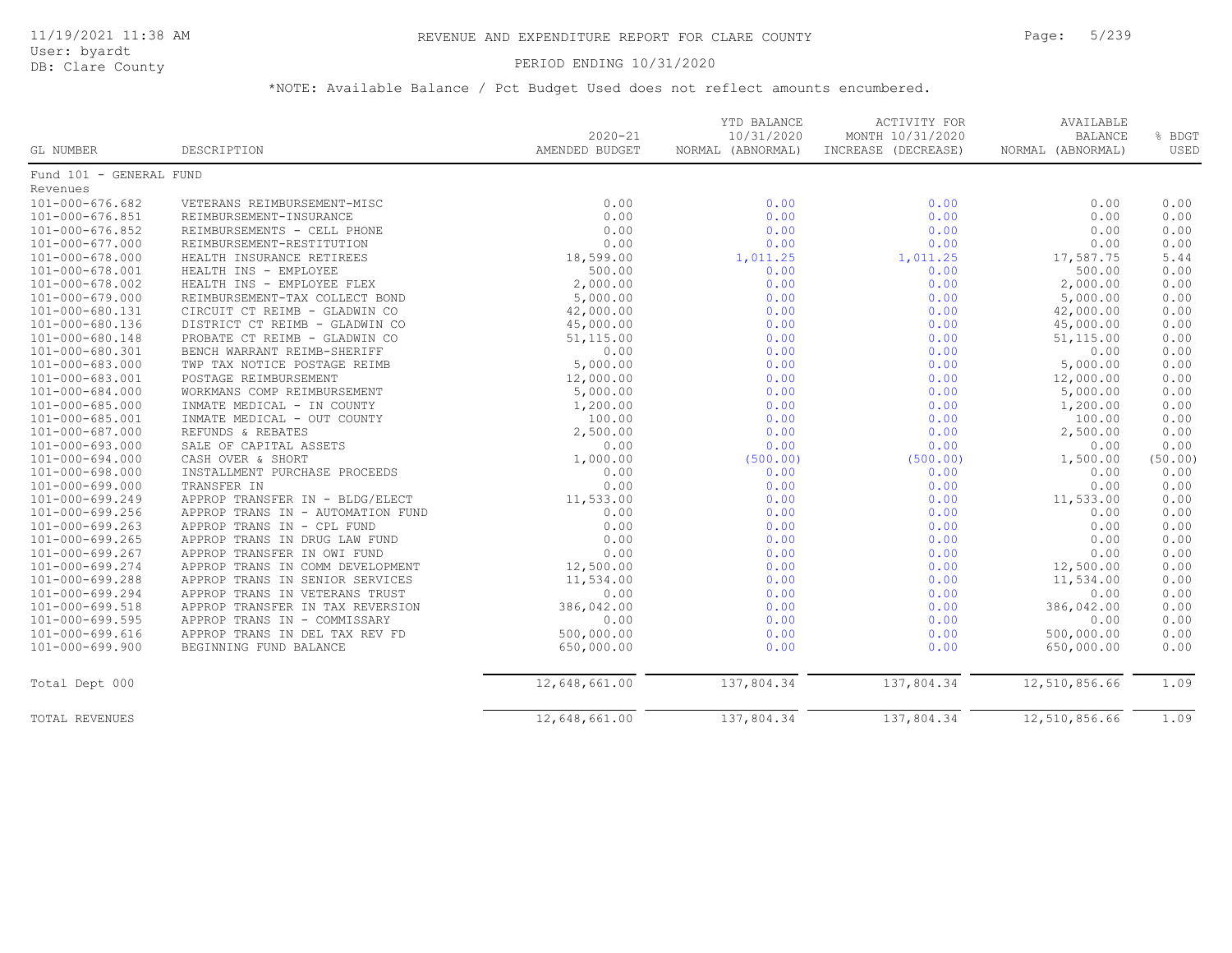#### PERIOD ENDING 10/31/2020

| GL NUMBER                                                              | DESCRIPTION         | $2020 - 21$<br>AMENDED BUDGET | YTD BALANCE<br>10/31/2020<br>(ABNORMAL)<br>NORMAL | ACTIVITY FOR<br>MONTH 10/31/2020<br>INCREASE (DECREASE) | AVAILABLE<br>BALANCE<br>NORMAL (ABNORMAL) | BDGT<br>USED |
|------------------------------------------------------------------------|---------------------|-------------------------------|---------------------------------------------------|---------------------------------------------------------|-------------------------------------------|--------------|
| Fund 101 - GENERAL FUND<br>Expenditures<br>Dept 000<br>101-000-998.900 | ENDING FUND BALANCE | 0.00                          | 0.00                                              | 0.00                                                    | 0.00                                      | 0.00         |
| Total Dept 000                                                         |                     | 0.00                          | 0.00                                              | 0.00                                                    | 0.00                                      | 0.00         |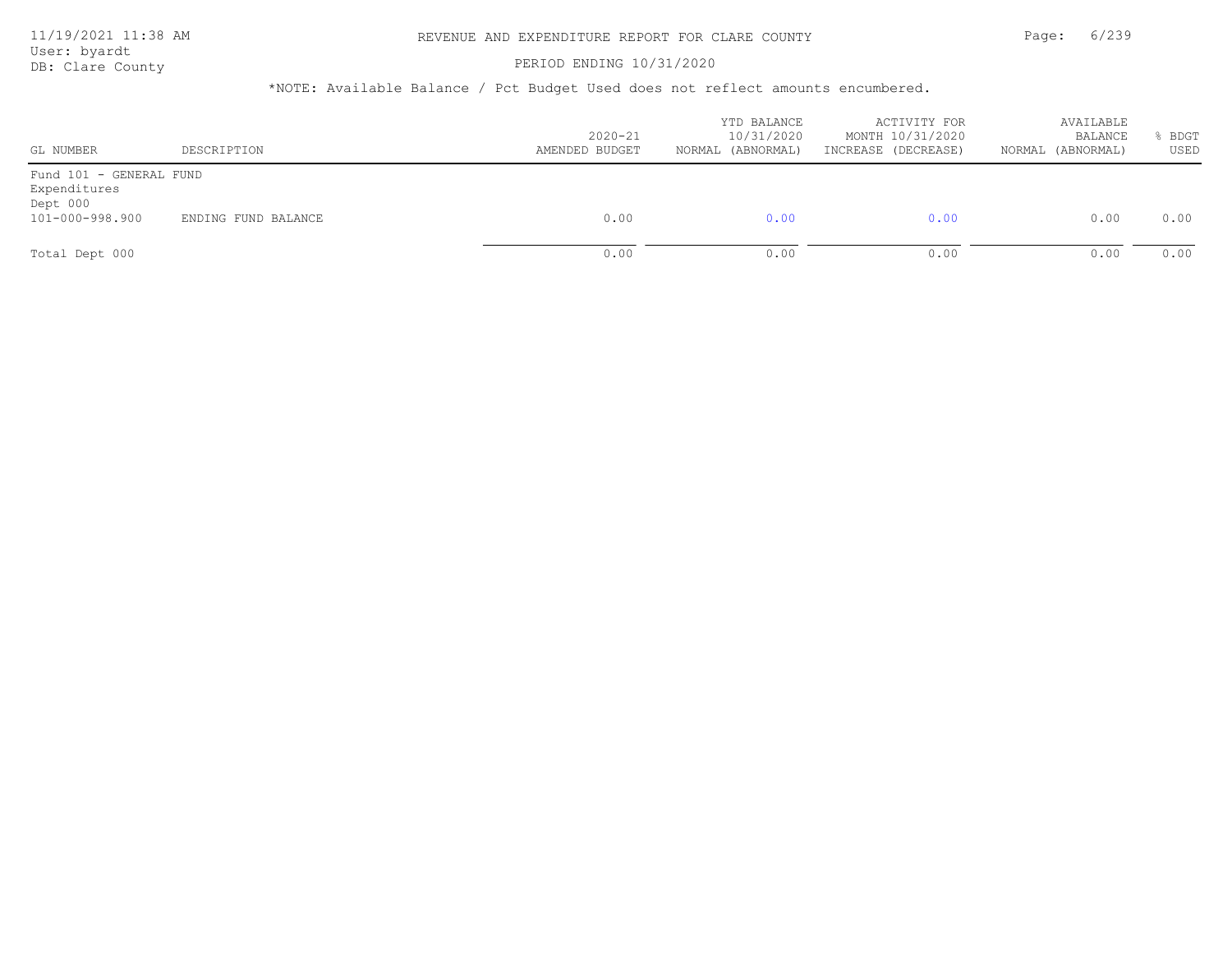User: byardt

# DB: Clare County **DB: Clare County**

| GL NUMBER                        | DESCRIPTION                            | $2020 - 21$<br>AMENDED BUDGET | YTD BALANCE<br>10/31/2020<br>NORMAL (ABNORMAL) | <b>ACTIVITY FOR</b><br>MONTH 10/31/2020<br>INCREASE (DECREASE) | AVAILABLE<br>BALANCE<br>NORMAL (ABNORMAL) | BDGT<br>USED |
|----------------------------------|----------------------------------------|-------------------------------|------------------------------------------------|----------------------------------------------------------------|-------------------------------------------|--------------|
| Fund 101 - GENERAL FUND          |                                        |                               |                                                |                                                                |                                           |              |
| Expenditures                     |                                        |                               |                                                |                                                                |                                           |              |
| Dept 101 - BOARD OF COMMISIONERS |                                        |                               |                                                |                                                                |                                           |              |
| 101-101-702.000                  | SALARY                                 | 60,207.00                     | 3,615.80                                       | 3,615.80                                                       | 56,591.20                                 | 6.01         |
| 101-101-707.000                  | PER DIEM                               | 12,600.00                     | 275.00                                         | 275.00                                                         | 12,325.00                                 | 2.18         |
| 101-101-710.000                  | FICA EXPENSE                           | 4,514.00                      | 241.21                                         | 241.21                                                         | 4,272.79                                  | 5.34         |
| 101-101-711.000                  | MEDICARE EXPENSE                       | 1,057.00                      | 56.41                                          | 56.41                                                          | 1,000.59                                  | 5.34         |
| 101-101-727.000                  | OFFICE SUPPLIES                        | 0.00                          | 0.00                                           | 0.00                                                           | 0.00                                      | 0.00         |
| 101-101-728.000                  | PRINTING & BINDING                     | 530.00                        | 0.00                                           | 0.00                                                           | 530.00                                    | 0.00         |
| 101-101-807.000                  | PROFESSIONAL CONSULTATION              | 0.00                          | 0.00                                           | 0.00                                                           | 0.00                                      | 0.00         |
| 101-101-814.000                  | DUES & SUBSCRIPTIONS                   | 15,697.00                     | 0.00                                           | 0.00                                                           | 15,697.00                                 | 0.00         |
| 101-101-852.000                  | TELEPHONE                              | 450.00                        | 64.53                                          | 64.53                                                          | 385.47                                    | 14.34        |
| 101-101-864.000                  | TRAVEL & EXPENSE                       | 0.00                          | 0.00                                           | 0.00                                                           | 0.00                                      | 0.00         |
| 101-101-957.000                  | TRAINING                               | 0.00                          | 0.00                                           | 0.00                                                           | 0.00                                      | 0.00         |
| 101-101-967.000                  | SPECIAL PROJECTS                       | 500.00                        | 0.00                                           | 0.00                                                           | 500.00                                    | 0.00         |
| 101-101-967.001                  | EMPLOYEE RECOGNITION                   | 300.00                        | 0.00                                           | 0.00                                                           | 300.00                                    | 0.00         |
|                                  | Total Dept 101 - BOARD OF COMMISIONERS | 95,855.00                     | 4,252.95                                       | 4,252.95                                                       | 91,602.05                                 | 4.44         |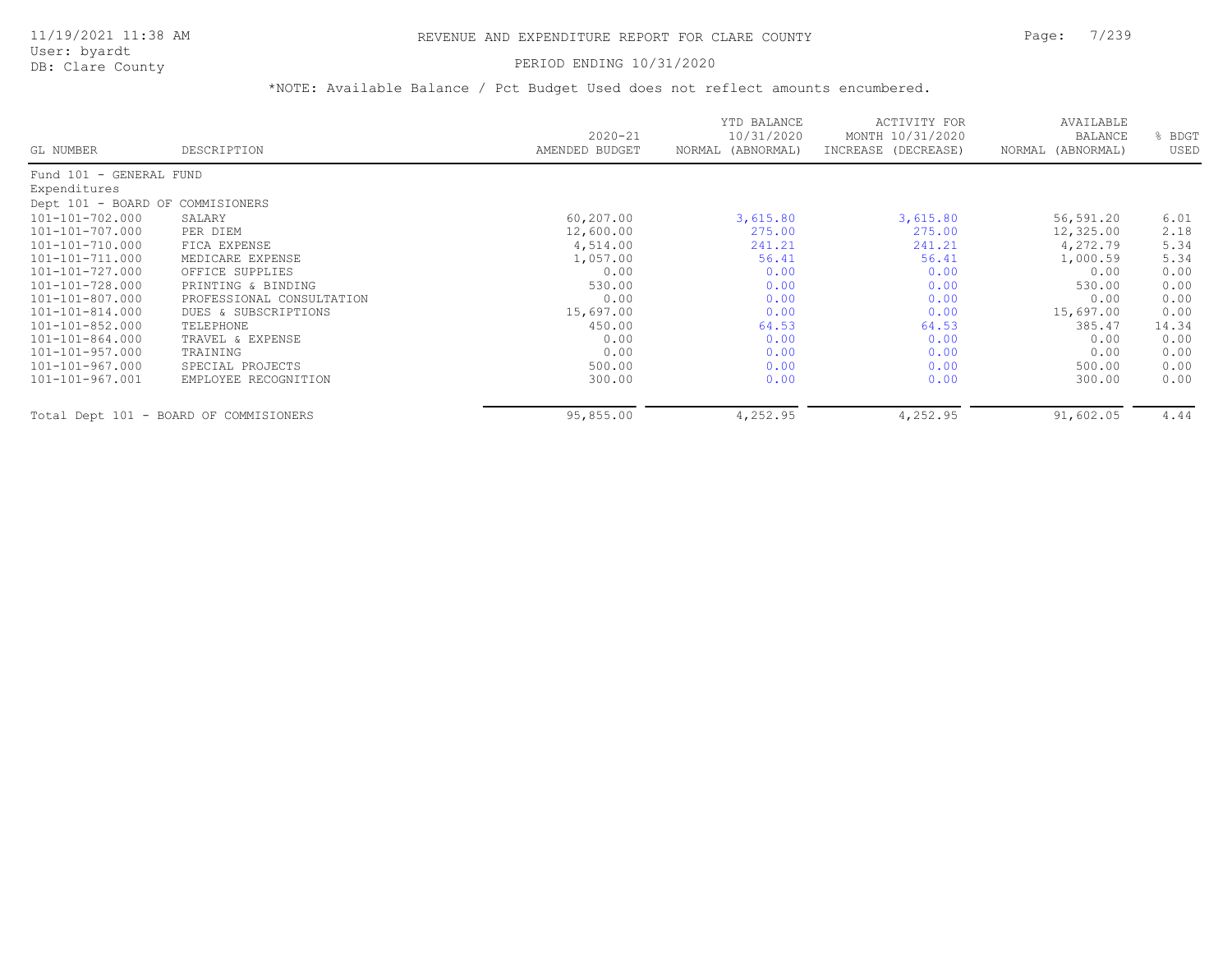#### PERIOD ENDING 10/31/2020

|                                |                            |                | YTD BALANCE       | ACTIVITY FOR        | AVAILABLE         |        |
|--------------------------------|----------------------------|----------------|-------------------|---------------------|-------------------|--------|
|                                |                            | $2020 - 21$    | 10/31/2020        | MONTH 10/31/2020    | <b>BALANCE</b>    | % BDGT |
| <b>GL NUMBER</b>               | DESCRIPTION                | AMENDED BUDGET | NORMAL (ABNORMAL) | INCREASE (DECREASE) | NORMAL (ABNORMAL) | USED   |
| Fund 101 - GENERAL FUND        |                            |                |                   |                     |                   |        |
| Expenditures                   |                            |                |                   |                     |                   |        |
| Dept 131 - CIRCUIT COURT       |                            |                |                   |                     |                   |        |
| 101-131-702.000                | JUDGES SUPPLEMENTAL SALARY | 50,296.00      | 3,316.23          | 3,316.23            | 46,979.77         | 6.59   |
| 101-131-702.001                | ASSIGN CLK SALARY          | 40,657.00      | 2,680.69          | 2,680.69            | 37,976.31         | 6.59   |
| 101-131-704.000                | SECRETARY SALARY           | 0.00           | 0.00              | 0.00                | 0.00              | 0.00   |
| 101-131-705.001                | PART TIME SALARY           | 0.00           | 0.00              | 0.00                | 0.00              | 0.00   |
| 101-131-705.002                | VISITING JUDGE PER DIEM    | 0.00           | 0.00              | 0.00                | 0.00              | 0.00   |
| 101-131-710.000                | FICA EXPENSE               | 2,521.00       | 161.11            | 161.11              | 2,359.89          | 6.39   |
| 101-131-711.000                | MEDICARE EXPENSE           | 590.00         | 37.68             | 37.68               | 552.32            | 6.39   |
| 101-131-715.000                | HEALTH INSURANCE           | 27,750.00      | 1,877.65          | 1,877.65            | 25,872.35         | 6.77   |
| 101-131-715.006                | CIC BUNDLE                 | 1,000.00       | 79.00             | 79.00               | 921.00            | 7.90   |
| 101-131-717.000                | LIFE INSURANCE             | 65.00          | 9.52              | 9.52                | 55.48             | 14.65  |
| 101-131-720.000                | VACATIONS                  | 1,610.00       | 0.00              | 0.00                | 1,610.00          | 0.00   |
| 101-131-727.000                | OFFICE SUPPLIES            | 1,000.00       | 0.00              | 0.00                | 1,000.00          | 0.00   |
| 101-131-732.000                | POSTAGE                    | 1,300.00       | 0.00              | 0.00                | 1,300.00          | 0.00   |
| $101 - 131 - 801.000$          | CONTRACT SERVICE           | 500.00         | 0.00              | 0.00                | 500.00            | 0.00   |
| 101-131-801.002                | CONTRACT SERV-GLADWIN CO   | 85,000.00      | 0.00              | 0.00                | 85,000.00         | 0.00   |
| 101-131-810.000                | TRIAL COURT ATTORNEYS      | 15,000.00      | 1,059.40          | 1,059.40            | 13,940.60         | 7.06   |
| 101-131-812.000                | <b>JURY FEES</b>           | 12,000.00      | 0.00              | 0.00                | 12,000.00         | 0.00   |
| 101-131-813.000                | WITNESS FEES               | 750.00         | 0.00              | 0.00                | 750.00            | 0.00   |
| 101-131-814.000                | DUES & SUBSCRIPTIONS       | 850.00         | 0.00              | 0.00                | 850.00            | 0.00   |
| 101-131-815.000                | SERVICE FEES               | 250.00         | 0.00              | 0.00                | 250.00            | 0.00   |
| 101-131-816.000                | TRANSCRIPTS                | 6,000.00       | 120.60            | 120.60              | 5,879.40          | 2.01   |
| 101-131-851.000                | COMPUTER SUPPORT           | 14,250.00      | 825.00            | 825.00              | 13,425.00         | 5.79   |
| $101 - 131 - 852.000$          | TELEPHONE                  | 1,000.00       | 21.51             | 21.51               | 978.49            | 2.15   |
| 101-131-852.006                | TELECOMMUNICATIONS         | 0.00           | 0.00              | 0.00                | 0.00              | 0.00   |
| 101-131-864.000                | TRAVEL & EXPENSE           | 0.00           | 0.00              | 0.00                | 0.00              | 0.00   |
| 101-131-933.000                | EQUIPMENT MAINT & REPAIRS  | 500.00         | 0.00              | 0.00                | 500.00            | 0.00   |
| 101-131-957.000                | SEMINARS & EDUCATION       | 500.00         | 0.00              | 0.00                | 500.00            | 0.00   |
| 101-131-978.000                | NEW EQUIPMENT              | 2,000.00       | 0.00              | 0.00                | 2,000.00          | 0.00   |
| 101-131-982.000                | NEW LAW BOOKS              | 400.00         | 0.00              | 0.00                | 400.00            | 0.00   |
| Total Dept 131 - CIRCUIT COURT |                            | 265,789.00     | 10,188.39         | 10,188.39           | 255,600.61        | 3.83   |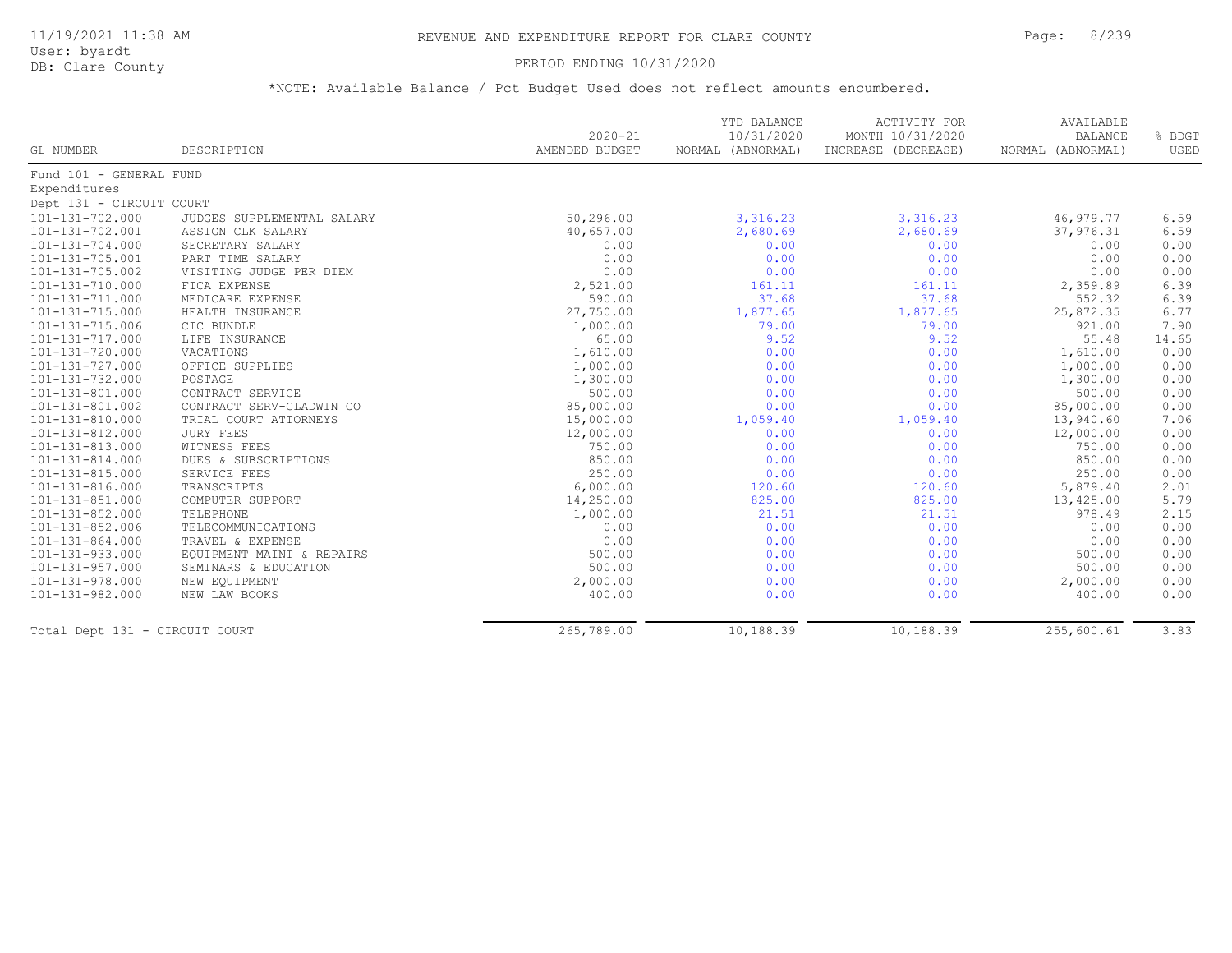### PERIOD ENDING 10/31/2020

|                                 |                                                    | $2020 - 21$    | YTD BALANCE<br>10/31/2020 | ACTIVITY FOR<br>MONTH 10/31/2020 | AVAILABLE<br><b>BALANCE</b> | % BDGT |
|---------------------------------|----------------------------------------------------|----------------|---------------------------|----------------------------------|-----------------------------|--------|
| GL NUMBER                       | DESCRIPTION                                        | AMENDED BUDGET | NORMAL (ABNORMAL)         | INCREASE (DECREASE)              | NORMAL (ABNORMAL)           | USED   |
| Fund 101 - GENERAL FUND         |                                                    |                |                           |                                  |                             |        |
| Expenditures                    |                                                    |                |                           |                                  |                             |        |
| Dept 136 - DISTRICT COURT       |                                                    |                |                           |                                  |                             |        |
| 101-136-702.000                 | JUDGE'S SUPPLEMENTAL SALARY                        | 25,245.00      | 1,658.11                  | 1,658.11                         | 23,586.89                   | 6.57   |
| 101-136-702.001                 | MAGISTRATE SALARY                                  | 60,000.00      | 3,956.05                  | 3,956.05                         | 56,043.95                   | 6.59   |
| 101-136-704.000                 | FULL TIME SALARIES                                 | 212,855.00     | 13,530.12                 | 13,530.12                        | 199,324.88                  | 6.36   |
| 101-136-705.000                 | PART TIME                                          | 0.00           | 0.00                      | 0.00                             | 0.00                        | 0.00   |
| 101-136-705.001                 | VISITING JUDGE                                     | 100.00         | 0.00                      | 0.00                             | 100.00                      | 0.00   |
| 101-136-706.000                 | OVERTIME                                           | 0.00           | 0.00                      | 0.00                             | 0.00                        | 0.00   |
| 101-136-710.000                 | FICA EXPENSE                                       | 16,607.00      | 1,092.99                  | 1,092.99                         | 15,514.01                   | 6.58   |
| 101-136-711.000                 | MEDICARE EXPENSE                                   | 3,883.00       | 255.62                    | 255.62                           | 3,627.38                    | 6.58   |
| 101-136-715.000                 | HEALTH INSURANCE                                   | 94,360.00      | 7,210.93                  | 7,210.93                         | 87,149.07                   | 7.64   |
| 101-136-715.001                 | BENNY CARD                                         | 0.00           | 0.00                      | 0.00                             | 0.00                        | 0.00   |
| 101-136-715.002                 | <b>HRA</b>                                         | 0.00           | 0.00                      | 0.00                             | 0.00                        | 0.00   |
| 101-136-715.006                 | CIC BUNDLE                                         | 5,214.00       | 355.50                    | 355.50                           | 4,858.50                    | 6.82   |
| 101-136-717.000                 | LIFE INSURANCE                                     | 515.00         | 85.68                     | 85.68                            | 429.32                      | 16.64  |
| 101-136-717.002                 | COBRA/HIPPA                                        | 0.00           | 0.00                      | 0.00                             | 0.00                        | 0.00   |
| 101-136-717.004                 | SECTION 125 PLAN                                   | 0.00           | 0.00                      | 0.00                             | 0.00                        | 0.00   |
| 101-136-717.006                 | SECTION 125-SCRIPT                                 | 0.00           | 0.00                      | 0.00                             | 0.00                        | 0.00   |
| 101-136-717.008                 | SCRIPT REIMBURSEMENT                               | 0.00           | 0.00                      | 0.00                             | 0.00                        | 0.00   |
| 101-136-719.000                 | LONGEVITY                                          | 0.00           | 0.00                      | 0.00                             | 0.00                        | 0.00   |
| 101-136-720.000                 | VACATIONS                                          | 1,337.00       | 0.00                      | 0.00                             | 1,337.00                    | 0.00   |
| 101-136-721.000                 | SICK LEAVE                                         | 1,903.00       | 0.00                      | 0.00                             | 1,903.00                    | 0.00   |
| 101-136-722.000                 | HOLIDAY                                            | 0.00           | 0.00                      | 0.00                             | 0.00                        | 0.00   |
| 101-136-727.000                 | OFFICE SUPPLIES                                    | 5,500.00       | 0.00                      | 0.00                             | 5,500.00                    | 0.00   |
| 101-136-741.000                 | SUBSTANCE ABUSE TESTING FEES                       | 1,217.00       | 0.00                      | 0.00                             | 1,217.00                    | 0.00   |
| 101-136-810.000                 | COURT APPOINTED ATTORNEYS                          | 900.00         | 0.00                      | 0.00                             | 900.00                      | 0.00   |
| 101-136-812.000                 | <b>JURY FEES</b>                                   | 2,600.00       | 0.00                      | 0.00                             | 2,600.00                    | 0.00   |
| 101-136-813.000                 | WITNESS FEES                                       | 3,000.00       | 29.80                     | 29.80                            | 2,970.20                    | 0.99   |
| 101-136-814.000                 | DUES & SUBSCRIPTIONS                               | 2,075.00       | 0.00                      | 0.00                             | 2,075.00                    | 0.00   |
| 101-136-815.000                 | VOLUNTEERS INSURANCE                               | 577.00         | 0.00                      | 0.00                             | 577.00                      | 0.00   |
| 101-136-816.000                 | TRANSCRIPTS                                        | 6,000.00       | 651.95                    | 651.95                           | 5,348.05                    | 10.87  |
| 101-136-832.000                 | STATE FILING FEE                                   | 1,600.00       | 0.00                      | 0.00                             | 1,600.00                    | 0.00   |
| 101-136-851.000                 | EQUIPMENT CONTRACT SERVICE                         | 14,000.00      | 0.00                      | 0.00                             | 14,000.00                   | 0.00   |
| $101 - 136 - 852.000$           | TELEPHONE                                          | 2,500.00       | 215.10                    | 215.10                           | 2,284.90                    | 8.60   |
| 101-136-852.001                 | COMPUTER SOFTWARE MERGER                           | 0.00           | 0.00                      | 0.00                             | 0.00                        | 0.00   |
| 101-136-852.006                 | TELECOMMUNICATIONS                                 | 0.00           | 0.00                      | 0.00                             | 0.00                        | 0.00   |
| 101-136-864.000                 | TRAVEL & EXPENSE                                   | 0.00           | 0.00                      | 0.00                             | 0.00                        | 0.00   |
| 101-136-933.000                 |                                                    | 0.00           | 0.00                      | 0.00                             | 0.00                        | 0.00   |
| 101-136-956.001                 | EQUIPMENT REPAIRS & MAINTANCE<br>DRIVERS EDUCATION | 0.00           | 0.00                      | 0.00                             | 0.00                        | 0.00   |
| $101 - 136 - 957.000$           |                                                    | 0.00           | 0.00                      | 0.00                             | 0.00                        | 0.00   |
| 101-136-978.000                 | SEMINARS & EDUCATION                               | 0.00           | 0.00                      | 0.00                             | 0.00                        | 0.00   |
|                                 | NEW EQUIPMENT                                      |                |                           |                                  |                             | 0.00   |
| 101-136-982.000                 | NEW LAW BOOKS                                      | 0.00           | 0.00                      | 0.00                             | 0.00                        |        |
| Total Dept 136 - DISTRICT COURT |                                                    | 461,988.00     | 29,041.85                 | 29,041.85                        | 432,946.15                  | 6.29   |
|                                 |                                                    |                |                           |                                  |                             |        |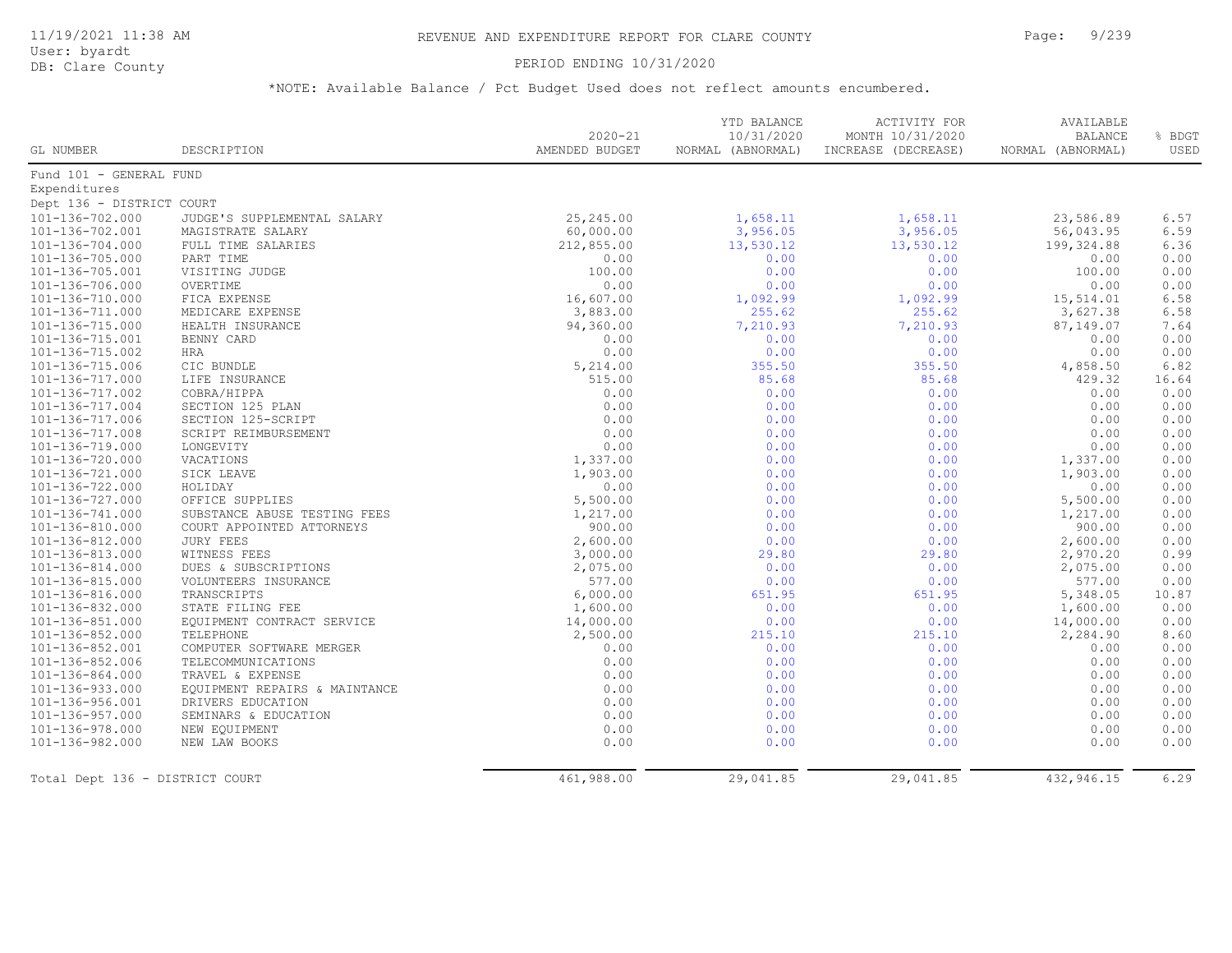#### PERIOD ENDING 10/31/2020

|                                  |                  | $2020 - 21$    | YTD BALANCE<br>10/31/2020 | ACTIVITY FOR<br>MONTH 10/31/2020 | AVAILABLE<br>BALANCE | BDGT |
|----------------------------------|------------------|----------------|---------------------------|----------------------------------|----------------------|------|
| GL NUMBER                        | DESCRIPTION      | AMENDED BUDGET | NORMAL (ABNORMAL)         | INCREASE (DECREASE)              | NORMAL (ABNORMAL)    | USED |
| Fund 101 - GENERAL FUND          |                  |                |                           |                                  |                      |      |
| Expenditures                     |                  |                |                           |                                  |                      |      |
| Dept 147 - PUBLIC GUARDIAN       |                  |                |                           |                                  |                      |      |
| 101-147-702.000                  | SALARY           | 33,794.00      | 2,222.69                  | 2,222.69                         | 31,571.31            | 6.58 |
| 101-147-710.000                  | FICA EXPENSE     | 2,095.00       | 135.92                    | 135.92                           | 1,959.08             | 6.49 |
| 101-147-711.000                  | MEDICARE EXPENSE | 490.00         | 31.78                     | 31.78                            | 458.22               | 6.49 |
| 101-147-727.000                  | SUPPLIES         | 700.00         | 0.00                      | 0.00                             | 700.00               | 0.00 |
| 101-147-852.000                  | TELEPHONE        | 800.00         | 0.00                      | 0.00                             | 800.00               | 0.00 |
| 101-147-864.000                  | TRAVEL & EXPENSE | 300.00         | 0.00                      | 0.00                             | 300.00               | 0.00 |
| Total Dept 147 - PUBLIC GUARDIAN |                  | 38,179.00      | 2,390.39                  | 2,390.39                         | 35,788.61            | 6.26 |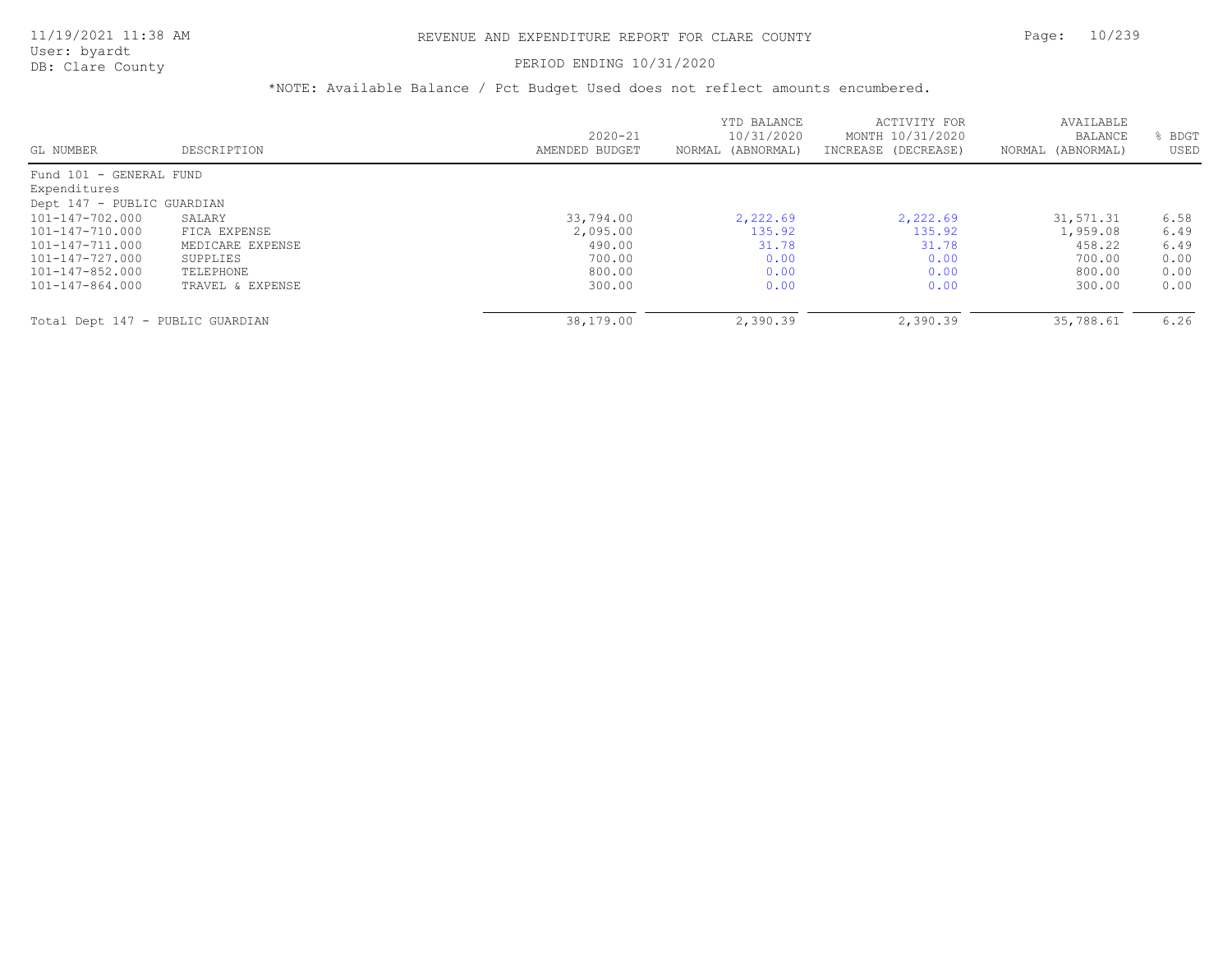### PERIOD ENDING 10/31/2020

| GL NUMBER                       | DESCRIPTION                           | $2020 - 21$<br>AMENDED BUDGET | YTD BALANCE<br>10/31/2020<br>NORMAL (ABNORMAL) | <b>ACTIVITY FOR</b><br>MONTH 10/31/2020<br>INCREASE (DECREASE) | AVAILABLE<br><b>BALANCE</b><br>NORMAL (ABNORMAL) | % BDGT<br>USED |
|---------------------------------|---------------------------------------|-------------------------------|------------------------------------------------|----------------------------------------------------------------|--------------------------------------------------|----------------|
| Fund 101 - GENERAL FUND         |                                       |                               |                                                |                                                                |                                                  |                |
| Expenditures                    |                                       |                               |                                                |                                                                |                                                  |                |
| Dept 148 - PROBATE/FAMILY COURT |                                       |                               |                                                |                                                                |                                                  |                |
| 101-148-702.000                 | <b>JUDGES SALARY</b>                  | 151,439.00                    | 10,159.71                                      | 10,159.71                                                      | 141,279.29                                       | 6.71           |
| 101-148-704.000                 | REG & JUVENILE REG SALARY             | 112,944.00                    | 7,367.32                                       | 7,367.32                                                       | 105,576.68                                       | 6.52           |
| 101-148-704.001                 | PROBATION OFFICER                     | 51,578.00                     | 3,372.39                                       | 3,372.39                                                       | 48,205.61                                        | 6.54           |
| 101-148-704.002                 | CIRCUIT/PROBATE CT ADMIN              | 25,000.00                     | 1,648.36                                       | 1,648.36                                                       | 23, 351.64                                       | 6.59           |
| 101-148-706.000                 | OVERTIME                              | 0.00                          | 0.00                                           | 0.00                                                           | 0.00                                             | 0.00           |
| 101-148-707.000                 | VISITING JUDGE PER DIEM               | 0.00                          | 0.00                                           | 0.00                                                           | 0.00                                             | 0.00           |
| 101-148-710.000                 | FICA EXPENSE                          | 21,140.00                     | 1,366.69                                       | 1,366.69                                                       | 19,773.31                                        | 6.46           |
| 101-148-711.000                 | MEDICARE EXPENSE                      | 4,944.00                      | 319.63                                         | 319.63                                                         | 4,624.37                                         | 6.47           |
| 101-148-715.000                 | HEALTH INSURANCE                      | 70,500.00                     | 3, 124.32                                      | 3, 124.32                                                      | 67,375.68                                        | 4.43           |
| 101-148-715.001                 | BENNY CARD                            | 0.00                          | 0.00                                           | 0.00                                                           | 0.00                                             | 0.00           |
| 101-148-715.002                 | HRA                                   | 0.00                          | 0.00                                           | 0.00                                                           | 0.00                                             | 0.00           |
| 101-148-715.006                 | CIC BUNDLE                            | 2,500.00                      | 158.00                                         | 158.00                                                         | 2,342.00                                         | 6.32           |
| 101-148-717.000                 | LIFE INSURANCE                        | 300.00                        | 38.08                                          | 38.08                                                          | 261.92                                           | 12.69          |
| 101-148-717.002                 | COBRA/HIPPA                           | 0.00                          | 0.00                                           | 0.00                                                           | 0.00                                             | 0.00           |
| 101-148-717.004                 | SECTION 125 PLAN                      | 0.00                          | 0.00                                           | 0.00                                                           | 0.00                                             | 0.00           |
| 101-148-717.006                 | SECTION 125-SCRIPT                    | 0.00                          | 0.00                                           | 0.00                                                           | 0.00                                             | 0.00           |
| 101-148-719.000                 | LONGEVITY                             | 0.00                          | 0.00                                           | 0.00                                                           | 0.00                                             | 0.00           |
| 101-148-720.000                 | VACATIONS                             | 1,000.00                      | 0.00                                           | 0.00                                                           | 1,000.00                                         | 0.00           |
| 101-148-721.000                 | SICK LEAVE                            | 1,750.00                      | 0.00                                           | 0.00                                                           | 1,750.00                                         | 0.00           |
| 101-148-727.000                 | OFFICE SUPPLIES                       | 1,750.00                      | 0.00                                           | 0.00                                                           | 1,750.00                                         | 0.00           |
| 101-148-746.000                 | GAS OIL & GREASE                      | 2,000.00                      | 0.00                                           | 0.00                                                           | 2,000.00                                         | 0.00           |
| 101-148-801.000                 | CONTRACTED SERVICE                    | 1,700.00                      | 0.00                                           | 0.00                                                           | 1,700.00                                         | 0.00           |
| 101-148-801.001                 | JUV DET TRANSPORT                     | 0.00                          | 0.00                                           | 0.00                                                           | 0.00                                             | 0.00           |
| 101-148-810.000                 | COURT APPOINTED ATTORNEYS             | 80,000.00                     | 315.00                                         | 315.00                                                         | 79,685.00                                        | 0.39           |
| 101-148-812.000                 | <b>JURY FEES</b>                      | 500.00                        | 0.00                                           | 0.00                                                           | 500.00                                           | 0.00           |
| 101-148-813.000                 | WITNESS FEES                          | 0.00                          | 0.00                                           | 0.00                                                           | 0.00                                             | 0.00           |
| 101-148-814.000                 | DUES & SUBSCRIPTIONS                  | 2,000.00                      | 0.00                                           | 0.00                                                           | 2,000.00                                         | 0.00           |
| 101-148-815.000                 | SERVER FEES                           | 200.00                        | 0.00                                           | 0.00                                                           | 200.00                                           | 0.00           |
| 101-148-816.000                 | TRANSCRIPTS                           | 5,000.00                      | 0.00                                           | 0.00                                                           | 5,000.00                                         | 0.00           |
| 101-148-851.000                 | MAINTENANCE CONTRACTS                 | 8,800.00                      | 850.00                                         | 850.00                                                         | 7,950.00                                         | 9.66           |
| 101-148-852.000                 | TELEPHONE                             | 1,500.00                      | 150.57                                         | 150.57                                                         | 1,349.43                                         | 10.04          |
| 101-148-852.006                 | TELECOMMUNICATIONS                    | 0.00                          | 0.00                                           | 0.00                                                           | 0.00                                             | 0.00           |
| 101-148-862.000                 | REPAIRS & MAINTENANCE                 | 500.00                        | 0.00                                           | 0.00                                                           | 500.00                                           | 0.00           |
| 101-148-864.000                 | TRAVEL & EXPENSE                      | 0.00                          | 0.00                                           | 0.00                                                           | 0.00                                             | 0.00           |
| $101 - 148 - 956.000$           | MISCELLANEOUS                         | 0.00                          | 0.00                                           | 0.00                                                           | 0.00                                             | 0.00           |
| 101-148-978.000                 | NEW EQUIPMENT                         | 2,400.00                      | 0.00                                           | 0.00                                                           | 2,400.00                                         | 0.00           |
| 101-148-982.000                 | NEW LAW BOOKS                         | 1,000.00                      | 0.00                                           | 0.00                                                           | 1,000.00                                         | 0.00           |
|                                 | Total Dept 148 - PROBATE/FAMILY COURT | 550,445.00                    | 28,870.07                                      | 28,870.07                                                      | 521, 574.93                                      | 5.24           |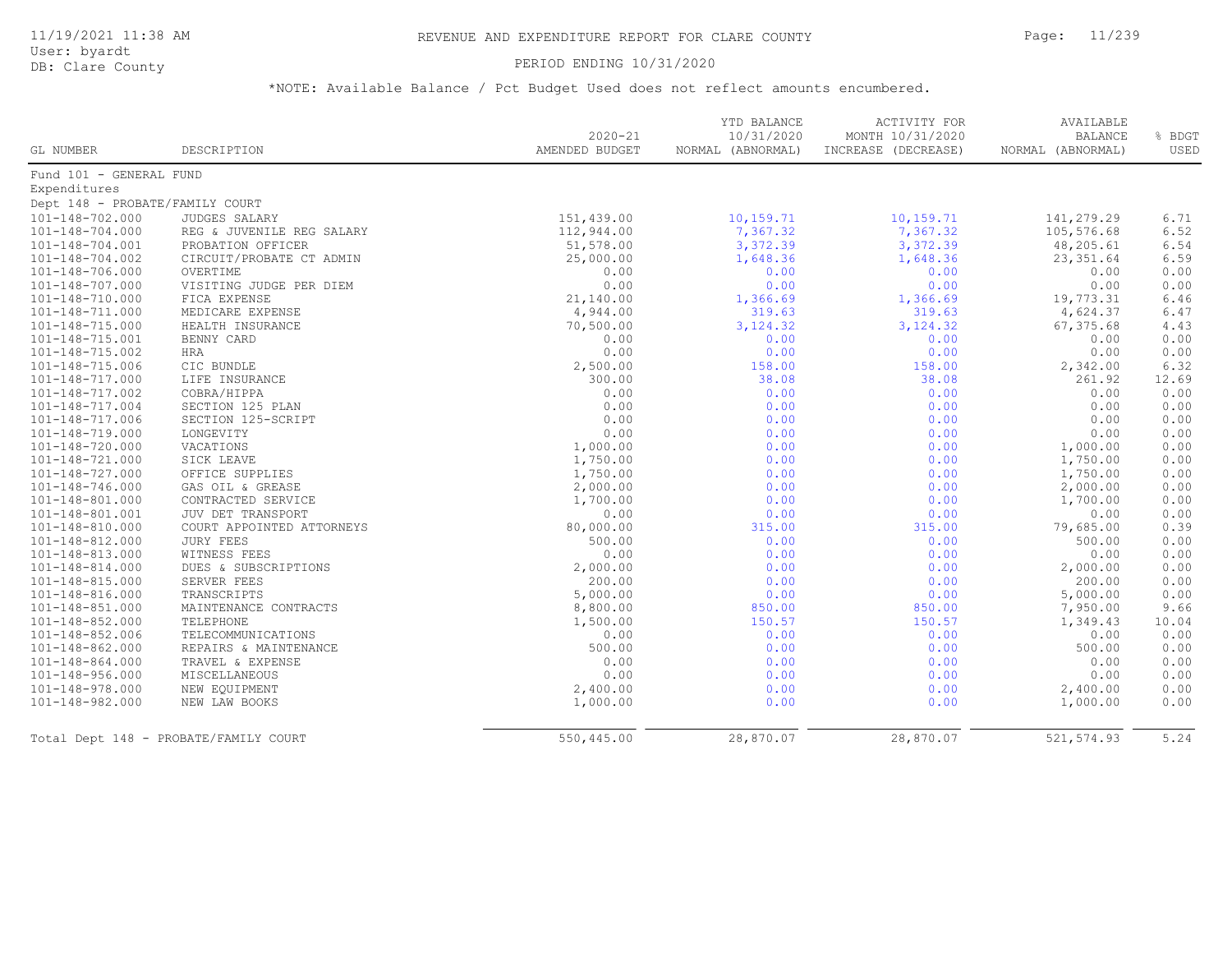### PERIOD ENDING 10/31/2020

|                                    |                                          | $2020 - 21$    | YTD BALANCE<br>10/31/2020 | ACTIVITY FOR<br>MONTH 10/31/2020 | AVAILABLE<br><b>BALANCE</b> | BDGT  |
|------------------------------------|------------------------------------------|----------------|---------------------------|----------------------------------|-----------------------------|-------|
| GL NUMBER                          | DESCRIPTION                              | AMENDED BUDGET | NORMAL (ABNORMAL)         | INCREASE (DECREASE)              | NORMAL (ABNORMAL)           | USED  |
| Fund 101 - GENERAL FUND            |                                          |                |                           |                                  |                             |       |
| Expenditures                       |                                          |                |                           |                                  |                             |       |
| Dept 151 - CIRCUIT COURT PROBATION |                                          |                |                           |                                  |                             |       |
| 101-151-727.000                    | OFFICE SUPPLIES                          | 800.00         | 0.00                      | 0.00                             | 800.00                      | 0.00  |
| 101-151-732.000                    | POSTAGE                                  | 450.00         | 0.00                      | 0.00                             | 450.00                      | 0.00  |
| 101-151-814.000                    | DUES & SUBSCRIPTIONS                     | 0.00           | 0.00                      | 0.00                             | 0.00                        | 0.00  |
| 101-151-852.000                    | TELEPHONE                                | 890.00         | 150.57                    | 150.57                           | 739.43                      | 16.92 |
| 101-151-852.006                    | TELECOMMUNICATIONS                       | 0.00           | 0.00                      | 0.00                             | 0.00                        | 0.00  |
| 101-151-978.000                    | NEW EOUIPMENT                            | 0.00           | 0.00                      | 0.00                             | 0.00                        | 0.00  |
|                                    |                                          |                |                           |                                  |                             |       |
|                                    | Total Dept 151 - CIRCUIT COURT PROBATION | 2,140.00       | 150.57                    | 150.57                           | 1,989.43                    | 7.04  |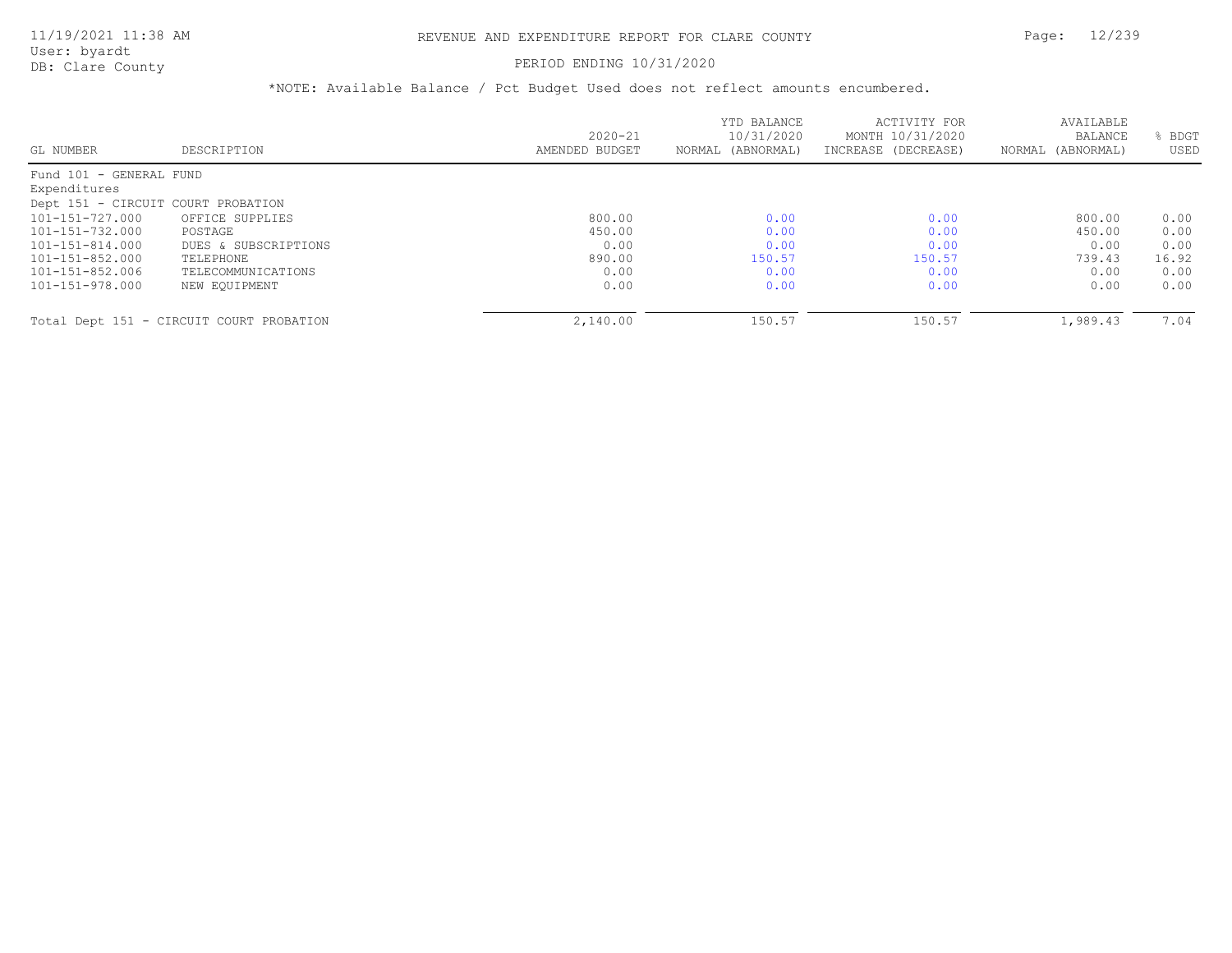### PERIOD ENDING 10/31/2020

|                                   |                               | $2020 - 21$    | YTD BALANCE<br>10/31/2020 | ACTIVITY FOR<br>MONTH 10/31/2020 | AVAILABLE<br><b>BALANCE</b> | BDGT |
|-----------------------------------|-------------------------------|----------------|---------------------------|----------------------------------|-----------------------------|------|
| GL NUMBER                         | DESCRIPTION                   | AMENDED BUDGET | NORMAL (ABNORMAL)         | INCREASE (DECREASE)              | NORMAL (ABNORMAL)           | USED |
| Fund 101 - GENERAL FUND           |                               |                |                           |                                  |                             |      |
| Expenditures                      |                               |                |                           |                                  |                             |      |
| Dept 152 - PROBATE JUVENILE       |                               |                |                           |                                  |                             |      |
| 101-152-702.000                   | SALARY                        | 0.00           | 0.00                      | 0.00                             | 0.00                        | 0.00 |
| $101 - 152 - 704.000$             | JUVENILE PROBATION OFFICER    | 0.00           | 0.00                      | 0.00                             | 0.00                        | 0.00 |
| 101-152-710.000                   | FICA EXPENSE                  | 0.00           | 0.00                      | 0.00                             | 0.00                        | 0.00 |
| 101-152-711.000                   | MEDICARE EXPENSE              | 0.00           | 0.00                      | 0.00                             | 0.00                        | 0.00 |
| $101 - 152 - 715.000$             | HEALTH INSURANCE              | 0.00           | 0.00                      | 0.00                             | 0.00                        | 0.00 |
| 101-152-717.000                   | LIFE INSURANCE                | 0.00           | 0.00                      | 0.00                             | 0.00                        | 0.00 |
| 101-152-717.002                   | COBRA/HIPPA                   | 0.00           | 0.00                      | 0.00                             | 0.00                        | 0.00 |
| 101-152-720.000                   | VACATIONS                     | 0.00           | 0.00                      | 0.00                             | 0.00                        | 0.00 |
| $101 - 152 - 721.000$             | SICK LEAVE                    | 0.00           | 0.00                      | 0.00                             | 0.00                        | 0.00 |
| $101 - 152 - 746.000$             | GAS OIL & GREASE              | 0.00           | 0.00                      | 0.00                             | 0.00                        | 0.00 |
| 101-152-801.000                   | JUVENILE DETENTION TRANSPORT  | 0.00           | 0.00                      | 0.00                             | 0.00                        | 0.00 |
| $101 - 152 - 852.006$             | TELECOMMUNICATIONS            | 0.00           | 0.00                      | 0.00                             | 0.00                        | 0.00 |
| 101-152-862.000                   | VEHICLE REPAIRS & MAINTENANCE | 0.00           | 0.00                      | 0.00                             | 0.00                        | 0.00 |
| 101-152-864.000                   | TRAVEL & EXPENSE              | 0.00           | 0.00                      | 0.00                             | 0.00                        | 0.00 |
| 101-152-933.000                   | EQUIP REPAIRS & MAINTENANCE   | 0.00           | 0.00                      | 0.00                             | 0.00                        | 0.00 |
| Total Dept 152 - PROBATE JUVENILE |                               | 0.00           | 0.00                      | 0.00                             | 0.00                        | 0.00 |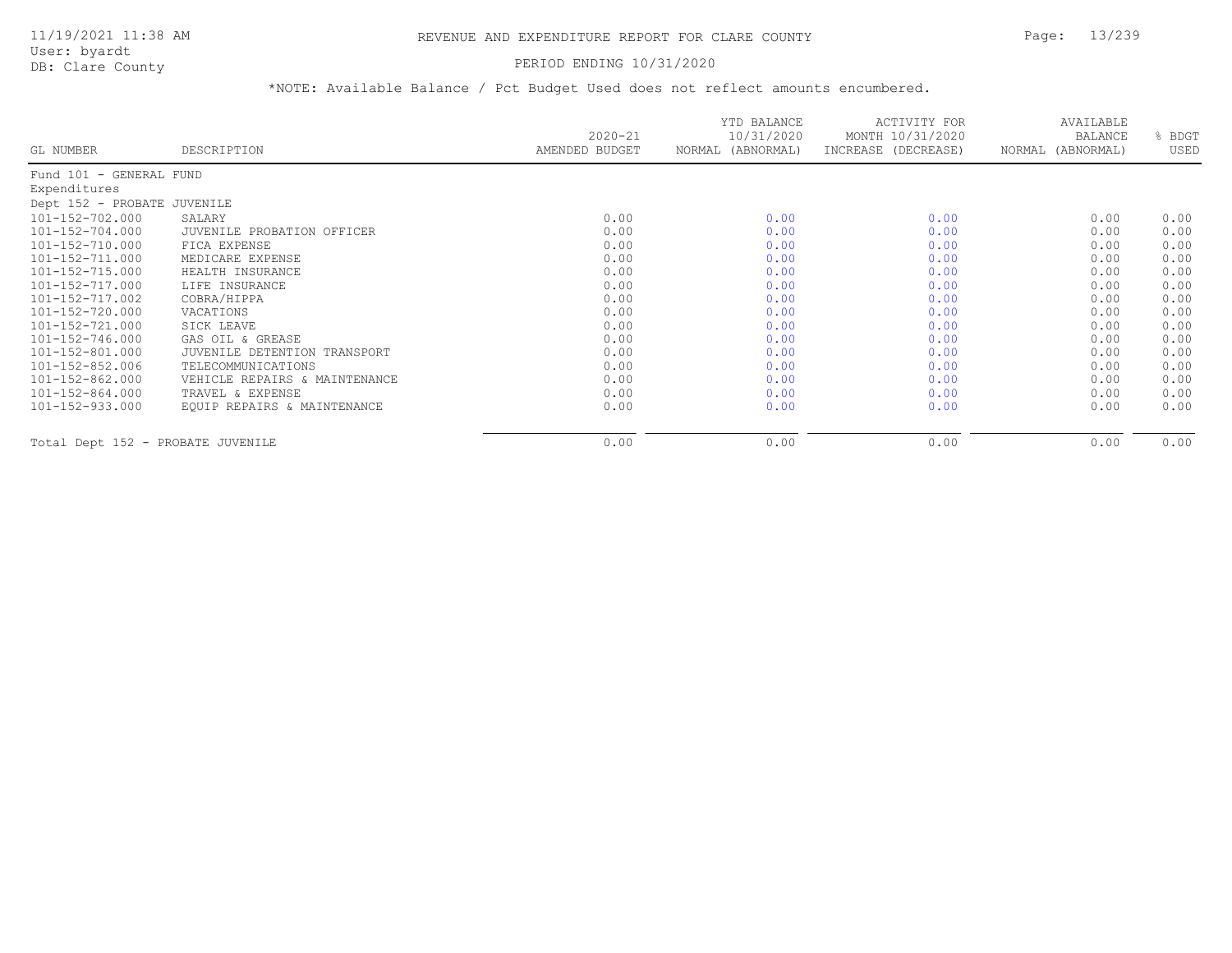### 11/19/2021 11:38 AM REVENUE AND EXPENDITURE REPORT FOR CLARE COUNTY Page: 14/239

User: byardt<br>DB: Clare County

#### PERIOD ENDING 10/31/2020

| GL NUMBER                                                                                  | DESCRIPTION                        | $2020 - 21$<br>AMENDED BUDGET | YTD BALANCE<br>10/31/2020<br>NORMAL (ABNORMAL) | ACTIVITY FOR<br>MONTH 10/31/2020<br>INCREASE (DECREASE) | AVAILABLE<br>BALANCE<br>NORMAL (ABNORMAL) | BDGT<br>USED |
|--------------------------------------------------------------------------------------------|------------------------------------|-------------------------------|------------------------------------------------|---------------------------------------------------------|-------------------------------------------|--------------|
| Fund 101 - GENERAL FUND<br>Expenditures<br>Dept 166 - FAMILY COUNSELING<br>101-166-801.000 | COUNSELOR SERVICES - FOC           | 1,200.00                      | 0.00                                           | 0.00                                                    | 1,200.00                                  | 0.00         |
|                                                                                            | Total Dept 166 - FAMILY COUNSELING | 1,200.00                      | 0.00                                           | 0.00                                                    | 1,200.00                                  | 0.00         |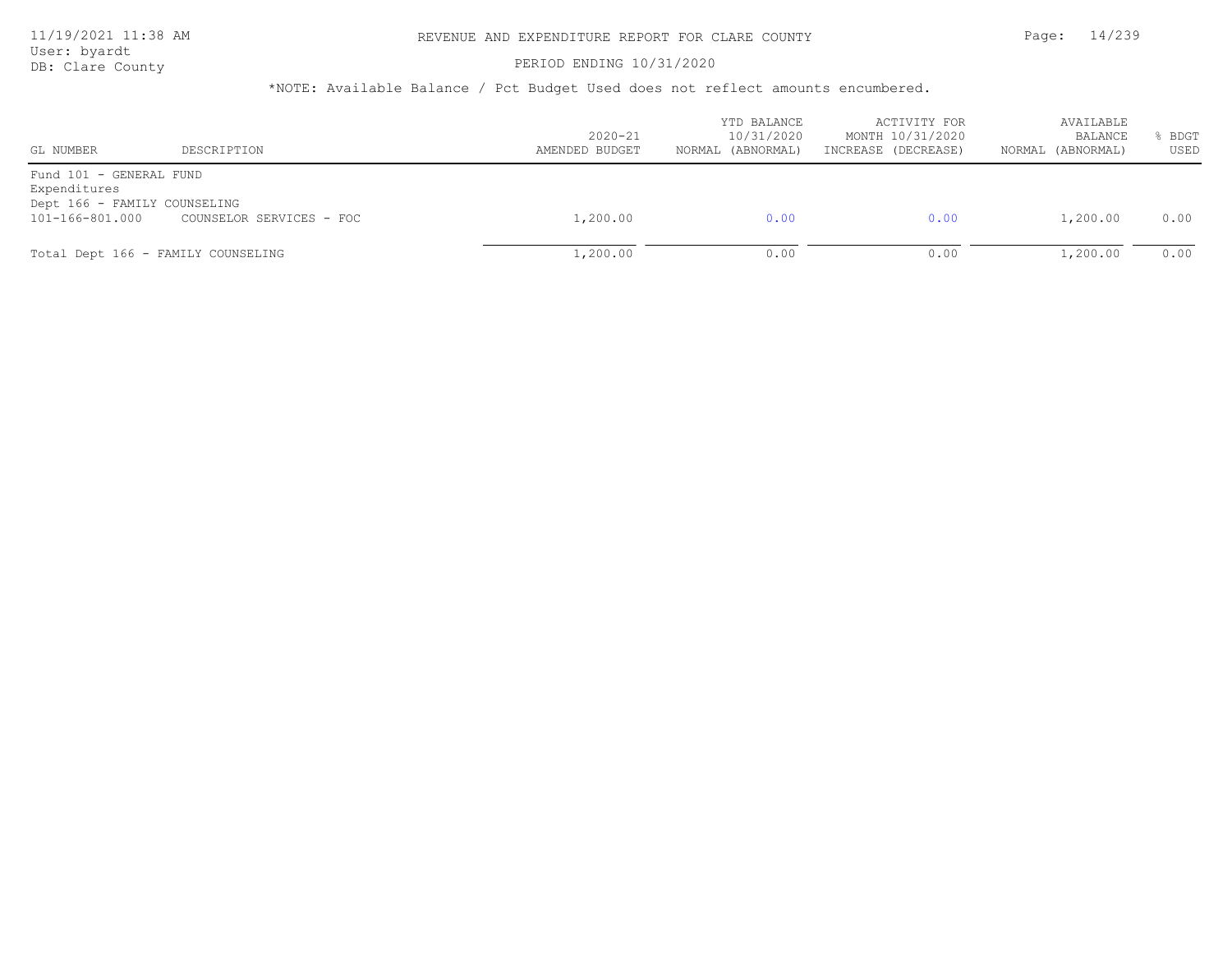#### PERIOD ENDING 10/31/2020

| <b>BALANCE</b><br>BDGT<br>USED<br>NORMAL (ABNORMAL)                      |
|--------------------------------------------------------------------------|
|                                                                          |
|                                                                          |
|                                                                          |
|                                                                          |
|                                                                          |
| 0.00                                                                     |
| 0.00                                                                     |
| 0.00                                                                     |
| 0.00                                                                     |
| 0.00                                                                     |
| 0.00                                                                     |
| 0.00                                                                     |
| 0.00                                                                     |
| 450.00<br>28.00<br>10.00<br>500.00<br>0.00<br>0.00<br>110.00<br>1,098.00 |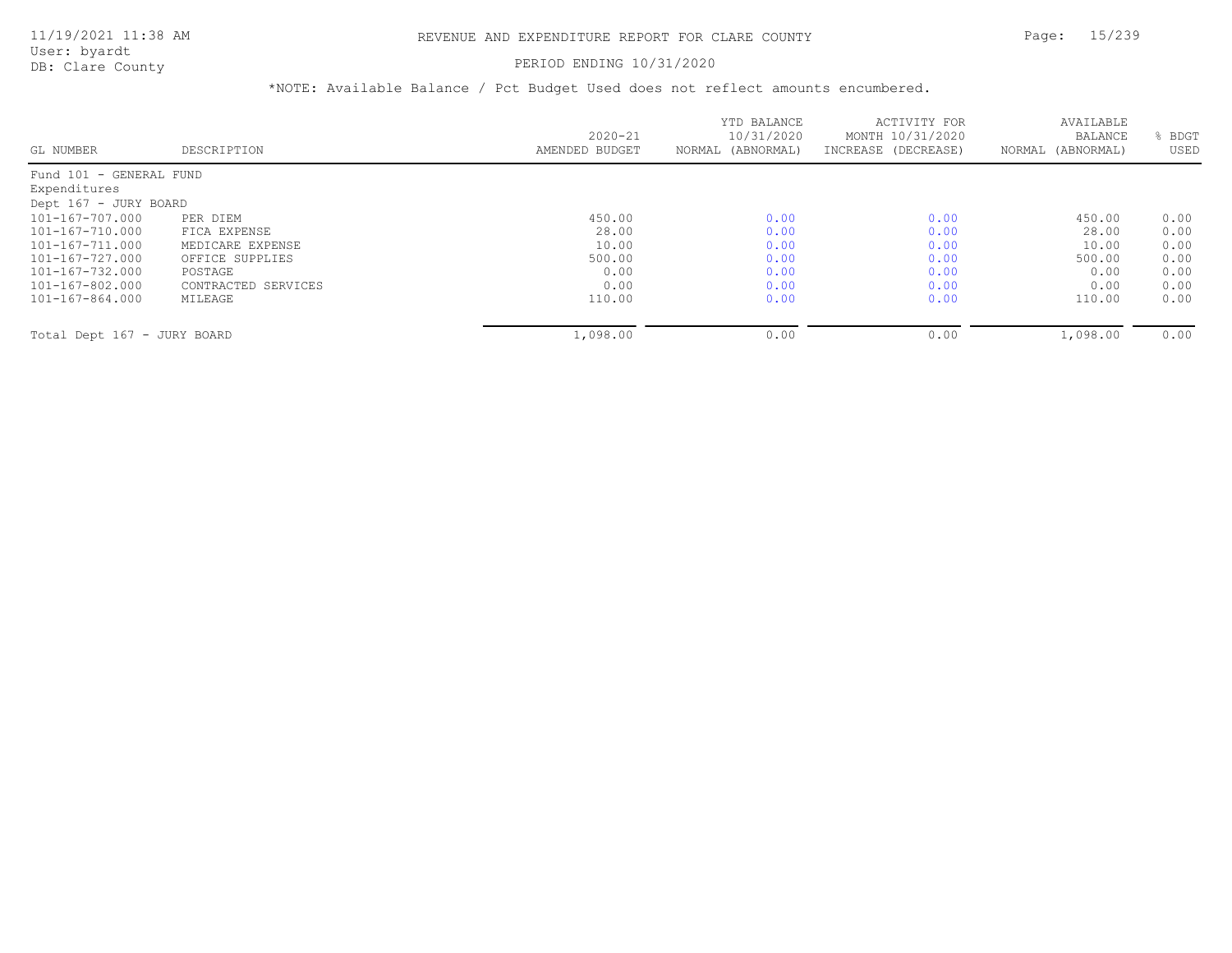### PERIOD ENDING 10/31/2020

|                                 |                                       | $2020 - 21$    | YTD BALANCE<br>10/31/2020 | <b>ACTIVITY FOR</b><br>MONTH 10/31/2020 | AVAILABLE<br><b>BALANCE</b> | % BDGT |
|---------------------------------|---------------------------------------|----------------|---------------------------|-----------------------------------------|-----------------------------|--------|
| GL NUMBER                       | DESCRIPTION                           | AMENDED BUDGET | NORMAL (ABNORMAL)         | INCREASE (DECREASE)                     | NORMAL (ABNORMAL)           | USED   |
| Fund 101 - GENERAL FUND         |                                       |                |                           |                                         |                             |        |
| Expenditures                    |                                       |                |                           |                                         |                             |        |
| Dept 172 - COUNTY ADMINISTRATOR |                                       |                |                           |                                         |                             |        |
| 101-172-702.000                 | SALARY                                | 64,447.00      | 4,233.29                  | 4,233.29                                | 60,213.71                   | 6.57   |
| 101-172-702.001                 | AUTO ALLOWANCE                        | 0.00           | 0.00                      | 0.00                                    | 0.00                        | 0.00   |
| 101-172-702.002                 | ADMIN-ICMA RETIREMENT                 | 0.00           | 0.00                      | 0.00                                    | 0.00                        | 0.00   |
| 101-172-704.000                 | FULL TIME ADMIN ASSIST                | 0.00           | 1,166.21                  | 1,166.21                                | (1, 166.21)                 | 100.00 |
| 101-172-704.001                 | FULL TIME SALARIES                    | 0.00           | 0.00                      | 0.00                                    | 0.00                        | 0.00   |
| 101-172-705.000                 | PART TIME SECRETARY                   | 16,390.00      | 0.00                      | 0.00                                    | 16,390.00                   | 0.00   |
| 101-172-706.000                 | OVERTIME                              | 0.00           | 0.00                      | 0.00                                    | 0.00                        | 0.00   |
| 101-172-710.000                 | FICA EXPENSE                          | 5,012.00       | 329.77                    | 329.77                                  | 4,682.23                    | 6.58   |
| 101-172-711.000                 | MEDICARE EXPENSE                      | 1,173.00       | 77.12                     | 77.12                                   | 1,095.88                    | 6.57   |
| 101-172-715.000                 | HEALTH INSURANCE                      | 14,131.00      | 968.19                    | 968.19                                  | 13,162.81                   | 6.85   |
| 101-172-715.001                 | BENNY CARD                            | 0.00           | 0.00                      | 0.00                                    | 0.00                        | 0.00   |
| 101-172-715.002                 | HRA                                   | 0.00           | 0.00                      | 0.00                                    | 0.00                        | 0.00   |
| 101-172-715.006                 | CIC BUNDLE                            | 474.00         | 39.50                     | 39.50                                   | 434.50                      | 8.33   |
| 101-172-717.000                 | LIFE INSURANCE                        | 120.00         | 9.52                      | 9.52                                    | 110.48                      | 7.93   |
| 101-172-717.002                 | COBRA/HIPPA                           | 0.00           | 0.00                      | 0.00                                    | 0.00                        | 0.00   |
| 101-172-717.004                 | SECTION 125 PLAN                      | 0.00           | 0.00                      | 0.00                                    | 0.00                        | 0.00   |
| 101-172-717.006                 | SECTION 125-SCRIPT                    | 0.00           | 0.00                      | 0.00                                    | 0.00                        | 0.00   |
| 101-172-717.008                 | SCRIPT REIMBURSEMENT                  | 0.00           | 0.00                      | 0.00                                    | 0.00                        | 0.00   |
| 101-172-720.000                 | VACATION PAYOUT                       | 0.00           | 0.00                      | 0.00                                    | 0.00                        | 0.00   |
| 101-172-721.000                 | SICK LEAVE PAYOUT                     | 0.00           | 0.00                      | 0.00                                    | 0.00                        | 0.00   |
| 101-172-727.000                 | OFFICE SUPPLIES                       | 700.00         | 0.00                      | 0.00                                    | 700.00                      | 0.00   |
| 101-172-728.000                 | PRINTING & BINDING                    | 150.00         | 0.00                      | 0.00                                    | 150.00                      | 0.00   |
| 101-172-752.000                 | FOOD & PROVISIONS                     | 0.00           | 0.00                      | 0.00                                    | 0.00                        | 0.00   |
| 101-172-814.000                 | DUES & SUBSCRIPTIONS                  | 1,100.00       | 0.00                      | 0.00                                    | 1,100.00                    | 0.00   |
| 101-172-815.000                 | SERVICE SUPPORT                       | 3,633.00       | 0.00                      | 0.00                                    | 3,633.00                    | 0.00   |
| 101-172-851.000                 | CONTRACTED SERVICES                   | 0.00           | 0.00                      | 0.00                                    | 0.00                        | 0.00   |
| 101-172-852.000                 | TELEPHONE                             | 967.00         | 86.04                     | 86.04                                   | 880.96                      | 8.90   |
| 101-172-852.006                 | TELECOMMUNICAITONS                    | 0.00           | 0.00                      | 0.00                                    | 0.00                        | 0.00   |
| 101-172-864.000                 | TRAVEL & EXPENSE                      | 0.00           | 0.00                      | 0.00                                    | 0.00                        | 0.00   |
| 101-172-933.000                 | EQUIPMENT REPAIRS & MAINT             | 0.00           | 0.00                      | 0.00                                    | 0.00                        | 0.00   |
| 101-172-955.000                 | PAYROLL BANK CHARGES                  | 0.00           | 0.00                      | 0.00                                    | 0.00                        | 0.00   |
| 101-172-957.000                 | TRAINING                              | 0.00           | 0.00                      | 0.00                                    | 0.00                        | 0.00   |
| 101-172-978.000                 | NEW EQUIPMENT                         | 0.00           | 0.00                      | 0.00                                    | 0.00                        | 0.00   |
|                                 |                                       |                |                           |                                         |                             |        |
|                                 | Total Dept 172 - COUNTY ADMINISTRATOR | 108,297.00     | 6,909.64                  | 6,909.64                                | 101,387.36                  | 6.38   |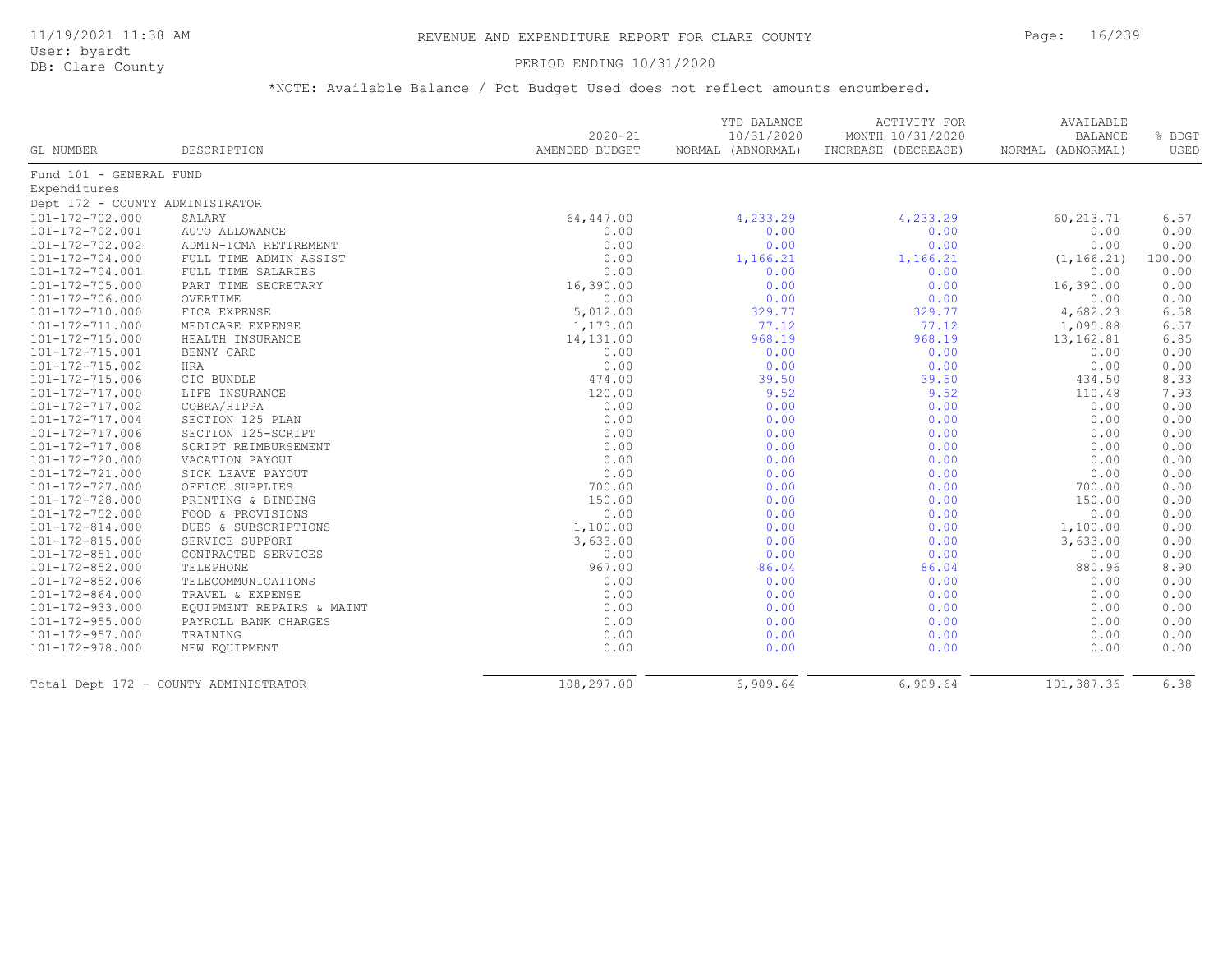User: byardt

# DB: Clare County **PERIOD ENDING 10/31/2020**

| GL NUMBER                         | DESCRIPTION             | $2020 - 21$<br>AMENDED BUDGET | YTD BALANCE<br>10/31/2020<br>NORMAL (ABNORMAL) | ACTIVITY FOR<br>MONTH 10/31/2020<br>INCREASE (DECREASE) | AVAILABLE<br><b>BALANCE</b><br>NORMAL (ABNORMAL) | % BDGT<br>USED |
|-----------------------------------|-------------------------|-------------------------------|------------------------------------------------|---------------------------------------------------------|--------------------------------------------------|----------------|
| Fund 101 - GENERAL FUND           |                         |                               |                                                |                                                         |                                                  |                |
| Expenditures                      |                         |                               |                                                |                                                         |                                                  |                |
| Dept 191 - ELECTION EXPENSE       |                         |                               |                                                |                                                         |                                                  |                |
| 101-191-704.000                   | FULL TIME SALARY        | 66,912.00                     | 4,196.58                                       | 4,196.58                                                | 62,715.42                                        | 6.27           |
| $101 - 191 - 705.000$             | PART TIME SALARIES      | 0.00                          | 0.00                                           | 0.00                                                    | 0.00                                             | 0.00           |
| $101 - 191 - 706.000$             | OVERTIME                | 400.00                        | 0.00                                           | 0.00                                                    | 400.00                                           | 0.00           |
| 101-191-710.000                   | FICA EXPENSE            | 4,186.00                      | 254.52                                         | 254.52                                                  | 3,931.48                                         | 6.08           |
| 101-191-711.000                   | MEDICARE EXPENSE        | 980.00                        | 59.53                                          | 59.53                                                   | 920.47                                           | 6.07           |
| 101-191-715.000                   | HEALTH INSURANCE        | 24,387.00                     | 1, 118.17                                      | 1,118.17                                                | 23,268.83                                        | 4.59           |
| 101-191-715.006                   | CIC BUNDLE              | 948.00                        | 79.00                                          | 79.00                                                   | 869.00                                           | 8.33           |
| 101-191-717.000                   | LIFE INSURANCE          | 115.00                        | 19.04                                          | 19.04                                                   | 95.96                                            | 16.56          |
| 101-191-717.002                   | COBRA/HIPPA             | 0.00                          | 0.00                                           | 0.00                                                    | 0.00                                             | 0.00           |
| 101-191-717.004                   | SECTION 125 PLAN        | 0.00                          | 0.00                                           | 0.00                                                    | 0.00                                             | 0.00           |
| 101-191-719.000                   | LONGEVITY               | 0.00                          | 0.00                                           | 0.00                                                    | 0.00                                             | 0.00           |
| 101-191-720.000                   | VACATIONS               | 0.00                          | 0.00                                           | 0.00                                                    | 0.00                                             | 0.00           |
| 101-191-721.000                   | SICK LEAVE              | 592.00                        | 0.00                                           | 0.00                                                    | 592.00                                           | 0.00           |
| 101-191-727.000                   | SUPPLIES                | 21,000.00                     | 0.00                                           | 0.00                                                    | 21,000.00                                        | 0.00           |
| 101-191-801.000                   | CONTRACTED SERVICE      | 0.00                          | 0.00                                           | 0.00                                                    | 0.00                                             | 0.00           |
| $101 - 191 - 851.000$             | MAINTENANCE AND REPAIRS | 500.00                        | 0.00                                           | 0.00                                                    | 500.00                                           | 0.00           |
| $101 - 191 - 852.000$             | TELEPHONE               | 840.00                        | 139.98                                         | 139.98                                                  | 700.02                                           | 16.66          |
| 101-191-864.000                   | TRAVEL & EXPENSE        | 400.00                        | 0.00                                           | 0.00                                                    | 400.00                                           | 0.00           |
| 101-191-900.000                   | PUBLIC NOTICES          | 2,500.00                      | 0.00                                           | 0.00                                                    | 2,500.00                                         | 0.00           |
| 101-191-978.000                   | NEW EQUIPMENT           | 0.00                          | 0.00                                           | 0.00                                                    | 0.00                                             | 0.00           |
| Total Dept 191 - ELECTION EXPENSE |                         | 123,760.00                    | 5,866.82                                       | 5,866.82                                                | 117,893.18                                       | 4.74           |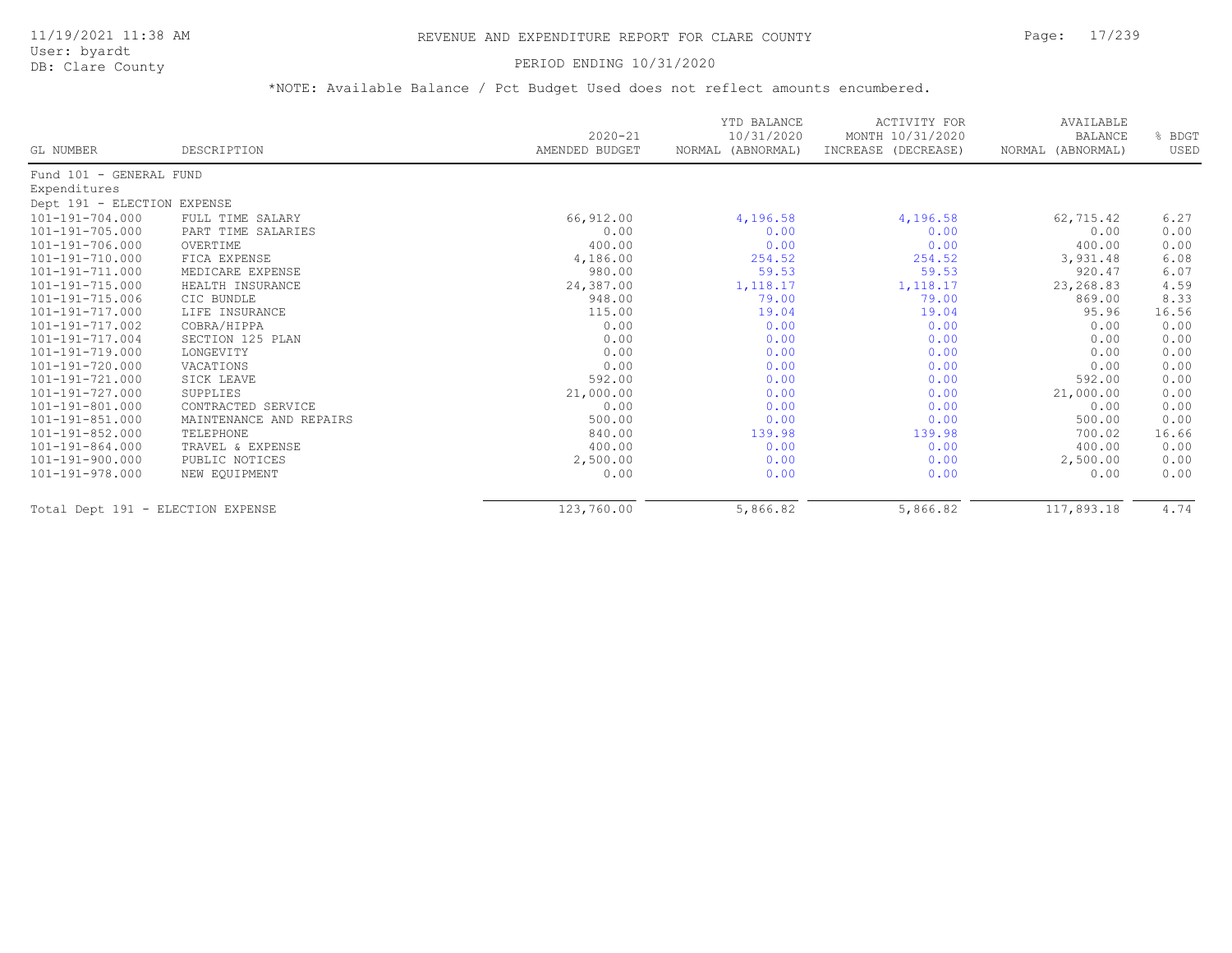#### PERIOD ENDING 10/31/2020

|                         |                                               |                | YTD BALANCE       | ACTIVITY FOR        | AVAILABLE         |      |
|-------------------------|-----------------------------------------------|----------------|-------------------|---------------------|-------------------|------|
|                         |                                               | $2020 - 21$    | 10/31/2020        | MONTH 10/31/2020    | BALANCE           | BDGT |
| GL NUMBER               | DESCRIPTION                                   | AMENDED BUDGET | NORMAL (ABNORMAL) | INCREASE (DECREASE) | NORMAL (ABNORMAL) | USED |
| Fund 101 - GENERAL FUND |                                               |                |                   |                     |                   |      |
| Expenditures            |                                               |                |                   |                     |                   |      |
|                         | Dept 193 - BOARD OF CONVASSERS-PER DIEM       |                |                   |                     |                   |      |
| 101-193-707.000         | PER DIEM                                      | 600.00         | 0.00              | 0.00                | 600.00            | 0.00 |
| 101-193-710.000         | FICA EXPENSE                                  | 37.00          | 0.00              | 0.00                | 37.00             | 0.00 |
| 101-193-711.000         | MEDICARE EXPENSE                              | 9.00           | 0.00              | 0.00                | 9.00              | 0.00 |
| 101-193-864.000         | MILEAGE                                       | 320.00         | 0.00              | 0.00                | 320.00            | 0.00 |
|                         |                                               |                |                   |                     |                   |      |
|                         | Total Dept 193 - BOARD OF CONVASSERS-PER DIEM | 966.00         | 0.00              | 0.00                | 966.00            | 0.00 |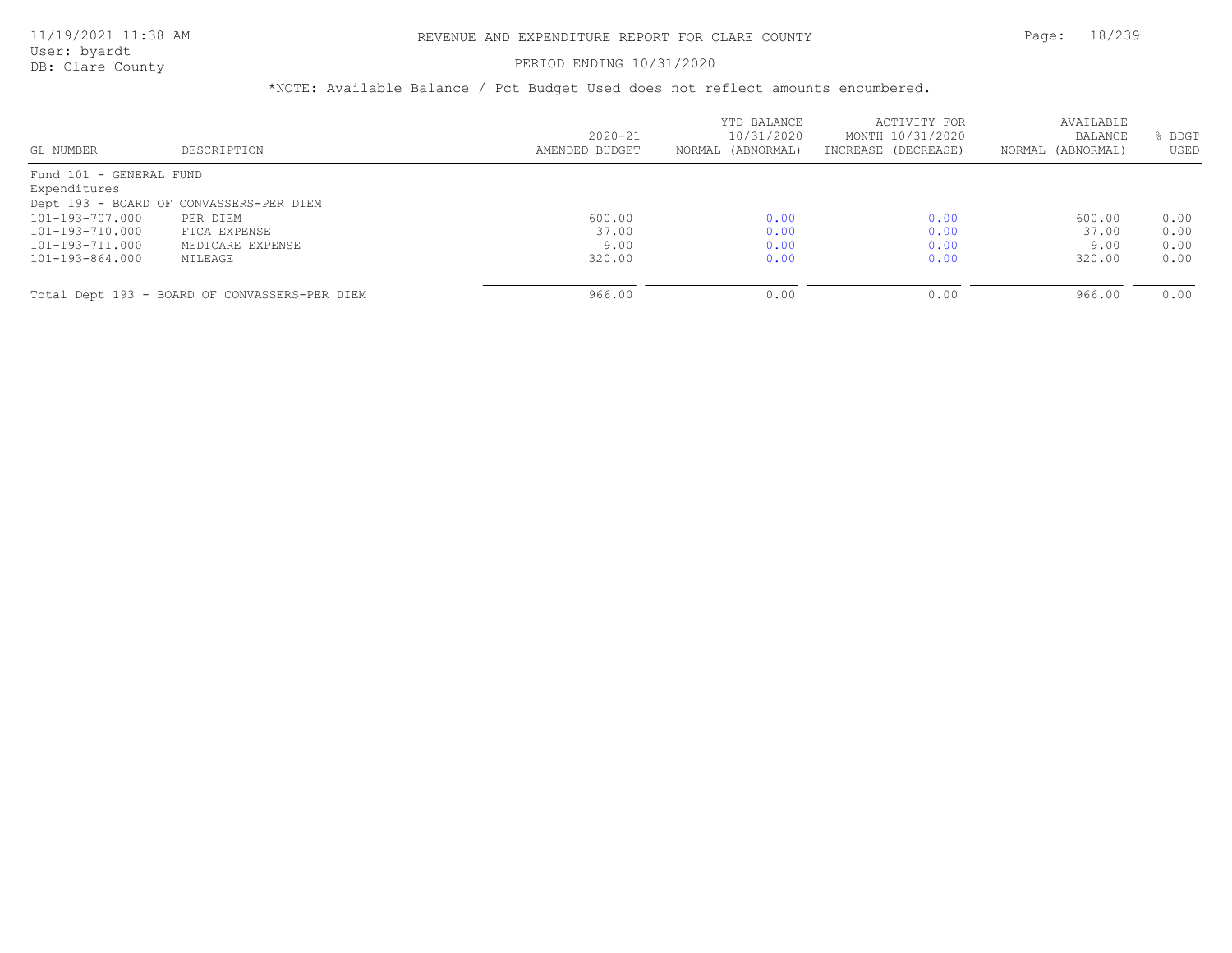User: byardt

# DB: Clare County **PERIOD ENDING 10/31/2020**

|                                     |                                           | $2020 - 21$    | YTD BALANCE<br>10/31/2020 | <b>ACTIVITY FOR</b><br>MONTH 10/31/2020 | AVAILABLE<br><b>BALANCE</b> | % BDGT |
|-------------------------------------|-------------------------------------------|----------------|---------------------------|-----------------------------------------|-----------------------------|--------|
| GL NUMBER                           | DESCRIPTION                               | AMENDED BUDGET | NORMAL (ABNORMAL)         | INCREASE (DECREASE)                     | NORMAL (ABNORMAL)           | USED   |
| Fund 101 - GENERAL FUND             |                                           |                |                           |                                         |                             |        |
| Expenditures                        |                                           |                |                           |                                         |                             |        |
| Dept 202 - ACCOUNTS PAYABLE/PAYROLL |                                           |                |                           |                                         |                             |        |
| 101-202-704.000                     | FULL TIME SALARY                          | 36,430.00      | 2,372.79                  | 2,372.79                                | 34,057.21                   | 6.51   |
| 101-202-706.000                     | OVERTIME                                  | 0.00           | 0.00                      | 0.00                                    | 0.00                        | 0.00   |
| 101-202-710.000                     | FICA EXPENSE                              | 2,259.00       | 134.10                    | 134.10                                  | 2,124.90                    | 5.94   |
| 101-202-711.000                     | MEDICARE EXPENSE                          | 529.00         | 31.36                     | 31.36                                   | 497.64                      | 5.93   |
| 101-202-715.000                     | HEALTH INSURANCE                          | 11,219.00      | 994.17                    | 994.17                                  | 10,224.83                   | 8.86   |
| 101-202-715.006                     | CIC BUNDLE                                | 474.00         | 39.50                     | 39.50                                   | 434.50                      | 8.33   |
| 101-202-717.000                     | LIFE INSURANCE                            | 58.00          | 9.52                      | 9.52                                    | 48.48                       | 16.41  |
| 101-202-720.000                     | VACATION                                  | 0.00           | 0.00                      | 0.00                                    | 0.00                        | 0.00   |
| 101-202-721.000                     | SICK LEAVE                                | 0.00           | 0.00                      | 0.00                                    | 0.00                        | 0.00   |
| 101-202-727.000                     | OFFICE SUPPLIES                           | 0.00           | 0.00                      | 0.00                                    | 0.00                        | 0.00   |
| 101-202-728.000                     | PRINTING & BINDING                        | 1,344.00       | 0.00                      | 0.00                                    | 1,344.00                    | 0.00   |
| 101-202-815.000                     | SERVICE SUPPORT                           | 6, 233.00      | 0.00                      | 0.00                                    | 6, 233.00                   | 0.00   |
| 101-202-852.000                     | TELEPHONE                                 | 0.00           | 0.00                      | 0.00                                    | 0.00                        | 0.00   |
| 101-202-864.000                     | TRAVEL & EXPENSE                          | 0.00           | 0.00                      | 0.00                                    | 0.00                        | 0.00   |
| 101-202-955.000                     | PAYROLL BANK CHARGES                      | 1,964.00       | 259.57                    | 259.57                                  | 1,704.43                    | 13.22  |
| 101-202-978.000                     | NEW EQUIPMENT UNDER \$5000                | 0.00           | 0.00                      | 0.00                                    | 0.00                        | 0.00   |
|                                     | Total Dept 202 - ACCOUNTS PAYABLE/PAYROLL | 60,510.00      | 3,841.01                  | 3,841.01                                | 56,668.99                   | 6.35   |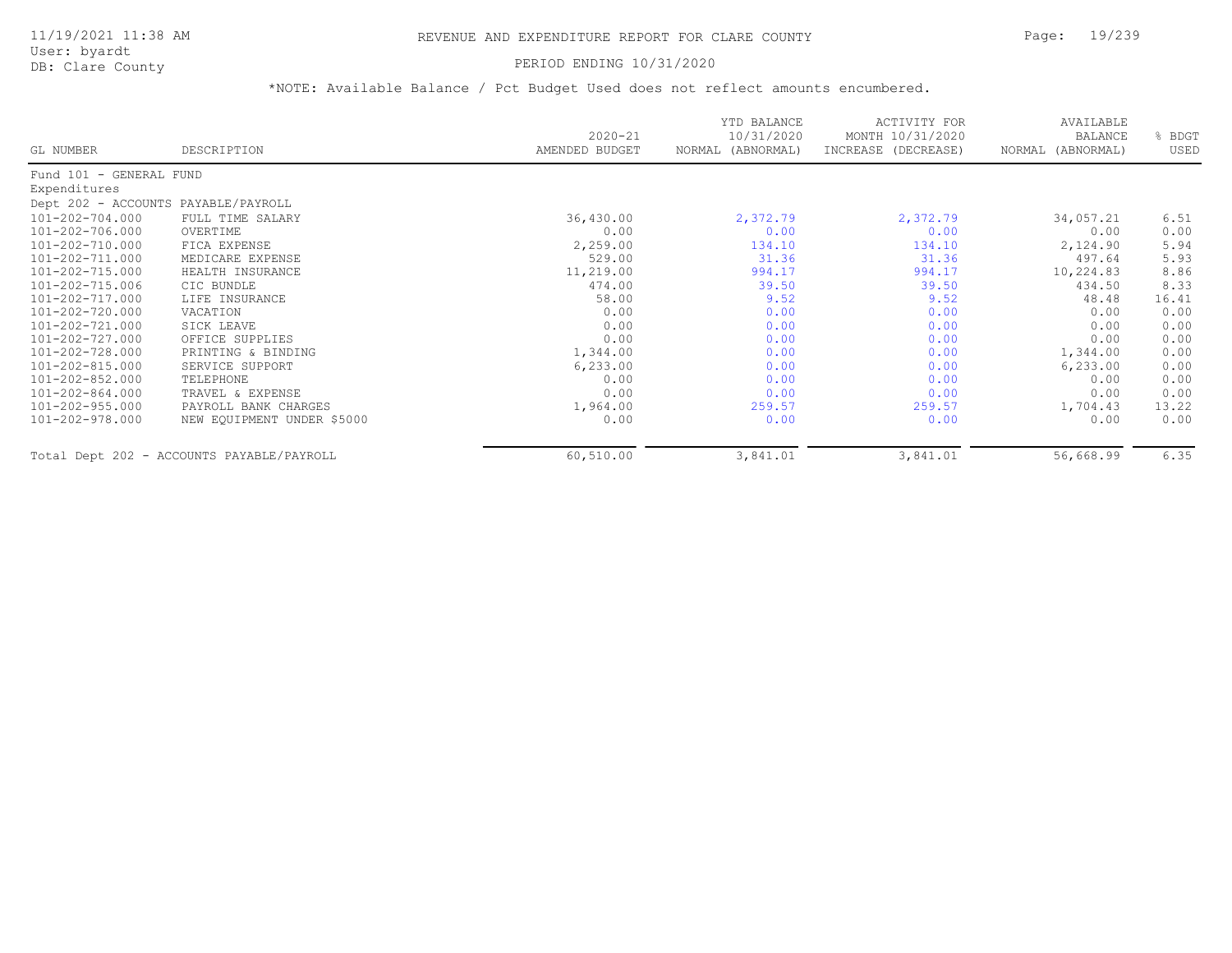#### PERIOD ENDING 10/31/2020

|                               |                              | $2020 - 21$    | YTD BALANCE<br>10/31/2020 | ACTIVITY FOR<br>MONTH 10/31/2020 | AVAILABLE<br><b>BALANCE</b> | % BDGT |
|-------------------------------|------------------------------|----------------|---------------------------|----------------------------------|-----------------------------|--------|
| GL NUMBER                     | DESCRIPTION                  | AMENDED BUDGET | NORMAL (ABNORMAL)         | INCREASE (DECREASE)              | NORMAL (ABNORMAL)           | USED   |
| Fund 101 - GENERAL FUND       |                              |                |                           |                                  |                             |        |
| Expenditures                  |                              |                |                           |                                  |                             |        |
| Dept 215 - COUNTY CLERK       |                              |                |                           |                                  |                             |        |
| 101-215-702.000               | SALARY                       | 20,853.00      | 1,377.61                  | 1,377.61                         | 19,475.39                   | 6.61   |
| 101-215-702.001               | CHIEF DEPUTY SALARY          | 36, 352.00     | 2,289.16                  | 2,289.16                         | 34,062.84                   | 6.30   |
| $101 - 215 - 704.000$         | FULL TIME SALARIES           | 93,378.00      | 7,657.61                  | 7,657.61                         | 85,720.39                   | 8.20   |
| 101-215-705.000               | PART TIME                    | 0.00           | 0.00                      | 0.00                             | 0.00                        | 0.00   |
| 101-215-706.000               | OVERTIME                     | 2,000.00       | 0.00                      | 0.00                             | 2,000.00                    | 0.00   |
| 101-215-710.000               | FICA EXPENSE                 | 9,261.00       | 673.94                    | 673.94                           | 8,587.06                    | 7.28   |
| 101-215-711.000               | MEDICARE EXPENSE             | 2,184.00       | 157.62                    | 157.62                           | 2,026.38                    | 7.22   |
| 101-215-715.000               | HEALTH INSURANCE             | 48,370.00      | 4,933.78                  | 4,933.78                         | 43, 436.22                  | 10.20  |
| 101-215-715.001               | BENNY CARD                   | 0.00           | 0.00                      | 0.00                             | 0.00                        | 0.00   |
| 101-215-715.002               | HRA                          | 0.00           | 0.00                      | 0.00                             | 0.00                        | 0.00   |
| 101-215-715.006               | CIC BUNDLE                   | 2,054.00       | 210.67                    | 210.67                           | 1,843.33                    | 10.26  |
| 101-215-717.000               | LIFE INSURANCE               | 248.00         | 25.39                     | 25.39                            | 222.61                      | 10.24  |
| 101-215-717.002               | COBRA/HIPPA                  | 0.00           | 0.00                      | 0.00                             | 0.00                        | 0.00   |
| 101-215-717.006               | SECTION 125-SCRIPT           | 0.00           | 0.00                      | 0.00                             | 0.00                        | 0.00   |
| 101-215-717.008               | SCRIPT REIMBURSEMENT         | 0.00           | 0.00                      | 0.00                             | 0.00                        | 0.00   |
| 101-215-720.000               | VACATIONS                    | 0.00           | 0.00                      | 0.00                             | 0.00                        | 0.00   |
| 101-215-721.000               | SICK LEAVE                   | 0.00           | 0.00                      | 0.00                             | 0.00                        | 0.00   |
| 101-215-722.000               | HOLIDAY                      | 0.00           | 0.00                      | 0.00                             | 0.00                        | 0.00   |
| 101-215-727.000               | OFFICE SUPPLIES              | 2,500.00       | 0.00                      | 0.00                             | 2,500.00                    | 0.00   |
| 101-215-728.000               | PRINTING & BINDING           | 1,200.00       | 0.00                      | 0.00                             | 1,200.00                    | 0.00   |
| 101-215-801.000               | CONTRACTED SERVICE           | 0.00           | 0.00                      | 0.00                             | 0.00                        | 0.00   |
| 101-215-814.000               | DUES AND SUBSCRIPTIONS       | 395.00         | 0.00                      | 0.00                             | 395.00                      | 0.00   |
| $101 - 215 - 815.000$         | SERVICE SUPPORT              | 6,582.00       | 0.00                      | 0.00                             | 6,582.00                    | 0.00   |
| 101-215-835.006               | DRUG SCREENING               | 0.00           | 0.00                      | 0.00                             | 0.00                        | 0.00   |
| 101-215-851.000               | MAINTENANCE CONTRACTS        | 3,900.00       | 0.00                      | 0.00                             | 3,900.00                    | 0.00   |
| 101-215-851.001               | INSERTER MAINTENANCE         | 0.00           | 0.00                      | 0.00                             | 0.00                        | 0.00   |
| 101-215-852.000               | TELEPHONE                    | 2,500.00       | 254.61                    | 254.61                           | 2,245.39                    | 10.18  |
| 101-215-852.006               | TELECOMMUNICATIONS           | 0.00           | 0.00                      | 0.00                             | 0.00                        | 0.00   |
| 101-215-864.000               | TRAVEL & EXPENSE             | 500.00         | 0.00                      | 0.00                             | 500.00                      | 0.00   |
| 101-215-933.000               | OFFICE EQUIP REPAIRS & MAINT | 500.00         | 0.00                      | 0.00                             | 500.00                      | 0.00   |
| 101-215-956.000               | MISCELLANEOUS                | 0.00           | 0.00                      | 0.00                             | 0.00                        | 0.00   |
| 101-215-956.001               | PAYROLL BANK CHARGES         | 0.00           | 0.00                      | 0.00                             | 0.00                        | 0.00   |
| 101-215-957.000               | TRAINING                     | 0.00           | 0.00                      | 0.00                             | 0.00                        | 0.00   |
| 101-215-959.000               | PETTY CASH REPLACEMENT       | 0.00           | 0.00                      | 0.00                             | 0.00                        | 0.00   |
| 101-215-978.000               | NEW EOUIPMENT                | 0.00           | 0.00                      | 0.00                             | 0.00                        | 0.00   |
|                               |                              |                |                           |                                  |                             |        |
| Total Dept 215 - COUNTY CLERK |                              | 232,777.00     | 17,580.39                 | 17,580.39                        | 215, 196.61                 | 7.55   |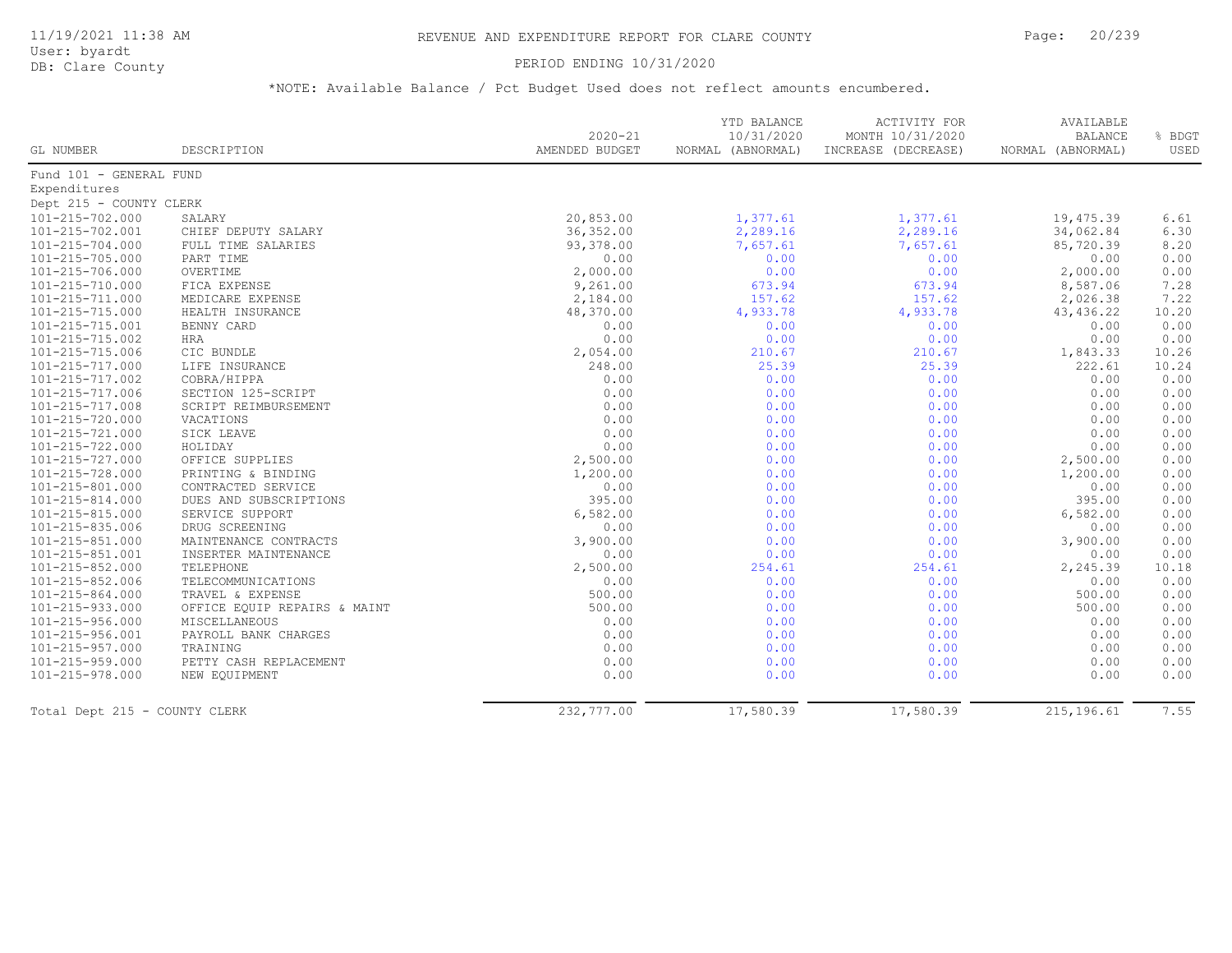#### PERIOD ENDING 10/31/2020

|                               |                       |                               | YTD BALANCE                     | ACTIVITY FOR                            | AVAILABLE                           |                |
|-------------------------------|-----------------------|-------------------------------|---------------------------------|-----------------------------------------|-------------------------------------|----------------|
| GL NUMBER                     | DESCRIPTION           | $2020 - 21$<br>AMENDED BUDGET | 10/31/2020<br>NORMAL (ABNORMAL) | MONTH 10/31/2020<br>INCREASE (DECREASE) | <b>BALANCE</b><br>NORMAL (ABNORMAL) | % BDGT<br>USED |
| Fund 101 - GENERAL FUND       |                       |                               |                                 |                                         |                                     |                |
| Expenditures                  |                       |                               |                                 |                                         |                                     |                |
| Dept 225 - EQUALIZATION       |                       |                               |                                 |                                         |                                     |                |
| 101-225-702.000               | DIRECTORS SALARY      | 0.00                          | 0.00                            | 0.00                                    | 0.00                                | 0.00           |
| 101-225-704.000               | FULL TIME SALARIES    | 34,853.00                     | 2,270.01                        | 2,270.01                                | 32,582.99                           | 6.51           |
| 101-225-706.000               | OVERTIME              | 0.00                          | 0.00                            | 0.00                                    | 0.00                                | 0.00           |
| 101-225-710.000               | FICA EXPENSE          | 2,161.00                      | 138.04                          | 138.04                                  | 2,022.96                            | 6.39           |
| 101-225-711.000               | MEDICARE EXPENSE      | 506.00                        | 32.29                           | 32.29                                   | 473.71                              | 6.38           |
| 101-225-715.000               | HEALTH INSURANCE      | 3,204.00                      | 1,365.30                        | 1,365.30                                | 1,838.70                            | 42.61          |
| 101-225-715.001               | BENNY CARD            | 0.00                          | 0.00                            | 0.00                                    | 0.00                                | 0.00           |
| 101-225-715.002               | HRA                   | 0.00                          | 0.00                            | 0.00                                    | 0.00                                | 0.00           |
| 101-225-715.006               | CIC BUNDLE            | 474.00                        | 39.50                           | 39.50                                   | 434.50                              | 8.33           |
| 101-225-717.000               | LIFE INSURANCE        | 58.00                         | 9.52                            | 9.52                                    | 48.48                               | 16.41          |
| 101-225-717.002               | COBRA/HIPPA           | 0.00                          | 0.00                            | 0.00                                    | 0.00                                | 0.00           |
| 101-225-717.004               | SECTION 125 PLAN      | 0.00                          | 0.00                            | 0.00                                    | 0.00                                | 0.00           |
| 101-225-717.006               | SECTION 125-SCRIPT    | 0.00                          | 0.00                            | 0.00                                    | 0.00                                | 0.00           |
| 101-225-717.008               | SCRIPT REIMBURSEMENT  | 0.00                          | 0.00                            | 0.00                                    | 0.00                                | 0.00           |
| 101-225-720.000               | VACATION              | 0.00                          | 0.00                            | 0.00                                    | 0.00                                | 0.00           |
| 101-225-721.000               | SICK LEAVE            | 0.00                          | 0.00                            | 0.00                                    | 0.00                                | 0.00           |
| 101-225-722.000               | HOLIDAY               | 0.00                          | 0.00                            | 0.00                                    | 0.00                                | 0.00           |
| 101-225-727.000               | OFFICE SUPPLIES       | 4,537.00                      | 0.00                            | 0.00                                    | 4,537.00                            | 0.00           |
| 101-225-728.000               | PRINTING & BINDING    | 10,828.00                     | 0.00                            | 0.00                                    | 10,828.00                           | 0.00           |
| 101-225-732.000               | POSTAGE               | 0.00                          | 0.00                            | 0.00                                    | 0.00                                | 0.00           |
| 101-225-801.000               | CONTRACT SERVICES     | 0.00                          | 0.00                            | 0.00                                    | 0.00                                | 0.00           |
| 101-225-802.000               | CONTRACTED SERVICE    | 81,600.00                     | 0.00                            | 0.00                                    | 81,600.00                           | 0.00           |
| 101-225-814.000               | DUES & SUBSCRIPTIONS  | 400.00                        | 0.00                            | 0.00                                    | 400.00                              | 0.00           |
| 101-225-815.000               | SERVICE SUPPORT       | 0.00                          | 0.00                            | 0.00                                    | 0.00                                | 0.00           |
| 101-225-851.000               | MAINTENANCE CONTRACTS | 5,800.00                      | 0.00                            | 0.00                                    | 5,800.00                            | 0.00           |
| 101-225-852.000               | TELEPHONE             | 500.00                        | 64.53                           | 64.53                                   | 435.47                              | 12.91          |
| 101-225-852.006               | TELECOMMUNICATIONS    | 0.00                          | 0.00                            | 0.00                                    | 0.00                                | 0.00           |
| 101-225-864.000               | TRAVEL & EXPENSE      | 300.00                        | 0.00                            | 0.00                                    | 300.00                              | 0.00           |
| 101-225-900.000               | ADVERTISING           | 0.00                          | 0.00                            | 0.00                                    | 0.00                                | 0.00           |
| 101-225-957.000               | TRAINING              | 500.00                        | 0.00                            | 0.00                                    | 500.00                              | 0.00           |
| 101-225-978.000               | NEW EQUIPMENT         | 0.00                          | 0.00                            | 0.00                                    | 0.00                                | 0.00           |
| 101-225-979.000               | NEW BOOKS             | 0.00                          | 0.00                            | 0.00                                    | 0.00                                | 0.00           |
|                               |                       |                               |                                 |                                         |                                     |                |
| Total Dept 225 - EQUALIZATION |                       | 145,721.00                    | 3,919.19                        | 3,919.19                                | 141,801.81                          | 2.69           |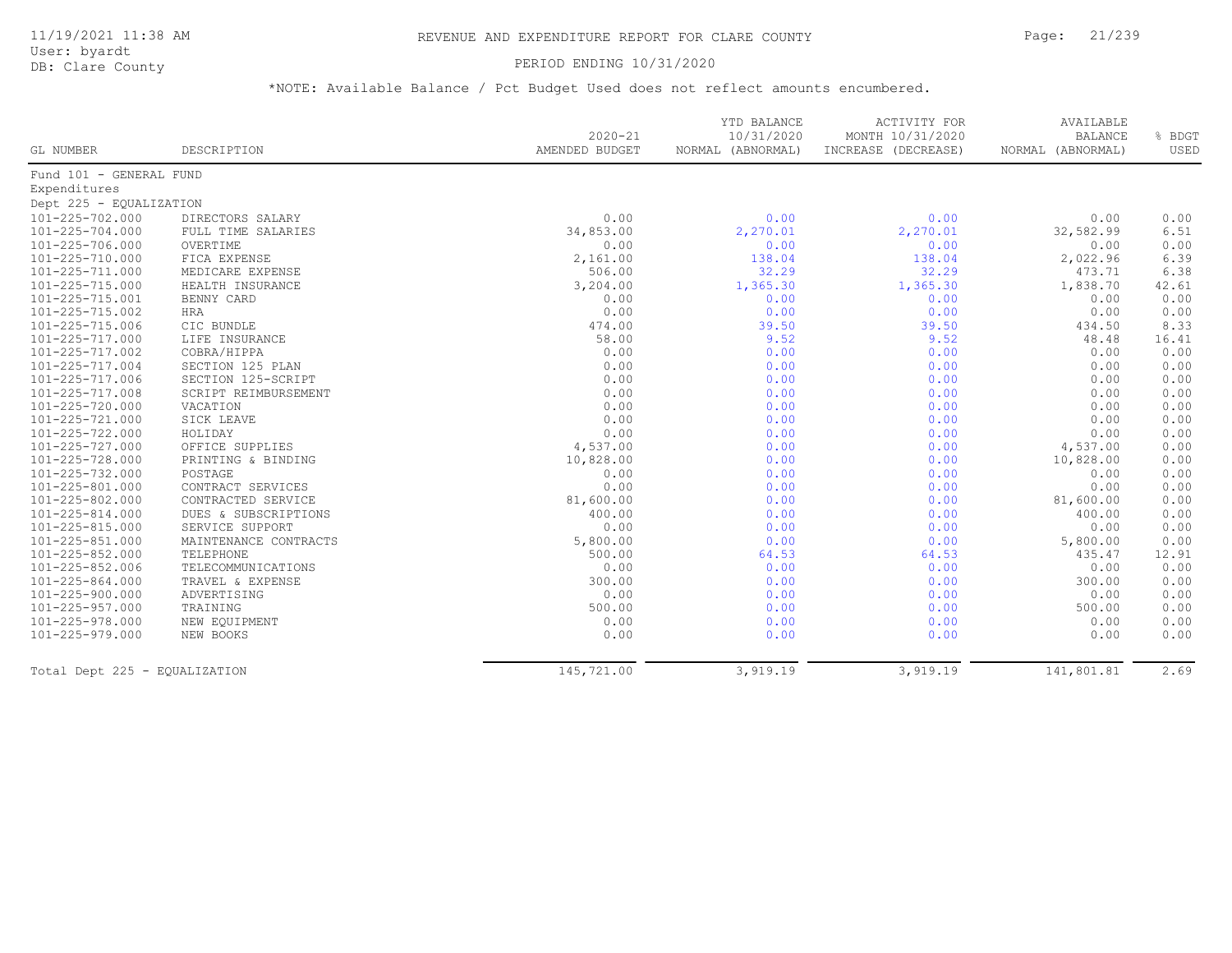### PERIOD ENDING 10/31/2020

| GL NUMBER                   | DESCRIPTION                    | $2020 - 21$<br>AMENDED BUDGET | YTD BALANCE<br>10/31/2020<br>NORMAL (ABNORMAL) | <b>ACTIVITY FOR</b><br>MONTH 10/31/2020<br>INCREASE (DECREASE) | AVAILABLE<br><b>BALANCE</b><br>NORMAL (ABNORMAL) | % BDGT<br><b>USED</b> |
|-----------------------------|--------------------------------|-------------------------------|------------------------------------------------|----------------------------------------------------------------|--------------------------------------------------|-----------------------|
| Fund 101 - GENERAL FUND     |                                |                               |                                                |                                                                |                                                  |                       |
| Expenditures                |                                |                               |                                                |                                                                |                                                  |                       |
| Dept 229 - PROSECUTOR       |                                |                               |                                                |                                                                |                                                  |                       |
| 101-229-702.000             | SALARY                         | 89,370.00                     | 5,876.36                                       | 5,876.36                                                       | 83,493.64                                        | 6.58                  |
| 101-229-703.000             | ASST SALARY                    | 51,521.00                     | 3,387.69                                       | 3,387.69                                                       | 48, 133. 31                                      | 6.58                  |
| 101-229-703.001             | CHIEF ASSISTANT SALARY         | 65,665.00                     | 4,317.65                                       | 4,317.65                                                       | 61, 347.35                                       | 6.58                  |
| 101-229-704.000             | SECRETARY SALARY               | 132,353.00                    | 8,059.25                                       | 8,059.25                                                       | 124,293.75                                       | 6.09                  |
| 101-229-705.000             | PART TIME                      | 0.00                          | 0.00                                           | 0.00                                                           | 0.00                                             | 0.00                  |
| 101-229-705.001             | TEMPORARY-PART TIME            | 0.00                          | 0.00                                           | 0.00                                                           | 0.00                                             | 0.00                  |
| 101-229-705.002             | CRIME VICTIM                   | 0.00                          | 0.00                                           | 0.00                                                           | 0.00                                             | 0.00                  |
| 101-229-706.000             | OVERTIME                       | 0.00                          | 215.78                                         | 215.78                                                         | (215.78)                                         | 100.00                |
| 101-229-710.000             | FICA EXPENSE                   | 21,011.00                     | 1,324.65                                       | 1,324.65                                                       | 19,686.35                                        | 6.30                  |
| 101-229-711.000             | MEDICARE EXPENSE               | 4,379.00                      | 309.78                                         | 309.78                                                         | 4,069.22                                         | 7.07                  |
| 101-229-715.000             | HEALTH INSURANCE               | 65,263.00                     | 7,155.05                                       | 7,155.05                                                       | 58,107.95                                        | 10.96                 |
| 101-229-715.001             | BENNY CARD                     | 0.00                          | 0.00                                           | 0.00                                                           | 0.00                                             | 0.00                  |
| 101-229-715.002             | <b>HRA</b>                     | 0.00                          | 0.00                                           | 0.00                                                           | 0.00                                             | 0.00                  |
| 101-229-715.006             | CIC BUNDLE                     | 3,318.00                      | 197.50                                         | 197.50                                                         | 3,120.50                                         | 5.95                  |
| 101-229-717.000             | LIFE INSURANCE                 | 400.00                        | 57.12                                          | 57.12                                                          | 342.88                                           | 14.28                 |
| 101-229-717.002             | COBRA/HIPPA                    | 0.00                          | 0.00                                           | 0.00                                                           | 0.00                                             | 0.00                  |
| 101-229-717.004             | SECTION 125 PLAN               | 0.00                          | 0.00                                           | 0.00                                                           | 0.00                                             | 0.00                  |
| 101-229-720.000             | VACATIONS                      | 0.00                          | 0.00                                           | 0.00                                                           | 0.00                                             | 0.00                  |
| 101-229-721.000             | SICK LEAVE                     | 0.00                          | 0.00                                           | 0.00                                                           | 0.00                                             | 0.00                  |
| 101-229-727.000             | OFFICE SUPPLIES                | 2,000.00                      | 10.00                                          | 10.00                                                          | 1,990.00                                         | 0.50                  |
| 101-229-727.003             | OFFICE SUPPLIES                | 0.00                          | 0.00                                           | 0.00                                                           | 0.00                                             | 0.00                  |
| 101-229-728.000             | PRINTING & BINDING             | 0.00                          | 0.00                                           | 0.00                                                           | 0.00                                             | 0.00                  |
| 101-229-728.001             | CRIME VICTIM'S RIGHTS          | 0.00                          | 0.00                                           | 0.00                                                           | 0.00                                             | 0.00                  |
| 101-229-728.002             | SUBPOENA                       | 0.00                          | 0.00                                           | 0.00                                                           | 0.00                                             | 0.00                  |
| 101-229-732.000             | POSTAGE                        | 0.00                          | 0.00                                           | 0.00                                                           | 0.00                                             | 0.00                  |
| 101-229-801.000             | CONTRACT SERVICES              | 4,000.00                      | 0.00                                           | 0.00                                                           | 4,000.00                                         | 0.00                  |
| 101-229-810.000             | SPECIAL PROSECUTOR FEES        | 0.00                          | 0.00                                           | 0.00                                                           | 0.00                                             | 0.00                  |
| 101-229-813.000             | WITNESS FEES                   | 5,000.00                      | 0.00                                           | 0.00                                                           | 5,000.00                                         | 0.00                  |
| 101-229-814.000             | DUES & SUBSCRIPTIONS           | 8,897.00                      | 2,657.00                                       | 2,657.00                                                       | 6, 240.00                                        | 29.86                 |
| 101-229-815.000             | SERVICE FEES                   | 350.00                        | 0.00                                           | 0.00                                                           | 350.00                                           | 0.00                  |
| 101-229-851.000             | EQUIPMENT MAINTENANCE CONTRACT | 0.00                          | 0.00                                           | 0.00                                                           | 0.00                                             | 0.00                  |
| 101-229-852.000             | TELEPHONE                      | 1,000.00                      | 129.06                                         | 129.06                                                         | 870.94                                           | 12.91                 |
| 101-229-852.006             | TELECOMMUNICATIONS             | 220.00                        | 0.00                                           | 0.00                                                           | 220.00                                           | 0.00                  |
| 101-229-864.000             | TRAVEL & EXPENSE               | 940.00                        | 0.00                                           | 0.00                                                           | 940.00                                           | 0.00                  |
| $101 - 229 - 956.000$       | MISCELLANEOUS-DRUG FORFEITURE  | 400.00                        | 0.00                                           | 0.00                                                           | 400.00                                           | 0.00                  |
| 101-229-978.000             | NEW EQUIPMENT                  | 0.00                          | 0.00                                           | 0.00                                                           | 0.00                                             | 0.00                  |
| 101-229-982.000             | NEW LAW BOOKS                  | 6,849.00                      | 108.50                                         | 108.50                                                         | 6,740.50                                         | 1.58                  |
| Total Dept 229 - PROSECUTOR |                                | 462,936.00                    | 33,805.39                                      | 33,805.39                                                      | 429,130.61                                       | 7.30                  |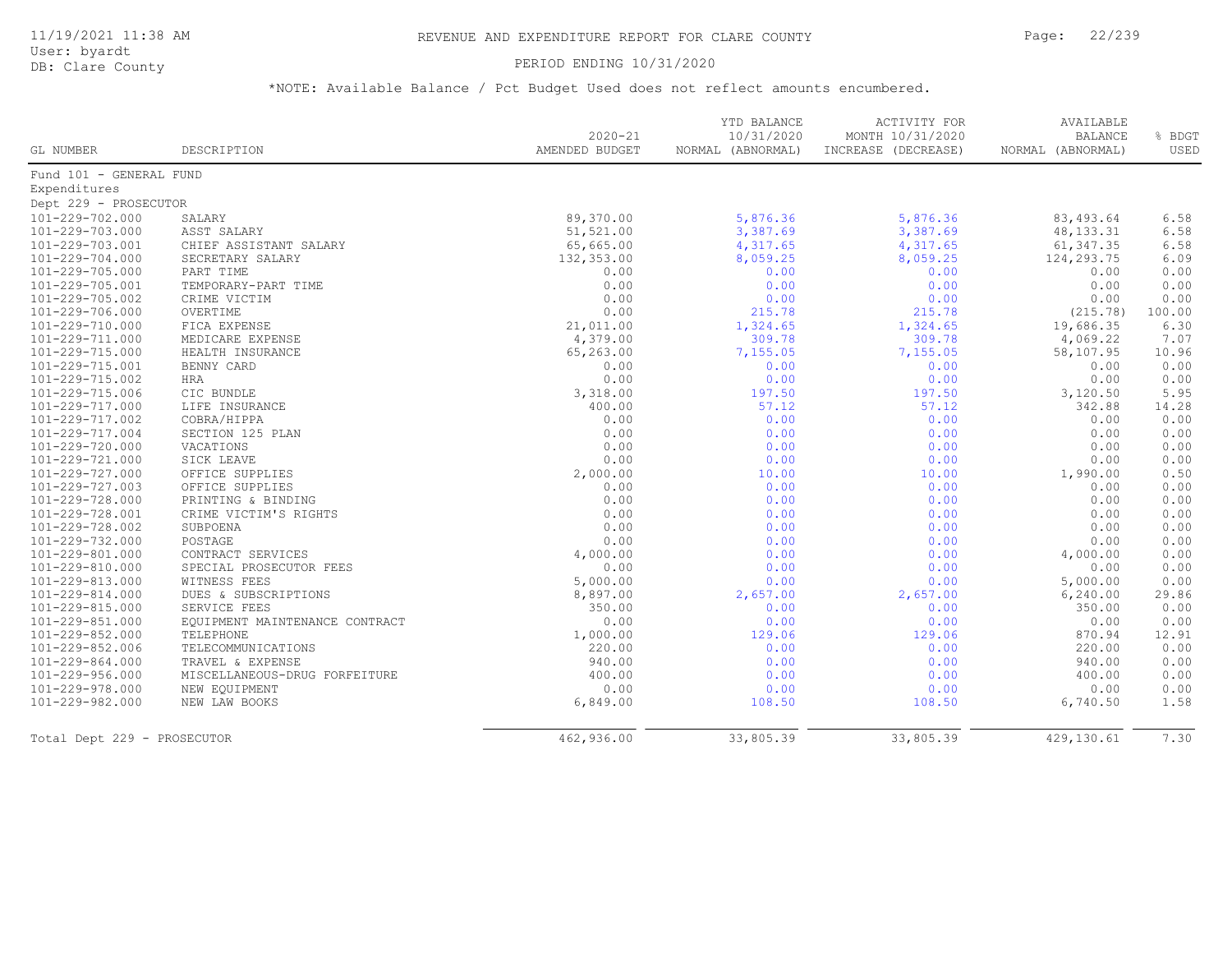### PERIOD ENDING 10/31/2020

| GL NUMBER                         | DESCRIPTION                   | $2020 - 21$<br>AMENDED BUDGET | YTD BALANCE<br>10/31/2020<br>NORMAL (ABNORMAL) | <b>ACTIVITY FOR</b><br>MONTH 10/31/2020<br>INCREASE (DECREASE) | AVAILABLE<br>BALANCE<br>NORMAL (ABNORMAL) | % BDGT<br>USED |
|-----------------------------------|-------------------------------|-------------------------------|------------------------------------------------|----------------------------------------------------------------|-------------------------------------------|----------------|
|                                   |                               |                               |                                                |                                                                |                                           |                |
| Fund 101 - GENERAL FUND           |                               |                               |                                                |                                                                |                                           |                |
| Expenditures                      |                               |                               |                                                |                                                                |                                           |                |
| Dept 230 - PROSECUTOR - CVR       |                               |                               |                                                |                                                                |                                           |                |
| 101-230-704.000                   | CVR FULL TIME                 | 32,183.00                     | 2,096.24                                       | 2,096.24                                                       | 30,086.76                                 | 6.51           |
| 101-230-705.000                   | CVR - PART TIME               | 0.00                          | 0.00                                           | 0.00                                                           | 0.00                                      | 0.00           |
| 101-230-710.000                   | FICA EXPENSE                  | 1,995.00                      | 124.98                                         | 124.98                                                         | 1,870.02                                  | 6.26           |
| 101-230-711.000                   | MEDICARE EXPENSE              | 467.00                        | 29.24                                          | 29.24                                                          | 437.76                                    | 6.26           |
| 101-230-715.000                   | HEALTH INSURANCE              | 0.00                          | 0.00                                           | 0.00                                                           | 0.00                                      | 0.00           |
| 101-230-715.006                   | CIC BUNDLE                    | 474.00                        | 39.50                                          | 39.50                                                          | 434.50                                    | 8.33           |
| 101-230-717.000                   | LIFE INSURANCE                | 58.00                         | 9.52                                           | 9.52                                                           | 48.48                                     | 16.41          |
| 101-230-720.000                   | VACATION                      | 0.00                          | 0.00                                           | 0.00                                                           | 0.00                                      | 0.00           |
| 101-230-721.000                   | SICK LEAVE                    | 0.00                          | 0.00                                           | 0.00                                                           | 0.00                                      | 0.00           |
| 101-230-727.000                   | OFFICE SUPPLIES               | 2,500.00                      | 0.00                                           | 0.00                                                           | 2,500.00                                  | 0.00           |
| 101-230-728.000                   | PRINTING & BINDING            | 2,000.00                      | 0.00                                           | 0.00                                                           | 2,000.00                                  | 0.00           |
| 101-230-732.000                   | POSTAGE                       | 3,500.00                      | 56.00                                          | 56.00                                                          | 3,444.00                                  | 1.60           |
| 101-230-752.000                   | K-9 CARE & MAINTENANCE        | 1,000.00                      | 0.00                                           | 0.00                                                           | 1,000.00                                  | 0.00           |
| 101-230-754.000                   | DIRECT VICTIMS SUPPLIES/NEEDS | 3,500.00                      | 0.00                                           | 0.00                                                           | 3,500.00                                  | 0.00           |
| 101-230-851.000                   | EQUIPMENT MAINTENANCE         | 2,795.00                      | 0.00                                           | 0.00                                                           | 2,795.00                                  | 0.00           |
| 101-230-852.000                   | TELEPHONE                     | 135.00                        | 21.51                                          | 21.51                                                          | 113.49                                    | 15.93          |
| 101-230-864.000                   | TRAVEL & EXPENSE              | 2,000.00                      | 0.00                                           | 0.00                                                           | 2,000.00                                  | 0.00           |
| 101-230-978.000                   | NEW EOUIPMENT                 | 1,200.00                      | 0.00                                           | 0.00                                                           | 1,200.00                                  | 0.00           |
| Total Dept 230 - PROSECUTOR - CVR |                               | 53,807.00                     | 2,376.99                                       | 2,376.99                                                       | 51,430.01                                 | 4.42           |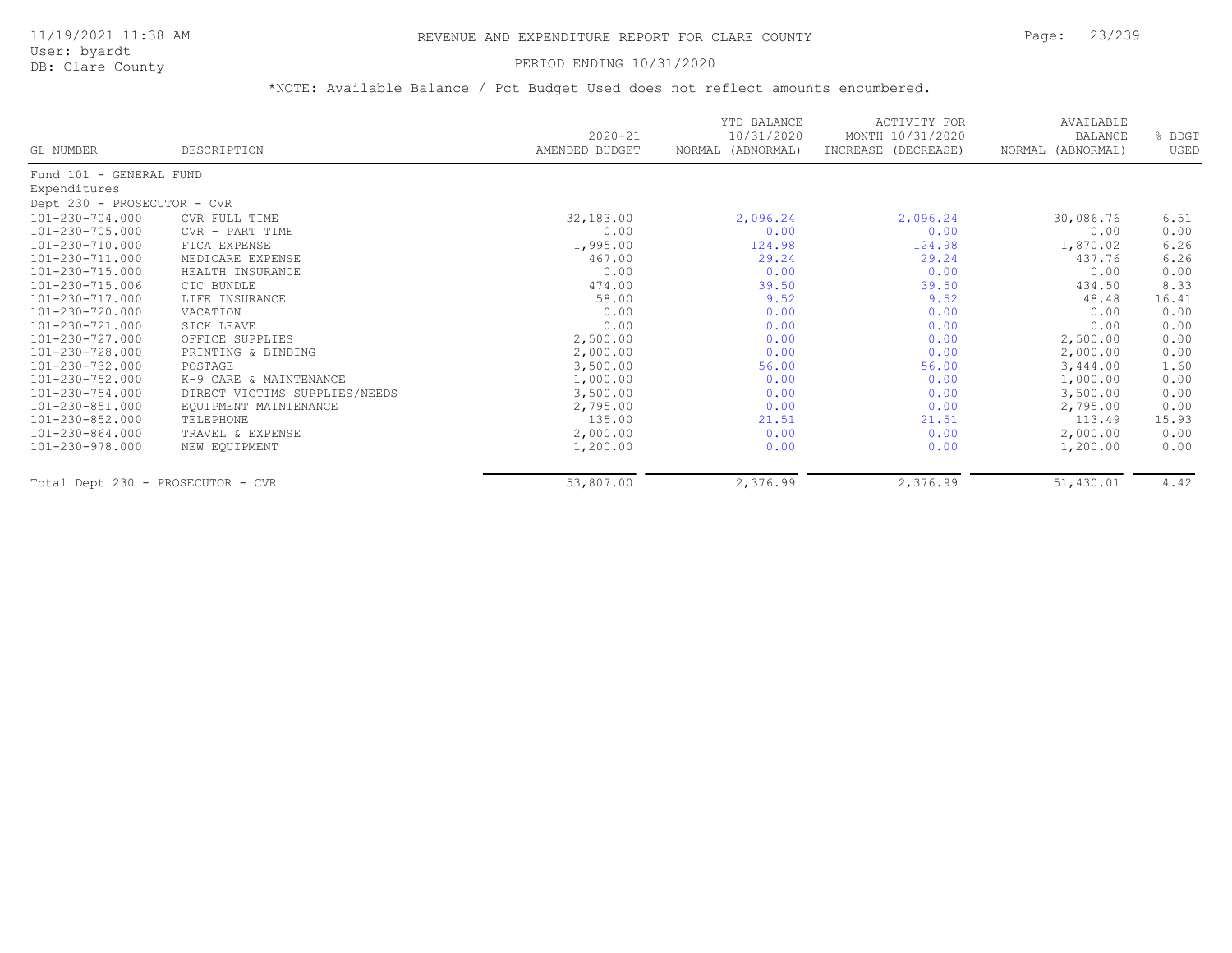### PERIOD ENDING 10/31/2020

|                                    |                             |                               | YTD BALANCE                     | ACTIVITY FOR                            | AVAILABLE                           |                |
|------------------------------------|-----------------------------|-------------------------------|---------------------------------|-----------------------------------------|-------------------------------------|----------------|
| GL NUMBER                          | DESCRIPTION                 | $2020 - 21$<br>AMENDED BUDGET | 10/31/2020<br>NORMAL (ABNORMAL) | MONTH 10/31/2020<br>INCREASE (DECREASE) | <b>BALANCE</b><br>NORMAL (ABNORMAL) | % BDGT<br>USED |
|                                    |                             |                               |                                 |                                         |                                     |                |
| Fund 101 - GENERAL FUND            |                             |                               |                                 |                                         |                                     |                |
| Expenditures                       |                             |                               |                                 |                                         |                                     |                |
| Dept 236 - REGISTER OF DEEDS       |                             |                               |                                 |                                         |                                     |                |
| 101-236-702.000                    | SALARY                      | 20,853.00                     | 1,373.51                        | 1,373.51                                | 19,479.49                           | 6.59           |
| 101-236-702.001                    | CHIEF DEPUTY SALARY         | 37,015.00                     | 2,431.17                        | 2,431.17                                | 34,583.83                           | 6.57           |
| 101-236-704.000                    | FULL TIME SALARIES          | 48,273.00                     | 1,054.39                        | 1,054.39                                | 47,218.61                           | 2.18           |
| 101-236-705.000                    | PART TIME SALARY            | 0.00                          | 0.00                            | 0.00                                    | 0.00                                | 0.00           |
| 101-236-706.000                    | OVERTIME                    | 400.00                        | 0.00                            | 0.00                                    | 400.00                              | 0.00           |
| 101-236-710.000                    | FICA EXPENSE                | 6,506.00                      | 290.79                          | 290.79                                  | 6, 215.21                           | 4.47           |
| 101-236-711.000                    | MEDICARE EXPENSE            | 1,540.00                      | 68.01                           | 68.01                                   | 1,471.99                            | 4.42           |
| 101-236-715.000                    | HEALTH INSURANCE            | 22,678.00                     | 1,530.41                        | 1,530.41                                | 21, 147.59                          | 6.75           |
| 101-236-715.001                    | BENNY CARD                  | 0.00                          | 0.00                            | 0.00                                    | 0.00                                | 0.00           |
| 101-236-715.002                    | <b>HRA</b>                  | 0.00                          | 0.00                            | 0.00                                    | 0.00                                | 0.00           |
| 101-236-715.006                    | CIC BUNDLE                  | 1,343.00                      | 72.42                           | 72.42                                   | 1,270.58                            | 5.39           |
| 101-236-717.000                    | LIFE INSURANCE              | 162.00                        | 26.98                           | 26.98                                   | 135.02                              | 16.65          |
| 101-236-717.002                    | COBRA/HIPPA                 | 0.00                          | 0.00                            | 0.00                                    | 0.00                                | 0.00           |
| 101-236-717.004                    | SECTION 125 PLAN            | 0.00                          | 0.00                            | 0.00                                    | 0.00                                | 0.00           |
| 101-236-717.006                    | SECTION 125-SCRIPT          | 0.00                          | 0.00                            | 0.00                                    | 0.00                                | 0.00           |
| 101-236-717.008                    | SCRIPT REIMBURSEMENT        | 0.00                          | 0.00                            | 0.00                                    | 0.00                                | 0.00           |
| 101-236-720.000                    | VACATION                    | 0.00                          | 0.00                            | 0.00                                    | 0.00                                | 0.00           |
| 101-236-721.000                    | SICK LEAVE                  | 0.00                          | 0.00                            | 0.00                                    | 0.00                                | 0.00           |
| 101-236-722.000                    | HOLIDAY                     | 0.00                          | 0.00                            | 0.00                                    | 0.00                                | 0.00           |
| 101-236-727.000                    | OFFICE SUPPLIES             | 3,500.00                      | 0.00                            | 0.00                                    | 3,500.00                            | 0.00           |
| 101-236-728.000                    | PRINTING & BINDING          | 1,100.00                      | 0.00                            | 0.00                                    | 1,100.00                            | 0.00           |
| 101-236-750.000                    | PHOTO SUPPLIES & FILMING    | 0.00                          | 0.00                            | 0.00                                    | 0.00                                | 0.00           |
| 101-236-814.000                    | DUES & SUBSCRIPTIONS        | 320.00                        | 0.00                            | 0.00                                    | 320.00                              | 0.00           |
| 101-236-851.000                    | MAINTENANCE CONTRACTS       | 40,637.00                     | 3,100.00                        | 3,100.00                                | 37,537.00                           | 7.63           |
| 101-236-852.006                    | TELECOMMUNICATIONS          | 0.00                          | 0.00                            | 0.00                                    | 0.00                                | 0.00           |
| 101-236-864.000                    | TRAVEL & EXPENSE            | 250.00                        | 0.00                            | 0.00                                    | 250.00                              | 0.00           |
| 101-236-933.000                    | EQUIP REPAIRS & MAINTENANCE | 500.00                        | 0.00                            | 0.00                                    | 500.00                              | 0.00           |
| 101-236-957.000                    | REG OF DEEDS TRAINING       | 350.00                        | 0.00                            | 0.00                                    | 350.00                              | 0.00           |
| 101-236-978.000                    | NEW EQUIPMENT               | 0.00                          | 0.00                            | 0.00                                    | 0.00                                | 0.00           |
| Total Dept 236 - REGISTER OF DEEDS |                             | 185,427.00                    | 9,947.68                        | 9,947.68                                | 175, 479.32                         | 5.36           |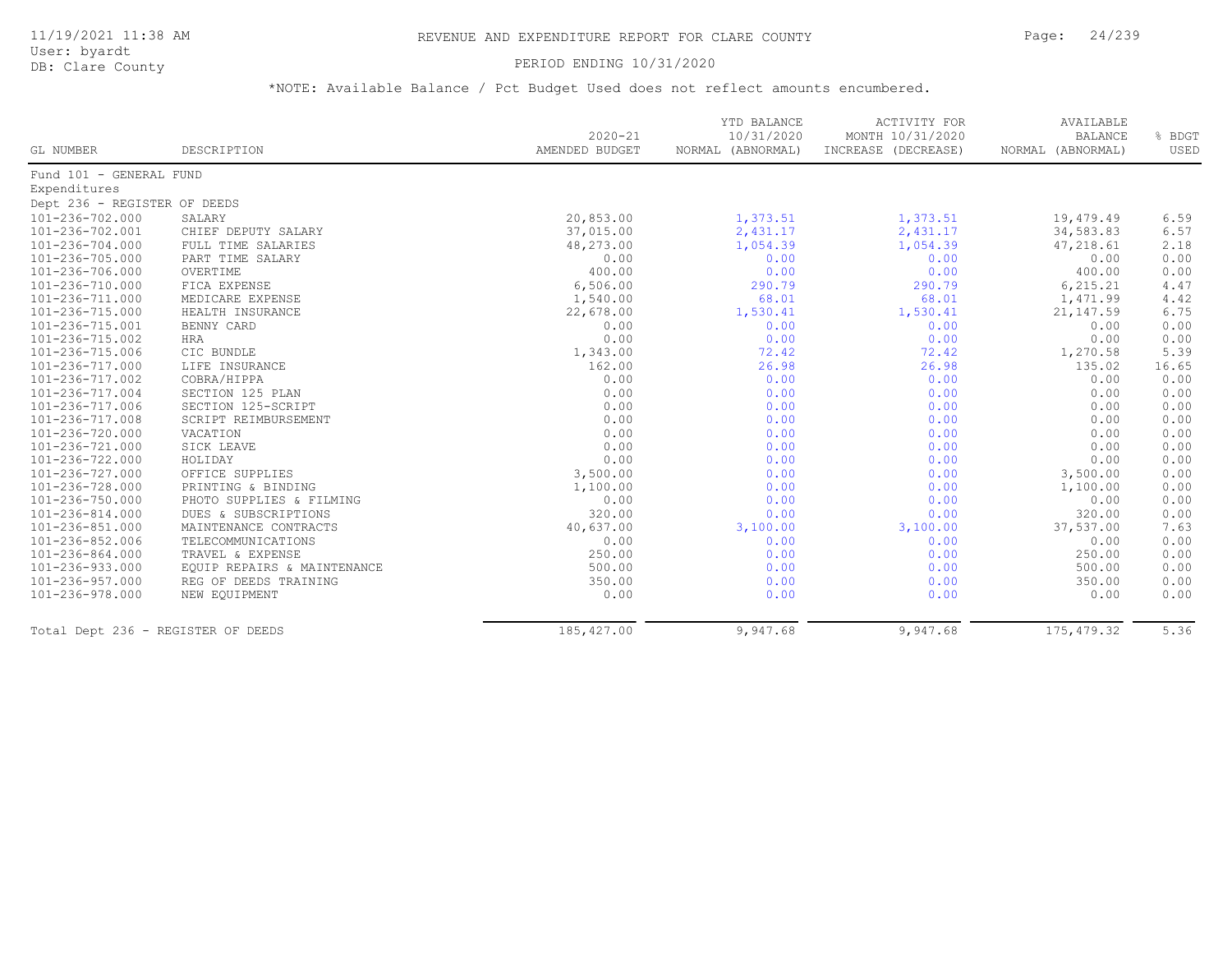User: byardt

# DB: Clare County **DB: Clare County**

| GL NUMBER                      | DESCRIPTION                          | $2020 - 21$<br>AMENDED BUDGET | YTD BALANCE<br>10/31/2020<br>NORMAL (ABNORMAL) | <b>ACTIVITY FOR</b><br>MONTH 10/31/2020<br>INCREASE (DECREASE) | AVAILABLE<br>BALANCE<br>NORMAL (ABNORMAL) | % BDGT<br>USED |
|--------------------------------|--------------------------------------|-------------------------------|------------------------------------------------|----------------------------------------------------------------|-------------------------------------------|----------------|
|                                |                                      |                               |                                                |                                                                |                                           |                |
| Fund 101 - GENERAL FUND        |                                      |                               |                                                |                                                                |                                           |                |
| Expenditures                   |                                      |                               |                                                |                                                                |                                           |                |
| Dept 241 - ABSTRACT DEPARTMENT |                                      |                               |                                                |                                                                |                                           |                |
| 101-241-702.000                | SALARY                               | 20,853.00                     | 1,373.52                                       | 1,373.52                                                       | 19,479.48                                 | 6.59           |
| $101 - 241 - 704.000$          | FULL TIME SALARIES                   | 16,092.00                     | 1,054.18                                       | 1,054.18                                                       | 15,037.82                                 | 6.55           |
| $101 - 241 - 705.000$          | PART TIME                            | 0.00                          | 0.00                                           | 0.00                                                           | 0.00                                      | 0.00           |
| 101-241-706.000                | OVERTIME                             | 0.00                          | 0.00                                           | 0.00                                                           | 0.00                                      | 0.00           |
| 101-241-710.000                | FICA EXPENSE                         | 2,316.00                      | 144.01                                         | 144.01                                                         | 2,171.99                                  | 6.22           |
| 101-241-711.000                | MEDICARE EXPENSE                     | 536.00                        | 33.66                                          | 33.66                                                          | 502.34                                    | 6.28           |
| $101 - 241 - 715.000$          | HEALTH INSURANCE                     | 9,127.00                      | 751.59                                         | 751.59                                                         | 8,375.41                                  | 8.23           |
| 101-241-715.001                | BENNY CARD                           | 0.00                          | 0.00                                           | 0.00                                                           | 0.00                                      | 0.00           |
| 101-241-715.002                | HRA                                  | 0.00                          | 0.00                                           | 0.00                                                           | 0.00                                      | 0.00           |
| 101-241-715.006                | CIC BUNDLE                           | 395.00                        | 32.91                                          | 32.91                                                          | 362.09                                    | 8.33           |
| 101-241-717.000                | LIFE INSURANCE                       | 48.00                         | 7.92                                           | 7.92                                                           | 40.08                                     | 16.50          |
| 101-241-717.002                | COBRA/HIPPA                          | 0.00                          | 0.00                                           | 0.00                                                           | 0.00                                      | 0.00           |
| 101-241-717.006                | SECTION 125-SCRIPT                   | 0.00                          | 0.00                                           | 0.00                                                           | 0.00                                      | 0.00           |
| 101-241-717.008                | SCRIPT REIMBURSEMENT                 | 0.00                          | 0.00                                           | 0.00                                                           | 0.00                                      | 0.00           |
| 101-241-722.000                | HOLIDAY                              | 0.00                          | 0.00                                           | 0.00                                                           | 0.00                                      | 0.00           |
| 101-241-727.000                | OFFICE SUPPLIES                      | 0.00                          | 0.00                                           | 0.00                                                           | 0.00                                      | 0.00           |
| 101-241-728.000                | PRINTING & BINDING                   | 0.00                          | 0.00                                           | 0.00                                                           | 0.00                                      | 0.00           |
|                                | Total Dept 241 - ABSTRACT DEPARTMENT | 49,367.00                     | 3,397.79                                       | 3,397.79                                                       | 45,969.21                                 | 6.88           |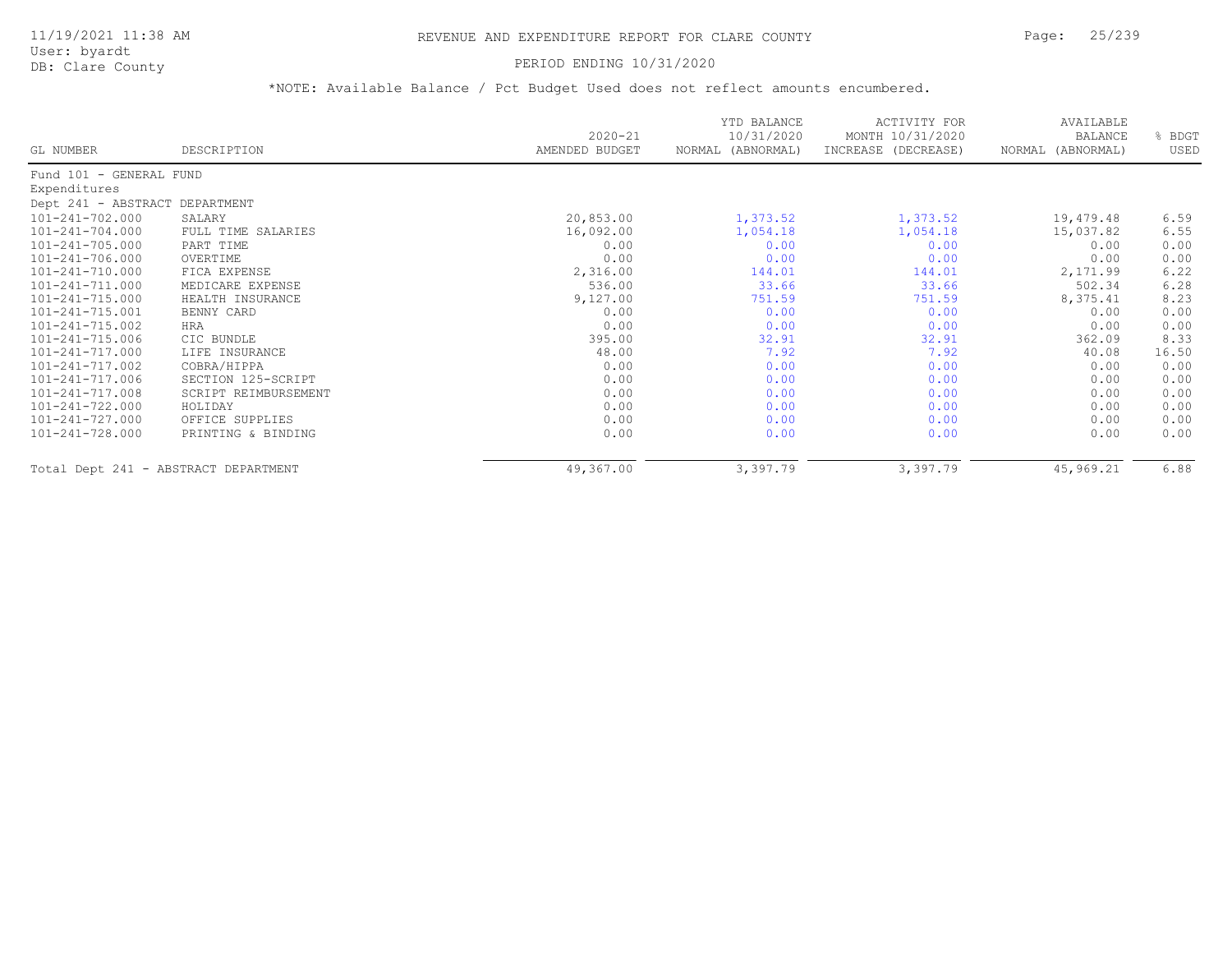#### PERIOD ENDING 10/31/2020

|                           |                    |                | YTD BALANCE       | ACTIVITY FOR        | AVAILABLE         |             |
|---------------------------|--------------------|----------------|-------------------|---------------------|-------------------|-------------|
|                           |                    | $2020 - 21$    | 10/31/2020        | MONTH 10/31/2020    | BALANCE           | <b>BDGT</b> |
| GL NUMBER                 | DESCRIPTION        | AMENDED BUDGET | NORMAL (ABNORMAL) | INCREASE (DECREASE) | NORMAL (ABNORMAL) | USED        |
| Fund 101 - GENERAL FUND   |                    |                |                   |                     |                   |             |
| Expenditures              |                    |                |                   |                     |                   |             |
| Dept 242 - SURVEYOR       |                    |                |                   |                     |                   |             |
| 101-242-705.000           | PART TIME          | 2,798.00       | 0.00              | 0.00                | 2,798.00          | 0.00        |
| 101-242-710.000           | FICA EXPENSE       | 173.00         | 0.00              | 0.00                | 173.00            | 0.00        |
| 101-242-711.000           | MEDICARE EXPENSE   | 41.00          | 0.00              | 0.00                | 41.00             | 0.00        |
| 101-242-727.000           | OFFICE SUPPLIES    | 0.00           | 0.00              | 0.00                | 0.00              | 0.00        |
| 101-242-728.000           | PRINTING & BINDING | 0.00           | 0.00              | 0.00                | 0.00              | 0.00        |
| 101-242-815.000           | RECORDING FEES     | 0.00           | 0.00              | 0.00                | 0.00              | 0.00        |
| 101-242-852.000           | TELEPHONE          | 0.00           | 0.00              | 0.00                | 0.00              | 0.00        |
| 101-242-852.006           | TELECOMMUNICATIONS | 0.00           | 0.00              | 0.00                | 0.00              | 0.00        |
| 101-242-978.000           | NEW EQUIPMENT      | 0.00           | 0.00              | 0.00                | 0.00              | 0.00        |
| Total Dept 242 - SURVEYOR |                    | 3,012.00       | 0.00              | 0.00                | 3,012.00          | 0.00        |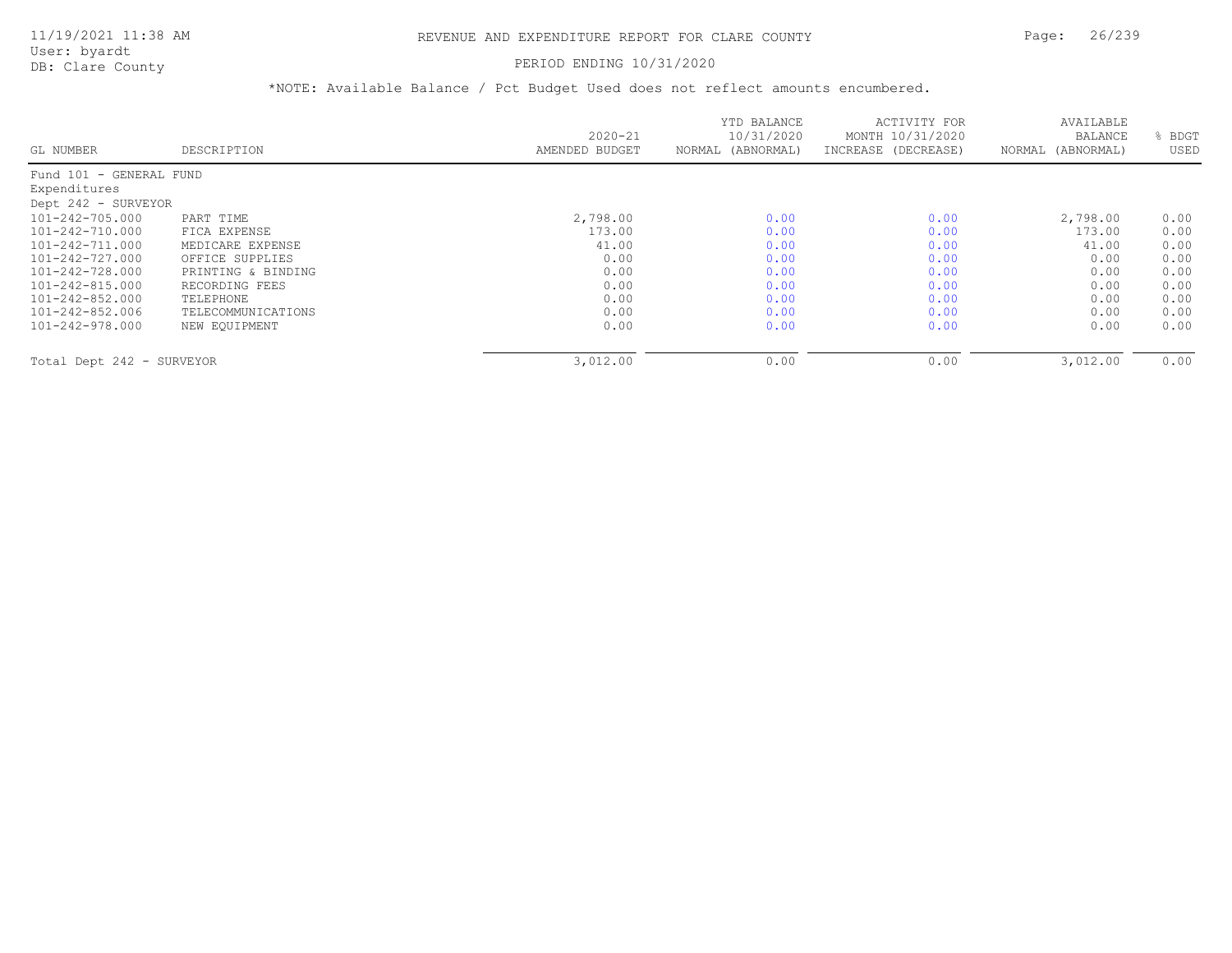#### PERIOD ENDING 10/31/2020

|                                  |                           |                | YTD BALANCE       | ACTIVITY FOR        | AVAILABLE         |      |
|----------------------------------|---------------------------|----------------|-------------------|---------------------|-------------------|------|
|                                  |                           | $2020 - 21$    | 10/31/2020        | MONTH 10/31/2020    | BALANCE           | BDGT |
| GL NUMBER                        | DESCRIPTION               | AMENDED BUDGET | NORMAL (ABNORMAL) | INCREASE (DECREASE) | NORMAL (ABNORMAL) | USED |
| Fund 101 - GENERAL FUND          |                           |                |                   |                     |                   |      |
| Expenditures                     |                           |                |                   |                     |                   |      |
| Dept 245 - REMONUMENTATION       |                           |                |                   |                     |                   |      |
| 101-245-705.000                  | PART TIME                 | 0.00           | 0.00              | 0.00                | 0.00              | 0.00 |
| 101-245-707.000                  | PER DIEM                  | 0.00           | 0.00              | 0.00                | 0.00              | 0.00 |
| 101-245-710.000                  | FICA EXPENSE              | 0.00           | 0.00              | 0.00                | 0.00              | 0.00 |
| 101-245-711.000                  | MEDICARE EXPENSE          | 0.00           | 0.00              | 0.00                | 0.00              | 0.00 |
| 101-245-727.000                  | SUPPLIES                  | 0.00           | 0.00              | 0.00                | 0.00              | 0.00 |
| 101-245-810.000                  | PROFESSIONAL CONSULTATION | 50,964.00      | 0.00              | 0.00                | 50,964.00         | 0.00 |
| 101-245-815.000                  | REMON - RECORDING FEES    | 0.00           | 0.00              | 0.00                | 0.00              | 0.00 |
| 101-245-864.000                  | TRAVEL                    | 0.00           | 0.00              | 0.00                | 0.00              | 0.00 |
| Total Dept 245 - REMONUMENTATION |                           | 50,964.00      | 0.00              | 0.00                | 50,964.00         | 0.00 |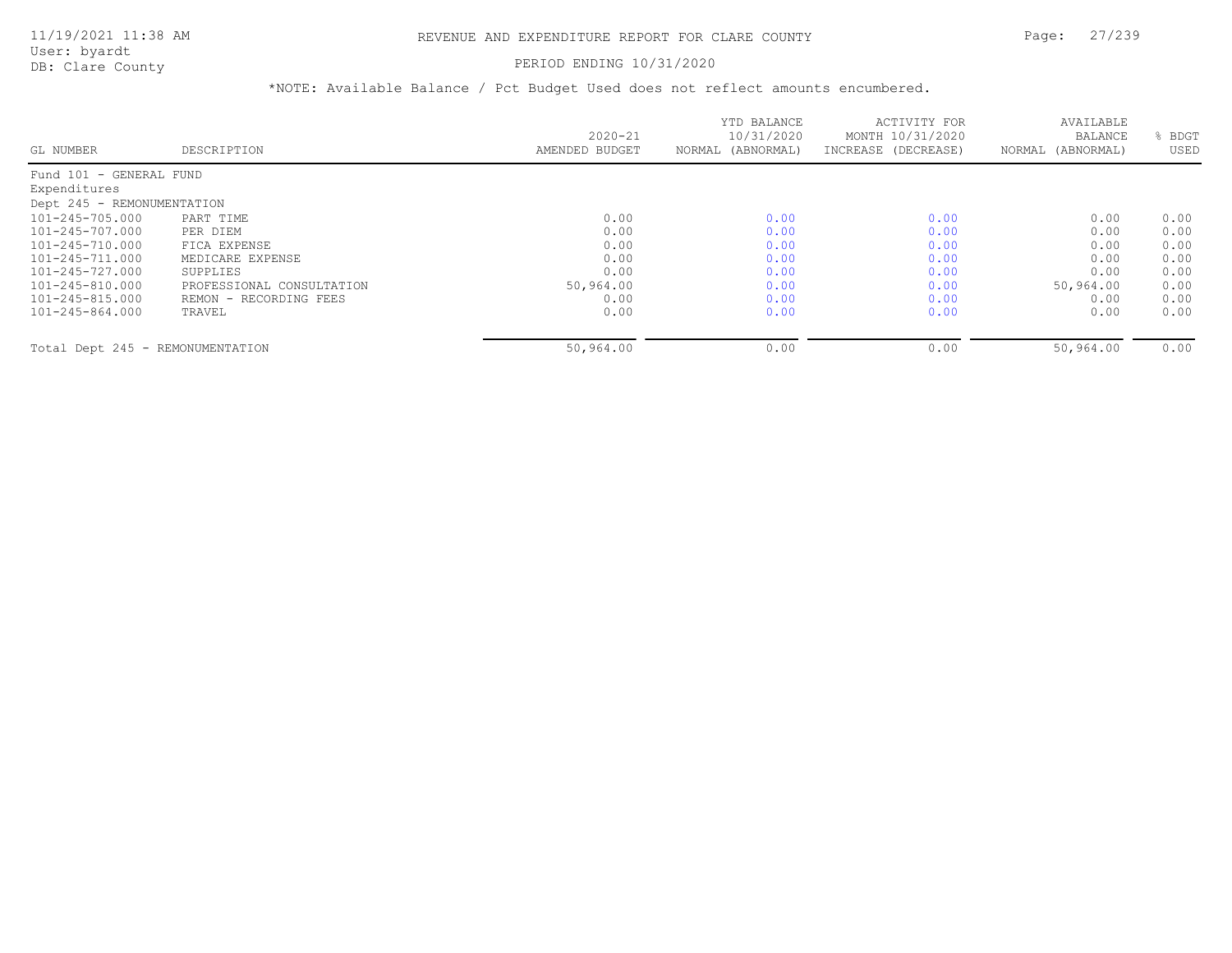#### PERIOD ENDING 10/31/2020

|                                   |                            | $2020 - 21$    | YTD BALANCE<br>10/31/2020 | ACTIVITY FOR<br>MONTH 10/31/2020 | AVAILABLE<br><b>BALANCE</b> | % BDGT |
|-----------------------------------|----------------------------|----------------|---------------------------|----------------------------------|-----------------------------|--------|
| GL NUMBER                         | DESCRIPTION                | AMENDED BUDGET | NORMAL (ABNORMAL)         | INCREASE (DECREASE)              | NORMAL (ABNORMAL)           | USED   |
| Fund 101 - GENERAL FUND           |                            |                |                           |                                  |                             |        |
| Expenditures                      |                            |                |                           |                                  |                             |        |
| Dept 253 - COUNTY TREASURER       |                            |                |                           |                                  |                             |        |
| 101-253-702.000                   | SALARY                     | 54,971.00      | 3,610.52                  | 3,610.52                         | 51,360.48                   | 6.57   |
| 101-253-702.001                   | CHIEF DEPUTY SALARY        | 37,015.00      | 2,431.19                  | 2,431.19                         | 34,583.81                   | 6.57   |
| 101-253-704.000                   | FULL TIME SALARIES         | 93,508.00      | 5,892.16                  | 5,892.16                         | 87,615.84                   | 6.30   |
| 101-253-705.000                   | PART TIME                  | 0.00           | 0.00                      | 0.00                             | 0.00                        | 0.00   |
| 101-253-705.001                   | TEMPORARY PART TIME        | 0.00           | 0.00                      | 0.00                             | 0.00                        | 0.00   |
| 101-253-706.000                   | OVERTIME                   | 0.00           | 0.00                      | 0.00                             | 0.00                        | 0.00   |
| 101-253-710.000                   | FICA EXPENSE               | 11,501.00      | 718.66                    | 718.66                           | 10,782.34                   | 6.25   |
| $101 - 253 - 711.000$             | MEDICARE EXPENSE           | 2,690.00       | 168.07                    | 168.07                           | 2,521.93                    | 6.25   |
| 101-253-715.000                   | HEALTH INSURANCE           | 51,205.00      | 3, 144.88                 | 3, 144.88                        | 48,060.12                   | 6.14   |
| 101-253-715.001                   | BENNY CARD                 | 0.00           | 0.00                      | 0.00                             | 0.00                        | 0.00   |
| 101-253-715.002                   | HRA                        | 0.00           | 0.00                      | 0.00                             | 0.00                        | 0.00   |
| 101-253-715.006                   | CIC BUNDLE                 | 1,896.00       | 158.00                    | 158.00                           | 1,738.00                    | 8.33   |
| 101-253-717.000                   | LIFE INSURANCE             | 286.00         | 47.60                     | 47.60                            | 238.40                      | 16.64  |
| 101-253-717.002                   | COBRA/HIPPA                | 0.00           | 0.00                      | 0.00                             | 0.00                        | 0.00   |
| 101-253-717.004                   | SECTION 125 PLAN           | 0.00           | 0.00                      | 0.00                             | 0.00                        | 0.00   |
| 101-253-717.006                   | SECTION 125-SCRIPT         | 0.00           | 0.00                      | 0.00                             | 0.00                        | 0.00   |
| 101-253-717.008                   | SCRIPT REIMBURSEMENT       | 0.00           | 0.00                      | 0.00                             | 0.00                        | 0.00   |
| 101-253-720.000                   | VACATIONS                  | 0.00           | 0.00                      | 0.00                             | 0.00                        | 0.00   |
| 101-253-721.000                   | SICK LEAVE                 | 0.00           | 0.00                      | 0.00                             | 0.00                        | 0.00   |
| 101-253-722.000                   | HOLIDAY                    | 0.00           | 0.00                      | 0.00                             | 0.00                        | 0.00   |
| 101-253-727.000                   | OFFICE SUPPLIES            | 0.00           | 0.00                      | 0.00                             | 0.00                        | 0.00   |
| 101-253-728.000                   | PRINTING & BINDING         | 1,000.00       | 393.34                    | 393.34                           | 606.66                      | 39.33  |
| 101-253-814.000                   | DUES & SUBSCRIPTIONS       | 200.00         | 0.00                      | 0.00                             | 200.00                      | 0.00   |
| 101-253-815.000                   | SERVICE SUPPORT            | 12,000.00      | 0.00                      | 0.00                             | 12,000.00                   | 0.00   |
| 101-253-851.000                   | EQUIP REPAIRS & CONTRACTS  | 0.00           | 0.00                      | 0.00                             | 0.00                        | 0.00   |
| 101-253-852.000                   | TELEPHONE                  | 700.00         | 86.04                     | 86.04                            | 613.96                      | 12.29  |
| 101-253-852.006                   | TELECOMMUNICATIONS         | 0.00           | 0.00                      | 0.00                             | 0.00                        | 0.00   |
| 101-253-864.000                   | TRAVEL & EXPENSE           | 0.00           | 0.00                      | 0.00                             | 0.00                        | 0.00   |
| 101-253-900.000                   | ADVERTISING                | 500.00         | 0.00                      | 0.00                             | 500.00                      | 0.00   |
| 101-253-915.000                   | <b>BONDS</b>               | 5,000.00       | 0.00                      | 0.00                             | 5,000.00                    | 0.00   |
| 101-253-940.000                   | STORAGE FEE                | 800.00         | 0.00                      | 0.00                             | 800.00                      | 0.00   |
| 101-253-955.000                   | <b>BANK CHARGES</b>        | 1,700.00       | 227.72                    | 227.72                           | 1,472.28                    | 13.40  |
| 101-253-978.000                   | NEW EQUIPMENT UNDER \$5000 | 0.00           | 0.00                      | 0.00                             | 0.00                        | 0.00   |
| Total Dept 253 - COUNTY TREASURER |                            | 274,972.00     | 16,878.18                 | 16,878.18                        | 258,093.82                  | 6.14   |
|                                   |                            |                |                           |                                  |                             |        |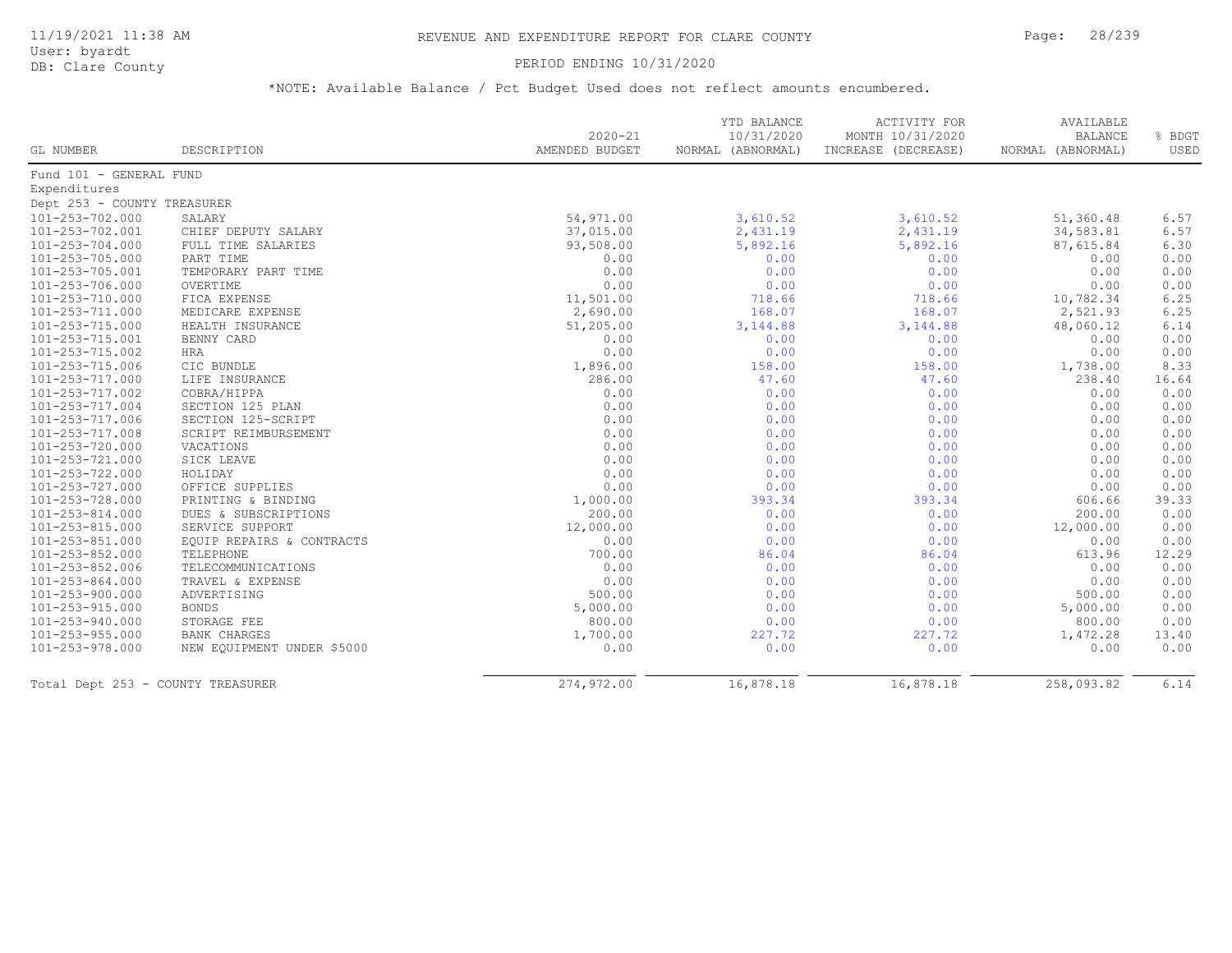User: byardt

# DB: Clare County **DB: Clare County**

| GL NUMBER                                                                                      | DESCRIPTION                            | $2020 - 21$<br>AMENDED BUDGET | YTD BALANCE<br>10/31/2020<br>NORMAL (ABNORMAL) | ACTIVITY FOR<br>MONTH 10/31/2020<br>INCREASE (DECREASE) | AVAILABLE<br>BALANCE<br>(ABNORMAL)<br>NORMAL | BDGT<br>USED |
|------------------------------------------------------------------------------------------------|----------------------------------------|-------------------------------|------------------------------------------------|---------------------------------------------------------|----------------------------------------------|--------------|
| Fund 101 - GENERAL FUND<br>Expenditures<br>Dept 257 - COOPERATIVE EXTENSION<br>101-257-852.000 | TELEPHONE                              | 0.00                          | 129.06                                         | 129.06                                                  | (129.06)                                     | 100.00       |
|                                                                                                | Total Dept 257 - COOPERATIVE EXTENSION | 0.00                          | 129.06                                         | 129.06                                                  | (129.06)                                     | 100.00       |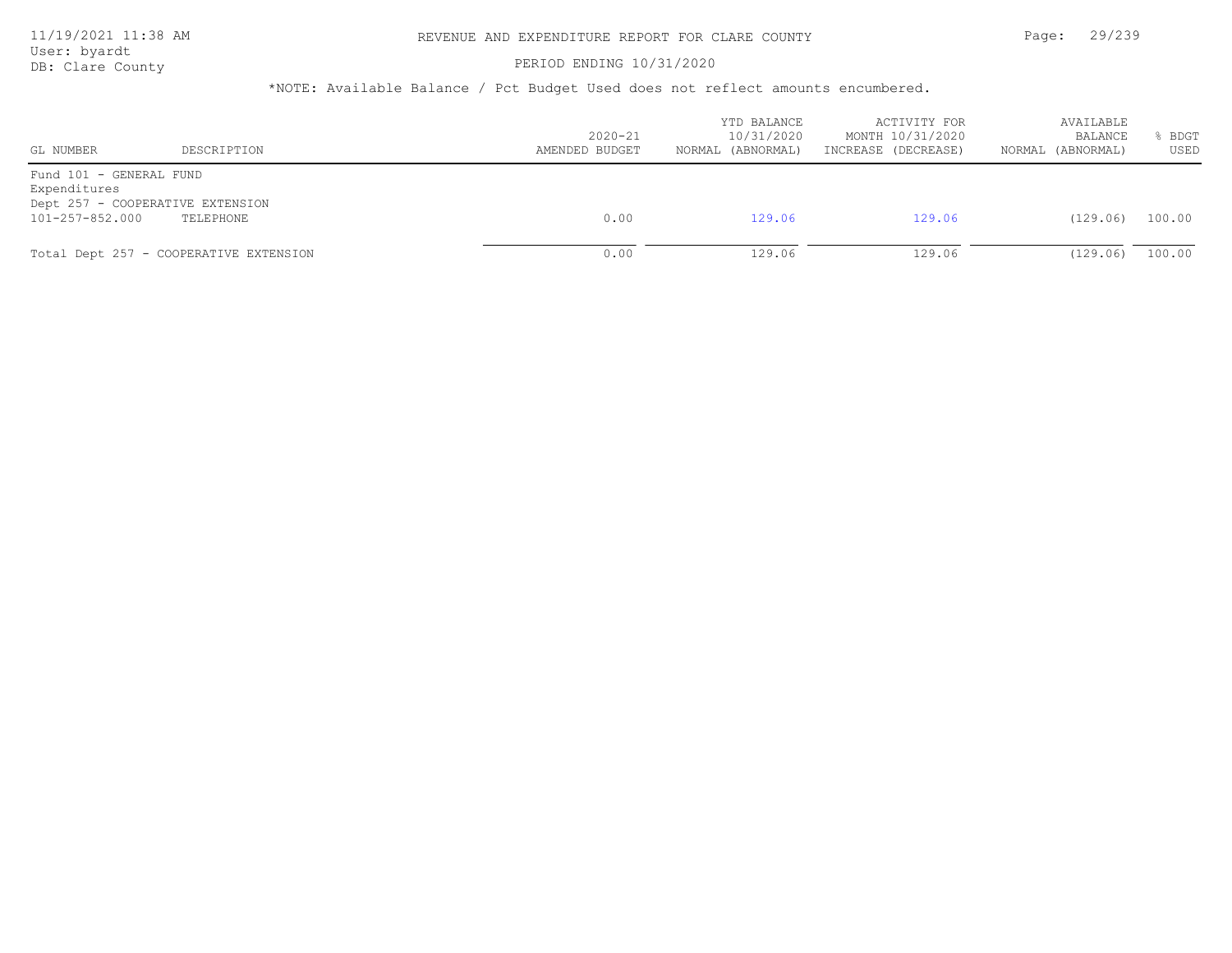### 11/19/2021 11:38 AM REVENUE AND EXPENDITURE REPORT FOR CLARE COUNTY Page: 30/239

User: byardt<br>DB: Clare County

#### PERIOD ENDING 10/31/2020

| GL NUMBER                  | DESCRIPTION                | $2020 - 21$<br>AMENDED BUDGET | YTD BALANCE<br>10/31/2020<br>NORMAL (ABNORMAL) | <b>ACTIVITY FOR</b><br>MONTH 10/31/2020<br>INCREASE (DECREASE) | AVAILABLE<br><b>BALANCE</b><br>NORMAL (ABNORMAL) | % BDGT<br>USED |
|----------------------------|----------------------------|-------------------------------|------------------------------------------------|----------------------------------------------------------------|--------------------------------------------------|----------------|
| Fund 101 - GENERAL FUND    |                            |                               |                                                |                                                                |                                                  |                |
| Expenditures               |                            |                               |                                                |                                                                |                                                  |                |
| Dept 259 - COMPUTERS       |                            |                               |                                                |                                                                |                                                  |                |
| 101-259-702.000            | SALARY                     | 88,627.00                     | 5,798.93                                       | 5,798.93                                                       | 82,828.07                                        | 6.54           |
| 101-259-704.000            | FULL TIME SALARIES         | 0.00                          | 0.00                                           | 0.00                                                           | 0.00                                             | 0.00           |
| 101-259-710.000            | FICA EXPENSE               | 5,495.00                      | 348.03                                         | 348.03                                                         | 5,146.97                                         | 6.33           |
| 101-259-711.000            | MEDICARE EXPENSE           | 1,286.00                      | 81.39                                          | 81.39                                                          | 1,204.61                                         | 6.33           |
| 101-259-715.000            | HEALTH INSURANCE           | 21,923.00                     | 1,926.96                                       | 1,926.96                                                       | 19,996.04                                        | 8.79           |
| 101-259-715.001            | BENNY CARD                 | 0.00                          | 0.00                                           | 0.00                                                           | 0.00                                             | 0.00           |
| 101-259-715.002            | <b>HRA</b>                 | 0.00                          | 0.00                                           | 0.00                                                           | 0.00                                             | 0.00           |
| 101-259-715.006            | CIC BUNDLE                 | 948.00                        | 79.00                                          | 79.00                                                          | 869.00                                           | 8.33           |
| 101-259-717.000            | LIFE INSURANCE             | 115.00                        | 19.04                                          | 19.04                                                          | 95.96                                            | 16.56          |
| 101-259-717.002            | COBRA/HIPPA                | 0.00                          | 0.00                                           | 0.00                                                           | 0.00                                             | 0.00           |
| 101-259-717.004            | SECTION 125 PLAN           | 0.00                          | 0.00                                           | 0.00                                                           | 0.00                                             | 0.00           |
| 101-259-717.006            | SECTION 125-SCRIPT         | 0.00                          | 0.00                                           | 0.00                                                           | 0.00                                             | 0.00           |
| 101-259-720.000            | VACATION PAYOUT            | 0.00                          | 0.00                                           | 0.00                                                           | 0.00                                             | 0.00           |
| 101-259-721.000            | SICK LEAVE                 | 0.00                          | 0.00                                           | 0.00                                                           | 0.00                                             | 0.00           |
| 101-259-727.000            | OFFICE SUPPLIES            | 2,000.00                      | 0.00                                           | 0.00                                                           | 2,000.00                                         | 0.00           |
| 101-259-801.000            | CONTRACTED SERVICES        | 0.00                          | 0.00                                           | 0.00                                                           | 0.00                                             | 0.00           |
| 101-259-801.001            | CONTRACTED SERVICE WEBSITE | 500.00                        | 0.00                                           | 0.00                                                           | 500.00                                           | 0.00           |
| 101-259-814.000            | DUES & SUBSCRIPTIONS       | 0.00                          | 0.00                                           | 0.00                                                           | 0.00                                             | 0.00           |
| 101-259-815.000            | SERVICE-SUPPORT FEES       | 24,000.00                     | 0.00                                           | 0.00                                                           | 24,000.00                                        | 0.00           |
| 101-259-851.000            | MAINTENANCE                | 5,000.00                      | 0.00                                           | 0.00                                                           | 5,000.00                                         | 0.00           |
| 101-259-852.000            | TELEPHONE                  | 1,500.00                      | 44.00                                          | 44.00                                                          | 1,456.00                                         | 2.93           |
| 101-259-852.006            | TELECOMMUNICATIONS         | 0.00                          | 0.00                                           | 0.00                                                           | 0.00                                             | 0.00           |
| 101-259-863.000            | FREIGHT                    | 0.00                          | 0.00                                           | 0.00                                                           | 0.00                                             | 0.00           |
| 101-259-864.000            | TRAVEL & EXPENSE           | 0.00                          | 0.00                                           | 0.00                                                           | 0.00                                             | 0.00           |
| 101-259-957.000            | COMPUTER TRAINING          | 0.00                          | 0.00                                           | 0.00                                                           | 0.00                                             | 0.00           |
| 101-259-978.000            | NEW EQUIPMENT              | 0.00                          | 0.00                                           | 0.00                                                           | 0.00                                             | 0.00           |
| Total Dept 259 - COMPUTERS |                            | 151,394.00                    | 8,297.35                                       | 8,297.35                                                       | 143,096.65                                       | 5.48           |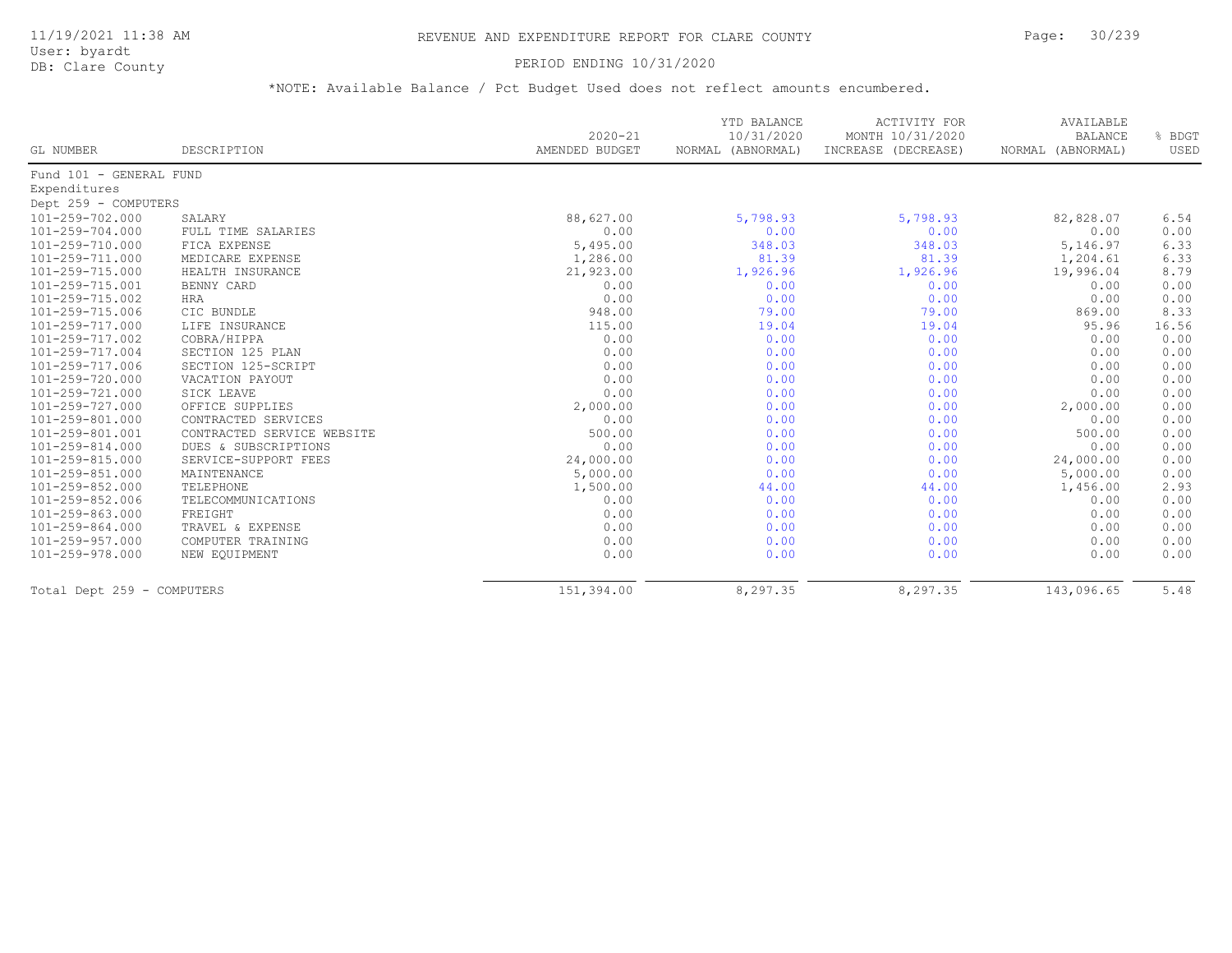### PERIOD ENDING 10/31/2020

| GL NUMBER               | DESCRIPTION                              | $2020 - 21$<br>AMENDED BUDGET | YTD BALANCE<br>10/31/2020<br>NORMAL (ABNORMAL) | ACTIVITY FOR<br>MONTH 10/31/2020<br>INCREASE (DECREASE) | AVAILABLE<br><b>BALANCE</b><br>NORMAL (ABNORMAL) | BDGT<br>USED |
|-------------------------|------------------------------------------|-------------------------------|------------------------------------------------|---------------------------------------------------------|--------------------------------------------------|--------------|
| Fund 101 - GENERAL FUND |                                          |                               |                                                |                                                         |                                                  |              |
| Expenditures            |                                          |                               |                                                |                                                         |                                                  |              |
|                         | Dept 260 - BROADBAND NETWORK GROUP       |                               |                                                |                                                         |                                                  |              |
| 101-260-727.000         | SUPPLIES                                 | 0.00                          | 0.00                                           | 0.00                                                    | 0.00                                             | 0.00         |
| 101-260-728.000         | PRINTING & BINDING                       | 0.00                          | 0.00                                           | 0.00                                                    | 0.00                                             | 0.00         |
|                         | Total Dept 260 - BROADBAND NETWORK GROUP | 0.00                          | 0.00                                           | 0.00                                                    | 0.00                                             | 0.00         |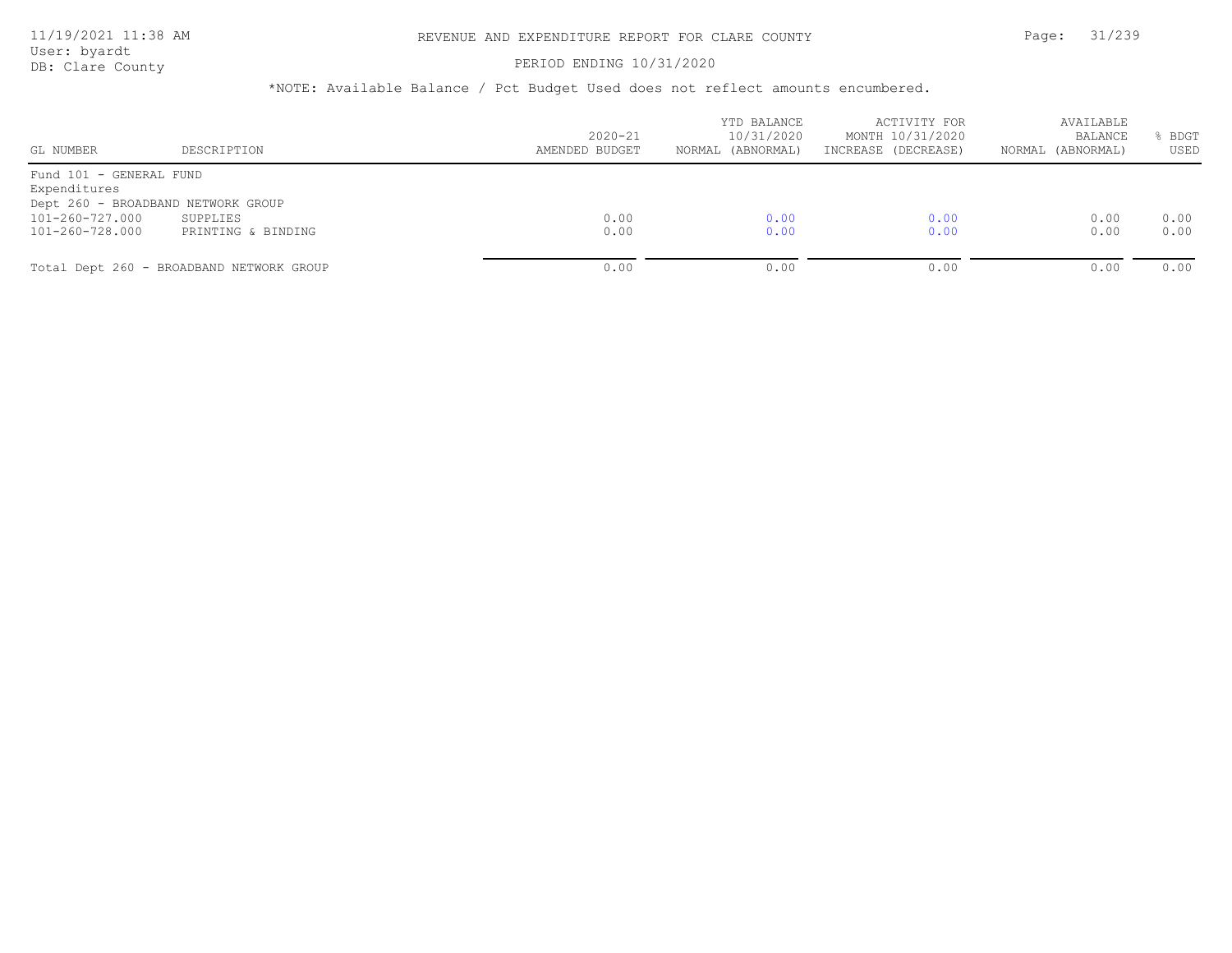#### PERIOD ENDING 10/31/2020

|                                     |                  |                | YTD BALANCE       | ACTIVITY FOR        | AVAILABLE         |      |
|-------------------------------------|------------------|----------------|-------------------|---------------------|-------------------|------|
|                                     |                  | $2020 - 21$    | 10/31/2020        | MONTH 10/31/2020    | <b>BALANCE</b>    | BDGT |
| GL NUMBER                           | DESCRIPTION      | AMENDED BUDGET | NORMAL (ABNORMAL) | INCREASE (DECREASE) | NORMAL (ABNORMAL) | USED |
| Fund 101 - GENERAL FUND             |                  |                |                   |                     |                   |      |
| Expenditures                        |                  |                |                   |                     |                   |      |
| Dept 261 - BUILDING AUTHORITY       |                  |                |                   |                     |                   |      |
| 101-261-707.000                     | PER DIEM         | 0.00           | 0.00              | 0.00                | 0.00              | 0.00 |
| 101-261-710.000                     | FICA EXPENSE     | 0.00           | 0.00              | 0.00                | 0.00              | 0.00 |
| $101 - 261 - 711.000$               | MEDICARE EXPENSE | 0.00           | 0.00              | 0.00                | 0.00              | 0.00 |
| 101-261-864.000                     | TRAVEL & EXPENSE | 0.00           | 0.00              | 0.00                | 0.00              | 0.00 |
|                                     |                  |                |                   |                     |                   |      |
| Total Dept 261 - BUILDING AUTHORITY |                  | 0.00           | 0.00              | 0.00                | 0.00              | 0.00 |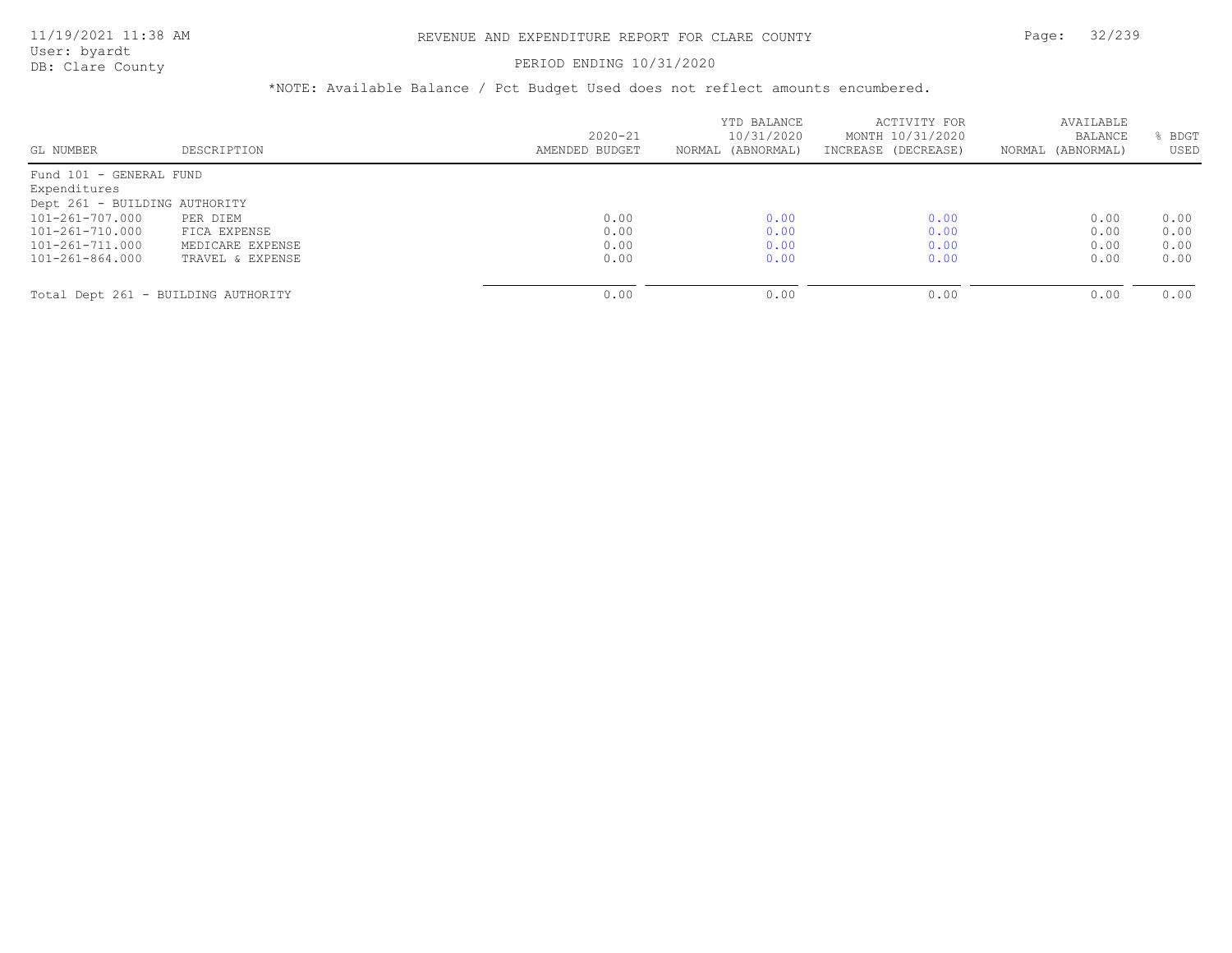User: byardt

# DB: Clare County **PERIOD ENDING 10/31/2020**

| GL NUMBER                       | DESCRIPTION                           | $2020 - 21$<br>AMENDED BUDGET | YTD BALANCE<br>10/31/2020<br>NORMAL (ABNORMAL) | ACTIVITY FOR<br>MONTH 10/31/2020<br>INCREASE (DECREASE) | AVAILABLE<br><b>BALANCE</b><br>NORMAL (ABNORMAL) | % BDGT<br>USED |
|---------------------------------|---------------------------------------|-------------------------------|------------------------------------------------|---------------------------------------------------------|--------------------------------------------------|----------------|
| Fund 101 - GENERAL FUND         |                                       |                               |                                                |                                                         |                                                  |                |
| Expenditures                    |                                       |                               |                                                |                                                         |                                                  |                |
| Dept 265 - COURTHOUSE & GROUNDS |                                       |                               |                                                |                                                         |                                                  |                |
| 101-265-704.000                 | FULL TIME SALARIES                    | 0.00                          | 0.00                                           | 0.00                                                    | 0.00                                             | 0.00           |
| 101-265-705.000                 | PART TIME SALARIES                    | 0.00                          | 0.00                                           | 0.00                                                    | 0.00                                             | 0.00           |
| $101 - 265 - 705.001$           | TEMP-PART TIME                        | 0.00                          | 0.00                                           | 0.00                                                    | 0.00                                             | 0.00           |
| 101-265-705.002                 | P/T ENERGY GRANT                      | 0.00                          | 0.00                                           | 0.00                                                    | 0.00                                             | 0.00           |
| 101-265-706.000                 | OVERTIME                              | 0.00                          | 0.00                                           | 0.00                                                    | 0.00                                             | 0.00           |
| $101 - 265 - 707.000$           | PER DIEM- SPECIAL PROJECTS            | 0.00                          | 0.00                                           | 0.00                                                    | 0.00                                             | 0.00           |
| $101 - 265 - 710.000$           | FICA EXPENSE                          | 0.00                          | 0.00                                           | 0.00                                                    | 0.00                                             | 0.00           |
| 101-265-711.000                 | MEDICARE EXPENSE                      | 0.00                          | 0.00                                           | 0.00                                                    | 0.00                                             | 0.00           |
| 101-265-715.000                 | HEALTH INSURANCE                      | 0.00                          | 0.00                                           | 0.00                                                    | 0.00                                             | 0.00           |
| 101-265-715.001                 | BENNY CARD                            | 0.00                          | 0.00                                           | 0.00                                                    | 0.00                                             | 0.00           |
| $101 - 265 - 715.002$           | HRA                                   | 0.00                          | 0.00                                           | 0.00                                                    | 0.00                                             | 0.00           |
| 101-265-715.006                 | CIC BUNDLE                            | 0.00                          | 0.00                                           | 0.00                                                    | 0.00                                             | 0.00           |
| $101 - 265 - 717.000$           | LIFE INSURANCE                        | 0.00                          | 0.00                                           | 0.00                                                    | 0.00                                             | 0.00           |
| 101-265-717.002                 | COBRA/HIPPA                           | 0.00                          | 0.00                                           | 0.00                                                    | 0.00                                             | 0.00           |
| $101 - 265 - 717.004$           | SECTION 125 PLAN                      | 0.00                          | 0.00                                           | 0.00                                                    | 0.00                                             | 0.00           |
| 101-265-717.006                 | SECTION 125-SCRIPT                    | 0.00                          | 0.00                                           | 0.00                                                    | 0.00                                             | 0.00           |
| $101 - 265 - 717.008$           | SCRIPT REIMBURSEMENT                  | 0.00                          | 0.00                                           | 0.00                                                    | 0.00                                             | 0.00           |
| 101-265-727.000                 | SUPPLIES                              | 0.00                          | 0.00                                           | 0.00                                                    | 0.00                                             | 0.00           |
| 101-265-728.000                 | PRINTING & BINDING                    | 0.00                          | 0.00                                           | 0.00                                                    | 0.00                                             | 0.00           |
| $101 - 265 - 745.000$           | FIRE FIGHTING EQUIPMENT               | 0.00                          | 0.00                                           | 0.00                                                    | 0.00                                             | 0.00           |
| $101 - 265 - 746.000$           | GAS OIL & GREASE                      | 250.00                        | 0.00                                           | 0.00                                                    | 250.00                                           | 0.00           |
| 101-265-749.000                 | JANITORIAL SUPPLIES                   | 7,248.00                      | 536.46                                         | 536.46                                                  | 6,711.54                                         | 7.40           |
| 101-265-749.001                 | JANITORIAL SERVICE                    | 83,634.00                     | 6,933.33                                       | 6,933.33                                                | 76,700.67                                        | 8.29           |
| $101 - 265 - 749.002$           | TOOLS & EQUIPMENT                     | 200.00                        | 0.00                                           | 0.00                                                    | 200.00                                           | 0.00           |
| $101 - 265 - 752.000$           | FOOD & PROVISIONS                     | 2,000.00                      | 0.00                                           | 0.00                                                    | 2,000.00                                         | 0.00           |
| $101 - 265 - 852.000$           | TELEPHONE/TELEPHONE MAINTENANCE       | 7,700.00                      | 42.64                                          | 42.64                                                   | 7,657.36                                         | 0.55           |
| 101-265-852.006                 | TELECOMMUNICATIONS                    | 0.00                          | 0.00                                           | 0.00                                                    | 0.00                                             | 0.00           |
| 101-265-862.000                 | VEHICLE REPAIRS & MAINTENANCE         | 250.00                        | 0.00                                           | 0.00                                                    | 250.00                                           | 0.00           |
| $101 - 265 - 863.000$           | FREIGHT                               | 0.00                          | 0.00                                           | 0.00                                                    | 0.00                                             | 0.00           |
| $101 - 265 - 864.000$           | TRAVEL                                | 0.00                          | 0.00                                           | 0.00                                                    | 0.00                                             | 0.00           |
| 101-265-914.000                 | LIABILITY INS-TRUSTEES                | 0.00                          | 0.00                                           | 0.00                                                    | 0.00                                             | 0.00           |
| 101-265-921.000                 | LIGHTS-CONSUMERS                      | 36,624.00                     | 0.00                                           | 0.00                                                    | 36,624.00                                        | 0.00           |
| $101 - 265 - 922.000$           | HEATING-MI CON GAS CO                 | 10,158.00                     | 0.00                                           | 0.00                                                    | 10,158.00                                        | 0.00           |
| 101-265-923.000                 | SEWER & WATER                         | 6,897.00                      | 0.00                                           | 0.00                                                    | 6,897.00                                         | 0.00           |
| 101-265-931.000                 | BUILDING REPAIRS & MAINTENANCE        | 47,000.00                     | 3,519.31                                       | 3,519.31                                                | 43,480.69                                        | 7.49           |
| 101-265-931.001                 | MAINTENANCE - HONEYWELL               | 0.00                          | 0.00                                           | 0.00                                                    | 0.00                                             | 0.00           |
| 101-265-931.002                 | HVAC MAINT & REPAIRS                  | 3,300.00                      | 0.00                                           | 0.00                                                    | 3,300.00                                         | 0.00           |
| $101 - 265 - 933.000$           | EQUIP REPAIRS & MAINT & GENERATOR     | 700.00                        | 0.00                                           | 0.00                                                    | 700.00                                           | 0.00           |
| 101-265-933.001                 | TYPEWRITER MAINTENANCE                | 0.00                          | 0.00                                           | 0.00                                                    | 0.00                                             | 0.00           |
| $101 - 265 - 935.000$           | GROUND CARE & MAINTENANCE             | 14,300.00                     | 880.79                                         | 880.79                                                  | 13, 419.21                                       | 6.16           |
| $101 - 265 - 956.000$           | MISC                                  | 500.00                        | 0.00                                           | 0.00                                                    | 500.00                                           | 0.00           |
| $101 - 265 - 958.000$           | POP - MACHINE                         | 0.00                          | 0.00                                           | 0.00                                                    | 0.00                                             | 0.00           |
| $101 - 265 - 978.000$           | RAP GRANT                             | 0.00                          | 0.00                                           | 0.00                                                    | 0.00                                             | 0.00           |
| 101-265-978.001                 | NEW EQUIPMENT UNDER                   | 0.00                          | 0.00                                           | 0.00                                                    | 0.00                                             | 0.00           |
|                                 | Total Dept 265 - COURTHOUSE & GROUNDS | 220,761.00                    | 11,912.53                                      | 11,912.53                                               | 208,848.47                                       | 5.40           |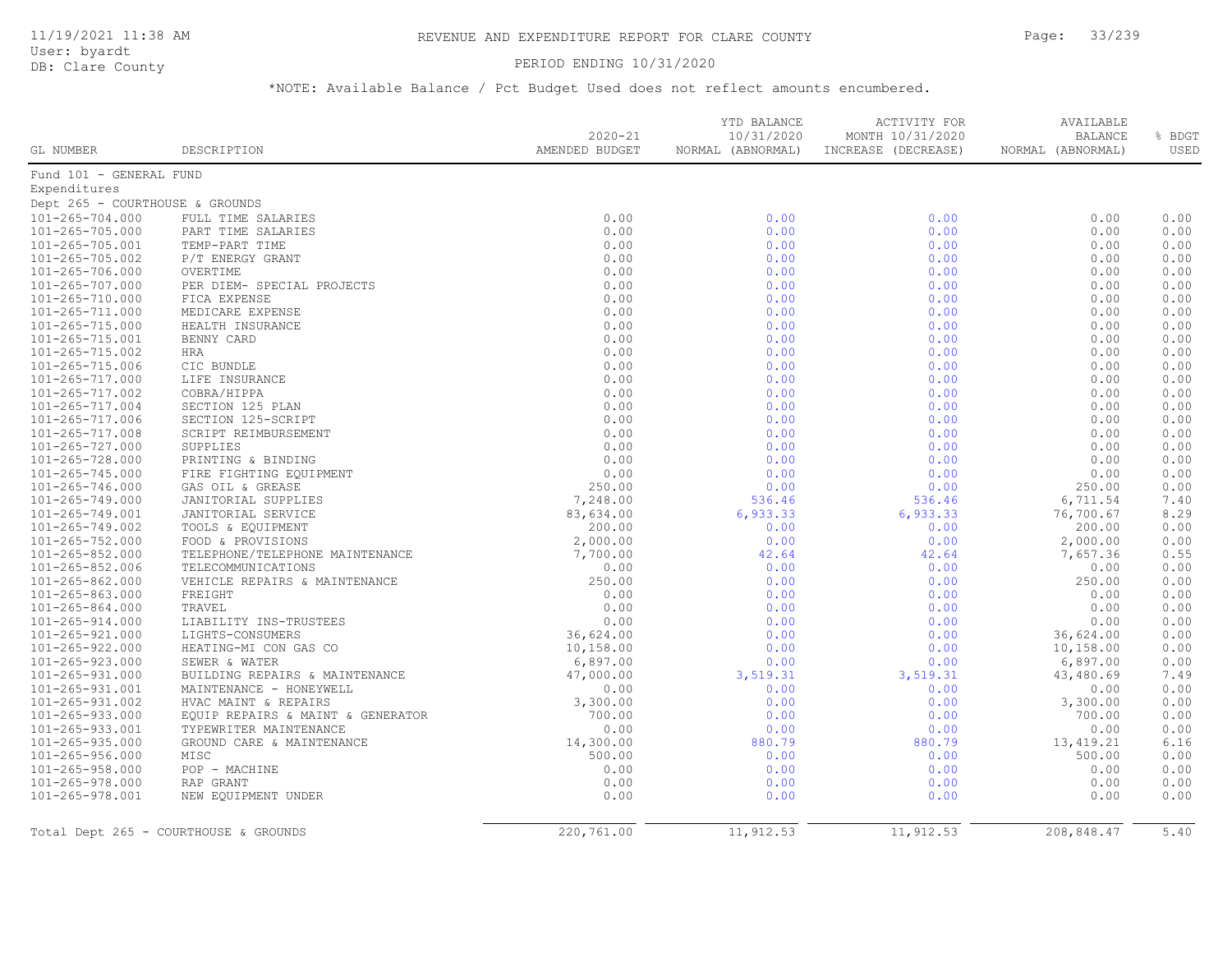#### PERIOD ENDING 10/31/2020

| GL NUMBER                     | DESCRIPTION                         | $2020 - 21$<br>AMENDED BUDGET | YTD BALANCE<br>10/31/2020<br>NORMAL (ABNORMAL) | ACTIVITY FOR<br>MONTH 10/31/2020<br>INCREASE (DECREASE) | AVAILABLE<br><b>BALANCE</b><br>NORMAL (ABNORMAL) | % BDGT<br>USED |
|-------------------------------|-------------------------------------|-------------------------------|------------------------------------------------|---------------------------------------------------------|--------------------------------------------------|----------------|
| Fund 101 - GENERAL FUND       |                                     |                               |                                                |                                                         |                                                  |                |
| Expenditures                  |                                     |                               |                                                |                                                         |                                                  |                |
| Dept 275 - DRAIN COMMISSIONER |                                     |                               |                                                |                                                         |                                                  |                |
| 101-275-702.000               | SALARY                              | 34,339.00                     | 2,264.05                                       | 2,264.05                                                | 32,074.95                                        | 6.59           |
| $101 - 275 - 704.000$         | SECRETARY SALARY                    | 32,307.00                     | 2,296.28                                       | 2,296.28                                                | 30,010.72                                        | 7.11           |
| 101-275-710.000               | FICA                                | 4,133.00                      | 279.14                                         | 279.14                                                  | 3,853.86                                         | 6.75           |
| 101-275-711.000               | MEDICARE EXPENSE                    | 967.00                        | 65.27                                          | 65.27                                                   | 901.73                                           | 6.75           |
| $101 - 275 - 715.000$         | HEALTH INSURANCE                    | 17,688.00                     | 3,118.50                                       | 3,118.50                                                | 14,569.50                                        | 17.63          |
| 101-275-715.001               | BENNY CARD                          | 0.00                          | 0.00                                           | 0.00                                                    | 0.00                                             | 0.00           |
| 101-275-715.002               | HRA                                 | 0.00                          | 0.00                                           | 0.00                                                    | 0.00                                             | 0.00           |
| 101-275-715.006               | CIC BUNDLE                          | 948.00                        | 79.00                                          | 79.00                                                   | 869.00                                           | 8.33           |
| 101-275-717.000               | LIFE INSURANCE                      | 115.00                        | 44.43                                          | 44.43                                                   | 70.57                                            | 38.63          |
| 101-275-717.002               | COBRA/HIPPA                         | 0.00                          | 0.00                                           | 0.00                                                    | 0.00                                             | 0.00           |
| 101-275-717.004               | SECTION 125 PLAN                    | 0.00                          | 0.00                                           | 0.00                                                    | 0.00                                             | 0.00           |
| 101-275-717.006               | SECTION 125-SCRIPT                  | 0.00                          | 0.00                                           | 0.00                                                    | 0.00                                             | 0.00           |
| 101-275-717.008               | SCRIPT REIMBURSEMENT                | 0.00                          | 0.00                                           | 0.00                                                    | 0.00                                             | 0.00           |
| 101-275-722.000               | HOLIDAY                             | 0.00                          | 0.00                                           | 0.00                                                    | 0.00                                             | 0.00           |
| 101-275-727.000               | OFFICE SUPPLIES                     | 260.00                        | 0.00                                           | 0.00                                                    | 260.00                                           | 0.00           |
| 101-275-814.000               | DUES & SUBSCRIPTIONS                | 340.00                        | 0.00                                           | 0.00                                                    | 340.00                                           | 0.00           |
| 101-275-815.000               | SERVICE FEES                        | 1,650.00                      | 0.00                                           | 0.00                                                    | 1,650.00                                         | 0.00           |
| 101-275-852.000               | TELEPHONE                           | 300.00                        | 43.02                                          | 43.02                                                   | 256.98                                           | 14.34          |
| 101-275-852.006               | TELECOMMUNICATIONS                  | 70.00                         | 0.00                                           | 0.00                                                    | 70.00                                            | 0.00           |
| 101-275-864.000               | TRAVEL & EXPENSE                    | 3,000.00                      | 0.00                                           | 0.00                                                    | 3,000.00                                         | 0.00           |
| 101-275-978.000               | NEW EQUIPMENT                       | 0.00                          | 0.00                                           | 0.00                                                    | 0.00                                             | 0.00           |
|                               | Total Dept 275 - DRAIN COMMISSIONER | 96,117.00                     | 8,189.69                                       | 8,189.69                                                | 87,927.31                                        | 8.52           |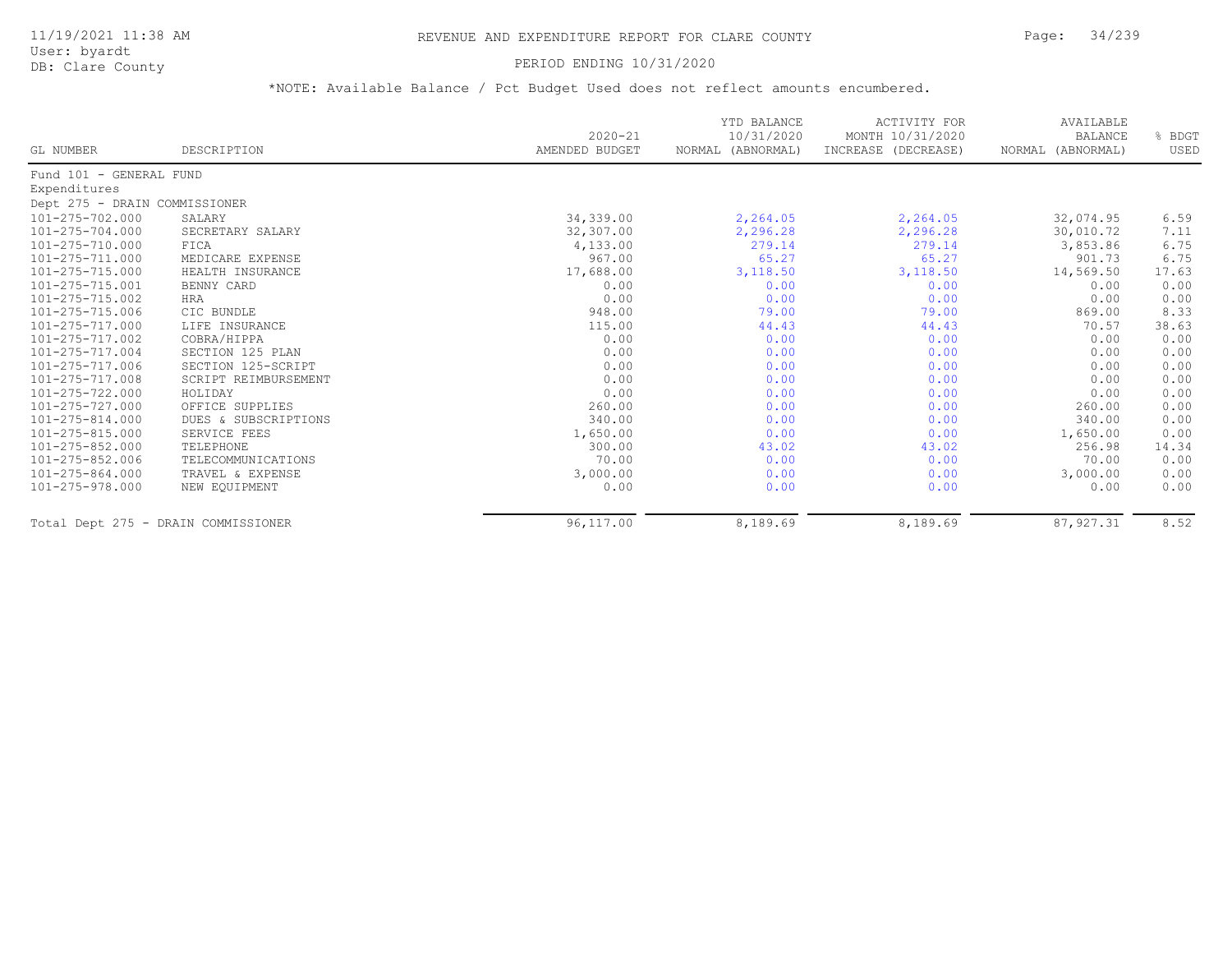User: byardt

# DB: Clare County **PERIOD ENDING 10/31/2020**

| GL NUMBER                                                                                  | DESCRIPTION                | $2020 - 21$<br>AMENDED BUDGET | YTD BALANCE<br>10/31/2020<br>NORMAL (ABNORMAL) | ACTIVITY FOR<br>MONTH 10/31/2020<br>INCREASE (DECREASE) | AVAILABLE<br>BALANCE<br>(ABNORMAL)<br>NORMAL | BDGT<br>USED |
|--------------------------------------------------------------------------------------------|----------------------------|-------------------------------|------------------------------------------------|---------------------------------------------------------|----------------------------------------------|--------------|
| Fund 101 - GENERAL FUND<br>Expenditures<br>Dept 280 - SOIL CONSERVATION<br>101-280-998.000 | APPROPRIATION TRANSFER OUT | 3,000.00                      | 0.00                                           | 0.00                                                    | 3,000.00                                     | 0.00         |
| Total Dept 280 - SOIL CONSERVATION                                                         |                            | 3,000.00                      | 0.00                                           | 0.00                                                    | 3,000.00                                     | 0.00         |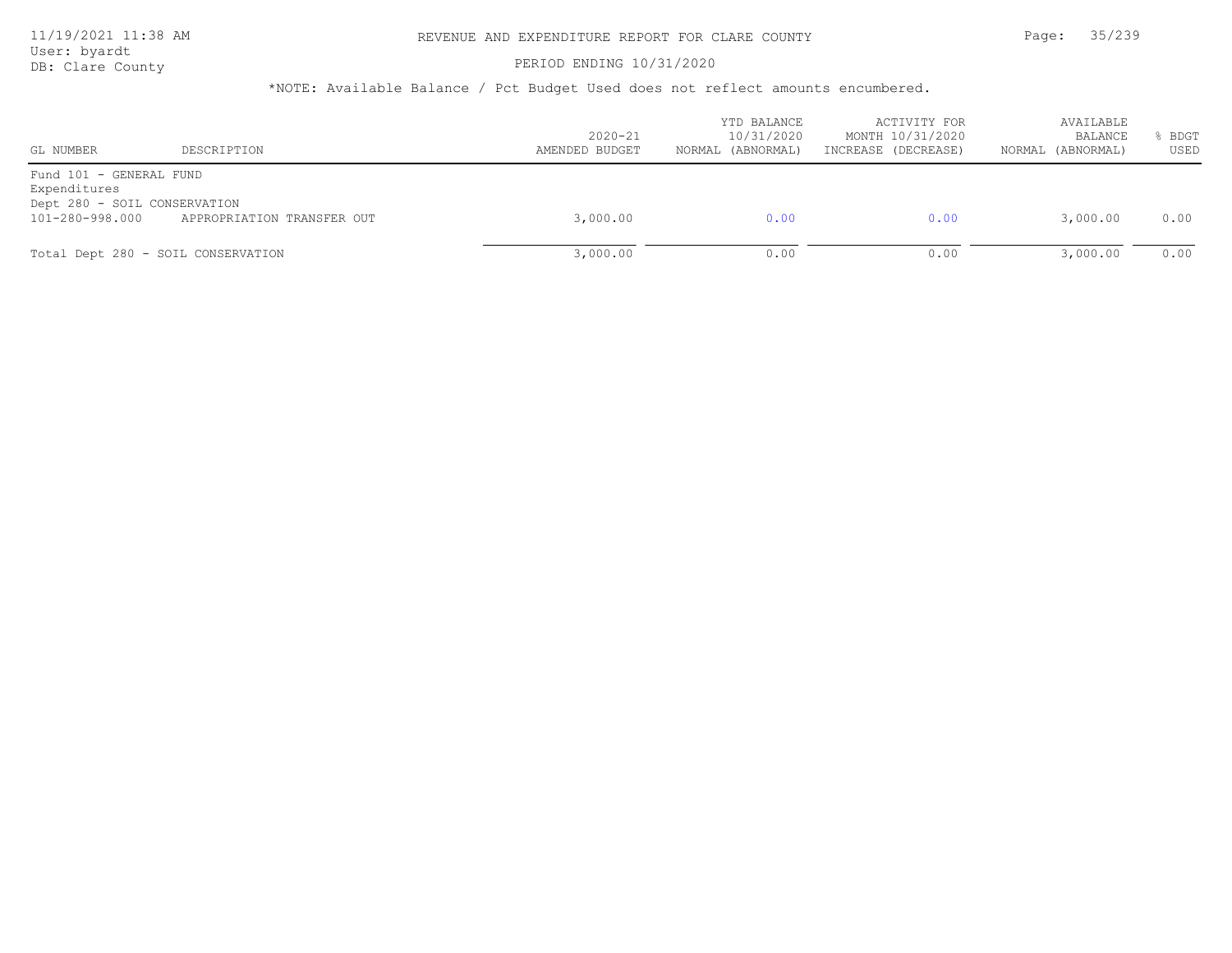### PERIOD ENDING 10/31/2020

| GL NUMBER               | DESCRIPTION                                     | $2020 - 21$<br>AMENDED BUDGET | YTD BALANCE<br>10/31/2020<br>NORMAL (ABNORMAL) | ACTIVITY FOR<br>MONTH 10/31/2020<br>INCREASE (DECREASE) | AVAILABLE<br>BALANCE<br>NORMAL (ABNORMAL) | BDGT<br>USED |
|-------------------------|-------------------------------------------------|-------------------------------|------------------------------------------------|---------------------------------------------------------|-------------------------------------------|--------------|
| Fund 101 - GENERAL FUND |                                                 |                               |                                                |                                                         |                                           |              |
| Expenditures            |                                                 |                               |                                                |                                                         |                                           |              |
|                         | Dept 282 - SOIL EROSION & SED-ENVIRON AFF       |                               |                                                |                                                         |                                           |              |
| 101-282-702.000         | SALARY                                          | 0.00                          | 0.00                                           | 0.00                                                    | 0.00                                      | 0.00         |
| 101-282-710.000         | FICA EXPENSE                                    | 0.00                          | 0.00                                           | 0.00                                                    | 0.00                                      | 0.00         |
| 101-282-711.000         | MEDICARE EXPENSE                                | 0.00                          | 0.00                                           | 0.00                                                    | 0.00                                      | 0.00         |
| 101-282-801.000         | CONTRACTED SERVICES                             | 0.00                          | 0.00                                           | 0.00                                                    | 0.00                                      | 0.00         |
| 101-282-814.000         | DUES AND SUBSCRIPTIONS                          | 21,000.00                     | 0.00                                           | 0.00                                                    | 21,000.00                                 | 0.00         |
| 101-282-978.000         | OFFICE EQUIPMENT                                | 0.00                          | 0.00                                           | 0.00                                                    | 0.00                                      | 0.00         |
|                         |                                                 |                               |                                                |                                                         |                                           |              |
|                         | Total Dept 282 - SOIL EROSION & SED-ENVIRON AFF | 21,000.00                     | 0.00                                           | 0.00                                                    | 21,000.00                                 | 0.00         |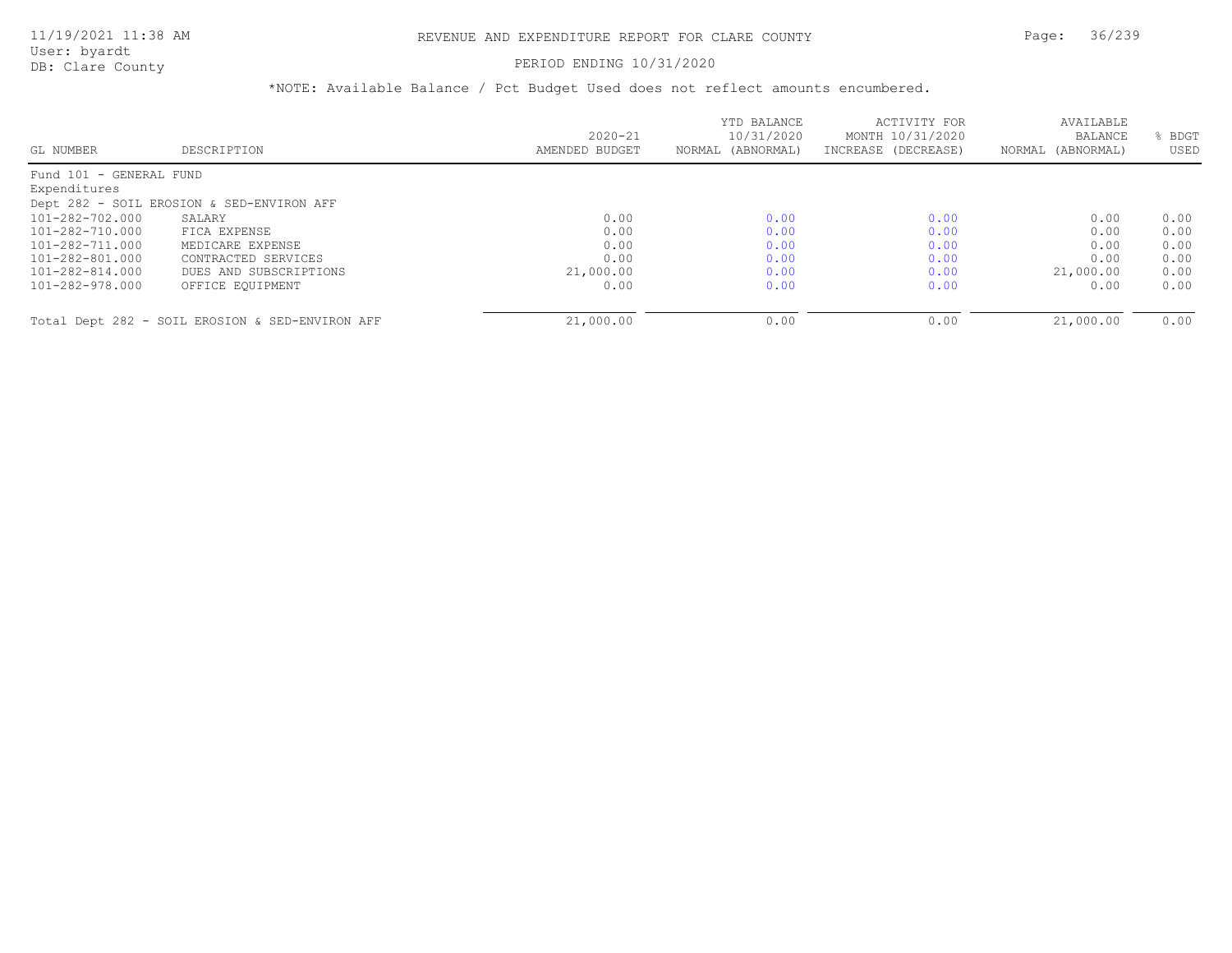#### PERIOD ENDING 10/31/2020

|                         |                                                 | $2020 - 21$    | YTD BALANCE<br>10/31/2020 | ACTIVITY FOR<br>MONTH 10/31/2020 | AVAILABLE<br><b>BALANCE</b> | BDGT |
|-------------------------|-------------------------------------------------|----------------|---------------------------|----------------------------------|-----------------------------|------|
| GL NUMBER               | DESCRIPTION                                     | AMENDED BUDGET | NORMAL (ABNORMAL)         | INCREASE (DECREASE)              | NORMAL (ABNORMAL)           | USED |
| Fund 101 - GENERAL FUND |                                                 |                |                           |                                  |                             |      |
| Expenditures            |                                                 |                |                           |                                  |                             |      |
|                         | Dept 287 - CESF GRANT - COURTS/PA/SHERIFF       |                |                           |                                  |                             |      |
| 101-287-706.301         | OVERTIME - SHERIFF                              | 0.00           | 0.00                      | 0.00                             | 0.00                        | 0.00 |
| 101-287-706.321         | OVERTIME - SCHOOL SAFETY                        | 0.00           | 0.00                      | 0.00                             | 0.00                        | 0.00 |
| 101-287-706.351         | OVERTIME - CORRECTIONS/JAIL                     | 0.00           | 0.00                      | 0.00                             | 0.00                        | 0.00 |
| 101-287-706.352         | OVERTIME - COURT SECURITY                       | 0.00           | 0.00                      | 0.00                             | 0.00                        | 0.00 |
| 101-287-727.000         | SUPPLIES                                        | 0.00           | 0.00                      | 0.00                             | 0.00                        | 0.00 |
| 101-287-727.229         | SUPPLIES - PA                                   | 0.00           | 0.00                      | 0.00                             | 0.00                        | 0.00 |
| 101-287-801.229         | CONTRACTED SERVICES - PA                        | 0.00           | 0.00                      | 0.00                             | 0.00                        | 0.00 |
| 101-287-814.229         | DUES & SUBSCRIPTIONS - PA                       | 0.00           | 0.00                      | 0.00                             | 0.00                        | 0.00 |
| 101-287-978.000         | NEW EQUIPMENT                                   | 0.00           | 0.00                      | 0.00                             | 0.00                        | 0.00 |
| 101-287-978.229         | NEW EQUIP PA UNDER \$5000                       | 0.00           | 0.00                      | 0.00                             | 0.00                        | 0.00 |
| 101-287-978.301         | NEW EQUIP CCSD PROJECT OVER \$5000              | 0.00           | 0.00                      | 0.00                             | 0.00                        | 0.00 |
|                         | Total Dept 287 - CESF GRANT - COURTS/PA/SHERIFF | 0.00           | 0.00                      | 0.00                             | 0.00                        | 0.00 |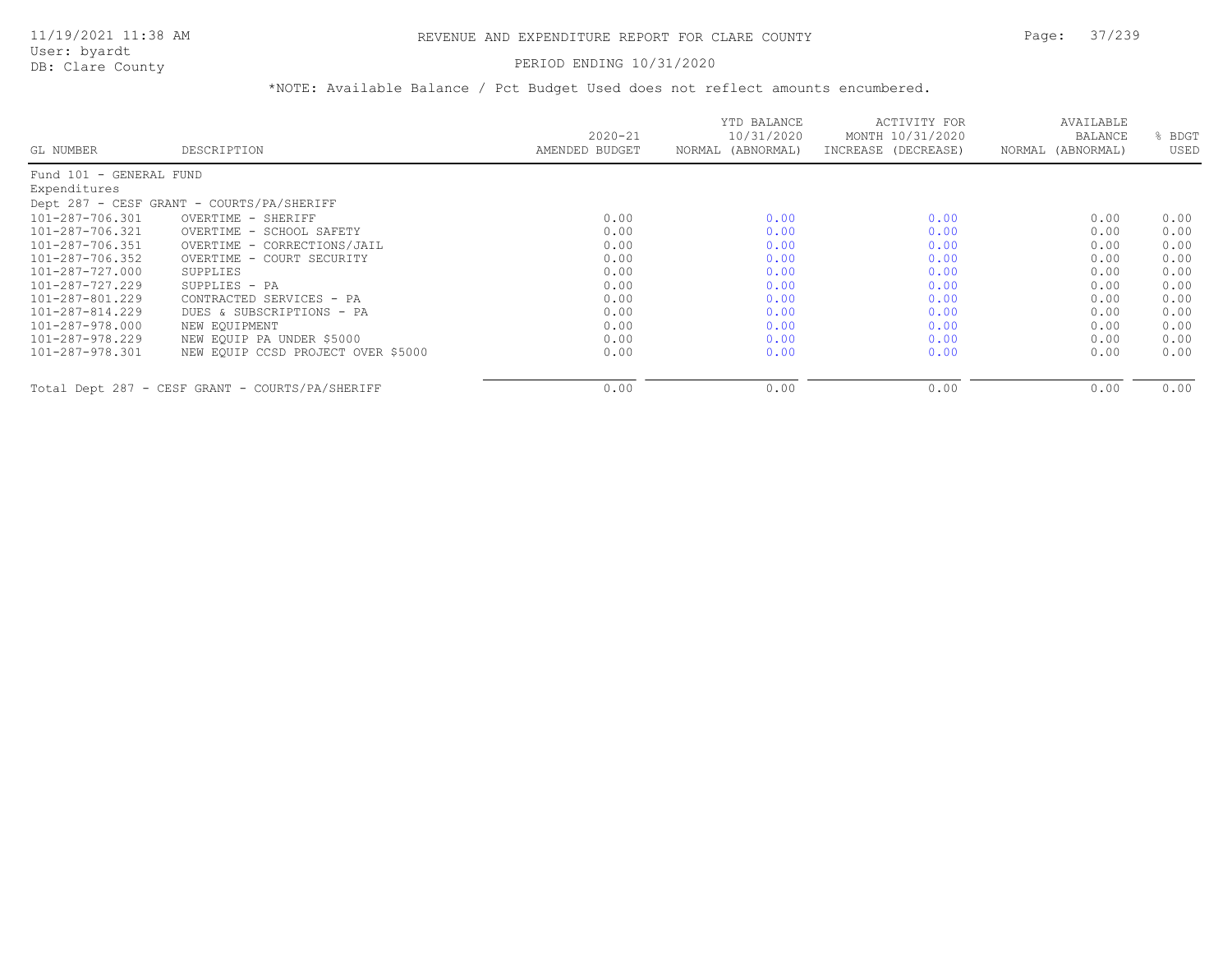### PERIOD ENDING 10/31/2020

| GL NUMBER                                   | DESCRIPTION        | $2020 - 21$<br>AMENDED BUDGET | YTD BALANCE<br>10/31/2020<br>NORMAL (ABNORMAL) | ACTIVITY FOR<br>MONTH 10/31/2020<br>INCREASE (DECREASE) | AVAILABLE<br>BALANCE<br>NORMAL (ABNORMAL) | BDGT<br>USED |
|---------------------------------------------|--------------------|-------------------------------|------------------------------------------------|---------------------------------------------------------|-------------------------------------------|--------------|
| Fund 101 - GENERAL FUND<br>Expenditures     |                    |                               |                                                |                                                         |                                           |              |
| Dept 290 - APPORTIONMENT<br>101-290-728.000 | PRINTING & BINDING | 0.00                          | 0.00                                           | 0.00                                                    | 0.00                                      | 0.00         |
| 101-290-801.000                             | CONTRACTED SERVICE | 0.00                          | 0.00                                           | 0.00                                                    | 0.00                                      | 0.00         |
| Total Dept 290 - APPORTIONMENT              |                    | 0.00                          | 0.00                                           | 0.00                                                    | 0.00                                      | 0.00         |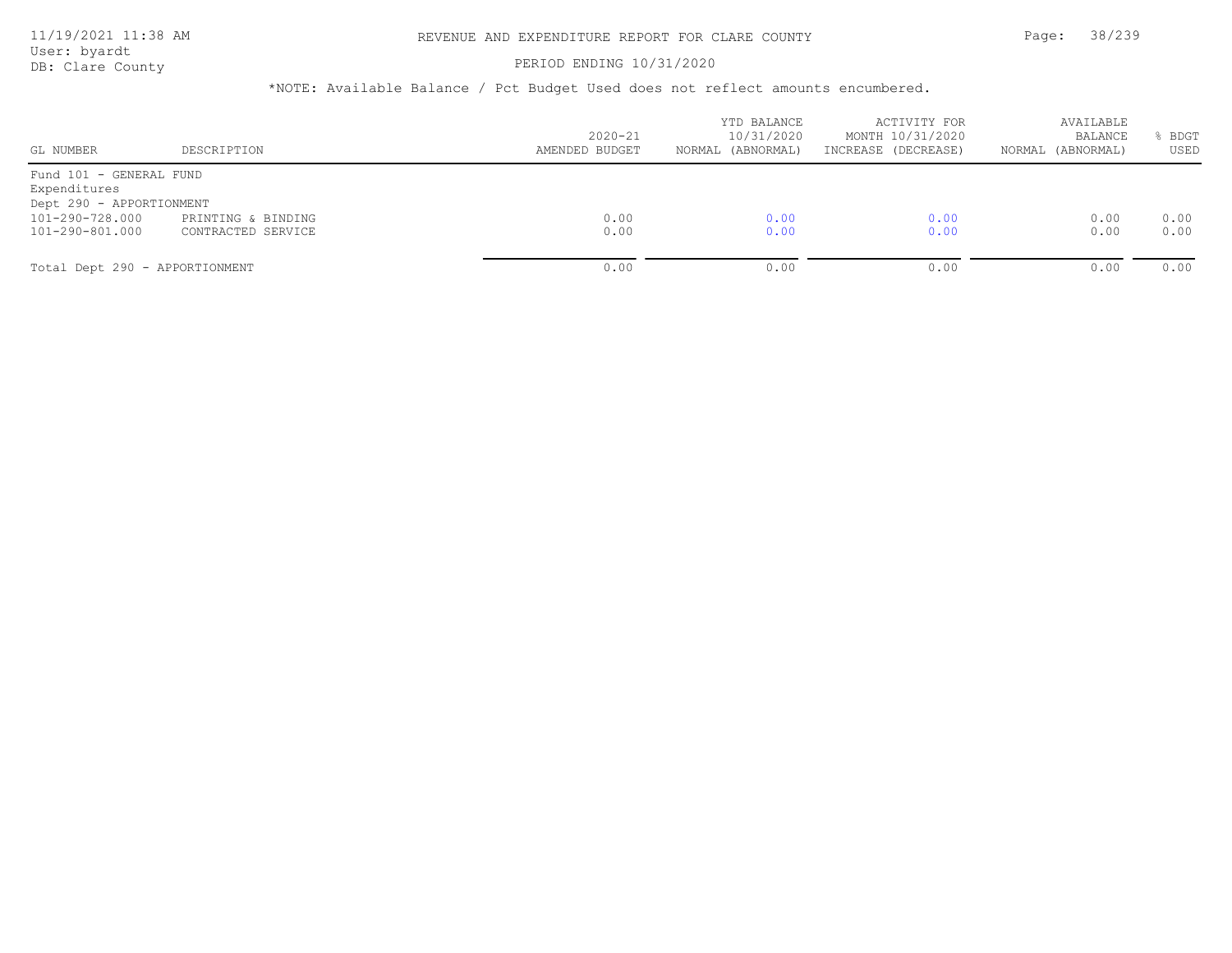### 11/19/2021 11:38 AM REVENUE AND EXPENDITURE REPORT FOR CLARE COUNTY Page: 39/239

User: byardt

# DB: Clare County **PERIOD ENDING 10/31/2020**

| GL NUMBER                         | DESCRIPTION                             | $2020 - 21$<br>AMENDED BUDGET | YTD BALANCE<br>10/31/2020<br>NORMAL (ABNORMAL) | ACTIVITY FOR<br>MONTH 10/31/2020<br>INCREASE (DECREASE) | AVAILABLE<br><b>BALANCE</b><br>NORMAL (ABNORMAL) | BDGT<br>USED |
|-----------------------------------|-----------------------------------------|-------------------------------|------------------------------------------------|---------------------------------------------------------|--------------------------------------------------|--------------|
| Fund 101 - GENERAL FUND           |                                         |                               |                                                |                                                         |                                                  |              |
| Expenditures                      |                                         |                               |                                                |                                                         |                                                  |              |
| Dept 294 - DUPLICATING DEPARTMENT |                                         |                               |                                                |                                                         |                                                  |              |
| $101 - 294 - 727.000$             | SUPPLIES                                | 8,500.00                      | 2,199.50                                       | 2,199.50                                                | 6,300.50                                         | 25.88        |
| 101-294-932.000                   | USAGE                                   | 0.00                          | 0.00                                           | 0.00                                                    | 0.00                                             | 0.00         |
| 101-294-933.000                   | MAINTENANCE CONTRACTS                   | 30,000.00                     | 0.00                                           | 0.00                                                    | 30,000.00                                        | 0.00         |
| 101-294-933.001                   | COPIER LEASE                            | 0.00                          | 0.00                                           | 0.00                                                    | 0.00                                             | 0.00         |
| 101-294-933.002                   | INTEREST-LEASED COPIER                  | 0.00                          | 0.00                                           | 0.00                                                    | 0.00                                             | 0.00         |
|                                   | Total Dept 294 - DUPLICATING DEPARTMENT | 38,500.00                     | 2,199.50                                       | 2,199.50                                                | 36,300.50                                        | 5.71         |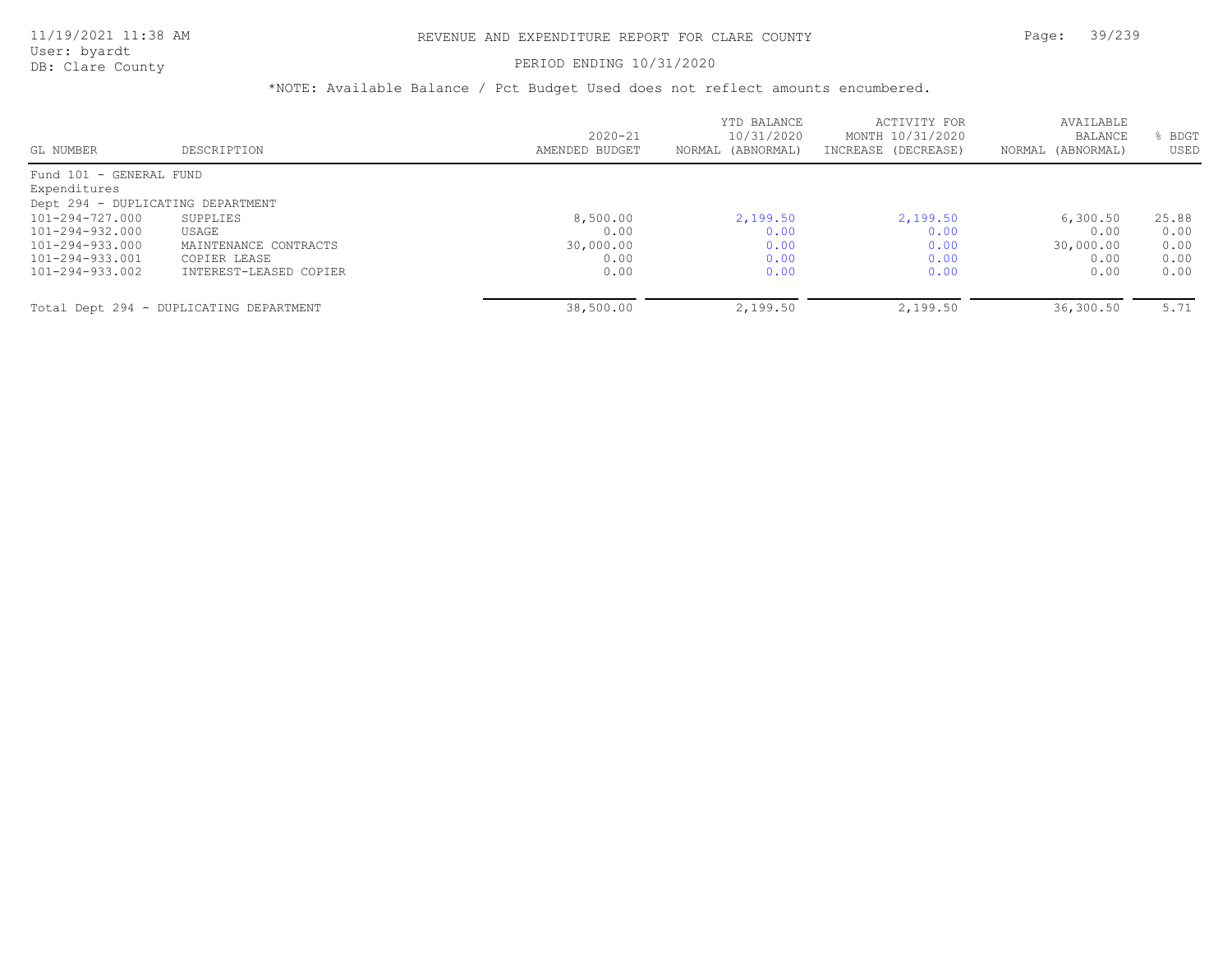User: byardt

# DB: Clare County **PERIOD ENDING 10/31/2020**

| GL NUMBER                           | DESCRIPTION                 | $2020 - 21$<br>AMENDED BUDGET | YTD BALANCE<br>10/31/2020<br>NORMAL (ABNORMAL) | ACTIVITY FOR<br>MONTH 10/31/2020<br>INCREASE (DECREASE) | AVAILABLE<br>BALANCE<br>(ABNORMAL)<br>NORMAL | <b>BDGT</b><br>USED |
|-------------------------------------|-----------------------------|-------------------------------|------------------------------------------------|---------------------------------------------------------|----------------------------------------------|---------------------|
| Fund 101 - GENERAL FUND             |                             |                               |                                                |                                                         |                                              |                     |
| Expenditures                        |                             |                               |                                                |                                                         |                                              |                     |
| Dept 295 - MAILING DEPARTMENT       |                             |                               |                                                |                                                         |                                              |                     |
| $101 - 295 - 727.000$               | SUPPLIES                    | 949.00                        | 0.00                                           | 0.00                                                    | 949.00                                       | 0.00                |
| 101-295-732.000                     | POSTAGE                     | 61,000.00                     | 30,000.00                                      | 30,000.00                                               | 31,000.00                                    | 49.18               |
| 101-295-851.000                     | MAINTENANCE CONTRACTS       | 860.00                        | 0.00                                           | 0.00                                                    | 860.00                                       | 0.00                |
| 101-295-933.000                     | EQUIP REPAIRS & MAINTENANCE | 1,000.00                      | 0.00                                           | 0.00                                                    | 1,000.00                                     | 0.00                |
| 101-295-945.000                     | RENTAL CONTRACT             | 5,611.00                      | 0.00                                           | 0.00                                                    | 5,611.00                                     | 0.00                |
| Total Dept 295 - MAILING DEPARTMENT |                             | 69,420.00                     | 30,000.00                                      | 30,000.00                                               | 39,420.00                                    | 43.22               |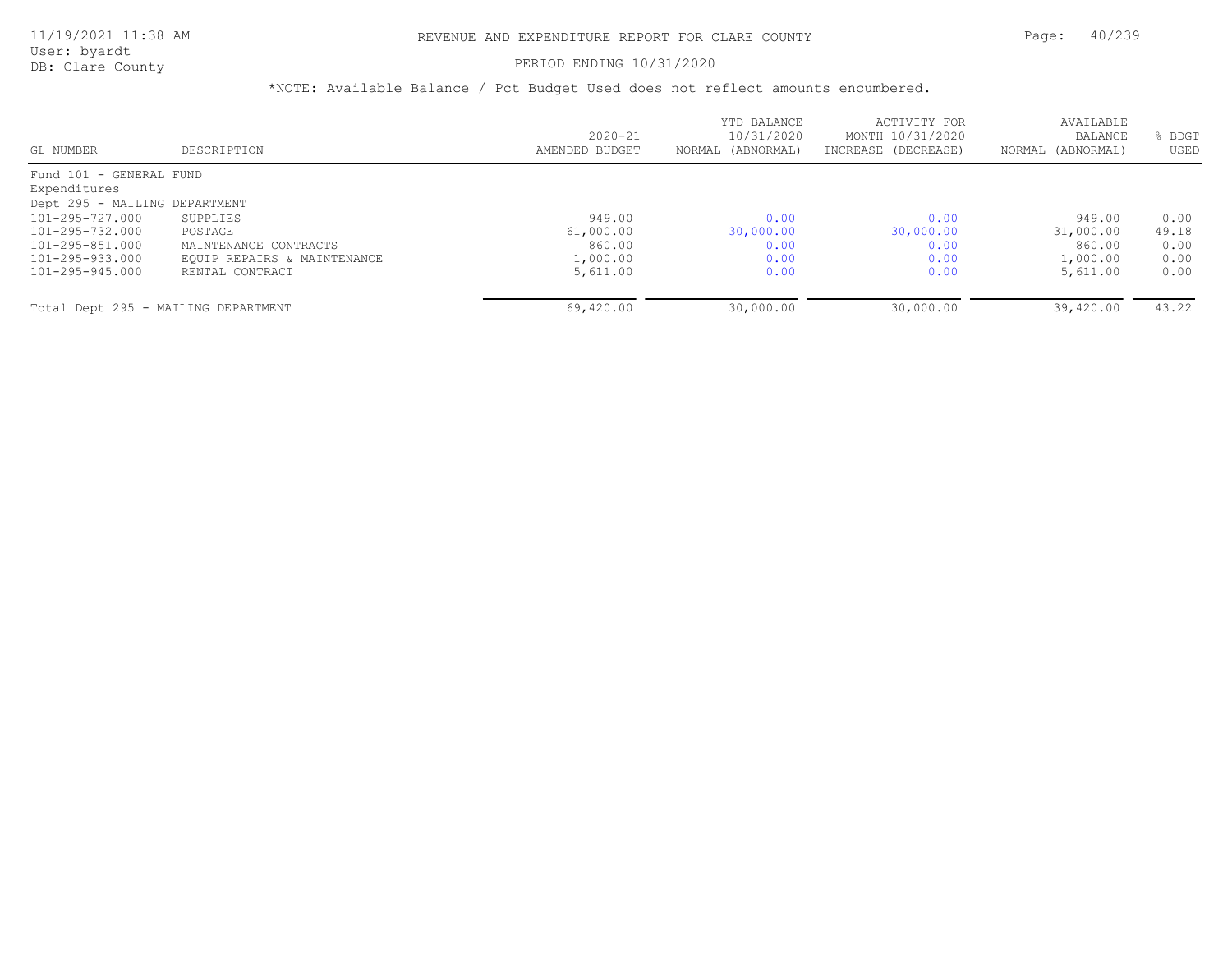PERIOD ENDING 10/31/2020

| GL NUMBER                                                                                                | DESCRIPTION                              | $2020 - 21$<br>AMENDED BUDGET | YTD BALANCE<br>10/31/2020<br>NORMAL (ABNORMAL) | ACTIVITY FOR<br>MONTH 10/31/2020<br>INCREASE (DECREASE) | AVAILABLE<br>BALANCE<br>NORMAL (ABNORMAL) | BDGT<br>USED |
|----------------------------------------------------------------------------------------------------------|------------------------------------------|-------------------------------|------------------------------------------------|---------------------------------------------------------|-------------------------------------------|--------------|
| Fund 101 - GENERAL FUND<br>Expenditures<br>Dept 296 - COUNTY AUDIT<br>101-296-805.000<br>101-296-805.002 | COUNTY AUDIT<br>AUDIT ADDITIONAL EXPENSE | 58,050.00<br>0.00             | 0.00<br>0.00                                   | 0.00<br>0.00                                            | 58,050.00<br>0.00                         | 0.00<br>0.00 |
| Total Dept 296 - COUNTY AUDIT                                                                            |                                          | 58,050.00                     | 0.00                                           | 0.00                                                    | 58,050.00                                 | 0.00         |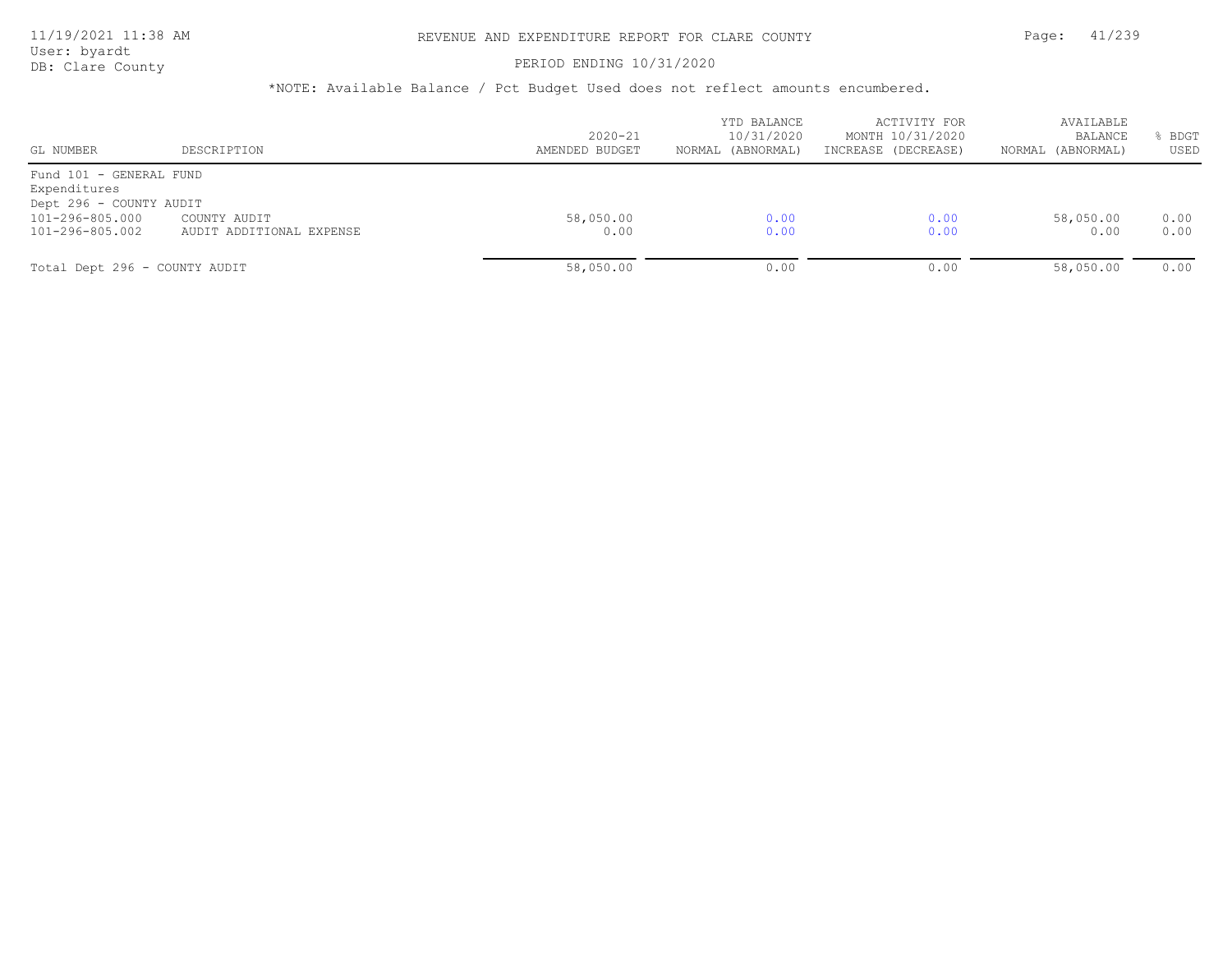### PERIOD ENDING 10/31/2020

| GL NUMBER                   | DESCRIPTION      | $2020 - 21$<br>AMENDED BUDGET | YTD BALANCE<br>10/31/2020<br>NORMAL (ABNORMAL) | ACTIVITY FOR<br>MONTH 10/31/2020<br>INCREASE (DECREASE) | AVAILABLE<br><b>BALANCE</b><br>NORMAL (ABNORMAL) | BDGT<br>USED |
|-----------------------------|------------------|-------------------------------|------------------------------------------------|---------------------------------------------------------|--------------------------------------------------|--------------|
|                             |                  |                               |                                                |                                                         |                                                  |              |
| Fund 101 - GENERAL FUND     |                  |                               |                                                |                                                         |                                                  |              |
| Expenditures                |                  |                               |                                                |                                                         |                                                  |              |
| Dept 297 - PLAT BOARD       |                  |                               |                                                |                                                         |                                                  |              |
| 101-297-707.000             | PER DIEM         | 0.00                          | 0.00                                           | 0.00                                                    | 0.00                                             | 0.00         |
| 101-297-710.000             | FICA EXPENSE     | 0.00                          | 0.00                                           | 0.00                                                    | 0.00                                             | 0.00         |
| 101-297-711.000             | MEDICARE EXPENSE | 0.00                          | 0.00                                           | 0.00                                                    | 0.00                                             | 0.00         |
| 101-297-864.000             | TRAVEL & EXPENSE | 0.00                          | 0.00                                           | 0.00                                                    | 0.00                                             | 0.00         |
|                             |                  |                               |                                                |                                                         |                                                  |              |
| Total Dept 297 - PLAT BOARD |                  | 0.00                          | 0.00                                           | 0.00                                                    | 0.00                                             | 0.00         |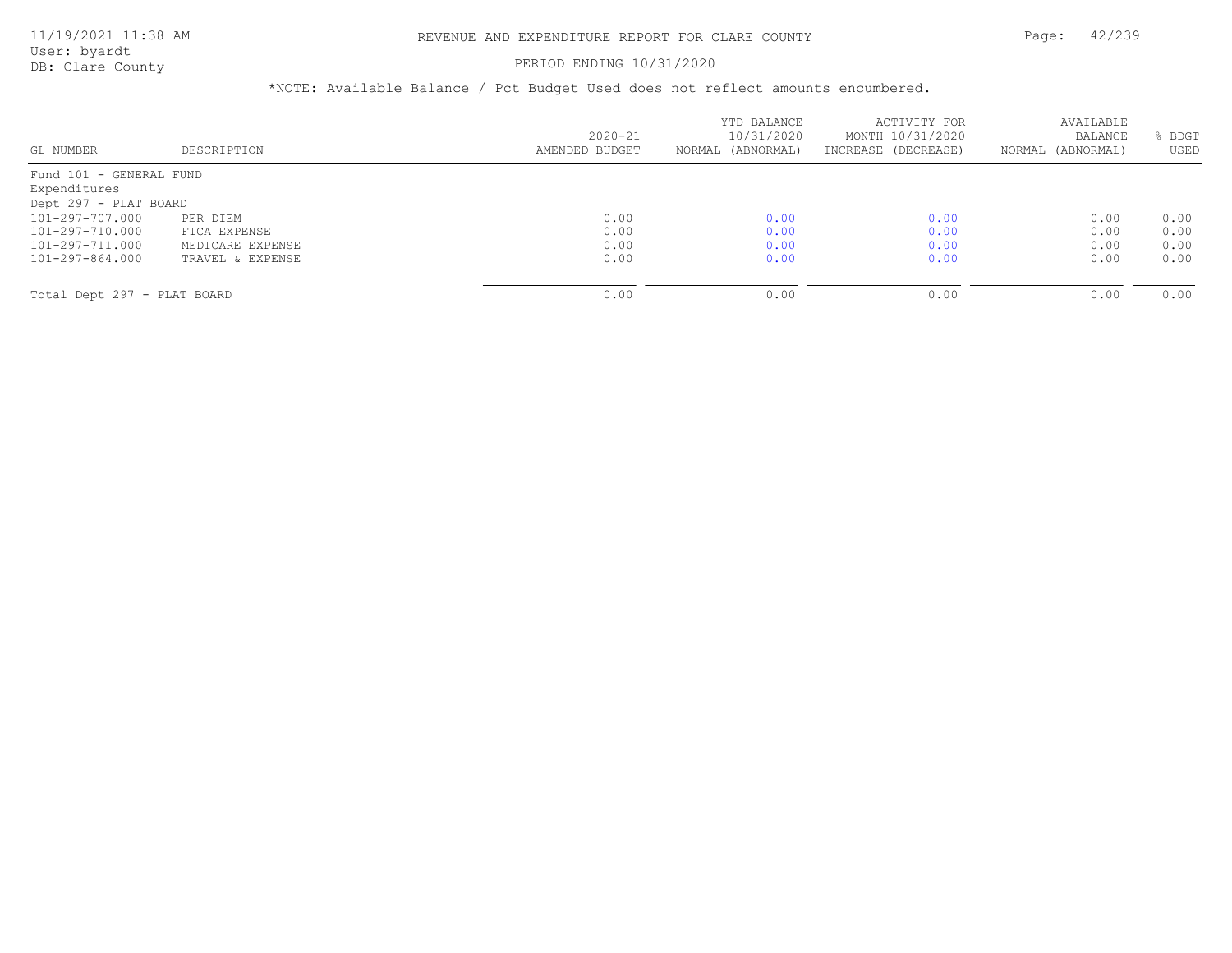### PERIOD ENDING 10/31/2020

|                         |                                            | $2020 - 21$    | YTD BALANCE<br>10/31/2020 | ACTIVITY FOR<br>MONTH 10/31/2020 | AVAILABLE<br><b>BALANCE</b> | % BDGT |
|-------------------------|--------------------------------------------|----------------|---------------------------|----------------------------------|-----------------------------|--------|
| GL NUMBER               | DESCRIPTION                                | AMENDED BUDGET | NORMAL (ABNORMAL)         | INCREASE (DECREASE)              | NORMAL (ABNORMAL)           | USED   |
| Fund 101 - GENERAL FUND |                                            |                |                           |                                  |                             |        |
| Expenditures            |                                            |                |                           |                                  |                             |        |
|                         | Dept 299 - FEDERAL PROSECUTION GRANT       |                |                           |                                  |                             |        |
| $101 - 299 - 702.000$   | SALARY                                     | 0.00           | 0.00                      | 0.00                             | 0.00                        | 0.00   |
| 101-299-704.000         | FULL TIME SALARIES                         | 0.00           | 0.00                      | 0.00                             | 0.00                        | 0.00   |
| 101-299-727.000         | SUPPLIES                                   | 0.00           | 95.00                     | 95.00                            | (95.00)                     | 100.00 |
| 101-299-728.000         | PRINTING & BINDING                         | 0.00           | 0.00                      | 0.00                             | 0.00                        | 0.00   |
| 101-299-732.000         | POSTAGE                                    | 0.00           | 0.00                      | 0.00                             | 0.00                        | 0.00   |
| 101-299-746.000         | GAS OIL & GREASE                           | 1,500.00       | 0.00                      | 0.00                             | 1,500.00                    | 0.00   |
| 101-299-801.000         | CONTRACTED SERVICE                         | 110,000.00     | 8,461.52                  | 8,461.52                         | 101,538.48                  | 7.69   |
| 101-299-852.000         | TELEPHONE                                  | 2,222.00       | 89.99                     | 89.99                            | 2,132.01                    | 4.05   |
| 101-299-864.000         | TRAVEL & EXPENSE                           | 500.00         | 0.00                      | 0.00                             | 500.00                      | 0.00   |
| 101-299-917.000         | SEWAGE                                     | 304.00         | 0.00                      | 0.00                             | 304.00                      | 0.00   |
| 101-299-918.000         | WATER                                      | 264.00         | 0.00                      | 0.00                             | 264.00                      | 0.00   |
| 101-299-919.000         | WASTE AND RUBBISH DISPOSAL                 | 0.00           | 0.00                      | 0.00                             | 0.00                        | 0.00   |
| 101-299-920.000         | ELECTRIC                                   | 0.00           | 0.00                      | 0.00                             | 0.00                        | 0.00   |
| 101-299-921.000         | NATURAL GAS & ELECTRICITY                  | 1,500.00       | 0.00                      | 0.00                             | 1,500.00                    | 0.00   |
| 101-299-934.000         | OTHER REPAIRS AND MAINTENANCE              | 0.00           | 0.00                      | 0.00                             | 0.00                        | 0.00   |
| 101-299-957.000         | SCHOOL & TRAINING                          | 0.00           | 0.00                      | 0.00                             | 0.00                        | 0.00   |
| 101-299-978.000         | NEW EQUIPMENT UNDER \$5000                 | 0.00           | 0.00                      | 0.00                             | 0.00                        | 0.00   |
|                         | Total Dept 299 - FEDERAL PROSECUTION GRANT | 116,290.00     | 8,646.51                  | 8,646.51                         | 107,643.49                  | 7.44   |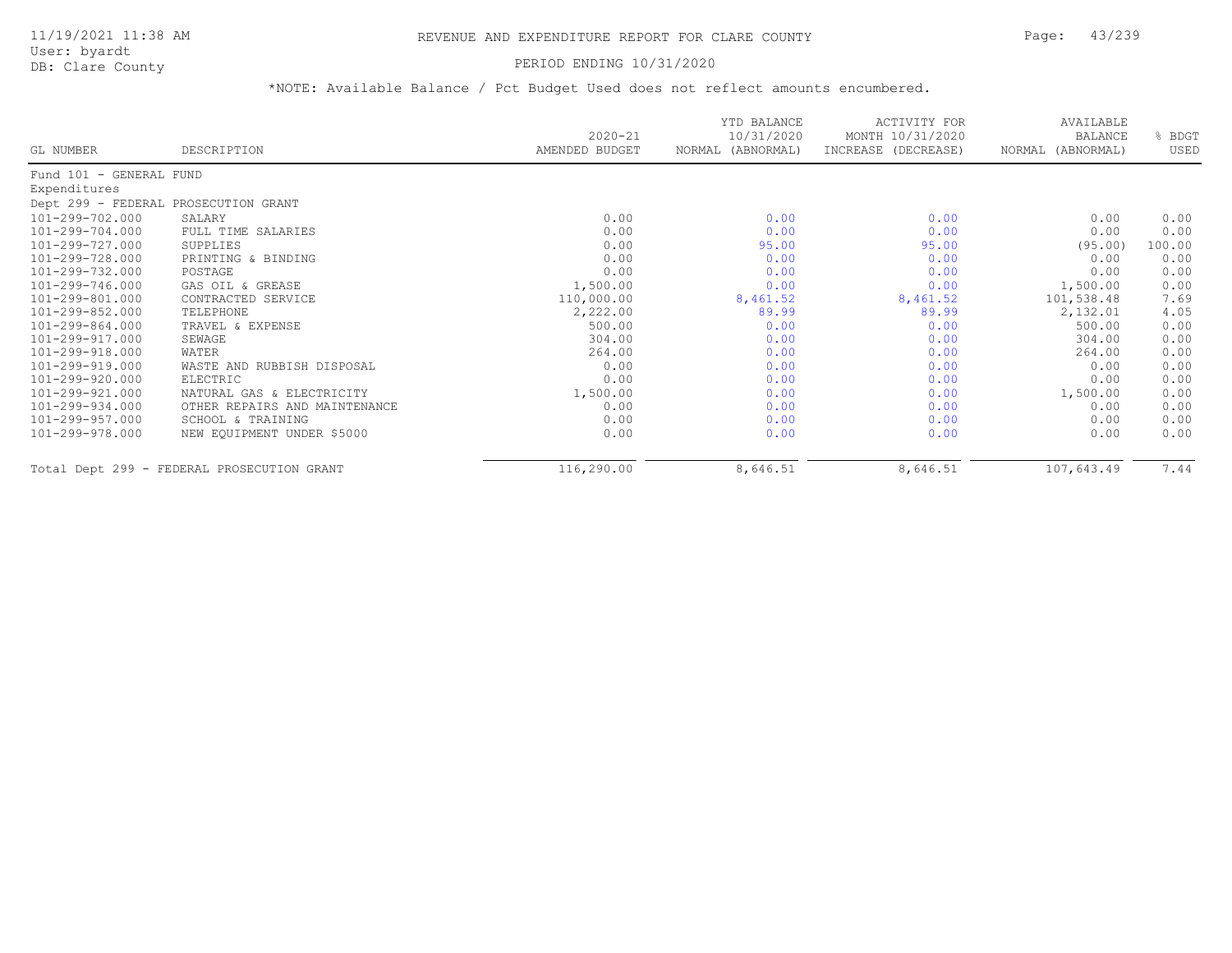#### PERIOD ENDING 10/31/2020

|                                                |                                                     | $2020 - 21$            | YTD BALANCE<br>10/31/2020 | ACTIVITY FOR<br>MONTH 10/31/2020 | AVAILABLE<br><b>BALANCE</b> | % BDGT       |
|------------------------------------------------|-----------------------------------------------------|------------------------|---------------------------|----------------------------------|-----------------------------|--------------|
| GL NUMBER                                      | DESCRIPTION                                         | AMENDED BUDGET         | NORMAL (ABNORMAL)         | INCREASE (DECREASE)              | NORMAL (ABNORMAL)           | USED         |
| Fund 101 - GENERAL FUND                        |                                                     |                        |                           |                                  |                             |              |
| Expenditures                                   |                                                     |                        |                           |                                  |                             |              |
| Dept 301 - SHERIFF                             |                                                     |                        |                           |                                  |                             |              |
| 101-301-702.000                                | SHERIFF SALARY                                      | 65,000.00              | 4,285.72                  | 4,285.72                         | 60,714.28                   | 6.59         |
| 101-301-703.000                                | UNDERSHERIFF SALARY                                 | 58,936.00              | 3,885.87                  | 3,885.87                         | 55,050.13                   | 6.59         |
| $101 - 301 - 704.000$                          | FULL TIME SALARIES                                  | 1,078,272.00           | 61,916.58                 | 61,916.58                        | 1,016,355.42                | 5.74         |
| 101-301-704.001                                | FULL TIME 911 SALARIES                              | 0.00                   | 0.00                      | 0.00                             | 0.00                        | 0.00         |
| $101 - 301 - 705.000$                          | PART TIME SALARIES                                  | 6,700.00               | 0.00                      | 0.00                             | 6,700.00                    | 0.00         |
| 101-301-705.001                                | PART TIME - LIQ                                     | 0.00                   | 0.00                      | 0.00                             | 0.00                        | 0.00         |
| $101 - 301 - 706.000$                          | OVERTIME                                            | 62,500.00              | 8,505.52                  | 8,505.52                         | 53,994.48                   | 13.61        |
| 101-301-706.001                                | OVERTIME-SAFE & SOBER GRANT                         | 0.00                   | 0.00                      | 0.00                             | 0.00                        | 0.00         |
| 101-301-706.002                                | OVERTIME-CID                                        | 3,250.00               | 0.00                      | 0.00                             | 3,250.00                    | 0.00         |
| 101-301-706.003                                | PART TIME OVERTIME                                  | 750.00                 | 0.00                      | 0.00                             | 750.00                      | 0.00         |
| $101 - 301 - 710.000$                          | FICA EXPENSE                                        | 83, 357.00             | 4,828.61                  | 4,828.61                         | 78,528.39                   | 5.79         |
| $101 - 301 - 711.000$                          | MEDICARE EXPENSE                                    | 19,495.00              | 1,129.32                  | 1,129.32                         | 18,365.68                   | 5.79         |
| 101-301-713.000                                | STAND-BY PAY                                        | 0.00                   | 0.00                      | 0.00                             | 0.00                        | 0.00         |
| 101-301-715.000                                | HEALTH INSURANCE                                    | 225,848.00             | 17,862.80                 | 17,862.80                        | 207,985.20                  | 7.91         |
| 101-301-715.001                                | BENNY CARD                                          | 0.00                   | 0.00                      | 0.00                             | 0.00                        | 0.00         |
| $101 - 301 - 715.002$                          | HRA                                                 | 0.00                   | 0.00                      | 0.00                             | 0.00                        | 0.00         |
| $101 - 301 - 715.006$                          | CIC BUNDLE                                          | 10,428.00              | 750.50                    | 750.50                           | 9,677.50                    | 7.20         |
| 101-301-717.000                                | LIFE INSURANCE                                      | 1,428.00               | 218.96                    | 218.96                           | 1,209.04                    | 15.33        |
| $101 - 301 - 717.002$                          | COBRA/HIPPA                                         | 0.00                   | 0.00                      | 0.00                             | 0.00                        | 0.00         |
| 101-301-717.004                                | SECTION 125 PLAN                                    | 0.00                   | 0.00                      | 0.00                             | 0.00                        | 0.00         |
| 101-301-717.006                                | SECTION 125-SCRIPT                                  | 0.00                   | 0.00                      | 0.00                             | 0.00                        | 0.00         |
| 101-301-717.008                                | SCRIPT REIMBURSEMENT                                | 0.00                   | 0.00                      | 0.00                             | 0.00                        | 0.00         |
| $101 - 301 - 719.000$                          | LONGEVITY                                           | 2,800.00               | 0.00                      | 0.00                             | 2,800.00                    | 0.00         |
| 101-301-720.000                                | VACATIONS                                           | 7,354.00               | 0.00                      | 0.00                             | 7,354.00                    | 0.00         |
| $101 - 301 - 721.000$                          | SICK LEAVE<br>HOLIDAYS                              | 16,529.00<br>31,750.00 | 0.00<br>0.00              | 0.00<br>0.00                     | 16,529.00<br>31,750.00      | 0.00<br>0.00 |
| 101-301-722.000                                |                                                     | 0.00                   | 0.00                      | 0.00                             | 0.00                        | 0.00         |
| $101 - 301 - 723.000$<br>$101 - 301 - 725.000$ | EMPLOYEES AMBULANCE SERVICE<br><b>GUN ALLOWANCE</b> | 0.00                   | 0.00                      | 0.00                             | 0.00                        | 0.00         |
| $101 - 301 - 727.000$                          | OFFICE SUPPLIES                                     | 4,000.00               | 0.00                      | 0.00                             | 4,000.00                    | 0.00         |
| $101 - 301 - 728.000$                          | PRINTING & BINDING                                  | 600.00                 | 0.00                      | 0.00                             | 600.00                      | 0.00         |
| 101-301-728.001                                | PRINTING & BINDING-CITATIONS                        | 1,000.00               | 0.00                      | 0.00                             | 1,000.00                    | 0.00         |
| 101-301-729.000                                | AMMUNITION                                          | 4,800.00               | 0.00                      | 0.00                             | 4,800.00                    | 0.00         |
| $101 - 301 - 741.000$                          | OTHER SUPPLIES & BREATHALIZER                       | 3,000.00               | 0.00                      | 0.00                             | 3,000.00                    | 0.00         |
| 101-301-745.000                                | CCTC BLDG-FIRE FIGHTING EQUIPMENT                   | 0.00                   | 0.00                      | 0.00                             | 0.00                        | 0.00         |
| $101 - 301 - 746.000$                          | GAS OIL & GREASE                                    | 76,500.00              | 497.28                    | 497.28                           | 76,002.72                   | 0.65         |
| 101-301-746.001                                | SALVAGE INSPECTION EXPENSE                          | 4,180.00               | 0.00                      | 0.00                             | 4,180.00                    | 0.00         |
| $101 - 301 - 747.000$                          | UNIFORMS                                            | 8,300.00               | 0.00                      | 0.00                             | 8,300.00                    | 0.00         |
| $101 - 301 - 747.001$                          | PLAIN CLOTHES ALLOWANCE                             | 1,000.00               | 0.00                      | 0.00                             | 1,000.00                    | 0.00         |
| $101 - 301 - 747.002$                          | BULLET PROOF VESTS                                  | 3,750.00               | 0.00                      | 0.00                             | 3,750.00                    | 0.00         |
| $101 - 301 - 747.003$                          | VICTIM SERVICE UNIT GRANT                           | 546.00                 | 0.00                      | 0.00                             | 546.00                      | 0.00         |
| $101 - 301 - 748.000$                          | LAUNDRY & DRY CLEANING                              | 0.00                   | 0.00                      | 0.00                             | 0.00                        | 0.00         |
| 101-301-749.000                                | CCTC BLDG-JANITORIAL SUPPLIES                       | 0.00                   | 0.00                      | 0.00                             | 0.00                        | 0.00         |
| 101-301-750.000                                | PHOTO SUPPLIES & REPAIR                             | 0.00                   | 0.00                      | 0.00                             | 0.00                        | 0.00         |
| 101-301-752.000                                | K-9 CARE AND MAINTANCE                              | 700.00                 | 0.00                      | 0.00                             | 700.00                      | 0.00         |
| 101-301-752.001                                | K9 RESTRICTED DONATIONS                             | 1,274.04               | 0.00                      | 0.00                             | 1,274.04                    | 0.00         |
| 101-301-752.002                                | DONATIONS - NEIGHBORHOOD WATCH EXP                  | 7,994.00               | 0.00                      | 0.00                             | 7,994.00                    | 0.00         |
| 101-301-801.000                                | CONTRACTED SERVICES                                 | 16,000.00              | 0.00                      | 0.00                             | 16,000.00                   | 0.00         |
| $101 - 301 - 814.000$                          | DUES & SUBSCRIPTIONS                                | 2,000.00               | 400.00                    | 400.00                           | 1,600.00                    | 20.00        |
| $101 - 301 - 835.001$                          | HEALTH SERVICES EMPLOYEES                           | 1,000.00               | 0.00                      | 0.00                             | 1,000.00                    | 0.00         |
| 101-301-835.002                                | OUIL BLOOD DRAWS                                    | 100.00                 | 0.00                      | 0.00                             | 100.00                      | 0.00         |
| $101 - 301 - 851.000$                          | MAINT CONTRACTS - PRO COMM                          | 0.00                   | 0.00                      | 0.00                             | 0.00                        | 0.00         |
| 101-301-851.001                                | MAINT CONTRACTS - COMPUTER                          | 32,000.00              | 8,359.85                  | 8,359.85                         | 23,640.15                   | 26.12        |
| $101 - 301 - 852.000$                          | TELEPHONE                                           | 23,525.00              | 1,261.25                  | 1,261.25                         | 22, 263.75                  | 5.36         |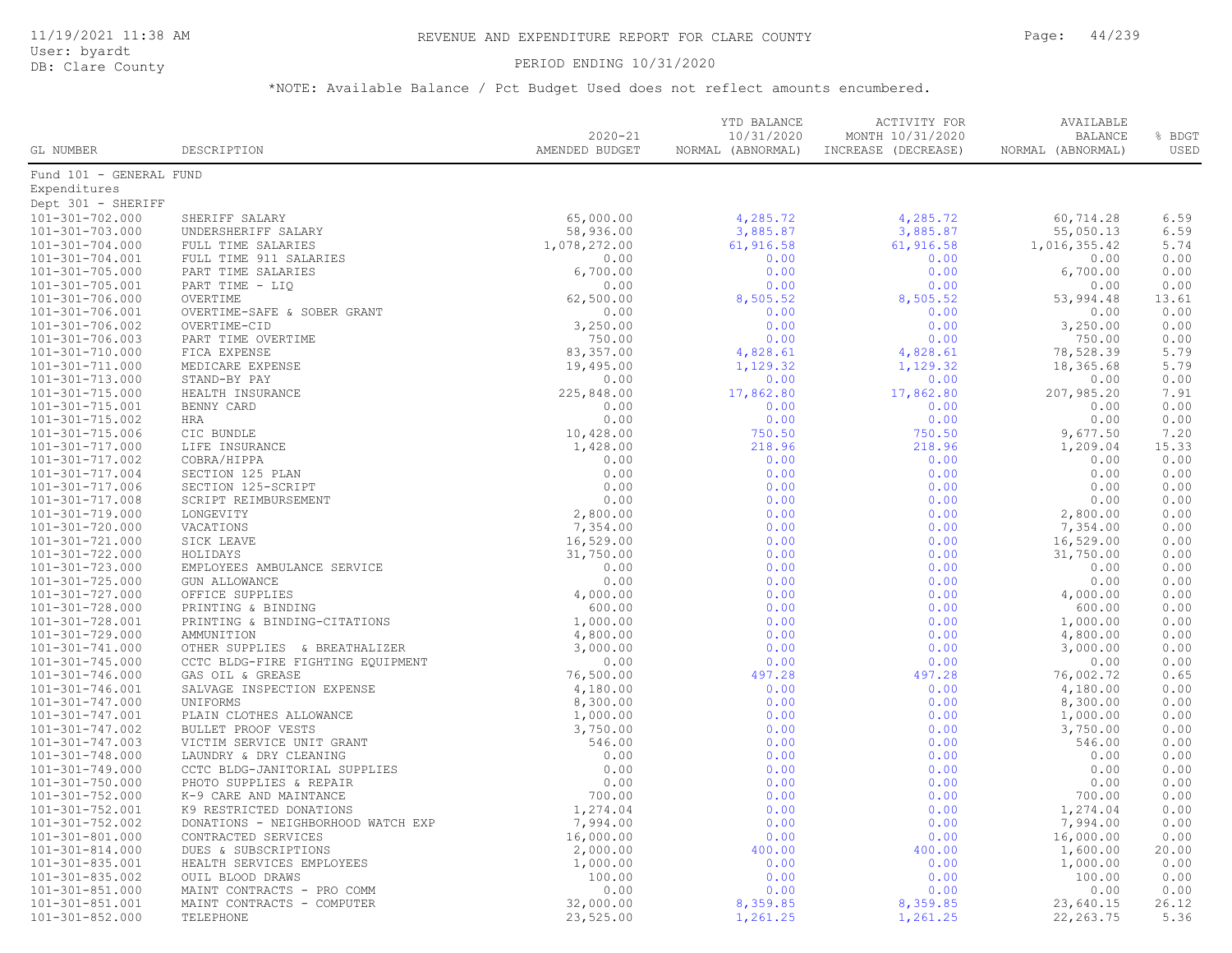#### DB: Clare County PERIOD ENDING 10/31/2020

| GL NUMBER                | DESCRIPTION                    | $2020 - 21$<br>AMENDED BUDGET | YTD BALANCE<br>10/31/2020<br>NORMAL (ABNORMAL) | ACTIVITY FOR<br>MONTH 10/31/2020<br>INCREASE (DECREASE) | AVAILABLE<br><b>BALANCE</b><br>NORMAL (ABNORMAL) | BDGT<br>USED |
|--------------------------|--------------------------------|-------------------------------|------------------------------------------------|---------------------------------------------------------|--------------------------------------------------|--------------|
|                          |                                |                               |                                                |                                                         |                                                  |              |
| Fund 101 - GENERAL FUND  |                                |                               |                                                |                                                         |                                                  |              |
| Expenditures             |                                |                               |                                                |                                                         |                                                  |              |
| 101-301-852.006          | TELECOMMUNICATIONS             | 100.00                        | 0.00                                           | 0.00                                                    | 100.00                                           | 0.00         |
| 101-301-862.000          | VEHICLE REPAIRS & MAINTENANCE  | 30,800.00                     | 3,753.10                                       | 3,753.10                                                | 27,046.90                                        | 12.19        |
| 101-301-862.001          | VEHICLE-EQUIPMENT              | 1,000.00                      | 0.00                                           | 0.00                                                    | 1,000.00                                         | 0.00         |
| $101 - 301 - 862.002$    | TOWING/DECALS                  | 5,500.00                      | 0.00                                           | 0.00                                                    | 5,500.00                                         | 0.00         |
| 101-301-863.000          | FREIGHT                        | 875.00                        | 0.00                                           | 0.00                                                    | 875.00                                           | 0.00         |
| 101-301-864.000          | TRAVEL & EXPENSE               | 300.00                        | 0.00                                           | 0.00                                                    | 300.00                                           | 0.00         |
| 101-301-864.001          | EXTRADITION                    | 4,000.00                      | 0.00                                           | 0.00                                                    | 4,000.00                                         | 0.00         |
| 101-301-921.000          | CCTC BLDG-UTILITIES            | 0.00                          | 0.00                                           | 0.00                                                    | 0.00                                             | 0.00         |
| 101-301-931.000          | CCTC BLDG-BLDG REPAIRS & MAINT | 0.00                          | 0.00                                           | 0.00                                                    | 0.00                                             | 0.00         |
| 101-301-932.000          | OFFICE EQUIP MAINT             | 300.00                        | 0.00                                           | 0.00                                                    | 300.00                                           | 0.00         |
| 101-301-932.001          | OFFICE EQUIP MAINT - LEIN      | 3,180.00                      | 0.00                                           | 0.00                                                    | 3,180.00                                         | 0.00         |
| 101-301-933.000          | EQUIP REPAIRS & MAINT          | 6,500.00                      | 0.00                                           | 0.00                                                    | 6,500.00                                         | 0.00         |
| 101-301-955.000          | <b>BANK CHARGES</b>            | 0.00                          | 0.00                                           | 0.00                                                    | 0.00                                             | 0.00         |
| 101-301-956.002          | BANK SERVICE FEES              | 0.00                          | 0.00                                           | 0.00                                                    | 0.00                                             | 0.00         |
| 101-301-957.000          | SCHOOLING & TRAINING-STATE     | 7,000.00                      | 525.00                                         | 525.00                                                  | 6,475.00                                         | 7.50         |
| $101 - 301 - 957.001$    | SCHOOLING & TRAINING-COUNTY    | 10,900.00                     | 0.00                                           | 0.00                                                    | 10,900.00                                        | 0.00         |
| 101-301-978.000          | NEW EQUIPMENT                  | 1.00                          | 0.00                                           | 0.00                                                    | 1.00                                             | 0.00         |
| 101-301-978.302          | NEW EQUIPMENT CARS             | 0.00                          | 0.00                                           | 0.00                                                    | 0.00                                             | 0.00         |
| Total Dept 301 - SHERIFF |                                | 1,937,122.04                  | 118,180.36                                     | 118,180.36                                              | 1,818,941.68                                     | 6.10         |
|                          |                                |                               |                                                |                                                         |                                                  |              |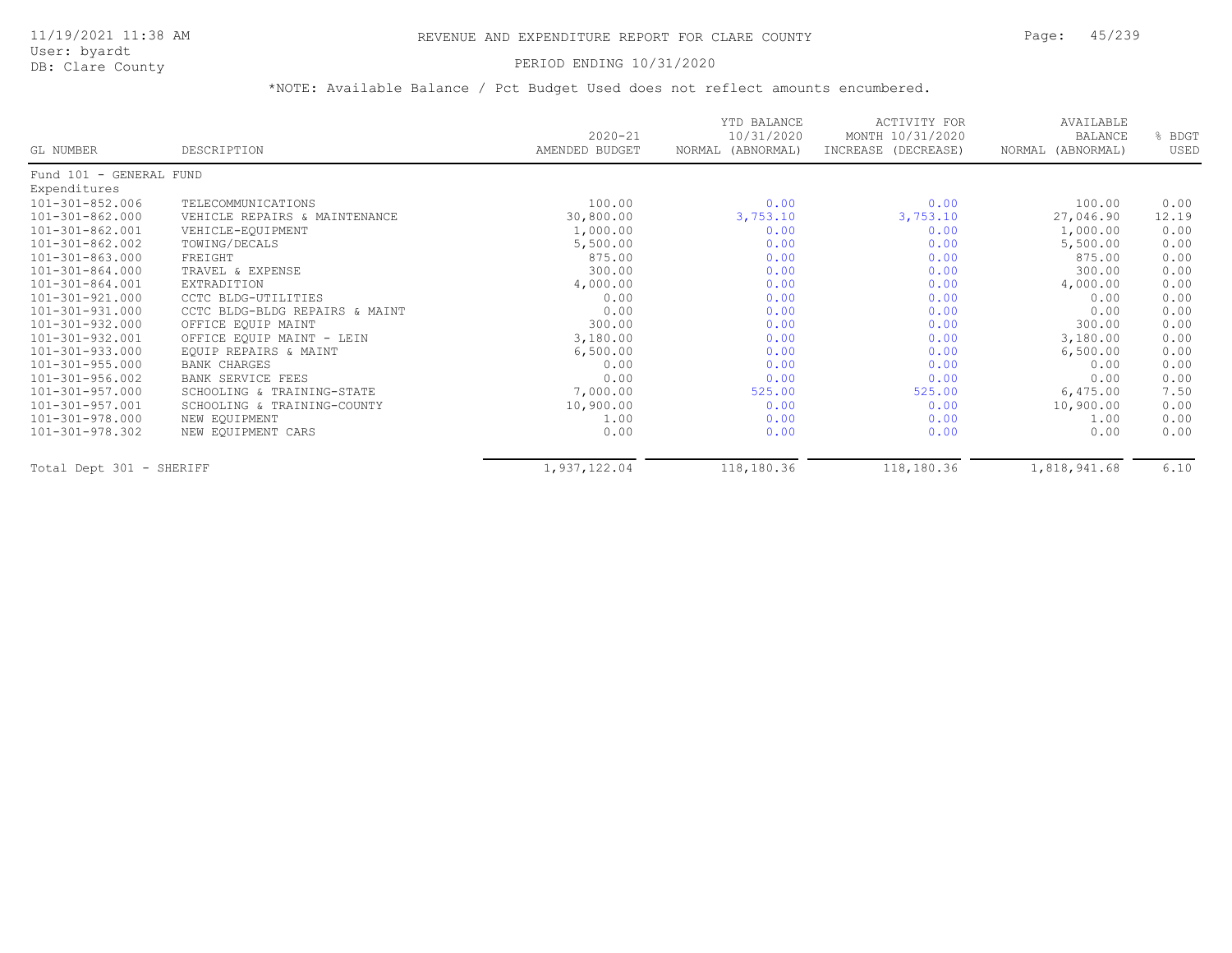User: byardt

# DB: Clare County **PERIOD ENDING 10/31/2020**

| GL NUMBER                         | DESCRIPTION        | $2020 - 21$<br>AMENDED BUDGET | YTD BALANCE<br>10/31/2020<br>NORMAL (ABNORMAL) | ACTIVITY FOR<br>MONTH 10/31/2020<br>INCREASE (DECREASE) | AVAILABLE<br>BALANCE<br>NORMAL (ABNORMAL) | BDGT<br>USED |
|-----------------------------------|--------------------|-------------------------------|------------------------------------------------|---------------------------------------------------------|-------------------------------------------|--------------|
| Fund 101 - GENERAL FUND           |                    |                               |                                                |                                                         |                                           |              |
| Expenditures                      |                    |                               |                                                |                                                         |                                           |              |
| Dept 305 - FED - COPS GRANT       |                    |                               |                                                |                                                         |                                           |              |
| 101-305-704.000                   | FULL TIME SALARIES | 0.00                          | 0.00                                           | 0.00                                                    | 0.00                                      | 0.00         |
| 101-305-710.000                   | FICA EXPENSE       | 0.00                          | 0.00                                           | 0.00                                                    | 0.00                                      | 0.00         |
| 101-305-711.000                   | MEDICARE EXPENSE   | 0.00                          | 0.00                                           | 0.00                                                    | 0.00                                      | 0.00         |
| 101-305-715.000                   | HEALTH INSURANCE   | 0.00                          | 0.00                                           | 0.00                                                    | 0.00                                      | 0.00         |
| 101-305-717.000                   | LIFE INSURANCE     | 0.00                          | 0.00                                           | 0.00                                                    | 0.00                                      | 0.00         |
|                                   |                    |                               |                                                |                                                         |                                           | 0.00         |
| Total Dept 305 - FED - COPS GRANT |                    | 0.00                          | 0.00                                           | 0.00                                                    | 0.00                                      |              |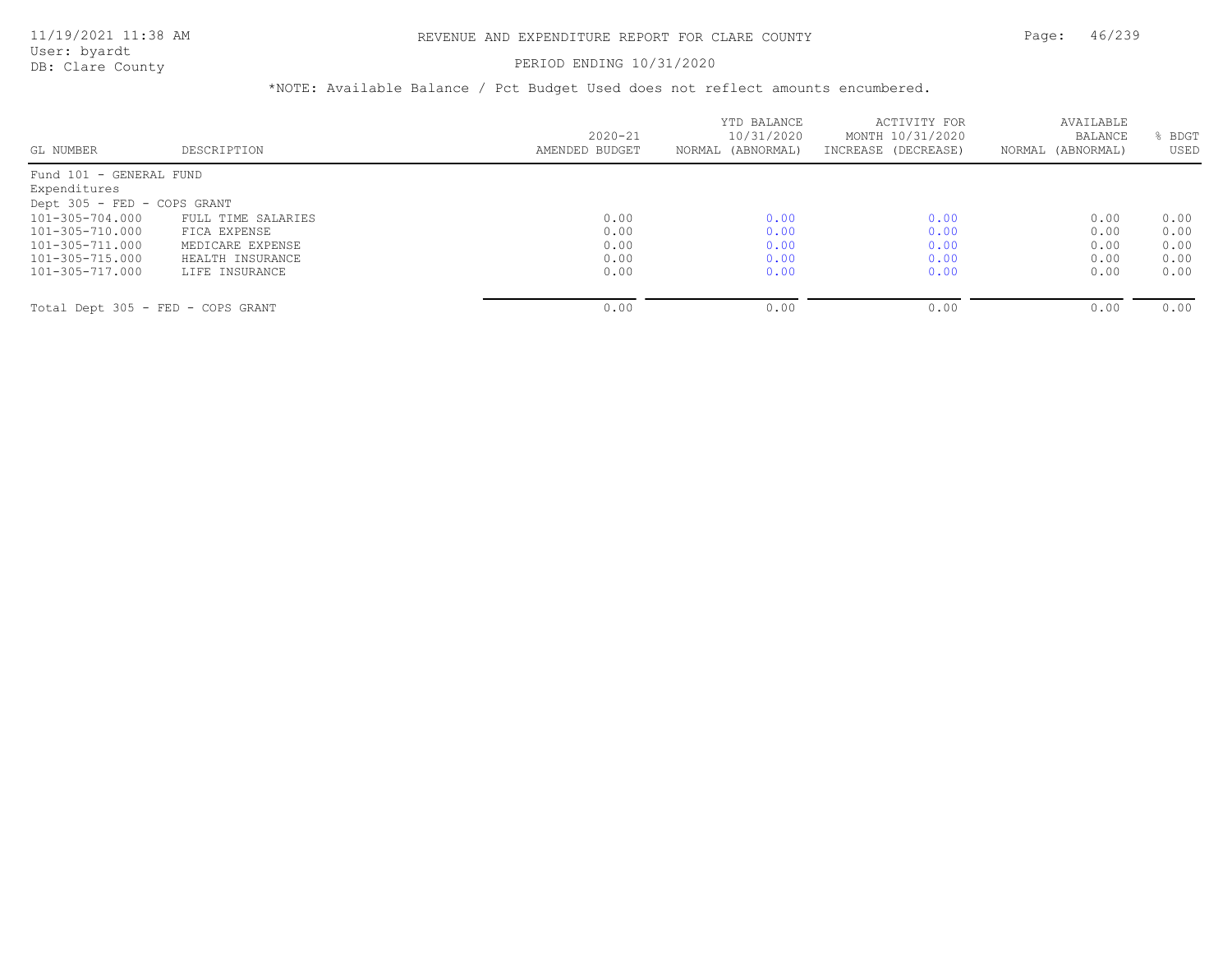User: byardt

# DB: Clare County **PERIOD ENDING 10/31/2020**

| GL NUMBER               | DESCRIPTION                                  | $2020 - 21$<br>AMENDED BUDGET | YTD BALANCE<br>10/31/2020<br>NORMAL (ABNORMAL) | <b>ACTIVITY FOR</b><br>MONTH 10/31/2020<br>INCREASE (DECREASE) | AVAILABLE<br>BALANCE<br>NORMAL (ABNORMAL) | % BDGT<br>USED |
|-------------------------|----------------------------------------------|-------------------------------|------------------------------------------------|----------------------------------------------------------------|-------------------------------------------|----------------|
| Fund 101 - GENERAL FUND |                                              |                               |                                                |                                                                |                                           |                |
| Expenditures            |                                              |                               |                                                |                                                                |                                           |                |
|                         | Dept 314 - BAYONET/MED MARIJUANA GRANT       |                               |                                                |                                                                |                                           |                |
| 101-314-704.000         | FULL TIME SALARY'S                           | 0.00                          | 0.00                                           | 0.00                                                           | 0.00                                      | 0.00           |
| 101-314-704.100         | FT SALARYS-MED MARI OVERSIGHT GRANT          | 0.00                          | 0.00                                           | 0.00                                                           | 0.00                                      | 0.00           |
| 101-314-706.000         | OVERTIME                                     | 0.00                          | 0.00                                           | 0.00                                                           | 0.00                                      | 0.00           |
| 101-314-706.100         | OT - MED MARI OVERSIGHT GRANT                | 0.00                          | 0.00                                           | 0.00                                                           | 0.00                                      | 0.00           |
| 101-314-710.000         | FICA-EXPENSE                                 | 0.00                          | 0.00                                           | 0.00                                                           | 0.00                                      | 0.00           |
| 101-314-710.100         | FICA-MED MARI OVERSIGHT GRANT                | 0.00                          | 0.00                                           | 0.00                                                           | 0.00                                      | 0.00           |
| 101-314-711.000         | MEDICARE EXPENSE                             | 0.00                          | 0.00                                           | 0.00                                                           | 0.00                                      | 0.00           |
| $101 - 314 - 711.100$   | MEDICARE-MED MARI OVRST GRANT                | 0.00                          | 0.00                                           | 0.00                                                           | 0.00                                      | 0.00           |
| 101-314-715.000         | HEALTH INSURANCE                             | 0.00                          | 0.00                                           | 0.00                                                           | 0.00                                      | 0.00           |
| 101-314-715.001         | BENNY CARD                                   | 0.00                          | 0.00                                           | 0.00                                                           | 0.00                                      | 0.00           |
| 101-314-715.002         | HRA                                          | 0.00                          | 0.00                                           | 0.00                                                           | 0.00                                      | 0.00           |
| 101-314-715.006         | CIC BUNDLE                                   | 0.00                          | 0.00                                           | 0.00                                                           | 0.00                                      | 0.00           |
| 101-314-715.100         | HEALTH INSURANCE-MED                         | 0.00                          | 0.00                                           | 0.00                                                           | 0.00                                      | 0.00           |
| 101-314-715.106         | CIC BUNDLE                                   | 0.00                          | 0.00                                           | 0.00                                                           | 0.00                                      | 0.00           |
| 101-314-717.000         | LIFE INSURANCE                               | 0.00                          | 0.00                                           | 0.00                                                           | 0.00                                      | 0.00           |
| 101-314-717.002         | COBRA/HIPPA                                  | 0.00                          | 0.00                                           | 0.00                                                           | 0.00                                      | 0.00           |
| 101-314-717.003         | COBRA/HIPPA                                  | 0.00                          | 0.00                                           | 0.00                                                           | 0.00                                      | 0.00           |
| 101-314-717.100         | LIFE INSURANCE - MED                         | 0.00                          | 0.00                                           | 0.00                                                           | 0.00                                      | 0.00           |
| 101-314-718.000         | COUNTY PORTION RETIREMENT                    | 0.00                          | 0.00                                           | 0.00                                                           | 0.00                                      | 0.00           |
| 101-314-722.000         | HOLIDAYS                                     | 0.00                          | 0.00                                           | 0.00                                                           | 0.00                                      | 0.00           |
| 101-314-723.000         | COUNTY PORTION UNEMPLOYMENT                  | 0.00                          | 0.00                                           | 0.00                                                           | 0.00                                      | 0.00           |
| 101-314-723.001         | EMPLOYEES AMBUL SERVICE                      | 0.00                          | 0.00                                           | 0.00                                                           | 0.00                                      | 0.00           |
| $101 - 314 - 725.000$   | <b>GUN ALLOWANCE</b>                         | 0.00                          | 0.00                                           | 0.00                                                           | 0.00                                      | 0.00           |
| 101-314-978.100         | NEW EOUIP-MED MARI OVRST GRANT               | 0.00                          | 0.00                                           | 0.00                                                           | 0.00                                      | 0.00           |
|                         | Total Dept 314 - BAYONET/MED MARIJUANA GRANT | 0.00                          | 0.00                                           | 0.00                                                           | 0.00                                      | 0.00           |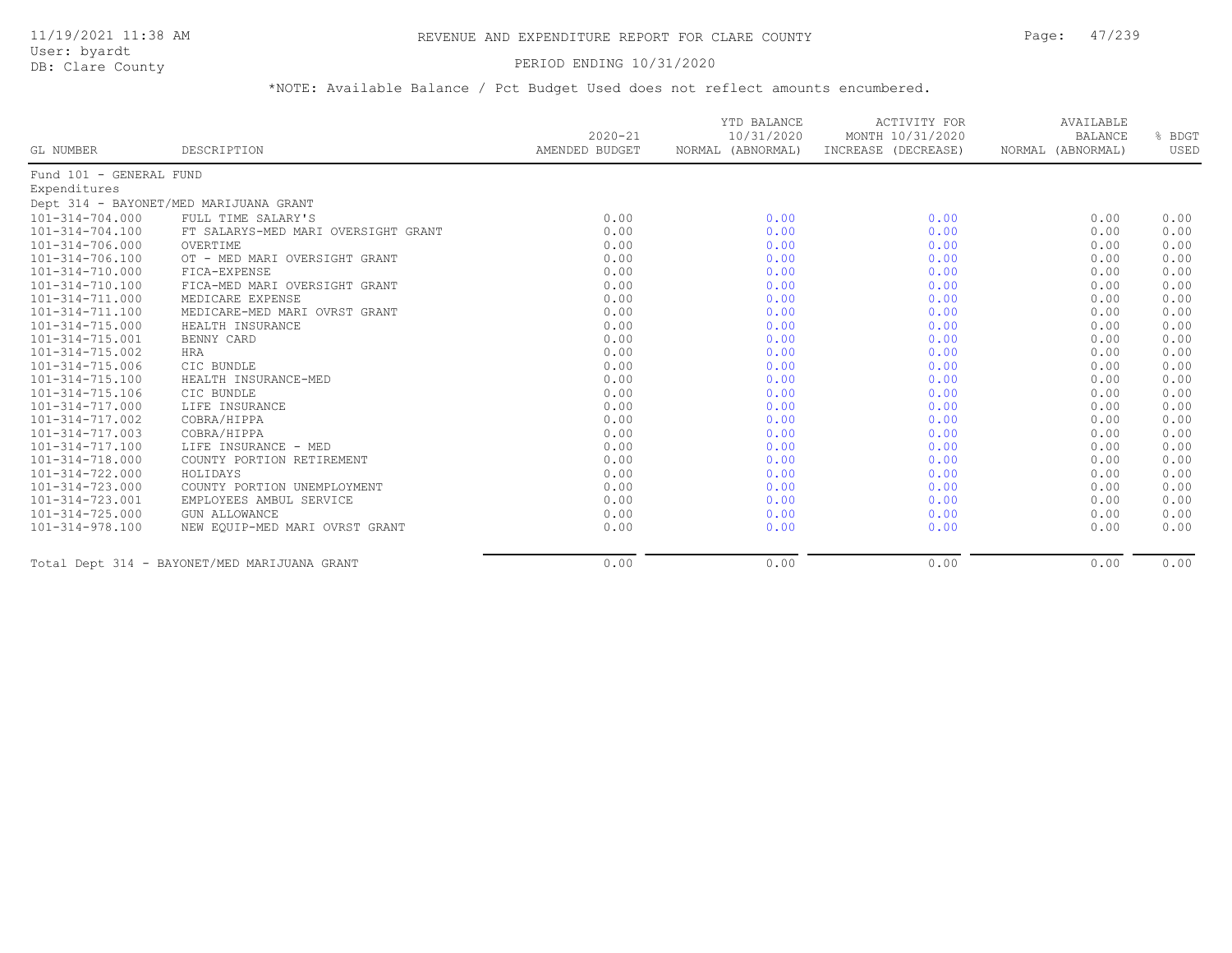### DB: Clare County PERIOD ENDING 10/31/2020

|                               |                             |                | YTD BALANCE       | ACTIVITY FOR        | AVAILABLE         |      |
|-------------------------------|-----------------------------|----------------|-------------------|---------------------|-------------------|------|
|                               |                             | $2020 - 21$    | 10/31/2020        | MONTH 10/31/2020    | <b>BALANCE</b>    | BDGT |
| GL NUMBER                     | DESCRIPTION                 | AMENDED BUDGET | NORMAL (ABNORMAL) | INCREASE (DECREASE) | NORMAL (ABNORMAL) | USED |
| Fund 101 - GENERAL FUND       |                             |                |                   |                     |                   |      |
| Expenditures                  |                             |                |                   |                     |                   |      |
| Dept 316 - WEIGHTMASTER       |                             |                |                   |                     |                   |      |
| 101-316-705.000               | SALARY-PART TIME-ROAD       | 9,433.00       | 441.00            | 441.00              | 8,992.00          | 4.68 |
| 101-316-705.051               | SALARY-PART TIME-CLARE CITY | 0.00           | 0.00              | 0.00                | 0.00              | 0.00 |
| 101-316-710.000               | FICA EXPENSE-ROAD           | 585.00         | 26.97             | 26.97               | 558.03            | 4.61 |
| 101-316-710.051               | FICA EXPENSE-CLARE CITY     | 0.00           | 0.00              | 0.00                | 0.00              | 0.00 |
| 101-316-711.000               | MEDICARE EXPENSE-ROAD       | 137.00         | 6.30              | 6.30                | 130.70            | 4.60 |
| 101-316-711.051               | MEDICARE EXPENSE-CLARE CITY | 0.00           | 0.00              | 0.00                | 0.00              | 0.00 |
| 101-316-718.000               | CO PORTION UNEMPLOYMENT     | 0.00           | 0.00              | 0.00                | 0.00              | 0.00 |
| 101-316-723.000               | UNEMPLOYMENT                | 0.00           | 0.00              | 0.00                | 0.00              | 0.00 |
| 101-316-724.000               | WORK COMP                   | 0.00           | 0.00              | 0.00                | 0.00              | 0.00 |
| Total Dept 316 - WEIGHTMASTER |                             | 10,155.00      | 474.27            | 474.27              | 9,680.73          | 4.67 |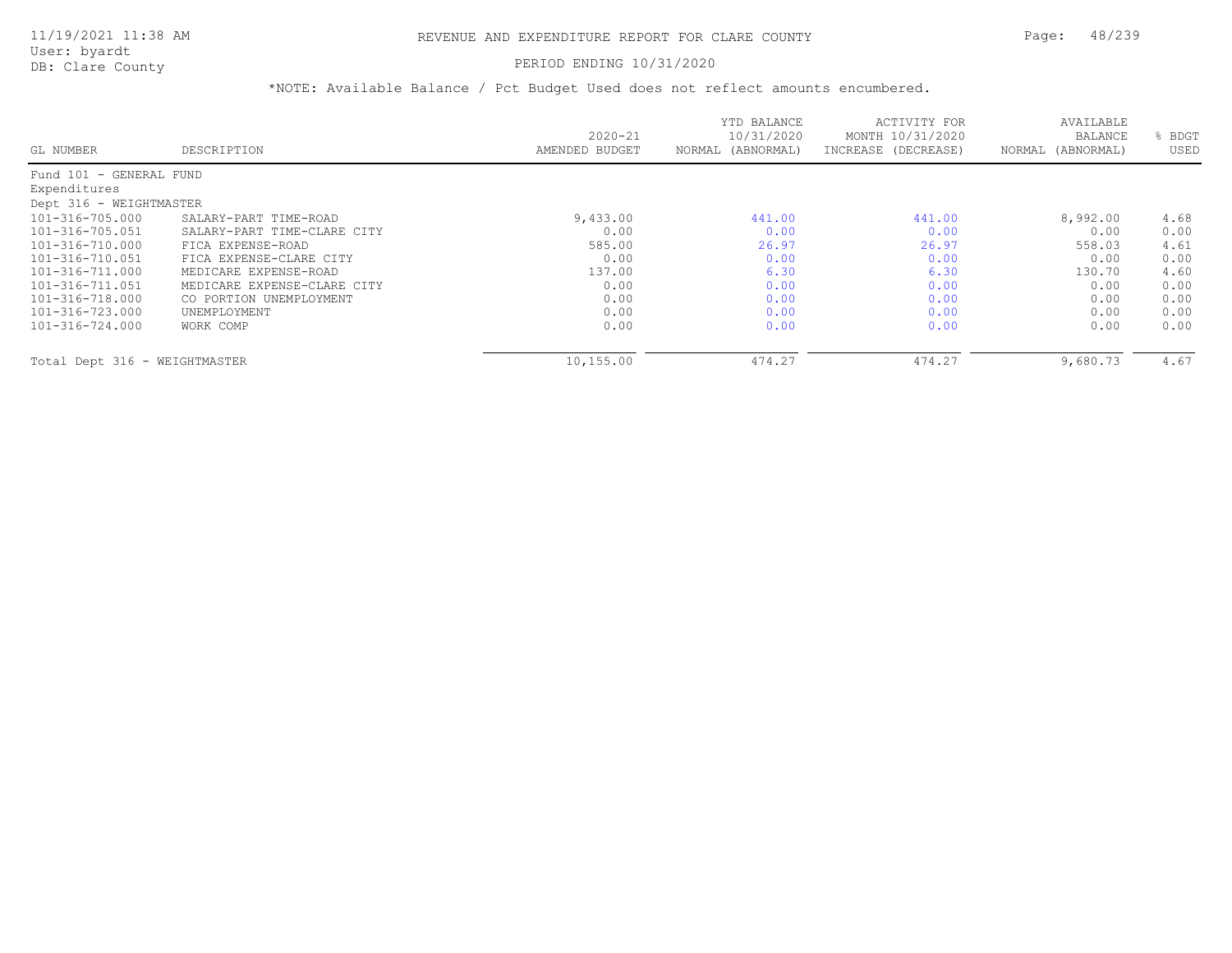### PERIOD ENDING 10/31/2020

|                         |                                          | $2020 - 21$    | YTD BALANCE<br>10/31/2020 | ACTIVITY FOR<br>MONTH 10/31/2020 | AVAILABLE<br><b>BALANCE</b> | BDGT |
|-------------------------|------------------------------------------|----------------|---------------------------|----------------------------------|-----------------------------|------|
| GL NUMBER               | DESCRIPTION                              | AMENDED BUDGET | NORMAL (ABNORMAL)         | INCREASE (DECREASE)              | NORMAL (ABNORMAL)           | USED |
| Fund 101 - GENERAL FUND |                                          |                |                           |                                  |                             |      |
| Expenditures            |                                          |                |                           |                                  |                             |      |
| Dept 317 - DOJ          | -EDWARD BYRNE GRANT                      |                |                           |                                  |                             |      |
| $101 - 317 - 851$ , 000 | MAINTENANCE CONTRACT                     | 0.00           | 0.00                      | 0.00                             | 0.00                        | 0.00 |
| 101-317-921.000         | UTILITIES                                | 0.00           | 0.00                      | 0.00                             | 0.00                        | 0.00 |
| 101-317-957.000         | SCHOOL & TRAINING                        | 0.00           | 0.00                      | 0.00                             | 0.00                        | 0.00 |
| 101-317-978.000         | NEW EOUIPMENT                            | 0.00           | 0.00                      | 0.00                             | 0.00                        | 0.00 |
|                         | Total Dept 317 - DOJ -EDWARD BYRNE GRANT | 0.00           | 0.00                      | 0.00                             | 0.00                        | 0.00 |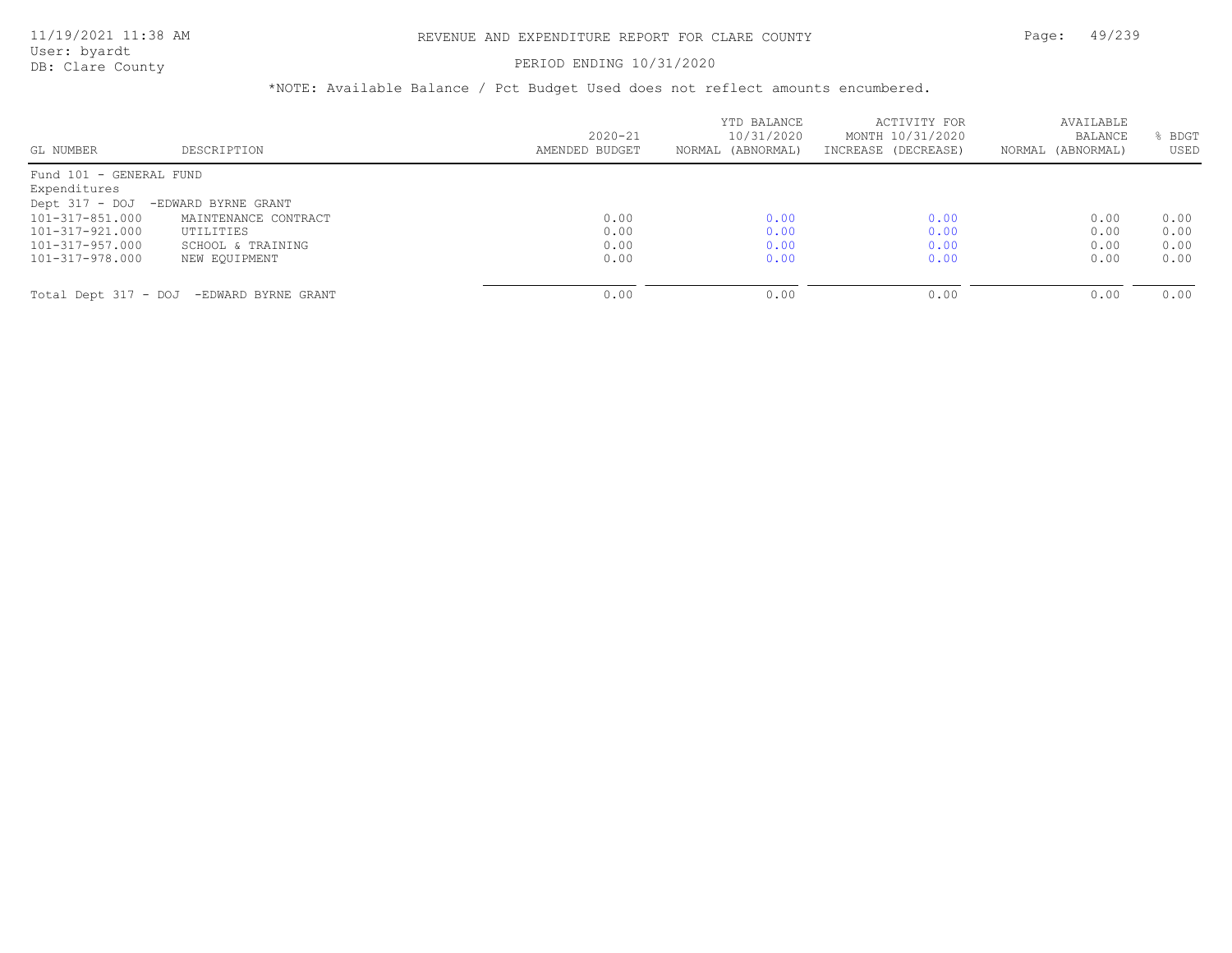#### PERIOD ENDING 10/31/2020

| GL NUMBER               | DESCRIPTION                                | $2020 - 21$<br>AMENDED BUDGET | YTD BALANCE<br>10/31/2020<br>NORMAL (ABNORMAL) | ACTIVITY FOR<br>MONTH 10/31/2020<br>INCREASE (DECREASE) | AVAILABLE<br>BALANCE<br>NORMAL (ABNORMAL) | BDGT<br>USED |
|-------------------------|--------------------------------------------|-------------------------------|------------------------------------------------|---------------------------------------------------------|-------------------------------------------|--------------|
| Fund 101 - GENERAL FUND |                                            |                               |                                                |                                                         |                                           |              |
| Expenditures            |                                            |                               |                                                |                                                         |                                           |              |
|                         | Dept 318 - BENCH WARRANT ENFORCEMENT       |                               |                                                |                                                         |                                           |              |
| 101-318-705.000         | PART-TIME SALARIES                         | 0.00                          | 0.00                                           | 0.00                                                    | 0.00                                      | 0.00         |
| 101-318-710.000         | FICA EXPENSE                               | 0.00                          | 0.00                                           | 0.00                                                    | 0.00                                      | 0.00         |
| 101-318-711.000         | MEDICARE EXPENSE                           | 0.00                          | 0.00                                           | 0.00                                                    | 0.00                                      | 0.00         |
|                         |                                            |                               |                                                |                                                         |                                           |              |
|                         | Total Dept 318 - BENCH WARRANT ENFORCEMENT | 0.00                          | 0.00                                           | 0.00                                                    | 0.00                                      | 0.00         |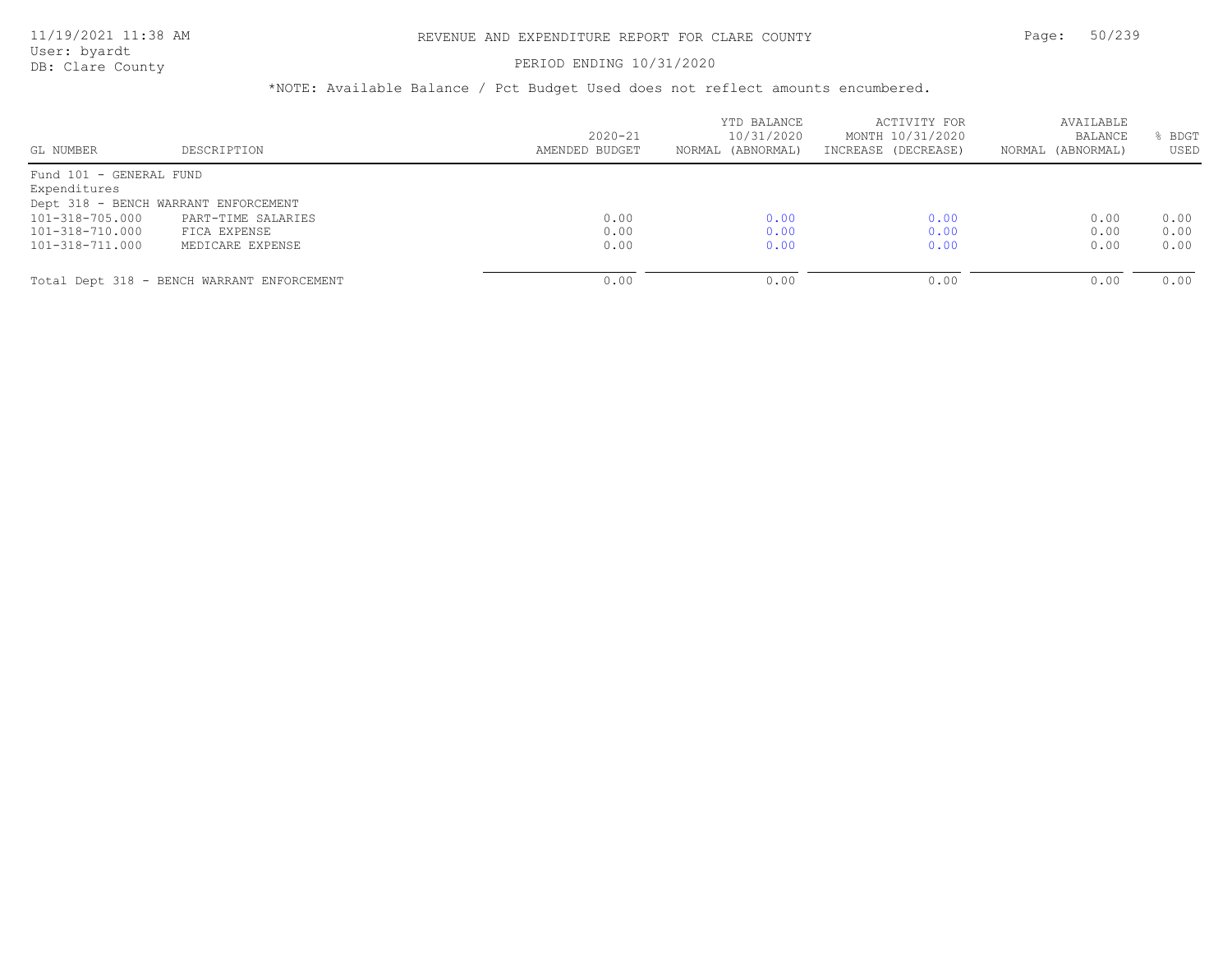### PERIOD ENDING 10/31/2020

| GL NUMBER                      | DESCRIPTION                          | $2020 - 21$<br>AMENDED BUDGET | YTD BALANCE<br>10/31/2020<br>NORMAL (ABNORMAL) | <b>ACTIVITY FOR</b><br>MONTH 10/31/2020<br>INCREASE (DECREASE) | AVAILABLE<br><b>BALANCE</b><br>NORMAL (ABNORMAL) | % BDGT<br><b>USED</b> |
|--------------------------------|--------------------------------------|-------------------------------|------------------------------------------------|----------------------------------------------------------------|--------------------------------------------------|-----------------------|
| Fund 101 - GENERAL FUND        |                                      |                               |                                                |                                                                |                                                  |                       |
| Expenditures                   |                                      |                               |                                                |                                                                |                                                  |                       |
| Dept 321 - SCHOOL SAFETY GRANT |                                      |                               |                                                |                                                                |                                                  |                       |
| 101-321-704.000                | SALARY - HARRISON                    | 20,373.00                     | 2,813.44                                       | 2,813.44                                                       | 17,559.56                                        | 13.81                 |
| 101-321-704.001                | SALARY - FARWELL                     | 23,487.00                     | 2,315.57                                       | 2,315.57                                                       | 21, 171.43                                       | 9.86                  |
| 101-321-705.000                | SALARY-PART TIME                     | 0.00                          | 0.00                                           | 0.00                                                           | 0.00                                             | 0.00                  |
| 101-321-706.000                | OVERTIME                             | 0.00                          | 0.00                                           | 0.00                                                           | 0.00                                             | 0.00                  |
| 101-321-710.000                | FICA EXPENSE - HARRISON              | 2,906.00                      | 332.63                                         | 332.63                                                         | 2,573.37                                         | 11.45                 |
| 101-321-710.001                | FICA EXPENSE - FARWELL               | 0.00                          | 0.00                                           | 0.00                                                           | 0.00                                             | 0.00                  |
| 101-321-711.000                | MEDICARE EXPENSE - HARRISON          | 680.00                        | 77.80                                          | 77.80                                                          | 602.20                                           | 11.44                 |
| 101-321-711.001                | MEDICARE EXPENSE - FARWELL           | 0.00                          | 0.00                                           | 0.00                                                           | 0.00                                             | 0.00                  |
| 101-321-715.000                | HEALTH INSURANCE - HARRISON          | 12,486.00                     | 1,121.91                                       | 1,121.91                                                       | 11,364.09                                        | 8.99                  |
| 101-321-715.001                | HEALTH INSURANCE - FARWELL           | 9,999.00                      | 1,045.06                                       | 1,045.06                                                       | 8,953.94                                         | 10.45                 |
| 101-321-715.002                | BENNY CARD- HARRISON                 | 0.00                          | 0.00                                           | 0.00                                                           | 0.00                                             | 0.00                  |
| 101-321-715.003                | BENNY CARD- FARWELL                  | 0.00                          | 0.00                                           | 0.00                                                           | 0.00                                             | 0.00                  |
| 101-321-715.004                | HRA- HARRISON                        | 0.00                          | 0.00                                           | 0.00                                                           | 0.00                                             | 0.00                  |
| $101 - 321 - 715.005$          | HRA- FARWELL                         | 0.00                          | 0.00                                           | 0.00                                                           | 0.00                                             | 0.00                  |
| 101-321-715.006                | CIC BUNDLE                           | 474.00                        | 39.50                                          | 39.50                                                          | 434.50                                           | 8.33                  |
| $101 - 321 - 715.007$          | CIC BUNDLE                           | 474.00                        | 39.50                                          | 39.50                                                          | 434.50                                           | 8.33                  |
| 101-321-717.000                | LIFE INSURANCE-HARRISON              | 58.00                         | 9.52                                           | 9.52                                                           | 48.48                                            | 16.41                 |
| 101-321-717.001                | LIFE INSURANCE-FARWELL               | 58.00                         | 9.52                                           | 9.52                                                           | 48.48                                            | 16.41                 |
| 101-321-717.002                | COBRA/HIPPA-HARRISON                 | 0.00                          | 0.00                                           | 0.00                                                           | 0.00                                             | 0.00                  |
| 101-321-717.003                | COBRA/HIPPA-FARWELL                  | 0.00                          | 0.00                                           | 0.00                                                           | 0.00                                             | 0.00                  |
| 101-321-717.004                | SECTION 125 PLAN-HARRISON            | 0.00                          | 0.00                                           | 0.00                                                           | 0.00                                             | 0.00                  |
| $101 - 321 - 717.005$          | SECTION 125 PLAN-FARWELL             | 0.00                          | 0.00                                           | 0.00                                                           | 0.00                                             | 0.00                  |
| 101-321-718.000                | CO PORTION RETIREMT-HARRISON         | 0.00                          | 0.00                                           | 0.00                                                           | 0.00                                             | 0.00                  |
| 101-321-718.001                | CO PORTION RETIREMT-FARWELL          | 0.00                          | 0.00                                           | 0.00                                                           | 0.00                                             | 0.00                  |
| 101-321-721.000                | SICK LEAVE- HARRISON                 | 1,029.00                      | 0.00                                           | 0.00                                                           | 1,029.00                                         | 0.00                  |
| 101-321-721.001                | SICK LEAVE- FARWELL                  | 0.00                          | 0.00                                           | 0.00                                                           | 0.00                                             | 0.00                  |
| 101-321-722.000                | HOLIDAYS-HARRISON                    | 375.00                        | 0.00                                           | 0.00                                                           | 375.00                                           | 0.00                  |
| 101-321-722.001                | HOLIDAYS-FARWELL                     | 600.00                        | 0.00                                           | 0.00                                                           | 600.00                                           | 0.00                  |
| 101-321-723.000                | UNEMPLOYMENT - HARRISON              | 0.00                          | 0.00                                           | 0.00                                                           | 0.00                                             | 0.00                  |
| 101-321-723.001                | UNEMPLOYMENT - FARWELL               | 0.00                          | 0.00                                           | 0.00                                                           | 0.00                                             | 0.00                  |
| 101-321-724.000                | WORKMAN'S COMP-HARRISON              | 0.00                          | 0.00                                           | 0.00                                                           | 0.00                                             | 0.00                  |
| 101-321-724.001                | WORKMAN'S COMP-FARWELL               | 0.00                          | 0.00                                           | 0.00                                                           | 0.00                                             | 0.00                  |
| $101 - 321 - 725.000$          | GUN ALLOWANCE-HARRISON               | 0.00                          | 0.00                                           | 0.00                                                           | 0.00                                             | 0.00                  |
| 101-321-747.001                | PLAIN CLOTHES ALLOWANCE              | 1,000.00                      | 0.00                                           | 0.00                                                           | 1,000.00                                         | 0.00                  |
| $101 - 321 - 752.000$          | FOOD SUPPLIES                        | 0.00                          | 0.00                                           | 0.00                                                           | 0.00                                             | 0.00                  |
| 101-321-852.000                | TELEPHONE                            | 0.00                          | 0.00                                           | 0.00                                                           | 0.00                                             | 0.00                  |
| 101-321-978.000                | NEW EQUIPMENT                        | 0.00                          | 0.00                                           | 0.00                                                           | 0.00                                             | 0.00                  |
|                                | Total Dept 321 - SCHOOL SAFETY GRANT | 73,999.00                     | 7,804.45                                       | 7,804.45                                                       | 66,194.55                                        | 10.55                 |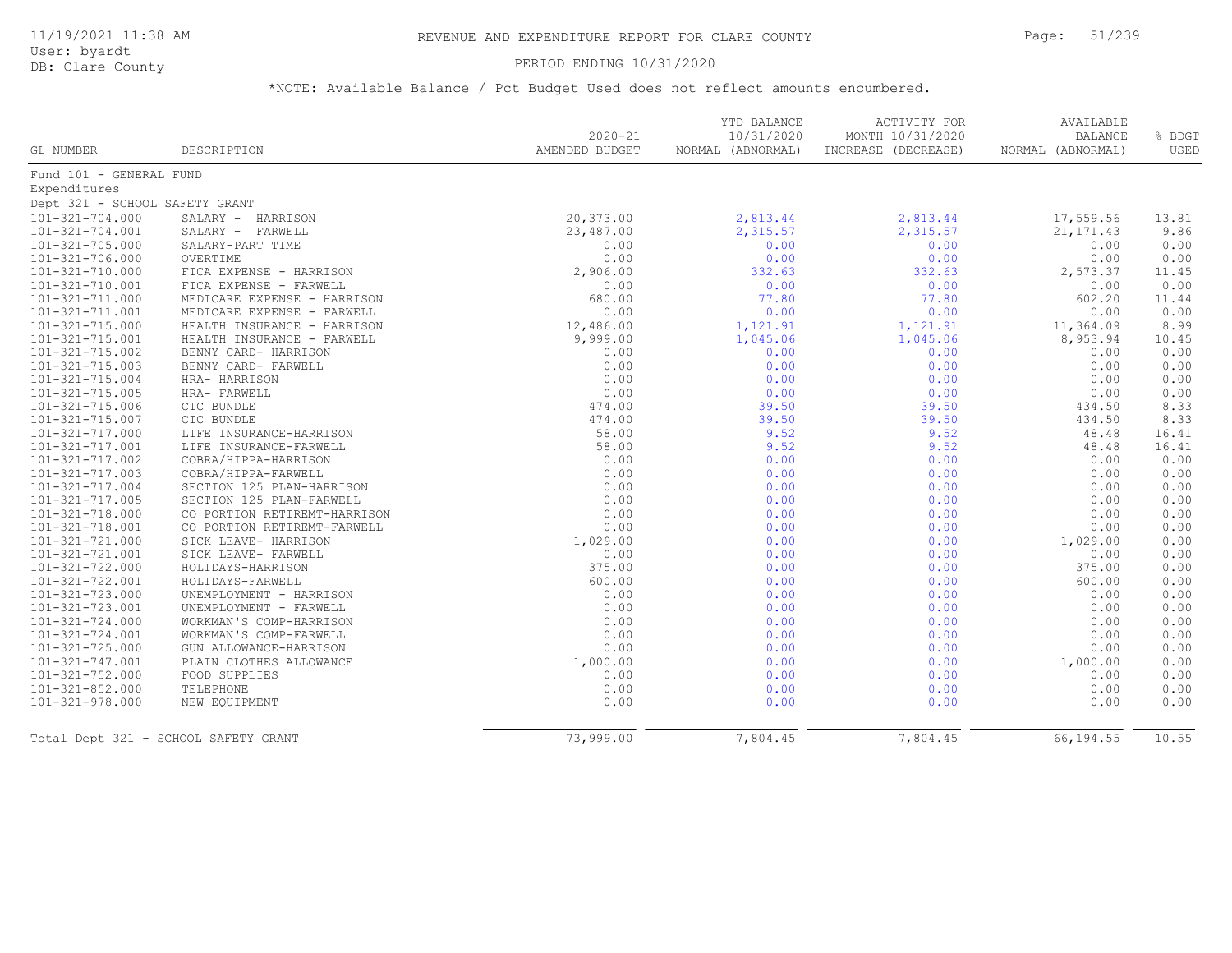### 11/19/2021 11:38 AM REVENUE AND EXPENDITURE REPORT FOR CLARE COUNTY Page: 52/239

User: byardt

# DB: Clare County **DB: Clare County**

|                                   |                                         | $2020 - 21$    | YTD BALANCE<br>10/31/2020 | <b>ACTIVITY FOR</b><br>MONTH 10/31/2020 | AVAILABLE<br><b>BALANCE</b> | % BDGT |
|-----------------------------------|-----------------------------------------|----------------|---------------------------|-----------------------------------------|-----------------------------|--------|
| GL NUMBER                         | DESCRIPTION                             | AMENDED BUDGET | NORMAL (ABNORMAL)         | INCREASE (DECREASE)                     | NORMAL (ABNORMAL)           | USED   |
| Fund 101 - GENERAL FUND           |                                         |                |                           |                                         |                             |        |
| Expenditures                      |                                         |                |                           |                                         |                             |        |
| Dept 322 - HARRISON CITY CONTRACT |                                         |                |                           |                                         |                             |        |
| 101-322-704.000                   | SALARY                                  | 77,487.00      | 5,566.88                  | 5,566.88                                | 71,920.12                   | 7.18   |
| 101-322-705.000                   | PART TIME                               | 10,164.00      | 878.15                    | 878.15                                  | 9,285.85                    | 8.64   |
| 101-322-706.000                   | OVERTIME                                | 12,225.00      | 1,091.99                  | 1,091.99                                | 11, 133.01                  | 8.93   |
| 101-322-710.000                   | FICA EXPENSE                            | 6,552.00       | 459.34                    | 459.34                                  | 6,092.66                    | 7.01   |
| 101-322-711.000                   | MEDICARE EXPENSE                        | 1,533.00       | 107.45                    | 107.45                                  | 1,425.55                    | 7.01   |
| 101-322-715.000                   | HEALTH INSURANCE                        | 16,050.00      | 80.27                     | 80.27                                   | 15,969.73                   | 0.50   |
| 101-322-715.001                   | BENNY CARD                              | 0.00           | 0.00                      | 0.00                                    | 0.00                        | 0.00   |
| 101-322-715.002                   | HRA                                     | 0.00           | 0.00                      | 0.00                                    | 0.00                        | 0.00   |
| 101-322-715.006                   | CIC BUNDLE                              | 948.00         | 39.50                     | 39.50                                   | 908.50                      | 4.17   |
| $101 - 322 - 717.000$             | LIFE INSURANCE                          | 115.00         | 19.04                     | 19.04                                   | 95.96                       | 16.56  |
| 101-322-717.002                   | COBRA/HIPPA                             | 0.00           | 0.00                      | 0.00                                    | 0.00                        | 0.00   |
| 101-322-718.000                   | CO PORTION RETIREMENT                   | 0.00           | 0.00                      | 0.00                                    | 0.00                        | 0.00   |
| 101-322-721.000                   | SICK LEAVE                              | 0.00           | 0.00                      | 0.00                                    | 0.00                        | 0.00   |
| 101-322-722.000                   | HOLIDAYS                                | 5,800.00       | 0.00                      | 0.00                                    | 5,800.00                    | 0.00   |
| 101-322-723.000                   | UNEMPLYMENT                             | 0.00           | 0.00                      | 0.00                                    | 0.00                        | 0.00   |
| 101-322-724.000                   | WORKMAN'S COMP                          | 0.00           | 0.00                      | 0.00                                    | 0.00                        | 0.00   |
| $101 - 322 - 725.000$             | <b>GUN ALLOWANCE</b>                    | 0.00           | 0.00                      | 0.00                                    | 0.00                        | 0.00   |
| $101 - 322 - 726.000$             | AMBULANCE                               | 0.00           | 0.00                      | 0.00                                    | 0.00                        | 0.00   |
| $101 - 322 - 747.000$             | UNIFORMS                                | 1,000.00       | 0.00                      | 0.00                                    | 1,000.00                    | 0.00   |
| 101-322-748.000                   | LAUNDRY                                 | 0.00           | 0.00                      | 0.00                                    | 0.00                        | 0.00   |
| $101 - 322 - 862.000$             | VEHICLE REPAIRS                         | 7,000.00       | 0.00                      | 0.00                                    | 7,000.00                    | 0.00   |
| 101-322-862.001                   | VEHICLE EQUIPMENT                       | 1,000.00       | 0.00                      | 0.00                                    | 1,000.00                    | 0.00   |
| 101-322-978.000                   | NEW EQUIPMENT                           | 2,000.00       | 0.00                      | 0.00                                    | 2,000.00                    | 0.00   |
| 101-322-981.000                   | VEHICLE REPLACEMENT                     | 0.00           | 0.00                      | 0.00                                    | 0.00                        | 0.00   |
|                                   | Total Dept 322 - HARRISON CITY CONTRACT | 141,874.00     | 8,242.62                  | 8,242.62                                | 133,631.38                  | 5.81   |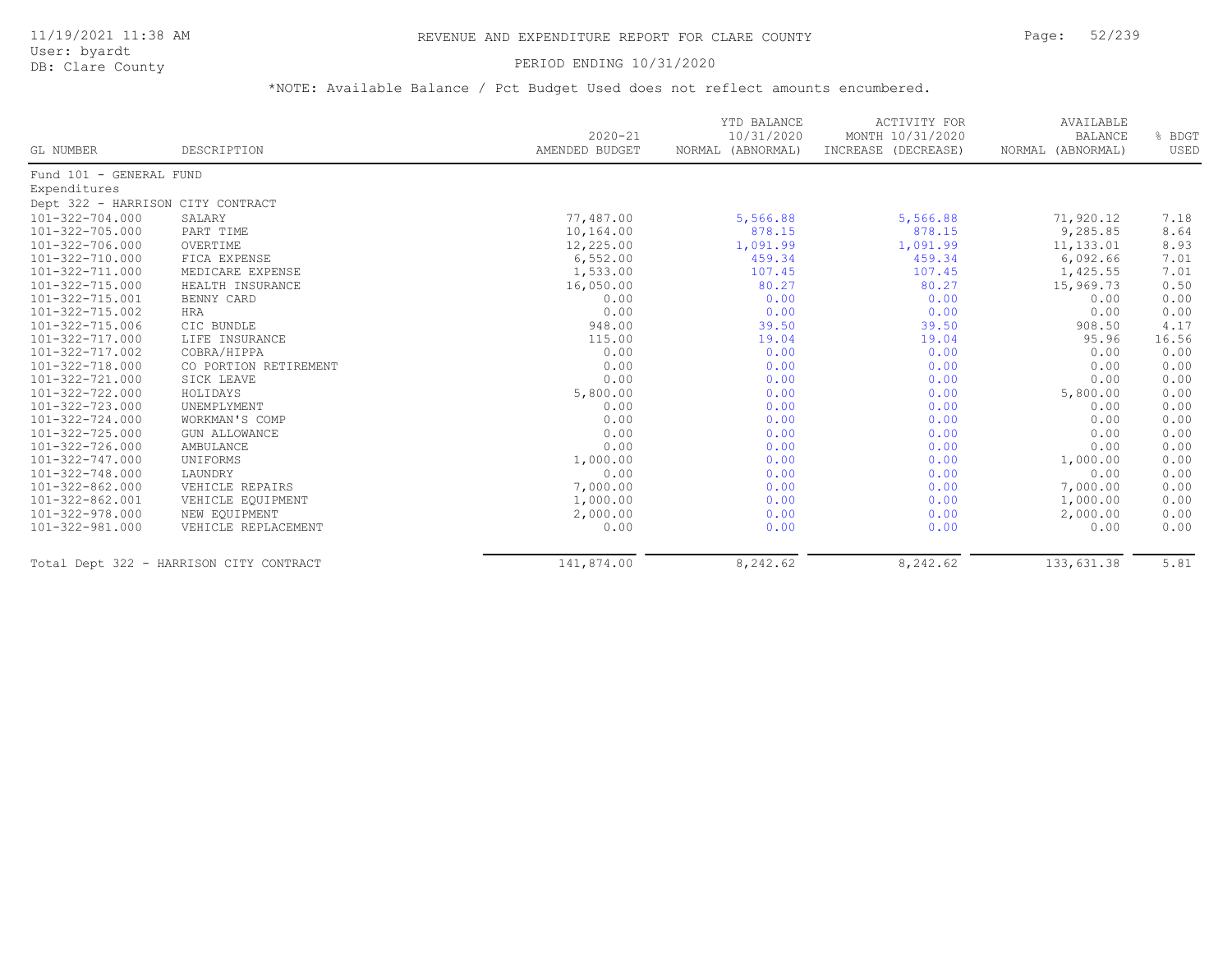#### PERIOD ENDING 10/31/2020

| GL NUMBER               | DESCRIPTION                                | $2020 - 21$<br>AMENDED BUDGET | YTD BALANCE<br>10/31/2020<br>(ABNORMAL)<br>NORMAL | ACTIVITY FOR<br>MONTH 10/31/2020<br>INCREASE (DECREASE) | AVAILABLE<br><b>BALANCE</b><br>NORMAL (ABNORMAL) | % BDGT<br>USED |
|-------------------------|--------------------------------------------|-------------------------------|---------------------------------------------------|---------------------------------------------------------|--------------------------------------------------|----------------|
| Fund 101 - GENERAL FUND |                                            |                               |                                                   |                                                         |                                                  |                |
| Expenditures            |                                            |                               |                                                   |                                                         |                                                  |                |
|                         | Dept 323 - LINCOLN TOWNSHIP CONTRACT       |                               |                                                   |                                                         |                                                  |                |
| 101-323-704.000         | SALARY                                     | 66,831.00                     | 3,818.72                                          | 3,818.72                                                | 63,012.28                                        | 5.71           |
| 101-323-706.000         | OVERTIME                                   | 8,500.00                      | 895.23                                            | 895.23                                                  | 7,604.77                                         | 10.53          |
| 101-323-710.000         | FICA EXPENSE                               | 4,950.00                      | 276.84                                            | 276.84                                                  | 4,673.16                                         | 5.59           |
| 101-323-711.000         | MEDICARE EXPENSE                           | 1,158.00                      | 64.76                                             | 64.76                                                   | 1,093.24                                         | 5.59           |
| 101-323-715.000         | HEALTH INSURANCE                           | 11,998.00                     | 328.37                                            | 328.37                                                  | 11,669.63                                        | 2.74           |
| 101-323-715.001         | BENNY CARD                                 | 0.00                          | 0.00                                              | 0.00                                                    | 0.00                                             | 0.00           |
| 101-323-715.002         | <b>HRA</b>                                 | 0.00                          | 0.00                                              | 0.00                                                    | 0.00                                             | 0.00           |
| 101-323-715.006         | CIC BUNDLE                                 | 948.00                        | 39.50                                             | 39.50                                                   | 908.50                                           | 4.17           |
| 101-323-717.000         | LIFE INSURANCE                             | 115.00                        | 19.04                                             | 19.04                                                   | 95.96                                            | 16.56          |
| 101-323-717.002         | COBRA/HIPPA                                | 0.00                          | 0.00                                              | 0.00                                                    | 0.00                                             | 0.00           |
| 101-323-718.000         | CO. PORTION RETIREMENT                     | 0.00                          | 0.00                                              | 0.00                                                    | 0.00                                             | 0.00           |
| 101-323-721.000         | SICK LEAVE                                 | 0.00                          | 0.00                                              | 0.00                                                    | 0.00                                             | 0.00           |
| 101-323-722.000         | HOLIDAYS                                   | 4,500.00                      | 0.00                                              | 0.00                                                    | 4,500.00                                         | 0.00           |
| 101-323-723.000         | UNEMPLOYMENT                               | 0.00                          | 0.00                                              | 0.00                                                    | 0.00                                             | 0.00           |
| 101-323-724.000         | WORKMAN'S COMP                             | 0.00                          | 0.00                                              | 0.00                                                    | 0.00                                             | 0.00           |
| 101-323-725.000         | <b>GUN ALLOWANCE</b>                       | 0.00                          | 0.00                                              | 0.00                                                    | 0.00                                             | 0.00           |
| 101-323-726.000         | AMBULANCE                                  | 0.00                          | 0.00                                              | 0.00                                                    | 0.00                                             | 0.00           |
| 101-323-748.000         | LAUNDRY                                    | 0.00                          | 0.00                                              | 0.00                                                    | 0.00                                             | 0.00           |
| 101-323-862.000         | VEHICLE REPAIRS & MAINT                    | 9,000.00                      | 0.00                                              | 0.00                                                    | 9,000.00                                         | 0.00           |
| 101-323-978.000         | NEW EQUIPMENT                              | 0.00                          | 0.00                                              | 0.00                                                    | 0.00                                             | 0.00           |
| 101-323-981.000         | VEHICLE REPLACEMENT                        | 0.00                          | 0.00                                              | 0.00                                                    | 0.00                                             | 0.00           |
|                         | Total Dept 323 - LINCOLN TOWNSHIP CONTRACT | 108,000.00                    | 5,442.46                                          | 5,442.46                                                | 102,557.54                                       | 5.04           |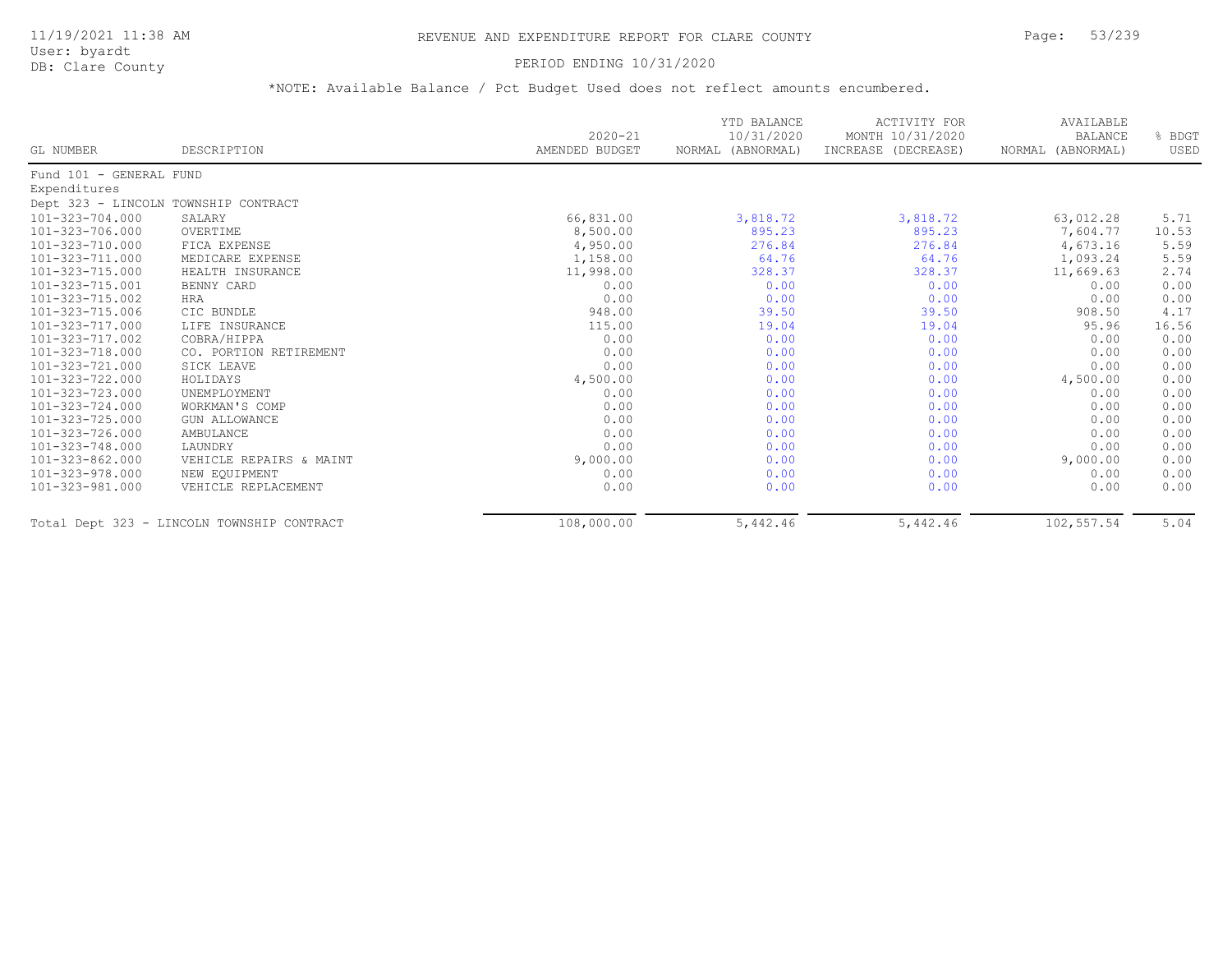#### DB: Clare County PERIOD ENDING 10/31/2020

| GL NUMBER               | DESCRIPTION                                  | $2020 - 21$<br>AMENDED BUDGET | YTD BALANCE<br>10/31/2020<br>NORMAL (ABNORMAL) | ACTIVITY FOR<br>MONTH 10/31/2020<br>INCREASE (DECREASE) | AVAILABLE<br><b>BALANCE</b><br>NORMAL (ABNORMAL) | % BDGT<br>USED |
|-------------------------|----------------------------------------------|-------------------------------|------------------------------------------------|---------------------------------------------------------|--------------------------------------------------|----------------|
| Fund 101 - GENERAL FUND |                                              |                               |                                                |                                                         |                                                  |                |
| Expenditures            |                                              |                               |                                                |                                                         |                                                  |                |
|                         | Dept 324 - SURREY TWP/FARWELL CONTRACT       |                               |                                                |                                                         |                                                  |                |
| 101-324-704.000         | FULL TIME SALARY                             | 0.00                          | 0.00                                           | 0.00                                                    | 0.00                                             | 0.00           |
| $101 - 324 - 705.000$   | PART TIME SALARY                             | 0.00                          | 0.00                                           | 0.00                                                    | 0.00                                             | 0.00           |
| 101-324-706.000         | OVERTIME                                     | 0.00                          | 0.00                                           | 0.00                                                    | 0.00                                             | 0.00           |
| 101-324-710.000         | FICA EXPENSE                                 | 0.00                          | 0.00                                           | 0.00                                                    | 0.00                                             | 0.00           |
| 101-324-711.000         | MEDICARE EXPENSE                             | 0.00                          | 0.00                                           | 0.00                                                    | 0.00                                             | 0.00           |
| 101-324-715.000         | HEALTH INSURANCE                             | 0.00                          | 0.00                                           | 0.00                                                    | 0.00                                             | 0.00           |
| 101-324-715.001         | BENNY CARD                                   | 0.00                          | 0.00                                           | 0.00                                                    | 0.00                                             | 0.00           |
| 101-324-715.002         | HRA                                          | 0.00                          | 0.00                                           | 0.00                                                    | 0.00                                             | 0.00           |
| 101-324-717.000         | LIFE INSURANCE                               | 0.00                          | 0.00                                           | 0.00                                                    | 0.00                                             | 0.00           |
| 101-324-717.002         | COBRA/HIPPA                                  | 0.00                          | 0.00                                           | 0.00                                                    | 0.00                                             | 0.00           |
| 101-324-718.000         | CO PORTION RETIREMENT                        | 0.00                          | 0.00                                           | 0.00                                                    | 0.00                                             | 0.00           |
| 101-324-720.000         | VACATIONS                                    | 0.00                          | 0.00                                           | 0.00                                                    | 0.00                                             | 0.00           |
| 101-324-721.000         | SICK LEAVE                                   | 0.00                          | 0.00                                           | 0.00                                                    | 0.00                                             | 0.00           |
| 101-324-722.000         | HOLIDAYS                                     | 0.00                          | 0.00                                           | 0.00                                                    | 0.00                                             | 0.00           |
| 101-324-723.000         | UNEMPLOYMENT                                 | 0.00                          | 0.00                                           | 0.00                                                    | 0.00                                             | 0.00           |
| 101-324-724.000         | WORKERS COMP                                 | 0.00                          | 0.00                                           | 0.00                                                    | 0.00                                             | 0.00           |
| $101 - 324 - 978.000$   | NEW EQUIPMENT                                | 0.00                          | 0.00                                           | 0.00                                                    | 0.00                                             | 0.00           |
|                         | Total Dept 324 - SURREY TWP/FARWELL CONTRACT | 0.00                          | 0.00                                           | 0.00                                                    | 0.00                                             | 0.00           |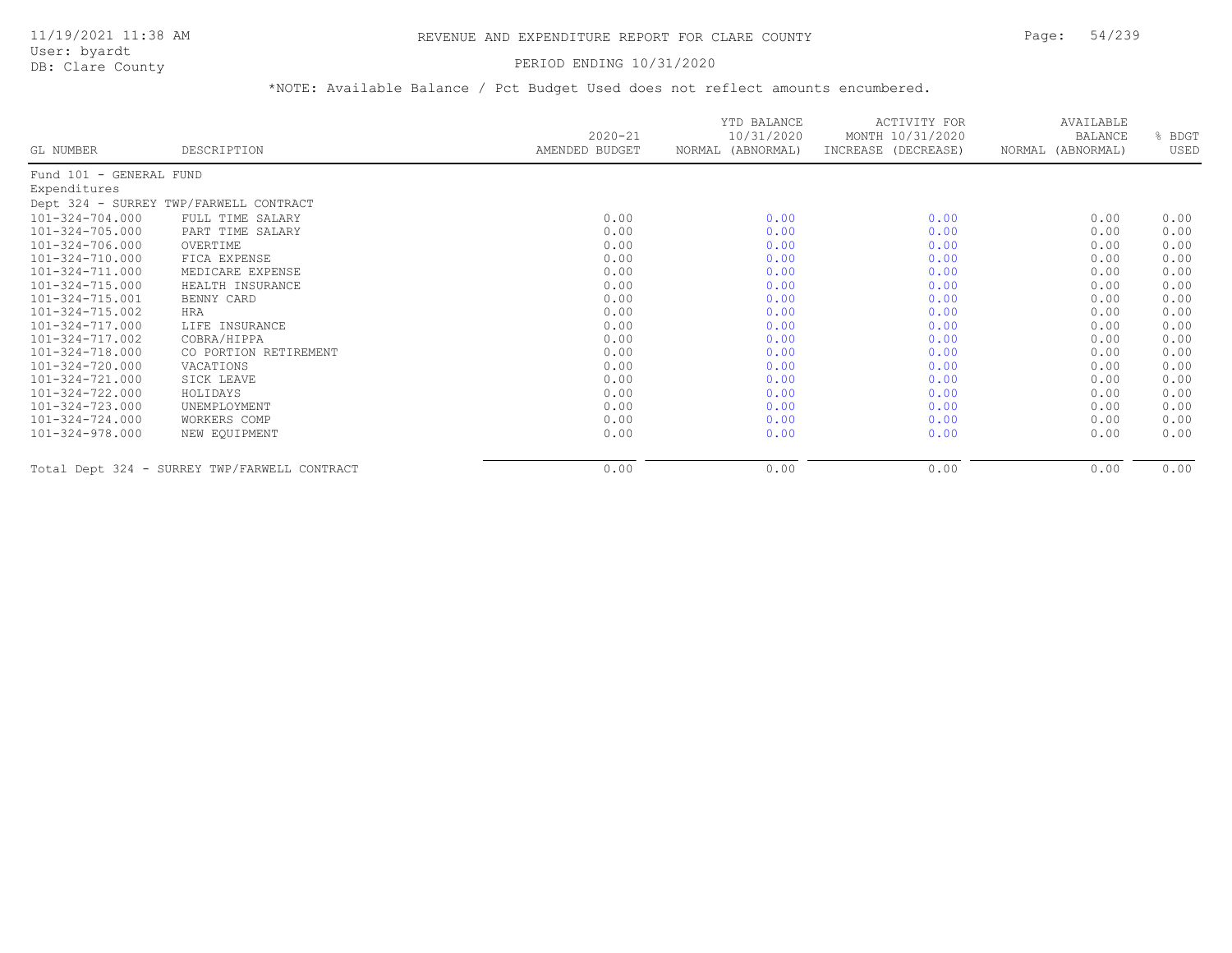User: byardt

# DB: Clare County **PERIOD ENDING 10/31/2020**

| GL NUMBER                         | DESCRIPTION      | $2020 - 21$<br>AMENDED BUDGET | YTD BALANCE<br>10/31/2020<br>NORMAL (ABNORMAL) | ACTIVITY FOR<br>MONTH 10/31/2020<br>INCREASE (DECREASE) | AVAILABLE<br>BALANCE<br>(ABNORMAL)<br>NORMAL | BDGT<br>USED |
|-----------------------------------|------------------|-------------------------------|------------------------------------------------|---------------------------------------------------------|----------------------------------------------|--------------|
| Fund 101 - GENERAL FUND           |                  |                               |                                                |                                                         |                                              |              |
| Expenditures                      |                  |                               |                                                |                                                         |                                              |              |
| Dept 325 - REDDING TOWNSHIP       |                  |                               |                                                |                                                         |                                              |              |
| 101-325-705.000                   | PART TIME SALARY | 0.00                          | 0.00                                           | 0.00                                                    | 0.00                                         | 0.00         |
| 101-325-710.000                   | FICA             | 0.00                          | 0.00                                           | 0.00                                                    | 0.00                                         | 0.00         |
| 101-325-711.000                   | MEDICARE         | 0.00                          | 0.00                                           | 0.00                                                    | 0.00                                         | 0.00         |
| Total Dept 325 - REDDING TOWNSHIP |                  | 0.00                          | 0.00                                           | 0.00                                                    | 0.00                                         | 0.00         |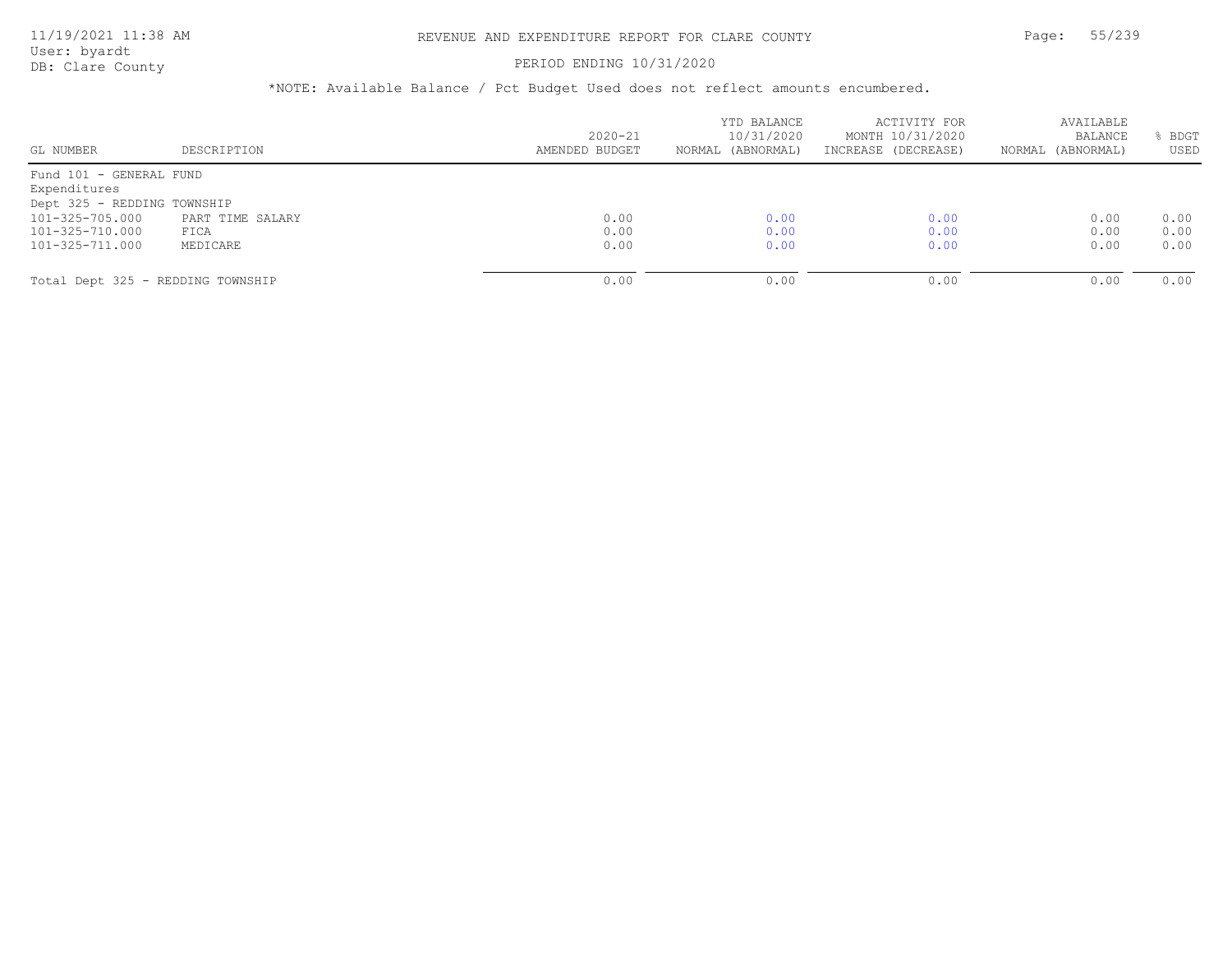#### PERIOD ENDING 10/31/2020

|                                 |                  |                | YTD BALANCE       | ACTIVITY FOR        | AVAILABLE         |      |
|---------------------------------|------------------|----------------|-------------------|---------------------|-------------------|------|
|                                 |                  | $2020 - 21$    | 10/31/2020        | MONTH 10/31/2020    | <b>BALANCE</b>    | BDGT |
| GL NUMBER                       | DESCRIPTION      | AMENDED BUDGET | NORMAL (ABNORMAL) | INCREASE (DECREASE) | NORMAL (ABNORMAL) | USED |
| Fund 101 - GENERAL FUND         |                  |                |                   |                     |                   |      |
| Expenditures                    |                  |                |                   |                     |                   |      |
| Dept 326 - GRANT TOWNSHIP       |                  |                |                   |                     |                   |      |
| 101-326-704.000                 | FULL TIME SALARY | 0.00           | 0.00              | 0.00                | 0.00              | 0.00 |
| 101-326-705.000                 | PART TIME SALARY | 0.00           | 0.00              | 0.00                | 0.00              | 0.00 |
| 101-326-710.000                 | FICA EXPENSE     | 0.00           | 0.00              | 0.00                | 0.00              | 0.00 |
| 101-326-711.000                 | MEDICARE EXPENSE | 0.00           | 0.00              | 0.00                | 0.00              | 0.00 |
| 101-326-723.000                 | UNEMPLOYMENT     | 0.00           | 0.00              | 0.00                | 0.00              | 0.00 |
| 101-326-724.000                 | WORKMANS COMP    | 0.00           | 0.00              | 0.00                | 0.00              | 0.00 |
|                                 |                  |                |                   |                     |                   |      |
| Total Dept 326 - GRANT TOWNSHIP |                  | 0.00           | 0.00              | 0.00                | 0.00              | 0.00 |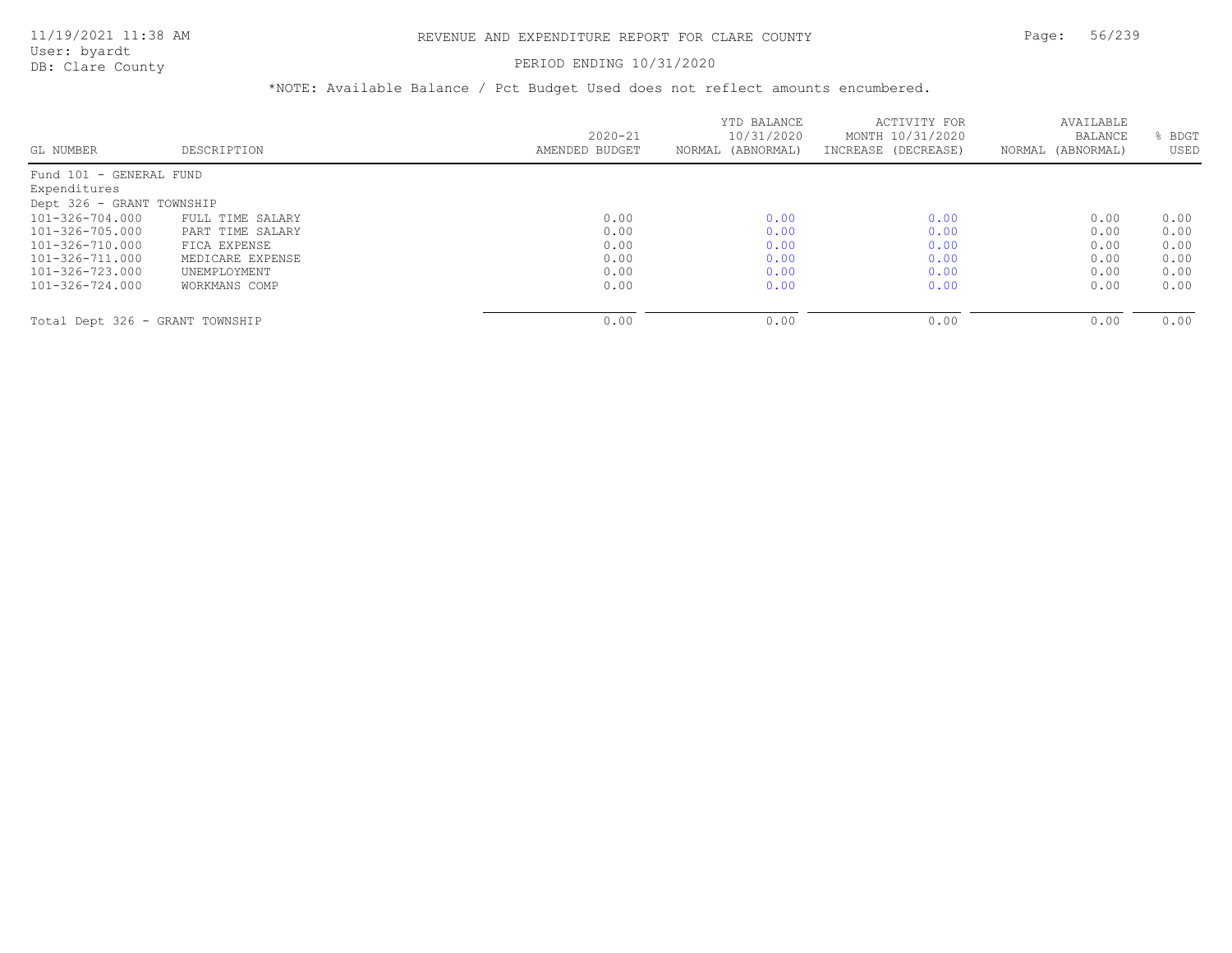### 11/19/2021 11:38 AM REVENUE AND EXPENDITURE REPORT FOR CLARE COUNTY Page: 57/239

User: byardt<br>DB: Clare County

#### PERIOD ENDING 10/31/2020

| GL NUMBER                        | DESCRIPTION                            | $2020 - 21$<br>AMENDED BUDGET | YTD BALANCE<br>10/31/2020<br>NORMAL (ABNORMAL) | <b>ACTIVITY FOR</b><br>MONTH 10/31/2020<br>INCREASE (DECREASE) | AVAILABLE<br><b>BALANCE</b><br>NORMAL (ABNORMAL) | % BDGT<br>USED |
|----------------------------------|----------------------------------------|-------------------------------|------------------------------------------------|----------------------------------------------------------------|--------------------------------------------------|----------------|
|                                  |                                        |                               |                                                |                                                                |                                                  |                |
| Fund 101 - GENERAL FUND          |                                        |                               |                                                |                                                                |                                                  |                |
| Expenditures                     |                                        |                               |                                                |                                                                |                                                  |                |
| Dept 327 - MMC SECURITY CONTRACT |                                        |                               |                                                |                                                                |                                                  |                |
| 101-327-704.000                  | FULL TIME SALARIES                     | 37,842.00                     | 2,593.64                                       | 2,593.64                                                       | 35,248.36                                        | 6.85           |
| 101-327-705.000                  | PART TIME SALARIES                     | 0.00                          | 0.00                                           | 0.00                                                           | 0.00                                             | 0.00           |
| 101-327-706.000                  | OVERTIME                               | 2,500.00                      | 0.00                                           | 0.00                                                           | 2,500.00                                         | 0.00           |
| 101-327-710.000                  | FICA                                   | 2,533.00                      | 158.46                                         | 158.46                                                         | 2,374.54                                         | 6.26           |
| 101-327-711.000                  | MEDICARE                               | 593.00                        | 37.07                                          | 37.07                                                          | 555.93                                           | 6.25           |
| 101-327-715.000                  | HEALTH INSURANCE                       | 15,395.00                     | 968.19                                         | 968.19                                                         | 14,426.81                                        | 6.29           |
| 101-327-715.006                  | CIC BUNDLE                             | 474.00                        | 39.50                                          | 39.50                                                          | 434.50                                           | 8.33           |
| 101-327-717.000                  | LIFE INSURANCE                         | 58.00                         | 9.52                                           | 9.52                                                           | 48.48                                            | 16.41          |
| 101-327-718.000                  | CO PORTION RETIREMENT                  | 0.00                          | 0.00                                           | 0.00                                                           | 0.00                                             | 0.00           |
| 101-327-723.000                  | UNEMPLOYMENT                           | 0.00                          | 0.00                                           | 0.00                                                           | 0.00                                             | 0.00           |
| 101-327-724.000                  | WORKERS COMP                           | 0.00                          | 0.00                                           | 0.00                                                           | 0.00                                             | 0.00           |
| 101-327-746.000                  | GAS OIL & GREASE                       | 3,000.00                      | 0.00                                           | 0.00                                                           | 3,000.00                                         | 0.00           |
| 101-327-747.000                  | UNIFORMS                               | 500.00                        | 0.00                                           | 0.00                                                           | 500.00                                           | 0.00           |
| 101-327-852.000                  | TELEPHONE                              | 700.00                        | 37.27                                          | 37.27                                                          | 662.73                                           | 5.32           |
| 101-327-862.000                  | VEHICLE REPAIRS & MAINTENANCE          | 2,000.00                      | 0.00                                           | 0.00                                                           | 2,000.00                                         | 0.00           |
| 101-327-957.000                  | SCHOOL & TRAINING - STATE              | 0.00                          | 0.00                                           | 0.00                                                           | 0.00                                             | 0.00           |
| 101-327-978.000                  | NEW EQUIPMENT                          | 1,000.00                      | 0.00                                           | 0.00                                                           | 1,000.00                                         | 0.00           |
|                                  | Total Dept 327 - MMC SECURITY CONTRACT | 66,595.00                     | 3,843.65                                       | 3,843.65                                                       | 62,751.35                                        | 5.77           |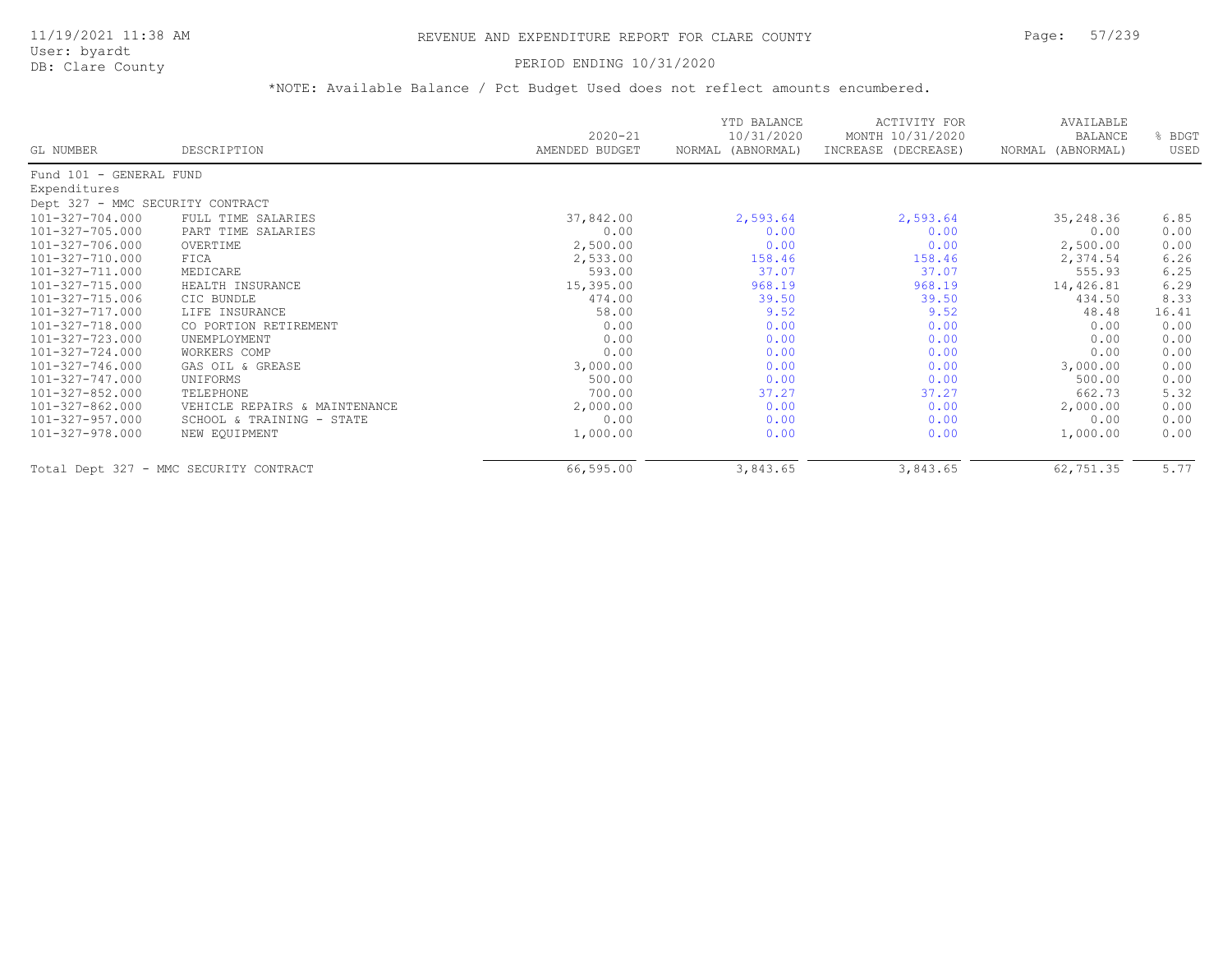#### PERIOD ENDING 10/31/2020

| GL NUMBER               | DESCRIPTION                                | $2020 - 21$<br>AMENDED BUDGET | YTD BALANCE<br>10/31/2020<br>NORMAL (ABNORMAL) | ACTIVITY FOR<br>MONTH 10/31/2020<br>INCREASE (DECREASE) | AVAILABLE<br><b>BALANCE</b><br>NORMAL (ABNORMAL) | BDGT<br>USED |
|-------------------------|--------------------------------------------|-------------------------------|------------------------------------------------|---------------------------------------------------------|--------------------------------------------------|--------------|
| Fund 101 - GENERAL FUND |                                            |                               |                                                |                                                         |                                                  |              |
| Expenditures            |                                            |                               |                                                |                                                         |                                                  |              |
|                         | Dept 328 - HAYES TWP LAW ENFORCEMENT       |                               |                                                |                                                         |                                                  |              |
| 101-328-704.000         | SALARY                                     | 0.00                          | 0.00                                           | 0.00                                                    | 0.00                                             | 0.00         |
| $101 - 328 - 705.000$   | P/T HAYES TWP CONTRACT                     | 0.00                          | 0.00                                           | 0.00                                                    | 0.00                                             | 0.00         |
| 101-328-706.000         | OVERTIME                                   | 0.00                          | 0.00                                           | 0.00                                                    | 0.00                                             | 0.00         |
| 101-328-706.003         | P/T OT HAYES TWP CONTRACT                  | 0.00                          | 0.00                                           | 0.00                                                    | 0.00                                             | 0.00         |
| 101-328-710.000         | FICA-HAYES TWP CONTRACT                    | 0.00                          | 0.00                                           | 0.00                                                    | 0.00                                             | 0.00         |
| 101-328-711.000         | MEDICARE-HAYES TWP CONTRACT                | 0.00                          | 0.00                                           | 0.00                                                    | 0.00                                             | 0.00         |
| 101-328-715.000         | HEALTH INSURANCE                           | 0.00                          | 0.00                                           | 0.00                                                    | 0.00                                             | 0.00         |
| 101-328-715.001         | BENNY CARD                                 | 0.00                          | 0.00                                           | 0.00                                                    | 0.00                                             | 0.00         |
| 101-328-715.002         | HRA                                        | 0.00                          | 0.00                                           | 0.00                                                    | 0.00                                             | 0.00         |
| 101-328-715.006         | CIC BUNDLE                                 | 0.00                          | 0.00                                           | 0.00                                                    | 0.00                                             | 0.00         |
| 101-328-717.000         | LIFE INSURANCE                             | 0.00                          | 0.00                                           | 0.00                                                    | 0.00                                             | 0.00         |
| 101-328-717.002         | COBRA/HIPPA                                | 0.00                          | 0.00                                           | 0.00                                                    | 0.00                                             | 0.00         |
| 101-328-718.000         | RETIREMENT-HAYES TWP CONTRACT              | 0.00                          | 0.00                                           | 0.00                                                    | 0.00                                             | 0.00         |
| 101-328-720.000         | VACATION                                   | 0.00                          | 0.00                                           | 0.00                                                    | 0.00                                             | 0.00         |
| 101-328-721.000         | SICK LEAVE                                 | 0.00                          | 0.00                                           | 0.00                                                    | 0.00                                             | 0.00         |
| 101-328-722.000         | HOLIDAYS                                   | 0.00                          | 0.00                                           | 0.00                                                    | 0.00                                             | 0.00         |
| 101-328-723.000         | UNEMPLOYMENT-HAYES TWP CONTRACT            | 0.00                          | 0.00                                           | 0.00                                                    | 0.00                                             | 0.00         |
| 101-328-724.000         | WORK COMP-HAYES TWP CONTRACT               | 0.00                          | 0.00                                           | 0.00                                                    | 0.00                                             | 0.00         |
| 101-328-978.000         | NEW EQUIPMENT                              | 0.00                          | 0.00                                           | 0.00                                                    | 0.00                                             | 0.00         |
|                         | Total Dept 328 - HAYES TWP LAW ENFORCEMENT | 0.00                          | 0.00                                           | 0.00                                                    | 0.00                                             | 0.00         |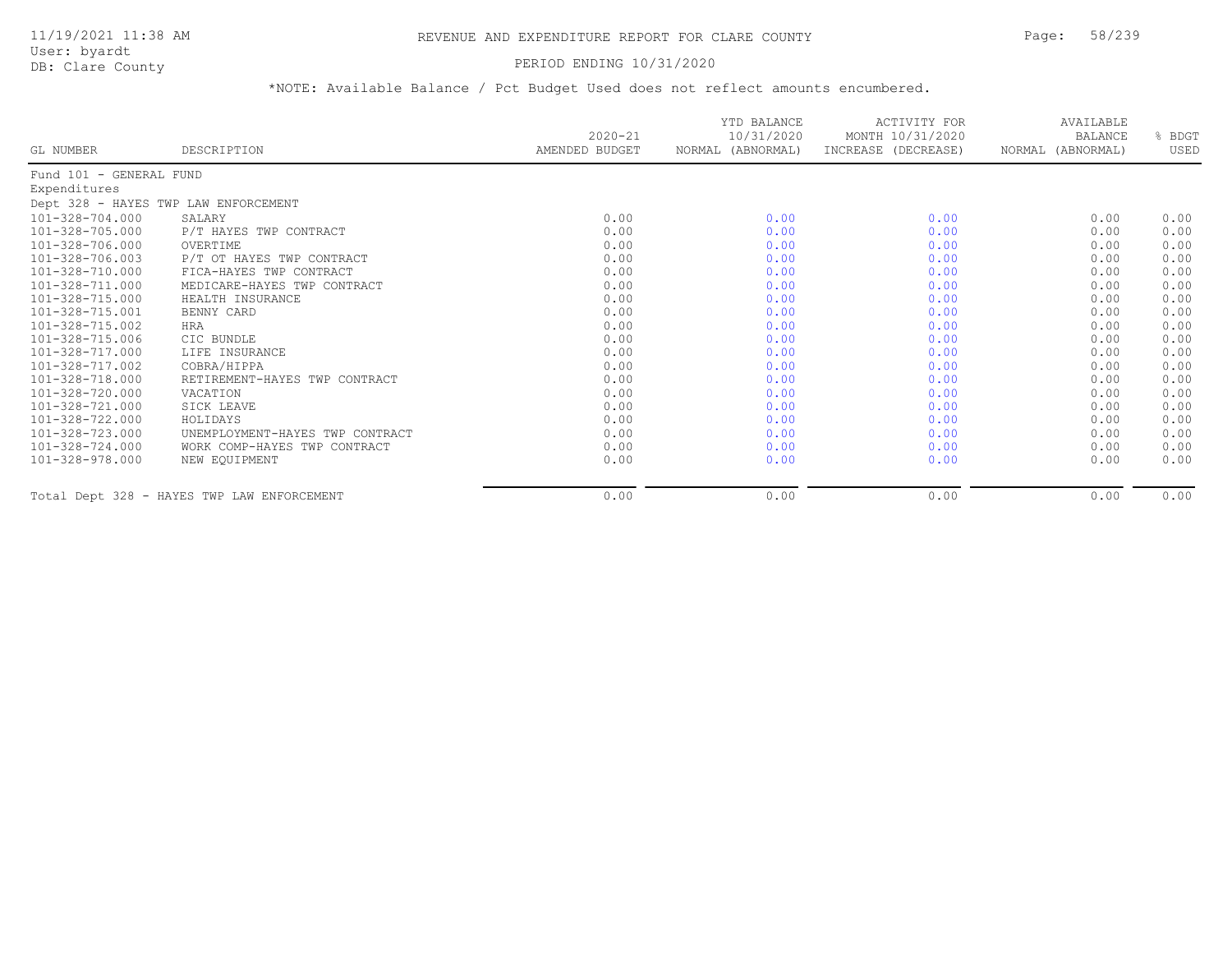#### PERIOD ENDING 10/31/2020

|                                    |                       | $2020 - 21$    | YTD BALANCE<br>10/31/2020 | ACTIVITY FOR<br>MONTH 10/31/2020 | AVAILABLE<br>BALANCE | BDGT |
|------------------------------------|-----------------------|----------------|---------------------------|----------------------------------|----------------------|------|
| GL NUMBER                          | DESCRIPTION           | AMENDED BUDGET | NORMAL (ABNORMAL)         | INCREASE (DECREASE)              | NORMAL (ABNORMAL)    | USED |
| Fund 101 - GENERAL FUND            |                       |                |                           |                                  |                      |      |
| Expenditures                       |                       |                |                           |                                  |                      |      |
| Dept 329 - GARFIELD TOWNSHIP       |                       |                |                           |                                  |                      |      |
| 101-329-704.000                    | FULL TIME SALARIES    | 0.00           | 0.00                      | 0.00                             | 0.00                 | 0.00 |
| 101-329-710.000                    | FICA EXPENSE          | 0.00           | 0.00                      | 0.00                             | 0.00                 | 0.00 |
| 101-329-711.000                    | MEDICARE EXPENSE      | 0.00           | 0.00                      | 0.00                             | 0.00                 | 0.00 |
| 101-329-715.000                    | HEALTH INSURANCE      | 0.00           | 0.00                      | 0.00                             | 0.00                 | 0.00 |
| 101-329-715.006                    | CIC BUNDLE            | 0.00           | 0.00                      | 0.00                             | 0.00                 | 0.00 |
| 101-329-717.000                    | LIFE INSURANCE        | 0.00           | 0.00                      | 0.00                             | 0.00                 | 0.00 |
| 101-329-718.000                    | CO PORTION RETIREMENT | 0.00           | 0.00                      | 0.00                             | 0.00                 | 0.00 |
| 101-329-723.000                    | UNEMPLOYMENT          | 0.00           | 0.00                      | 0.00                             | 0.00                 | 0.00 |
| 101-329-724.000                    | WORK COMP             | 0.00           | 0.00                      | 0.00                             | 0.00                 | 0.00 |
| Total Dept 329 - GARFIELD TOWNSHIP |                       | 0.00           | 0.00                      | 0.00                             | 0.00                 | 0.00 |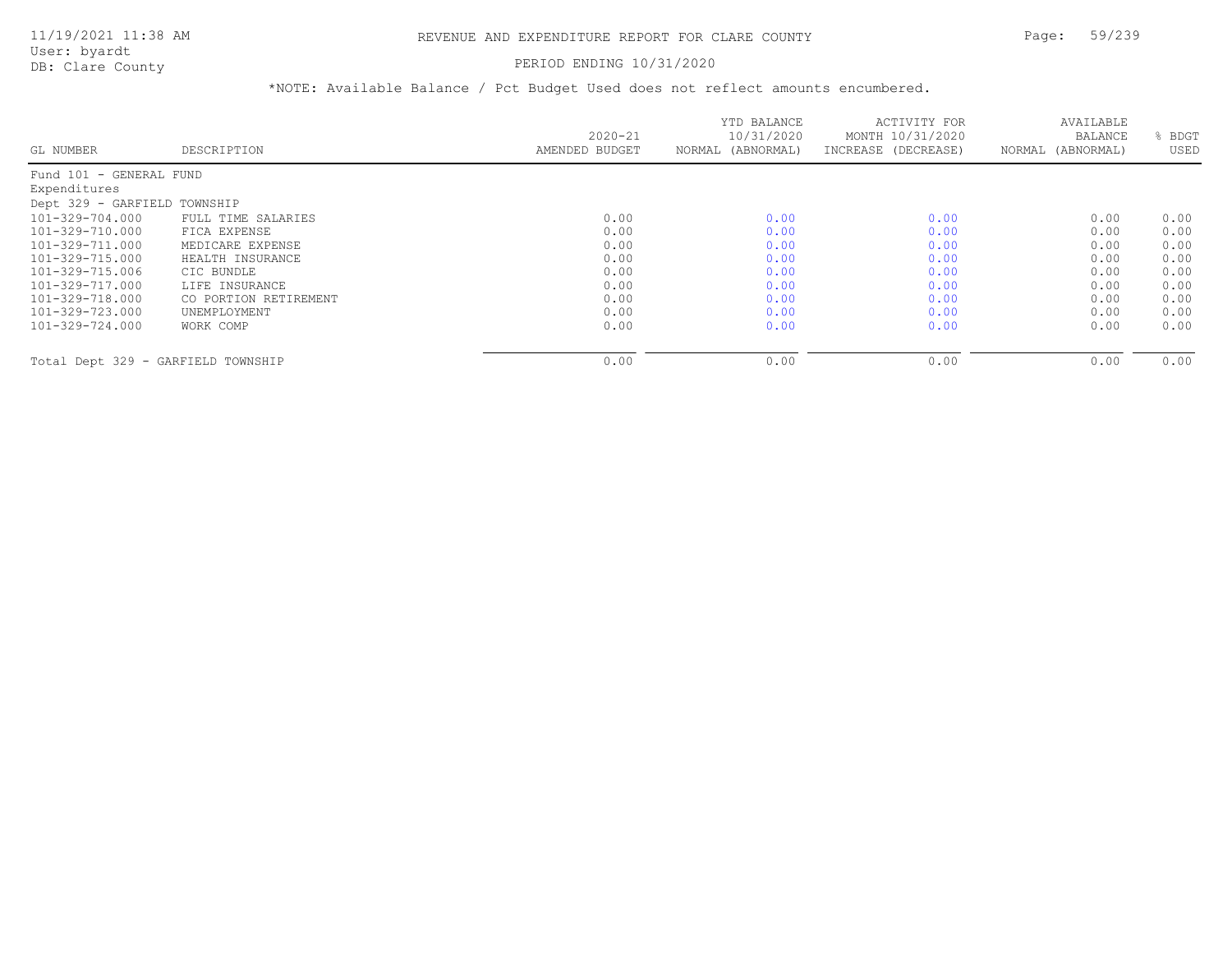#### PERIOD ENDING 10/31/2020

|                         |                                                |                | YTD BALANCE       | ACTIVITY FOR        | AVAILABLE         |      |
|-------------------------|------------------------------------------------|----------------|-------------------|---------------------|-------------------|------|
|                         |                                                | $2020 - 21$    | 10/31/2020        | MONTH 10/31/2020    | <b>BALANCE</b>    | BDGT |
| GL NUMBER               | DESCRIPTION                                    | AMENDED BUDGET | NORMAL (ABNORMAL) | INCREASE (DECREASE) | NORMAL (ABNORMAL) | USED |
| Fund 101 - GENERAL FUND |                                                |                |                   |                     |                   |      |
| Expenditures            |                                                |                |                   |                     |                   |      |
|                         | Dept 330 - GREENWOOD TWP LAW ENFORCEMENT       |                |                   |                     |                   |      |
| 101-330-704.000         | FULL TIME SALARIES                             | 3,721.00       | 0.00              | 0.00                | 3,721.00          | 0.00 |
| 101-330-706.000         | OVERTIME                                       | 725.00         | 0.00              | 0.00                | 725.00            | 0.00 |
| 101-330-710.000         | FICA EXPENSE                                   | 288.00         | 0.00              | 0.00                | 288.00            | 0.00 |
| 101-330-711.000         | MEDICARE EXPENSE                               | 68.00          | 0.00              | 0.00                | 68.00             | 0.00 |
| 101-330-715.000         | HEALTH INSURANCE                               | 0.00           | 0.00              | 0.00                | 0.00              | 0.00 |
| 101-330-715.006         | CIC BUNDLE                                     | 0.00           | 0.00              | 0.00                | 0.00              | 0.00 |
| 101-330-717.000         | LIFE INSURANCE                                 | 0.00           | 0.00              | 0.00                | 0.00              | 0.00 |
| 101-330-722.000         | HOLIDAYS                                       | 198.00         | 0.00              | 0.00                | 198.00            | 0.00 |
|                         | Total Dept 330 - GREENWOOD TWP LAW ENFORCEMENT | 5,000.00       | 0.00              | 0.00                | 5,000.00          | 0.00 |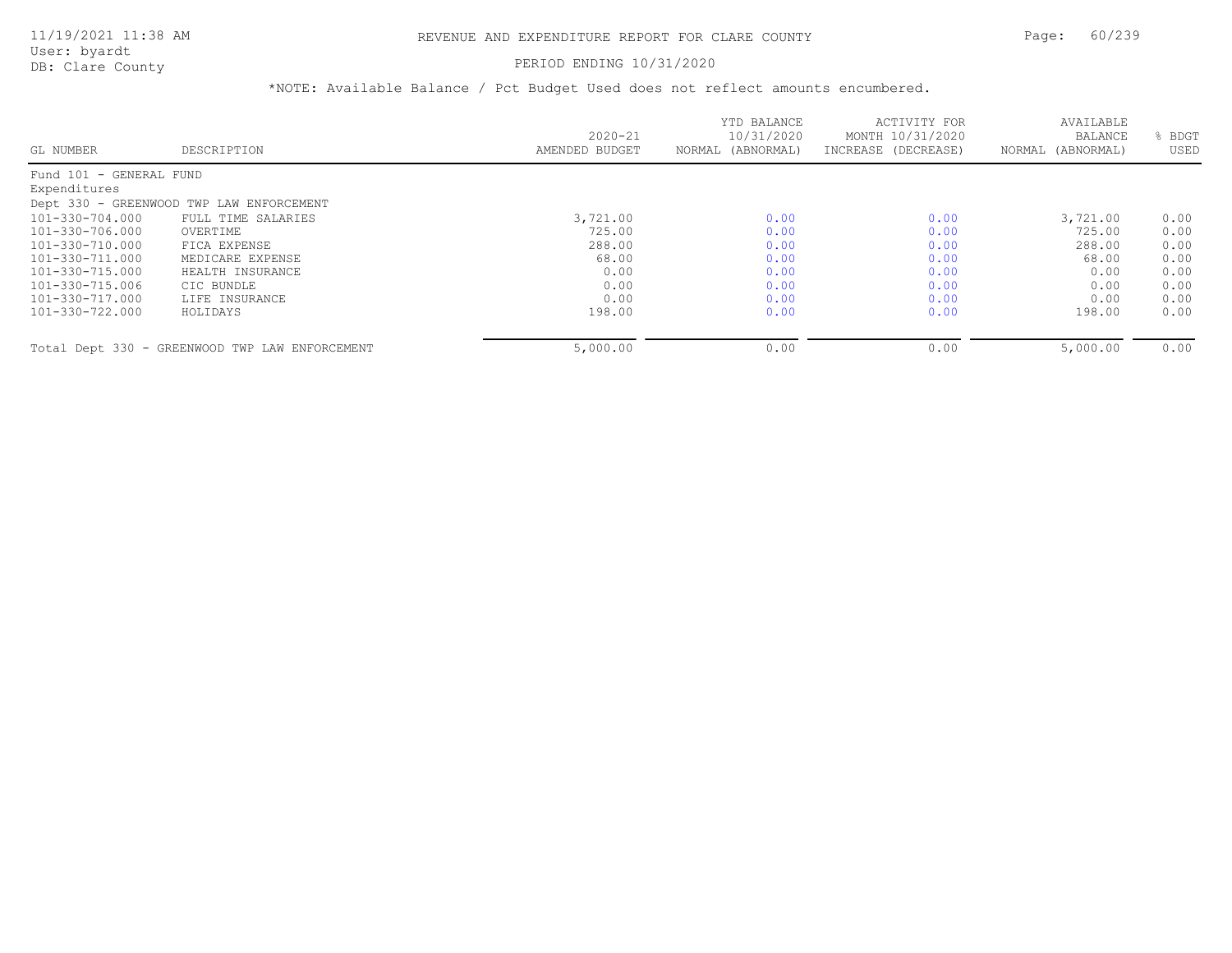### PERIOD ENDING 10/31/2020

|                                |                        | $2020 - 21$    | YTD BALANCE<br>10/31/2020 | ACTIVITY FOR<br>MONTH 10/31/2020 | AVAILABLE<br><b>BALANCE</b> | BDGT |
|--------------------------------|------------------------|----------------|---------------------------|----------------------------------|-----------------------------|------|
| GL NUMBER                      | DESCRIPTION            | AMENDED BUDGET | NORMAL (ABNORMAL)         | INCREASE (DECREASE)              | NORMAL (ABNORMAL)           | USED |
| Fund 101 - GENERAL FUND        |                        |                |                           |                                  |                             |      |
| Expenditures                   |                        |                |                           |                                  |                             |      |
| Dept 331 - MARINE SAFETY       |                        |                |                           |                                  |                             |      |
| 101-331-704.000                | SALARY-LAW ENFORCEMENT | 5,922.00       | 0.00                      | 0.00                             | 5,922.00                    | 0.00 |
| 101-331-705.000                | SALARY-EDUCATION       | 214.00         | 0.00                      | 0.00                             | 214.00                      | 0.00 |
| 101-331-706.000                | SALARY-LIVERY-S&R-B&R  | 50.00          | 0.00                      | 0.00                             | 50.00                       | 0.00 |
| 101-331-710.000                | FICA EXPENSE           | 384.00         | 0.00                      | 0.00                             | 384.00                      | 0.00 |
| 101-331-711.000                | MEDICARE EXPENSE       | 90.00          | 0.00                      | 0.00                             | 90.00                       | 0.00 |
| 101-331-862.001                | <b>CCS&amp;M</b>       | 740.00         | 0.00                      | 0.00                             | 740.00                      | 0.00 |
|                                |                        |                |                           |                                  |                             |      |
| Total Dept 331 - MARINE SAFETY |                        | 7,400.00       | 0.00                      | 0.00                             | 7,400.00                    | 0.00 |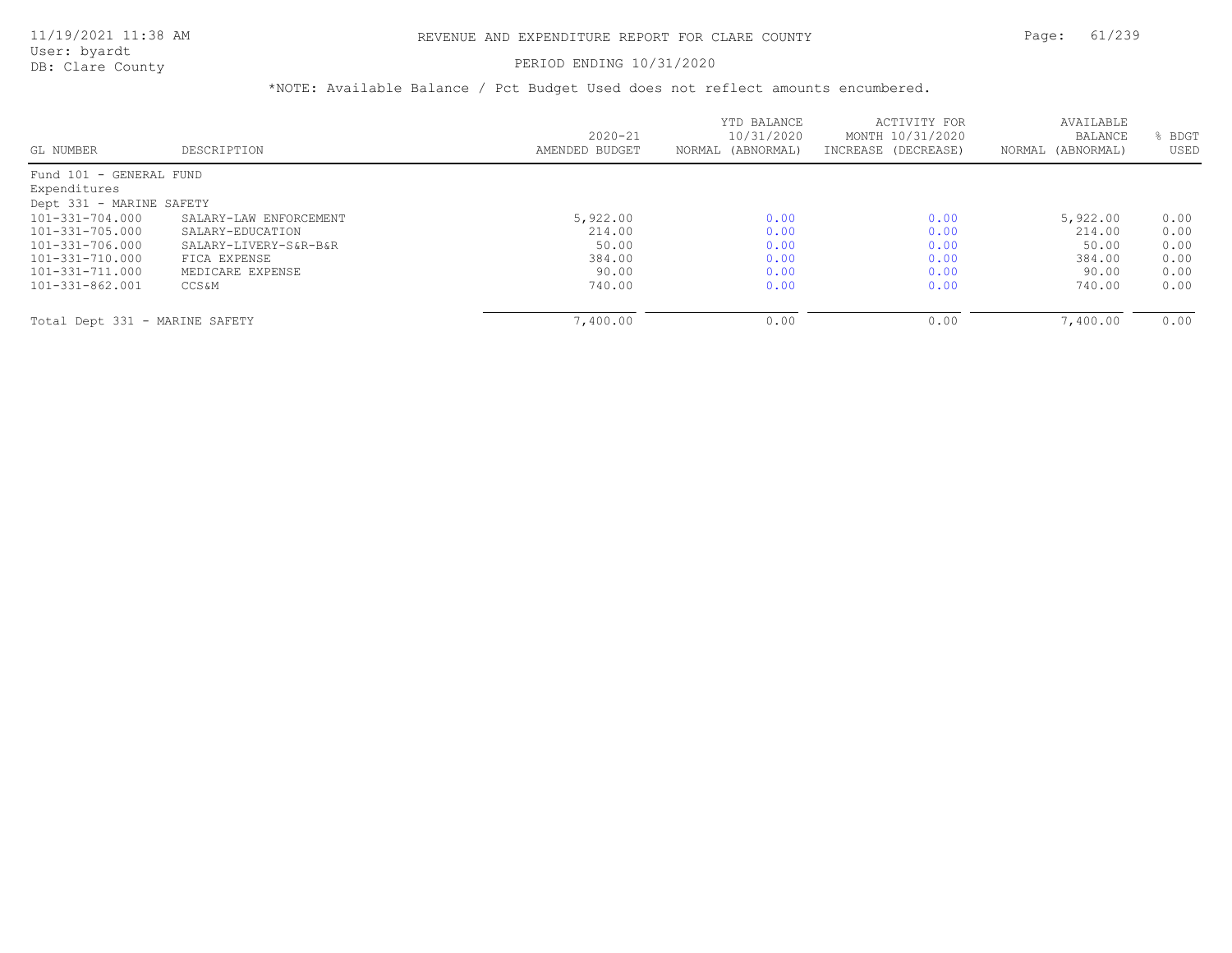### 11/19/2021 11:38 AM REVENUE AND EXPENDITURE REPORT FOR CLARE COUNTY Page: 62/239

User: byardt<br>DB: Clare County

#### PERIOD ENDING 10/31/2020

| GL NUMBER               | DESCRIPTION                                  | $2020 - 21$<br>AMENDED BUDGET | YTD BALANCE<br>10/31/2020<br>NORMAL (ABNORMAL) | <b>ACTIVITY FOR</b><br>MONTH 10/31/2020<br>INCREASE (DECREASE) | AVAILABLE<br><b>BALANCE</b><br>NORMAL (ABNORMAL) | % BDGT<br>USED |
|-------------------------|----------------------------------------------|-------------------------------|------------------------------------------------|----------------------------------------------------------------|--------------------------------------------------|----------------|
|                         |                                              |                               |                                                |                                                                |                                                  |                |
| Fund 101 - GENERAL FUND |                                              |                               |                                                |                                                                |                                                  |                |
| Expenditures            |                                              |                               |                                                |                                                                |                                                  |                |
|                         | Dept 333 - SECONDARY ROAD PATROL GRANT       |                               |                                                |                                                                |                                                  |                |
| 101-333-704.000         | SALARY                                       | 36,806.00                     | 815.48                                         | 815.48                                                         | 35,990.52                                        | 2.22           |
| 101-333-705.000         | PART TIME                                    | 0.00                          | 0.00                                           | 0.00                                                           | 0.00                                             | 0.00           |
| 101-333-706.000         | OVERTIME                                     | 2,044.00                      | 0.00                                           | 0.00                                                           | 2,044.00                                         | 0.00           |
| 101-333-710.000         | FICA EXPENSE                                 | 2,580.00                      | 49.50                                          | 49.50                                                          | 2,530.50                                         | 1.92           |
| 101-333-711.000         | MEDICARE EXPENSE                             | 604.00                        | 11.57                                          | 11.57                                                          | 592.43                                           | 1.92           |
| 101-333-715.000         | HEALTH INSURANCE                             | 12,129.00                     | 0.00                                           | 0.00                                                           | 12,129.00                                        | 0.00           |
| 101-333-715.001         | BENNY CARD                                   | 0.00                          | 0.00                                           | 0.00                                                           | 0.00                                             | 0.00           |
| 101-333-715.002         | HRA                                          | 0.00                          | 0.00                                           | 0.00                                                           | 0.00                                             | 0.00           |
| 101-333-715.006         | CIC BUNDLE                                   | 474.00                        | 0.00                                           | 0.00                                                           | 474.00                                           | 0.00           |
| 101-333-717.000         | LIFE INSURANCE                               | 58.00                         | 0.00                                           | 0.00                                                           | 58.00                                            | 0.00           |
| 101-333-717.002         | COBRA/HIPPA                                  | 0.00                          | 0.00                                           | 0.00                                                           | 0.00                                             | 0.00           |
| 101-333-718.000         | CO PORTION RETIREMENT                        | 0.00                          | 0.00                                           | 0.00                                                           | 0.00                                             | 0.00           |
| 101-333-721.000         | SICK LEAVE                                   | 0.00                          | 0.00                                           | 0.00                                                           | 0.00                                             | 0.00           |
| 101-333-722.000         | HOLIDAYS                                     | 2,761.00                      | 0.00                                           | 0.00                                                           | 2,761.00                                         | 0.00           |
| 101-333-723.000         | UNEMPLOYMENT                                 | 0.00                          | 0.00                                           | 0.00                                                           | 0.00                                             | 0.00           |
| 101-333-724.000         | WORKMAN'S COMP                               | 0.00                          | 0.00                                           | 0.00                                                           | 0.00                                             | 0.00           |
| 101-333-725.000         | <b>GUN ALLOWANCE</b>                         | 0.00                          | 0.00                                           | 0.00                                                           | 0.00                                             | 0.00           |
| 101-333-726.000         | AMBULANCE                                    | 0.00                          | 0.00                                           | 0.00                                                           | 0.00                                             | 0.00           |
| 101-333-746.000         | GAS OIL & GREASE                             | 3,600.00                      | 0.00                                           | 0.00                                                           | 3,600.00                                         | 0.00           |
| 101-333-748.000         | CLEANING ALLOWANCE                           | 0.00                          | 0.00                                           | 0.00                                                           | 0.00                                             | 0.00           |
| 101-333-862.000         | VEHICLE REPAIRS & MAINTENANCE                | 1,200.00                      | 0.00                                           | 0.00                                                           | 1,200.00                                         | 0.00           |
| 101-333-978.000         | NEW EQUIPMENT                                | 1.00                          | 0.00                                           | 0.00                                                           | 1.00                                             | 0.00           |
| 101-333-981.000         | VEHICLE REPLACEMENTS                         | 0.00                          | 0.00                                           | 0.00                                                           | 0.00                                             | 0.00           |
|                         | Total Dept 333 - SECONDARY ROAD PATROL GRANT | 62,257.00                     | 876.55                                         | 876.55                                                         | 61,380.45                                        | 1.41           |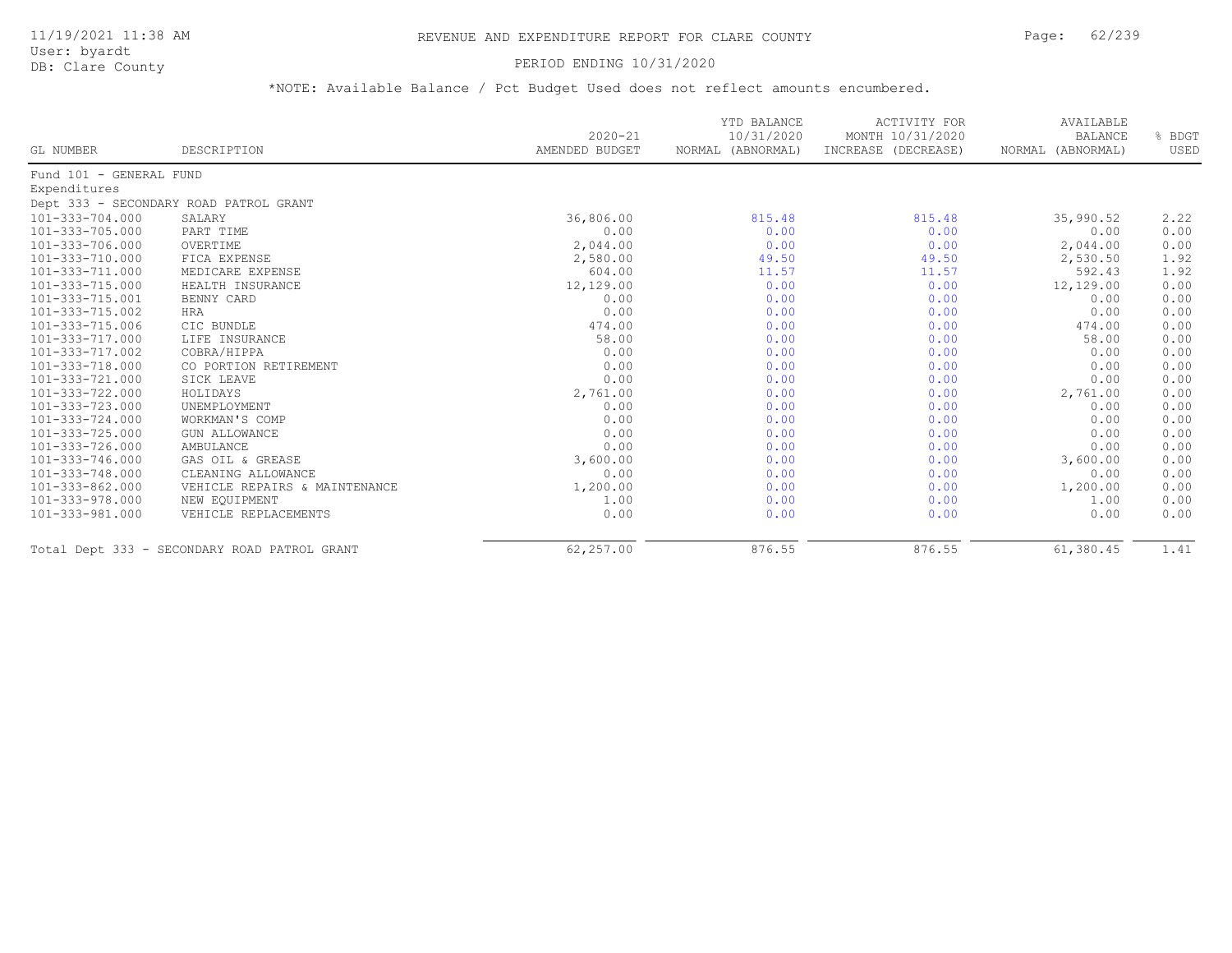#### PERIOD ENDING 10/31/2020

| GL NUMBER               | DESCRIPTION                                     | $2020 - 21$<br>AMENDED BUDGET | YTD BALANCE<br>10/31/2020<br>NORMAL (ABNORMAL) | ACTIVITY FOR<br>MONTH 10/31/2020<br>INCREASE (DECREASE) | AVAILABLE<br><b>BALANCE</b><br>NORMAL (ABNORMAL) | BDGT<br>USED |
|-------------------------|-------------------------------------------------|-------------------------------|------------------------------------------------|---------------------------------------------------------|--------------------------------------------------|--------------|
| Fund 101 - GENERAL FUND |                                                 |                               |                                                |                                                         |                                                  |              |
| Expenditures            |                                                 |                               |                                                |                                                         |                                                  |              |
|                         | Dept 335 - OFFICE OF HIGHWAY SAFETY GRANT       |                               |                                                |                                                         |                                                  |              |
| 101-335-706.000         | OVERTIME                                        | 0.00                          | 0.00                                           | 0.00                                                    | 0.00                                             | 0.00         |
| 101-335-710.000         | FICA EXPENSE                                    | 0.00                          | 0.00                                           | 0.00                                                    | 0.00                                             | 0.00         |
| 101-335-711.000         | MEDICARE EXPENSE                                | 0.00                          | 0.00                                           | 0.00                                                    | 0.00                                             | 0.00         |
| 101-335-880.000         | COMMUNITY PROMOTION-CAR SEATS                   | 0.00                          | 0.00                                           | 0.00                                                    | 0.00                                             | 0.00         |
|                         |                                                 |                               |                                                |                                                         |                                                  |              |
|                         | Total Dept 335 - OFFICE OF HIGHWAY SAFETY GRANT | 0.00                          | 0.00                                           | 0.00                                                    | 0.00                                             | 0.00         |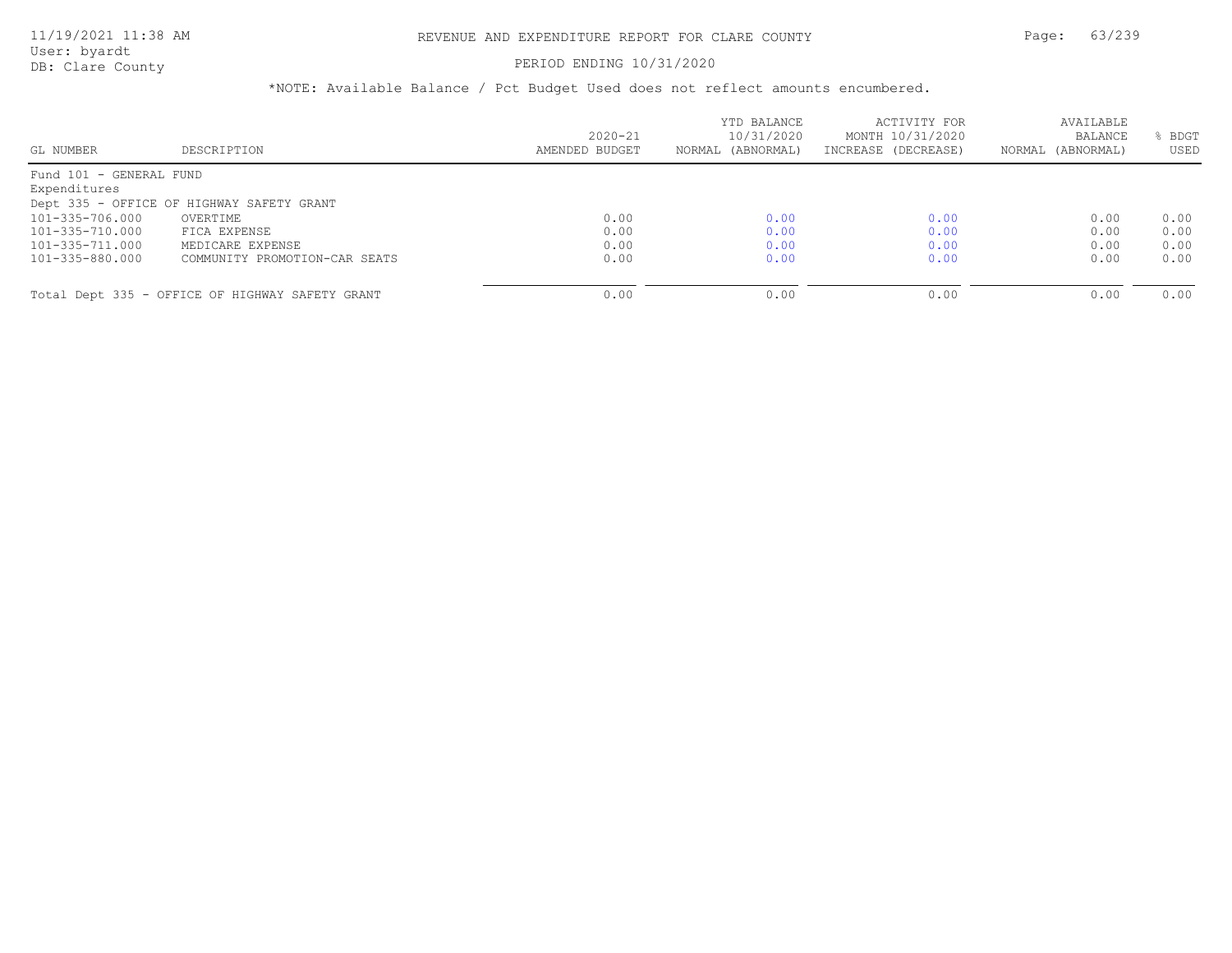User: byardt

# DB: Clare County **PERIOD ENDING 10/31/2020**

| GL NUMBER                    | DESCRIPTION      | $2020 - 21$<br>AMENDED BUDGET | YTD BALANCE<br>10/31/2020<br>NORMAL (ABNORMAL) | ACTIVITY FOR<br>MONTH 10/31/2020<br>INCREASE (DECREASE) | AVAILABLE<br><b>BALANCE</b><br>(ABNORMAL)<br>NORMAL | BDGT<br>USED |
|------------------------------|------------------|-------------------------------|------------------------------------------------|---------------------------------------------------------|-----------------------------------------------------|--------------|
| Fund 101 - GENERAL FUND      |                  |                               |                                                |                                                         |                                                     |              |
| Expenditures                 |                  |                               |                                                |                                                         |                                                     |              |
| Dept $346 - 0 R V$ GRANT     |                  |                               |                                                |                                                         |                                                     |              |
| $101 - 346 - 705.000$        | PART TIME        | 5,573.00                      | 0.00                                           | 0.00                                                    | 5,573.00                                            | 0.00         |
| 101-346-710.000              | FICA EXPENSE     | 346.00                        | 0.00                                           | 0.00                                                    | 346.00                                              | 0.00         |
| 101-346-711.000              | MEDICARE EXPENSE | 81.00                         | 0.00                                           | 0.00                                                    | 81.00                                               | 0.00         |
| 101-346-862.001              | CCS & M          | 500.00                        | 0.00                                           | 0.00                                                    | 500.00                                              | 0.00         |
| 101-346-978.000              | NEW EOUIPMENT    | 0.00                          | 0.00                                           | 0.00                                                    | 0.00                                                | 0.00         |
| Total Dept 346 - O R V GRANT |                  | 6,500.00                      | 0.00                                           | 0.00                                                    | 6,500.00                                            | 0.00         |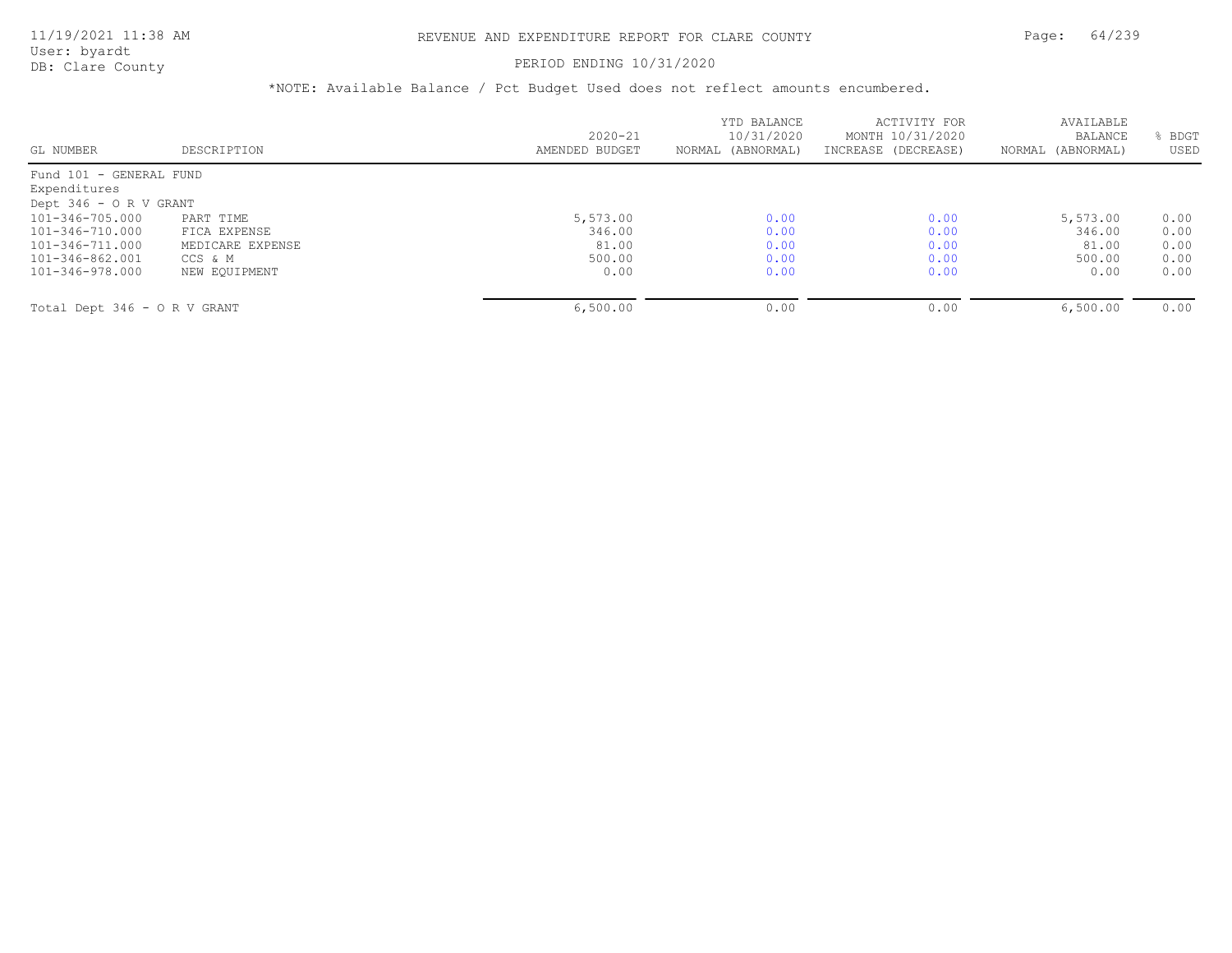#### PERIOD ENDING 10/31/2020

|                                   |                  | $2020 - 21$    | YTD BALANCE<br>10/31/2020 | ACTIVITY FOR                            | AVAILABLE                    |              |
|-----------------------------------|------------------|----------------|---------------------------|-----------------------------------------|------------------------------|--------------|
| GL NUMBER                         | DESCRIPTION      | AMENDED BUDGET | NORMAL (ABNORMAL)         | MONTH 10/31/2020<br>INCREASE (DECREASE) | BALANCE<br>NORMAL (ABNORMAL) | BDGT<br>USED |
| Fund 101 - GENERAL FUND           |                  |                |                           |                                         |                              |              |
| Expenditures                      |                  |                |                           |                                         |                              |              |
| Dept 347 - SNOWMOBILE GRANT       |                  |                |                           |                                         |                              |              |
| $101 - 347 - 705.000$             | PART TIME        | 3,120.00       | 0.00                      | 0.00                                    | 3,120.00                     | 0.00         |
| 101-347-710.000                   | FICA EXPENSE     | 194.00         | 0.00                      | 0.00                                    | 194.00                       | 0.00         |
| $101 - 347 - 711.000$             | MEDICARE EXPENSE | 46.00          | 0.00                      | 0.00                                    | 46.00                        | 0.00         |
| 101-347-862.001                   | CCS & M          | 169.00         | 0.00                      | 0.00                                    | 169.00                       | 0.00         |
| 101-347-978.000                   | NEW EOUIPMENT    | 0.00           | 0.00                      | 0.00                                    | 0.00                         | 0.00         |
| Total Dept 347 - SNOWMOBILE GRANT |                  | 3,529.00       | 0.00                      | 0.00                                    | 3,529.00                     | 0.00         |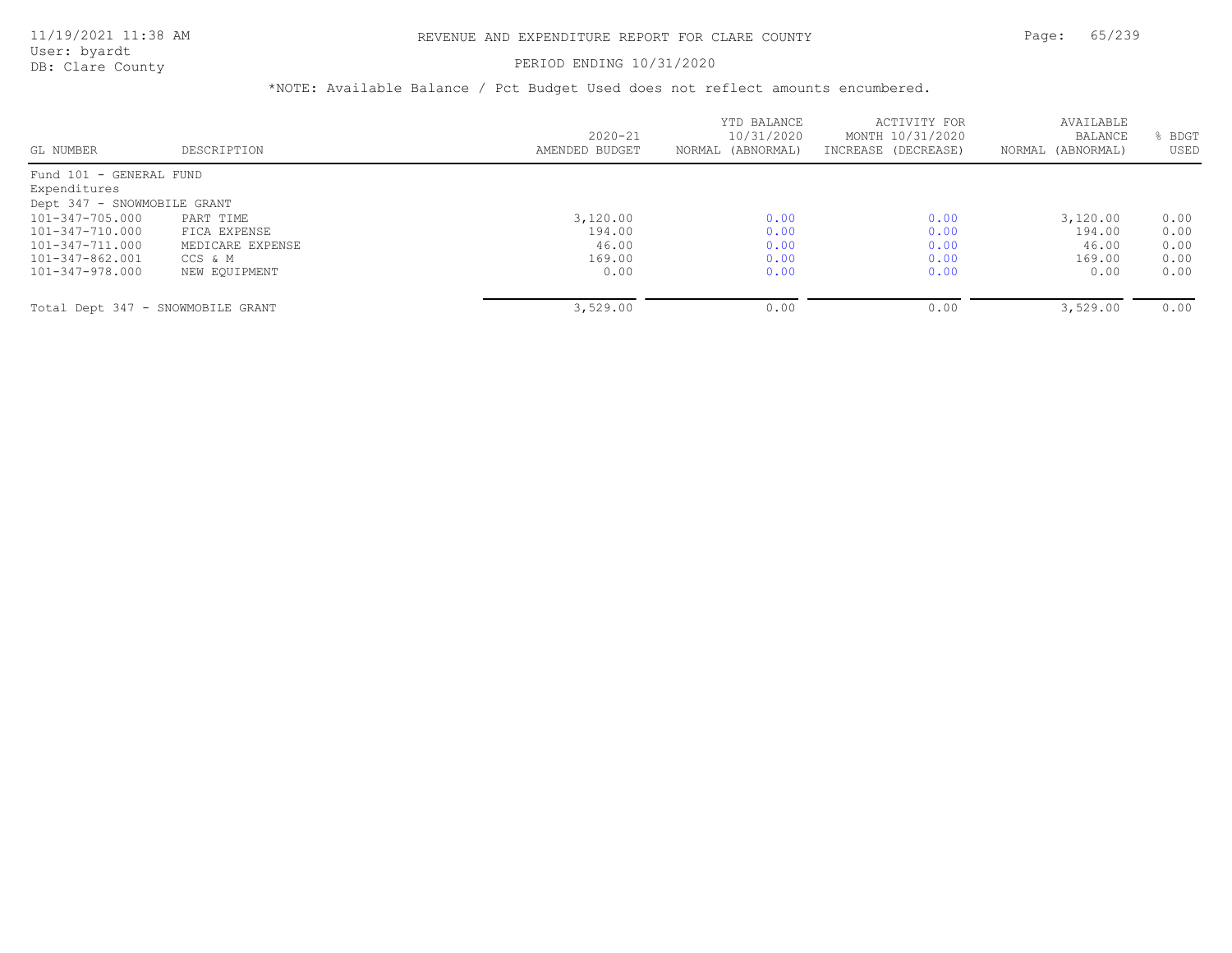#### PERIOD ENDING 10/31/2020

| GL NUMBER                               | DESCRIPTION                                 | $2020 - 21$<br>AMENDED BUDGET | YTD BALANCE<br>10/31/2020<br>NORMAL (ABNORMAL) | ACTIVITY FOR<br>MONTH 10/31/2020<br>INCREASE (DECREASE) | AVAILABLE<br><b>BALANCE</b><br>NORMAL (ABNORMAL) | BDGT<br>USED |
|-----------------------------------------|---------------------------------------------|-------------------------------|------------------------------------------------|---------------------------------------------------------|--------------------------------------------------|--------------|
| Fund 101 - GENERAL FUND<br>Expenditures |                                             |                               |                                                |                                                         |                                                  |              |
|                                         | Dept 349 - ORV SAFETY EDUCATION GRANT       |                               |                                                |                                                         |                                                  |              |
| 101-349-705.000                         | PART TIME SALARIES                          | 0.00                          | 0.00                                           | 0.00                                                    | 0.00                                             | 0.00         |
| 101-349-710.000                         | FICA EXPENSE                                | 0.00                          | 0.00                                           | 0.00                                                    | 0.00                                             | 0.00         |
| 101-349-711.000                         | MEDICARE EXPENSE                            | 0.00                          | 0.00                                           | 0.00                                                    | 0.00                                             | 0.00         |
| 101-349-727.000                         | SUPPLIES                                    | 0.00                          | 0.00                                           | 0.00                                                    | 0.00                                             | 0.00         |
|                                         |                                             |                               |                                                |                                                         |                                                  |              |
|                                         | Total Dept 349 - ORV SAFETY EDUCATION GRANT | 0.00                          | 0.00                                           | 0.00                                                    | 0.00                                             | 0.00         |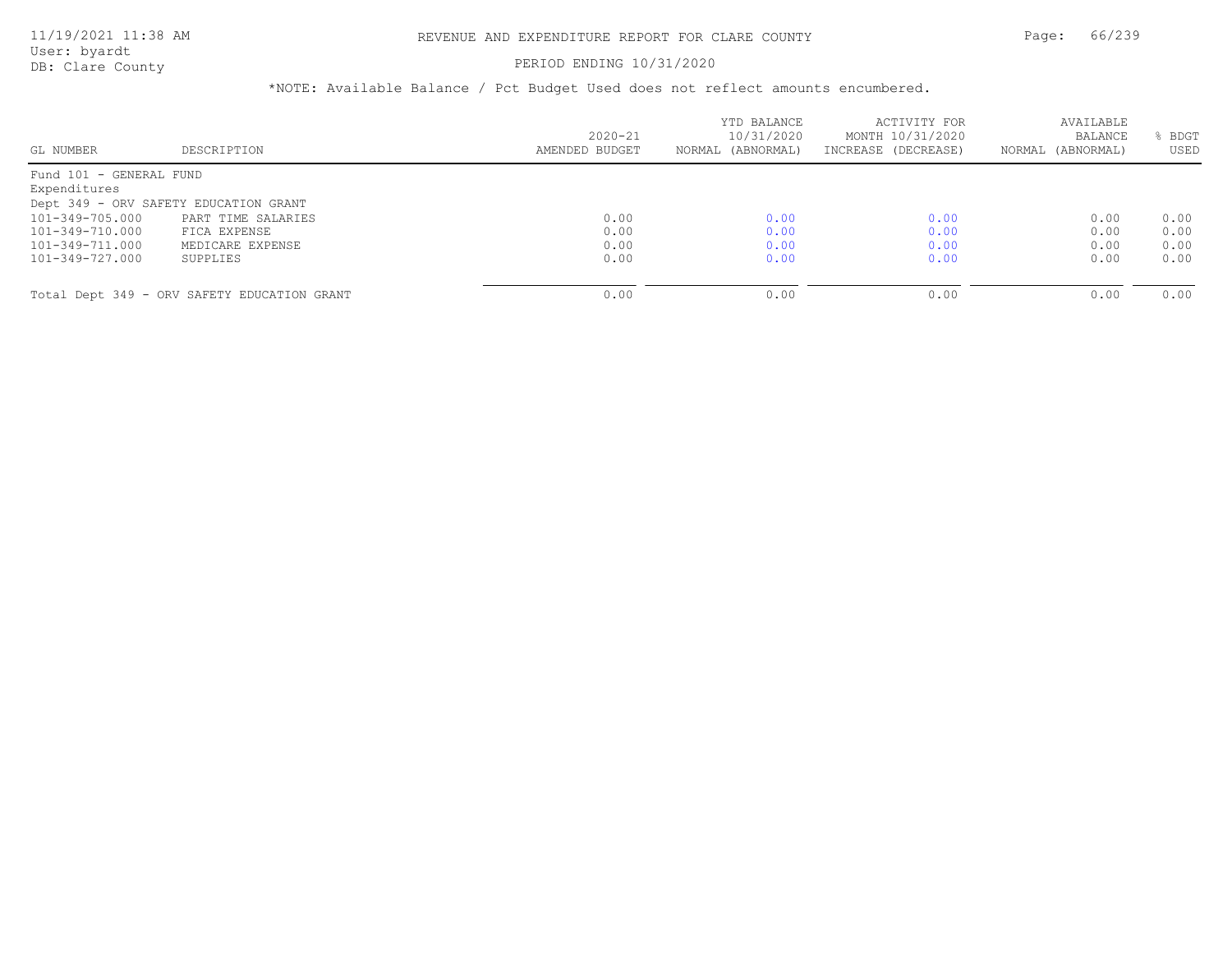### 11/19/2021 11:38 AM REVENUE AND EXPENDITURE REPORT FOR CLARE COUNTY Page: 67/239

User: byardt<br>DB: Clare County

PERIOD ENDING 10/31/2020

|                                                |                                   |                               | YTD BALANCE                     | ACTIVITY FOR                            | AVAILABLE                           |                |
|------------------------------------------------|-----------------------------------|-------------------------------|---------------------------------|-----------------------------------------|-------------------------------------|----------------|
| GL NUMBER                                      | DESCRIPTION                       | $2020 - 21$<br>AMENDED BUDGET | 10/31/2020<br>NORMAL (ABNORMAL) | MONTH 10/31/2020<br>INCREASE (DECREASE) | <b>BALANCE</b><br>NORMAL (ABNORMAL) | % BDGT<br>USED |
|                                                |                                   |                               |                                 |                                         |                                     |                |
| Fund 101 - GENERAL FUND                        |                                   |                               |                                 |                                         |                                     |                |
| Expenditures                                   |                                   |                               |                                 |                                         |                                     |                |
| Dept 351 - JAIL & CORRECTIONS                  |                                   |                               |                                 |                                         |                                     |                |
| 101-351-704.000                                | FULL TIME SALARIES                | 1,017,016.00                  | 60,411.00                       | 60,411.00                               | 956,605.00                          | 5.94           |
| $101 - 351 - 704.001$                          | FULL TIME BAILIFF                 | 0.00                          | 0.00                            | 0.00                                    | 0.00                                | 0.00           |
| $101 - 351 - 705.000$                          | PART TIME SALARIES                | 10,800.00                     | 0.00                            | 0.00                                    | 10,800.00                           | 0.00           |
| $101 - 351 - 705.001$                          | PART TIME - BAILIFF               | 0.00                          | 0.00                            | 0.00                                    | 0.00                                | 0.00           |
| 101-351-706.000                                | OVERTIME                          | 62,500.00                     | 5,093.72                        | 5,093.72                                | 57,406.28                           | 8.15           |
| 101-351-706.003                                | PART TIME OVERTIME                | 1,575.00                      | 0.00                            | 0.00                                    | 1,575.00                            | 0.00           |
| 101-351-707.000                                | CONTRACT SERVICES                 | 12,150.00                     | 240.00                          | 240.00                                  | 11,910.00                           | 1.98           |
| 101-351-707.001                                | INMATE REIMBURSEMENT              | 100.00                        | 0.00                            | 0.00                                    | 100.00                              | 0.00           |
| $101 - 351 - 710.000$                          | FICA EXPENSE                      | 71,133.00                     | 3,992.18                        | 3,992.18                                | 67,140.82                           | 5.61           |
| 101-351-711.000                                | MEDICARE EXPENSE                  | 16,636.00                     | 933.63                          | 933.63                                  | 15,702.37                           | 5.61           |
| $101 - 351 - 713.000$                          | STAND-BY PAY                      | 0.00                          | 0.00                            | 0.00                                    | 0.00                                | 0.00<br>7.66   |
| $101 - 351 - 715.000$                          | HEALTH INSURANCE<br>BENNY CARD    | 285,000.00<br>0.00            | 21,821.90<br>0.00               | 21,821.90<br>0.00                       | 263, 178.10<br>0.00                 | 0.00           |
| $101 - 351 - 715.001$                          | <b>HRA</b>                        | 0.00                          | 0.00                            | 0.00                                    | 0.00                                | 0.00           |
| $101 - 351 - 715.002$<br>$101 - 351 - 715.006$ | CIC BUNDLE                        | 11,376.00                     | 829.50                          | 829.50                                  | 10,546.50                           | 7.29           |
| 101-351-717.000                                | LIFE INSURANCE                    | 1,486.00                      | 228.48                          | 228.48                                  | 1,257.52                            | 15.38          |
| 101-351-717.002                                | COBRA/HIPPA                       | 0.00                          | 0.00                            | 0.00                                    | 0.00                                | 0.00           |
| 101-351-719.000                                | LONGEVITY                         | 0.00                          | 0.00                            | 0.00                                    | 0.00                                | 0.00           |
| $101 - 351 - 720.000$                          | VACATIONS                         | 5,000.00                      | 0.00                            | 0.00                                    | 5,000.00                            | 0.00           |
| 101-351-721.000                                | SICK LEAVE                        | 4,642.00                      | 394.81                          | 394.81                                  | 4,247.19                            | 8.51           |
| $101 - 351 - 722.000$                          | HOLIDAYS                          | 39,350.00                     | 0.00                            | 0.00                                    | 39,350.00                           | 0.00           |
| 101-351-723.000                                | EMPLOYEES AMBULANCE SERVICE       | 0.00                          | 0.00                            | 0.00                                    | 0.00                                | 0.00           |
| $101 - 351 - 727.000$                          | OFFICE SUPPLIES                   | 1,000.00                      | 0.00                            | 0.00                                    | 1,000.00                            | 0.00           |
| $101 - 351 - 742.000$                          | CLOTHING & BEDDING - PRISONERS    | 0.00                          | 0.00                            | 0.00                                    | 0.00                                | 0.00           |
| $101 - 351 - 743.000$                          | PHONE CARDS                       | 0.00                          | 0.00                            | 0.00                                    | 0.00                                | 0.00           |
| 101-351-745.000                                | FIRE FIGHTING EQUIP               | 3,200.00                      | 0.00                            | 0.00                                    | 3,200.00                            | 0.00           |
| $101 - 351 - 746.000$                          | GAS OIL & GREASE                  | 0.00                          | 0.00                            | 0.00                                    | 0.00                                | 0.00           |
| $101 - 351 - 747.000$                          | UNIFORMS & ACCESSORIES            | 4,000.00                      | 0.00                            | 0.00                                    | 4,000.00                            | 0.00           |
| 101-351-747.001                                | COMMISSORY STARTER KITS           | 0.00                          | 0.00                            | 0.00                                    | 0.00                                | 0.00           |
| 101-351-748.000                                | DRY CLEANING                      | 0.00                          | 0.00                            | 0.00                                    | 0.00                                | 0.00           |
| $101 - 351 - 749.000$                          | JANITORIAL SUPPLIES               | 3,078.00                      | 0.00                            | 0.00                                    | 3,078.00                            | 0.00           |
| 101-351-749.001                                | DISHWASHING SUPPLIES/CHEMICALS    | 1,691.00                      | 0.00                            | 0.00                                    | 1,691.00                            | 0.00           |
| $101 - 351 - 751.000$                          | KITCHEN SUPPLIES                  | 600.00                        | 0.00                            | 0.00                                    | 600.00                              | 0.00           |
| 101-351-760.000                                | MEDICAL SUPPLIES                  | 200.00                        | 0.00                            | 0.00                                    | 200.00                              | 0.00           |
| $101 - 351 - 803.000$                          | PRISONERS MEALS                   | 277,109.00                    | 0.00                            | 0.00                                    | 277,109.00                          | 0.00           |
| $101 - 351 - 835.000$                          | HEALTH SERVICES COUNTIES          | 245,665.00                    | 35,944.04                       | 35,944.04                               | 209,720.96                          | 14.63          |
| 101-351-835.001                                | HEALTH SERVICES - RENTERS         | 0.00                          | 0.00                            | 0.00                                    | 0.00                                | 0.00           |
| $101 - 351 - 835.002$                          | HEALTH SERVICE-EMPLOYEES          | 500.00                        | 0.00                            | 0.00                                    | 500.00                              | 0.00           |
| $101 - 351 - 835.003$                          | OUIL BLOOD DRAWS                  | 0.00                          | 0.00                            | 0.00                                    | 0.00                                | 0.00           |
| $101 - 351 - 835.004$                          | DR / NURSE - IN COUNTY            | 0.00                          | 0.00                            | 0.00                                    | 0.00                                | 0.00           |
| $101 - 351 - 835.005$                          | NURSE - OUT COUNTY                | 0.00                          | 0.00                            | 0.00                                    | 0.00                                | 0.00           |
| 101-351-835.006                                | DRUG SCREENING                    | 200.00                        | 0.00                            | 0.00                                    | 200.00                              | 0.00           |
| $101 - 351 - 851.000$                          | MAINTANCE CONTRACT - RADIO REPAIR | 2,000.00                      | 0.00                            | 0.00                                    | 2,000.00                            | 0.00           |
| 101-351-851.001                                | COMPUTER MAINT                    | 9,422.00                      | 2,406.25                        | 2,406.25                                | 7,015.75                            | 25.54          |
| $101 - 351 - 863.000$                          | FREIGHT                           | 375.00                        | 0.00                            | 0.00                                    | 375.00                              | 0.00           |
| $101 - 351 - 864.000$                          | TRAVEL & EXPENSE                  | 5,615.00                      | 0.00                            | 0.00                                    | 5,615.00                            | 0.00           |
| $101 - 351 - 875.000$                          | SUPPLIES & PARTS                  | 3,105.00                      | 7.20                            | 7.20                                    | 3,097.80                            | 0.23           |
| $101 - 351 - 921.000$                          | UTILITIES                         | 170,000.00                    | 0.00                            | 0.00                                    | 170,000.00                          | 0.00           |
| 101-351-931.000                                | BUILDING REPAIR & MAINTENANCE     | 26,018.00                     | 439.96                          | 439.96                                  | 25,578.04                           | 1.69           |
| 101-351-931.002                                | HVAC MAINT AND REPAIRS            | 18,193.00                     | 0.00                            | 0.00                                    | 18,193.00                           | 0.00           |
| $101 - 351 - 932.000$                          | LEIN MACHINE                      | 0.00                          | 0.00                            | 0.00                                    | 0.00                                | 0.00           |
| $101 - 351 - 932.001$                          | OFFICE EQUIPMENT MAINT-LEIN       | 1,115.00                      | 0.00                            | 0.00                                    | 1,115.00                            | 0.00           |
| $101 - 351 - 933.000$                          | EQUIP MAINT                       | 1,500.00                      | 0.00                            | 0.00                                    | 1,500.00                            | 0.00           |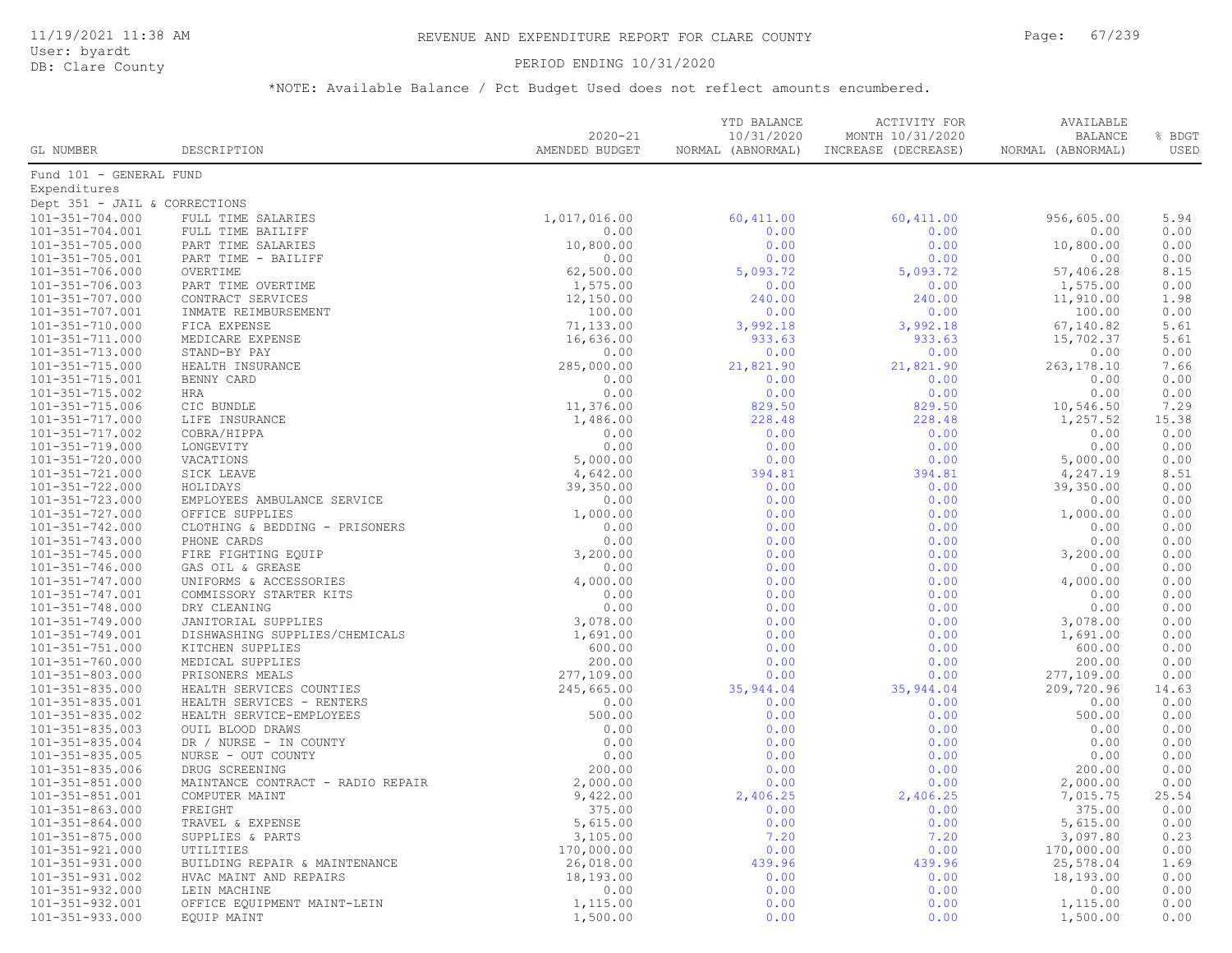#### PERIOD ENDING 10/31/2020

| GL NUMBER                           | DESCRIPTION                 | $2020 - 21$<br>AMENDED BUDGET | YTD BALANCE<br>10/31/2020<br>NORMAL (ABNORMAL) | ACTIVITY FOR<br>MONTH 10/31/2020<br>INCREASE (DECREASE) | AVAILABLE<br><b>BALANCE</b><br>NORMAL (ABNORMAL) | BDGT<br>USED |
|-------------------------------------|-----------------------------|-------------------------------|------------------------------------------------|---------------------------------------------------------|--------------------------------------------------|--------------|
| Fund 101 - GENERAL FUND             |                             |                               |                                                |                                                         |                                                  |              |
| Expenditures                        |                             |                               |                                                |                                                         |                                                  |              |
| 101-351-935.000                     | GROUND CARE & MAINTENANCE   | 5,400.00                      | 255.00                                         | 255.00                                                  | 5,145.00                                         | 4.72         |
| 101-351-957.000                     | EMPLOYEES TRAINING & IMPROV | 6, 260, 00                    | 0.00                                           | 0.00                                                    | 6, 260, 00                                       | 0.00         |
| 101-351-957.002                     | RAP GRANT                   | 0.00                          | 0.00                                           | 0.00                                                    | 0.00                                             | 0.00         |
| 101-351-978.000                     | NEW EQUIPMENT               | 931.00                        | 0.00                                           | 0.00                                                    | 931.00                                           | 0.00         |
| Total Dept 351 - JAIL & CORRECTIONS |                             | 2,325,941.00                  | 132,997.67                                     | 132,997.67                                              | 2,192,943.33                                     | 5.72         |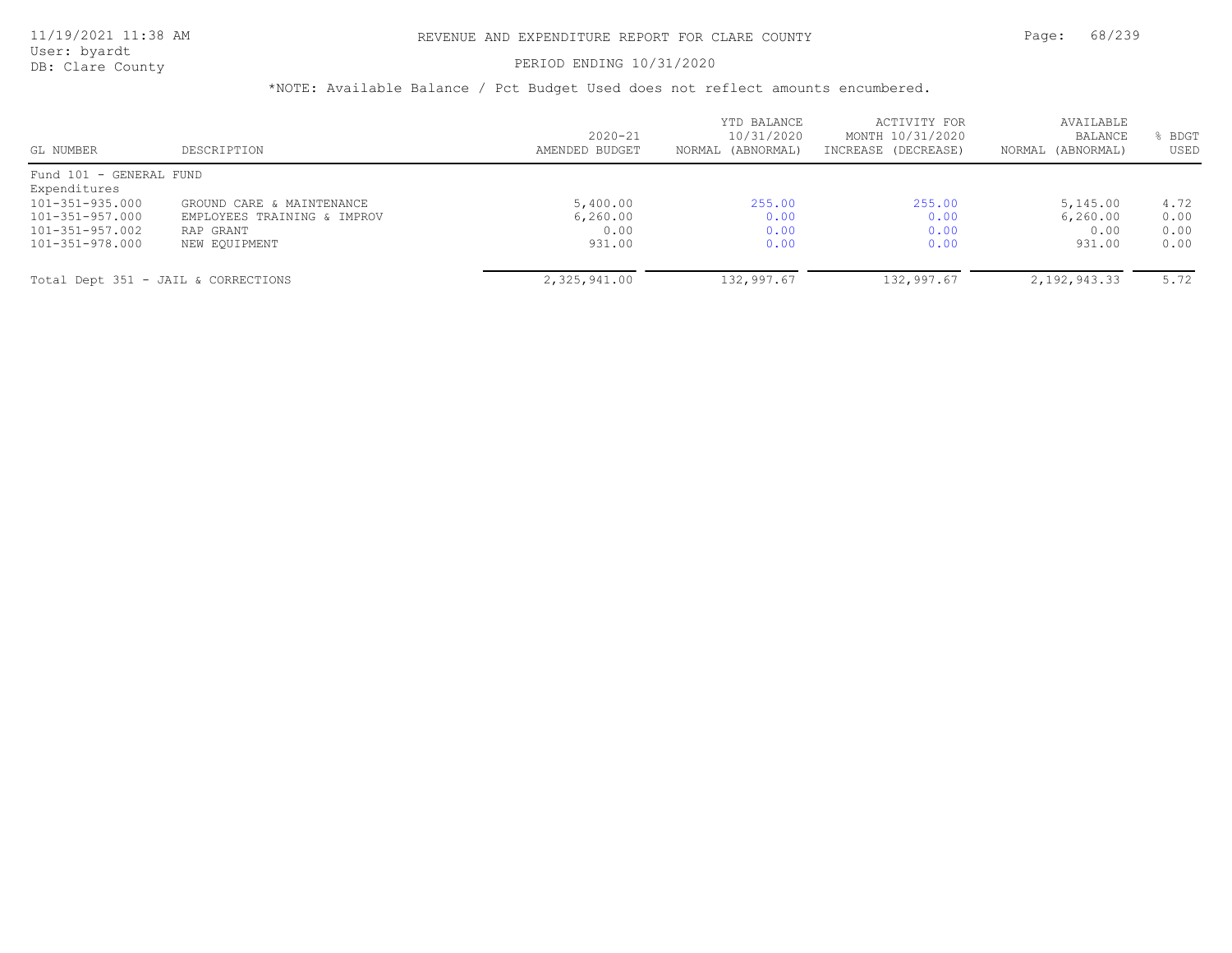#### PERIOD ENDING 10/31/2020

| GL NUMBER                       | DESCRIPTION                    | $2020 - 21$<br>AMENDED BUDGET | YTD BALANCE<br>10/31/2020<br>NORMAL (ABNORMAL) | <b>ACTIVITY FOR</b><br>MONTH 10/31/2020<br>INCREASE (DECREASE) | AVAILABLE<br><b>BALANCE</b><br>NORMAL (ABNORMAL) | % BDGT<br>USED |
|---------------------------------|--------------------------------|-------------------------------|------------------------------------------------|----------------------------------------------------------------|--------------------------------------------------|----------------|
|                                 |                                |                               |                                                |                                                                |                                                  |                |
| Fund 101 - GENERAL FUND         |                                |                               |                                                |                                                                |                                                  |                |
| Expenditures                    |                                |                               |                                                |                                                                |                                                  |                |
| Dept 352 - COURT SECURITY       |                                |                               |                                                |                                                                |                                                  |                |
| 101-352-704.000                 | SGT CRT SECURITY COORD         | 40,299.00                     | 2,614.22                                       | 2,614.22                                                       | 37,684.78                                        | 6.49           |
| 101-352-705.000                 | PT COURT SECURITY              | 0.00                          | 0.00                                           | 0.00                                                           | 0.00                                             | 0.00           |
| 101-352-705.001                 | PT CIRCUIT/PROBATE CRT BAILIFF | 26,375.00                     | 246.05                                         | 246.05                                                         | 26,128.95                                        | 0.93           |
| 101-352-705.002                 | PT SECURITY TRANSPORT USM      | 15,650.00                     | 152.20                                         | 152.20                                                         | 15,497.80                                        | 0.97           |
| 101-352-705.003                 | PT SECURITY TRANSPORT OTHER    | 7,150.00                      | 105.45                                         | 105.45                                                         | 7,044.55                                         | 1.47           |
| 101-352-705.004                 | PT SECURITY FOC                | 3,725.00                      | 0.00                                           | 0.00                                                           | 3,725.00                                         | 0.00           |
| 101-352-705.005                 | PT SECURITY PA                 | 0.00                          | 0.00                                           | 0.00                                                           | 0.00                                             | 0.00           |
| 101-352-705.006                 | PT SECURITY OTHER              | 30,950.00                     | 1,902.32                                       | 1,902.32                                                       | 29,047.68                                        | 6.15           |
| 101-352-705.007                 | DISTRICT COURT BAILIFF         | 23, 264.00                    | 407.74                                         | 407.74                                                         | 22,856.26                                        | 1.75           |
| 101-352-705.008                 | INMATE TRANSPORT DRIVER        | 0.00                          | 0.00                                           | 0.00                                                           | 0.00                                             | 0.00           |
| 101-352-706.000                 | OVERTIME                       | 725.00                        | 0.00                                           | 0.00                                                           | 725.00                                           | 0.00           |
| 101-352-710.000                 | FICA                           | 10,247.00                     | 327.39                                         | 327.39                                                         | 9,919.61                                         | 3.19           |
| 101-352-711.000                 | MEDICARE                       | 2,397.00                      | 76.58                                          | 76.58                                                          | 2,320.42                                         | 3.19           |
| $101 - 352 - 715.000$           | HEALTH INSURANCE               | 12,130.00                     | 1,020.03                                       | 1,020.03                                                       | 11,109.97                                        | 8.41           |
| 101-352-715.006                 | CIC BUNDLE                     | 474.00                        | 39.50                                          | 39.50                                                          | 434.50                                           | 8.33           |
| 101-352-716.006                 | CIC BUNDLE                     | 0.00                          | 0.00                                           | 0.00                                                           | 0.00                                             | 0.00           |
| 101-352-717.000                 | LIFE INSURANCE                 | 58.00                         | 9.52                                           | 9.52                                                           | 48.48                                            | 16.41          |
| 101-352-718.000                 | RETIREMENT                     | 0.00                          | 0.00                                           | 0.00                                                           | 0.00                                             | 0.00           |
| 101-352-720.000                 | VACATION                       | 0.00                          | 0.00                                           | 0.00                                                           | 0.00                                             | 0.00           |
| 101-352-721.000                 | SICK LEAVE                     | 0.00                          | 0.00                                           | 0.00                                                           | 0.00                                             | 0.00           |
| 101-352-723.000                 | UNEMPLOYMENT                   | 0.00                          | 0.00                                           | 0.00                                                           | 0.00                                             | 0.00           |
| 101-352-724.000                 | WORKERS COMP                   | 0.00                          | 0.00                                           | 0.00                                                           | 0.00                                             | 0.00           |
| 101-352-747.000                 | UNIFORMS & ACCESSORIES         | 1,500.00                      | 0.00                                           | 0.00                                                           | 1,500.00                                         | 0.00           |
| Total Dept 352 - COURT SECURITY |                                | 174,944.00                    | 6,901.00                                       | 6,901.00                                                       | 168,043.00                                       | 3.94           |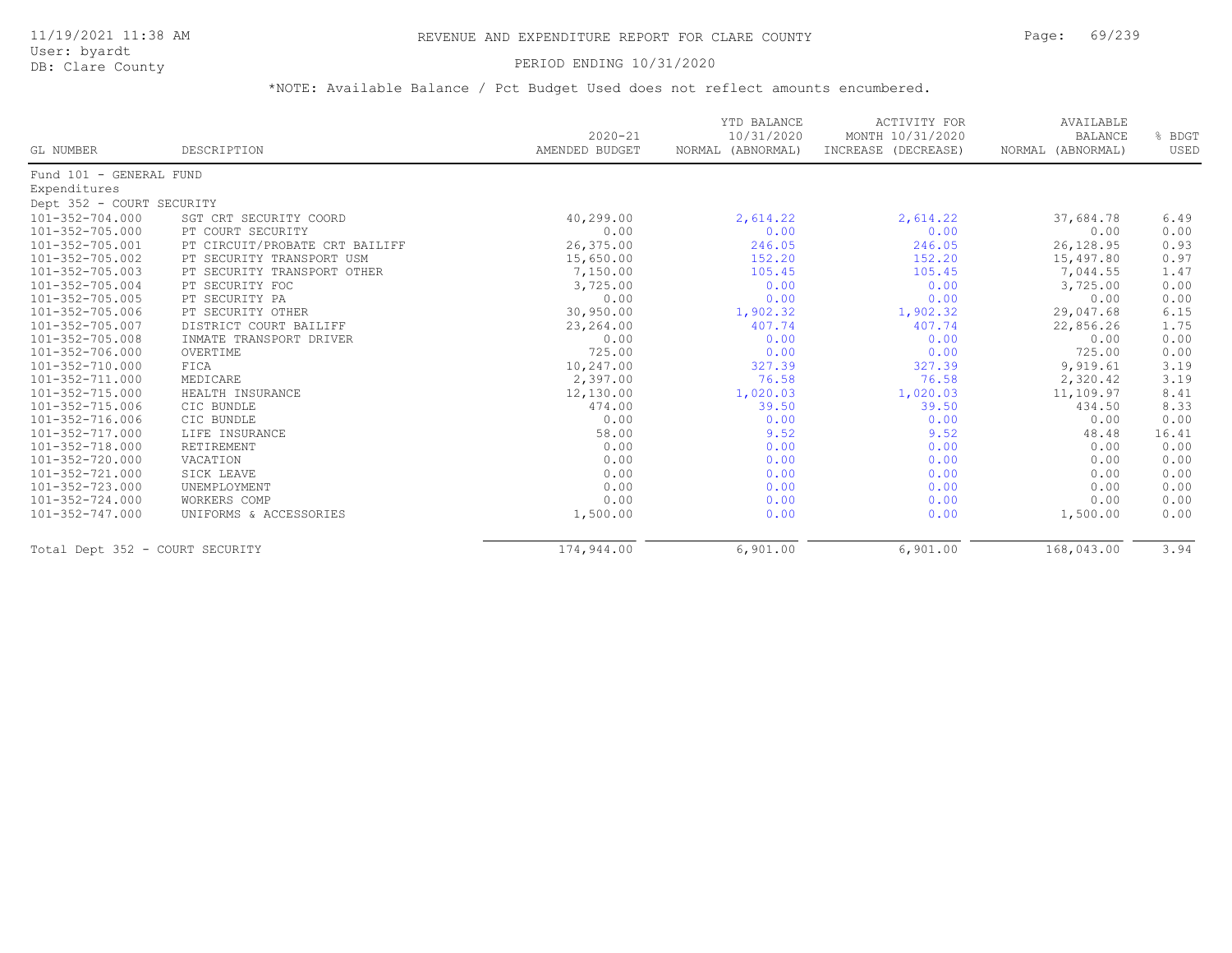#### PERIOD ENDING 10/31/2020

| GL NUMBER                                                                                                      | DESCRIPTION                            | $2020 - 21$<br>AMENDED BUDGET | YTD BALANCE<br>10/31/2020<br>NORMAL (ABNORMAL) | ACTIVITY FOR<br>MONTH 10/31/2020<br>INCREASE (DECREASE) | AVAILABLE<br><b>BALANCE</b><br>NORMAL (ABNORMAL) | BDGT<br>USED |
|----------------------------------------------------------------------------------------------------------------|----------------------------------------|-------------------------------|------------------------------------------------|---------------------------------------------------------|--------------------------------------------------|--------------|
| Fund 101 - GENERAL FUND<br>Expenditures<br>Dept 371 - BUILDING INSPECTOR<br>101-371-715.000<br>101-371-852.006 | HEALTH INSURANCE<br>TELECOMMUNICATIONS | 0.00<br>0.00                  | 0.00<br>0.00                                   | 0.00<br>0.00                                            | 0.00<br>0.00                                     | 0.00<br>0.00 |
|                                                                                                                | Total Dept 371 - BUILDING INSPECTOR    | 0.00                          | 0.00                                           | 0.00                                                    | 0.00                                             | 0.00         |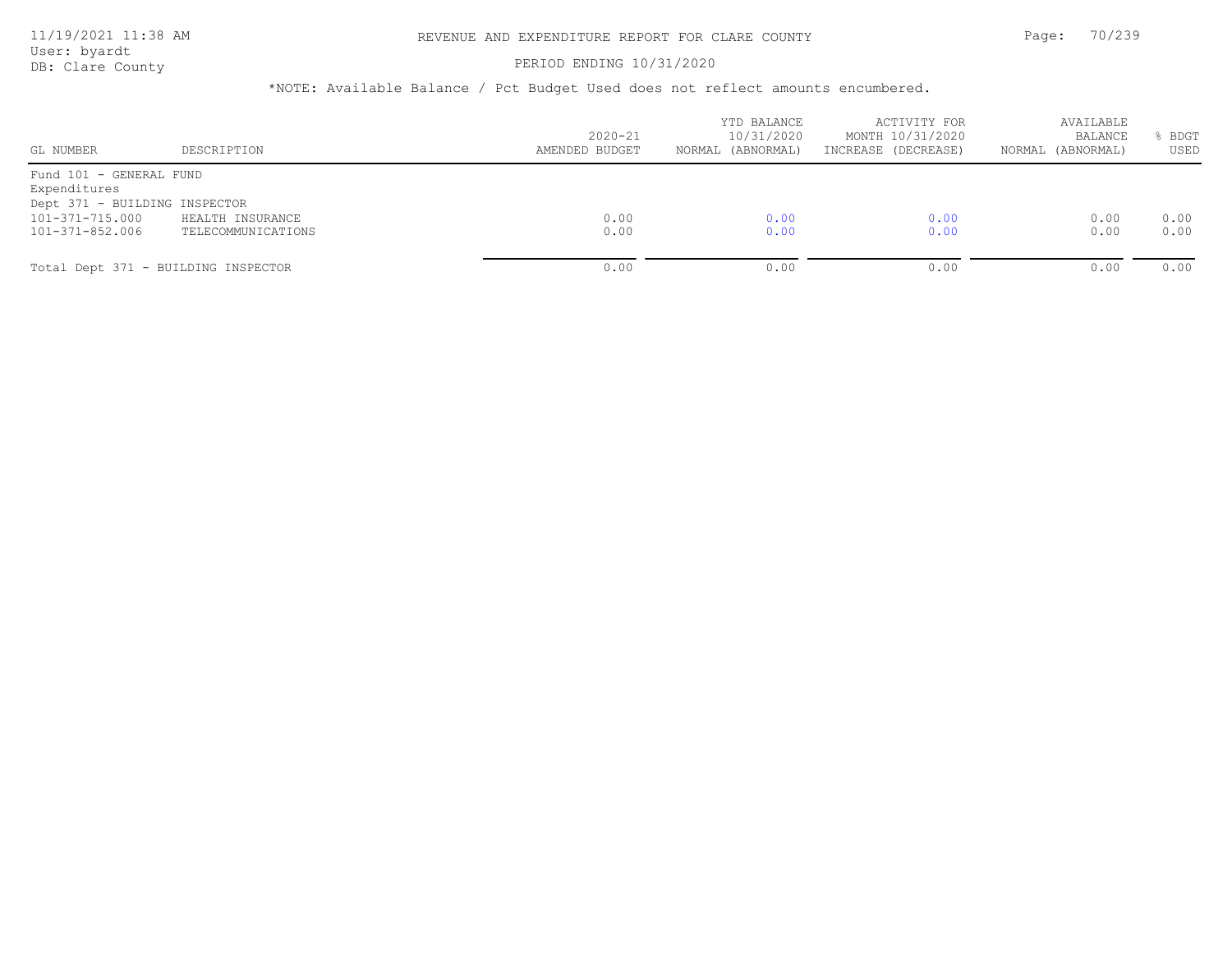#### PERIOD ENDING 10/31/2020

| GL NUMBER                                                                                     | DESCRIPTION                           | $2020 - 21$<br>AMENDED BUDGET | YTD BALANCE<br>10/31/2020<br>NORMAL (ABNORMAL) | ACTIVITY FOR<br>MONTH 10/31/2020<br>INCREASE (DECREASE) | AVAILABLE<br><b>BALANCE</b><br>NORMAL (ABNORMAL) | BDGT<br>USED |
|-----------------------------------------------------------------------------------------------|---------------------------------------|-------------------------------|------------------------------------------------|---------------------------------------------------------|--------------------------------------------------|--------------|
| Fund 101 - GENERAL FUND<br>Expenditures<br>Dept 372 - ELECTRICAL INSPECTOR<br>101-372-852.006 | TELECOMMUNICATIONS                    | 0.00                          | 0.00                                           | 0.00                                                    | 0.00                                             | 0.00         |
|                                                                                               | Total Dept 372 - ELECTRICAL INSPECTOR | 0.00                          | 0.00                                           | 0.00                                                    | 0.00                                             | 0.00         |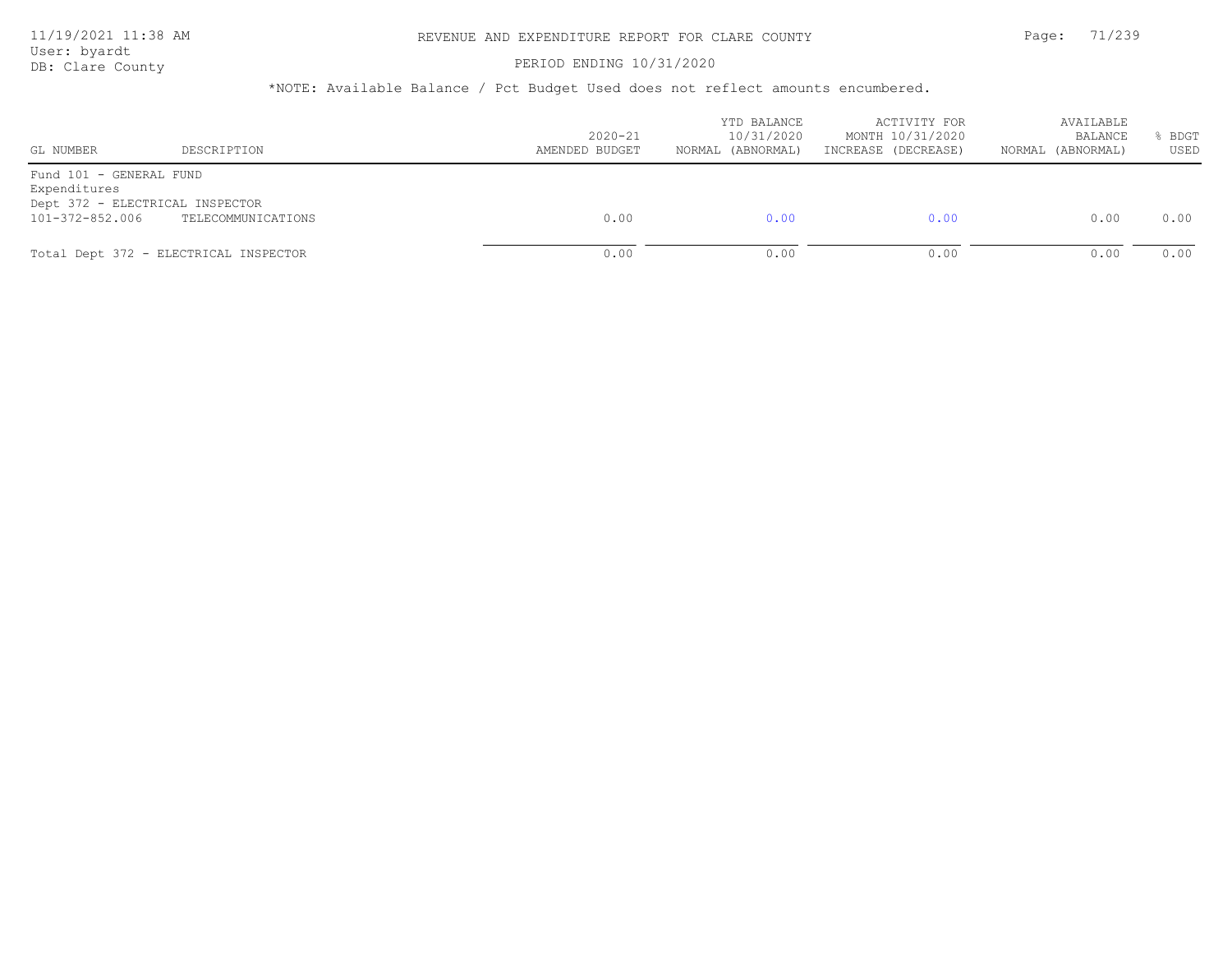### PERIOD ENDING 10/31/2020

|                                      |                                  | $2020 - 21$    | YTD BALANCE<br>10/31/2020 | ACTIVITY FOR<br>MONTH 10/31/2020 | AVAILABLE<br><b>BALANCE</b> | BDGT |
|--------------------------------------|----------------------------------|----------------|---------------------------|----------------------------------|-----------------------------|------|
| GL NUMBER                            | DESCRIPTION                      | AMENDED BUDGET | NORMAL (ABNORMAL)         | INCREASE (DECREASE)              | NORMAL (ABNORMAL)           | USED |
| Fund 101 - GENERAL FUND              |                                  |                |                           |                                  |                             |      |
| Expenditures                         |                                  |                |                           |                                  |                             |      |
| Dept 400 - PLANNING COMMISSION       |                                  |                |                           |                                  |                             |      |
| 101-400-707.000                      | PER DIEM                         | 0.00           | 0.00                      | 0.00                             | 0.00                        | 0.00 |
| 101-400-707.001                      | PLAN COMM PER DIEM/AG PRESERV    | 0.00           | 0.00                      | 0.00                             | 0.00                        | 0.00 |
| 101-400-710.000                      | FICA EXPENSE                     | 0.00           | 0.00                      | 0.00                             | 0.00                        | 0.00 |
| 101-400-711.000                      | MEDICARE EXPENSE                 | 0.00           | 0.00                      | 0.00                             | 0.00                        | 0.00 |
| 101-400-727.000                      | OFFICE SUPPLIES                  | 0.00           | 0.00                      | 0.00                             | 0.00                        | 0.00 |
| 101-400-728.000                      | PRINTING & BINDING               | 0.00           | 0.00                      | 0.00                             | 0.00                        | 0.00 |
| $101 - 400 - 732.000$                | POSTAGE                          | 0.00           | 0.00                      | 0.00                             | 0.00                        | 0.00 |
| 101-400-807.000                      | CONSULTANT FEES                  | 0.00           | 0.00                      | 0.00                             | 0.00                        | 0.00 |
| 101-400-814.000                      | DUES & SUBSCRIPTIONS             | 0.00           | 0.00                      | 0.00                             | 0.00                        | 0.00 |
| 101-400-814.001                      | DUES - ECMPDR                    | 0.00           | 0.00                      | 0.00                             | 0.00                        | 0.00 |
| 101-400-814.002                      | PRESERVATION REPRESENTATIVE DUES | 0.00           | 0.00                      | 0.00                             | 0.00                        | 0.00 |
| 101-400-852.000                      | TELEPHONE                        | 0.00           | 0.00                      | 0.00                             | 0.00                        | 0.00 |
| 101-400-864.000                      | TRAVEL & EXPENSE                 | 0.00           | 0.00                      | 0.00                             | 0.00                        | 0.00 |
| $101 - 400 - 957.000$                | TRAINING                         | 0.00           | 0.00                      | 0.00                             | 0.00                        | 0.00 |
| Total Dept 400 - PLANNING COMMISSION |                                  | 0.00           | 0.00                      | 0.00                             | 0.00                        | 0.00 |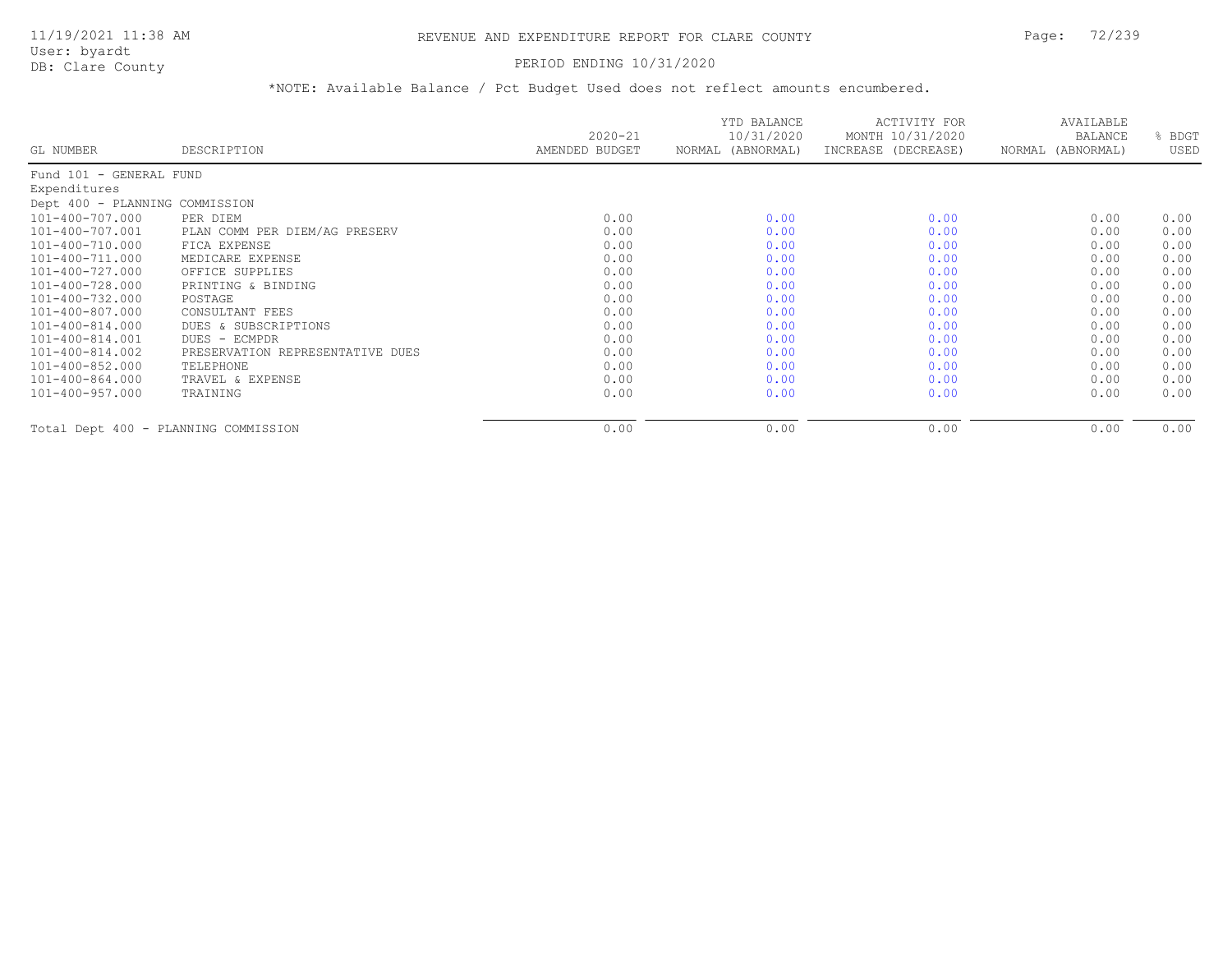### PERIOD ENDING 10/31/2020

|                         |                                                          | $2020 - 21$    | YTD BALANCE<br>10/31/2020 | ACTIVITY FOR<br>MONTH 10/31/2020 | AVAILABLE<br>BALANCE | BDGT |
|-------------------------|----------------------------------------------------------|----------------|---------------------------|----------------------------------|----------------------|------|
| GL NUMBER               | DESCRIPTION                                              | AMENDED BUDGET | NORMAL (ABNORMAL)         | INCREASE (DECREASE)              | NORMAL (ABNORMAL)    | USED |
| Fund 101 - GENERAL FUND |                                                          |                |                           |                                  |                      |      |
| Expenditures            |                                                          |                |                           |                                  |                      |      |
|                         | Dept 409 - FEDERAL PROSECUTION-VIOLENT CRIME GRANT       |                |                           |                                  |                      |      |
| 101-409-703.000         | ASST PA SALARY                                           | 0.00           | 0.00                      | 0.00                             | 0.00                 | 0.00 |
| 101-409-710.000         | FICA EXPENSE                                             | 0.00           | 0.00                      | 0.00                             | 0.00                 | 0.00 |
| 101-409-711.000         | MEDICARE EXPENSE                                         | 0.00           | 0.00                      | 0.00                             | 0.00                 | 0.00 |
| 101-409-715.000         | HEALTH INSURANCE                                         | 0.00           | 0.00                      | 0.00                             | 0.00                 | 0.00 |
| 101-409-715.006         | CIC BUNDLE                                               | 0.00           | 0.00                      | 0.00                             | 0.00                 | 0.00 |
| 101-409-717.000         | LIFE INSURANCE                                           | 0.00           | 0.00                      | 0.00                             | 0.00                 | 0.00 |
| 101-409-727.000         | SUPPLIES                                                 | 0.00           | 0.00                      | 0.00                             | 0.00                 | 0.00 |
| 101-409-732.000         | POSTAGE                                                  | 0.00           | 0.00                      | 0.00                             | 0.00                 | 0.00 |
| 101-409-746.000         | GAS OIL & GREASE                                         | 0.00           | 0.00                      | 0.00                             | 0.00                 | 0.00 |
| 101-409-798.000         | NEW EQUIPMENT UNDER \$5,000                              | 0.00           | 0.00                      | 0.00                             | 0.00                 | 0.00 |
| 101-409-801.000         | CONTRACTED SERVICE                                       | 0.00           | 0.00                      | 0.00                             | 0.00                 | 0.00 |
| 101-409-852.000         | TELEPHONE                                                | 0.00           | 0.00                      | 0.00                             | 0.00                 | 0.00 |
| 101-409-864.000         | TRAVEL & EXPENSE                                         | 0.00           | 0.00                      | 0.00                             | 0.00                 | 0.00 |
| 101-409-934.000         | OTHER REPAIRS AND MAINTENANCE                            | 0.00           | 0.00                      | 0.00                             | 0.00                 | 0.00 |
|                         | Total Dept 409 - FEDERAL PROSECUTION-VIOLENT CRIME GRANT | 0.00           | 0.00                      | 0.00                             | 0.00                 | 0.00 |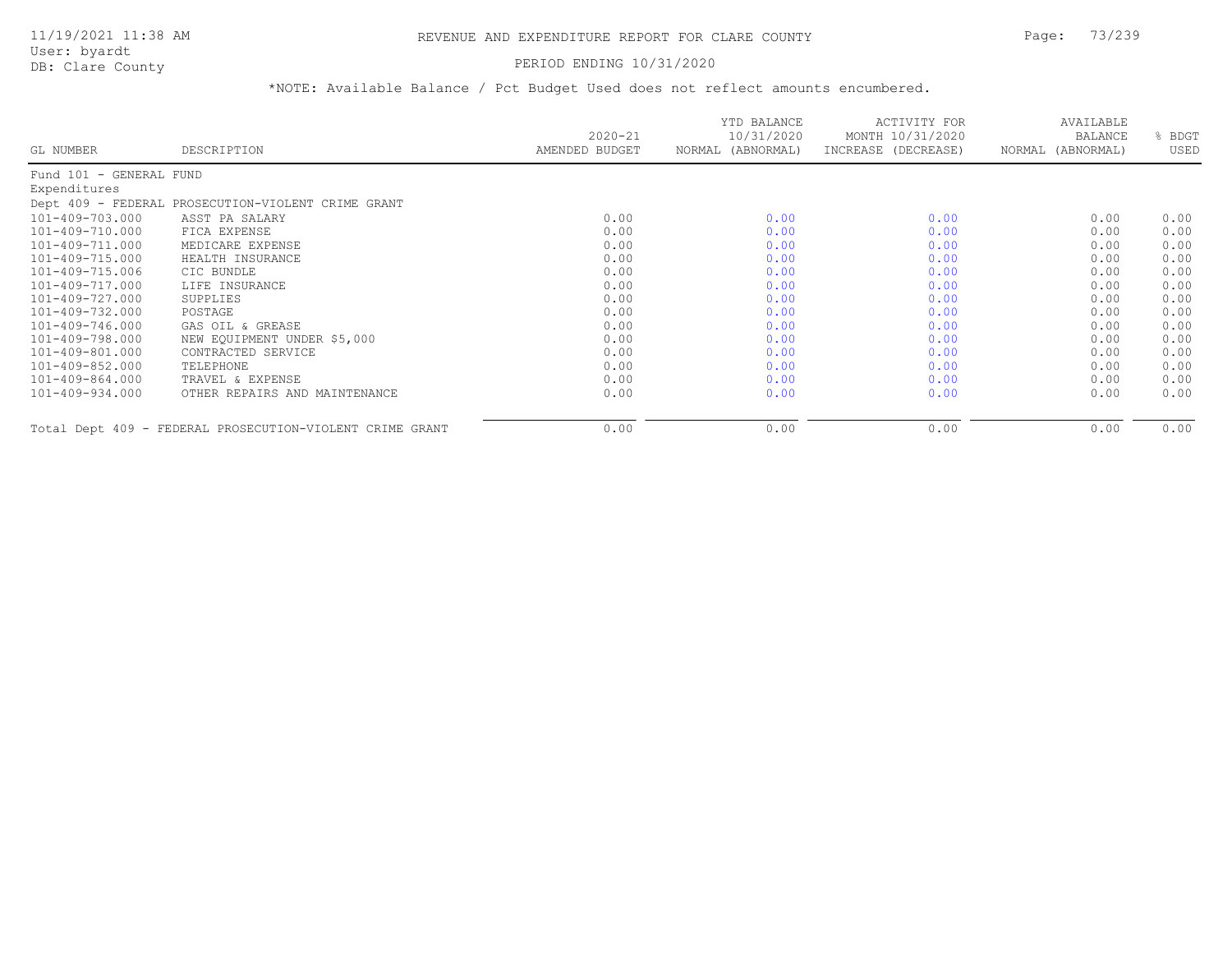### PERIOD ENDING 10/31/2020

|                         |                                                |                | YTD BALANCE       | ACTIVITY FOR        | AVAILABLE         |      |
|-------------------------|------------------------------------------------|----------------|-------------------|---------------------|-------------------|------|
|                         |                                                | $2020 - 21$    | 10/31/2020        | MONTH 10/31/2020    | BALANCE           | BDGT |
| GL NUMBER               | DESCRIPTION                                    | AMENDED BUDGET | NORMAL (ABNORMAL) | INCREASE (DECREASE) | NORMAL (ABNORMAL) | USED |
| Fund 101 - GENERAL FUND |                                                |                |                   |                     |                   |      |
| Expenditures            |                                                |                |                   |                     |                   |      |
|                         | Dept 412 - LOCAL EMERGENCY PLANNING COMM       |                |                   |                     |                   |      |
| 101-412-707.000         | LOCAL EMERG PLANNING PER DIEM                  | 0.00           | 0.00              | 0.00                | 0.00              | 0.00 |
| 101-412-727.000         | OFFICE SUPPLIES                                | 0.00           | 0.00              | 0.00                | 0.00              | 0.00 |
| $101 - 412 - 728.000$   | PRINTING & BINDING                             | 0.00           | 0.00              | 0.00                | 0.00              | 0.00 |
| 101-412-864.000         | TRAVEL & EXPENSE                               | 0.00           | 0.00              | 0.00                | 0.00              | 0.00 |
| 101-412-933.000         | EOUIPMENT MAINT                                | 0.00           | 0.00              | 0.00                | 0.00              | 0.00 |
|                         | Total Dept 412 - LOCAL EMERGENCY PLANNING COMM | 0.00           | 0.00              | 0.00                | 0.00              | 0.00 |
|                         |                                                |                |                   |                     |                   |      |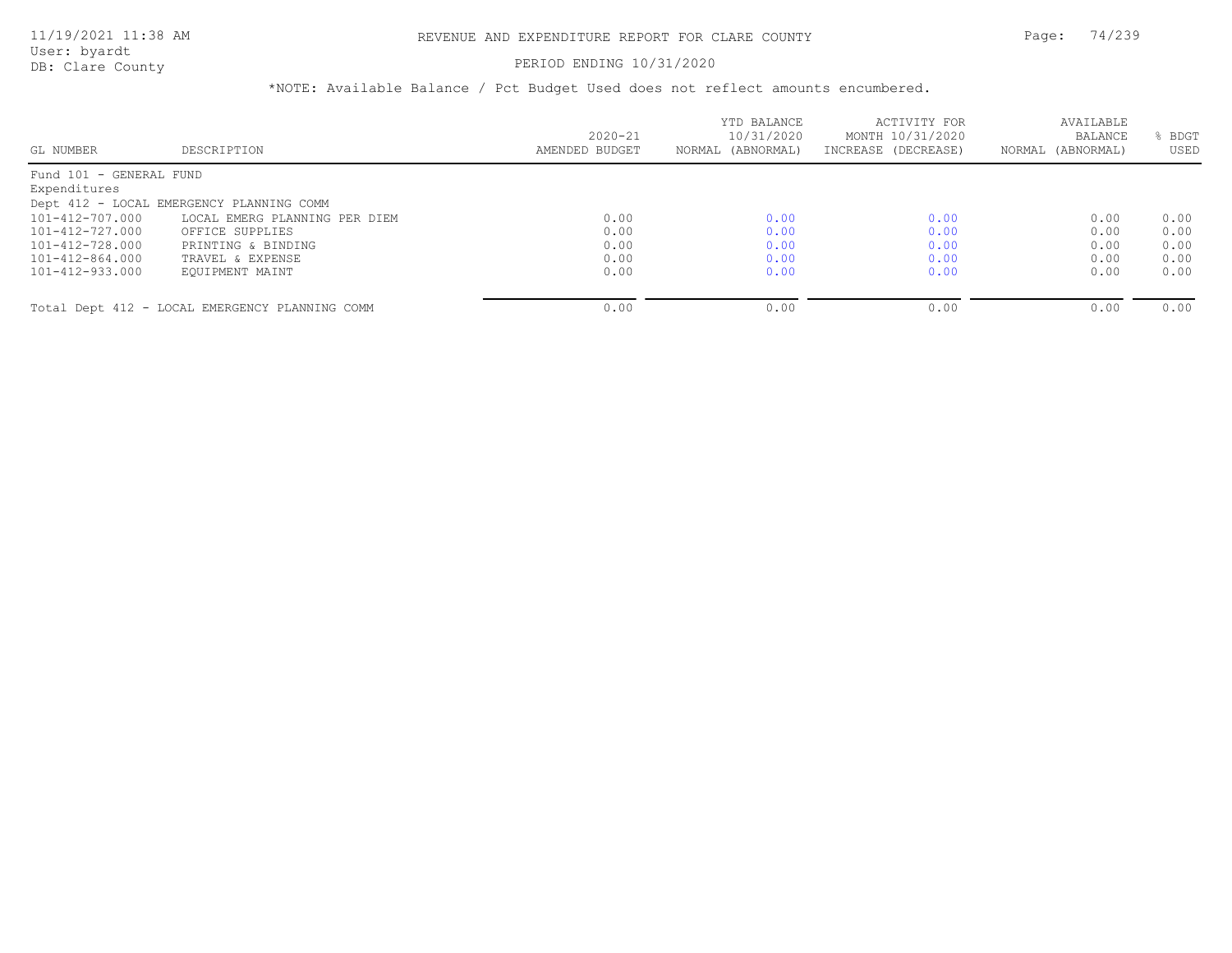User: byardt

# DB: Clare County **DB: Clare County**

| GL NUMBER                        | DESCRIPTION                            | $2020 - 21$<br>AMENDED BUDGET | YTD BALANCE<br>10/31/2020<br>NORMAL (ABNORMAL) | <b>ACTIVITY FOR</b><br>MONTH 10/31/2020<br>INCREASE (DECREASE) | AVAILABLE<br><b>BALANCE</b><br>NORMAL (ABNORMAL) | % BDGT<br>USED |
|----------------------------------|----------------------------------------|-------------------------------|------------------------------------------------|----------------------------------------------------------------|--------------------------------------------------|----------------|
| Fund 101 - GENERAL FUND          |                                        |                               |                                                |                                                                |                                                  |                |
| Expenditures                     |                                        |                               |                                                |                                                                |                                                  |                |
| Dept 426 - EMERGENCY PREPARDNESS |                                        |                               |                                                |                                                                |                                                  |                |
| 101-426-702.000                  | SALARY                                 | 42,800.00                     | 2,821.98                                       | 2,821.98                                                       | 39,978.02                                        | 6.59           |
| 101-426-705.000                  | PART TIME                              | 0.00                          | 0.00                                           | 0.00                                                           | 0.00                                             | 0.00           |
| 101-426-710.000                  | FICA EXPENSE                           | 2,654.00                      | 169.73                                         | 169.73                                                         | 2,484.27                                         | 6.40           |
| 101-426-711.000                  | MEDICARE EXPENSE                       | 621.00                        | 39.69                                          | 39.69                                                          | 581.31                                           | 6.39           |
| 101-426-715.000                  | HEALTH INSURANCE                       | 10,046.00                     | 821.29                                         | 821.29                                                         | 9,224.71                                         | 8.18           |
| 101-426-715.006                  | CIC BUNDLE                             | 474.00                        | 39.50                                          | 39.50                                                          | 434.50                                           | 8.33           |
| 101-426-717.000                  | LIFE INSURANCE                         | 60.00                         | 9.52                                           | 9.52                                                           | 50.48                                            | 15.87          |
| 101-426-721.000                  | SICK LEAVE                             | 0.00                          | 0.00                                           | 0.00                                                           | 0.00                                             | 0.00           |
| 101-426-723.000                  | UNEMPLOYMENT                           | 0.00                          | 0.00                                           | 0.00                                                           | 0.00                                             | 0.00           |
| 101-426-727.000                  | OFFICE SUPPLIES                        | 500.00                        | 0.00                                           | 0.00                                                           | 500.00                                           | 0.00           |
| 101-426-728.000                  | SUPPLIES WMSDC - AUDIT ADJ ONLY        | 24,160.00                     | 0.00                                           | 0.00                                                           | 24,160.00                                        | 0.00           |
| 101-426-732.000                  | POSTAGE                                | 250.00                        | 0.00                                           | 0.00                                                           | 250.00                                           | 0.00           |
| 101-426-746.000                  | GAS OIL & GREASE                       | 100.00                        | 0.00                                           | 0.00                                                           | 100.00                                           | 0.00           |
| 101-426-804.000                  | EXPENSE OF SALE                        | 0.00                          | 0.00                                           | 0.00                                                           | 0.00                                             | 0.00           |
| 101-426-814.000                  | DUES & SUBSCRIPTIONS-MEETINGS          | 300.00                        | 0.00                                           | 0.00                                                           | 300.00                                           | 0.00           |
| 101-426-851.000                  | EQUIP MAINTENANCE & CONTRACTS          | 500.00                        | 0.00                                           | 0.00                                                           | 500.00                                           | 0.00           |
| 101-426-852.000                  | TELEPHONE                              | 300.00                        | 0.00                                           | 0.00                                                           | 300.00                                           | 0.00           |
| 101-426-852.006                  | TELECOMMUNICATIONS                     | 0.00                          | 0.00                                           | 0.00                                                           | 0.00                                             | 0.00           |
| 101-426-864.000                  | TRAVEL & EXPENSE                       | 1,000.00                      | 0.00                                           | 0.00                                                           | 1,000.00                                         | 0.00           |
| 101-426-899.000                  | DISASTER FUND                          | 0.00                          | 0.00                                           | 0.00                                                           | 0.00                                             | 0.00           |
| 101-426-933.000                  | EQUIPMENT MAINTENANCE                  | 1,000.00                      | 0.00                                           | 0.00                                                           | 1,000.00                                         | 0.00           |
| 101-426-957.000                  | TRAINING                               | 250.00                        | 0.00                                           | 0.00                                                           | 250.00                                           | 0.00           |
| 101-426-978.000                  | NEW EQUIPMENT                          | 850.00                        | 0.00                                           | 0.00                                                           | 850.00                                           | 0.00           |
|                                  | Total Dept 426 - EMERGENCY PREPARDNESS | 85,865.00                     | 3,901.71                                       | 3,901.71                                                       | 81,963.29                                        | 4.54           |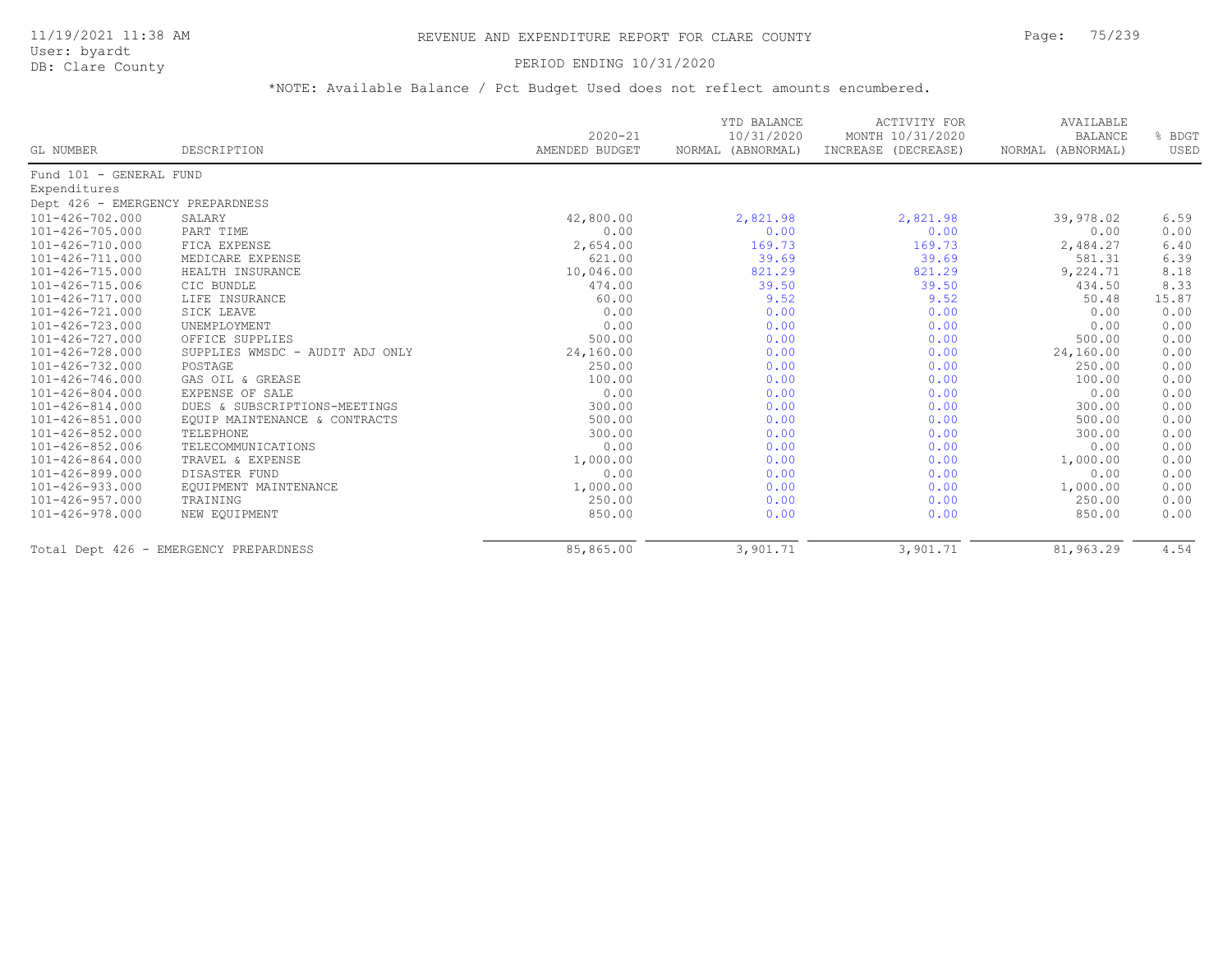### PERIOD ENDING 10/31/2020

|                                 |                                |                               | YTD BALANCE                     | ACTIVITY FOR                            | AVAILABLE                    |              |
|---------------------------------|--------------------------------|-------------------------------|---------------------------------|-----------------------------------------|------------------------------|--------------|
| GL NUMBER                       | DESCRIPTION                    | $2020 - 21$<br>AMENDED BUDGET | 10/31/2020<br>NORMAL (ABNORMAL) | MONTH 10/31/2020<br>INCREASE (DECREASE) | BALANCE<br>NORMAL (ABNORMAL) | BDGT<br>USED |
| Fund 101 - GENERAL FUND         |                                |                               |                                 |                                         |                              |              |
| Expenditures                    |                                |                               |                                 |                                         |                              |              |
| Dept 430 - ANIMAL CONTROL       |                                |                               |                                 |                                         |                              |              |
| 101-430-702.000                 | SALARY                         | 0.00                          | 160.73                          | 160.73                                  | (160.73)                     | 100.00       |
| 101-430-704.000                 | DEPARTMENT MANANGER            | 0.00                          | 616.54                          | 616.54                                  | (616.54)                     | 100.00       |
| 101-430-705.000                 | PART TIME                      | 0.00                          | 87.04                           | 87.04                                   | (87.04)                      | 100.00       |
| 101-430-706.000                 | OVERTIME                       | 0.00                          | 61.65                           | 61.65                                   | (61.65)                      | 100.00       |
| 101-430-710.000                 | FICA EXPENSE                   | 0.00                          | 54.02                           | 54.02                                   | (54.02)                      | 100.00       |
| 101-430-711.000                 | MEDICARE EXPENSE               | 0.00                          | 12.66                           | 12.66                                   | (12.66)                      | 100.00       |
| 101-430-715.000                 | HEALTH INSURANCE               | 0.00                          | 16.92                           | 16.92                                   | (16.92)                      | 100.00       |
| 101-430-717.000                 | LIFE INSURANCE                 | 0.00                          | 9.52                            | 9.52                                    | (9.52)                       | 100.00       |
| 101-430-801.001                 | RESTRICTED-DONATIONS           | 0.00                          | 0.00                            | 0.00                                    | 0.00                         | 0.00         |
| 101-430-801.002                 | RESTRICTED SPAY/NEUTER         | 0.00                          | 0.00                            | 0.00                                    | 0.00                         | 0.00         |
| 101-430-801.003                 | RESTRICTED RAB/VAC.LIC DEPOSIT | 0.00                          | 0.00                            | 0.00                                    | 0.00                         | 0.00         |
| 101-430-801.008                 | RESTRICTED-TWO SEVEN OH GRANT  | 0.00                          | 0.00                            | 0.00                                    | 0.00                         | 0.00         |
| Total Dept 430 - ANIMAL CONTROL |                                | 0.00                          | 1,019.08                        | 1,019.08                                | (1, 019.08)                  | 100.00       |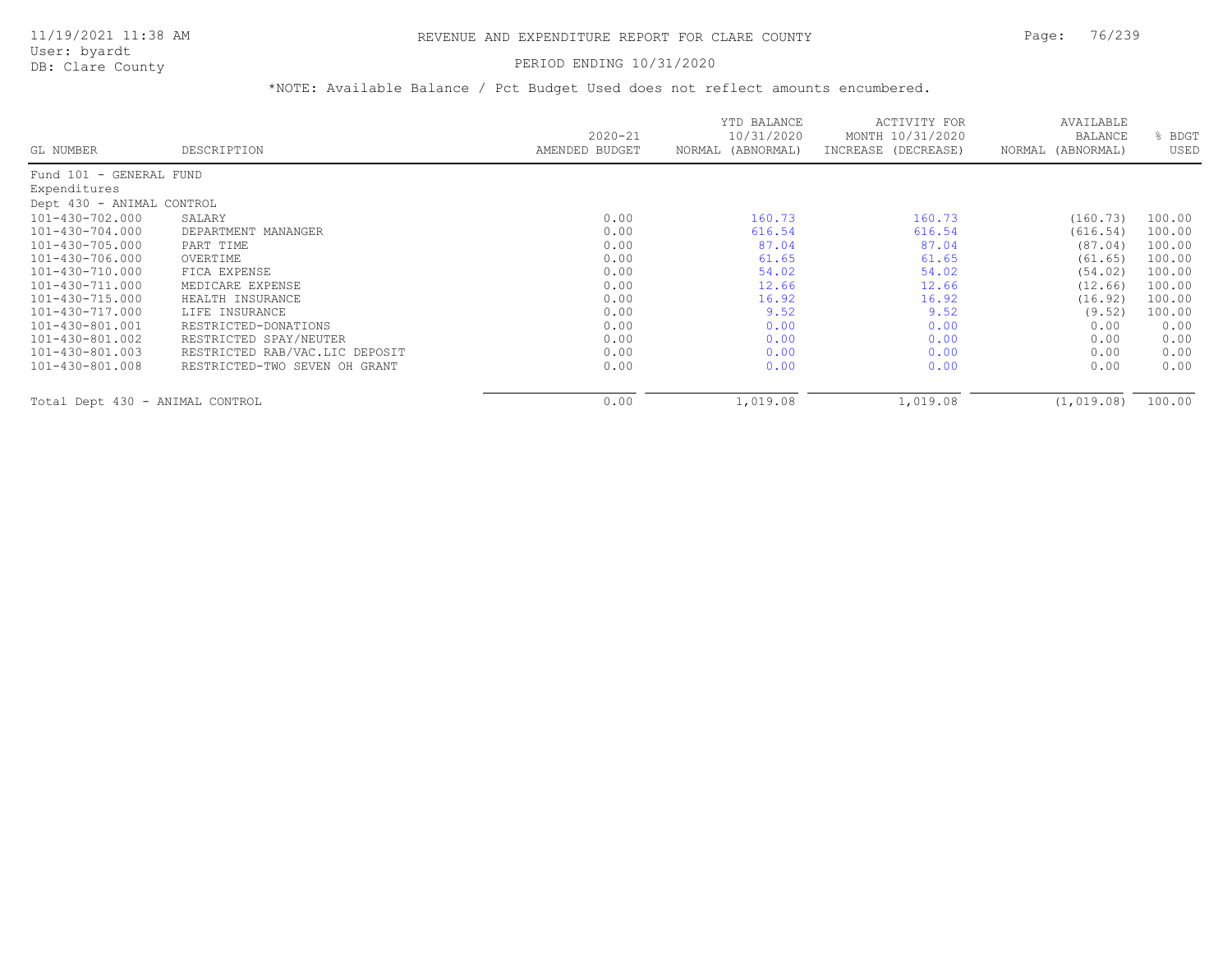## PERIOD ENDING 10/31/2020

| GL NUMBER               | DESCRIPTION                                 | $2020 - 21$<br>AMENDED BUDGET | YTD BALANCE<br>10/31/2020<br>NORMAL (ABNORMAL) | ACTIVITY FOR<br>MONTH 10/31/2020<br>INCREASE (DECREASE) | AVAILABLE<br>BALANCE<br>NORMAL (ABNORMAL) | BDGT<br>USED |
|-------------------------|---------------------------------------------|-------------------------------|------------------------------------------------|---------------------------------------------------------|-------------------------------------------|--------------|
|                         |                                             |                               |                                                |                                                         |                                           |              |
| Fund 101 - GENERAL FUND |                                             |                               |                                                |                                                         |                                           |              |
| Expenditures            |                                             |                               |                                                |                                                         |                                           |              |
|                         | Dept 441 - DEPT OF PUBLIC WORKS-ADMIN       |                               |                                                |                                                         |                                           |              |
| 101-441-707.000         | PER DIEM                                    | 0.00                          | 0.00                                           | 0.00                                                    | 0.00                                      | 0.00         |
| 101-441-710.000         | FICA EXPENSE                                | 0.00                          | 0.00                                           | 0.00                                                    | 0.00                                      | 0.00         |
| 101-441-727.000         | OFFICE SUPPLIES                             | 0.00                          | 0.00                                           | 0.00                                                    | 0.00                                      | 0.00         |
|                         |                                             |                               |                                                |                                                         |                                           |              |
|                         | Total Dept 441 - DEPT OF PUBLIC WORKS-ADMIN | 0.00                          | 0.00                                           | 0.00                                                    | 0.00                                      | 0.00         |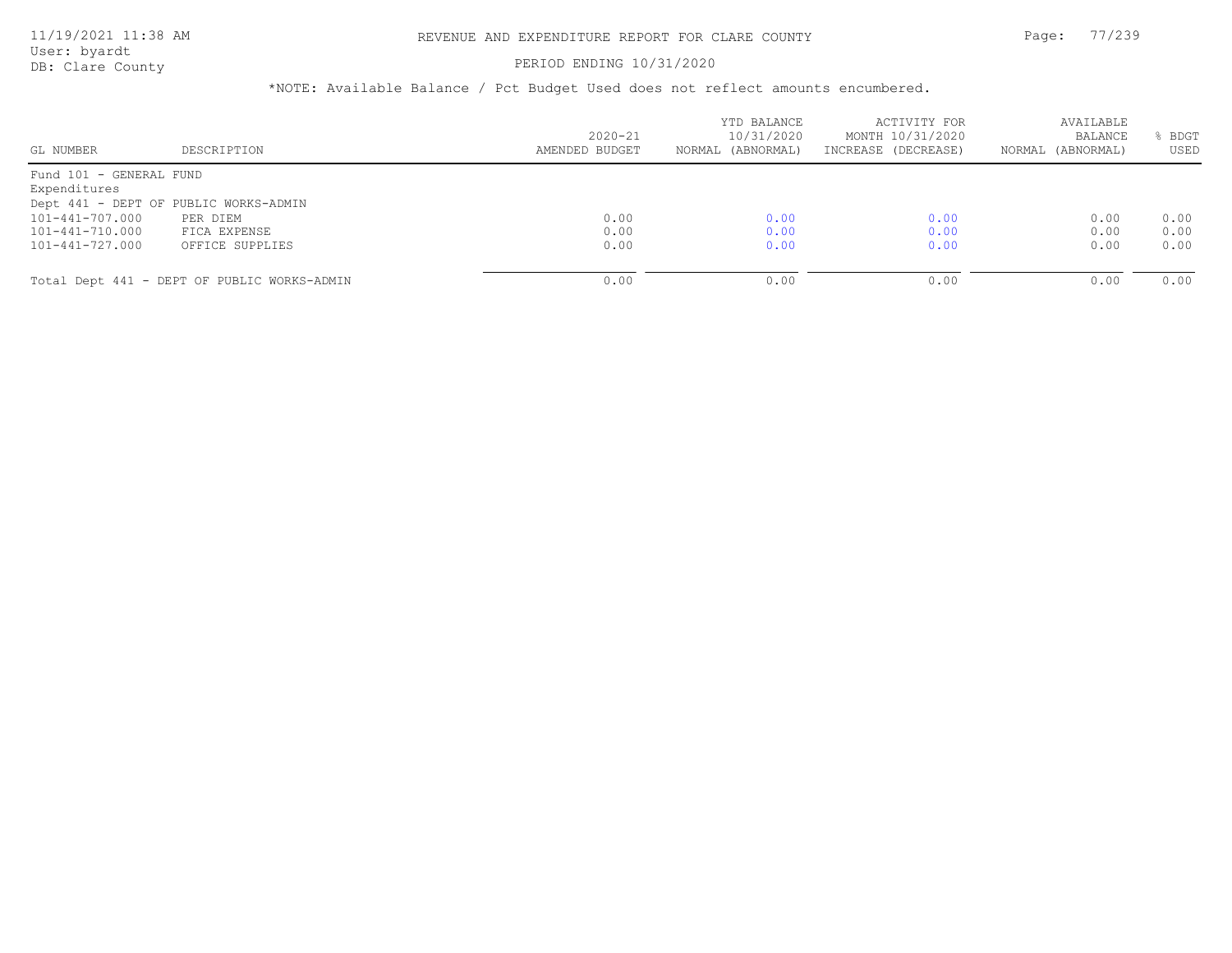User: byardt

# DB: Clare County **DB: Clare County**

| GL NUMBER                    | DESCRIPTION           | $2020 - 21$<br>AMENDED BUDGET | YTD BALANCE<br>10/31/2020<br>NORMAL (ABNORMAL) | ACTIVITY FOR<br>MONTH 10/31/2020<br>INCREASE (DECREASE) | AVAILABLE<br><b>BALANCE</b><br>NORMAL (ABNORMAL) | % BDGT<br>USED |
|------------------------------|-----------------------|-------------------------------|------------------------------------------------|---------------------------------------------------------|--------------------------------------------------|----------------|
| Fund 101 - GENERAL FUND      |                       |                               |                                                |                                                         |                                                  |                |
| Expenditures                 |                       |                               |                                                |                                                         |                                                  |                |
| Dept 442 - SOLID WASTE       |                       |                               |                                                |                                                         |                                                  |                |
| 101-442-702.000              | SALARY                | 0.00                          | 0.00                                           | 0.00                                                    | 0.00                                             | 0.00           |
| 101-442-705.000              | PART TIME             | 0.00                          | 0.00                                           | 0.00                                                    | 0.00                                             | 0.00           |
| 101-442-706.000              | OVERTIME              | 0.00                          | 0.00                                           | 0.00                                                    | 0.00                                             | 0.00           |
| 101-442-707.000              | PER DIEM              | 0.00                          | 0.00                                           | 0.00                                                    | 0.00                                             | 0.00           |
| $101 - 442 - 710.000$        | FICA EXPENSE          | 0.00                          | 0.00                                           | 0.00                                                    | 0.00                                             | 0.00           |
| 101-442-711.000              | MEDICARE EXPENSE      | 0.00                          | 0.00                                           | 0.00                                                    | 0.00                                             | 0.00           |
| 101-442-715.001              | OTHER FRINGES - GRANT | 0.00                          | 0.00                                           | 0.00                                                    | 0.00                                             | 0.00           |
| 101-442-727.000              | SUPPLIES & POSTAGE    | 0.00                          | 0.00                                           | 0.00                                                    | 0.00                                             | 0.00           |
| $101 - 442 - 732.000$        | POSTAGE               | 0.00                          | 0.00                                           | 0.00                                                    | 0.00                                             | 0.00           |
| $101 - 442 - 802.020$        | HHW PROGRAM           | 0.00                          | 0.00                                           | 0.00                                                    | 0.00                                             | 0.00           |
| 101-442-802.030              | ELECTRONICS           | 0.00                          | 0.00                                           | 0.00                                                    | 0.00                                             | 0.00           |
| $101 - 442 - 807.000$        | CONSULTANT            | 0.00                          | 0.00                                           | 0.00                                                    | 0.00                                             | 0.00           |
| $101 - 442 - 814.000$        | DUES & SUBSCRIPTIONS  | 0.00                          | 0.00                                           | 0.00                                                    | 0.00                                             | 0.00           |
| 101-442-852.000              | TELEPHONE             | 0.00                          | 0.00                                           | 0.00                                                    | 0.00                                             | 0.00           |
| $101 - 442 - 852.006$        | TELECOMMUNICATIONS    | 0.00                          | 0.00                                           | 0.00                                                    | 0.00                                             | 0.00           |
| $101 - 442 - 864.000$        | TRAVEL & EXPENSE      | 0.00                          | 0.00                                           | 0.00                                                    | 0.00                                             | 0.00           |
| $101 - 442 - 864.010$        | PUBLIC ED & PROMOTION | 0.00                          | 0.00                                           | 0.00                                                    | 0.00                                             | 0.00           |
| 101-442-957.000              | SOLID WASTE TRAINING  | 0.00                          | 0.00                                           | 0.00                                                    | 0.00                                             | 0.00           |
| 101-442-978.000              | NEW EQUIPMENT         | 0.00                          | 0.00                                           | 0.00                                                    | 0.00                                             | 0.00           |
| Total Dept 442 - SOLID WASTE |                       | 0.00                          | 0.00                                           | 0.00                                                    | 0.00                                             | 0.00           |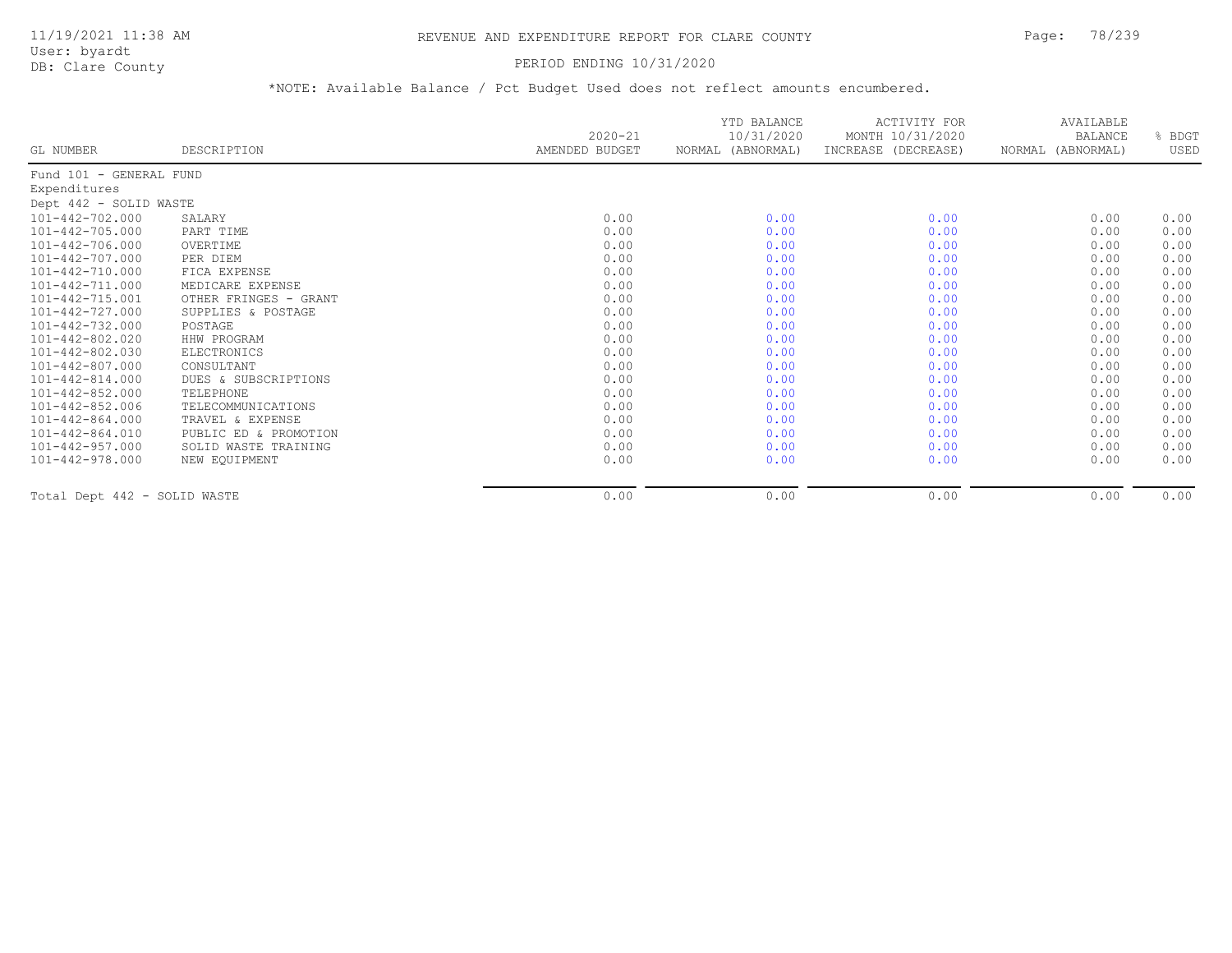## PERIOD ENDING 10/31/2020

|                                 |                                       | $2020 - 21$    | YTD BALANCE<br>10/31/2020 | ACTIVITY FOR<br>MONTH 10/31/2020 | AVAILABLE<br><b>BALANCE</b> | % BDGT |
|---------------------------------|---------------------------------------|----------------|---------------------------|----------------------------------|-----------------------------|--------|
| GL NUMBER                       | DESCRIPTION                           | AMENDED BUDGET | NORMAL (ABNORMAL)         | INCREASE (DECREASE)              | NORMAL (ABNORMAL)           | USED   |
| Fund 101 - GENERAL FUND         |                                       |                |                           |                                  |                             |        |
| Expenditures                    |                                       |                |                           |                                  |                             |        |
| Dept 445 - DRAIN PUBLIC BENEFIT |                                       |                |                           |                                  |                             |        |
| 101-445-955.002                 | LOOMIS DRAIN                          | 0.00           | 0.00                      | 0.00                             | 0.00                        | 0.00   |
| $101 - 445 - 955.005$           | CUT-OFF DRAIN                         | 0.00           | 0.00                      | 0.00                             | 0.00                        | 0.00   |
| 101-445-955.006                 | MC CRAY DRAIN                         | 39.00          | 0.00                      | 0.00                             | 39.00                       | 0.00   |
| 101-445-955.007                 | BERTHA LAKE                           | 0.00           | 0.00                      | 0.00                             | 0.00                        | 0.00   |
| $101 - 445 - 955.009$           | LLOYD DRAIN                           | 0.00           | 0.00                      | 0.00                             | 0.00                        | 0.00   |
| 101-445-955.011                 | HICKOCK DRAIN                         | 200.00         | 0.00                      | 0.00                             | 200.00                      | 0.00   |
| $101 - 445 - 955.014$           | LITTLE TOBACCO DRAIN                  | 50,000.00      | 0.00                      | 0.00                             | 50,000.00                   | 0.00   |
| $101 - 445 - 955.015$           | LEITNER DRAIN                         | 0.00           | 0.00                      | 0.00                             | 0.00                        | 0.00   |
| $101 - 445 - 955.018$           | WHISKEY CREEK DRAIN                   | 138.00         | 0.00                      | 0.00                             | 138.00                      | 0.00   |
| $101 - 445 - 955.019$           | BAILEY LAKE DRAIN                     | 0.00           | 0.00                      | 0.00                             | 0.00                        | 0.00   |
| $101 - 445 - 955.024$           | COOK DRAIN                            | 0.00           | 0.00                      | 0.00                             | 0.00                        | 0.00   |
| $101 - 445 - 955.025$           | TONKIN JOINT DRAIN                    | 0.00           | 0.00                      | 0.00                             | 0.00                        | 0.00   |
| $101 - 445 - 955.027$           | JORDAN DRAIN                          | 0.00           | 0.00                      | 0.00                             | 0.00                        | 0.00   |
| $101 - 445 - 955.040$           | COATS DRAIN                           | 0.00           | 0.00                      | 0.00                             | 0.00                        | 0.00   |
| $101 - 445 - 955.065$           | HOWE DRAIN                            | 18.00          | 0.00                      | 0.00                             | 18.00                       | 0.00   |
| 101-445-955.080                 | HERRING AND MURPHY AT LARGE           | 0.00           | 0.00                      | 0.00                             | 0.00                        | 0.00   |
| $101 - 445 - 955.177$           | ORIENT FORK DRAIN                     | 34.00          | 0.00                      | 0.00                             | 34.00                       | 0.00   |
|                                 | Total Dept 445 - DRAIN PUBLIC BENEFIT | 50,429.00      | 0.00                      | 0.00                             | 50,429.00                   | 0.00   |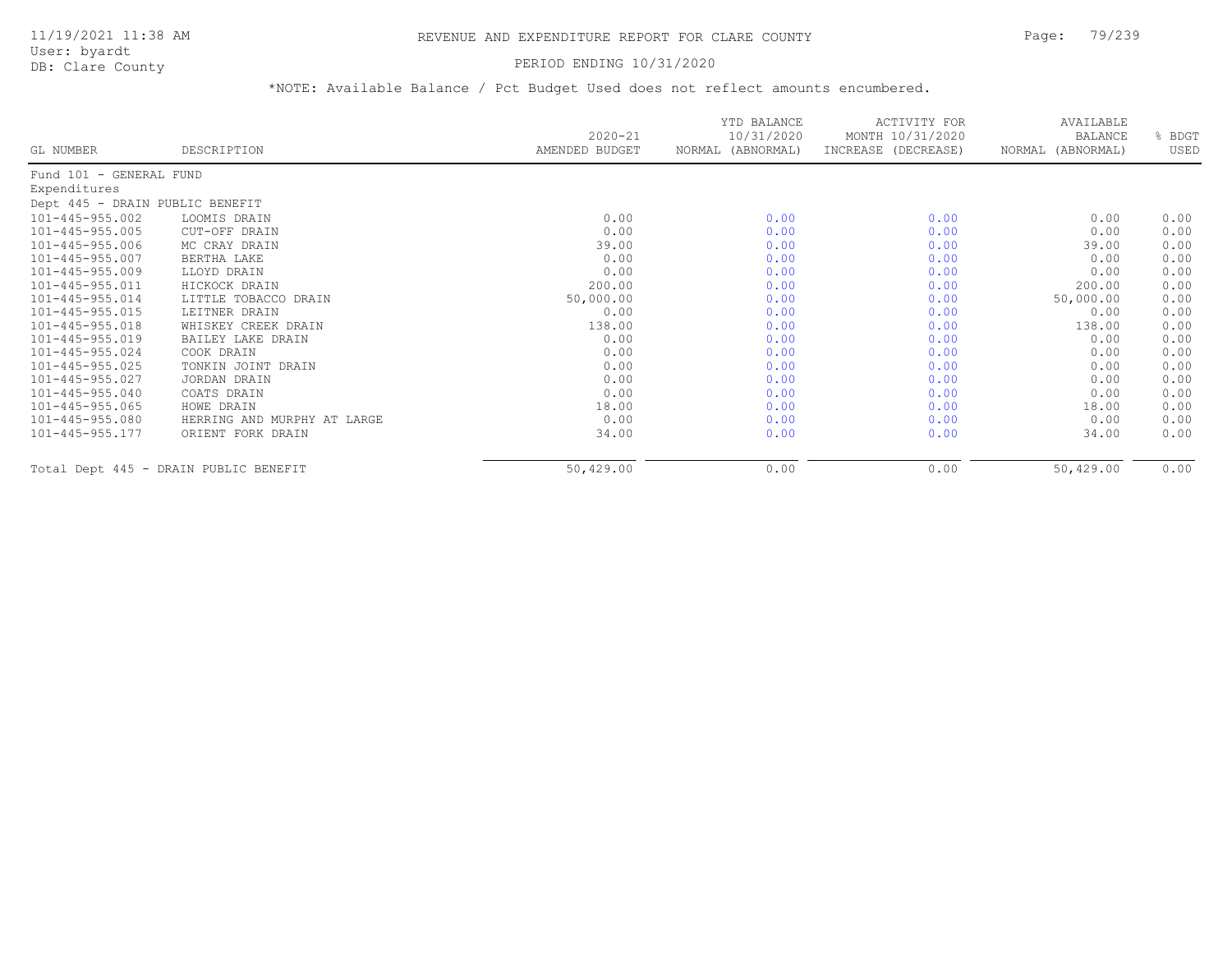### PERIOD ENDING 10/31/2020

| GL NUMBER                               | DESCRIPTION                                  | $2020 - 21$<br>AMENDED BUDGET | YTD BALANCE<br>10/31/2020<br>NORMAL (ABNORMAL) | ACTIVITY FOR<br>MONTH 10/31/2020<br>INCREASE (DECREASE) | AVAILABLE<br><b>BALANCE</b><br>NORMAL (ABNORMAL) | BDGT<br>USED |
|-----------------------------------------|----------------------------------------------|-------------------------------|------------------------------------------------|---------------------------------------------------------|--------------------------------------------------|--------------|
| Fund 101 - GENERAL FUND<br>Expenditures |                                              |                               |                                                |                                                         |                                                  |              |
|                                         | Dept 601 - CENTRAL MI DIST HEALTH DEPT       |                               |                                                |                                                         |                                                  |              |
| 101-601-998.000                         | APPROPRIATION TRANSFER OUT                   | 218,827.00                    | 0.00                                           | 0.00                                                    | 218,827.00                                       | 0.00         |
| 101-601-998.001                         | CIGARETTE TAX                                | 0.00                          | 0.00                                           | 0.00                                                    | 0.00                                             | 0.00         |
|                                         | Total Dept 601 - CENTRAL MI DIST HEALTH DEPT | 218,827.00                    | 0.00                                           | 0.00                                                    | 218,827.00                                       | 0.00         |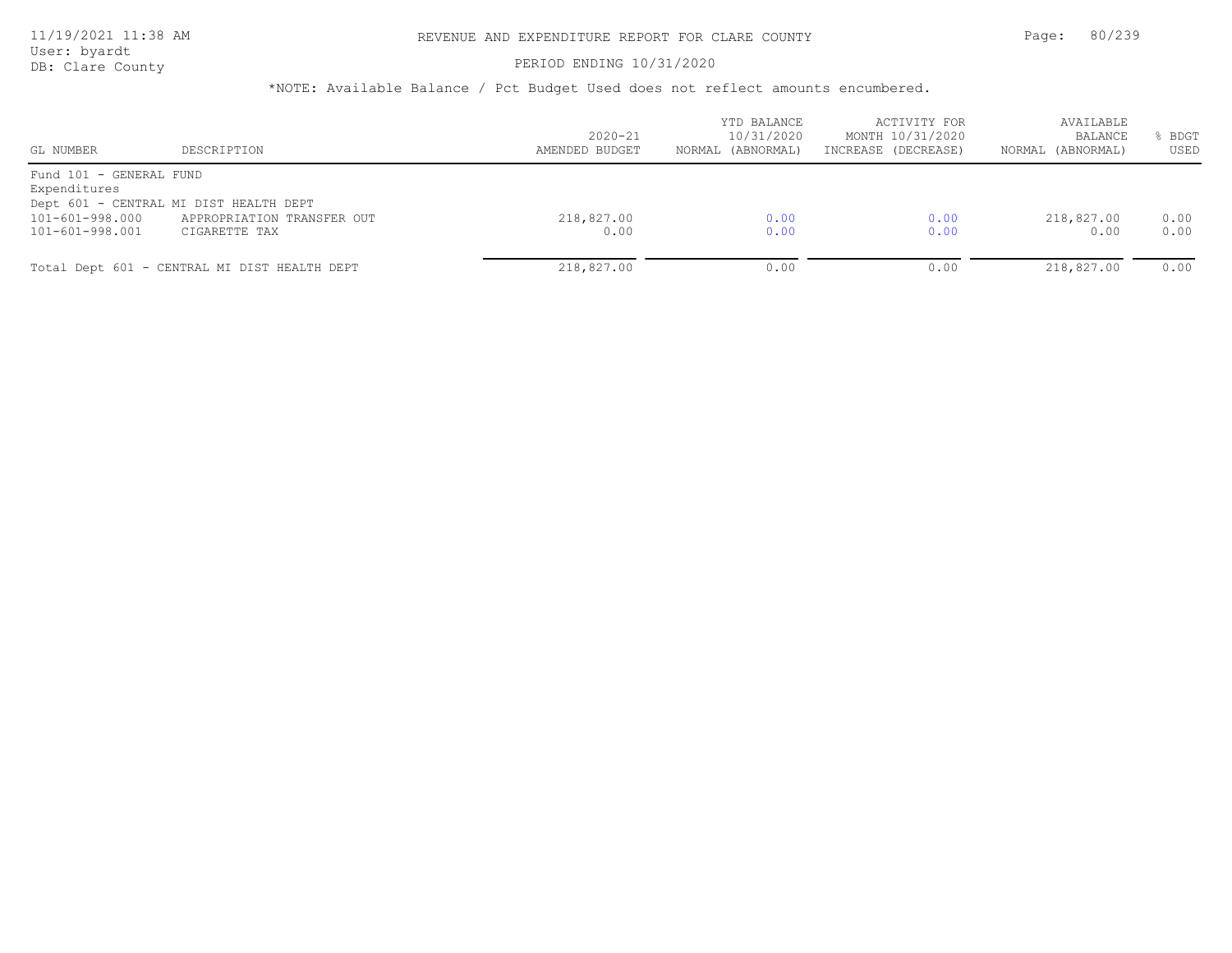### PERIOD ENDING 10/31/2020

| GL NUMBER                            | DESCRIPTION        | $2020 - 21$<br>AMENDED BUDGET | YTD BALANCE<br>10/31/2020<br>NORMAL (ABNORMAL) | ACTIVITY FOR<br>MONTH 10/31/2020<br>INCREASE (DECREASE) | AVAILABLE<br>BALANCE<br>NORMAL (ABNORMAL) | BDGT<br>USED |
|--------------------------------------|--------------------|-------------------------------|------------------------------------------------|---------------------------------------------------------|-------------------------------------------|--------------|
|                                      |                    |                               |                                                |                                                         |                                           |              |
| Fund 101 - GENERAL FUND              |                    |                               |                                                |                                                         |                                           |              |
| Expenditures                         |                    |                               |                                                |                                                         |                                           |              |
| Dept 605 - CONTAGIOUS DISEASES       |                    |                               |                                                |                                                         |                                           |              |
| 101-605-761.000                      | PRESCRIPTION DRUGS | 0.00                          | 0.00                                           | 0.00                                                    | 0.00                                      | 0.00         |
| 101-605-834.000                      | OUTPATIENT CARE    | 0.00                          | 0.00                                           | 0.00                                                    | 0.00                                      | 0.00         |
| 101-605-835.000                      | HEALTH SERVICES    | 300.00                        | 0.00                                           | 0.00                                                    | 300.00                                    | 0.00         |
|                                      |                    |                               |                                                |                                                         |                                           |              |
| Total Dept 605 - CONTAGIOUS DISEASES |                    | 300.00                        | 0.00                                           | 0.00                                                    | 300.00                                    | 0.00         |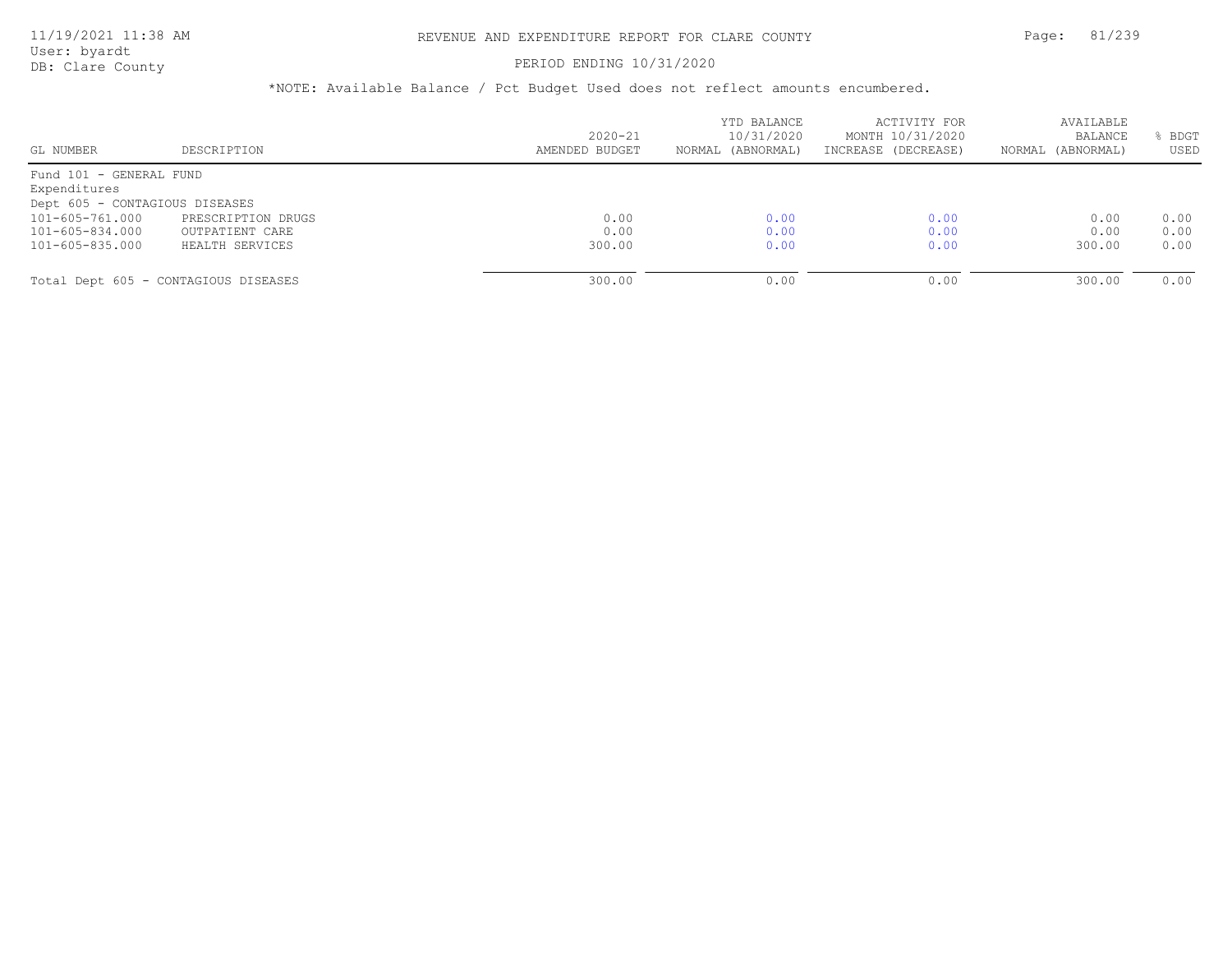### PERIOD ENDING 10/31/2020

| GL NUMBER                                                                                | DESCRIPTION                      | $2020 - 21$<br>AMENDED BUDGET | YTD BALANCE<br>10/31/2020<br>NORMAL (ABNORMAL) | ACTIVITY FOR<br>MONTH 10/31/2020<br>INCREASE (DECREASE) | AVAILABLE<br><b>BALANCE</b><br>NORMAL (ABNORMAL) | BDGT<br>USED |
|------------------------------------------------------------------------------------------|----------------------------------|-------------------------------|------------------------------------------------|---------------------------------------------------------|--------------------------------------------------|--------------|
| Fund 101 - GENERAL FUND<br>Expenditures<br>Dept 631 - SUBSTANCE ABUSE<br>101-631-998.001 | CONVENTION TAX                   | 50,343.00                     | 0.00                                           | 0.00                                                    | 50,343.00                                        | 0.00         |
|                                                                                          | Total Dept 631 - SUBSTANCE ABUSE | 50,343.00                     | 0.00                                           | 0.00                                                    | 50,343.00                                        | 0.00         |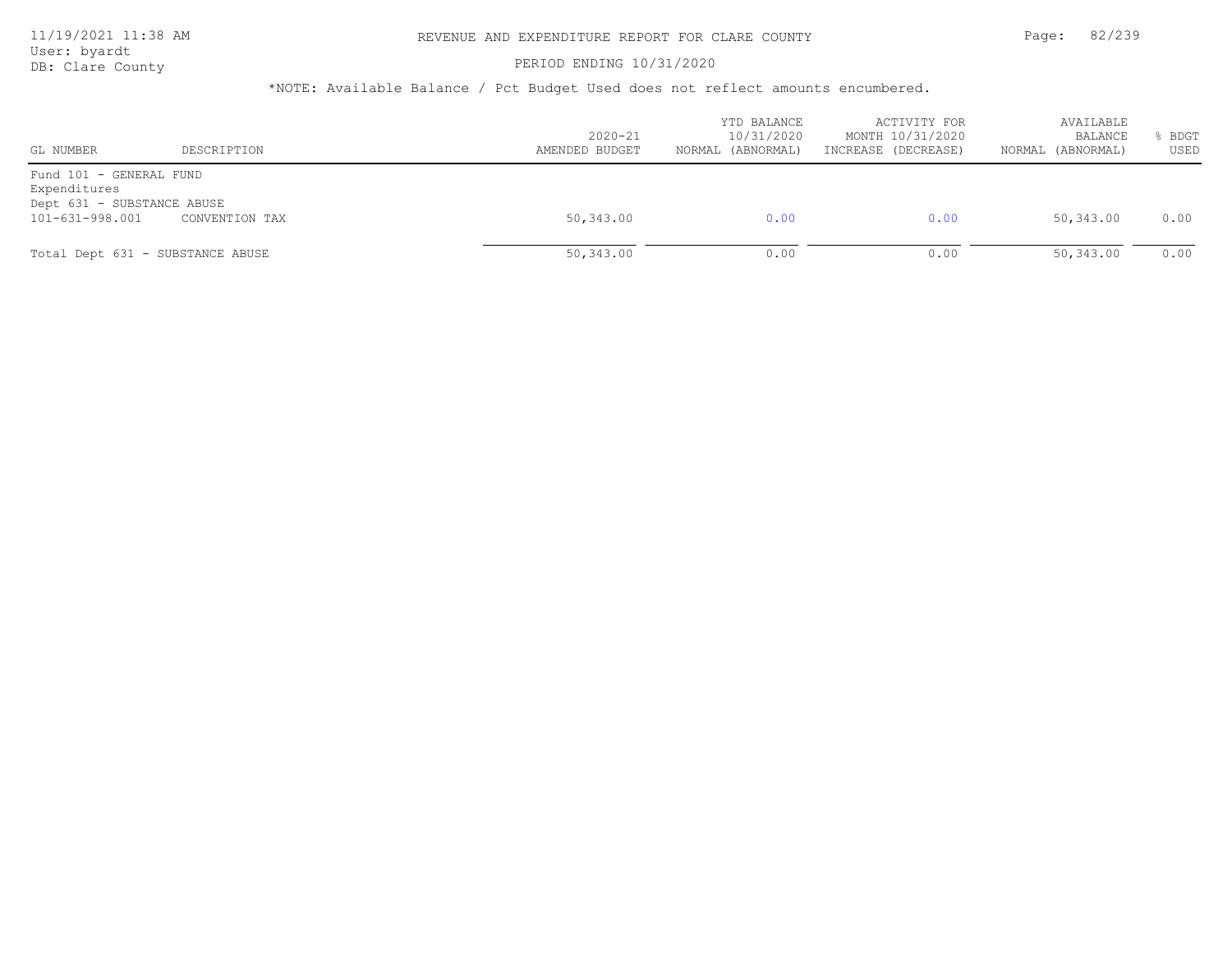## PERIOD ENDING 10/31/2020

|                                   |                          | $2020 - 21$    | YTD BALANCE<br>10/31/2020 | ACTIVITY FOR<br>MONTH 10/31/2020 | AVAILABLE<br><b>BALANCE</b> | BDGT  |
|-----------------------------------|--------------------------|----------------|---------------------------|----------------------------------|-----------------------------|-------|
| GL NUMBER                         | DESCRIPTION              | AMENDED BUDGET | NORMAL (ABNORMAL)         | INCREASE (DECREASE)              | NORMAL (ABNORMAL)           | USED  |
| Fund 101 - GENERAL FUND           |                          |                |                           |                                  |                             |       |
| Expenditures                      |                          |                |                           |                                  |                             |       |
| Dept 648 - MEDICAL EXAMINER       |                          |                |                           |                                  |                             |       |
| 101-648-707.000                   | PER DIEM                 | 0.00           | 0.00                      | 0.00                             | 0.00                        | 0.00  |
| 101-648-727.000                   | SUPPLIES                 | 0.00           | 0.00                      | 0.00                             | 0.00                        | 0.00  |
| 101-648-732.000                   | POSTAGE                  | 0.00           | 0.00                      | 0.00                             | 0.00                        | 0.00  |
| 101-648-801.000                   | CONTRACTED SERVICES      | 850.00         | 0.00                      | 0.00                             | 850.00                      | 0.00  |
| 101-648-801.001                   | MED ADMIN SERVICES       | 15,517.00      | 0.00                      | 0.00                             | 15,517.00                   | 0.00  |
| 101-648-806.000                   | ADMINSTRATIVE FEES       | 1,650.00       | 0.00                      | 0.00                             | 1,650.00                    | 0.00  |
| 101-648-814.000                   | DUES & SUBSCRIPTIONS     | 0.00           | 0.00                      | 0.00                             | 0.00                        | 0.00  |
| 101-648-835.000                   | SERVICE & INVESTIGATIONS | 11,000.00      | 0.00                      | 0.00                             | 11,000.00                   | 0.00  |
| 101-648-837.000                   | AUTOPSIES                | 45,000.00      | 15,128.00                 | 15,128.00                        | 29,872.00                   | 33.62 |
| 101-648-852.000                   | TELEPHONE                | 0.00           | 0.00                      | 0.00                             | 0.00                        | 0.00  |
| 101-648-864.000                   | MILEAGE/TRAVEL           | 2,807.00       | 0.00                      | 0.00                             | 2,807.00                    | 0.00  |
| 101-648-914.000                   | LIABILITY INSURANCE      | 0.00           | 0.00                      | 0.00                             | 0.00                        | 0.00  |
| $101 - 648 - 957.000$             | TRAINING                 | 0.00           | 0.00                      | 0.00                             | 0.00                        | 0.00  |
| Total Dept 648 - MEDICAL EXAMINER |                          | 76,824.00      | 15,128.00                 | 15,128.00                        | 61,696.00                   | 19.69 |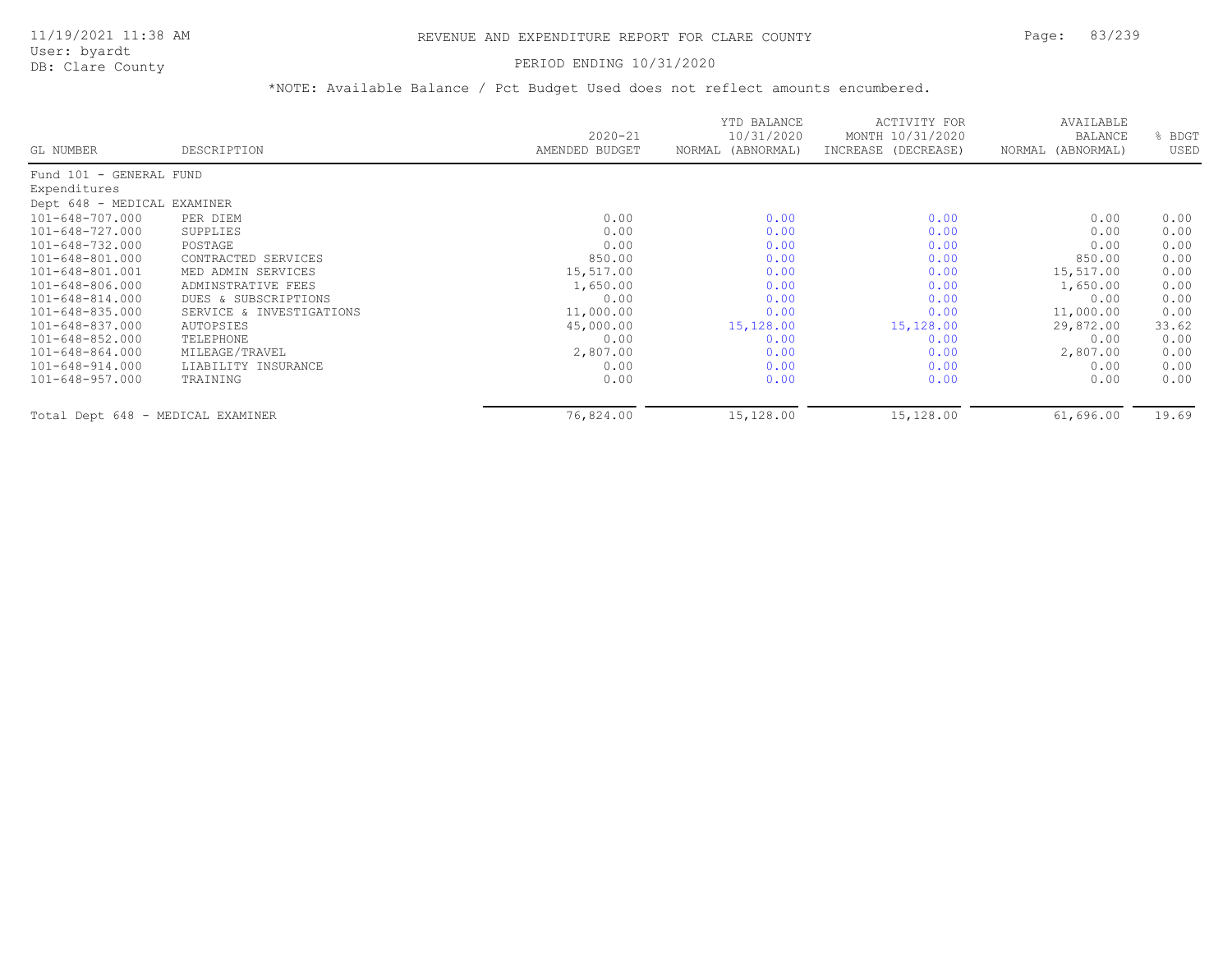## 11/19/2021 11:38 AM REVENUE AND EXPENDITURE REPORT FOR CLARE COUNTY Page: 84/239

User: byardt

# DB: Clare County **PERIOD ENDING 10/31/2020**

| GL NUMBER                                                  | DESCRIPTION                                                             | $2020 - 21$<br>AMENDED BUDGET | YTD BALANCE<br>10/31/2020<br>NORMAL (ABNORMAL) | ACTIVITY FOR<br>MONTH 10/31/2020<br>INCREASE (DECREASE) | AVAILABLE<br>BALANCE<br>NORMAL (ABNORMAL) | BDGT<br>USED |
|------------------------------------------------------------|-------------------------------------------------------------------------|-------------------------------|------------------------------------------------|---------------------------------------------------------|-------------------------------------------|--------------|
| Fund 101 - GENERAL FUND<br>Expenditures<br>101-649-998.000 | Dept 649 - CENTRAL MI COMM. MENTAL HEALTH<br>APPROPRIATION TRANSFER OUT | 139,000.00                    | 34,750.00                                      | 34,750.00                                               | 104,250.00                                | 25.00        |
|                                                            | Total Dept 649 - CENTRAL MI COMM. MENTAL HEALTH                         | 139,000.00                    | 34,750.00                                      | 34,750.00                                               | 104,250.00                                | 25.00        |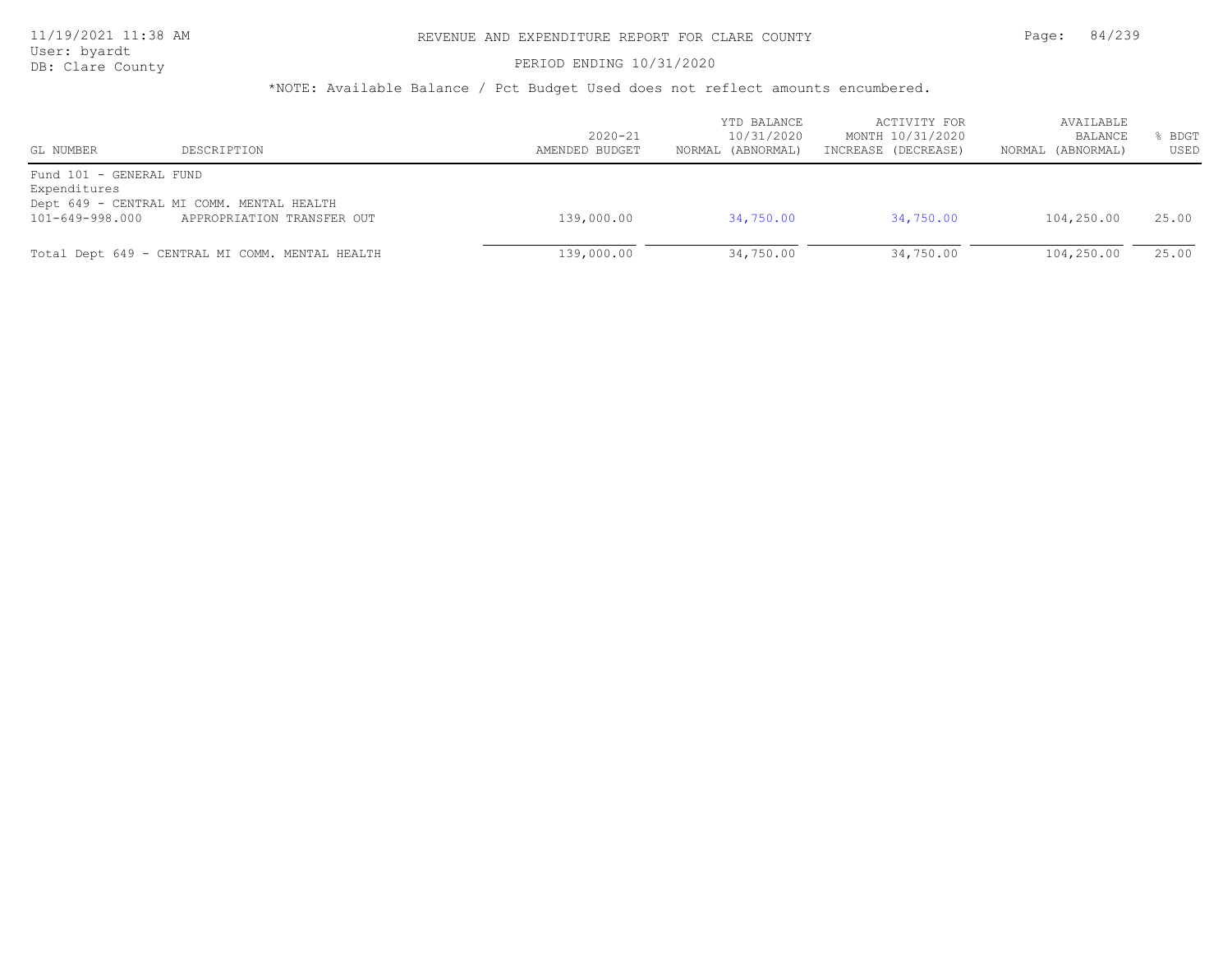#### PERIOD ENDING 10/31/2020

| GL NUMBER                               | DESCRIPTION                       | $2020 - 21$<br>AMENDED BUDGET | YTD BALANCE<br>10/31/2020<br>NORMAL (ABNORMAL) | ACTIVITY FOR<br>MONTH 10/31/2020<br>INCREASE (DECREASE) | AVAILABLE<br><b>BALANCE</b><br>NORMAL (ABNORMAL) | BDGT<br>USED |
|-----------------------------------------|-----------------------------------|-------------------------------|------------------------------------------------|---------------------------------------------------------|--------------------------------------------------|--------------|
| Fund 101 - GENERAL FUND<br>Expenditures |                                   |                               |                                                |                                                         |                                                  |              |
| Dept 681 - VETERANS BURIALS             |                                   |                               |                                                |                                                         |                                                  |              |
| 101-681-833.000                         | BURIALS                           | 6,500.00                      | 0.00                                           | 0.00                                                    | 6,500.00                                         | 0.00         |
| 101-681-834.000                         | HEADSTONE SETTING FEE             | 800.00                        | 0.00                                           | 0.00                                                    | 800.00                                           | 0.00         |
|                                         | Total Dept 681 - VETERANS BURIALS | 7,300.00                      | 0.00                                           | 0.00                                                    | 7,300.00                                         | 0.00         |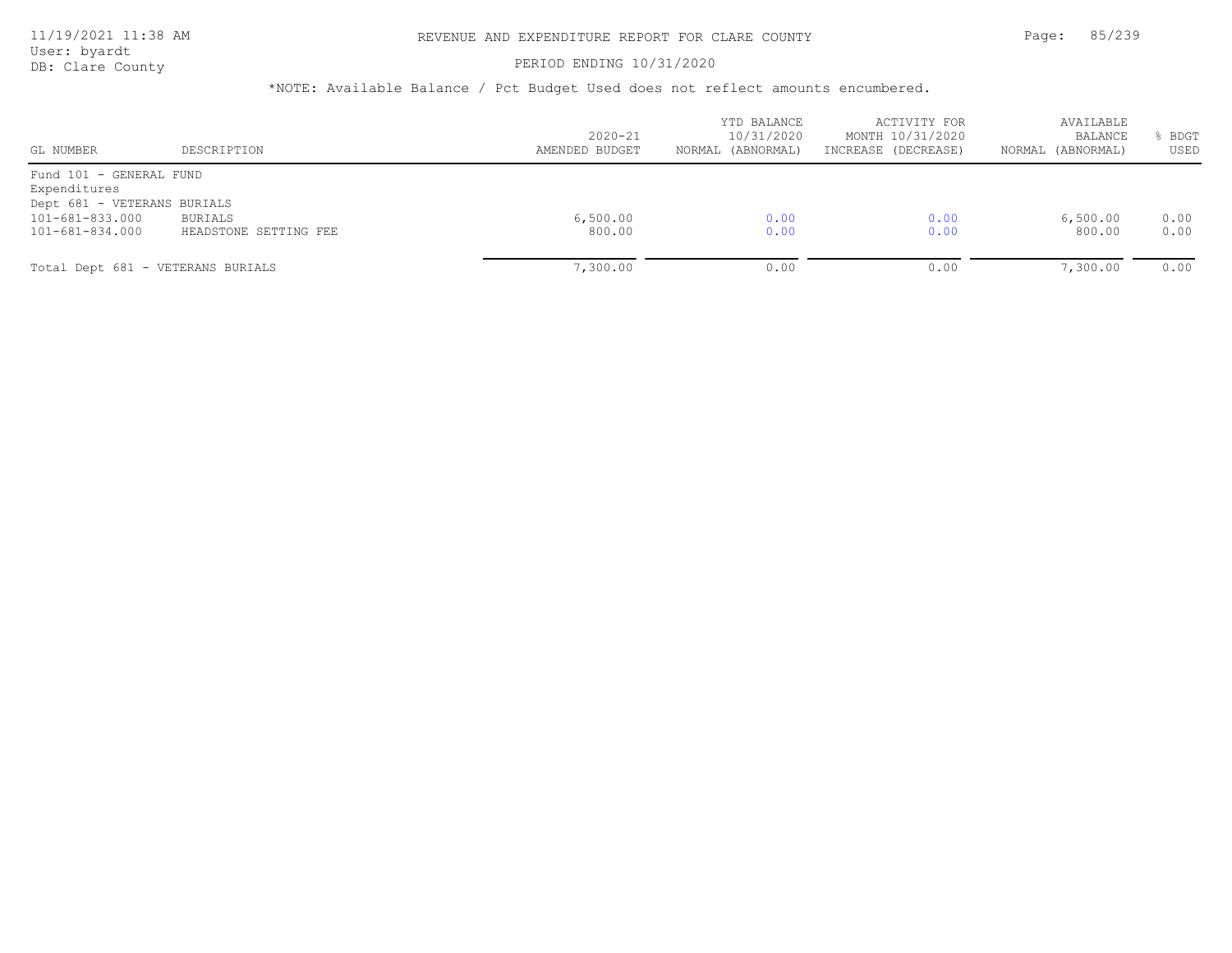User: byardt

# DB: Clare County **PERIOD ENDING 10/31/2020**

|                             |                                   | $2020 - 21$    | YTD BALANCE<br>10/31/2020 | <b>ACTIVITY FOR</b><br>MONTH 10/31/2020 | AVAILABLE<br><b>BALANCE</b> | % BDGT |
|-----------------------------|-----------------------------------|----------------|---------------------------|-----------------------------------------|-----------------------------|--------|
| GL NUMBER                   | DESCRIPTION                       | AMENDED BUDGET | NORMAL (ABNORMAL)         | INCREASE (DECREASE)                     | NORMAL (ABNORMAL)           | USED   |
| Fund 101 - GENERAL FUND     |                                   |                |                           |                                         |                             |        |
| Expenditures                |                                   |                |                           |                                         |                             |        |
| Dept 682 - VETERANS AFFAIRS |                                   |                |                           |                                         |                             |        |
| $101 - 682 - 702.000$       | DIRECTOR SALARY                   | 26,960.00      | 1,628.25                  | 1,628.25                                | 25, 331.75                  | 6.04   |
| 101-682-704.000             | ASSISTANT SALARY                  | 0.00           | 0.00                      | 0.00                                    | 0.00                        | 0.00   |
| 101-682-705.000             | PART TIME                         | 0.00           | 0.00                      | 0.00                                    | 0.00                        | 0.00   |
| 101-682-706.000             | VETERANS OVERTIME                 | 0.00           | 0.00                      | 0.00                                    | 0.00                        | 0.00   |
| 101-682-707.000             | PER DIEM/VETERANS COMMITTEE       | 0.00           | 0.00                      | 0.00                                    | 0.00                        | 0.00   |
| 101-682-710.000             | FICA EXPENSE                      | 1,999.00       | 113.55                    | 113.55                                  | 1,885.45                    | 5.68   |
| 101-682-711.000             | MEDICARE EXPENSE                  | 475.00         | 26.55                     | 26.55                                   | 448.45                      | 5.59   |
| 101-682-715.000             | HEALTH INSURANCE                  | 2,760.00       | 267.00                    | 267.00                                  | 2,493.00                    | 9.67   |
| 101-682-715.001             | BENNY CARD                        | 0.00           | 0.00                      | 0.00                                    | 0.00                        | 0.00   |
| 101-682-715.002             | HRA                               | 0.00           | 0.00                      | 0.00                                    | 0.00                        | 0.00   |
| 101-682-715.006             | CIC BUNDLE                        | 0.00           | 0.00                      | 0.00                                    | 0.00                        | 0.00   |
| 101-682-717.000             | LIFE INSURANCE                    | 58.00          | 9.52                      | 9.52                                    | 48.48                       | 16.41  |
| 101-682-717.002             | COBRA/HIPPA                       | 0.00           | 0.00                      | 0.00                                    | 0.00                        | 0.00   |
| $101 - 682 - 717.004$       | SECTION 125 PLAN                  | 0.00           | 0.00                      | 0.00                                    | 0.00                        | 0.00   |
| 101-682-717.006             | SECTION 125-SCRIPT                | 0.00           | 0.00                      | 0.00                                    | 0.00                        | 0.00   |
| 101-682-717.008             | SCRIPT REIMBURSEMENT              | 0.00           | 0.00                      | 0.00                                    | 0.00                        | 0.00   |
| 101-682-720.000             | VACATIONS                         | 0.00           | 0.00                      | 0.00                                    | 0.00                        | 0.00   |
| 101-682-721.000             | SICK LEAVE                        | 0.00           | 0.00                      | 0.00                                    | 0.00                        | 0.00   |
| 101-682-722.000             | HOLIDAY                           | 0.00           | 0.00                      | 0.00                                    | 0.00                        | 0.00   |
| $101 - 682 - 727.000$       | OFFICE SUPPLIES                   | 2,000.00       | 0.00                      | 0.00                                    | 2,000.00                    | 0.00   |
| 101-682-814.000             | DUES & SUBSCRIPTIONS              | 250.00         | 75.00                     | 75.00                                   | 175.00                      | 30.00  |
| 101-682-815.000             | SERVICES/SUPPORT FEES             | 0.00           | 0.00                      | 0.00                                    | 0.00                        | 0.00   |
| 101-682-852.000             | TELEPHONE                         | 160.00         | 21.51                     | 21.51                                   | 138.49                      | 13.44  |
| $101 - 682 - 852.006$       | TELECOMMUNICATIONS                | 0.00           | 0.00                      | 0.00                                    | 0.00                        | 0.00   |
| 101-682-864.000             | TRAVEL & EXPENSE                  | 0.00           | 0.00                      | 0.00                                    | 0.00                        | 0.00   |
| 101-682-900.000             | ADVERTISING                       | 0.00           | 0.00                      | 0.00                                    | 0.00                        | 0.00   |
| 101-682-933.000             | EQUIP REPAIRS & MAINTENANCE       | 0.00           | 0.00                      | 0.00                                    | 0.00                        | 0.00   |
| 101-682-978.000             | NEW EQUIPMENT                     | 0.00           | 0.00                      | 0.00                                    | 0.00                        | 0.00   |
|                             | Total Dept 682 - VETERANS AFFAIRS | 34,662.00      | 2,141.38                  | 2,141.38                                | 32,520.62                   | 6.18   |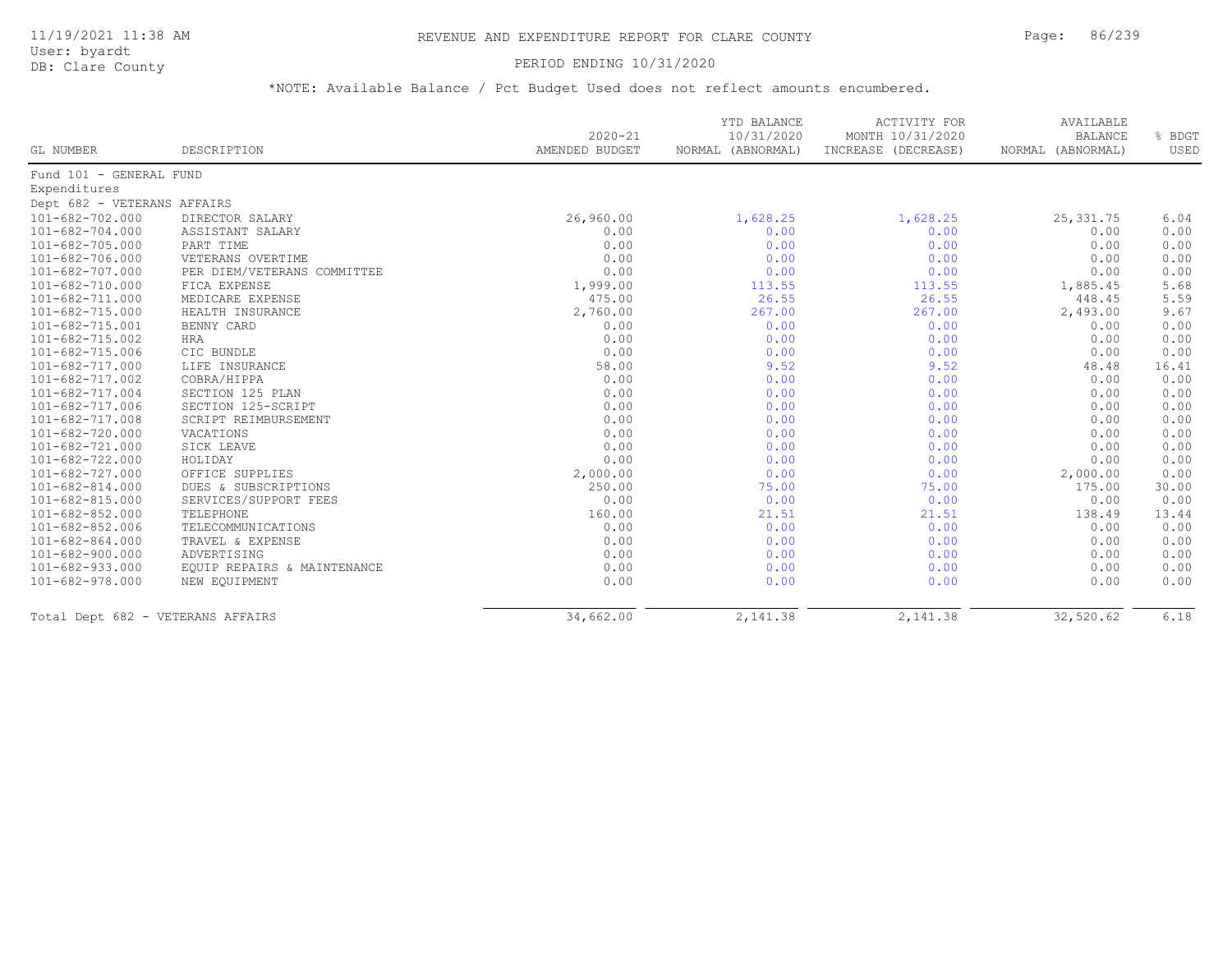## 11/19/2021 11:38 AM REVENUE AND EXPENDITURE REPORT FOR CLARE COUNTY Page: 87/239

User: byardt<br>DB: Clare County

#### PERIOD ENDING 10/31/2020

| GL NUMBER                               | DESCRIPTION                                   | $2020 - 21$<br>AMENDED BUDGET | YTD BALANCE<br>10/31/2020<br>NORMAL (ABNORMAL) | ACTIVITY FOR<br>MONTH 10/31/2020<br>INCREASE (DECREASE) | AVAILABLE<br>BALANCE<br>NORMAL (ABNORMAL) | BDGT<br>USED |
|-----------------------------------------|-----------------------------------------------|-------------------------------|------------------------------------------------|---------------------------------------------------------|-------------------------------------------|--------------|
| Fund 101 - GENERAL FUND<br>Expenditures |                                               |                               |                                                |                                                         |                                           |              |
|                                         | Dept 723 - CLARE CO BOUNDARY COMMISSION       |                               |                                                |                                                         |                                           |              |
| 101-723-864.000                         | BOUNDRY COMMISSION                            | 0.00                          | 0.00                                           | 0.00                                                    | 0.00                                      | 0.00         |
|                                         | Total Dept 723 - CLARE CO BOUNDARY COMMISSION | 0.00                          | 0.00                                           | 0.00                                                    | 0.00                                      | 0.00         |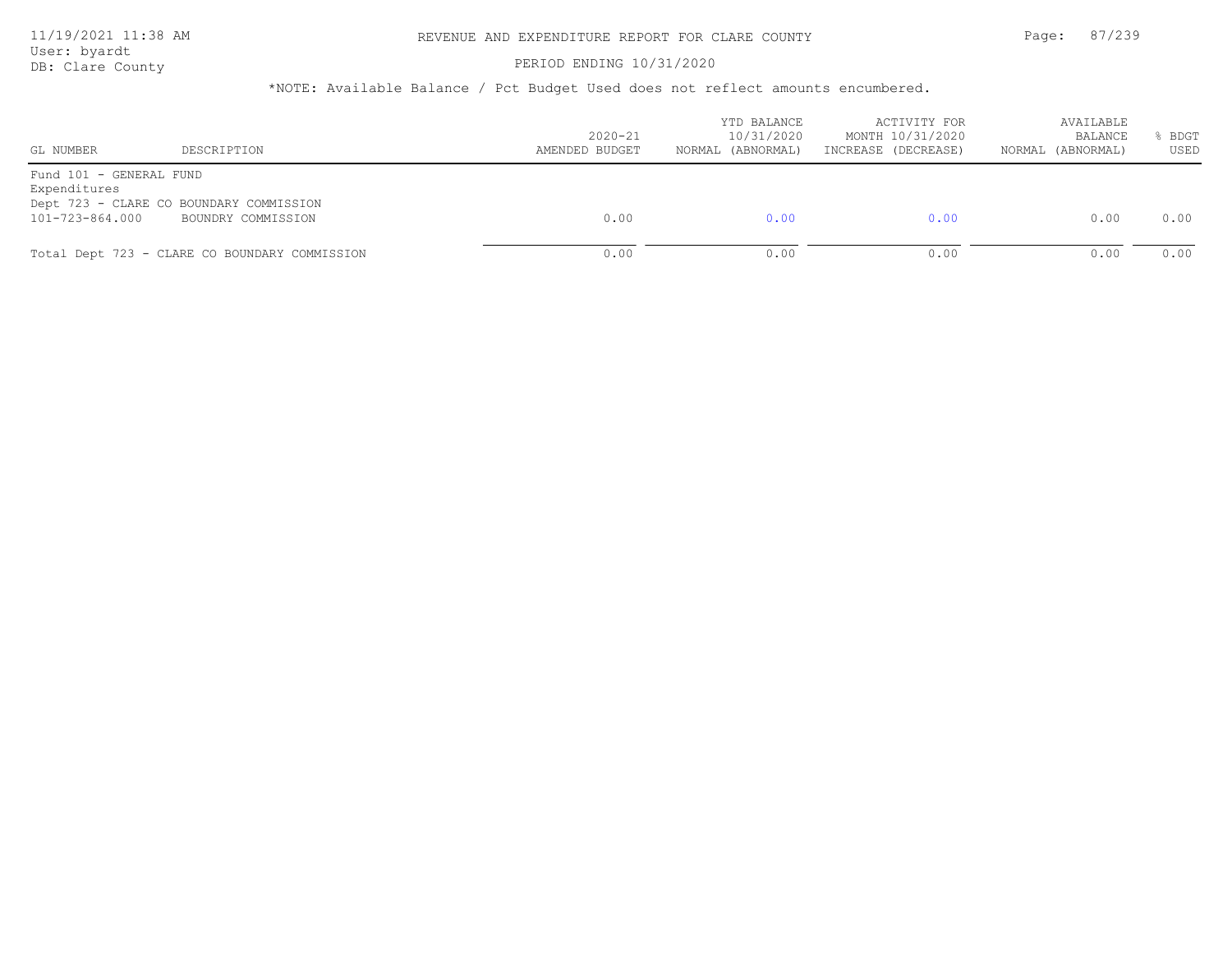## 11/19/2021 11:38 AM REVENUE AND EXPENDITURE REPORT FOR CLARE COUNTY Page: 88/239

User: byardt

# DB: Clare County **PERIOD ENDING 10/31/2020**

| $2020 - 21$<br>AMENDED BUDGET | 10/31/2020<br>NORMAL (ABNORMAL) | ACTIVITY FOR<br>MONTH 10/31/2020<br>INCREASE (DECREASE) | AVAILABLE<br>BALANCE<br>NORMAL (ABNORMAL) | <b>BDGT</b><br>USED |
|-------------------------------|---------------------------------|---------------------------------------------------------|-------------------------------------------|---------------------|
|                               |                                 |                                                         |                                           |                     |
| 12,500.00                     | 0.00                            | 0.00                                                    | 12,500.00                                 | 0.00<br>0.00        |
|                               | 12,500.00                       | YTD BALANCE<br>0.00                                     | 0.00                                      | 12,500.00           |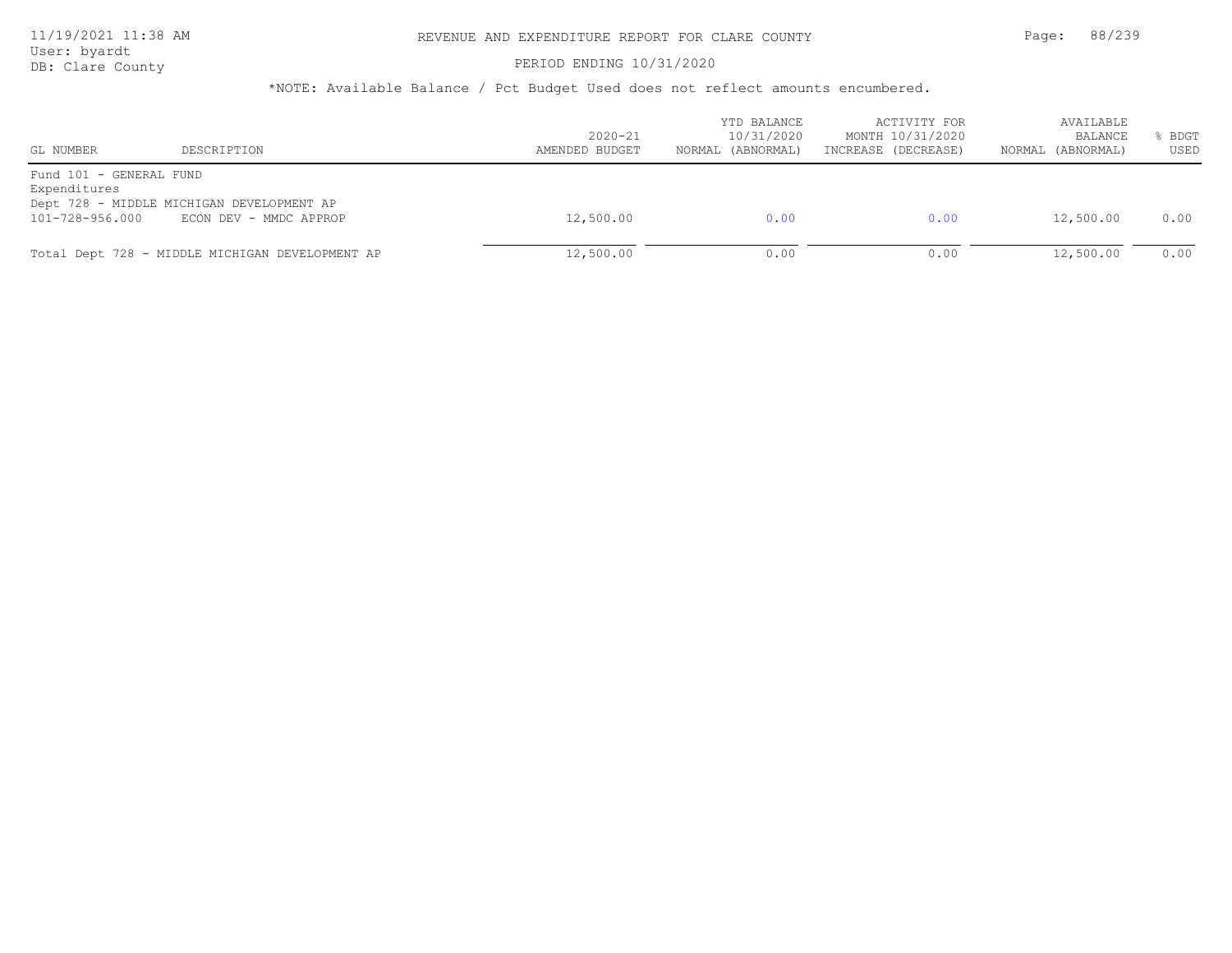### PERIOD ENDING 10/31/2020

| GL NUMBER               | DESCRIPTION                                  | $2020 - 21$<br>AMENDED BUDGET | YTD BALANCE<br>10/31/2020<br>NORMAL (ABNORMAL) | ACTIVITY FOR<br>MONTH 10/31/2020<br>INCREASE (DECREASE) | AVAILABLE<br>BALANCE<br>NORMAL (ABNORMAL) | BDGT<br>USED |
|-------------------------|----------------------------------------------|-------------------------------|------------------------------------------------|---------------------------------------------------------|-------------------------------------------|--------------|
| Fund 101 - GENERAL FUND |                                              |                               |                                                |                                                         |                                           |              |
|                         |                                              |                               |                                                |                                                         |                                           |              |
| Expenditures            |                                              |                               |                                                |                                                         |                                           |              |
|                         | Dept 729 - ECON DEV-COMM SERV DIRECTOR       |                               |                                                |                                                         |                                           |              |
| 101-729-702.000         | SALARY                                       | 0.00                          | 0.00                                           | 0.00                                                    | 0.00                                      | 0.00         |
| 101-729-710.000         | FICA EXPENSE                                 | 0.00                          | 0.00                                           | 0.00                                                    | 0.00                                      | 0.00         |
| 101-729-711.000         | MEDICARE EXPENSE                             | 0.00                          | 0.00                                           | 0.00                                                    | 0.00                                      | 0.00         |
|                         |                                              |                               |                                                |                                                         |                                           |              |
|                         | Total Dept 729 - ECON DEV-COMM SERV DIRECTOR | 0.00                          | 0.00                                           | 0.00                                                    | 0.00                                      | 0.00         |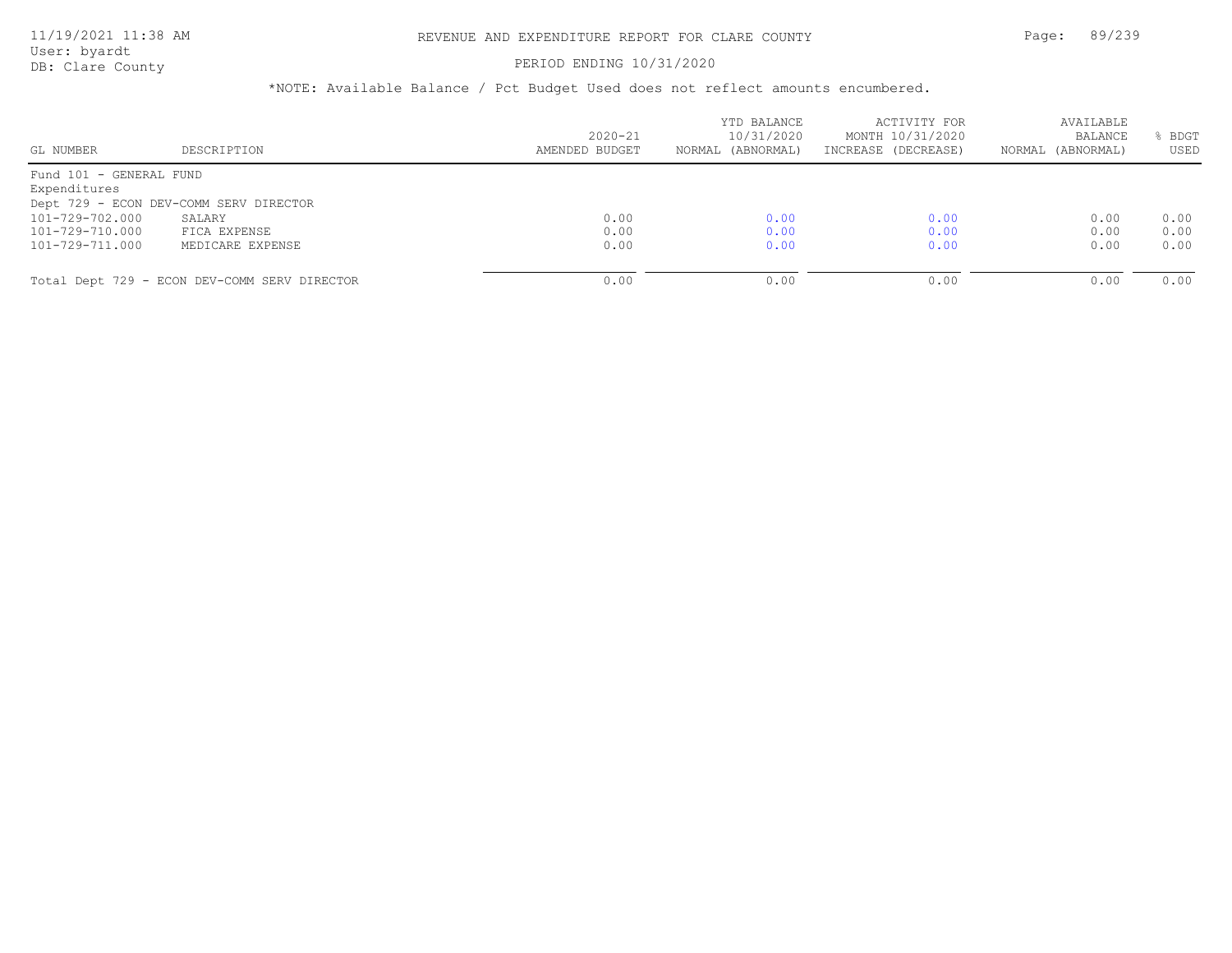## 11/19/2021 11:38 AM REVENUE AND EXPENDITURE REPORT FOR CLARE COUNTY Page: 90/239

User: byardt<br>DB: Clare County

## PERIOD ENDING 10/31/2020

| GL NUMBER                               | DESCRIPTION                                                             | $2020 - 21$<br>AMENDED BUDGET | YTD BALANCE<br>10/31/2020<br>NORMAL (ABNORMAL) | ACTIVITY FOR<br>MONTH 10/31/2020<br>INCREASE (DECREASE) | AVAILABLE<br><b>BALANCE</b><br>NORMAL (ABNORMAL) | BDGT<br>USED |
|-----------------------------------------|-------------------------------------------------------------------------|-------------------------------|------------------------------------------------|---------------------------------------------------------|--------------------------------------------------|--------------|
| Fund 101 - GENERAL FUND<br>Expenditures |                                                                         |                               |                                                |                                                         |                                                  |              |
| 101-730-998.000                         | Dept 730 - CLARE CO CONV & VISITORS BUREA<br>APPROPRIATION TRANSFER OUT | 0.00                          | 0.00                                           | 0.00                                                    | 0.00                                             | 0.00         |
|                                         |                                                                         |                               |                                                |                                                         |                                                  |              |
|                                         | Total Dept 730 - CLARE CO CONV & VISITORS BUREA                         | 0.00                          | 0.00                                           | 0.00                                                    | 0.00                                             | 0.00         |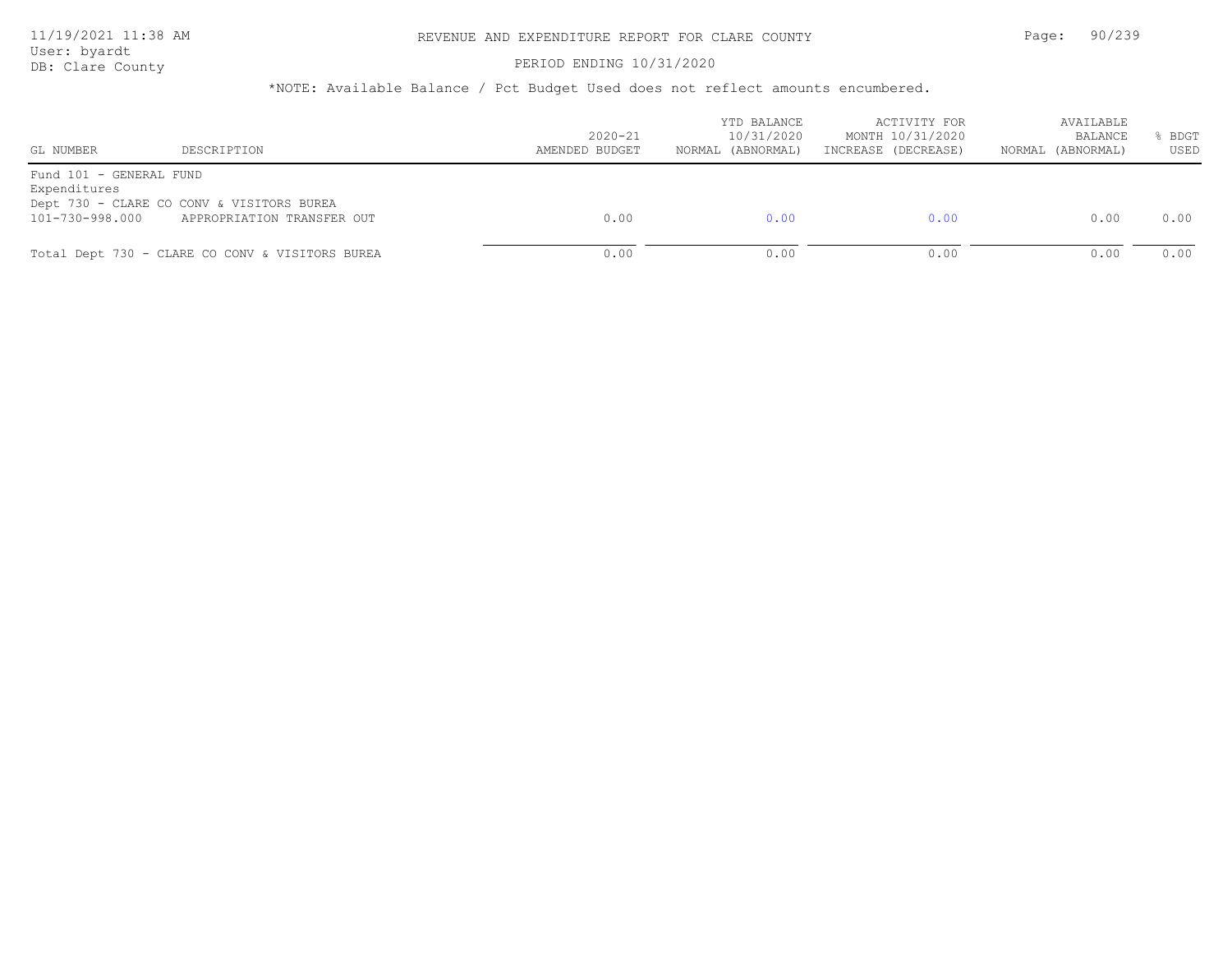#### PERIOD ENDING 10/31/2020

|                                     |                         | $2020 - 21$    | YTD BALANCE<br>10/31/2020 | ACTIVITY FOR<br>MONTH 10/31/2020 | AVAILABLE<br>BALANCE | BDGT |
|-------------------------------------|-------------------------|----------------|---------------------------|----------------------------------|----------------------|------|
| GL NUMBER                           | DESCRIPTION             | AMENDED BUDGET | NORMAL (ABNORMAL)         | INCREASE (DECREASE)              | NORMAL (ABNORMAL)    | USED |
| Fund 101 - GENERAL FUND             |                         |                |                           |                                  |                      |      |
| Expenditures                        |                         |                |                           |                                  |                      |      |
| Dept 751 - PARKS & RECREATION       |                         |                |                           |                                  |                      |      |
| 101-751-705.000                     | PART TIME SALARY        | 0.00           | 0.00                      | 0.00                             | 0.00                 | 0.00 |
| 101-751-707.000                     | PER DIEM                | 0.00           | 0.00                      | 0.00                             | 0.00                 | 0.00 |
| 101-751-710.000                     | FICA EXPENSE            | 0.00           | 0.00                      | 0.00                             | 0.00                 | 0.00 |
| 101-751-711.000                     | MEDICARE EXPENSE        | 0.00           | 0.00                      | 0.00                             | 0.00                 | 0.00 |
| 101-751-727.000                     | OFFICE SUPPLIES         | 0.00           | 0.00                      | 0.00                             | 0.00                 | 0.00 |
| 101-751-728.000                     | PRINTING & BINDING      | 0.00           | 0.00                      | 0.00                             | 0.00                 | 0.00 |
| 101-751-732.000                     | POSTAGE                 | 0.00           | 0.00                      | 0.00                             | 0.00                 | 0.00 |
| 101-751-746.000                     | GAS, OIL & GREASE       | 0.00           | 0.00                      | 0.00                             | 0.00                 | 0.00 |
| 101-751-814.000                     | DUES                    | 0.00           | 0.00                      | 0.00                             | 0.00                 | 0.00 |
| 101-751-851.000                     | CONTRACTUAL SERVICES    | 0.00           | 0.00                      | 0.00                             | 0.00                 | 0.00 |
| 101-751-864.000                     | TRAVEL &                | 0.00           | 0.00                      | 0.00                             | 0.00                 | 0.00 |
| 101-751-914.000                     | LIAB INS TRUSTEES       | 0.00           | 0.00                      | 0.00                             | 0.00                 | 0.00 |
| 101-751-967.002                     | MAPPING & MARKED SUPPLY | 0.00           | 0.00                      | 0.00                             | 0.00                 | 0.00 |
| 101-751-967.003                     | ROADSIDE PARK/SUPPLIES  | 0.00           | 0.00                      | 0.00                             | 0.00                 | 0.00 |
| 101-751-967.005                     | ROVING LEADERS/SUPPLIES | 0.00           | 0.00                      | 0.00                             | 0.00                 | 0.00 |
| 101-751-978.000                     | NEW EOUIPMENT UNDER     | 0.00           | 0.00                      | 0.00                             | 0.00                 | 0.00 |
| Total Dept 751 - PARKS & RECREATION |                         | 0.00           | 0.00                      | 0.00                             | 0.00                 | 0.00 |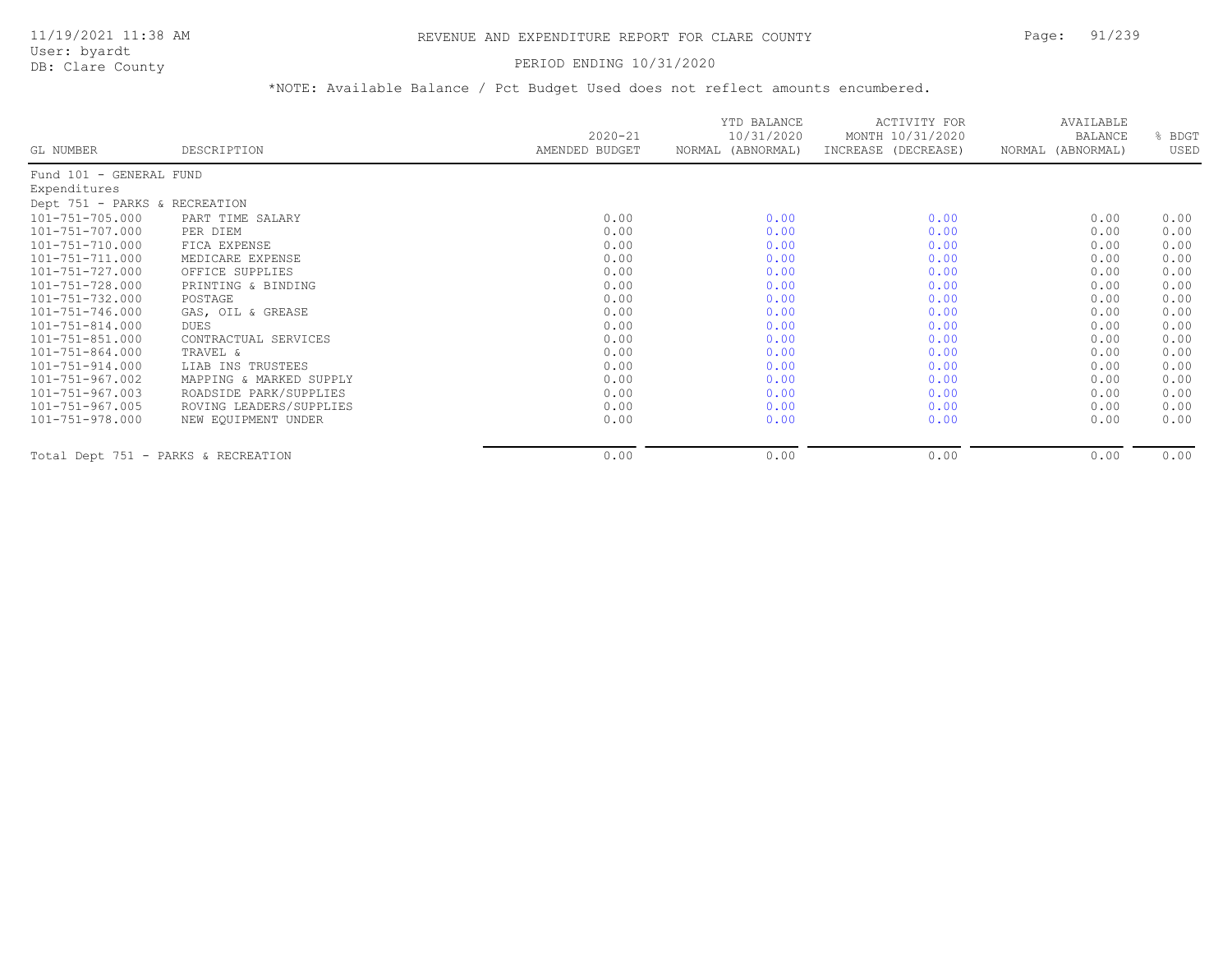## PERIOD ENDING 10/31/2020

|                                    |                                    | $2020 - 21$    | YTD BALANCE<br>10/31/2020 | ACTIVITY FOR<br>MONTH 10/31/2020 | AVAILABLE<br><b>BALANCE</b> | % BDGT |
|------------------------------------|------------------------------------|----------------|---------------------------|----------------------------------|-----------------------------|--------|
| GL NUMBER                          | DESCRIPTION                        | AMENDED BUDGET | NORMAL (ABNORMAL)         | INCREASE (DECREASE)              | NORMAL (ABNORMAL)           | USED   |
| Fund 101 - GENERAL FUND            |                                    |                |                           |                                  |                             |        |
| Expenditures                       |                                    |                |                           |                                  |                             |        |
| Dept 851 - INSURANCE & BONDS       |                                    |                |                           |                                  |                             |        |
| 101-851-716.000                    | HEALTH INSURANCE                   | 0.00           | 0.00                      | 0.00                             | 0.00                        | 0.00   |
| $101 - 851 - 716.001$              | HEALTH INS-COBRA                   | 0.00           | 39.50                     | 39.50                            | (39.50)                     | 100.00 |
| 101-851-716.002                    | HEALTH INS-SERVICE FEES/PCORI FEES | 350.00         | 0.00                      | 0.00                             | 350.00                      | 0.00   |
| 101-851-716.004                    | HEALTH INSURANCE - RETIREES        | 14,187.00      | 1,195.60                  | 1,195.60                         | 12,991.40                   | 8.43   |
| $101 - 851 - 716.005$              | HEALTH INS - RX REIMBURSEMENT      | 1,000.00       | 0.00                      | 0.00                             | 1,000.00                    | 0.00   |
| 101-851-716.006                    | FLEX REIMBURSEMENT                 | 7,000.00       | 0.00                      | 0.00                             | 7,000.00                    | 0.00   |
| 101-851-716.007                    | HEALTH ACH REIMBURSEMENT           | 300,000.00     | 301.79                    | 301.79                           | 299,698.21                  | 0.10   |
| 101-851-716.008                    | SMART CARD REIMBURSEMENT           | 12,500.00      | 0.00                      | 0.00                             | 12,500.00                   | 0.00   |
| 101-851-716.009                    | ADMIN FEES                         | 9,500.00       | 1,317.00                  | 1,317.00                         | 8,183.00                    | 13.86  |
| 101-851-716.010                    | A2CT PROGRAM                       | 300.00         | 0.00                      | 0.00                             | 300.00                      | 0.00   |
| 101-851-716.011                    | WELLNESS PROGRAM                   | 1,500.00       | 0.00                      | 0.00                             | 1,500.00                    | 0.00   |
| 101-851-718.000                    | COUNTY PORTION-RETIREMENT          | 783,801.00     | 79,339.71                 | 79,339.71                        | 704,461.29                  | 10.12  |
| 101-851-723.000                    | COUNTY PORTION UNEMPLOY COMP       | 500.00         | 0.00                      | 0.00                             | 500.00                      | 0.00   |
| 101-851-724.000                    | WORKMANS COMPENSATION              | 110,000.00     | 27,381.00                 | 27,381.00                        | 82,619.00                   | 24.89  |
| 101-851-727.000                    | SUPPLIES                           | 0.00           | 0.00                      | 0.00                             | 0.00                        | 0.00   |
| 101-851-728.000                    | PRINTING & BINDING                 | 0.00           | 0.00                      | 0.00                             | 0.00                        | 0.00   |
| 101-851-732.000                    | POSTAGE                            | 0.00           | 0.00                      | 0.00                             | 0.00                        | 0.00   |
| $101 - 851 - 864.000$              | LUNCH & MILEAGE TO MEETINGS        | 0.00           | 0.00                      | 0.00                             | 0.00                        | 0.00   |
| $101 - 851 - 914.000$              | LIABILITY                          | 240,000.00     | 0.00                      | 0.00                             | 240,000.00                  | 0.00   |
| Total Dept 851 - INSURANCE & BONDS |                                    | 1,480,638.00   | 109,574.60                | 109,574.60                       | 1,371,063.40                | 7.40   |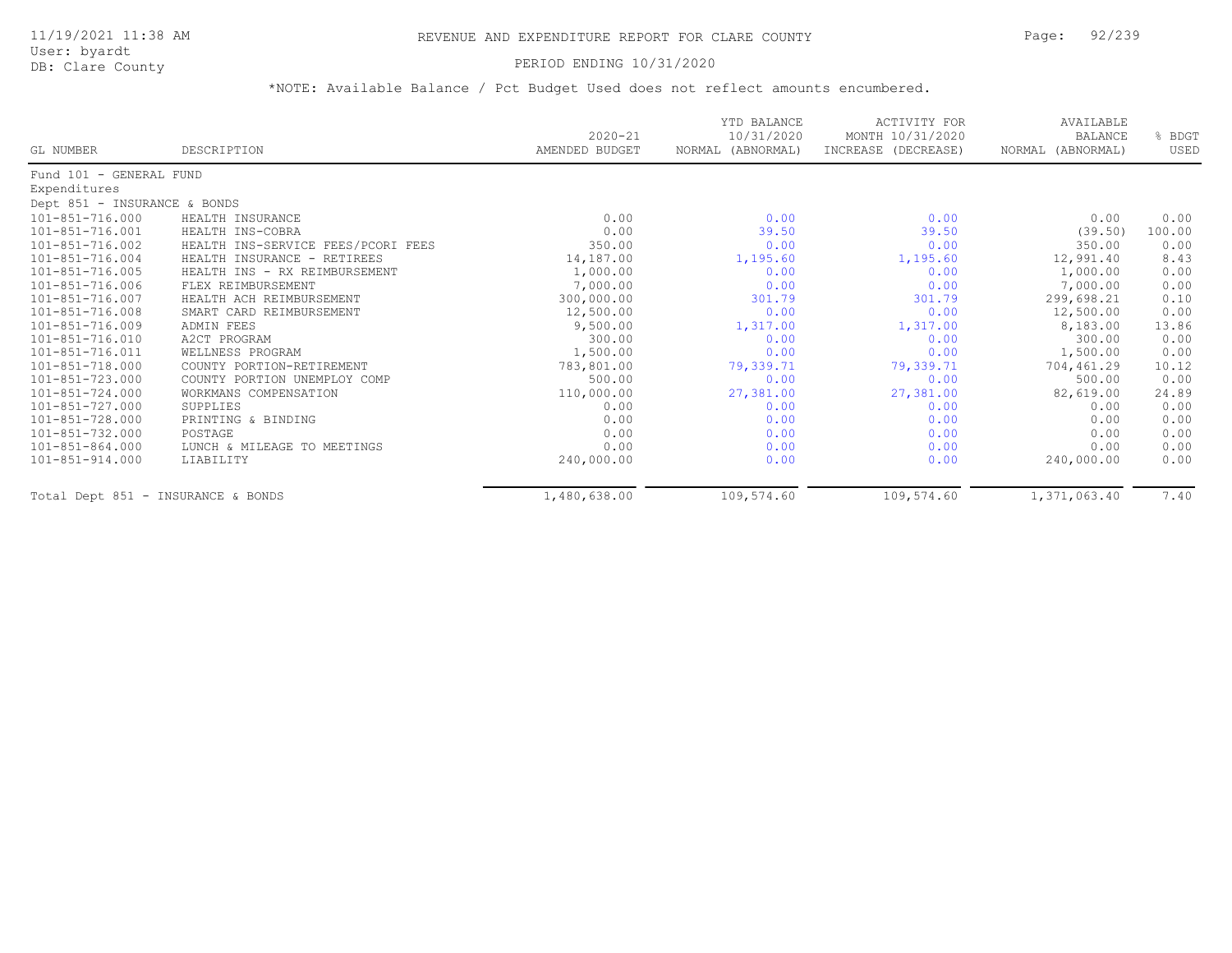### PERIOD ENDING 10/31/2020

| GL NUMBER                         | DESCRIPTION                             | $2020 - 21$<br>AMENDED BUDGET | YTD BALANCE<br>10/31/2020<br>NORMAL (ABNORMAL) | ACTIVITY FOR<br>MONTH 10/31/2020<br>INCREASE (DECREASE) | AVAILABLE<br>BALANCE<br>NORMAL (ABNORMAL) | BDGT<br>USED |
|-----------------------------------|-----------------------------------------|-------------------------------|------------------------------------------------|---------------------------------------------------------|-------------------------------------------|--------------|
| Fund 101 - GENERAL FUND           |                                         |                               |                                                |                                                         |                                           |              |
| Expenditures                      |                                         |                               |                                                |                                                         |                                           |              |
| Dept 885 - COUNTY OUTSIDE COUNSEL |                                         |                               |                                                |                                                         |                                           |              |
| 101-885-829.000                   | ARBITRATOR FEES                         | 1,000.00                      | 0.00                                           | 0.00                                                    | 1,000.00                                  | 0.00         |
| 101-885-830.000                   | ATTORNEY FEES                           | 45,000.00                     | 0.00                                           | 0.00                                                    | 45,000.00                                 | 0.00         |
| 101-885-830.001                   | ATTY-UNION NEGOTIATIONS                 | 0.00                          | 0.00                                           | 0.00                                                    | 0.00                                      | 0.00         |
|                                   | Total Dept 885 - COUNTY OUTSIDE COUNSEL | 46,000.00                     | 0.00                                           | 0.00                                                    | 46,000.00                                 | 0.00         |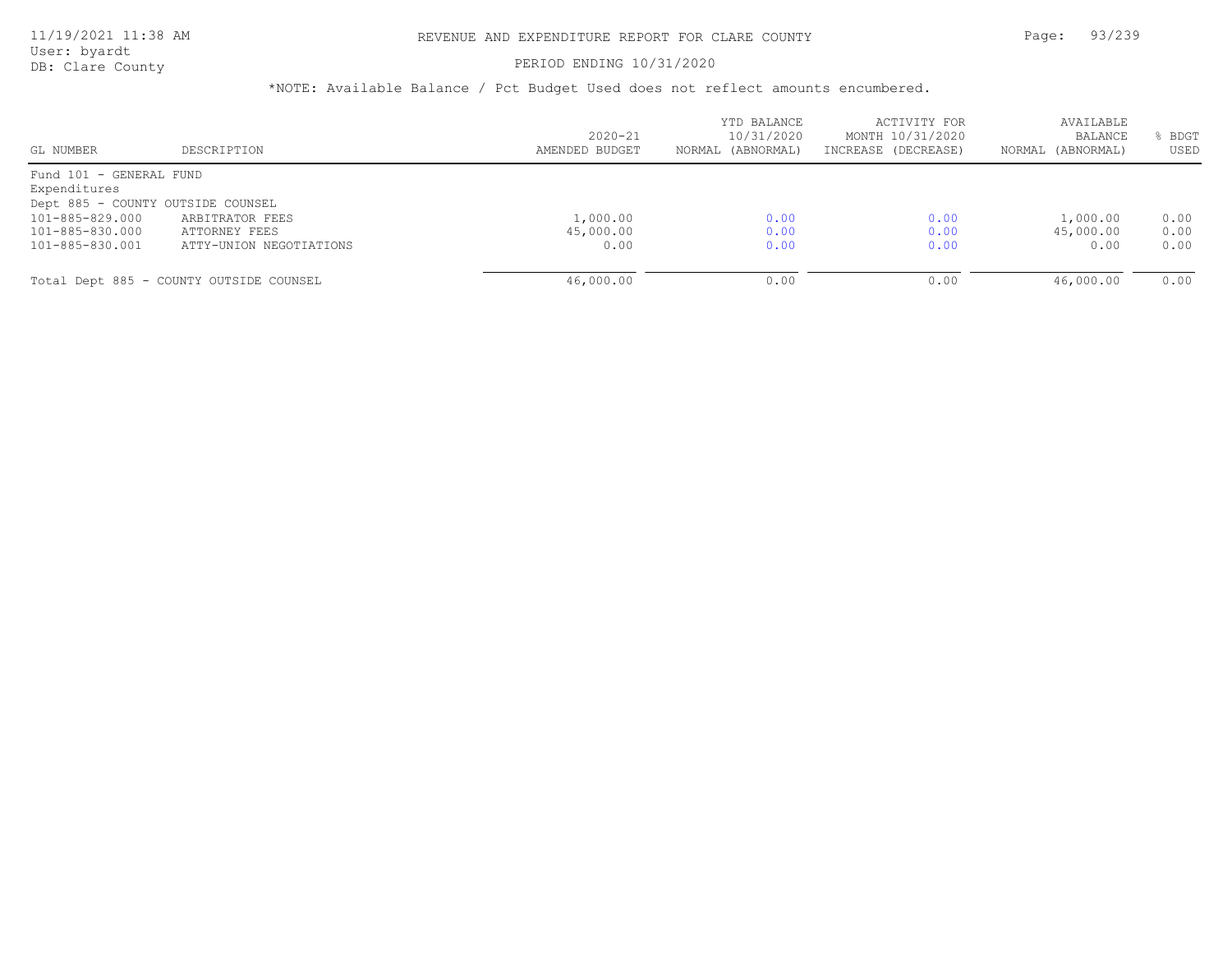DB: Clare County **PERIOD ENDING 10/31/2020** 

| GL NUMBER                                                                            | DESCRIPTION                    | $2020 - 21$<br>AMENDED BUDGET | YTD BALANCE<br>10/31/2020<br>NORMAL (ABNORMAL) | ACTIVITY FOR<br>MONTH 10/31/2020<br>INCREASE (DECREASE) | AVAILABLE<br>BALANCE<br>(ABNORMAL)<br>NORMAL | BDGT<br>USED |
|--------------------------------------------------------------------------------------|--------------------------------|-------------------------------|------------------------------------------------|---------------------------------------------------------|----------------------------------------------|--------------|
| Fund 101 - GENERAL FUND<br>Expenditures<br>Dept 890 - CONTINGENCY<br>101-890-956.299 | UNDISTRIBUTED BUDGETED AMOUNTS | 80,000.00                     | 0.00                                           | 0.00                                                    | 80,000.00                                    | 0.00         |
| Total Dept 890 - CONTINGENCY                                                         |                                | 80,000.00                     | 0.00                                           | 0.00                                                    | 80,000.00                                    | 0.00         |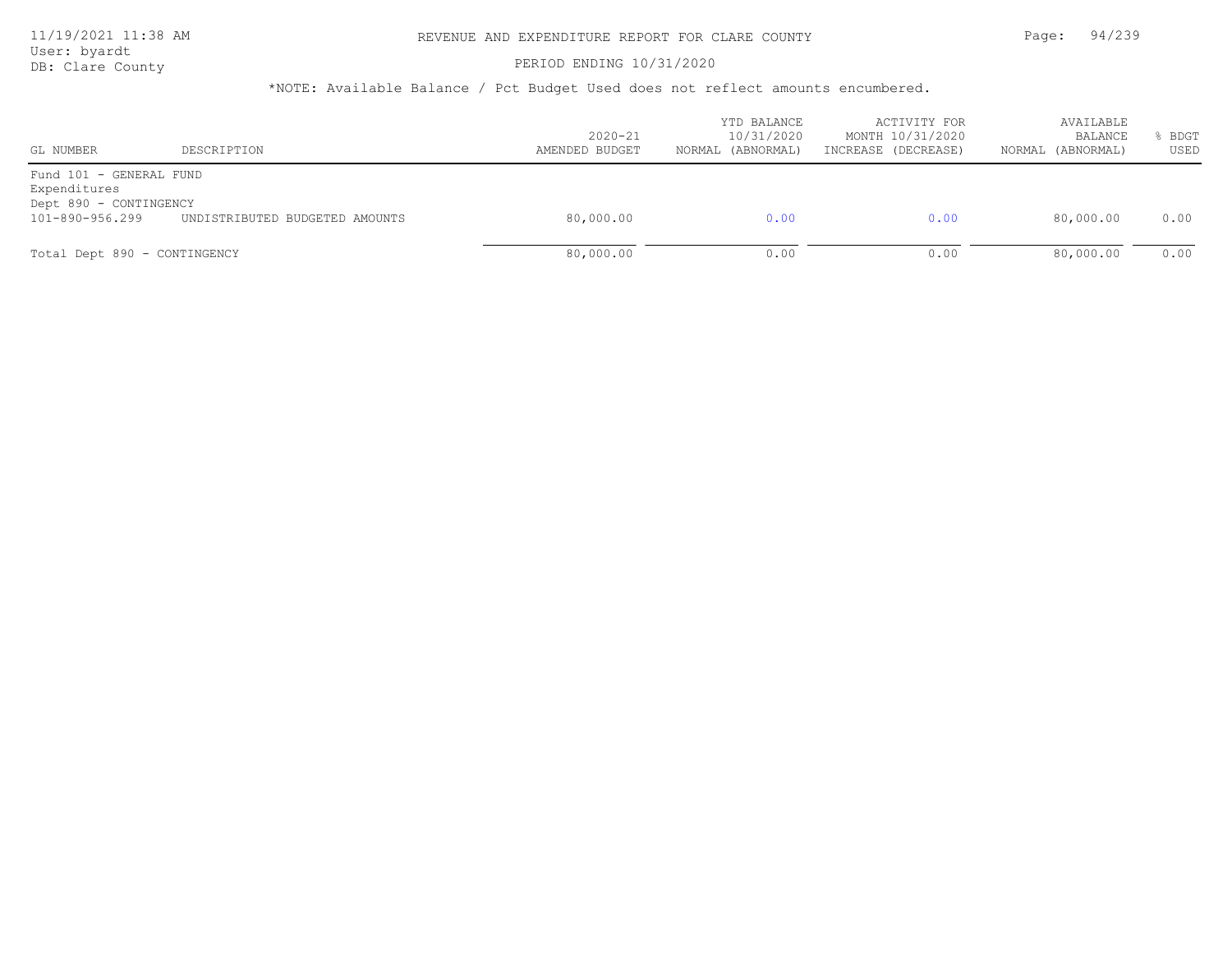## 11/19/2021 11:38 AM REVENUE AND EXPENDITURE REPORT FOR CLARE COUNTY Page: 95/239

User: byardt

# DB: Clare County **PERIOD ENDING 10/31/2020**

| GL NUMBER                                                  | DESCRIPTION                                           | $2020 - 21$<br>AMENDED BUDGET | YTD BALANCE<br>10/31/2020<br>NORMAL (ABNORMAL) | ACTIVITY FOR<br>MONTH 10/31/2020<br>INCREASE (DECREASE) | AVAILABLE<br>BALANCE<br>(ABNORMAL)<br>NORMAL | BDGT<br>USED |
|------------------------------------------------------------|-------------------------------------------------------|-------------------------------|------------------------------------------------|---------------------------------------------------------|----------------------------------------------|--------------|
| Fund 101 - GENERAL FUND<br>Expenditures<br>101-895-801.000 | Dept 895 - COST STUDY CONTRACTS<br>STUDY EXPENDITURES | 8,000.00                      | 0.00                                           | 0.00                                                    | 8,000.00                                     | 0.00         |
|                                                            | Total Dept 895 - COST STUDY CONTRACTS                 | 8,000.00                      | 0.00                                           | 0.00                                                    | 8,000.00                                     | 0.00         |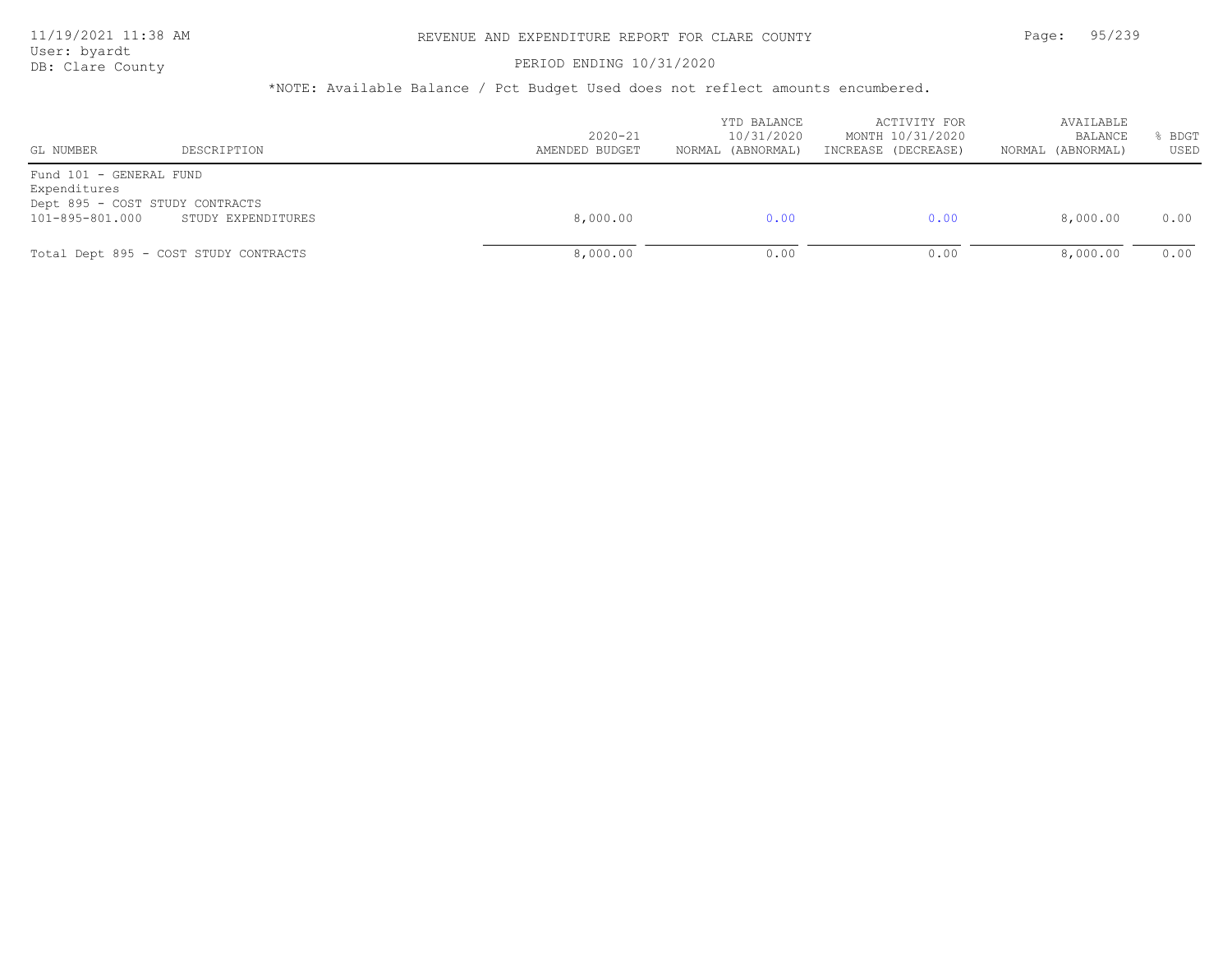#### PERIOD ENDING 10/31/2020

| GL NUMBER                                                  | DESCRIPTION                                                 | $2020 - 21$<br>AMENDED BUDGET | YTD BALANCE<br>10/31/2020<br>NORMAL (ABNORMAL) | ACTIVITY FOR<br>MONTH 10/31/2020<br>INCREASE (DECREASE) | AVAILABLE<br>BALANCE<br>NORMAL (ABNORMAL) | BDGT<br>USED |
|------------------------------------------------------------|-------------------------------------------------------------|-------------------------------|------------------------------------------------|---------------------------------------------------------|-------------------------------------------|--------------|
| Fund 101 - GENERAL FUND<br>Expenditures<br>101-899-962.000 | Dept 899 - TAX APPEALS ADJUSTMENT<br>TAX APPEALS ADJUSTMENT | 2,500.00                      | 0.00                                           | 0.00                                                    | 2,500.00                                  | 0.00         |
|                                                            | Total Dept 899 - TAX APPEALS ADJUSTMENT                     | 2,500.00                      | 0.00                                           | 0.00                                                    | 2,500.00                                  | 0.00         |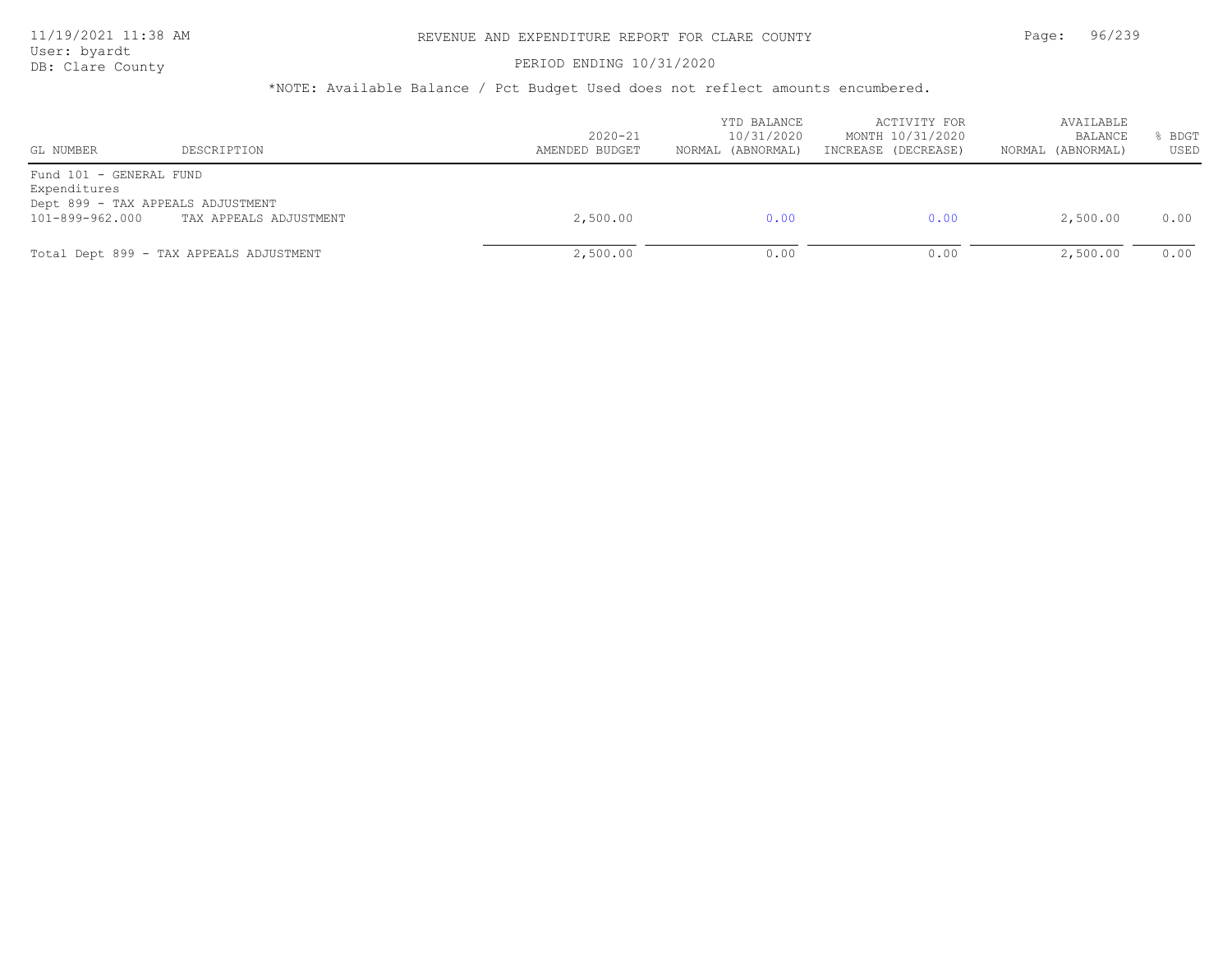#### PERIOD ENDING 10/31/2020

|                         |                                               | $2020 - 21$    | YTD BALANCE<br>10/31/2020 | <b>ACTIVITY FOR</b><br>MONTH 10/31/2020 | AVAILABLE<br><b>BALANCE</b> | % BDGT |
|-------------------------|-----------------------------------------------|----------------|---------------------------|-----------------------------------------|-----------------------------|--------|
| GL NUMBER               | DESCRIPTION                                   | AMENDED BUDGET |                           | NORMAL (ABNORMAL) INCREASE (DECREASE)   | NORMAL (ABNORMAL)           | USED   |
| Fund 101 - GENERAL FUND |                                               |                |                           |                                         |                             |        |
| Expenditures            |                                               |                |                           |                                         |                             |        |
|                         | Dept 901 - NEW EQUIPMENT-CAPITAL OUTLAY       |                |                           |                                         |                             |        |
| 101-901-978.131         | NEW EQUIPMENT-CIRCUIT COURT                   | 0.00           | 0.00                      | 0.00                                    | 0.00                        | 0.00   |
| 101-901-978.136         | NEW EQUIPMENT - DISTRICT COURT                | 0.00           | 0.00                      | 0.00                                    | 0.00                        | 0.00   |
| 101-901-978.148         | NEW EQUIPMENT - PROBATE COURT                 | 0.00           | 0.00                      | 0.00                                    | 0.00                        | 0.00   |
| 101-901-978.172         | NEW EQUIPMENT - ADMINISTRATOR                 | 0.00           | 0.00                      | 0.00                                    | 0.00                        | 0.00   |
| 101-901-978.191         | NEW EQUIPMENT (OVER \$5000 K) ELECTION        | 0.00           | 0.00                      | 0.00                                    | 0.00                        | 0.00   |
| 101-901-978.215         | NEW EQUIPMENT - COUNTY CLERK                  | 0.00           | 0.00                      | 0.00                                    | 0.00                        | 0.00   |
| 101-901-978.225         | NEW EQUIPMENT - EQUALIZATION                  | 0.00           | 0.00                      | 0.00                                    | 0.00                        | 0.00   |
| 101-901-978.229         | NEW EQUIPMENT - PROSECUTOR                    | 0.00           | 0.00                      | 0.00                                    | 0.00                        | 0.00   |
| $101 - 901 - 978.253$   | NEW EQUIPMENT - TREASURER                     | 0.00           | 0.00                      | 0.00                                    | 0.00                        | 0.00   |
| 101-901-978.257         | NEW EQUIPMENT - COOP EXTENSION                | 0.00           | 0.00                      | 0.00                                    | 0.00                        | 0.00   |
| 101-901-978.259         | NEW EQUIPMENT - COMPUTERS                     | 0.00           | 0.00                      | 0.00                                    | 0.00                        | 0.00   |
| 101-901-978.265         | NEW EQUIPMENT - COURTHOUSE                    | 0.00           | 0.00                      | 0.00                                    | 0.00                        | 0.00   |
| 101-901-978.275         | NEW EQUIPMENT - DRAIN COMM                    | 0.00           | 0.00                      | 0.00                                    | 0.00                        | 0.00   |
| 101-901-978.294         | NEW EQUIPMENT - DUPLICATING                   | 0.00           | 0.00                      | 0.00                                    | 0.00                        | 0.00   |
| 101-901-978.301         | NEW EQUIPMENT - SHERIFF                       | 0.00           | 0.00                      | 0.00                                    | 0.00                        | 0.00   |
| 101-901-978.302         | NEW EQUIPMENT-CCSD-CAR                        | 0.00           | 0.00                      | 0.00                                    | 0.00                        | 0.00   |
| 101-901-978.303         | NEW EQUIPMENT - CCSD COMPUTERS                | 0.00           | 0.00                      | 0.00                                    | 0.00                        | 0.00   |
| 101-901-978.323         | NEW EQUIPMENT-CCSD/LINCOLN TWP CONT           | 0.00           | 0.00                      | 0.00                                    | 0.00                        | 0.00   |
| 101-901-978.331         | NEW EQUIPMENT - MARINE                        | 0.00           | 0.00                      | 0.00                                    | 0.00                        | 0.00   |
| 101-901-978.333         | NEW EQUIPMENT - CCSD-SRP                      | 0.00           | 0.00                      | 0.00                                    | 0.00                        | 0.00   |
| 101-901-978.346         | NEW EQUIPMENT (OVER 5K) ORV GRANT             | 0.00           | 0.00                      | 0.00                                    | 0.00                        | 0.00   |
| 101-901-978.351         | NEW EQUIPMENT - JAIL                          | 0.00           | 0.00                      | 0.00                                    | 0.00                        | 0.00   |
| $101 - 901 - 978.426$   | NEW EQUIPMENT-EMG MGT-CIVIL DEFENSE           | 0.00           | 0.00                      | 0.00                                    | 0.00                        | 0.00   |
| $101 - 901 - 978.430$   | NEW EQUIPMENT-ANIMAL CONTROL                  | 0.00           | 0.00                      | 0.00                                    | 0.00                        | 0.00   |
| 101-901-978.682         | NEW EQUIPMENT - VETERAN AFFAIR                | 0.00           | 0.00                      | 0.00                                    | 0.00                        | 0.00   |
|                         | Total Dept 901 - NEW EQUIPMENT-CAPITAL OUTLAY | 0.00           | 0.00                      | 0.00                                    | 0.00                        | 0.00   |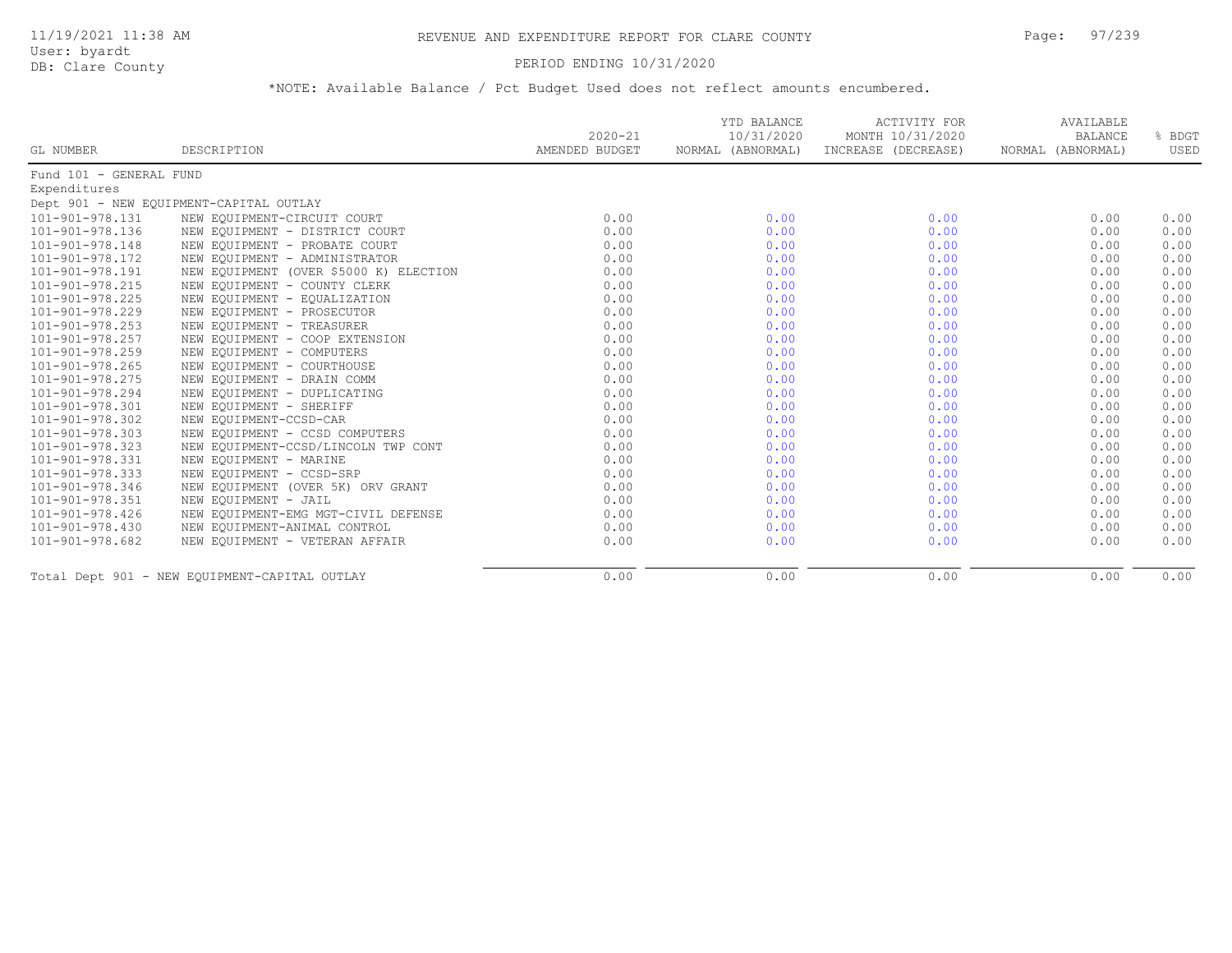### PERIOD ENDING 10/31/2020

|                                      |                                    |                | YTD BALANCE       | ACTIVITY FOR        | AVAILABLE         |        |
|--------------------------------------|------------------------------------|----------------|-------------------|---------------------|-------------------|--------|
|                                      |                                    | $2020 - 21$    | 10/31/2020        | MONTH 10/31/2020    | BALANCE           | BDGT   |
| GL NUMBER                            | DESCRIPTION                        | AMENDED BUDGET | NORMAL (ABNORMAL) | INCREASE (DECREASE) | NORMAL (ABNORMAL) | USED   |
| Fund 101 - GENERAL FUND              |                                    |                |                   |                     |                   |        |
| Expenditures                         |                                    |                |                   |                     |                   |        |
| Dept 905 - COUNTY DEBT SERVICE       |                                    |                |                   |                     |                   |        |
| 101-905-991.000                      | PRINCIPAL                          | 87,247.00      | 1,782.04          | 1,782.04            | 85,464.96         | 2.04   |
| 101-905-991.302                      | PRINCIPAL-CCSD CAR LEASE           | 102,521.00     | 102,520.53        | 102,520.53          | 0.47              | 100.00 |
| 101-905-991.351                      | PRINCIPAL-JAIL CAMERA LEASE        | 11,608.00      | 362.49            | 362.49              | 11,245.51         | 3.12   |
| 101-905-991.430                      | PRINCIPAL-ANIMAL CONTROL VEHICLES  | 0.00           | 0.00              | 0.00                | 0.00              | 0.00   |
| 101-905-995.000                      | INTEREST                           | 5,500.00       | 7.67              | 7.67                | 5,492.33          | 0.14   |
| 101-905-995.302                      | INTEREST-CCSD CAR LEASE            | 14,740.00      | 14,739.47         | 14,739.47           | 0.53              | 100.00 |
| 101-905-995.351                      | INTEREST-JAIL CAMERA LEASE         | 16.00          | 4.04              | 4.04                | 11.96             | 25.25  |
| 101-905-995.430                      | INTEREST - ANIMAL CONTROL VEHICLES | 0.00           | 0.00              | 0.00                | 0.00              | 0.00   |
| 101-905-996.000                      | FEES DUE                           | 0.00           | 0.00              | 0.00                | 0.00              | 0.00   |
| Total Dept 905 - COUNTY DEBT SERVICE |                                    | 221,632.00     | 119,416.24        | 119,416.24          | 102,215.76        | 53.88  |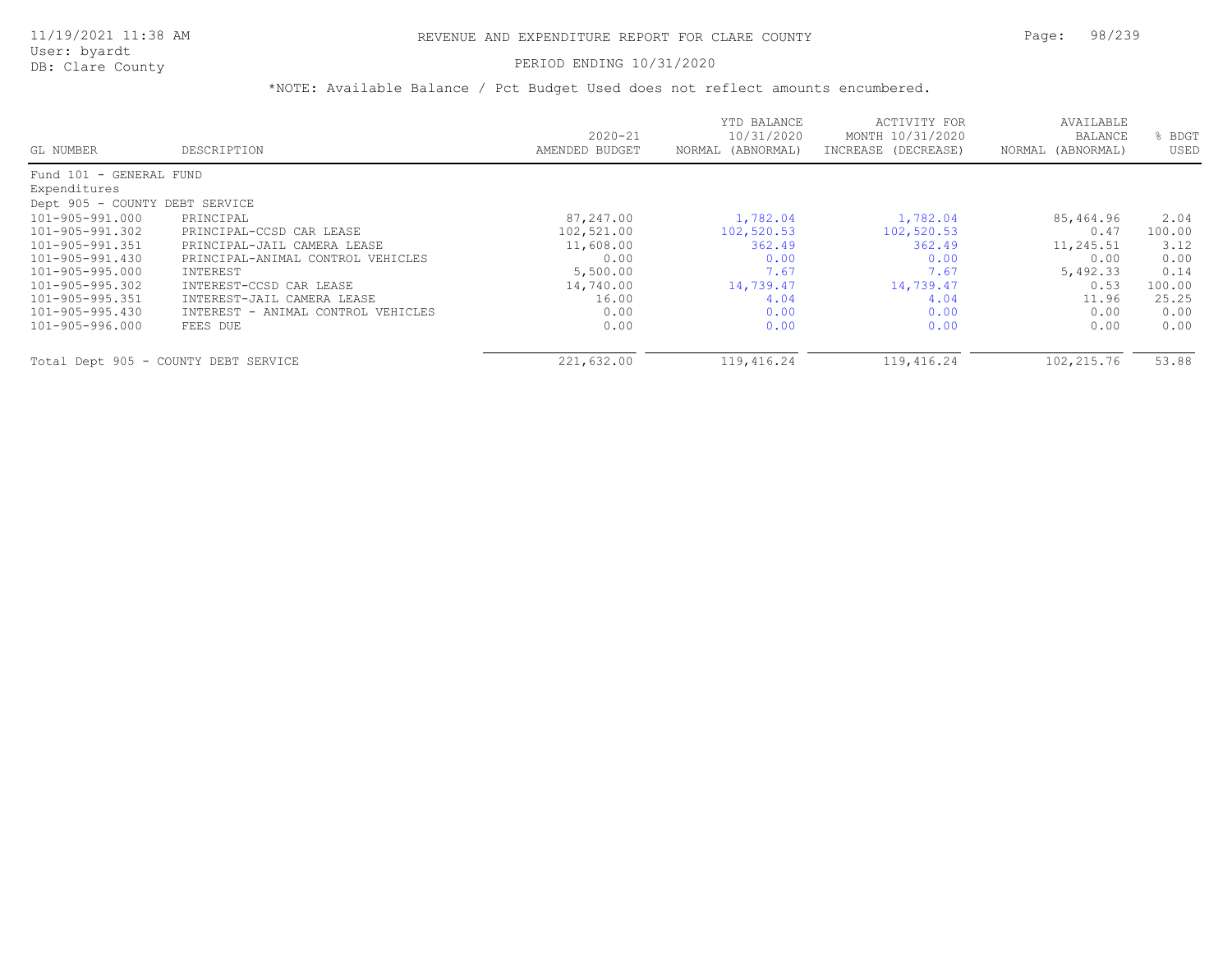## PERIOD ENDING 10/31/2020

|                         |                                              | $2020 - 21$    | YTD BALANCE<br>10/31/2020 | ACTIVITY FOR<br>MONTH 10/31/2020 | AVAILABLE<br><b>BALANCE</b> | BDGT  |
|-------------------------|----------------------------------------------|----------------|---------------------------|----------------------------------|-----------------------------|-------|
| GL NUMBER               | DESCRIPTION                                  | AMENDED BUDGET | (ABNORMAL)<br>NORMAL      | INCREASE (DECREASE)              | NORMAL (ABNORMAL)           | USED  |
| Fund 101 - GENERAL FUND |                                              |                |                           |                                  |                             |       |
| Expenditures            |                                              |                |                           |                                  |                             |       |
|                         | Dept 990 - APPROPIATIONS TRANSFERS OUT       |                |                           |                                  |                             |       |
| 101-990-998.215         | FRIEND OF COURT FUND APPROP                  | 0.00           | 0.00                      | 0.00                             | 0.00                        | 0.00  |
| 101-990-998.260         | APPROP TRANSFER OUT MIDC                     | 158,783.00     | 0.00                      | 0.00                             | 158,783.00                  | 0.00  |
| 101-990-998.268         | APPROP CG RECOVERY CT                        | 1,500.00       | 0.00                      | 0.00                             | 1,500.00                    | 0.00  |
| 101-990-998.290         | SOCIAL WELFARE FUND APPROP                   | 0.00           | 0.00                      | 0.00                             | 0.00                        | 0.00  |
| 101-990-998.291         | CHILD CARE PROBATE FUND APPROP               | 214,850.00     | 20,000.00                 | 20,000.00                        | 194,850.00                  | 9.31  |
| 101-990-998.293         | SAILOR & SOLDIER RELIEF APPR.                | 10,000.00      | 0.00                      | 0.00                             | 10,000.00                   | 0.00  |
| 101-990-998.295         | AIRPORT FUND APPROPRIATION                   | 0.00           | 0.00                      | 0.00                             | 0.00                        | 0.00  |
| 101-990-998.296         | FREEDOM PARK APPROPRIATION                   | 0.00           | 0.00                      | 0.00                             | 0.00                        | 0.00  |
| 101-990-998.366         | COURTHOUSE RENOV DEBT APPROPRIATION          | 121,824.00     | 60,870.00                 | 60,870.00                        | 60,954.00                   | 49.97 |
| 101-990-998.370         | CLARE CO BLDG AUTH REFUNDING BONDS           | 0.00           | 0.00                      | 0.00                             | 0.00                        | 0.00  |
| 101-990-998.385         | USDA LOAN DEBT FUND-ROOF BOND                | 0.00           | 0.00                      | 0.00                             | 0.00                        | 0.00  |
| 101-990-998.519         | APPROP TRANS OUT TAX ANTIC NOTE              | 25,000.00      | 0.00                      | 0.00                             | 25,000.00                   | 0.00  |
|                         | Total Dept 990 - APPROPIATIONS TRANSFERS OUT | 531,957.00     | 80,870.00                 | 80,870.00                        | 451,087.00                  | 15.20 |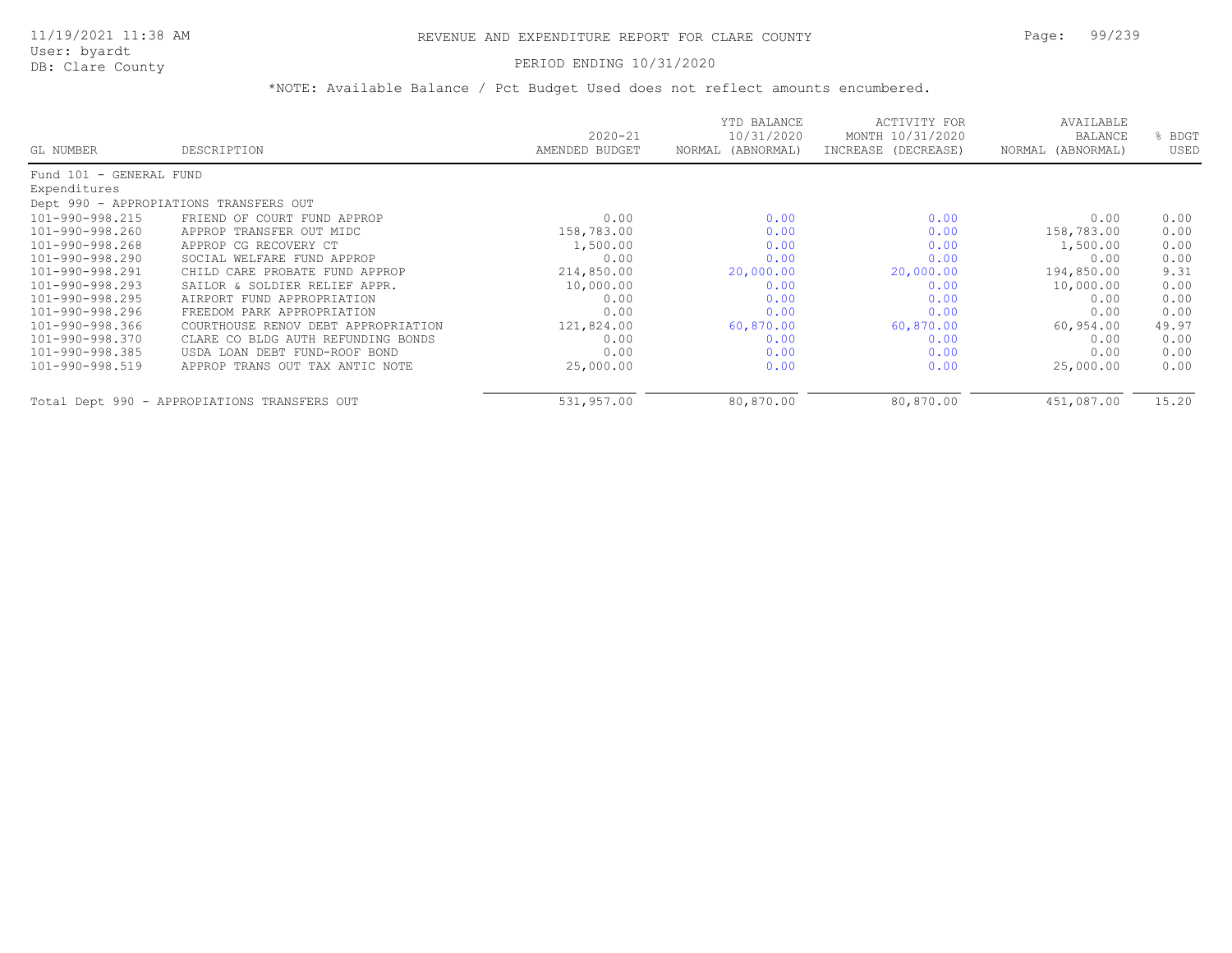DB: Clare County **DB: Clare County** 

| GL NUMBER                                                                                    | DESCRIPTION                          | $2020 - 21$<br>AMENDED BUDGET | YTD BALANCE<br>10/31/2020<br>NORMAL (ABNORMAL) | ACTIVITY FOR<br>MONTH 10/31/2020<br>INCREASE (DECREASE) | AVAILABLE<br>BALANCE<br>(ABNORMAL)<br>NORMAL | <b>BDGT</b><br>USED |
|----------------------------------------------------------------------------------------------|--------------------------------------|-------------------------------|------------------------------------------------|---------------------------------------------------------|----------------------------------------------|---------------------|
| Fund 101 - GENERAL FUND<br>Expenditures<br>Dept 997 - ENDING FUND BALANCE<br>101-997-998.900 | ENDING FUND BALANCE                  | 734,825.96                    | 0.00                                           | 0.00                                                    | 734,825.96                                   | 0.00                |
|                                                                                              | Total Dept 997 - ENDING FUND BALANCE | 734,825.96                    | 0.00                                           | 0.00                                                    | 734,825.96                                   | 0.00                |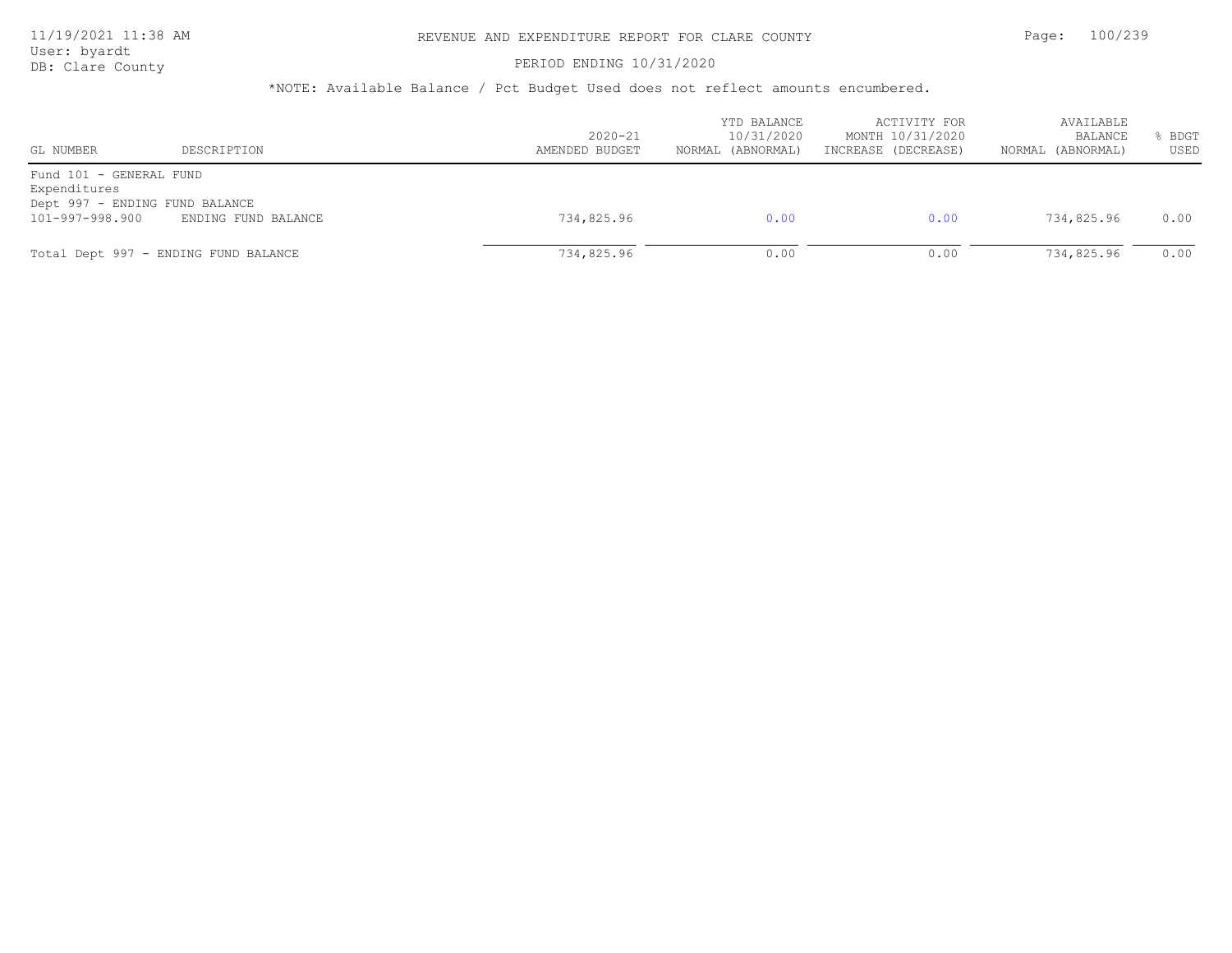## 11/19/2021 11:38 AM REVENUE AND EXPENDITURE REPORT FOR CLARE COUNTY Page: 101/239

#### PERIOD ENDING 10/31/2020

|                                                                         |             | $2020 - 21$                          | YTD BALANCE<br>10/31/2020                    | ACTIVITY FOR<br>MONTH 10/31/2020 | AVAILABLE<br>BALANCE | BDGT   |
|-------------------------------------------------------------------------|-------------|--------------------------------------|----------------------------------------------|----------------------------------|----------------------|--------|
| GL NUMBER                                                               | DESCRIPTION | AMENDED BUDGET                       | NORMAL (ABNORMAL)                            | INCREASE (DECREASE)              | NORMAL (ABNORMAL)    | USED   |
| Fund 101 - GENERAL FUND<br>Expenditures                                 |             |                                      |                                              |                                  |                      |        |
| TOTAL EXPENDITURES                                                      |             | 12,648,661.00                        | 900, 355.98                                  | 900, 355.98                      | 11,748,305.02        | 7.12   |
| Fund 101 - GENERAL FUND:<br>TOTAL REVENUES                              |             | 12,648,661.00                        | 137,804.34                                   | 137,804.34                       | 12,510,856.66        | 1.09   |
| TOTAL EXPENDITURES                                                      |             | 12,648,661.00                        | 900, 355.98                                  | 900, 355.98                      | 11,748,305.02        | 7.12   |
| NET OF REVENUES & EXPENDITURES<br>BEG. FUND BALANCE<br>END FUND BALANCE |             | 0.00<br>1,187,994.29<br>1,187,994.29 | (762, 551.64)<br>1,187,994.29<br>425, 442.65 | (762, 551.64)                    | 762,551.64           | 100.00 |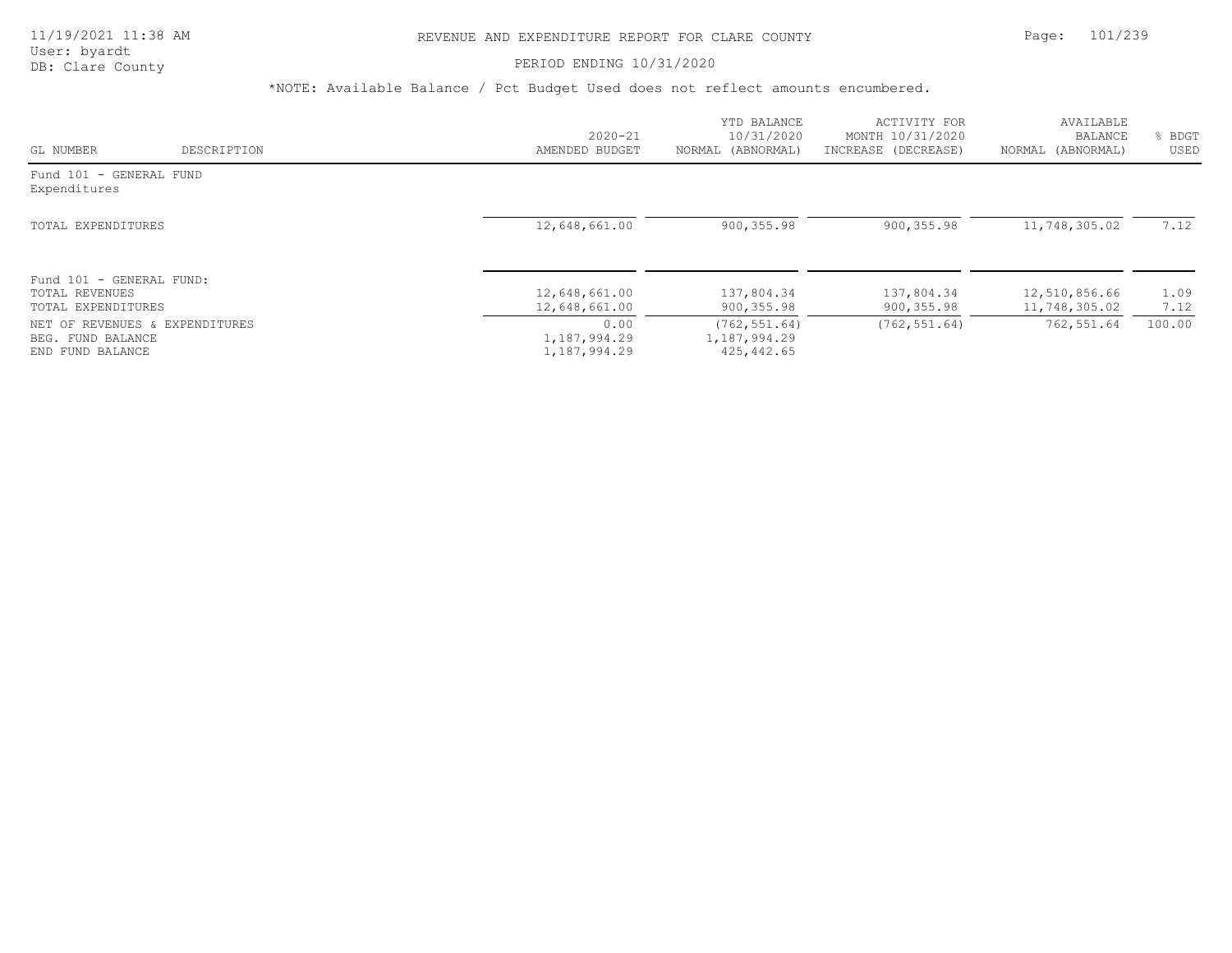#### PERIOD ENDING 10/31/2020

| GL NUMBER                                                               | DESCRIPTION                   | $2020 - 21$<br>AMENDED BUDGET        | YTD BALANCE<br>10/31/2020<br>NORMAL (ABNORMAL) | <b>ACTIVITY FOR</b><br>MONTH 10/31/2020<br>INCREASE (DECREASE) | AVAILABLE<br><b>BALANCE</b><br>NORMAL (ABNORMAL) | % BDGT<br>USED |
|-------------------------------------------------------------------------|-------------------------------|--------------------------------------|------------------------------------------------|----------------------------------------------------------------|--------------------------------------------------|----------------|
| Fund 201 - COUNTY ROAD FUND<br>Revenues<br>Dept 000                     |                               |                                      |                                                |                                                                |                                                  |                |
| 201-000-401.000<br>201-000-519.000                                      | REVENUE CONTROL<br>USDA GRANT | 8,600,000.00<br>0.00                 | 70,593.89<br>0.00                              | 70,593.89<br>0.00                                              | 8,529,406.11<br>0.00                             | 0.82<br>0.00   |
| Total Dept 000                                                          |                               | 8,600,000.00                         | 70,593.89                                      | 70,593.89                                                      | 8,529,406.11                                     | 0.82           |
| <b>TOTAL REVENUES</b>                                                   |                               | 8,600,000.00                         | 70,593.89                                      | 70,593.89                                                      | 8,529,406.11                                     | 0.82           |
| Expenditures<br>Dept 000<br>201-000-701.000                             | EXPENDITURE CONTROL           | 8,600,000.00                         | 585,754.63                                     | 585,754.63                                                     | 8,014,245.37                                     | 6.81           |
|                                                                         |                               |                                      |                                                |                                                                |                                                  |                |
| Total Dept 000                                                          |                               | 8,600,000.00                         | 585,754.63                                     | 585,754.63                                                     | 8,014,245.37                                     | 6.81           |
| TOTAL EXPENDITURES                                                      |                               | 8,600,000.00                         | 585,754.63                                     | 585,754.63                                                     | 8,014,245.37                                     | 6.81           |
| Fund 201 - COUNTY ROAD FUND:                                            |                               |                                      |                                                |                                                                |                                                  |                |
| TOTAL REVENUES<br>TOTAL EXPENDITURES                                    |                               | 8,600,000.00<br>8,600,000.00         | 70,593.89<br>585,754.63                        | 70,593.89<br>585,754.63                                        | 8,529,406.11<br>8,014,245.37                     | 0.82<br>6.81   |
| NET OF REVENUES & EXPENDITURES<br>BEG. FUND BALANCE<br>END FUND BALANCE |                               | 0.00<br>4,319,806.58<br>4,319,806.58 | (515, 160.74)<br>4,319,806.58<br>3,804,645.84  | (515, 160.74)                                                  | 515,160.74                                       | 100.00         |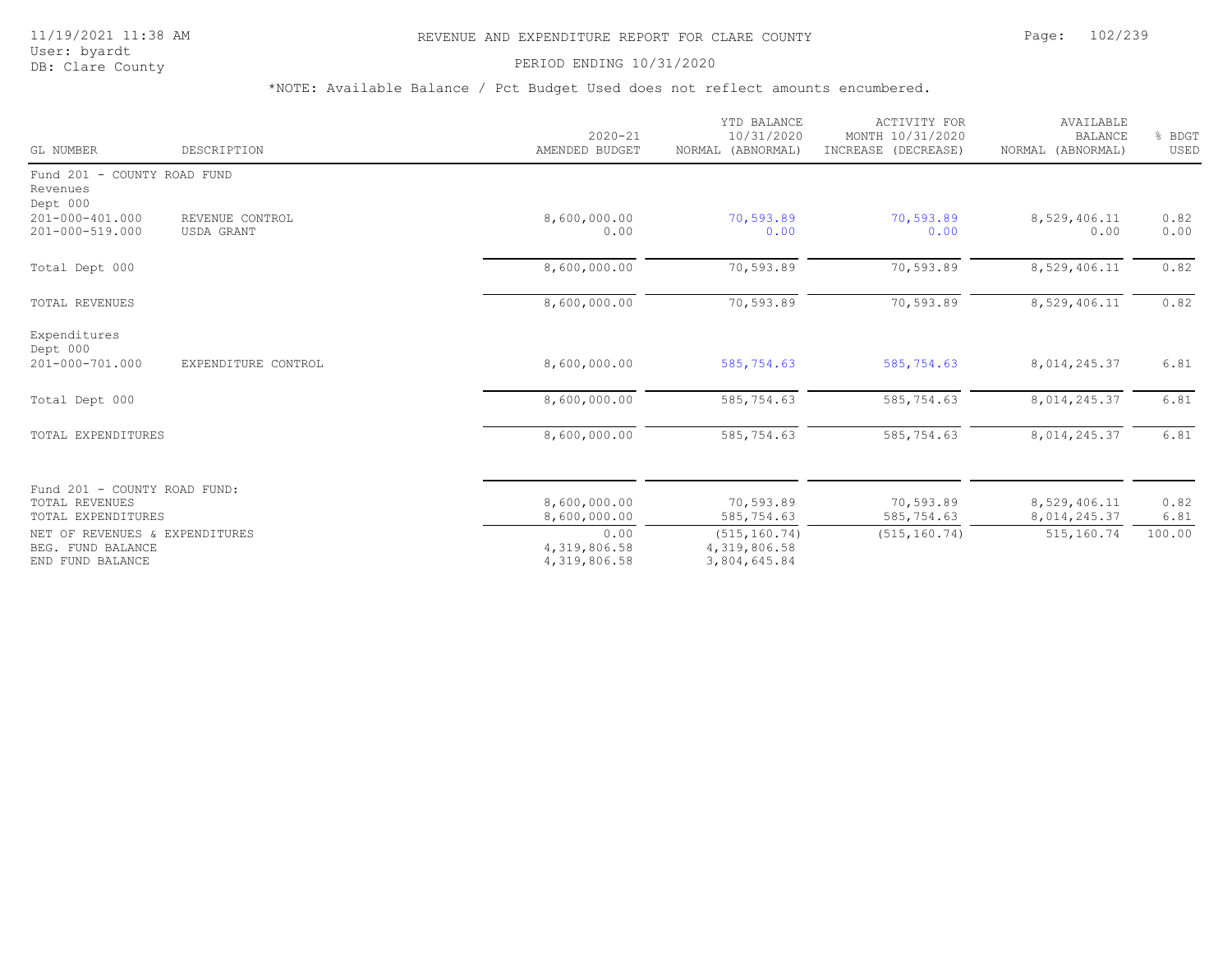User: byardt

# DB: Clare County **DB: Clare County**

| <b>GL NUMBER</b>                | DESCRIPTION                     | $2020 - 21$<br>AMENDED BUDGET | YTD BALANCE<br>10/31/2020<br>NORMAL (ABNORMAL) | <b>ACTIVITY FOR</b><br>MONTH 10/31/2020<br>INCREASE (DECREASE) | AVAILABLE<br><b>BALANCE</b><br>NORMAL (ABNORMAL) | % BDGT<br>USED |
|---------------------------------|---------------------------------|-------------------------------|------------------------------------------------|----------------------------------------------------------------|--------------------------------------------------|----------------|
| Fund 208 - PARKS AND RECREATION |                                 |                               |                                                |                                                                |                                                  |                |
| Revenues                        |                                 |                               |                                                |                                                                |                                                  |                |
| Dept 000                        |                                 |                               |                                                |                                                                |                                                  |                |
| 208-000-521.000                 | ROAD COMMISSION ALLOCATION      | 0.00                          | 0.00                                           | 0.00                                                           | 0.00                                             | 0.00           |
| 208-000-524.000                 | HERBERT GRACE DOW GRANT         | 0.00                          | 0.00                                           | 0.00                                                           | 0.00                                             | 0.00           |
| $208 - 000 - 525.000$           | MIDLAND COMMUNITY FOUNDATION    | 0.00                          | 0.00                                           | 0.00                                                           | 0.00                                             | 0.00           |
| $208 - 000 - 674.000$           | CLARE CO COMM FOUNDATION GRANT  | 0.00                          | 0.00                                           | 0.00                                                           | 0.00                                             | 0.00           |
| $208 - 000 - 675.000$           | CONTRIBUTIONS- PRIVATE SOURCES  | 0.00                          | 0.00                                           | 0.00                                                           | 0.00                                             | 0.00           |
| 208-000-675.002                 | MAPPING & MARKED TOUR (SIGNAGE) | 0.00                          | 0.00                                           | 0.00                                                           | 0.00                                             | 0.00           |
| $208 - 000 - 675.004$           | PATHWAY PIKE LAKE               | 0.00                          | 0.00                                           | 0.00                                                           | 0.00                                             | 0.00           |
| $208 - 000 - 675.005$           | ROVING LEADER                   | 0.00                          | 0.00                                           | 0.00                                                           | 0.00                                             | 0.00           |
| 208-000-699.101                 | PARKS & REC APPROP TRANSFER IN  | 0.00                          | 0.00                                           | 0.00                                                           | 0.00                                             | 0.00           |
| $208 - 000 - 699.900$           | BEGINNING FUND BALANCE          | 0.00                          | 0.00                                           | 0.00                                                           | 0.00                                             | 0.00           |
| Total Dept 000                  |                                 | 0.00                          | 0.00                                           | 0.00                                                           | 0.00                                             | 0.00           |
| TOTAL REVENUES                  |                                 | 0.00                          | 0.00                                           | 0.00                                                           | 0.00                                             | 0.00           |
| Expenditures                    |                                 |                               |                                                |                                                                |                                                  |                |
| Dept 000                        |                                 |                               |                                                |                                                                |                                                  |                |
| 208-000-707.000                 | PER DIEM                        | 0.00                          | 0.00                                           | 0.00                                                           | 0.00                                             | 0.00           |
| 208-000-727.000                 | OFFICE SUPPLIES                 | 0.00                          | 0.00                                           | 0.00                                                           | 0.00                                             | 0.00           |
| 208-000-728.000                 | PRINTING & BINDING              | 0.00                          | 0.00                                           | 0.00                                                           | 0.00                                             | 0.00           |
| 208-000-732.000                 | POSTAGE                         | 0.00                          | 0.00                                           | 0.00                                                           | 0.00                                             | 0.00           |
| 208-000-814.000                 | <b>DUES</b>                     | 0.00                          | 0.00                                           | 0.00                                                           | 0.00                                             | 0.00           |
| 208-000-851.000                 | CONTRACTUAL SERVICES            | 0.00                          | 0.00                                           | 0.00                                                           | 0.00                                             | 0.00           |
| 208-000-852.000                 | TELEPHONE                       | 0.00                          | 0.00                                           | 0.00                                                           | 0.00                                             | 0.00           |
| 208-000-852.006                 | TELECOMMUNICATIONS              | 0.00                          | 0.00                                           | 0.00                                                           | 0.00                                             | 0.00           |
| 208-000-864.000                 | TRAVEL & EXPENSE                | 0.00                          | 0.00                                           | 0.00                                                           | 0.00                                             | 0.00           |
| 208-000-957.000                 | TRAINING                        | 0.00                          | 0.00                                           | 0.00                                                           | 0.00                                             | 0.00           |
| 208-000-967.000                 | PARKS SIGNAGE                   | 0.00                          | 0.00                                           | 0.00                                                           | 0.00                                             | 0.00           |
| 208-000-998.900                 | ENDING FUND BALANCE             | 0.00                          | 0.00                                           | 0.00                                                           | 0.00                                             | 0.00           |
| Total Dept 000                  |                                 | 0.00                          | 0.00                                           | 0.00                                                           | 0.00                                             | 0.00           |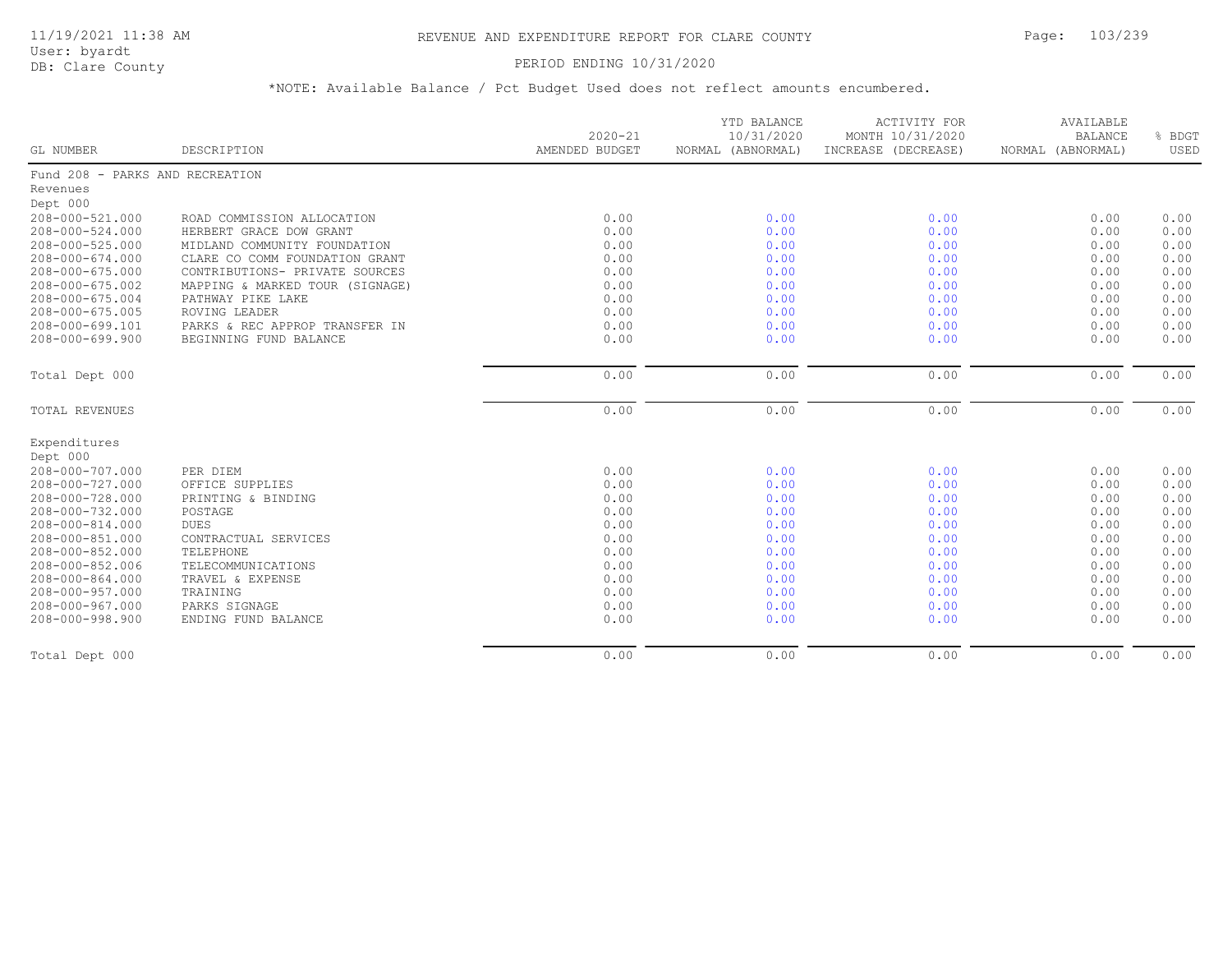#### PERIOD ENDING 10/31/2020

|                                     |                                 | $2020 - 21$    | YTD BALANCE<br>10/31/2020 | ACTIVITY FOR<br>MONTH 10/31/2020 | AVAILABLE<br>BALANCE | BDGT |
|-------------------------------------|---------------------------------|----------------|---------------------------|----------------------------------|----------------------|------|
| GL NUMBER                           | DESCRIPTION                     | AMENDED BUDGET | NORMAL (ABNORMAL)         | INCREASE (DECREASE)              | NORMAL (ABNORMAL)    | USED |
| Fund 208 - PARKS AND RECREATION     |                                 |                |                           |                                  |                      |      |
| Expenditures                        |                                 |                |                           |                                  |                      |      |
| Dept 751 - PARKS & RECREATION       |                                 |                |                           |                                  |                      |      |
| 208-751-705.000                     | PART TIME                       | 0.00           | 0.00                      | 0.00                             | 0.00                 | 0.00 |
| 208-751-710.000                     | FICA EXPENSE                    | 0.00           | 0.00                      | 0.00                             | 0.00                 | 0.00 |
| 208-751-711.000                     | MEDICARE EXPENSE                | 0.00           | 0.00                      | 0.00                             | 0.00                 | 0.00 |
| 208-751-746.000                     | GAS OIL & GREASE                | 0.00           | 0.00                      | 0.00                             | 0.00                 | 0.00 |
| 208-751-914.000                     | LIAB INS-TRUSTEES               | 0.00           | 0.00                      | 0.00                             | 0.00                 | 0.00 |
| 208-751-967.001                     | MARKETING/CONTRACTUAL           | 0.00           | 0.00                      | 0.00                             | 0.00                 | 0.00 |
| 208-751-967.002                     | MAPPING & MARKED TOUR/SUPPLIES  | 0.00           | 0.00                      | 0.00                             | 0.00                 | 0.00 |
| 208-751-967.003                     | ROADSIDE PARK/SUPPLIES          | 0.00           | 0.00                      | 0.00                             | 0.00                 | 0.00 |
| 208-751-967.005                     | ROVING LEADER/SUPPLIES          | 0.00           | 0.00                      | 0.00                             | 0.00                 | 0.00 |
| 208-751-967.006                     | SUSTAIN PLAN/MASTER PLAN UPDATE | 0.00           | 0.00                      | 0.00                             | 0.00                 | 0.00 |
| 208-751-967.011                     | MARKETING/CONTRACTUAL           | 0.00           | 0.00                      | 0.00                             | 0.00                 | 0.00 |
| 208-751-967.012                     | MAPPING/MARKED TOUR/CONTRACTUAL | 0.00           | 0.00                      | 0.00                             | 0.00                 | 0.00 |
| 208-751-967.013                     | ROADSIDE PARK/CONTRACTUAL       | 0.00           | 0.00                      | 0.00                             | 0.00                 | 0.00 |
| $208 - 751 - 967.015$               | ROVING RECREATION/CONTRACTUAL   | 0.00           | 0.00                      | 0.00                             | 0.00                 | 0.00 |
| Total Dept 751 - PARKS & RECREATION |                                 | 0.00           | 0.00                      | 0.00                             | 0.00                 | 0.00 |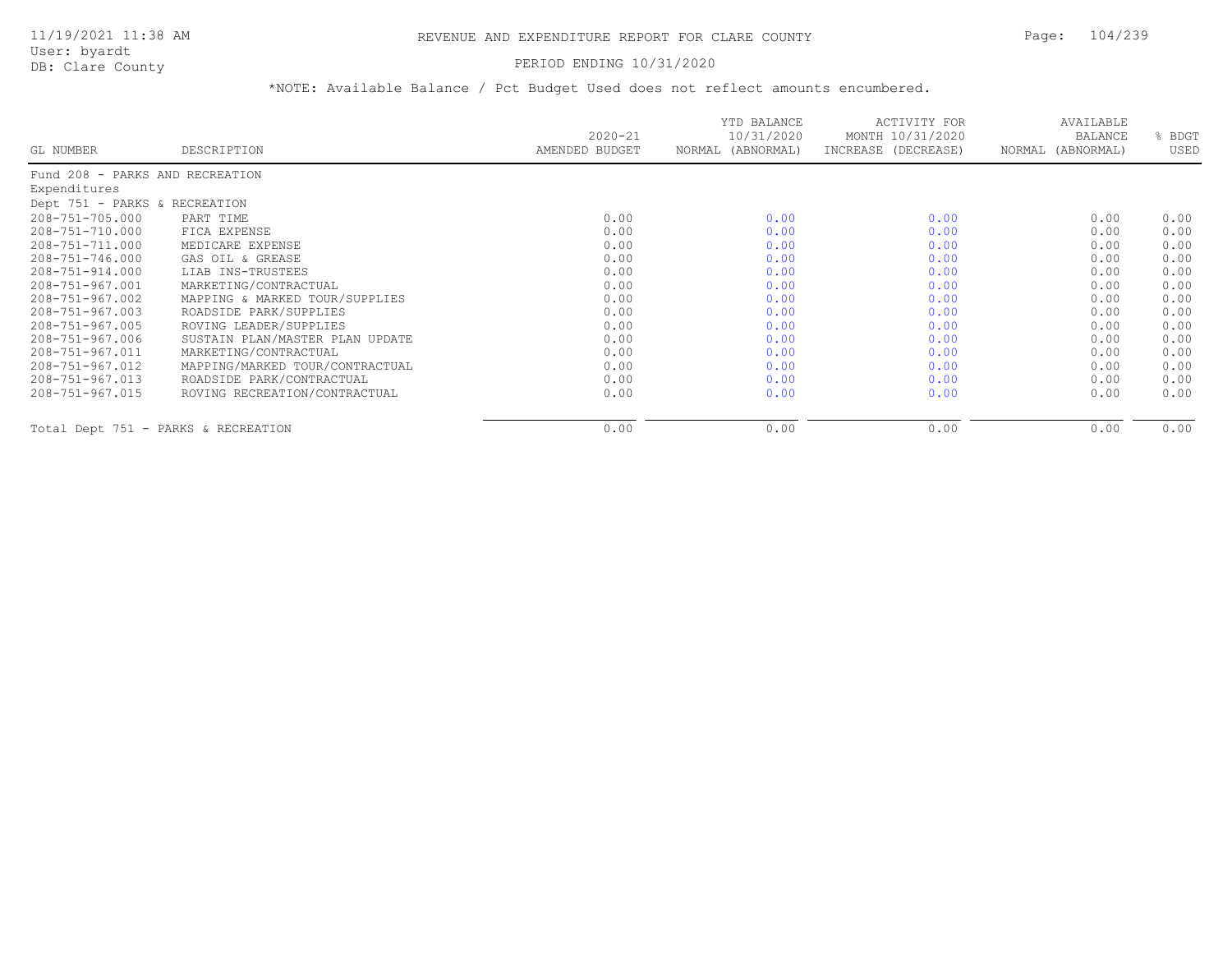### PERIOD ENDING 10/31/2020

|                                                                          |             | $2020 - 21$    | YTD BALANCE<br>10/31/2020 | ACTIVITY FOR<br>MONTH 10/31/2020 | AVAILABLE<br>BALANCE | BDGT         |
|--------------------------------------------------------------------------|-------------|----------------|---------------------------|----------------------------------|----------------------|--------------|
| GL NUMBER                                                                | DESCRIPTION | AMENDED BUDGET | NORMAL (ABNORMAL)         | INCREASE (DECREASE)              | NORMAL (ABNORMAL)    | USED         |
| Fund 208 - PARKS AND RECREATION<br>Expenditures                          |             |                |                           |                                  |                      |              |
| TOTAL EXPENDITURES                                                       |             | 0.00           | 0.00                      | 0.00                             | 0.00                 | 0.00         |
| Fund 208 - PARKS AND RECREATION:<br>TOTAL REVENUES<br>TOTAL EXPENDITURES |             | 0.00<br>0.00   | 0.00<br>0.00              | 0.00<br>0.00                     | 0.00<br>0.00         | 0.00<br>0.00 |
| NET OF REVENUES & EXPENDITURES<br>BEG. FUND BALANCE<br>END FUND BALANCE  |             | 0.00           | 0.00                      | 0.00                             | 0.00                 | 0.00         |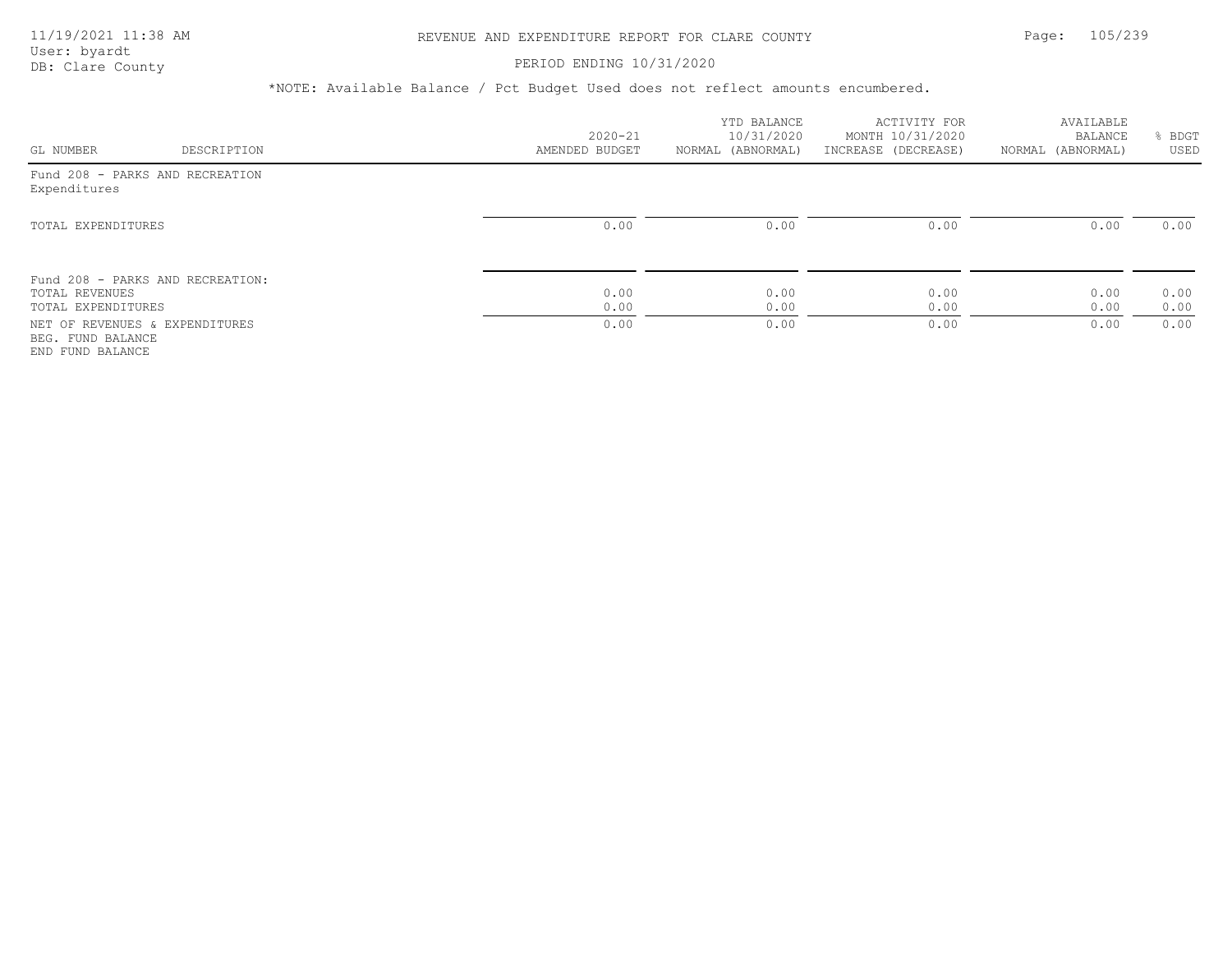#### PERIOD ENDING 10/31/2020

| <b>GL NUMBER</b>      | DESCRIPTION                         | $2020 - 21$<br>AMENDED BUDGET | YTD BALANCE<br>10/31/2020<br>NORMAL (ABNORMAL) | <b>ACTIVITY FOR</b><br>MONTH 10/31/2020<br>INCREASE (DECREASE) | AVAILABLE<br><b>BALANCE</b><br>NORMAL (ABNORMAL) | % BDGT<br>USED |
|-----------------------|-------------------------------------|-------------------------------|------------------------------------------------|----------------------------------------------------------------|--------------------------------------------------|----------------|
|                       | Fund 215 - FRIEND OF THE COURT FUND |                               |                                                |                                                                |                                                  |                |
| Revenues              |                                     |                               |                                                |                                                                |                                                  |                |
| Dept 000              |                                     |                               |                                                |                                                                |                                                  |                |
| 215-000-520.000       | FEDERAL GRANTS-INCENTIVE-FOC        | 30,000.00                     | 0.00                                           | 0.00                                                           | 30,000.00                                        | 0.00           |
| 215-000-521.000       | CRP - FRIEND OF COURT - FED         | 250,000.00                    | (4, 535.68)                                    | (4, 535.68)                                                    | 254,535.68                                       | (1.81)         |
| 215-000-523.000       | FED-MEDICAL INCENTIVE REFUND        | 7,500.00                      | 0.00                                           | 0.00                                                           | 7,500.00                                         | 0.00           |
| 215-000-555.000       | MEDICAL INCENTIVE PMTS              | 0.00                          | 0.00                                           | 0.00                                                           | 0.00                                             | 0.00           |
| 215-000-561.000       | CRP - FRIEND OF COURT - STATE       | 0.00                          | 0.00                                           | 0.00                                                           | 0.00                                             | 0.00           |
| 215-000-562.000       | GFGP STATE REVENUE                  | 15,000.00                     | 0.00                                           | 0.00                                                           | 15,000.00                                        | 0.00           |
| 215-000-563.000       | STATE GRANTS-INCENTIVE-FOC 3%       | 0.00                          | 0.00                                           | 0.00                                                           | 0.00                                             | 0.00           |
| $215 - 000 - 604.000$ | JUDGEMENT FEES/NON IV-D             | 10,500.00                     | 880.00                                         | 880.00                                                         | 9,620.00                                         | 8.38           |
| 215-000-604.001       | FOC SUPPT/IV-D                      | 200.00                        | 0.00                                           | 0.00                                                           | 200.00                                           | 0.00           |
| 215-000-604.002       | BENCH WARRNT ENFORCEMENT            | 100.00                        | 0.00                                           | 0.00                                                           | 100.00                                           | 0.00           |
| 215-000-607.000       | FEES-DL CLEARANCE FEE               | 0.00                          | 0.00                                           | 0.00                                                           | 0.00                                             | 0.00           |
| 215-000-608.000       | SERVICES                            | 18,000.00                     | 2,366.22                                       | 2,366.22                                                       | 15,633.78                                        | 13.15          |
| 215-000-626.000       | 20%STATE PROCESS FEE CO PORTION     | 2,600.00                      | 374.47                                         | 374.47                                                         | 2,225.53                                         | 14.40          |
| 215-000-627.000       | RECORD COPYING                      | 75.00                         | 0.00                                           | 0.00                                                           | 75.00                                            | 0.00           |
| 215-000-680.000       | FOC - REIMB FROM GLADWIN CO         | 60,957.00                     | 0.00                                           | 0.00                                                           | 60,957.00                                        | 0.00           |
| 215-000-699.101       | APPROPRIATION TRANSFER IN           | 0.00                          | 0.00                                           | 0.00                                                           | 0.00                                             | 0.00           |
| 215-000-699.900       | BEGINNING FUND BALANCE              | 41,729.00                     | 0.00                                           | 0.00                                                           | 41,729.00                                        | 0.00           |
| Total Dept 000        |                                     | 436,661.00                    | (914.99)                                       | (914.99)                                                       | 437,575.99                                       | (0.21)         |
|                       |                                     |                               |                                                |                                                                |                                                  |                |
| TOTAL REVENUES        |                                     | 436,661.00                    | (914.99)                                       | (914.99)                                                       | 437,575.99                                       | (0.21)         |
| Expenditures          |                                     |                               |                                                |                                                                |                                                  |                |
| Dept 000              |                                     |                               |                                                |                                                                |                                                  |                |
| 215-000-702.000       | SALARY                              | 105,000.00                    | 6,923.09                                       | 6,923.09                                                       | 98,076.91                                        | 6.59           |
| 215-000-704.000       | SECY SALARIES                       | 188,000.00                    | 12,169.87                                      | 12,169.87                                                      | 175,830.13                                       | 6.47           |
| 215-000-705.000       | PART TIME                           | 0.00                          | 0.00                                           | 0.00                                                           | 0.00                                             | 0.00           |
| 215-000-710.000       | FICA EXPENSE                        | 18,143.00                     | 1,145.79                                       | 1,145.79                                                       | 16,997.21                                        | 6.32           |
| 215-000-711.000       | MEDICARE EXPENSE                    | 4,196.00                      | 267.97                                         | 267.97                                                         | 3,928.03                                         | 6.39           |
| 215-000-715.000       | HEALTH INSURANCE                    | 77,324.00                     | 3,665.81                                       | 3,665.81                                                       | 73,658.19                                        | 4.74           |
| 215-000-715.001       | BENNY CARD                          | 0.00                          | 0.00                                           | 0.00                                                           | 0.00                                             | 0.00           |
| 215-000-715.002       | <b>HRA</b>                          | 0.00                          | 0.00                                           | 0.00                                                           | 0.00                                             | 0.00           |
| 215-000-715.006       | CIC BUNDLE                          | 2,370.00                      | 197.50                                         | 197.50                                                         | 2,172.50                                         | 8.33           |
| 215-000-716.005       | HEALTH INS RX REIMBURSEMENT         | 0.00                          | 0.00                                           | 0.00                                                           | 0.00                                             | 0.00           |
| 215-000-716.006       | FLEX REIMBURSEMENT                  | 0.00                          | 0.00                                           | 0.00                                                           | 0.00                                             | 0.00           |
| 215-000-716.007       | HEALTH ACH REIMBURSEMENT            | 16,890.00                     | 0.00                                           | 0.00                                                           | 16,890.00                                        | 0.00           |
| 215-000-716.008       | SMART CARD REIMBURSEMENT            | 0.00                          | 0.00                                           | 0.00                                                           | 0.00                                             | 0.00           |
| 215-000-716.009       | ADMIN FEES                          | 0.00                          | 0.00                                           | 0.00                                                           | 0.00                                             | 0.00           |
| 215-000-717.000       | LIFE INSURANCE                      | 300.00                        | 47.60                                          | 47.60                                                          | 252.40                                           | 15.87          |
| 215-000-717.002       | COBRA/HIPPA                         | 0.00                          | 0.00                                           | 0.00                                                           | 0.00                                             | 0.00           |
| 215-000-717.004       | SECTION 125 PLAN                    | 0.00                          | 0.00                                           | 0.00                                                           | 0.00                                             | 0.00           |
| 215-000-718.000       | CO PORTION RETIREMENT               | 0.00                          | 0.00                                           | 0.00                                                           | 0.00                                             | 0.00           |
| 215-000-720.000       | VACATIONS                           | 0.00                          | 0.00                                           | 0.00                                                           | 0.00                                             | 0.00           |
| 215-000-721.000       | SICK LEAVE                          | 0.00                          | 0.00                                           | 0.00                                                           | 0.00                                             | 0.00           |
| 215-000-724.000       | WORKMANS COMP                       | 0.00                          | 0.00                                           | 0.00                                                           | 0.00                                             | 0.00           |
| 215-000-727.000       | OFFICE SUPPLIES                     | 3,188.00                      | 0.00                                           | 0.00                                                           | 3,188.00                                         | 0.00           |
| 215-000-728.000       | PRINTING & BINDING                  | 500.00                        | 0.00                                           | 0.00                                                           | 500.00                                           | 0.00           |
| 215-000-732.000       | POSTAGE                             | 5,500.00                      | 0.00                                           | 0.00                                                           | 5,500.00                                         | 0.00           |
| 215-000-801.000       | CONTRACT SERVICES                   | 7,350.00                      | 0.00                                           | 0.00                                                           | 7,350.00                                         | 0.00           |
| 215-000-814.000       | DUES & SUBSCRIPTIONS                | 2,500.00                      | 0.00                                           | 0.00                                                           | 2,500.00                                         | 0.00           |
| 215-000-852.000       | TELEPHONE                           | 1,100.00                      | 129.06                                         | 129.06                                                         | 970.94                                           | 11.73          |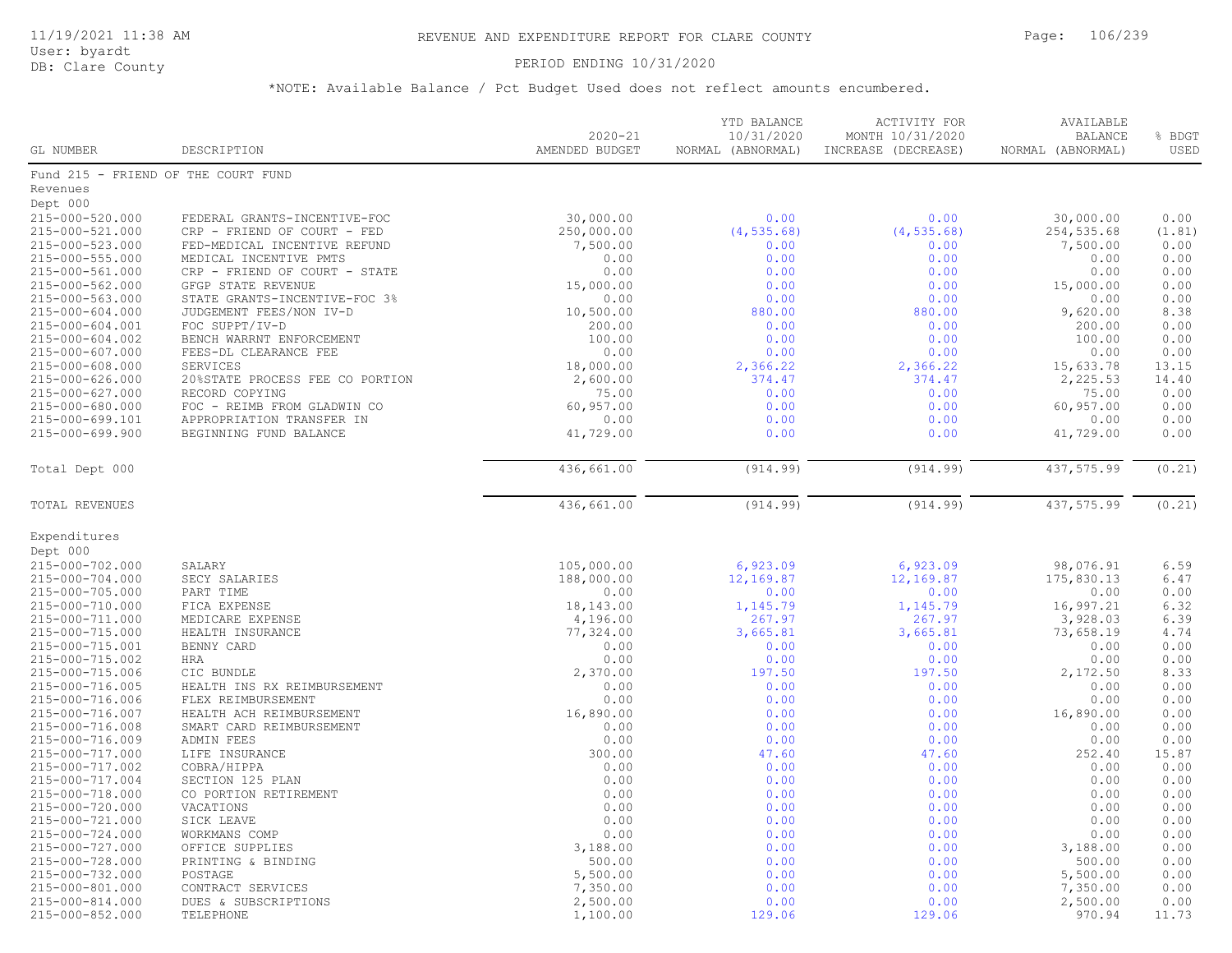## 11/19/2021 11:38 AM REVENUE AND EXPENDITURE REPORT FOR CLARE COUNTY Page: 107/239

User: byardt<br>DB: Clare County

#### PERIOD ENDING 10/31/2020

| GL NUMBER                            | DESCRIPTION                          | $2020 - 21$<br>AMENDED BUDGET | YTD BALANCE<br>10/31/2020<br>NORMAL (ABNORMAL) | <b>ACTIVITY FOR</b><br>MONTH 10/31/2020<br>INCREASE (DECREASE) | AVAILABLE<br><b>BALANCE</b><br>NORMAL (ABNORMAL) | % BDGT<br>USED |
|--------------------------------------|--------------------------------------|-------------------------------|------------------------------------------------|----------------------------------------------------------------|--------------------------------------------------|----------------|
| Fund 215 - FRIEND OF THE COURT FUND  |                                      |                               |                                                |                                                                |                                                  |                |
| Expenditures                         |                                      |                               |                                                |                                                                |                                                  |                |
| 215-000-852.006                      | TELECOMMUNICATIONS                   | 300.00                        | 0.00                                           | 0.00                                                           | 300.00                                           | 0.00           |
| 215-000-864.000                      | CONVENTION & SEMINAR EXPENSE         | 3,000.00                      | 0.00                                           | 0.00                                                           | 3,000.00                                         | 0.00           |
| 215-000-933.000                      | EQUIP REPAIRS & MAINTENANCE          | 800.00                        | 0.00                                           | 0.00                                                           | 800.00                                           | 0.00           |
| 215-000-955.000                      | <b>BANK CHARGES</b>                  | 200.00                        | 0.00                                           | 0.00                                                           | 200.00                                           | 0.00           |
| 215-000-956.000                      | MISCELLANEOUS                        | 0.00                          | 0.00                                           | 0.00                                                           | 0.00                                             | 0.00           |
| 215-000-978.000                      | NEW EQUIPMENT                        | 0.00                          | 0.00                                           | 0.00                                                           | 0.00                                             | 0.00           |
| 215-000-978.001                      | NEW EOUIPMENT UNDER                  | 0.00                          | 0.00                                           | 0.00                                                           | 0.00                                             | 0.00           |
| 215-000-998.900                      | ENDING FUND BALANCE                  | 0.00                          | 0.00                                           | 0.00                                                           | 0.00                                             | 0.00           |
| Total Dept 000                       |                                      | 436,661.00                    | 24,546.69                                      | 24,546.69                                                      | 412, 114.31                                      | 5.62           |
| TOTAL EXPENDITURES                   |                                      | 436,661.00                    | 24,546.69                                      | 24,546.69                                                      | 412, 114.31                                      | 5.62           |
|                                      |                                      |                               |                                                |                                                                |                                                  |                |
|                                      | Fund 215 - FRIEND OF THE COURT FUND: |                               |                                                |                                                                |                                                  |                |
| TOTAL REVENUES<br>TOTAL EXPENDITURES |                                      | 436,661.00<br>436,661.00      | (914.99)<br>24,546.69                          | (914.99)<br>24,546.69                                          | 437,575.99<br>412, 114.31                        | 0.21<br>5.62   |
| NET OF REVENUES & EXPENDITURES       |                                      | 0.00                          | (25, 461.68)                                   | (25, 461.68)                                                   | 25,461.68                                        | 100.00         |
| BEG. FUND BALANCE                    |                                      | 113,543.76                    | 113,543.76                                     |                                                                |                                                  |                |
| END FUND BALANCE                     |                                      | 113,543.76                    | 88,082.08                                      |                                                                |                                                  |                |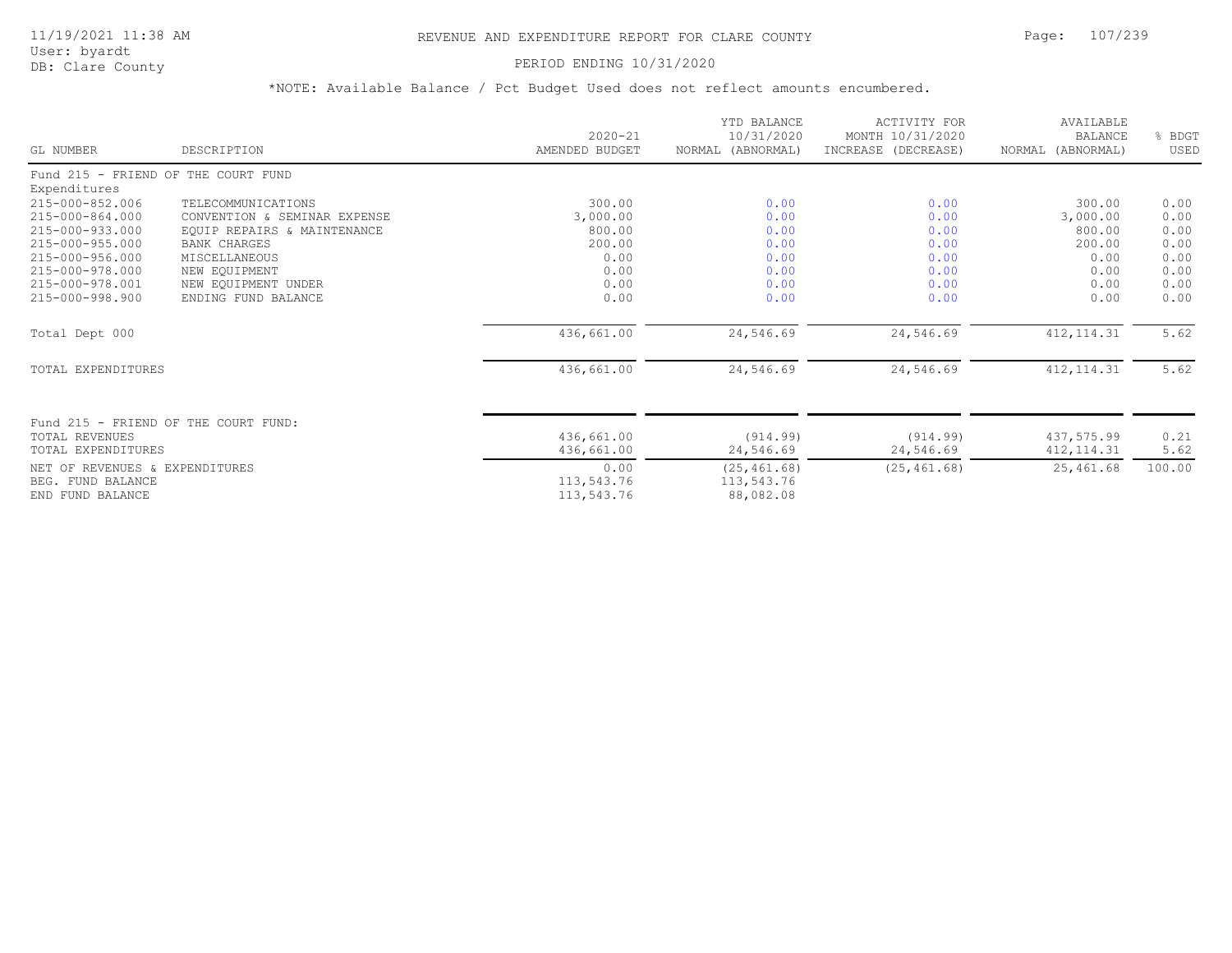#### PERIOD ENDING 10/31/2020

| GL NUMBER             | DESCRIPTION                             | $2020 - 21$<br>AMENDED BUDGET | YTD BALANCE<br>10/31/2020<br>NORMAL (ABNORMAL) | <b>ACTIVITY FOR</b><br>MONTH 10/31/2020<br>INCREASE (DECREASE) | AVAILABLE<br><b>BALANCE</b><br>NORMAL (ABNORMAL) | % BDGT<br>USED |
|-----------------------|-----------------------------------------|-------------------------------|------------------------------------------------|----------------------------------------------------------------|--------------------------------------------------|----------------|
|                       | Fund 230 - ANIMAL SHELTER MILLAGE FUND  |                               |                                                |                                                                |                                                  |                |
| Revenues              |                                         |                               |                                                |                                                                |                                                  |                |
| Dept 000              |                                         |                               |                                                |                                                                |                                                  |                |
| 230-000-402.000       | <b>CURRENT TAX</b>                      | 327,000.00                    | 0.00                                           | 0.00                                                           | 327,000.00                                       | 0.00           |
| 230-000-420.000       | DLQ PERSONAL PROPERTY/LEASED LAND TAXES | 0.00                          | 0.00                                           | 0.00                                                           | 0.00                                             | 0.00           |
| 230-000-429.000       | COMMERCIAL FOREST RESERVE TAX           | 0.00                          | 0.00                                           | 0.00                                                           | 0.00                                             | 0.00           |
| 230-000-437.000       | INDUSTRIAL FACILTY TAX                  | 0.00                          | 0.00                                           | 0.00                                                           | 0.00                                             | 0.00           |
| $230 - 000 - 444.000$ | PMT IN LIEU OF TAXES (PILOT)            | 0.00                          | 0.00                                           | 0.00                                                           | 0.00                                             | 0.00           |
| 230-000-528.000       | FEDERAL GRANT - OTHER                   | 0.00                          | 0.00                                           | 0.00                                                           | 0.00                                             | 0.00           |
| 230-000-555.430       | STATE GRANT - ANIMAL CONTROL            | 0.00                          | 0.00                                           | 0.00                                                           | 0.00                                             | 0.00           |
| $230 - 000 - 608.430$ | ANIMAL CONTROL SERVICES                 | 7,500.00                      | 675.00                                         | 675.00                                                         | 6,825.00                                         | 9.00           |
| $230 - 000 - 626.000$ | ANIMAL ADOPTION FEES                    | 10,000.00                     | 925.00                                         | 925.00                                                         | 9,075.00                                         | 9.25           |
| $230 - 000 - 665.000$ | INTEREST ON INVESTMENTS                 | 0.00                          | 0.00                                           | 0.00                                                           | 0.00                                             | 0.00           |
| $230 - 000 - 674.000$ | PRIVATE DONATIONS                       | 0.00                          | 0.00                                           | 0.00                                                           | 0.00                                             | 0.00           |
| $230 - 000 - 674.430$ | ANIMAL SPAY/NEUTER DEPOSIT              | 5,000.00                      | 350.00                                         | 350.00                                                         | 4,650.00                                         | 7.00           |
| $230 - 000 - 675.004$ | PRIV CONTR - SPAY/NEUT GRANTS           | 0.00                          | 0.00                                           | 0.00                                                           | 0.00                                             | 0.00           |
| 230-000-675.430       | CONTRIB -PRIVATE SOURCES -ANIMAL        | 25,000.00                     | 727.00                                         | 727.00                                                         | 24, 273.00                                       | 2.91           |
| 230-000-676.431       | ANIMAL CONT RAB/VAC/LIC DEPOSITS        | 0.00                          | 150.00                                         | 150.00                                                         | (150.00)                                         | 100.00         |
| $230 - 000 - 699.900$ | BEGINNING FUND BALANCE                  | 0.00                          | 0.00                                           | 0.00                                                           | 0.00                                             | 0.00           |
| Total Dept 000        |                                         | 374,500.00                    | 2,827.00                                       | 2,827.00                                                       | 371,673.00                                       | 0.75           |
| TOTAL REVENUES        |                                         | 374,500.00                    | 2,827.00                                       | 2,827.00                                                       | 371,673.00                                       | 0.75           |
| Expenditures          |                                         |                               |                                                |                                                                |                                                  |                |
| Dept 000              |                                         |                               |                                                |                                                                |                                                  |                |
| 230-000-702.000       | SALARY                                  | 36,872.00                     | 2,250.18                                       | 2,250.18                                                       | 34,621.82                                        | 6.10           |
| 230-000-704.000       | FULL TIME SALARIES                      | 32,059.00                     | 1,479.69                                       | 1,479.69                                                       | 30,579.31                                        | 4.62           |
| 230-000-705.000       | PART TIME SALARY                        | 102,285.00                    | 6,100.38                                       | 6,100.38                                                       | 96,184.62                                        | 5.96           |
| 230-000-706.000       | OVERTIME                                | 2,500.00                      | 78.09                                          | 78.09                                                          | 2,421.91                                         | 3.12           |
| 230-000-710.000       | FICA EXPENSE                            | 10,615.00                     | 606.64                                         | 606.64                                                         | 10,008.36                                        | 5.71           |
| 230-000-711.000       | MEDICARE EXPENSE                        | 2,483.00                      | 141.86                                         | 141.86                                                         | 2,341.14                                         | 5.71           |
| 230-000-715.000       | HEALTH INSURANCE                        | 20,106.00                     | 1,160.21                                       | 1,160.21                                                       | 18,945.79                                        | 5.77           |
| 230-000-715.006       | CIC BUNDLE                              | 948.00                        | 79.00                                          | 79.00                                                          | 869.00                                           | 8.33           |
| 230-000-716.007       | HEALTH ADMIN REIMBURSEMENT              | 0.00                          | 0.00                                           | 0.00                                                           | 0.00                                             | 0.00           |
| 230-000-717.000       | LIFE INSURANCE                          | 114.00                        | 9.52                                           | 9.52                                                           | 104.48                                           | 8.35           |
| 230-000-718.000       | RETIREMENT                              | 12,000.00                     | 0.00                                           | 0.00                                                           | 12,000.00                                        | 0.00           |
| 230-000-723.000       | UNEMPLOY COMP                           | 0.00                          | 0.00                                           | 0.00                                                           | 0.00                                             | 0.00           |
| 230-000-724.000       | WORKMANS COMPENSATION                   | 1,000.00                      | 0.00                                           | 0.00                                                           | 1,000.00                                         | 0.00           |
| 230-000-727.000       | SUPPLIES - ANIMAL FOOD, ETC             | 900.00                        | 0.00                                           | 0.00                                                           | 900.00                                           | 0.00           |
| 230-000-727.001       | SUPPLIES - OFFICE                       | 2,000.00                      | 0.00                                           | 0.00                                                           | 2,000.00                                         | 0.00           |
| 230-000-727.002       | SUPPLIES - VETS                         | 2,000.00                      | 0.00                                           | 0.00                                                           | 2,000.00                                         | 0.00           |
| 230-000-728.000       | PRINTING & BINDING                      | 500.00                        | 0.00                                           | 0.00                                                           | 500.00                                           | 0.00           |
| 230-000-732.000       | POSTAGE                                 | 300.00                        | 86.68                                          | 86.68                                                          | 213.32                                           | 28.89          |
| 230-000-746.000       | GAS OIL & GREASE                        | 6,500.00                      | 0.00                                           | 0.00                                                           | 6,500.00                                         | 0.00           |
| 230-000-747.000       | UNIFORMS                                | 500.00                        | 0.00                                           | 0.00                                                           | 500.00                                           | 0.00           |
| 230-000-749.000       | JANITORIAL SUPPLIES                     | 2,000.00                      | 0.00                                           | 0.00                                                           | 2,000.00                                         | 0.00           |
| 230-000-801.001       | RESTRICTED DONATIONS                    | 22,000.00                     | 0.00                                           | 0.00                                                           | 22,000.00                                        | 0.00           |
| 230-000-801.002       | RESTRICTED SPAY/NEUTER                  | 4,000.00                      | 0.00                                           | 0.00                                                           | 4,000.00                                         | 0.00           |
| 230-000-801.003       | RESTRICTED RAB/VAC.LIC DEPOSIT          | 1,200.00                      | 0.00                                           | 0.00                                                           | 1,200.00                                         | 0.00           |
| 230-000-801.004       | CONTRACTED SERVICES                     | 0.00                          | 0.00                                           | 0.00                                                           | 0.00                                             | 0.00           |
| 230-000-801.005       | STATE GRANT - ANIMAL CONTROL            | 0.00                          | 0.00                                           | 0.00                                                           | 0.00                                             | 0.00           |
| 230-000-801.006       | RESTRICTED SPAY/NEUTER CONTRIBUTION     | 5,000.00                      | 0.00                                           | 0.00                                                           | 5,000.00                                         | 0.00           |
| 230-000-801.007       | CONTRACTED SERVICE - GRANT              | 0.00                          | 0.00                                           | 0.00                                                           | 0.00                                             | 0.00           |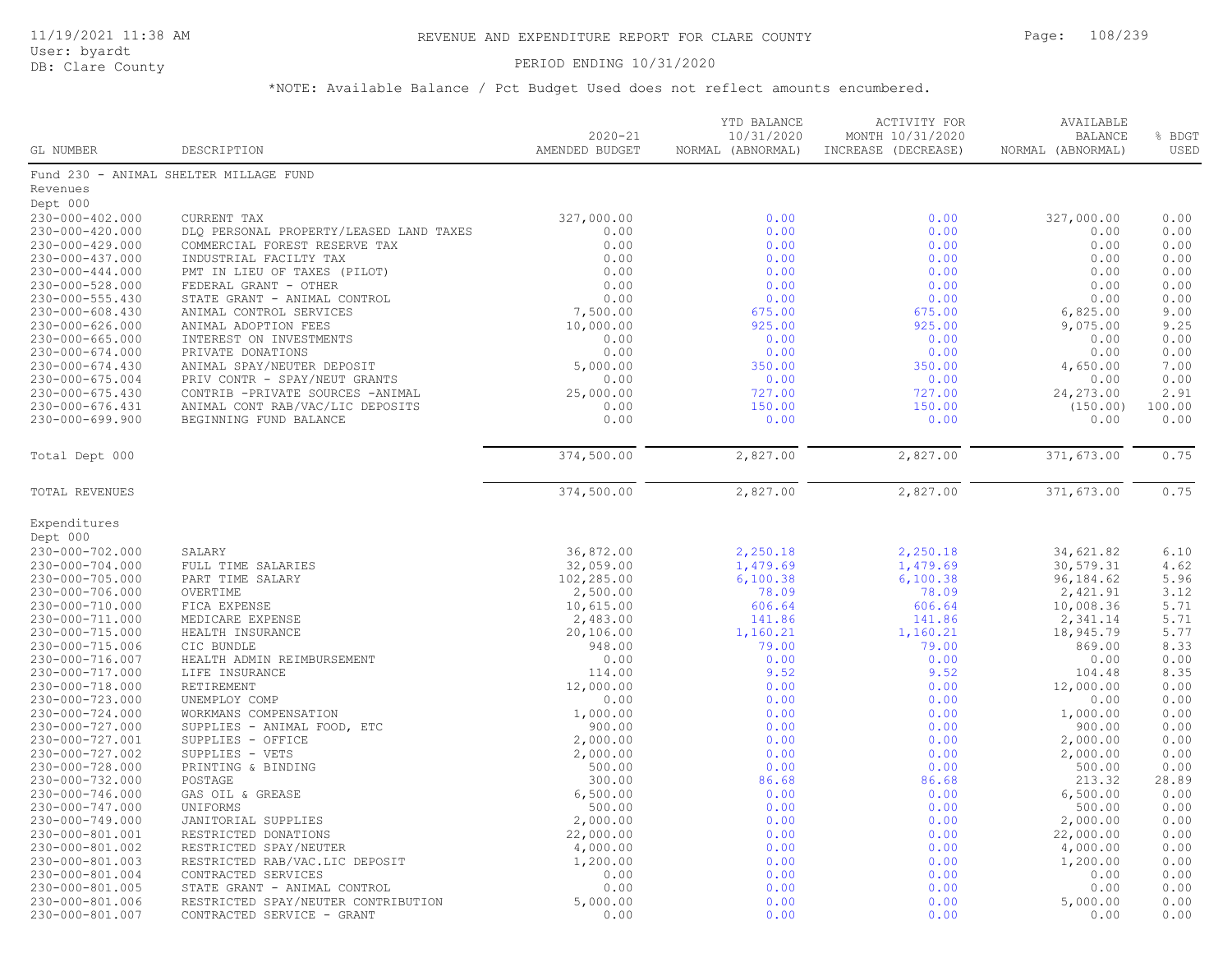# PERIOD ENDING 10/31/2020

| GL NUMBER                                           | DESCRIPTION                             | $2020 - 21$<br>AMENDED BUDGET | YTD BALANCE<br>10/31/2020<br>NORMAL (ABNORMAL) | <b>ACTIVITY FOR</b><br>MONTH 10/31/2020<br>INCREASE (DECREASE) | AVAILABLE<br><b>BALANCE</b><br>NORMAL (ABNORMAL) | % BDGT<br>USED |
|-----------------------------------------------------|-----------------------------------------|-------------------------------|------------------------------------------------|----------------------------------------------------------------|--------------------------------------------------|----------------|
|                                                     | Fund 230 - ANIMAL SHELTER MILLAGE FUND  |                               |                                                |                                                                |                                                  |                |
| Expenditures                                        |                                         |                               |                                                |                                                                |                                                  |                |
| 230-000-801.008                                     | RESTRICTED-TWO SEVEN OH GRANT           | 0.00                          | 0.00                                           | 0.00                                                           | 0.00                                             | 0.00           |
| 230-000-814.000                                     | DUES & SUBSCRIPTIONS                    | 600.00                        | 0.00                                           | 0.00                                                           | 600.00                                           | 0.00           |
| 230-000-819.001                                     | ADOPTION FEE REFUND                     | 400.00                        | 0.00                                           | 0.00                                                           | 400.00                                           | 0.00           |
| 230-000-831.101                                     | INDIRECT COST REIMBURSEMENT             | 0.00                          | 0.00                                           | 0.00                                                           | 0.00                                             | 0.00           |
| $230 - 000 - 851.000$                               | COMPUTER EQUIPMENT MAINTANENCE          | 1,000.00                      | 0.00                                           | 0.00                                                           | 1,000.00                                         | 0.00           |
| $230 - 000 - 852.000$                               | TELEPHONE                               | 2,000.00                      | 101.48                                         | 101.48                                                         | 1,898.52                                         | 5.07           |
| $230 - 000 - 862.000$                               | VEHICLE REPAIRS & MAINTENANCE           | 2,000.00                      | 0.00                                           | 0.00                                                           | 2,000.00                                         | 0.00           |
| 230-000-864.000                                     | TRAVEL & EXPENSE                        | 0.00                          | 0.00                                           | 0.00                                                           | 0.00                                             | 0.00           |
| 230-000-921.000                                     | UTILITIES                               | 13,500.00                     | 729.16                                         | 729.16                                                         | 12,770.84                                        | 5.40           |
| 230-000-933.000                                     | EQUIP REPAIRS & MAINTENANCE             | 0.00                          | 0.00                                           | 0.00                                                           | 0.00                                             | 0.00           |
| 230-000-933.001                                     | SHELTER REPAIR-MAINTENANCE              | 2,000.00                      | 0.00                                           | 0.00                                                           | 2,000.00                                         | 0.00           |
| 230-000-935.000                                     | GROUND CARE - RUBBISH REMOVAL           | 900.00                        | 85.00                                          | 85.00                                                          | 815.00                                           | 9.44           |
| 230-000-957.000                                     | TRAINING                                | 900.00                        | 0.00                                           | 0.00                                                           | 900.00                                           | 0.00           |
| $230 - 000 - 961.000$                               | DOG DAMAGE                              | 0.00                          | 0.00                                           | 0.00                                                           | 0.00                                             | 0.00           |
| $230 - 000 - 962.000$                               | TAX APPEALS ADJUSTMENTS                 | 0.00                          | 0.00                                           | 0.00                                                           | 0.00                                             | 0.00           |
| $230 - 000 - 978.000$                               | NEW EQUIPMENT                           | 0.00                          | 0.00                                           | 0.00                                                           | 0.00                                             | 0.00           |
| 230-000-991.000                                     | PRINCIPAL                               | 18,879.00                     | 18,878.90                                      | 18,878.90                                                      | 0.10                                             | 100.00         |
| $230 - 000 - 995.000$                               | INTEREST                                | 3,476.00                      | 3,475.10                                       | 3,475.10                                                       | 0.90                                             | 99.97          |
| 230-000-998.900                                     | ENDING FUND BALANCE                     | 60,963.00                     | 0.00                                           | 0.00                                                           | 60,963.00                                        | 0.00           |
| Total Dept 000                                      |                                         | 374,500.00                    | 35,261.89                                      | 35,261.89                                                      | 339,238.11                                       | 9.42           |
| TOTAL EXPENDITURES                                  |                                         | 374,500.00                    | 35,261.89                                      | 35,261.89                                                      | 339,238.11                                       | 9.42           |
|                                                     |                                         |                               |                                                |                                                                |                                                  |                |
| <b>TOTAL REVENUES</b>                               | Fund 230 - ANIMAL SHELTER MILLAGE FUND: | 374,500.00                    | 2,827.00                                       | 2,827.00                                                       | 371,673.00                                       | 0.75           |
|                                                     |                                         | 374,500.00                    | 35,261.89                                      | 35,261.89                                                      |                                                  |                |
| TOTAL EXPENDITURES                                  |                                         |                               |                                                |                                                                | 339,238.11                                       | 9.42           |
| NET OF REVENUES & EXPENDITURES<br>BEG. FUND BALANCE |                                         | 0.00                          | (32, 434.89)                                   | (32, 434.89)                                                   | 32,434.89                                        | 100.00         |
| END FUND BALANCE                                    |                                         |                               | (32, 434.89)                                   |                                                                |                                                  |                |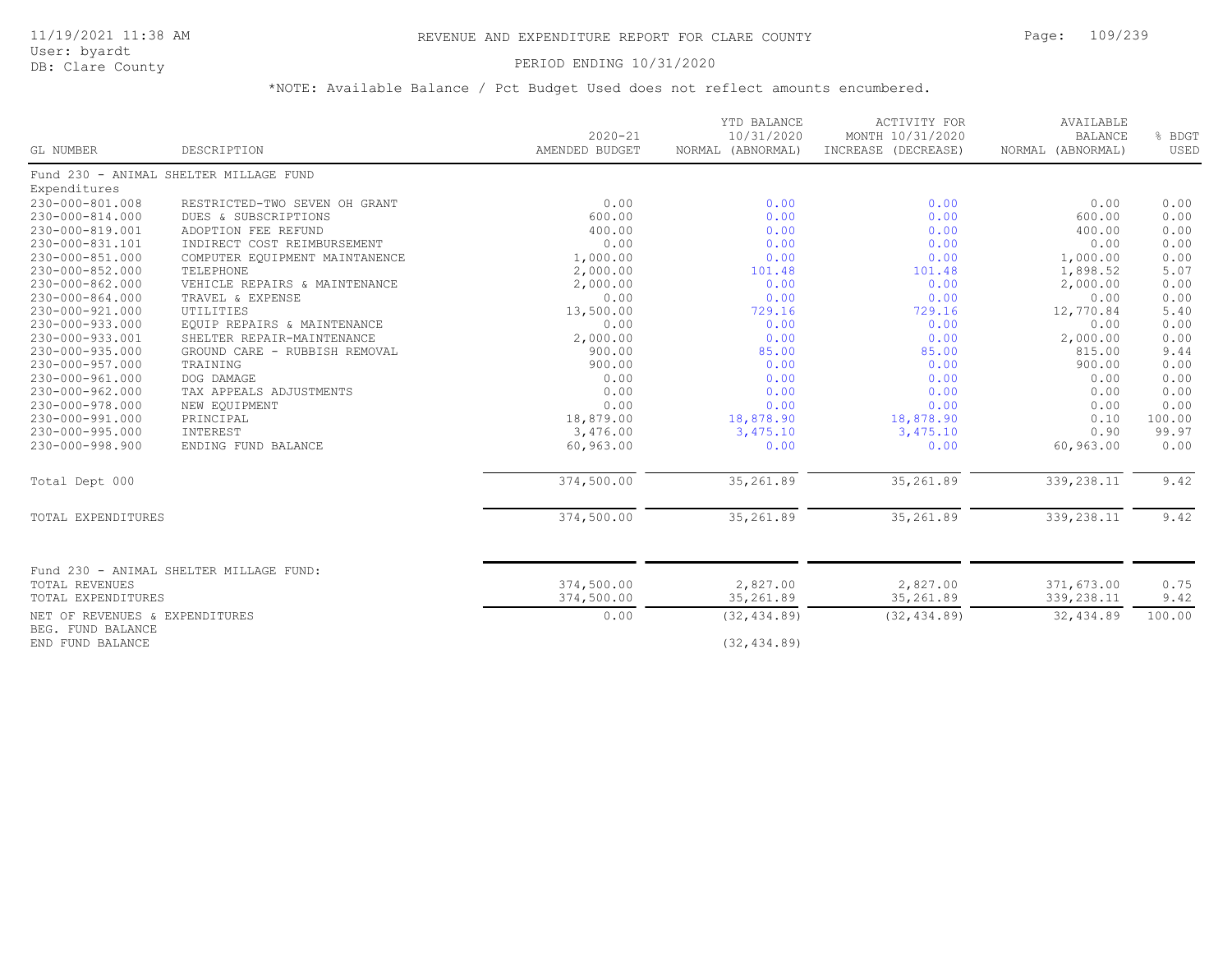### PERIOD ENDING 10/31/2020

\*NOTE: Available Balance / Pct Budget Used does not reflect amounts encumbered.

| <b>GL NUMBER</b>                                    | DESCRIPTION                                  | $2020 - 21$<br>AMENDED BUDGET | YTD BALANCE<br>10/31/2020<br>NORMAL (ABNORMAL) | ACTIVITY FOR<br>MONTH 10/31/2020<br>INCREASE (DECREASE) | AVAILABLE<br><b>BALANCE</b><br>NORMAL (ABNORMAL) | % BDGT<br>USED |
|-----------------------------------------------------|----------------------------------------------|-------------------------------|------------------------------------------------|---------------------------------------------------------|--------------------------------------------------|----------------|
|                                                     |                                              |                               |                                                |                                                         |                                                  |                |
|                                                     | Fund 235 - MSU EXTENSION MILLAGE FUND        |                               |                                                |                                                         |                                                  |                |
| Revenues                                            |                                              |                               |                                                |                                                         |                                                  |                |
| Dept 000                                            |                                              |                               |                                                |                                                         |                                                  |                |
| 235-000-402.000<br>235-000-420.000                  | CURRENT PROPERTY TAXES<br>PERSONAL DLQ TAXES | 0.00<br>0.00                  | 0.00<br>0.00                                   | 0.00<br>0.00                                            | 0.00<br>0.00                                     | 0.00<br>0.00   |
| 235-000-429.000                                     | COMMERCIAL FOREST RESERVE TAX                | 0.00                          | 0.00                                           | 0.00                                                    | 0.00                                             | 0.00           |
| 235-000-437.000                                     | INDUSTRIAL FACILTY TAX                       | 0.00                          | 0.00                                           | 0.00                                                    | 0.00                                             | 0.00           |
| 235-000-444.000                                     | PMT IN LIEU OF TAXES (PILOT)                 | 0.00                          | 0.00                                           | 0.00                                                    | 0.00                                             | 0.00           |
| 235-000-665.000                                     | INTEREST ON INVESTMENTS                      | 0.00                          | 0.00                                           | 0.00                                                    | 0.00                                             | 0.00           |
| 235-000-699.900                                     | BEGINNING FUND BALANCE                       | 0.00                          | 0.00                                           | 0.00                                                    | 0.00                                             | 0.00           |
| Total Dept 000                                      |                                              | 0.00                          | 0.00                                           | 0.00                                                    | 0.00                                             | 0.00           |
| TOTAL REVENUES                                      |                                              | 0.00                          | 0.00                                           | 0.00                                                    | 0.00                                             | 0.00           |
| Expenditures                                        |                                              |                               |                                                |                                                         |                                                  |                |
| Dept 000                                            |                                              |                               |                                                |                                                         |                                                  |                |
| 235-000-801.000                                     | CONTRACTED SERVICE                           | 0.00                          | 0.00                                           | 0.00                                                    | 0.00                                             | 0.00           |
| 235-000-831.101                                     | INDIRECT COST REIMBURSEMENT                  | 0.00                          | 0.00                                           | 0.00                                                    | 0.00                                             | 0.00           |
| 235-000-852.000                                     | TELEPHONE                                    | 0.00                          | 0.00                                           | 0.00                                                    | 0.00                                             | 0.00           |
| 235-000-962.000                                     | TAX APPEALS ADJUSTMENTS                      | 0.00                          | 0.00                                           | 0.00                                                    | 0.00                                             | 0.00           |
| 235-000-998.900                                     | ENDING FUND BALANCE                          | 0.00                          | 0.00                                           | 0.00                                                    | 0.00                                             | 0.00           |
| Total Dept 000                                      |                                              | 0.00                          | 0.00                                           | 0.00                                                    | 0.00                                             | 0.00           |
| TOTAL EXPENDITURES                                  |                                              | 0.00                          | 0.00                                           | 0.00                                                    | 0.00                                             | 0.00           |
|                                                     |                                              |                               |                                                |                                                         |                                                  |                |
|                                                     | Fund 235 - MSU EXTENSION MILLAGE FUND:       |                               |                                                |                                                         |                                                  |                |
| TOTAL REVENUES                                      |                                              | 0.00                          | 0.00                                           | 0.00                                                    | 0.00                                             | 0.00           |
| TOTAL EXPENDITURES                                  |                                              | 0.00                          | 0.00                                           | 0.00                                                    | 0.00                                             | 0.00           |
| NET OF REVENUES & EXPENDITURES<br>BEG. FUND BALANCE |                                              | 0.00                          | 0.00                                           | 0.00                                                    | 0.00                                             | 0.00           |

END FUND BALANCE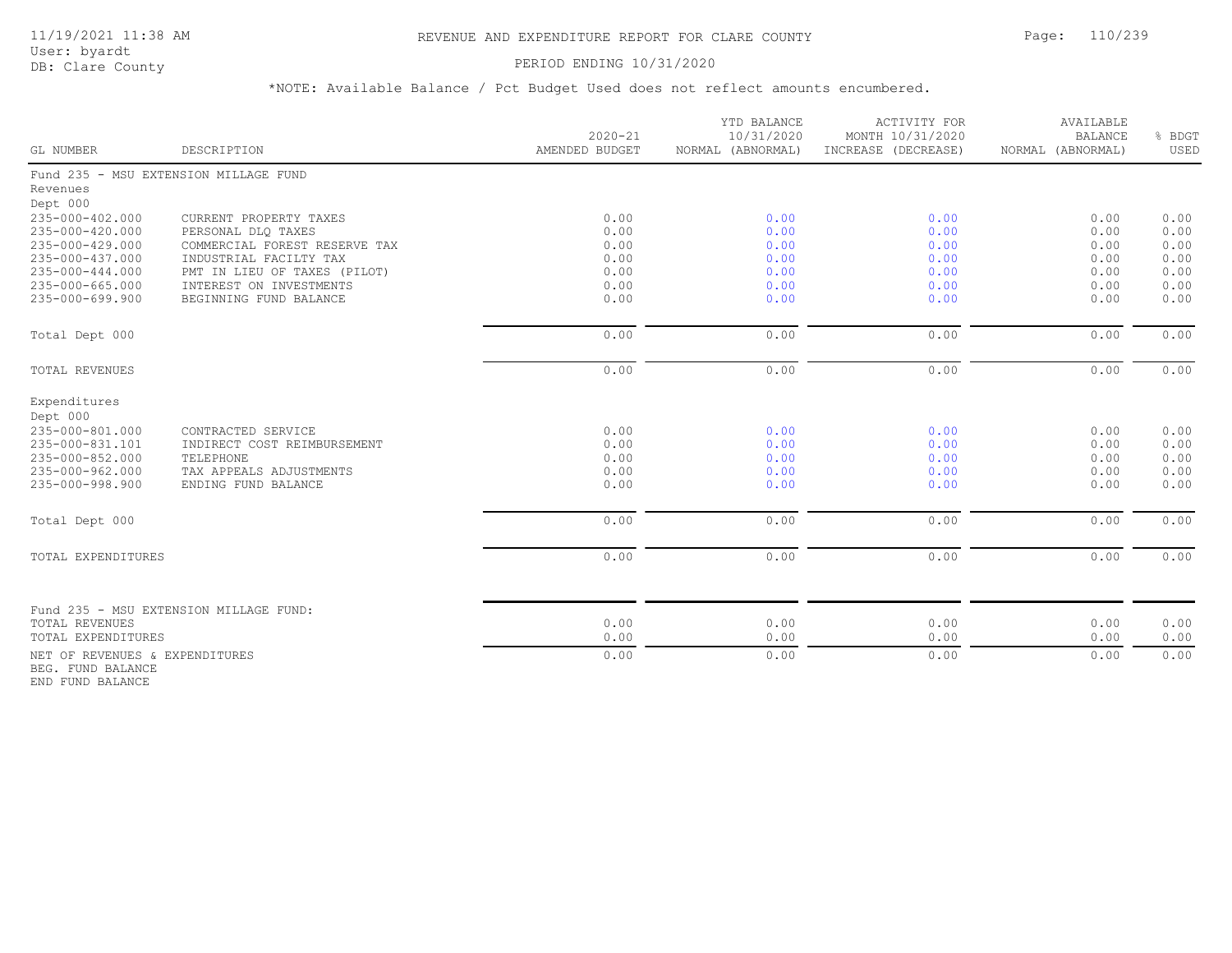### PERIOD ENDING 10/31/2020

| GL NUMBER                                | DESCRIPTION                                         | $2020 - 21$<br>AMENDED BUDGET | YTD BALANCE<br>10/31/2020<br>NORMAL (ABNORMAL) | ACTIVITY FOR<br>MONTH 10/31/2020<br>INCREASE (DECREASE) | AVAILABLE<br><b>BALANCE</b><br>NORMAL (ABNORMAL) | % BDGT<br>USED |
|------------------------------------------|-----------------------------------------------------|-------------------------------|------------------------------------------------|---------------------------------------------------------|--------------------------------------------------|----------------|
| Fund 239 - GYPSY MOTH FUND               |                                                     |                               |                                                |                                                         |                                                  |                |
| Revenues                                 |                                                     |                               |                                                |                                                         |                                                  |                |
| Dept 000                                 |                                                     |                               |                                                |                                                         |                                                  |                |
| 239-000-402.000                          | CURRENT TAXES                                       | 0.00                          | 0.00                                           | 0.00                                                    | 0.00                                             | 0.00           |
| 239-000-420.000                          | DELQ PERSONAL PROPERTY                              | 0.00                          | 0.00                                           | 0.00                                                    | 0.00                                             | 0.00           |
| 239-000-429.000                          | COMMERCIAL FOREST RESERVE TAX                       | 0.00                          | 0.00                                           | 0.00                                                    | 0.00                                             | 0.00           |
| 239-000-437.000                          | INDUSTRIAL FACILTY TAX                              | 0.00                          | 0.00                                           | 0.00                                                    | 0.00                                             | 0.00           |
| 239-000-444.000                          | PMT IN LIEU OF TAXES (PILOT)                        | 0.00                          | 0.00                                           | 0.00                                                    | 0.00                                             | 0.00           |
| $239 - 000 - 665.000$<br>239-000-676.000 | INTEREST EARNED<br>REIMBURSEMENT-MISC               | 598.00<br>0.00                | 2.42<br>0.00                                   | 2.42<br>0.00                                            | 595.58<br>0.00                                   | 0.40<br>0.00   |
| 239-000-699.900                          | BEGINNING FUND BALANCE                              | 62,500.00                     | 0.00                                           | 0.00                                                    | 62,500.00                                        | 0.00           |
|                                          |                                                     |                               |                                                |                                                         |                                                  |                |
| Total Dept 000                           |                                                     | 63,098.00                     | 2.42                                           | 2.42                                                    | 63,095.58                                        | 0.00           |
|                                          |                                                     |                               |                                                |                                                         |                                                  |                |
| TOTAL REVENUES                           |                                                     | 63,098.00                     | 2.42                                           | 2.42                                                    | 63,095.58                                        | 0.00           |
| Expenditures                             |                                                     |                               |                                                |                                                         |                                                  |                |
| Dept 000                                 |                                                     |                               |                                                |                                                         |                                                  |                |
| 239-000-702.000                          | SALARY                                              | 0.00                          | 0.00                                           | 0.00                                                    | 0.00                                             | 0.00           |
| 239-000-705.000                          | PART TIME                                           | 0.00                          | 0.00                                           | 0.00                                                    | 0.00                                             | 0.00           |
| 239-000-705.001<br>239-000-710.000       | PART TIME EGG MASS COUNTERS                         | 15,000.00<br>930.00           | 3,624.91<br>224.74                             | 3,624.91<br>224.74                                      | 11,375.09<br>705.26                              | 24.17<br>24.17 |
| 239-000-711.000                          | FICA EXPENSE<br>MEDICARE EXPENSE                    | 218.00                        | 52.57                                          | 52.57                                                   | 165.43                                           | 24.11          |
| 239-000-715.000                          | HEALTH INSURANCE                                    | 0.00                          | 0.00                                           | 0.00                                                    | 0.00                                             | 0.00           |
| 239-000-715.001                          | BENNY CARD                                          | 0.00                          | 0.00                                           | 0.00                                                    | 0.00                                             | 0.00           |
| 239-000-715.002                          | HRA                                                 | 0.00                          | 0.00                                           | 0.00                                                    | 0.00                                             | 0.00           |
| 239-000-717.000                          | LIFE INSURANCE                                      | 0.00                          | 0.00                                           | 0.00                                                    | 0.00                                             | 0.00           |
| 239-000-717.002                          | COBRA/HIPPA                                         | 0.00                          | 0.00                                           | 0.00                                                    | 0.00                                             | 0.00           |
| 239-000-717.004                          | SECTION 125 PLAN                                    | 0.00                          | 0.00                                           | 0.00                                                    | 0.00                                             | 0.00           |
| 239-000-717.006                          | SECTION 125-SCRIPT                                  | 0.00                          | 0.00                                           | 0.00                                                    | 0.00                                             | 0.00           |
| 239-000-717.008<br>239-000-718.000       | SCRIPT REIMBURSEMENT                                | 0.00<br>75.00                 | 0.00<br>0.00                                   | 0.00<br>0.00                                            | 0.00<br>75.00                                    | 0.00<br>0.00   |
| 239-000-721.000                          | CO PORTION RETIREMENT<br>SICK LEAVE                 | 0.00                          | 0.00                                           | 0.00                                                    | 0.00                                             | 0.00           |
| 239-000-723.000                          | UNEMPLOYMENT                                        | 0.00                          | 0.00                                           | 0.00                                                    | 0.00                                             | 0.00           |
| 239-000-724.000                          | WORKMANS COMP                                       | 200.00                        | 0.00                                           | 0.00                                                    | 200.00                                           | 0.00           |
| 239-000-727.000                          | OFFICE SUPPLIES                                     | 0.00                          | 0.00                                           | 0.00                                                    | 0.00                                             | 0.00           |
| 239-000-728.000                          | PRINTING & BINDING                                  | 0.00                          | 0.00                                           | 0.00                                                    | 0.00                                             | 0.00           |
| 239-000-732.000                          | POSTAGE                                             | 0.00                          | 0.00                                           | 0.00                                                    | 0.00                                             | 0.00           |
| 239-000-746.000                          | GAS OIL & GREASE                                    | 0.00                          | 0.00                                           | 0.00                                                    | 0.00                                             | 0.00           |
| 239-000-801.000                          | SPRAYING EXPENSE/CONTRACT                           | 0.00                          | 0.00                                           | 0.00                                                    | 0.00                                             | 0.00           |
| 239-000-810.000                          | CONSULTING FEES                                     | 14,000.00                     | 0.00                                           | 0.00                                                    | 14,000.00                                        | 0.00           |
| 239-000-814.000<br>239-000-831.101       | DUES & SUBSCRIPTIONS<br>INDIRECT COST REIMBURSEMENT | 0.00<br>0.00                  | 0.00<br>0.00                                   | 0.00<br>0.00                                            | 0.00<br>0.00                                     | 0.00<br>0.00   |
| 239-000-851.000                          | COMPUTER EQUIPMENT MAINT                            | 0.00                          | 0.00                                           | 0.00                                                    | 0.00                                             | 0.00           |
| 239-000-852.000                          | TELEPHONE                                           | 175.00                        | 21.51                                          | 21.51                                                   | 153.49                                           | 12.29          |
| 239-000-852.006                          | TELECOMMUNICATIONS                                  | 0.00                          | 0.00                                           | 0.00                                                    | 0.00                                             | 0.00           |
| 239-000-862.000                          | VEHICLE REPAIRS & MAINTANCE                         | 0.00                          | 0.00                                           | 0.00                                                    | 0.00                                             | 0.00           |
| 239-000-864.000                          | TRAVEL & EXPENSE                                    | 2,500.00                      | 727.96                                         | 727.96                                                  | 1,772.04                                         | 29.12          |
| 239-000-900.000                          | ADVERTISING                                         | 0.00                          | 0.00                                           | 0.00                                                    | 0.00                                             | 0.00           |
| 239-000-957.000                          | TRAINING-CONFERENCE                                 | 0.00                          | 0.00                                           | 0.00                                                    | 0.00                                             | 0.00           |
| 239-000-962.000                          | TAX APPEALS ADJUSTMENT                              | 0.00                          | 0.00                                           | 0.00                                                    | 0.00                                             | 0.00           |
| 239-000-978.000                          | NEW EQUIPMENT                                       | 0.00                          | 0.00                                           | 0.00                                                    | 0.00                                             | 0.00<br>0.00   |
| 239-000-978.001<br>239-000-998.101       | FIELD EQUIPMENT<br>APPROP TRANSFER OUT-GEN FUND     | 0.00<br>0.00                  | 0.00<br>0.00                                   | 0.00<br>0.00                                            | 0.00<br>0.00                                     | 0.00           |
|                                          |                                                     |                               |                                                |                                                         |                                                  |                |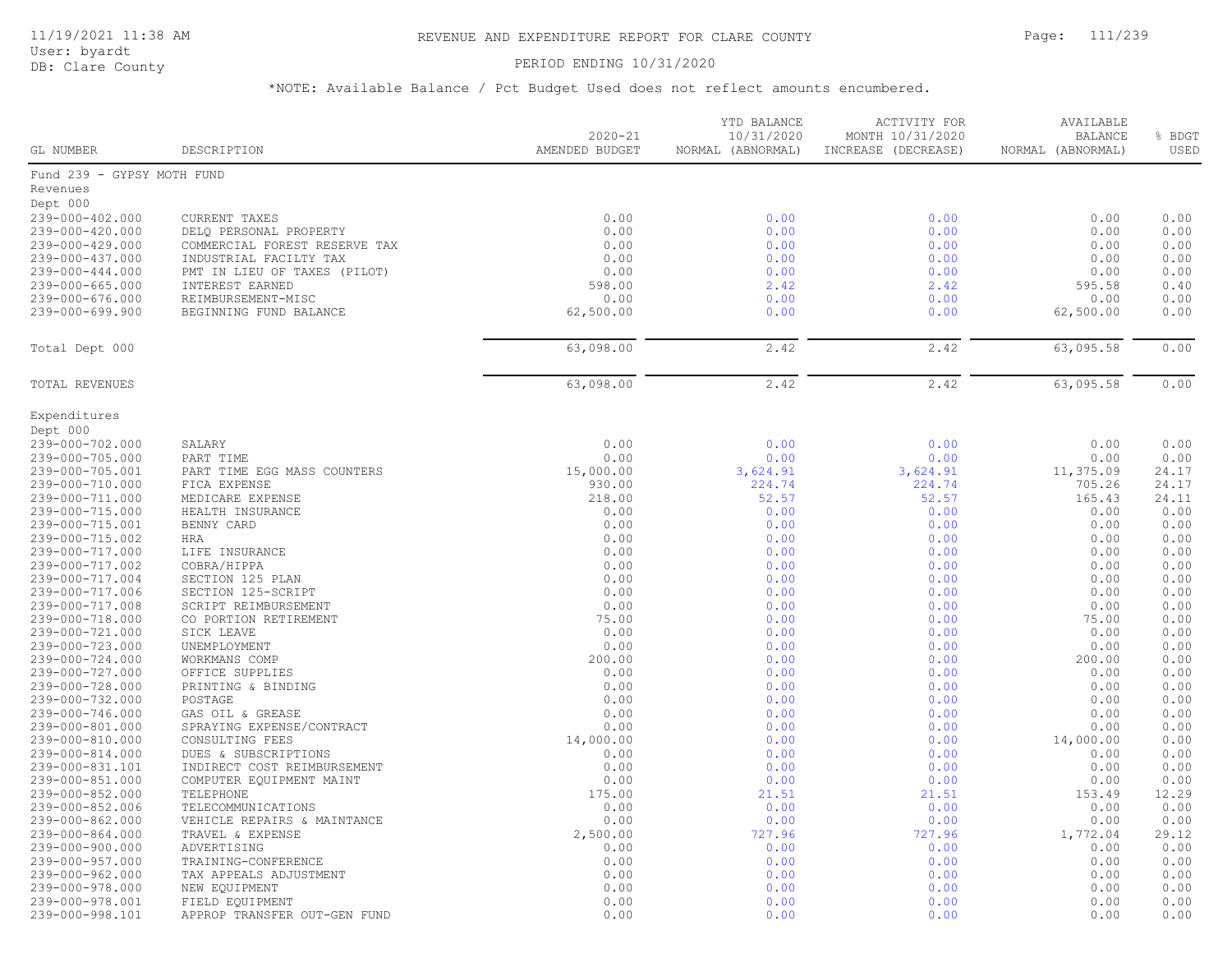# 11/19/2021 11:38 AM REVENUE AND EXPENDITURE REPORT FOR CLARE COUNTY Page: 112/239

PERIOD ENDING 10/31/2020

| GL NUMBER                                                                                     | DESCRIPTION         | $2020 - 21$<br>AMENDED BUDGET               | YTD BALANCE<br>10/31/2020<br>NORMAL (ABNORMAL)     | ACTIVITY FOR<br>MONTH 10/31/2020<br>INCREASE (DECREASE) | AVAILABLE<br>BALANCE<br>NORMAL (ABNORMAL) | BDGT<br>USED   |
|-----------------------------------------------------------------------------------------------|---------------------|---------------------------------------------|----------------------------------------------------|---------------------------------------------------------|-------------------------------------------|----------------|
| Fund 239 - GYPSY MOTH FUND<br>Expenditures                                                    |                     |                                             |                                                    |                                                         |                                           |                |
| 239-000-998.900                                                                               | ENDING FUND BALANCE | 30,000.00                                   | 0.00                                               | 0.00                                                    | 30,000.00                                 | 0.00           |
| Total Dept 000                                                                                |                     | 63,098.00                                   | 4,651.69                                           | 4,651.69                                                | 58,446.31                                 | 7.37           |
| TOTAL EXPENDITURES                                                                            |                     | 63,098.00                                   | 4,651.69                                           | 4,651.69                                                | 58,446.31                                 | 7.37           |
| Fund 239 - GYPSY MOTH FUND:<br>TOTAL REVENUES                                                 |                     | 63,098.00                                   | 2.42                                               | 2.42                                                    | 63,095.58                                 | 0.00           |
| TOTAL EXPENDITURES<br>NET OF REVENUES & EXPENDITURES<br>BEG. FUND BALANCE<br>END FUND BALANCE |                     | 63,098.00<br>0.00<br>57,922.70<br>57,922.70 | 4,651.69<br>(4, 649.27)<br>57,922.70<br>53, 273.43 | 4,651.69<br>(4, 649.27)                                 | 58,446.31<br>4,649.27                     | 7.37<br>100.00 |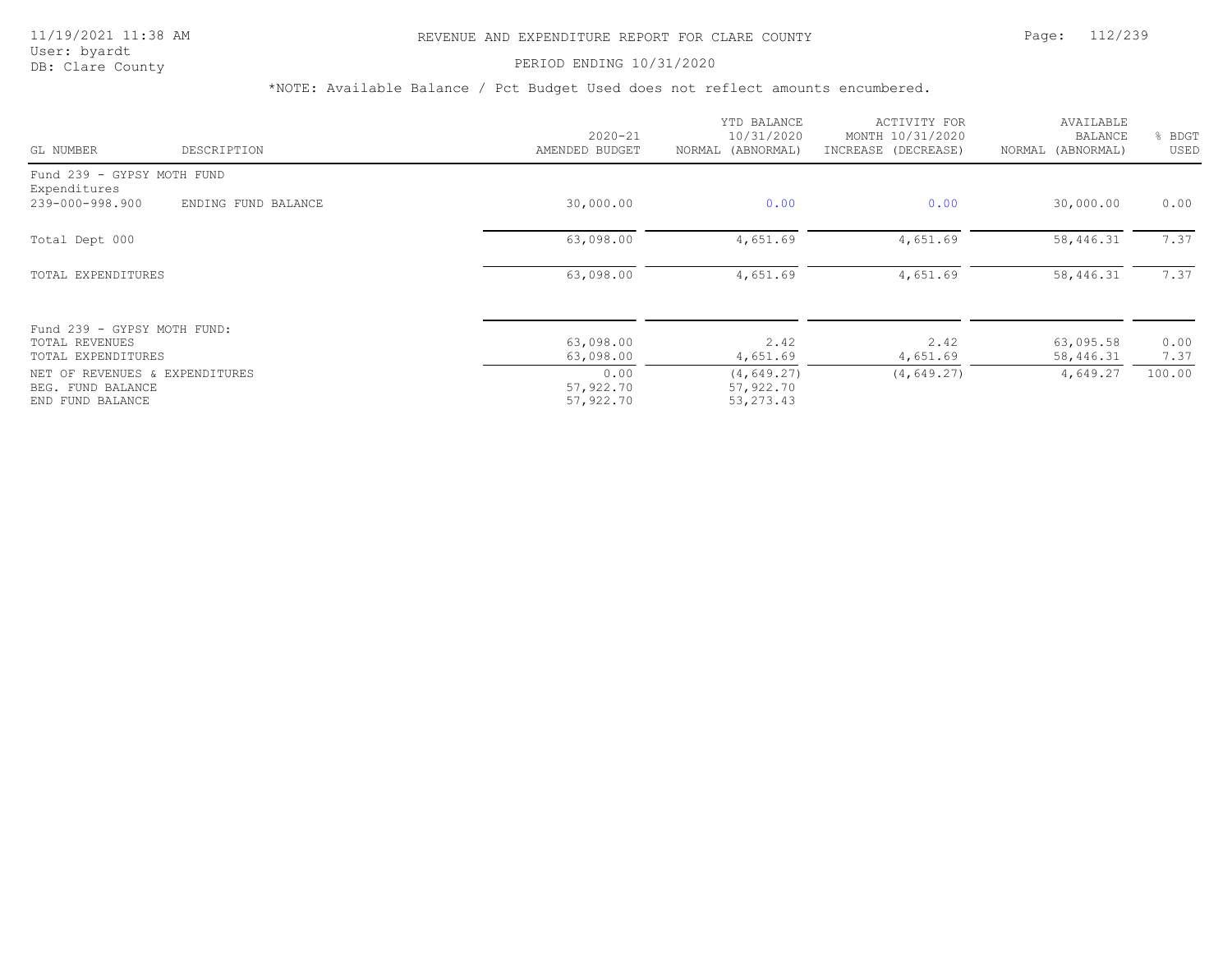### 11/19/2021 11:38 AM REVENUE AND EXPENDITURE REPORT FOR CLARE COUNTY Page: 113/239

User: byardt<br>DB: Clare County

### PERIOD ENDING 10/31/2020

\*NOTE: Available Balance / Pct Budget Used does not reflect amounts encumbered.

| GL NUMBER                                           | DESCRIPTION                                                | $2020 - 21$<br>AMENDED BUDGET | YTD BALANCE<br>10/31/2020<br>NORMAL (ABNORMAL) | <b>ACTIVITY FOR</b><br>MONTH 10/31/2020<br>INCREASE (DECREASE) | AVAILABLE<br><b>BALANCE</b><br>NORMAL (ABNORMAL) | % BDGT<br>USED |
|-----------------------------------------------------|------------------------------------------------------------|-------------------------------|------------------------------------------------|----------------------------------------------------------------|--------------------------------------------------|----------------|
|                                                     | Fund 245 - PUBLIC-BUILDING & IMPROVEMENT                   |                               |                                                |                                                                |                                                  |                |
| Revenues                                            |                                                            |                               |                                                |                                                                |                                                  |                |
| Dept 000                                            |                                                            |                               |                                                |                                                                |                                                  |                |
| 245-000-401.000                                     | CIGARETTE TAX                                              | 0.00                          | 0.00                                           | 0.00                                                           | 0.00                                             | 0.00           |
| $245 - 000 - 665.000$                               | INTEREST EARNED                                            | 0.00                          | 0.00                                           | 0.00                                                           | 0.00                                             | 0.00           |
| 245-000-699.101<br>245-000-699.518                  | APPROPIATION TRANSFER IN G.F.                              | 0.00<br>0.00                  | 0.00<br>0.00                                   | 0.00<br>0.00                                                   | 0.00<br>0.00                                     | 0.00<br>0.00   |
| 245-000-699.900                                     | TRANSFER IN- TAX FORECLOSURE<br>BEGINNING FUND BALANCE     | 0.00                          | 0.00                                           | 0.00                                                           | 0.00                                             | 0.00           |
|                                                     |                                                            |                               |                                                |                                                                |                                                  |                |
| Total Dept 000                                      |                                                            | 0.00                          | 0.00                                           | 0.00                                                           | 0.00                                             | 0.00           |
| <b>TOTAL REVENUES</b>                               |                                                            | 0.00                          | 0.00                                           | 0.00                                                           | 0.00                                             | 0.00           |
|                                                     |                                                            |                               |                                                |                                                                |                                                  |                |
| Expenditures                                        |                                                            |                               |                                                |                                                                |                                                  |                |
| Dept 000                                            |                                                            |                               |                                                |                                                                |                                                  |                |
| 245-000-923.003                                     | JAIL ROOF HVAC                                             | 0.00                          | 0.00                                           | 0.00                                                           | 0.00                                             | 0.00           |
| 245-000-930.000<br>245-000-930.002                  | EXP CONTROL-COURTHOUSE REPAIRS<br>EXP CONTROL-SHERIFF DEPT | 0.00<br>0.00                  | 0.00<br>0.00                                   | 0.00<br>0.00                                                   | 0.00<br>0.00                                     | 0.00<br>0.00   |
| 245-000-932.003                                     | JAIL ROOF HVAC                                             | 0.00                          | 0.00                                           | 0.00                                                           | 0.00                                             | 0.00           |
| 245-000-975.000                                     | BUILDINGS & BLDG ADDITIONS                                 | 0.00                          | 0.00                                           | 0.00                                                           | 0.00                                             | 0.00           |
| 245-000-978.000                                     | NEW EQUIPMENT                                              | 0.00                          | 0.00                                           | 0.00                                                           | 0.00                                             | 0.00           |
| 245-000-978.001                                     | NEW EQUIPMENT UNDER                                        | 0.00                          | 0.00                                           | 0.00                                                           | 0.00                                             | 0.00           |
| 245-000-998.101                                     | APPROP TRANSFER OUT-GEN FUND                               | 0.00                          | 0.00                                           | 0.00                                                           | 0.00                                             | 0.00           |
| 245-000-998.469                                     | APPROP TRANSFER OUT-469 FUND                               | 0.00                          | 0.00                                           | 0.00                                                           | 0.00                                             | 0.00           |
| 245-000-998.900                                     | ENDING FUND BALANCE                                        | 0.00                          | 0.00                                           | 0.00                                                           | 0.00                                             | 0.00           |
| Total Dept 000                                      |                                                            | 0.00                          | 0.00                                           | 0.00                                                           | 0.00                                             | 0.00           |
|                                                     |                                                            | 0.00                          |                                                |                                                                |                                                  | 0.00           |
| TOTAL EXPENDITURES                                  |                                                            |                               | 0.00                                           | 0.00                                                           | 0.00                                             |                |
|                                                     | Fund 245 - PUBLIC-BUILDING & IMPROVEMENT:                  |                               |                                                |                                                                |                                                  |                |
| TOTAL REVENUES                                      |                                                            | 0.00                          | 0.00                                           | 0.00                                                           | 0.00                                             | 0.00           |
| TOTAL EXPENDITURES                                  |                                                            | 0.00                          | 0.00                                           | 0.00                                                           | 0.00                                             | 0.00           |
| NET OF REVENUES & EXPENDITURES<br>BEG. FUND BALANCE |                                                            | 0.00                          | 0.00                                           | 0.00                                                           | 0.00                                             | 0.00           |

END FUND BALANCE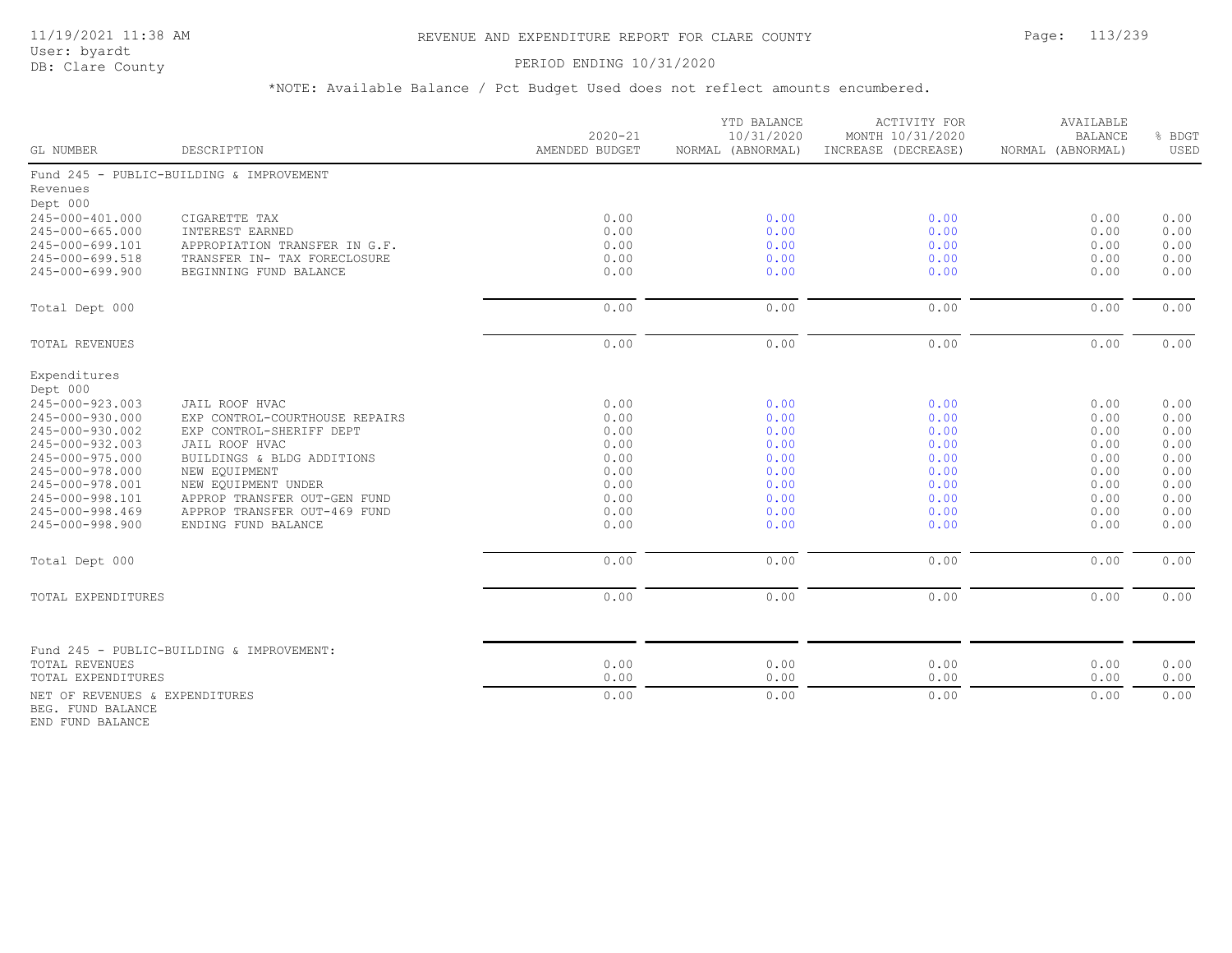# PERIOD ENDING 10/31/2020

| GL NUMBER                           | DESCRIPTION                          | $2020 - 21$<br>AMENDED BUDGET | YTD BALANCE<br>10/31/2020<br>NORMAL (ABNORMAL) | ACTIVITY FOR<br>MONTH 10/31/2020<br>INCREASE (DECREASE) | AVAILABLE<br><b>BALANCE</b><br>NORMAL (ABNORMAL) | % BDGT<br>USED |
|-------------------------------------|--------------------------------------|-------------------------------|------------------------------------------------|---------------------------------------------------------|--------------------------------------------------|----------------|
| Fund 249 - BUILDING DEPARTMENT FUND |                                      |                               |                                                |                                                         |                                                  |                |
| Revenues                            |                                      |                               |                                                |                                                         |                                                  |                |
| Dept 000                            |                                      |                               |                                                |                                                         |                                                  |                |
| 249-000-480.000                     | BUILDING PERMITS                     | 175,000.00                    | 33,161.00                                      | 33,161.00                                               | 141,839.00                                       | 18.95          |
| 249-000-481.000                     | ELECTRIC PERMITS                     | 85,000.00                     | 11, 141.00                                     | 11, 141.00                                              | 73,859.00                                        | 13.11          |
| 249-000-482.000                     | MECHANICAL PERMITS                   | 36,500.00                     | 5,274.65                                       | 5,274.65                                                | 31,225.35                                        | 14.45          |
| 249-000-483.000                     | PLUMBING PERMITS                     | 20,200.00                     | 2,609.00                                       | 2,609.00                                                | 17,591.00                                        | 12.92          |
| 249-000-528.000                     | FEDERAL GRANT - OTHER                | 0.00                          | 0.00                                           | 0.00                                                    | 0.00                                             | 0.00           |
| 249-000-582.051                     | CONTRACT - CITY OF CLARE             | 0.00                          | 1,500.00                                       | 1,500.00                                                | (1, 500.00)                                      | 100.00         |
| 249-000-601.000                     | FOIA FEES                            | 0.00                          | 0.00                                           | 0.00                                                    | 0.00                                             | 0.00           |
| 249-000-607.000                     | ADDRESS FEES                         | 2,250.00                      | 270.00                                         | 270.00                                                  | 1,980.00                                         | 12.00          |
| 249-000-673.000                     | SALE OF FIXED ASSETS                 | 0.00                          | 0.00                                           | 0.00                                                    | 0.00                                             | 0.00           |
| 249-000-699.101                     | OPERATING TRANSFER IN                | 0.00                          | 0.00                                           | 0.00                                                    | 0.00                                             | 0.00           |
| 249-000-699.900                     | BEGINNING FUND BALANCE               | 149,280.00                    | 0.00                                           | 0.00                                                    | 149,280.00                                       | 0.00           |
| Total Dept 000                      |                                      | 468,230.00                    | 53, 955.65                                     | 53, 955.65                                              | 414, 274.35                                      | 11.52          |
| TOTAL REVENUES                      |                                      | 468,230.00                    | 53, 955.65                                     | 53, 955.65                                              | 414, 274.35                                      | 11.52          |
| Expenditures<br>Dept 000            |                                      |                               |                                                |                                                         |                                                  |                |
| 249-000-831.101                     | INDIRECT COST REIMBURSEMENT          | 0.00                          | 0.00                                           | 0.00                                                    | 0.00                                             | 0.00           |
| 249-000-998.101                     | APPROPRIATION TRANSFER OUT- GEN FUND | 0.00                          | 0.00                                           | 0.00                                                    | 0.00                                             | 0.00           |
| 249-000-998.900                     | ENDING FUND BALANCE                  | 149,688.00                    | 0.00                                           | 0.00                                                    | 149,688.00                                       | 0.00           |
| Total Dept 000                      |                                      | 149,688.00                    | 0.00                                           | 0.00                                                    | 149,688.00                                       | 0.00           |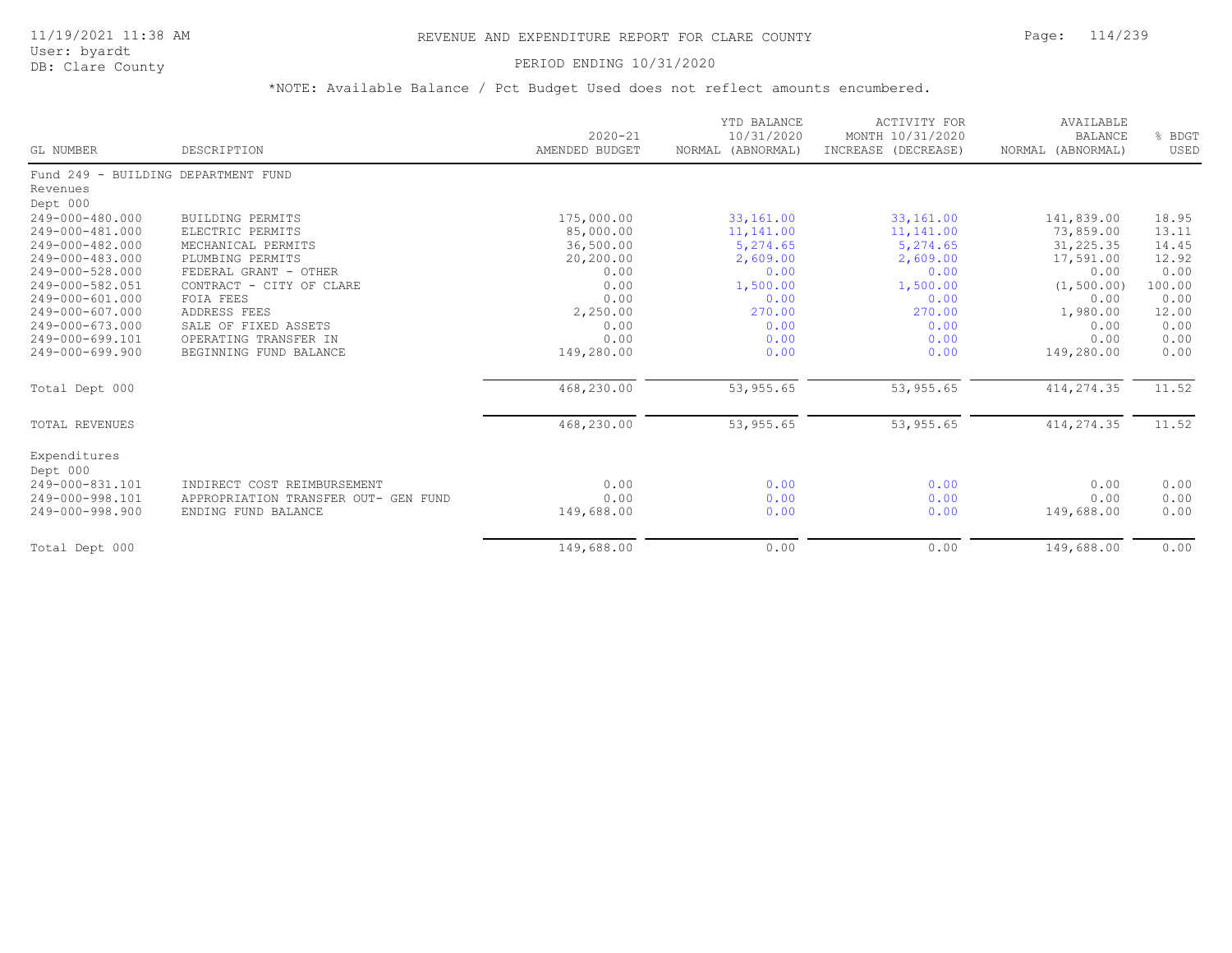### PERIOD ENDING 10/31/2020

| GL NUMBER                           | DESCRIPTION                 | $2020 - 21$<br>AMENDED BUDGET | YTD BALANCE<br>10/31/2020<br>NORMAL (ABNORMAL) | ACTIVITY FOR<br>MONTH 10/31/2020<br>INCREASE (DECREASE) | AVAILABLE<br><b>BALANCE</b><br>NORMAL (ABNORMAL) | % BDGT<br>USED |
|-------------------------------------|-----------------------------|-------------------------------|------------------------------------------------|---------------------------------------------------------|--------------------------------------------------|----------------|
|                                     |                             |                               |                                                |                                                         |                                                  |                |
| Fund 249 - BUILDING DEPARTMENT FUND |                             |                               |                                                |                                                         |                                                  |                |
| Expenditures                        |                             |                               |                                                |                                                         |                                                  |                |
| Dept 371 - BUILDING INSPECTOR       |                             |                               |                                                |                                                         |                                                  |                |
| 249-371-702.000                     | BLDG INSPECTOR SALARY       | 40,000.00                     | 2,711.09                                       | 2,711.09                                                | 37,288.91                                        | 6.78           |
| 249-371-704.000                     | SECRETARY SALARY            | 50,000.00                     | 3, 164. 17                                     | 3, 164. 17                                              | 46,835.83                                        | 6.33           |
| 249-371-704.001                     | DIRECTORS SALARY            | 30,000.00                     | 1,317.84                                       | 1,317.84                                                | 28,682.16                                        | 4.39           |
| 249-371-705.000                     | PART TIME SALARIES          | 0.00                          | 0.00                                           | 0.00                                                    | 0.00                                             | 0.00           |
| 249-371-707.000                     | APPEALS BOARD PER DIEM      | 0.00                          | 0.00                                           | 0.00                                                    | 0.00                                             | 0.00           |
| 249-371-710.000                     | FICA EXPENSE                | 6,566.00                      | 431.65                                         | 431.65                                                  | 6,134.35                                         | 6.57           |
| 249-371-711.000                     | MEDICARE EXPENSE            | 2,200.00                      | 100.95                                         | 100.95                                                  | 2,099.05                                         | 4.59           |
| 249-371-715.000                     | HEALTH INSURANCE            | 0.00                          | 3,084.15                                       | 3,084.15                                                | (3,084.15)                                       | 100.00         |
| 249-371-715.001                     | BENNY CARD                  | 0.00                          | 0.00                                           | 0.00                                                    | 0.00                                             | 0.00           |
| 249-371-715.002                     | HRA                         | 0.00                          | 0.00                                           | 0.00                                                    | 0.00                                             | 0.00           |
| 249-371-715.004                     | SECTION 125 PLAN            | 0.00                          | 0.00                                           | 0.00                                                    | 0.00                                             | 0.00           |
| 249-371-715.006                     | CIC BUNDLE                  | 1,500.00                      | 138.25                                         | 138.25                                                  | 1,361.75                                         | 9.22           |
| 249-371-716.005                     | HEALTH INS RX REIMBURSEMENT | 0.00                          | 0.00                                           | 0.00                                                    | 0.00                                             | 0.00           |
| 249-371-716.007                     | HEALTH ACH REIMBURSEMENT    | 8,059.00                      | 0.00                                           | 0.00                                                    | 8,059.00                                         | 0.00           |
| 249-371-716.008                     | SMART CARD REIMBURSEMENT    | 0.00                          | 0.00                                           | 0.00                                                    | 0.00                                             | 0.00           |
| 249-371-716.009                     | ADMIN FEES                  | 0.00                          | 0.00                                           | 0.00                                                    | 0.00                                             | 0.00           |
| 249-371-717.000                     | LIFE INSURANCE              | 217.00                        | 38.08                                          | 38.08                                                   | 178.92                                           | 17.55          |
| 249-371-717.002                     | COBRA/HIPPA                 | 0.00                          | 0.00                                           | 0.00                                                    | 0.00                                             | 0.00           |
| 249-371-717.004                     | SECTION 125 PLAN            | 0.00                          | 0.00                                           | 0.00                                                    | 0.00                                             | 0.00           |
| 249-371-717.006                     | SECTION 125-SCRIPT          | 0.00                          | 0.00                                           | 0.00                                                    | 0.00                                             | 0.00           |
| 249-371-717.008                     | SCRIPT REIMBURSEMENT        | 0.00                          | 0.00                                           | 0.00                                                    | 0.00                                             | 0.00           |
| 249-371-718.000                     | RETIREMENT                  | 15,092.00                     | 0.00                                           | 0.00                                                    | 15,092.00                                        | 0.00           |
| 249-371-720.000                     | VACATIONS                   | 0.00                          | 0.00                                           | 0.00                                                    | 0.00                                             | 0.00           |
| 249-371-721.000                     | SICK LEAVE                  | 0.00                          | 0.00                                           | 0.00                                                    | 0.00                                             | 0.00           |
| 249-371-722.000                     | HOLIDAY                     | 0.00                          | 0.00                                           | 0.00                                                    | 0.00                                             | 0.00           |
| 249-371-723.000                     | UNEMPLOYMENT                | 0.00                          | 0.00                                           | 0.00                                                    | 0.00                                             | 0.00           |
| 249-371-724.000                     | WORKERS COMP                | 1,050.00                      | 0.00                                           | 0.00                                                    | 1,050.00                                         | 0.00           |
| 249-371-727.000                     | OFFICE SUPPLIES             | 3,200.00                      | 0.00                                           | 0.00                                                    | 3,200.00                                         | 0.00           |
| 249-371-728.000                     | PRINTING & BINDING          | 1,500.00                      | 0.00                                           | 0.00                                                    | 1,500.00                                         | 0.00           |
| 249-371-732.000                     | POSTAGE                     | 0.00                          | 0.00                                           | 0.00                                                    | 0.00                                             | 0.00           |
| 249-371-746.000                     | GAS OIL & GREASE            | 1,650.00                      | 0.00                                           | 0.00                                                    | 1,650.00                                         | 0.00           |
| 249-371-801.000                     | CONTRACTED SERVICE          | 3,500.00                      | 700.00                                         | 700.00                                                  | 2,800.00                                         | 20.00          |
| 249-371-807.000                     | PROFESSIONAL CONSULTATION   | 0.00                          | 0.00                                           | 0.00                                                    | 0.00                                             | 0.00           |
| 249-371-814.000                     | DUES & SUBSCRIPTIONS        | 858.00                        | 0.00                                           | 0.00                                                    | 858.00                                           | 0.00           |
|                                     |                             |                               |                                                |                                                         |                                                  |                |
| 249-371-851.000                     | MAINTENANCE CONTRACTS       | 0.00                          | 0.00                                           | 0.00                                                    | 0.00                                             | 0.00           |
| 249-371-852.000                     | TELEPHONE                   | 611.00                        | 21.51                                          | 21.51                                                   | 589.49                                           | 3.52           |
| 249-371-852.006                     | TELECOMMUNICATIONS          | 0.00                          | 0.00                                           | 0.00                                                    | 0.00                                             | 0.00           |
| 249-371-862.000                     | VEHICLE REPAIRS & MAINTANCE | 2,500.00                      | 0.00                                           | 0.00                                                    | 2,500.00                                         | 0.00           |
| 249-371-864.000                     | TRAVEL & EXPENSE            | 150.00                        | 0.00                                           | 0.00                                                    | 150.00                                           | 0.00           |
| 249-371-900.000                     | ADVERTISING                 | 0.00                          | 0.00                                           | 0.00                                                    | 0.00                                             | 0.00           |
| 249-371-914.000                     | LIABILITY                   | 650.00                        | 0.00                                           | 0.00                                                    | 650.00                                           | 0.00           |
| 249-371-921.000                     | NATURAL GAS & ELECTRICITY   | 0.00                          | 0.00                                           | 0.00                                                    | 0.00                                             | 0.00           |
| 249-371-933.000                     | EQUIP REPAIRS & MAINTENANCE | 0.00                          | 0.00                                           | 0.00                                                    | 0.00                                             | 0.00           |
| 249-371-957.000                     | EMPLOYEES TRAINING          | 0.00                          | 0.00                                           | 0.00                                                    | 0.00                                             | 0.00           |
| 249-371-978.000                     | NEW EQUIPMENT               | 10,000.00                     | 0.00                                           | 0.00                                                    | 10,000.00                                        | 0.00           |
| 249-371-978.001                     | NEW EQUIPMENT UNDER         | 2,500.00                      | 0.00                                           | 0.00                                                    | 2,500.00                                         | 0.00           |
| Total Dept 371 - BUILDING INSPECTOR |                             | 181,803.00                    | 11,707.69                                      | 11,707.69                                               | 170,095.31                                       | 6.44           |
|                                     |                             |                               |                                                |                                                         |                                                  |                |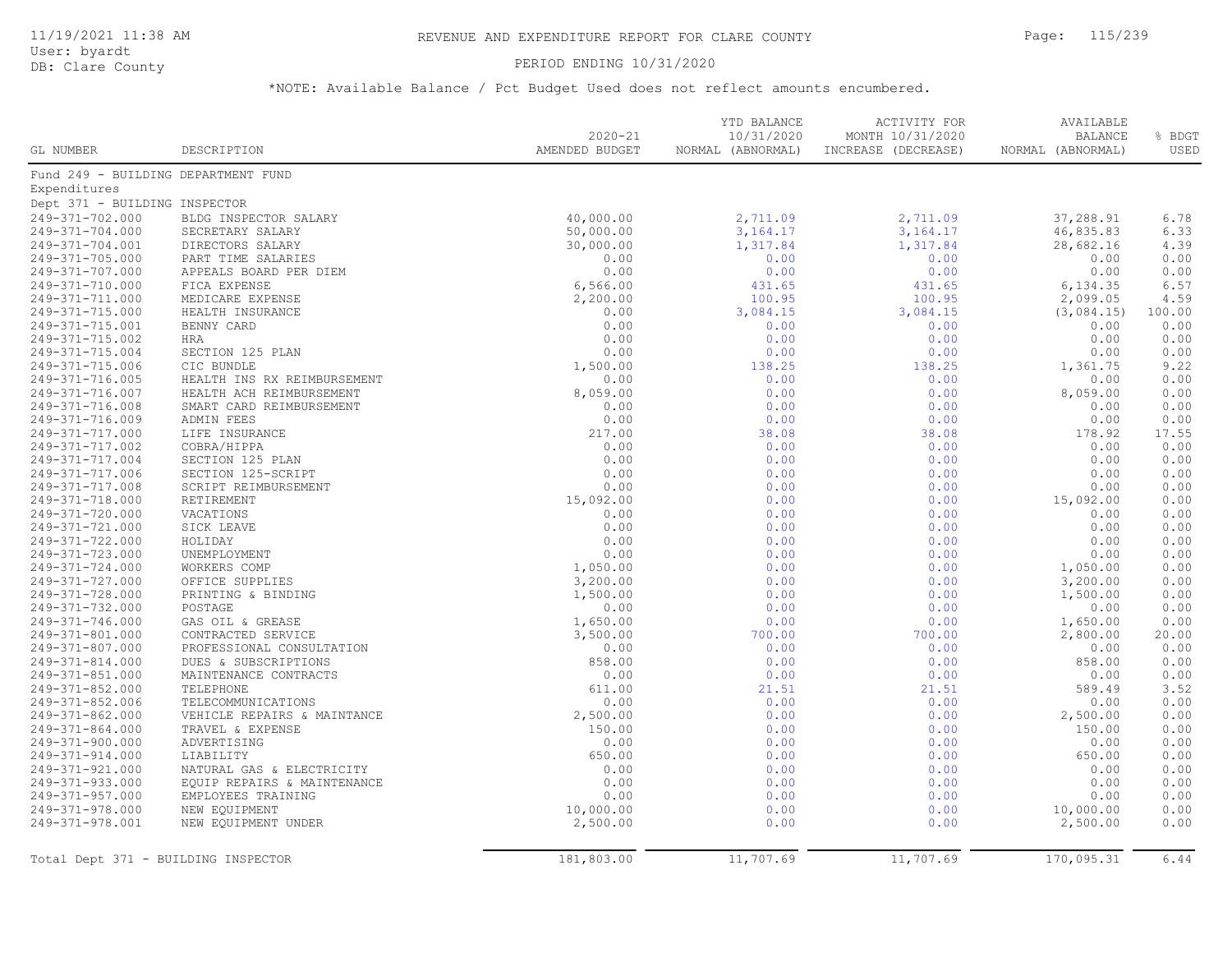### PERIOD ENDING 10/31/2020

| GL NUMBER                           | DESCRIPTION                           | $2020 - 21$<br>AMENDED BUDGET | YTD BALANCE<br>10/31/2020<br>NORMAL (ABNORMAL) | ACTIVITY FOR<br>MONTH 10/31/2020<br>INCREASE (DECREASE) | AVAILABLE<br><b>BALANCE</b><br>NORMAL (ABNORMAL) | % BDGT<br>USED |
|-------------------------------------|---------------------------------------|-------------------------------|------------------------------------------------|---------------------------------------------------------|--------------------------------------------------|----------------|
| Fund 249 - BUILDING DEPARTMENT FUND |                                       |                               |                                                |                                                         |                                                  |                |
| Expenditures                        |                                       |                               |                                                |                                                         |                                                  |                |
| Dept 372 - ELECTRICAL INSPECTOR     |                                       |                               |                                                |                                                         |                                                  |                |
| 249-372-702.000                     | ELECTRICAL INSPECTOR SALARY           | 0.00                          | 0.00                                           | 0.00                                                    | 0.00                                             | 0.00           |
| 249-372-702.001                     | FULL TIME SALARY                      | 15,000.00                     | 294.66                                         | 294.66                                                  | 14,705.34                                        | 1.96           |
| 249-372-704.000                     | SECRETARY SALARY                      | 17,500.00                     | 1,148.05                                       | 1,148.05                                                | 16,351.95                                        | 6.56           |
| 249-372-704.001                     | DIRECTORS SALARY                      | 13,159.00                     | 976.20                                         | 976.20                                                  | 12,182.80                                        | 7.42           |
| 249-372-705.000                     | PART TIME SALARIES                    | 35,000.00                     | 3,053.57                                       | 3,053.57                                                | 31,946.43                                        | 8.72           |
| 249-372-706.000                     | OVERTIME                              | 0.00                          | 0.00                                           | 0.00                                                    | 0.00                                             | 0.00           |
| 249-372-710.000                     | FICA EXPENSE                          | 4,200.00                      | 334.92                                         | 334.92                                                  | 3,865.08                                         | 7.97           |
| 249-372-711.000                     | MEDICARE EXPENSE                      | 1,200.00                      | 78.31                                          | 78.31                                                   | 1,121.69                                         | 6.53           |
| 249-372-715.000                     | HEALTH INSURANCE                      | 0.00                          | 0.00                                           | 0.00                                                    | 0.00                                             | 0.00           |
| 249-372-715.001                     | BENNY CARD                            | 0.00                          | 0.00                                           | 0.00                                                    | 0.00                                             | 0.00           |
| 249-372-715.002                     | HRA                                   | 0.00                          | 0.00                                           | 0.00                                                    | 0.00                                             | 0.00           |
| 249-372-715.006                     | CIC BUNDLE                            | 0.00                          | 0.00                                           | 0.00                                                    | 0.00                                             | 0.00           |
| 249-372-716.005                     | HEALTH INS RX REIMBURSEMENT           | 0.00                          | 0.00                                           | 0.00                                                    | 0.00                                             | 0.00           |
| 249-372-716.007                     | HEALTH ACH REIMBURSEMENT              | 0.00                          | 0.00                                           | 0.00                                                    | 0.00                                             | 0.00           |
| 249-372-716.008                     | SMART CARD REIMBURSEMENT              | 0.00                          | 0.00                                           | 0.00                                                    | 0.00                                             | 0.00           |
| 249-372-716.009                     | ADMIN FEES                            | 0.00                          | 0.00                                           | 0.00                                                    | 0.00                                             | 0.00           |
| 249-372-717.000                     | LIFE INSURANCE                        | 0.00                          | 0.00                                           | 0.00                                                    | 0.00                                             | 0.00           |
| 249-372-717.002                     | COBRA/HIPPA                           | 0.00                          | 0.00                                           | 0.00                                                    | 0.00                                             | 0.00           |
| 249-372-717.004                     | SECTION 125 PLAN                      | 0.00                          | 0.00                                           | 0.00                                                    | 0.00                                             | 0.00           |
| 249-372-717.006                     | SECTION 125-SCRIPT                    | 0.00                          | 0.00                                           | 0.00                                                    | 0.00                                             | 0.00           |
|                                     |                                       | 0.00                          |                                                |                                                         |                                                  | 0.00           |
| 249-372-717.008                     | SCRIPT REIMBURSEMENT                  |                               | 0.00                                           | 0.00                                                    | 0.00                                             |                |
| 249-372-718.000                     | RETIREMENT                            | 0.00                          | 0.00                                           | 0.00                                                    | 0.00                                             | 0.00           |
| 249-372-720.000                     | VACATIONS                             | 0.00                          | 0.00                                           | 0.00                                                    | 0.00                                             | 0.00           |
| 249-372-721.000                     | SICK LEAVE                            | 0.00                          | 0.00                                           | 0.00                                                    | 0.00                                             | 0.00           |
| 249-372-723.000                     | UNEMPLOYMENT                          | 0.00                          | 0.00                                           | 0.00                                                    | 0.00                                             | 0.00           |
| 249-372-724.000                     | WORKERS COMP                          | 0.00                          | 0.00                                           | 0.00                                                    | 0.00                                             | 0.00           |
| 249-372-727.000                     | OFFICE SUPPLIES                       | 0.00                          | 0.00                                           | 0.00                                                    | 0.00                                             | 0.00           |
| 249-372-728.000                     | PRINTING & BINDING                    | 0.00                          | 0.00                                           | 0.00                                                    | 0.00                                             | 0.00           |
| 249-372-732.000                     | POSTAGE                               | 0.00                          | 0.00                                           | 0.00                                                    | 0.00                                             | 0.00           |
| 249-372-746.000                     | GAS OIL & GREASE                      | 1,500.00                      | 0.00                                           | 0.00                                                    | 1,500.00                                         | 0.00           |
| 249-372-801.000                     | CONTRACTED SERVICE                    | 2,500.00                      | 0.00                                           | 0.00                                                    | 2,500.00                                         | 0.00           |
| 249-372-807.000                     | PROFESSIONAL CONSULATION              | 0.00                          | 0.00                                           | 0.00                                                    | 0.00                                             | 0.00           |
| 249-372-814.000                     | DUES & SUBSCRIPTIONS                  | 0.00                          | 0.00                                           | 0.00                                                    | 0.00                                             | 0.00           |
| 249-372-851.000                     | MAINTENANCE CONTRACTS                 | 0.00                          | 0.00                                           | 0.00                                                    | 0.00                                             | 0.00           |
| 249-372-852.000                     | TELEPHONE                             | 150.00                        | 21.51                                          | 21.51                                                   | 128.49                                           | 14.34          |
| 249-372-852.006                     | TELECOMMUNICATIONS                    | 0.00                          | 0.00                                           | 0.00                                                    | 0.00                                             | 0.00           |
| 249-372-862.000                     | VEHICLE REPAIRS & MAINTENANCE         | 0.00                          | 0.00                                           | 0.00                                                    | 0.00                                             | 0.00           |
| 249-372-864.000                     | TRAVEL & EXPENSE                      | 0.00                          | 0.00                                           | 0.00                                                    | 0.00                                             | 0.00           |
| 249-372-900.000                     | ELECTRICAL-ADVERTISING EXPENSE        | 0.00                          | 0.00                                           | 0.00                                                    | 0.00                                             | 0.00           |
| 249-372-914.000                     | LIABILITY                             | 350.00                        | 0.00                                           | 0.00                                                    | 350.00                                           | 0.00           |
| 249-372-933.000                     | EQUIP REPAIRS & MAINTENANCE           | 0.00                          | 0.00                                           | 0.00                                                    | 0.00                                             | 0.00           |
| 249-372-956.000                     | MISCELLANEOUS                         | 0.00                          | 0.00                                           | 0.00                                                    | 0.00                                             | 0.00           |
| 249-372-957.000                     | EMPLOYEES TRAINING                    | 150.00                        | 0.00                                           | 0.00                                                    | 150.00                                           | 0.00           |
| 249-372-978.000                     | NEW EQUIPMENT                         | 2,500.00                      | 0.00                                           | 0.00                                                    | 2,500.00                                         | 0.00           |
| 249-372-978.001                     | NEW EQUIPMENT UNDER                   | 0.00                          | 0.00                                           | 0.00                                                    | 0.00                                             | 0.00           |
|                                     | Total Dept 372 - ELECTRICAL INSPECTOR | 93,209.00                     | 5,907.22                                       | 5,907.22                                                | 87,301.78                                        | 6.34           |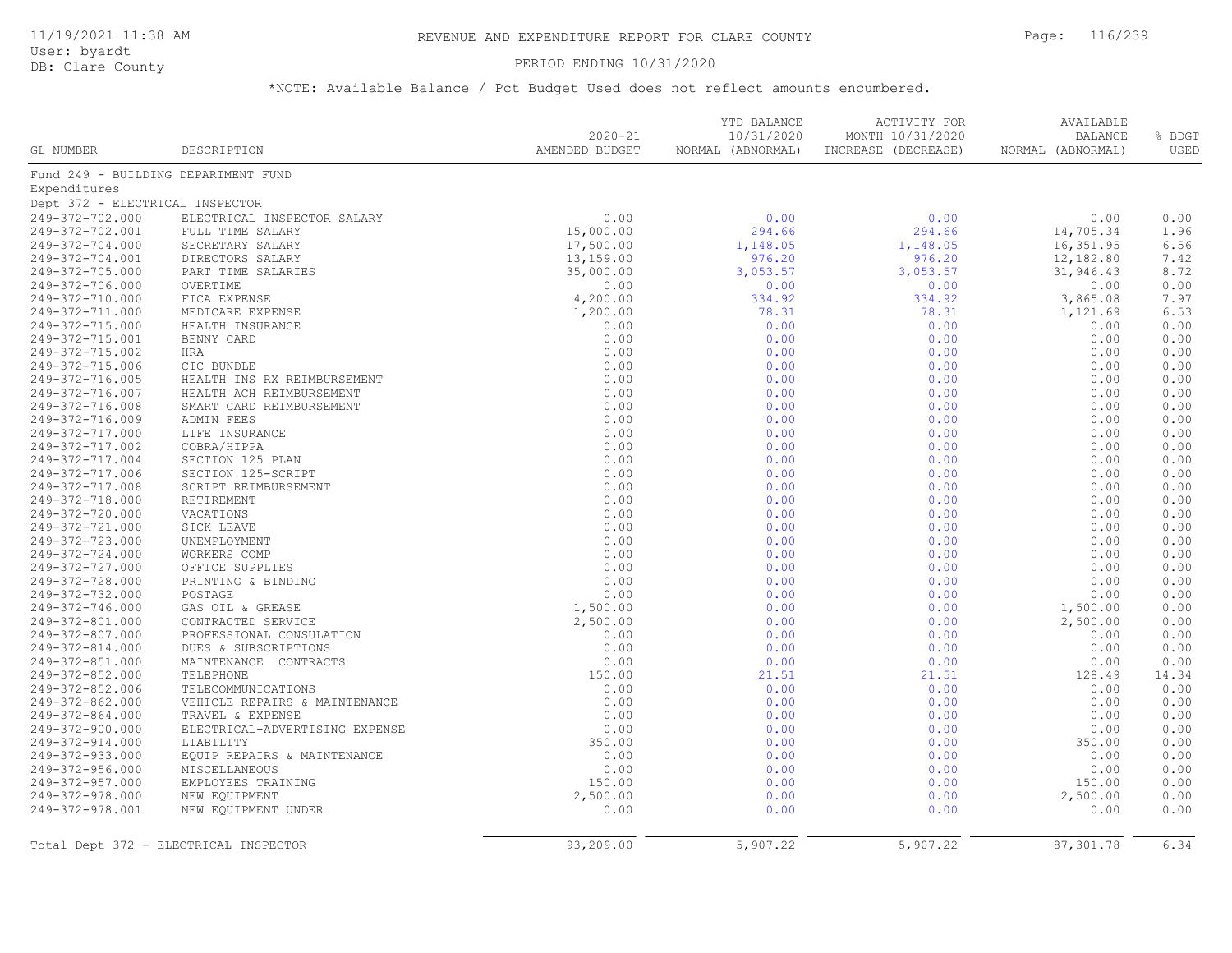# 11/19/2021 11:38 AM REVENUE AND EXPENDITURE REPORT FOR CLARE COUNTY Page: 117/239

User: byardt<br>DB: Clare County

### PERIOD ENDING 10/31/2020

|                                     |                                       |                               | YTD BALANCE                     | <b>ACTIVITY FOR</b>                     | AVAILABLE                           |                |
|-------------------------------------|---------------------------------------|-------------------------------|---------------------------------|-----------------------------------------|-------------------------------------|----------------|
| GL NUMBER                           | DESCRIPTION                           | $2020 - 21$<br>AMENDED BUDGET | 10/31/2020<br>NORMAL (ABNORMAL) | MONTH 10/31/2020<br>INCREASE (DECREASE) | <b>BALANCE</b><br>NORMAL (ABNORMAL) | % BDGT<br>USED |
| Fund 249 - BUILDING DEPARTMENT FUND |                                       |                               |                                 |                                         |                                     |                |
| Expenditures                        |                                       |                               |                                 |                                         |                                     |                |
| Dept 373 - MECHANICAL INSPECTOR     |                                       |                               |                                 |                                         |                                     |                |
| 249-373-702.000                     | DIRECTORS SALARY                      | 0.00                          | 0.00                            | 0.00                                    | 0.00                                | 0.00           |
| 249-373-702.001                     | FULL TIME SALARY                      | 12,000.00                     | 214.48                          | 214.48                                  | 11,785.52                           | 1.79           |
| 249-373-704.000                     | SECRETARY SALARY                      | 0.00                          | 0.00                            | 0.00                                    | 0.00                                | 0.00           |
| 249-373-705.000                     | PART TIME SALARIES                    | 0.00                          | 0.00                            | 0.00                                    | 0.00                                | 0.00           |
| 249-373-710.000                     | FICA EXPENSE                          | 980.00                        | 12.96                           | 12.96                                   | 967.04                              | 1.32           |
| 249-373-711.000                     | MEDICARE EXPENSE                      | 650.00                        | 3.04                            | 3.04                                    | 646.96                              | 0.47           |
| 249-373-715.000                     | HEALTH INSURANCE                      | 0.00                          | 0.00                            | 0.00                                    | 0.00                                | 0.00           |
| 249-373-715.001                     | BENNY CARD                            | 0.00                          | 0.00                            | 0.00                                    | 0.00                                | 0.00           |
| 249-373-715.002                     | <b>HRA</b>                            | 0.00                          | 0.00                            | 0.00                                    | 0.00                                | 0.00           |
| 249-373-715.006                     | CIC BUNDLE                            | 0.00                          | 0.00                            | 0.00                                    | 0.00                                | 0.00           |
| 249-373-716.005                     | HEALTH INS RX REIMB                   | 0.00                          | 0.00                            | 0.00                                    | 0.00                                | 0.00           |
| 249-373-716.007                     | HEALTH ACH REIMBURSEMENT              | 0.00                          | 0.00                            | 0.00                                    | 0.00                                | 0.00           |
| 249-373-716.008                     | SMART CARD REIMBURSEMENT              | 0.00                          | 0.00                            | 0.00                                    | 0.00                                | 0.00           |
| 249-373-716.009                     | ADMIN FEES                            | 0.00                          | 0.00                            | 0.00                                    | 0.00                                | 0.00           |
| 249-373-717.000                     | LIFE INSURANCE                        | 0.00                          | 0.00                            | 0.00                                    | 0.00                                | 0.00           |
| 249-373-717.002                     | COBRA/HIPPA                           | 0.00                          | 0.00                            | 0.00                                    | 0.00                                | 0.00           |
| 249-373-718.000                     | RETIREMENT                            | 0.00                          | 0.00                            | 0.00                                    | 0.00                                | 0.00           |
| 249-373-723.000                     | UNEMPLOYMENT                          | 0.00                          | 0.00                            | 0.00                                    | 0.00                                | 0.00           |
| 249-373-724.000                     | WORKERS COMP                          | 0.00                          | 0.00                            | 0.00                                    | 0.00                                | 0.00           |
| 249-373-727.000                     | OFFICE SUPPLIES                       | 0.00                          | 0.00                            | 0.00                                    | 0.00                                | 0.00           |
| 249-373-732.000                     | POSTAGE                               | 0.00                          | 0.00                            | 0.00                                    | 0.00                                | 0.00           |
| 249-373-746.000                     | GAS OIL & GREASE                      | 1,200.00                      | 0.00                            | 0.00                                    | 1,200.00                            | 0.00           |
| 249-373-801.000                     | CONTRACTED SERVICES                   | 13,000.00                     | 0.00                            | 0.00                                    | 13,000.00                           | 0.00           |
| 249-373-852.000                     | TELEPHONE                             | 0.00                          | 0.00                            | 0.00                                    | 0.00                                | 0.00           |
| 249-373-862.000                     | VEHICLE REPAIRS & MAINTENANCE         | 2,500.00                      | 0.00                            | 0.00                                    | 2,500.00                            | 0.00           |
| 249-373-900.000                     | ADVERTISING                           | 0.00                          | 0.00                            | 0.00                                    | 0.00                                | 0.00           |
| 249-373-957.000                     | EMPLOYEES TRAINING                    | 0.00                          | 0.00                            | 0.00                                    | 0.00                                | 0.00           |
| 249-373-978.001                     | NEW EQUIPMENT UNDER                   | 0.00                          | 0.00                            | 0.00                                    | 0.00                                | 0.00           |
|                                     | Total Dept 373 - MECHANICAL INSPECTOR | 30,330.00                     | 230.48                          | 230.48                                  | 30,099.52                           | 0.76           |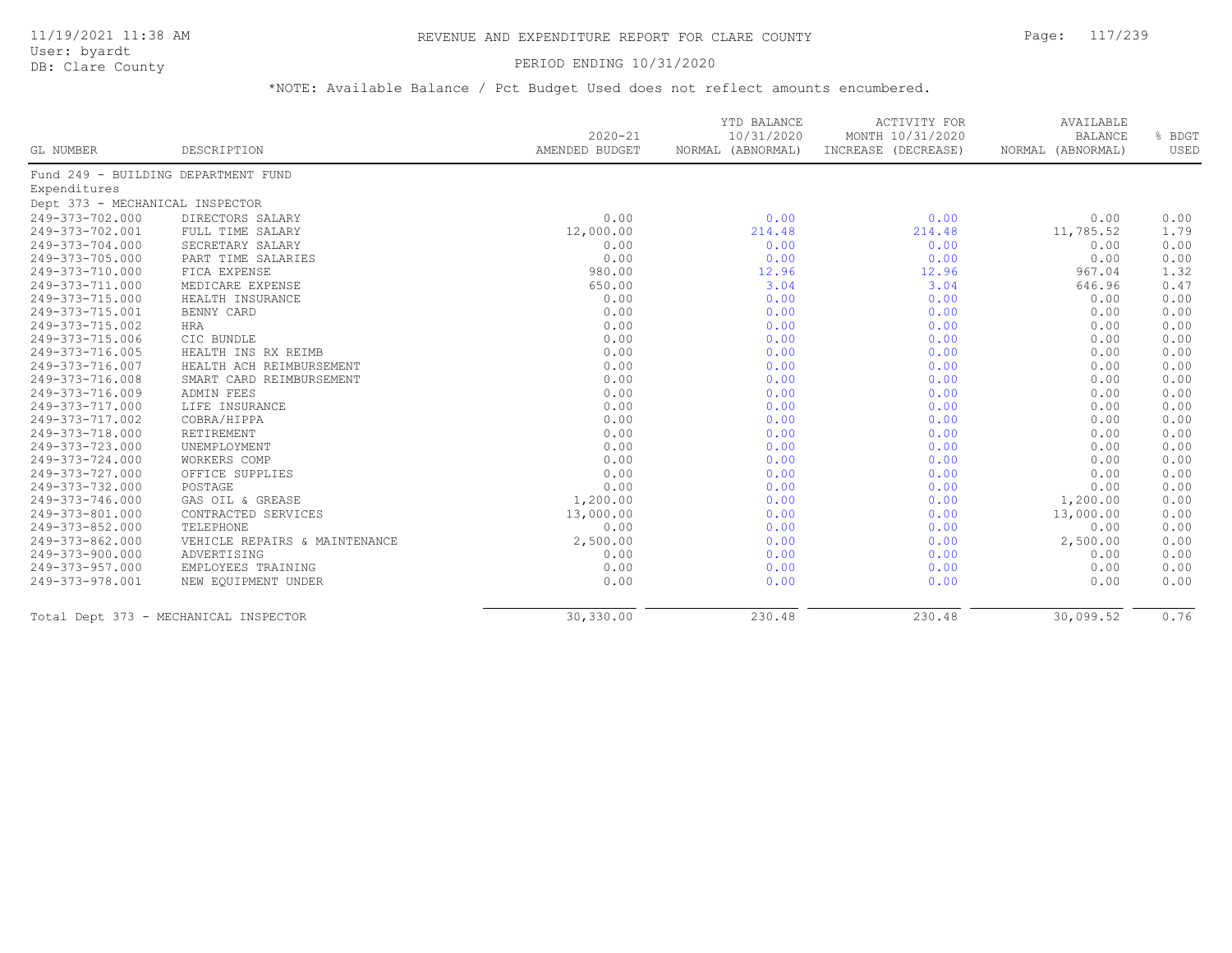### PERIOD ENDING 10/31/2020

|                                     |                               | $2020 - 21$    | YTD BALANCE<br>10/31/2020 | ACTIVITY FOR<br>MONTH 10/31/2020 | AVAILABLE<br><b>BALANCE</b> | % BDGT |
|-------------------------------------|-------------------------------|----------------|---------------------------|----------------------------------|-----------------------------|--------|
| GL NUMBER                           | DESCRIPTION                   | AMENDED BUDGET | NORMAL (ABNORMAL)         | INCREASE (DECREASE)              | NORMAL (ABNORMAL)           | USED   |
| Fund 249 - BUILDING DEPARTMENT FUND |                               |                |                           |                                  |                             |        |
| Expenditures                        |                               |                |                           |                                  |                             |        |
| Dept 374 - PLUMBING INSPECTOR       |                               |                |                           |                                  |                             |        |
| 249-374-705.000                     | PART TIME SALARIES            | 0.00           | 0.00                      | 0.00                             | 0.00                        | 0.00   |
| 249-374-710.000                     | FICA EXPENSE                  | 0.00           | 0.00                      | 0.00                             | 0.00                        | 0.00   |
| 249-374-711.000                     | MEDICARE EXPENSE              | 0.00           | 0.00                      | 0.00                             | 0.00                        | 0.00   |
| 249-374-716.007                     | HEALTH ACH REIMBURSEMENT      | 0.00           | 0.00                      | 0.00                             | 0.00                        | 0.00   |
| 249-374-717.002                     | COBRA/HIPPA                   | 0.00           | 0.00                      | 0.00                             | 0.00                        | 0.00   |
| 249-374-723.000                     | UNEMPLOYMENT                  | 0.00           | 0.00                      | 0.00                             | 0.00                        | 0.00   |
| 249-374-724.000                     | WORKERS COMP                  | 0.00           | 0.00                      | 0.00                             | 0.00                        | 0.00   |
| 249-374-727.000                     | OFFICE SUPPLIES               | 0.00           | 0.00                      | 0.00                             | 0.00                        | 0.00   |
| 249-374-732.000                     | POSTAGE                       | 0.00           | 0.00                      | 0.00                             | 0.00                        | 0.00   |
| 249-374-746.000                     | GAS OIL & GREASE              | 500.00         | 0.00                      | 0.00                             | 500.00                      | 0.00   |
| 249-374-801.000                     | CONTRACTED SERVICES           | 10,200.00      | 0.00                      | 0.00                             | 10,200.00                   | 0.00   |
| 249-374-852.000                     | TELEPHONE                     | 0.00           | 0.00                      | 0.00                             | 0.00                        | 0.00   |
| 249-374-862.000                     | VEHICLE REPAIRS & MAINTENANCE | 2,500.00       | 0.00                      | 0.00                             | 2,500.00                    | 0.00   |
| 249-374-900.000                     | PLUMBING-ADVERTISING EXPENSE  | 0.00           | 0.00                      | 0.00                             | 0.00                        | 0.00   |
| 249-374-957.000                     | EMPLOYEES TRAINING            | 0.00           | 0.00                      | 0.00                             | 0.00                        | 0.00   |
| 249-374-978.001                     | NEW EOUIPMENT UNDER           | 0.00           | 0.00                      | 0.00                             | 0.00                        | 0.00   |
| Total Dept 374 - PLUMBING INSPECTOR |                               | 13,200.00      | 0.00                      | 0.00                             | 13,200.00                   | 0.00   |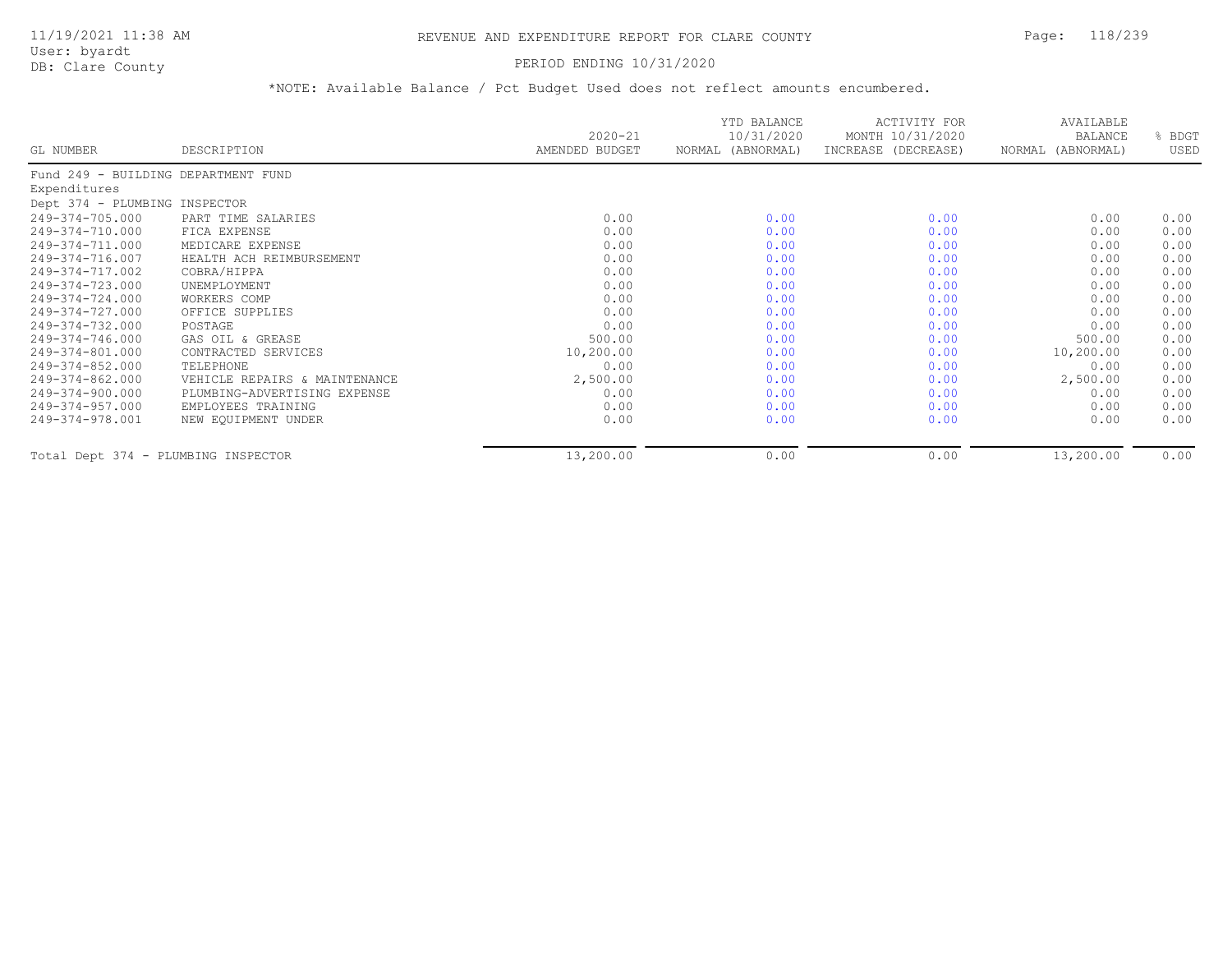### PERIOD ENDING 10/31/2020

|                                       |                                      |                                | YTD BALANCE                           | ACTIVITY FOR           | AVAILABLE                |               |
|---------------------------------------|--------------------------------------|--------------------------------|---------------------------------------|------------------------|--------------------------|---------------|
|                                       |                                      | $2020 - 21$                    | 10/31/2020                            | MONTH 10/31/2020       | BALANCE                  | BDGT          |
| GL NUMBER                             | DESCRIPTION                          | AMENDED BUDGET                 | NORMAL (ABNORMAL)                     | INCREASE (DECREASE)    | NORMAL (ABNORMAL)        | USED          |
| Expenditures                          | Fund 249 - BUILDING DEPARTMENT FUND  |                                |                                       |                        |                          |               |
| TOTAL EXPENDITURES                    |                                      | 468,230.00                     | 17,845.39                             | 17,845.39              | 450,384.61               | 3.81          |
|                                       | Fund 249 - BUILDING DEPARTMENT FUND: |                                |                                       |                        |                          |               |
| TOTAL REVENUES<br>TOTAL EXPENDITURES  |                                      | 468,230.00<br>468,230.00       | 53,955.65<br>17,845.39                | 53,955.65<br>17,845.39 | 414,274.35<br>450,384.61 | 11.52<br>3.81 |
| BEG. FUND BALANCE<br>END FUND BALANCE | NET OF REVENUES & EXPENDITURES       | 0.00<br>70,926.15<br>70,926.15 | 36, 110.26<br>70,926.15<br>107,036.41 | 36, 110.26             | (36, 110, 26)            | 100.00        |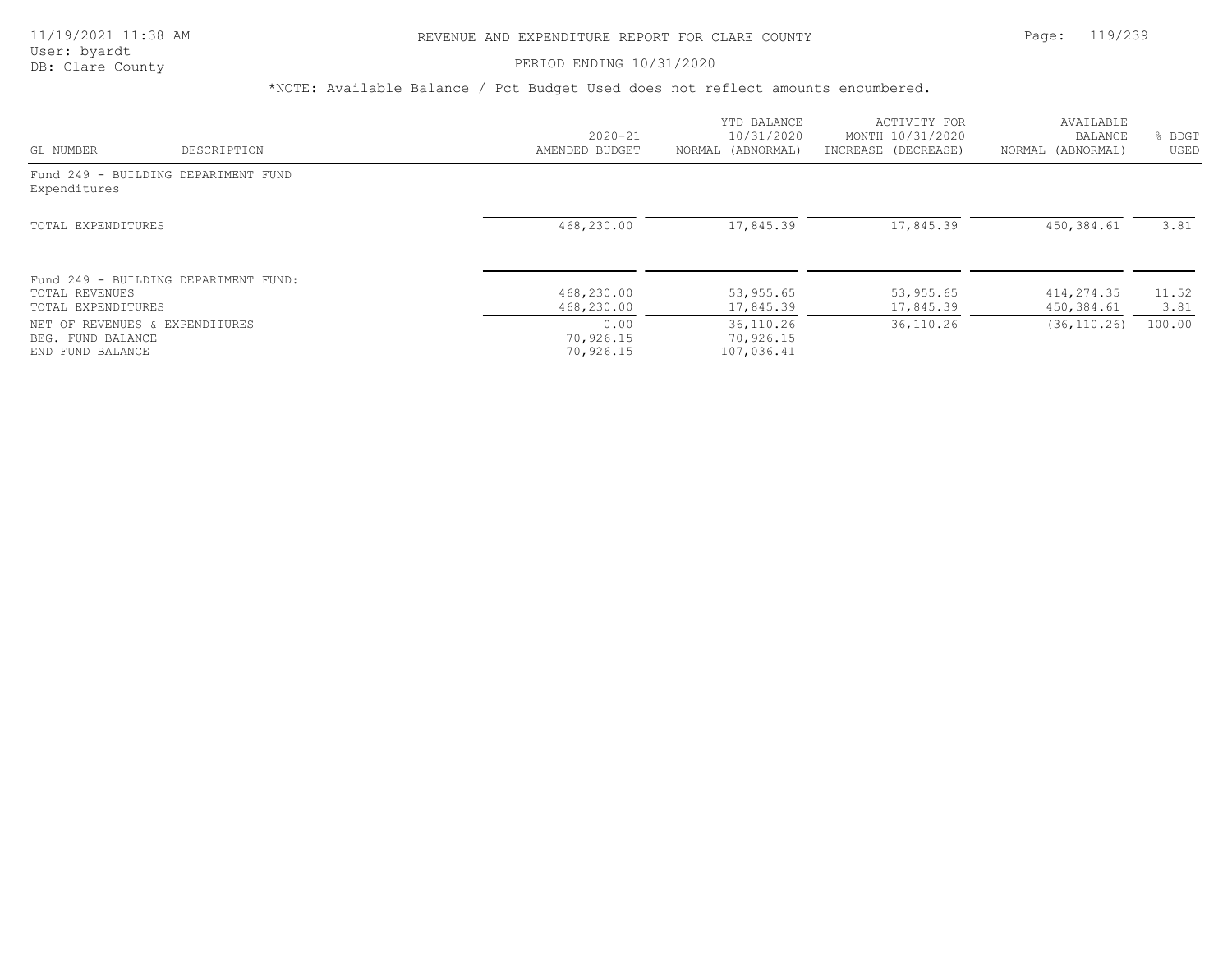# 11/19/2021 11:38 AM REVENUE AND EXPENDITURE REPORT FOR CLARE COUNTY Page: 120/239

User: byardt<br>DB: Clare County

### PERIOD ENDING 10/31/2020

| GL NUMBER                                                                                                                                                                                                             | DESCRIPTION                                                                                                                                                                                              | $2020 - 21$<br>AMENDED BUDGET                                                                               | YTD BALANCE<br>10/31/2020<br>NORMAL (ABNORMAL)                               | ACTIVITY FOR<br>MONTH 10/31/2020<br>INCREASE (DECREASE)                      | AVAILABLE<br><b>BALANCE</b><br>NORMAL (ABNORMAL)                                                            | % BDGT<br>USED                                                               |
|-----------------------------------------------------------------------------------------------------------------------------------------------------------------------------------------------------------------------|----------------------------------------------------------------------------------------------------------------------------------------------------------------------------------------------------------|-------------------------------------------------------------------------------------------------------------|------------------------------------------------------------------------------|------------------------------------------------------------------------------|-------------------------------------------------------------------------------------------------------------|------------------------------------------------------------------------------|
| Revenues<br>Dept 000                                                                                                                                                                                                  | Fund 256 - REGISTER OF DEEDS AUTOMATION F                                                                                                                                                                |                                                                                                             |                                                                              |                                                                              |                                                                                                             |                                                                              |
| 256-000-400.000<br>256-000-610.000<br>$256 - 000 - 665.000$<br>$256 - 000 - 699.900$                                                                                                                                  | REVENUE CONTROL<br>RECORDING FEES<br>INTEREST<br>BEGINNING FUND BALANCE                                                                                                                                  | 0.00<br>45,000.00<br>5,000.00<br>479,414.00                                                                 | 0.00<br>4,680.00<br>9.46<br>0.00                                             | 0.00<br>4,680.00<br>9.46<br>0.00                                             | 0.00<br>40,320.00<br>4,990.54<br>479,414.00                                                                 | 0.00<br>10.40<br>0.19<br>0.00                                                |
| Total Dept 000                                                                                                                                                                                                        |                                                                                                                                                                                                          | 529, 414.00                                                                                                 | 4,689.46                                                                     | 4,689.46                                                                     | 524,724.54                                                                                                  | 0.89                                                                         |
| TOTAL REVENUES                                                                                                                                                                                                        |                                                                                                                                                                                                          | 529, 414.00                                                                                                 | 4,689.46                                                                     | 4,689.46                                                                     | 524,724.54                                                                                                  | 0.89                                                                         |
| Expenditures<br>Dept 000<br>256-000-727.000<br>256-000-801.000<br>256-000-831.101<br>256-000-864.000<br>256-000-957.000<br>256-000-978.000<br>256-000-978.001<br>256-000-998.101<br>256-000-998.900<br>Total Dept 000 | SUPPLIES<br>CONTRACTUAL SERVICES<br>INDIRECT COST REIMBURSEMENT<br>TRAVEL & EXPENSE<br>TRAINING<br>OFFICE EQUIPMENT<br>NEW EQUIPMENT UNDER<br>APPROPRIATION TRANSFER OUT GEN FUND<br>ENDING FUND BALANCE | 500.00<br>150,000.00<br>0.00<br>1,500.00<br>500.00<br>0.00<br>2,500.00<br>0.00<br>374,414.00<br>529, 414.00 | 0.00<br>0.00<br>0.00<br>0.00<br>0.00<br>0.00<br>0.00<br>0.00<br>0.00<br>0.00 | 0.00<br>0.00<br>0.00<br>0.00<br>0.00<br>0.00<br>0.00<br>0.00<br>0.00<br>0.00 | 500.00<br>150,000.00<br>0.00<br>1,500.00<br>500.00<br>0.00<br>2,500.00<br>0.00<br>374,414.00<br>529, 414.00 | 0.00<br>0.00<br>0.00<br>0.00<br>0.00<br>0.00<br>0.00<br>0.00<br>0.00<br>0.00 |
| TOTAL EXPENDITURES                                                                                                                                                                                                    |                                                                                                                                                                                                          | 529,414.00                                                                                                  | 0.00                                                                         | 0.00                                                                         | 529, 414.00                                                                                                 | 0.00                                                                         |
| TOTAL REVENUES<br>TOTAL EXPENDITURES<br>NET OF REVENUES & EXPENDITURES                                                                                                                                                | Fund 256 - REGISTER OF DEEDS AUTOMATION F:                                                                                                                                                               | 529,414.00<br>529, 414.00<br>0.00                                                                           | 4,689.46<br>0.00<br>4,689.46                                                 | 4,689.46<br>0.00<br>4,689.46                                                 | 524,724.54<br>529, 414.00<br>(4, 689, 46)                                                                   | 0.89<br>0.00<br>100.00                                                       |
| BEG. FUND BALANCE<br>END FUND BALANCE                                                                                                                                                                                 |                                                                                                                                                                                                          | 486,209.68<br>486,209.68                                                                                    | 486,209.68<br>490,899.14                                                     |                                                                              |                                                                                                             |                                                                              |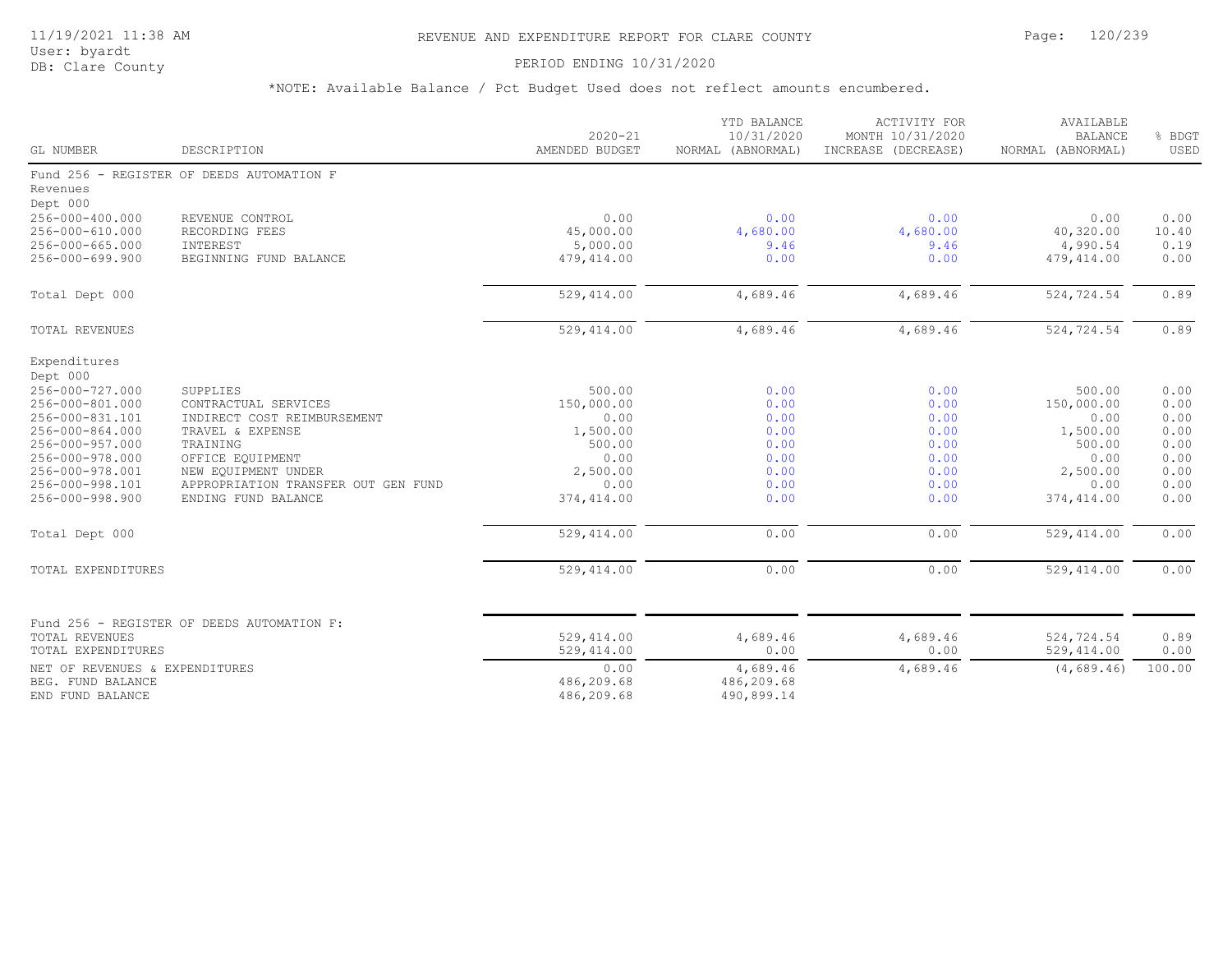User: byardt

# DB: Clare County **PERIOD ENDING 10/31/2020**

| GL NUMBER                          | DESCRIPTION                                                          | $2020 - 21$<br>AMENDED BUDGET | 10/31/2020<br>NORMAL (ABNORMAL) | MONTH 10/31/2020<br>INCREASE (DECREASE) | <b>BALANCE</b><br>NORMAL (ABNORMAL) | % BDGT<br>USED |
|------------------------------------|----------------------------------------------------------------------|-------------------------------|---------------------------------|-----------------------------------------|-------------------------------------|----------------|
|                                    | Fund 260 - MICHIGAN INDIGENT DEFENSE FUND                            |                               |                                 |                                         |                                     |                |
| Revenues                           |                                                                      |                               |                                 |                                         |                                     |                |
| Dept 000                           |                                                                      |                               |                                 |                                         |                                     |                |
| 260-000-571.000                    | INDIGENT DEFENSE GRANT                                               | 1,597,613.00                  | 0.00                            | 0.00                                    | 1,597,613.00                        | 0.00           |
| 260-000-611.000                    | ATTORNEY FEE REIMBURSEMENT                                           | 0.00                          | 2,784.00                        | 2,784.00                                | (2, 784.00)                         | 100.00         |
| 260-000-611.001                    | ATTORNEY FEES-PID CONTRIBUTION (CID)                                 | 122,500.00                    | 0.00                            | 0.00                                    | 122,500.00                          | 0.00           |
| 260-000-611.002                    | ATTORNEY FEES-PID REIMBURSEMENT                                      | 122,500.00                    | 2,213.60                        | 2,213.60                                | 120,286.40                          | 1.81           |
| $260 - 000 - 665.000$              | INTEREST ON INVESTMENTS                                              | 0.00                          | 44.69                           | 44.69                                   | (44.69)                             | 100.00         |
| 260-000-680.000                    | REIMB FROM GLADWIN CO                                                | 75,918.00                     | 0.00                            | 0.00                                    | 75,918.00                           | 0.00           |
| 260-000-699.101                    | TRANSFER IN FROM 101                                                 | 158,783.00                    | 0.00                            | 0.00                                    | 158,783.00                          | 0.00           |
| 260-000-699.900                    | BEGINNING FUND BALANCE                                               | 970,940.00                    | 0.00                            | 0.00                                    | 970,940.00                          | 0.00           |
| Total Dept 000                     |                                                                      | 3,048,254.00                  | 5,042.29                        | 5,042.29                                | 3,043,211.71                        | 0.17           |
|                                    |                                                                      |                               |                                 |                                         |                                     |                |
| <b>TOTAL REVENUES</b>              |                                                                      | 3,048,254.00                  | 5,042.29                        | 5,042.29                                | 3,043,211.71                        | 0.17           |
| Expenditures                       |                                                                      |                               |                                 |                                         |                                     |                |
| Dept 000                           |                                                                      |                               |                                 |                                         |                                     |                |
| 260-000-702.000                    | SALARY                                                               | 5,000.00                      | 0.00                            | 0.00                                    | 5,000.00                            | 0.00           |
| 260-000-705.000                    | PART TIME SALARY                                                     | 14,404.00                     | 0.00                            | 0.00                                    | 14,404.00                           | 0.00           |
| 260-000-710.000                    | FICA EXPENSE                                                         | 893.00                        | 0.00                            | 0.00<br>0.00                            | 893.00                              | 0.00<br>0.00   |
| 260-000-711.000<br>260-000-723.000 | MEDICARE EXPENSE<br>UNEMPLOYMENT                                     | 209.00<br>188.00              | 0.00<br>0.00                    | 0.00                                    | 209.00<br>188.00                    | 0.00           |
| $260 - 000 - 724.000$              | WORKMANS COMPENSATION                                                | 217.00                        | 0.00                            | 0.00                                    | 217.00                              | 0.00           |
| 260-000-727.000                    | SUPPLIES - CLARE                                                     | 850.00                        | 0.00                            | 0.00                                    | 850.00                              | 0.00           |
| 260-000-727.001                    | SUPPLIES - GLADWIN                                                   | 850.00                        | 0.00                            | 0.00                                    | 850.00                              | 0.00           |
| 260-000-732.000                    | POSTAGE - CLARE                                                      | 100.00                        | 0.00                            | 0.00                                    | 100.00                              | 0.00           |
| 260-000-732.001                    | POSTAGE - GLADWIN                                                    | 100.00                        | 0.00                            | 0.00                                    | 100.00                              | 0.00           |
| 260-000-798.000                    | NEW EQUIPMENT UNDER - CLARE                                          | 3,890.00                      | 328.33                          | 328.33                                  | 3,561.67                            | 8.44           |
| 260-000-798.001                    | NEW EQUIPMENT UNDER - GLADWIN                                        | 3,414.00                      | 0.00                            | 0.00                                    | 3,414.00                            | 0.00           |
| 260-000-801.000                    | CONTRACTED SERVICE                                                   | 80,000.00                     | 0.00                            | 0.00                                    | 80,000.00                           | 0.00           |
| 260-000-807.000                    | EXPERT & INVESTIGATOR FEES - CLARE                                   | 10,000.00                     | 0.00                            | 0.00                                    | 10,000.00                           | 0.00           |
| 260-000-807.001                    | EXPERT & INVESTIGATOR FEES - GLADWIN                                 | 10,000.00                     | 0.00                            | 0.00                                    | 10,000.00                           | 0.00           |
| 260-000-813.002                    | TRANSCRIPTS CLARE CO                                                 | 0.00                          | 0.00                            | 0.00                                    | 0.00                                | 0.00           |
| 260-000-813.003                    | TRANSCRIPTS GLADWIN CO                                               | 0.00                          | 0.00                            | 0.00                                    | 0.00                                | 0.00           |
| 260-000-814.000                    | DUES & SUBSCRIPTIONS - CLARE                                         | 1,000.00                      | 0.00                            | 0.00                                    | 1,000.00                            | 0.00           |
| 260-000-814.001                    | DUES & SUBSCRIPTIONS - GLADWIN                                       | 1,000.00                      | 0.00                            | 0.00                                    | 1,000.00                            | 0.00           |
| 260-000-815.000                    | <b>GLADWIN EXPENSE</b>                                               | 55,759.00                     | 0.00                            | 0.00                                    | 55,759.00                           | 0.00<br>0.60   |
| 260-000-816.000<br>260-000-817.000 | COURT APPOINTED ATTORNEYS-GLADWIN<br>COURT APPOINTED ATTORNEYS-CLARE | 652,819.00<br>818,219.00      | 3,932.00                        | 3,932.00<br>4,597.00                    | 648,887.00                          | 0.56           |
| $260 - 000 - 864.000$              | TRAVEL AND EXPENSE - CLARE                                           | 8,500.00                      | 4,597.00<br>420.00              | 420.00                                  | 813,622.00<br>8,080.00              | 4.94           |
| 260-000-864.001                    | TRAVEL & EXPENSE - GLADWIN                                           | 20,000.00                     | 0.00                            | 0.00                                    | 20,000.00                           | 0.00           |
| 260-000-957.000                    | SCHOOLING & TRAINING - CLARE                                         | 19,650.00                     | 0.00                            | 0.00                                    | 19,650.00                           | 0.00           |
| 260-000-957.001                    | SCHOOLING & TRAINING-GLADWIN                                         | 350.00                        | 0.00                            | 0.00                                    | 350.00                              | 0.00           |
| 260-000-978.000                    | NEW EQUIPMENT OVER- CLARE                                            | 0.00                          | 0.00                            | 0.00                                    | 0.00                                | 0.00           |
| 260-000-978.001                    | NEW EQUIPMENT OVER -GLADWIN                                          | 0.00                          | 0.00                            | 0.00                                    | 0.00                                | 0.00           |
| 260-000-998.900                    | ENDING FUND BALANCE                                                  | 1,340,842.00                  | 0.00                            | 0.00                                    | 1,340,842.00                        | 0.00           |
| Total Dept 000                     |                                                                      | 3,048,254.00                  | 9,277.33                        | 9,277.33                                | 3,038,976.67                        | 0.30           |
| TOTAL EXPENDITURES                 |                                                                      | 3,048,254.00                  | 9,277.33                        | 9,277.33                                | 3,038,976.67                        | 0.30           |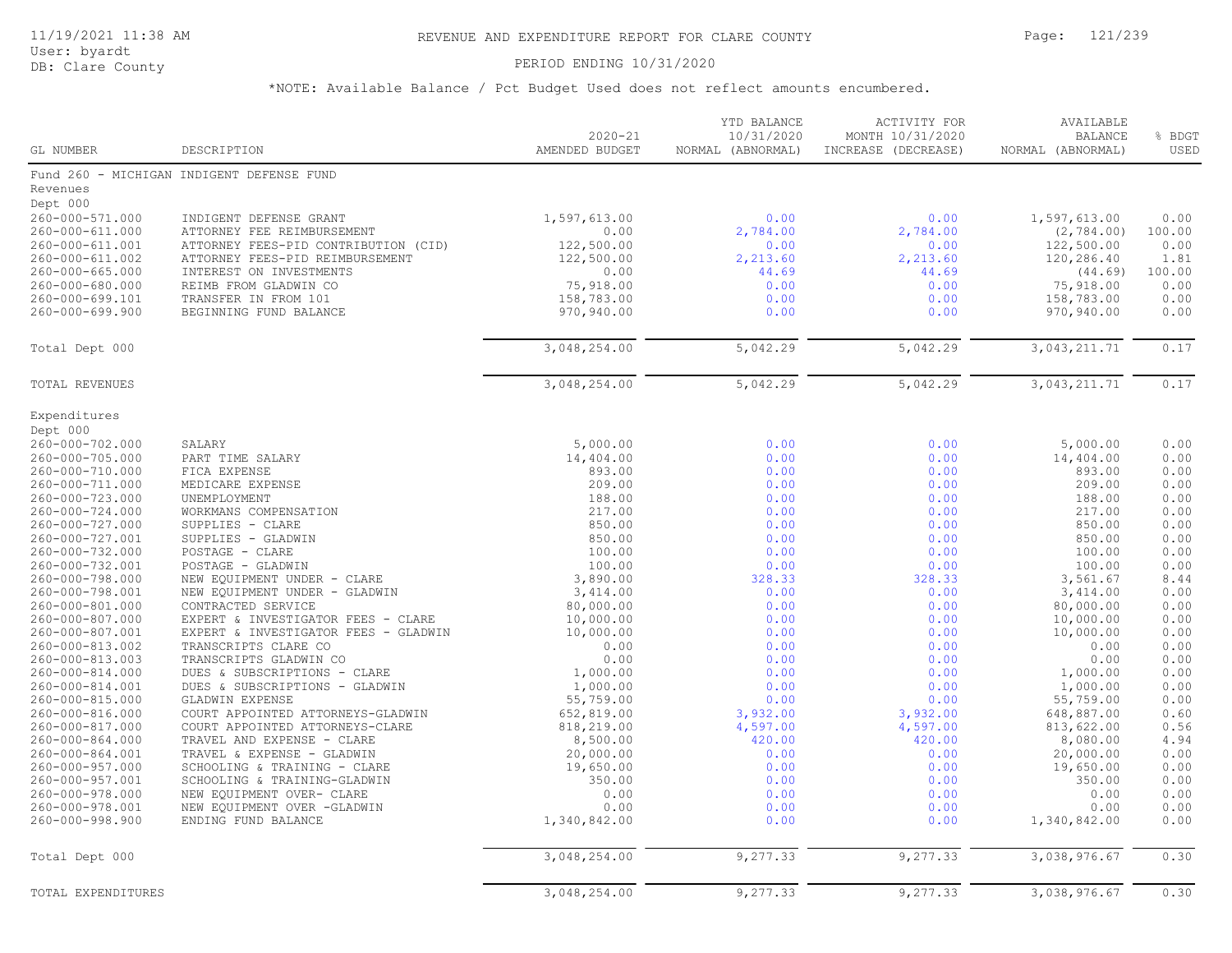# PERIOD ENDING 10/31/2020

| GL NUMBER                                                               | DESCRIPTION                                | $2020 - 21$<br>AMENDED BUDGET        | YTD BALANCE<br>10/31/2020<br>NORMAL (ABNORMAL) | ACTIVITY FOR<br>MONTH 10/31/2020<br>INCREASE (DECREASE) | AVAILABLE<br>BALANCE<br>NORMAL (ABNORMAL) | BDGT<br>USED |
|-------------------------------------------------------------------------|--------------------------------------------|--------------------------------------|------------------------------------------------|---------------------------------------------------------|-------------------------------------------|--------------|
|                                                                         | Fund 260 - MICHIGAN INDIGENT DEFENSE FUND  |                                      |                                                |                                                         |                                           |              |
| TOTAL REVENUES<br>TOTAL EXPENDITURES                                    | Fund 260 - MICHIGAN INDIGENT DEFENSE FUND: | 3,048,254.00<br>3,048,254.00         | 5,042.29<br>9,277.33                           | 5,042.29<br>9,277.33                                    | 3,043,211.71<br>3,038,976.67              | 0.17<br>0.30 |
| NET OF REVENUES & EXPENDITURES<br>BEG. FUND BALANCE<br>END FUND BALANCE |                                            | 0.00<br>1,281,009.74<br>1,281,009.74 | (4, 235.04)<br>1,281,009.74<br>1,276,774.70    | (4, 235, 04)                                            | 4,235.04                                  | 100.00       |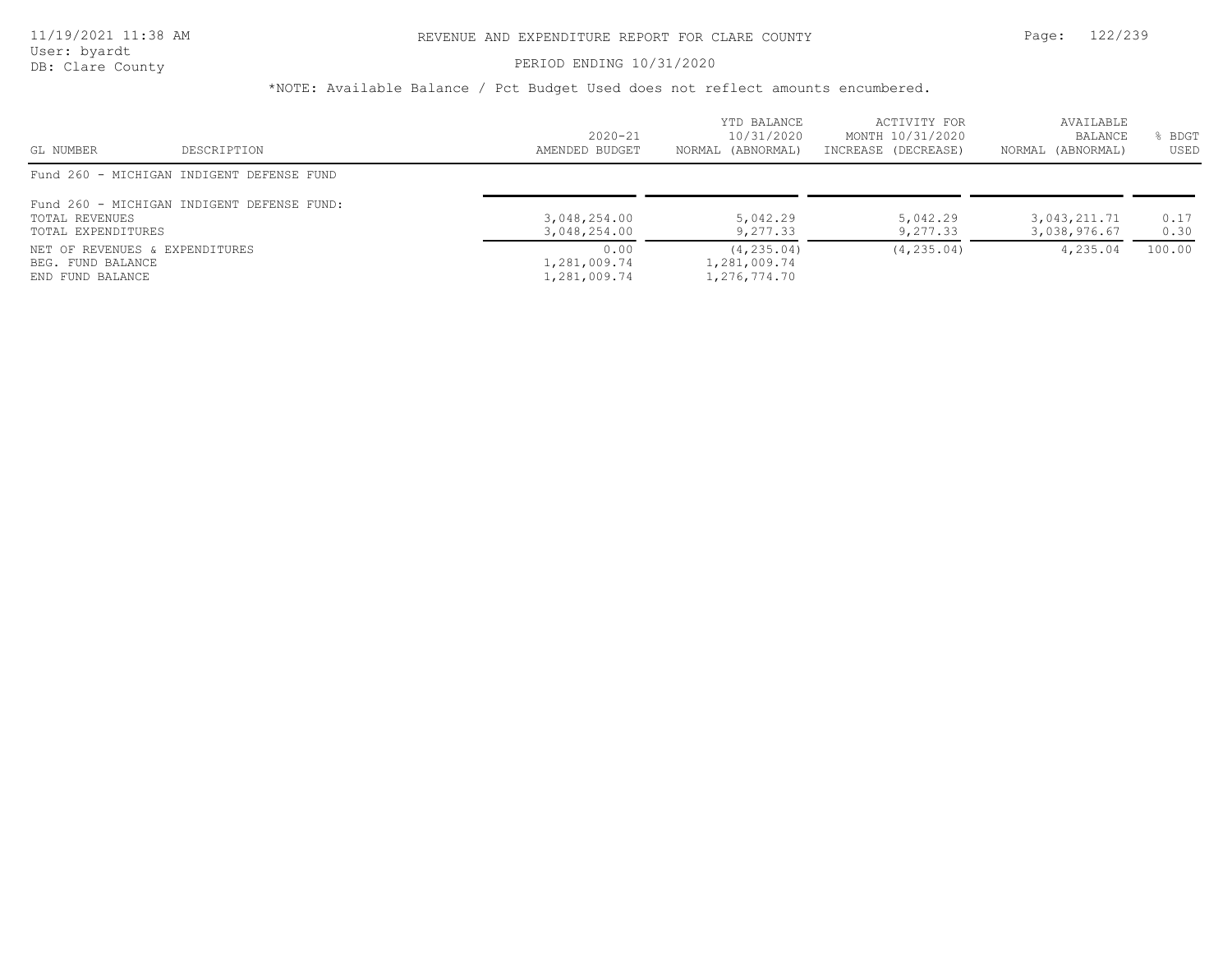# PERIOD ENDING 10/31/2020

| GL NUMBER                   | DESCRIPTION                         | $2020 - 21$<br>AMENDED BUDGET | YTD BALANCE<br>10/31/2020<br>NORMAL (ABNORMAL) | <b>ACTIVITY FOR</b><br>MONTH 10/31/2020<br>INCREASE (DECREASE) | AVAILABLE<br><b>BALANCE</b><br>NORMAL (ABNORMAL) | % BDGT<br>USED |
|-----------------------------|-------------------------------------|-------------------------------|------------------------------------------------|----------------------------------------------------------------|--------------------------------------------------|----------------|
| Fund 261 - 911 SERVICE FUND |                                     |                               |                                                |                                                                |                                                  |                |
| Revenues                    |                                     |                               |                                                |                                                                |                                                  |                |
| Dept 000                    |                                     |                               |                                                |                                                                |                                                  |                |
| 261-000-402.000             | <b>CURRENT TAXES</b>                | 370,000.00                    | 0.00                                           | 0.00                                                           | 370,000.00                                       | 0.00           |
| 261-000-420.000             | UNPAID PERSONAL PROPERTY            | 600.00                        | 8.18                                           | 8.18                                                           | 591.82                                           | 1.36           |
| 261-000-429.000             | COMMERCIAL FOREST                   | 3.00                          | 0.00                                           | 0.00                                                           | 3.00                                             | 0.00           |
| 261-000-437.000             | INDUSTRIAL FACILITY TAX             | 400.00                        | 0.00                                           | 0.00                                                           | 400.00                                           | 0.00           |
| $261 - 000 - 444.000$       | HARRISON-IN LIEU OF TAXES           | 590.00                        | 0.00                                           | 0.00                                                           | 590.00                                           | 0.00           |
| $261 - 000 - 444.001$       | CLARE - PILOT                       | 150.00                        | 165.47                                         | 165.47                                                         | (15.47)                                          | 110.31         |
| 261-000-444.002             | SURREY TWP - PILOT                  | 65.00                         | 0.00                                           | 0.00                                                           | 65.00                                            | 0.00           |
| 261-000-501.000             | FEDERAL GRANT - PSIC                | 0.00                          | 0.00                                           | 0.00                                                           | 0.00                                             | 0.00           |
| 261-000-507.000             | REGION 6 FED EQUIP GRANT            | 0.00                          | 0.00                                           | 0.00                                                           | 0.00                                             | 0.00           |
| 261-000-528.000             | FEDERAL GRANT - OTHER               | 0.00                          | 0.00                                           | 0.00                                                           | 0.00                                             | 0.00           |
| 261-000-539.000             | STATE GRANT                         | 0.00                          | 0.00                                           | 0.00                                                           | 0.00                                             | 0.00           |
| 261-000-543.000             | 911 PSAP TRAINING                   | 8,167.00                      | (6, 044.00)                                    | (6, 044.00)                                                    | 14,211.00                                        | (74.01)        |
| 261-000-545.000             | STATE SURCHARGE TIER 1              | 180,000.00                    | 0.00                                           | 0.00                                                           | 180,000.00                                       | 0.00           |
| 261-000-573.000             | LOCAL COMM STABILIZATION FUNDS      | 7,000.00                      | 0.00                                           | 0.00                                                           | 7,000.00                                         | 0.00           |
| 261-000-601.000             | FOIA SERVICES                       | 0.00                          | 0.00                                           | 0.00                                                           | 0.00                                             | 0.00           |
| $261 - 000 - 662.000$       | SHORT TERM TAX COLLECTION           | 0.00                          | 0.00                                           | 0.00                                                           | 0.00                                             | 0.00           |
| $261 - 000 - 665.000$       | INTEREST EARNED                     | 0.00                          | 0.00                                           | 0.00                                                           | 0.00                                             | 0.00           |
| 261-000-673.000             | SALE OF FIXED ASSETS                | 0.00                          | 0.00                                           | 0.00                                                           | 0.00                                             | 0.00           |
| 261-000-676.851             | INSURANCE REIMBURSEMENT             | 0.00                          | 0.00                                           | 0.00                                                           | 0.00                                             | 0.00           |
| 261-000-676.885             | LITIGATION REIMBURSEMENT            | 0.00                          | 0.00                                           | 0.00                                                           | 0.00                                             | 0.00           |
| 261-000-685.000             | REIMBURSEMENTS - MISCELLANEOUS      | 0.00                          | 0.00                                           | 0.00                                                           | 0.00                                             | 0.00           |
| 261-000-690.000             | OPERATIONAL SURCHARGE TIER 2        | 272,000.00                    | 0.00                                           | 0.00                                                           | 272,000.00                                       | 0.00           |
| 261-000-690.001             | DELETE WIRELESS 911                 | 0.00                          | 0.00                                           | 0.00                                                           | 0.00                                             | 0.00           |
| $261 - 000 - 698.000$       | INSTALLMENT PURCHASE/LEASE PROCEEDS | 0.00                          | 0.00                                           | 0.00                                                           | 0.00                                             | 0.00           |
| 261-000-699.101             | COUNTY APPROPRIATION                | 0.00                          | 0.00                                           | 0.00                                                           | 0.00                                             | 0.00           |
| $261 - 000 - 699.466$       | TRANSFER FROM 466 FUND              | 0.00                          | 0.00                                           | 0.00                                                           | 0.00                                             | 0.00           |
| 261-000-699.595             | APPROP TRANS IN - COMMISSARY        | 0.00                          | 0.00                                           | 0.00                                                           | 0.00                                             | 0.00           |
| 261-000-699.900             | BEGINNING FUND BALANCE              | 103,000.00                    | 0.00                                           | 0.00                                                           | 103,000.00                                       | 0.00           |
| Total Dept 000              |                                     | 941, 975.00                   | (5, 870.35)                                    | (5, 870.35)                                                    | 947,845.35                                       | (0.62)         |
| TOTAL REVENUES              |                                     | 941, 975.00                   | (5, 870.35)                                    | (5, 870.35)                                                    | 947,845.35                                       | (0.62)         |
| Expenditures                |                                     |                               |                                                |                                                                |                                                  |                |
| Dept 000                    |                                     |                               |                                                |                                                                |                                                  |                |
| 261-000-702.000             | SALARY                              | 44,478.00                     | 2,843.48                                       | 2,843.48                                                       | 41,634.52                                        | 6.39           |
| 261-000-704.000             | FULL TIME SALARIES                  | 167,407.00                    | 8,564.68                                       | 8,564.68                                                       | 158,842.32                                       | 5.12           |
| 261-000-704.001             | PSAP FULL TIME                      | 4,000.00                      | 0.00                                           | 0.00                                                           | 4,000.00                                         | 0.00           |
| 261-000-704.002             | SURCHARGE FULL TIME                 | 167,407.00                    | 11,441.60                                      | 11,441.60                                                      | 155,965.40                                       | 6.83           |
| 261-000-705.000             | PART TIME                           | 10,000.00                     | 0.00                                           | 0.00                                                           | 10,000.00                                        | 0.00           |
| 261-000-705.001             | PSAP PART TIME                      | 2,000.00                      | 0.00                                           | 0.00                                                           | 2,000.00                                         | 0.00           |
| 261-000-705.002             | SURCHARGE PART TIME                 | 10,000.00                     | 0.00                                           | 0.00                                                           | 10,000.00                                        | 0.00           |
| 261-000-706.000             | OVERTIME                            | 20,000.00                     | 2,891.88                                       | 2,891.88                                                       | 17,108.12                                        | 14.46          |
| 261-000-706.001             | SURCHARGE FT OVERTIME               | 20,000.00                     | 2,976.24                                       | 2,976.24                                                       | 17,023.76                                        | 14.88          |
| 261-000-706.002             | SURCHARGE PT OVERTIME               | 2,000.00                      | 0.00                                           | 0.00                                                           | 2,000.00                                         | 0.00           |
| 261-000-706.003             | PART TIME OVERTIME                  | 1,700.00                      | 0.00                                           | 0.00                                                           | 1,700.00                                         | 0.00           |
| 261-000-706.004             | PSAP FT OVERTIME                    | 2,500.00                      | 0.00                                           | 0.00                                                           | 2,500.00                                         | 0.00           |
| 261-000-706.005             | PSAP PT OVERTIME                    | 1,000.00                      | 0.00                                           | 0.00                                                           | 1,000.00                                         | 0.00           |
| 261-000-710.000             | FICA EXPENSE                        | 29,870.00                     | 1,733.50                                       | 1,733.50                                                       | 28,136.50                                        | 5.80           |
| 261-000-711.000             | MEDICARE EXPENSE                    | 6,986.00                      | 405.41                                         | 405.41                                                         | 6,580.59                                         | 5.80           |
| 261-000-715.000             | HEALTH INSURANCE                    | 132,500.00                    | 8,338.64                                       | 8,338.64                                                       | 124,161.36                                       | 6.29           |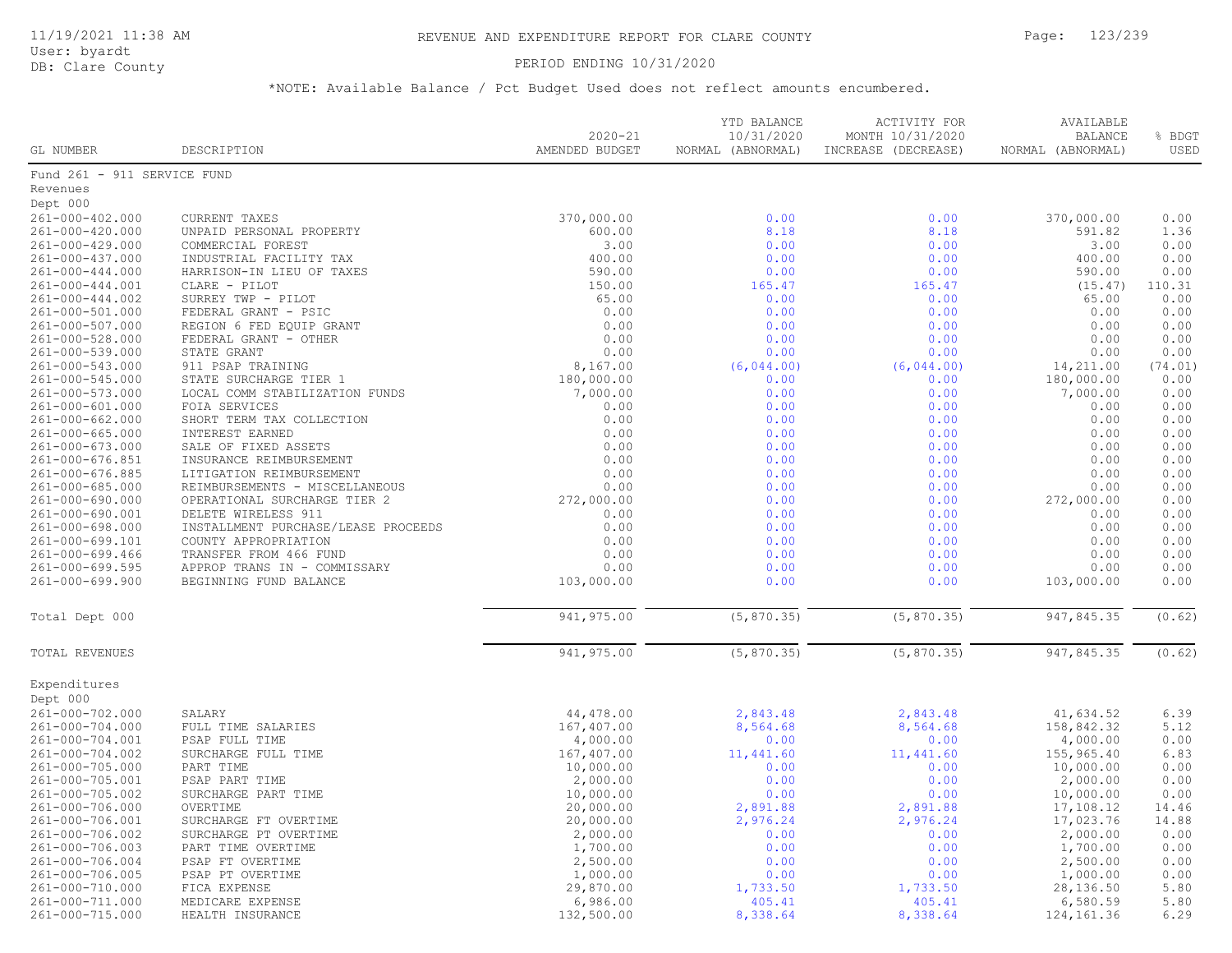PERIOD ENDING 10/31/2020

User: byardt<br>DB: Clare County

| GL NUMBER                          | DESCRIPTION                      | $2020 - 21$<br>AMENDED BUDGET | YTD BALANCE<br>10/31/2020<br>NORMAL (ABNORMAL) | ACTIVITY FOR<br>MONTH 10/31/2020<br>INCREASE (DECREASE) | AVAILABLE<br><b>BALANCE</b><br>NORMAL (ABNORMAL) | % BDGT<br>USED |
|------------------------------------|----------------------------------|-------------------------------|------------------------------------------------|---------------------------------------------------------|--------------------------------------------------|----------------|
| Fund 261 - 911 SERVICE FUND        |                                  |                               |                                                |                                                         |                                                  |                |
| Expenditures                       |                                  |                               |                                                |                                                         |                                                  |                |
| 261-000-715.001                    | BENNY CARD                       | 0.00                          | 0.00                                           | 0.00                                                    | 0.00                                             | 0.00           |
| 261-000-715.002                    | <b>HRA</b>                       | 0.00                          | 0.00                                           | 0.00                                                    | 0.00                                             | 0.00           |
| 261-000-715.006                    | CIC BUNDLE                       | 4,266.00                      | 355.50                                         | 355.50                                                  | 3,910.50                                         | 8.33           |
| 261-000-716.005                    | HEALTH INS RX REIMBURSEMENT      | 0.00                          | 0.00                                           | 0.00                                                    | 0.00                                             | 0.00           |
| 261-000-716.006                    | FSA                              | 750.00                        | 0.00                                           | 0.00                                                    | 750.00                                           | 0.00           |
| 261-000-716.007                    | HEALTH ACH REIMBURSEMENT         | 35,000.00                     | 67.44                                          | 67.44                                                   | 34,932.56                                        | 0.19           |
| 261-000-716.008                    | SMART CARD REIMBURSEMENT         | 2,000.00                      | 0.00                                           | 0.00                                                    | 2,000.00                                         | 0.00           |
| 261-000-716.009                    | ADMIN FEES                       | 100.00                        | 0.00                                           | 0.00                                                    | 100.00                                           | 0.00           |
| 261-000-717.000                    | LIFE INSURANCE                   | 572.00                        | 95.20                                          | 95.20                                                   | 476.80                                           | 16.64          |
| 261-000-717.002                    | COBRA/HIPPA                      | 0.00                          | 0.00                                           | 0.00                                                    | 0.00                                             | 0.00           |
| 261-000-717.008                    | SCRIPT REIMBURSEMENT             | 0.00                          | 0.00                                           | 0.00                                                    | 0.00                                             | 0.00           |
| 261-000-718.000                    | CENTRAL DISPATCH-RETIREMENT      | 59,195.00                     | 0.00                                           | 0.00                                                    | 59,195.00                                        | 0.00           |
| 261-000-720.000                    | VACATIONS                        | 2,000.00                      | 0.00                                           | 0.00                                                    | 2,000.00                                         | 0.00           |
| 261-000-721.000                    | SICK LEAVE                       | 2,550.00                      | 0.00                                           | 0.00                                                    | 2,550.00                                         | 0.00           |
| 261-000-722.000                    | HOLIDAYS                         | 21,525.00                     | 0.00                                           | 0.00                                                    | 21,525.00                                        | 0.00           |
| 261-000-723.000                    | EMPLOYEES AMBULANCE SERVICE      | 0.00                          | 0.00                                           | 0.00                                                    | 0.00                                             | 0.00           |
| 261-000-723.001                    | CENTRAL DISP UNEMPLOYMENT        | 5,089.00                      | 0.00                                           | 0.00                                                    | 5,089.00                                         | 0.00           |
| 261-000-724.000                    | CENTRAL DISP WORK COMP           | 721.00                        | 0.00                                           | 0.00                                                    | 721.00                                           | 0.00           |
| 261-000-727.000                    | OFFICE SUPPLIES                  | 1,000.00                      | 0.00                                           | 0.00                                                    | 1,000.00                                         | 0.00           |
| 261-000-728.000                    | PRINTING & BINDING               | 500.00                        | 0.00                                           | 0.00                                                    | 500.00                                           | 0.00           |
| 261-000-732.000                    | POSTAGE                          | 0.00                          | 0.00                                           | 0.00                                                    | 0.00                                             | 0.00           |
| 261-000-747.000                    | UNIFORMS                         | 1,500.00                      | 0.00                                           | 0.00                                                    | 1,500.00                                         | 0.00           |
| 261-000-748.000                    | LAUNDRY & DRY CLEANING           | 0.00                          | 0.00                                           | 0.00                                                    | 0.00                                             | 0.00           |
| 261-000-807.000                    | CONSULTANT FEES                  | 100.00                        | 0.00                                           | 0.00                                                    | 100.00                                           | 0.00           |
| 261-000-814.000                    | DUES & SUBSCRIPTIONS             | 6,870.00                      | 3,100.00                                       | 3,100.00                                                | 3,770.00                                         | 45.12          |
| 261-000-831.101                    | INDIRECT COST REIMBURSEMENT      | 0.00                          | 0.00                                           | 0.00                                                    | 0.00                                             | 0.00           |
| 261-000-835.001                    | HEALTH SERVICES - EMPLOYEES      | 1,100.00                      | 0.00                                           | 0.00                                                    | 1,100.00                                         | 0.00           |
| 261-000-851.000                    | MAINT CONTRACTS - RADIOS/TOWERS  | 6,910.00                      | 0.00                                           | 0.00                                                    | 6,910.00                                         | 0.00           |
| 261-000-851.001                    | MAINT CONTRACTS - COMPUTER       | 4,700.00                      | 0.00                                           | 0.00                                                    | 4,700.00                                         | 0.00           |
| 261-000-851.002                    | MAINT CONTRACTS - PHONES         | 9,300.00                      | 0.00                                           | 0.00                                                    | 9,300.00                                         | 0.00           |
| 261-000-852.000                    | TELEPHONE                        | 9,050.00                      | 74.61                                          | 74.61                                                   | 8,975.39                                         | 0.82           |
| 261-000-852.006                    | TELECOMMUNICATIONS               | 0.00                          | 0.00                                           | 0.00                                                    | 0.00                                             | 0.00           |
| $261 - 000 - 864.000$              | TRAVEL & EXPENSE                 | 500.00                        | 0.00                                           | 0.00                                                    | 500.00                                           | 0.00           |
| 261-000-885.000                    | LITIGATION / ATTORNEY FEES       | 0.00                          | 0.00                                           | 0.00                                                    | 0.00                                             | 0.00           |
| 261-000-914.000                    | LIABILITY                        | 1,193.00                      | 0.00                                           | 0.00                                                    | 1,193.00                                         | 0.00           |
| 261-000-921.000                    | UTILITIES                        | 3,500.00                      | 0.00                                           | 0.00                                                    | 3,500.00                                         | 0.00           |
| 261-000-931.000                    | BUILDING REPAIRS & MAINTENANCE   | 4,500.00                      | 0.00                                           | 0.00                                                    | 4,500.00                                         | 0.00           |
| 261-000-932.000                    | OFFICE EQUIP MAINT               | 0.00                          | 0.00                                           | 0.00                                                    | 0.00                                             | 0.00           |
| 261-000-932.001                    | OFFICE EQUIP MAINT-LEIN/CORE     | 0.00                          | 0.00                                           | 0.00                                                    | 0.00                                             | 0.00           |
| $261 - 000 - 955.000$              | <b>BANK CHARGES</b>              | 0.00                          | 0.00                                           | 0.00                                                    | 0.00                                             | 0.00           |
| 261-000-957.001                    | SCHOOLING & TRAINING-COUNTY      | 4,000.00                      | 0.00                                           | 0.00                                                    | 4,000.00                                         | 0.00           |
| 261-000-957.002                    | PSAP TRAINING                    | 9,500.00                      | 0.00                                           | 0.00                                                    | 9,500.00                                         | 0.00           |
| 261-000-961.000                    | SHORT TERM TAX BOND EXPENSE      | 100.00                        | 0.00                                           | 0.00                                                    | 100.00                                           | 0.00           |
|                                    |                                  | 300.00                        | 0.00                                           | 0.00                                                    |                                                  | 0.00           |
| 261-000-962.000<br>261-000-978.000 | TAX APPEALS ADJUSTMENT           | 16,500.00                     | 0.00                                           | 0.00                                                    | 300.00                                           | 0.00           |
|                                    | NEW EQUIPMENT                    | 17,000.00                     | 0.00                                           |                                                         | 16,500.00<br>17,000.00                           | 0.00           |
| 261-000-978.001                    | C DISP FD-GIS MAPPING            |                               |                                                | 0.00                                                    |                                                  |                |
| 261-000-978.002                    | NEW EQUIPMENT-GRANT EXPENDITURES | 0.00                          | 0.00                                           | 0.00                                                    | 0.00                                             | 0.00           |
| 261-000-978.003                    | NEW EQUIPMENT UNDER \$5000       | 7,500.00                      | 0.00                                           | 0.00                                                    | 7,500.00                                         | 0.00           |
| 261-000-991.000                    | PRINCIPAL                        | 31,780.00                     | 15,663.46                                      | 15,663.46                                               | 16, 116.54                                       | 49.29          |
| $261 - 000 - 995.000$              | INTEREST                         | 5,360.00                      | 2,903.13                                       | 2,903.13                                                | 2,456.87                                         | 54.16          |
| 261-000-998.900                    | ENDING FUND BALANCE              | 43,596.00                     | 0.00                                           | 0.00                                                    | 43,596.00                                        | 0.00           |
| Total Dept 000                     |                                  | 941,975.00                    | 61, 454.77                                     | 61, 454.77                                              | 880,520.23                                       | 6.52           |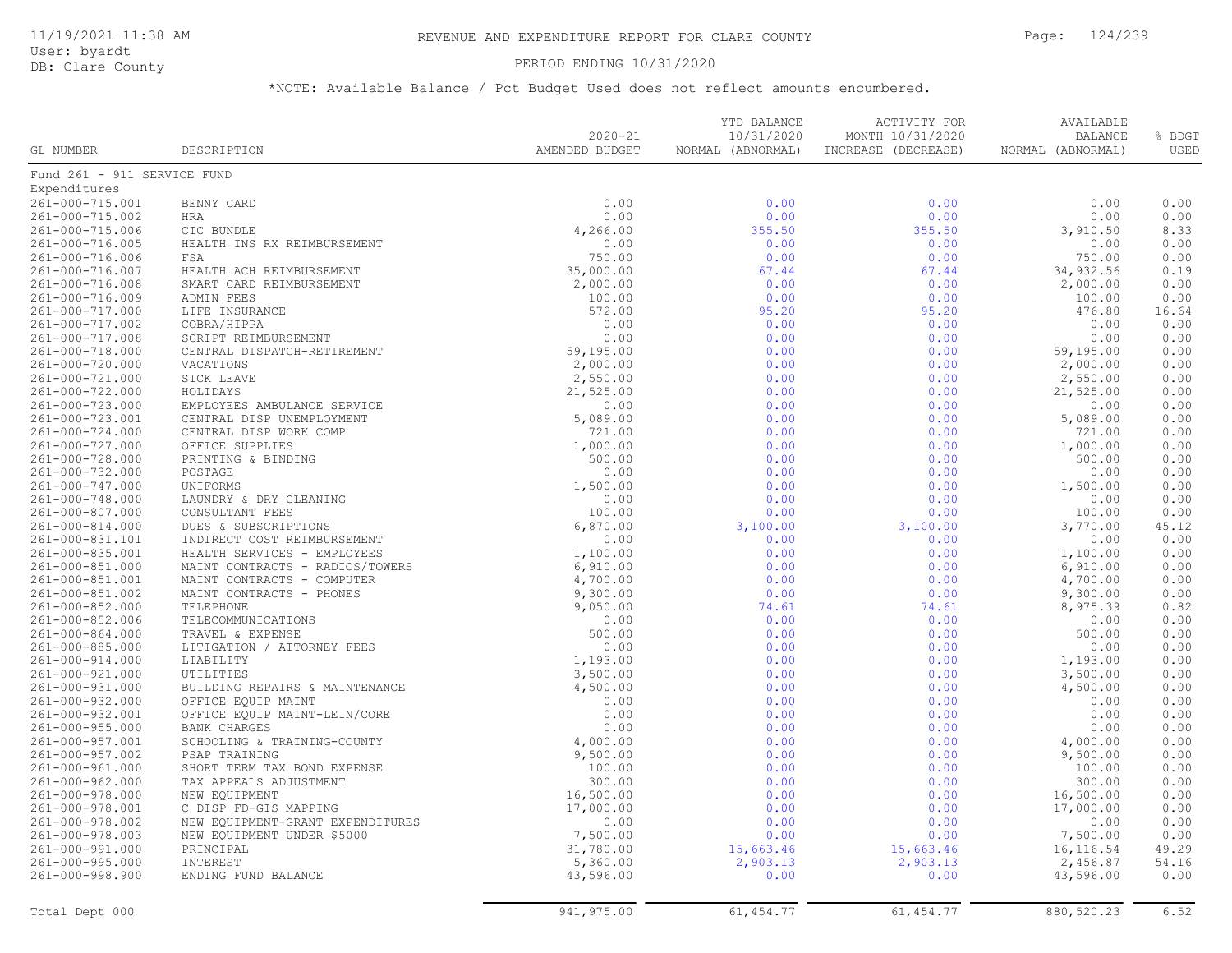### PERIOD ENDING 10/31/2020

|                                                     |             |                          | YTD BALANCE                | ACTIVITY FOR              | AVAILABLE                |              |
|-----------------------------------------------------|-------------|--------------------------|----------------------------|---------------------------|--------------------------|--------------|
|                                                     |             | $2020 - 21$              | 10/31/2020                 | MONTH 10/31/2020          | BALANCE                  | BDGT         |
| GL NUMBER                                           | DESCRIPTION | AMENDED BUDGET           | NORMAL (ABNORMAL)          | INCREASE (DECREASE)       | NORMAL (ABNORMAL)        | USED         |
| Fund 261 - 911 SERVICE FUND<br>Expenditures         |             |                          |                            |                           |                          |              |
| TOTAL EXPENDITURES                                  |             | 941,975.00               | 61,454.77                  | 61,454.77                 | 880,520.23               | 6.52         |
| Fund 261 - 911 SERVICE FUND:                        |             |                          |                            |                           |                          |              |
| TOTAL REVENUES<br>TOTAL EXPENDITURES                |             | 941,975.00<br>941,975.00 | (5, 870.35)<br>61,454.77   | (5, 870, 35)<br>61,454.77 | 947,845.35<br>880,520.23 | 0.62<br>6.52 |
| NET OF REVENUES & EXPENDITURES<br>BEG. FUND BALANCE |             | 0.00<br>198,620.18       | (67, 325.12)<br>198,620.18 | (67, 325, 12)             | 67,325.12                | 100.00       |
| END FUND BALANCE                                    |             | 198,620.18               | 131,295.06                 |                           |                          |              |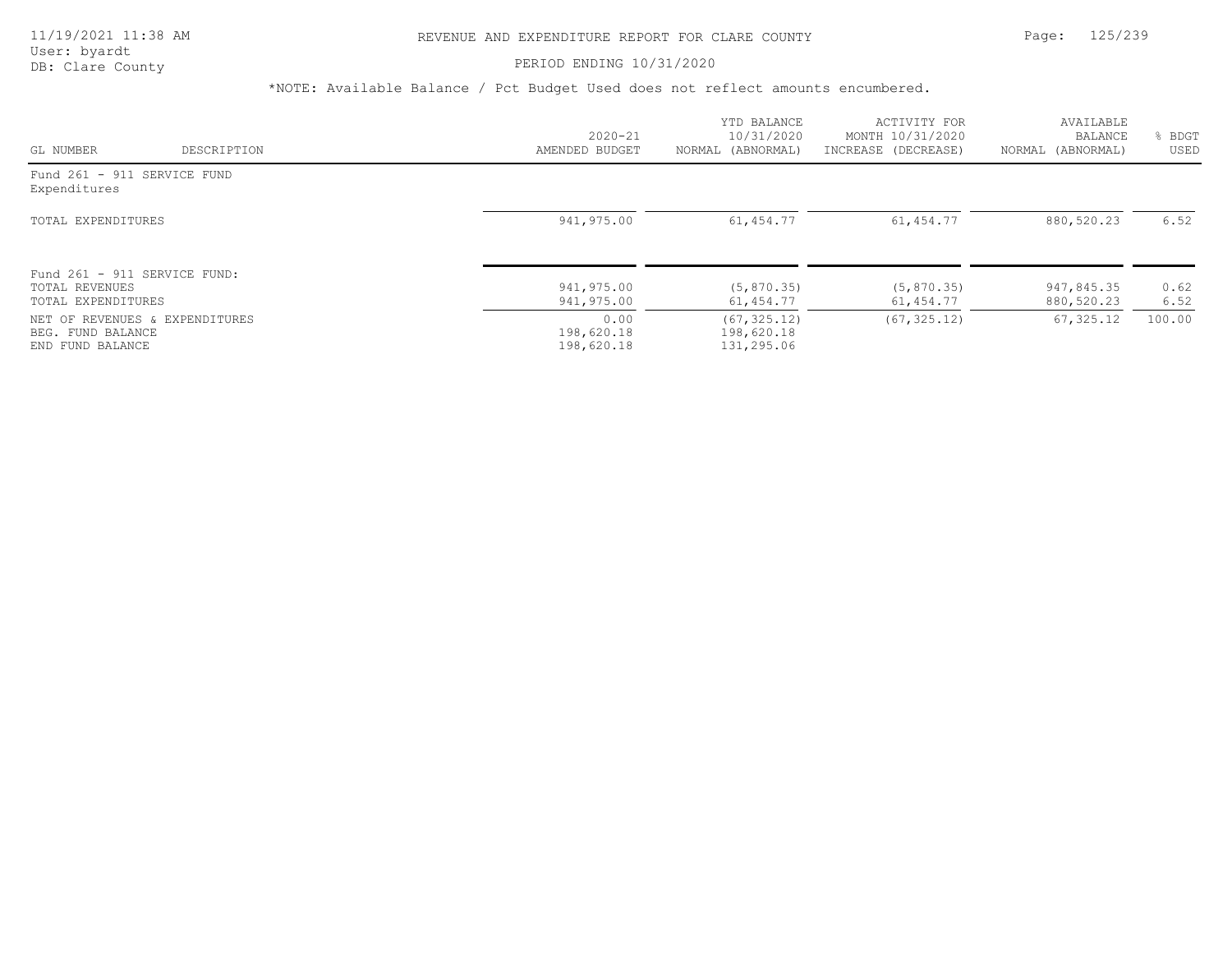# 11/19/2021 11:38 AM REVENUE AND EXPENDITURE REPORT FOR CLARE COUNTY Page: 126/239

User: byardt

# DB: Clare County **PERIOD ENDING 10/31/2020**

| GL NUMBER                          | DESCRIPTION                            | $2020 - 21$<br>AMENDED BUDGET | YTD BALANCE<br>10/31/2020<br>NORMAL (ABNORMAL) | <b>ACTIVITY FOR</b><br>MONTH 10/31/2020<br>INCREASE (DECREASE) | AVAILABLE<br><b>BALANCE</b><br>NORMAL (ABNORMAL) | % BDGT<br>USED |
|------------------------------------|----------------------------------------|-------------------------------|------------------------------------------------|----------------------------------------------------------------|--------------------------------------------------|----------------|
|                                    | Fund 263 - CONCEALED PISTOL LICENSING  |                               |                                                |                                                                |                                                  |                |
| Revenues                           |                                        |                               |                                                |                                                                |                                                  |                |
| Dept 000                           |                                        |                               |                                                |                                                                |                                                  |                |
| 263-000-622.000                    | FEES                                   | 16,000.00                     | 2,550.00                                       | 2,550.00                                                       | 13,450.00                                        | 15.94          |
| 263-000-699.900                    | BEGINNING FUND BALANCE                 | 70,900.00                     | 0.00                                           | 0.00                                                           | 70,900.00                                        | 0.00           |
| Total Dept 000                     |                                        | 86,900.00                     | 2,550.00                                       | 2,550.00                                                       | 84,350.00                                        | 2.93           |
| TOTAL REVENUES                     |                                        | 86,900.00                     | 2,550.00                                       | 2,550.00                                                       | 84,350.00                                        | 2.93           |
| Expenditures                       |                                        |                               |                                                |                                                                |                                                  |                |
| Dept 000                           |                                        |                               |                                                |                                                                |                                                  |                |
| 263-000-702.001                    | SALARY CHIEF DEPUTY                    | 0.00                          | 0.00                                           | 0.00                                                           | 0.00                                             | 0.00           |
| 263-000-710.000                    | FICA EXPENSE                           | 0.00                          | 0.00                                           | 0.00                                                           | 0.00                                             | 0.00           |
| 263-000-711.000                    | MEDICARE EXPENSE                       | 0.00                          | 0.00                                           | 0.00                                                           | 0.00                                             | 0.00           |
| 263-000-715.000                    | HEALTH INSURANCE                       | 0.00                          | 0.00                                           | 0.00                                                           | 0.00                                             | 0.00           |
| 263-000-715.006                    | CIC BUNDLE                             | 0.00                          | 0.00                                           | 0.00                                                           | 0.00                                             | 0.00           |
| 263-000-716.007                    | HEALTH ADMIN REIMBURSEMENT             | 0.00                          | 0.00                                           | 0.00                                                           | 0.00                                             | 0.00           |
| 263-000-717.000                    | LIFE INSURANCE                         | 0.00                          | 0.00                                           | 0.00                                                           | 0.00                                             | 0.00           |
| 263-000-727.000                    | OFFICE SUPPLIES                        | 1,000.00                      | 0.00                                           | 0.00                                                           | 1,000.00                                         | 0.00           |
| 263-000-780.000                    | OFFICE EQUIP UNDER \$5000              | 3,000.00                      | 0.00                                           | 0.00                                                           | 3,000.00                                         | 0.00           |
| 263-000-831.101                    | INDIRECT COST REIMBURSEMENT            | 0.00                          | 0.00                                           | 0.00                                                           | 0.00                                             | 0.00           |
| 263-000-864.000                    | TRAVEL & EXPENSE                       | 1,000.00                      | 0.00                                           | 0.00                                                           | 1,000.00                                         | 0.00           |
| 263-000-957.000<br>263-000-978.000 | TRAINING<br>NEW EQUIP CPL              | 1,000.00<br>2,000.00          | 0.00<br>0.00                                   | 0.00<br>0.00                                                   | 1,000.00<br>2,000.00                             | 0.00<br>0.00   |
| 263-000-998.101                    | APPROPRIATION TRANSFER OUT             | 0.00                          | 0.00                                           | 0.00                                                           | 0.00                                             | 0.00           |
| 263-000-998.900                    | ENDING FUND BALANCE                    | 78,900.00                     | 0.00                                           | 0.00                                                           | 78,900.00                                        | 0.00           |
| Total Dept 000                     |                                        | 86,900.00                     | 0.00                                           | 0.00                                                           | 86,900.00                                        | 0.00           |
|                                    |                                        |                               |                                                |                                                                |                                                  |                |
| TOTAL EXPENDITURES                 |                                        | 86,900.00                     | 0.00                                           | 0.00                                                           | 86,900.00                                        | 0.00           |
|                                    | Fund 263 - CONCEALED PISTOL LICENSING: |                               |                                                |                                                                |                                                  |                |
| TOTAL REVENUES                     |                                        | 86,900.00                     | 2,550.00                                       | 2,550.00                                                       | 84,350.00                                        | 2.93           |
| TOTAL EXPENDITURES                 |                                        | 86,900.00                     | 0.00                                           | 0.00                                                           | 86,900.00                                        | 0.00           |
| NET OF REVENUES & EXPENDITURES     |                                        | 0.00                          | 2,550.00                                       | 2,550.00                                                       | (2, 550.00)                                      | 100.00         |
| BEG. FUND BALANCE                  |                                        | 74,262.81                     | 74,262.81                                      |                                                                |                                                  |                |
| END FUND BALANCE                   |                                        | 74,262.81                     | 76,812.81                                      |                                                                |                                                  |                |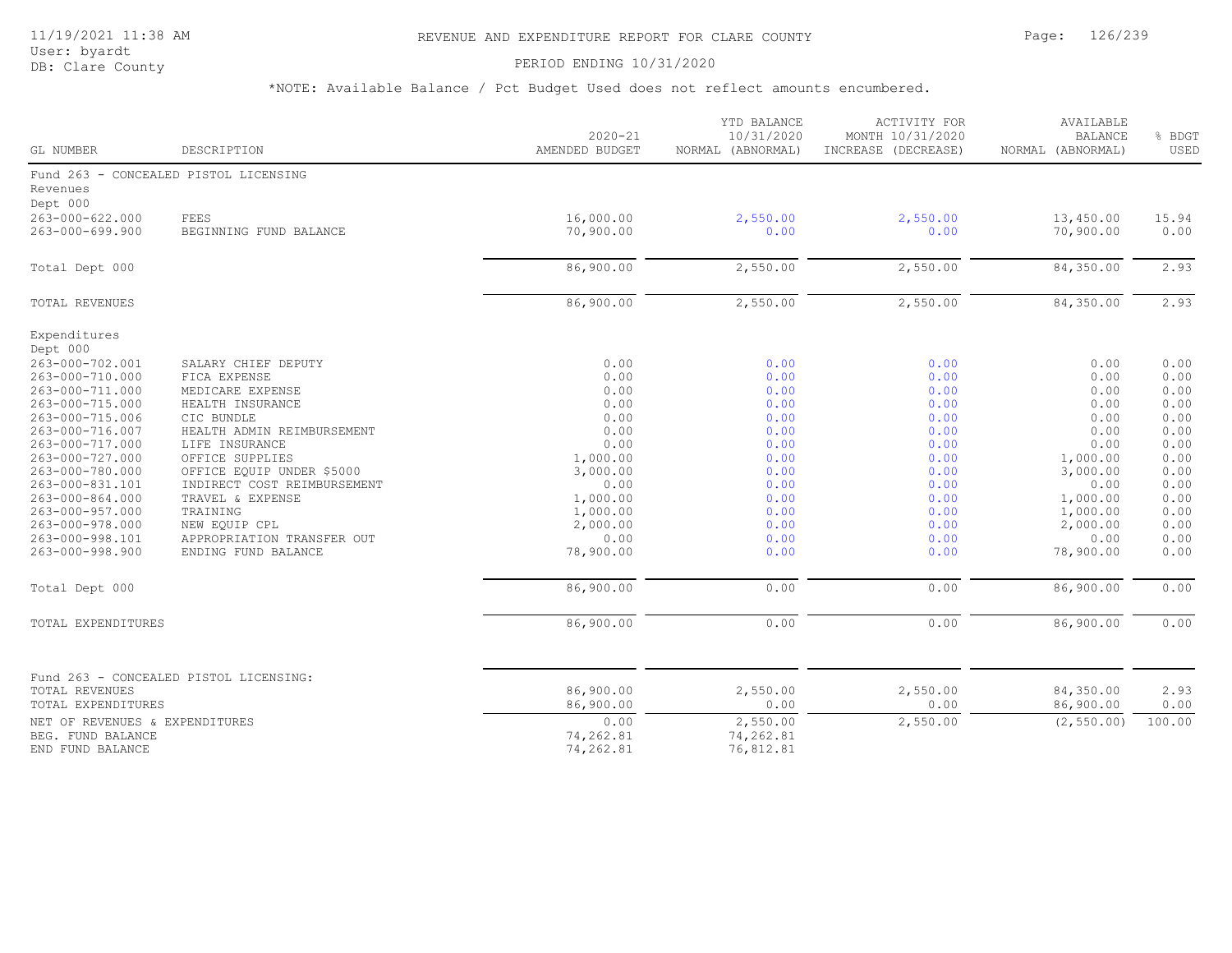# 11/19/2021 11:38 AM REVENUE AND EXPENDITURE REPORT FOR CLARE COUNTY Page: 127/239

User: byardt<br>DB: Clare County

### PERIOD ENDING 10/31/2020

| GL NUMBER                      | DESCRIPTION                              | $2020 - 21$<br>AMENDED BUDGET | YTD BALANCE<br>10/31/2020<br>NORMAL (ABNORMAL) | <b>ACTIVITY FOR</b><br>MONTH 10/31/2020<br>INCREASE (DECREASE) | AVAILABLE<br><b>BALANCE</b><br>NORMAL (ABNORMAL) | % BDGT<br>USED |
|--------------------------------|------------------------------------------|-------------------------------|------------------------------------------------|----------------------------------------------------------------|--------------------------------------------------|----------------|
|                                | Fund 264 - LOCAL CORR OFFICERS TRAINING  |                               |                                                |                                                                |                                                  |                |
| Revenues<br>Dept 000           |                                          |                               |                                                |                                                                |                                                  |                |
| $264 - 000 - 607.000$          | <b>BOOKING FEES</b>                      | 5,812.00                      | 0.00                                           | 0.00                                                           | 5,812.00                                         | 0.00           |
| $264 - 000 - 699.900$          | BEGINNING FUND BALANCE                   | 0.00                          | 0.00                                           | 0.00                                                           | 0.00                                             | 0.00           |
| Total Dept 000                 |                                          | 5,812.00                      | 0.00                                           | 0.00                                                           | 5,812.00                                         | 0.00           |
| TOTAL REVENUES                 |                                          | 5,812.00                      | 0.00                                           | 0.00                                                           | 5,812.00                                         | 0.00           |
| Expenditures<br>Dept 000       |                                          |                               |                                                |                                                                |                                                  |                |
| 264-000-700.000                | EXPENSE CONTROL                          | 0.00                          | 0.00                                           | 0.00                                                           | 0.00                                             | 0.00           |
| 264-000-702.000                | TRAINING SALARIES                        | 2,500.00                      | 111.60                                         | 111.60                                                         | 2,388.40                                         | 4.46           |
| 264-000-710.000                | FICA EXPENSE                             | 155.00                        | 6.88                                           | 6.88                                                           | 148.12                                           | 4.44           |
| 264-000-711.000                | MEDICARE EXPENSE                         | 37.00                         | 1.62                                           | 1.62                                                           | 35.38                                            | 4.38           |
| 264-000-831.101                | INDIRECT COST REIMBURSEMENT              | 0.00                          | 0.00                                           | 0.00                                                           | 0.00                                             | 0.00           |
| $264 - 000 - 864.000$          | TRAVEL & EXPENSE                         | 1,000.00                      | 0.00                                           | 0.00                                                           | 1,000.00                                         | 0.00           |
| 264-000-957.000                | TRAINING                                 | 2,120.00                      | 115.00                                         | 115.00                                                         | 2,005.00                                         | 5.42           |
| 264-000-998.900                | ENDING FUND BALANCE                      | 0.00                          | 0.00                                           | 0.00                                                           | 0.00                                             | 0.00           |
| Total Dept 000                 |                                          | 5,812.00                      | 235.10                                         | 235.10                                                         | 5,576.90                                         | 4.05           |
| TOTAL EXPENDITURES             |                                          | 5,812.00                      | 235.10                                         | 235.10                                                         | 5,576.90                                         | 4.05           |
|                                |                                          |                               |                                                |                                                                |                                                  |                |
| TOTAL REVENUES                 | Fund 264 - LOCAL CORR OFFICERS TRAINING: | 5,812.00                      | 0.00                                           | 0.00                                                           | 5,812.00                                         | 0.00           |
| TOTAL EXPENDITURES             |                                          | 5,812.00                      | 235.10                                         | 235.10                                                         | 5,576.90                                         | 4.05           |
| NET OF REVENUES & EXPENDITURES |                                          | 0.00                          | (235.10)                                       | (235.10)                                                       | 235.10                                           | 100.00         |
| BEG. FUND BALANCE              |                                          | 22,648.24                     | 22,648.24                                      |                                                                |                                                  |                |
| END FUND BALANCE               |                                          | 22,648.24                     | 22, 413.14                                     |                                                                |                                                  |                |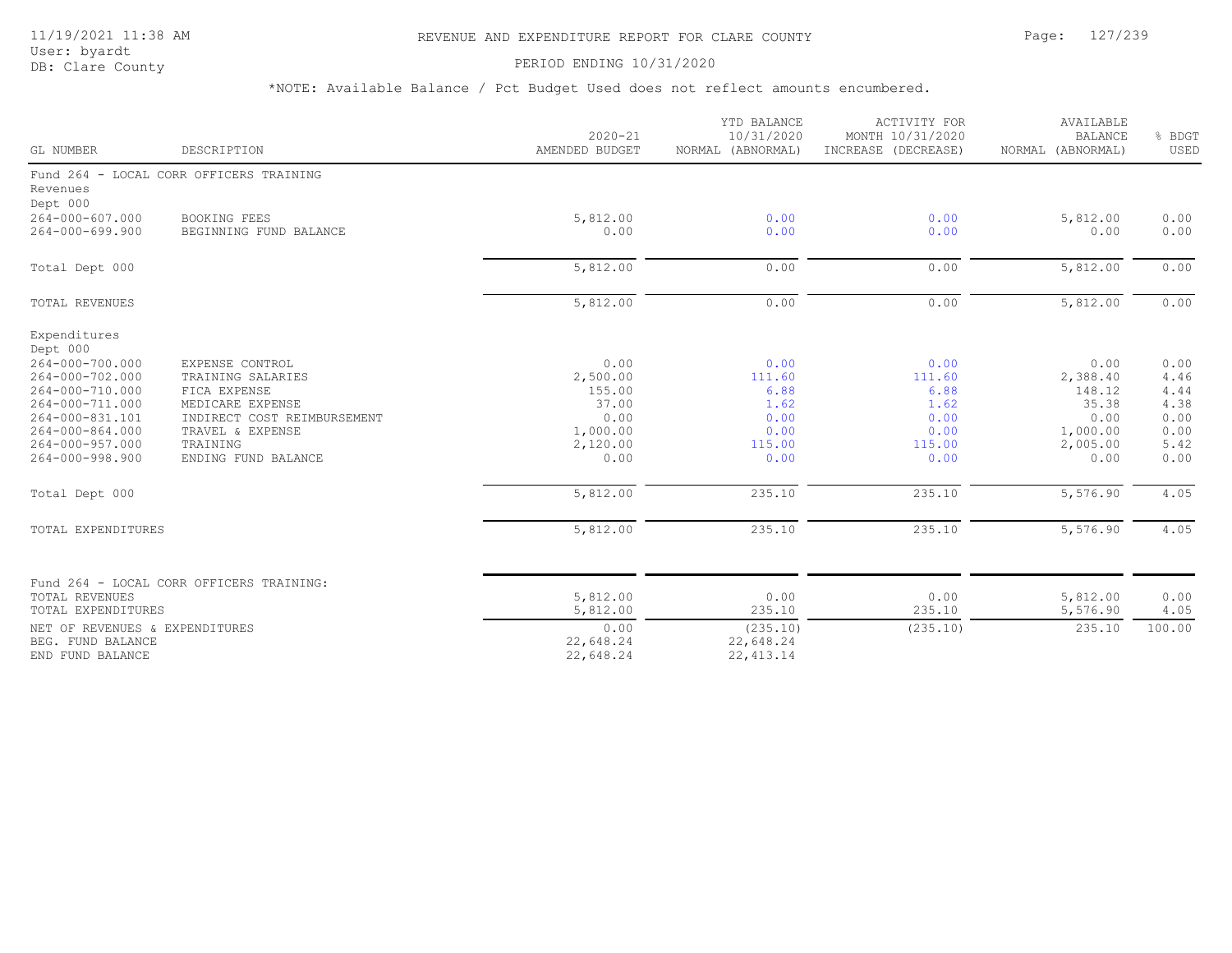# PERIOD ENDING 10/31/2020

| GL NUMBER                                | DESCRIPTION                                             | $2020 - 21$<br>AMENDED BUDGET | YTD BALANCE<br>10/31/2020<br>NORMAL (ABNORMAL) | ACTIVITY FOR<br>MONTH 10/31/2020<br>INCREASE (DECREASE) | AVAILABLE<br><b>BALANCE</b><br>NORMAL (ABNORMAL) | % BDGT<br>USED |
|------------------------------------------|---------------------------------------------------------|-------------------------------|------------------------------------------------|---------------------------------------------------------|--------------------------------------------------|----------------|
|                                          | Fund 265 - DRUG LAW ENFORCEMENT FUND                    |                               |                                                |                                                         |                                                  |                |
| Revenues                                 |                                                         |                               |                                                |                                                         |                                                  |                |
| Dept 000                                 |                                                         |                               |                                                |                                                         |                                                  |                |
| 265-000-642.000                          | CONFISCATED PROPERTY                                    | 0.00                          | 0.00                                           | 0.00                                                    | 0.00                                             | 0.00           |
| 265-000-643.229                          | DELETE-FORFEITURES PROS ATTY                            | 0.00                          | 0.00                                           | 0.00                                                    | 0.00                                             | 0.00           |
| 265-000-643.301                          | DRUG FORFEITURES                                        | 3,385.00                      | 0.00                                           | 0.00                                                    | 3,385.00                                         | 0.00           |
| 265-000-646.000                          | SALE OF CONFISCATED PROPERTY                            | 1,000.00                      | 0.00                                           | 0.00                                                    | 1,000.00                                         | 0.00           |
| 265-000-656.000                          | FORFEITURE BUY BACK                                     | 355.00                        | 0.00                                           | 0.00                                                    | 355.00                                           | 0.00           |
| 265-000-674.301<br>$265 - 000 - 676.000$ | MMRMA RAP GRANT REIMB<br>REIMBURSEMENTS-TOWING/STORAGE  | 0.00<br>175.00                | 0.00<br>0.00                                   | 0.00<br>0.00                                            | 0.00<br>175.00                                   | 0.00<br>0.00   |
| 265-000-699.900                          | BEGINNING FUND BALANCE                                  | 0.00                          | 0.00                                           | 0.00                                                    | 0.00                                             | 0.00           |
|                                          |                                                         |                               |                                                |                                                         |                                                  |                |
| Total Dept 000                           |                                                         | 4,915.00                      | 0.00                                           | 0.00                                                    | 4,915.00                                         | 0.00           |
|                                          |                                                         |                               |                                                |                                                         |                                                  |                |
| TOTAL REVENUES                           |                                                         | 4,915.00                      | 0.00                                           | 0.00                                                    | 4,915.00                                         | 0.00           |
| Expenditures                             |                                                         |                               |                                                |                                                         |                                                  |                |
| Dept 000                                 |                                                         |                               |                                                |                                                         |                                                  |                |
| 265-000-727.229                          | DELETE - SUPPLIES PROS ATTY                             | 0.00                          | 0.00                                           | 0.00                                                    | 0.00                                             | 0.00           |
| 265-000-727.301                          | SUPPLIES CCSD                                           | 750.00                        | 0.00                                           | 0.00                                                    | 750.00                                           | 0.00           |
| 265-000-804.000                          | EXPENSE OF FORFEITURE SALE                              | 250.00                        | 0.00                                           | 0.00                                                    | 250.00                                           | 0.00           |
| 265-000-815.000                          | PROSECUTOR EXPENSE                                      | 492.00                        | 0.00                                           | 0.00                                                    | 492.00                                           | 0.00           |
| 265-000-831.101                          | INDIRECT COST REIMBURSEMENT                             | 0.00                          | 0.00                                           | 0.00                                                    | 0.00                                             | 0.00           |
| 265-000-860.000                          | TOWING/STORAGE EXPENSE                                  | 1,750.00                      | 0.00                                           | 0.00                                                    | 1,750.00                                         | 0.00           |
| 265-000-965.000                          | INFORMANTS                                              | 0.00                          | 0.00                                           | 0.00                                                    | 0.00                                             | 0.00           |
| 265-000-978.000<br>265-000-978.001       | NEW EQUIPMENT                                           | 0.00<br>1,673.00              | 0.00<br>0.00                                   | 0.00<br>0.00                                            | 0.00<br>1,673.00                                 | 0.00<br>0.00   |
| 265-000-978.229                          | NEW EOUIPMENT UNDER<br>DELETE - NEW EQUIPMENT PROS ATTY | 0.00                          | 0.00                                           | 0.00                                                    | 0.00                                             | 0.00           |
| 265-000-978.301                          | NEW EQUIPMENT CCSD                                      | 0.00                          | 0.00                                           | 0.00                                                    | 0.00                                             | 0.00           |
| 265-000-998.101                          | APPROP TRANSFER OUT-GEN FUND                            | 0.00                          | 0.00                                           | 0.00                                                    | 0.00                                             | 0.00           |
| 265-000-998.900                          | ENDING FUND BALANCE                                     | 0.00                          | 0.00                                           | 0.00                                                    | 0.00                                             | 0.00           |
|                                          |                                                         |                               |                                                |                                                         |                                                  |                |
| Total Dept 000                           |                                                         | 4,915.00                      | 0.00                                           | 0.00                                                    | 4,915.00                                         | 0.00           |
| TOTAL EXPENDITURES                       |                                                         | 4,915.00                      | 0.00                                           | 0.00                                                    | 4,915.00                                         | 0.00           |
|                                          |                                                         |                               |                                                |                                                         |                                                  |                |
|                                          | Fund 265 - DRUG LAW ENFORCEMENT FUND:                   |                               |                                                |                                                         |                                                  |                |
| TOTAL REVENUES                           |                                                         | 4,915.00                      | 0.00                                           | 0.00                                                    | 4,915.00                                         | 0.00           |
| TOTAL EXPENDITURES                       |                                                         | 4,915.00                      | 0.00                                           | 0.00                                                    | 4,915.00                                         | 0.00           |
| NET OF REVENUES & EXPENDITURES           |                                                         | 0.00                          | 0.00                                           | 0.00                                                    | 0.00                                             | 0.00           |
| BEG. FUND BALANCE                        |                                                         | 3,428.84                      | 3,428.84                                       |                                                         |                                                  |                |
| END FUND BALANCE                         |                                                         | 3,428.84                      | 3,428.84                                       |                                                         |                                                  |                |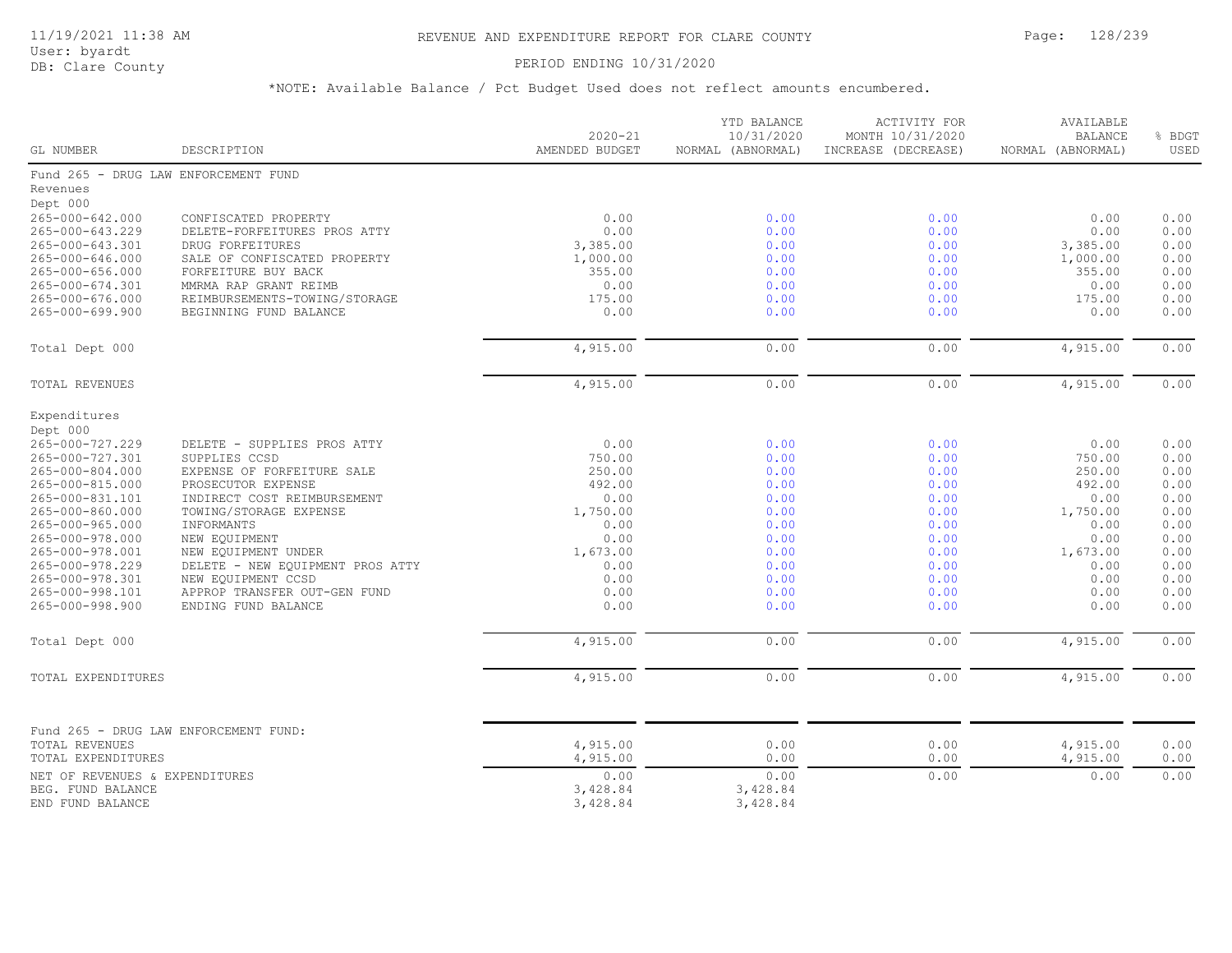# 11/19/2021 11:38 AM REVENUE AND EXPENDITURE REPORT FOR CLARE COUNTY Page: 129/239

User: byardt<br>DB: Clare County

### PERIOD ENDING 10/31/2020

|                                                                                                                                            |                                                                                                                                                  | $2020 - 21$                                      | YTD BALANCE<br>10/31/2020                      | <b>ACTIVITY FOR</b><br>MONTH 10/31/2020        | AVAILABLE<br><b>BALANCE</b>                      |                                               |
|--------------------------------------------------------------------------------------------------------------------------------------------|--------------------------------------------------------------------------------------------------------------------------------------------------|--------------------------------------------------|------------------------------------------------|------------------------------------------------|--------------------------------------------------|-----------------------------------------------|
| GL NUMBER                                                                                                                                  | DESCRIPTION                                                                                                                                      | AMENDED BUDGET                                   | NORMAL (ABNORMAL)                              | INCREASE (DECREASE)                            | NORMAL (ABNORMAL)                                | % BDGT<br>USED                                |
| Fund 266 - ORV ORDINANCE FUND<br>Revenues<br>Dept 000                                                                                      |                                                                                                                                                  |                                                  |                                                |                                                |                                                  |                                               |
| 266-000-655.000<br>266-000-699.900                                                                                                         | ORDINANCE FINES<br>BEGINNING FUND BALANCE                                                                                                        | 1,000.00<br>0.00                                 | 237.93<br>0.00                                 | 237.93<br>0.00                                 | 762.07<br>0.00                                   | 23.79<br>0.00                                 |
| Total Dept 000                                                                                                                             |                                                                                                                                                  | 1,000.00                                         | 237.93                                         | 237.93                                         | 762.07                                           | 23.79                                         |
| TOTAL REVENUES                                                                                                                             |                                                                                                                                                  | 1,000.00                                         | 237.93                                         | 237.93                                         | 762.07                                           | 23.79                                         |
| Expenditures<br>Dept 000<br>266-000-815.000<br>266-000-831.101<br>266-000-862.000<br>266-000-978.000<br>266-000-998.101<br>266-000-998.900 | ROAD COMMISSION EXPENSE<br>INDIRECT COST REIMBURSEMENT<br>REPAIR & MAINTENANCE<br>NEW EQUIPMENT<br>APPROP TRANSFER OUT GF<br>ENDING FUND BALANCE | 500.00<br>0.00<br>500.00<br>0.00<br>0.00<br>0.00 | 118.96<br>0.00<br>0.00<br>0.00<br>0.00<br>0.00 | 118.96<br>0.00<br>0.00<br>0.00<br>0.00<br>0.00 | 381.04<br>0.00<br>500.00<br>0.00<br>0.00<br>0.00 | 23.79<br>0.00<br>0.00<br>0.00<br>0.00<br>0.00 |
| Total Dept 000                                                                                                                             |                                                                                                                                                  | 1,000.00                                         | 118.96                                         | 118.96                                         | 881.04                                           | 11.90                                         |
| TOTAL EXPENDITURES                                                                                                                         |                                                                                                                                                  | 1,000.00                                         | 118.96                                         | 118.96                                         | 881.04                                           | 11.90                                         |
| Fund 266 - ORV ORDINANCE FUND:<br><b>TOTAL REVENUES</b><br>TOTAL EXPENDITURES                                                              |                                                                                                                                                  | 1,000.00<br>1,000.00                             | 237.93<br>118.96                               | 237.93<br>118.96                               | 762.07<br>881.04                                 | 23.79<br>11.90                                |
| NET OF REVENUES & EXPENDITURES<br>BEG. FUND BALANCE<br>END FUND BALANCE                                                                    |                                                                                                                                                  | 0.00<br>10,225.35<br>10,225.35                   | 118.97<br>10,225.35<br>10,344.32               | 118.97                                         | (118.97)                                         | 100.00                                        |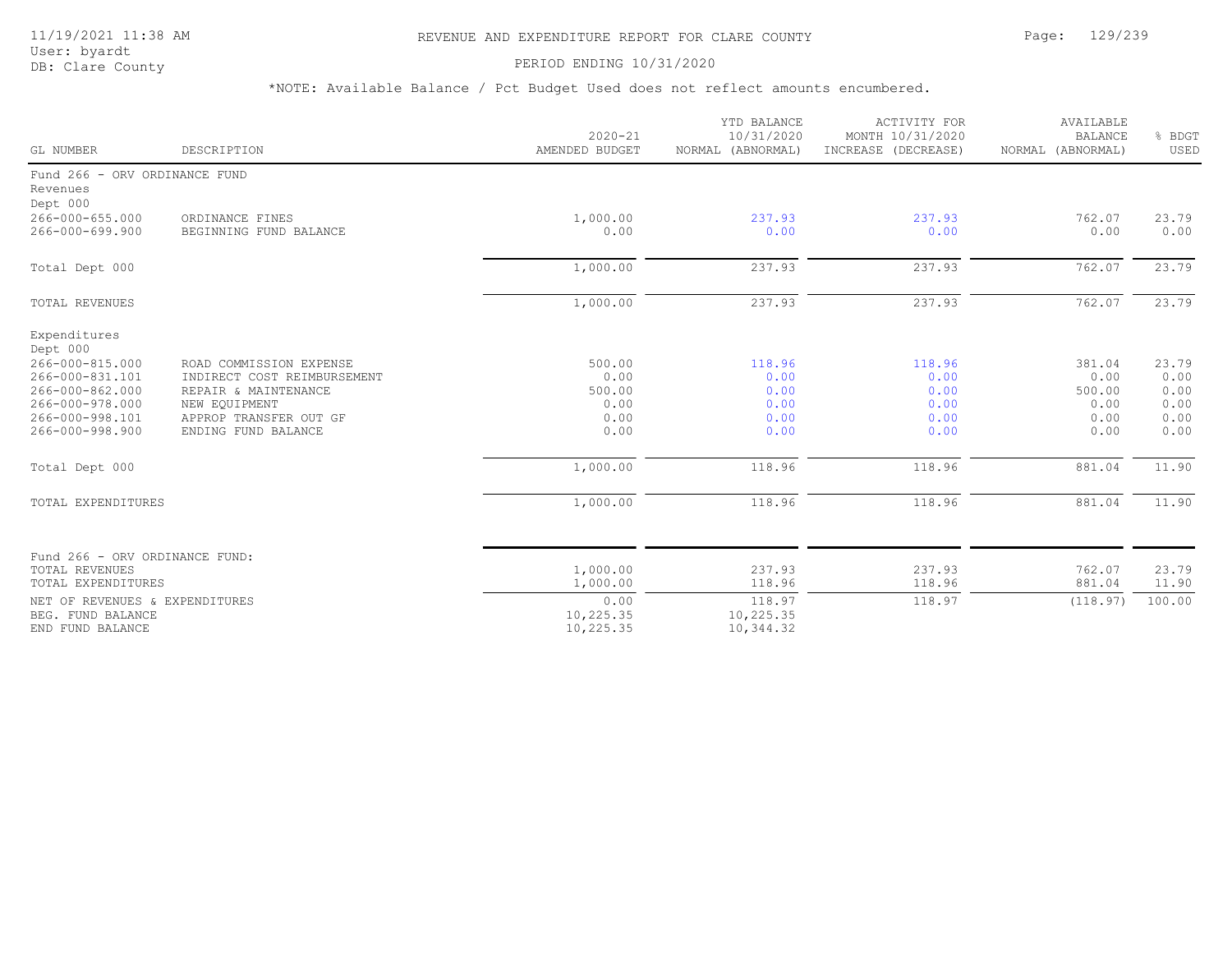# PERIOD ENDING 10/31/2020

| GL NUMBER                                                               | DESCRIPTION                                                             | $2020 - 21$<br>AMENDED BUDGET | YTD BALANCE<br>10/31/2020<br>NORMAL (ABNORMAL) | ACTIVITY FOR<br>MONTH 10/31/2020<br>INCREASE (DECREASE) | AVAILABLE<br><b>BALANCE</b><br>NORMAL (ABNORMAL) | % BDGT<br>USED |
|-------------------------------------------------------------------------|-------------------------------------------------------------------------|-------------------------------|------------------------------------------------|---------------------------------------------------------|--------------------------------------------------|----------------|
| Fund 267 - OWI FORFEITURE FUND                                          |                                                                         |                               |                                                |                                                         |                                                  |                |
| Revenues                                                                |                                                                         |                               |                                                |                                                         |                                                  |                |
| Dept 000                                                                |                                                                         |                               |                                                |                                                         |                                                  |                |
| 267-000-580.000                                                         | RAP GRANT                                                               | 0.00                          | 0.00                                           | 0.00                                                    | 0.00                                             | 0.00           |
| 267-000-608.301                                                         | STORAGE FEES - CCSD                                                     | 500.00                        | 0.00                                           | 0.00                                                    | 500.00                                           | 0.00           |
| $267 - 000 - 655.000$                                                   | SALE OF FORFEITED VEHICLES                                              | 3,000.00                      | 0.00                                           | 0.00                                                    | 3,000.00                                         | 0.00           |
| 267-000-656.000                                                         | FORFEITURE BUYBACKS                                                     | 15,400.00                     | 0.00                                           | 0.00                                                    | 15,400.00                                        | 0.00           |
| 267-000-676.000<br>$267 - 000 - 699.900$                                | REIMBURSEMENT - TOWING FEES<br>BEGINNING FUND BALANCE                   | 2,500.00<br>25,000.00         | 0.00<br>0.00                                   | 0.00<br>0.00                                            | 2,500.00<br>25,000.00                            | 0.00<br>0.00   |
|                                                                         |                                                                         |                               |                                                |                                                         |                                                  |                |
| Total Dept 000                                                          |                                                                         | 46,400.00                     | 0.00                                           | 0.00                                                    | 46,400.00                                        | 0.00           |
| <b>TOTAL REVENUES</b>                                                   |                                                                         | 46,400.00                     | 0.00                                           | 0.00                                                    | 46,400.00                                        | 0.00           |
|                                                                         |                                                                         |                               |                                                |                                                         |                                                  |                |
| Expenditures<br>Dept 000                                                |                                                                         |                               |                                                |                                                         |                                                  |                |
| 267-000-727.229                                                         | SUPPLIES - PA                                                           | 750.00                        | 0.00                                           | 0.00                                                    | 750.00                                           | 0.00           |
| 267-000-727.301                                                         | SUPPLIES - CCSD                                                         | 0.00                          | 0.00                                           | 0.00                                                    | 0.00                                             | 0.00           |
| 267-000-801.000                                                         | CONTRACTED SERVICES                                                     | 5,050.00                      | 0.00                                           | 0.00                                                    | 5,050.00                                         | 0.00           |
| 267-000-804.000                                                         | EXPENSE OF FORFEITURE & SALE                                            | 200.00                        | 0.00                                           | 0.00                                                    | 200.00                                           | 0.00           |
| 267-000-815.000                                                         | CITY POLICE DEPT EXPENSE                                                | 0.00                          | 0.00                                           | 0.00                                                    | 0.00                                             | 0.00           |
| 267-000-815.001                                                         | CRIME VICTIM'S EXPENSE                                                  | 1,000.00                      | 0.00                                           | 0.00                                                    | 1,000.00                                         | 0.00           |
| 267-000-831.101                                                         | INDIRECT COST REIMBURSEMENT                                             | 0.00                          | 0.00                                           | 0.00                                                    | 0.00                                             | 0.00           |
| 267-000-860.000                                                         | TOWING/STORAGE EXPENSE                                                  | 5,000.00                      | 0.00                                           | 0.00                                                    | 5,000.00                                         | 0.00           |
| 267-000-864.229                                                         | TRAVEL & EXPENSE                                                        | 500.00                        | 0.00                                           | 0.00                                                    | 500.00                                           | 0.00           |
| 267-000-967.229                                                         | NEW EQUIPMENT PA UNDER \$5000                                           | 500.00                        | 0.00                                           | 0.00                                                    | 500.00                                           | 0.00           |
| 267-000-967.301<br>267-000-978.229                                      | NEW EQUIPMENT CCSD UNDER \$5000                                         | 0.00<br>5,000.00              | 0.00<br>0.00                                   | 0.00<br>0.00                                            | 0.00<br>5,000.00                                 | 0.00<br>0.00   |
| 267-000-978.301                                                         | NEW EQUIP PA PROJECT UNDER \$5000<br>NEW EQUIP CCSD PROJECT OVER \$5000 | 3,400.00                      | 0.00                                           | 0.00                                                    | 3,400.00                                         | 0.00           |
| $267 - 000 - 998.900$                                                   | ENDING FUND BALANCE                                                     | 25,000.00                     | 0.00                                           | 0.00                                                    | 25,000.00                                        | 0.00           |
| 267-000-999.000                                                         | TRANSFER OUT                                                            | 0.00                          | 0.00                                           | 0.00                                                    | 0.00                                             | 0.00           |
| Total Dept 000                                                          |                                                                         | 46,400.00                     | 0.00                                           | 0.00                                                    | 46,400.00                                        | 0.00           |
|                                                                         |                                                                         |                               |                                                |                                                         |                                                  |                |
| TOTAL EXPENDITURES                                                      |                                                                         | 46,400.00                     | 0.00                                           | 0.00                                                    | 46,400.00                                        | 0.00           |
|                                                                         |                                                                         |                               |                                                |                                                         |                                                  |                |
| Fund 267 - OWI FORFEITURE FUND:                                         |                                                                         |                               |                                                |                                                         |                                                  |                |
| TOTAL REVENUES<br>TOTAL EXPENDITURES                                    |                                                                         | 46,400.00<br>46,400.00        | 0.00<br>0.00                                   | 0.00<br>0.00                                            | 46,400.00<br>46,400.00                           | 0.00<br>0.00   |
|                                                                         |                                                                         | 0.00                          | 0.00                                           | 0.00                                                    |                                                  | 0.00           |
| NET OF REVENUES & EXPENDITURES<br>BEG. FUND BALANCE<br>END FUND BALANCE |                                                                         | 61,380.67<br>61,380.67        | 61,380.67<br>61,380.67                         |                                                         | 0.00                                             |                |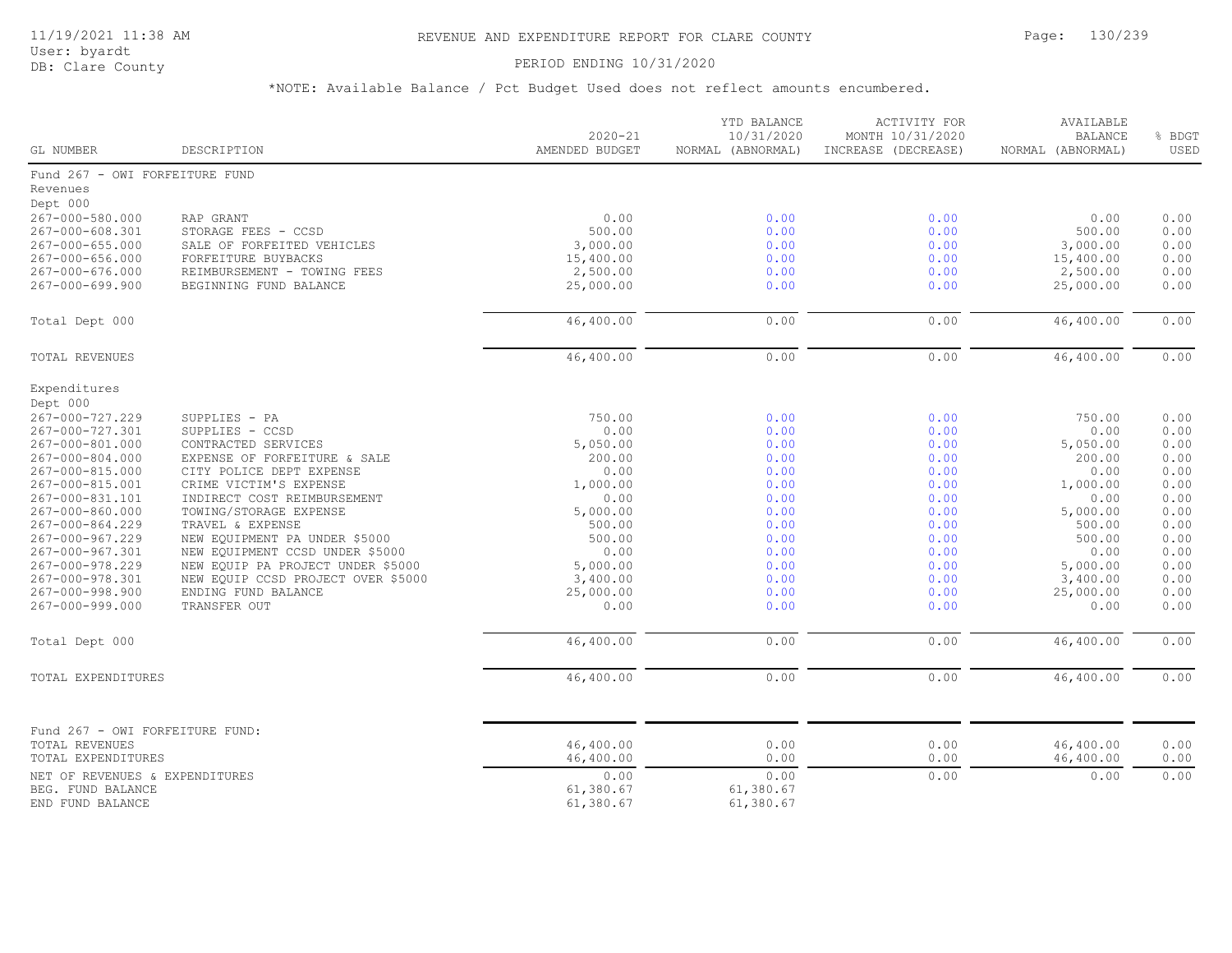### PERIOD ENDING 10/31/2020

| GL NUMBER       | DESCRIPTION                             | $2020 - 21$<br>AMENDED BUDGET | YTD BALANCE<br>10/31/2020<br>NORMAL<br>(ABNORMAL) | <b>ACTIVITY FOR</b><br>MONTH 10/31/2020<br>INCREASE (DECREASE) | AVAILABLE<br>BALANCE<br>NORMAL (ABNORMAL) | BDGT<br>USED |
|-----------------|-----------------------------------------|-------------------------------|---------------------------------------------------|----------------------------------------------------------------|-------------------------------------------|--------------|
|                 | Fund 268 - CLARE-GLADWIN RECOVERY COURT |                               |                                                   |                                                                |                                           |              |
| Revenues        |                                         |                               |                                                   |                                                                |                                           |              |
| Dept 000        |                                         |                               |                                                   |                                                                |                                           |              |
| 268-000-528.000 | FEDERAL GRANT - OTHER                   | 0.00                          | 0.00                                              | 0.00                                                           | 0.00                                      | 0.00         |
| 268-000-547.001 | MDCGP GRANT                             | 85,000.00                     | 0.00                                              | 0.00                                                           | 85,000.00                                 | 0.00         |
| 268-000-602.002 | SUPPLEMENTAL PART COSTS - CLARE         | 3,000.00                      | 227.00                                            | 227.00                                                         | 2,773.00                                  | 7.57         |
| 268-000-602.003 | SUPPLEMENTAL PART COSTS - GLADWIN       | 2,000.00                      | 0.00                                              | 0.00                                                           | 2,000.00                                  | 0.00         |
| 268-000-608.002 | CIVIL FILING FEES - CLARE               | 0.00                          | 0.00                                              | 0.00                                                           | 0.00                                      | 0.00         |
| 268-000-608.003 | CIVIL FILING FEES - GLADWIN             | 0.00                          | 0.00                                              | 0.00                                                           | 0.00                                      | 0.00         |
| 268-000-674.002 | COMM DONATIONS - CLARE                  | 450.00                        | 0.00                                              | 0.00                                                           | 450.00                                    | 0.00         |
| 268-000-674.003 | COMM DONATIONS - GLADWIN                | 450.00                        | 0.00                                              | 0.00                                                           | 450.00                                    | 0.00         |
| 268-000-676.000 | REIMBURSEMENTS                          | 0.00                          | 0.00                                              | 0.00                                                           | 0.00                                      | 0.00         |
| 268-000-699.000 | APPROPRIATION - GLADWIN                 | 0.00                          | 0.00                                              | 0.00                                                           | 0.00                                      | 0.00         |
| 268-000-699.002 | APPROPRIATION - CLARE COUNTY            | 6,000.00                      | 0.00                                              | 0.00                                                           | 6,000.00                                  | 0.00         |
| 268-000-699.003 | APPROPRIATION - GLADWIN                 | 6,000.00                      | 0.00                                              | 0.00                                                           | 6,000.00                                  | 0.00         |
| 268-000-699.101 | APPROPRIATION CLARE                     | 0.00                          | 0.00                                              | 0.00                                                           | 0.00                                      | 0.00         |
| 268-000-699.900 | BEGINNING FUND BALANCE                  | 15,000.00                     | 0.00                                              | 0.00                                                           | 15,000.00                                 | 0.00         |
| Total Dept 000  |                                         | 117,900.00                    | 227.00                                            | 227.00                                                         | 117,673.00                                | 0.19         |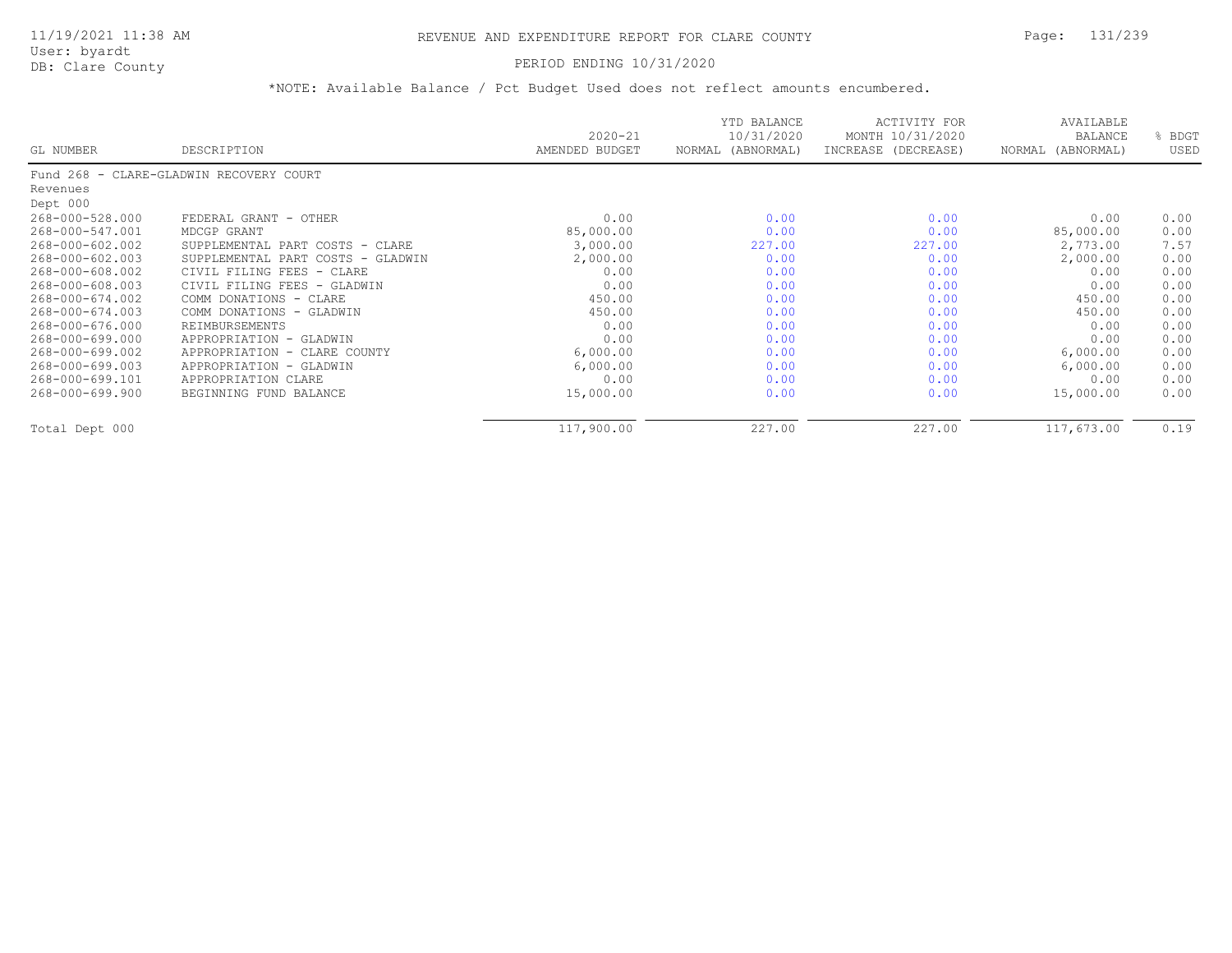### PERIOD ENDING 10/31/2020

| GL NUMBER                       | DESCRIPTION                             | $2020 - 21$<br>AMENDED BUDGET | YTD BALANCE<br>10/31/2020<br>NORMAL (ABNORMAL) | ACTIVITY FOR<br>MONTH 10/31/2020<br>INCREASE (DECREASE) | AVAILABLE<br>BALANCE<br>NORMAL (ABNORMAL) | BDGT<br>USED |
|---------------------------------|-----------------------------------------|-------------------------------|------------------------------------------------|---------------------------------------------------------|-------------------------------------------|--------------|
|                                 | Fund 268 - CLARE-GLADWIN RECOVERY COURT |                               |                                                |                                                         |                                           |              |
| Revenues                        |                                         |                               |                                                |                                                         |                                           |              |
| Dept 278 - VETERANS COURT       |                                         |                               |                                                |                                                         |                                           |              |
| 268-278-548.000                 | VETERANS COURT GRANT                    | 13,000.00                     | 0.00                                           | 0.00                                                    | 13,000.00                                 | 0.00         |
| 268-278-602.000                 | VETERANS COURT SUPPLEMENTAL COSTS       | 0.00                          | 0.00                                           | 0.00                                                    | 0.00                                      | 0.00         |
| 268-278-602.002                 | SUPPLEMENTAL PART COSTS - CLARE         | 1,250.00                      | 0.00                                           | 0.00                                                    | 1,250.00                                  | 0.00         |
| 268-278-602.003                 | SUPPLEMENTAL PART COSTS - GLADWIN       | 1,250.00                      | 0.00                                           | 0.00                                                    | 1,250.00                                  | 0.00         |
| 268-278-699.002                 | APPROPRIATION - CLARE COUNTY            | 1,500.00                      | 0.00                                           | 0.00                                                    | 1,500.00                                  | 0.00         |
| 268-278-699.003                 | APPROPRIATION - GLADWIN                 | 1,500.00                      | 0.00                                           | 0.00                                                    | 1,500.00                                  | 0.00         |
|                                 |                                         |                               |                                                |                                                         |                                           |              |
| Total Dept 278 - VETERANS COURT |                                         | 18,500.00                     | 0.00                                           | 0.00                                                    | 18,500.00                                 | 0.00         |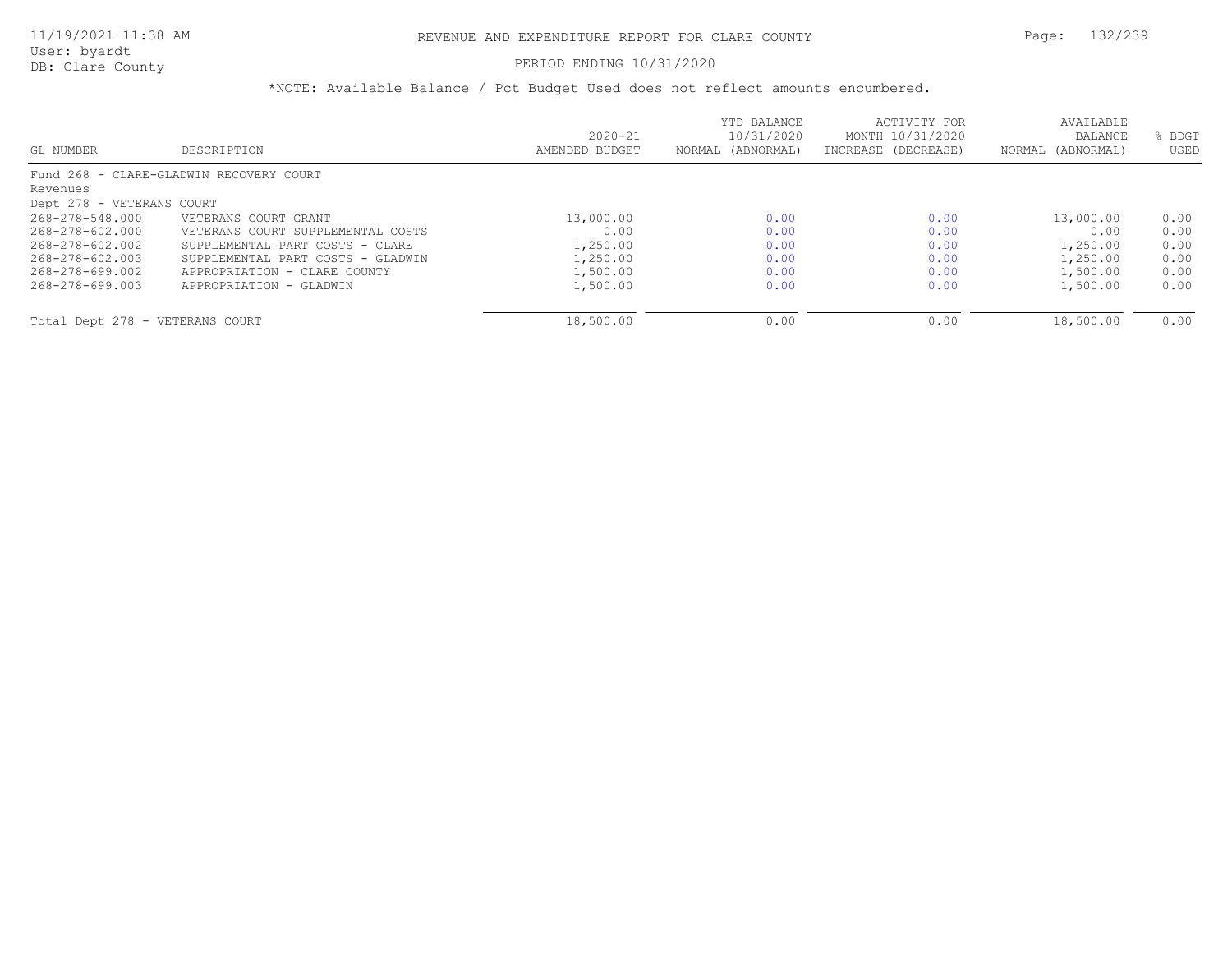# 11/19/2021 11:38 AM REVENUE AND EXPENDITURE REPORT FOR CLARE COUNTY Page: 133/239

User: byardt<br>DB: Clare County

### PERIOD ENDING 10/31/2020

| <b>GL NUMBER</b>                   | DESCRIPTION                                        | $2020 - 21$<br>AMENDED BUDGET | YTD BALANCE<br>10/31/2020<br>NORMAL (ABNORMAL) | <b>ACTIVITY FOR</b><br>MONTH 10/31/2020<br>INCREASE (DECREASE) | AVAILABLE<br><b>BALANCE</b><br>NORMAL (ABNORMAL) | % BDGT<br>USED |
|------------------------------------|----------------------------------------------------|-------------------------------|------------------------------------------------|----------------------------------------------------------------|--------------------------------------------------|----------------|
|                                    |                                                    |                               |                                                |                                                                |                                                  |                |
|                                    | Fund 268 - CLARE-GLADWIN RECOVERY COURT            |                               |                                                |                                                                |                                                  |                |
| Revenues                           |                                                    |                               |                                                |                                                                |                                                  |                |
|                                    | Dept 288 - RECOVERY CT - FEDERAL BYRNE GRANT       |                               |                                                |                                                                |                                                  |                |
| 268-288-530.000                    | FEDERAL GRANT - BYRNE                              | 0.00                          | 0.00                                           | 0.00                                                           | 0.00                                             | 0.00           |
| 268-288-602.002                    | SUPPLEMENTAL PART COSTS - CLARE                    | 0.00                          | 0.00                                           | 0.00                                                           | 0.00                                             | 0.00           |
| 268-288-602.003                    | SUPPLEMENTAL PART COSTS - GLADWIN                  | 0.00                          | 0.00                                           | 0.00                                                           | 0.00                                             | 0.00           |
| 268-288-699.002<br>268-288-699.003 | APPROPRIATION - CLARE COUNTY                       | 0.00<br>0.00                  | 0.00<br>0.00                                   | 0.00                                                           | 0.00<br>0.00                                     | 0.00<br>0.00   |
|                                    | APPROPRIATION - GLADWIN                            |                               |                                                | 0.00                                                           |                                                  |                |
|                                    | Total Dept 288 - RECOVERY CT - FEDERAL BYRNE GRANT | 0.00                          | 0.00                                           | 0.00                                                           | 0.00                                             | 0.00           |
| TOTAL REVENUES                     |                                                    | 136,400.00                    | 227.00                                         | 227.00                                                         | 136,173.00                                       | 0.17           |
| Expenditures                       |                                                    |                               |                                                |                                                                |                                                  |                |
| Dept 000                           |                                                    |                               |                                                |                                                                |                                                  |                |
| 268-000-705.000                    | SALARIES - PART TIME                               | 0.00                          | 0.00                                           | 0.00                                                           | 0.00                                             | 0.00           |
| 268-000-705.001                    | PT SALARIES - GRANT                                | 49,470.00                     | 2,541.50                                       | 2,541.50                                                       | 46,928.50                                        | 5.14           |
| 268-000-705.002                    | PT SALARIES - CLARE                                | 2,500.00                      | 0.00                                           | 0.00                                                           | 2,500.00                                         | 0.00           |
| 268-000-705.003                    | PT SALARIES - GLADWIN                              | 2,500.00                      | 0.00                                           | 0.00                                                           | 2,500.00                                         | 0.00           |
| 268-000-710.000                    | FICA EXPENSE                                       | 0.00                          | 157.42                                         | 157.42                                                         | (157.42)                                         | 100.00         |
| 268-000-710.001                    | FICA EXP - GRANT                                   | 3,000.00                      | 0.00                                           | 0.00                                                           | 3,000.00                                         | 0.00           |
| 268-000-710.002                    | FICA EXP - CLARE                                   | 250.00                        | 0.00                                           | 0.00                                                           | 250.00                                           | 0.00           |
| 268-000-710.003                    | FICA EXP - GLADWIN                                 | 250.00                        | 0.00                                           | 0.00                                                           | 250.00                                           | 0.00           |
| 268-000-711.000                    | MEDICARE                                           | 0.00                          | 36.82                                          | 36.82                                                          | (36.82)                                          | 100.00         |
| 268-000-711.001                    | MEDICARE EXP - GRANT                               | 700.00                        | 0.00                                           | 0.00                                                           | 700.00                                           | 0.00           |
| 268-000-711.002                    | MEDICARE EXP - CLARE                               | 100.00<br>100.00              | 0.00<br>0.00                                   | 0.00                                                           | 100.00<br>100.00                                 | 0.00<br>0.00   |
| 268-000-711.003<br>268-000-715.000 | MEDICARE EXP - GLADWIN<br>HEALTH INSURANCE         | 4,000.00                      | 345.74                                         | 0.00<br>345.74                                                 | 3,654.26                                         | 8.64           |
| 268-000-715.002                    | HEALTH INS - CLARE                                 | 450.00                        | 0.00                                           | 0.00                                                           | 450.00                                           | 0.00           |
| 268-000-715.003                    | HEALTH INS - GLADWIN                               | 450.00                        | 0.00                                           | 0.00                                                           | 450.00                                           | 0.00           |
| 268-000-715.006                    | CIC BUNDLE                                         | 474.00                        | 39.50                                          | 39.50                                                          | 434.50                                           | 8.33           |
| 268-000-716.007                    | HEALTH ACH REIMBURSEMENT                           | 0.00                          | 0.00                                           | 0.00                                                           | 0.00                                             | 0.00           |
| 268-000-716.008                    | SMARTCARD REIMBURSEMENT                            | 0.00                          | 0.00                                           | 0.00                                                           | 0.00                                             | 0.00           |
| 268-000-716.009                    | ADMIN FEES                                         | 0.00                          | 0.00                                           | 0.00                                                           | 0.00                                             | 0.00           |
| 268-000-718.001                    | RETIREMENT - GRANT                                 | 0.00                          | 0.00                                           | 0.00                                                           | 0.00                                             | 0.00           |
| 268-000-718.002                    | RETIREMENT-CLARE- (GRANT NOT COUNTY)               | 0.00                          | 0.00                                           | 0.00                                                           | 0.00                                             | 0.00           |
| 268-000-718.003                    | RETIREMENT-GLADWIN- (GRANT NOT COUNTY)             | 0.00                          | 0.00                                           | 0.00                                                           | 0.00                                             | 0.00           |
| 268-000-724.000                    | WORKMANS COMP                                      | 0.00                          | 0.00                                           | 0.00                                                           | 0.00                                             | 0.00           |
| 268-000-724.001                    | WORKERS COMP/GRANT                                 | 500.00                        | 0.00                                           | 0.00                                                           | 500.00                                           | 0.00           |
| 268-000-724.002                    | WORKERS COMP - CLARE                               | 50.00                         | 0.00                                           | 0.00                                                           | 50.00                                            | 0.00           |
| 268-000-724.003                    | WORKERS COMP - GLADWIN                             | 50.00                         | 0.00                                           | 0.00                                                           | 50.00                                            | 0.00           |
| 268-000-727.001                    | SUPPLIES - GRANT                                   | 500.00                        | 0.00                                           | 0.00                                                           | 500.00                                           | 0.00           |
| 268-000-727.002                    | SUPPLIES - CLARE                                   | 0.00                          | 0.00                                           | 0.00                                                           | 0.00                                             | 0.00           |
| 268-000-727.003                    | SUPPLIES - GLADWIN                                 | 0.00                          | 0.00                                           | 0.00                                                           | 0.00                                             | 0.00           |
| 268-000-730.001                    | OPERATING SUPPLIES                                 | 3,500.00                      | 0.00                                           | 0.00                                                           | 3,500.00                                         | 0.00           |
| 268-000-730.002                    | OPERATING SUPPLIES<br>- CLARE                      | 400.00                        | 0.00                                           | 0.00                                                           | 400.00                                           | 0.00           |
| 268-000-730.003                    | OPERATING SUPPLIES - GLADWIN                       | 406.00                        | 0.00                                           | 0.00                                                           | 406.00                                           | 0.00           |
| 268-000-801.001                    | CONTRACTUAL SERVICES - GRANT                       | 21,120.00                     | 0.00                                           | 0.00                                                           | 21,120.00                                        | 0.00           |
| 268-000-801.002                    | CONTRACTUAL SERVICES - CLARE                       | 2,000.00                      | 0.00                                           | 0.00                                                           | 2,000.00                                         | 0.00           |
| 268-000-801.003                    | CONTRACTUAL SERVICES - GLADWIN                     | 2,000.00                      | 0.00                                           | 0.00                                                           | 2,000.00                                         | 0.00           |
| 268-000-831.101                    | INDIRECT COST REIMBURSEMENT                        | 0.00                          | 0.00                                           | 0.00                                                           | 0.00                                             | 0.00           |
| 268-000-864.001                    | TRAVEL EXP - GRANT                                 | 1,210.00                      | 0.00                                           | 0.00                                                           | 1,210.00                                         | 0.00           |
| 268-000-864.002                    | TRAVEL EXP - CLARE                                 | 2,805.00                      | 0.00                                           | 0.00                                                           | 2,805.00                                         | 0.00           |
| 268-000-864.003                    | TRAVEL EXP - GLADWIN                               | 2,805.00                      | 0.00                                           | 0.00                                                           | 2,805.00                                         | 0.00           |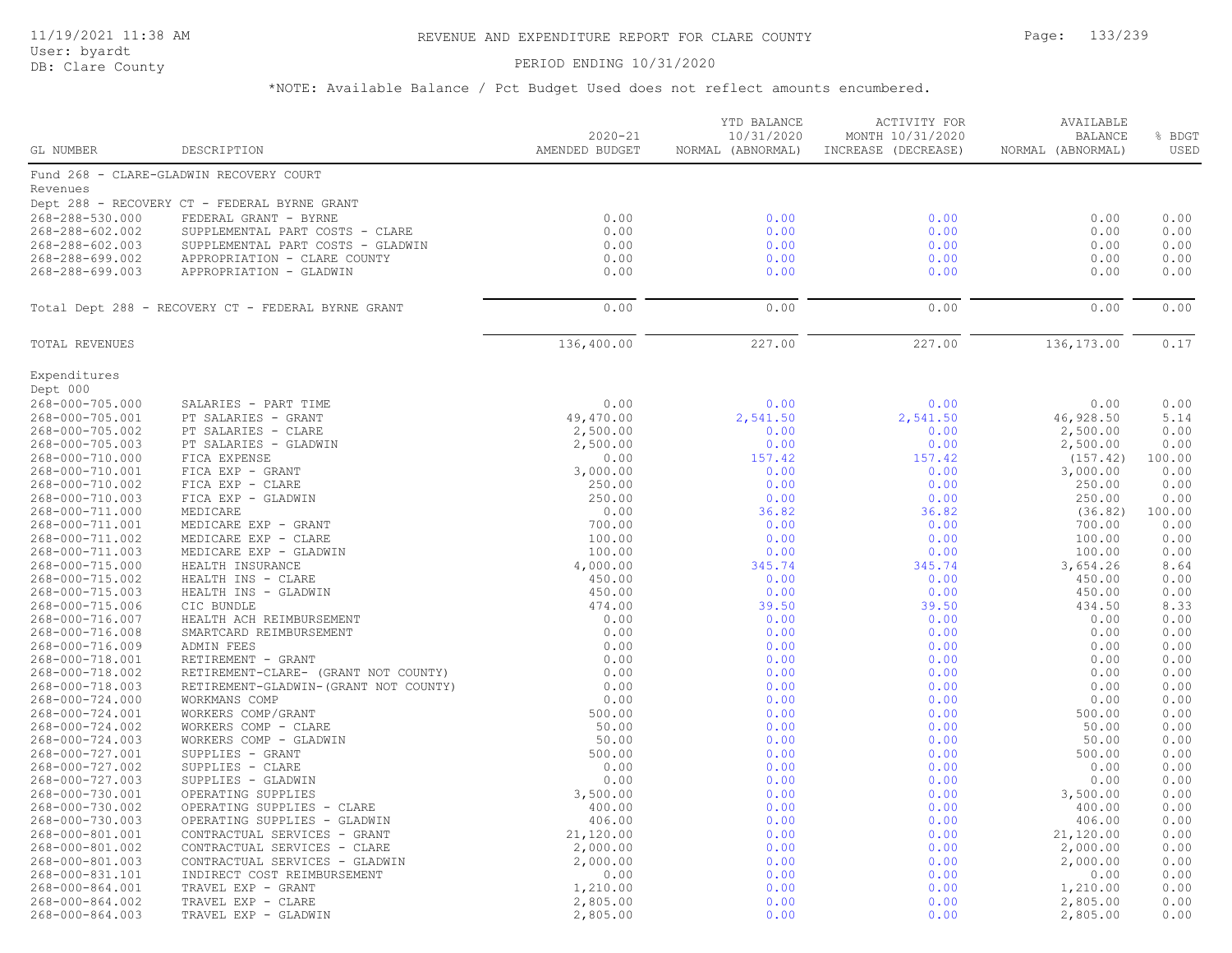# PERIOD ENDING 10/31/2020

| GL NUMBER       | DESCRIPTION                             | $2020 - 21$<br>AMENDED BUDGET | YTD BALANCE<br>10/31/2020<br>NORMAL (ABNORMAL) | ACTIVITY FOR<br>MONTH 10/31/2020<br>INCREASE (DECREASE) | AVAILABLE<br><b>BALANCE</b><br>NORMAL (ABNORMAL) | BDGT<br>USED |
|-----------------|-----------------------------------------|-------------------------------|------------------------------------------------|---------------------------------------------------------|--------------------------------------------------|--------------|
|                 | Fund 268 - CLARE-GLADWIN RECOVERY COURT |                               |                                                |                                                         |                                                  |              |
| Expenditures    |                                         |                               |                                                |                                                         |                                                  |              |
| 268-000-880.000 | COMM PROMOTION - IN-KIND DONATIONS      | 0.00                          | 0.00                                           | 0.00                                                    | 0.00                                             | 0.00         |
| 268-000-977.001 | NEW EQUIP UNDER \$5000 GRANT            | 0.00                          | 0.00                                           | 0.00                                                    | 0.00                                             | 0.00         |
| 268-000-977.002 | NEW EQUIP UNDER \$5000 CLARE            | 0.00                          | 0.00                                           | 0.00                                                    | 0.00                                             | 0.00         |
| 268-000-977.003 | NEW EOUIP UNDER \$5000 GLADWIN          | 0.00                          | 0.00                                           | 0.00                                                    | 0.00                                             | 0.00         |
| 268-000-991.000 | PRINCIPAL                               | 500.00                        | 64.32                                          | 64.32                                                   | 435.68                                           | 12.86        |
| 268-000-995.000 | INTEREST                                | 0.00                          | 0.00                                           | 0.00                                                    | 0.00                                             | 0.00         |
| 268-000-998.900 | ENDING FUND BALANCE                     | 15,000.00                     | 0.00                                           | 0.00                                                    | 15,000.00                                        | 0.00         |
| Total Dept 000  |                                         | 117,090.00                    | 3,185.30                                       | 3,185.30                                                | 113,904.70                                       | 2.72         |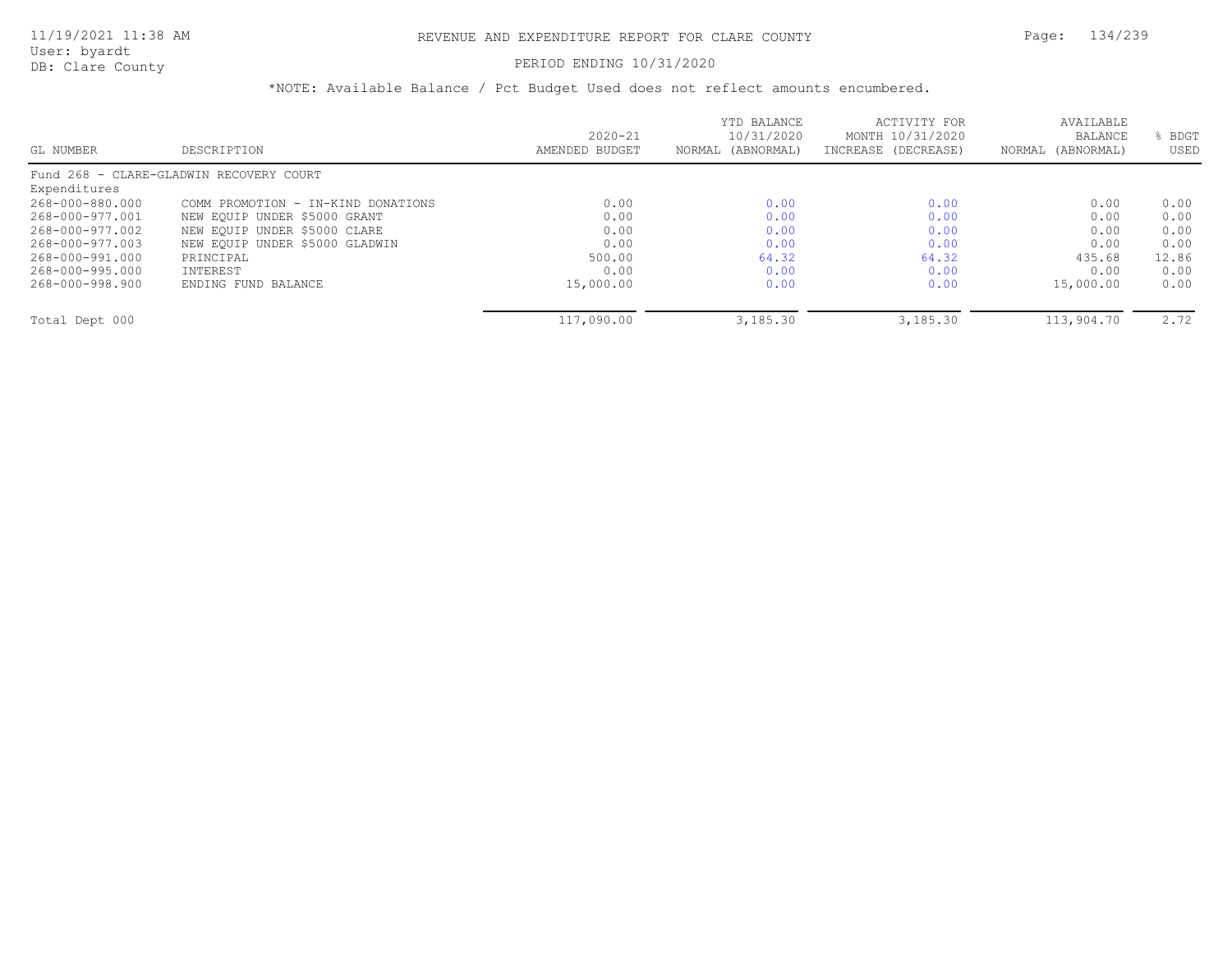# PERIOD ENDING 10/31/2020

|                                 |                                         | $2020 - 21$    | YTD BALANCE<br>10/31/2020 | <b>ACTIVITY FOR</b><br>MONTH 10/31/2020 | AVAILABLE<br><b>BALANCE</b> | % BDGT |
|---------------------------------|-----------------------------------------|----------------|---------------------------|-----------------------------------------|-----------------------------|--------|
| GL NUMBER                       | DESCRIPTION                             | AMENDED BUDGET | NORMAL (ABNORMAL)         | INCREASE (DECREASE)                     | NORMAL (ABNORMAL)           | USED   |
|                                 | Fund 268 - CLARE-GLADWIN RECOVERY COURT |                |                           |                                         |                             |        |
| Expenditures                    |                                         |                |                           |                                         |                             |        |
| Dept 278 - VETERANS COURT       |                                         |                |                           |                                         |                             |        |
| 268-278-705.000                 | PART TIME SALARY                        | 8,000.00       | 623.50                    | 623.50                                  | 7,376.50                    | 7.79   |
| 268-278-705.002                 | RC - PART TIME SALARY CLARE CO          | 1,000.00       | 0.00                      | 0.00                                    | 1,000.00                    | 0.00   |
| 268-278-705.003                 | HM - PART TIME SALARY GLADWIN CO        | 1,000.00       | 0.00                      | 0.00                                    | 1,000.00                    | 0.00   |
| 268-278-710.000                 | FICA EXPENSE                            | 500.00         | 38.63                     | 38.63                                   | 461.37                      | 7.73   |
| 268-278-710.002                 | RC FICA EXPENSE CLARE CO                | 60.00          | 0.00                      | 0.00                                    | 60.00                       | 0.00   |
| 268-278-710.003                 | HM FICA EXPENSE GLADWIN CO              | 60.00          | 0.00                      | 0.00                                    | 60.00                       | 0.00   |
| 268-278-711.000                 | MEDICARE EXPENSE                        | 0.00           | 9.04                      | 9.04                                    | (9.04)                      | 100.00 |
| 268-278-711.002                 | RC MEDICARE EXPENSE CLARE CO            | 75.00          | 0.00                      | 0.00                                    | 75.00                       | 0.00   |
| 268-278-711.003                 | HM MEDICARE EXPENSE GLADWIN CO          | 75.00          | 0.00                      | 0.00                                    | 75.00                       | 0.00   |
| 268-278-724.000                 | WORKMANS COMPENSATION                   | 0.00           | 0.00                      | 0.00                                    | 0.00                        | 0.00   |
| 268-278-724.002                 | WORKERS COMP - CLARE                    | 55.00          | 0.00                      | 0.00                                    | 55.00                       | 0.00   |
| 268-278-724.003                 | WORKERS COMP - GLADWIN                  | 55.00          | 0.00                      | 0.00                                    | 55.00                       | 0.00   |
| 268-278-729.000                 | SUPPLIES - OPERATING                    | 0.00           | 0.00                      | 0.00                                    | 0.00                        | 0.00   |
| 268-278-729.002                 | SUPPLIES - OPERATING CLARE              | 465.00         | 0.00                      | 0.00                                    | 465.00                      | 0.00   |
| 268-278-729.003                 | SUPPLIES - OPERATING GLADWIN            | 465.00         | 0.00                      | 0.00                                    | 465.00                      | 0.00   |
| 268-278-730.001                 | OPERATING SUPPLIES                      | 0.00           | 0.00                      | 0.00                                    | 0.00                        | 0.00   |
| 268-278-801.000                 | CONTRACTED SERVICE                      | 3,000.00       | 0.00                      | 0.00                                    | 3,000.00                    | 0.00   |
| 268-278-801.002                 | CONTRACTED SERVICES - CLARE             | 1,000.00       | 0.00                      | 0.00                                    | 1,000.00                    | 0.00   |
| 268-278-801.003                 | CONTRACTED SERVICES - GLADWIN           | 1,000.00       | 0.00                      | 0.00                                    | 1,000.00                    | 0.00   |
| 268-278-864.000                 | LUNCH & MILEAGE TO MEETINGS             | 1,400.00       | 0.00                      | 0.00                                    | 1,400.00                    | 0.00   |
| 268-278-864.002                 | TRAVEL EXP - CLARE                      | 550.00         | 0.00                      | 0.00                                    | 550.00                      | 0.00   |
| 268-278-864.003                 | TRAVEL EXP - GLADWIN                    | 550.00         | 0.00                      | 0.00                                    | 550.00                      | 0.00   |
| Total Dept 278 - VETERANS COURT |                                         | 19,310.00      | 671.17                    | 671.17                                  | 18,638.83                   | 3.48   |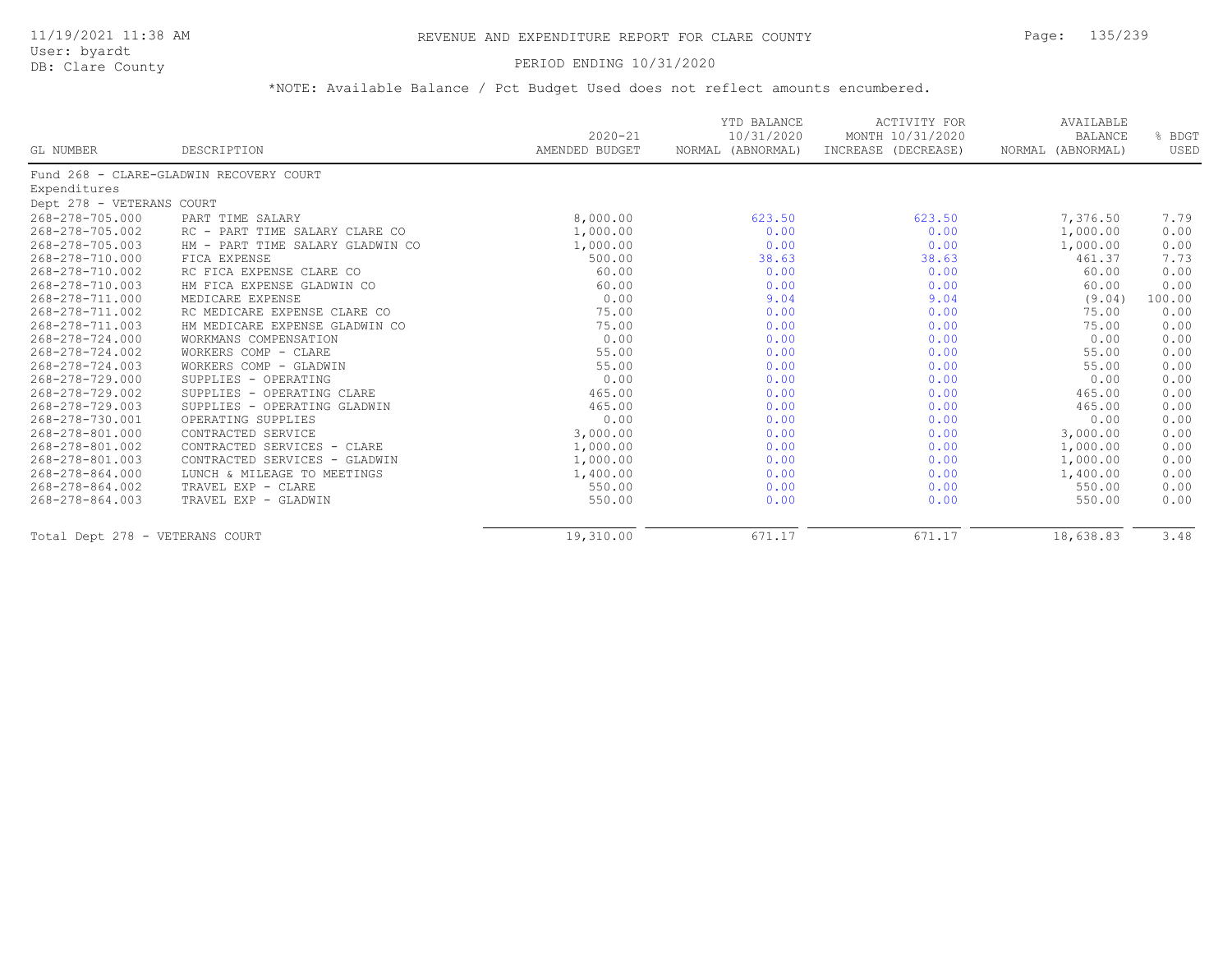### PERIOD ENDING 10/31/2020

|                 |                                                    |                               | YTD BALANCE                     | <b>ACTIVITY FOR</b>                     | AVAILABLE                           |                |
|-----------------|----------------------------------------------------|-------------------------------|---------------------------------|-----------------------------------------|-------------------------------------|----------------|
| GL NUMBER       | DESCRIPTION                                        | $2020 - 21$<br>AMENDED BUDGET | 10/31/2020<br>NORMAL (ABNORMAL) | MONTH 10/31/2020<br>INCREASE (DECREASE) | <b>BALANCE</b><br>NORMAL (ABNORMAL) | % BDGT<br>USED |
|                 |                                                    |                               |                                 |                                         |                                     |                |
|                 | Fund 268 - CLARE-GLADWIN RECOVERY COURT            |                               |                                 |                                         |                                     |                |
| Expenditures    |                                                    |                               |                                 |                                         |                                     |                |
|                 | Dept 288 - RECOVERY CT - FEDERAL BYRNE GRANT       |                               |                                 |                                         |                                     |                |
| 268-288-705.001 | PART TIME SALARY                                   | 0.00                          | 0.00                            | 0.00                                    | 0.00                                | 0.00           |
| 268-288-705.002 | PART TIME SALARY                                   | 0.00                          | 0.00                            | 0.00                                    | 0.00                                | 0.00           |
| 268-288-705.003 | PART TIME SALARY                                   | 0.00                          | 0.00                            | 0.00                                    | 0.00                                | 0.00           |
| 268-288-710.001 | FICA EXPENSE                                       | 0.00                          | 0.00                            | 0.00                                    | 0.00                                | 0.00           |
| 268-288-710.002 | FICA EXPENSE                                       | 0.00                          | 0.00                            | 0.00                                    | 0.00                                | 0.00           |
| 268-288-710.003 | FICA EXPENSE                                       | 0.00                          | 0.00                            | 0.00                                    | 0.00                                | 0.00           |
| 268-288-711.001 | MEDICARE EXPENSE                                   | 0.00                          | 0.00                            | 0.00                                    | 0.00                                | 0.00           |
| 268-288-711.002 | MEDICARE EXPENSE                                   | 0.00                          | 0.00                            | 0.00                                    | 0.00                                | 0.00           |
| 268-288-711.003 | MEDICARE EXPENSE                                   | 0.00                          | 0.00                            | 0.00                                    | 0.00                                | 0.00           |
| 268-288-715.001 | HEALTH INSURANCE                                   | 0.00                          | 0.00                            | 0.00                                    | 0.00                                | 0.00           |
| 268-288-715.002 | HEALTH INSURANCE                                   | 0.00                          | 0.00                            | 0.00                                    | 0.00                                | 0.00           |
| 268-288-715.003 | HEALTH INSURANCE                                   | 0.00                          | 0.00                            | 0.00                                    | 0.00                                | 0.00           |
| 268-288-716.007 | HEALTH ADMIN REIMBURSEMENT                         | 0.00                          | 0.00                            | 0.00                                    | 0.00                                | 0.00           |
| 268-288-718.001 | RETIREMENT - GRANT                                 | 0.00                          | 0.00                            | 0.00                                    | 0.00                                | 0.00           |
| 268-288-724.001 | WORKERS COMP/GRANT                                 | 0.00                          | 0.00                            | 0.00                                    | 0.00                                | 0.00           |
| 268-288-724.002 | WORKERS COMP - CLARE                               | 0.00                          | 0.00                            | 0.00                                    | 0.00                                | 0.00           |
| 268-288-724.003 | WORKERS COMP - GLADWIN                             | 0.00                          | 0.00                            | 0.00                                    | 0.00                                | 0.00           |
| 268-288-727.001 | SUPPLIES - GRANT                                   | 0.00                          | 0.00                            | 0.00                                    | 0.00                                | 0.00           |
| 268-288-727.002 | SUPPLIES - CLARE                                   | 0.00                          | 0.00                            | 0.00                                    | 0.00                                | 0.00           |
| 268-288-727.003 | SUPPLIES - GLADWIN                                 | 0.00                          | 0.00                            | 0.00                                    | 0.00                                | 0.00           |
| 268-288-730.001 | OPERATING SUPPLIES - GRANT                         | 0.00                          | 0.00                            | 0.00                                    | 0.00                                | 0.00           |
| 268-288-730.002 | OPERATING SUPPLIES - CLARE                         | 0.00                          | 0.00                            | 0.00                                    | 0.00                                | 0.00           |
| 268-288-730.003 | OPERATING SUPPLIES - GLADWIN                       | 0.00                          | 0.00                            | 0.00                                    | 0.00                                | 0.00           |
| 268-288-801.001 | CONTRACTUAL SERVICES - GRANT                       | 0.00                          | 0.00                            | 0.00                                    | 0.00                                | 0.00           |
| 268-288-801.002 | CONTRACTUAL SERVICES - CLARE                       | 0.00                          | 0.00                            | 0.00                                    | 0.00                                | 0.00           |
| 268-288-801.003 | CONTRACTUAL SERVICES - GLADWIN                     | 0.00                          | 0.00                            | 0.00                                    | 0.00                                | 0.00           |
| 268-288-864.001 | TRAVEL & EXPENSE - GRANT                           | 0.00                          | 0.00                            | 0.00                                    | 0.00                                | 0.00           |
| 268-288-864.002 | TRAVEL EXP - CLARE                                 | 0.00                          | 0.00                            | 0.00                                    | 0.00                                | 0.00           |
| 268-288-864.003 | TRAVEL EXP - GLADWIN                               | 0.00                          | 0.00                            | 0.00                                    | 0.00                                | 0.00           |
|                 |                                                    |                               |                                 |                                         |                                     |                |
|                 | Total Dept 288 - RECOVERY CT - FEDERAL BYRNE GRANT | 0.00                          | 0.00                            | 0.00                                    | 0.00                                | 0.00           |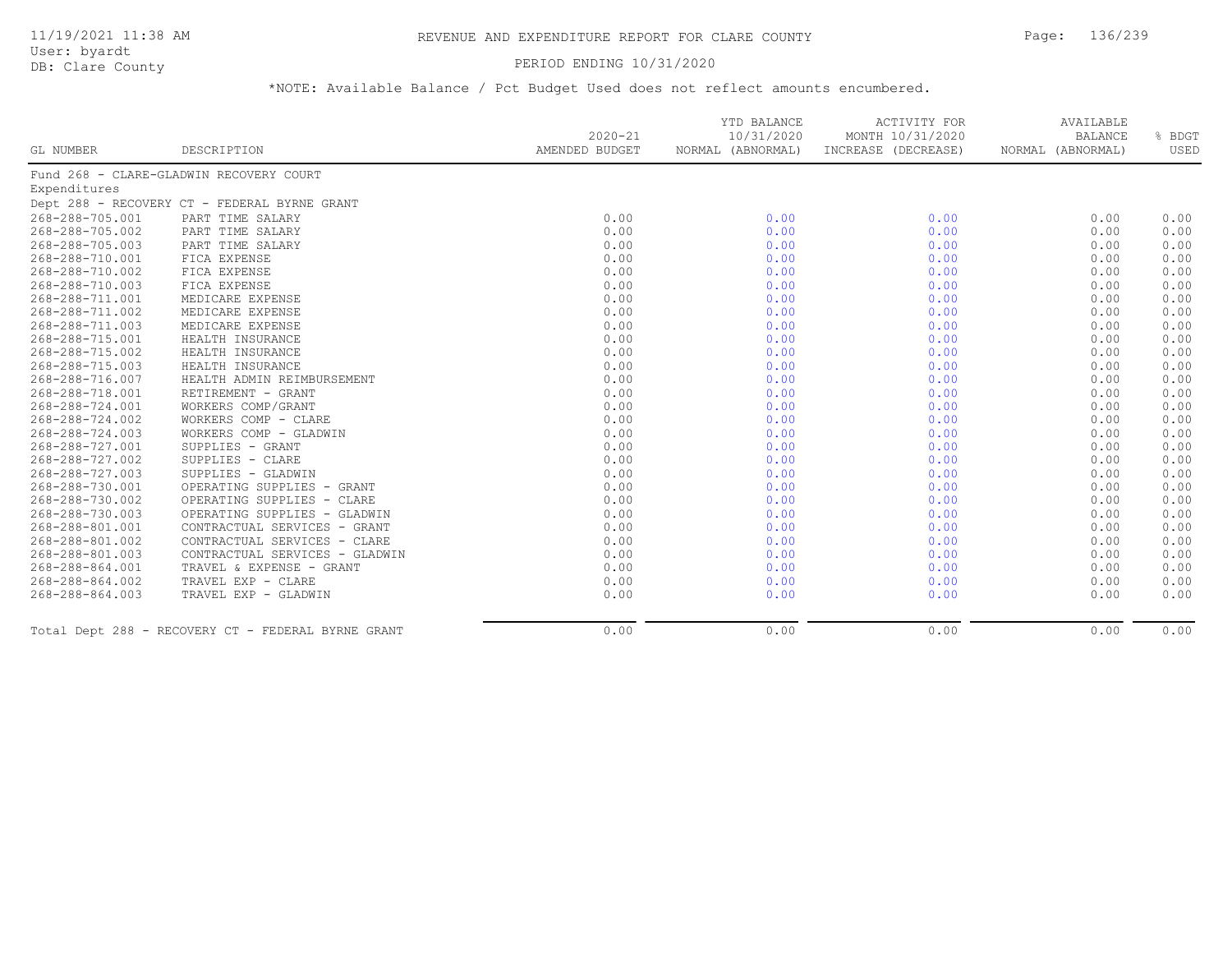### PERIOD ENDING 10/31/2020

|                                                                         |                                          | $2020 - 21$                    | YTD BALANCE<br>10/31/2020              | ACTIVITY FOR<br>MONTH 10/31/2020 | AVAILABLE<br>BALANCE     | <b>BDGT</b>  |
|-------------------------------------------------------------------------|------------------------------------------|--------------------------------|----------------------------------------|----------------------------------|--------------------------|--------------|
| GL NUMBER                                                               | DESCRIPTION                              | AMENDED BUDGET                 | NORMAL (ABNORMAL)                      | INCREASE (DECREASE)              | NORMAL (ABNORMAL)        | USED         |
| Expenditures                                                            | Fund 268 - CLARE-GLADWIN RECOVERY COURT  |                                |                                        |                                  |                          |              |
| TOTAL EXPENDITURES                                                      |                                          | 136,400.00                     | 3,856.47                               | 3,856.47                         | 132,543.53               | 2.83         |
| TOTAL REVENUES<br>TOTAL EXPENDITURES                                    | Fund 268 - CLARE-GLADWIN RECOVERY COURT: | 136,400.00<br>136,400.00       | 227.00<br>3,856.47                     | 227.00<br>3,856.47               | 136,173.00<br>132,543.53 | 0.17<br>2.83 |
| NET OF REVENUES & EXPENDITURES<br>BEG. FUND BALANCE<br>END FUND BALANCE |                                          | 0.00<br>28,900.82<br>28,900.82 | (3, 629.47)<br>28,900.82<br>25, 271.35 | (3, 629.47)                      | 3,629.47                 | 100.00       |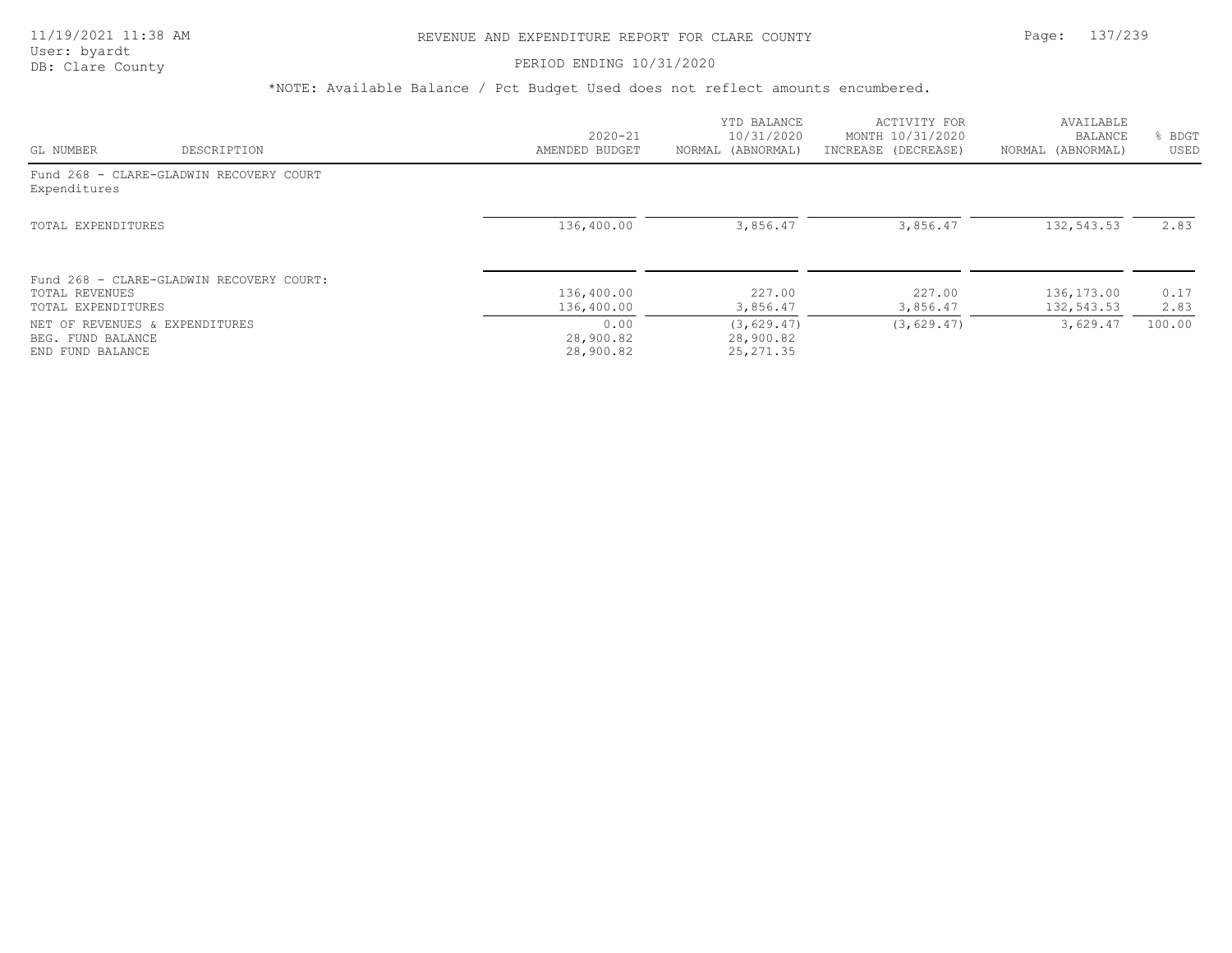# 11/19/2021 11:38 AM REVENUE AND EXPENDITURE REPORT FOR CLARE COUNTY Page: 138/239

User: byardt<br>DB: Clare County

### PERIOD ENDING 10/31/2020

| GL NUMBER                                                                   | DESCRIPTION                                                  | $2020 - 21$<br>AMENDED BUDGET  | YTD BALANCE<br>10/31/2020<br>NORMAL (ABNORMAL) | <b>ACTIVITY FOR</b><br>MONTH 10/31/2020<br>INCREASE (DECREASE) | AVAILABLE<br><b>BALANCE</b><br>NORMAL (ABNORMAL) | % BDGT<br>USED       |
|-----------------------------------------------------------------------------|--------------------------------------------------------------|--------------------------------|------------------------------------------------|----------------------------------------------------------------|--------------------------------------------------|----------------------|
| Fund 269 - LAW LIBRARY FUND<br>Revenues<br>Dept 000                         |                                                              |                                |                                                |                                                                |                                                  |                      |
| 269-000-660.000<br>269-000-699.101<br>269-000-699.900                       | PENAL FINES<br>APPROPRIATION CLARE<br>BEGINNING FUND BALANCE | 5,000.00<br>0.00<br>8,222.00   | 0.00<br>0.00<br>0.00                           | 0.00<br>0.00<br>0.00                                           | 5,000.00<br>0.00<br>8,222.00                     | 0.00<br>0.00<br>0.00 |
| Total Dept 000                                                              |                                                              | 13,222.00                      | 0.00                                           | 0.00                                                           | 13,222.00                                        | 0.00                 |
| TOTAL REVENUES                                                              |                                                              | 13,222.00                      | 0.00                                           | 0.00                                                           | 13,222.00                                        | 0.00                 |
| Expenditures<br>Dept 000<br>269-000-701.000<br>269-000-998.900              | EXPENDITURE CONTROL<br>ENDING FUND BALANCE                   | 5,500.00<br>7,722.00           | 120.35<br>0.00                                 | 120.35<br>0.00                                                 | 5,379.65<br>7,722.00                             | 2.19<br>0.00         |
| Total Dept 000                                                              |                                                              | 13,222.00                      | 120.35                                         | 120.35                                                         | 13,101.65                                        | 0.91                 |
| TOTAL EXPENDITURES                                                          |                                                              | 13,222.00                      | 120.35                                         | 120.35                                                         | 13,101.65                                        | 0.91                 |
| Fund 269 - LAW LIBRARY FUND:<br><b>TOTAL REVENUES</b><br>TOTAL EXPENDITURES |                                                              | 13,222.00<br>13,222.00         | 0.00<br>120.35                                 | 0.00<br>120.35                                                 | 13,222.00<br>13,101.65                           | 0.00<br>0.91         |
| NET OF REVENUES & EXPENDITURES<br>BEG. FUND BALANCE<br>END FUND BALANCE     |                                                              | 0.00<br>12,234.84<br>12,234.84 | (120.35)<br>12,234.84<br>12, 114.49            | (120.35)                                                       | 120.35                                           | 100.00               |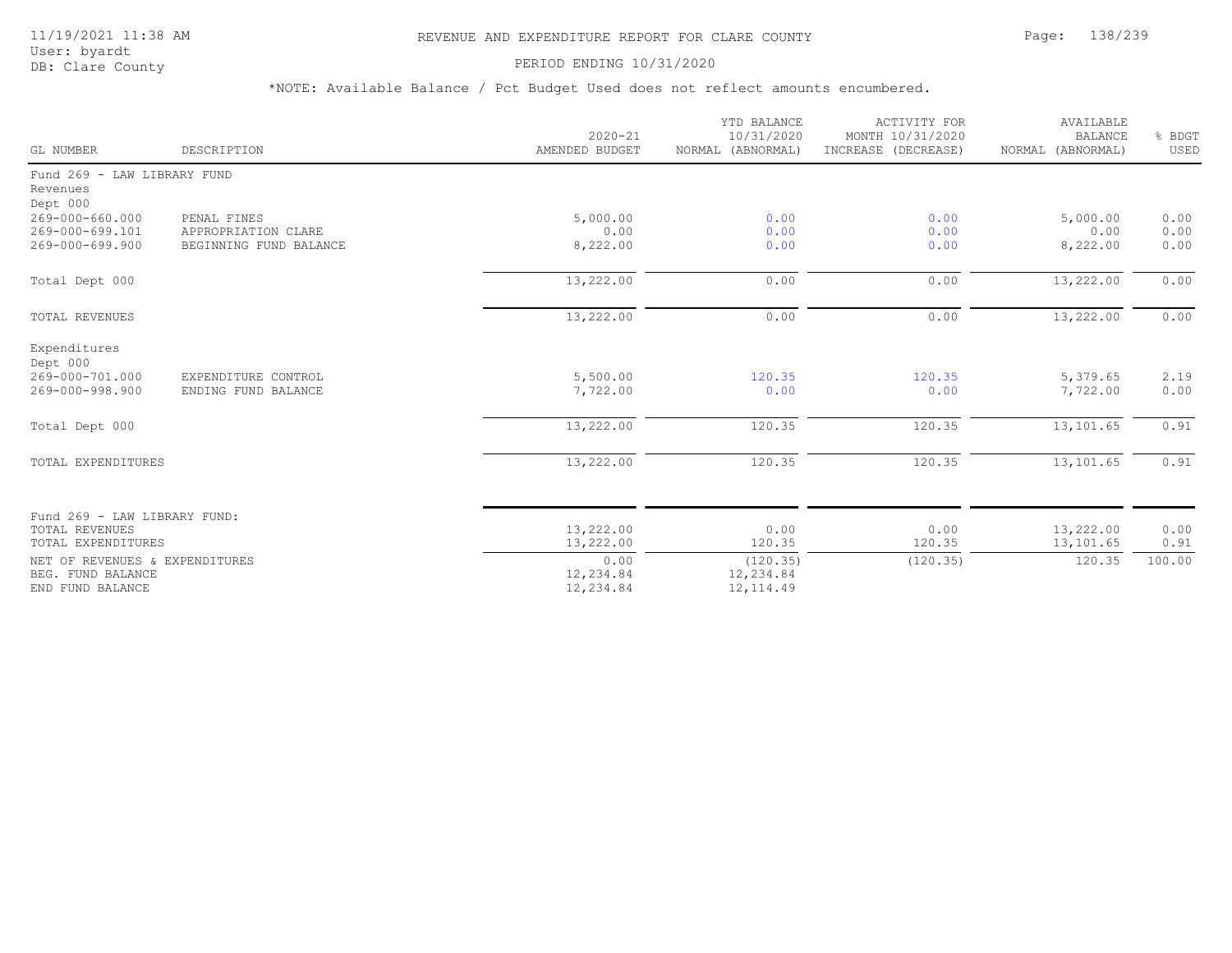### DB: Clare County PERIOD ENDING 10/31/2020

| GL NUMBER                   | DESCRIPTION                     | $2020 - 21$<br>AMENDED BUDGET | YTD BALANCE<br>10/31/2020<br>NORMAL (ABNORMAL) | ACTIVITY FOR<br>MONTH 10/31/2020<br>INCREASE (DECREASE) | AVAILABLE<br><b>BALANCE</b><br>NORMAL (ABNORMAL) | % BDGT<br>USED |
|-----------------------------|---------------------------------|-------------------------------|------------------------------------------------|---------------------------------------------------------|--------------------------------------------------|----------------|
| Fund 274 - COMM DEV-GENERAL |                                 |                               |                                                |                                                         |                                                  |                |
| Revenues                    |                                 |                               |                                                |                                                         |                                                  |                |
| Dept 000                    |                                 |                               |                                                |                                                         |                                                  |                |
| 274-000-401.000             | REVENUE CONTROL (DON'T USE)     | 0.00                          | 0.00                                           | 0.00                                                    | 0.00                                             | 0.00           |
| $274 - 000 - 652.000$       | ADMINISTRATION REVENUE          | 25,000.00                     | 0.00                                           | 0.00                                                    | 25,000.00                                        | 0.00           |
| $274 - 000 - 665.000$       | BANK INTEREST                   | 0.00                          | 0.00                                           | 0.00                                                    | 0.00                                             | 0.00           |
| $274 - 000 - 665.001$       | LOAN INTEREST                   | 0.00                          | 0.00                                           | 0.00                                                    | 0.00                                             | 0.00           |
| 274-000-674.001             | DONATION-EC-RD NAMING & ADDRESS | 0.00                          | 0.00                                           | 0.00                                                    | 0.00                                             | 0.00           |
| 274-000-674.150             | CONTRIBUTION-HUD HOME PROFIT    | 0.00                          | 0.00                                           | 0.00                                                    | 0.00                                             | 0.00           |
| 274-000-676.001             | PRINCIPAL-BUSINESS LOAN         | 0.00                          | 0.00                                           | 0.00                                                    | 0.00                                             | 0.00           |
| 274-000-676.002             | PRINCIPAL-PERSONAL LOAN         | 0.00                          | 0.00                                           | 0.00                                                    | 0.00                                             | 0.00           |
| 274-000-690.000             | MISCELLANEOUS                   | 0.00                          | 0.00                                           | 0.00                                                    | 0.00                                             | 0.00           |
| 274-000-699.101             |                                 |                               |                                                |                                                         |                                                  | 0.00           |
|                             | APPROPRIATION                   | 0.00                          | 0.00                                           | 0.00                                                    | 0.00                                             | 0.00           |
| $274 - 000 - 699.900$       | BEGINNING FUND BALANCE          | 15,762.00                     | 0.00                                           | 0.00                                                    | 15,762.00                                        |                |
| Total Dept 000              |                                 | 40,762.00                     | 0.00                                           | 0.00                                                    | 40,762.00                                        | 0.00           |
| TOTAL REVENUES              |                                 | 40,762.00                     | 0.00                                           | 0.00                                                    | 40,762.00                                        | 0.00           |
| Expenditures                |                                 |                               |                                                |                                                         |                                                  |                |
| Dept 000                    |                                 |                               |                                                |                                                         |                                                  |                |
| 274-000-701.000             | EXPENDITURE CONTROL (DON'T USE) | 0.00                          | 0.00                                           | 0.00                                                    | 0.00                                             | 0.00           |
| 274-000-702.000             | SALARY                          | 11,000.00                     | 0.00                                           | 0.00                                                    | 11,000.00                                        | 0.00           |
| 274-000-704.000             | ASSISTANT SALARY                | 8,000.00                      | 0.00                                           | 0.00                                                    | 8,000.00                                         | 0.00           |
| 274-000-710.000             | FICA                            | 1,050.00                      | 0.00                                           | 0.00                                                    | 1,050.00                                         | 0.00           |
| 274-000-711.000             | MEDICARE                        | 250.00                        | 0.00                                           | 0.00                                                    | 250.00                                           | 0.00           |
| 274-000-715.000             | HEALTH INSURANCE                | 0.00                          | 0.00                                           | 0.00                                                    | 0.00                                             | 0.00           |
| 274-000-715.001             | BENNY CARD                      | 0.00                          | 0.00                                           | 0.00                                                    | 0.00                                             | 0.00           |
| 274-000-715.002             | HRA                             | 0.00                          | 0.00                                           | 0.00                                                    | 0.00                                             | 0.00           |
| 274-000-715.006             | CIC BUNDLE                      | 0.00                          | 0.00                                           | 0.00                                                    | 0.00                                             | 0.00           |
| 274-000-716.005             | HEALTH INS RX REIMBURSEMENT     | 0.00                          | 0.00                                           | 0.00                                                    | 0.00                                             | 0.00           |
| 274-000-716.007             | HEALTH ACH REIMBURSEMENT        | 0.00                          | 0.00                                           | 0.00                                                    | 0.00                                             | 0.00           |
| 274-000-716.008             | SMART CARD REIMBURSEMENT        | 0.00                          | 0.00                                           | 0.00                                                    | 0.00                                             | 0.00           |
| 274-000-716.009             | ADMIN FEES                      | 0.00                          | 0.00                                           | 0.00                                                    | 0.00                                             | 0.00           |
| 274-000-717.000             | LIFE INSURANCE                  | 0.00                          | 0.00                                           | 0.00                                                    | 0.00                                             | 0.00           |
| 274-000-717.002             | COBRA/HIPPA                     | 0.00                          | 0.00                                           | 0.00                                                    | 0.00                                             | 0.00           |
| 274-000-717.006             | SECTION 125 SCRIPT              | 0.00                          | 0.00                                           | 0.00                                                    | 0.00                                             | 0.00           |
| 274-000-718.000             | CO PORTION RETIREMENT           | 0.00                          | 0.00                                           | 0.00                                                    | 0.00                                             | 0.00           |
| 274-000-720.000             | VACATION                        | 0.00                          | 0.00                                           | 0.00                                                    | 0.00                                             | 0.00           |
| 274-000-721.000             |                                 | 0.00                          | 0.00                                           | 0.00                                                    | 0.00                                             | 0.00           |
|                             | SICK LEAVE                      |                               |                                                |                                                         | 0.00                                             | 0.00           |
| 274-000-724.000             | WORKMANS COMP                   | 0.00                          | 0.00                                           | 0.00                                                    |                                                  | 0.00           |
| 274-000-727.000             | SUPPLIES                        | 500.00                        | 0.00                                           | 0.00                                                    | 500.00                                           |                |
| 274-000-728.000             | PRINTING & BINDING              | 0.00                          | 0.00                                           | 0.00                                                    | 0.00                                             | 0.00           |
| 274-000-732.000             | POSTAGE                         | 0.00                          | 0.00                                           | 0.00                                                    | 0.00                                             | 0.00           |
| 274-000-801.000             | CONTRACTED SERVICES             | 0.00                          | 0.00                                           | 0.00                                                    | 0.00                                             | 0.00           |
| 274-000-810.000             | CONSULTING FEES                 | 0.00                          | 0.00                                           | 0.00                                                    | 0.00                                             | 0.00           |
| 274-000-814.000             | DUES & SUBSCRIPTIONS            | 0.00                          | 0.00                                           | 0.00                                                    | 0.00                                             | 0.00           |
| 274-000-852.000             | TELEPHONE                       | 150.00                        | 21.51                                          | 21.51                                                   | 128.49                                           | 14.34          |
| 274-000-852.006             | TELECOMMUNICATIONS              | 100.00                        | 0.00                                           | 0.00                                                    | 100.00                                           | 0.00           |
| 274-000-864.000             | TRAVEL & EXPENSE                | 1,500.00                      | 0.00                                           | 0.00                                                    | 1,500.00                                         | 0.00           |
| 274-000-880.000             | COMMUNITY PROMOTION-CO MATCH    | 0.00                          | 0.00                                           | 0.00                                                    | 0.00                                             | 0.00           |
| 274-000-900.000             | ADVERTISING                     | 0.00                          | 0.00                                           | 0.00                                                    | 0.00                                             | 0.00           |
| 274-000-933.000             | OFFICE EQUIPMT REPAIRS & MAINT  | 0.00                          | 0.00                                           | 0.00                                                    | 0.00                                             | 0.00           |
| $274 - 000 - 955.000$       | <b>BANK CHARGES</b>             | 0.00                          | 0.00                                           | 0.00                                                    | 0.00                                             | 0.00           |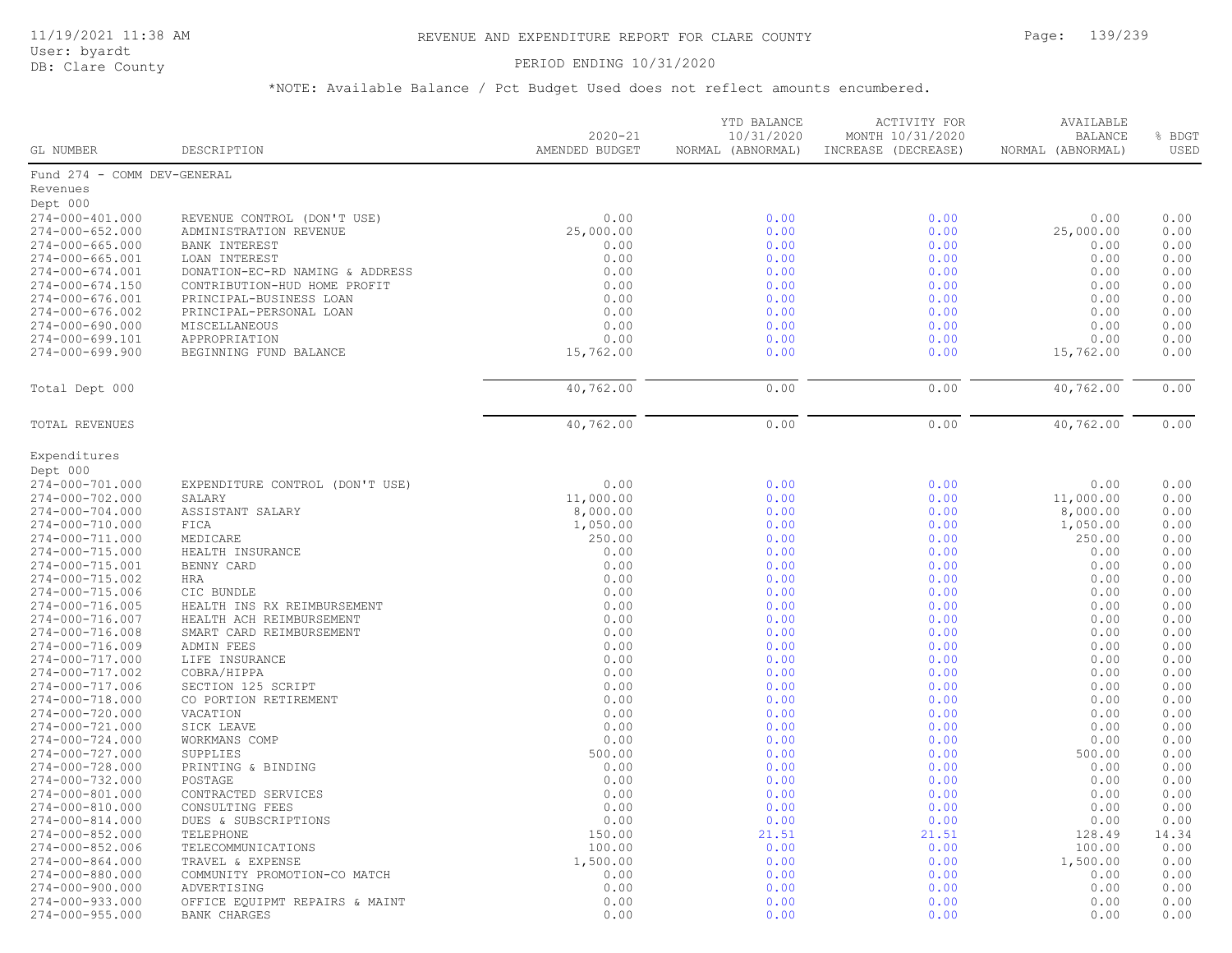# 11/19/2021 11:38 AM REVENUE AND EXPENDITURE REPORT FOR CLARE COUNTY Page: 140/239

User: byardt<br>DB: Clare County

### PERIOD ENDING 10/31/2020

| GL NUMBER                                           | DESCRIPTION           | $2020 - 21$<br>AMENDED BUDGET | YTD BALANCE<br>10/31/2020<br>NORMAL (ABNORMAL) | <b>ACTIVITY FOR</b><br>MONTH 10/31/2020<br>INCREASE (DECREASE) | AVAILABLE<br><b>BALANCE</b><br>NORMAL (ABNORMAL) | BDGT<br>USED |
|-----------------------------------------------------|-----------------------|-------------------------------|------------------------------------------------|----------------------------------------------------------------|--------------------------------------------------|--------------|
| Fund 274 - COMM DEV-GENERAL                         |                       |                               |                                                |                                                                |                                                  |              |
| Expenditures                                        |                       |                               |                                                |                                                                |                                                  |              |
| 274-000-957.000                                     | TRAINING/CONFERENCE   | 0.00                          | 0.00                                           | 0.00                                                           | 0.00                                             | 0.00         |
| 274-000-960.000                                     | LAND CONTRACT EXPENSE | 0.00                          | 0.00                                           | 0.00                                                           | 0.00                                             | 0.00         |
| 274-000-978.001                                     | NEW EQUIPMENT UNDER   | 2,000.00                      | 0.00                                           | 0.00                                                           | 2,000.00                                         | 0.00         |
| 274-000-998.101                                     | TRANSFER OUT GEN FUND | 0.00                          | 0.00                                           | 0.00                                                           | 0.00                                             | 0.00         |
| 274-000-998.900                                     | ENDING FUND BALANCE   | 16,212.00                     | 0.00                                           | 0.00                                                           | 16,212.00                                        | 0.00         |
| Total Dept 000                                      |                       | 40,762.00                     | 21.51                                          | 21.51                                                          | 40,740.49                                        | 0.05         |
| TOTAL EXPENDITURES                                  |                       | 40,762.00                     | 21.51                                          | 21.51                                                          | 40,740.49                                        | 0.05         |
| Fund 274 - COMM DEV-GENERAL:                        |                       |                               |                                                |                                                                |                                                  |              |
| <b>TOTAL REVENUES</b>                               |                       | 40,762.00                     | 0.00                                           | 0.00                                                           | 40,762.00                                        | 0.00         |
| TOTAL EXPENDITURES                                  |                       | 40,762.00                     | 21.51                                          | 21.51                                                          | 40,740.49                                        | 0.05         |
| NET OF REVENUES & EXPENDITURES<br>BEG. FUND BALANCE |                       | 0.00<br>33,815.62             | (21.51)<br>33,815.62                           | (21.51)                                                        | 21.51                                            | 100.00       |
| END FUND BALANCE                                    |                       | 33,815.62                     | 33,794.11                                      |                                                                |                                                  |              |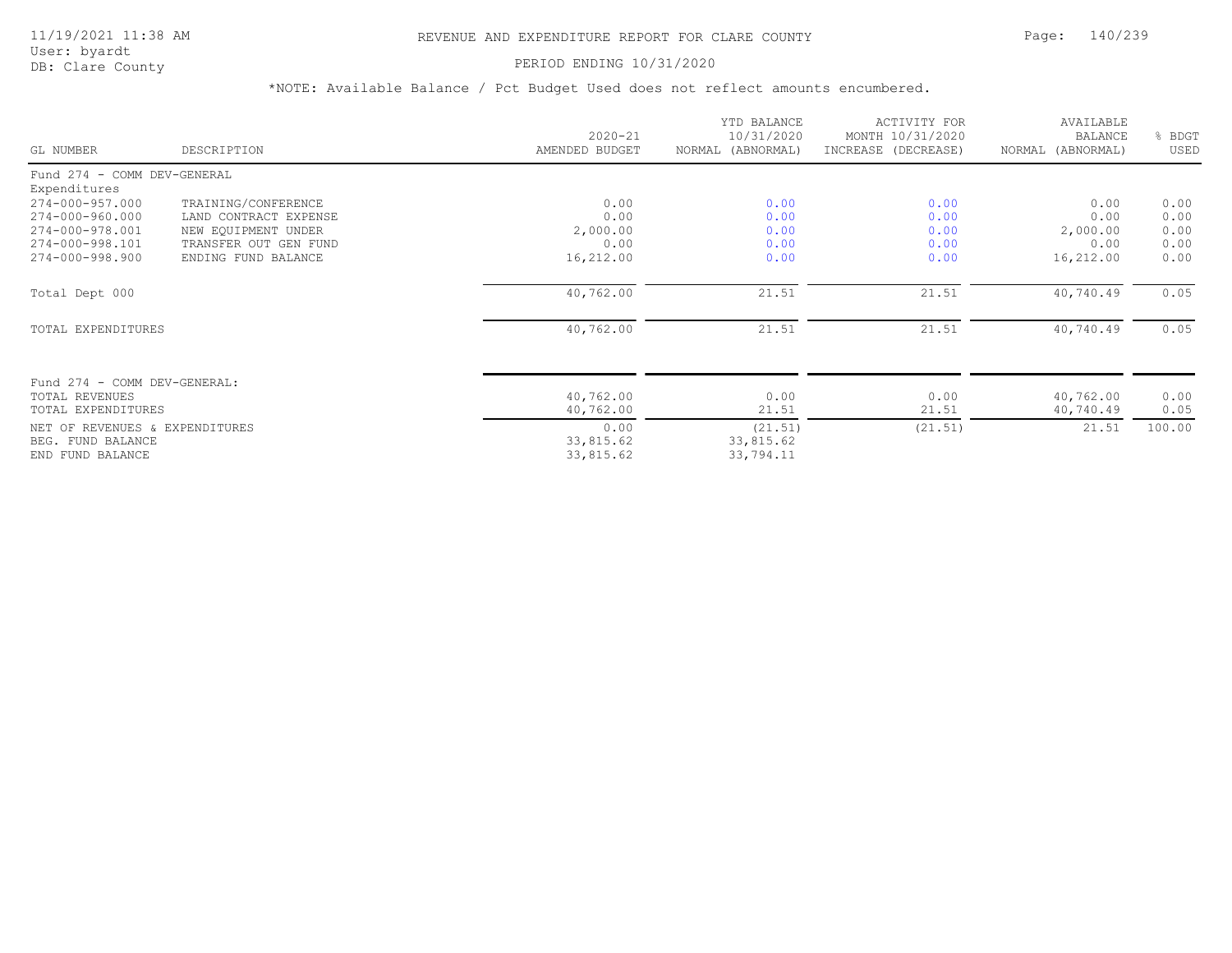User: byardt

# DB: Clare County **PERIOD ENDING 10/31/2020**

| <b>GL NUMBER</b>           | DESCRIPTION                      | $2020 - 21$<br>AMENDED BUDGET | YTD BALANCE<br>10/31/2020<br>NORMAL (ABNORMAL) | <b>ACTIVITY FOR</b><br>MONTH 10/31/2020<br>INCREASE (DECREASE) | AVAILABLE<br><b>BALANCE</b><br>NORMAL (ABNORMAL) | % BDGT<br>USED |
|----------------------------|----------------------------------|-------------------------------|------------------------------------------------|----------------------------------------------------------------|--------------------------------------------------|----------------|
| Fund 275 - COMM DEV-ESCROW |                                  |                               |                                                |                                                                |                                                  |                |
| Revenues                   |                                  |                               |                                                |                                                                |                                                  |                |
| Dept 000                   |                                  |                               |                                                |                                                                |                                                  |                |
| 275-000-401.000            | REVENUE CONTROL                  | 0.00                          | 0.00                                           | 0.00                                                           | 0.00                                             | 0.00           |
| 275-000-501.000            | CDBG FUNDS                       | 0.00                          | 0.00                                           | 0.00                                                           | 0.00                                             | 0.00           |
| 275-000-502.000            | HPG GRANT #51                    | 0.00                          | 0.00                                           | 0.00                                                           | 0.00                                             | 0.00           |
| 275-000-503.000            | HPG GRANT #41                    | 0.00                          | 0.00                                           | 0.00                                                           | 0.00                                             | 0.00           |
| 275-000-504.000            | RURAL HOUSING PRESERV GRANT 2008 | 0.00                          | 0.00                                           | 0.00                                                           | 0.00                                             | 0.00           |
| 275-000-505.000            | RURAL HOUSING PRESERV GRANT 2009 | 0.00                          | 0.00                                           | 0.00                                                           | 0.00                                             | 0.00           |
| 275-000-506.000            | LEAD BASE PAINT TESTING          | 0.00                          | 0.00                                           | 0.00                                                           | 0.00                                             | 0.00           |
| 275-000-507.000            | USDA GRANT - TRAINING            | 0.00                          | 0.00                                           | 0.00                                                           | 0.00                                             | 0.00           |
| 275-000-539.000            | BLIGHT GRANT - MI LAND BANK      | 0.00                          | 0.00                                           | 0.00                                                           | 0.00                                             | 0.00           |
| 275-000-608.000            | COMM DEV - SERVICES              | 0.00                          | 0.00                                           | 0.00                                                           | 0.00                                             | 0.00           |
| 275-000-610.000            | CFS-ISABELLA CO                  | 0.00                          | 0.00                                           | 0.00                                                           | 0.00                                             | 0.00           |
| 275-000-652.000            | ADMIN FEES                       | 0.00                          | 0.00                                           | 0.00                                                           | 0.00                                             | 0.00           |
| 275-000-664.000            | INTEREST - CDBG                  | 1,000.00                      | 65.88                                          | 65.88                                                          | 934.12                                           | 6.59           |
| 275-000-664.001            | INTEREST - HPG                   | 0.00                          | 0.00                                           | 0.00                                                           | 0.00                                             | 0.00           |
| 275-000-664.002            | INTEREST - SBRLF                 | 1,200.00                      | 40.50                                          | 40.50                                                          | 1,159.50                                         | 3.38           |
| $275 - 000 - 665.000$      | <b>BANK INTEREST</b>             | 700.00                        | 1.41                                           | 1.41                                                           | 698.59                                           | 0.20           |
| 275-000-667.000            | PRINCIPAL - CDBG                 | 7,200.00                      | 2,391.53                                       | 2,391.53                                                       | 4,808.47                                         | 33.22          |
| 275-000-667.001            | PRINCIPAL - HPG                  | 1,500.00                      | 0.00                                           | 0.00                                                           | 1,500.00                                         | 0.00           |
| 275-000-667.002            | PRINCIPAL - SBRLF                | 12,500.00                     | 758.66                                         | 758.66                                                         | 11,741.34                                        | 6.07           |
| 275-000-674.000            | CONTRIBUTIONS                    | 0.00                          | 0.00                                           | 0.00                                                           | 0.00                                             | 0.00           |
| 275-000-699.900            | BEGINNING FUND BALANCE           | 143,465.00                    | 0.00                                           | 0.00                                                           | 143,465.00                                       | 0.00           |
| Total Dept 000             |                                  | 167,565.00                    | 3,257.98                                       | 3,257.98                                                       | 164,307.02                                       | 1.94           |
| TOTAL REVENUES             |                                  | 167,565.00                    | 3,257.98                                       | 3,257.98                                                       | 164,307.02                                       | 1.94           |
| Expenditures               |                                  |                               |                                                |                                                                |                                                  |                |
| Dept 000                   |                                  |                               |                                                |                                                                |                                                  |                |
| 275-000-701.000            | EXPENDITURE CONTROL              | 0.00                          | 0.00                                           | 0.00                                                           | 0.00                                             | 0.00           |
| 275-000-801.000            | CONTRACTED SERVICE - CDBG        | 0.00                          | 0.00                                           | 0.00                                                           | 0.00                                             | 0.00           |
| 275-000-801.001            | CONTRACTED SERVICES - HPG        | 4,000.00                      | 0.00                                           | 0.00                                                           | 4,000.00                                         | 0.00           |
| 275-000-801.002            | CONTRACTED SERVICES - SBRLF      | 0.00                          | 0.00                                           | 0.00                                                           | 0.00                                             | 0.00           |
| 275-000-801.100            | CDBG - PROGRAM INCOME EXP        | 7,200.00                      | 0.00                                           | 0.00                                                           | 7,200.00                                         | 0.00           |
| 275-000-802.000            | PROFESSIONAL SERVICE - LEAD      | 0.00                          | 0.00                                           | 0.00                                                           | 0.00                                             | 0.00           |
| 275-000-810.000            | CONTRACTED SERVICES              | 0.00                          | 0.00                                           | 0.00                                                           | 0.00                                             | 0.00           |
| 275-000-815.000            | ADMIN EXPENSE                    | 3,000.00                      | 0.00                                           | 0.00                                                           | 3,000.00                                         | 0.00           |
| 275-000-914.000            | HOME OWNERS INSURANCE - ADR      | 0.00                          | 0.00                                           | 0.00                                                           | 0.00                                             | 0.00           |
| 275-000-921.000            | UTILITIES - ADR                  | 0.00                          | 0.00                                           | 0.00                                                           | 0.00                                             | 0.00           |
| 275-000-925.000            | PROPERTY TAXES - ADR             | 0.00                          | 0.00                                           | 0.00                                                           | 0.00                                             | 0.00           |
| 275-000-955.000            | BANK/NSF FEES                    | 0.00                          | 0.00                                           | 0.00                                                           | 0.00                                             | 0.00           |
| 275-000-957.000            | TRAINING - USDA GRANT            | 0.00                          | 0.00                                           | 0.00                                                           | 0.00                                             | 0.00           |
| 275-000-998.101            | APPROPRIATION TRANSFER OUT       | 0.00                          | 0.00                                           | 0.00                                                           | 0.00                                             | 0.00           |
| 275-000-998.900            | ENDING FUND BALANCE              | 153,365.00                    | 0.00                                           | 0.00                                                           | 153,365.00                                       | 0.00           |
| Total Dept 000             |                                  | 167,565.00                    | 0.00                                           | 0.00                                                           | 167,565.00                                       | 0.00           |
| TOTAL EXPENDITURES         |                                  | 167,565.00                    | 0.00                                           | 0.00                                                           | 167,565.00                                       | 0.00           |
|                            |                                  |                               |                                                |                                                                |                                                  |                |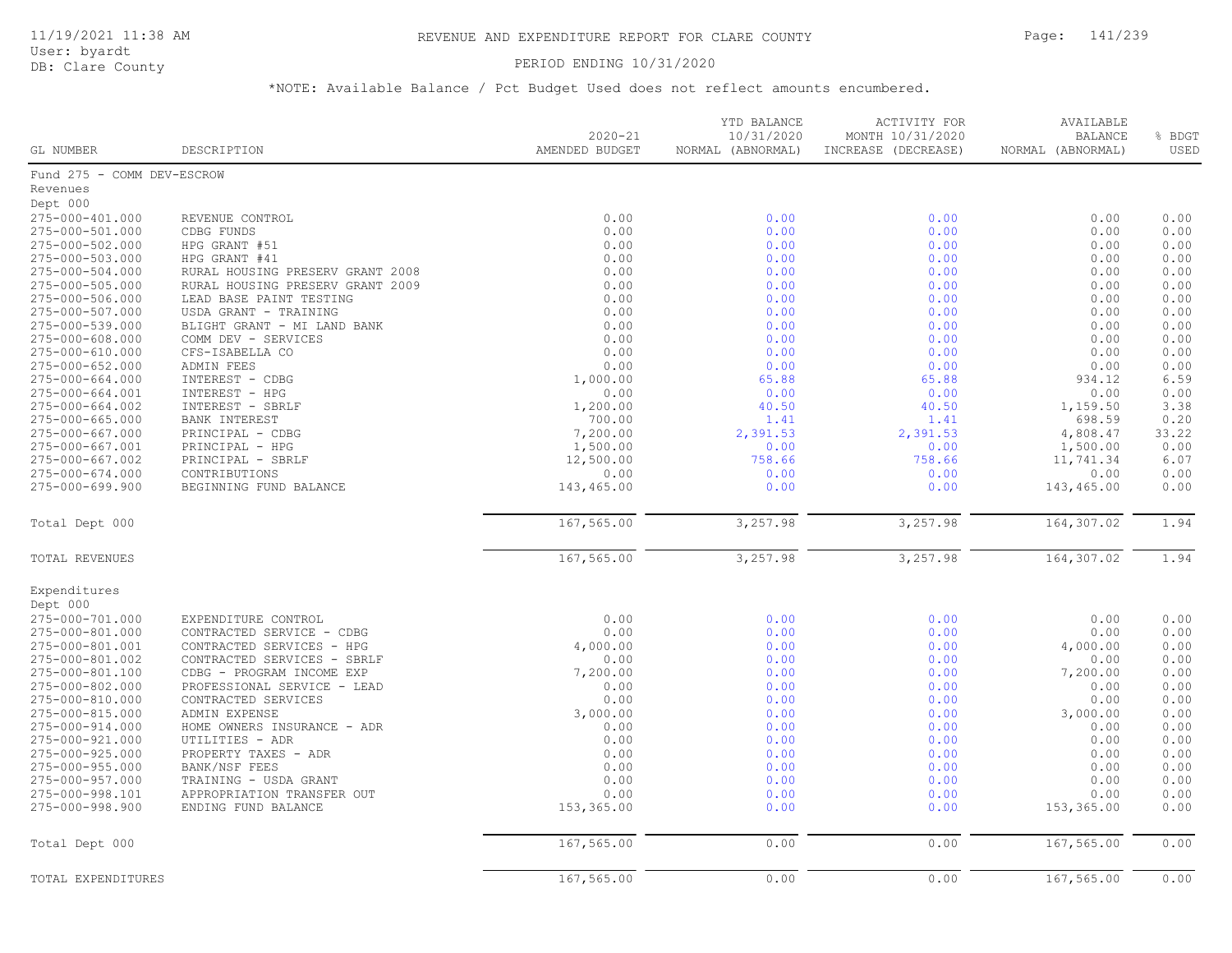### PERIOD ENDING 10/31/2020

| GL NUMBER                                                           | DESCRIPTION                    | $2020 - 21$<br>AMENDED BUDGET    | YTD BALANCE<br>10/31/2020<br>NORMAL (ABNORMAL) | ACTIVITY FOR<br>MONTH 10/31/2020<br>INCREASE (DECREASE) | AVAILABLE<br><b>BALANCE</b><br>NORMAL (ABNORMAL) | BDGT<br>USED |
|---------------------------------------------------------------------|--------------------------------|----------------------------------|------------------------------------------------|---------------------------------------------------------|--------------------------------------------------|--------------|
| Fund 275 - COMM DEV-ESCROW                                          |                                |                                  |                                                |                                                         |                                                  |              |
| Fund 275 - COMM DEV-ESCROW:<br>TOTAL REVENUES<br>TOTAL EXPENDITURES |                                | 167,565.00<br>167,565.00         | 3,257.98<br>0.00                               | 3,257.98<br>0.00                                        | 164,307.02<br>167,565.00                         | 1.94<br>0.00 |
| BEG. FUND BALANCE<br>END FUND BALANCE                               | NET OF REVENUES & EXPENDITURES | 0.00<br>163,250.99<br>163,250.99 | 3,257.98<br>163,250.99<br>166,508.97           | 3,257.98                                                | (3, 257, 98)                                     | 100.00       |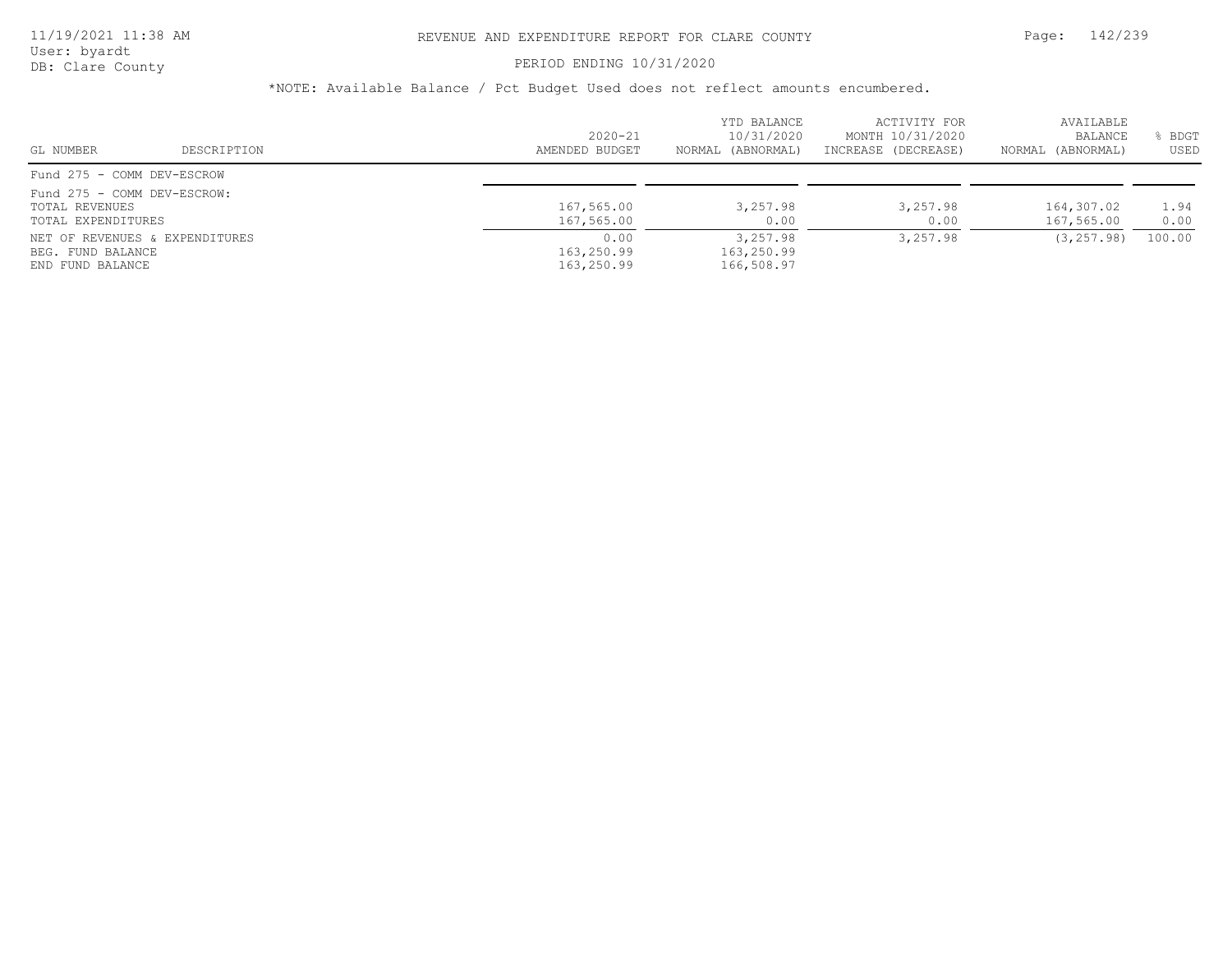PERIOD ENDING 10/31/2020

| GL NUMBER                                                                         | DESCRIPTION                                                  | $2020 - 21$<br>AMENDED BUDGET | YTD BALANCE<br>10/31/2020<br>NORMAL (ABNORMAL) | <b>ACTIVITY FOR</b><br>MONTH 10/31/2020<br>INCREASE (DECREASE) | AVAILABLE<br><b>BALANCE</b><br>NORMAL (ABNORMAL) | & BDGT<br>USED       |
|-----------------------------------------------------------------------------------|--------------------------------------------------------------|-------------------------------|------------------------------------------------|----------------------------------------------------------------|--------------------------------------------------|----------------------|
| Revenues<br>Dept 000                                                              | Fund 276 - USDA SMALL BUS LOAN REV FUND                      |                               |                                                |                                                                |                                                  |                      |
| 276-000-519.000<br>276-000-676.000                                                | USDA GRANT<br>REIMBURSEMENT                                  | 0.00<br>0.00                  | 0.00<br>0.00                                   | 0.00<br>0.00                                                   | 0.00<br>0.00                                     | 0.00<br>0.00         |
| Total Dept 000                                                                    |                                                              | 0.00                          | 0.00                                           | 0.00                                                           | 0.00                                             | 0.00                 |
| <b>TOTAL REVENUES</b>                                                             |                                                              | 0.00                          | 0.00                                           | 0.00                                                           | 0.00                                             | 0.00                 |
| Expenditures<br>Dept 000<br>276-000-801.001<br>276-000-955.000<br>276-000-998.900 | LEGAL SERVICES<br><b>BANK CHARGES</b><br>ENDING FUND BALANCE | 0.00<br>0.00<br>0.00          | 0.00<br>0.00<br>0.00                           | 0.00<br>0.00<br>0.00                                           | 0.00<br>0.00<br>0.00                             | 0.00<br>0.00<br>0.00 |
| Total Dept 000                                                                    |                                                              | 0.00                          | 0.00                                           | 0.00                                                           | 0.00                                             | 0.00                 |
| TOTAL EXPENDITURES                                                                |                                                              | 0.00                          | 0.00                                           | 0.00                                                           | 0.00                                             | 0.00                 |
| <b>TOTAL REVENUES</b>                                                             | Fund 276 - USDA SMALL BUS LOAN REV FUND:                     | 0.00                          | 0.00                                           | 0.00                                                           | 0.00                                             | 0.00                 |
| TOTAL EXPENDITURES                                                                |                                                              | 0.00                          | 0.00                                           | 0.00                                                           | 0.00                                             | 0.00                 |
| NET OF REVENUES & EXPENDITURES<br>BEG. FUND BALANCE<br>END FUND BALANCE           |                                                              | 0.00                          | 0.00                                           | 0.00                                                           | 0.00                                             | 0.00                 |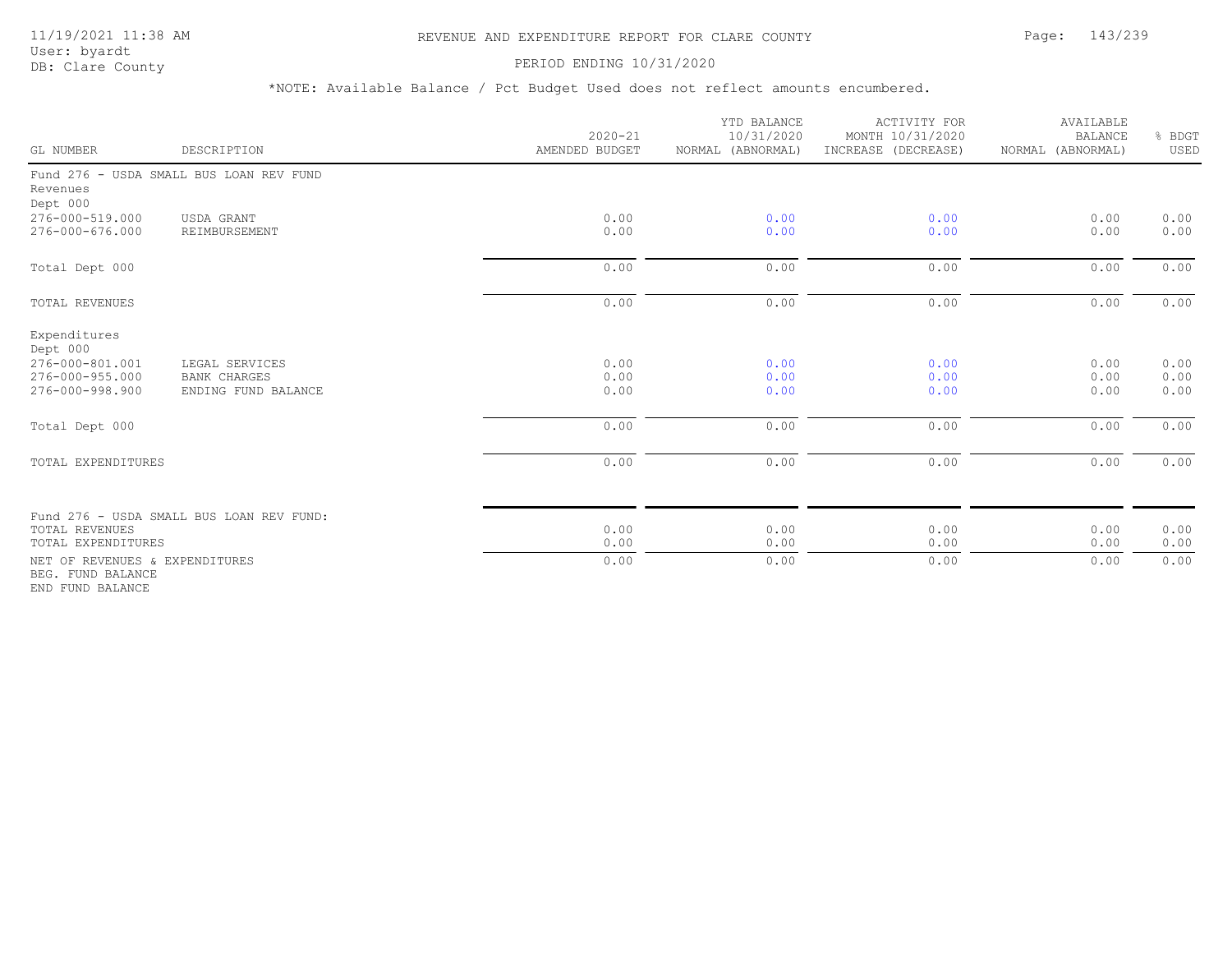### 11/19/2021 11:38 AM REVENUE AND EXPENDITURE REPORT FOR CLARE COUNTY Page: 144/239

User: byardt<br>DB: Clare County

### PERIOD ENDING 10/31/2020

| GL NUMBER                                                                                                  | DESCRIPTION                                                                           | $2020 - 21$<br>AMENDED BUDGET | YTD BALANCE<br>10/31/2020<br>NORMAL (ABNORMAL) | <b>ACTIVITY FOR</b><br>MONTH 10/31/2020<br>INCREASE (DECREASE) | AVAILABLE<br><b>BALANCE</b><br>NORMAL (ABNORMAL) | % BDGT<br>USED               |
|------------------------------------------------------------------------------------------------------------|---------------------------------------------------------------------------------------|-------------------------------|------------------------------------------------|----------------------------------------------------------------|--------------------------------------------------|------------------------------|
| Revenues<br>Dept 000                                                                                       | Fund 277 - ECONOMIC DEVELOPMENT CORP FUND                                             |                               |                                                |                                                                |                                                  |                              |
| 277-000-401.000<br>277-000-699.101<br>277-000-699.900                                                      | REVENUE CONTROL<br>APPROPRIATION TRANSFER IN<br>BEGINNING FUND BALANCE                | 0.00<br>0.00<br>0.00          | 0.00<br>0.00<br>0.00                           | 0.00<br>0.00<br>0.00                                           | 0.00<br>0.00<br>0.00                             | 0.00<br>0.00<br>0.00         |
| Total Dept 000                                                                                             |                                                                                       | 0.00                          | 0.00                                           | 0.00                                                           | 0.00                                             | 0.00                         |
| TOTAL REVENUES                                                                                             |                                                                                       | 0.00                          | 0.00                                           | 0.00                                                           | 0.00                                             | 0.00                         |
| Expenditures<br>Dept 000<br>277-000-707.000<br>$277 - 000 - 864.000$<br>277-000-998.101<br>277-000-998.900 | PER DIEM<br>TRAVEL & EXPENSE<br>APPROPRIATION TRANSFER OUT 101<br>ENDING FUND BALANCE | 0.00<br>0.00<br>0.00<br>0.00  | 0.00<br>0.00<br>0.00<br>0.00                   | 0.00<br>0.00<br>0.00<br>0.00                                   | 0.00<br>0.00<br>0.00<br>0.00                     | 0.00<br>0.00<br>0.00<br>0.00 |
| Total Dept 000                                                                                             |                                                                                       | 0.00                          | 0.00                                           | 0.00                                                           | 0.00                                             | 0.00                         |
| TOTAL EXPENDITURES                                                                                         |                                                                                       | 0.00                          | 0.00                                           | 0.00                                                           | 0.00                                             | 0.00                         |
| TOTAL REVENUES<br>TOTAL EXPENDITURES                                                                       | Fund 277 - ECONOMIC DEVELOPMENT CORP FUND:                                            | 0.00<br>0.00                  | 0.00<br>0.00                                   | 0.00<br>0.00                                                   | 0.00<br>0.00                                     | 0.00<br>0.00                 |
| NET OF REVENUES & EXPENDITURES<br>BEG. FUND BALANCE<br>END FUND BALANCE                                    |                                                                                       | 0.00                          | 0.00                                           | 0.00                                                           | 0.00                                             | 0.00                         |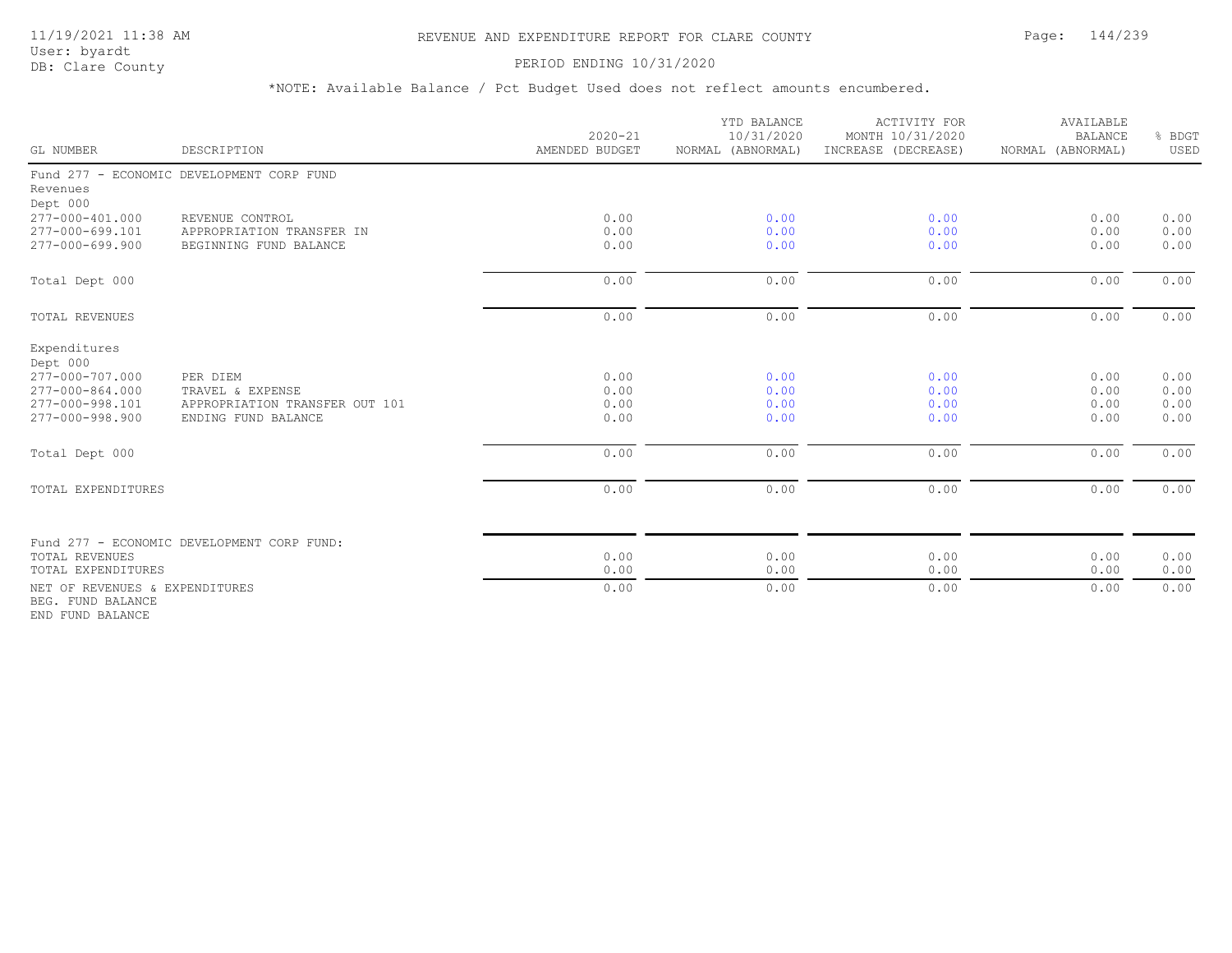#### 11/19/2021 11:38 AM REVENUE AND EXPENDITURE REPORT FOR CLARE COUNTY Page: 145/239

User: byardt<br>DB: Clare County

#### PERIOD ENDING 10/31/2020

| GL NUMBER                                                                         | DESCRIPTION                                                             | $2020 - 21$<br>AMENDED BUDGET | YTD BALANCE<br>10/31/2020<br>NORMAL (ABNORMAL) | <b>ACTIVITY FOR</b><br>MONTH 10/31/2020<br>INCREASE (DECREASE) | AVAILABLE<br><b>BALANCE</b><br>NORMAL (ABNORMAL) | % BDGT<br>USED       |
|-----------------------------------------------------------------------------------|-------------------------------------------------------------------------|-------------------------------|------------------------------------------------|----------------------------------------------------------------|--------------------------------------------------|----------------------|
| Revenues<br>Dept 000                                                              | Fund 280 - ENTERPRISE COMMUNITY FUND                                    |                               |                                                |                                                                |                                                  |                      |
| 280-000-519.000<br>280-000-699.900                                                | USDA GRANT<br>BEGINNING FUND BALANCE                                    | 0.00<br>0.00                  | 0.00<br>0.00                                   | 0.00<br>0.00                                                   | 0.00<br>0.00                                     | 0.00<br>0.00         |
| Total Dept 000                                                                    |                                                                         | 0.00                          | 0.00                                           | 0.00                                                           | 0.00                                             | 0.00                 |
| <b>TOTAL REVENUES</b>                                                             |                                                                         | 0.00                          | 0.00                                           | 0.00                                                           | 0.00                                             | 0.00                 |
| Expenditures<br>Dept 000<br>280-000-814.000<br>280-000-955.000<br>280-000-998.900 | PARTNERSHIP FEE BM # 11.5<br><b>BANK CHARGES</b><br>ENDING FUND BALANCE | 0.00<br>0.00<br>0.00          | 0.00<br>0.00<br>0.00                           | 0.00<br>0.00<br>0.00                                           | 0.00<br>0.00<br>0.00                             | 0.00<br>0.00<br>0.00 |
| Total Dept 000                                                                    |                                                                         | 0.00                          | 0.00                                           | 0.00                                                           | 0.00                                             | 0.00                 |
| TOTAL EXPENDITURES                                                                |                                                                         | 0.00                          | 0.00                                           | 0.00                                                           | 0.00                                             | 0.00                 |
| <b>TOTAL REVENUES</b><br>TOTAL EXPENDITURES                                       | Fund 280 - ENTERPRISE COMMUNITY FUND:                                   | 0.00<br>0.00                  | 0.00<br>0.00                                   | 0.00<br>0.00                                                   | 0.00<br>0.00                                     | 0.00<br>0.00         |
| NET OF REVENUES & EXPENDITURES<br>BEG. FUND BALANCE<br>END FUND BALANCE           |                                                                         | 0.00                          | 0.00                                           | 0.00                                                           | 0.00                                             | 0.00                 |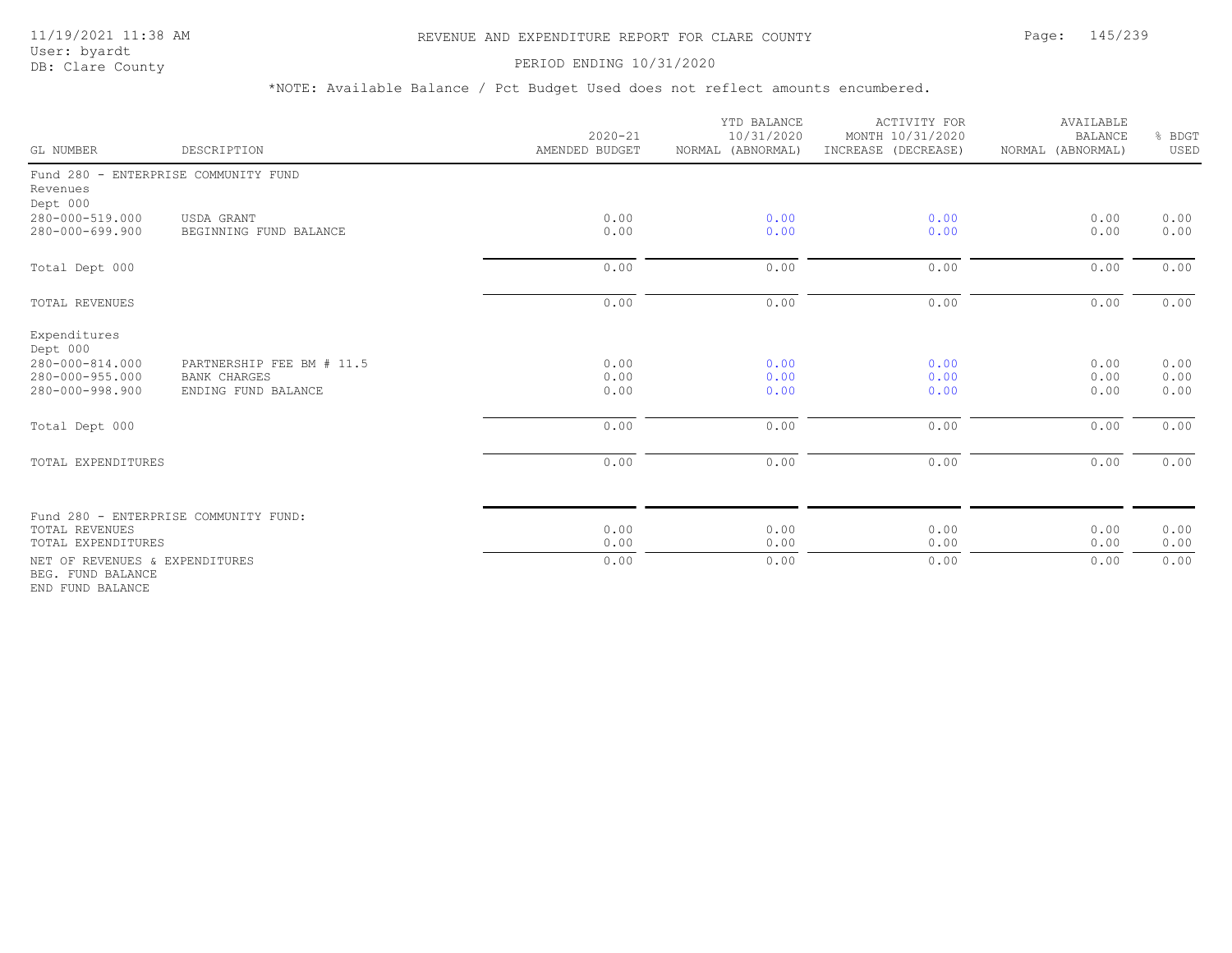## 11/19/2021 11:38 AM REVENUE AND EXPENDITURE REPORT FOR CLARE COUNTY Page: 146/239

User: byardt<br>DB: Clare County

#### PERIOD ENDING 10/31/2020

\*NOTE: Available Balance / Pct Budget Used does not reflect amounts encumbered.

| GL NUMBER                                                                | DESCRIPTION                                                                          | $2020 - 21$<br>AMENDED BUDGET | YTD BALANCE<br>10/31/2020<br>NORMAL (ABNORMAL) | ACTIVITY FOR<br>MONTH 10/31/2020<br>INCREASE (DECREASE) | AVAILABLE<br><b>BALANCE</b><br>NORMAL (ABNORMAL) | BDGT<br>USED                 |
|--------------------------------------------------------------------------|--------------------------------------------------------------------------------------|-------------------------------|------------------------------------------------|---------------------------------------------------------|--------------------------------------------------|------------------------------|
| Fund 281 - TSA GRANT<br>Revenues<br>Dept 000                             |                                                                                      |                               |                                                |                                                         |                                                  |                              |
| 281-000-519.000<br>281-000-699.900                                       | USDA GRANT<br>BEGINNING FUND BALANCE                                                 | 0.00<br>0.00                  | 0.00<br>0.00                                   | 0.00<br>0.00                                            | 0.00<br>0.00                                     | 0.00<br>0.00                 |
| Total Dept 000                                                           |                                                                                      | 0.00                          | 0.00                                           | 0.00                                                    | 0.00                                             | 0.00                         |
| TOTAL REVENUES                                                           |                                                                                      | 0.00                          | 0.00                                           | 0.00                                                    | 0.00                                             | 0.00                         |
| Expenditures<br>Dept 000<br>281-000-704.000                              | SALARY                                                                               | 0.00                          | 0.00                                           | 0.00                                                    | 0.00                                             | 0.00                         |
| 281-000-727.000<br>281-000-851.000<br>281-000-864.000<br>281-000-956.001 | OFFICE SUPPLIES<br>CONTRACTUAL SERVICES<br>TRAVEL & EXPENSE<br>BANK CHARGES AND FEES | 0.00<br>0.00<br>0.00<br>0.00  | 0.00<br>0.00<br>0.00<br>0.00                   | 0.00<br>0.00<br>0.00<br>0.00                            | 0.00<br>0.00<br>0.00<br>0.00                     | 0.00<br>0.00<br>0.00<br>0.00 |
| Total Dept 000                                                           |                                                                                      | 0.00                          | 0.00                                           | 0.00                                                    | 0.00                                             | 0.00                         |
| TOTAL EXPENDITURES                                                       |                                                                                      | 0.00                          | 0.00                                           | 0.00                                                    | 0.00                                             | 0.00                         |
| Fund 281 - TSA GRANT:<br><b>TOTAL REVENUES</b>                           |                                                                                      | 0.00                          | 0.00                                           | 0.00                                                    | 0.00                                             | 0.00                         |
| TOTAL EXPENDITURES                                                       |                                                                                      | 0.00                          | 0.00                                           | 0.00                                                    | 0.00                                             | 0.00                         |
| NET OF REVENUES & EXPENDITURES<br>BEG. FUND BALANCE                      |                                                                                      | 0.00                          | 0.00                                           | 0.00                                                    | 0.00                                             | 0.00                         |

END FUND BALANCE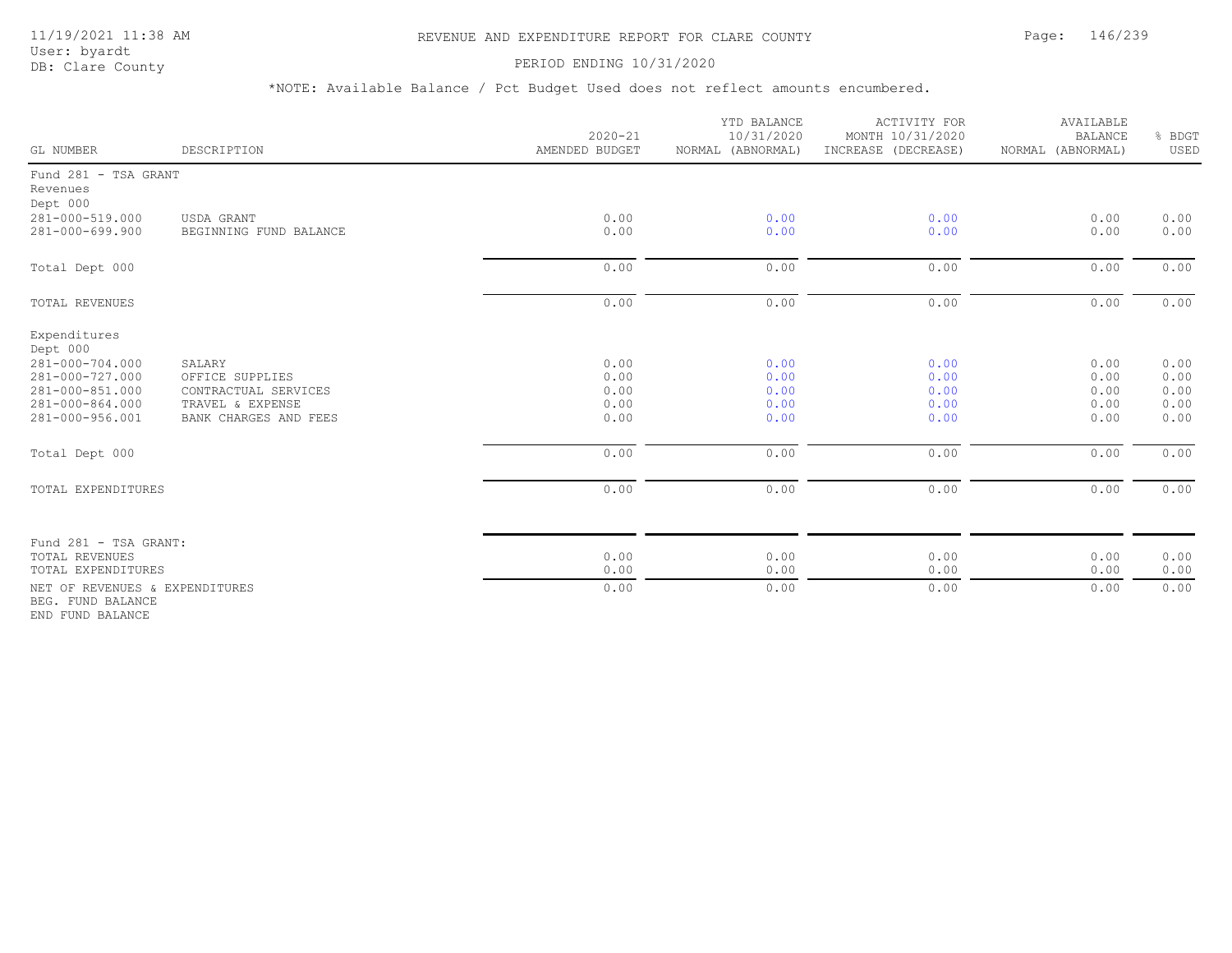#### 11/19/2021 11:38 AM REVENUE AND EXPENDITURE REPORT FOR CLARE COUNTY Page: 147/239

User: byardt<br>DB: Clare County

#### PERIOD ENDING 10/31/2020

\*NOTE: Available Balance / Pct Budget Used does not reflect amounts encumbered.

| GL NUMBER                                           | DESCRIPTION                                               | $2020 - 21$<br>AMENDED BUDGET | YTD BALANCE<br>10/31/2020<br>NORMAL (ABNORMAL) | <b>ACTIVITY FOR</b><br>MONTH 10/31/2020<br>INCREASE (DECREASE) | AVAILABLE<br><b>BALANCE</b><br>NORMAL (ABNORMAL) | % BDGT<br>USED |
|-----------------------------------------------------|-----------------------------------------------------------|-------------------------------|------------------------------------------------|----------------------------------------------------------------|--------------------------------------------------|----------------|
| Fund 283 - EECBG GRANT<br>Revenues<br>Dept 000      |                                                           |                               |                                                |                                                                |                                                  |                |
| 283-000-539.000                                     | STATE GRANT-DELEG                                         | 0.00                          | 0.00                                           | 0.00                                                           | 0.00                                             | 0.00           |
| Total Dept 000                                      |                                                           | 0.00                          | 0.00                                           | 0.00                                                           | 0.00                                             | 0.00           |
| TOTAL REVENUES                                      |                                                           | 0.00                          | 0.00                                           | 0.00                                                           | 0.00                                             | 0.00           |
| Expenditures<br>Dept 000                            |                                                           |                               |                                                |                                                                |                                                  |                |
| 283-000-702.000                                     | SALARY                                                    | 0.00                          | 0.00                                           | 0.00                                                           | 0.00                                             | 0.00           |
| 283-000-801.000                                     | CONTRACTED ADMIN EXP-COUNTY                               | 0.00                          | 0.00                                           | 0.00                                                           | 0.00                                             | 0.00           |
| 283-000-801.001<br>283-000-802.001                  | CONTRACTED ADMIN EXP-STATE<br>CONTRACTED SERVICES-GLADWIN | 0.00<br>0.00                  | 0.00<br>0.00                                   | 0.00<br>0.00                                                   | 0.00<br>0.00                                     | 0.00<br>0.00   |
| 283-000-802.002                                     | CONTRACTED SERVICES-ROSCOMMON                             | 0.00                          | 0.00                                           | 0.00                                                           | 0.00                                             | 0.00           |
| 283-000-931.000                                     | REPAIRS & MAINTENANCE                                     | 0.00                          | 0.00                                           | 0.00                                                           | 0.00                                             | 0.00           |
| 283-000-931.002                                     | REPAIRS & MAINTENANCE ROSCOMMON                           | 0.00                          | 0.00                                           | 0.00                                                           | 0.00                                             | 0.00           |
| Total Dept 000                                      |                                                           | 0.00                          | 0.00                                           | 0.00                                                           | 0.00                                             | 0.00           |
| TOTAL EXPENDITURES                                  |                                                           | 0.00                          | 0.00                                           | 0.00                                                           | 0.00                                             | 0.00           |
| Fund 283 - EECBG GRANT:                             |                                                           |                               |                                                |                                                                |                                                  |                |
| <b>TOTAL REVENUES</b>                               |                                                           | 0.00                          | 0.00                                           | 0.00                                                           | 0.00                                             | 0.00           |
| TOTAL EXPENDITURES                                  |                                                           | 0.00                          | 0.00                                           | 0.00                                                           | 0.00                                             | 0.00           |
| NET OF REVENUES & EXPENDITURES<br>BEG. FUND BALANCE |                                                           | 0.00                          | 0.00                                           | 0.00                                                           | 0.00                                             | 0.00           |

END FUND BALANCE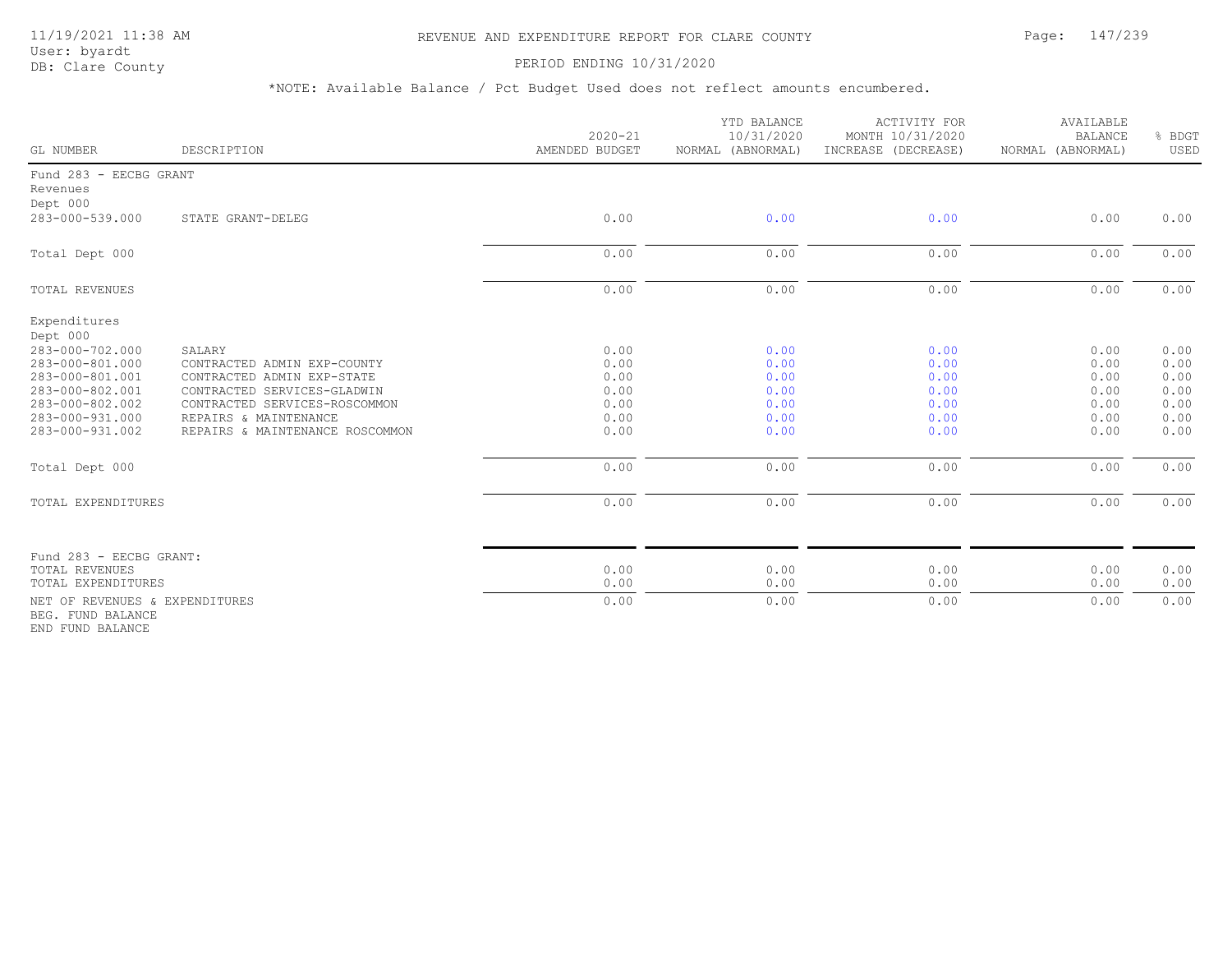#### 11/19/2021 11:38 AM REVENUE AND EXPENDITURE REPORT FOR CLARE COUNTY Page: 148/239

User: byardt<br>DB: Clare County

#### PERIOD ENDING 10/31/2020

| GL NUMBER                                                               | DESCRIPTION                                                     | $2020 - 21$<br>AMENDED BUDGET | YTD BALANCE<br>10/31/2020<br>NORMAL (ABNORMAL) | <b>ACTIVITY FOR</b><br>MONTH 10/31/2020<br>INCREASE (DECREASE) | AVAILABLE<br><b>BALANCE</b><br>NORMAL (ABNORMAL) | % BDGT<br>USED       |
|-------------------------------------------------------------------------|-----------------------------------------------------------------|-------------------------------|------------------------------------------------|----------------------------------------------------------------|--------------------------------------------------|----------------------|
| Fund 285 - REVENUE SHARING<br>Revenues<br>Dept 000                      |                                                                 |                               |                                                |                                                                |                                                  |                      |
| 285-000-402.000<br>285-000-665.000<br>285-000-699.900                   | CURRENT PROPERTY TAXES<br>INTEREST EARNED<br>BEGINNING FUND BAL | 0.00<br>0.00<br>0.00          | 0.00<br>0.00<br>0.00                           | 0.00<br>0.00<br>0.00                                           | 0.00<br>0.00<br>0.00                             | 0.00<br>0.00<br>0.00 |
| Total Dept 000                                                          |                                                                 | 0.00                          | 0.00                                           | 0.00                                                           | 0.00                                             | 0.00                 |
| TOTAL REVENUES                                                          |                                                                 | 0.00                          | 0.00                                           | 0.00                                                           | 0.00                                             | 0.00                 |
| Expenditures<br>Dept 000<br>285-000-998.101<br>285-000-998.900          | APPROPRIATION TRANSFER OUT<br>ENDING FUND BALANCE               | 0.00<br>0.00                  | 0.00<br>0.00                                   | 0.00<br>0.00                                                   | 0.00<br>0.00                                     | 0.00<br>0.00         |
| Total Dept 000                                                          |                                                                 | 0.00                          | 0.00                                           | 0.00                                                           | 0.00                                             | 0.00                 |
| TOTAL EXPENDITURES                                                      |                                                                 | 0.00                          | 0.00                                           | 0.00                                                           | 0.00                                             | 0.00                 |
| Fund 285 - REVENUE SHARING:                                             |                                                                 | 0.00                          |                                                |                                                                |                                                  |                      |
| TOTAL REVENUES<br>TOTAL EXPENDITURES                                    |                                                                 | 0.00                          | 0.00<br>0.00                                   | 0.00<br>0.00                                                   | 0.00<br>0.00                                     | 0.00<br>0.00         |
| NET OF REVENUES & EXPENDITURES<br>BEG. FUND BALANCE<br>END FUND BALANCE |                                                                 | 0.00                          | 0.00                                           | 0.00                                                           | 0.00                                             | 0.00                 |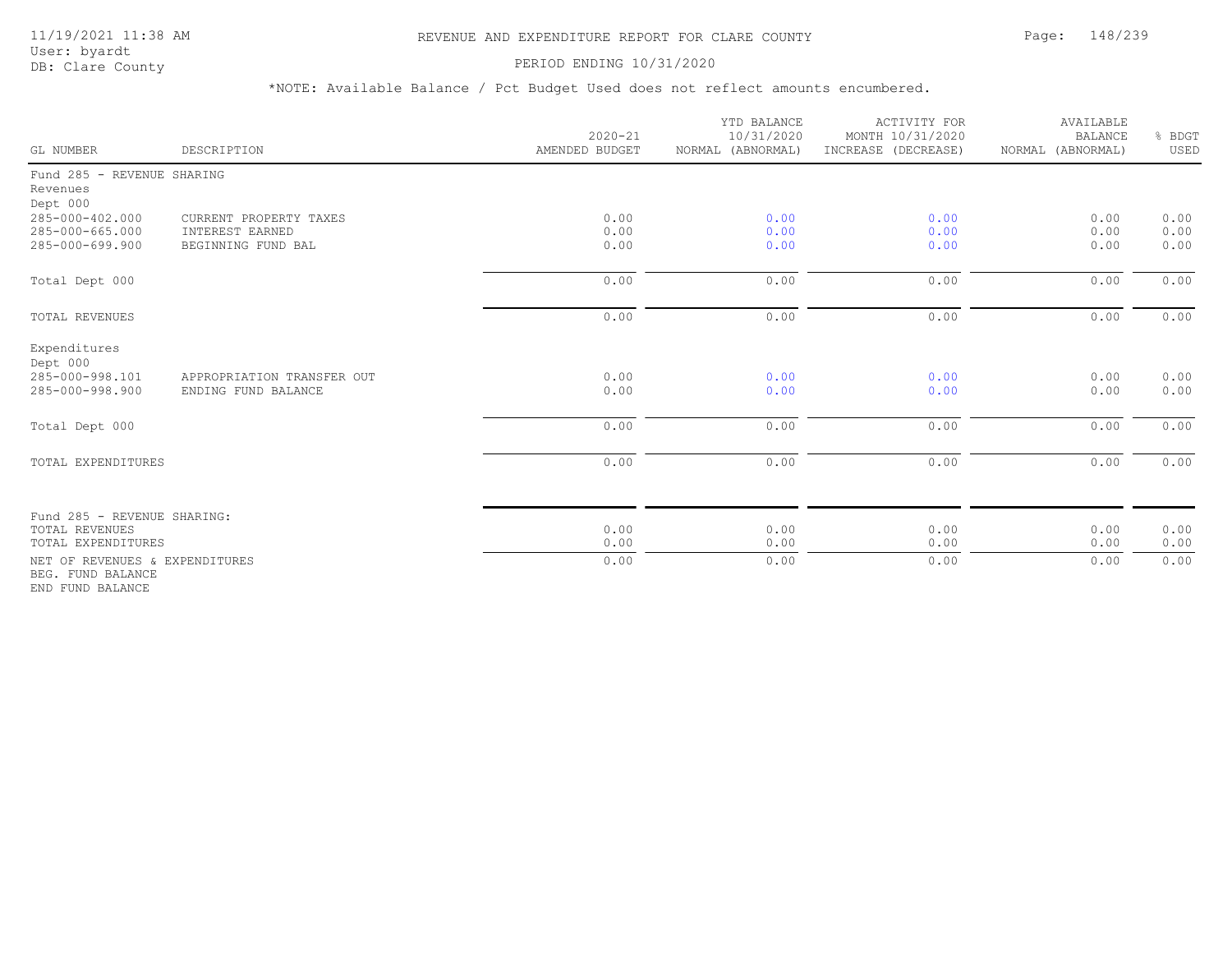User: byardt

# DB: Clare County **PERIOD ENDING 10/31/2020**

| GL NUMBER                                                           | DESCRIPTION           | $2020 - 21$<br>AMENDED BUDGET | YTD BALANCE<br>10/31/2020<br>NORMAL (ABNORMAL) | ACTIVITY FOR<br>MONTH 10/31/2020<br>INCREASE (DECREASE) | AVAILABLE<br>BALANCE<br>(ABNORMAL)<br>NORMAL | BDGT<br>USED |
|---------------------------------------------------------------------|-----------------------|-------------------------------|------------------------------------------------|---------------------------------------------------------|----------------------------------------------|--------------|
| Fund 286 - ARP FED GRANT<br>Revenues<br>Dept 000<br>286-000-528.000 | FEDERAL GRANT - OTHER | 0.00                          | 0.00                                           | 0.00                                                    | 0.00                                         | 0.00         |
| Total Dept 000                                                      |                       | 0.00                          | 0.00                                           | 0.00                                                    | 0.00                                         | 0.00         |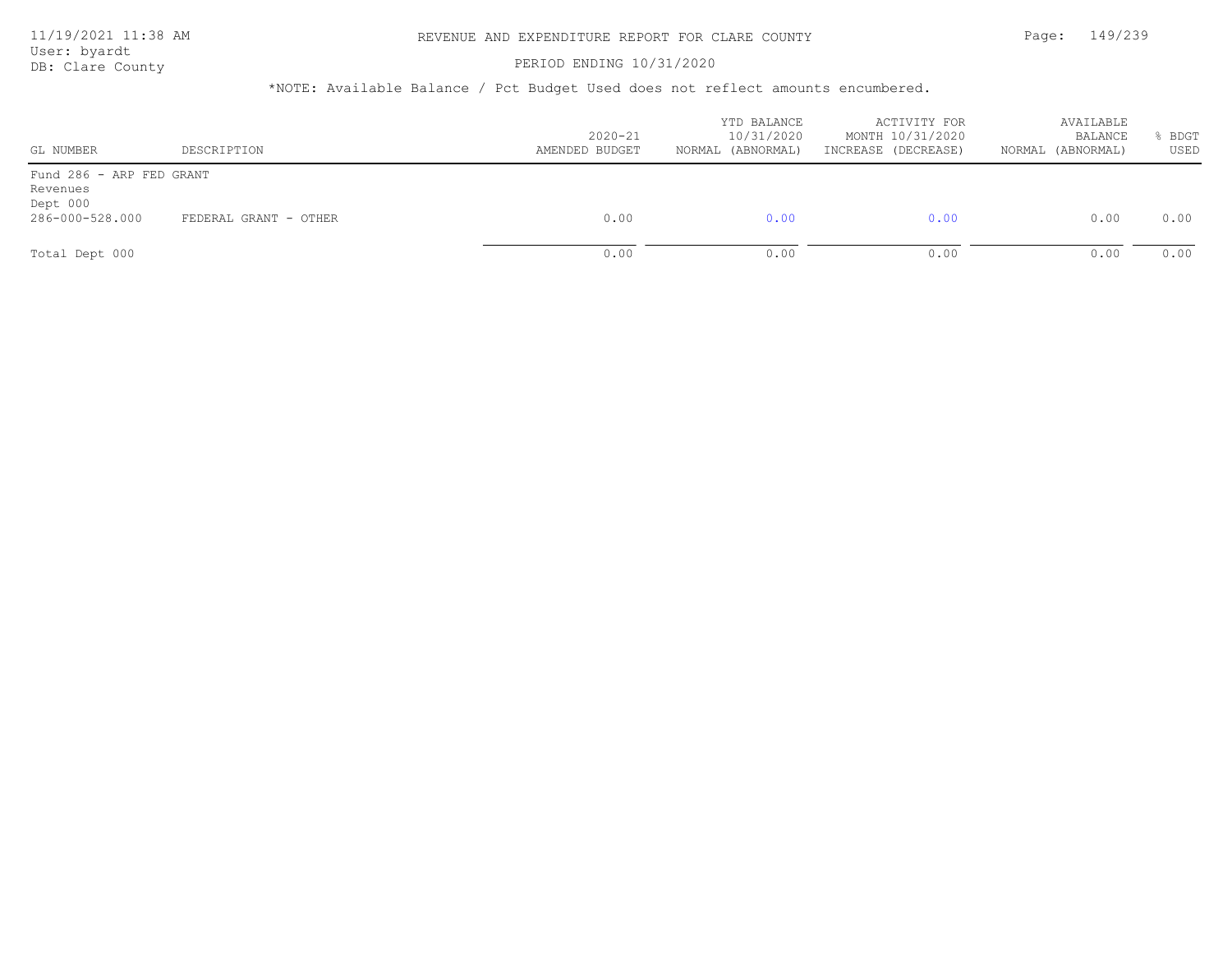## PERIOD ENDING 10/31/2020

| GL NUMBER                                                               | DESCRIPTION | $2020 - 21$<br>AMENDED BUDGET | YTD BALANCE<br>10/31/2020<br>NORMAL (ABNORMAL) | ACTIVITY FOR<br>MONTH 10/31/2020<br>INCREASE (DECREASE) | AVAILABLE<br>BALANCE<br>NORMAL (ABNORMAL) | BDGT<br>USED |
|-------------------------------------------------------------------------|-------------|-------------------------------|------------------------------------------------|---------------------------------------------------------|-------------------------------------------|--------------|
| Fund 286 - ARP FED GRANT<br>Revenues                                    |             |                               |                                                |                                                         |                                           |              |
| TOTAL REVENUES                                                          |             | 0.00                          | 0.00                                           | 0.00                                                    | 0.00                                      | 0.00         |
| Fund 286 - ARP FED GRANT:<br>TOTAL REVENUES<br>TOTAL EXPENDITURES       |             | 0.00<br>0.00                  | 0.00<br>0.00                                   | 0.00<br>0.00                                            | 0.00<br>0.00                              | 0.00<br>0.00 |
| NET OF REVENUES & EXPENDITURES<br>BEG. FUND BALANCE<br>END FUND BALANCE |             | 0.00                          | 0.00                                           | 0.00                                                    | 0.00                                      | 0.00         |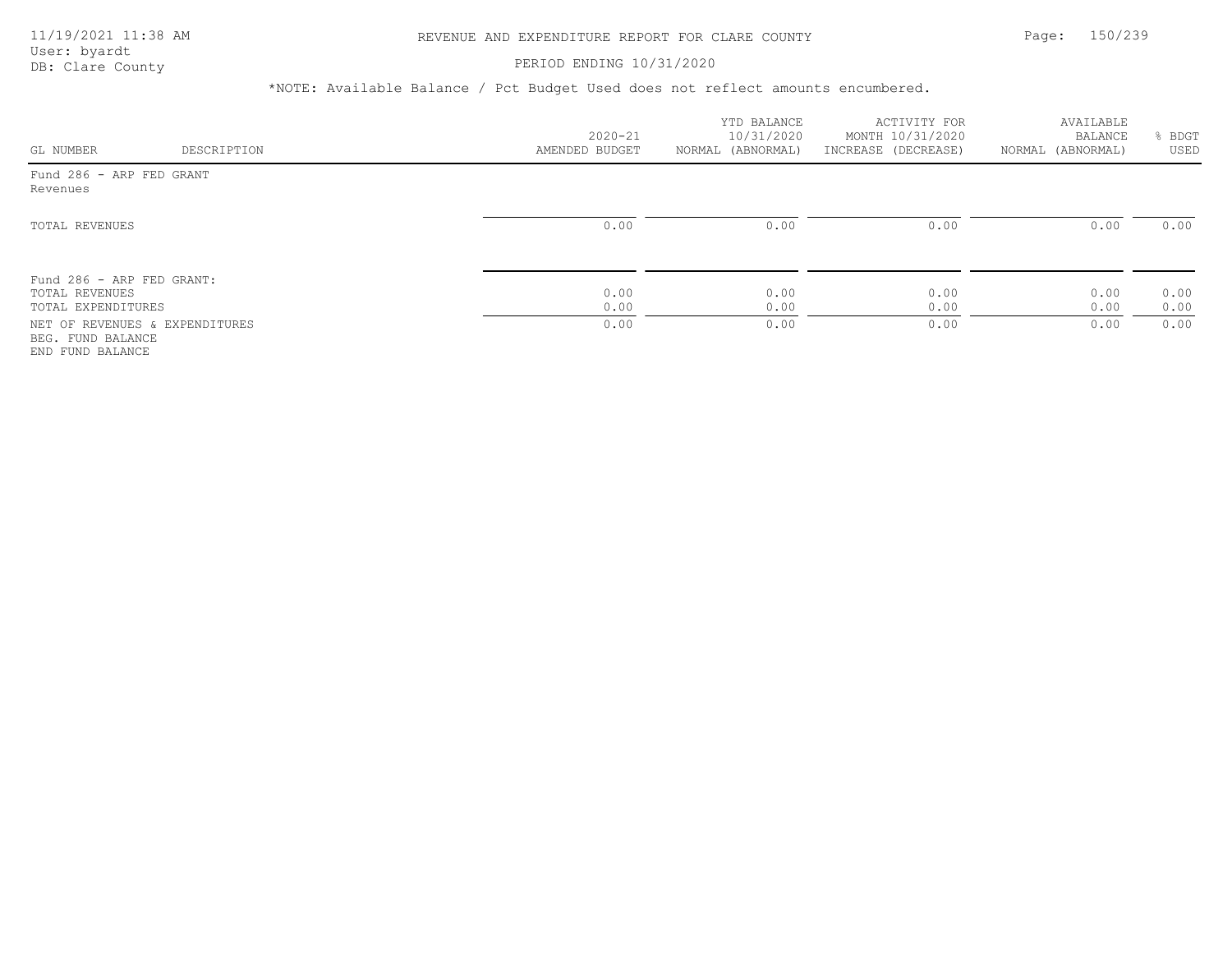## PERIOD ENDING 10/31/2020

|                 |                                         | $2020 - 21$    | YTD BALANCE<br>10/31/2020 | <b>ACTIVITY FOR</b><br>MONTH 10/31/2020 | AVAILABLE<br><b>BALANCE</b> | BDGT   |
|-----------------|-----------------------------------------|----------------|---------------------------|-----------------------------------------|-----------------------------|--------|
| GL NUMBER       | DESCRIPTION                             | AMENDED BUDGET | NORMAL<br>(ABNORMAL)      | INCREASE (DECREASE)                     | NORMAL (ABNORMAL)           | USED   |
|                 | Fund 288 - CLARE COUNTY SENIOR SERVICES |                |                           |                                         |                             |        |
| Revenues        |                                         |                |                           |                                         |                             |        |
| Dept 000        |                                         |                |                           |                                         |                             |        |
| 288-000-402.000 | CURRENT PROPERTY TAXES                  | 808,000.00     | 0.00                      | 0.00                                    | 808,000.00                  | 0.00   |
| 288-000-403.000 | PERSONAL PROPERTY TAXES                 | 4,037.00       | 17.54                     | 17.54                                   | 4,019.46                    | 0.43   |
| 288-000-429.000 | COMMERICIAL FOREST TAX                  | 6.00           | 0.00                      | 0.00                                    | 6.00                        | 0.00   |
| 288-000-437.000 | INDUSTRIAL FACILITY TAX                 | 600.00         | 0.00                      | 0.00                                    | 600.00                      | 0.00   |
| 288-000-444.000 | HAR HOUSING INC-LIEU OF TAXES           | 1,321.00       | 0.00                      | 0.00                                    | 1,321.00                    | 0.00   |
| 288-000-444.001 | CLARE CITY -LIEU OF TAXES               | 0.00           | 354.57                    | 354.57                                  | (354.57)                    | 100.00 |
| 288-000-444.002 | SURREY TWP - PILOT                      | 138.00         | 0.00                      | 0.00                                    | 138.00                      | 0.00   |
| 288-000-519.000 | FEDERAL GRANT REIMBURSEMENT             | 0.00           | 0.00                      | 0.00                                    | 0.00                        | 0.00   |
| 288-000-528.000 | FEDERAL GRANT - OTHER                   | 0.00           | 0.00                      | 0.00                                    | 0.00                        | 0.00   |
| 288-000-573.000 | LOCAL COMM STABILIZATION FUNDS          | 16,697.00      | 0.00                      | 0.00                                    | 16,697.00                   | 0.00   |
| 288-000-665.000 | INTEREST EARNED                         | 0.00           | 0.00                      | 0.00                                    | 0.00                        | 0.00   |
| 288-000-667.000 | RENT                                    | 0.00           | 0.00                      | 0.00                                    | 0.00                        | 0.00   |
| 288-000-672.000 | PROGRAM INCOME                          | 0.00           | 0.00                      | 0.00                                    | 0.00                        | 0.00   |
| 288-000-672.001 | PROGRAM INCOME-FRIENDLY DRIVER          | 0.00           | 0.00                      | 0.00                                    | 0.00                        | 0.00   |
| 288-000-673.000 | SALE OF FIXED ASSETS                    | 0.00           | 0.00                      | 0.00                                    | 0.00                        | 0.00   |
| 288-000-674.000 | DONATIONS/CONTRIBUTION/LOCAL GRANTS     | 10,000.00      | 0.00                      | 0.00                                    | 10,000.00                   | 0.00   |
| 288-000-676.000 | REIMBURSMENT - MISC                     | 0.00           | 0.00                      | 0.00                                    | 0.00                        | 0.00   |
| 288-000-694.000 | CASH OVER/SHORT                         | 0.00           | 0.00                      | 0.00                                    | 0.00                        | 0.00   |
| 288-000-698.000 | BOND PROCEEDS                           | 545,000.00     | 0.00                      | 0.00                                    | 545,000.00                  | 0.00   |
| 288-000-699.900 | BEGINNING FUND BALANCE                  | 124,660.00     | 0.00                      | 0.00                                    | 124,660.00                  | 0.00   |
| Total Dept 000  |                                         | 1,510,459.00   | 372.11                    | 372.11                                  | 1,510,086.89                | 0.02   |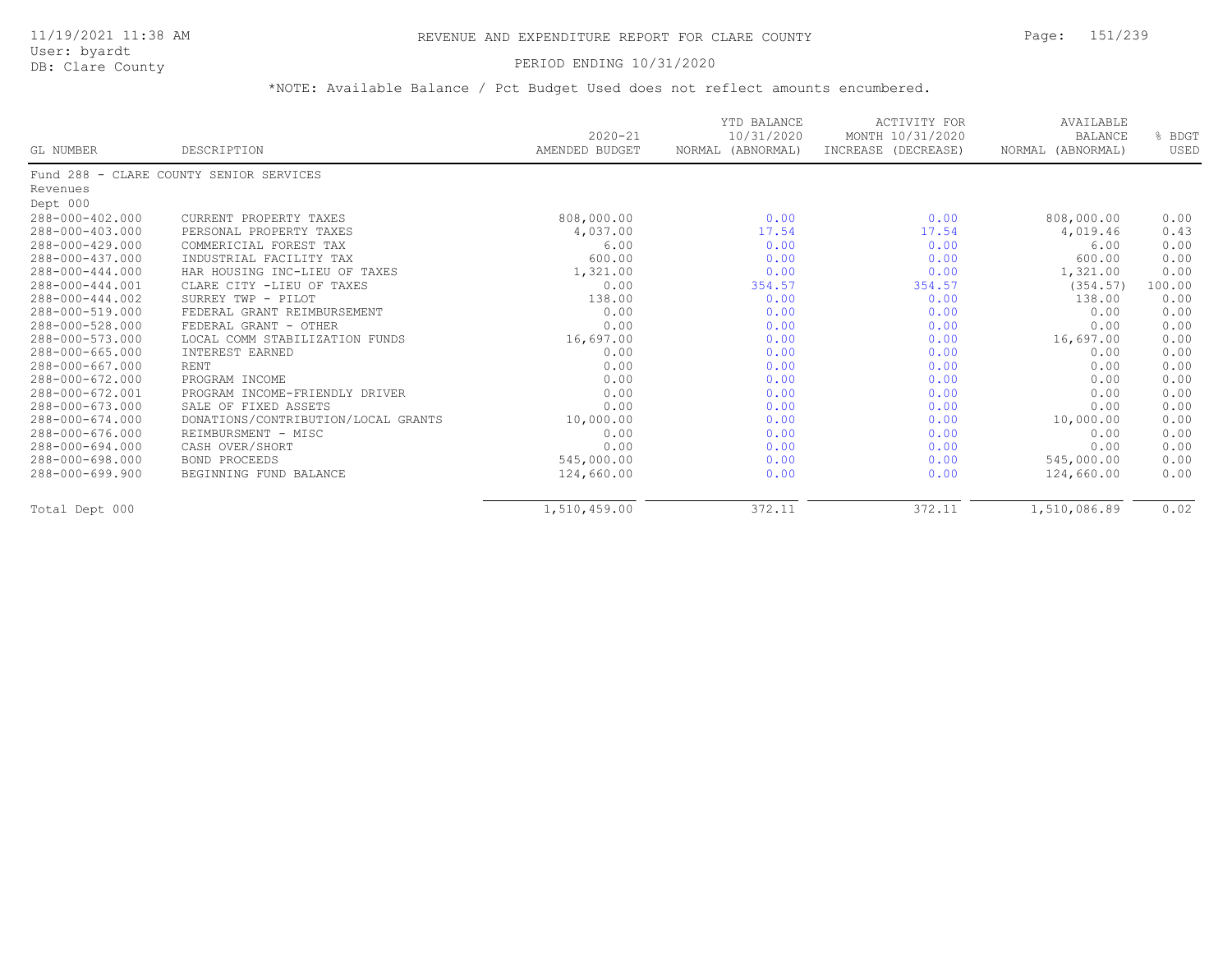## PERIOD ENDING 10/31/2020

| GL NUMBER                       | DESCRIPTION                             | $2020 - 21$<br>AMENDED BUDGET | YTD BALANCE<br>10/31/2020<br>NORMAL (ABNORMAL) | ACTIVITY FOR<br>MONTH 10/31/2020<br>INCREASE (DECREASE) | AVAILABLE<br>BALANCE<br>NORMAL (ABNORMAL) | BDGT<br>USED |
|---------------------------------|-----------------------------------------|-------------------------------|------------------------------------------------|---------------------------------------------------------|-------------------------------------------|--------------|
|                                 |                                         |                               |                                                |                                                         |                                           |              |
|                                 | Fund 288 - CLARE COUNTY SENIOR SERVICES |                               |                                                |                                                         |                                           |              |
| Revenues                        |                                         |                               |                                                |                                                         |                                           |              |
| Dept 610 - CONGREGATE NUTRITION |                                         |                               |                                                |                                                         |                                           |              |
| 288-610-401.500                 | ALLOCATED TAX REVENUE                   | 65,000.00                     | 0.00                                           | 0.00                                                    | 65,000.00                                 | 0.00         |
| 288-610-401.501                 | TAX REV - REQUIRED MATCH                | 3,899.00                      | 0.00                                           | 0.00                                                    | 3,899.00                                  | 0.00         |
| 288-610-519.000                 | FEDERAL GRANT REIMBURSEMENTS            | 35,092.00                     | 0.00                                           | 0.00                                                    | 35,092.00                                 | 0.00         |
| 288-610-520.000                 | FEDERAL GRANT REIMB - NSIP              | 18,701.00                     | 0.00                                           | 0.00                                                    | 18,701.00                                 | 0.00         |
| 288-610-672.000                 | PROGRAM INCOME                          | 15,000.00                     | 765.21                                         | 765.21                                                  | 14,234.79                                 | 5.10         |
| 288-610-678.500                 | REQUIRED MATCH-TAX REV                  | 0.00                          | 0.00                                           | 0.00                                                    | 0.00                                      | 0.00         |
|                                 |                                         |                               |                                                |                                                         |                                           |              |
|                                 | Total Dept 610 - CONGREGATE NUTRITION   | 137,692.00                    | 765.21                                         | 765.21                                                  | 136,926.79                                | 0.56         |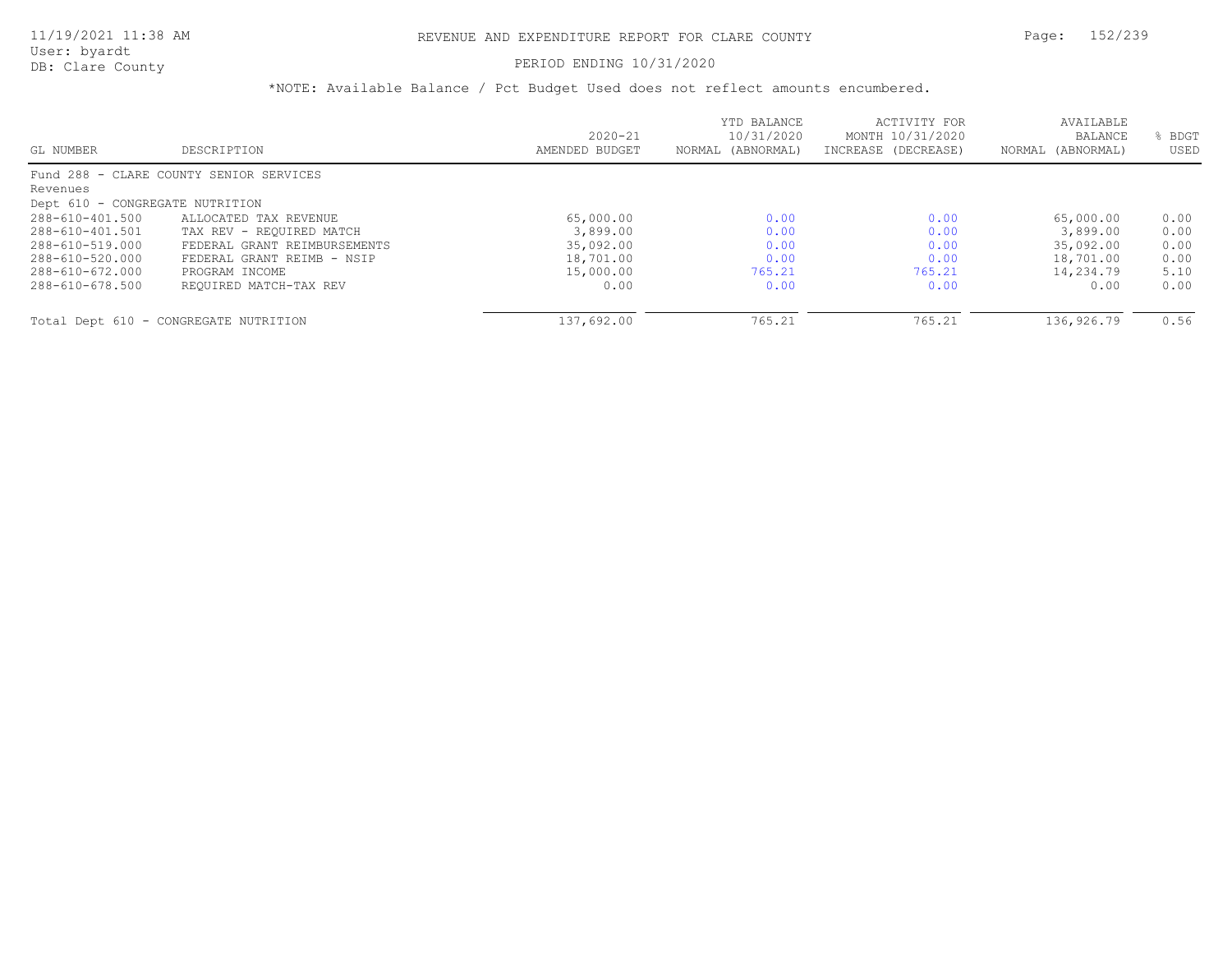## PERIOD ENDING 10/31/2020

|                                 |                                         | $2020 - 21$    | YTD BALANCE<br>10/31/2020 | ACTIVITY FOR<br>MONTH 10/31/2020 | AVAILABLE<br><b>BALANCE</b> | BDGT |
|---------------------------------|-----------------------------------------|----------------|---------------------------|----------------------------------|-----------------------------|------|
| GL NUMBER                       | DESCRIPTION                             | AMENDED BUDGET | NORMAL (ABNORMAL)         | INCREASE (DECREASE)              | NORMAL (ABNORMAL)           | USED |
|                                 | Fund 288 - CLARE COUNTY SENIOR SERVICES |                |                           |                                  |                             |      |
| Revenues                        |                                         |                |                           |                                  |                             |      |
| Dept 611 - HOME DELIVERED MEALS |                                         |                |                           |                                  |                             |      |
| 288-611-401.500                 | ALLOCATED TAX REVENUE                   | 150,845.00     | 0.00                      | 0.00                             | 150,845.00                  | 0.00 |
| 288-611-401.501                 | TAX REV - REOUIRED MATCH                | 11,738.00      | 0.00                      | 0.00                             | 11,738.00                   | 0.00 |
| 288-611-519.000                 | FEDERAL GRANT REIMBURSEMENTS            | 105,642.00     | 0.00                      | 0.00                             | 105,642.00                  | 0.00 |
| 288-611-520.000                 | FEDERAL GRANT REIMB - NSIP              | 64,703.00      | 0.00                      | 0.00                             | 64,703.00                   | 0.00 |
| 288-611-672.000                 | PROGRAM INCOME                          | 30,000.00      | 0.00                      | 0.00                             | 30,000.00                   | 0.00 |
| 288-611-678.000                 | REQUIRED MATCH - TAX REVENUE            | 0.00           | 0.00                      | 0.00                             | 0.00                        | 0.00 |
|                                 |                                         |                |                           |                                  |                             |      |
|                                 | Total Dept 611 - HOME DELIVERED MEALS   | 362,928.00     | 0.00                      | 0.00                             | 362,928.00                  | 0.00 |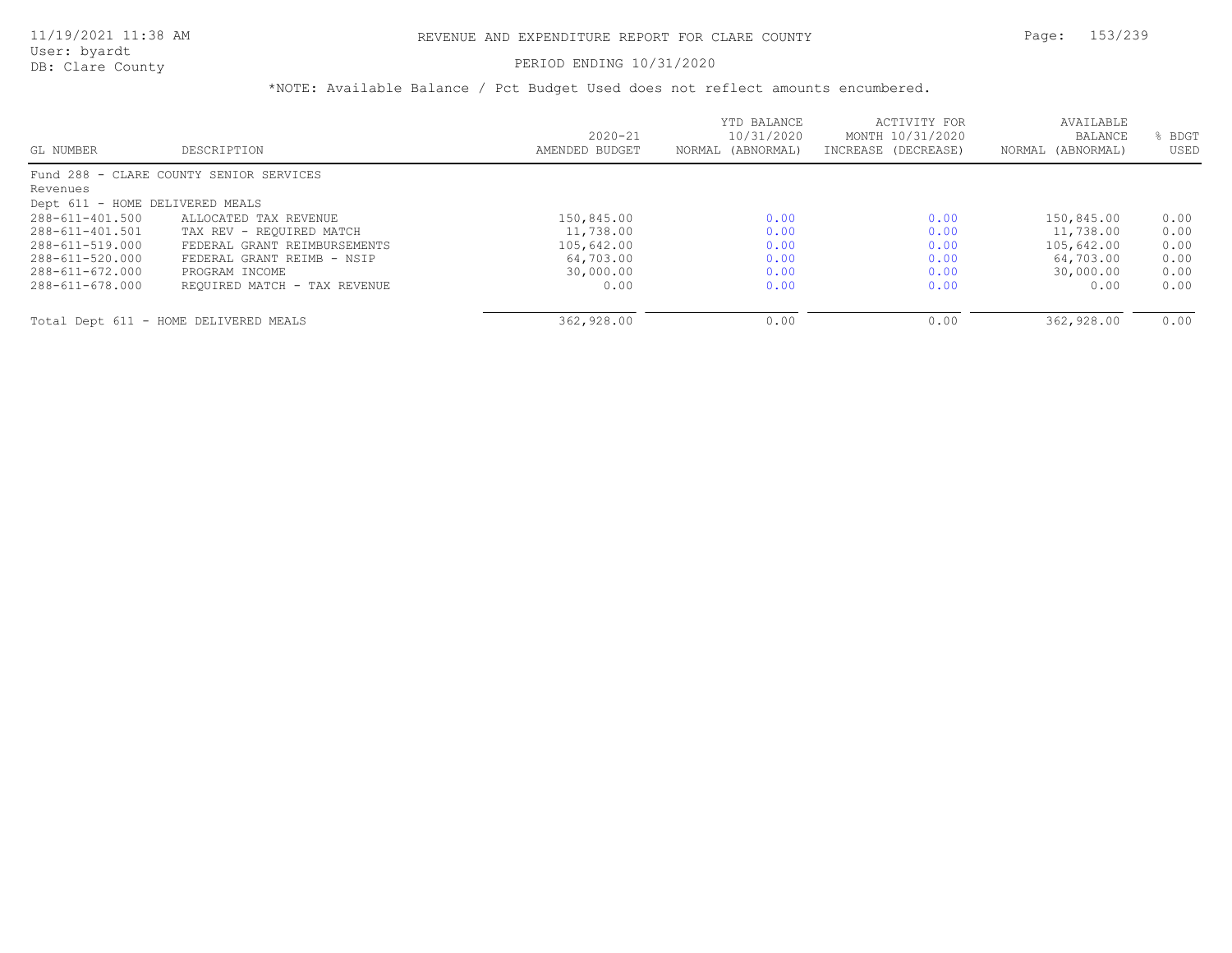## PERIOD ENDING 10/31/2020

|                 |                                              |                | YTD BALANCE<br>10/31/2020 | ACTIVITY FOR<br>MONTH 10/31/2020 | AVAILABLE<br>BALANCE | BDGT |
|-----------------|----------------------------------------------|----------------|---------------------------|----------------------------------|----------------------|------|
|                 |                                              | $2020 - 21$    |                           |                                  |                      |      |
| GL NUMBER       | DESCRIPTION                                  | AMENDED BUDGET | NORMAL (ABNORMAL)         | INCREASE (DECREASE)              | NORMAL (ABNORMAL)    | USED |
|                 | Fund 288 - CLARE COUNTY SENIOR SERVICES      |                |                           |                                  |                      |      |
| Revenues        |                                              |                |                           |                                  |                      |      |
|                 | Dept 612 - CASE COORDINATION & SUPPORT       |                |                           |                                  |                      |      |
| 288-612-401.500 | ALLOCATED TAX REVENUE                        | 19,913.00      | 0.00                      | 0.00                             | 19,913.00            | 0.00 |
| 288-612-401.501 | TAX REV - REOUIRED MATCH                     | 2,532.00       | 0.00                      | 0.00                             | 2,532.00             | 0.00 |
| 288-612-519.000 | FEDERAL GRANT                                | 22,789.00      | 0.00                      | 0.00                             | 22,789.00            | 0.00 |
| 288-612-672.000 | PROGRAM INCOME                               | 500.00         | 0.00                      | 0.00                             | 500.00               | 0.00 |
| 288-612-678.000 | REOUIRED MATCH - HR                          | 0.00           | 0.00                      | 0.00                             | 0.00                 | 0.00 |
|                 |                                              |                |                           |                                  | 45,734.00            |      |
|                 | Total Dept 612 - CASE COORDINATION & SUPPORT | 45,734.00      | 0.00                      | 0.00                             |                      | 0.00 |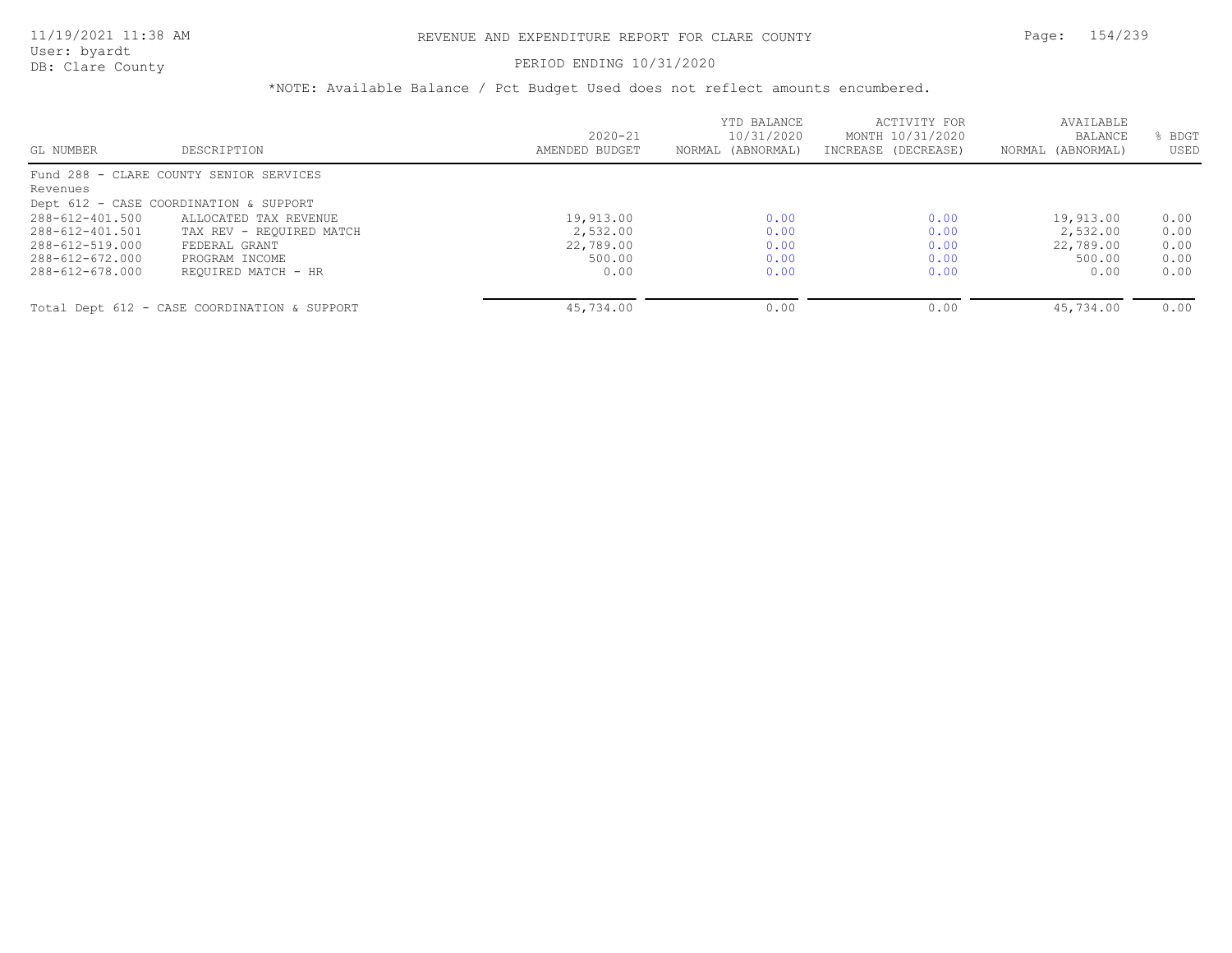### PERIOD ENDING 10/31/2020

|                                |                                         |                | YTD BALANCE       | ACTIVITY FOR        | AVAILABLE         |      |
|--------------------------------|-----------------------------------------|----------------|-------------------|---------------------|-------------------|------|
|                                |                                         | $2020 - 21$    | 10/31/2020        | MONTH 10/31/2020    | BALANCE           | BDGT |
| GL NUMBER                      | DESCRIPTION                             | AMENDED BUDGET | NORMAL (ABNORMAL) | INCREASE (DECREASE) | NORMAL (ABNORMAL) | USED |
|                                | Fund 288 - CLARE COUNTY SENIOR SERVICES |                |                   |                     |                   |      |
| Revenues                       |                                         |                |                   |                     |                   |      |
| Dept 613 - PERSONAL CARE       |                                         |                |                   |                     |                   |      |
| 288-613-401.500                | ALLOCATED TAX REVENUE                   | 20,342.00      | 0.00              | 0.00                | 20,342.00         | 0.00 |
| 288-613-401.501                | TAX REV - REOUIRED MATCH                | 1,833.00       | 0.00              | 0.00                | 1,833.00          | 0.00 |
| 288-613-519.000                | FEDERAL GRANT REIMBURSEMENTS            | 16,495.00      | 0.00              | 0.00                | 16,495.00         | 0.00 |
| 288-613-672.000                | PROGRAM INCOME                          | 6,500.00       | 0.00              | 0.00                | 6,500.00          | 0.00 |
| 288-613-678.000                | REQUIRED MATCH-TAX REVENUE              | 0.00           | 0.00              | 0.00                | 0.00              | 0.00 |
| Total Dept 613 - PERSONAL CARE |                                         | 45,170.00      | 0.00              | 0.00                | 45,170.00         | 0.00 |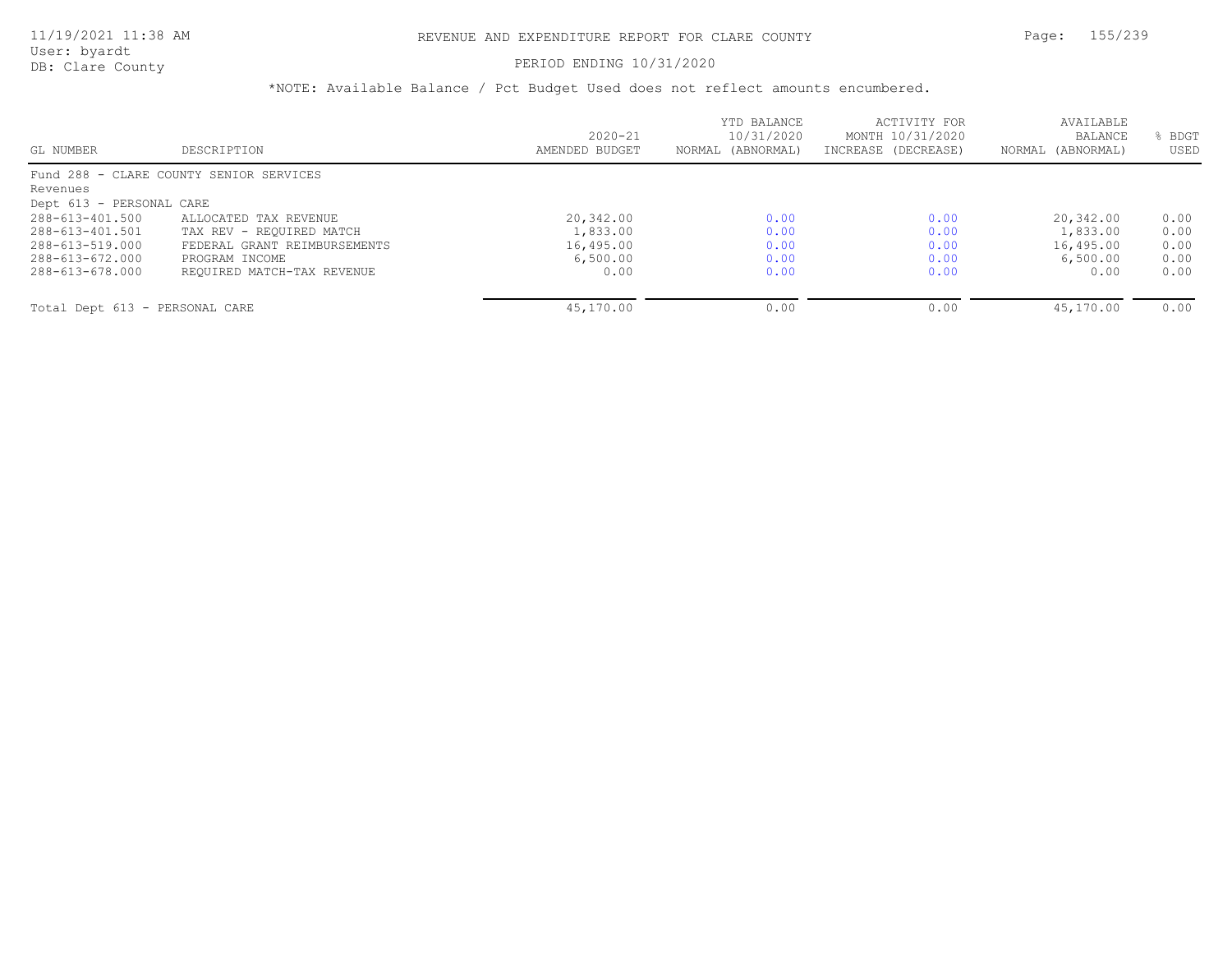### PERIOD ENDING 10/31/2020

|                             |                                         |                | YTD BALANCE       | ACTIVITY FOR        | AVAILABLE         |      |
|-----------------------------|-----------------------------------------|----------------|-------------------|---------------------|-------------------|------|
|                             |                                         | $2020 - 21$    | 10/31/2020        | MONTH 10/31/2020    | <b>BALANCE</b>    | BDGT |
| GL NUMBER                   | DESCRIPTION                             | AMENDED BUDGET | NORMAL (ABNORMAL) | INCREASE (DECREASE) | NORMAL (ABNORMAL) | USED |
|                             | Fund 288 - CLARE COUNTY SENIOR SERVICES |                |                   |                     |                   |      |
| Revenues                    |                                         |                |                   |                     |                   |      |
| Dept 614 - HOMEMAKING       |                                         |                |                   |                     |                   |      |
| 288-614-401.500             | ALLOCATED TAX REVENUE                   | 19,389.00      | 0.00              | 0.00                | 19,389.00         | 0.00 |
| 288-614-401.501             | TAX REV - REOUIRED MATCH                | 0.00           | 0.00              | 0.00                | 0.00              | 0.00 |
| 288-614-519.000             | FEDERAL GRANT REIMBURSEMENTS            | 21,835.00      | 0.00              | 0.00                | 21,835.00         | 0.00 |
| 288-614-672.000             | PROGRAM INCOME                          | 8,500.00       | 0.00              | 0.00                | 8,500.00          | 0.00 |
| 288-614-678.000             | REQUIRED MATCH - TAX REVENUE            | 0.00           | 0.00              | 0.00                | 0.00              | 0.00 |
|                             |                                         |                |                   |                     |                   |      |
| Total Dept 614 - HOMEMAKING |                                         | 49,724.00      | 0.00              | 0.00                | 49,724.00         | 0.00 |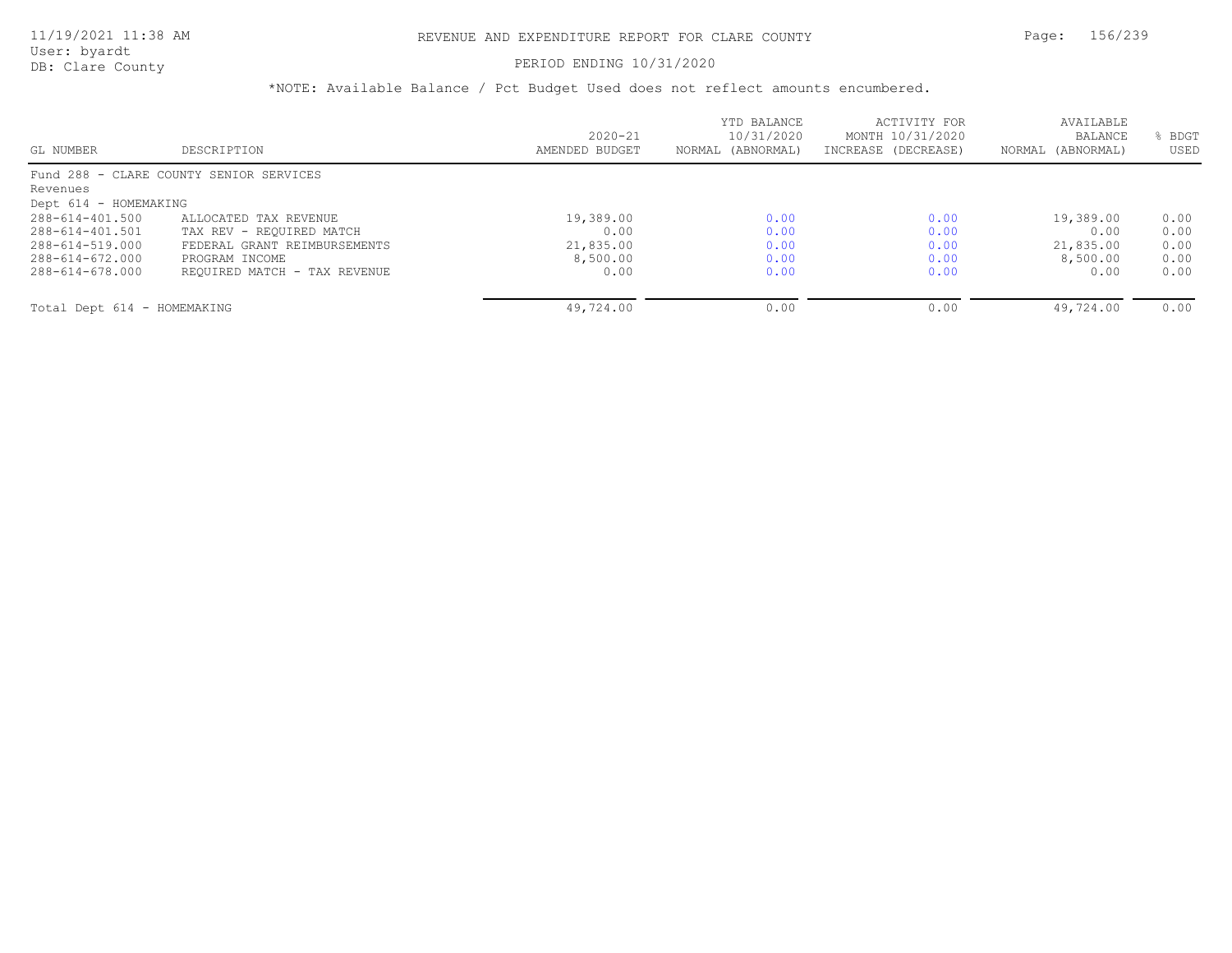### PERIOD ENDING 10/31/2020

|                                         |                               | YTD BALANCE<br>10/31/2020 | ACTIVITY FOR<br>MONTH 10/31/2020 | AVAILABLE<br><b>BALANCE</b> | BDGT |
|-----------------------------------------|-------------------------------|---------------------------|----------------------------------|-----------------------------|------|
|                                         |                               |                           |                                  |                             |      |
| DESCRIPTION                             | AMENDED BUDGET                | NORMAL (ABNORMAL)         | INCREASE (DECREASE)              | NORMAL (ABNORMAL)           | USED |
| Fund 288 - CLARE COUNTY SENIOR SERVICES |                               |                           |                                  |                             |      |
|                                         |                               |                           |                                  |                             |      |
| Dept 615 - RESPITE CARE                 |                               |                           |                                  |                             |      |
| ALLOCATED TAX REVENUE                   | 21,676.00                     | 0.00                      | 0.00                             | 21,676.00                   | 0.00 |
| TAX REV - REOUIRED MATCH                | 1,410.00                      | 0.00                      | 0.00                             | 1,410.00                    | 0.00 |
| FEDERAL GRANT REIMBURSEMENT             | 12,687.00                     | 0.00                      | 0.00                             | 12,687.00                   | 0.00 |
| PROGRAM INCOME                          | 2,500.00                      | 0.00                      | 0.00                             | 2,500.00                    | 0.00 |
| REQUIRED MATCH - TAX REVENUE            | 0.00                          | 0.00                      | 0.00                             | 0.00                        | 0.00 |
|                                         |                               |                           |                                  | 38,273.00                   | 0.00 |
|                                         | Total Dept 615 - RESPITE CARE | $2020 - 21$<br>38,273.00  | 0.00                             | 0.00                        |      |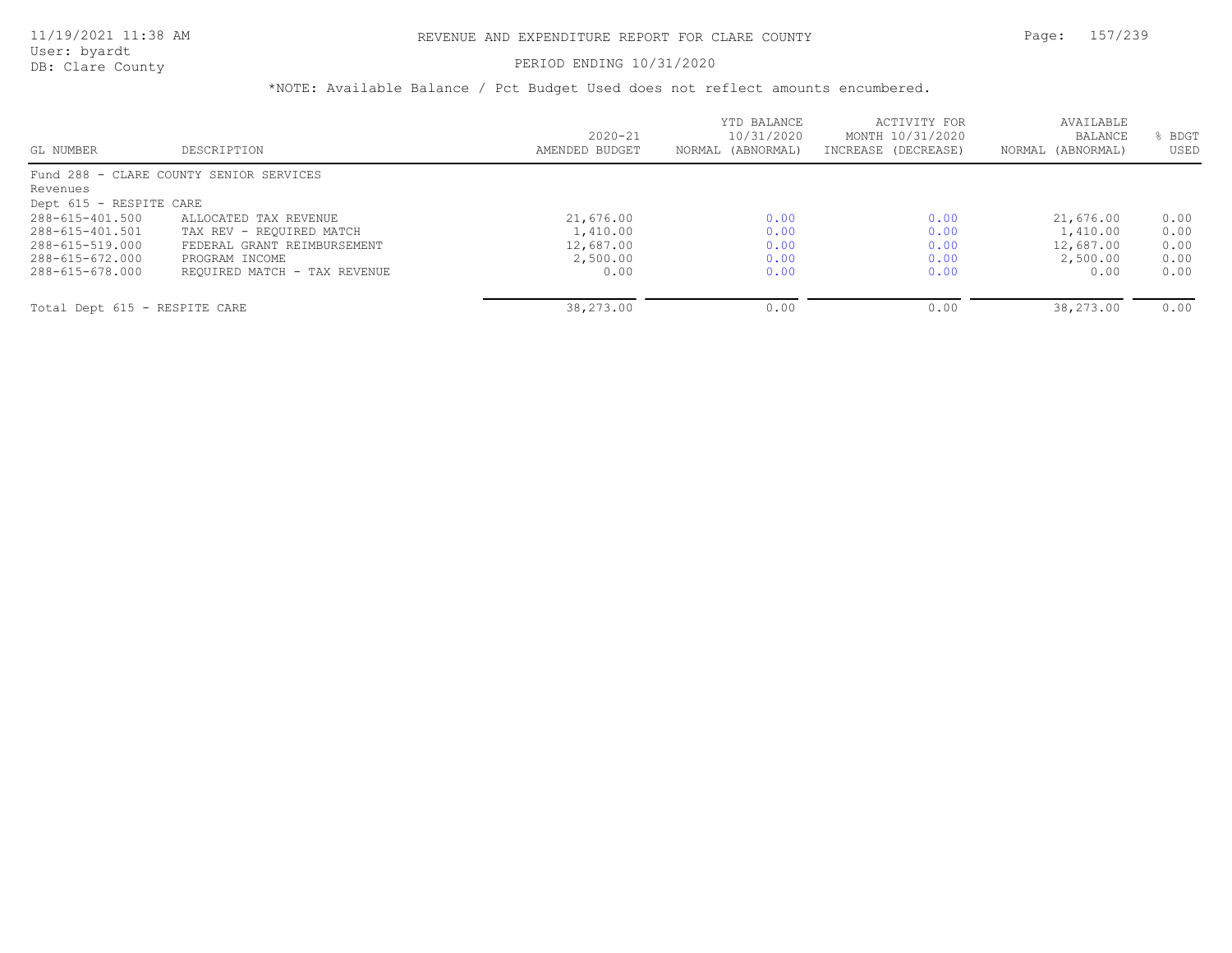### PERIOD ENDING 10/31/2020

|                                   |                                         | $2020 - 21$    | YTD BALANCE<br>10/31/2020 | ACTIVITY FOR<br>MONTH 10/31/2020 | AVAILABLE<br><b>BALANCE</b> | BDGT |
|-----------------------------------|-----------------------------------------|----------------|---------------------------|----------------------------------|-----------------------------|------|
| GL NUMBER                         | DESCRIPTION                             | AMENDED BUDGET | NORMAL (ABNORMAL)         | INCREASE (DECREASE)              | NORMAL (ABNORMAL)           | USED |
|                                   | Fund 288 - CLARE COUNTY SENIOR SERVICES |                |                           |                                  |                             |      |
| Revenues                          |                                         |                |                           |                                  |                             |      |
| Dept 616 - SENIOR CENTER STAFFING |                                         |                |                           |                                  |                             |      |
| 288-616-401.500                   | ALLOCATED TAX REVENUE                   | 10,515.00      | 0.00                      | 0.00                             | 10,515.00                   | 0.00 |
| 288-616-401.501                   | TAX REV - REOUIRED MATCH                | 586.00         | 0.00                      | 0.00                             | 586.00                      | 0.00 |
| 288-616-519.000                   | FEDERAL GRANT REIMBURSEMENT             | 5,273.00       | 0.00                      | 0.00                             | 5,273.00                    | 0.00 |
| 288-616-672.000                   | PROGRAM INCOME                          | 0.00           | 0.00                      | 0.00                             | 0.00                        | 0.00 |
| 288-616-678.500                   | REQUIRED MATCH - TAX REVENUE            | 0.00           | 0.00                      | 0.00                             | 0.00                        | 0.00 |
|                                   | Total Dept 616 - SENIOR CENTER STAFFING | 16,374.00      | 0.00                      | 0.00                             | 16,374.00                   | 0.00 |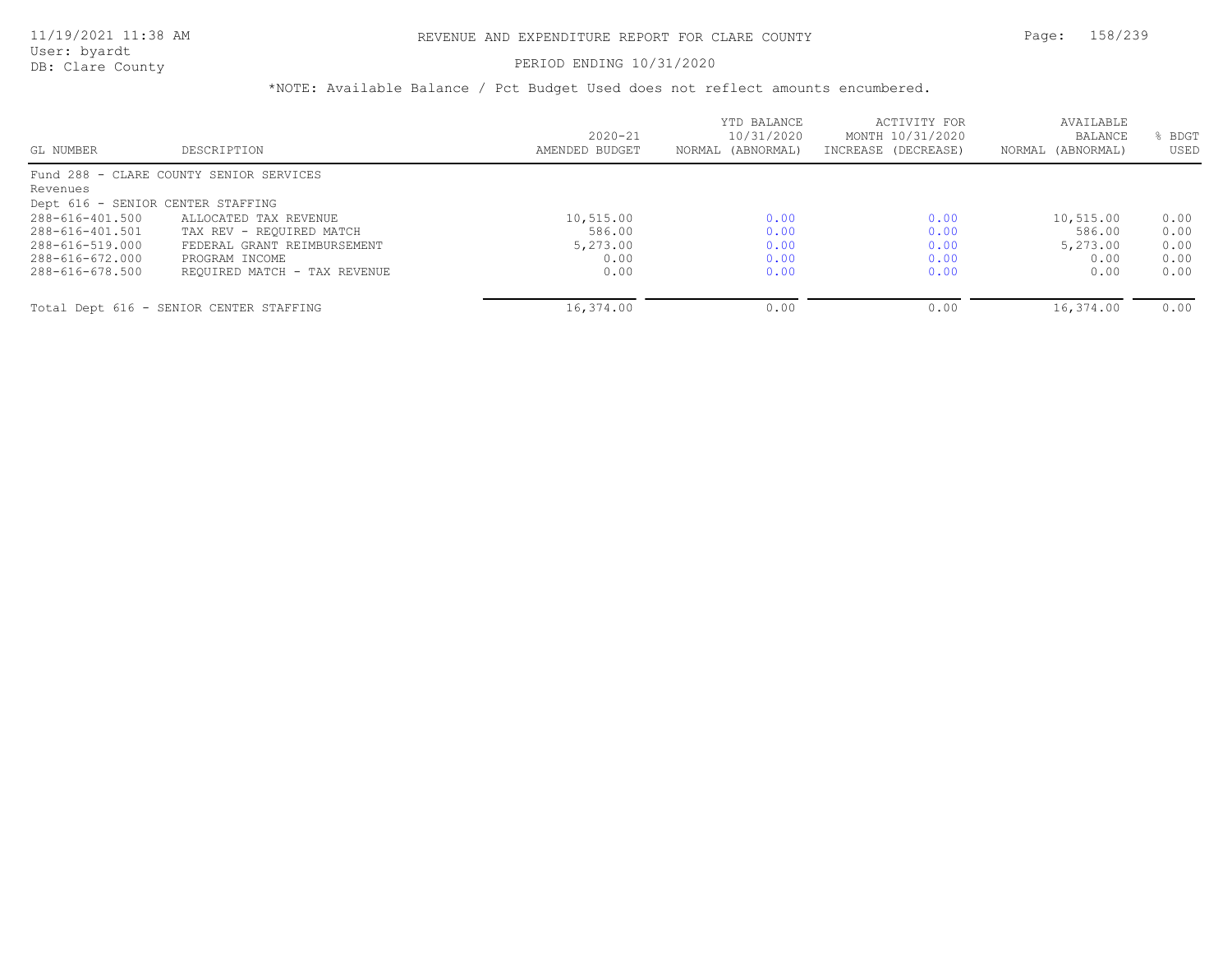#### PERIOD ENDING 10/31/2020

|                 |                                                 | $2020 - 21$    | YTD BALANCE<br>10/31/2020 | ACTIVITY FOR<br>MONTH 10/31/2020 | AVAILABLE<br>BALANCE | BDGT |
|-----------------|-------------------------------------------------|----------------|---------------------------|----------------------------------|----------------------|------|
| GL NUMBER       | DESCRIPTION                                     | AMENDED BUDGET | NORMAL (ABNORMAL)         | INCREASE (DECREASE)              | NORMAL (ABNORMAL)    | USED |
|                 | Fund 288 - CLARE COUNTY SENIOR SERVICES         |                |                           |                                  |                      |      |
| Revenues        |                                                 |                |                           |                                  |                      |      |
|                 | Dept 617 - DISEASE PREVENTION/HEALTH PROM       |                |                           |                                  |                      |      |
| 288-617-401.500 | ALLOCATED TAX REVENUE                           | 0.00           | 0.00                      | 0.00                             | 0.00                 | 0.00 |
| 288-617-401.501 | TAX REV - REOUIRED MATCH                        | 0.00           | 0.00                      | 0.00                             | 0.00                 | 0.00 |
| 288-617-519.000 | FEDERAL GRANT REIMBURSEMENTS                    | 0.00           | 0.00                      | 0.00                             | 0.00                 | 0.00 |
| 288-617-672.000 | PROGRAM INCOME                                  | 0.00           | 0.00                      | 0.00                             | 0.00                 | 0.00 |
| 288-617-676.000 | REIMBURSEMENT - TRAINING                        | 0.00           | 0.00                      | 0.00                             | 0.00                 | 0.00 |
| 288-617-678.500 | REQUIRED MATCH - TAX REVENUE                    | 0.00           | 0.00                      | 0.00                             | 0.00                 | 0.00 |
|                 |                                                 |                |                           |                                  |                      |      |
|                 | Total Dept 617 - DISEASE PREVENTION/HEALTH PROM | 0.00           | 0.00                      | 0.00                             | 0.00                 | 0.00 |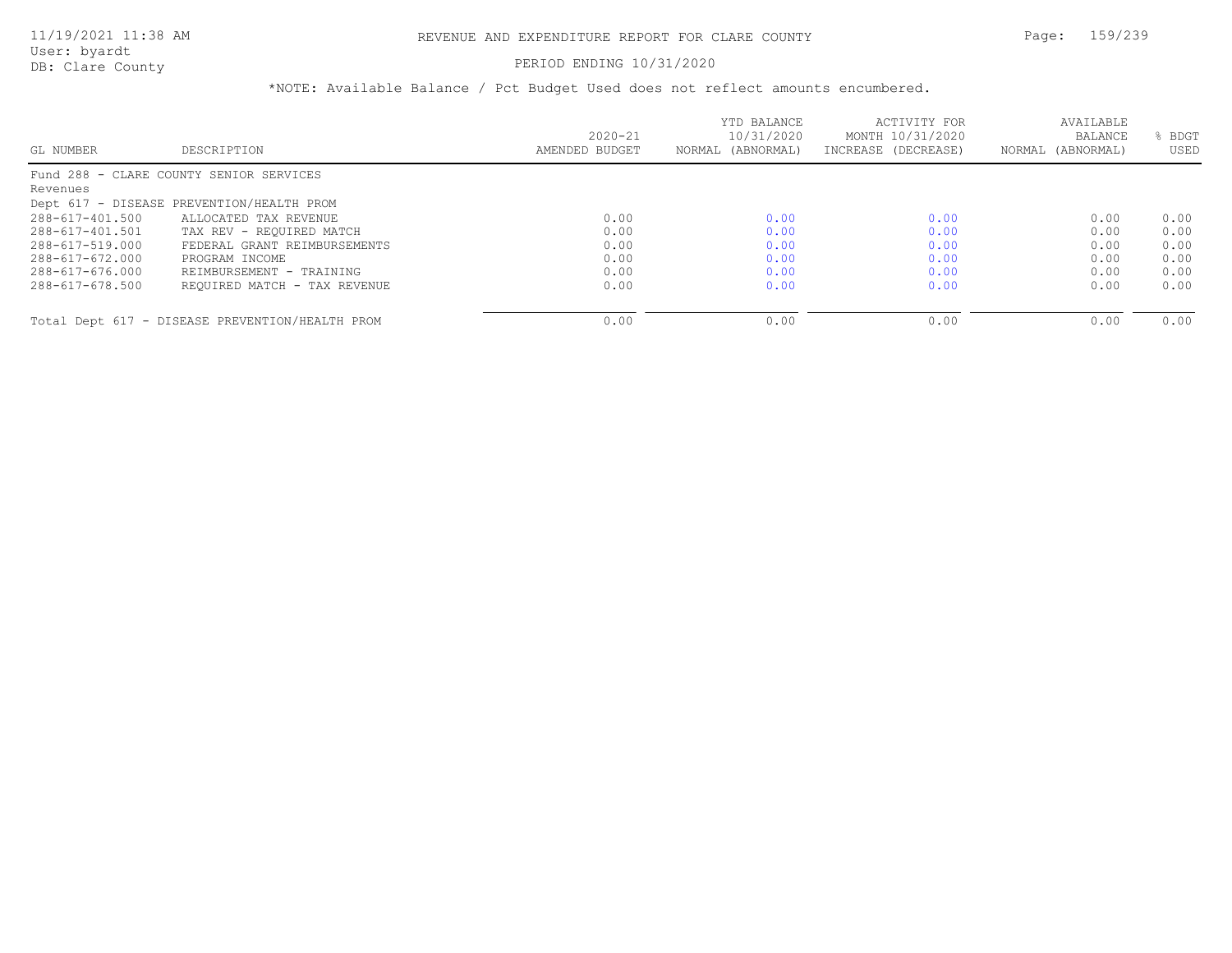#### PERIOD ENDING 10/31/2020

|                                |                                         |                               | YTD BALANCE                     | ACTIVITY FOR                            | AVAILABLE<br><b>BALANCE</b> | BDGT |
|--------------------------------|-----------------------------------------|-------------------------------|---------------------------------|-----------------------------------------|-----------------------------|------|
| GL NUMBER                      | DESCRIPTION                             | $2020 - 21$<br>AMENDED BUDGET | 10/31/2020<br>NORMAL (ABNORMAL) | MONTH 10/31/2020<br>INCREASE (DECREASE) | NORMAL (ABNORMAL)           | USED |
|                                | Fund 288 - CLARE COUNTY SENIOR SERVICES |                               |                                 |                                         |                             |      |
| Revenues                       |                                         |                               |                                 |                                         |                             |      |
| Dept 618 - CAREGIVING TRAINING |                                         |                               |                                 |                                         |                             |      |
| 288-618-401.500                | ALLOCATED TAX REVENUE                   | 0.00                          | 0.00                            | 0.00                                    | 0.00                        | 0.00 |
| 288-618-401.501                | TAX REV - REOUIRED MATCH                | 811.00                        | 0.00                            | 0.00                                    | 811.00                      | 0.00 |
| 288-618-519.000                | FEDERAL GRANT REIMBURSEMENTS            | 7,296.00                      | 0.00                            | 0.00                                    | 7,296.00                    | 0.00 |
| 288-618-672.000                | PROGRAM INCOME                          | 0.00                          | 0.00                            | 0.00                                    | 0.00                        | 0.00 |
| 288-618-678.500                | REQUIRED MATCH - TAX REVENUE            | 0.00                          | 0.00                            | 0.00                                    | 0.00                        | 0.00 |
|                                | Total Dept 618 - CAREGIVING TRAINING    | 8,107.00                      | 0.00                            | 0.00                                    | 8,107.00                    | 0.00 |
|                                |                                         |                               |                                 |                                         |                             |      |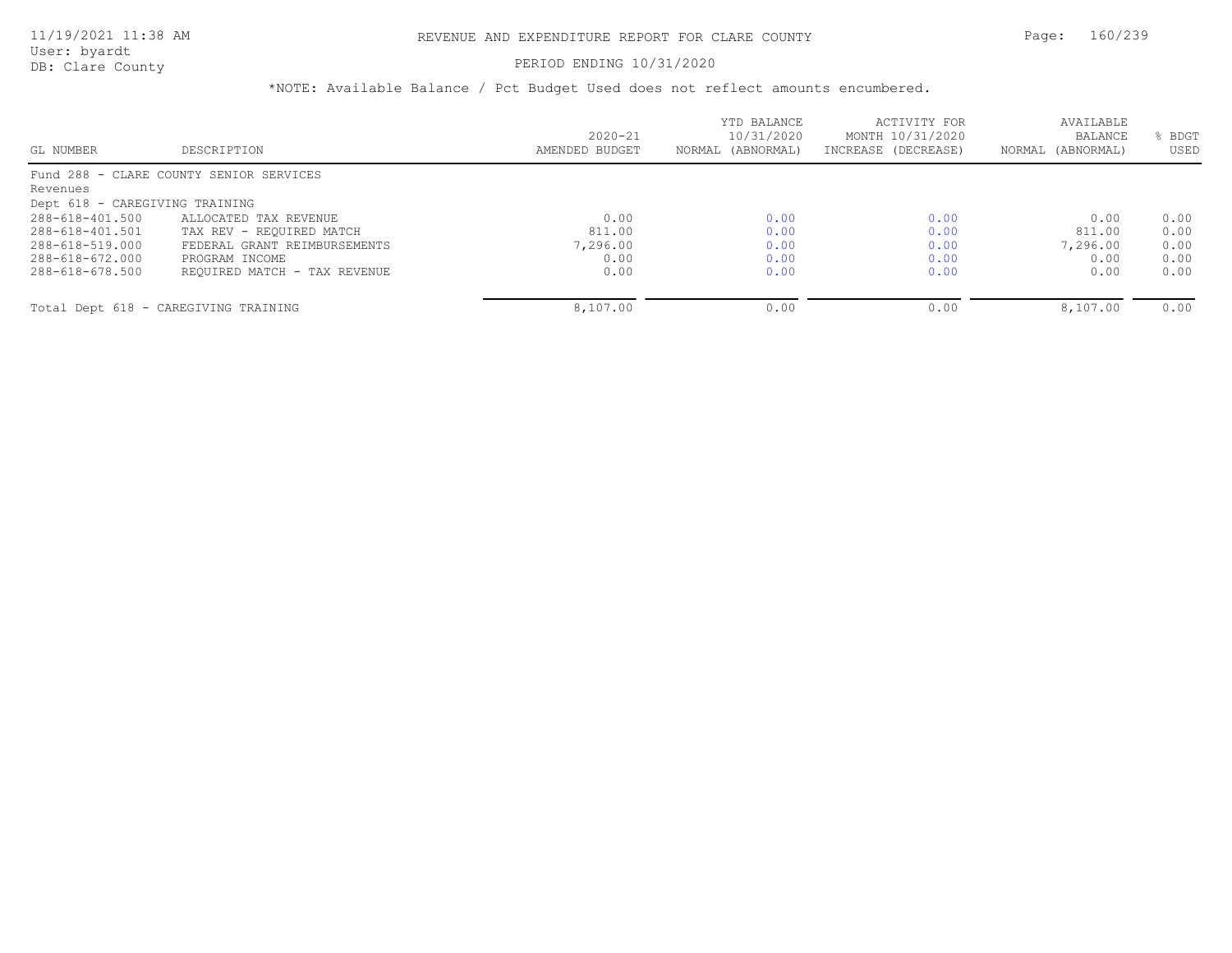### PERIOD ENDING 10/31/2020

| GL NUMBER                          | DESCRIPTION                              | $2020 - 21$<br>AMENDED BUDGET | YTD BALANCE<br>10/31/2020<br>NORMAL (ABNORMAL) | ACTIVITY FOR<br>MONTH 10/31/2020<br>INCREASE (DECREASE) | AVAILABLE<br>BALANCE<br>NORMAL (ABNORMAL) | BDGT<br>USED |
|------------------------------------|------------------------------------------|-------------------------------|------------------------------------------------|---------------------------------------------------------|-------------------------------------------|--------------|
|                                    | Fund 288 - CLARE COUNTY SENIOR SERVICES  |                               |                                                |                                                         |                                           |              |
| Revenues                           |                                          |                               |                                                |                                                         |                                           |              |
| Dept 619 - A&D CONTRACTED SERVICES |                                          |                               |                                                |                                                         |                                           |              |
| 288-619-626.000                    | A & D HOME HEALTH CARE                   | 37,500.00                     | 0.00                                           | 0.00                                                    | 37,500.00                                 | 0.00         |
| 288-619-630.000                    | DHS                                      | 0.00                          | 0.00                                           | 0.00                                                    | 0.00                                      | 0.00         |
| 288-619-634.000                    | MEDICAID WAIVER                          | 0.00                          | 0.00                                           | 0.00                                                    | 0.00                                      | 0.00         |
|                                    |                                          |                               |                                                |                                                         |                                           |              |
|                                    | Total Dept 619 - A&D CONTRACTED SERVICES | 37,500.00                     | 0.00                                           | 0.00                                                    | 37,500.00                                 | 0.00         |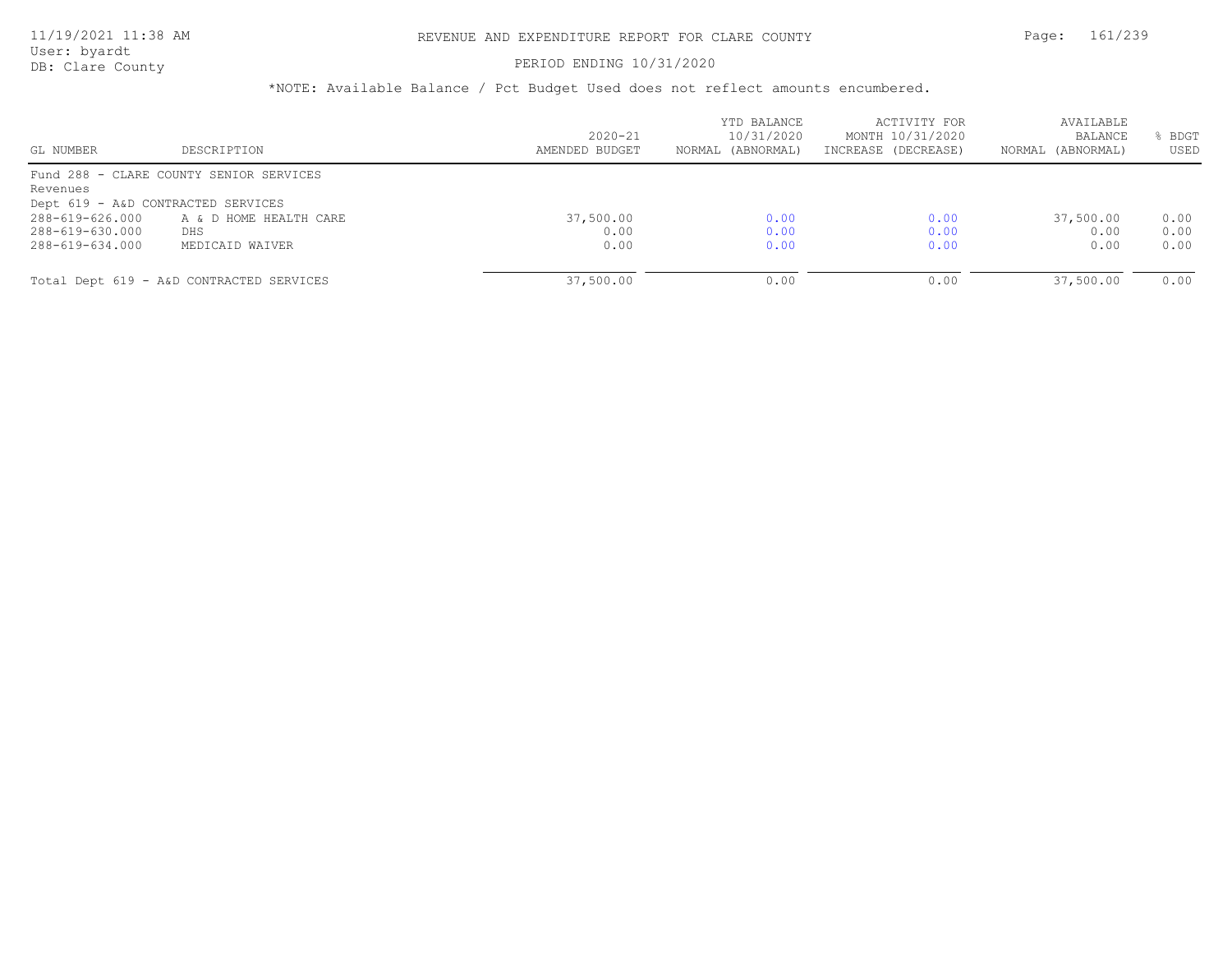### PERIOD ENDING 10/31/2020

| GL NUMBER             | DESCRIPTION                               | $2020 - 21$<br>AMENDED BUDGET | YTD BALANCE<br>10/31/2020<br>NORMAL (ABNORMAL) | ACTIVITY FOR<br>MONTH 10/31/2020<br>INCREASE (DECREASE) | AVAILABLE<br><b>BALANCE</b><br>NORMAL (ABNORMAL) | BDGT<br>USED |
|-----------------------|-------------------------------------------|-------------------------------|------------------------------------------------|---------------------------------------------------------|--------------------------------------------------|--------------|
|                       | Fund 288 - CLARE COUNTY SENIOR SERVICES   |                               |                                                |                                                         |                                                  |              |
| Revenues              |                                           |                               |                                                |                                                         |                                                  |              |
|                       | Dept 621 - FUNDRAISING & ACTIVITIES       |                               |                                                |                                                         |                                                  |              |
| $288 - 621 - 401.500$ | ALLOCATED TAX REVENUE                     | 0.00                          | 0.00                                           | 0.00                                                    | 0.00                                             | 0.00         |
| 288-621-519.000       | FEDERAL GRANT REIMBURSEMENT               | 0.00                          | 0.00                                           | 0.00                                                    | 0.00                                             | 0.00         |
| $288 - 621 - 674.000$ | FUNDRAISING                               | 0.00                          | 0.00                                           | 0.00                                                    | 0.00                                             | 0.00         |
| 288-621-675.000       | CONGREGATE REVENUE                        | 0.00                          | 0.00                                           | 0.00                                                    | 0.00                                             | 0.00         |
|                       | Total Dept 621 - FUNDRAISING & ACTIVITIES | 0.00                          | 0.00                                           | 0.00                                                    | 0.00                                             | 0.00         |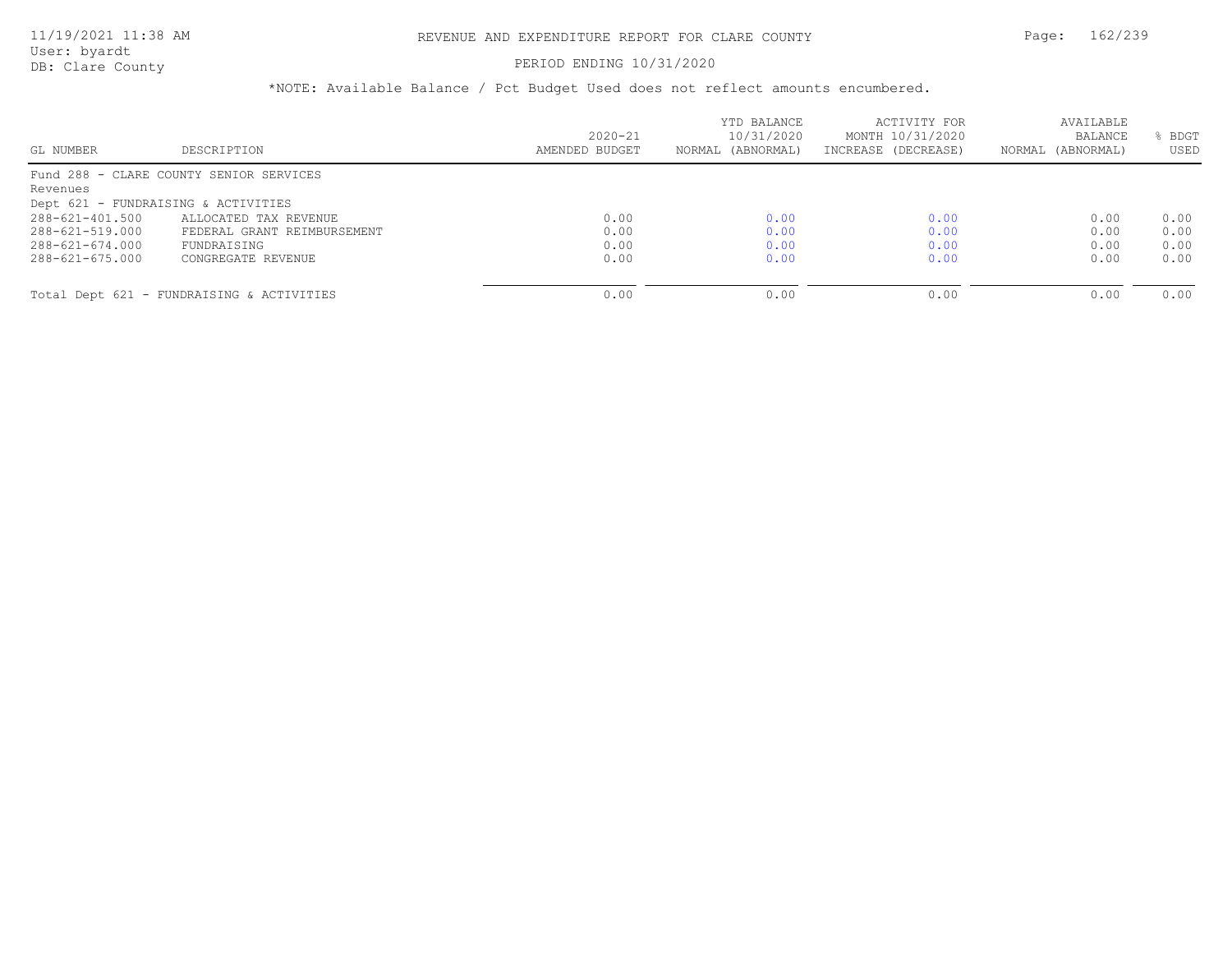#### PERIOD ENDING 10/31/2020

| GL NUMBER       | DESCRIPTION                                   | $2020 - 21$<br>AMENDED BUDGET | YTD BALANCE<br>10/31/2020<br>NORMAL (ABNORMAL) | ACTIVITY FOR<br>MONTH 10/31/2020<br>INCREASE (DECREASE) | AVAILABLE<br>BALANCE<br>NORMAL (ABNORMAL) | BDGT<br>USED |
|-----------------|-----------------------------------------------|-------------------------------|------------------------------------------------|---------------------------------------------------------|-------------------------------------------|--------------|
|                 | Fund 288 - CLARE COUNTY SENIOR SERVICES       |                               |                                                |                                                         |                                           |              |
| Revenues        |                                               |                               |                                                |                                                         |                                           |              |
|                 | Dept 622 - STIMULUS GRANT - HDM - CARES       |                               |                                                |                                                         |                                           |              |
| 288-622-401.500 | ALLOCATED TAX REVENUE                         | 0.00                          | 0.00                                           | 0.00                                                    | 0.00                                      | 0.00         |
| 288-622-528.000 | FEDERAL GRANT - OTHER                         | 0.00                          | 0.00                                           | 0.00                                                    | 0.00                                      | 0.00         |
| 288-622-672.000 | PROGRAM INCOME                                | 0.00                          | 0.00                                           | 0.00                                                    | 0.00                                      | 0.00         |
|                 |                                               |                               |                                                |                                                         |                                           |              |
|                 | Total Dept 622 - STIMULUS GRANT - HDM - CARES | 0.00                          | 0.00                                           | 0.00                                                    | 0.00                                      | 0.00         |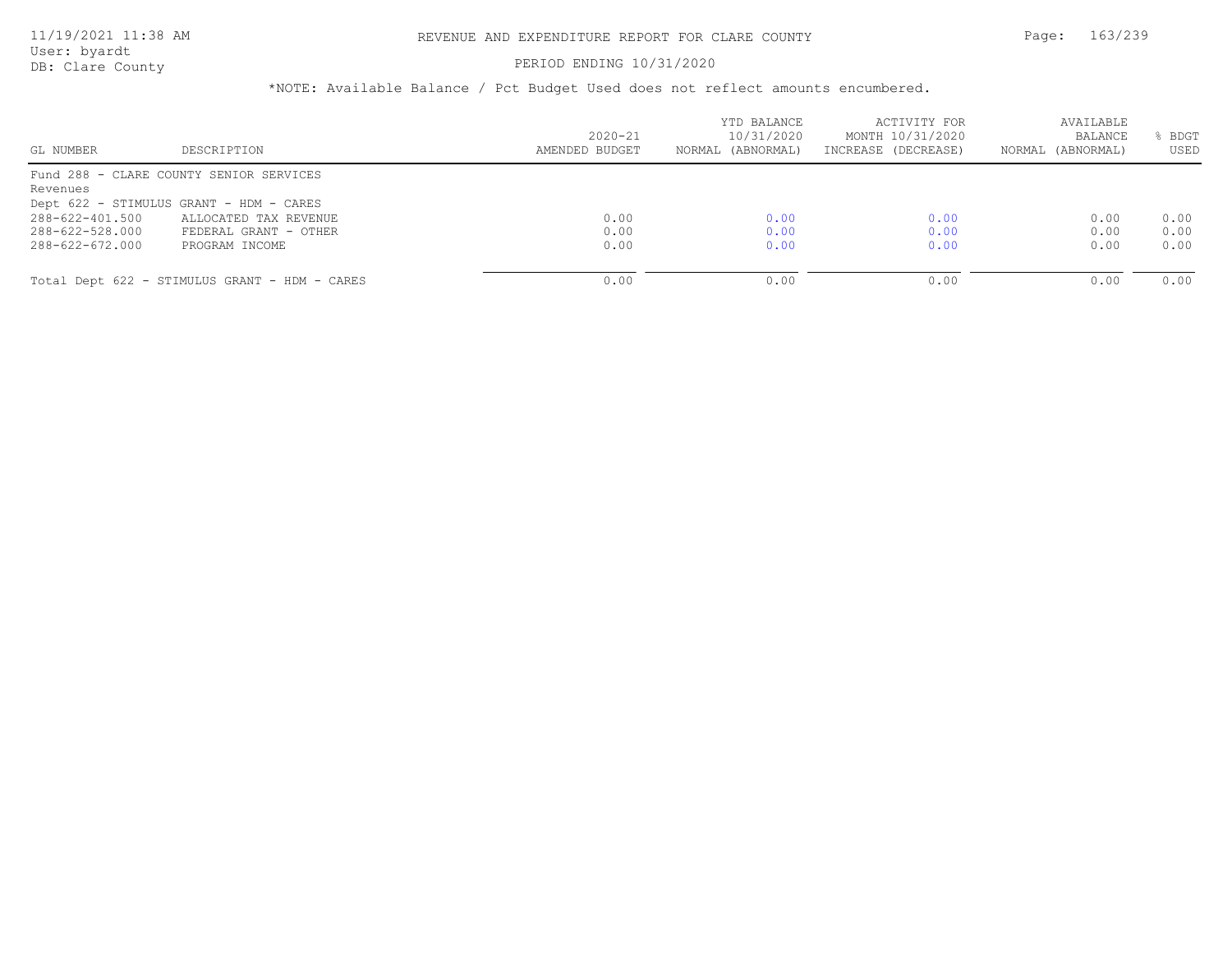#### DB: Clare County PERIOD ENDING 10/31/2020

| GL NUMBER       | DESCRIPTION                                   | $2020 - 21$<br>AMENDED BUDGET | YTD BALANCE<br>10/31/2020<br>NORMAL (ABNORMAL) | ACTIVITY FOR<br>MONTH 10/31/2020<br>INCREASE (DECREASE) | AVAILABLE<br>BALANCE<br>NORMAL (ABNORMAL) | BDGT<br>USED |
|-----------------|-----------------------------------------------|-------------------------------|------------------------------------------------|---------------------------------------------------------|-------------------------------------------|--------------|
|                 | Fund 288 - CLARE COUNTY SENIOR SERVICES       |                               |                                                |                                                         |                                           |              |
| Revenues        |                                               |                               |                                                |                                                         |                                           |              |
|                 | Dept 623 - STIMULUS GRANT - HDM - FFCRA       |                               |                                                |                                                         |                                           |              |
| 288-623-401.500 | ALLOCATED TAX REVENUE                         | 0.00                          | 0.00                                           | 0.00                                                    | 0.00                                      | 0.00         |
| 288-623-529.000 | FEDERAL GRANT - FFCRA                         | 0.00                          | 0.00                                           | 0.00                                                    | 0.00                                      | 0.00         |
| 288-623-672.000 | PROGRAM INCOME                                | 0.00                          | 0.00                                           | 0.00                                                    | 0.00                                      | 0.00         |
|                 |                                               |                               |                                                |                                                         |                                           |              |
|                 | Total Dept 623 - STIMULUS GRANT - HDM - FFCRA | 0.00                          | 0.00                                           | 0.00                                                    | 0.00                                      | 0.00         |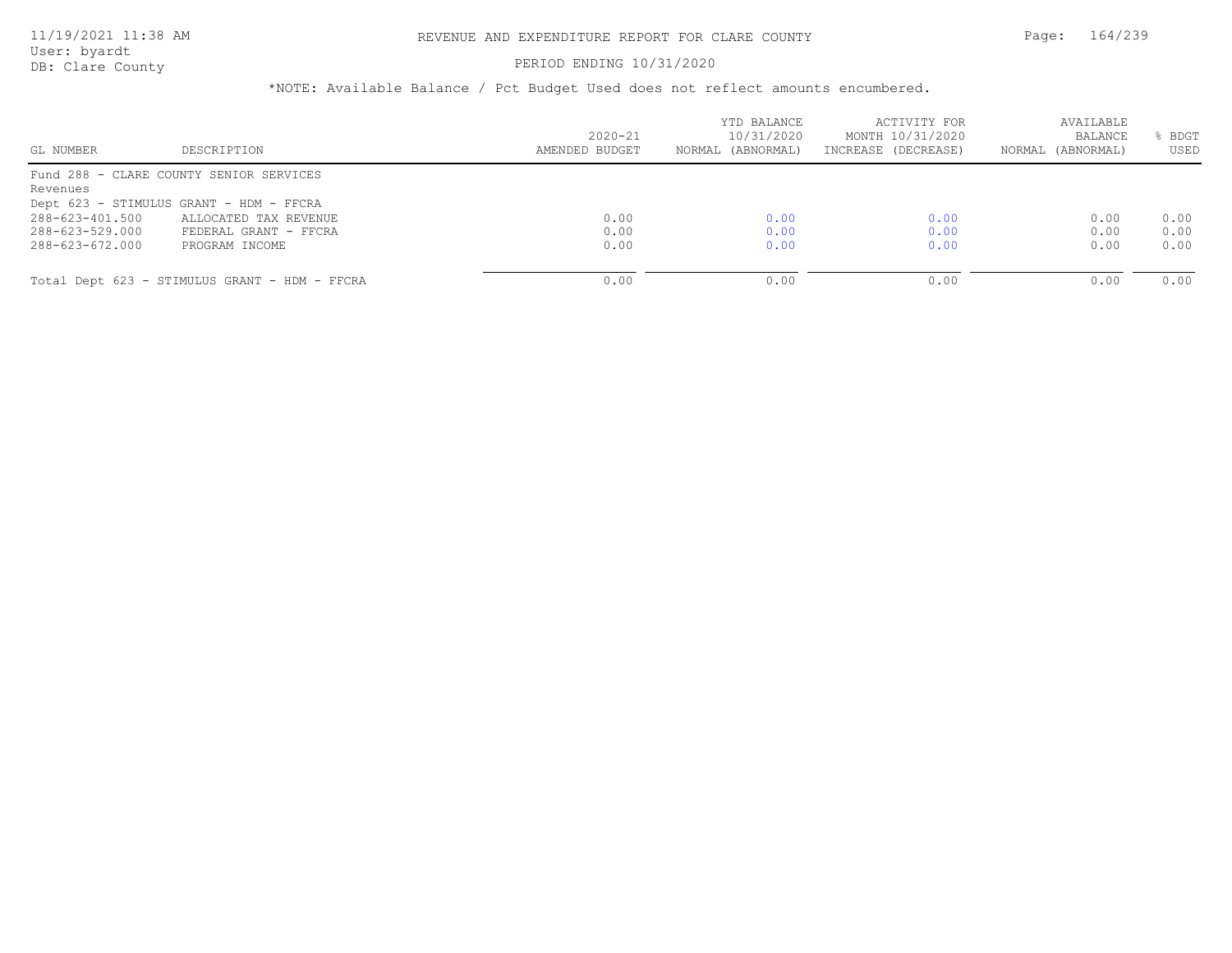### PERIOD ENDING 10/31/2020

| GL NUMBER                                                          | DESCRIPTION                                                  | $2020 - 21$<br>AMENDED BUDGET | YTD BALANCE<br>10/31/2020<br>NORMAL (ABNORMAL) | ACTIVITY FOR<br>MONTH 10/31/2020<br>INCREASE (DECREASE) | AVAILABLE<br>BALANCE<br>NORMAL (ABNORMAL) | BDGT<br>USED |
|--------------------------------------------------------------------|--------------------------------------------------------------|-------------------------------|------------------------------------------------|---------------------------------------------------------|-------------------------------------------|--------------|
| Revenues<br>Dept 624 - PAYMENT OF SERVICE (POS)<br>288-624-676.000 | Fund 288 - CLARE COUNTY SENIOR SERVICES<br>POS REIMBURSEMENT | 9,680.00                      | 0.00                                           | 0.00                                                    | 9,680.00                                  | 0.00         |
|                                                                    | Total Dept 624 - PAYMENT OF SERVICE (POS)                    | 9,680.00                      | 0.00                                           | 0.00                                                    | 9,680.00                                  | 0.00         |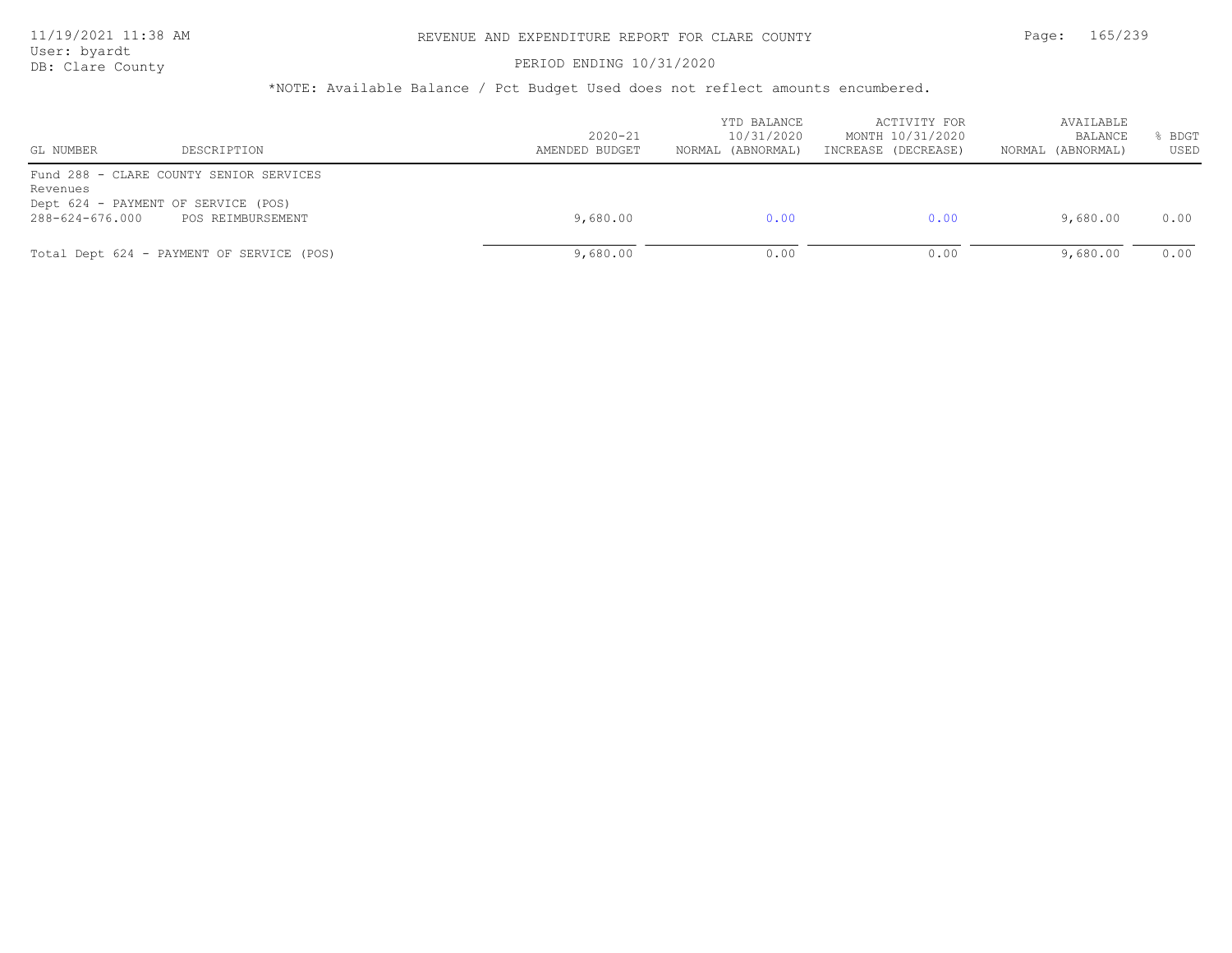### PERIOD ENDING 10/31/2020

| GL NUMBER                                                                                 | DESCRIPTION | $2020 - 21$<br>AMENDED BUDGET | YTD BALANCE<br>10/31/2020<br>NORMAL (ABNORMAL) | ACTIVITY FOR<br>MONTH 10/31/2020<br>INCREASE (DECREASE) | AVAILABLE<br>BALANCE<br>NORMAL (ABNORMAL) | BDGT<br>USED |
|-------------------------------------------------------------------------------------------|-------------|-------------------------------|------------------------------------------------|---------------------------------------------------------|-------------------------------------------|--------------|
| Fund 288 - CLARE COUNTY SENIOR SERVICES<br>Revenues<br>Dept 625 - DHS CONTRACTED SERVICES |             |                               |                                                |                                                         |                                           |              |
| 288-625-630.000                                                                           | DHS REVENUE | 9,500.00                      | 0.00                                           | 0.00                                                    | 9,500.00                                  | 0.00         |
| Total Dept 625 - DHS CONTRACTED SERVICES                                                  |             | 9,500.00                      | 0.00                                           | 0.00                                                    | 9,500.00                                  | 0.00         |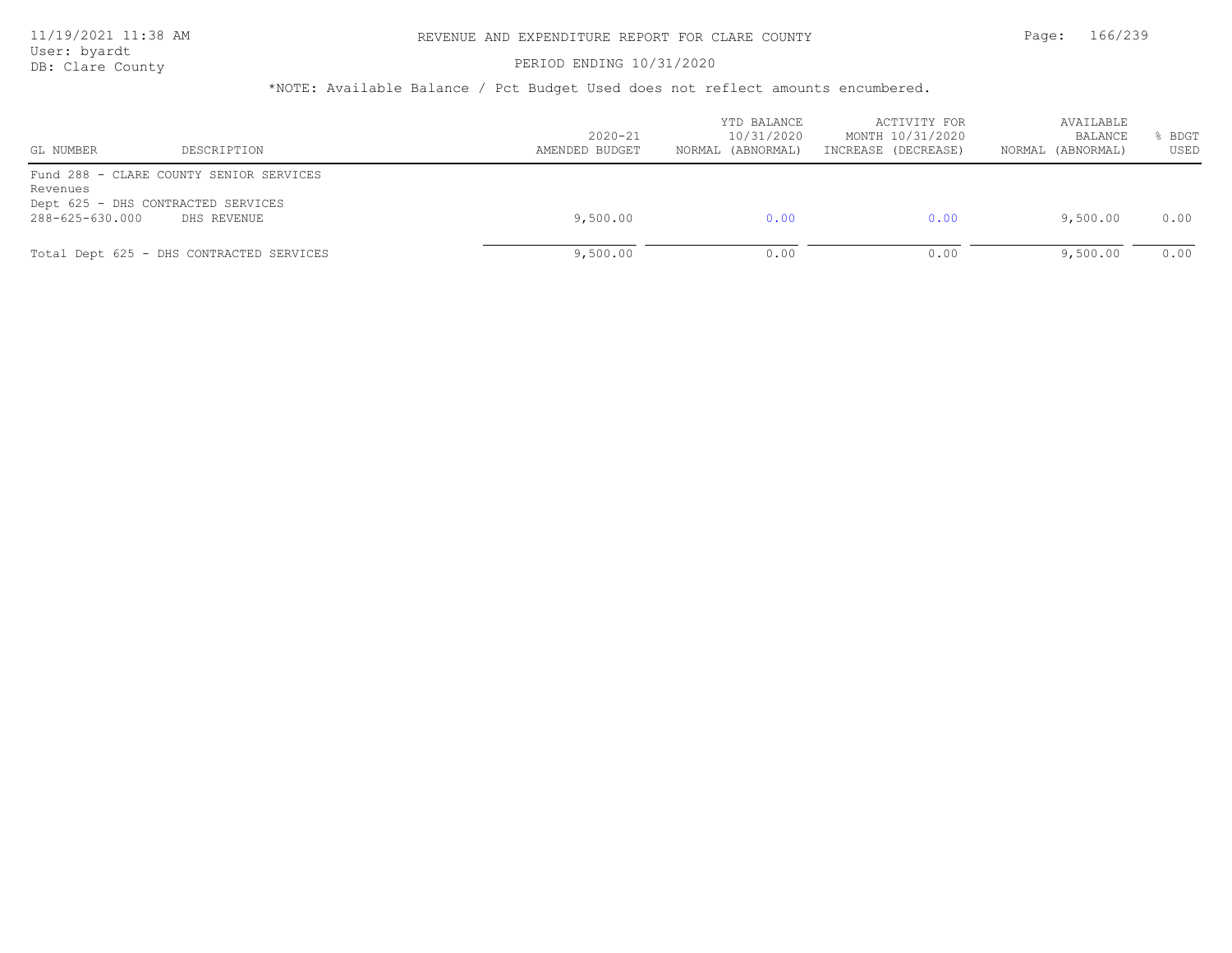User: byardt

# DB: Clare County **PERIOD ENDING 10/31/2020**

| DESCRIPTION<br>GL NUMBER                            | $2020 - 21$<br>AMENDED BUDGET | YTD BALANCE<br>10/31/2020<br>NORMAL (ABNORMAL) | ACTIVITY FOR<br>MONTH 10/31/2020<br>INCREASE (DECREASE) | AVAILABLE<br>BALANCE<br>(ABNORMAL)<br>NORMAL | BDGT<br>USED |
|-----------------------------------------------------|-------------------------------|------------------------------------------------|---------------------------------------------------------|----------------------------------------------|--------------|
| Fund 288 - CLARE COUNTY SENIOR SERVICES<br>Revenues |                               |                                                |                                                         |                                              |              |
| Dept 626 - MEDICAID WAIVER CONTRACTED SVC           |                               |                                                |                                                         |                                              |              |
| 288-626-630.000<br>MEDICAID WAIVER REVENUE          | 286,663.00                    | 0.00                                           | 0.00                                                    | 286,663.00                                   | 0.00         |
| Total Dept 626 - MEDICAID WAIVER CONTRACTED SVC     | 286,663.00                    | 0.00                                           | 0.00                                                    | 286,663.00                                   | 0.00         |
|                                                     |                               |                                                |                                                         |                                              |              |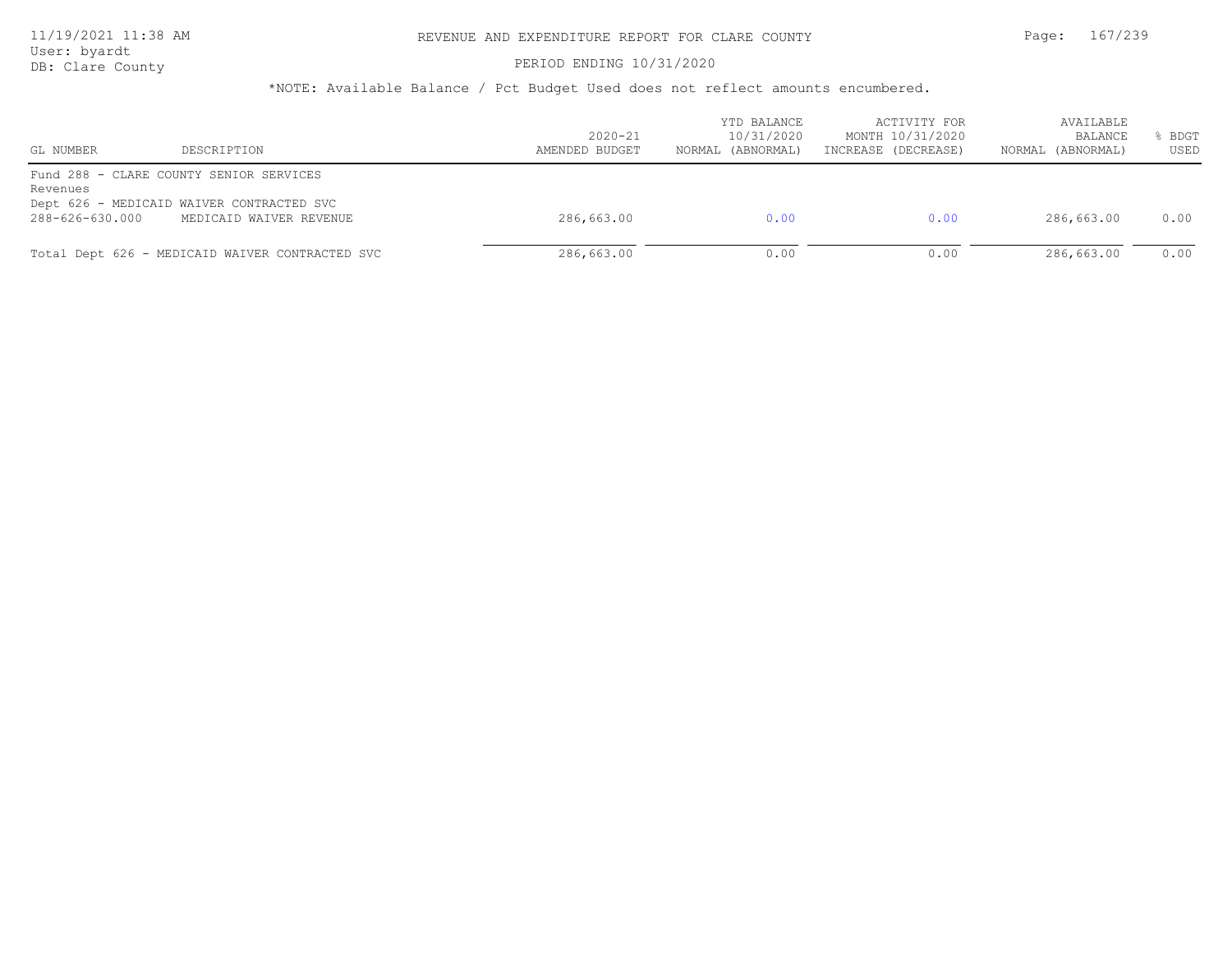DB: Clare County **PERIOD ENDING 10/31/2020** 

| GL NUMBER                   | DESCRIPTION                                                                                                   | $2020 - 21$<br>AMENDED BUDGET | YTD BALANCE<br>10/31/2020<br>NORMAL (ABNORMAL) | ACTIVITY FOR<br>MONTH 10/31/2020<br>INCREASE (DECREASE) | AVAILABLE<br>BALANCE<br>NORMAL (ABNORMAL) | BDGT<br>USED |
|-----------------------------|---------------------------------------------------------------------------------------------------------------|-------------------------------|------------------------------------------------|---------------------------------------------------------|-------------------------------------------|--------------|
| Revenues<br>288-627-630.000 | Fund 288 - CLARE COUNTY SENIOR SERVICES<br>Dept 627 - CARE MGT CONTRACTED SERVICES<br>CARE MANAGEMENT REVENUE | 5,500.00                      | 0.00                                           | 0.00                                                    | 5,500.00                                  | 0.00         |
|                             | Total Dept 627 - CARE MGT CONTRACTED SERVICES                                                                 | 5,500.00                      | 0.00                                           | 0.00                                                    | 5,500.00                                  | 0.00         |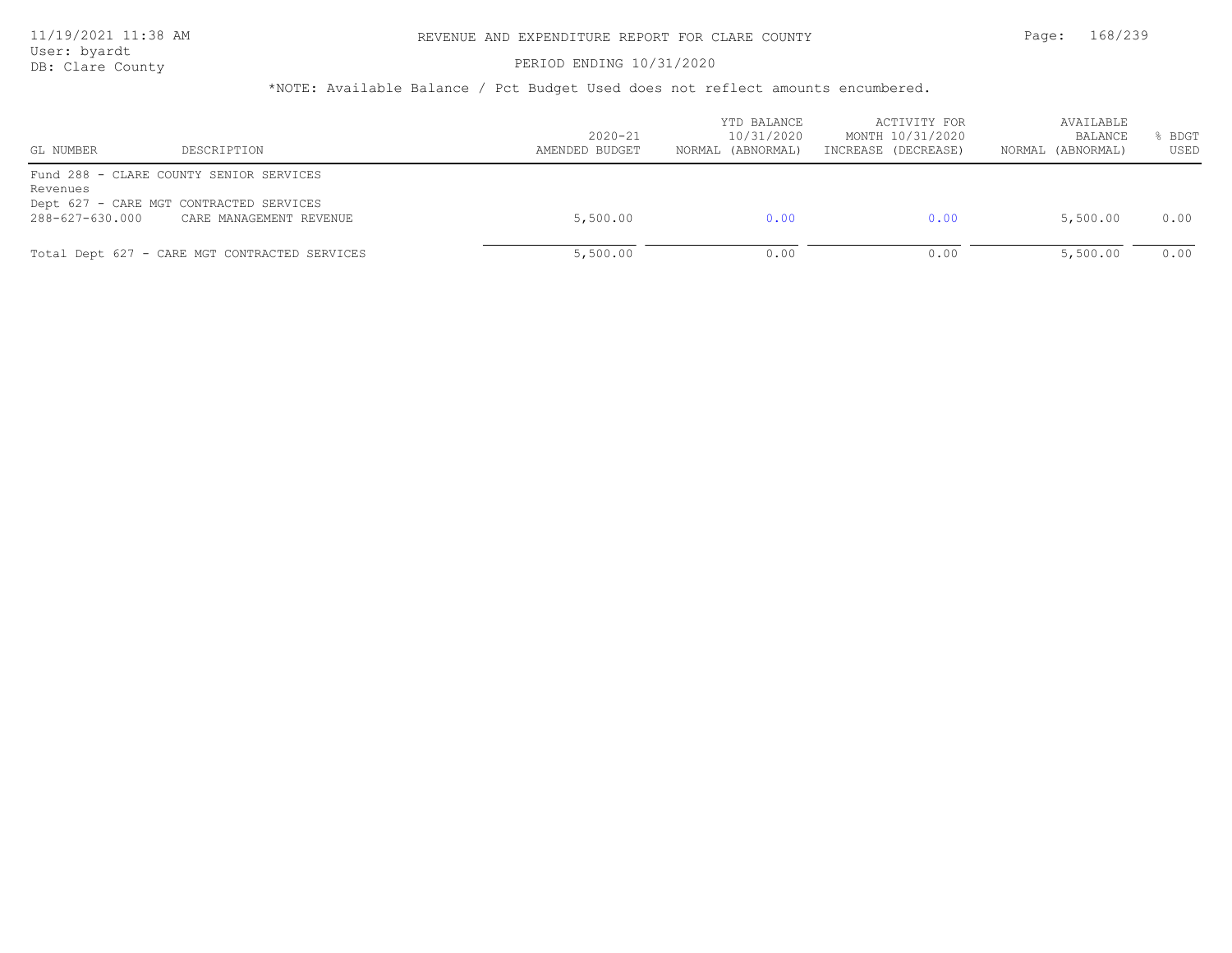#### PERIOD ENDING 10/31/2020

| GL NUMBER       | DESCRIPTION                                  | $2020 - 21$<br>AMENDED BUDGET | YTD BALANCE<br>10/31/2020<br>NORMAL (ABNORMAL) | ACTIVITY FOR<br>MONTH 10/31/2020<br>INCREASE (DECREASE) | AVAILABLE<br>BALANCE<br>NORMAL (ABNORMAL) | BDGT<br>USED |
|-----------------|----------------------------------------------|-------------------------------|------------------------------------------------|---------------------------------------------------------|-------------------------------------------|--------------|
| Revenues        | Fund 288 - CLARE COUNTY SENIOR SERVICES      |                               |                                                |                                                         |                                           |              |
|                 | Dept 628 - VETERANS ADMINISTRATION SVC       |                               |                                                |                                                         |                                           |              |
| 288-628-630.000 | VETERANS ADMINISTRATION REVENUE              | 5,500.00                      | 0.00                                           | 0.00                                                    | 5,500.00                                  | 0.00         |
|                 | Total Dept 628 - VETERANS ADMINISTRATION SVC | 5,500.00                      | 0.00                                           | 0.00                                                    | 5,500.00                                  | 0.00         |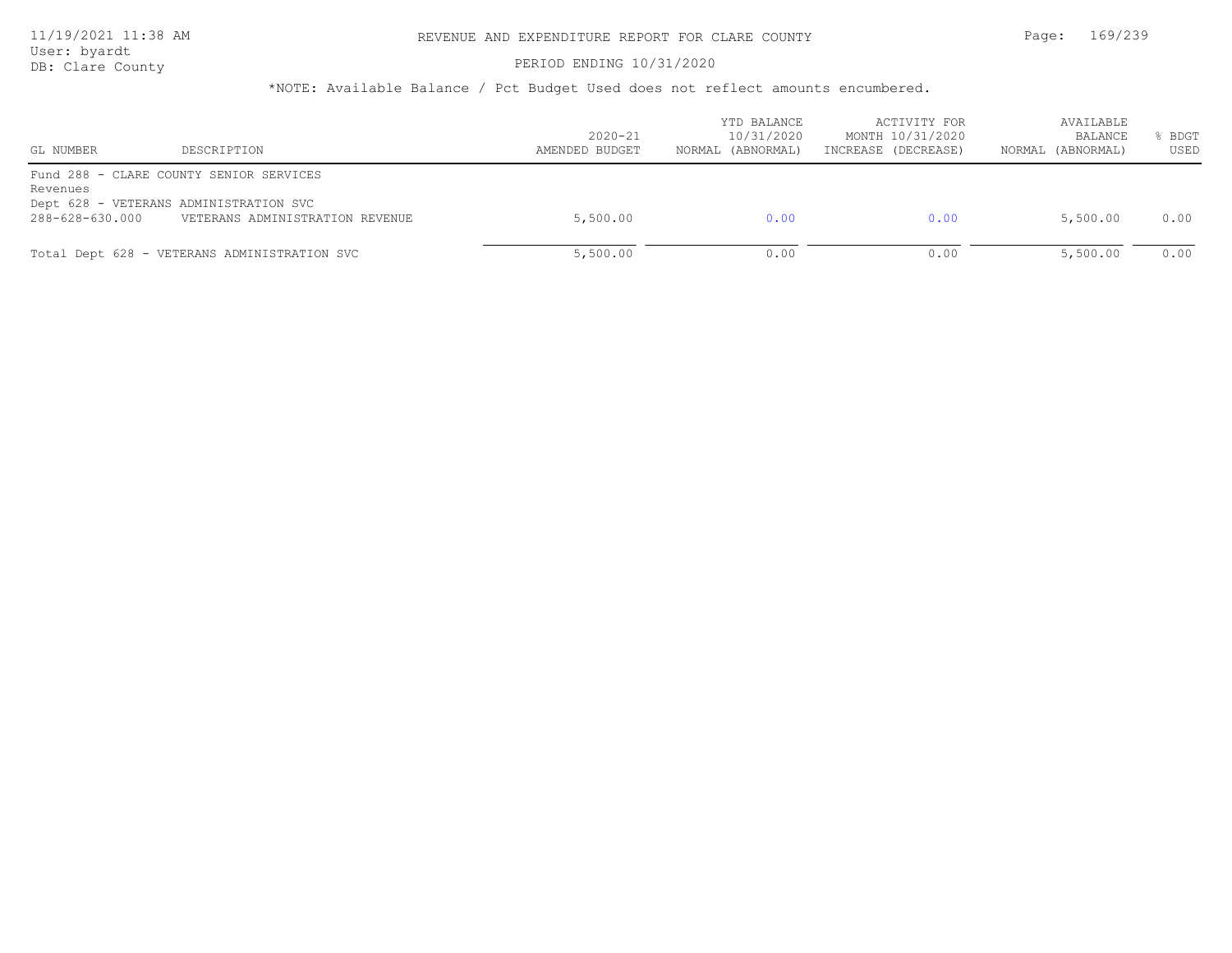User: byardt

# DB: Clare County **PERIOD ENDING 10/31/2020**

| GL NUMBER                       | DESCRIPTION                             | $2020 - 21$<br>AMENDED BUDGET | YTD BALANCE<br>10/31/2020<br>NORMAL (ABNORMAL) | ACTIVITY FOR<br>MONTH 10/31/2020<br>INCREASE (DECREASE) | AVAILABLE<br>BALANCE<br>NORMAL (ABNORMAL) | BDGT<br>USED |
|---------------------------------|-----------------------------------------|-------------------------------|------------------------------------------------|---------------------------------------------------------|-------------------------------------------|--------------|
|                                 | Fund 288 - CLARE COUNTY SENIOR SERVICES |                               |                                                |                                                         |                                           |              |
| Revenues                        |                                         |                               |                                                |                                                         |                                           |              |
| Dept 629 - ADULT DAY CARE       |                                         |                               |                                                |                                                         |                                           |              |
| 288-629-401.500                 | ALLOCATED TAX REVENUE                   | 0.00                          | 0.00                                           | 0.00                                                    | 0.00                                      | 0.00         |
| 288-629-401.501                 | TAX REV - REQUIRED MATCH                | 0.00                          | 0.00                                           | 0.00                                                    | 0.00                                      | 0.00         |
| 288-629-519.000                 | FEDERAL GRANT                           | 0.00                          | 0.00                                           | 0.00                                                    | 0.00                                      | 0.00         |
| 288-629-672.000                 | PROGRAM INCOME                          | 0.00                          | 0.00                                           | 0.00                                                    | 0.00                                      | 0.00         |
| 288-629-675.000                 | CONTRIBUTIONS                           | 0.00                          | 0.00                                           | 0.00                                                    | 0.00                                      | 0.00         |
|                                 |                                         |                               |                                                |                                                         |                                           |              |
| Total Dept 629 - ADULT DAY CARE |                                         | 0.00                          | 0.00                                           | 0.00                                                    | 0.00                                      | 0.00         |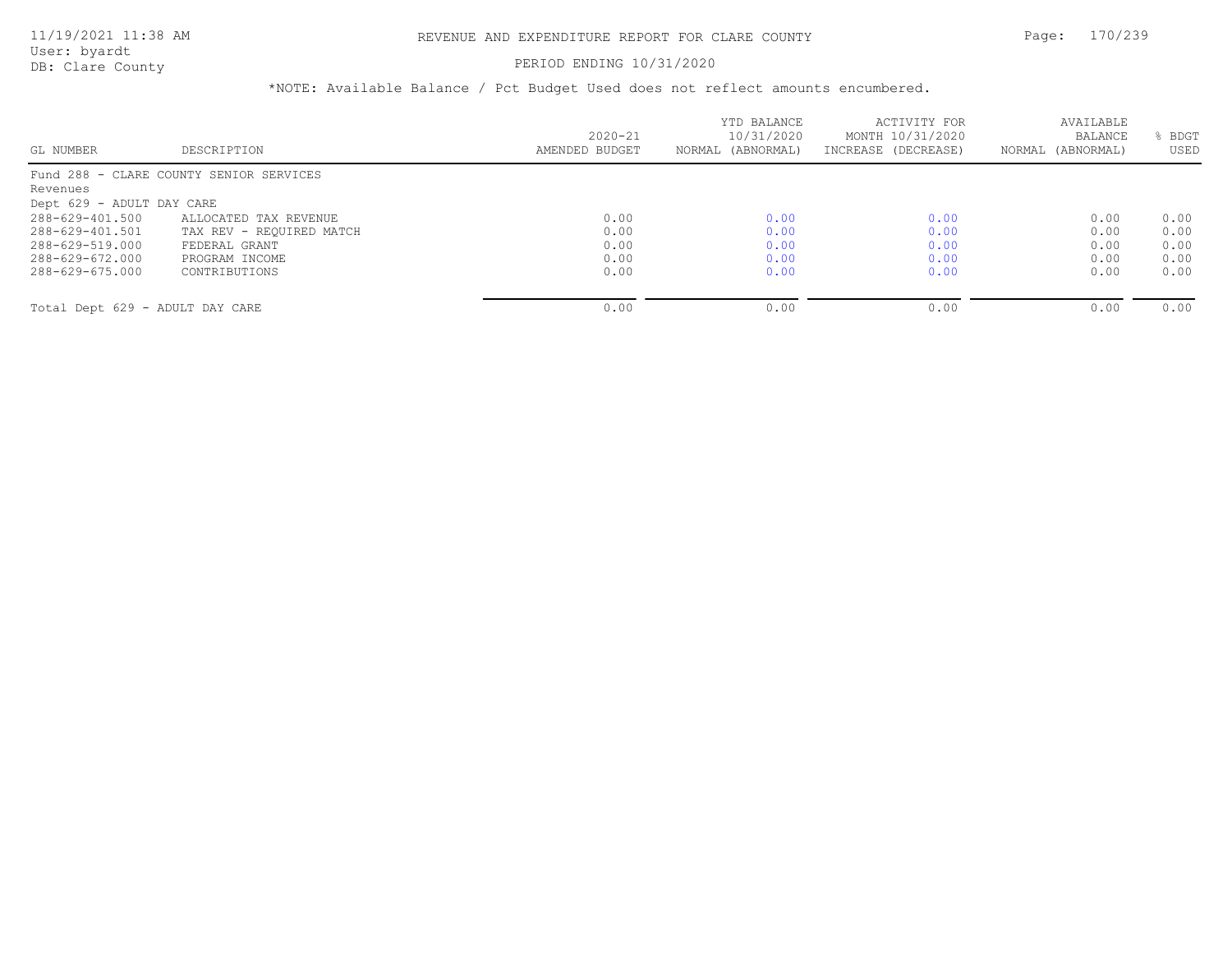User: byardt

# DB: Clare County **PERIOD ENDING 10/31/2020**

| GL NUMBER                                                 | DESCRIPTION                                                          | $2020 - 21$<br>AMENDED BUDGET | YTD BALANCE<br>10/31/2020<br>NORMAL (ABNORMAL) | ACTIVITY FOR<br>MONTH 10/31/2020<br>INCREASE (DECREASE) | AVAILABLE<br>BALANCE<br>(ABNORMAL)<br>NORMAL | BDGT<br>USED |
|-----------------------------------------------------------|----------------------------------------------------------------------|-------------------------------|------------------------------------------------|---------------------------------------------------------|----------------------------------------------|--------------|
| Revenues<br>Dept 630 - FEE FOR SERVICE<br>288-630-608.000 | Fund 288 - CLARE COUNTY SENIOR SERVICES<br>CHARGES FOR SERVICES-FEES | 40,500.00                     | 0.00                                           | 0.00                                                    | 40,500.00                                    | 0.00         |
| Total Dept 630 - FEE FOR SERVICE                          |                                                                      | 40,500.00                     | 0.00                                           | 0.00                                                    | 40,500.00                                    | 0.00         |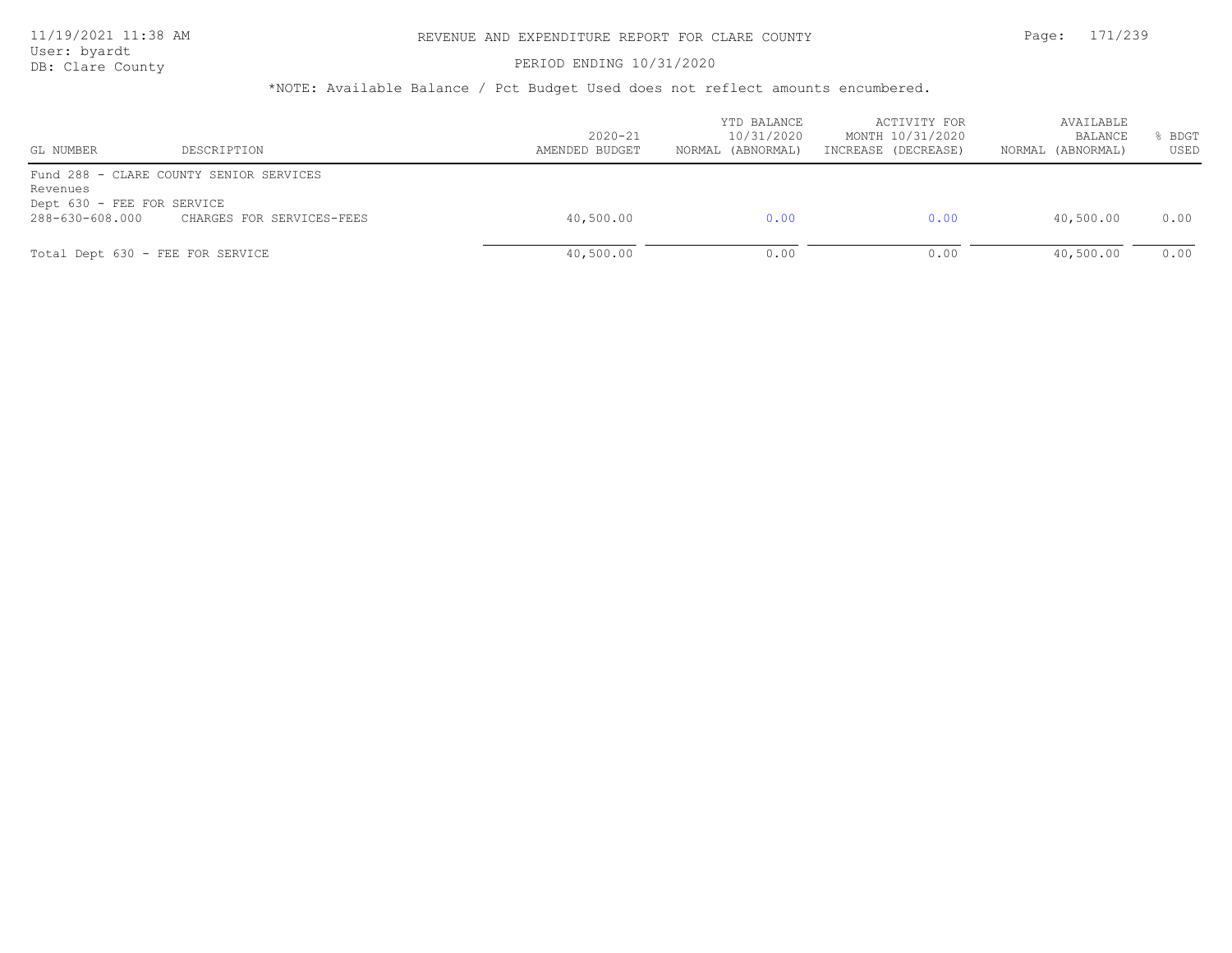PERIOD ENDING 10/31/2020

| GL NUMBER                          | DESCRIPTION                             | $2020 - 21$<br>AMENDED BUDGET | YTD BALANCE<br>10/31/2020<br>NORMAL (ABNORMAL) | ACTIVITY FOR<br>MONTH 10/31/2020<br>INCREASE (DECREASE) | AVAILABLE<br><b>BALANCE</b><br>NORMAL (ABNORMAL) | % BDGT<br>USED |
|------------------------------------|-----------------------------------------|-------------------------------|------------------------------------------------|---------------------------------------------------------|--------------------------------------------------|----------------|
|                                    | Fund 288 - CLARE COUNTY SENIOR SERVICES |                               |                                                |                                                         |                                                  |                |
| Revenues                           |                                         |                               |                                                |                                                         |                                                  |                |
| Dept 632 - MEDICAL TRANSPORT       |                                         |                               |                                                |                                                         |                                                  |                |
| 288-632-630.000                    | MED TRANS SERVICE                       | 3,200.00                      | 0.00                                           | 0.00                                                    | 3,200.00                                         | 0.00           |
|                                    |                                         |                               |                                                |                                                         |                                                  |                |
| Total Dept 632 - MEDICAL TRANSPORT |                                         | 3,200.00                      | 0.00                                           | 0.00                                                    | 3,200.00                                         | 0.00           |
|                                    |                                         |                               |                                                |                                                         |                                                  |                |
| <b>TOTAL REVENUES</b>              |                                         | 2,612,504.00                  | 1,137.32                                       | 1,137.32                                                | 2,611,366.68                                     | 0.04           |
| Expenditures                       |                                         |                               |                                                |                                                         |                                                  |                |
| Dept 000                           |                                         |                               |                                                |                                                         |                                                  |                |
| 288-000-701.000                    | EXPENDITURE CONTROL                     | 0.00                          | 0.00                                           | 0.00                                                    | 0.00                                             | 0.00           |
| 288-000-702.000<br>288-000-703.000 | CONTRACT SERVICES/SENIOR CIT.           | 0.00<br>50,000.00             | 0.00<br>2,586.92                               | 0.00<br>2,586.92                                        | 0.00<br>47, 413.08                               | 0.00<br>5.17   |
| 288-000-704.000                    | SALARY<br>FULL TIME SALARY              | 42,000.00                     | 2,491.24                                       | 2,491.24                                                | 39,508.76                                        | 5.93           |
| 288-000-705.000                    | PART TIME SALARIES                      | 16,072.00                     | 279.72                                         | 279.72                                                  | 15,792.28                                        | 1.74           |
| 288-000-710.000                    | FICA EXPENSE                            | 4,800.00                      | 336.84                                         | 336.84                                                  | 4,463.16                                         | 7.02           |
| 288-000-711.000                    | MEDICARE EXPENSE                        | 1,200.00                      | 78.78                                          | 78.78                                                   | 1,121.22                                         | 6.57           |
| 288-000-715.000                    | HEALTH INSURANCE                        | 101,000.00                    | 6,762.19                                       | 6,762.19                                                | 94, 237.81                                       | 6.70           |
| 288-000-715.001                    | BENNY CARD                              | 0.00                          | 0.00                                           | 0.00                                                    | 0.00                                             | 0.00           |
| 288-000-715.002                    | <b>HRA</b>                              | 0.00                          | 0.00                                           | 0.00                                                    | 0.00                                             | 0.00           |
| 288-000-715.006                    | CIC BUNDLE                              | 4,200.00                      | 296.25                                         | 296.25                                                  | 3,903.75                                         | 7.05           |
| 288-000-716.005                    | HEALTH INS RX REIMBURSEMENT             | 0.00                          | 0.00                                           | 0.00                                                    | 0.00                                             | 0.00           |
| 288-000-716.006                    | FLEX REIMBURSEMENT                      | 0.00                          | 0.00                                           | 0.00                                                    | 0.00                                             | 0.00           |
| 288-000-716.007                    | HEALTH ACH REIMBURSEMENT                | 40,000.00                     | 188.35                                         | 188.35                                                  | 39,811.65                                        | 0.47           |
| 288-000-716.008                    | SMART CARD REIMBURSEMENT                | 0.00                          | 0.00                                           | 0.00                                                    | 0.00                                             | 0.00           |
| 288-000-716.009                    | ADMIN FEES                              | 35.00                         | 0.00                                           | 0.00                                                    | 35.00                                            | 0.00           |
| 288-000-717.000                    | LIFE INSURANCE                          | 600.00                        | 76.16                                          | 76.16                                                   | 523.84                                           | 12.69          |
| 288-000-717.002                    | COBRA/HIPPA                             | 0.00                          | 0.00                                           | 0.00                                                    | 0.00                                             | 0.00           |
| 288-000-717.006                    | SECTION 125-SCRIPT                      | 0.00                          | 0.00                                           | 0.00                                                    | 0.00                                             | 0.00           |
| 288-000-718.000                    | COUNTY PORTION RETIREMENT               | 40,088.00                     | 0.00                                           | 0.00                                                    | 40,088.00                                        | 0.00           |
| 288-000-723.000                    | UNEMPLOYMENT                            | 0.00                          | 0.00                                           | 0.00                                                    | 0.00                                             | 0.00           |
| 288-000-724.000                    | WORKMANS COMP                           | 11,898.00                     | 0.00                                           | 0.00                                                    | 11,898.00                                        | 0.00           |
| 288-000-727.000                    | SUPPLIES                                | 5,000.00                      | 0.00                                           | 0.00                                                    | 5,000.00                                         | 0.00           |
| 288-000-728.000                    | PRINTING & BINDING                      | 0.00                          | 0.00<br>0.00                                   | 0.00                                                    | 0.00                                             | 0.00<br>0.00   |
| 288-000-732.000<br>288-000-746.000 | POSTAGE<br>GAS OIL & GREASE             | 3,500.00<br>2,605.00          | 120.00                                         | 0.00<br>120.00                                          | 3,500.00<br>2,485.00                             | 4.61           |
| 288-000-814.000                    | DUES & SUBSCRIPTIONS                    | 5,869.00                      | 0.00                                           | 0.00                                                    | 5,869.00                                         | 0.00           |
| 288-000-818.000                    | CONTRACTED SERVICES                     | 5,115.00                      | 700.00                                         | 700.00                                                  | 4,415.00                                         | 13.69          |
| 288-000-831.101                    | INDIRECT COST REIMBURSEMENT             | 0.00                          | 0.00                                           | 0.00                                                    | 0.00                                             | 0.00           |
| 288-000-852.000                    | TELEPHONE                               | 3,500.00                      | 176.04                                         | 176.04                                                  | 3,323.96                                         | 5.03           |
| 288-000-852.006                    | TELECOMMUNICATIONS                      | 1,693.00                      | 1,068.00                                       | 1,068.00                                                | 625.00                                           | 63.08          |
| 288-000-862.000                    | VEHICLE REPAIRS & MAINTENANCE           | 5,500.00                      | 0.00                                           | 0.00                                                    | 5,500.00                                         | 0.00           |
| 288-000-864.000                    | MEETINGS & MILEAGE                      | 500.00                        | 7.00                                           | 7.00                                                    | 493.00                                           | 1.40           |
| 288-000-864.001                    | VOLUNTEER MILEAGE-FRIENDLY DRIVER       | 0.00                          | 0.00                                           | 0.00                                                    | 0.00                                             | 0.00           |
| 288-000-900.000                    | ADVERTISING                             | 2,400.00                      | 0.00                                           | 0.00                                                    | 2,400.00                                         | 0.00           |
| 288-000-914.000                    | LIABILITY                               | 3,019.00                      | 0.00                                           | 0.00                                                    | 3,019.00                                         | 0.00           |
| 288-000-921.000                    | UTILITIES                               | 32,000.00                     | 0.00                                           | 0.00                                                    | 32,000.00                                        | 0.00           |
| 288-000-922.000                    | PERSONAL PROP TAXES                     | 0.00                          | 0.00                                           | 0.00                                                    | 0.00                                             | 0.00           |
| 288-000-923.000                    | PROPERTY TAXES                          | 0.00                          | 0.00                                           | 0.00                                                    | 0.00                                             | 0.00           |
| 288-000-933.000                    | EQUIPMT REPAIRS & MAINTENANCE           | 15,000.00                     | 0.00                                           | 0.00                                                    | 15,000.00                                        | 0.00           |
| 288-000-935.000                    | GROUND CARE & MAINTENANCE               | 0.00                          | 0.00                                           | 0.00                                                    | 0.00                                             | 0.00           |
| 288-000-945.000                    | <b>RENT</b>                             | 0.00                          | 1,500.00                                       | 1,500.00                                                | (1, 500.00)                                      | 100.00         |
| 288-000-955.000                    | <b>BANK CHARGES</b>                     | 130.00                        | 0.00                                           | 0.00                                                    | 130.00                                           | 0.00           |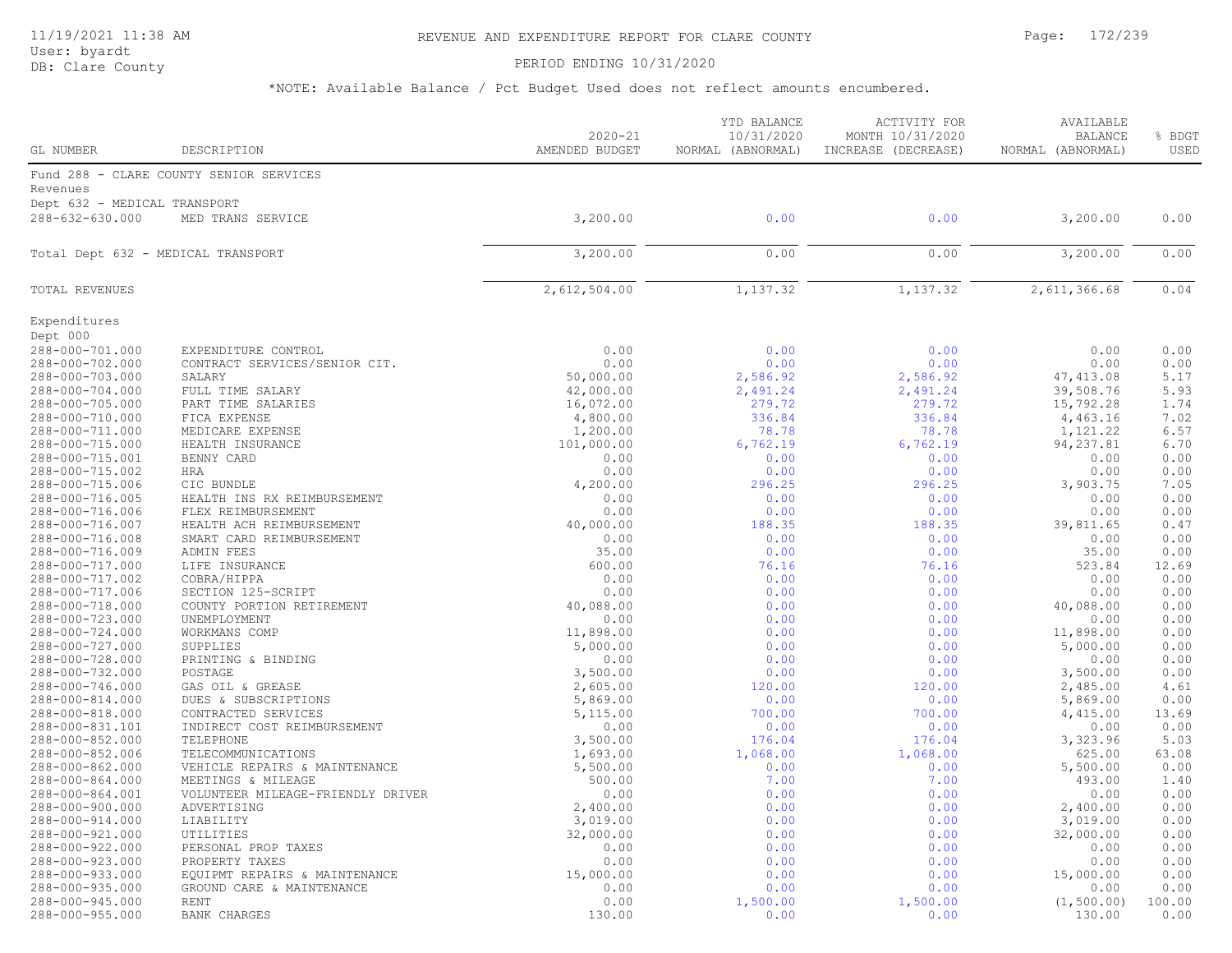### PERIOD ENDING 10/31/2020

|                 |                                         |                | YTD BALANCE          | ACTIVITY FOR        | AVAILABLE         |      |
|-----------------|-----------------------------------------|----------------|----------------------|---------------------|-------------------|------|
|                 |                                         | $2020 - 21$    | 10/31/2020           | MONTH 10/31/2020    | <b>BALANCE</b>    | BDGT |
| GL NUMBER       | DESCRIPTION                             | AMENDED BUDGET | (ABNORMAL)<br>NORMAL | INCREASE (DECREASE) | NORMAL (ABNORMAL) | USED |
|                 | Fund 288 - CLARE COUNTY SENIOR SERVICES |                |                      |                     |                   |      |
| Expenditures    |                                         |                |                      |                     |                   |      |
| 288-000-957.000 | TRAINING                                | 500.00         | 0.00                 | 0.00                | 500.00            | 0.00 |
| 288-000-961.000 | SHORT TERM TAX BOND EXPENSE             | 115.00         | 0.00                 | 0.00                | 115.00            | 0.00 |
| 288-000-962.000 | TAX APPEALS ADJUSTMENT                  | 367.00         | 0.00                 | 0.00                | 367.00            | 0.00 |
| 288-000-978.000 | NEW EQUIPMENT                           | 545,000.00     | 11,939.00            | 11,939.00           | 533,061.00        | 2.19 |
| 288-000-978.001 | NEW EOUIPMENT UNDER                     | 7,000.00       | 13.00                | 13.00               | 6,987.00          | 0.19 |
| 288-000-995.000 | INTEREST                                | 910.00         | 0.00                 | 0.00                | 910.00            | 0.00 |
| 288-000-998.101 | APPROP TRANSFER OUT-GEN FUND            | 20,000.00      | 0.00                 | 0.00                | 20,000.00         | 0.00 |
| 288-000-998.388 | TRANSFER OUT-USDA LOAN DEBT FUND        | 51,760.00      | 0.00                 | 0.00                | 51,760.00         | 0.00 |
| 288-000-998.900 | ENDING FUND BALANCE                     | 355,519.00     | 0.00                 | 0.00                | 355,519.00        | 0.00 |
| Total Dept 000  |                                         | 1,378,895.00   | 28,619.49            | 28,619.49           | 1,350,275.51      | 2.08 |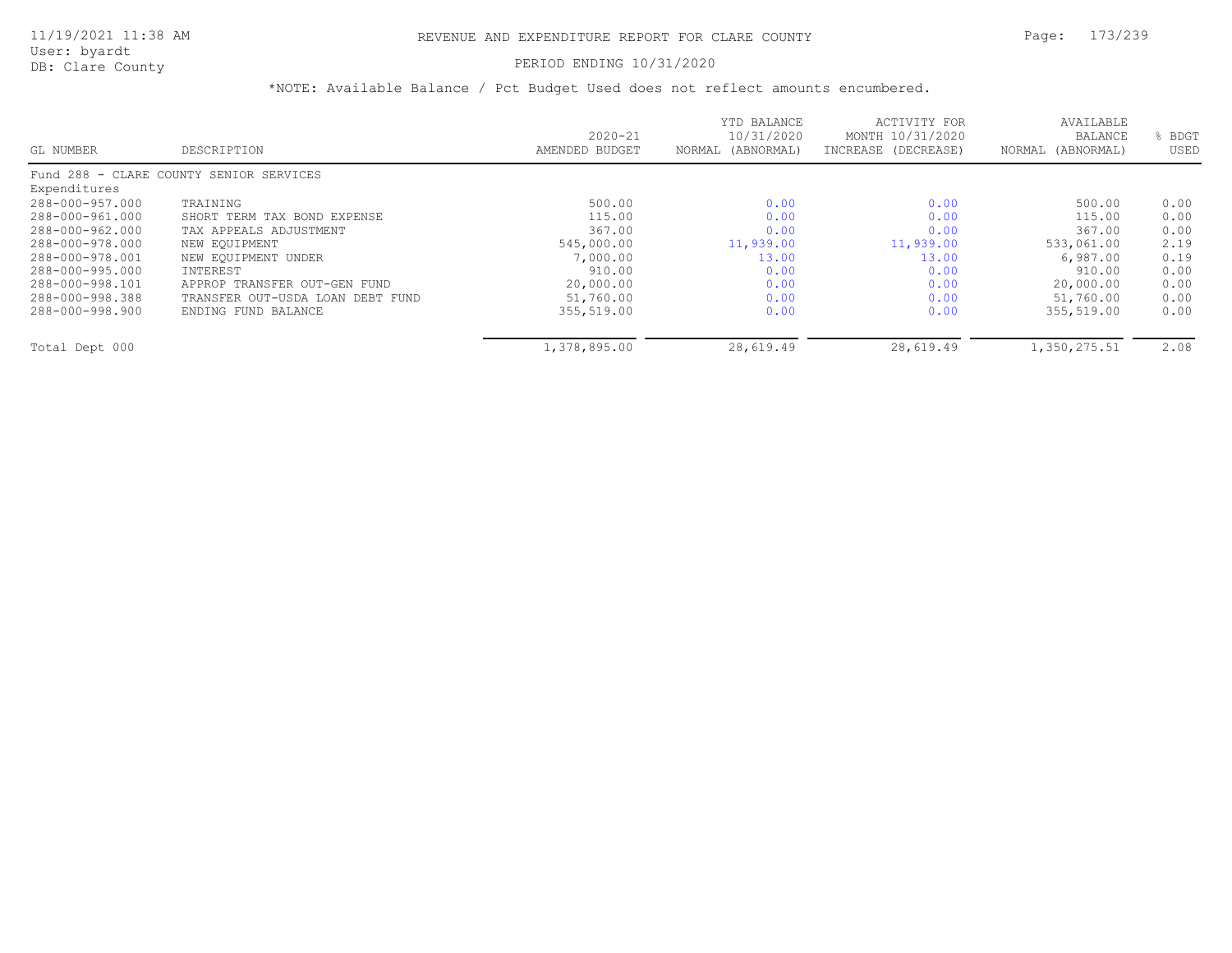User: byardt

# DB: Clare County **PERIOD ENDING 10/31/2020**

|                                 |                                         | $2020 - 21$    | YTD BALANCE<br>10/31/2020 | <b>ACTIVITY FOR</b><br>MONTH 10/31/2020 | AVAILABLE<br><b>BALANCE</b> | % BDGT |
|---------------------------------|-----------------------------------------|----------------|---------------------------|-----------------------------------------|-----------------------------|--------|
| GL NUMBER                       | DESCRIPTION                             | AMENDED BUDGET | NORMAL (ABNORMAL)         | INCREASE (DECREASE)                     | NORMAL (ABNORMAL)           | USED   |
|                                 | Fund 288 - CLARE COUNTY SENIOR SERVICES |                |                           |                                         |                             |        |
| Expenditures                    |                                         |                |                           |                                         |                             |        |
| Dept 610 - CONGREGATE NUTRITION |                                         |                |                           |                                         |                             |        |
| 288-610-704.000                 | FULL TIME SALARY                        | 46,000.00      | 615.10                    | 615.10                                  | 45,384.90                   | 1.34   |
| 288-610-704.001                 | PROJECT MANAGER SALARY                  | 22,969.00      | 1,128.52                  | 1,128.52                                | 21,840.48                   | 4.91   |
| 288-610-705.000                 | PART TIME SALARIES                      | 42,000.00      | 1,462.65                  | 1,462.65                                | 40,537.35                   | 3.48   |
| 288-610-705.001                 | PROJ MGMT PART TIME                     | 4,200.00       | 0.00                      | 0.00                                    | 4,200.00                    | 0.00   |
| 288-610-706.000                 | OVERTIME                                | 0.00           | 0.00                      | 0.00                                    | 0.00                        | 0.00   |
| 288-610-710.000                 | FICA EXPENSE                            | 6,425.00       | 196.20                    | 196.20                                  | 6,228.80                    | 3.05   |
| 288-610-711.000                 | MEDICARE EXPENSE                        | 1,503.00       | 45.90                     | 45.90                                   | 1,457.10                    | 3.05   |
| 288-610-715.000                 | HEALTH INSURANCE                        | 0.00           | 0.00                      | 0.00                                    | 0.00                        | 0.00   |
| 288-610-715.001                 | PROJECT MGR BENNY CARD                  | 0.00           | 0.00                      | 0.00                                    | 0.00                        | 0.00   |
| 288-610-715.002                 | <b>HRA</b>                              | 0.00           | 0.00                      | 0.00                                    | 0.00                        | 0.00   |
| 288-610-715.006                 | CIC BUNDLE                              | 0.00           | 0.00                      | 0.00                                    | 0.00                        | 0.00   |
| 288-610-717.000                 | LIFE INSURANCE                          | 0.00           | 0.00                      | 0.00                                    | 0.00                        | 0.00   |
| 288-610-717.002                 | COBRA/HIPPA                             | 0.00           | 0.00                      | 0.00                                    | 0.00                        | 0.00   |
| 288-610-727.000                 | NON-INGREDIENT SUPPLIES                 | 15,000.00      | 277.67                    | 277.67                                  | 14,722.33                   | 1.85   |
| 288-610-727.001                 | FOOD SUPPLIES                           | 65,000.00      | 1,140.31                  | 1,140.31                                | 63,859.69                   | 1.75   |
| 288-610-732.000                 | CONGREGATE POSTAGE                      | 0.00           | 0.00                      | 0.00                                    | 0.00                        | 0.00   |
| 288-610-814.000                 | CONGREGATE DUES & SUBSCRIPTIONS         | 1,297.00       | 1,167.74                  | 1,167.74                                | 129.26                      | 90.03  |
| 288-610-852.000                 | TELEPHONE                               | 0.00           | 0.00                      | 0.00                                    | 0.00                        | 0.00   |
| 288-610-852.006                 | TELECOMMUNICATIONS                      | 75.00          | 0.00                      | 0.00                                    | 75.00                       | 0.00   |
| 288-610-864.000                 | STAFF MILEAGE REIMBURSEMENT             | 0.00           | 0.00                      | 0.00                                    | 0.00                        | 0.00   |
| 288-610-880.000                 | ADVERTISING                             | 0.00           | 0.00                      | 0.00                                    | 0.00                        | 0.00   |
| 288-610-933.000                 | KITCHEN EQUIPMENT REPAIRS               | 5,000.00       | 0.00                      | 0.00                                    | 5,000.00                    | 0.00   |
| 288-610-945.000                 | RENTAL EXPENSE                          | 500.00         | 0.00                      | 0.00                                    | 500.00                      | 0.00   |
| 288-610-957.000                 | TRAINING                                | 500.00         | 0.00                      | 0.00                                    | 500.00                      | 0.00   |
| 288-610-978.000                 | NEW EQUIPMENT                           | 0.00           | 0.00                      | 0.00                                    | 0.00                        | 0.00   |
|                                 | Total Dept 610 - CONGREGATE NUTRITION   | 210,469.00     | 6,034.09                  | 6,034.09                                | 204, 434.91                 | 2.87   |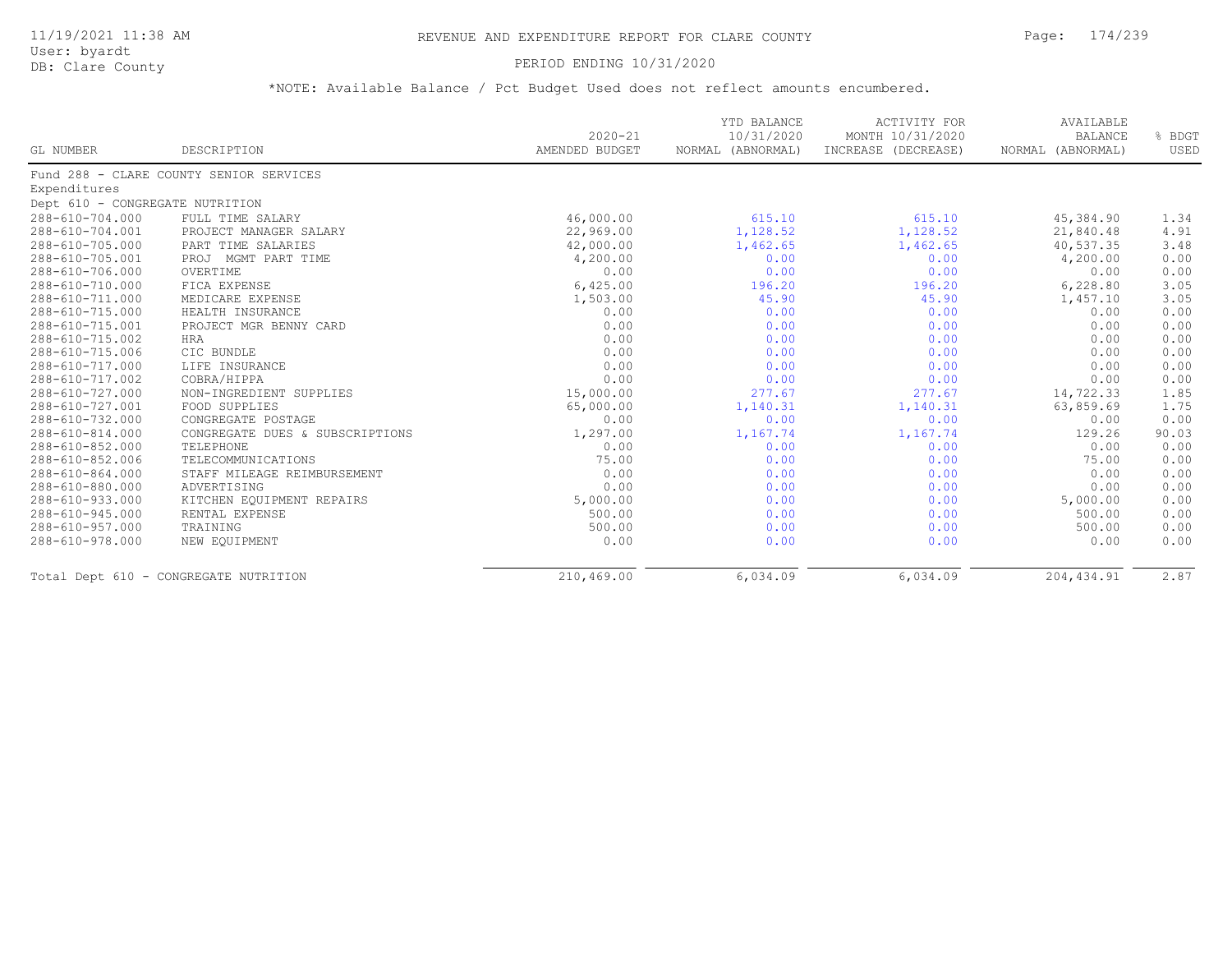### PERIOD ENDING 10/31/2020

|                                 |                                         | $2020 - 21$    | YTD BALANCE<br>10/31/2020 | <b>ACTIVITY FOR</b><br>MONTH 10/31/2020 | AVAILABLE<br><b>BALANCE</b> | % BDGT |
|---------------------------------|-----------------------------------------|----------------|---------------------------|-----------------------------------------|-----------------------------|--------|
| GL NUMBER                       | DESCRIPTION                             | AMENDED BUDGET | NORMAL (ABNORMAL)         | INCREASE (DECREASE)                     | NORMAL (ABNORMAL)           | USED   |
|                                 | Fund 288 - CLARE COUNTY SENIOR SERVICES |                |                           |                                         |                             |        |
| Expenditures                    |                                         |                |                           |                                         |                             |        |
| Dept 611 - HOME DELIVERED MEALS |                                         |                |                           |                                         |                             |        |
| 288-611-704.000                 | FULL TIME SALARY                        | 42,000.00      | 2,815.67                  | 2,815.67                                | 39, 184. 33                 | 6.70   |
| $288 - 611 - 704.001$           | PROJECT MANAGER SALARY                  | 21,000.00      | 3,385.85                  | 3,385.85                                | 17,614.15                   | 16.12  |
| 288-611-705.000                 | PART TIME SALARIES                      | 50,000.00      | 3,045.81                  | 3,045.81                                | 46,954.19                   | 6.09   |
| 288-611-705.001                 | PROJ MGMT PART TIME                     | 12,000.00      | 0.00                      | 0.00                                    | 12,000.00                   | 0.00   |
| 288-611-705.002                 | PART TIME - DELIVERY                    | 36,952.00      | 4,058.35                  | 4,058.35                                | 32,893.65                   | 10.98  |
| 288-611-706.000                 | OVERTIME                                | 0.00           | 0.00                      | 0.00                                    | 0.00                        | 0.00   |
| 288-611-710.000                 | FICA EXPENSE                            | 8,855.00       | 813.93                    | 813.93                                  | 8,041.07                    | 9.19   |
| 288-611-711.000                 | MEDICARE EXPENSE                        | 2,077.00       | 190.33                    | 190.33                                  | 1,886.67                    | 9.16   |
| 288-611-715.000                 | HEALTH INSURANCE                        | 0.00           | 0.00                      | 0.00                                    | 0.00                        | 0.00   |
| 288-611-715.001                 | PROJECT MGR BENNY CARD                  | 0.00           | 0.00                      | 0.00                                    | 0.00                        | 0.00   |
| 288-611-715.002                 | HRA                                     | 0.00           | 0.00                      | 0.00                                    | 0.00                        | 0.00   |
| 288-611-715.006                 | CIC BUNDLE                              | 0.00           | 0.00                      | 0.00                                    | 0.00                        | 0.00   |
| 288-611-717.000                 | LIFE INSURANCE                          | 0.00           | 0.00                      | 0.00                                    | 0.00                        | 0.00   |
| 288-611-717.002                 | COBRA/HIPPA                             | 0.00           | 0.00                      | 0.00                                    | 0.00                        | 0.00   |
| 288-611-727.000                 | NON-INGREDIENT SUPPLIES                 | 36,000.00      | 1,110.65                  | 1,110.65                                | 34,889.35                   | 3.09   |
| 288-611-727.001                 | FOOD SUPPLIES (CON & HDM)               | 250,000.00     | 5,035.62                  | 5,035.62                                | 244,964.38                  | 2.01   |
| 288-611-732.000                 | HDM POSTAGE                             | 2,377.00       | 0.00                      | 0.00                                    | 2,377.00                    | 0.00   |
| 288-611-746.000                 | GAS OIL & GREASE - DELIVERY             | 5,200.00       | 0.00                      | 0.00                                    | 5,200.00                    | 0.00   |
| 288-611-814.000                 | HDM DUES & SUBSCRIPTIONS                | 1,297.00       | 1,167.75                  | 1,167.75                                | 129.25                      | 90.03  |
| 288-611-852.000                 | TELEPHONE                               | 0.00           | 0.00                      | 0.00                                    | 0.00                        | 0.00   |
| 288-611-852.006                 | TELECOMMUNICATIONS                      | 2,643.00       | 234.00                    | 234.00                                  | 2,409.00                    | 8.85   |
| 288-611-864.000                 | STAFF MILEAGE REIMBURSEMENT             | 500.00         | 0.00                      | 0.00                                    | 500.00                      | 0.00   |
| 288-611-864.001                 | VOLUNTEER MILEAGE REIMBURSEMENT         | 17,000.00      | 480.50                    | 480.50                                  | 16,519.50                   | 2.83   |
| $288 - 611 - 865.000$           | VOLUNTEER MILEAGE REIMBURSEMENT         | 0.00           | 0.00                      | 0.00                                    | 0.00                        | 0.00   |
| 288-611-880.000                 | ADVERTISING                             | 0.00           | 0.00                      | 0.00                                    | 0.00                        | 0.00   |
| 288-611-945.000                 | RENTAL EXPENSE                          | 1,900.00       | 0.00                      | 0.00                                    | 1,900.00                    | 0.00   |
| 288-611-957.000                 | TRAINING                                | 600.00         | 0.00                      | 0.00                                    | 600.00                      | 0.00   |
|                                 | Total Dept 611 - HOME DELIVERED MEALS   | 490,401.00     | 22,338.46                 | 22,338.46                               | 468,062.54                  | 4.56   |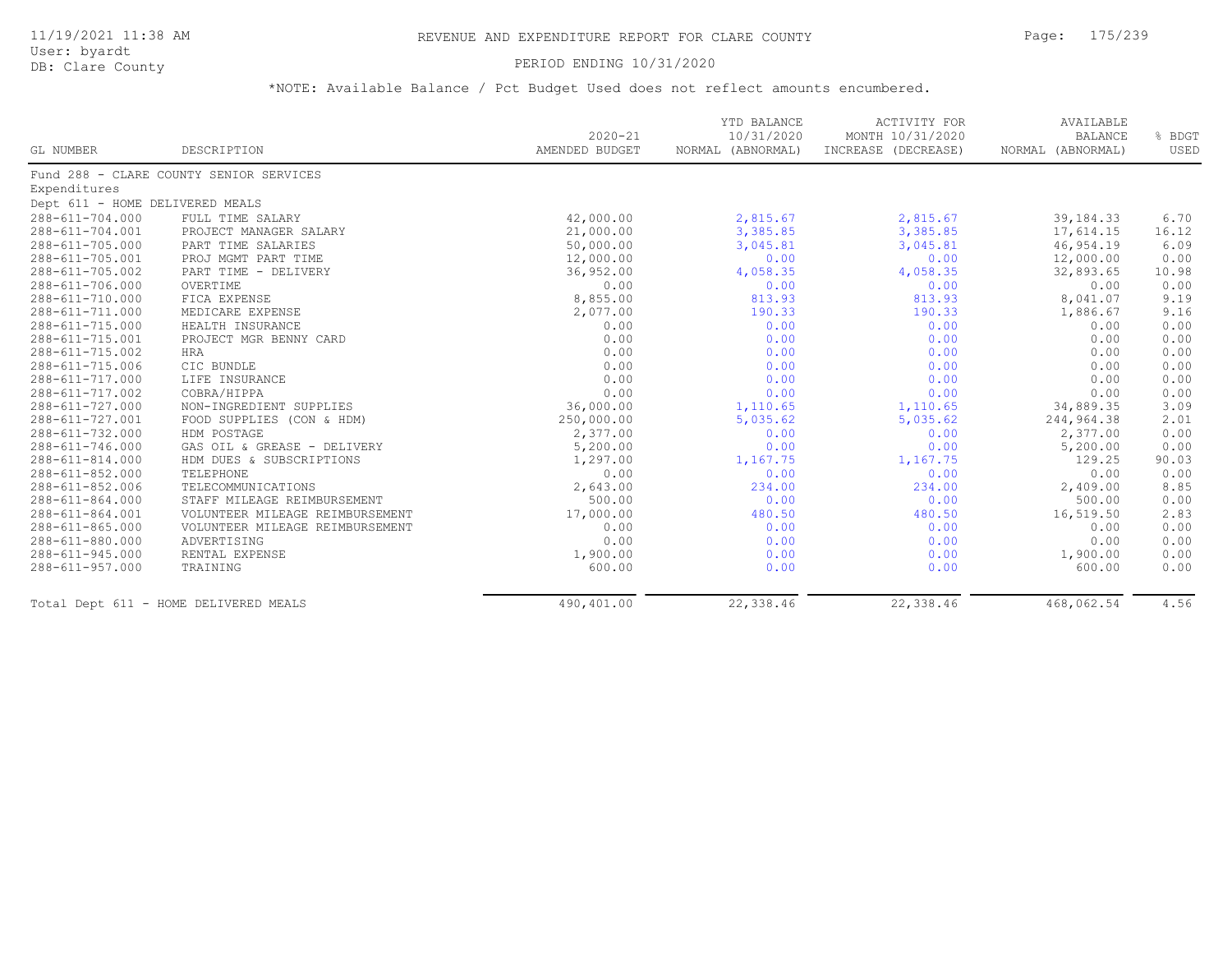## 11/19/2021 11:38 AM REVENUE AND EXPENDITURE REPORT FOR CLARE COUNTY Page: 176/239

User: byardt<br>DB: Clare County

#### PERIOD ENDING 10/31/2020

|                 |                                              | $2020 - 21$    | YTD BALANCE<br>10/31/2020 | ACTIVITY FOR<br>MONTH 10/31/2020 | AVAILABLE<br><b>BALANCE</b> | BDGT  |
|-----------------|----------------------------------------------|----------------|---------------------------|----------------------------------|-----------------------------|-------|
| GL NUMBER       | DESCRIPTION                                  | AMENDED BUDGET | (ABNORMAL)<br>NORMAL      | INCREASE (DECREASE)              | NORMAL (ABNORMAL)           | USED  |
|                 | Fund 288 - CLARE COUNTY SENIOR SERVICES      |                |                           |                                  |                             |       |
| Expenditures    |                                              |                |                           |                                  |                             |       |
|                 | Dept 612 - CASE COORDINATION & SUPPORT       |                |                           |                                  |                             |       |
| 288-612-704.000 | FULL TIME SALARY                             | 35,000.00      | 2, 116.35                 | 2,116.35                         | 32,883.65                   | 6.05  |
| 288-612-706.000 | OVERTIME                                     | 0.00           | 0.00                      | 0.00                             | 0.00                        | 0.00  |
| 288-612-710.000 | FICA EXPENSE                                 | 2,100.00       | 131.20                    | 131.20                           | 1,968.80                    | 6.25  |
| 288-612-711.000 | MEDICARE EXPENSE                             | 900.00         | 30.69                     | 30.69                            | 869.31                      | 3.41  |
| 288-612-715.000 | HEALTH INSURANCE                             | 0.00           | 0.00                      | 0.00                             | 0.00                        | 0.00  |
| 288-612-715.006 | CIC BUNDLE                                   | 0.00           | 0.00                      | 0.00                             | 0.00                        | 0.00  |
| 288-612-717.000 | LIFE INSURANCE                               | 0.00           | 0.00                      | 0.00                             | 0.00                        | 0.00  |
| 288-612-732.000 | POSTAGE                                      | 0.00           | 0.00                      | 0.00                             | 0.00                        | 0.00  |
| 288-612-852.006 | TELECOMMUNICATIONS                           | 0.00           | 0.00                      | 0.00                             | 0.00                        | 0.00  |
| 288-612-864.000 | STAFF MILEAGE REIMBURSEMENT                  | 350.00         | 0.00                      | 0.00                             | 350.00                      | 0.00  |
| 288-612-902.000 | PROGRAM MATERIALS                            | 500.00         | 267.00                    | 267.00                           | 233.00                      | 53.40 |
| 288-612-931.000 | MAINTENANCE                                  | 400.00         | 234.00                    | 234.00                           | 166.00                      | 58.50 |
|                 | Total Dept 612 - CASE COORDINATION & SUPPORT | 39,250.00      | 2,779.24                  | 2,779.24                         | 36,470.76                   | 7.08  |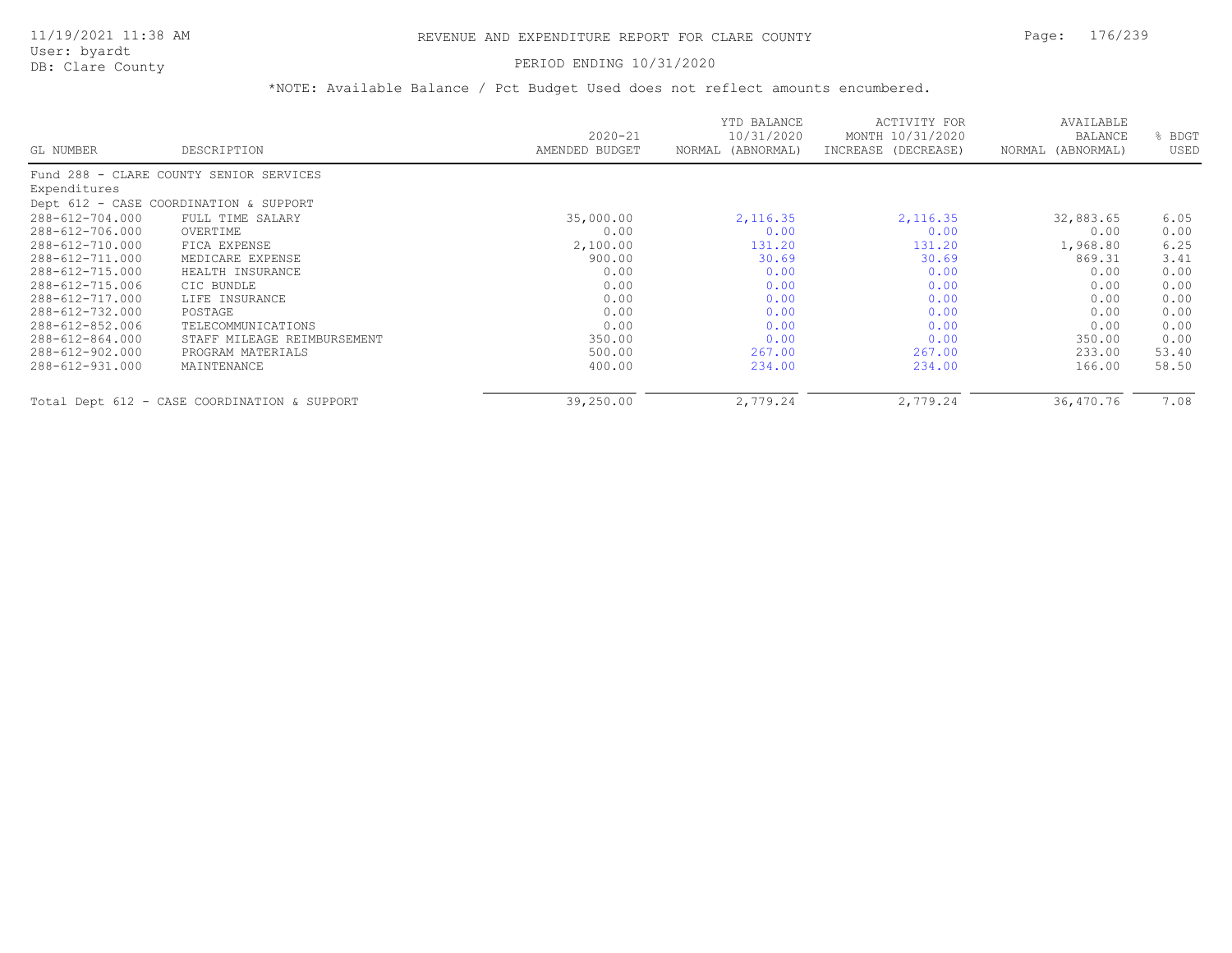### PERIOD ENDING 10/31/2020

| GL NUMBER                      | DESCRIPTION                             | $2020 - 21$<br>AMENDED BUDGET | YTD BALANCE<br>10/31/2020<br>NORMAL (ABNORMAL) | ACTIVITY FOR<br>MONTH 10/31/2020<br>INCREASE (DECREASE) | AVAILABLE<br><b>BALANCE</b><br>NORMAL (ABNORMAL) | BDGT<br>USED |
|--------------------------------|-----------------------------------------|-------------------------------|------------------------------------------------|---------------------------------------------------------|--------------------------------------------------|--------------|
|                                |                                         |                               |                                                |                                                         |                                                  |              |
|                                | Fund 288 - CLARE COUNTY SENIOR SERVICES |                               |                                                |                                                         |                                                  |              |
| Expenditures                   |                                         |                               |                                                |                                                         |                                                  |              |
| Dept 613 - PERSONAL CARE       |                                         |                               |                                                |                                                         |                                                  |              |
| 288-613-704.000                | FULL TIME SALARY                        | 12,379.00                     | 660.45                                         | 660.45                                                  | 11,718.55                                        | 5.34         |
| 288-613-705.000                | PART TIME SALARIES                      | 20,552.00                     | 882.50                                         | 882.50                                                  | 19,669.50                                        | 4.29         |
| 288-613-705.010                | PART TIME SALARY - STIMULUS             | 0.00                          | 0.00                                           | 0.00                                                    | 0.00                                             | 0.00         |
| 288-613-706.000                | OVERTIME                                | 0.00                          | 0.00                                           | 0.00                                                    | 0.00                                             | 0.00         |
| 288-613-710.000                | FICA EXPENSE                            | 1,951.00                      | 93.51                                          | 93.51                                                   | 1,857.49                                         | 4.79         |
| 288-613-711.000                | MEDICARE                                | 546.00                        | 21.87                                          | 21.87                                                   | 524.13                                           | 4.01         |
| 288-613-715.000                | HEALTH INSURANCE                        | 0.00                          | 0.00                                           | 0.00                                                    | 0.00                                             | 0.00         |
| 288-613-727.000                | SUPPLIES                                | 1,310.00                      | 0.00                                           | 0.00                                                    | 1,310.00                                         | 0.00         |
| 288-613-732.000                | POSTAGE                                 | 0.00                          | 0.00                                           | 0.00                                                    | 0.00                                             | 0.00         |
| 288-613-852.006                | TELECOMMUNICATIONS                      | 0.00                          | 0.00                                           | 0.00                                                    | 0.00                                             | 0.00         |
| 288-613-864.000                | STAFF MILEAGE REIMBURSEMENT             | 6,051.00                      | 125.50                                         | 125.50                                                  | 5,925.50                                         | 2.07         |
| 288-613-931.000                | EQUIPMENT MAINT/REPAIRS                 | 0.00                          | 0.00                                           | 0.00                                                    | 0.00                                             | 0.00         |
| 288-613-933.000                | EQUIPMENT REPAIRS & MAINTENANCE         | 0.00                          | 0.00                                           | 0.00                                                    | 0.00                                             | 0.00         |
| Total Dept 613 - PERSONAL CARE |                                         | 42,789.00                     | 1,783.83                                       | 1,783.83                                                | 41,005.17                                        | 4.17         |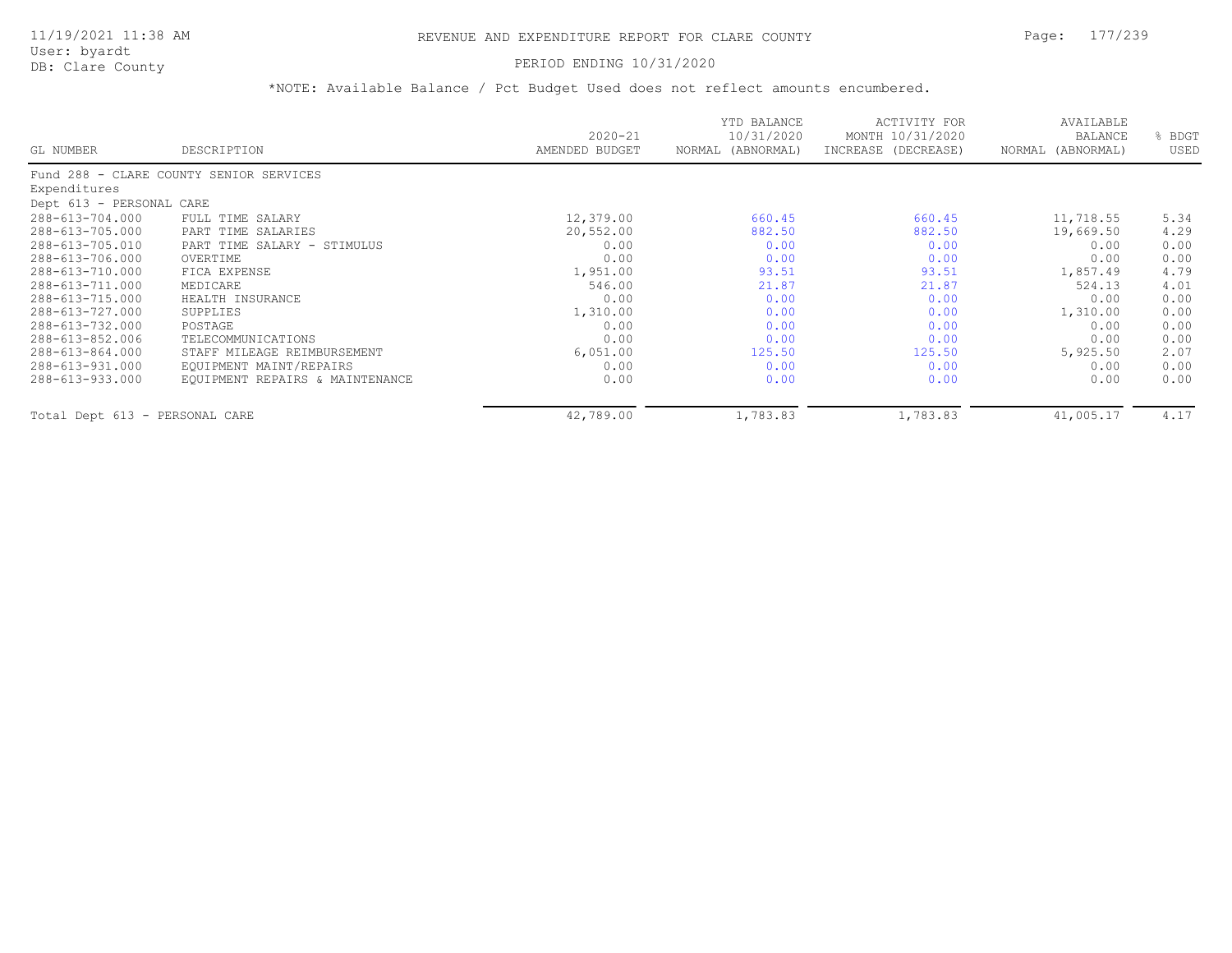### PERIOD ENDING 10/31/2020

| GL NUMBER                   | DESCRIPTION                             | $2020 - 21$<br>AMENDED BUDGET | YTD BALANCE<br>10/31/2020<br>NORMAL (ABNORMAL) | ACTIVITY FOR<br>MONTH 10/31/2020<br>INCREASE (DECREASE) | AVAILABLE<br>BALANCE<br>NORMAL (ABNORMAL) | BDGT<br>USED |
|-----------------------------|-----------------------------------------|-------------------------------|------------------------------------------------|---------------------------------------------------------|-------------------------------------------|--------------|
|                             | Fund 288 - CLARE COUNTY SENIOR SERVICES |                               |                                                |                                                         |                                           |              |
| Expenditures                |                                         |                               |                                                |                                                         |                                           |              |
| Dept 614 - HOMEMAKING       |                                         |                               |                                                |                                                         |                                           |              |
| 288-614-704.000             | FULL TIME SALARY                        | 11,294.00                     | 712.15                                         | 712.15                                                  | 10,581.85                                 | 6.31         |
| 288-614-705.000             | PART TIME SALARIES                      | 36,000.00                     | 3,305.71                                       | 3,305.71                                                | 32,694.29                                 | 9.18         |
| 288-614-705.010             | PART TIME SALARY - STIMULUS             | 0.00                          | 0.00                                           | 0.00                                                    | 0.00                                      | 0.00         |
| 288-614-706.000             | OVERTIME                                | 0.00                          | 0.00                                           | 0.00                                                    | 0.00                                      | 0.00         |
| 288-614-710.000             | FICA EXPENSE                            | 3,900.00                      | 246.97                                         | 246.97                                                  | 3,653.03                                  | 6.33         |
| 288-614-711.000             | MEDICARE EXPENSE                        | 834.00                        | 57.78                                          | 57.78                                                   | 776.22                                    | 6.93         |
| 288-614-715.000             | HEALTH INSURANCE                        | 0.00                          | 0.00                                           | 0.00                                                    | 0.00                                      | 0.00         |
| 288-614-717.000             | LIFE INSURANCE                          | 0.00                          | 0.00                                           | 0.00                                                    | 0.00                                      | 0.00         |
| 288-614-727.000             | SUPPLIES                                | 1,255.00                      | 0.00                                           | 0.00                                                    | 1,255.00                                  | 0.00         |
| 288-614-732.000             | POSTAGE                                 | 0.00                          | 0.00                                           | 0.00                                                    | 0.00                                      | 0.00         |
| 288-614-852.006             | TELECOMMUNICATIONS                      | 0.00                          | 0.00                                           | 0.00                                                    | 0.00                                      | 0.00         |
| 288-614-864.000             | STAFF MILEAGE REIMBURSEMENT             | 5,500.00                      | 398.50                                         | 398.50                                                  | 5,101.50                                  | 7.25         |
| 288-614-931.000             | EQUIPMENT MAINT/REPAIRS                 | 0.00                          | 0.00                                           | 0.00                                                    | 0.00                                      | 0.00         |
| 288-614-933.000             | EQUIPMENT REPAIRS & MAINTENANCE         | 0.00                          | 0.00                                           | 0.00                                                    | 0.00                                      | 0.00         |
| Total Dept 614 - HOMEMAKING |                                         | 58,783.00                     | 4,721.11                                       | 4,721.11                                                | 54,061.89                                 | 8.03         |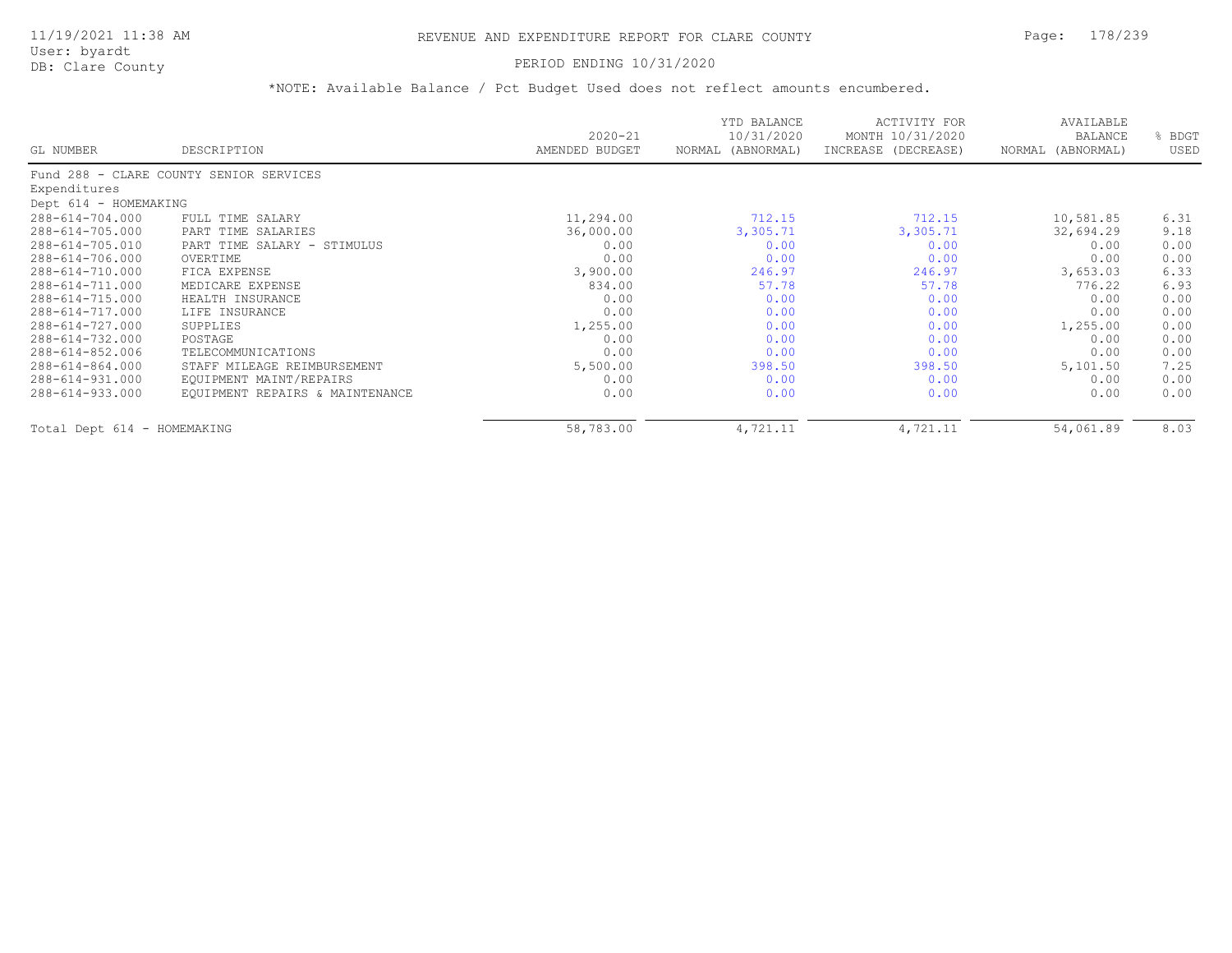### PERIOD ENDING 10/31/2020

|                               |                                         | $2020 - 21$    | YTD BALANCE<br>10/31/2020 | <b>ACTIVITY FOR</b><br>MONTH 10/31/2020 | AVAILABLE<br><b>BALANCE</b> | % BDGT |
|-------------------------------|-----------------------------------------|----------------|---------------------------|-----------------------------------------|-----------------------------|--------|
| GL NUMBER                     | DESCRIPTION                             | AMENDED BUDGET | NORMAL (ABNORMAL)         | INCREASE (DECREASE)                     | NORMAL (ABNORMAL)           | USED   |
|                               | Fund 288 - CLARE COUNTY SENIOR SERVICES |                |                           |                                         |                             |        |
| Expenditures                  |                                         |                |                           |                                         |                             |        |
| Dept 615 - RESPITE CARE       |                                         |                |                           |                                         |                             |        |
| 288-615-704.000               | FULL TIME SALARY                        | 15,000.00      | 711.94                    | 711.94                                  | 14,288.06                   | 4.75   |
| 288-615-705.000               | PART TIME SALARIES                      | 26,000.00      | 1,639.76                  | 1,639.76                                | 24,360.24                   | 6.31   |
| 288-615-705.010               | PART TIME SALARY - STIMULUS             | 0.00           | 0.00                      | 0.00                                    | 0.00                        | 0.00   |
| 288-615-706.000               | OVERTIME                                | 0.00           | 0.00                      | 0.00                                    | 0.00                        | 0.00   |
| 288-615-710.000               | FICA EXPENSE                            | 2,500.00       | 143.68                    | 143.68                                  | 2,356.32                    | 5.75   |
| 288-615-711.000               | MEDICARE EXPENSE                        | 652.00         | 33.59                     | 33.59                                   | 618.41                      | 5.15   |
| 288-615-715.000               | HEALTH INSURANCE                        | 0.00           | 0.00                      | 0.00                                    | 0.00                        | 0.00   |
| 288-615-717.000               | LIFE INSURANCE                          | 0.00           | 0.00                      | 0.00                                    | 0.00                        | 0.00   |
| 288-615-727.000               | SUPPLIES                                | 500.00         | 0.00                      | 0.00                                    | 500.00                      | 0.00   |
| 288-615-732.000               | POSTAGE                                 | 0.00           | 0.00                      | 0.00                                    | 0.00                        | 0.00   |
| 288-615-818.000               | CONTRACTED SERVICES                     | 0.00           | 0.00                      | 0.00                                    | 0.00                        | 0.00   |
| 288-615-852.006               | TELECOMMUNICATIONS                      | 0.00           | 0.00                      | 0.00                                    | 0.00                        | 0.00   |
| 288-615-864.000               | STAFF MILEAGE REIMBURSEMENT             | 2,200.00       | 71.00                     | 71.00                                   | 2,129.00                    | 3.23   |
| 288-615-931.000               | EQUIPMENT MAINT/REPAIRS                 | 0.00           | 0.00                      | 0.00                                    | 0.00                        | 0.00   |
| 288-615-933.000               | EQUIPMENT REPAIRS & MAINTENANCE         | 0.00           | 0.00                      | 0.00                                    | 0.00                        | 0.00   |
| Total Dept 615 - RESPITE CARE |                                         | 46,852.00      | 2,599.97                  | 2,599.97                                | 44,252.03                   | 5.55   |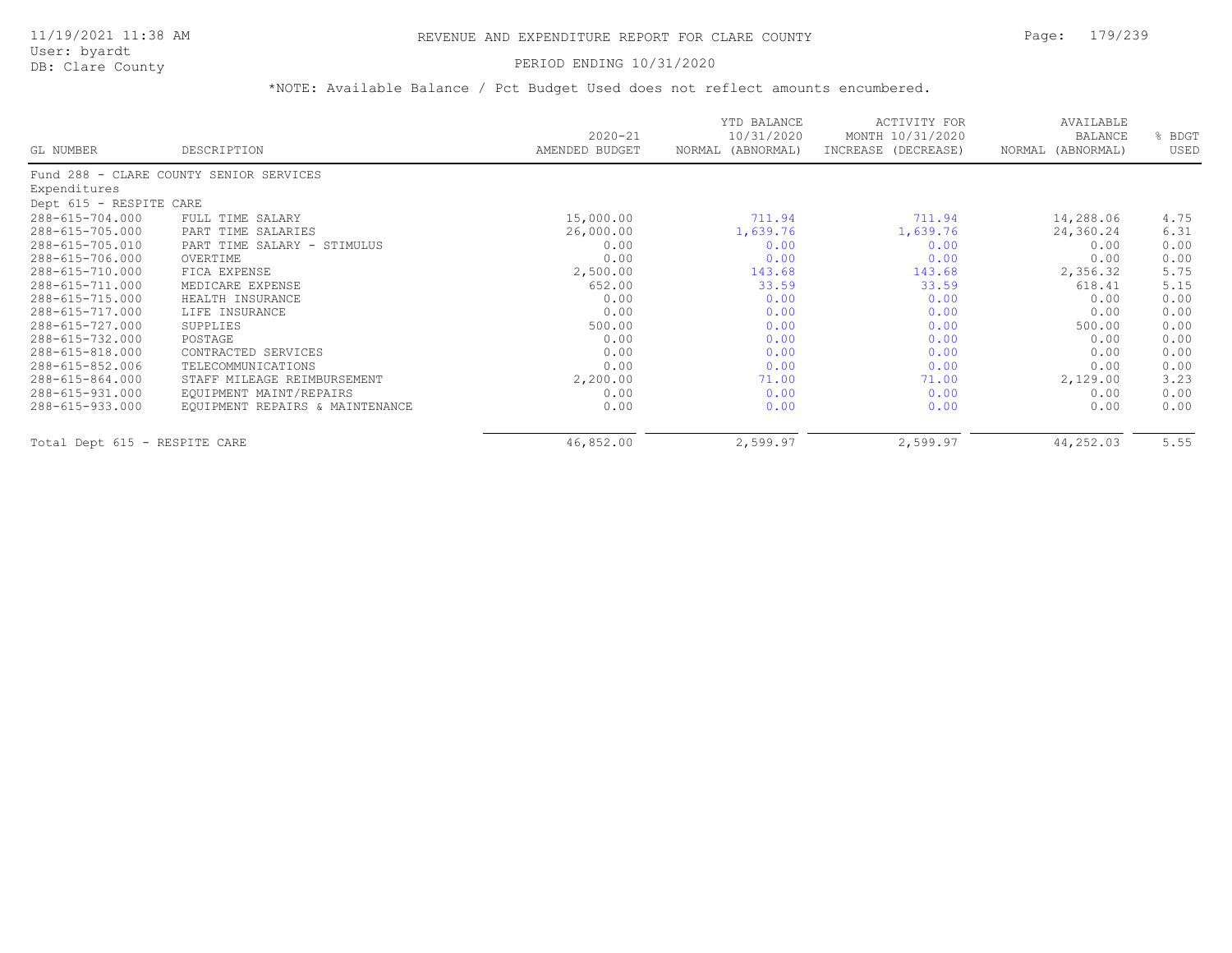### PERIOD ENDING 10/31/2020

|                                   |                                         |                | YTD BALANCE       | ACTIVITY FOR        | AVAILABLE         |        |
|-----------------------------------|-----------------------------------------|----------------|-------------------|---------------------|-------------------|--------|
|                                   |                                         | $2020 - 21$    | 10/31/2020        | MONTH 10/31/2020    | <b>BALANCE</b>    | BDGT   |
| GL NUMBER                         | DESCRIPTION                             | AMENDED BUDGET | NORMAL (ABNORMAL) | INCREASE (DECREASE) | NORMAL (ABNORMAL) | USED   |
|                                   | Fund 288 - CLARE COUNTY SENIOR SERVICES |                |                   |                     |                   |        |
| Expenditures                      |                                         |                |                   |                     |                   |        |
| Dept 616 - SENIOR CENTER STAFFING |                                         |                |                   |                     |                   |        |
| 288-616-704.000                   | FULL TIME SALARY                        | 0.00           | 0.00              | 0.00                | 0.00              | 0.00   |
| 288-616-705.000                   | PART TIME SALARIES                      | 15,987.00      | (160.30)          | (160.30)            | 16,147.30         | (1.00) |
| 288-616-706.000                   | OVERTIME                                | 0.00           | 0.00              | 0.00                | 0.00              | 0.00   |
| 288-616-710.000                   | FICA EXPENSE                            | 922.00         | (9.93)            | (9.93)              | 931.93            | (1.08) |
| 288-616-711.000                   | MEDICARE EXPENSE                        | 221.00         | (2.33)            | (2.33)              | 223.33            | (1.05) |
| 288-616-715.000                   | HEALTH INSURANCE                        | 0.00           | 0.00              | 0.00                | 0.00              | 0.00   |
| 288-616-717.000                   | LIFE INSURANCE                          | 0.00           | 0.00              | 0.00                | 0.00              | 0.00   |
|                                   | Total Dept 616 - SENIOR CENTER STAFFING | 17,130.00      | (172.56)          | (172.56)            | 17,302.56         | (1.01) |
|                                   |                                         |                |                   |                     |                   |        |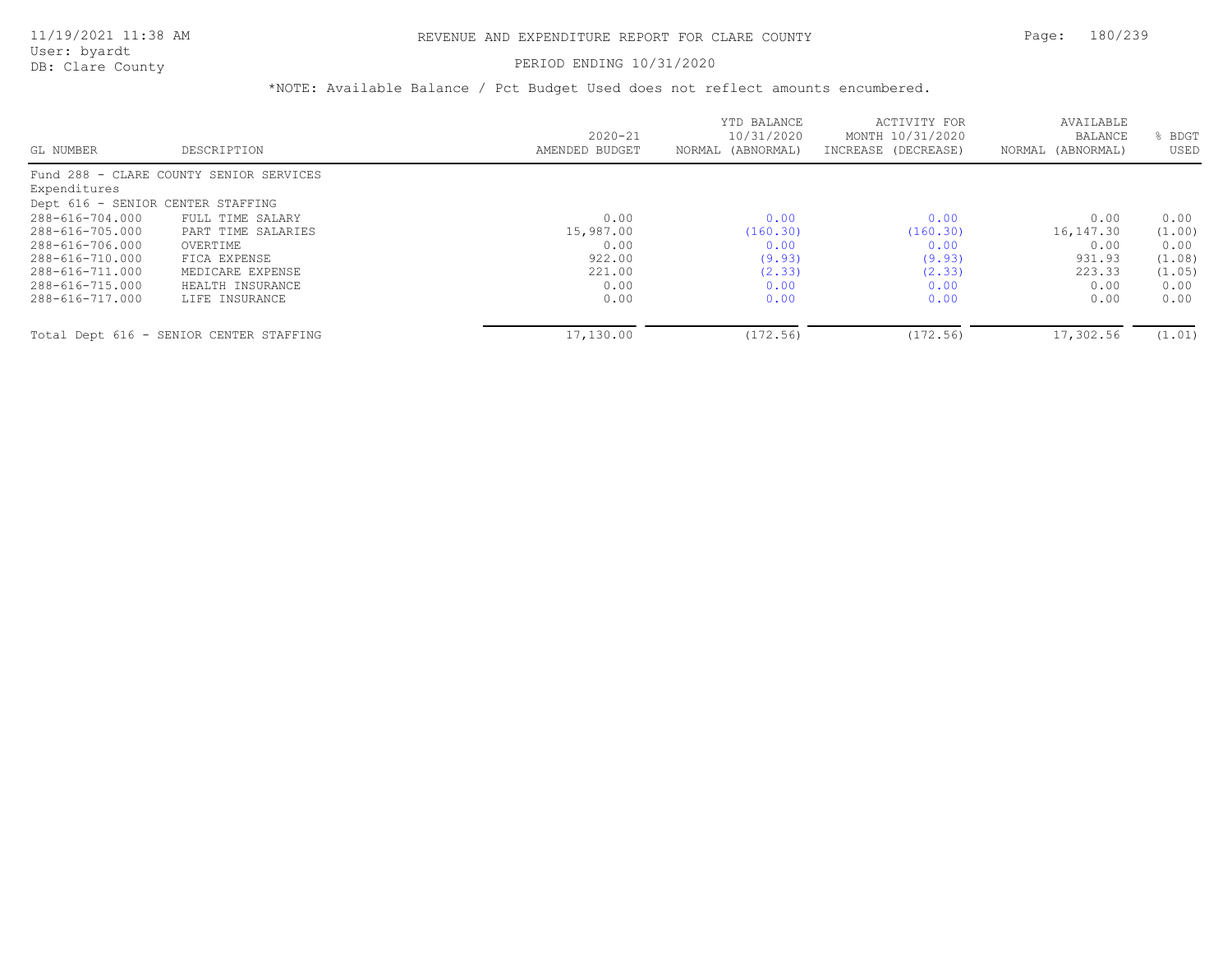PERIOD ENDING 10/31/2020

|                    |                                                 | $2020 - 21$    | YTD BALANCE<br>10/31/2020 | ACTIVITY FOR<br>MONTH 10/31/2020 | AVAILABLE<br>BALANCE | BDGT   |
|--------------------|-------------------------------------------------|----------------|---------------------------|----------------------------------|----------------------|--------|
| GL NUMBER          | DESCRIPTION                                     | AMENDED BUDGET | NORMAL (ABNORMAL)         | INCREASE (DECREASE)              | NORMAL (ABNORMAL)    | USED   |
| Fund $288 - CLARE$ | COUNTY SENIOR SERVICES                          |                |                           |                                  |                      |        |
| Expenditures       |                                                 |                |                           |                                  |                      |        |
|                    | Dept 617 - DISEASE PREVENTION/HEALTH PROM       |                |                           |                                  |                      |        |
| 288-617-704.000    | FULL TIME SALARIES                              | 0.00           | 0.00                      | 0.00                             | 0.00                 | 0.00   |
| 288-617-705.000    | PART TIME SALARY                                | 0.00           | 1,276.68                  | 1,276.68                         | (1, 276.68)          | 100.00 |
| 288-617-706.000    | OVERTIME                                        | 0.00           | 0.00                      | 0.00                             | 0.00                 | 0.00   |
| 288-617-710.000    | FICA EXPENSE                                    | 0.00           | 79.15                     | 79.15                            | (79.15)              | 100.00 |
| 288-617-711.000    | MEDICARE EXPENSE                                | 0.00           | 18.51                     | 18.51                            | (18.51)              | 100.00 |
| 288-617-715.000    | HEALTH INSURANCE                                | 0.00           | 0.00                      | 0.00                             | 0.00                 | 0.00   |
| 288-617-717.000    | LIFE INSURANCE                                  | 0.00           | 0.00                      | 0.00                             | 0.00                 | 0.00   |
| 288-617-727.000    | SUPPLIES                                        | 0.00           | 0.00                      | 0.00                             | 0.00                 | 0.00   |
| 288-617-852.006    | TELECOMMUNICATIONS                              | 0.00           | 0.00                      | 0.00                             | 0.00                 | 0.00   |
| 288-617-864.000    | TRAVEL & MILEAGE                                | 0.00           | 0.00                      | 0.00                             | 0.00                 | 0.00   |
|                    | Total Dept 617 - DISEASE PREVENTION/HEALTH PROM | 0.00           | 1,374.34                  | 1,374.34                         | (1, 374, 34)         | 100.00 |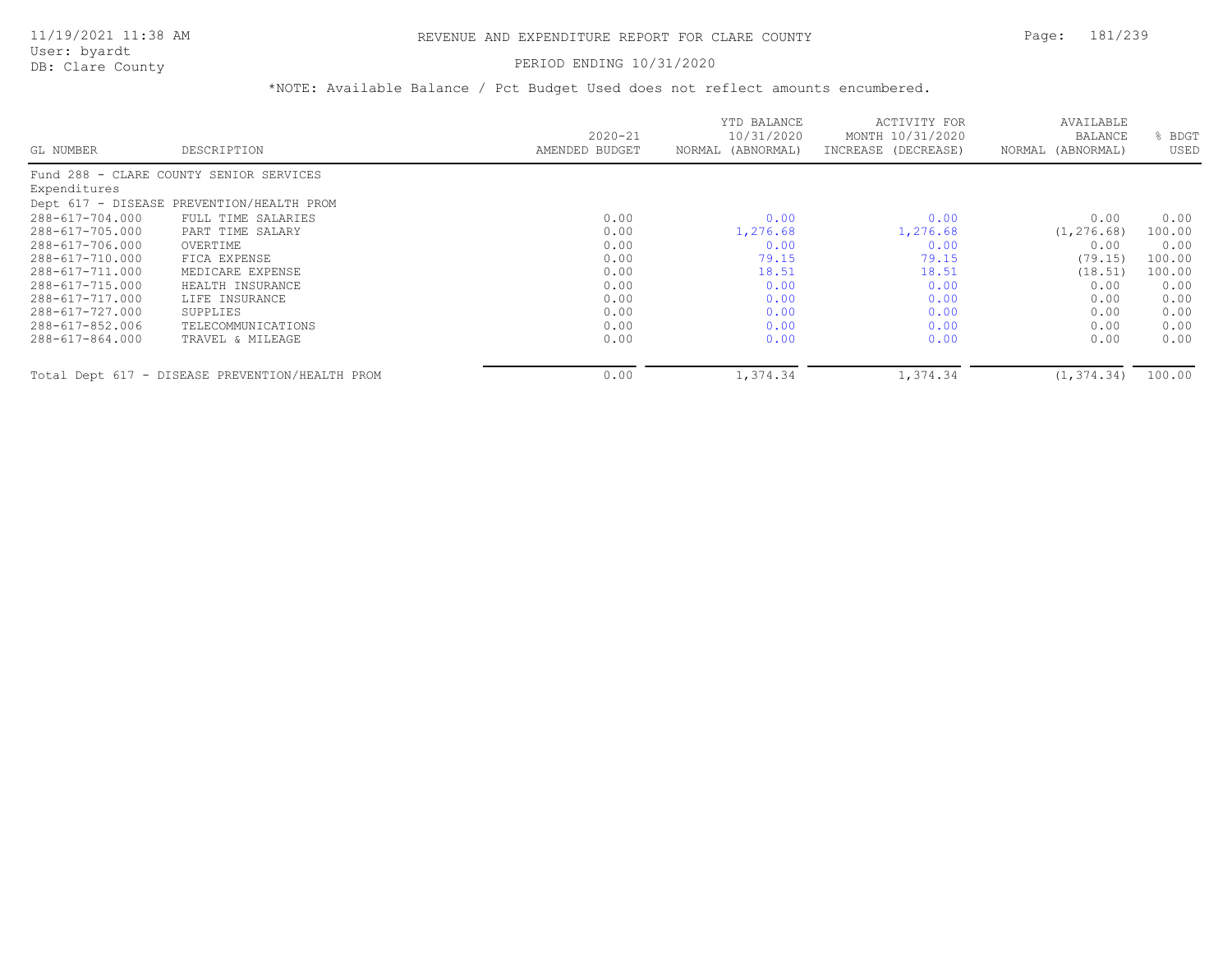# PERIOD ENDING 10/31/2020

|                                |                                         | $2020 - 21$    | YTD BALANCE<br>10/31/2020 | ACTIVITY FOR<br>MONTH 10/31/2020 | AVAILABLE<br><b>BALANCE</b> | BDGT  |
|--------------------------------|-----------------------------------------|----------------|---------------------------|----------------------------------|-----------------------------|-------|
| GL NUMBER                      | DESCRIPTION                             | AMENDED BUDGET | NORMAL (ABNORMAL)         | INCREASE (DECREASE)              | NORMAL (ABNORMAL)           | USED  |
|                                | Fund 288 - CLARE COUNTY SENIOR SERVICES |                |                           |                                  |                             |       |
| Expenditures                   |                                         |                |                           |                                  |                             |       |
| Dept 618 - CAREGIVING TRAINING |                                         |                |                           |                                  |                             |       |
| 288-618-704.000                | FULL TIME SALARIES                      | 500.00         | 16.73                     | 16.73                            | 483.27                      | 3.35  |
| 288-618-705.000                | PART TIME SALARIES                      | 4,500.00       | 759.24                    | 759.24                           | 3,740.76                    | 16.87 |
| 288-618-706.000                | OVERTIME                                | 0.00           | 0.00                      | 0.00                             | 0.00                        | 0.00  |
| 288-618-710.000                | FICA EXPENSE                            | 527.00         | 48.11                     | 48.11                            | 478.89                      | 9.13  |
| 288-618-711.000                | MEDICARE EXPENSE                        | 123.00         | 11.24                     | 11.24                            | 111.76                      | 9.14  |
| 288-618-715.000                | HEALTH INSURANCE                        | 0.00           | 0.00                      | 0.00                             | 0.00                        | 0.00  |
| 288-618-715.006                | CIC BUNDLE                              | 0.00           | 0.00                      | 0.00                             | 0.00                        | 0.00  |
| 288-618-717.000                | LIFE INSURANCE                          | 0.00           | 0.00                      | 0.00                             | 0.00                        | 0.00  |
| 288-618-727.000                | SUPPLIES                                | 1,500.00       | 0.00                      | 0.00                             | 1,500.00                    | 0.00  |
| 288-618-852.006                | TELECOMMUNICATIONS                      | 0.00           | 0.00                      | 0.00                             | 0.00                        | 0.00  |
| 288-618-864.000                | TRAVEL & MILEAGE                        | 0.00           | 0.00                      | 0.00                             | 0.00                        | 0.00  |
|                                | Total Dept 618 - CAREGIVING TRAINING    | 7,150.00       | 835.32                    | 835.32                           | 6,314.68                    | 11.68 |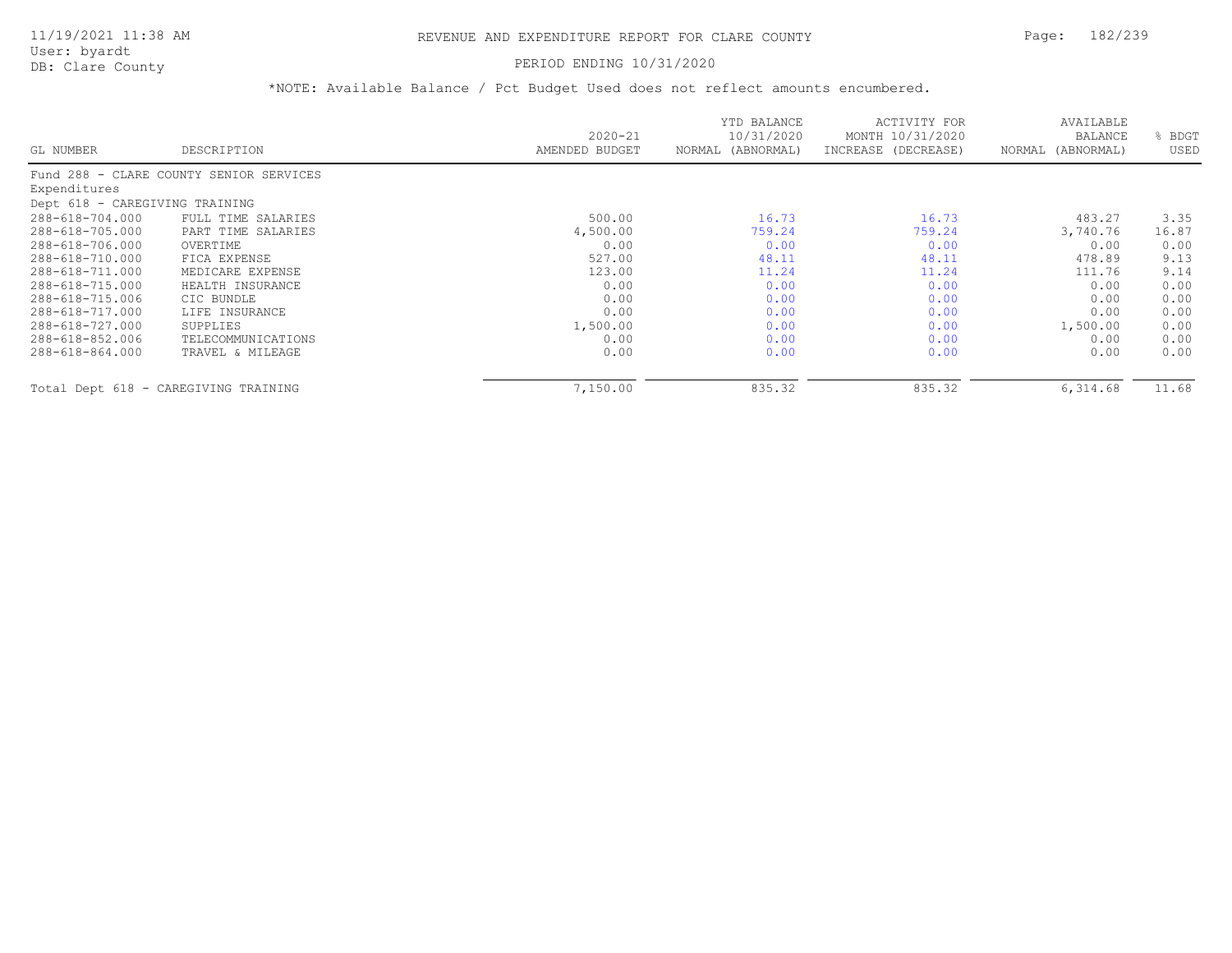# PERIOD ENDING 10/31/2020

|                                    |                                          | $2020 - 21$    | YTD BALANCE<br>10/31/2020 | ACTIVITY FOR<br>MONTH 10/31/2020 | AVAILABLE<br>BALANCE | BDGT |
|------------------------------------|------------------------------------------|----------------|---------------------------|----------------------------------|----------------------|------|
| GL NUMBER                          | DESCRIPTION                              | AMENDED BUDGET | (ABNORMAL)<br>NORMAL      | INCREASE (DECREASE)              | NORMAL (ABNORMAL)    | USED |
|                                    | Fund 288 - CLARE COUNTY SENIOR SERVICES  |                |                           |                                  |                      |      |
| Expenditures                       |                                          |                |                           |                                  |                      |      |
| Dept 619 - A&D CONTRACTED SERVICES |                                          |                |                           |                                  |                      |      |
| 288-619-704.000                    | FULL TIME SALARY                         | 14,569.00      | 709.50                    | 709.50                           | 13,859.50            | 4.87 |
| 288-619-705.000                    | HDM-PART TIME SALARY                     | 3,200.00       | 279.60                    | 279.60                           | 2,920.40             | 8.74 |
| 288-619-705.001                    | PC-PART TIME SALARY                      | 0.00           | 0.00                      | 0.00                             | 0.00                 | 0.00 |
| 288-619-705.002                    | RC-PART TIME SALARY                      | 14,000.00      | 1,095.11                  | 1,095.11                         | 12,904.89            | 7.82 |
| 288-619-705.003                    | HM-PART TIME SALARY                      | 0.00           | 0.00                      | 0.00                             | 0.00                 | 0.00 |
| 288-619-705.010                    | PART TIME SALARY - STIMULUS              | 0.00           | 0.00                      | 0.00                             | 0.00                 | 0.00 |
| 288-619-706.000                    | OVERTIME                                 | 0.00           | 0.00                      | 0.00                             | 0.00                 | 0.00 |
| 288-619-710.000                    | HDM-FICA EXPENSE                         | 2,100.00       | 127.06                    | 127.06                           | 1,972.94             | 6.05 |
| 288-619-711.000                    | HDM-MEDICARE EXPENSE                     | 890.00         | 29.72                     | 29.72                            | 860.28               | 3.34 |
| 288-619-711.001                    | PC-MEDICARE                              | 0.00           | 0.00                      | 0.00                             | 0.00                 | 0.00 |
| 288-619-864.000                    | STAFF MILEAGE REIMBURSEMENT              | 3,500.00       | 132.50                    | 132.50                           | 3,367.50             | 3.79 |
|                                    | Total Dept 619 - A&D CONTRACTED SERVICES | 38,259.00      | 2,373.49                  | 2,373.49                         | 35,885.51            | 6.20 |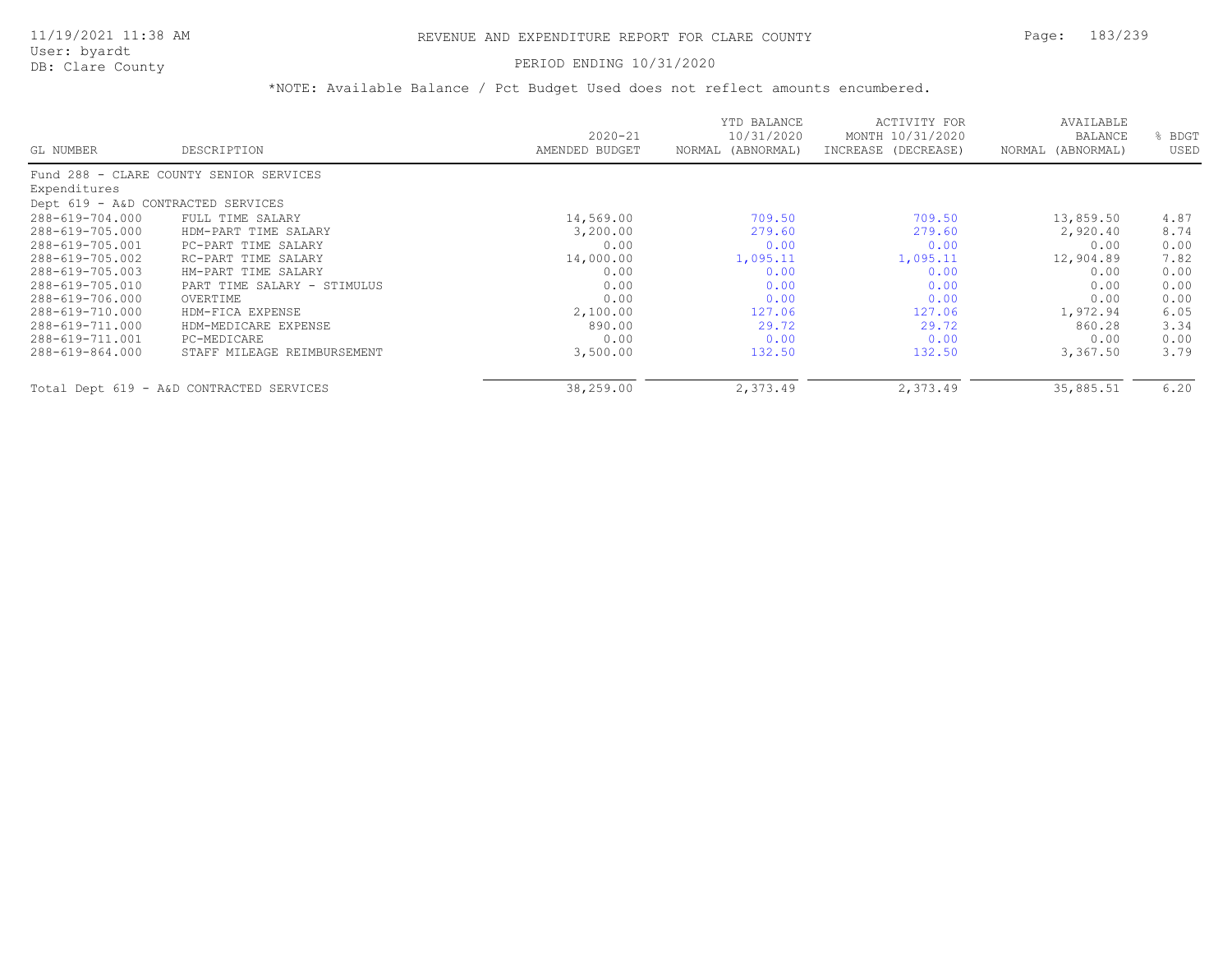# PERIOD ENDING 10/31/2020

| GL NUMBER                           | DESCRIPTION                               | $2020 - 21$<br>AMENDED BUDGET | YTD BALANCE<br>10/31/2020<br>NORMAL (ABNORMAL) | ACTIVITY FOR<br>MONTH 10/31/2020<br>INCREASE (DECREASE) | AVAILABLE<br><b>BALANCE</b><br>NORMAL (ABNORMAL) | BDGT<br>USED |
|-------------------------------------|-------------------------------------------|-------------------------------|------------------------------------------------|---------------------------------------------------------|--------------------------------------------------|--------------|
|                                     |                                           |                               |                                                |                                                         |                                                  |              |
|                                     | Fund 288 - CLARE COUNTY SENIOR SERVICES   |                               |                                                |                                                         |                                                  |              |
| Expenditures                        |                                           |                               |                                                |                                                         |                                                  |              |
| Dept 621 - FUNDRAISING & ACTIVITIES |                                           |                               |                                                |                                                         |                                                  |              |
| 288-621-885.000                     | ACTIVITIES - CLARE                        | 0.00                          | 0.00                                           | 0.00                                                    | 0.00                                             | 0.00         |
| 288-621-885.001                     | ACTIVITIES - FARWELL                      | 0.00                          | 0.00                                           | 0.00                                                    | 0.00                                             | 0.00         |
| 288-621-885.002                     | ACTIVITIES - HARRISON                     | 0.00                          | 0.00                                           | 0.00                                                    | 0.00                                             | 0.00         |
| 288-621-885.003                     | ACTIVITIES - LAKE                         | 0.00                          | 0.00                                           | 0.00                                                    | 0.00                                             | 0.00         |
| 288-621-885.004                     | ACTIVITIES - LAKE GEORGE                  | 0.00                          | 0.00                                           | 0.00                                                    | 0.00                                             | 0.00         |
| 288-621-963.000                     | VOLUNTEER RECOGNITION                     | 0.00                          | 0.00                                           | 0.00                                                    | 0.00                                             | 0.00         |
|                                     |                                           |                               |                                                |                                                         |                                                  |              |
|                                     | Total Dept 621 - FUNDRAISING & ACTIVITIES | 0.00                          | 0.00                                           | 0.00                                                    | 0.00                                             | 0.00         |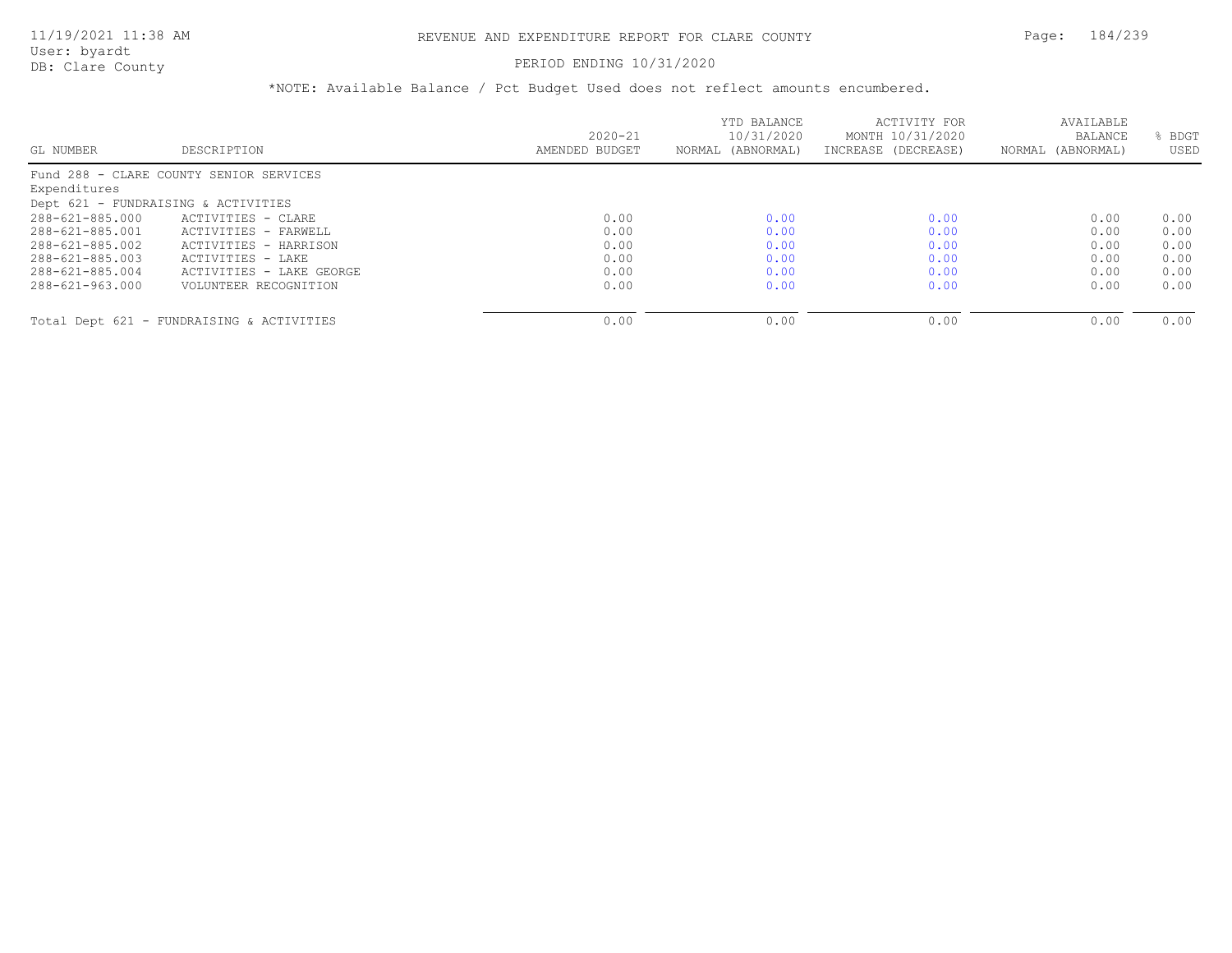# PERIOD ENDING 10/31/2020

|                       |                                               | $2020 - 21$    | YTD BALANCE<br>10/31/2020 | ACTIVITY FOR<br>MONTH 10/31/2020 | AVAILABLE<br><b>BALANCE</b> | % BDGT |
|-----------------------|-----------------------------------------------|----------------|---------------------------|----------------------------------|-----------------------------|--------|
| GL NUMBER             | DESCRIPTION                                   | AMENDED BUDGET | NORMAL (ABNORMAL)         | INCREASE (DECREASE)              | NORMAL (ABNORMAL)           | USED   |
|                       | Fund 288 - CLARE COUNTY SENIOR SERVICES       |                |                           |                                  |                             |        |
| Expenditures          |                                               |                |                           |                                  |                             |        |
|                       | Dept 622 - STIMULUS GRANT - HDM - CARES       |                |                           |                                  |                             |        |
| 288-622-704.000       | FULL TIME SALARIES                            | 0.00           | 0.00                      | 0.00                             | 0.00                        | 0.00   |
| 288-622-704.001       | PROJECT MANAGER SALARY                        | 0.00           | 0.00                      | 0.00                             | 0.00                        | 0.00   |
| 288-622-705.000       | PART TIME SALARIES                            | 0.00           | 0.00                      | 0.00                             | 0.00                        | 0.00   |
| 288-622-705.001       | PART TIME SALARY - PROJ MGMT                  | 0.00           | 0.00                      | 0.00                             | 0.00                        | 0.00   |
| 288-622-705.002       | PART TIME SALARY - DELIVERY                   | 0.00           | 0.00                      | 0.00                             | 0.00                        | 0.00   |
| 288-622-710.000       | FICA EXPENSE                                  | 0.00           | 0.00                      | 0.00                             | 0.00                        | 0.00   |
| 288-622-711.000       | MEDICARE EXPENSE                              | 0.00           | 0.00                      | 0.00                             | 0.00                        | 0.00   |
| 288-622-727.000       | NON-INGREDIENT SUPPLIES                       | 0.00           | 0.00                      | 0.00                             | 0.00                        | 0.00   |
| 288-622-727.001       | FOOD SUPPLIES                                 | 0.00           | 0.00                      | 0.00                             | 0.00                        | 0.00   |
| 288-622-732.000       | POSTAGE                                       | 0.00           | 0.00                      | 0.00                             | 0.00                        | 0.00   |
| 288-622-746.000       | GAS OIL & GREASE                              | 0.00           | 0.00                      | 0.00                             | 0.00                        | 0.00   |
| 288-622-852.000       | TELEPHONE                                     | 0.00           | 0.00                      | 0.00                             | 0.00                        | 0.00   |
| 288-622-852.006       | TELECOMMUNICATIONS                            | 0.00           | 0.00                      | 0.00                             | 0.00                        | 0.00   |
| 288-622-864.000       | STAFF MILEAGE REIMBURSEMENT                   | 0.00           | 0.00                      | 0.00                             | 0.00                        | 0.00   |
| $288 - 622 - 864.001$ | VOLUNTEER MILEAGE REIMBURSEMENT               | 0.00           | 0.00                      | 0.00                             | 0.00                        | 0.00   |
| $288 - 622 - 945.000$ | RENTAL EXPENSE                                | 0.00           | 0.00                      | 0.00                             | 0.00                        | 0.00   |
|                       | Total Dept 622 - STIMULUS GRANT - HDM - CARES | 0.00           | 0.00                      | 0.00                             | 0.00                        | 0.00   |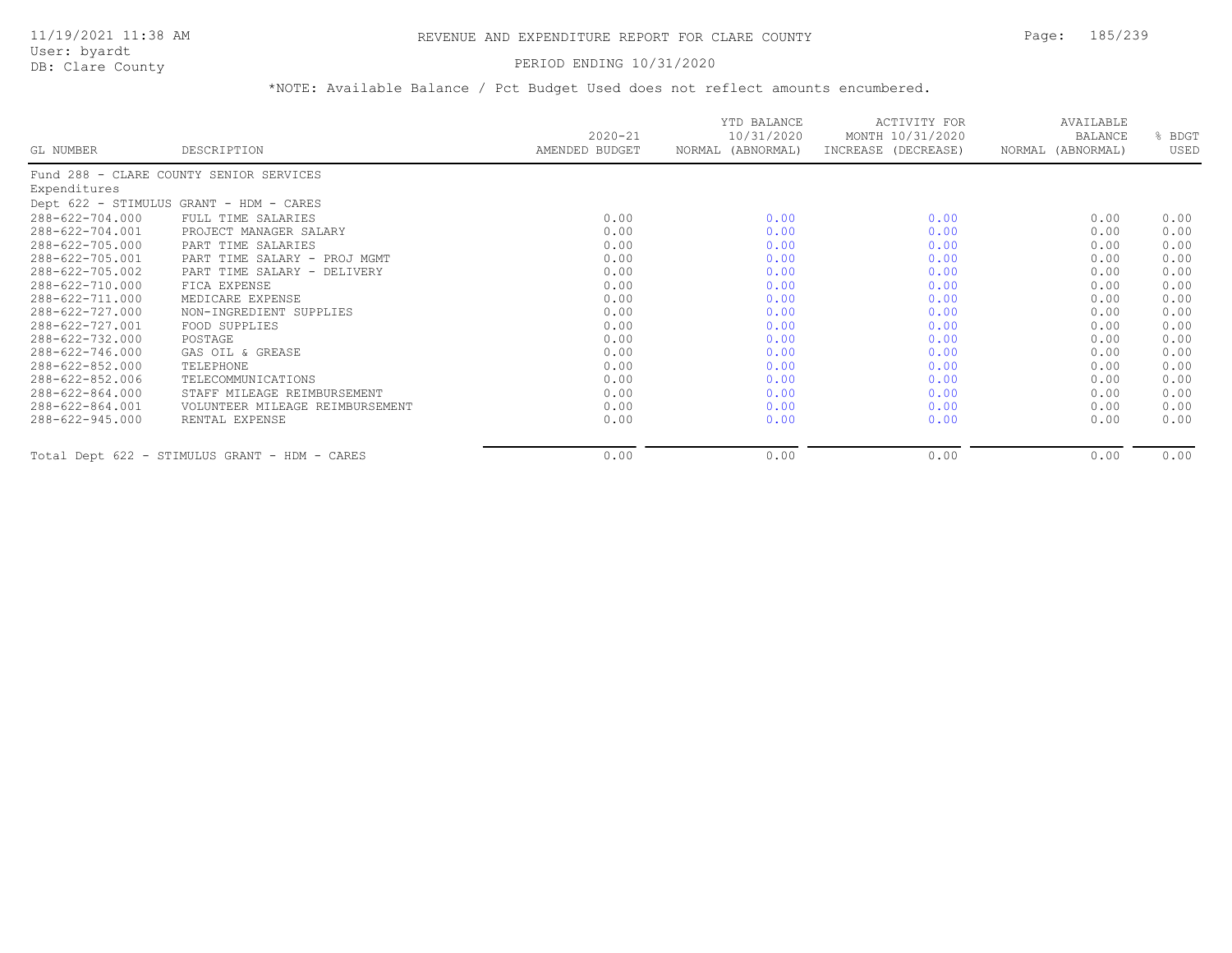# 11/19/2021 11:38 AM REVENUE AND EXPENDITURE REPORT FOR CLARE COUNTY Page: 186/239

User: byardt<br>DB: Clare County

### PERIOD ENDING 10/31/2020

|                 |                                               |                               | YTD BALANCE<br>10/31/2020 | ACTIVITY FOR                            | AVAILABLE                    |                |
|-----------------|-----------------------------------------------|-------------------------------|---------------------------|-----------------------------------------|------------------------------|----------------|
| GL NUMBER       | DESCRIPTION                                   | $2020 - 21$<br>AMENDED BUDGET | NORMAL (ABNORMAL)         | MONTH 10/31/2020<br>INCREASE (DECREASE) | BALANCE<br>NORMAL (ABNORMAL) | % BDGT<br>USED |
|                 | Fund 288 - CLARE COUNTY SENIOR SERVICES       |                               |                           |                                         |                              |                |
| Expenditures    |                                               |                               |                           |                                         |                              |                |
|                 | Dept 623 - STIMULUS GRANT - HDM - FFCRA       |                               |                           |                                         |                              |                |
| 288-623-704.000 | FULL TIME SALARIES                            | 0.00                          | 0.00                      | 0.00                                    | 0.00                         | 0.00           |
| 288-623-704.001 | PROJECT MANAGER SALARY                        | 0.00                          | 0.00                      | 0.00                                    | 0.00                         | 0.00           |
| 288-623-705.000 | PART TIME SALARY                              | 0.00                          | 0.00                      | 0.00                                    | 0.00                         | 0.00           |
| 288-623-705.001 | PART TIME SALARY - PROJ MGMT                  | 0.00                          | 0.00                      | 0.00                                    | 0.00                         | 0.00           |
| 288-623-705.002 | PART TIME SALARY - DELIVERY                   | 0.00                          | 0.00                      | 0.00                                    | 0.00                         | 0.00           |
| 288-623-710.000 | FICA EXPENSE                                  | 0.00                          | 0.00                      | 0.00                                    | 0.00                         | 0.00           |
| 288-623-711.000 | MEDICARE EXPENSE                              | 0.00                          | 0.00                      | 0.00                                    | 0.00                         | 0.00           |
| 288-623-727.000 | NON-INGREDIENT SUPPLIES                       | 0.00                          | 0.00                      | 0.00                                    | 0.00                         | 0.00           |
| 288-623-727.001 | FOOD SUPPLIES                                 | 0.00                          | 0.00                      | 0.00                                    | 0.00                         | 0.00           |
| 288-623-732.000 | POSTAGE                                       | 0.00                          | 0.00                      | 0.00                                    | 0.00                         | 0.00           |
| 288-623-746.000 | GAS OIL & GREASE                              | 0.00                          | 0.00                      | 0.00                                    | 0.00                         | 0.00           |
| 288-623-852.000 | TELEPHONE                                     | 0.00                          | 0.00                      | 0.00                                    | 0.00                         | 0.00           |
| 288-623-852.006 | TELECOMMUNICATIONS                            | 0.00                          | 0.00                      | 0.00                                    | 0.00                         | 0.00           |
| 288-623-864.000 | STAFF MILEAGE REIMBURSEMENT                   | 0.00                          | 0.00                      | 0.00                                    | 0.00                         | 0.00           |
| 288-623-864.001 | VOLUNTEER MILEAGE REIMBURSEMENT               | 0.00                          | 0.00                      | 0.00                                    | 0.00                         | 0.00           |
| 288-623-945.000 | RENTAL EXPENSE                                | 0.00                          | 0.00                      | 0.00                                    | 0.00                         | 0.00           |
|                 | Total Dept 623 - STIMULUS GRANT - HDM - FFCRA | 0.00                          | 0.00                      | 0.00                                    | 0.00                         | 0.00           |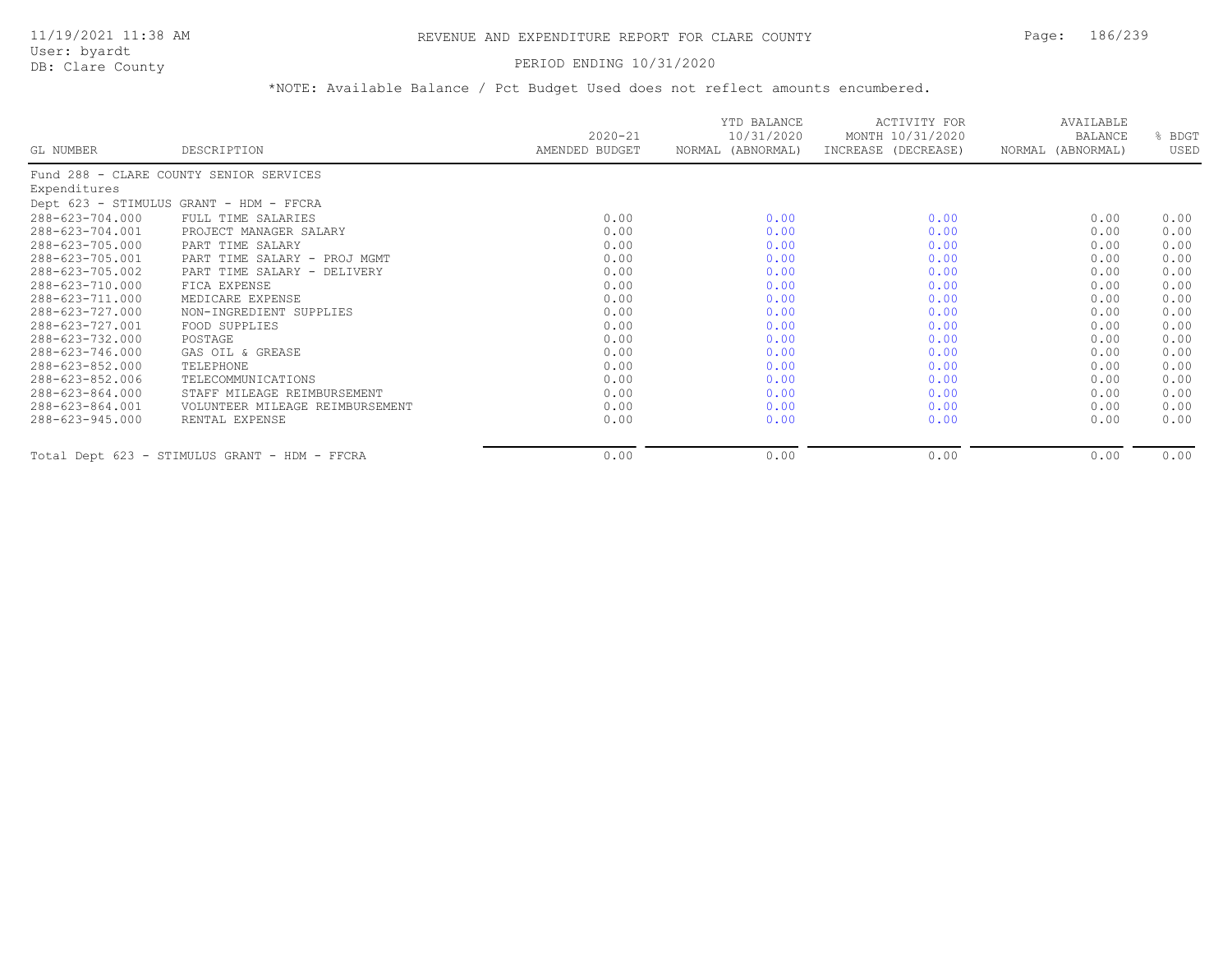# PERIOD ENDING 10/31/2020

|                                     |                                           | $2020 - 21$    | YTD BALANCE<br>10/31/2020 | ACTIVITY FOR<br>MONTH 10/31/2020 | AVAILABLE<br><b>BALANCE</b> | BDGT |
|-------------------------------------|-------------------------------------------|----------------|---------------------------|----------------------------------|-----------------------------|------|
| GL NUMBER                           | DESCRIPTION                               | AMENDED BUDGET | NORMAL (ABNORMAL)         | INCREASE (DECREASE)              | NORMAL (ABNORMAL)           | USED |
|                                     | Fund 288 - CLARE COUNTY SENIOR SERVICES   |                |                           |                                  |                             |      |
| Expenditures                        |                                           |                |                           |                                  |                             |      |
| Dept 624 - PAYMENT OF SERVICE (POS) |                                           |                |                           |                                  |                             |      |
| 288-624-836.000                     | SUPPLEMENTAL FUNDS SERVICE                | 2,364.00       | 0.00                      | 0.00                             | 2,364.00                    | 0.00 |
| 288-624-836.001                     | MEDICATION MGT SERVICE                    | 0.00           | 0.00                      | 0.00                             | 0.00                        | 0.00 |
| 288-624-836.002                     | SLIP/FALL/SAFETY SERVICE                  | 2,500.00       | 0.00                      | 0.00                             | 2,500.00                    | 0.00 |
| 288-624-836.003                     | KINSHIP CARE SERVICE                      | 1,050.00       | 0.00                      | 0.00                             | 1,050.00                    | 0.00 |
| 288-624-836.004                     | TSR SERVICE                               | 2,100.00       | 0.00                      | 0.00                             | 2,100.00                    | 0.00 |
| 288-624-836.005                     | UNMET NEEDS-HOME REPAIR SERVICE           | 1,200.00       | 0.00                      | 0.00                             | 1,200.00                    | 0.00 |
| 288-624-836.006                     | UTILITY ASSISTANCE SERVICE                | 1,216.00       | 0.00                      | 0.00                             | 1,216.00                    | 0.00 |
| 288-624-836.007                     | MEDICAL TRANSPORT                         | 799.00         | 0.00                      | 0.00                             | 799.00                      | 0.00 |
| 288-624-836.008                     | CHORE                                     | 540.00         | 0.00                      | 0.00                             | 540.00                      | 0.00 |
|                                     | Total Dept 624 - PAYMENT OF SERVICE (POS) | 11,769.00      | 0.00                      | 0.00                             | 11,769.00                   | 0.00 |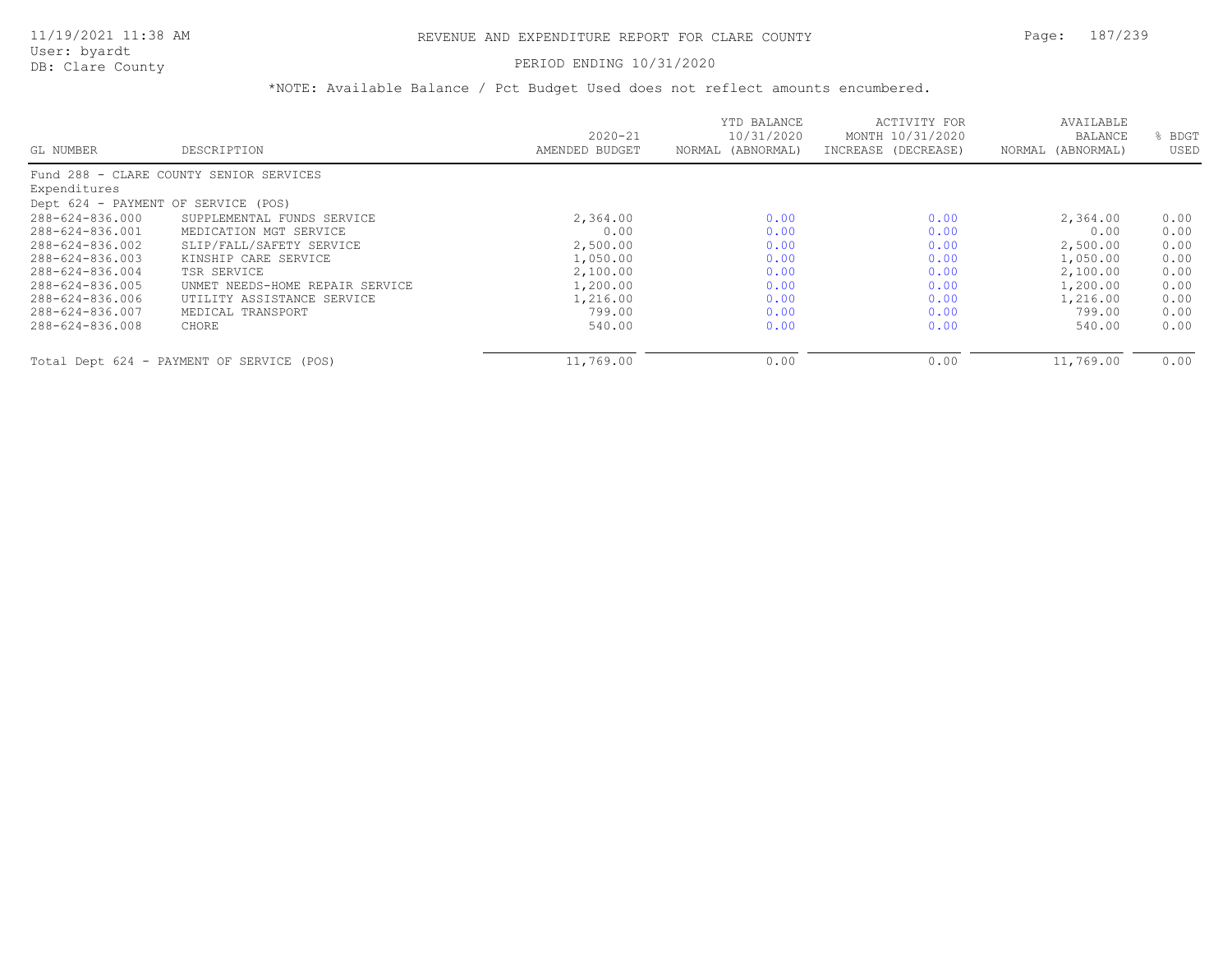# PERIOD ENDING 10/31/2020

|                                    |                                          |                | YTD BALANCE       | ACTIVITY FOR        | AVAILABLE         |      |
|------------------------------------|------------------------------------------|----------------|-------------------|---------------------|-------------------|------|
|                                    |                                          | $2020 - 21$    | 10/31/2020        | MONTH 10/31/2020    | <b>BALANCE</b>    | BDGT |
| GL NUMBER                          | DESCRIPTION                              | AMENDED BUDGET | NORMAL (ABNORMAL) | INCREASE (DECREASE) | NORMAL (ABNORMAL) | USED |
|                                    | Fund 288 - CLARE COUNTY SENIOR SERVICES  |                |                   |                     |                   |      |
| Expenditures                       |                                          |                |                   |                     |                   |      |
| Dept 625 - DHS CONTRACTED SERVICES |                                          |                |                   |                     |                   |      |
| 288-625-705.000                    | PART TIME SALARIES                       | 12,500.00      | 445.62            | 445.62              | 12,054.38         | 3.56 |
| 288-625-705.010                    | PART TIME SALARY - STIMULUS              | 500.00         | 0.00              | 0.00                | 500.00            | 0.00 |
| 288-625-706.000                    | OVERTIME                                 | 200.00         | 0.00              | 0.00                | 200.00            | 0.00 |
| 288-625-710.000                    | FICA EXPENSE- DHS SERVICES               | 850.00         | 27.63             | 27.63               | 822.37            | 3.25 |
| 288-625-710.003                    | HM-FICA                                  | 0.00           | 0.00              | 0.00                | 0.00              | 0.00 |
| 288-625-711.000                    | MEDICARE EXPENSE - DHS SERVICES          | 365.00         | 6.47              | 6.47                | 358.53            | 1.77 |
| 288-625-711.003                    | HM-MEDICARE                              | 0.00           | 0.00              | 0.00                | 0.00              | 0.00 |
| 288-625-864.000                    | LUNCH & MILEAGE TO MEETINGS              | 1,750.00       | 83.00             | 83.00               | 1,667.00          | 4.74 |
|                                    | Total Dept 625 - DHS CONTRACTED SERVICES | 16,165.00      | 562.72            | 562.72              | 15,602.28         | 3.48 |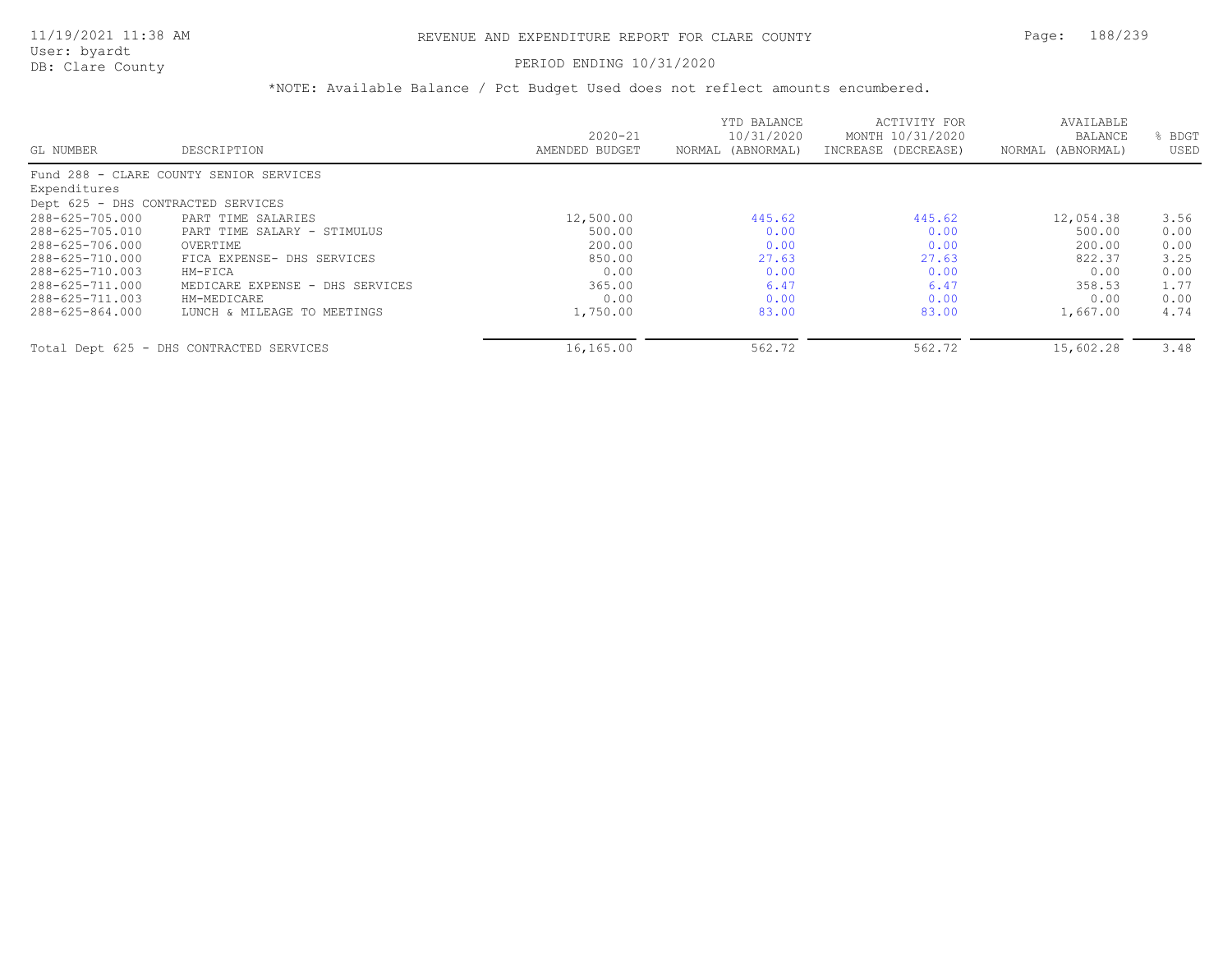# 11/19/2021 11:38 AM REVENUE AND EXPENDITURE REPORT FOR CLARE COUNTY Page: 189/239

User: byardt<br>DB: Clare County

### PERIOD ENDING 10/31/2020

|                 |                                                 | $2020 - 21$    | YTD BALANCE<br>10/31/2020 | ACTIVITY FOR<br>MONTH 10/31/2020 | AVAILABLE<br><b>BALANCE</b> | % BDGT |
|-----------------|-------------------------------------------------|----------------|---------------------------|----------------------------------|-----------------------------|--------|
| GL NUMBER       | DESCRIPTION                                     | AMENDED BUDGET | NORMAL (ABNORMAL)         | INCREASE (DECREASE)              | NORMAL (ABNORMAL)           | USED   |
|                 | Fund 288 - CLARE COUNTY SENIOR SERVICES         |                |                           |                                  |                             |        |
| Expenditures    |                                                 |                |                           |                                  |                             |        |
|                 | Dept 626 - MEDICAID WAIVER CONTRACTED SVC       |                |                           |                                  |                             |        |
| 288-626-704.000 | FULL TIME                                       | 13,500.00      | 1,370.16                  | 1,370.16                         | 12,129.84                   | 10.15  |
| 288-626-705.000 | HDM-PART TIME SALARY                            | 0.00           | 474.25                    | 474.25                           | (474.25)                    | 100.00 |
| 288-626-705.001 | PC-PART TIME SALARY                             | 0.00           | 0.00                      | 0.00                             | 0.00                        | 0.00   |
| 288-626-705.002 | RC-PART TIME SALARY                             | 142,000.00     | 6,542.95                  | 6,542.95                         | 135,457.05                  | 4.61   |
| 288-626-705.003 | HM-PART TIME SALARY                             | 0.00           | 0.00                      | 0.00                             | 0.00                        | 0.00   |
| 288-626-705.010 | PART TIME SALARY - STIMULUS                     | 0.00           | 0.00                      | 0.00                             | 0.00                        | 0.00   |
| 288-626-706.000 | OVERTIME                                        | 0.00           | 0.00                      | 0.00                             | 0.00                        | 0.00   |
| 288-626-706.002 | RC OVERTIME                                     | 0.00           | 0.00                      | 0.00                             | 0.00                        | 0.00   |
| 288-626-710.000 | HDM-FICA                                        | 10,500.00      | 516.70                    | 516.70                           | 9,983.30                    | 4.92   |
| 288-626-710.001 | PC-FICA                                         | 0.00           | 0.00                      | 0.00                             | 0.00                        | 0.00   |
| 288-626-710.002 | RC-FICA                                         | 0.00           | 0.00                      | 0.00                             | 0.00                        | 0.00   |
| 288-626-710.003 | HM-FICA                                         | 0.00           | 0.00                      | 0.00                             | 0.00                        | 0.00   |
| 288-626-711.000 | HDM-MEDICARE                                    | 2,500.00       | 120.84                    | 120.84                           | 2,379.16                    | 4.83   |
| 288-626-711.001 | PC-MEDICARE                                     | 0.00           | 0.00                      | 0.00                             | 0.00                        | 0.00   |
| 288-626-711.002 | RC-MEDICARE                                     | 0.00           | 0.00                      | 0.00                             | 0.00                        | 0.00   |
| 288-626-711.003 | HM-MEDICARE                                     | 0.00           | 0.00                      | 0.00                             | 0.00                        | 0.00   |
| 288-626-864.000 | STAFF MILEAGE REIMBURSEMENT                     | 18,500.00      | 512.50                    | 512.50                           | 17,987.50                   | 2.77   |
|                 | Total Dept 626 - MEDICAID WAIVER CONTRACTED SVC | 187,000.00     | 9,537.40                  | 9,537.40                         | 177,462.60                  | 5.10   |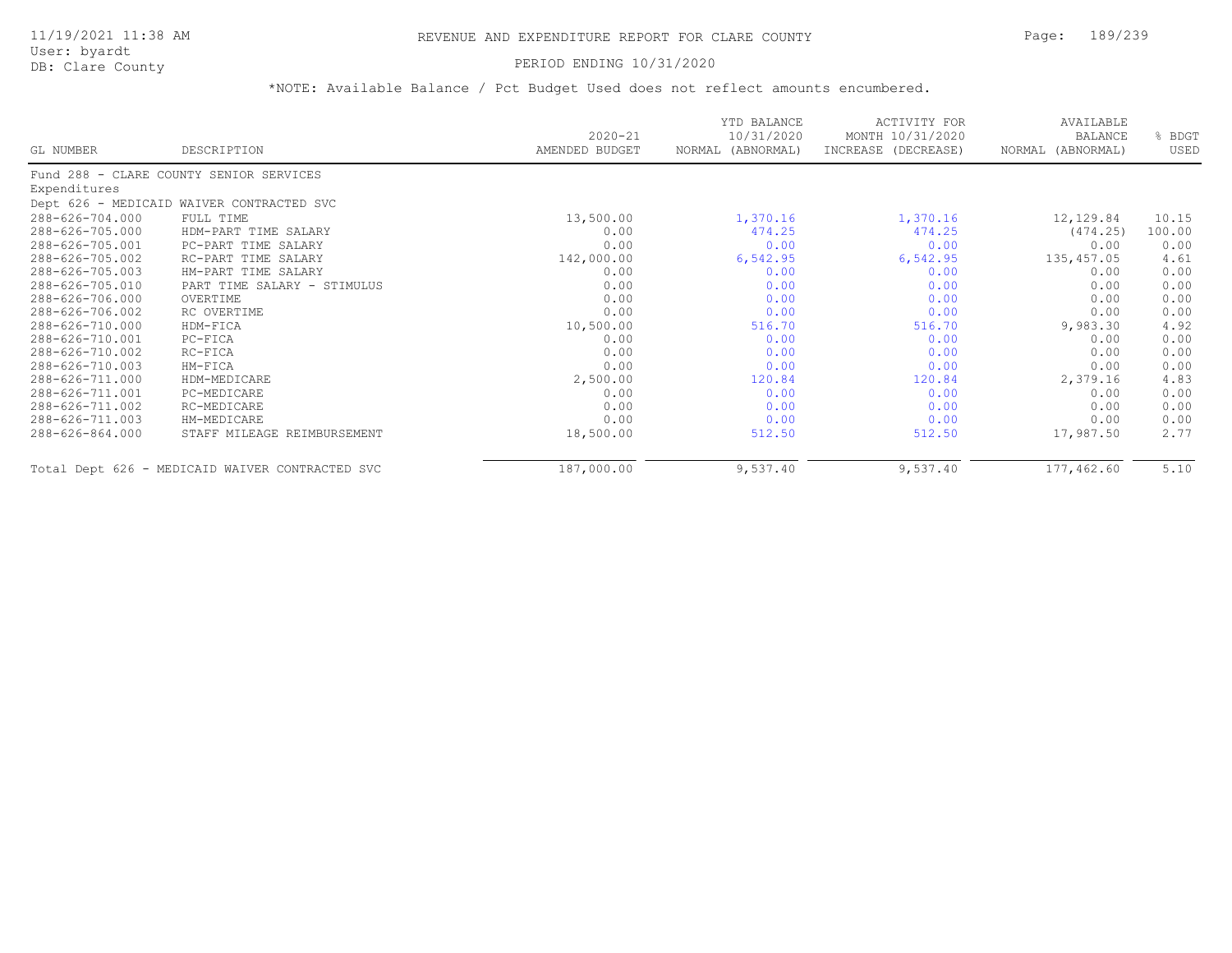# PERIOD ENDING 10/31/2020

| GL NUMBER       | DESCRIPTION                                   | $2020 - 21$<br>AMENDED BUDGET | YTD BALANCE<br>10/31/2020<br>NORMAL (ABNORMAL) | ACTIVITY FOR<br>MONTH 10/31/2020<br>INCREASE (DECREASE) | AVAILABLE<br>BALANCE<br>NORMAL (ABNORMAL) | BDGT<br>USED |
|-----------------|-----------------------------------------------|-------------------------------|------------------------------------------------|---------------------------------------------------------|-------------------------------------------|--------------|
|                 | Fund 288 - CLARE COUNTY SENIOR SERVICES       |                               |                                                |                                                         |                                           |              |
| Expenditures    |                                               |                               |                                                |                                                         |                                           |              |
|                 | Dept 627 - CARE MGT CONTRACTED SERVICES       |                               |                                                |                                                         |                                           |              |
| 288-627-705.001 | PC PART TIME SALARY                           | 0.00                          | 0.00                                           | 0.00                                                    | 0.00                                      | 0.00         |
| 288-627-705.002 | RC - PART TIME SALARY                         | 2,200.00                      | 142.72                                         | 142.72                                                  | 2,057.28                                  | 6.49         |
| 288-627-705.003 | HM - PART TIME SALARY                         | 3,500.00                      | 209.70                                         | 209.70                                                  | 3,290.30                                  | 5.99         |
| 288-627-705.010 | PART TIME SALARY - STIMULUS                   | 0.00                          | 0.00                                           | 0.00                                                    | 0.00                                      | 0.00         |
| 288-627-706.000 | OVERTIME                                      | 0.00                          | 0.00                                           | 0.00                                                    | 0.00                                      | 0.00         |
| 288-627-710.000 | HDM-FICA                                      | 0.00                          | 21.86                                          | 21.86                                                   | (21.86)                                   | 100.00       |
| 288-627-710.001 | PC FICA EXPENSE                               | 0.00                          | 0.00                                           | 0.00                                                    | 0.00                                      | 0.00         |
| 288-627-710.002 | RC FICA EXPENSE                               | 0.00                          | 0.00                                           | 0.00                                                    | 0.00                                      | 0.00         |
| 288-627-710.003 | HM FICA EXPENSE                               | 0.00                          | 0.00                                           | 0.00                                                    | 0.00                                      | 0.00         |
| 288-627-711.000 | HDM-MEDICARE EXPENSE                          | 0.00                          | 5.11                                           | 5.11                                                    | (5.11)                                    | 100.00       |
| 288-627-711.001 | PC MEDICARE EXPENSE                           | 0.00                          | 0.00                                           | 0.00                                                    | 0.00                                      | 0.00         |
| 288-627-711.002 | RC MEDICARE EXPENSE                           | 0.00                          | 0.00                                           | 0.00                                                    | 0.00                                      | 0.00         |
| 288-627-711.003 | HM MEDICARE EXPENSE                           | 0.00                          | 0.00                                           | 0.00                                                    | 0.00                                      | 0.00         |
| 288-627-864.000 | STAFF MILEAGE REIMBURSEMENT                   | 1,200.00                      | 37.00                                          | 37.00                                                   | 1,163.00                                  | 3.08         |
|                 | Total Dept 627 - CARE MGT CONTRACTED SERVICES | 6,900.00                      | 416.39                                         | 416.39                                                  | 6,483.61                                  | 6.03         |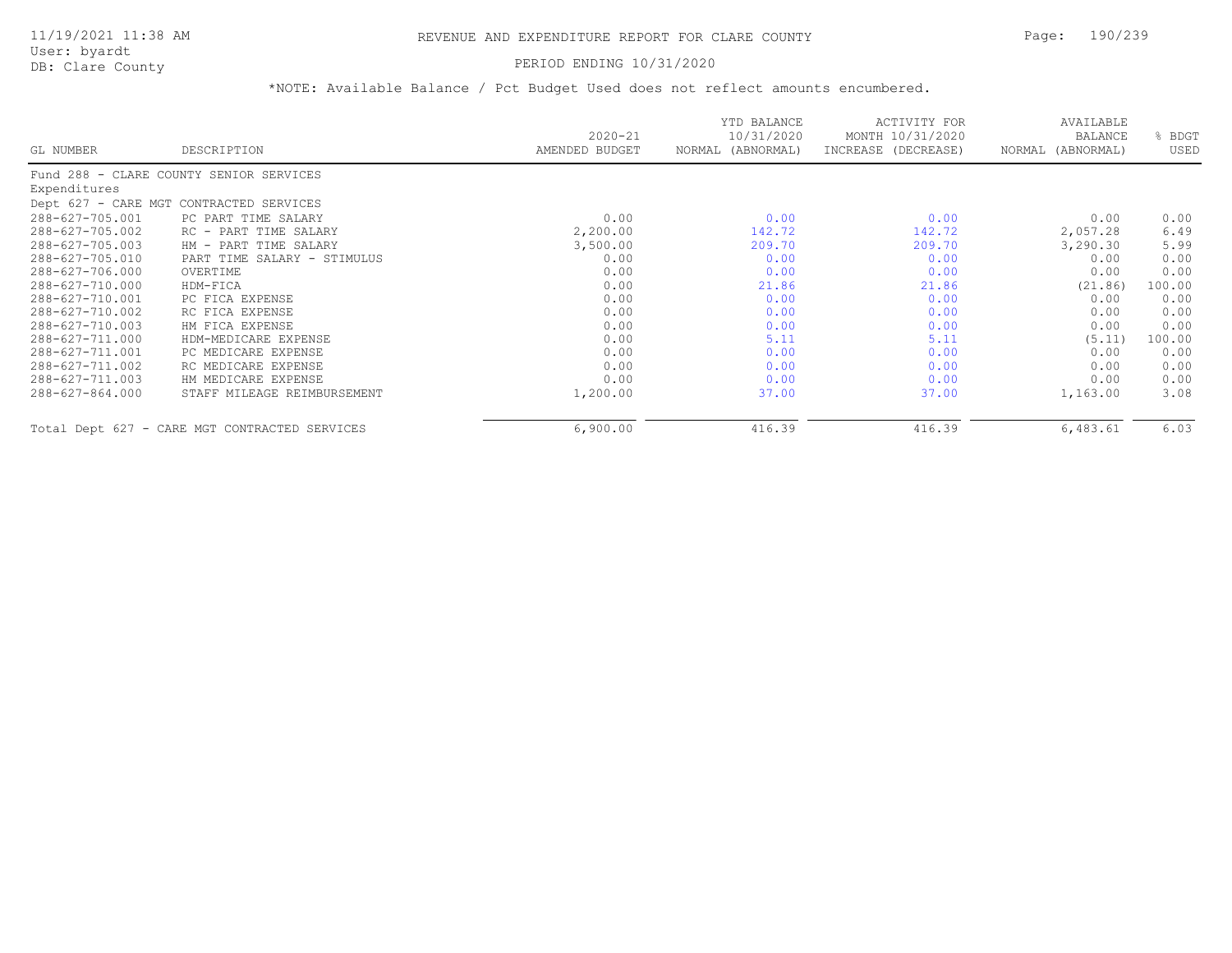PERIOD ENDING 10/31/2020

|                 |                                              |                | YTD BALANCE       | ACTIVITY FOR        | AVAILABLE         |      |
|-----------------|----------------------------------------------|----------------|-------------------|---------------------|-------------------|------|
|                 |                                              | $2020 - 21$    | 10/31/2020        | MONTH 10/31/2020    | <b>BALANCE</b>    | BDGT |
| GL NUMBER       | DESCRIPTION                                  | AMENDED BUDGET | NORMAL (ABNORMAL) | INCREASE (DECREASE) | NORMAL (ABNORMAL) | USED |
|                 | Fund 288 - CLARE COUNTY SENIOR SERVICES      |                |                   |                     |                   |      |
| Expenditures    |                                              |                |                   |                     |                   |      |
|                 | Dept 628 - VETERANS ADMINISTRATION SVC       |                |                   |                     |                   |      |
| 288-628-704.000 | FULL TIME SALARY                             | 0.00           | 0.00              | 0.00                | 0.00              | 0.00 |
| 288-628-705.001 | VA - PART TIME SALARY                        | 5,200.00       | 466.01            | 466.01              | 4,733.99          | 8.96 |
| 288-628-706.000 | OVERTIME                                     | 0.00           | 0.00              | 0.00                | 0.00              | 0.00 |
| 288-628-706.001 | VA OVERTIME                                  | 0.00           | 0.00              | 0.00                | 0.00              | 0.00 |
| 288-628-710.000 | $FICA - VA$                                  | 420.00         | 28.90             | 28.90               | 391.10            | 6.88 |
| 288-628-711.000 | MEDICARE - VA                                | 152.00         | 6.76              | 6.76                | 145.24            | 4.45 |
| 288-628-864.000 | STAFF MILEAGE REIMBURSEMENT                  | 1,500.00       | 75.00             | 75.00               | 1,425.00          | 5.00 |
|                 |                                              |                |                   |                     |                   |      |
|                 | Total Dept 628 - VETERANS ADMINISTRATION SVC | 7,272.00       | 576.67            | 576.67              | 6,695.33          | 7.93 |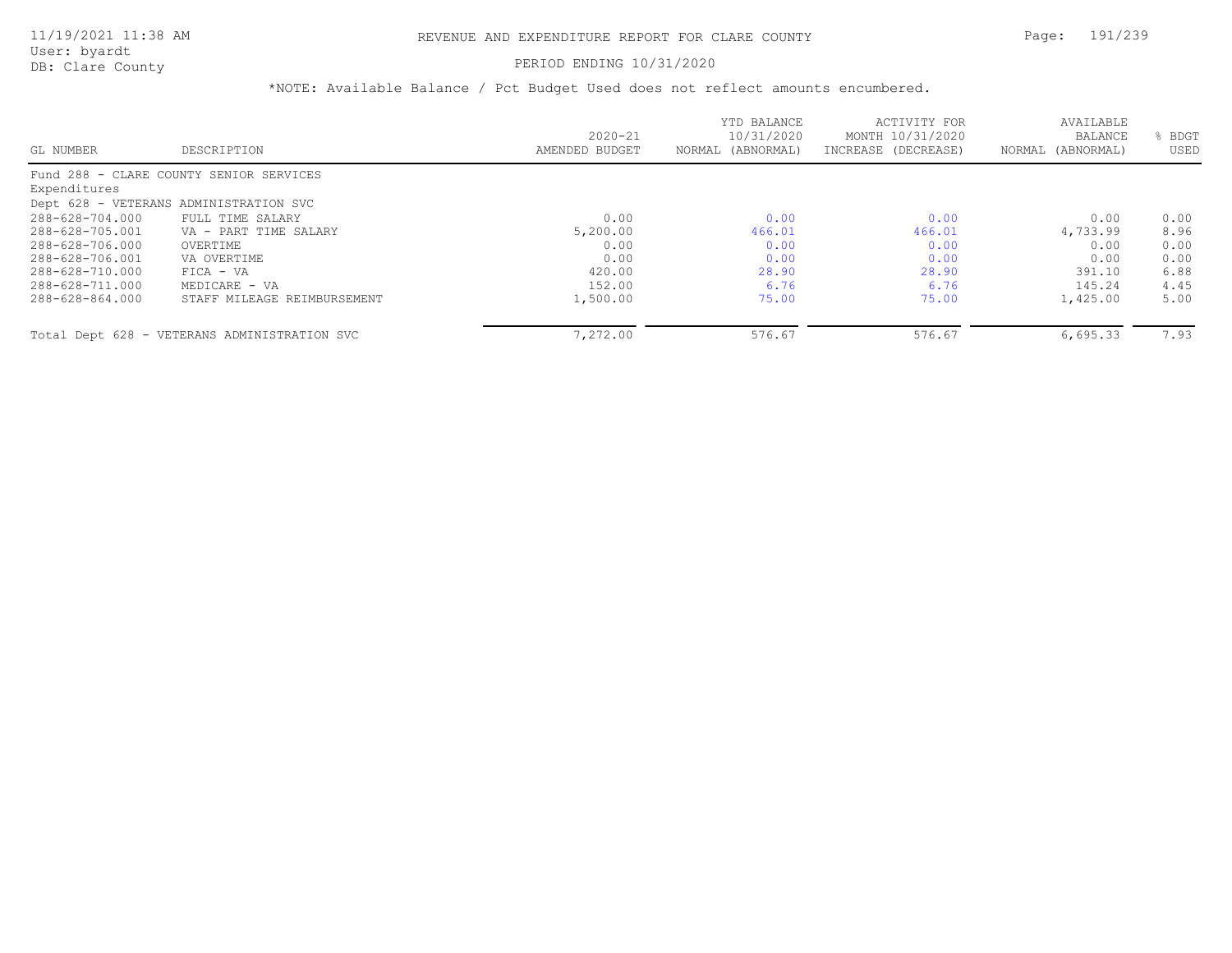# PERIOD ENDING 10/31/2020

|                                 |                                         |                | YTD BALANCE       | ACTIVITY FOR        | AVAILABLE         |      |
|---------------------------------|-----------------------------------------|----------------|-------------------|---------------------|-------------------|------|
|                                 |                                         | $2020 - 21$    | 10/31/2020        | MONTH 10/31/2020    | <b>BALANCE</b>    | BDGT |
| GL NUMBER                       | DESCRIPTION                             | AMENDED BUDGET | NORMAL (ABNORMAL) | INCREASE (DECREASE) | NORMAL (ABNORMAL) | USED |
|                                 | Fund 288 - CLARE COUNTY SENIOR SERVICES |                |                   |                     |                   |      |
| Expenditures                    |                                         |                |                   |                     |                   |      |
| Dept 629 - ADULT DAY CARE       |                                         |                |                   |                     |                   |      |
| 288-629-704.000                 | FULL TIME SALARIES                      | 0.00           | 0.00              | 0.00                | 0.00              | 0.00 |
| 288-629-705.000                 | PART TIME SALARY                        | 0.00           | 0.00              | 0.00                | 0.00              | 0.00 |
| 288-629-706.000                 | OVERTIME                                | 0.00           | 0.00              | 0.00                | 0.00              | 0.00 |
| 288-629-710.000                 | FICA EXPENSE                            | 0.00           | 0.00              | 0.00                | 0.00              | 0.00 |
| 288-629-711.000                 | MEDICARE EXPENSE                        | 0.00           | 0.00              | 0.00                | 0.00              | 0.00 |
| 288-629-727.000                 | SUPPLIES                                | 0.00           | 0.00              | 0.00                | 0.00              | 0.00 |
| 288-629-864.000                 | STAFF MILEAGE REIMB                     | 0.00           | 0.00              | 0.00                | 0.00              | 0.00 |
|                                 |                                         |                |                   |                     |                   |      |
| Total Dept 629 - ADULT DAY CARE |                                         | 0.00           | 0.00              | 0.00                | 0.00              | 0.00 |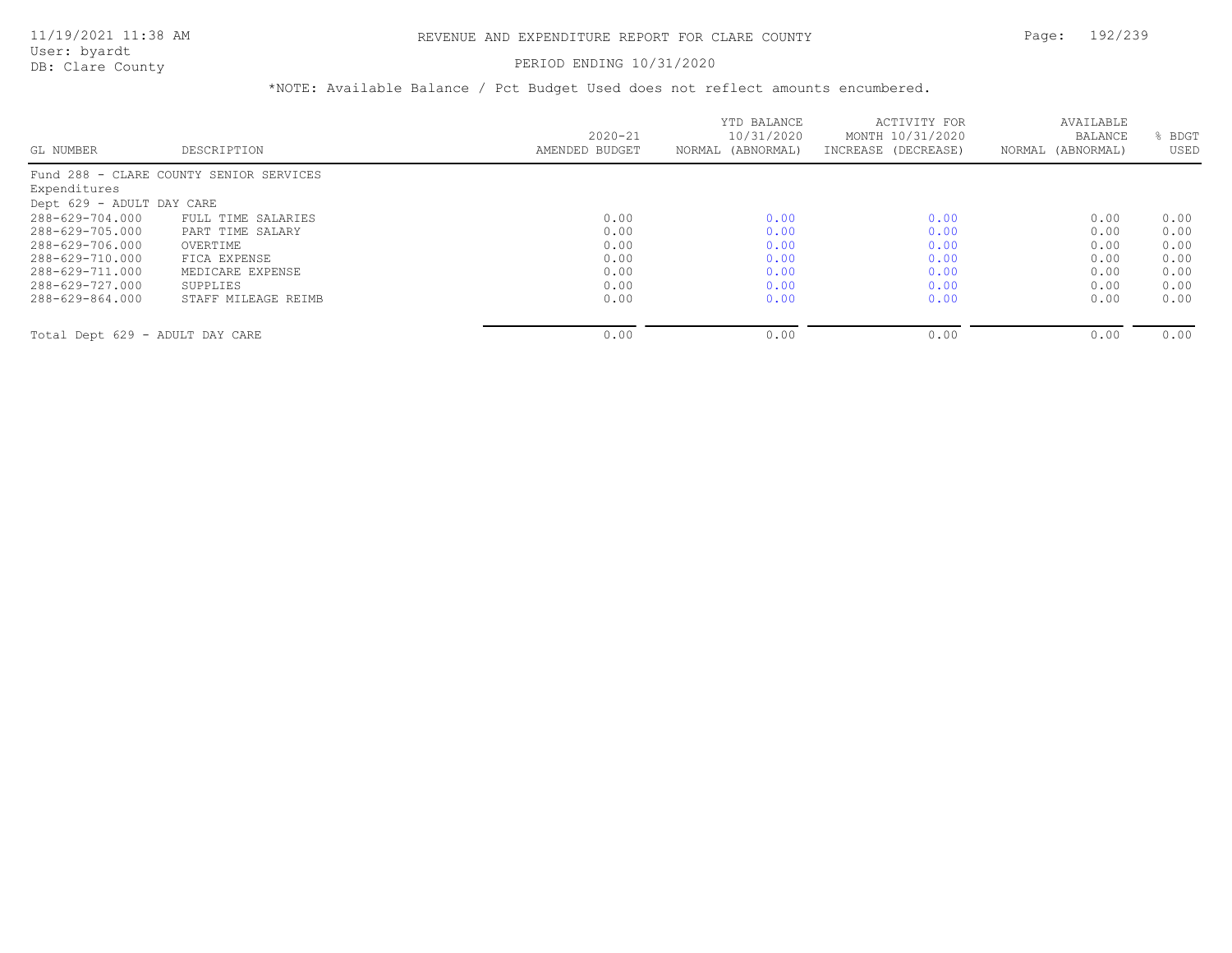# PERIOD ENDING 10/31/2020

|                                  |                                         |                | YTD BALANCE       | ACTIVITY FOR        | AVAILABLE         |      |
|----------------------------------|-----------------------------------------|----------------|-------------------|---------------------|-------------------|------|
|                                  |                                         | $2020 - 21$    | 10/31/2020        | MONTH 10/31/2020    | <b>BALANCE</b>    | BDGT |
| GL NUMBER                        | DESCRIPTION                             | AMENDED BUDGET | NORMAL (ABNORMAL) | INCREASE (DECREASE) | NORMAL (ABNORMAL) | USED |
|                                  | Fund 288 - CLARE COUNTY SENIOR SERVICES |                |                   |                     |                   |      |
| Expenditures                     |                                         |                |                   |                     |                   |      |
| Dept 630 - FEE FOR SERVICE       |                                         |                |                   |                     |                   |      |
| 288-630-704.000                  | FULL TIME SALARIES                      | 525.00         | 0.00              | 0.00                | 525.00            | 0.00 |
| 288-630-705.000                  | PART TIME SALARY                        | 32,000.00      | 693.18            | 693.18              | 31,306.82         | 2.17 |
| 288-630-706.000                  | OVERTIME                                | 0.00           | 0.00              | 0.00                | 0.00              | 0.00 |
| 288-630-710.000                  | FICA EXPENSE                            | 1,750.00       | 42.96             | 42.96               | 1,707.04          | 2.45 |
| 288-630-711.000                  | MEDICARE EXPENSE                        | 450.00         | 10.05             | 10.05               | 439.95            | 2.23 |
| 288-630-727.000                  | SUPPLIES                                | 1,200.00       | 0.00              | 0.00                | 1,200.00          | 0.00 |
| 288-630-864.000                  | LUNCH & MILEAGE TO MEETINGS             | 2,000.00       | 0.00              | 0.00                | 2,000.00          | 0.00 |
| Total Dept 630 - FEE FOR SERVICE |                                         | 37,925.00      | 746.19            | 746.19              | 37,178.81         | 1.97 |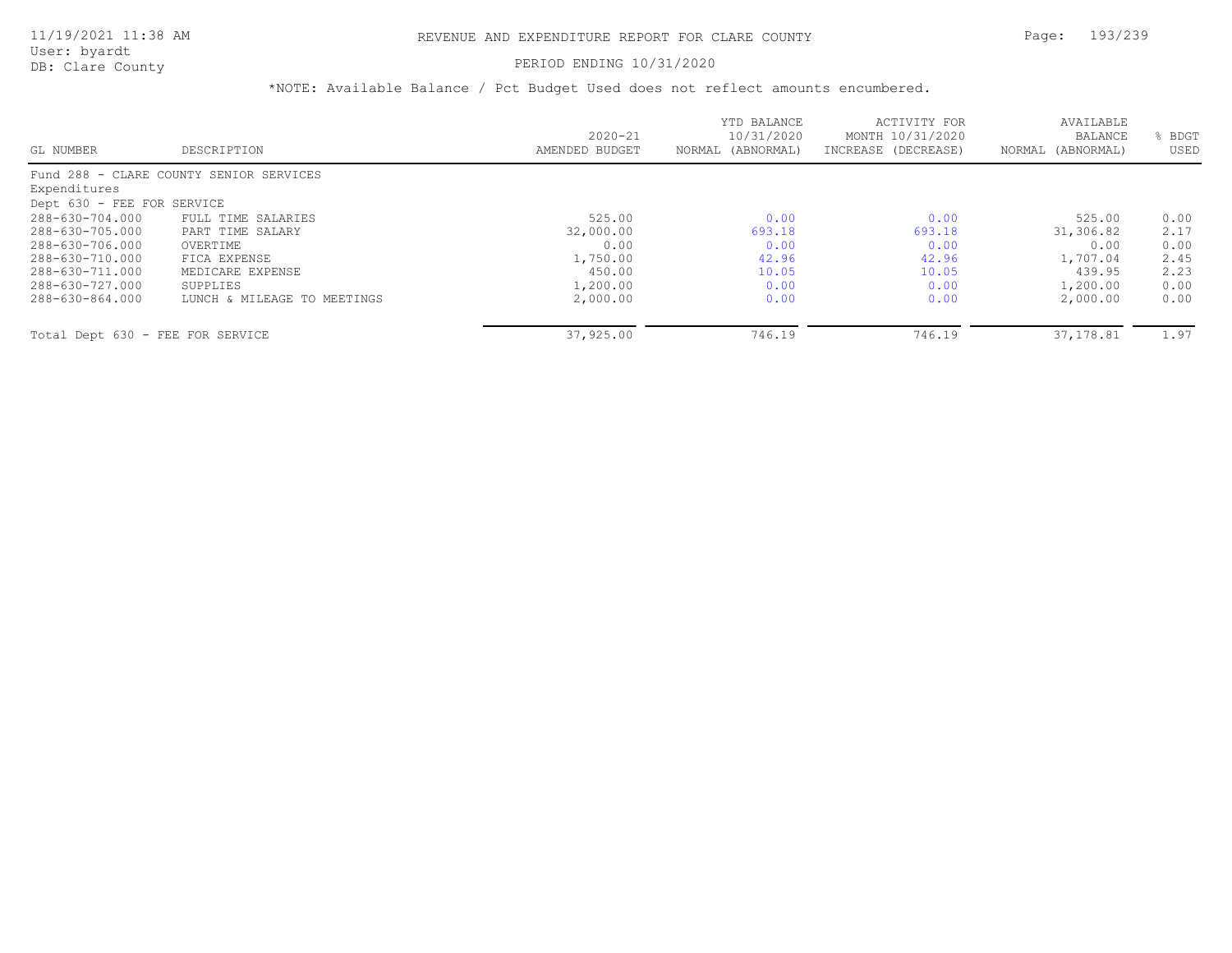# PERIOD ENDING 10/31/2020

|                                    |                                         |                | YTD BALANCE       | ACTIVITY FOR        | AVAILABLE         |      |
|------------------------------------|-----------------------------------------|----------------|-------------------|---------------------|-------------------|------|
|                                    |                                         | $2020 - 21$    | 10/31/2020        | MONTH 10/31/2020    | BALANCE           | BDGT |
| GL NUMBER                          | DESCRIPTION                             | AMENDED BUDGET | NORMAL (ABNORMAL) | INCREASE (DECREASE) | NORMAL (ABNORMAL) | USED |
|                                    | Fund 288 - CLARE COUNTY SENIOR SERVICES |                |                   |                     |                   |      |
| Expenditures                       |                                         |                |                   |                     |                   |      |
| Dept 632 - MEDICAL TRANSPORT       |                                         |                |                   |                     |                   |      |
| 288-632-705.000                    | PART TIME SALARY                        | 13,000.00      | 857.14            | 857.14              | 12,142.86         | 6.59 |
| 288-632-710.000                    | FICA EXPENSE                            | 806.00         | 53.14             | 53.14               | 752.86            | 6.59 |
| 288-632-711.000                    | MEDICARE EXPENSE                        | 189.00         | 12.43             | 12.43               | 176.57            | 6.58 |
| 288-632-727.000                    | SUPPLIES                                | 0.00           | 0.00              | 0.00                | 0.00              | 0.00 |
| 288-632-746.000                    | GAS OIL & GREASE                        | 1,500.00       | 0.00              | 0.00                | 1,500.00          | 0.00 |
| Total Dept 632 - MEDICAL TRANSPORT |                                         | 15,495.00      | 922.71            | 922.71              | 14,572.29         | 5.95 |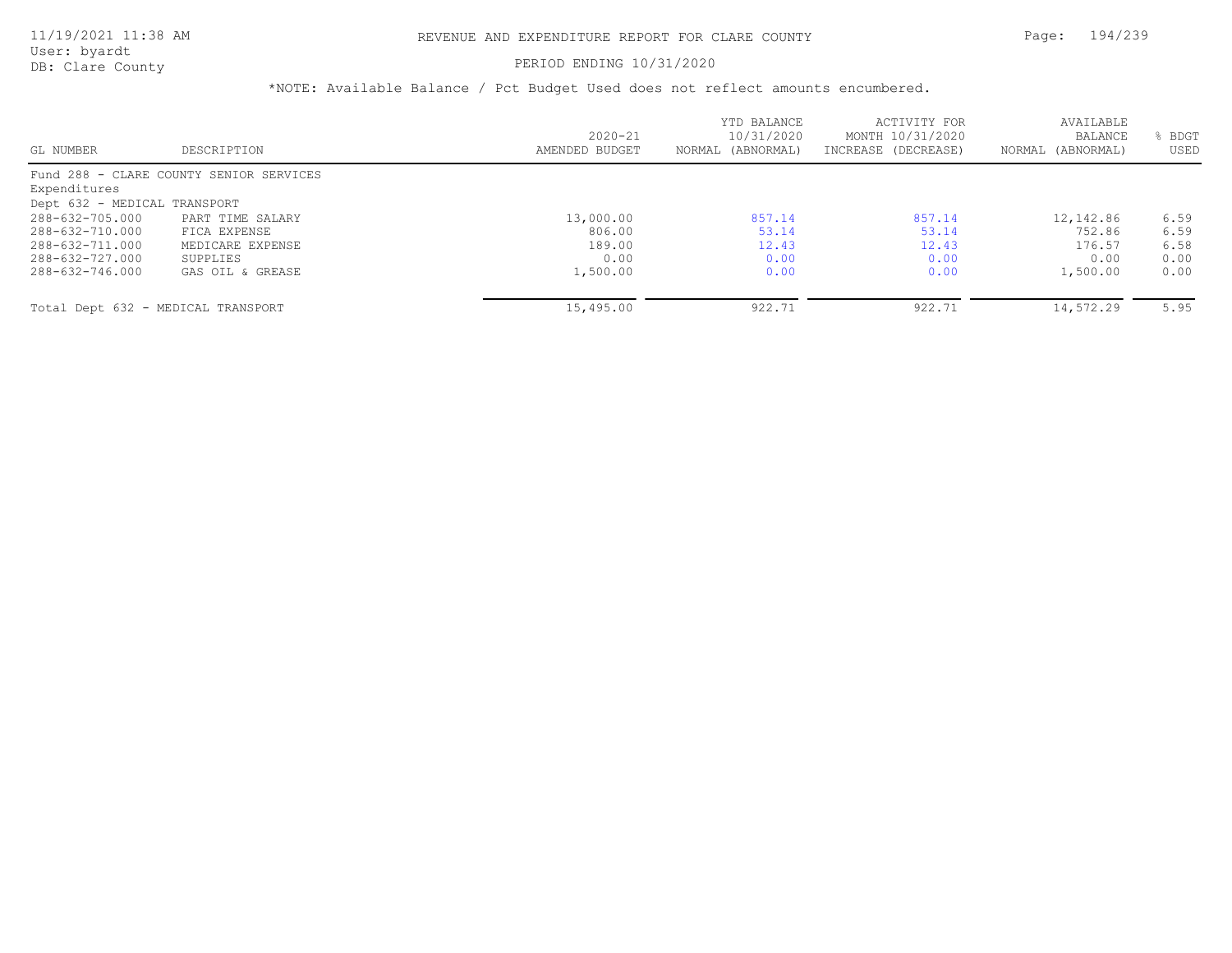# PERIOD ENDING 10/31/2020

|                                                                         |                                          | $2020 - 21$                      | YTD BALANCE<br>10/31/2020               | ACTIVITY FOR<br>MONTH 10/31/2020 | AVAILABLE                    | <b>BDGT</b>  |
|-------------------------------------------------------------------------|------------------------------------------|----------------------------------|-----------------------------------------|----------------------------------|------------------------------|--------------|
| GL NUMBER                                                               | DESCRIPTION                              | AMENDED BUDGET                   | NORMAL (ABNORMAL)                       | INCREASE (DECREASE)              | BALANCE<br>NORMAL (ABNORMAL) | USED         |
| Expenditures                                                            | Fund 288 - CLARE COUNTY SENIOR SERVICES  |                                  |                                         |                                  |                              |              |
| TOTAL EXPENDITURES                                                      |                                          | 2,612,504.00                     | 86,048.86                               | 86,048.86                        | 2,526,455.14                 | 3.29         |
| TOTAL REVENUES<br>TOTAL EXPENDITURES                                    | Fund 288 - CLARE COUNTY SENIOR SERVICES: | 2,612,504.00<br>2,612,504.00     | 1,137.32<br>86,048.86                   | 1,137.32<br>86,048.86            | 2,611,366.68<br>2,526,455.14 | 0.04<br>3.29 |
| NET OF REVENUES & EXPENDITURES<br>BEG. FUND BALANCE<br>END FUND BALANCE |                                          | 0.00<br>116,567.24<br>116,567.24 | (84, 911.54)<br>116,567.24<br>31,655.70 | (84, 911.54)                     | 84, 911.54                   | 100.00       |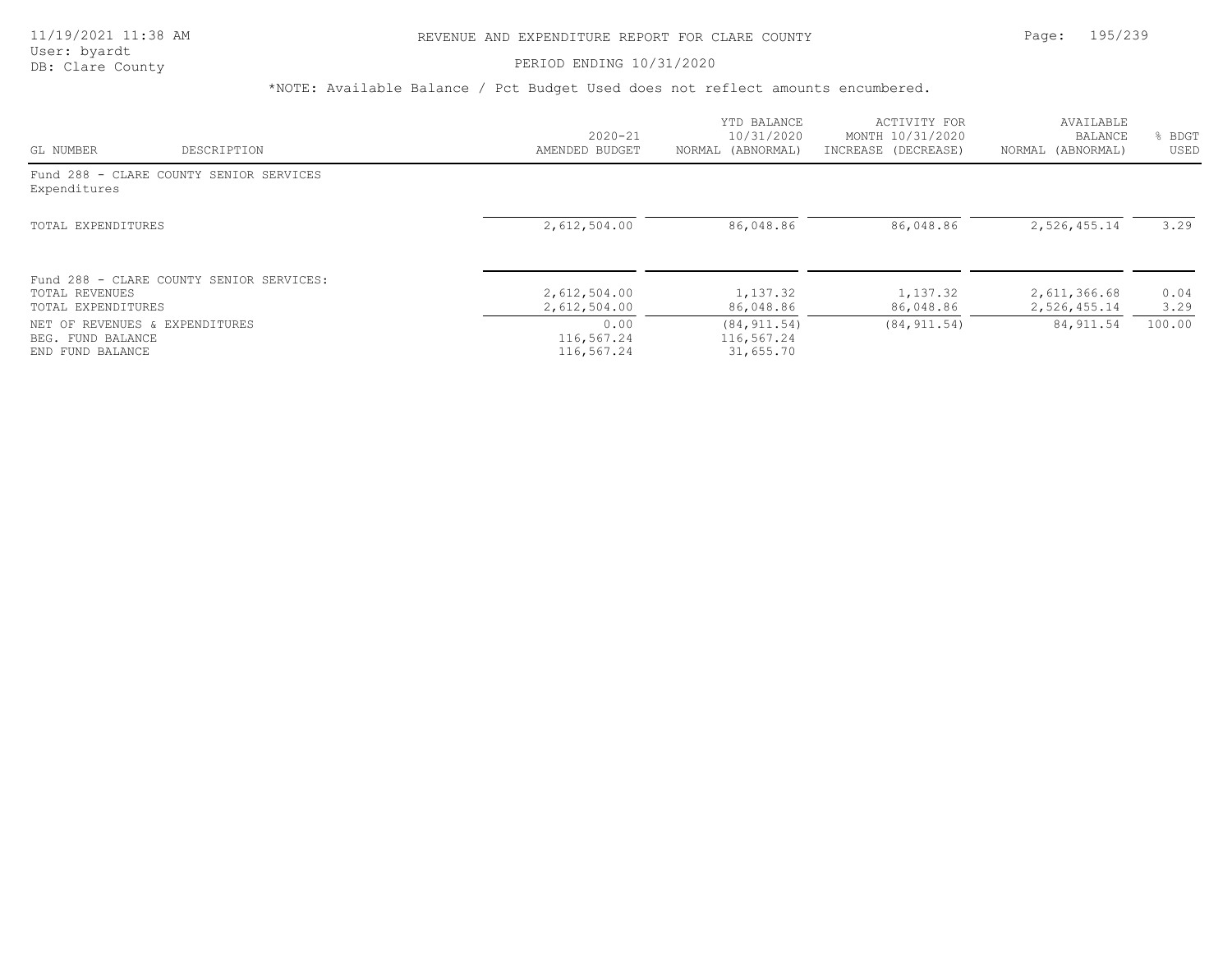# 11/19/2021 11:38 AM REVENUE AND EXPENDITURE REPORT FOR CLARE COUNTY Page: 196/239

User: byardt<br>DB: Clare County

# PERIOD ENDING 10/31/2020

| GL NUMBER                          | DESCRIPTION                             | $2020 - 21$<br>AMENDED BUDGET | YTD BALANCE<br>10/31/2020<br>NORMAL (ABNORMAL) | <b>ACTIVITY FOR</b><br>MONTH 10/31/2020<br>INCREASE (DECREASE) | AVAILABLE<br><b>BALANCE</b><br>NORMAL (ABNORMAL) | % BDGT<br>USED |
|------------------------------------|-----------------------------------------|-------------------------------|------------------------------------------------|----------------------------------------------------------------|--------------------------------------------------|----------------|
| Fund 290 - SOCIAL WELFARE FUND     |                                         |                               |                                                |                                                                |                                                  |                |
| Revenues                           |                                         |                               |                                                |                                                                |                                                  |                |
| Dept 000                           |                                         |                               |                                                |                                                                |                                                  |                |
| 290-000-401.000<br>290-000-699.101 | REVENUE CONTROL<br>COUNTY APPROPRIATION | 0.00<br>0.00                  | 0.00<br>0.00                                   | 0.00<br>0.00                                                   | 0.00<br>0.00                                     | 0.00<br>0.00   |
| 290-000-699.900                    | BEGINNING FUND BALANCE                  | 15,000.00                     | 0.00                                           | 0.00                                                           | 15,000.00                                        | 0.00           |
|                                    |                                         |                               |                                                |                                                                |                                                  |                |
| Total Dept 000                     |                                         | 15,000.00                     | 0.00                                           | 0.00                                                           | 15,000.00                                        | 0.00           |
| <b>TOTAL REVENUES</b>              |                                         | 15,000.00                     | 0.00                                           | 0.00                                                           | 15,000.00                                        | 0.00           |
| Expenditures                       |                                         |                               |                                                |                                                                |                                                  |                |
| Dept 000                           |                                         |                               |                                                |                                                                |                                                  |                |
| 290-000-701.000                    | EXPENDITURE CONTROL                     | 6,000.00                      | 0.00                                           | 0.00                                                           | 6,000.00                                         | 0.00           |
| 290-000-710.000                    | FICA EXPENSE                            | 100.00                        | 0.00                                           | 0.00                                                           | 100.00                                           | 0.00           |
| 290-000-711.000                    | MEICARE EXPENSE                         | 50.00                         | 0.00                                           | 0.00                                                           | 50.00                                            | 0.00           |
| 290-000-998.900                    | ENDING FUND BALANCE                     | 8,850.00                      | 0.00                                           | 0.00                                                           | 8,850.00                                         | 0.00           |
| Total Dept 000                     |                                         | 15,000.00                     | 0.00                                           | 0.00                                                           | 15,000.00                                        | 0.00           |
| TOTAL EXPENDITURES                 |                                         | 15,000.00                     | 0.00                                           | 0.00                                                           | 15,000.00                                        | 0.00           |
|                                    |                                         |                               |                                                |                                                                |                                                  |                |
| Fund 290 - SOCIAL WELFARE FUND:    |                                         |                               |                                                |                                                                |                                                  |                |
| TOTAL REVENUES                     |                                         | 15,000.00                     | 0.00                                           | 0.00                                                           | 15,000.00                                        | 0.00           |
| TOTAL EXPENDITURES                 |                                         | 15,000.00                     | 0.00                                           | 0.00                                                           | 15,000.00                                        | 0.00           |
| NET OF REVENUES & EXPENDITURES     |                                         | 0.00                          | 0.00                                           | 0.00                                                           | 0.00                                             | 0.00           |
| BEG. FUND BALANCE                  |                                         | 15,872.60                     | 15,872.60                                      |                                                                |                                                  |                |
| END FUND BALANCE                   |                                         | 15,872.60                     | 15,872.60                                      |                                                                |                                                  |                |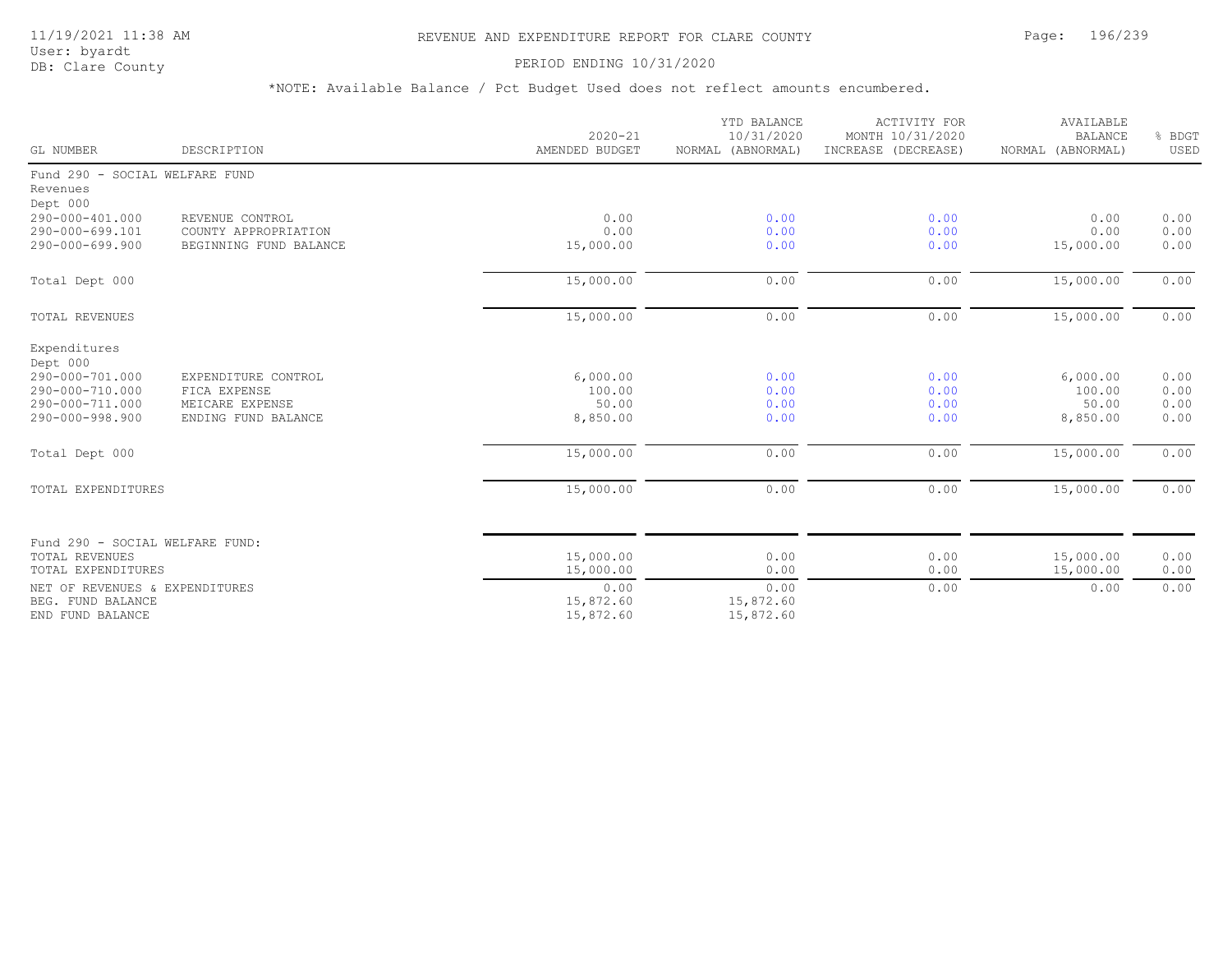# 11/19/2021 11:38 AM REVENUE AND EXPENDITURE REPORT FOR CLARE COUNTY Page: 197/239

User: byardt<br>DB: Clare County

### PERIOD ENDING 10/31/2020

| GL NUMBER                                | DESCRIPTION                                             | $2020 - 21$<br>AMENDED BUDGET | YTD BALANCE<br>10/31/2020<br>NORMAL (ABNORMAL) | ACTIVITY FOR<br>MONTH 10/31/2020<br>INCREASE (DECREASE) | AVAILABLE<br><b>BALANCE</b><br>NORMAL (ABNORMAL) | % BDGT<br>USED |
|------------------------------------------|---------------------------------------------------------|-------------------------------|------------------------------------------------|---------------------------------------------------------|--------------------------------------------------|----------------|
|                                          | Fund 291 - CHILD CARE-FAMILY CT (PROBATE)               |                               |                                                |                                                         |                                                  |                |
| Revenues                                 |                                                         |                               |                                                |                                                         |                                                  |                |
| Dept 662 - PROBATE                       |                                                         |                               |                                                |                                                         |                                                  |                |
| $291 - 662 - 564.000$                    | STATE GRANTS CHILD CARE PROGMS                          | 121,000.00<br>0.00            | 0.00                                           | 0.00<br>0.00                                            | 121,000.00                                       | 0.00           |
| 291-662-564.001<br>$291 - 662 - 564.002$ | STATE REIMB TRANS JUVENILES RDSS<br>CCF ADMIN PMT REIMB | 20,000.00                     | 0.00<br>(1, 925.39)                            |                                                         | 0.00<br>21,925.39                                | 0.00<br>(9.63) |
| $291 - 662 - 682.000$                    | CHILD CARE PROBATE REIMBURSMTS                          | 1,500.00                      | 0.00                                           | (1, 925.39)<br>0.00                                     | 1,500.00                                         | 0.00           |
| 291-662-699.101                          | PROBATE APPROP. TRANSFER IN                             | 214,850.00                    | 20,000.00                                      | 20,000.00                                               | 194,850.00                                       | 9.31           |
| $291 - 662 - 699.900$                    | BEGINNING FUND BALANCE                                  | 0.00                          | 0.00                                           | 0.00                                                    | 0.00                                             | 0.00           |
| Total Dept 662 - PROBATE                 |                                                         | 357,350.00                    | 18,074.61                                      | 18,074.61                                               | 339,275.39                                       | 5.06           |
|                                          |                                                         |                               |                                                |                                                         |                                                  |                |
| TOTAL REVENUES                           |                                                         | 357,350.00                    | 18,074.61                                      | 18,074.61                                               | 339,275.39                                       | 5.06           |
| Expenditures                             |                                                         |                               |                                                |                                                         |                                                  |                |
| Dept 662 - PROBATE                       |                                                         |                               |                                                |                                                         |                                                  |                |
| 291-662-701.000                          | EXPENDITURE CONTROL                                     | 1,350.00                      | 0.00                                           | 0.00                                                    | 1,350.00                                         | 0.00           |
| 291-662-701.001                          | BASIC ACT GRANT                                         | 5,000.00                      | 0.00                                           | 0.00                                                    | 5,000.00                                         | 0.00           |
| 291-662-701.864                          | TRAVEL & EXPENSE                                        | 0.00                          | 0.00                                           | 0.00                                                    | 0.00                                             | 0.00           |
| $291 - 662 - 704.000$                    | FULL TIME SALARIES                                      | 0.00                          | 0.00                                           | 0.00                                                    | 0.00                                             | 0.00           |
| 291-662-710.000                          | FICA                                                    | 0.00                          | 0.00                                           | 0.00                                                    | 0.00                                             | 0.00           |
| 291-662-801.001                          | STATE OF MICHIGAN                                       | 0.00                          | 0.00                                           | 0.00                                                    | 0.00                                             | 0.00           |
| 291-662-801.002                          | MONTHLY OFFSET                                          | 175,000.00                    | 0.00                                           | 0.00                                                    | 175,000.00                                       | 0.00           |
| 291-662-801.004                          | CO JUVENILE DETENTION                                   | 50,000.00                     | 0.00                                           | 0.00                                                    | 50,000.00                                        | 0.00           |
| 291-662-801.005                          | OTHER - PRIVATE                                         | 30,000.00                     | 0.00<br>0.00                                   | 0.00                                                    | 30,000.00                                        | 0.00           |
| 291-662-801.006<br>291-662-801.007       | PUBLIC<br>IN HOME CARE                                  | 1,000.00<br>95,000.00         | 4,167.15                                       | 0.00<br>4,167.15                                        | 1,000.00<br>90,832.85                            | 0.00<br>4.39   |
| $291 - 662 - 864.000$                    | TRAVEL                                                  | 0.00                          | 0.00                                           | 0.00                                                    | 0.00                                             | 0.00           |
| $291 - 662 - 998.900$                    | ENDING FUND BALANCE                                     | 0.00                          | 0.00                                           | 0.00                                                    | 0.00                                             | 0.00           |
| Total Dept 662 - PROBATE                 |                                                         | 357,350.00                    | 4,167.15                                       | 4,167.15                                                | 353, 182.85                                      | 1.17           |
|                                          |                                                         |                               |                                                |                                                         |                                                  |                |
| TOTAL EXPENDITURES                       |                                                         | 357,350.00                    | 4,167.15                                       | 4,167.15                                                | 353, 182.85                                      | 1.17           |
|                                          |                                                         |                               |                                                |                                                         |                                                  |                |
|                                          | Fund 291 - CHILD CARE-FAMILY CT (PROBATE):              |                               |                                                |                                                         |                                                  |                |
| TOTAL REVENUES                           |                                                         | 357,350.00                    | 18,074.61                                      | 18,074.61                                               | 339,275.39                                       | 5.06           |
| TOTAL EXPENDITURES                       |                                                         | 357,350.00                    | 4,167.15                                       | 4,167.15                                                | 353, 182.85                                      | 1.17           |
| NET OF REVENUES & EXPENDITURES           |                                                         | 0.00                          | 13,907.46                                      | 13,907.46                                               | (13, 907.46)                                     | 100.00         |
| BEG. FUND BALANCE                        |                                                         | (11, 809.69)                  | (11, 809.69)                                   |                                                         |                                                  |                |
| END FUND BALANCE                         |                                                         | (11, 809.69)                  | 2,097.77                                       |                                                         |                                                  |                |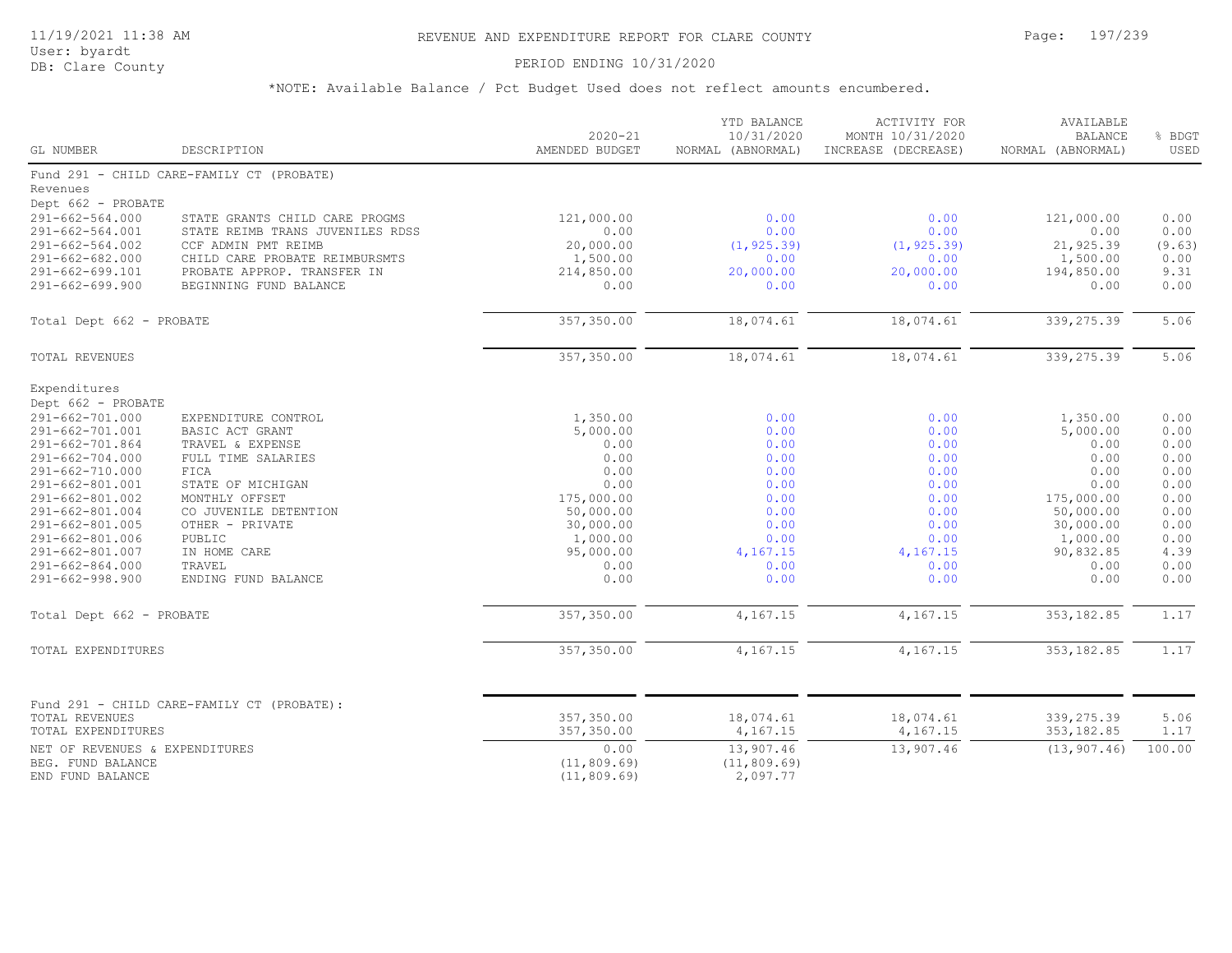# 11/19/2021 11:38 AM REVENUE AND EXPENDITURE REPORT FOR CLARE COUNTY Page: 198/239

User: byardt<br>DB: Clare County

### PERIOD ENDING 10/31/2020

| GL NUMBER                                                               | DESCRIPTION                                                            | $2020 - 21$<br>AMENDED BUDGET | YTD BALANCE<br>10/31/2020<br>NORMAL (ABNORMAL) | <b>ACTIVITY FOR</b><br>MONTH 10/31/2020<br>INCREASE (DECREASE) | AVAILABLE<br><b>BALANCE</b><br>NORMAL (ABNORMAL) | % BDGT<br>USED |
|-------------------------------------------------------------------------|------------------------------------------------------------------------|-------------------------------|------------------------------------------------|----------------------------------------------------------------|--------------------------------------------------|----------------|
| Fund 292 - CHILD CARE-DSS FUND                                          |                                                                        |                               |                                                |                                                                |                                                  |                |
| Revenues                                                                |                                                                        |                               |                                                |                                                                |                                                  |                |
| 292-663-564.000                                                         | Dept 663 - CHILD CARE-SOCIAL WELFARE<br>STATE GRANTS CHILD CARE PROGMS | 100,000.00                    | 0.00                                           | 0.00                                                           | 100,000.00                                       | 0.00           |
|                                                                         | Total Dept 663 - CHILD CARE-SOCIAL WELFARE                             | 100,000.00                    | 0.00                                           | 0.00                                                           | 100,000.00                                       | 0.00           |
| TOTAL REVENUES                                                          |                                                                        | 100,000.00                    | 0.00                                           | 0.00                                                           | 100,000.00                                       | 0.00           |
| Expenditures<br>292-663-701.000                                         | Dept 663 - CHILD CARE-SOCIAL WELFARE<br>EXPENDITURE CONTROL            | 100,000.00                    | 0.00                                           | 0.00                                                           | 100,000.00                                       | 0.00           |
|                                                                         | Total Dept 663 - CHILD CARE-SOCIAL WELFARE                             | 100,000.00                    | 0.00                                           | 0.00                                                           | 100,000.00                                       | 0.00           |
| TOTAL EXPENDITURES                                                      |                                                                        | 100,000.00                    | 0.00                                           | 0.00                                                           | 100,000.00                                       | 0.00           |
|                                                                         | Fund 292 - CHILD CARE-DSS FUND:                                        |                               |                                                |                                                                |                                                  |                |
| TOTAL REVENUES<br>TOTAL EXPENDITURES                                    |                                                                        | 100,000.00<br>100,000.00      | 0.00<br>0.00                                   | 0.00<br>0.00                                                   | 100,000.00<br>100,000.00                         | 0.00<br>0.00   |
| NET OF REVENUES & EXPENDITURES<br>BEG. FUND BALANCE<br>END FUND BALANCE |                                                                        | 0.00                          | 0.00                                           | 0.00                                                           | 0.00                                             | 0.00           |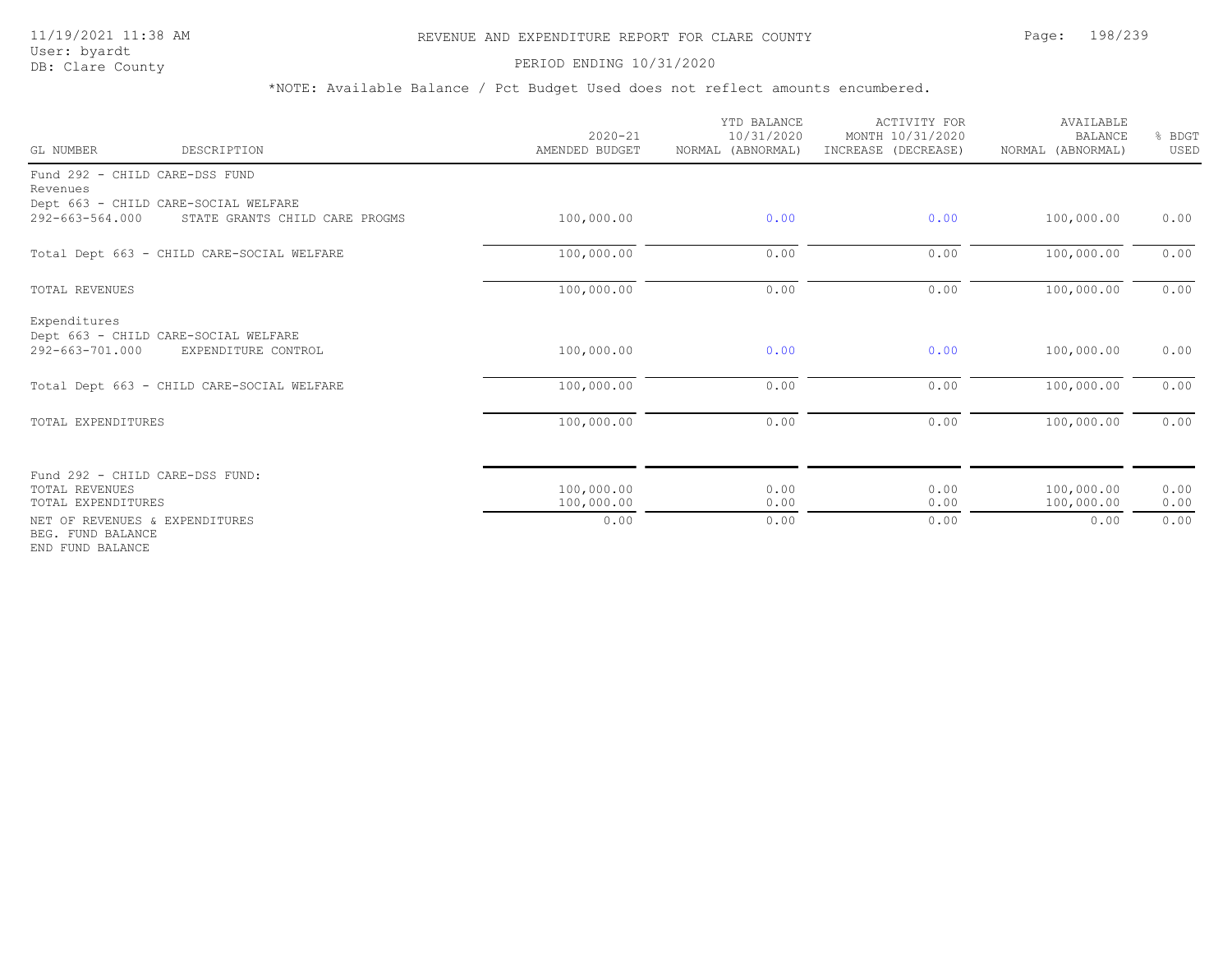# 11/19/2021 11:38 AM REVENUE AND EXPENDITURE REPORT FOR CLARE COUNTY Page: 199/239

User: byardt<br>DB: Clare County

# PERIOD ENDING 10/31/2020

| GL NUMBER                                                                                   | DESCRIPTION                                                                                                                       | $2020 - 21$<br>AMENDED BUDGET                      | YTD BALANCE<br>10/31/2020<br>NORMAL (ABNORMAL) | ACTIVITY FOR<br>MONTH 10/31/2020<br>INCREASE (DECREASE) | AVAILABLE<br><b>BALANCE</b><br>NORMAL (ABNORMAL) | % BDGT<br>USED                        |
|---------------------------------------------------------------------------------------------|-----------------------------------------------------------------------------------------------------------------------------------|----------------------------------------------------|------------------------------------------------|---------------------------------------------------------|--------------------------------------------------|---------------------------------------|
| Revenues<br>Dept 000                                                                        | Fund 293 - SOLDIER & SAILOR RELIEF FUND                                                                                           |                                                    |                                                |                                                         |                                                  |                                       |
| 293-000-674.000<br>293-000-675.000<br>293-000-675.001<br>293-000-699.101<br>293-000-699.900 | CONTRIBUTION/DONATIONS<br>DONATIONS-DAV VAN<br>DONATIONS-VET MEMORIAL PARK<br>APPROPRIATION TRANSFER IN<br>BEGINNING FUND BALANCE | 1,500.00<br>0.00<br>0.00<br>10,000.00<br>24,965.00 | 900.00<br>0.00<br>0.00<br>0.00<br>0.00         | 900.00<br>0.00<br>0.00<br>0.00<br>0.00                  | 600.00<br>0.00<br>0.00<br>10,000.00<br>24,965.00 | 60.00<br>0.00<br>0.00<br>0.00<br>0.00 |
| Total Dept 000                                                                              |                                                                                                                                   | 36,465.00                                          | 900.00                                         | 900.00                                                  | 35,565.00                                        | 2.47                                  |
| <b>TOTAL REVENUES</b>                                                                       |                                                                                                                                   | 36,465.00                                          | 900.00                                         | 900.00                                                  | 35,565.00                                        | 2.47                                  |
| Expenditures<br>Dept 000<br>293-000-707.000<br>293-000-710.000                              | PER DIEM<br>FICA EXPENSE                                                                                                          | 400.00<br>50.00                                    | 0.00<br>0.00                                   | 0.00<br>0.00                                            | 400.00<br>50.00                                  | 0.00<br>0.00                          |
| 293-000-711.000<br>293-000-836.674<br>293-000-842.000<br>293-000-864.000                    | MEDICARE EXPENSE<br>CONTRIBUTIONS/DONATIONS EXPENSE<br>SOLDIERS RELIEF SERVICE<br>TRAVEL & EXPENSE                                | 15.00<br>3,700.00<br>10,000.00<br>300.00           | 0.00<br>0.00<br>0.00<br>0.00                   | 0.00<br>0.00<br>0.00<br>0.00                            | 15.00<br>3,700.00<br>10,000.00<br>300.00         | 0.00<br>0.00<br>0.00<br>0.00          |
| 293-000-864.001<br>293-000-900.001<br>293-000-978.000<br>293-000-998.900                    | TRAVEL & EXPENSE - VOLUNTEER DAV<br>ADVERTISING-PARK<br>NEW EQUIPMENT<br>ENDING FUND BALANCE                                      | 2,000.00<br>0.00<br>0.00<br>20,000.00              | 0.00<br>0.00<br>0.00<br>0.00                   | 0.00<br>0.00<br>0.00<br>0.00                            | 2,000.00<br>0.00<br>0.00<br>20,000.00            | 0.00<br>0.00<br>0.00<br>0.00          |
| Total Dept 000                                                                              |                                                                                                                                   | 36,465.00                                          | 0.00                                           | 0.00                                                    | 36,465.00                                        | 0.00                                  |
| TOTAL EXPENDITURES                                                                          |                                                                                                                                   | 36,465.00                                          | 0.00                                           | 0.00                                                    | 36,465.00                                        | 0.00                                  |
| <b>TOTAL REVENUES</b><br>TOTAL EXPENDITURES                                                 | Fund 293 - SOLDIER & SAILOR RELIEF FUND:                                                                                          | 36,465.00<br>36,465.00                             | 900.00<br>0.00                                 | 900.00<br>0.00                                          | 35,565.00<br>36,465.00                           | 2.47<br>0.00                          |
| NET OF REVENUES & EXPENDITURES<br>BEG. FUND BALANCE<br>END FUND BALANCE                     |                                                                                                                                   | 0.00<br>21,910.54<br>21,910.54                     | 900.00<br>21,910.54<br>22,810.54               | 900.00                                                  | (900.00)                                         | 100.00                                |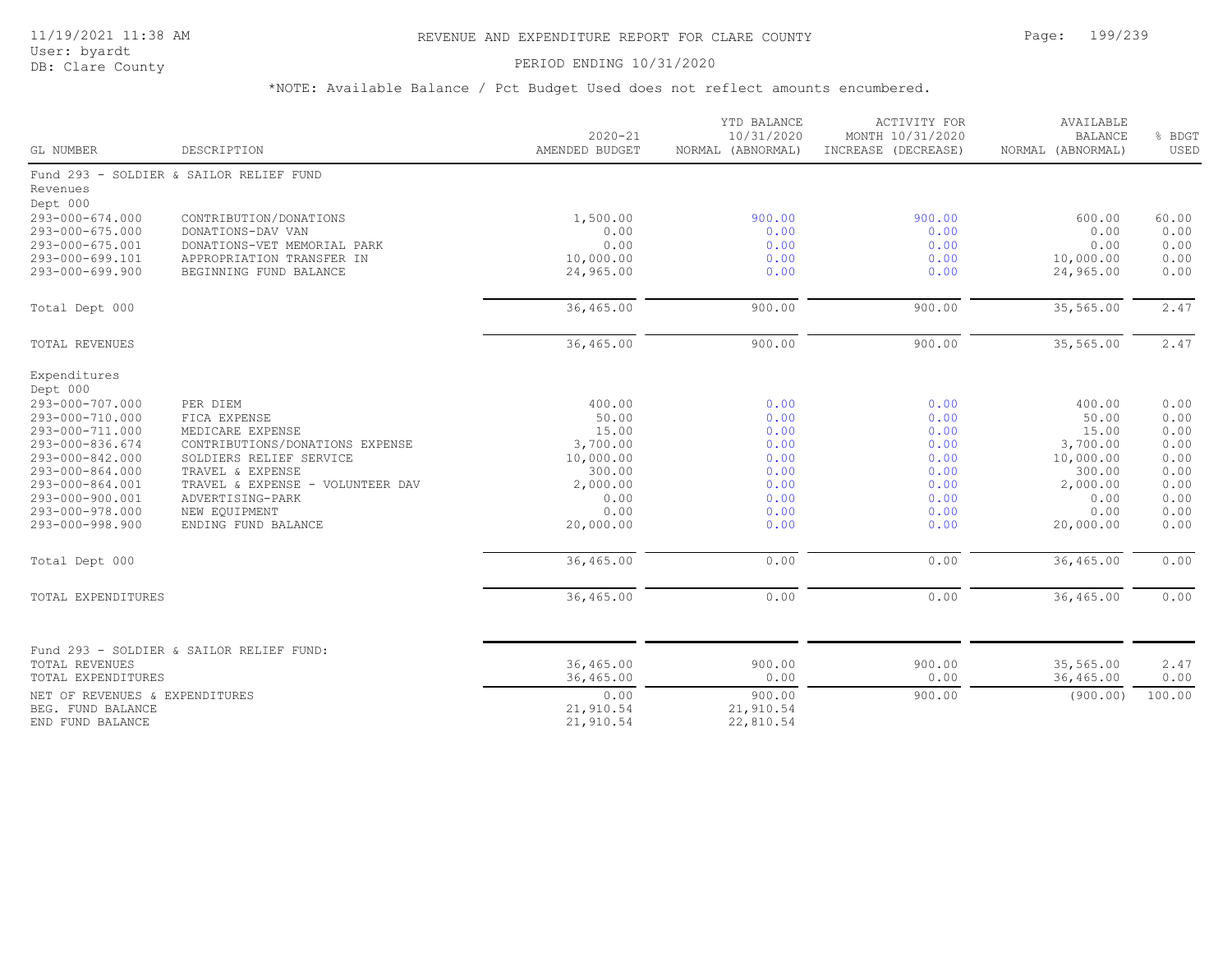### PERIOD ENDING 10/31/2020

| GL NUMBER                | DESCRIPTION                        | $2020 - 21$<br>AMENDED BUDGET | YTD BALANCE<br>10/31/2020<br>NORMAL (ABNORMAL) | ACTIVITY FOR<br>MONTH 10/31/2020<br>INCREASE (DECREASE) | AVAILABLE<br>BALANCE<br>NORMAL (ABNORMAL) | % BDGT<br>USED |
|--------------------------|------------------------------------|-------------------------------|------------------------------------------------|---------------------------------------------------------|-------------------------------------------|----------------|
| Fund 295 - AIRPORT FUND  |                                    |                               |                                                |                                                         |                                           |                |
| Revenues                 |                                    |                               |                                                |                                                         |                                           |                |
| Dept 000                 |                                    |                               |                                                |                                                         |                                           |                |
| 295-000-519.000          | FEDERAL GRANT - USDA               | 0.00                          | 0.00                                           | 0.00                                                    | 0.00                                      | 0.00           |
| 295-000-520.000          | ROLLIN GERSTACKER FOUNDATION-GRANT | 0.00                          | 0.00                                           | 0.00                                                    | 0.00                                      | 0.00           |
| 295-000-520.001          | MIDLAND AREA COMMUNITY FOUNDATION  | 0.00                          | 0.00                                           | 0.00                                                    | 0.00                                      | 0.00           |
| 295-000-528.000          | FEDERAL GRANT - OTHER              | 0.00                          | 0.00                                           | 0.00                                                    | 0.00                                      | 0.00           |
| 295-000-584.000          | CONTRIBUTIONS LOCAL UNITS          | 0.00                          | 0.00                                           | 0.00                                                    | 0.00                                      | 0.00           |
| 295-000-648.000          | SALE OF FIXED ASSETS               | 0.00                          | 0.00                                           | 0.00                                                    | 0.00                                      | 0.00           |
| 295-000-667.000          | RENT - RESTAURANT                  | 7,200.00                      | 600.00                                         | 600.00                                                  | 6,600.00                                  | 8.33           |
| 295-000-667.100          | RENT - HANGAR                      | 1,600.00                      | 0.00                                           | 0.00                                                    | 1,600.00                                  | 0.00           |
| 295-000-668.000          | TIMBER SALES                       | 0.00                          | 0.00                                           | 0.00                                                    | 0.00                                      | 0.00           |
| 295-000-693.000          | SALE OF CAPITAL ASSETS             | 0.00                          | 0.00                                           | 0.00                                                    | 0.00                                      | 0.00           |
| 295-000-699.007          | APPROP TRANS IN - HAYES            | 0.00                          | 0.00                                           | 0.00                                                    | 0.00                                      | 0.00           |
| 295-000-699.070          | APPROP TRANSFER IN - HARRISON      | 0.00                          | 0.00                                           | 0.00                                                    | 0.00                                      | 0.00           |
| 295-000-699.101          | APPROPRIATION TRANSFER IN          | 0.00                          | 0.00                                           | 0.00                                                    | 0.00                                      | 0.00           |
| 295-000-699.900          | BEGINNING FUND BALANCE             | 18,000.00                     | 0.00                                           | 0.00                                                    | 18,000.00                                 | 0.00           |
| Total Dept 000           |                                    | 26,800.00                     | 600.00                                         | 600.00                                                  | 26,200.00                                 | 2.24           |
| TOTAL REVENUES           |                                    | 26,800.00                     | 600.00                                         | 600.00                                                  | 26,200.00                                 | 2.24           |
|                          |                                    |                               |                                                |                                                         |                                           |                |
| Expenditures<br>Dept 000 |                                    |                               |                                                |                                                         |                                           |                |
| 295-000-702.000          | MANAGER'S CONTRACT FEES            | 6,200.00                      | 422.89                                         | 422.89                                                  | 5,777.11                                  | 6.82           |
| 295-000-702.001          | CONTRACT FEES                      | 0.00                          | 0.00                                           | 0.00                                                    | 0.00                                      | 0.00           |
| 295-000-707.000          | PER DIEM                           | 0.00                          | 0.00                                           | 0.00                                                    | 0.00                                      | 0.00           |
| 295-000-710.000          | FICA EXPENSE                       | 372.00                        | 26.21                                          | 26.21                                                   | 345.79                                    | 7.05           |
| 295-000-711.000          | MEDICARE EXPENSE                   | 87.00                         | 6.14                                           | 6.14                                                    | 80.86                                     | 7.06           |
| 295-000-727.000          | SUPPLIES                           | 2,959.00                      | 0.00                                           | 0.00                                                    | 2,959.00                                  | 0.00           |
| 295-000-746.000          | GAS OIL & GREASE                   | 1,200.00                      | 0.00                                           | 0.00                                                    | 1,200.00                                  | 0.00           |
| 295-000-864.000          | TRAVEL & EXPENSE                   | 1,000.00                      | 0.00                                           | 0.00                                                    | 1,000.00                                  | 0.00           |
| 295-000-914.000          | INSURANCE                          | 2,916.00                      | 0.00                                           | 0.00                                                    | 2,916.00                                  | 0.00           |
| 295-000-921.000          | NATURAL GAS & ELECTRICITY          | 1,500.00                      | 0.00                                           | 0.00                                                    | 1,500.00                                  | 0.00           |
| 295-000-933.000          | MAINTENANCE                        | 4,400.00                      | 0.00                                           | 0.00                                                    | 4,400.00                                  | 0.00           |
| 295-000-935.000          | GROUND CARE & MAINTENCE            | 1,776.00                      | 0.00                                           | 0.00                                                    | 1,776.00                                  | 0.00           |
| 295-000-935.001          | SNOWPLOWING                        | 0.00                          | 0.00                                           | 0.00                                                    | 0.00                                      | 0.00           |
| 295-000-935.002          | MOWING                             | 0.00                          | 0.00                                           | 0.00                                                    | 0.00                                      | 0.00           |
| 295-000-974.000          | RUNWAY RESURFACING                 | 0.00                          | 0.00                                           | 0.00                                                    | 0.00                                      | 0.00           |
| 295-000-974.001          | AIRPORT DEVELOPING                 | 0.00                          | 0.00                                           | 0.00                                                    | 0.00                                      | 0.00           |
| 295-000-978.000          | NEW EQUIPMENT                      | 0.00                          | 0.00                                           | 0.00                                                    | 0.00                                      | 0.00           |
| 295-000-978.001          | NEW EQUIPMENT UNDER                | 4,390.00                      | 0.00                                           | 0.00                                                    | 4,390.00                                  | 0.00           |
| 295-000-998.900          | ENDING FUND BALANCE                | 0.00                          | 0.00                                           | 0.00                                                    | 0.00                                      | 0.00           |
| Total Dept 000           |                                    | 26,800.00                     | 455.24                                         | 455.24                                                  | 26, 344.76                                | 1.70           |
| TOTAL EXPENDITURES       |                                    | 26,800.00                     | 455.24                                         | 455.24                                                  | 26, 344.76                                | 1.70           |
| Fund 295 - AIRPORT FUND: |                                    |                               |                                                |                                                         |                                           |                |
| TOTAL REVENUES           |                                    | 26,800.00                     | 600.00                                         | 600.00                                                  | 26,200.00                                 | 2.24           |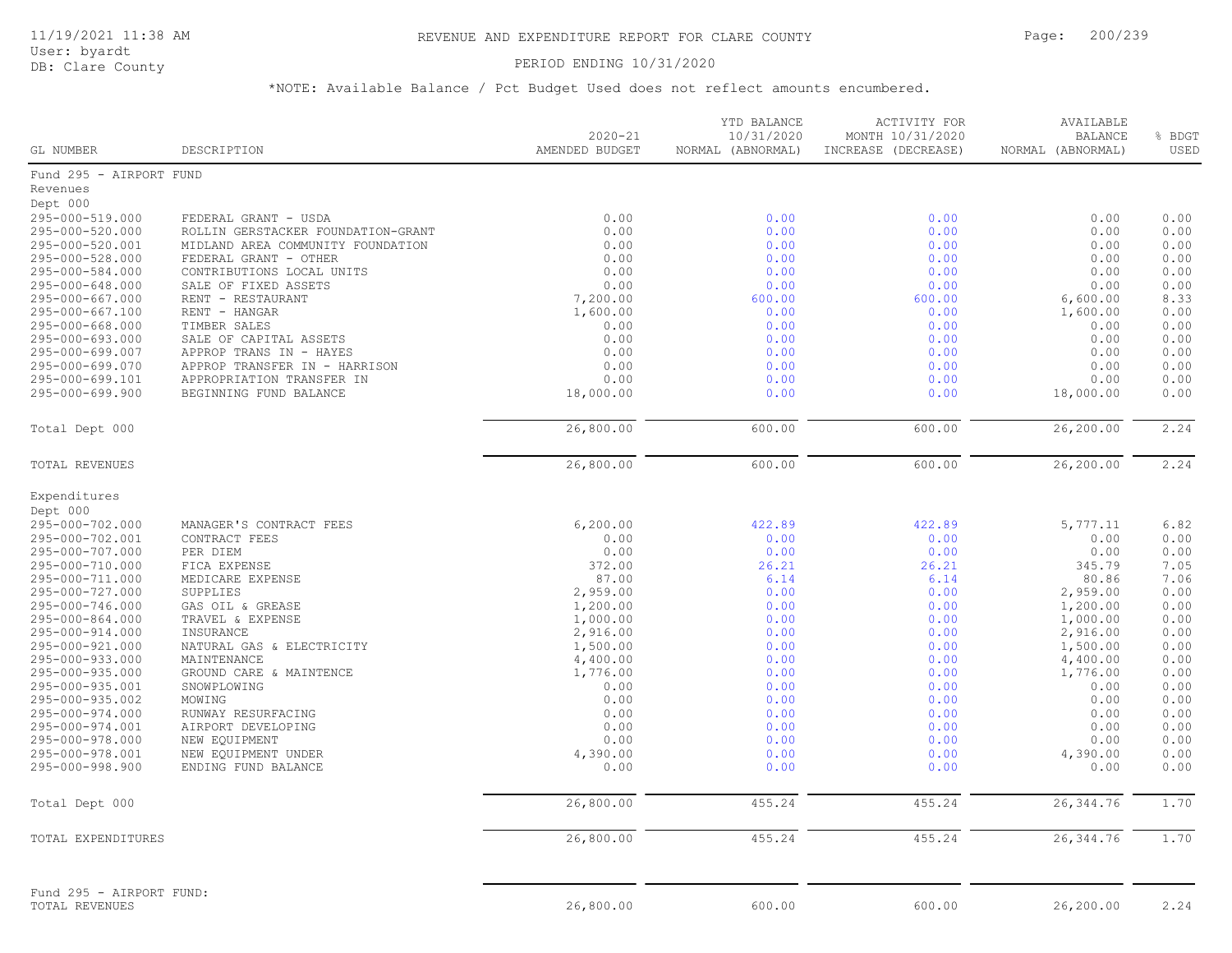# PERIOD ENDING 10/31/2020

| GL NUMBER                                     | DESCRIPTION                    | $2020 - 21$<br>AMENDED BUDGET  | YTD BALANCE<br>10/31/2020<br>NORMAL (ABNORMAL) | ACTIVITY FOR<br>MONTH 10/31/2020<br>INCREASE (DECREASE) | AVAILABLE<br>BALANCE<br>NORMAL (ABNORMAL) | <b>BDGT</b><br>USED |
|-----------------------------------------------|--------------------------------|--------------------------------|------------------------------------------------|---------------------------------------------------------|-------------------------------------------|---------------------|
| Fund 295 - AIRPORT FUND<br>TOTAL EXPENDITURES |                                | 26,800.00                      | 455.24                                         | 455.24                                                  | 26,344.76                                 | 1.70                |
| BEG. FUND BALANCE<br>END FUND BALANCE         | NET OF REVENUES & EXPENDITURES | 0.00<br>12,768.07<br>12,768.07 | 144.76<br>12,768.07<br>12,912.83               | 144.76                                                  | (144.76)                                  | 100.00              |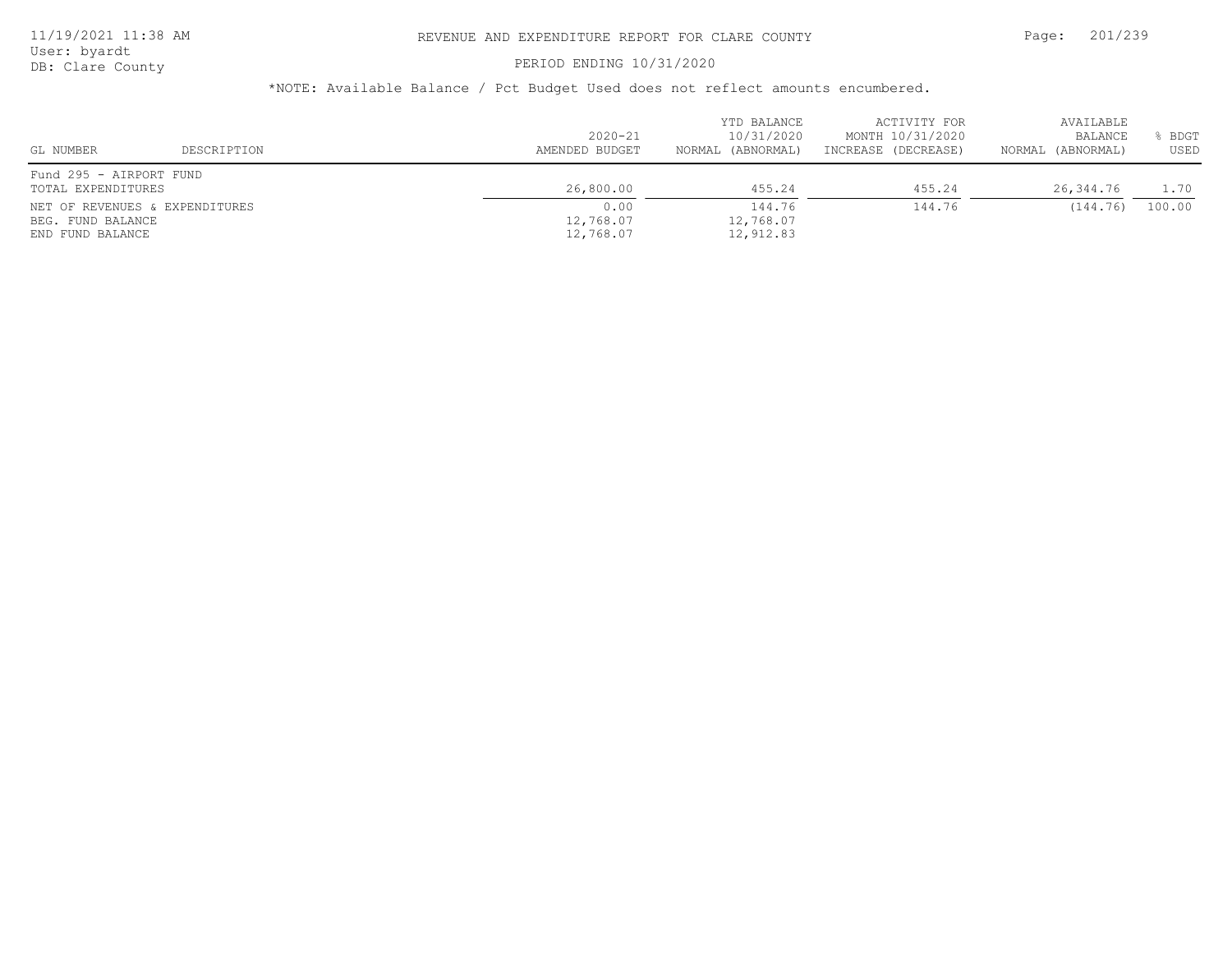# 11/19/2021 11:38 AM REVENUE AND EXPENDITURE REPORT FOR CLARE COUNTY Page: 202/239

User: byardt<br>DB: Clare County

# PERIOD ENDING 10/31/2020

| GL NUMBER                          | DESCRIPTION                            | $2020 - 21$<br>AMENDED BUDGET | YTD BALANCE<br>10/31/2020<br>NORMAL (ABNORMAL) | ACTIVITY FOR<br>MONTH 10/31/2020<br>INCREASE (DECREASE) | AVAILABLE<br><b>BALANCE</b><br>NORMAL (ABNORMAL) | % BDGT<br>USED |
|------------------------------------|----------------------------------------|-------------------------------|------------------------------------------------|---------------------------------------------------------|--------------------------------------------------|----------------|
|                                    | Fund 296 - VETERAN'S SPECIAL PROJECTS  |                               |                                                |                                                         |                                                  |                |
| Revenues                           |                                        |                               |                                                |                                                         |                                                  |                |
| Dept 000                           |                                        |                               |                                                |                                                         |                                                  |                |
| 296-000-608.000                    | VETERANS SERVICES                      | 0.00                          | 0.00                                           | 0.00                                                    | 0.00                                             | 0.00           |
| 296-000-665.000                    | INTEREST EARNED                        | 500.00                        | 0.23                                           | 0.23                                                    | 499.77                                           | 0.05           |
| 296-000-671.000                    | SALE OF ASSET (VEHICLE)                | 0.00                          | 0.00                                           | 0.00                                                    | 0.00                                             | 0.00           |
| 296-000-674.050                    | DONATIONS - EVENT PARK                 | 22,000.00                     | 0.00                                           | 0.00                                                    | 22,000.00                                        | 0.00           |
| 296-000-674.100                    | DONATIONS - EVENT DAV VAN              | 0.00                          | 0.00                                           | 0.00                                                    | 0.00                                             | 0.00           |
| 296-000-674.150                    | DONATIONS - MISC PARK                  | 2,000.00                      | 0.00                                           | 0.00                                                    | 2,000.00                                         | 0.00           |
| 296-000-674.200                    | DONATIONS - MISC DAV VAN               | 0.00                          | 0.00                                           | 0.00                                                    | 0.00                                             | 0.00           |
| 296-000-675.000                    | DONATIONS - BRICKS                     | 3,000.00                      | 0.00                                           | 0.00                                                    | 3,000.00                                         | 0.00           |
| 296-000-675.050                    | FOUNDATION GRANTS - PARK               | 0.00                          | 0.00                                           | 0.00                                                    | 0.00                                             | 0.00           |
| 296-000-675.100                    | FOUNDATION GRANTS DAV VAN              | 300.00                        | 0.00                                           | 0.00                                                    | 300.00                                           | 0.00           |
| 296-000-687.000                    | REFUNDS & REBATES                      | 0.00                          | 0.00                                           | 0.00                                                    | 0.00                                             | 0.00           |
| 296-000-693.000                    | SALE OF CAPITAL ASSETS                 | 0.00                          | 0.00                                           | 0.00                                                    | 0.00                                             | 0.00           |
| 296-000-699.000<br>296-000-699.900 | TRANSFER IN                            | 0.00                          | 0.00<br>0.00                                   | 0.00                                                    | 0.00<br>0.00                                     | 0.00<br>0.00   |
|                                    | BEGINNING FUND BALANCE                 | 0.00                          |                                                | 0.00                                                    |                                                  |                |
| Total Dept 000                     |                                        | 27,800.00                     | 0.23                                           | 0.23                                                    | 27,799.77                                        | 0.00           |
| TOTAL REVENUES                     |                                        | 27,800.00                     | 0.23                                           | 0.23                                                    | 27,799.77                                        | 0.00           |
| Expenditures                       |                                        |                               |                                                |                                                         |                                                  |                |
| Dept 000                           |                                        |                               |                                                |                                                         |                                                  |                |
| 296-000-727.000                    | SUPPLIES - PARK                        | 1,600.00                      | 0.00                                           | 0.00                                                    | 1,600.00                                         | 0.00           |
| 296-000-727.050                    | SUPPLIES - DAV VAN                     | 0.00                          | 0.00                                           | 0.00                                                    | 0.00                                             | 0.00           |
| 296-000-801.000                    | CONTRACTED SERVICES - PARK             | 19,500.00                     | 0.00                                           | 0.00                                                    | 19,500.00                                        | 0.00           |
| 296-000-804.000                    | EXPENSE OF SALE                        | 0.00                          | 0.00                                           | 0.00                                                    | 0.00                                             | 0.00           |
| 296-000-814.000                    | DUES & SUBSCRIPTIONS                   | 300.00                        | 0.00                                           | 0.00                                                    | 300.00                                           | 0.00           |
| 296-000-831.101                    | INDIRECT COST REIMBURSEMENT            | 0.00                          | 0.00                                           | 0.00                                                    | 0.00                                             | 0.00           |
| 296-000-900.000                    | ADVERTISING - PARK                     | 600.00                        | 0.00                                           | 0.00                                                    | 600.00                                           | 0.00           |
| 296-000-914.000                    | BOND/INSURANCE EVENTS - PARK           | 800.00                        | 0.00                                           | 0.00                                                    | 800.00                                           | 0.00           |
| 296-000-955.000                    | <b>BANK CHARGES</b>                    | 0.00                          | 0.00                                           | 0.00                                                    | 0.00                                             | 0.00           |
| 296-000-978.000                    | NEW EQUIPMENT OVER \$5000 PARK         | 5,000.00                      | 0.00                                           | 0.00                                                    | 5,000.00                                         | 0.00           |
| 296-000-978.050                    | NEW EQUIPMENT OVER \$5000 - VAN        | 0.00                          | 0.00                                           | 0.00                                                    | 0.00                                             | 0.00           |
| 296-000-978.100                    | NEW EQUIPMENT UNDER \$5000 PARK        | 0.00                          | 0.00                                           | 0.00                                                    | 0.00                                             | 0.00           |
| 296-000-978.150                    | NEW EQUIPMENT UNDER \$5000 VAN         | 0.00                          | 0.00                                           | 0.00                                                    | 0.00                                             | 0.00           |
| 296-000-998.900                    | ENDING FUND BALANCE                    | 0.00                          | 0.00                                           | 0.00                                                    | 0.00                                             | 0.00           |
| Total Dept 000                     |                                        | 27,800.00                     | 0.00                                           | 0.00                                                    | 27,800.00                                        | 0.00           |
| TOTAL EXPENDITURES                 |                                        | 27,800.00                     | 0.00                                           | 0.00                                                    | 27,800.00                                        | 0.00           |
|                                    |                                        |                               |                                                |                                                         |                                                  |                |
|                                    | Fund 296 - VETERAN'S SPECIAL PROJECTS: |                               |                                                |                                                         |                                                  |                |
| TOTAL REVENUES                     |                                        | 27,800.00                     | 0.23                                           | 0.23                                                    | 27,799.77                                        | 0.00           |
| TOTAL EXPENDITURES                 |                                        | 27,800.00                     | 0.00                                           | 0.00                                                    | 27,800.00                                        | 0.00           |
| NET OF REVENUES & EXPENDITURES     |                                        | 0.00                          | 0.23                                           | 0.23                                                    | (0.23)                                           | 100.00         |
| BEG. FUND BALANCE                  |                                        | (37, 839.95)                  | (37, 839.95)                                   |                                                         |                                                  |                |
| END FUND BALANCE                   |                                        | (37, 839.95)                  | (37, 839.72)                                   |                                                         |                                                  |                |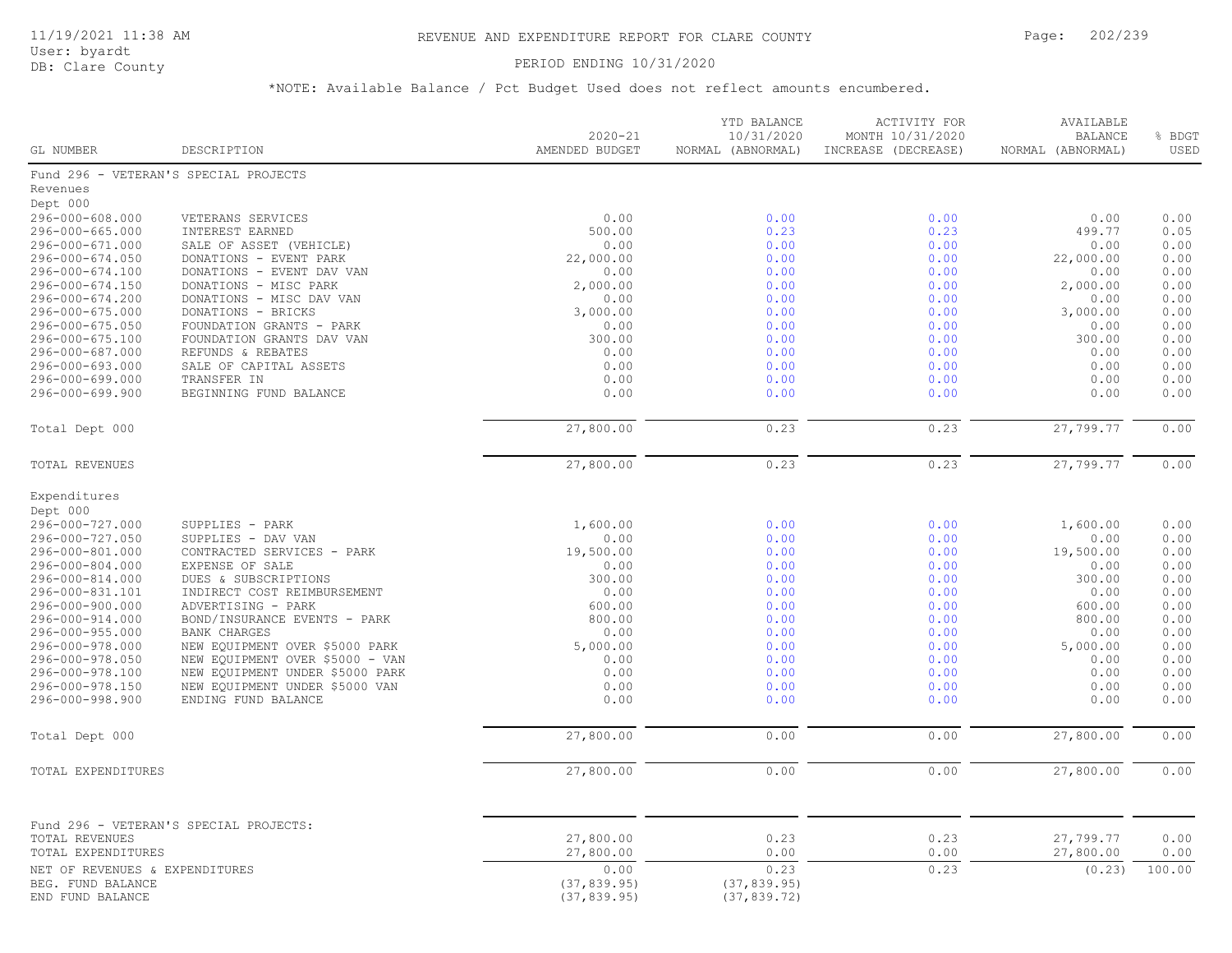# 11/19/2021 11:38 AM REVENUE AND EXPENDITURE REPORT FOR CLARE COUNTY Page: 203/239

### PERIOD ENDING 10/31/2020

| GL NUMBER                                                                                            | DESCRIPTION                                                  | $2020 - 21$<br>AMENDED BUDGET | YTD BALANCE<br>10/31/2020<br>NORMAL (ABNORMAL) | <b>ACTIVITY FOR</b><br>MONTH 10/31/2020<br>INCREASE (DECREASE) | AVAILABLE<br><b>BALANCE</b><br>NORMAL (ABNORMAL) | % BDGT<br>USED               |
|------------------------------------------------------------------------------------------------------|--------------------------------------------------------------|-------------------------------|------------------------------------------------|----------------------------------------------------------------|--------------------------------------------------|------------------------------|
| Revenues<br>Dept 000                                                                                 | Fund 365 - CLARE WATER SYSTEM #1 DEBT FUN                    |                               |                                                |                                                                |                                                  |                              |
| 365-000-584.000                                                                                      | PAYMENTS FROM UNIT                                           | 0.00                          | 0.00                                           | 0.00                                                           | 0.00                                             | 0.00                         |
| Total Dept 000                                                                                       |                                                              | 0.00                          | 0.00                                           | 0.00                                                           | 0.00                                             | 0.00                         |
| TOTAL REVENUES                                                                                       |                                                              | 0.00                          | 0.00                                           | 0.00                                                           | 0.00                                             | 0.00                         |
| Expenditures<br>Dept 000<br>365-000-801.000<br>365-000-991.000<br>365-000-995.000<br>365-000-996.000 | LEGAL SERVICES<br>PRINCIPAL<br>INTEREST<br>PAYING AGENT FEES | 0.00<br>0.00<br>0.00<br>0.00  | 0.00<br>0.00<br>0.00<br>0.00                   | 0.00<br>0.00<br>0.00<br>0.00                                   | 0.00<br>0.00<br>0.00<br>0.00                     | 0.00<br>0.00<br>0.00<br>0.00 |
| Total Dept 000                                                                                       |                                                              | 0.00                          | 0.00                                           | 0.00                                                           | 0.00                                             | 0.00                         |
| TOTAL EXPENDITURES                                                                                   |                                                              | 0.00                          | 0.00                                           | 0.00                                                           | 0.00                                             | 0.00                         |
| <b>TOTAL REVENUES</b><br>TOTAL EXPENDITURES                                                          | Fund 365 - CLARE WATER SYSTEM #1 DEBT FUN:                   | 0.00<br>0.00                  | 0.00<br>0.00                                   | 0.00<br>0.00                                                   | 0.00<br>0.00                                     | 0.00<br>0.00                 |
| NET OF REVENUES & EXPENDITURES<br>BEG. FUND BALANCE<br>END FUND BALANCE                              |                                                              | 0.00                          | 0.00                                           | 0.00                                                           | 0.00                                             | 0.00                         |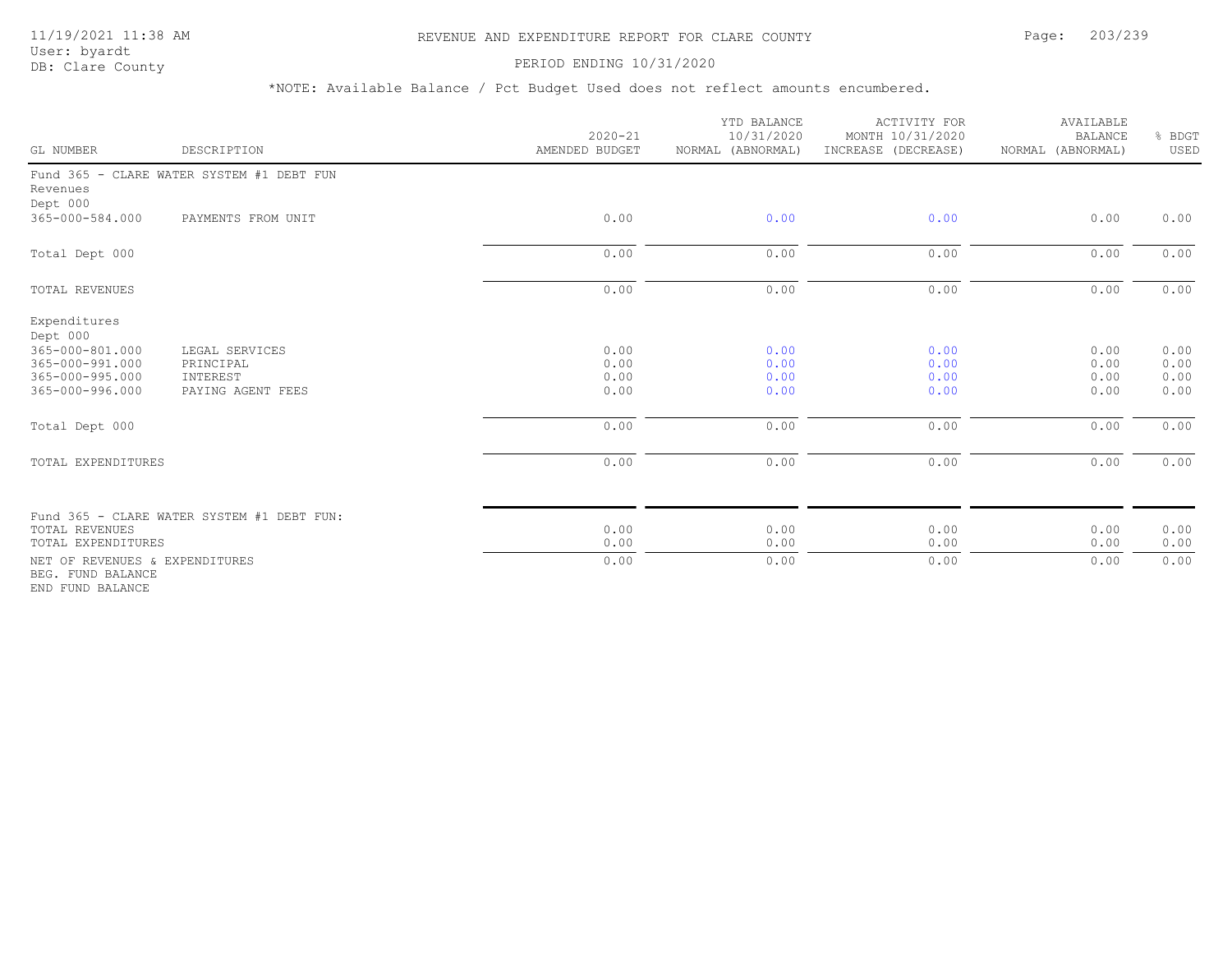## 11/19/2021 11:38 AM REVENUE AND EXPENDITURE REPORT FOR CLARE COUNTY Page: 204/239

User: byardt

# DB: Clare County **DB: Clare County**

\*NOTE: Available Balance / Pct Budget Used does not reflect amounts encumbered.

| GL NUMBER                                           | DESCRIPTION                               | $2020 - 21$<br>AMENDED BUDGET | YTD BALANCE<br>10/31/2020<br>NORMAL (ABNORMAL) | <b>ACTIVITY FOR</b><br>MONTH 10/31/2020<br>INCREASE (DECREASE) | AVAILABLE<br><b>BALANCE</b><br>NORMAL (ABNORMAL) | % BDGT<br>USED |
|-----------------------------------------------------|-------------------------------------------|-------------------------------|------------------------------------------------|----------------------------------------------------------------|--------------------------------------------------|----------------|
| Revenues                                            | Fund 366 - COURTHOUSE RENOVATION DEBT FD  |                               |                                                |                                                                |                                                  |                |
| Dept 000                                            |                                           |                               |                                                |                                                                |                                                  |                |
| 366-000-699.101                                     | OPERATING TRANSFER IN-GEN FUND            | 121,824.00                    | 60,870.00                                      | 60,870.00                                                      | 60,954.00                                        | 49.97          |
| $366 - 000 - 699.466$<br>366-000-699.900            | TRANSFER IN CONTRUCTION FUND              | 0.00<br>0.00                  | 0.00                                           | 0.00                                                           | 0.00                                             | 0.00           |
|                                                     | BEGINNING FUND BALANCE                    |                               | 0.00                                           | 0.00                                                           | 0.00                                             | 0.00           |
| Total Dept 000                                      |                                           | 121,824.00                    | 60,870.00                                      | 60,870.00                                                      | 60,954.00                                        | 49.97          |
| TOTAL REVENUES                                      |                                           | 121,824.00                    | 60,870.00                                      | 60,870.00                                                      | 60,954.00                                        | 49.97          |
| Expenditures<br>Dept 000                            |                                           |                               |                                                |                                                                |                                                  |                |
| 366-000-991.000                                     | PRINCIPAL                                 | 90,000.00                     | 45,000.00                                      | 45,000.00                                                      | 45,000.00                                        | 50.00          |
| $366 - 000 - 995.000$                               | INTEREST                                  | 31,324.00                     | 15,870.00                                      | 15,870.00                                                      | 15,454.00                                        | 50.66          |
| 366-000-996.000                                     | PAYING AGENT FEES                         | 500.00                        | 0.00                                           | 0.00                                                           | 500.00                                           | 0.00           |
| 366-000-999.101                                     | TRANSFER OUT                              | 0.00                          | 0.00                                           | 0.00                                                           | 0.00                                             | 0.00           |
| Total Dept 000                                      |                                           | 121,824.00                    | 60,870.00                                      | 60,870.00                                                      | 60,954.00                                        | 49.97          |
| TOTAL EXPENDITURES                                  |                                           | 121,824.00                    | 60,870.00                                      | 60,870.00                                                      | 60,954.00                                        | 49.97          |
|                                                     |                                           |                               |                                                |                                                                |                                                  |                |
|                                                     | Fund 366 - COURTHOUSE RENOVATION DEBT FD: |                               |                                                |                                                                |                                                  |                |
| <b>TOTAL REVENUES</b><br>TOTAL EXPENDITURES         |                                           | 121,824.00<br>121,824.00      | 60,870.00<br>60,870.00                         | 60,870.00<br>60,870.00                                         | 60,954.00<br>60,954.00                           | 49.97<br>49.97 |
|                                                     |                                           |                               |                                                |                                                                |                                                  |                |
| NET OF REVENUES & EXPENDITURES<br>BEG. FUND BALANCE |                                           | 0.00                          | 0.00                                           | 0.00                                                           | 0.00                                             | 0.00           |

END FUND BALANCE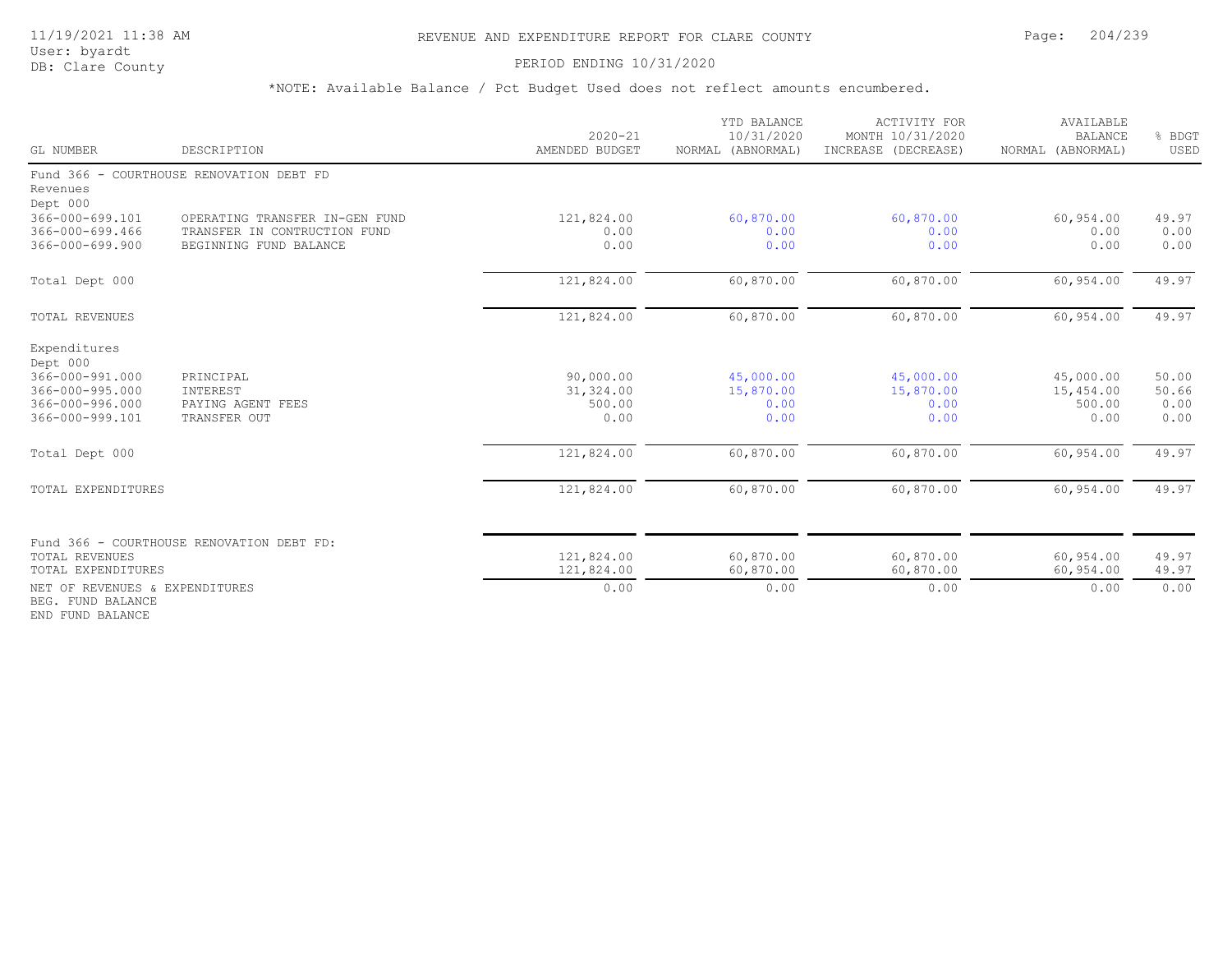# 11/19/2021 11:38 AM REVENUE AND EXPENDITURE REPORT FOR CLARE COUNTY Page: 205/239

### PERIOD ENDING 10/31/2020

| GL NUMBER                                                                         | DESCRIPTION                                | $2020 - 21$<br>AMENDED BUDGET | YTD BALANCE<br>10/31/2020<br>NORMAL (ABNORMAL) | <b>ACTIVITY FOR</b><br>MONTH 10/31/2020<br>INCREASE (DECREASE) | AVAILABLE<br><b>BALANCE</b><br>NORMAL (ABNORMAL) | % BDGT<br>USED       |
|-----------------------------------------------------------------------------------|--------------------------------------------|-------------------------------|------------------------------------------------|----------------------------------------------------------------|--------------------------------------------------|----------------------|
| Revenues<br>Dept 000                                                              | Fund 367 - BLDG AUTHORITY JAIL DEBT FD     |                               |                                                |                                                                |                                                  |                      |
| 367-000-665.000                                                                   | INTEREST ON INVESTMENTS                    | 0.00                          | 0.00                                           | 0.00                                                           | 0.00                                             | 0.00                 |
| Total Dept 000                                                                    |                                            | 0.00                          | 0.00                                           | 0.00                                                           | 0.00                                             | 0.00                 |
| <b>TOTAL REVENUES</b>                                                             |                                            | 0.00                          | 0.00                                           | 0.00                                                           | 0.00                                             | 0.00                 |
| Expenditures<br>Dept 000<br>367-000-991.000<br>367-000-995.000<br>367-000-996.000 | PRINCIPAL<br>INTEREST<br>PAYING AGENT FEES | 0.00<br>0.00<br>0.00          | 0.00<br>0.00<br>0.00                           | 0.00<br>0.00<br>0.00                                           | 0.00<br>0.00<br>0.00                             | 0.00<br>0.00<br>0.00 |
| Total Dept 000                                                                    |                                            | 0.00                          | 0.00                                           | 0.00                                                           | 0.00                                             | 0.00                 |
| TOTAL EXPENDITURES                                                                |                                            | 0.00                          | 0.00                                           | 0.00                                                           | 0.00                                             | 0.00                 |
| <b>TOTAL REVENUES</b><br>TOTAL EXPENDITURES                                       | Fund 367 - BLDG AUTHORITY JAIL DEBT FD:    | 0.00<br>0.00                  | 0.00<br>0.00                                   | 0.00<br>0.00                                                   | 0.00<br>0.00                                     | 0.00<br>0.00         |
| NET OF REVENUES & EXPENDITURES<br>BEG. FUND BALANCE<br>END FUND BALANCE           |                                            | 0.00                          | 0.00                                           | 0.00                                                           | 0.00                                             | 0.00                 |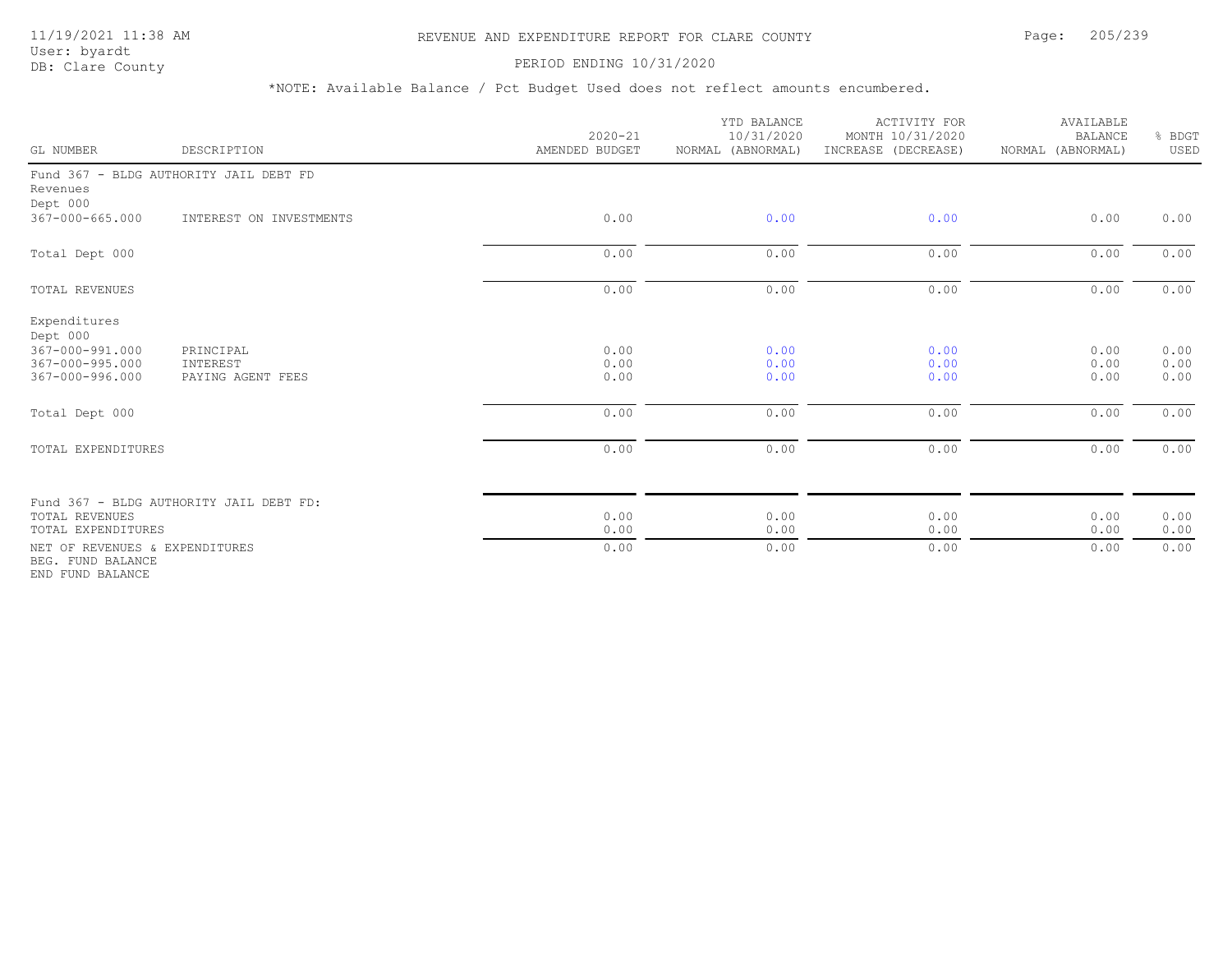### PERIOD ENDING 10/31/2020

| GL NUMBER                                                                       | DESCRIPTION                            | $2020 - 21$<br>AMENDED BUDGET | YTD BALANCE<br>10/31/2020<br>NORMAL (ABNORMAL) | <b>ACTIVITY FOR</b><br>MONTH 10/31/2020<br>INCREASE (DECREASE) | AVAILABLE<br><b>BALANCE</b><br>NORMAL (ABNORMAL) | % BDGT<br>USED |
|---------------------------------------------------------------------------------|----------------------------------------|-------------------------------|------------------------------------------------|----------------------------------------------------------------|--------------------------------------------------|----------------|
| Fund 380 - BROWNFIELD DEBT FUND<br>Revenues<br>Dept 000                         |                                        |                               |                                                |                                                                |                                                  |                |
| 380-000-584.000<br>380-000-699.480                                              | PAYMENTS FROM UNIT<br>TRANSFER IN -BRA | 0.00<br>6,001.00              | 0.00<br>0.00                                   | 0.00<br>0.00                                                   | 0.00<br>6,001.00                                 | 0.00<br>0.00   |
| Total Dept 000                                                                  |                                        | 6,001.00                      | 0.00                                           | 0.00                                                           | 6,001.00                                         | 0.00           |
| <b>TOTAL REVENUES</b>                                                           |                                        | 6,001.00                      | 0.00                                           | 0.00                                                           | 6,001.00                                         | 0.00           |
| Expenditures<br>Dept 000<br>380-000-991.000<br>380-000-995.000                  | PRINCIPAL<br>INTEREST                  | 5,310.00<br>691.00            | 0.00<br>0.00                                   | 0.00<br>0.00                                                   | 5,310.00<br>691.00                               | 0.00<br>0.00   |
| Total Dept 000                                                                  |                                        | 6,001.00                      | 0.00                                           | 0.00                                                           | 6,001.00                                         | 0.00           |
| TOTAL EXPENDITURES                                                              |                                        | 6,001.00                      | 0.00                                           | 0.00                                                           | 6,001.00                                         | 0.00           |
| Fund 380 - BROWNFIELD DEBT FUND:<br><b>TOTAL REVENUES</b><br>TOTAL EXPENDITURES |                                        | 6,001.00<br>6,001.00          | 0.00<br>0.00                                   | 0.00<br>0.00                                                   | 6,001.00<br>6,001.00                             | 0.00<br>0.00   |
| NET OF REVENUES & EXPENDITURES<br>BEG. FUND BALANCE<br>END FUND BALANCE         |                                        | 0.00                          | 0.00                                           | 0.00                                                           | 0.00                                             | 0.00           |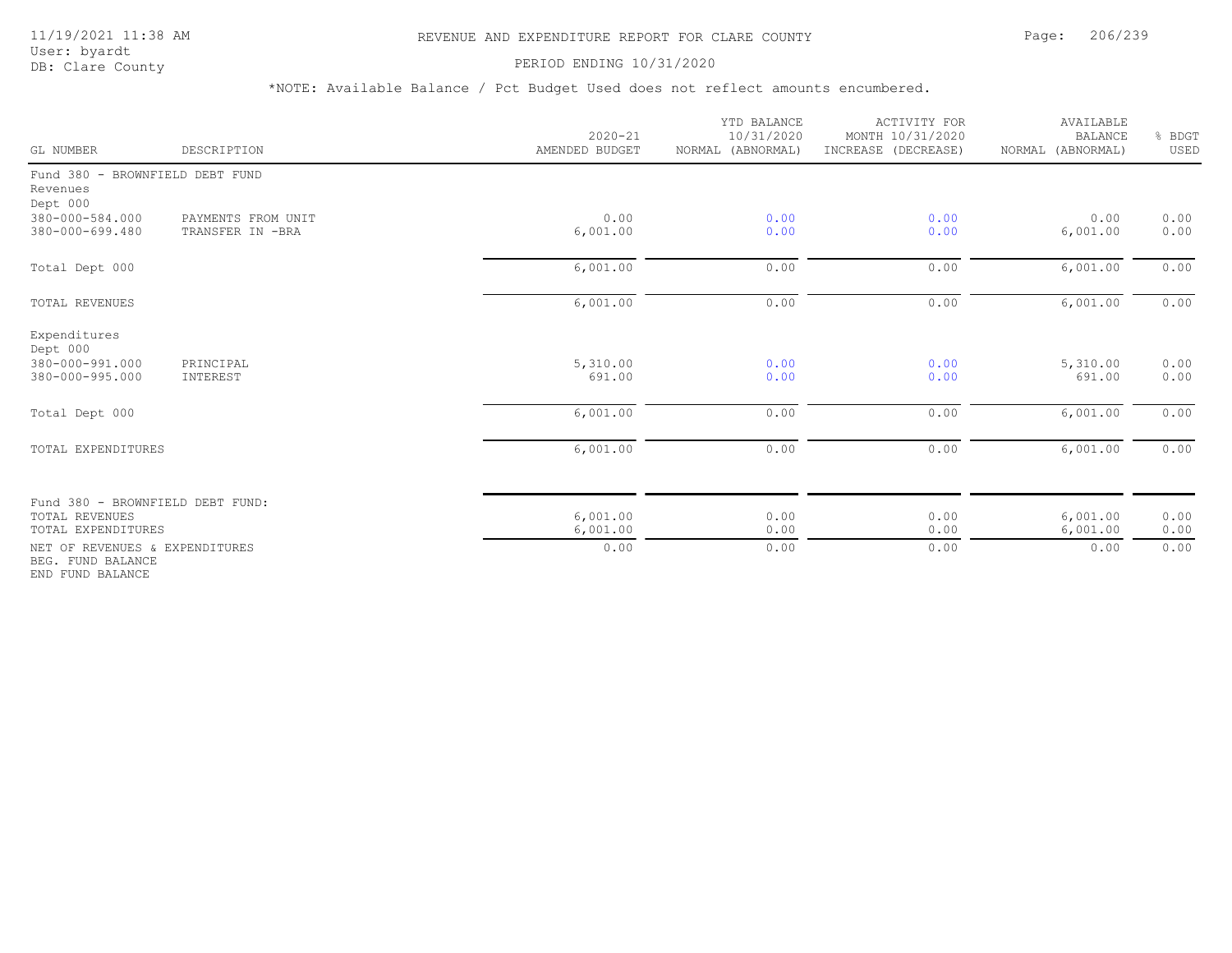# 11/19/2021 11:38 AM REVENUE AND EXPENDITURE REPORT FOR CLARE COUNTY Page: 207/239

User: byardt<br>DB: Clare County

### PERIOD ENDING 10/31/2020

| GL NUMBER                                                                                            | DESCRIPTION                                                                              | $2020 - 21$<br>AMENDED BUDGET        | YTD BALANCE<br>10/31/2020<br>NORMAL (ABNORMAL) | <b>ACTIVITY FOR</b><br>MONTH 10/31/2020<br>INCREASE (DECREASE) | AVAILABLE<br><b>BALANCE</b><br>NORMAL (ABNORMAL) | % BDGT<br>USED               |
|------------------------------------------------------------------------------------------------------|------------------------------------------------------------------------------------------|--------------------------------------|------------------------------------------------|----------------------------------------------------------------|--------------------------------------------------|------------------------------|
| Revenues<br>Dept 000                                                                                 | Fund 388 - USDA LOAN DEBT FUND-SS CENTER                                                 |                                      |                                                |                                                                |                                                  |                              |
| 388-000-665.000<br>388-000-699.288                                                                   | INTEREST ON INVESTMENTS<br>APPROP TRANS IN SENIOR SERVICES                               | 0.00<br>7,760.00                     | 0.00<br>0.00                                   | 0.00<br>0.00                                                   | 0.00<br>7,760.00                                 | 0.00<br>0.00                 |
| Total Dept 000                                                                                       |                                                                                          | 7,760.00                             | 0.00                                           | 0.00                                                           | 7,760.00                                         | 0.00                         |
| TOTAL REVENUES                                                                                       |                                                                                          | 7,760.00                             | 0.00                                           | 0.00                                                           | 7,760.00                                         | 0.00                         |
| Expenditures<br>Dept 000<br>388-000-991.000<br>388-000-991.051<br>388-000-995.000<br>388-000-995.051 | PRINCIPAL<br>PRINCIPAL - SS MEAL SITE CLARE<br>INTEREST<br>INTEREST - SS MEAL SITE CLARE | 3,000.00<br>0.00<br>4,760.00<br>0.00 | 0.00<br>0.00<br>0.00<br>0.00                   | 0.00<br>0.00<br>0.00<br>0.00                                   | 3,000.00<br>0.00<br>4,760.00<br>0.00             | 0.00<br>0.00<br>0.00<br>0.00 |
| Total Dept 000                                                                                       |                                                                                          | 7,760.00                             | 0.00                                           | 0.00                                                           | 7,760.00                                         | 0.00                         |
| TOTAL EXPENDITURES                                                                                   |                                                                                          | 7,760.00                             | 0.00                                           | 0.00                                                           | 7,760.00                                         | 0.00                         |
| TOTAL REVENUES<br>TOTAL EXPENDITURES                                                                 | Fund 388 - USDA LOAN DEBT FUND-SS CENTER:                                                | 7,760.00<br>7,760.00                 | 0.00<br>0.00                                   | 0.00<br>0.00                                                   | 7,760.00<br>7,760.00                             | 0.00<br>0.00                 |
| NET OF REVENUES & EXPENDITURES<br>BEG. FUND BALANCE<br>END FUND BALANCE                              |                                                                                          | 0.00<br>0.73<br>0.73                 | 0.00<br>0.73<br>0.73                           | 0.00                                                           | 0.00                                             | 0.00                         |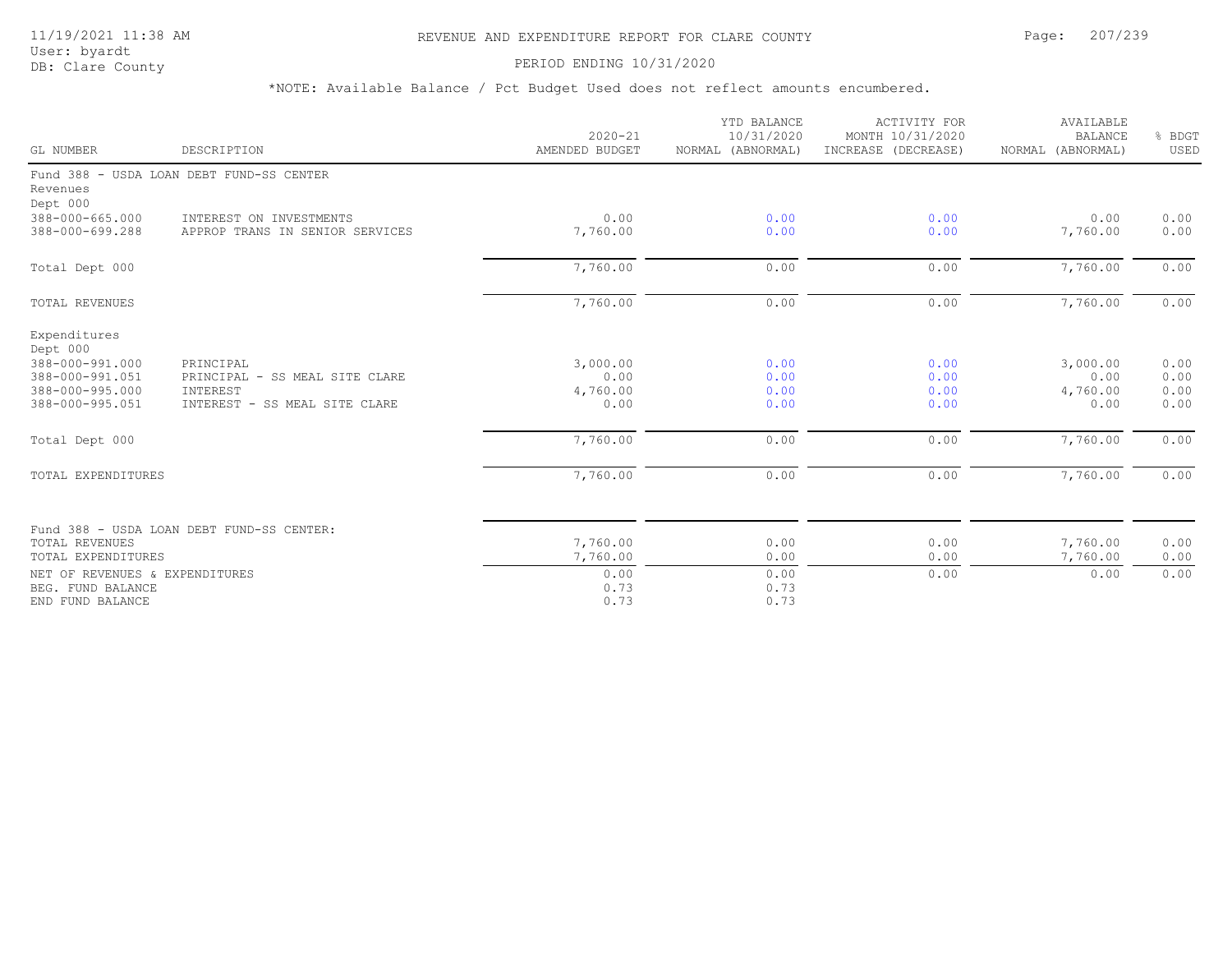# 11/19/2021 11:38 AM REVENUE AND EXPENDITURE REPORT FOR CLARE COUNTY Page: 208/239

### PERIOD ENDING 10/31/2020

\*NOTE: Available Balance / Pct Budget Used does not reflect amounts encumbered.

| GL NUMBER                                                                                            | DESCRIPTION                                                       | $2020 - 21$<br>AMENDED BUDGET | YTD BALANCE<br>10/31/2020<br>NORMAL (ABNORMAL) | <b>ACTIVITY FOR</b><br>MONTH 10/31/2020<br>INCREASE (DECREASE) | AVAILABLE<br><b>BALANCE</b><br>NORMAL (ABNORMAL) | & BDGT<br>USED               |
|------------------------------------------------------------------------------------------------------|-------------------------------------------------------------------|-------------------------------|------------------------------------------------|----------------------------------------------------------------|--------------------------------------------------|------------------------------|
| Revenues<br>Dept 000                                                                                 | Fund 396 - CLARE SEWAGE #4 DEBT FUND                              |                               |                                                |                                                                |                                                  |                              |
| 396-000-584.000                                                                                      | PAYMENTS FROM UNIT                                                | 0.00                          | 0.00                                           | 0.00                                                           | 0.00                                             | 0.00                         |
| Total Dept 000                                                                                       |                                                                   | 0.00                          | 0.00                                           | 0.00                                                           | 0.00                                             | 0.00                         |
| <b>TOTAL REVENUES</b>                                                                                |                                                                   | 0.00                          | 0.00                                           | 0.00                                                           | 0.00                                             | 0.00                         |
| Expenditures<br>Dept 000<br>396-000-801.000<br>396-000-991.000<br>396-000-995.000<br>396-000-996.000 | CONTRACTED SERVICES<br>PRINCIPAL<br>INTEREST<br>PAYING AGENT FEES | 0.00<br>0.00<br>0.00<br>0.00  | 0.00<br>0.00<br>0.00<br>0.00                   | 0.00<br>0.00<br>0.00<br>0.00                                   | 0.00<br>0.00<br>0.00<br>0.00                     | 0.00<br>0.00<br>0.00<br>0.00 |
| Total Dept 000                                                                                       |                                                                   | 0.00                          | 0.00                                           | 0.00                                                           | 0.00                                             | 0.00                         |
| TOTAL EXPENDITURES                                                                                   |                                                                   | 0.00                          | 0.00                                           | 0.00                                                           | 0.00                                             | 0.00                         |
| TOTAL REVENUES<br>TOTAL EXPENDITURES                                                                 | Fund 396 - CLARE SEWAGE #4 DEBT FUND:                             | 0.00<br>0.00                  | 0.00<br>0.00                                   | 0.00<br>0.00                                                   | 0.00<br>0.00                                     | 0.00<br>0.00                 |
| NET OF REVENUES & EXPENDITURES<br>BEG. FUND BALANCE                                                  |                                                                   | 0.00                          | 0.00                                           | 0.00                                                           | 0.00                                             | 0.00                         |

END FUND BALANCE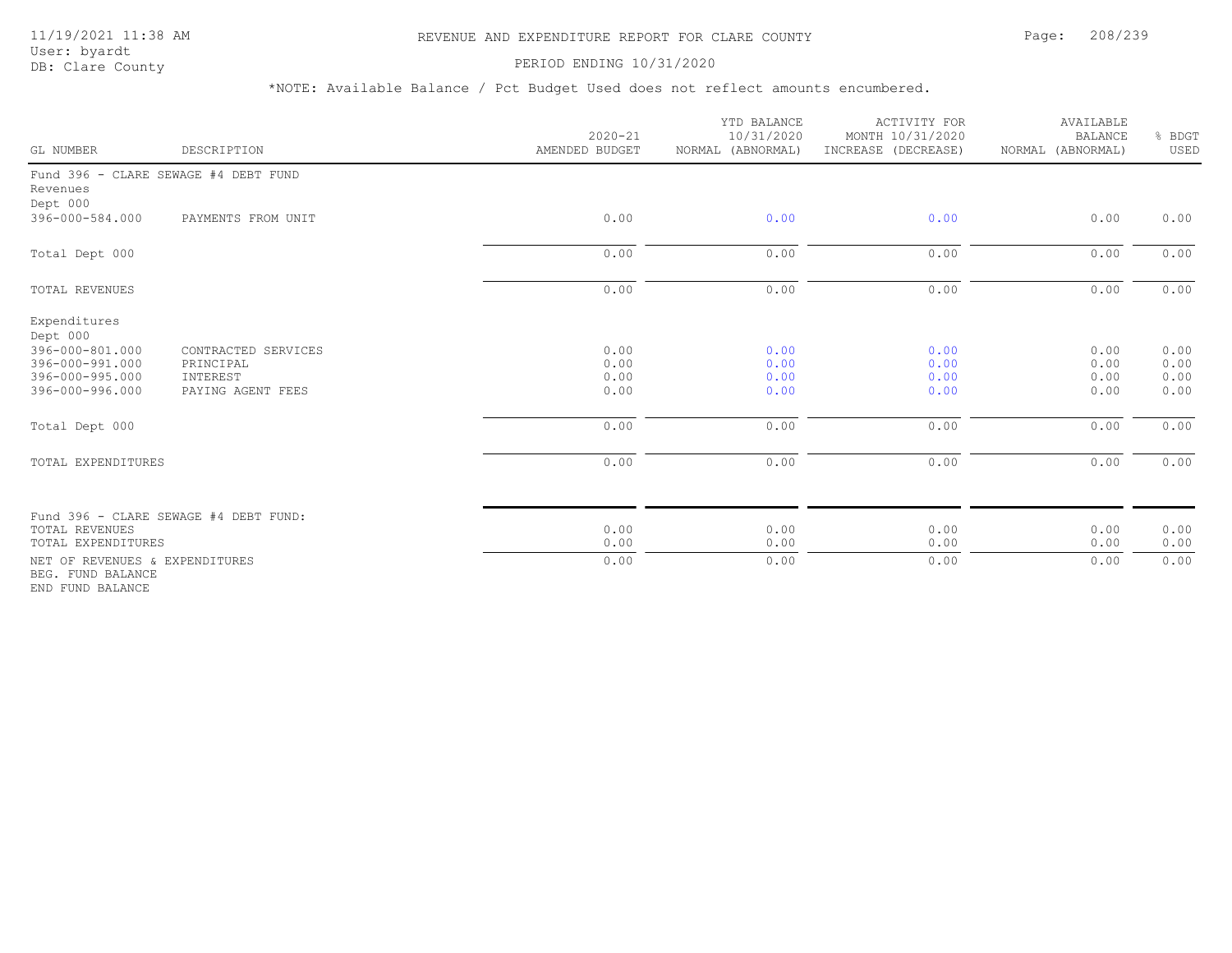# 11/19/2021 11:38 AM REVENUE AND EXPENDITURE REPORT FOR CLARE COUNTY Page: 209/239

User: byardt

# DB: Clare County **DB: Clare County**

\*NOTE: Available Balance / Pct Budget Used does not reflect amounts encumbered.

| GL NUMBER                                                                                            | DESCRIPTION                                                       | $2020 - 21$<br>AMENDED BUDGET | YTD BALANCE<br>10/31/2020<br>NORMAL (ABNORMAL) | ACTIVITY FOR<br>MONTH 10/31/2020<br>INCREASE (DECREASE) | AVAILABLE<br><b>BALANCE</b><br>NORMAL (ABNORMAL) | % BDGT<br>USED               |
|------------------------------------------------------------------------------------------------------|-------------------------------------------------------------------|-------------------------------|------------------------------------------------|---------------------------------------------------------|--------------------------------------------------|------------------------------|
| Revenues<br>Dept 000                                                                                 | Fund 398 - CLARE SEWER REFUNDING BONDS                            |                               |                                                |                                                         |                                                  |                              |
| 398-000-584.000<br>398-000-665.000<br>398-000-694.000                                                | PAYMENT FROM UNIT<br>INTEREST ON INVESTMENTS<br>OVER/SHORT        | 0.00<br>0.00<br>0.00          | 0.00<br>0.00<br>0.00                           | 0.00<br>0.00<br>0.00                                    | 0.00<br>0.00<br>0.00                             | 0.00<br>0.00<br>0.00         |
| Total Dept 000                                                                                       |                                                                   | 0.00                          | 0.00                                           | 0.00                                                    | 0.00                                             | 0.00                         |
| TOTAL REVENUES                                                                                       |                                                                   | 0.00                          | 0.00                                           | 0.00                                                    | 0.00                                             | 0.00                         |
| Expenditures<br>Dept 000<br>398-000-991.000<br>398-000-995.000<br>398-000-996.000<br>398-000-998.900 | PRINCIPAL<br>INTEREST<br>PAYING AGENT FEES<br>ENDING FUND BALANCE | 0.00<br>0.00<br>0.00<br>0.00  | 0.00<br>0.00<br>0.00<br>0.00                   | 0.00<br>0.00<br>0.00<br>0.00                            | 0.00<br>0.00<br>0.00<br>0.00                     | 0.00<br>0.00<br>0.00<br>0.00 |
| Total Dept 000                                                                                       |                                                                   | 0.00                          | 0.00                                           | 0.00                                                    | 0.00                                             | 0.00                         |
| TOTAL EXPENDITURES                                                                                   |                                                                   | 0.00                          | 0.00                                           | 0.00                                                    | 0.00                                             | 0.00                         |
| TOTAL REVENUES<br>TOTAL EXPENDITURES                                                                 | Fund 398 - CLARE SEWER REFUNDING BONDS:                           | 0.00<br>0.00                  | 0.00<br>0.00                                   | 0.00<br>0.00                                            | 0.00<br>0.00                                     | 0.00<br>0.00                 |
| NET OF REVENUES & EXPENDITURES<br>BEG. FUND BALANCE                                                  |                                                                   | 0.00                          | 0.00                                           | 0.00                                                    | 0.00                                             | 0.00                         |

END FUND BALANCE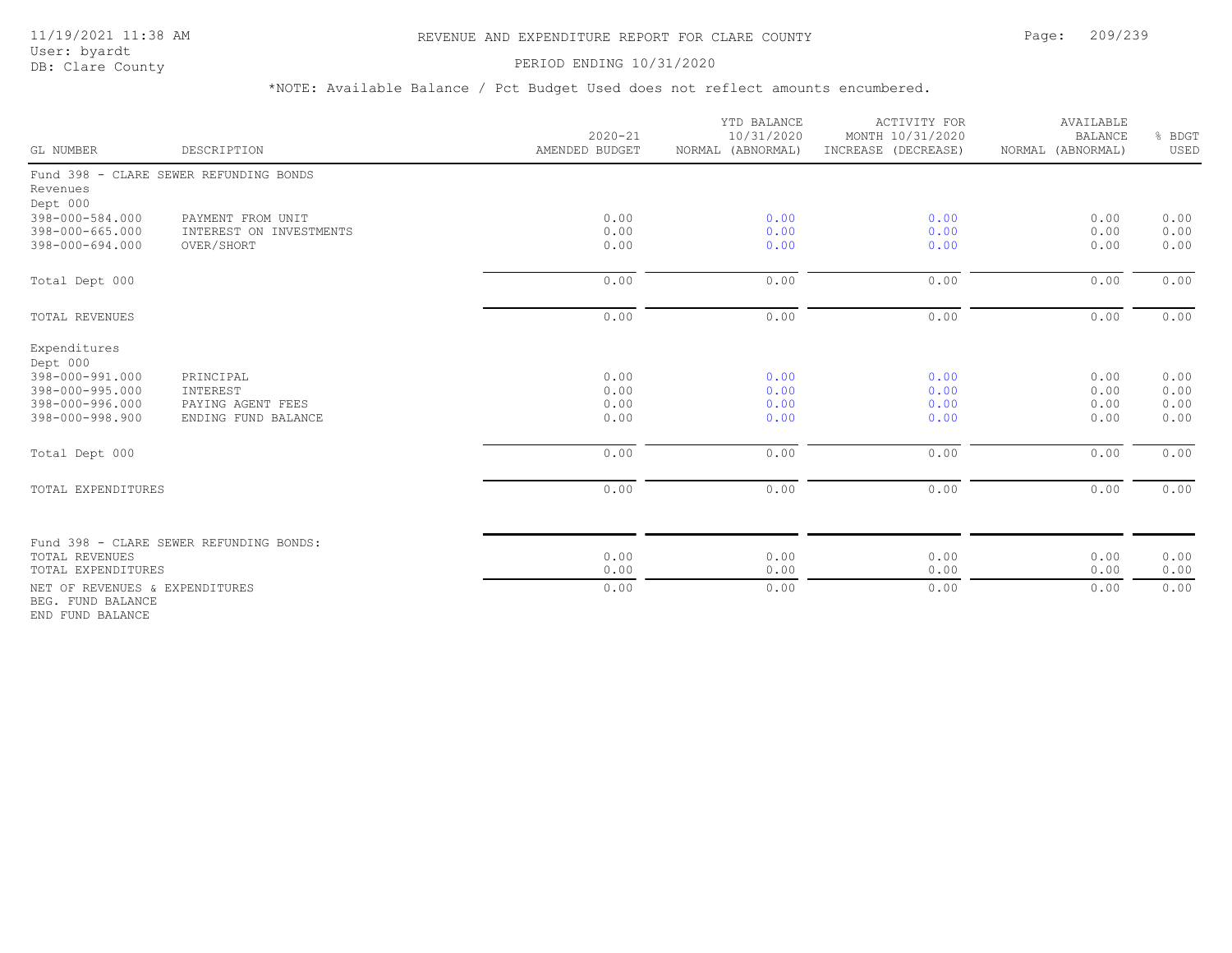# PERIOD ENDING 10/31/2020

| GL NUMBER                             | DESCRIPTION                                | $2020 - 21$<br>AMENDED BUDGET | YTD BALANCE<br>10/31/2020<br>NORMAL (ABNORMAL) | <b>ACTIVITY FOR</b><br>MONTH 10/31/2020<br>INCREASE (DECREASE) | AVAILABLE<br><b>BALANCE</b><br>NORMAL (ABNORMAL) | % BDGT<br>USED |
|---------------------------------------|--------------------------------------------|-------------------------------|------------------------------------------------|----------------------------------------------------------------|--------------------------------------------------|----------------|
|                                       | Fund 413 - ANIMAL SHELTER IMPROVEMENT FUN  |                               |                                                |                                                                |                                                  |                |
| Revenues                              |                                            |                               |                                                |                                                                |                                                  |                |
| Dept 000                              |                                            |                               |                                                |                                                                |                                                  |                |
| 413-000-402.000                       | CURRENT PROPERTY TAXES                     | 0.00                          | 0.00                                           | 0.00                                                           | 0.00                                             | 0.00           |
| 413-000-420.000                       | PERSONAL PROPERTY TAXES                    | 0.00                          | 0.00                                           | 0.00                                                           | 0.00                                             | 0.00           |
| 413-000-424.000                       | TAX REVERTED LANDS                         | 0.00                          | 0.00                                           | 0.00                                                           | 0.00                                             | 0.00           |
| 413-000-437.000                       | INDUSTRIAL FACILITY TAX                    | 0.00                          | 0.00                                           | 0.00                                                           | 0.00                                             | 0.00           |
| 413-000-575.000                       | SINGLE BUSINESS TAX                        | 0.00                          | 0.00                                           | 0.00                                                           | 0.00                                             | 0.00           |
| 413-000-665.000                       | INTEREST EARNED                            | 2,000.00                      | 0.00                                           | 0.00                                                           | 2,000.00                                         | 0.00           |
| 413-000-673.000                       | SALE OF ASSETS-TRUCKS                      | 0.00                          | 0.00                                           | 0.00                                                           | 0.00                                             | 0.00           |
| 413-000-674.000                       | FOUNDATION GRANT                           | 0.00                          | 0.00                                           | 0.00                                                           | 0.00                                             | 0.00           |
| 413-000-699.900                       | BEGINNING FUND BALANCE                     | 120,000.00                    | 0.00                                           | 0.00                                                           | 120,000.00                                       | 0.00           |
| Total Dept 000                        |                                            | 122,000.00                    | 0.00                                           | 0.00                                                           | 122,000.00                                       | 0.00           |
| TOTAL REVENUES                        |                                            | 122,000.00                    | 0.00                                           | 0.00                                                           | 122,000.00                                       | 0.00           |
| Expenditures                          |                                            |                               |                                                |                                                                |                                                  |                |
| Dept 000                              |                                            |                               |                                                |                                                                |                                                  |                |
| 413-000-702.000                       | CONTRACT SERVICES                          | 0.00                          | 0.00                                           | 0.00                                                           | 0.00                                             | 0.00           |
| 413-000-931.000                       | BUILDING REPAIRS & MAINTENANCE             | 6,000.00                      | 0.00                                           | 0.00                                                           | 6,000.00                                         | 0.00           |
| 413-000-962.000                       | TAX APPEALS ADJUSTMENT                     | 100.00                        | 0.00                                           | 0.00                                                           | 100.00                                           | 0.00           |
| 413-000-975.285                       | BUILDING IMPROVEMENTS                      | 0.00                          | 0.00                                           | 0.00                                                           | 0.00                                             | 0.00           |
| 413-000-978.000                       | NEW EQUIPMENT                              | 25,000.00                     | 0.00                                           | 0.00                                                           | 25,000.00                                        | 0.00           |
| 413-000-978.001                       | NEW EQUIPMENT UNDER \$5,000                | 5,000.00                      | 0.00                                           | 0.00                                                           | 5,000.00                                         | 0.00           |
| 413-000-998.900                       | ENDING FUND BALANCE                        | 85,900.00                     | 0.00                                           | 0.00                                                           | 85,900.00                                        | 0.00           |
| Total Dept 000                        |                                            | 122,000.00                    | 0.00                                           | 0.00                                                           | 122,000.00                                       | 0.00           |
| TOTAL EXPENDITURES                    |                                            | 122,000.00                    | 0.00                                           | 0.00                                                           | 122,000.00                                       | 0.00           |
|                                       |                                            |                               |                                                |                                                                |                                                  |                |
|                                       | Fund 413 - ANIMAL SHELTER IMPROVEMENT FUN: |                               |                                                |                                                                |                                                  |                |
| TOTAL REVENUES<br>TOTAL EXPENDITURES  |                                            | 122,000.00<br>122,000.00      | 0.00<br>0.00                                   | 0.00<br>0.00                                                   | 122,000.00<br>122,000.00                         | 0.00<br>0.00   |
| NET OF REVENUES & EXPENDITURES        |                                            | 0.00                          | 0.00                                           | 0.00                                                           | 0.00                                             | 0.00           |
| BEG. FUND BALANCE<br>END FUND BALANCE |                                            | 145, 152.77<br>145, 152.77    | 145, 152.77<br>145, 152.77                     |                                                                |                                                  |                |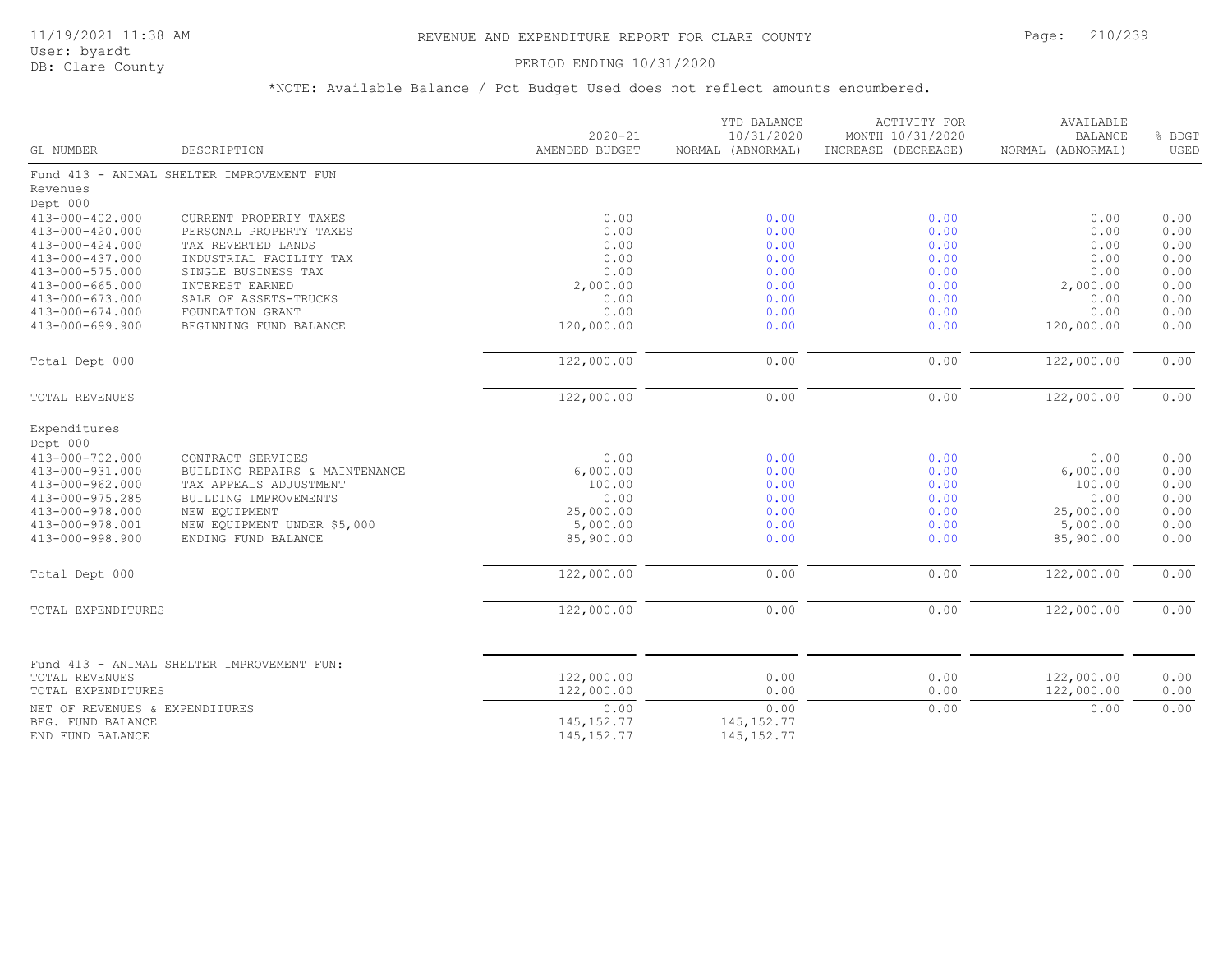User: byardt

# DB: Clare County **DB: Clare County**

| GL NUMBER                       | DESCRIPTION             | $2020 - 21$<br>AMENDED BUDGET | YTD BALANCE<br>10/31/2020<br>NORMAL (ABNORMAL) | ACTIVITY FOR<br>MONTH 10/31/2020<br>INCREASE (DECREASE) | AVAILABLE<br><b>BALANCE</b><br>NORMAL (ABNORMAL) | BDGT<br>USED |
|---------------------------------|-------------------------|-------------------------------|------------------------------------------------|---------------------------------------------------------|--------------------------------------------------|--------------|
| Fund 466 - CO CONSTRUCTION FUND |                         |                               |                                                |                                                         |                                                  |              |
| Revenues                        |                         |                               |                                                |                                                         |                                                  |              |
| Dept 000                        |                         |                               |                                                |                                                         |                                                  |              |
| 466-000-420.000                 | PERSONAL DEL TAXES      | 0.00                          | 0.00                                           | 0.00                                                    | 0.00                                             | 0.00         |
| 466-000-665.000                 | INTEREST ON INVESTMENTS | 0.00                          | 0.00                                           | 0.00                                                    | 0.00                                             | 0.00         |
| 466-000-698.000                 | BOND PROCEEDS           | 0.00                          | 260,000.00                                     | 260,000.00                                              | (260, 000, 00)                                   | 100.00       |
| 466-000-699.900                 | BEGINNING FUND BALANCE  | 0.00                          | 0.00                                           | 0.00                                                    | 0.00                                             | 0.00         |
|                                 |                         |                               |                                                |                                                         |                                                  |              |
| Total Dept 000                  |                         | 0.00                          | 260,000.00                                     | 260,000.00                                              | (260, 000, 00)                                   | 100.00       |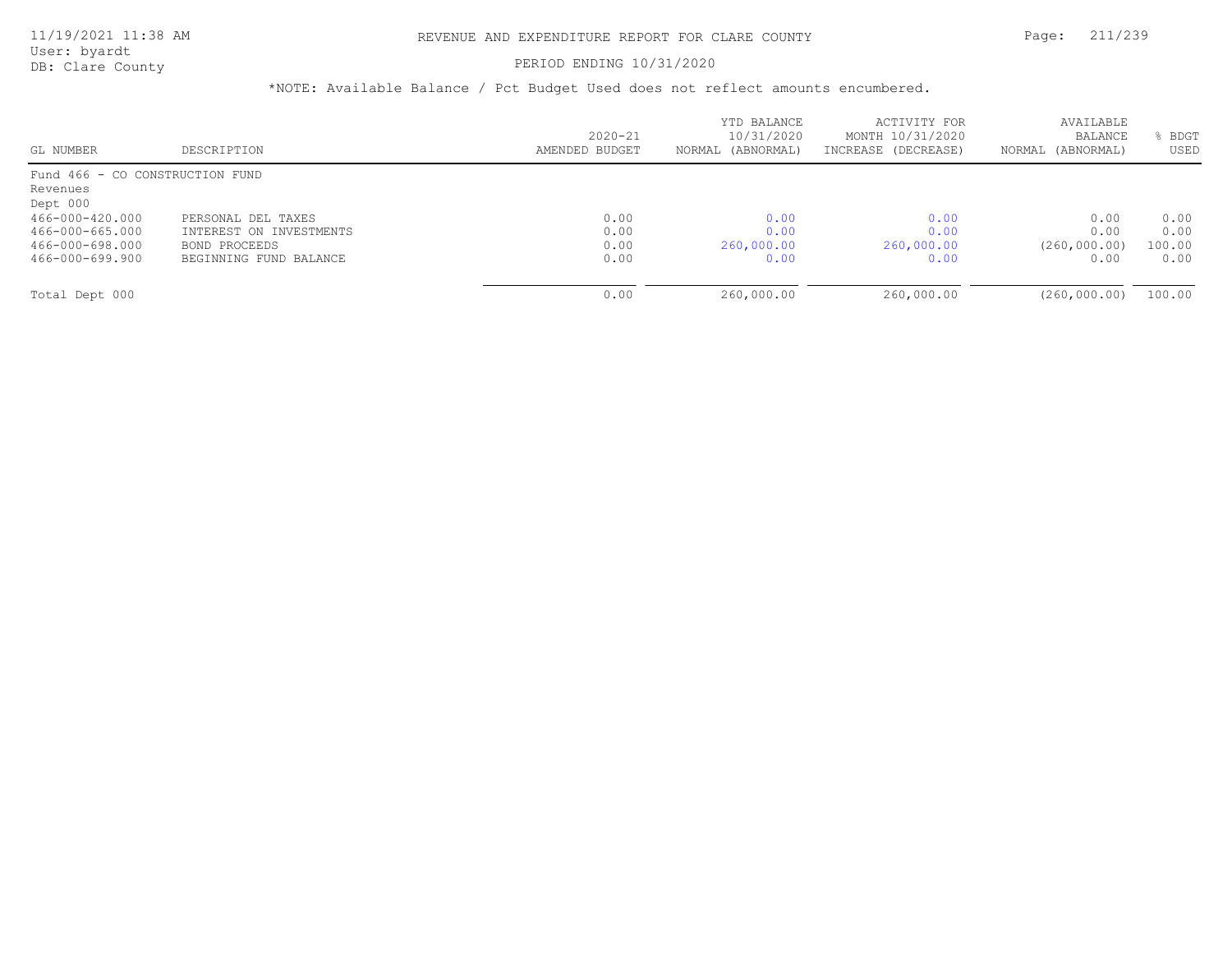# 11/19/2021 11:38 AM REVENUE AND EXPENDITURE REPORT FOR CLARE COUNTY Page: 212/239

User: byardt<br>DB: Clare County

### PERIOD ENDING 10/31/2020

| GL NUMBER                                   | DESCRIPTION            | $2020 - 21$<br>AMENDED BUDGET | YTD BALANCE<br>10/31/2020<br>NORMAL (ABNORMAL) | ACTIVITY FOR<br>MONTH 10/31/2020<br>INCREASE (DECREASE) | AVAILABLE<br><b>BALANCE</b><br>NORMAL (ABNORMAL) | BDGT<br>USED |
|---------------------------------------------|------------------------|-------------------------------|------------------------------------------------|---------------------------------------------------------|--------------------------------------------------|--------------|
| Fund 466 - CO CONSTRUCTION FUND<br>Revenues |                        |                               |                                                |                                                         |                                                  |              |
| Dept 261 - BUILDING AUTHORITY               |                        |                               |                                                |                                                         |                                                  |              |
| 466-261-402.000                             | CURRENT TAXES          | 0.00                          | 0.00                                           | 0.00                                                    | 0.00                                             | 0.00         |
| $466 - 261 - 437.000$                       | INDUSTRIAL FACILTY TAX | 0.00                          | 0.00                                           | 0.00                                                    | 0.00                                             | 0.00         |
| Total Dept 261 - BUILDING AUTHORITY         |                        | 0.00                          | 0.00                                           | 0.00                                                    | 0.00                                             | 0.00         |
| TOTAL REVENUES                              |                        | 0.00                          | 260,000.00                                     | 260,000.00                                              | (260, 000.00)                                    | 100.00       |
| Expenditures<br>Dept 000                    |                        |                               |                                                |                                                         |                                                  |              |
| 466-000-815.000                             | CONTRACTED SERVICES    | 0.00                          | 0.00                                           | 0.00                                                    | 0.00                                             | 0.00         |
| 466-000-955.000                             | <b>BANK CHARGES</b>    | 0.00                          | 0.00                                           | 0.00                                                    | 0.00                                             | 0.00         |
| 466-000-978.000                             | NEW EQUIPMENT          | 0.00                          | 259,298.63                                     | 259,298.63                                              | (259, 298.63)                                    | 100.00       |
| 466-000-998.366                             | TRANSFER OUT DEBT FUND | 0.00                          | 0.00                                           | 0.00                                                    | 0.00                                             | 0.00         |
| Total Dept 000                              |                        | 0.00                          | 259,298.63                                     | 259,298.63                                              | (259, 298, 63)                                   | 100.00       |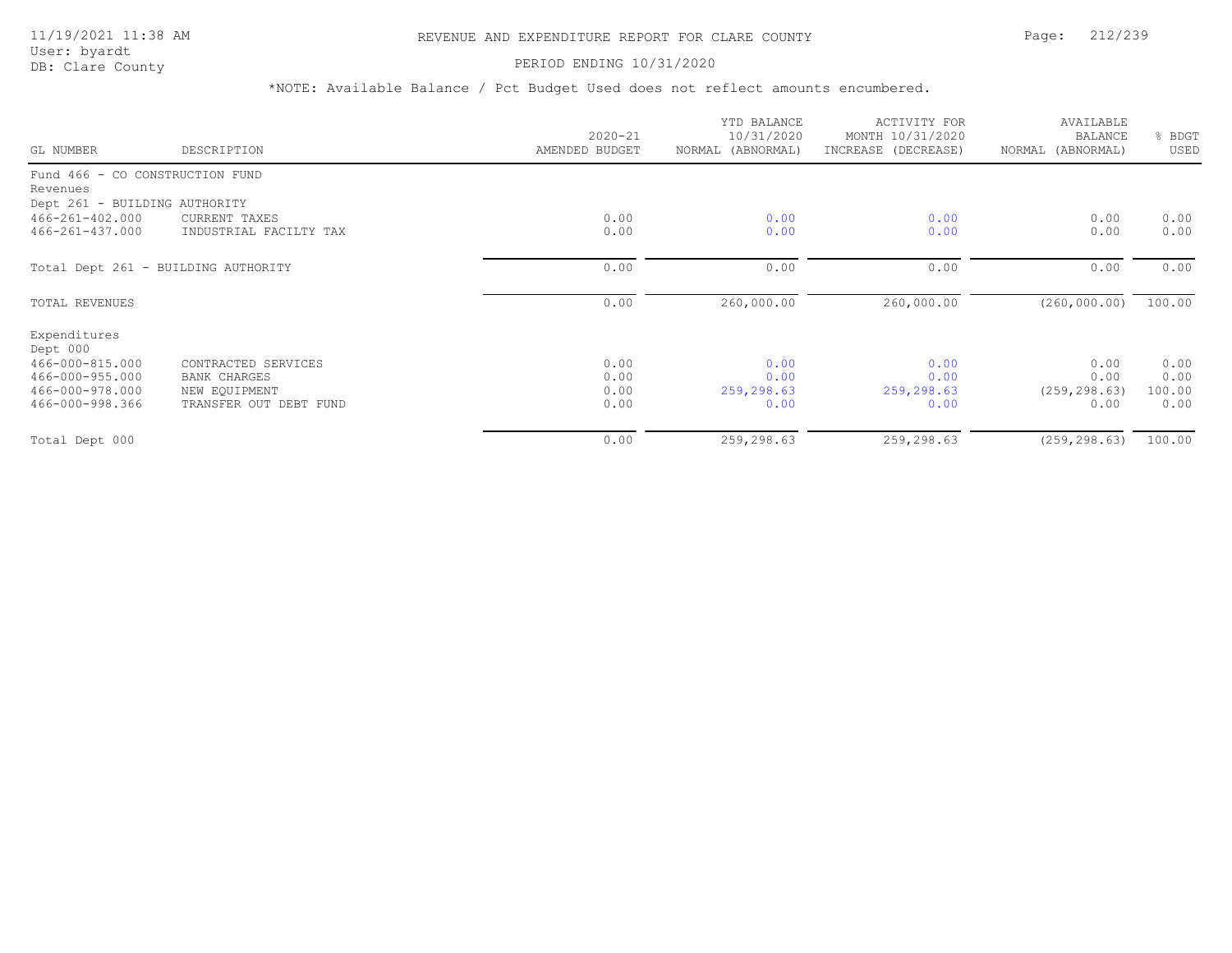# PERIOD ENDING 10/31/2020

| GL NUMBER                                                                                                              | DESCRIPTION                                        | $2020 - 21$<br>AMENDED BUDGET | YTD BALANCE<br>10/31/2020<br>NORMAL (ABNORMAL) | ACTIVITY FOR<br>MONTH 10/31/2020<br>INCREASE (DECREASE) | AVAILABLE<br><b>BALANCE</b><br>NORMAL (ABNORMAL) | BDGT<br>USED |
|------------------------------------------------------------------------------------------------------------------------|----------------------------------------------------|-------------------------------|------------------------------------------------|---------------------------------------------------------|--------------------------------------------------|--------------|
| Fund 466 - CO CONSTRUCTION FUND<br>Expenditures<br>Dept 261 - BUILDING AUTHORITY<br>466-261-962.000<br>466-261-998.261 | TAX APPEALS ADJUSTMENT<br>TRANSFER OUT 911 SERVICE | 0.00<br>0.00                  | 0.00<br>0.00                                   | 0.00<br>0.00                                            | 0.00<br>0.00                                     | 0.00<br>0.00 |
|                                                                                                                        | Total Dept 261 - BUILDING AUTHORITY                | 0.00                          | 0.00                                           | 0.00                                                    | 0.00                                             | 0.00         |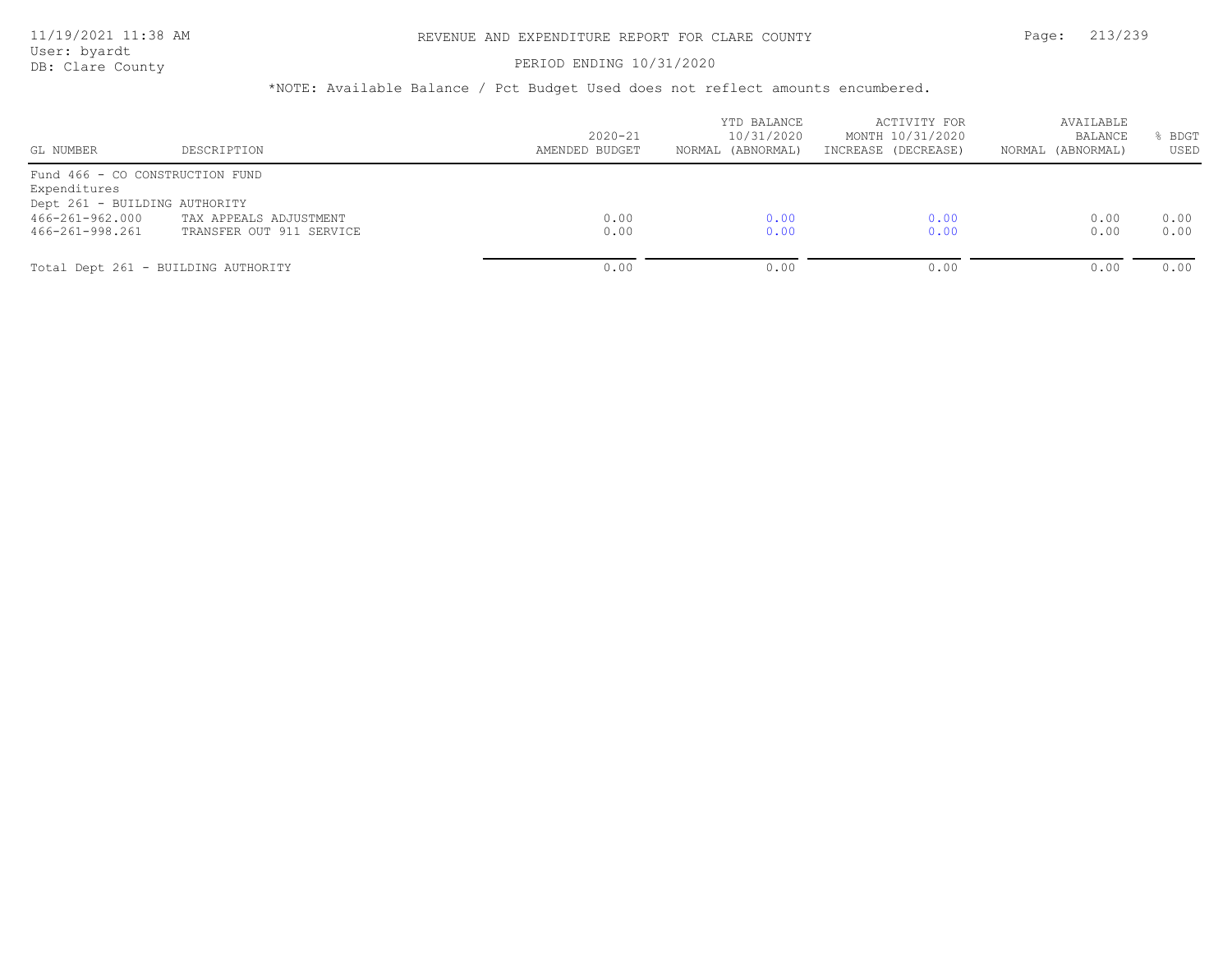# PERIOD ENDING 10/31/2020

|                                                     |             |                | YTD BALANCE       | ACTIVITY FOR        | AVAILABLE         |             |
|-----------------------------------------------------|-------------|----------------|-------------------|---------------------|-------------------|-------------|
|                                                     |             | $2020 - 21$    | 10/31/2020        | MONTH 10/31/2020    | BALANCE           | <b>BDGT</b> |
| GL NUMBER                                           | DESCRIPTION | AMENDED BUDGET | NORMAL (ABNORMAL) | INCREASE (DECREASE) | NORMAL (ABNORMAL) | USED        |
| Fund 466 - CO CONSTRUCTION FUND<br>Expenditures     |             |                |                   |                     |                   |             |
| TOTAL EXPENDITURES                                  |             | 0.00           | 259,298.63        | 259,298.63          | (259, 298, 63)    | 100.00      |
| Fund 466 - CO CONSTRUCTION FUND:<br>TOTAL REVENUES  |             | 0.00           | 260,000.00        | 260,000.00          | (260, 000, 00)    | 100.00      |
| TOTAL EXPENDITURES                                  |             | 0.00           | 259,298.63        | 259,298.63          | (259, 298.63)     | 100.00      |
| NET OF REVENUES & EXPENDITURES<br>BEG. FUND BALANCE |             | 0.00           | 701.37            | 701.37              | (701.37)          | 100.00      |
| END FUND BALANCE                                    |             |                | 701.37            |                     |                   |             |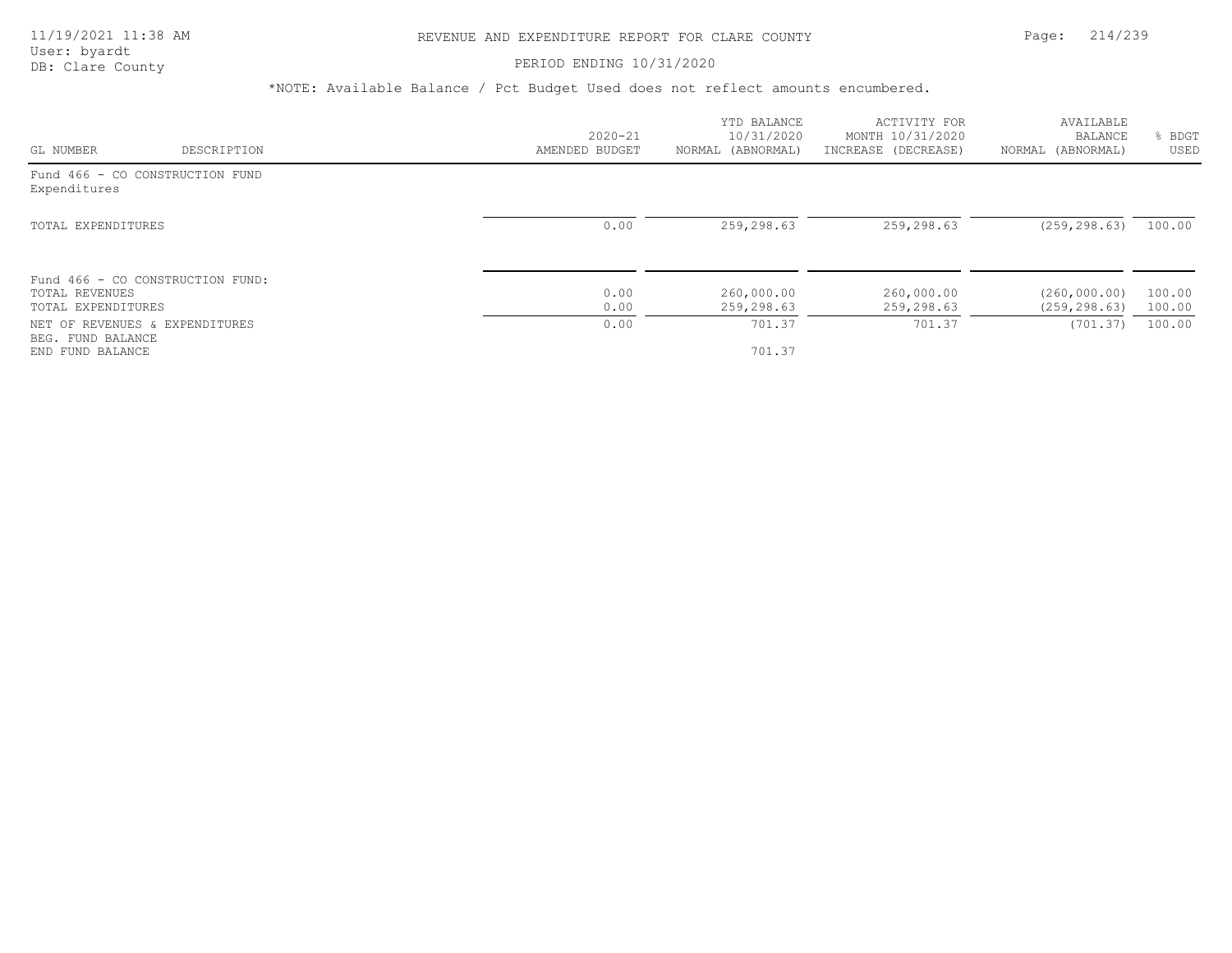# 11/19/2021 11:38 AM REVENUE AND EXPENDITURE REPORT FOR CLARE COUNTY Page: 215/239

User: byardt<br>DB: Clare County

### PERIOD ENDING 10/31/2020

\*NOTE: Available Balance / Pct Budget Used does not reflect amounts encumbered.

| GL NUMBER                                           | DESCRIPTION                                | $2020 - 21$<br>AMENDED BUDGET | YTD BALANCE<br>10/31/2020<br>NORMAL (ABNORMAL) | ACTIVITY FOR<br>MONTH 10/31/2020<br>INCREASE (DECREASE) | AVAILABLE<br><b>BALANCE</b><br>NORMAL (ABNORMAL) | % BDGT<br>USED |
|-----------------------------------------------------|--------------------------------------------|-------------------------------|------------------------------------------------|---------------------------------------------------------|--------------------------------------------------|----------------|
|                                                     | Fund 469 - COUNTY BUILDING RENOVATION FUN  |                               |                                                |                                                         |                                                  |                |
| Revenues                                            |                                            |                               |                                                |                                                         |                                                  |                |
| Dept 000                                            |                                            |                               |                                                |                                                         |                                                  |                |
| 469-000-575.000                                     | REBUILD MICHIGAN GRANT                     | 0.00                          | 0.00                                           | 0.00                                                    | 0.00                                             | 0.00           |
| 469-000-575.001                                     | USDA GRANT- ROOF                           | 0.00                          | 0.00                                           | 0.00                                                    | 0.00                                             | 0.00           |
| 469-000-697.000                                     | LOAN PROCEEDS                              | 0.00                          | 0.00                                           | 0.00                                                    | 0.00                                             | 0.00           |
| 469-000-698.000<br>469-000-699.101                  | <b>BOND PROCEEDS</b><br>TRANSFER GEN FUND  | 0.00<br>0.00                  | 0.00<br>0.00                                   | 0.00<br>0.00                                            | 0.00<br>0.00                                     | 0.00<br>0.00   |
| 469-000-699.245                                     | TRANSFER FROM 245 FUND                     | 0.00                          | 0.00                                           | 0.00                                                    | 0.00                                             | 0.00           |
| 469-000-699.900                                     | BEGINNING FUND BALANCE                     | 0.00                          | 0.00                                           | 0.00                                                    | 0.00                                             | 0.00           |
|                                                     |                                            |                               |                                                |                                                         |                                                  |                |
| Total Dept 000                                      |                                            | 0.00                          | 0.00                                           | 0.00                                                    | 0.00                                             | 0.00           |
| TOTAL REVENUES                                      |                                            | 0.00                          | 0.00                                           | 0.00                                                    | 0.00                                             | 0.00           |
| Expenditures                                        |                                            |                               |                                                |                                                         |                                                  |                |
| Dept 000                                            |                                            |                               |                                                |                                                         |                                                  |                |
| 469-000-728.000                                     | PRINTING & BINDING                         | 0.00                          | 0.00                                           | 0.00                                                    | 0.00                                             | 0.00           |
| 469-000-801.000                                     | LEGAL SERVICES                             | 0.00                          | 0.00                                           | 0.00                                                    | 0.00                                             | 0.00           |
| 469-000-967.000                                     | ARCHITECTURAL COST                         | 0.00                          | 0.00                                           | 0.00                                                    | 0.00                                             | 0.00           |
| 469-000-967.001                                     | CONTRACTUAL PAYMENTS                       | 0.00                          | 0.00                                           | 0.00                                                    | 0.00                                             | 0.00           |
| 469-000-978.000                                     | NEW EQUIPMENT                              | 0.00                          | 0.00                                           | 0.00                                                    | 0.00                                             | 0.00           |
| 469-000-991.000                                     | PRINCIPAL                                  | 0.00                          | 0.00                                           | 0.00                                                    | 0.00                                             | 0.00           |
| 469-000-995.000                                     | INTEREST                                   | 0.00                          | 0.00                                           | 0.00                                                    | 0.00                                             | 0.00           |
| 469-000-998.385                                     | TRANSFER OUT ROOF DEBT FUND                | 0.00                          | 0.00                                           | 0.00                                                    | 0.00                                             | 0.00           |
| Total Dept 000                                      |                                            | 0.00                          | 0.00                                           | 0.00                                                    | 0.00                                             | 0.00           |
| TOTAL EXPENDITURES                                  |                                            | 0.00                          | 0.00                                           | 0.00                                                    | 0.00                                             | 0.00           |
|                                                     |                                            |                               |                                                |                                                         |                                                  |                |
|                                                     | Fund 469 - COUNTY BUILDING RENOVATION FUN: |                               |                                                |                                                         |                                                  |                |
| TOTAL REVENUES                                      |                                            | 0.00                          | 0.00                                           | 0.00                                                    | 0.00                                             | 0.00           |
| TOTAL EXPENDITURES                                  |                                            | 0.00                          | 0.00                                           | 0.00                                                    | 0.00                                             | 0.00           |
| NET OF REVENUES & EXPENDITURES<br>BEG. FUND BALANCE |                                            | 0.00                          | 0.00                                           | 0.00                                                    | 0.00                                             | 0.00           |

END FUND BALANCE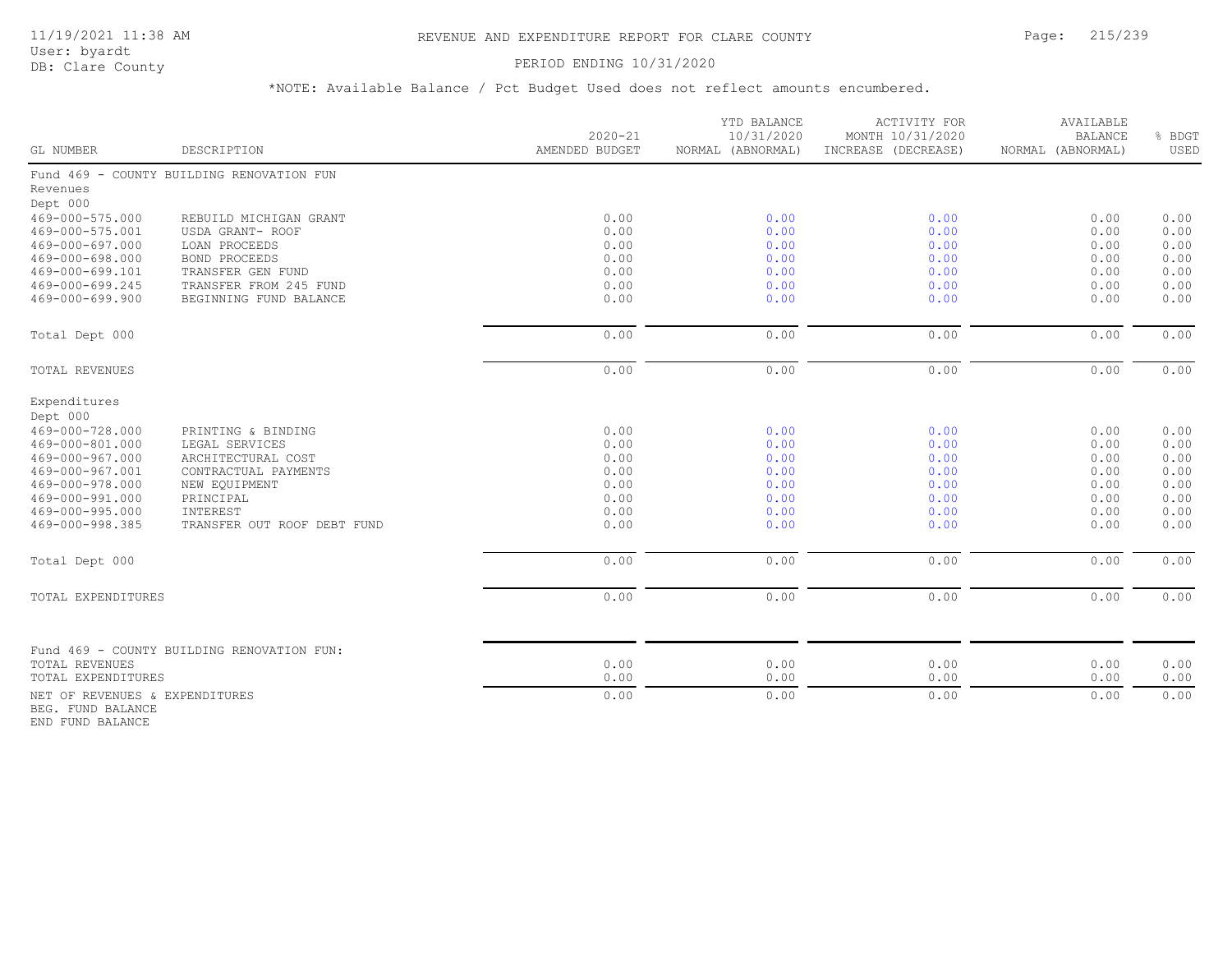# 11/19/2021 11:38 AM REVENUE AND EXPENDITURE REPORT FOR CLARE COUNTY Page: 216/239

User: byardt<br>DB: Clare County

### PERIOD ENDING 10/31/2020

| GL NUMBER                                                                                                               | DESCRIPTION                                                                                                                | $2020 - 21$<br>AMENDED BUDGET                | YTD BALANCE<br>10/31/2020<br>NORMAL (ABNORMAL) | <b>ACTIVITY FOR</b><br>MONTH 10/31/2020<br>INCREASE (DECREASE) | AVAILABLE<br><b>BALANCE</b><br>NORMAL (ABNORMAL) | % BDGT<br>USED                       |
|-------------------------------------------------------------------------------------------------------------------------|----------------------------------------------------------------------------------------------------------------------------|----------------------------------------------|------------------------------------------------|----------------------------------------------------------------|--------------------------------------------------|--------------------------------------|
| Revenues                                                                                                                | Fund 480 - BROWNSFIELD REDV AUTH-REV LOAN                                                                                  |                                              |                                                |                                                                |                                                  |                                      |
| Dept 000<br>480-000-402.000<br>480-000-563.001<br>480-000-682.000<br>480-000-699.900                                    | CURRENT PROPERTY TAXES<br>STATE GRANT-HAEDCO<br>COPIES<br>BEGINNING FUND BALANCE                                           | 7,001.00<br>0.00<br>0.00<br>7,000.00         | 0.00<br>0.00<br>0.00<br>0.00                   | 0.00<br>0.00<br>0.00<br>0.00                                   | 7,001.00<br>0.00<br>0.00<br>7,000.00             | 0.00<br>0.00<br>0.00<br>0.00         |
| Total Dept 000                                                                                                          |                                                                                                                            | 14,001.00                                    | 0.00                                           | 0.00                                                           | 14,001.00                                        | 0.00                                 |
| TOTAL REVENUES                                                                                                          |                                                                                                                            | 14,001.00                                    | 0.00                                           | 0.00                                                           | 14,001.00                                        | 0.00                                 |
| Expenditures<br>Dept 000<br>480-000-801.000<br>480-000-851.000<br>480-000-864.000<br>480-000-998.380<br>480-000-998.900 | CONTRACTED SERVICES<br>WELDON CONTRACTED SRV LOAN<br>TRAVEL & EXPENSE<br>TRANSFER OUT-BRA DEBT FUND<br>ENDING FUND BALANCE | 0.00<br>0.00<br>0.00<br>6,001.00<br>8,000.00 | 0.00<br>0.00<br>0.00<br>0.00<br>0.00           | 0.00<br>0.00<br>0.00<br>0.00<br>0.00                           | 0.00<br>0.00<br>0.00<br>6,001.00<br>8,000.00     | 0.00<br>0.00<br>0.00<br>0.00<br>0.00 |
| Total Dept 000                                                                                                          |                                                                                                                            | 14,001.00                                    | 0.00                                           | 0.00                                                           | 14,001.00                                        | 0.00                                 |
| TOTAL EXPENDITURES                                                                                                      |                                                                                                                            | 14,001.00                                    | 0.00                                           | 0.00                                                           | 14,001.00                                        | 0.00                                 |
| <b>TOTAL REVENUES</b><br>TOTAL EXPENDITURES                                                                             | Fund 480 - BROWNSFIELD REDV AUTH-REV LOAN:                                                                                 | 14,001.00<br>14,001.00                       | 0.00<br>0.00                                   | 0.00<br>0.00                                                   | 14,001.00<br>14,001.00                           | 0.00<br>0.00                         |
| NET OF REVENUES & EXPENDITURES<br>BEG. FUND BALANCE<br>END FUND BALANCE                                                 |                                                                                                                            | 0.00<br>9,632.43<br>9,632.43                 | 0.00<br>9,632.43<br>9,632.43                   | 0.00                                                           | 0.00                                             | 0.00                                 |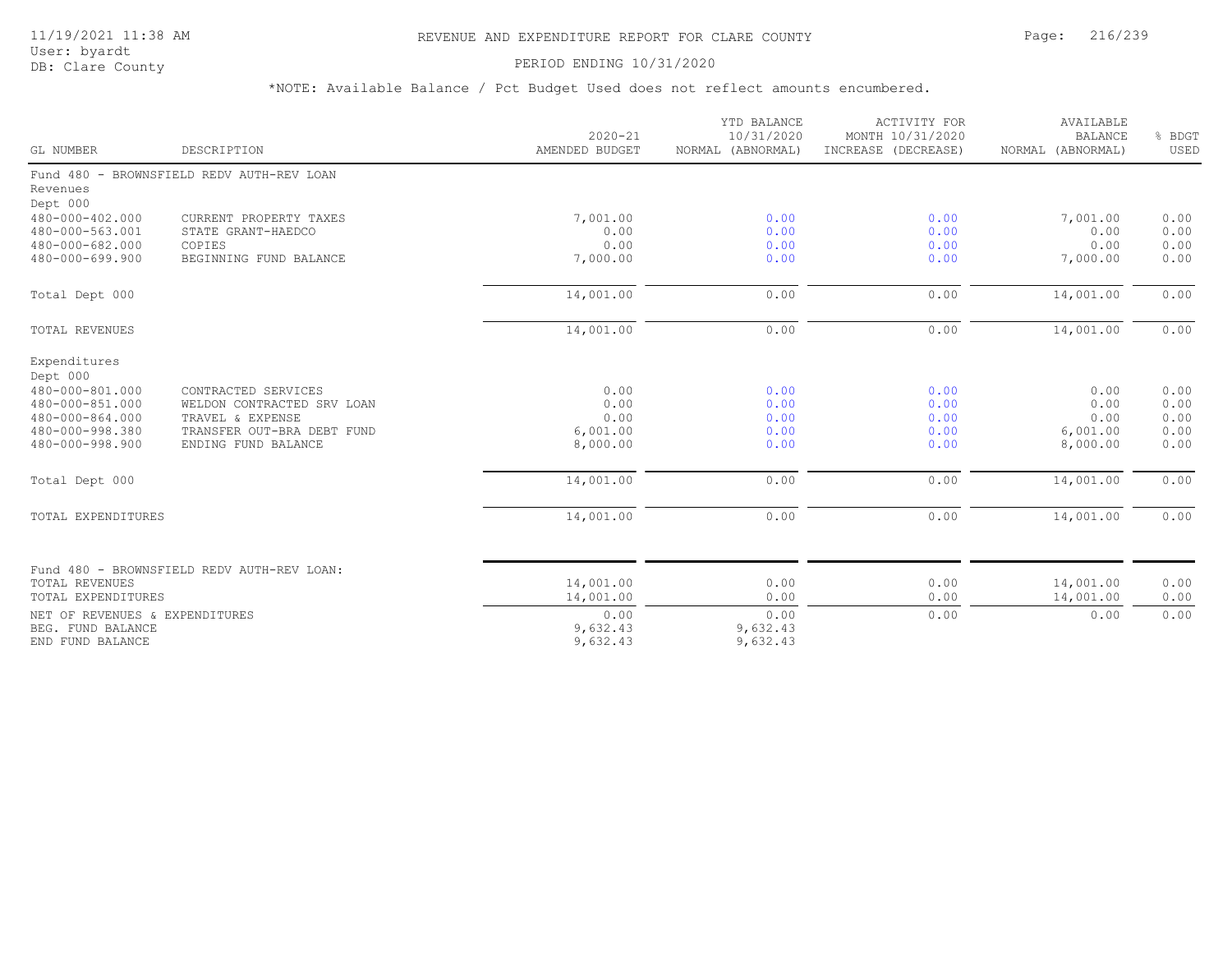#### 11/19/2021 11:38 AM REVENUE AND EXPENDITURE REPORT FOR CLARE COUNTY Page: 217/239

#### PERIOD ENDING 10/31/2020

| GL NUMBER                                                                         | DESCRIPTION                                             | $2020 - 21$<br>AMENDED BUDGET | YTD BALANCE<br>10/31/2020<br>NORMAL (ABNORMAL) | ACTIVITY FOR<br>MONTH 10/31/2020<br>INCREASE (DECREASE) | AVAILABLE<br><b>BALANCE</b><br>NORMAL (ABNORMAL) | % BDGT<br>USED       |
|-----------------------------------------------------------------------------------|---------------------------------------------------------|-------------------------------|------------------------------------------------|---------------------------------------------------------|--------------------------------------------------|----------------------|
| Revenues<br>Dept 000                                                              | Fund 481 - BROWNSFIELD REDV AUTH-WELDON S               |                               |                                                |                                                         |                                                  |                      |
| 481-000-563.000                                                                   | STATE LOAN-HAEDCO                                       | 0.00                          | 0.00                                           | 0.00                                                    | 0.00                                             | 0.00                 |
| Total Dept 000                                                                    |                                                         | 0.00                          | 0.00                                           | 0.00                                                    | 0.00                                             | 0.00                 |
| <b>TOTAL REVENUES</b>                                                             |                                                         | 0.00                          | 0.00                                           | 0.00                                                    | 0.00                                             | 0.00                 |
| Expenditures<br>Dept 000<br>481-000-851.000<br>481-000-864.000<br>481-000-900.000 | CONTRACTUAL SERVICES<br>TRAVEL & EXPENSE<br>ADVERTISING | 0.00<br>0.00<br>0.00          | 0.00<br>0.00<br>0.00                           | 0.00<br>0.00<br>0.00                                    | 0.00<br>0.00<br>0.00                             | 0.00<br>0.00<br>0.00 |
| Total Dept 000                                                                    |                                                         | 0.00                          | 0.00                                           | 0.00                                                    | 0.00                                             | 0.00                 |
| TOTAL EXPENDITURES                                                                |                                                         | 0.00                          | 0.00                                           | 0.00                                                    | 0.00                                             | 0.00                 |
| <b>TOTAL REVENUES</b><br>TOTAL EXPENDITURES                                       | Fund 481 - BROWNSFIELD REDV AUTH-WELDON S:              | 0.00<br>0.00                  | 0.00<br>0.00                                   | 0.00<br>0.00                                            | 0.00<br>0.00                                     | 0.00<br>0.00         |
| NET OF REVENUES & EXPENDITURES<br>BEG. FUND BALANCE<br>END FUND BALANCE           |                                                         | 0.00                          | 0.00                                           | 0.00                                                    | 0.00                                             | 0.00                 |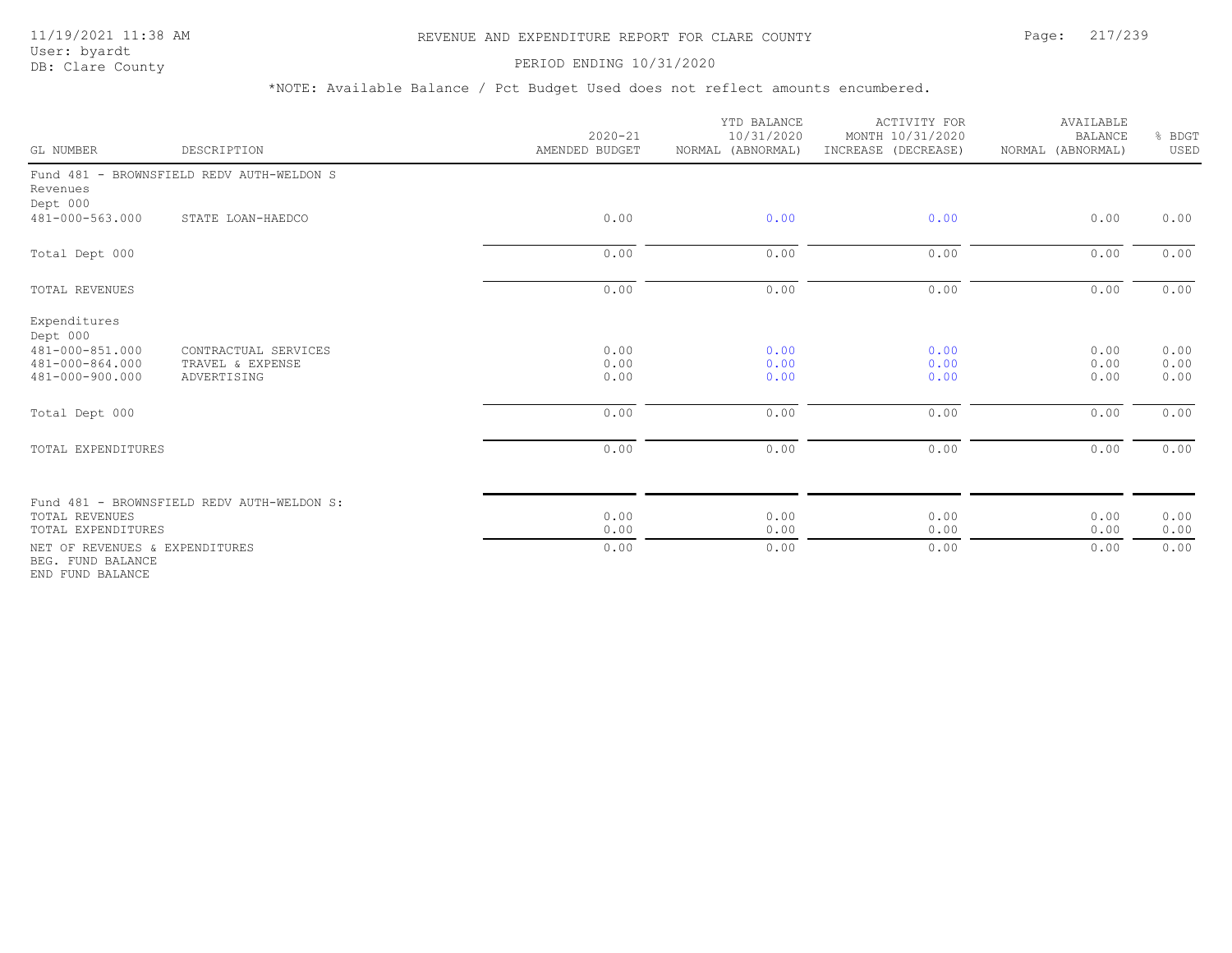### PERIOD ENDING 10/31/2020

| GL NUMBER                                                               | DESCRIPTION                  | $2020 - 21$<br>AMENDED BUDGET  | YTD BALANCE<br>10/31/2020<br>NORMAL (ABNORMAL) | ACTIVITY FOR<br>MONTH 10/31/2020<br>INCREASE (DECREASE) | AVAILABLE<br><b>BALANCE</b><br>NORMAL (ABNORMAL) | % BDGT<br>USED |
|-------------------------------------------------------------------------|------------------------------|--------------------------------|------------------------------------------------|---------------------------------------------------------|--------------------------------------------------|----------------|
| Fund 515 - LAND BANK AUTHORITY                                          |                              |                                |                                                |                                                         |                                                  |                |
| Revenues                                                                |                              |                                |                                                |                                                         |                                                  |                |
| Dept 000                                                                |                              |                                |                                                |                                                         |                                                  |                |
| 515-000-401.000                                                         | REVENUE CONTROL              | 0.00                           | 0.00                                           | 0.00                                                    | 0.00                                             | 0.00           |
| 515-000-402.000                                                         | CURRENT TAXES                | 2,000.00                       | 30.01                                          | 30.01                                                   | 1,969.99                                         | 1.50           |
| 515-000-627.002                                                         | FOIA SERVICES                | 0.00                           | 0.00                                           | 0.00                                                    | 0.00                                             | 0.00           |
| 515-000-645.000                                                         | SALE OF PROPERTY             | 20,000.00<br>0.00              | 0.00                                           | 0.00                                                    | 20,000.00                                        | 0.00           |
| $515 - 000 - 674.150$                                                   | CONTRIBUTION-HUD HOME PROFIT |                                | 0.00                                           | 0.00                                                    | 0.00                                             | 0.00           |
| 515-000-699.518                                                         | APPROP TRANS IN - TAX REV    | 25,000.00                      | 0.00                                           | 0.00                                                    | 25,000.00                                        | 0.00           |
| $515 - 000 - 699.900$                                                   | BEGINNING FUND BALANCE       | 55,000.00                      | 0.00                                           | 0.00                                                    | 55,000.00                                        | 0.00           |
| Total Dept 000                                                          |                              | 102,000.00                     | 30.01                                          | 30.01                                                   | 101,969.99                                       | 0.03           |
| TOTAL REVENUES                                                          |                              | 102,000.00                     | 30.01                                          | 30.01                                                   | 101,969.99                                       | 0.03           |
| Expenditures                                                            |                              |                                |                                                |                                                         |                                                  |                |
| Dept 000                                                                |                              |                                |                                                |                                                         |                                                  |                |
| 515-000-727.000                                                         | SUPPLIES                     | 1,000.00                       | 0.00                                           | 0.00                                                    | 1,000.00                                         | 0.00           |
| 515-000-728.000                                                         | PRINTING & BINDING           | 2,000.00                       | 0.00                                           | 0.00                                                    | 2,000.00                                         | 0.00           |
| 515-000-802.000                                                         | CONTRACTUAL SERVICES         | 40,000.00                      | 0.00                                           | 0.00                                                    | 40,000.00                                        | 0.00           |
| 515-000-814.000                                                         | DUES & SUBSCRIPTIONS         | 200.00                         | 0.00                                           | 0.00                                                    | 200.00                                           | 0.00           |
| 515-000-831.101                                                         | INDIRECT COST REIMBURSEMENT  | 0.00                           | 0.00                                           | 0.00                                                    | 0.00                                             | 0.00           |
| $515 - 000 - 864.000$                                                   | TRAVEL                       | 2,000.00                       | 0.00                                           | 0.00                                                    | 2,000.00                                         | 0.00           |
| 515-000-962.000                                                         | TAX APPEALS ADJUSTMENTS      | 100.00                         | 0.00                                           | 0.00                                                    | 100.00                                           | 0.00           |
| 515-000-998.900                                                         | ENDING FUND BALANCE          | 56,700.00                      | 0.00                                           | 0.00                                                    | 56,700.00                                        | 0.00           |
| Total Dept 000                                                          |                              | 102,000.00                     | 0.00                                           | 0.00                                                    | 102,000.00                                       | 0.00           |
| TOTAL EXPENDITURES                                                      |                              | 102,000.00                     | 0.00                                           | 0.00                                                    | 102,000.00                                       | 0.00           |
| Fund 515 - LAND BANK AUTHORITY:<br><b>TOTAL REVENUES</b>                |                              | 102,000.00                     | 30.01                                          | 30.01                                                   | 101,969.99                                       | 0.03           |
| TOTAL EXPENDITURES                                                      |                              | 102,000.00                     | 0.00                                           | 0.00                                                    | 102,000.00                                       | 0.00           |
| NET OF REVENUES & EXPENDITURES<br>BEG. FUND BALANCE<br>END FUND BALANCE |                              | 0.00<br>67,154.29<br>67,154.29 | 30.01<br>67, 154.29<br>67,184.30               | 30.01                                                   | (30.01)                                          | 100.00         |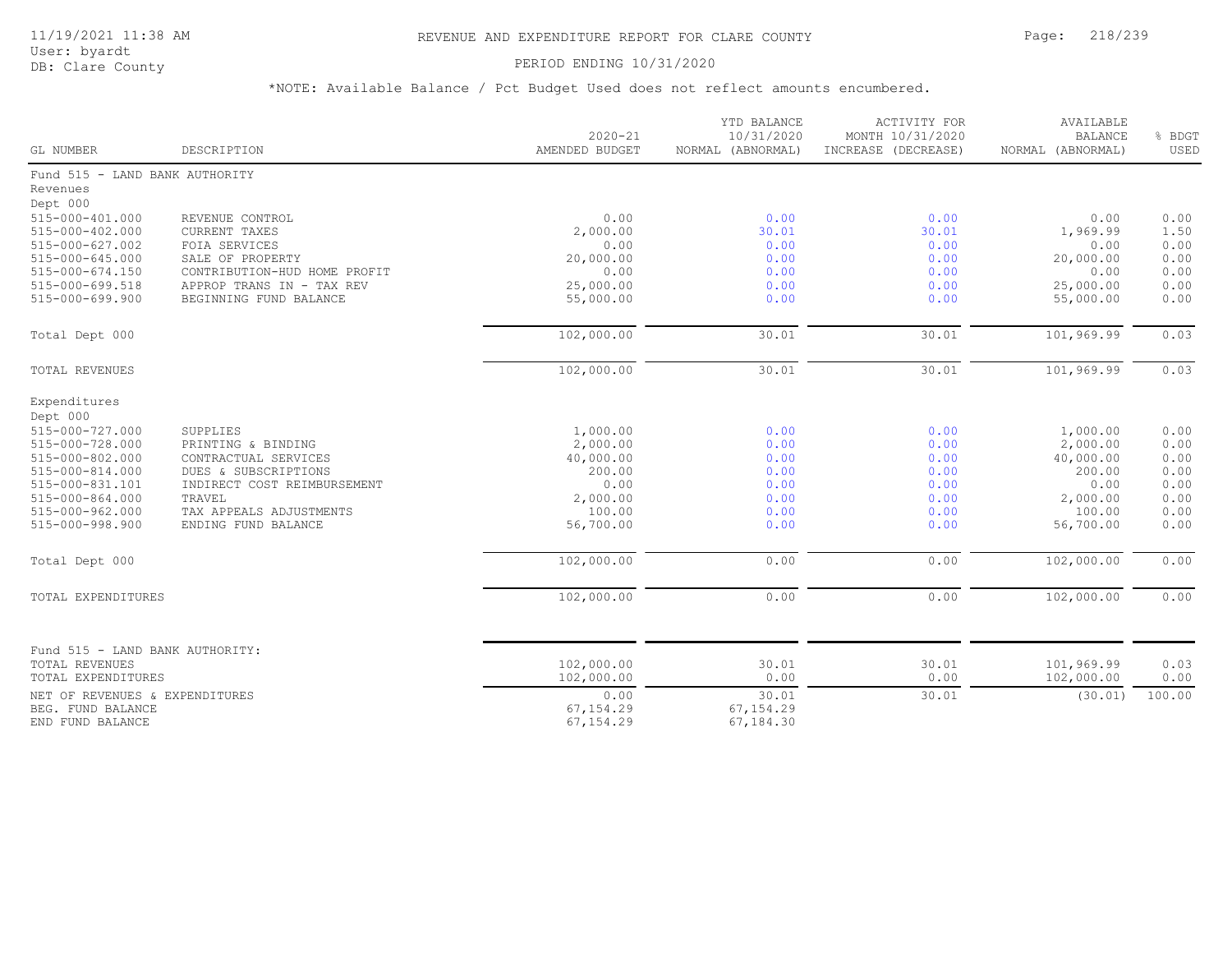User: byardt

# DB: Clare County **PERIOD ENDING 10/31/2020**

| GL NUMBER                                               | DESCRIPTION                        | $2020 - 21$<br>AMENDED BUDGET | YTD BALANCE<br>10/31/2020<br>NORMAL (ABNORMAL) | <b>ACTIVITY FOR</b><br>MONTH 10/31/2020<br>INCREASE (DECREASE) | AVAILABLE<br><b>BALANCE</b><br>NORMAL (ABNORMAL) | % BDGT<br>USED |
|---------------------------------------------------------|------------------------------------|-------------------------------|------------------------------------------------|----------------------------------------------------------------|--------------------------------------------------|----------------|
| Fund 516 - REVOLVING TAX FUND                           |                                    |                               |                                                |                                                                |                                                  |                |
| Revenues                                                |                                    |                               |                                                |                                                                |                                                  |                |
| Dept 000                                                |                                    |                               |                                                |                                                                |                                                  |                |
| 516-000-445.000                                         | INTEREST ON TAXES                  | 400,000.00                    | 18,727.14                                      | 18,727.14                                                      | 381,272.86                                       | 4.68           |
| 516-000-445.001                                         | DENIAL INTEREST                    | 0.00                          | 0.00                                           | 0.00                                                           | 0.00                                             | 0.00           |
| 516-000-641.000                                         | PRE-FORFEITURE MAILING NOTICE COST | 0.00                          | 0.00                                           | 0.00                                                           | 0.00                                             | 0.00           |
| 516-000-665.000                                         | INTEREST ON INVESTMENTS            | 30,000.00                     | 173.88                                         | 173.88                                                         | 29,826.12                                        | 0.58           |
| $516 - 000 - 671.000$                                   | OTHER REVENUE                      | 0.00                          | 0.00                                           | 0.00                                                           | 0.00                                             | 0.00           |
| 516-000-699.000                                         | RESIDUAL EQUITY TRANSFER IN        | 0.00                          | 0.00                                           | 0.00                                                           | 0.00                                             | 0.00           |
| $516 - 000 - 699.466$                                   | TRANSFER IN- TAX REV REPYMT        | 0.00                          | 0.00                                           | 0.00                                                           | 0.00                                             | 0.00           |
| 516-000-699.900                                         | BEGINNG FUND BALANCE               | 1,320,000.00                  | 0.00                                           | 0.00                                                           | 1,320,000.00                                     | 0.00           |
| Total Dept 000                                          |                                    | 1,750,000.00                  | 18,901.02                                      | 18,901.02                                                      | 1,731,098.98                                     | 1.08           |
| TOTAL REVENUES                                          |                                    | 1,750,000.00                  | 18,901.02                                      | 18,901.02                                                      | 1,731,098.98                                     | 1.08           |
| Expenditures                                            |                                    |                               |                                                |                                                                |                                                  |                |
| Dept 000                                                |                                    |                               |                                                |                                                                |                                                  |                |
| 516-000-801.000                                         | CONTRACTED SERVICE                 | 0.00                          | 0.00                                           | 0.00                                                           | 0.00                                             | 0.00           |
| $516 - 000 - 965.000$                                   | <b>BANK SERVICE CHARGES</b>        | 50.00                         | 0.00                                           | 0.00                                                           | 50.00                                            | 0.00           |
| 516-000-998.101                                         | APPROP TRANSFER OUT-GEN FUND       | 500,000.00                    | 0.00                                           | 0.00                                                           | 500,000.00                                       | 0.00           |
| 516-000-998.900                                         | ENDING FUND BALANCE                | 1,249,950.00                  | 0.00                                           | 0.00                                                           | 1,249,950.00                                     | 0.00           |
| 516-000-999.000                                         | TRANSFER OUT                       | 0.00                          | 0.00                                           | 0.00                                                           | 0.00                                             | 0.00           |
| 516-000-999.001                                         | RESIDUAL EQUITY TRANSFER OUT       | 0.00                          | 0.00                                           | 0.00                                                           | 0.00                                             | 0.00           |
| Total Dept 000                                          |                                    | 1,750,000.00                  | 0.00                                           | 0.00                                                           | 1,750,000.00                                     | 0.00           |
|                                                         |                                    |                               |                                                |                                                                |                                                  |                |
| TOTAL EXPENDITURES                                      |                                    | 1,750,000.00                  | 0.00                                           | 0.00                                                           | 1,750,000.00                                     | 0.00           |
|                                                         |                                    |                               |                                                |                                                                |                                                  |                |
| Fund 516 - REVOLVING TAX FUND:<br><b>TOTAL REVENUES</b> |                                    | 1,750,000.00                  | 18,901.02                                      | 18,901.02                                                      | 1,731,098.98                                     | 1.08           |
| TOTAL EXPENDITURES                                      |                                    | 1,750,000.00                  | 0.00                                           | 0.00                                                           | 1,750,000.00                                     | 0.00           |
| NET OF REVENUES & EXPENDITURES                          |                                    | 0.00<br>5,710,751.20          | 18,901.02<br>5,710,751.20                      | 18,901.02                                                      | (18, 901.02)                                     | 100.00         |
| BEG. FUND BALANCE<br>END FUND BALANCE                   |                                    | 5,710,751.20                  | 5,729,652.22                                   |                                                                |                                                  |                |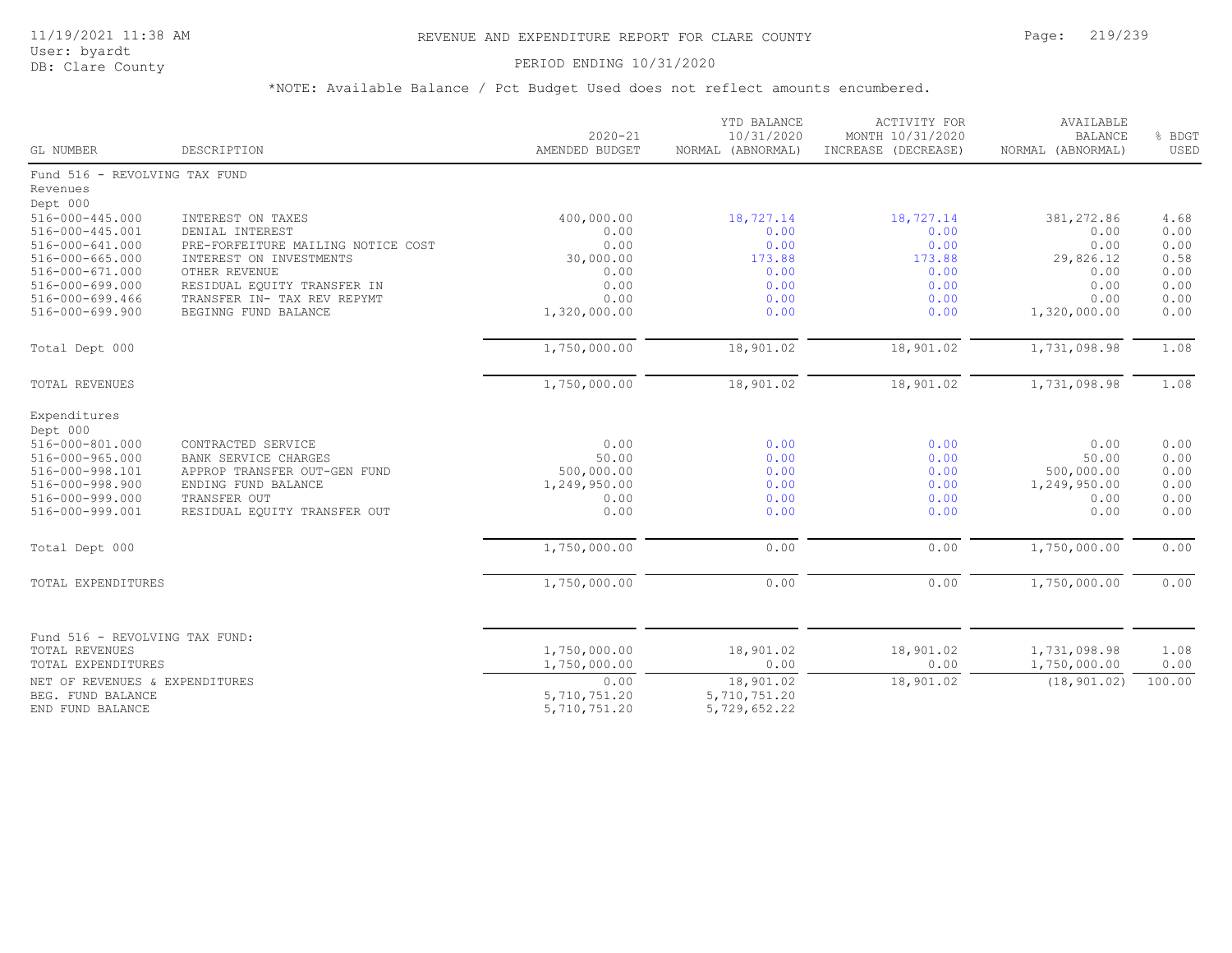## 11/19/2021 11:38 AM REVENUE AND EXPENDITURE REPORT FOR CLARE COUNTY Page: 220/239

User: byardt

# DB: Clare County **PERIOD ENDING 10/31/2020**

\*NOTE: Available Balance / Pct Budget Used does not reflect amounts encumbered.

| GL NUMBER                      | DESCRIPTION                                | $2020 - 21$<br>AMENDED BUDGET | YTD BALANCE<br>10/31/2020<br>NORMAL (ABNORMAL) | <b>ACTIVITY FOR</b><br>MONTH 10/31/2020<br>INCREASE (DECREASE) | AVAILABLE<br><b>BALANCE</b><br>NORMAL (ABNORMAL) | % BDGT<br>USED |
|--------------------------------|--------------------------------------------|-------------------------------|------------------------------------------------|----------------------------------------------------------------|--------------------------------------------------|----------------|
|                                | Fund 517 - DO NOT USE-DELINQUENT TAX DEBT  |                               |                                                |                                                                |                                                  |                |
| Revenues                       |                                            |                               |                                                |                                                                |                                                  |                |
| Dept 000                       |                                            |                               |                                                |                                                                |                                                  |                |
| 517-000-445.000                | INTEREST ON TAXES                          | 0.00                          | 0.00                                           | 0.00                                                           | 0.00                                             | 0.00           |
| 517-000-447.000                | ADMIN FEE ON TAXES                         | 0.00                          | 0.00                                           | 0.00                                                           | 0.00                                             | 0.00           |
| 517-000-698.000                | LOAN PROCEEDS                              | 0.00                          | 0.00                                           | 0.00                                                           | 0.00                                             | 0.00           |
| 517-000-699.000                | RESIDUAL EQUITY TRANSFER IN                | 0.00                          | 0.00                                           | 0.00                                                           | 0.00                                             | 0.00           |
| 517-000-699.616                | TRANSFER IN                                | 0.00                          | 0.00                                           | 0.00                                                           | 0.00                                             | 0.00           |
| 517-000-699.900                | BEGINNING FUND BALANCE                     | 0.00                          | 0.00                                           | 0.00                                                           | 0.00                                             | 0.00           |
| Total Dept 000                 |                                            | 0.00                          | 0.00                                           | 0.00                                                           | 0.00                                             | 0.00           |
| TOTAL REVENUES                 |                                            | 0.00                          | 0.00                                           | 0.00                                                           | 0.00                                             | 0.00           |
| Expenditures<br>Dept 000       |                                            |                               |                                                |                                                                |                                                  |                |
| 517-000-991.000                | PRINCIPAL                                  | 0.00                          | 0.00                                           | 0.00                                                           | 0.00                                             | 0.00           |
| 517-000-995.000                | INTEREST                                   | 0.00                          | 0.00                                           | 0.00                                                           | 0.00                                             | 0.00           |
| 517-000-999.000                | RESIDUAL EQUITY TRANSFER OUT               | 0.00                          | 0.00                                           | 0.00                                                           | 0.00                                             | 0.00           |
| Total Dept 000                 |                                            | 0.00                          | 0.00                                           | 0.00                                                           | 0.00                                             | 0.00           |
|                                |                                            |                               |                                                |                                                                |                                                  |                |
| TOTAL EXPENDITURES             |                                            | 0.00                          | 0.00                                           | 0.00                                                           | 0.00                                             | 0.00           |
|                                |                                            |                               |                                                |                                                                |                                                  |                |
| <b>TOTAL REVENUES</b>          | Fund 517 - DO NOT USE-DELINQUENT TAX DEBT: | 0.00                          | 0.00                                           | 0.00                                                           | 0.00                                             | 0.00           |
| TOTAL EXPENDITURES             |                                            | 0.00                          | 0.00                                           | 0.00                                                           | 0.00                                             | 0.00           |
| NET OF REVENUES & EXPENDITURES |                                            | 0.00                          | 0.00                                           | 0.00                                                           | 0.00                                             | 0.00           |
| BEG. FUND BALANCE              |                                            |                               |                                                |                                                                |                                                  |                |

END FUND BALANCE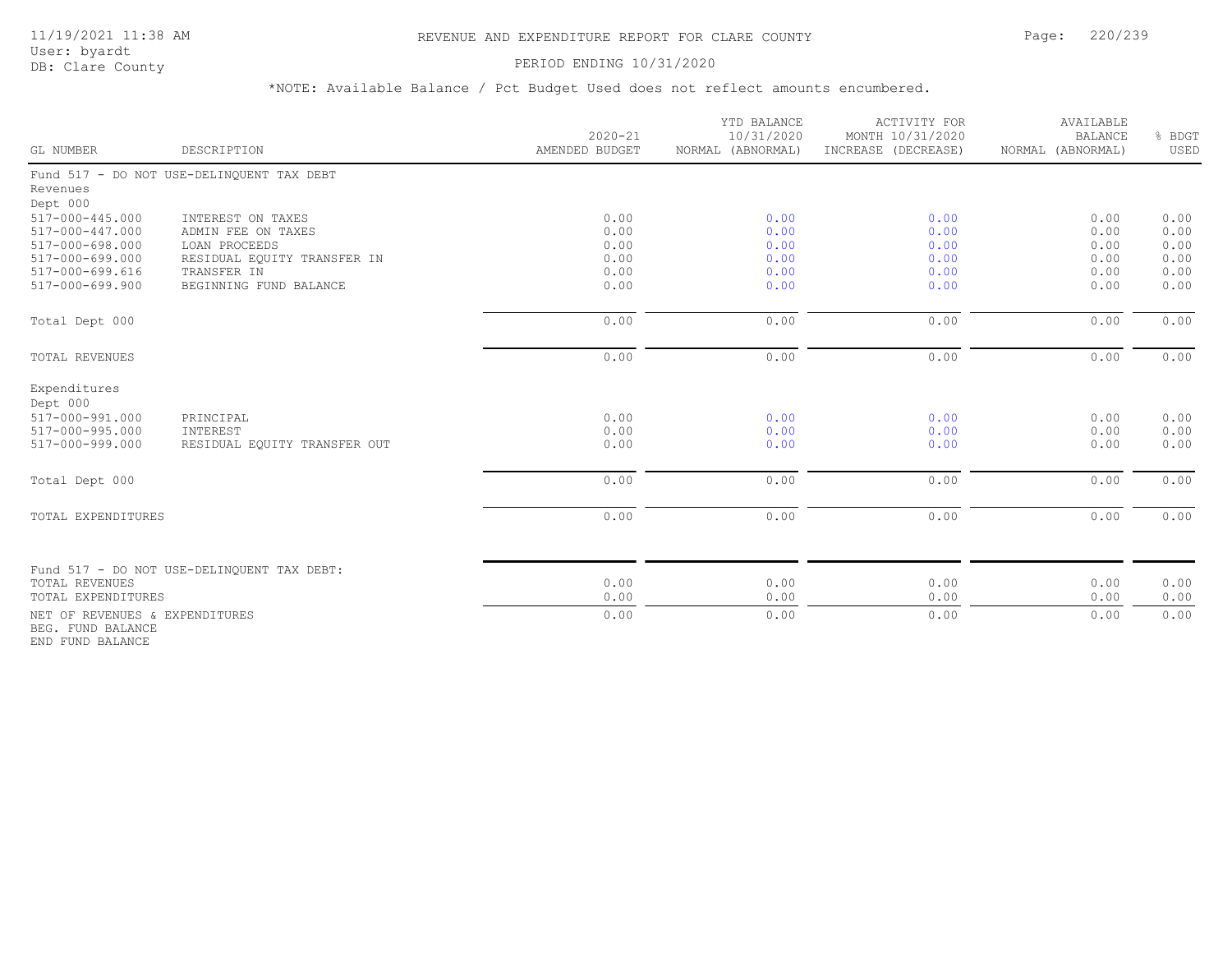User: byardt

# DB: Clare County **DB: Clare County**

| GL NUMBER                          | DESCRIPTION                                | $2020 - 21$<br>AMENDED BUDGET | YTD BALANCE<br>10/31/2020<br>NORMAL (ABNORMAL) | ACTIVITY FOR<br>MONTH 10/31/2020<br>INCREASE (DECREASE) | AVAILABLE<br><b>BALANCE</b><br>NORMAL (ABNORMAL) | % BDGT<br>USED |
|------------------------------------|--------------------------------------------|-------------------------------|------------------------------------------------|---------------------------------------------------------|--------------------------------------------------|----------------|
|                                    | Fund 518 - LAND SALE REUTILIZATION FUND    |                               |                                                |                                                         |                                                  |                |
| Revenues                           |                                            |                               |                                                |                                                         |                                                  |                |
| Dept 000                           |                                            |                               |                                                |                                                         |                                                  |                |
| 518-000-626.000                    | LAND SALES & FEES                          | 250,000.00                    | 0.00                                           | 0.00                                                    | 250,000.00                                       | 0.00           |
| 518-000-641.000                    | PREFORFEITURE MAILINGS                     | 45,000.00                     | 4,464.02                                       | 4,464.02                                                | 40,535.98                                        | 9.92           |
| $518 - 000 - 665.000$              | INTEREST ON INVESTMENTS                    | 7,500.00                      | 40.03                                          | 40.03                                                   | 7,459.97                                         | 0.53           |
| 518-000-671.001                    | AUCTION SALE BOOKS                         | 1,000.00                      | 20.00                                          | 20.00                                                   | 980.00                                           | 2.00           |
| 518-000-671.051                    | TITLE SEARCH                               | 155,000.00                    | 5,199.72                                       | 5,199.72                                                | 149,800.28                                       | 3.35           |
| 518-000-671.052                    | INSPECTION FEES                            | 30,000.00                     | 1,497.10                                       | 1,497.10                                                | 28,502.90                                        | 4.99           |
| $518 - 000 - 671.053$              | PUBLICATION/CERT FEES                      | 20,000.00                     | 92.71                                          | 92.71                                                   | 19,907.29                                        | 0.46           |
| 518-000-671.054                    | ADDITIONAL FILING FEE                      | 0.00                          | 0.00                                           | 0.00                                                    | 0.00                                             | 0.00           |
| 518-000-676.000                    | REIMB DEMO PROJECTS                        | 5,000.00                      | 0.00                                           | 0.00                                                    | 5,000.00                                         | 0.00           |
| $518 - 000 - 699.900$              | BEGINNING FUND BALANCE                     | 1, 173, 142.00                | 0.00                                           | 0.00                                                    | 1, 173, 142.00                                   | 0.00           |
| Total Dept 000                     |                                            | 1,686,642.00                  | 11, 313.58                                     | 11, 313.58                                              | 1,675,328.42                                     | 0.67           |
| TOTAL REVENUES                     |                                            | 1,686,642.00                  | 11, 313.58                                     | 11, 313.58                                              | 1,675,328.42                                     | 0.67           |
|                                    |                                            |                               |                                                |                                                         |                                                  |                |
| Expenditures                       |                                            |                               |                                                |                                                         |                                                  |                |
| Dept 000                           |                                            |                               |                                                |                                                         |                                                  |                |
| 518-000-727.000                    | COPIES                                     | 0.00                          | 0.00                                           | 0.00                                                    | 0.00                                             | 0.00           |
| 518-000-727.001                    | SUPPLIES - OFFICE                          | 3,500.00                      | 0.00                                           | 0.00                                                    | 3,500.00                                         | 0.00           |
| 518-000-729.000                    | SUPPLIES - OPERATING                       | 0.00                          | 0.00                                           | 0.00                                                    | 0.00                                             | 0.00           |
| 518-000-732.000                    | POSTAGE                                    | 500.00                        | 8.68                                           | 8.68                                                    | 491.32                                           | 1.74           |
| 518-000-801.000                    | SERVICES RENDERED                          | 100,000.00                    | 4,291.56                                       | 4,291.56                                                | 95,708.44                                        | 4.29<br>0.00   |
| 518-000-801.051<br>518-000-801.052 | TITLE SEARCH EXPENSE<br>INSPECTION EXPENSE | 25,000.00<br>30,000.00        | 0.00<br>0.00                                   | 0.00<br>0.00                                            | 25,000.00<br>30,000.00                           | 0.00           |
| 518-000-801.053                    | FORFEITURE CERTIFICATION EXPENSE           | 25,000.00                     | 0.00                                           | 0.00                                                    | 25,000.00                                        | 0.00           |
| 518-000-801.641                    | PREFORFEITURE MAILING EXPENSE              | 20,000.00                     | 0.00                                           | 0.00                                                    | 20,000.00                                        | 0.00           |
| 518-000-804.000                    | DELINQUENT TAX PMTS                        | 125,000.00                    | 0.00                                           | 0.00                                                    | 125,000.00                                       | 0.00           |
| 518-000-814.000                    | DUES & SUBSCRIPTIONS                       | 500.00                        | 0.00                                           | 0.00                                                    | 500.00                                           | 0.00           |
| 518-000-831.101                    | INDIRECT COST REIMBURSEMENT                | 0.00                          | 0.00                                           | 0.00                                                    | 0.00                                             | 0.00           |
| 518-000-864.000                    | TRAVEL & EXPENSE                           | 3,000.00                      | 0.00                                           | 0.00                                                    | 3,000.00                                         | 0.00           |
| 518-000-900.000                    | ADVERTISING                                | 3,000.00                      | 0.00                                           | 0.00                                                    | 3,000.00                                         | 0.00           |
| 518-000-941.000                    | CONTINGENCY                                | 500,000.00                    | 0.00                                           | 0.00                                                    | 500,000.00                                       | 0.00           |
| 518-000-955.000                    | BANK CHARGES                               | 100.00                        | 0.00                                           | 0.00                                                    | 100.00                                           | 0.00           |
| 518-000-978.000                    | NEW EQUIPMENT                              | 50,000.00                     | 0.00                                           | 0.00                                                    | 50,000.00                                        | 0.00           |
| 518-000-978.001                    | EQUIPMENT UP GRADE                         | 25,000.00                     | 0.00                                           | 0.00                                                    | 25,000.00                                        | 0.00           |
| 518-000-998.101                    | APPROP TRANSFER OUT-GENERAL FUND           | 386,042.00                    | 0.00                                           | 0.00                                                    | 386,042.00                                       | 0.00           |
| 518-000-998.245                    | TRANSFER OUT-PUBLIC BLDG & IMP             | 0.00                          | 0.00                                           | 0.00                                                    | 0.00                                             | 0.00           |
| 518-000-998.515                    | APPROP TRANS OUT - LAND BANK               | 25,000.00                     | 0.00                                           | 0.00                                                    | 25,000.00                                        | 0.00           |
| 518-000-998.516                    | APPROP TRANSFER OUT-REV TAX FUND           | 0.00                          | 0.00                                           | 0.00                                                    | 0.00                                             | 0.00           |
| 518-000-998.900                    | ENDING FUND BALANCE                        | 365,000.00                    | 0.00                                           | 0.00                                                    | 365,000.00                                       | 0.00           |
| Total Dept 000                     |                                            | 1,686,642.00                  | 4,300.24                                       | 4,300.24                                                | 1,682,341.76                                     | 0.25           |
| TOTAL EXPENDITURES                 |                                            | 1,686,642.00                  | 4,300.24                                       | 4,300.24                                                | 1,682,341.76                                     | 0.25           |
| TOTAL REVENUES                     | Fund 518 - LAND SALE REUTILIZATION FUND:   | 1,686,642.00                  | 11, 313.58                                     | 11, 313.58                                              | 1,675,328.42                                     | 0.67           |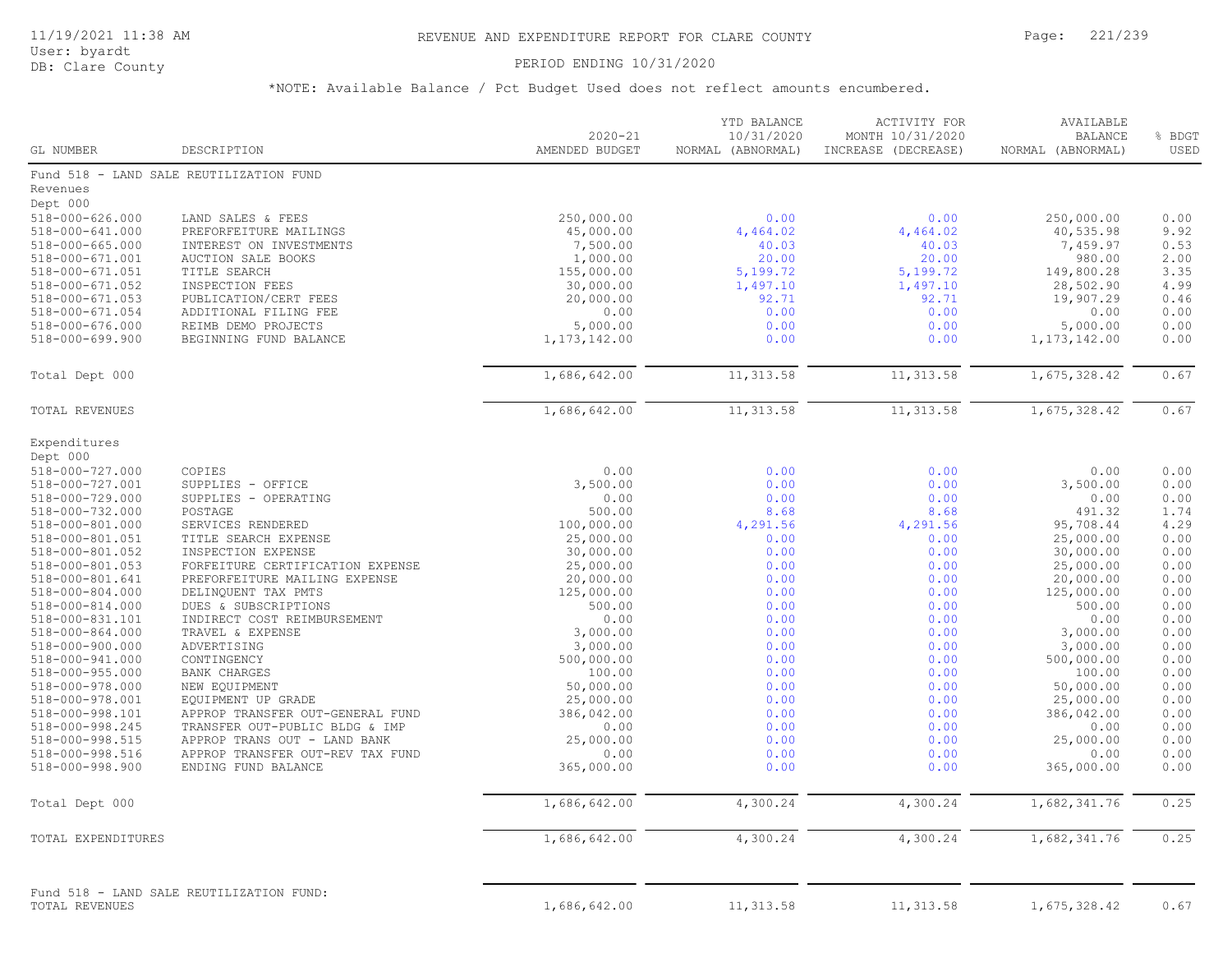User: byardt

# DB: Clare County **DB: Clare County**

| GL NUMBER                      | DESCRIPTION                             | $2020 - 21$<br>AMENDED BUDGET | YTD BALANCE<br>10/31/2020<br>NORMAL (ABNORMAL) | ACTIVITY FOR<br>MONTH 10/31/2020<br>INCREASE (DECREASE) | AVAILABLE<br>BALANCE<br>NORMAL (ABNORMAL) | <b>BDGT</b><br>USED |
|--------------------------------|-----------------------------------------|-------------------------------|------------------------------------------------|---------------------------------------------------------|-------------------------------------------|---------------------|
|                                | Fund 518 - LAND SALE REUTILIZATION FUND |                               |                                                |                                                         |                                           |                     |
| TOTAL EXPENDITURES             |                                         | 1,686,642.00                  | 4,300.24                                       | 4,300.24                                                | 1,682,341.76                              | 0.25                |
| NET OF REVENUES & EXPENDITURES |                                         | 0.00                          | 7,013.34                                       | 7,013.34                                                | (7, 013.34)                               | 100.00              |
| BEG. FUND BALANCE              |                                         | 1,222,230.15                  | 1,222,230.15                                   |                                                         |                                           |                     |
| END FUND BALANCE               |                                         | 1,222,230.15                  | 1,229,243.49                                   |                                                         |                                           |                     |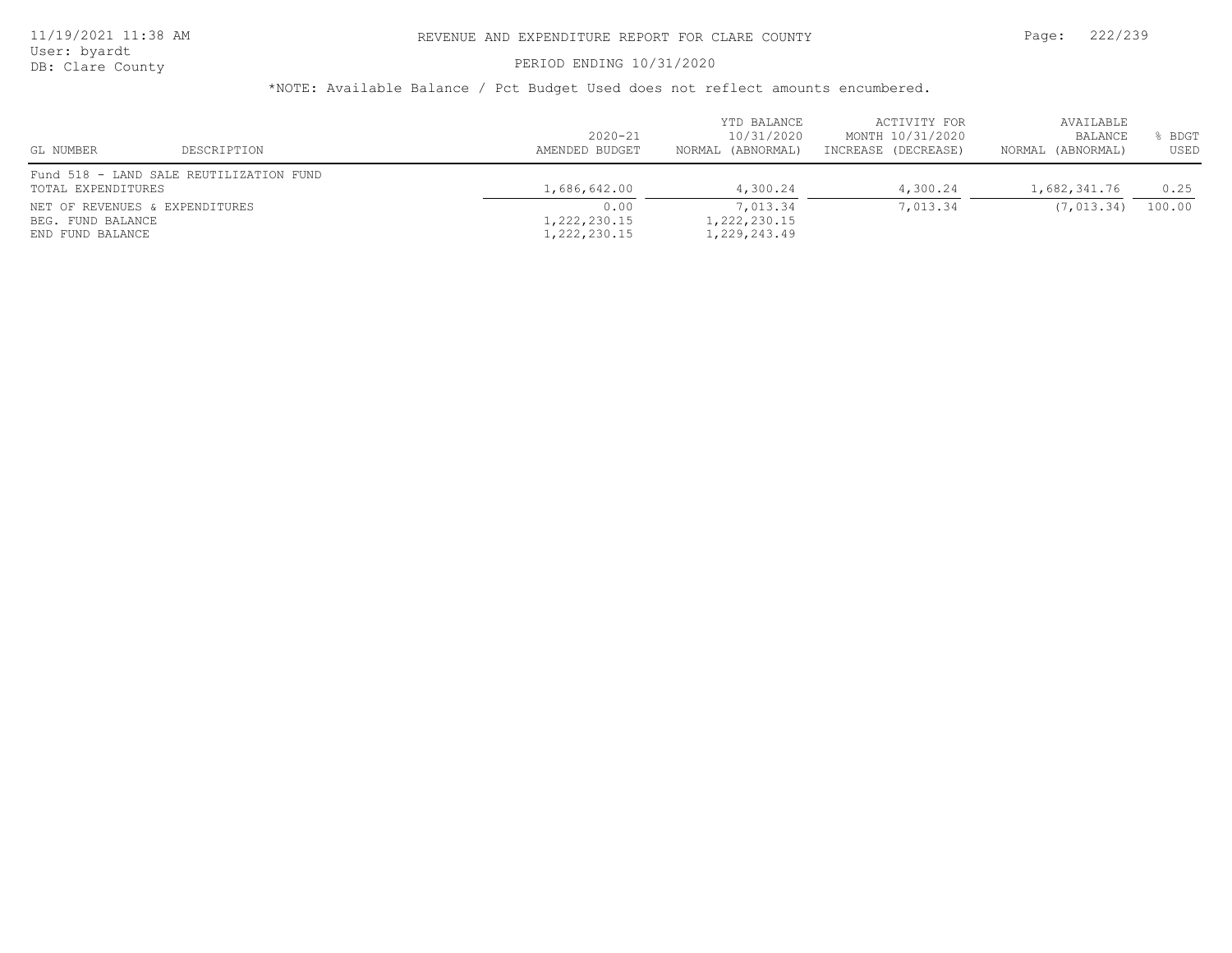PERIOD ENDING 10/31/2020

| GL NUMBER                                                               | DESCRIPTION                                   | $2020 - 21$<br>AMENDED BUDGET | YTD BALANCE<br>10/31/2020<br>NORMAL (ABNORMAL) | <b>ACTIVITY FOR</b><br>MONTH 10/31/2020<br>INCREASE (DECREASE) | AVAILABLE<br><b>BALANCE</b><br>NORMAL (ABNORMAL) | % BDGT<br>USED |
|-------------------------------------------------------------------------|-----------------------------------------------|-------------------------------|------------------------------------------------|----------------------------------------------------------------|--------------------------------------------------|----------------|
| Revenues<br>Dept 000                                                    | Fund 519 - TAX ANTICPATION NOTE FUND          |                               |                                                |                                                                |                                                  |                |
| $519 - 000 - 665.000$<br>519-000-699.101                                | INTEREST ON INVESTMENTS<br>APPROP TRANSFER IN | 0.00<br>25,000.00             | 0.00<br>0.00                                   | 0.00<br>0.00                                                   | 0.00<br>25,000.00                                | 0.00<br>0.00   |
| Total Dept 000                                                          |                                               | 25,000.00                     | 0.00                                           | 0.00                                                           | 25,000.00                                        | 0.00           |
| <b>TOTAL REVENUES</b>                                                   |                                               | 25,000.00                     | 0.00                                           | 0.00                                                           | 25,000.00                                        | 0.00           |
| Expenditures<br>Dept 000<br>519-000-995.000                             |                                               |                               | 0.00                                           | 0.00                                                           |                                                  | 0.00           |
|                                                                         | INTEREST                                      | 25,000.00                     |                                                |                                                                | 25,000.00                                        |                |
| Total Dept 000                                                          |                                               | 25,000.00                     | 0.00                                           | 0.00                                                           | 25,000.00                                        | 0.00           |
| TOTAL EXPENDITURES                                                      |                                               | 25,000.00                     | 0.00                                           | 0.00                                                           | 25,000.00                                        | 0.00           |
|                                                                         | Fund 519 - TAX ANTICPATION NOTE FUND:         |                               |                                                |                                                                |                                                  |                |
| TOTAL REVENUES<br>TOTAL EXPENDITURES                                    |                                               | 25,000.00<br>25,000.00        | 0.00<br>0.00                                   | 0.00<br>0.00                                                   | 25,000.00<br>25,000.00                           | 0.00<br>0.00   |
| NET OF REVENUES & EXPENDITURES<br>BEG. FUND BALANCE<br>END FUND BALANCE |                                               | 0.00                          | 0.00                                           | 0.00                                                           | 0.00                                             | 0.00           |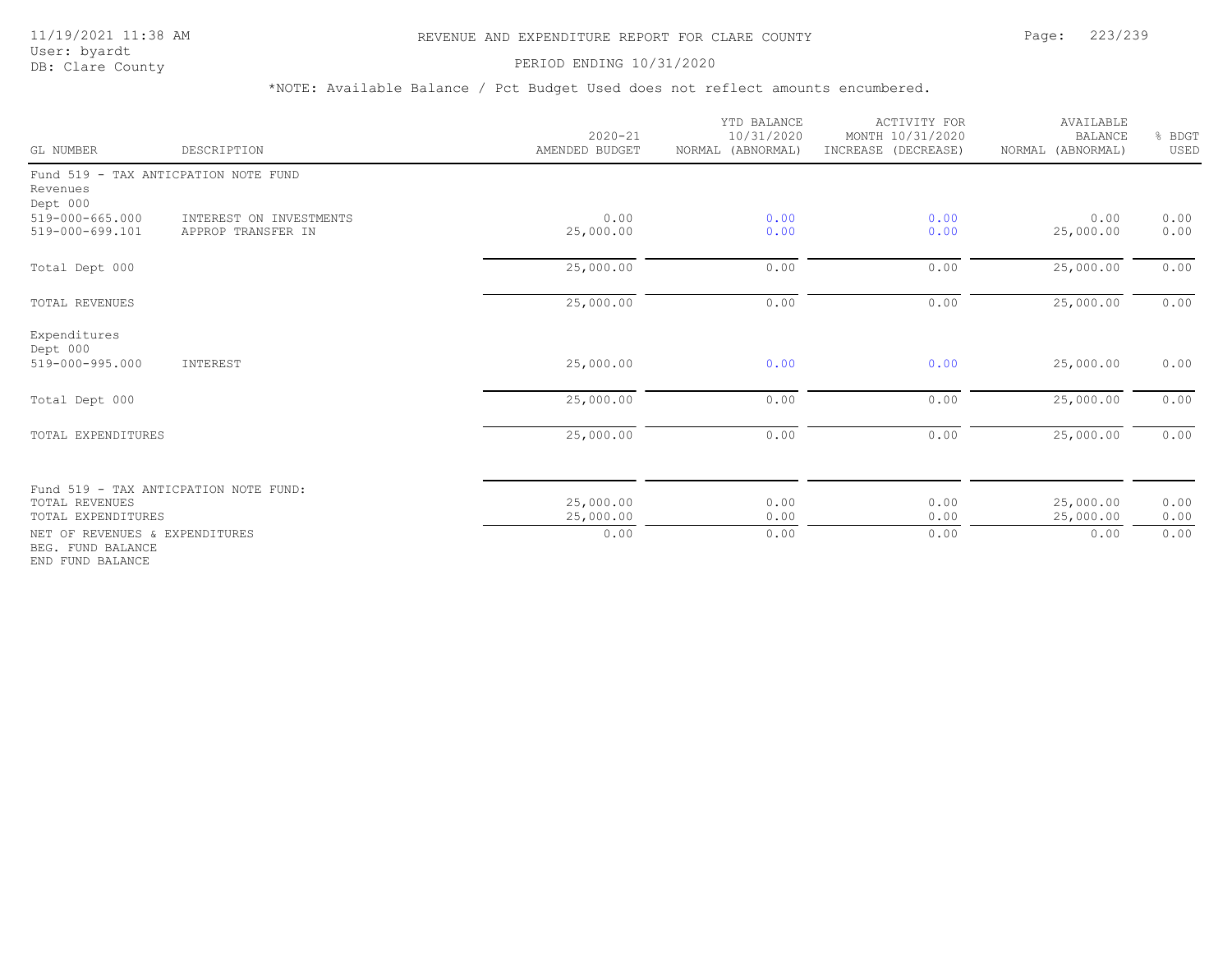## 11/19/2021 11:38 AM REVENUE AND EXPENDITURE REPORT FOR CLARE COUNTY Page: 224/239

User: byardt<br>DB: Clare County

#### PERIOD ENDING 10/31/2020

| GL NUMBER                                                               | DESCRIPTION                                | $2020 - 21$<br>AMENDED BUDGET        | YTD BALANCE<br>10/31/2020<br>NORMAL (ABNORMAL) | ACTIVITY FOR<br>MONTH 10/31/2020<br>INCREASE (DECREASE) | AVAILABLE<br><b>BALANCE</b><br>NORMAL (ABNORMAL) | % BDGT<br>USED |
|-------------------------------------------------------------------------|--------------------------------------------|--------------------------------------|------------------------------------------------|---------------------------------------------------------|--------------------------------------------------|----------------|
| Revenues<br>Dept 000                                                    | Fund 588 - TRANSPORTATION SYSTEM FUND      |                                      |                                                |                                                         |                                                  |                |
| 588-000-401.000<br>588-000-699.900                                      | REVENUE CONTROL<br>BEGINNING FUND BALANCE  | 2,500,000.00<br>0.00                 | 52, 577.58<br>0.00                             | 52, 577.58<br>0.00                                      | 2,447,422.42<br>0.00                             | 2.10<br>0.00   |
| Total Dept 000                                                          |                                            | 2,500,000.00                         | 52, 577.58                                     | 52, 577.58                                              | 2,447,422.42                                     | 2.10           |
| TOTAL REVENUES                                                          |                                            | 2,500,000.00                         | 52, 577.58                                     | 52, 577.58                                              | 2,447,422.42                                     | 2.10           |
| Expenditures<br>Dept 000<br>588-000-701.000<br>588-000-998.900          | EXPENDITURE CONTROL<br>ENDING FUND BALANCE | 2,500,000.00<br>0.00                 | 152,467.82<br>0.00                             | 152,467.82<br>0.00                                      | 2,347,532.18<br>0.00                             | 6.10<br>0.00   |
| Total Dept 000                                                          |                                            | 2,500,000.00                         | 152,467.82                                     | 152,467.82                                              | 2,347,532.18                                     | 6.10           |
| TOTAL EXPENDITURES                                                      |                                            | 2,500,000.00                         | 152,467.82                                     | 152,467.82                                              | 2,347,532.18                                     | 6.10           |
| TOTAL REVENUES<br>TOTAL EXPENDITURES                                    | Fund 588 - TRANSPORTATION SYSTEM FUND:     | 2,500,000.00<br>2,500,000.00         | 52,577.58<br>152,467.82                        | 52,577.58<br>152,467.82                                 | 2,447,422.42                                     | 2.10           |
| NET OF REVENUES & EXPENDITURES<br>BEG. FUND BALANCE<br>END FUND BALANCE |                                            | 0.00<br>1,043,294.09<br>1,043,294.09 | (99, 890.24)<br>1,043,294.09<br>943, 403.85    | (99, 890.24)                                            | 2,347,532.18<br>99,890.24                        | 6.10<br>100.00 |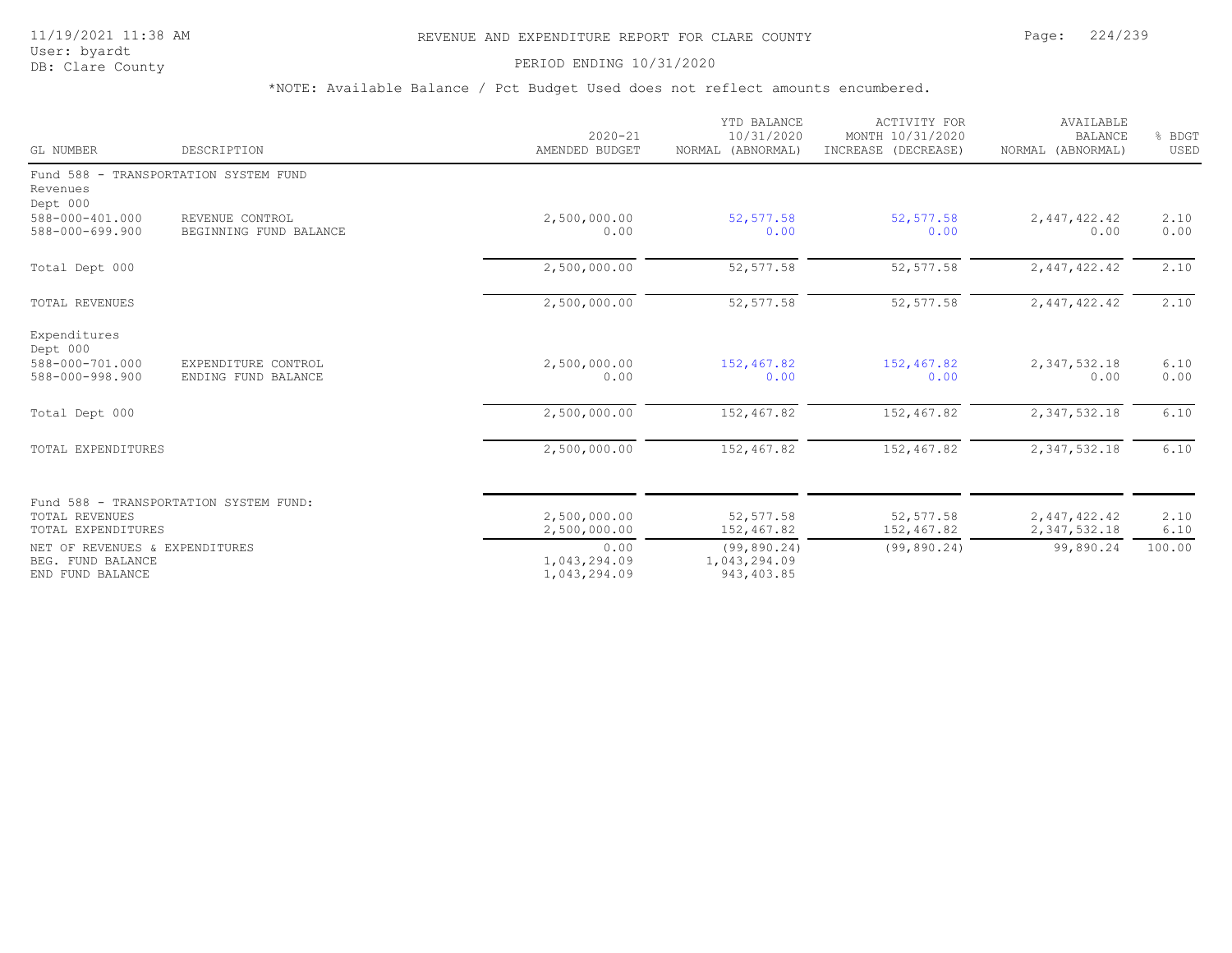## PERIOD ENDING 10/31/2020

| Fund 595 - JAIL COMMISSARY FUND<br>Revenues<br>Dept 000<br>595-000-539.000<br>0.00<br>0.00<br>0.00<br>0.00<br>0.00<br>STATE GRANT-PALM SCAN<br>0.00<br>0.00<br>0.00<br>$595 - 000 - 608.000$<br>VIDEO VISITATION SERVICE<br>60,000.00<br>60,000.00<br>$595 - 000 - 642.000$<br>34,817.00<br>0.00<br>0.00<br>34,817.00<br>0.00<br>COMMISSARY COMMISSIONS<br>595-000-643.001<br>PHONE CARDS<br>88,915.00<br>0.00<br>0.00<br>88,915.00<br>0.00<br>0.00<br>0.00<br>595-000-643.002<br>ELECTRONIC CIGARETTES<br>47,535.00<br>0.00<br>47,535.00<br>0.00<br>$595 - 000 - 653.000$<br>INDEGENT PACKAGES<br>200.00<br>0.00<br>0.00<br>200.00<br>0.00<br>595-000-653.001<br>STARTER PACKET<br>60.00<br>0.00<br>0.00<br>60.00<br>$595 - 000 - 653.002$<br>0.00<br>0.00<br>0.00<br>0.00<br>WRISTBANDS<br>0.00<br>$595 - 000 - 665.000$<br>INTEREST ON INVESTMENTS<br>1,500.00<br>8.97<br>8.97<br>0.60<br>1,491.03<br>595-000-676.000<br>REIMBURSEMENT- MISC.<br>0.00<br>0.00<br>0.00<br>0.00<br>0.00<br>0.00<br>0.00<br>0.00<br>595-000-681.000<br>SIGNING BONUS<br>0.00<br>0.00<br>595-000-686.000<br>SPECIAL EVENT REVENUE<br>1,000.00<br>0.00<br>0.00<br>0.00<br>1,000.00<br>595-000-699.900<br>0.00<br>0.00<br>0.00<br>0.00<br>BEGINNING FUND BALANCE<br>0.00<br>234,027.00<br>234,018.03<br>8.97<br>8.97<br>0.00<br>Total Dept 000<br>8.97<br>234,027.00<br>8.97<br>234,018.03<br>0.00<br>TOTAL REVENUES<br>Expenditures<br>Dept 000<br>50,000.00<br>595-000-727.000<br>SUPPLIES<br>0.00<br>0.00<br>50,000.00<br>0.00<br>0.00<br>595-000-743.000<br>0.00<br>0.00<br>0.00<br>PHONE CARD EXPENSE<br>0.00<br>595-000-744.000<br>ELECTRONIC CIGARETTE EXPENSE<br>25,000.00<br>384.25<br>384.25<br>24,615.75<br>1.54<br>595-000-762.000<br>500.00<br>0.00<br>0.00<br>SPECIAL EVENT EXPENSE<br>0.00<br>500.00<br>595-000-801.000<br>CONTRACTED SERVICE<br>35,000.00<br>14,043.84<br>14,043.84<br>20,956.16<br>40.13<br>0.00<br>595-000-831.101<br>INDIRECT COST REIMBURSEMENT<br>0.00<br>0.00<br>0.00<br>0.00<br>595-000-924.000<br>0.00<br>0.00<br>CABLE TV<br>2,000.00<br>0.00<br>2,000.00<br>121,527.00<br>0.00<br>0.00<br>121,527.00<br>0.00<br>595-000-998.900<br>ENDING FUND BALANCE<br>TRANSFER OUT<br>0.00<br>0.00<br>595-000-999.000<br>0.00<br>0.00<br>0.00<br>6.17<br>234,027.00<br>14,428.09<br>14,428.09<br>219,598.91<br>Total Dept 000<br>234,027.00<br>14,428.09<br>14,428.09<br>6.17<br>219,598.91<br>TOTAL EXPENDITURES<br>Fund 595 - JAIL COMMISSARY FUND:<br>234,027.00<br>8.97<br>8.97<br>234,018.03<br>0.00<br>TOTAL REVENUES<br>234,027.00<br>TOTAL EXPENDITURES<br>14,428.09<br>14,428.09<br>219,598.91<br>6.17<br>14, 419.12<br>100.00<br>0.00<br>(14, 419.12)<br>(14, 419.12)<br>NET OF REVENUES & EXPENDITURES<br>BEG. FUND BALANCE<br>317,423.36<br>317, 423.36<br>END FUND BALANCE<br>317, 423.36<br>303,004.24 | GL NUMBER | DESCRIPTION | $2020 - 21$<br>AMENDED BUDGET | YTD BALANCE<br>10/31/2020<br>NORMAL (ABNORMAL) | ACTIVITY FOR<br>MONTH 10/31/2020<br>INCREASE (DECREASE) | AVAILABLE<br><b>BALANCE</b><br>NORMAL (ABNORMAL) | % BDGT<br>USED |
|---------------------------------------------------------------------------------------------------------------------------------------------------------------------------------------------------------------------------------------------------------------------------------------------------------------------------------------------------------------------------------------------------------------------------------------------------------------------------------------------------------------------------------------------------------------------------------------------------------------------------------------------------------------------------------------------------------------------------------------------------------------------------------------------------------------------------------------------------------------------------------------------------------------------------------------------------------------------------------------------------------------------------------------------------------------------------------------------------------------------------------------------------------------------------------------------------------------------------------------------------------------------------------------------------------------------------------------------------------------------------------------------------------------------------------------------------------------------------------------------------------------------------------------------------------------------------------------------------------------------------------------------------------------------------------------------------------------------------------------------------------------------------------------------------------------------------------------------------------------------------------------------------------------------------------------------------------------------------------------------------------------------------------------------------------------------------------------------------------------------------------------------------------------------------------------------------------------------------------------------------------------------------------------------------------------------------------------------------------------------------------------------------------------------------------------------------------------------------------------------------------------------------------------------------------------------------------------------------------------------------------------------------------------------------------------------------------------------------------------------------------------------------------------------------------------------------------|-----------|-------------|-------------------------------|------------------------------------------------|---------------------------------------------------------|--------------------------------------------------|----------------|
|                                                                                                                                                                                                                                                                                                                                                                                                                                                                                                                                                                                                                                                                                                                                                                                                                                                                                                                                                                                                                                                                                                                                                                                                                                                                                                                                                                                                                                                                                                                                                                                                                                                                                                                                                                                                                                                                                                                                                                                                                                                                                                                                                                                                                                                                                                                                                                                                                                                                                                                                                                                                                                                                                                                                                                                                                                 |           |             |                               |                                                |                                                         |                                                  |                |
|                                                                                                                                                                                                                                                                                                                                                                                                                                                                                                                                                                                                                                                                                                                                                                                                                                                                                                                                                                                                                                                                                                                                                                                                                                                                                                                                                                                                                                                                                                                                                                                                                                                                                                                                                                                                                                                                                                                                                                                                                                                                                                                                                                                                                                                                                                                                                                                                                                                                                                                                                                                                                                                                                                                                                                                                                                 |           |             |                               |                                                |                                                         |                                                  |                |
|                                                                                                                                                                                                                                                                                                                                                                                                                                                                                                                                                                                                                                                                                                                                                                                                                                                                                                                                                                                                                                                                                                                                                                                                                                                                                                                                                                                                                                                                                                                                                                                                                                                                                                                                                                                                                                                                                                                                                                                                                                                                                                                                                                                                                                                                                                                                                                                                                                                                                                                                                                                                                                                                                                                                                                                                                                 |           |             |                               |                                                |                                                         |                                                  |                |
|                                                                                                                                                                                                                                                                                                                                                                                                                                                                                                                                                                                                                                                                                                                                                                                                                                                                                                                                                                                                                                                                                                                                                                                                                                                                                                                                                                                                                                                                                                                                                                                                                                                                                                                                                                                                                                                                                                                                                                                                                                                                                                                                                                                                                                                                                                                                                                                                                                                                                                                                                                                                                                                                                                                                                                                                                                 |           |             |                               |                                                |                                                         |                                                  |                |
|                                                                                                                                                                                                                                                                                                                                                                                                                                                                                                                                                                                                                                                                                                                                                                                                                                                                                                                                                                                                                                                                                                                                                                                                                                                                                                                                                                                                                                                                                                                                                                                                                                                                                                                                                                                                                                                                                                                                                                                                                                                                                                                                                                                                                                                                                                                                                                                                                                                                                                                                                                                                                                                                                                                                                                                                                                 |           |             |                               |                                                |                                                         |                                                  |                |
|                                                                                                                                                                                                                                                                                                                                                                                                                                                                                                                                                                                                                                                                                                                                                                                                                                                                                                                                                                                                                                                                                                                                                                                                                                                                                                                                                                                                                                                                                                                                                                                                                                                                                                                                                                                                                                                                                                                                                                                                                                                                                                                                                                                                                                                                                                                                                                                                                                                                                                                                                                                                                                                                                                                                                                                                                                 |           |             |                               |                                                |                                                         |                                                  |                |
|                                                                                                                                                                                                                                                                                                                                                                                                                                                                                                                                                                                                                                                                                                                                                                                                                                                                                                                                                                                                                                                                                                                                                                                                                                                                                                                                                                                                                                                                                                                                                                                                                                                                                                                                                                                                                                                                                                                                                                                                                                                                                                                                                                                                                                                                                                                                                                                                                                                                                                                                                                                                                                                                                                                                                                                                                                 |           |             |                               |                                                |                                                         |                                                  |                |
|                                                                                                                                                                                                                                                                                                                                                                                                                                                                                                                                                                                                                                                                                                                                                                                                                                                                                                                                                                                                                                                                                                                                                                                                                                                                                                                                                                                                                                                                                                                                                                                                                                                                                                                                                                                                                                                                                                                                                                                                                                                                                                                                                                                                                                                                                                                                                                                                                                                                                                                                                                                                                                                                                                                                                                                                                                 |           |             |                               |                                                |                                                         |                                                  |                |
|                                                                                                                                                                                                                                                                                                                                                                                                                                                                                                                                                                                                                                                                                                                                                                                                                                                                                                                                                                                                                                                                                                                                                                                                                                                                                                                                                                                                                                                                                                                                                                                                                                                                                                                                                                                                                                                                                                                                                                                                                                                                                                                                                                                                                                                                                                                                                                                                                                                                                                                                                                                                                                                                                                                                                                                                                                 |           |             |                               |                                                |                                                         |                                                  |                |
|                                                                                                                                                                                                                                                                                                                                                                                                                                                                                                                                                                                                                                                                                                                                                                                                                                                                                                                                                                                                                                                                                                                                                                                                                                                                                                                                                                                                                                                                                                                                                                                                                                                                                                                                                                                                                                                                                                                                                                                                                                                                                                                                                                                                                                                                                                                                                                                                                                                                                                                                                                                                                                                                                                                                                                                                                                 |           |             |                               |                                                |                                                         |                                                  |                |
|                                                                                                                                                                                                                                                                                                                                                                                                                                                                                                                                                                                                                                                                                                                                                                                                                                                                                                                                                                                                                                                                                                                                                                                                                                                                                                                                                                                                                                                                                                                                                                                                                                                                                                                                                                                                                                                                                                                                                                                                                                                                                                                                                                                                                                                                                                                                                                                                                                                                                                                                                                                                                                                                                                                                                                                                                                 |           |             |                               |                                                |                                                         |                                                  |                |
|                                                                                                                                                                                                                                                                                                                                                                                                                                                                                                                                                                                                                                                                                                                                                                                                                                                                                                                                                                                                                                                                                                                                                                                                                                                                                                                                                                                                                                                                                                                                                                                                                                                                                                                                                                                                                                                                                                                                                                                                                                                                                                                                                                                                                                                                                                                                                                                                                                                                                                                                                                                                                                                                                                                                                                                                                                 |           |             |                               |                                                |                                                         |                                                  |                |
|                                                                                                                                                                                                                                                                                                                                                                                                                                                                                                                                                                                                                                                                                                                                                                                                                                                                                                                                                                                                                                                                                                                                                                                                                                                                                                                                                                                                                                                                                                                                                                                                                                                                                                                                                                                                                                                                                                                                                                                                                                                                                                                                                                                                                                                                                                                                                                                                                                                                                                                                                                                                                                                                                                                                                                                                                                 |           |             |                               |                                                |                                                         |                                                  |                |
|                                                                                                                                                                                                                                                                                                                                                                                                                                                                                                                                                                                                                                                                                                                                                                                                                                                                                                                                                                                                                                                                                                                                                                                                                                                                                                                                                                                                                                                                                                                                                                                                                                                                                                                                                                                                                                                                                                                                                                                                                                                                                                                                                                                                                                                                                                                                                                                                                                                                                                                                                                                                                                                                                                                                                                                                                                 |           |             |                               |                                                |                                                         |                                                  |                |
|                                                                                                                                                                                                                                                                                                                                                                                                                                                                                                                                                                                                                                                                                                                                                                                                                                                                                                                                                                                                                                                                                                                                                                                                                                                                                                                                                                                                                                                                                                                                                                                                                                                                                                                                                                                                                                                                                                                                                                                                                                                                                                                                                                                                                                                                                                                                                                                                                                                                                                                                                                                                                                                                                                                                                                                                                                 |           |             |                               |                                                |                                                         |                                                  |                |
|                                                                                                                                                                                                                                                                                                                                                                                                                                                                                                                                                                                                                                                                                                                                                                                                                                                                                                                                                                                                                                                                                                                                                                                                                                                                                                                                                                                                                                                                                                                                                                                                                                                                                                                                                                                                                                                                                                                                                                                                                                                                                                                                                                                                                                                                                                                                                                                                                                                                                                                                                                                                                                                                                                                                                                                                                                 |           |             |                               |                                                |                                                         |                                                  |                |
|                                                                                                                                                                                                                                                                                                                                                                                                                                                                                                                                                                                                                                                                                                                                                                                                                                                                                                                                                                                                                                                                                                                                                                                                                                                                                                                                                                                                                                                                                                                                                                                                                                                                                                                                                                                                                                                                                                                                                                                                                                                                                                                                                                                                                                                                                                                                                                                                                                                                                                                                                                                                                                                                                                                                                                                                                                 |           |             |                               |                                                |                                                         |                                                  |                |
|                                                                                                                                                                                                                                                                                                                                                                                                                                                                                                                                                                                                                                                                                                                                                                                                                                                                                                                                                                                                                                                                                                                                                                                                                                                                                                                                                                                                                                                                                                                                                                                                                                                                                                                                                                                                                                                                                                                                                                                                                                                                                                                                                                                                                                                                                                                                                                                                                                                                                                                                                                                                                                                                                                                                                                                                                                 |           |             |                               |                                                |                                                         |                                                  |                |
|                                                                                                                                                                                                                                                                                                                                                                                                                                                                                                                                                                                                                                                                                                                                                                                                                                                                                                                                                                                                                                                                                                                                                                                                                                                                                                                                                                                                                                                                                                                                                                                                                                                                                                                                                                                                                                                                                                                                                                                                                                                                                                                                                                                                                                                                                                                                                                                                                                                                                                                                                                                                                                                                                                                                                                                                                                 |           |             |                               |                                                |                                                         |                                                  |                |
|                                                                                                                                                                                                                                                                                                                                                                                                                                                                                                                                                                                                                                                                                                                                                                                                                                                                                                                                                                                                                                                                                                                                                                                                                                                                                                                                                                                                                                                                                                                                                                                                                                                                                                                                                                                                                                                                                                                                                                                                                                                                                                                                                                                                                                                                                                                                                                                                                                                                                                                                                                                                                                                                                                                                                                                                                                 |           |             |                               |                                                |                                                         |                                                  |                |
|                                                                                                                                                                                                                                                                                                                                                                                                                                                                                                                                                                                                                                                                                                                                                                                                                                                                                                                                                                                                                                                                                                                                                                                                                                                                                                                                                                                                                                                                                                                                                                                                                                                                                                                                                                                                                                                                                                                                                                                                                                                                                                                                                                                                                                                                                                                                                                                                                                                                                                                                                                                                                                                                                                                                                                                                                                 |           |             |                               |                                                |                                                         |                                                  |                |
|                                                                                                                                                                                                                                                                                                                                                                                                                                                                                                                                                                                                                                                                                                                                                                                                                                                                                                                                                                                                                                                                                                                                                                                                                                                                                                                                                                                                                                                                                                                                                                                                                                                                                                                                                                                                                                                                                                                                                                                                                                                                                                                                                                                                                                                                                                                                                                                                                                                                                                                                                                                                                                                                                                                                                                                                                                 |           |             |                               |                                                |                                                         |                                                  |                |
|                                                                                                                                                                                                                                                                                                                                                                                                                                                                                                                                                                                                                                                                                                                                                                                                                                                                                                                                                                                                                                                                                                                                                                                                                                                                                                                                                                                                                                                                                                                                                                                                                                                                                                                                                                                                                                                                                                                                                                                                                                                                                                                                                                                                                                                                                                                                                                                                                                                                                                                                                                                                                                                                                                                                                                                                                                 |           |             |                               |                                                |                                                         |                                                  |                |
|                                                                                                                                                                                                                                                                                                                                                                                                                                                                                                                                                                                                                                                                                                                                                                                                                                                                                                                                                                                                                                                                                                                                                                                                                                                                                                                                                                                                                                                                                                                                                                                                                                                                                                                                                                                                                                                                                                                                                                                                                                                                                                                                                                                                                                                                                                                                                                                                                                                                                                                                                                                                                                                                                                                                                                                                                                 |           |             |                               |                                                |                                                         |                                                  |                |
|                                                                                                                                                                                                                                                                                                                                                                                                                                                                                                                                                                                                                                                                                                                                                                                                                                                                                                                                                                                                                                                                                                                                                                                                                                                                                                                                                                                                                                                                                                                                                                                                                                                                                                                                                                                                                                                                                                                                                                                                                                                                                                                                                                                                                                                                                                                                                                                                                                                                                                                                                                                                                                                                                                                                                                                                                                 |           |             |                               |                                                |                                                         |                                                  |                |
|                                                                                                                                                                                                                                                                                                                                                                                                                                                                                                                                                                                                                                                                                                                                                                                                                                                                                                                                                                                                                                                                                                                                                                                                                                                                                                                                                                                                                                                                                                                                                                                                                                                                                                                                                                                                                                                                                                                                                                                                                                                                                                                                                                                                                                                                                                                                                                                                                                                                                                                                                                                                                                                                                                                                                                                                                                 |           |             |                               |                                                |                                                         |                                                  |                |
|                                                                                                                                                                                                                                                                                                                                                                                                                                                                                                                                                                                                                                                                                                                                                                                                                                                                                                                                                                                                                                                                                                                                                                                                                                                                                                                                                                                                                                                                                                                                                                                                                                                                                                                                                                                                                                                                                                                                                                                                                                                                                                                                                                                                                                                                                                                                                                                                                                                                                                                                                                                                                                                                                                                                                                                                                                 |           |             |                               |                                                |                                                         |                                                  |                |
|                                                                                                                                                                                                                                                                                                                                                                                                                                                                                                                                                                                                                                                                                                                                                                                                                                                                                                                                                                                                                                                                                                                                                                                                                                                                                                                                                                                                                                                                                                                                                                                                                                                                                                                                                                                                                                                                                                                                                                                                                                                                                                                                                                                                                                                                                                                                                                                                                                                                                                                                                                                                                                                                                                                                                                                                                                 |           |             |                               |                                                |                                                         |                                                  |                |
|                                                                                                                                                                                                                                                                                                                                                                                                                                                                                                                                                                                                                                                                                                                                                                                                                                                                                                                                                                                                                                                                                                                                                                                                                                                                                                                                                                                                                                                                                                                                                                                                                                                                                                                                                                                                                                                                                                                                                                                                                                                                                                                                                                                                                                                                                                                                                                                                                                                                                                                                                                                                                                                                                                                                                                                                                                 |           |             |                               |                                                |                                                         |                                                  |                |
|                                                                                                                                                                                                                                                                                                                                                                                                                                                                                                                                                                                                                                                                                                                                                                                                                                                                                                                                                                                                                                                                                                                                                                                                                                                                                                                                                                                                                                                                                                                                                                                                                                                                                                                                                                                                                                                                                                                                                                                                                                                                                                                                                                                                                                                                                                                                                                                                                                                                                                                                                                                                                                                                                                                                                                                                                                 |           |             |                               |                                                |                                                         |                                                  |                |
|                                                                                                                                                                                                                                                                                                                                                                                                                                                                                                                                                                                                                                                                                                                                                                                                                                                                                                                                                                                                                                                                                                                                                                                                                                                                                                                                                                                                                                                                                                                                                                                                                                                                                                                                                                                                                                                                                                                                                                                                                                                                                                                                                                                                                                                                                                                                                                                                                                                                                                                                                                                                                                                                                                                                                                                                                                 |           |             |                               |                                                |                                                         |                                                  |                |
|                                                                                                                                                                                                                                                                                                                                                                                                                                                                                                                                                                                                                                                                                                                                                                                                                                                                                                                                                                                                                                                                                                                                                                                                                                                                                                                                                                                                                                                                                                                                                                                                                                                                                                                                                                                                                                                                                                                                                                                                                                                                                                                                                                                                                                                                                                                                                                                                                                                                                                                                                                                                                                                                                                                                                                                                                                 |           |             |                               |                                                |                                                         |                                                  |                |
|                                                                                                                                                                                                                                                                                                                                                                                                                                                                                                                                                                                                                                                                                                                                                                                                                                                                                                                                                                                                                                                                                                                                                                                                                                                                                                                                                                                                                                                                                                                                                                                                                                                                                                                                                                                                                                                                                                                                                                                                                                                                                                                                                                                                                                                                                                                                                                                                                                                                                                                                                                                                                                                                                                                                                                                                                                 |           |             |                               |                                                |                                                         |                                                  |                |
|                                                                                                                                                                                                                                                                                                                                                                                                                                                                                                                                                                                                                                                                                                                                                                                                                                                                                                                                                                                                                                                                                                                                                                                                                                                                                                                                                                                                                                                                                                                                                                                                                                                                                                                                                                                                                                                                                                                                                                                                                                                                                                                                                                                                                                                                                                                                                                                                                                                                                                                                                                                                                                                                                                                                                                                                                                 |           |             |                               |                                                |                                                         |                                                  |                |
|                                                                                                                                                                                                                                                                                                                                                                                                                                                                                                                                                                                                                                                                                                                                                                                                                                                                                                                                                                                                                                                                                                                                                                                                                                                                                                                                                                                                                                                                                                                                                                                                                                                                                                                                                                                                                                                                                                                                                                                                                                                                                                                                                                                                                                                                                                                                                                                                                                                                                                                                                                                                                                                                                                                                                                                                                                 |           |             |                               |                                                |                                                         |                                                  |                |
|                                                                                                                                                                                                                                                                                                                                                                                                                                                                                                                                                                                                                                                                                                                                                                                                                                                                                                                                                                                                                                                                                                                                                                                                                                                                                                                                                                                                                                                                                                                                                                                                                                                                                                                                                                                                                                                                                                                                                                                                                                                                                                                                                                                                                                                                                                                                                                                                                                                                                                                                                                                                                                                                                                                                                                                                                                 |           |             |                               |                                                |                                                         |                                                  |                |
|                                                                                                                                                                                                                                                                                                                                                                                                                                                                                                                                                                                                                                                                                                                                                                                                                                                                                                                                                                                                                                                                                                                                                                                                                                                                                                                                                                                                                                                                                                                                                                                                                                                                                                                                                                                                                                                                                                                                                                                                                                                                                                                                                                                                                                                                                                                                                                                                                                                                                                                                                                                                                                                                                                                                                                                                                                 |           |             |                               |                                                |                                                         |                                                  |                |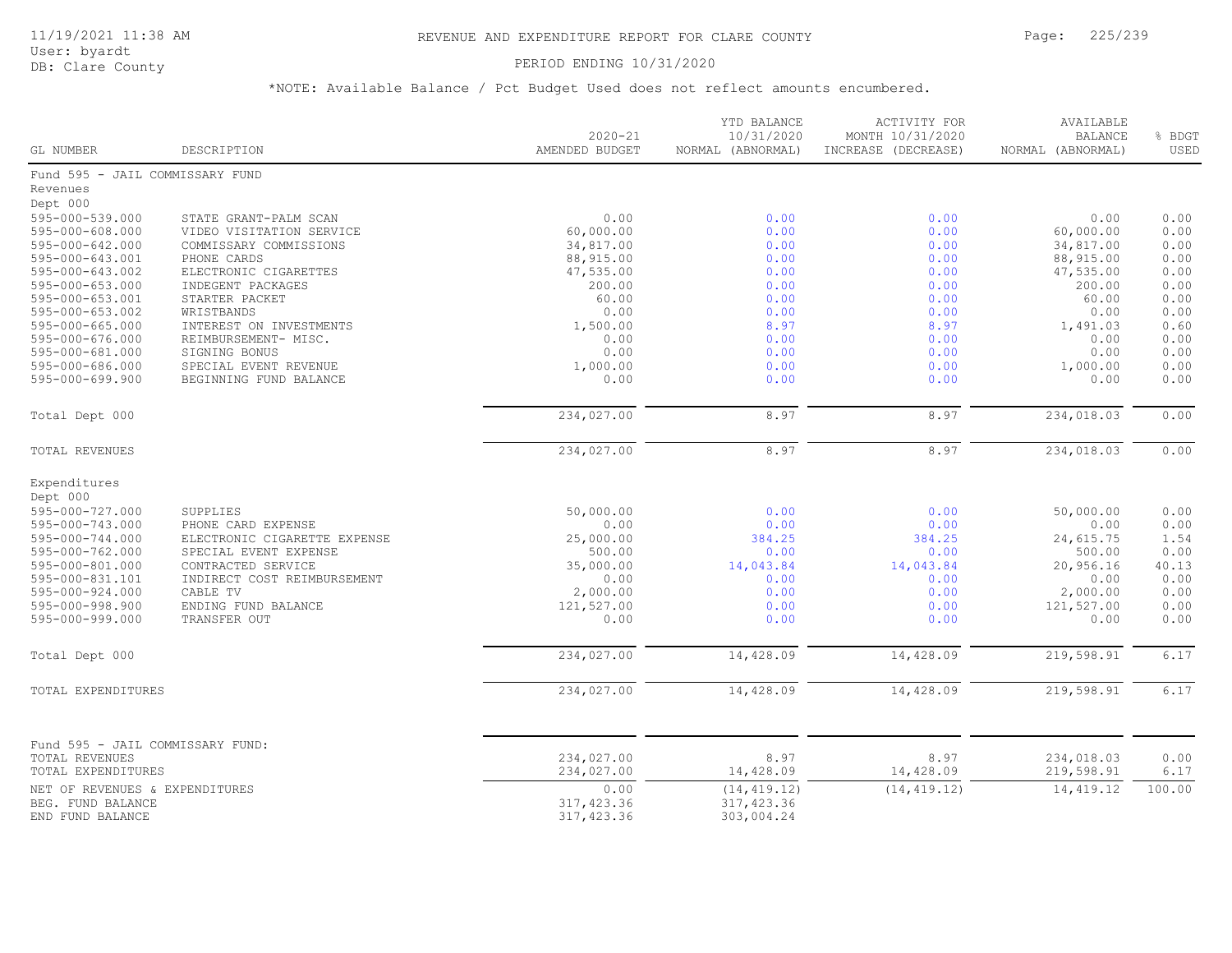## 11/19/2021 11:38 AM REVENUE AND EXPENDITURE REPORT FOR CLARE COUNTY Page: 226/239

User: byardt<br>DB: Clare County

#### PERIOD ENDING 10/31/2020

\*NOTE: Available Balance / Pct Budget Used does not reflect amounts encumbered.

| GL NUMBER                                           | DESCRIPTION                                  | $2020 - 21$<br>AMENDED BUDGET | YTD BALANCE<br>10/31/2020<br>NORMAL (ABNORMAL) | <b>ACTIVITY FOR</b><br>MONTH 10/31/2020<br>INCREASE (DECREASE) | AVAILABLE<br><b>BALANCE</b><br>NORMAL (ABNORMAL) | % BDGT<br>USED |
|-----------------------------------------------------|----------------------------------------------|-------------------------------|------------------------------------------------|----------------------------------------------------------------|--------------------------------------------------|----------------|
| Fund 644 - TECHNOLOGY                               |                                              |                               |                                                |                                                                |                                                  |                |
| Revenues                                            |                                              |                               |                                                |                                                                |                                                  |                |
| Dept 000                                            |                                              |                               |                                                |                                                                |                                                  |                |
| 644-000-676.000                                     | DEPARTMENTAL PAYMENTS                        | 0.00                          | 0.00                                           | 0.00                                                           | 0.00                                             | 0.00           |
| 644-000-699.101                                     | APPROPRIATION TRANSFER IN                    | 0.00                          | 0.00                                           | 0.00                                                           | 0.00                                             | 0.00           |
| 644-000-699.616<br>$644 - 000 - 699.900$            | APPROP TRANSFER IN<br>BEGINNING FUND BALANCE | 0.00<br>0.00                  | 0.00<br>0.00                                   | 0.00<br>0.00                                                   | 0.00<br>0.00                                     | 0.00<br>0.00   |
|                                                     |                                              |                               |                                                |                                                                |                                                  |                |
| Total Dept 000                                      |                                              | 0.00                          | 0.00                                           | 0.00                                                           | 0.00                                             | 0.00           |
| TOTAL REVENUES                                      |                                              | 0.00                          | 0.00                                           | 0.00                                                           | 0.00                                             | 0.00           |
| Expenditures                                        |                                              |                               |                                                |                                                                |                                                  |                |
| Dept 000                                            |                                              |                               |                                                |                                                                |                                                  |                |
| 644-000-801.000                                     | CONTRACTED SERVICE                           | 0.00                          | 0.00                                           | 0.00                                                           | 0.00                                             | 0.00           |
| 644-000-978.000                                     | NEW EQUIPMENT                                | 0.00                          | 0.00                                           | 0.00                                                           | 0.00                                             | 0.00           |
| 644-000-978.001                                     | NEW EQUIPMENT UNDER                          | 0.00                          | 0.00                                           | 0.00                                                           | 0.00                                             | 0.00           |
| 644-000-978.852                                     | VOICE MAIL SYSTEM                            | 0.00                          | 0.00                                           | 0.00                                                           | 0.00                                             | 0.00           |
| 644-000-978.853                                     | E-MAIL SYSTEM                                | 0.00                          | 0.00                                           | 0.00                                                           | 0.00                                             | 0.00           |
| 644-000-980.000                                     | DEPRECIATION EXPENSE                         | 0.00                          | 0.00                                           | 0.00                                                           | 0.00                                             | 0.00           |
| 644-000-998.616                                     | APPROP TRANSFER OUT                          | 0.00                          | 0.00                                           | 0.00                                                           | 0.00                                             | 0.00           |
| 644-000-998.900                                     | ENDING FUND BALANCE                          | 0.00                          | 0.00                                           | 0.00                                                           | 0.00                                             | 0.00           |
| Total Dept 000                                      |                                              | 0.00                          | 0.00                                           | 0.00                                                           | 0.00                                             | 0.00           |
| TOTAL EXPENDITURES                                  |                                              | 0.00                          | 0.00                                           | 0.00                                                           | 0.00                                             | 0.00           |
|                                                     |                                              |                               |                                                |                                                                |                                                  |                |
| Fund 644 - TECHNOLOGY:                              |                                              |                               |                                                |                                                                |                                                  |                |
| TOTAL REVENUES                                      |                                              | 0.00                          | 0.00                                           | 0.00                                                           | 0.00                                             | 0.00           |
| TOTAL EXPENDITURES                                  |                                              | 0.00                          | 0.00                                           | 0.00                                                           | 0.00                                             | 0.00           |
| NET OF REVENUES & EXPENDITURES<br>BEG. FUND BALANCE |                                              | 0.00                          | 0.00                                           | 0.00                                                           | 0.00                                             | 0.00           |

END FUND BALANCE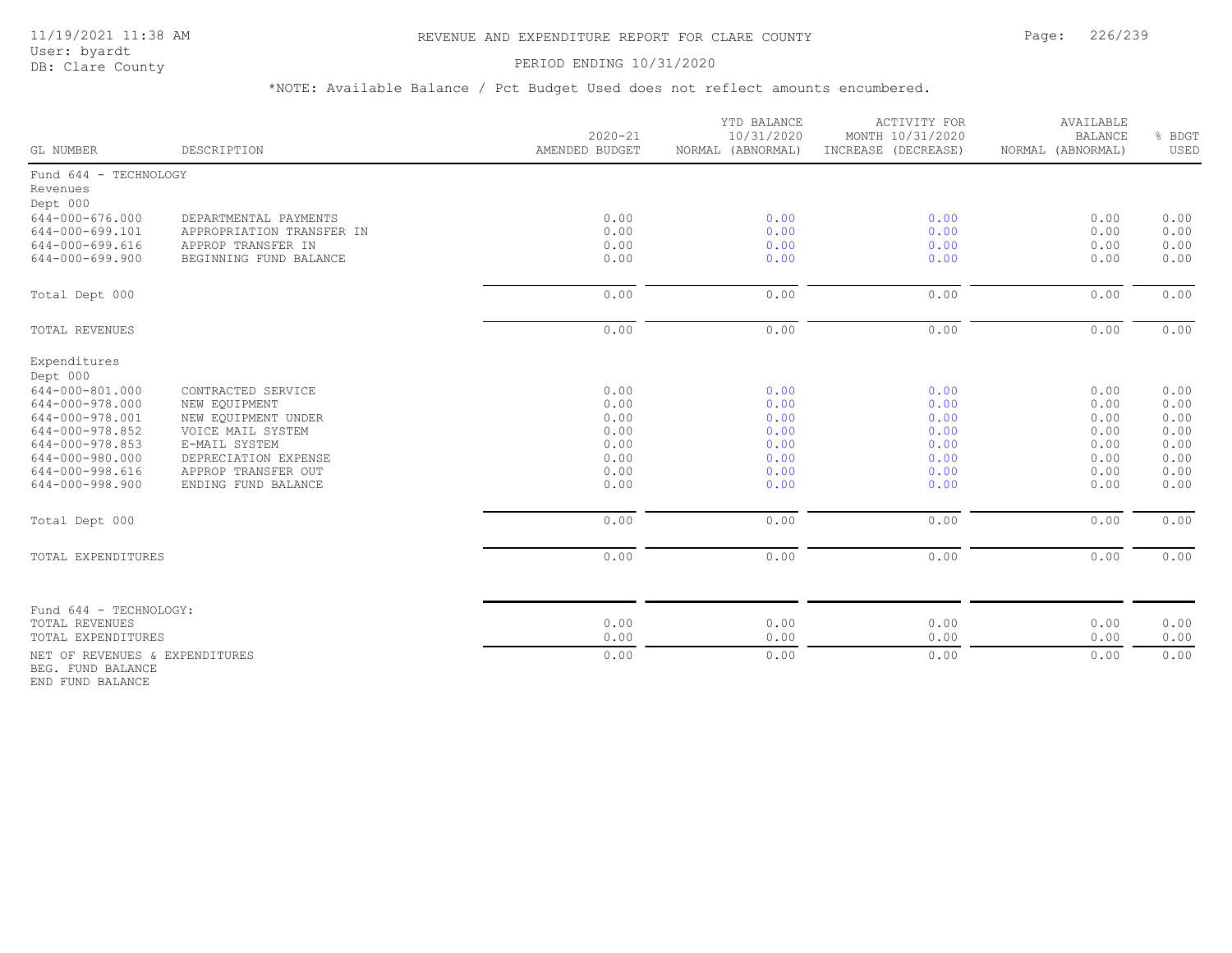## PERIOD ENDING 10/31/2020

| GL NUMBER                        | DESCRIPTION                    | $2020 - 21$<br>AMENDED BUDGET | YTD BALANCE<br>10/31/2020<br>NORMAL (ABNORMAL) | <b>ACTIVITY FOR</b><br>MONTH 10/31/2020<br>INCREASE (DECREASE) | AVAILABLE<br><b>BALANCE</b><br>NORMAL (ABNORMAL) | % BDGT<br>USED |
|----------------------------------|--------------------------------|-------------------------------|------------------------------------------------|----------------------------------------------------------------|--------------------------------------------------|----------------|
|                                  |                                |                               |                                                |                                                                |                                                  |                |
| Fund 677 - HEALTH INSURANCE FUND |                                |                               |                                                |                                                                |                                                  |                |
| Revenues                         |                                |                               |                                                |                                                                |                                                  |                |
| Dept 000                         |                                |                               |                                                |                                                                |                                                  |                |
| 677-000-631.000                  | COBRA SERVICES                 | 0.00                          | 0.00                                           | 0.00                                                           | 0.00                                             | 0.00           |
| 677-000-631.001                  | EMPLOYER'S SHARE               | 0.00                          | 0.00                                           | 0.00                                                           | 0.00                                             | 0.00           |
| 677-000-631.004                  | EMPLOYEE FAMILY CONTINUATION   | 0.00                          | 0.00                                           | 0.00                                                           | 0.00                                             | 0.00           |
| 677-000-631.005                  | EMPLOYEE FLEX                  | 0.00                          | 0.00                                           | 0.00                                                           | 0.00                                             | 0.00           |
| 677-000-631.006                  | DEPENDENT CARE ASSISTANCE      | 0.00                          | 0.00                                           | 0.00                                                           | 0.00                                             | 0.00           |
| 677-000-631.851                  | EMPLOYEE'S SHARE               | 0.00                          | 0.00                                           | 0.00                                                           | 0.00                                             | 0.00           |
| 677-000-631.852                  | RETIREE'S SHARE                | 0.00                          | 0.00                                           | 0.00                                                           | 0.00                                             | 0.00           |
| $677 - 000 - 631.853$            | SHERWOOD HEALTH INS            | 0.00                          | 0.00                                           | 0.00                                                           | 0.00                                             | 0.00           |
| 677-000-676.000                  | HEALTH INS BC/BS REIMBURSEMENT | 0.00                          | 0.00                                           | 0.00                                                           | 0.00                                             | 0.00           |
| 677-000-676.851                  | EMPLOYEE REIMBURSEMENT         | 0.00                          | 0.00                                           | 0.00                                                           | 0.00                                             | 0.00           |
| 677-000-680.131                  | CIRCUIT CT REIMB - GLADWIN CO  | 0.00                          | 0.00                                           | 0.00                                                           | 0.00                                             | 0.00           |
| 677-000-680.136                  | DISTRICT CT REIMB - GLADWIN CO | 0.00                          | 0.00                                           | 0.00                                                           | 0.00                                             | 0.00           |
| 677-000-680.148                  | PROBATE CT REIMB - GLADWIN CO  | 0.00                          | 0.00                                           | 0.00                                                           | 0.00                                             | 0.00           |
| 677-000-687.000                  | COBRA - ARRA REFUND            | 0.00                          | 0.00                                           | 0.00                                                           | 0.00                                             | 0.00           |
| 677-000-699.101                  | APPROPRIATION TRANSFER IN G.F. | 0.00                          | 0.00                                           | 0.00                                                           | 0.00                                             | 0.00           |
| $677 - 000 - 699.900$            | BEGINNING FUND BALANCE         | 0.00                          | 0.00                                           | 0.00                                                           | 0.00                                             | 0.00           |
| Total Dept 000                   |                                | 0.00                          | 0.00                                           | 0.00                                                           | 0.00                                             | 0.00           |
| TOTAL REVENUES                   |                                | 0.00                          | 0.00                                           | 0.00                                                           | 0.00                                             | 0.00           |
| Expenditures<br>Dept 000         |                                |                               |                                                |                                                                |                                                  |                |
| 677-000-710.000                  | FICA EXPENSE                   | 0.00                          | 0.00                                           | 0.00                                                           | 0.00                                             | 0.00           |
| 677-000-711.000                  | MEDICARE EXPENSE               | 0.00                          | 0.00                                           | 0.00                                                           | 0.00                                             | 0.00           |
| 677-000-715.001                  | DUTY DEATH CONTINUATION        | 0.00                          | 0.00                                           | 0.00                                                           | 0.00                                             | 0.00           |
| Total Dept 000                   |                                | 0.00                          | 0.00                                           | 0.00                                                           | 0.00                                             | 0.00           |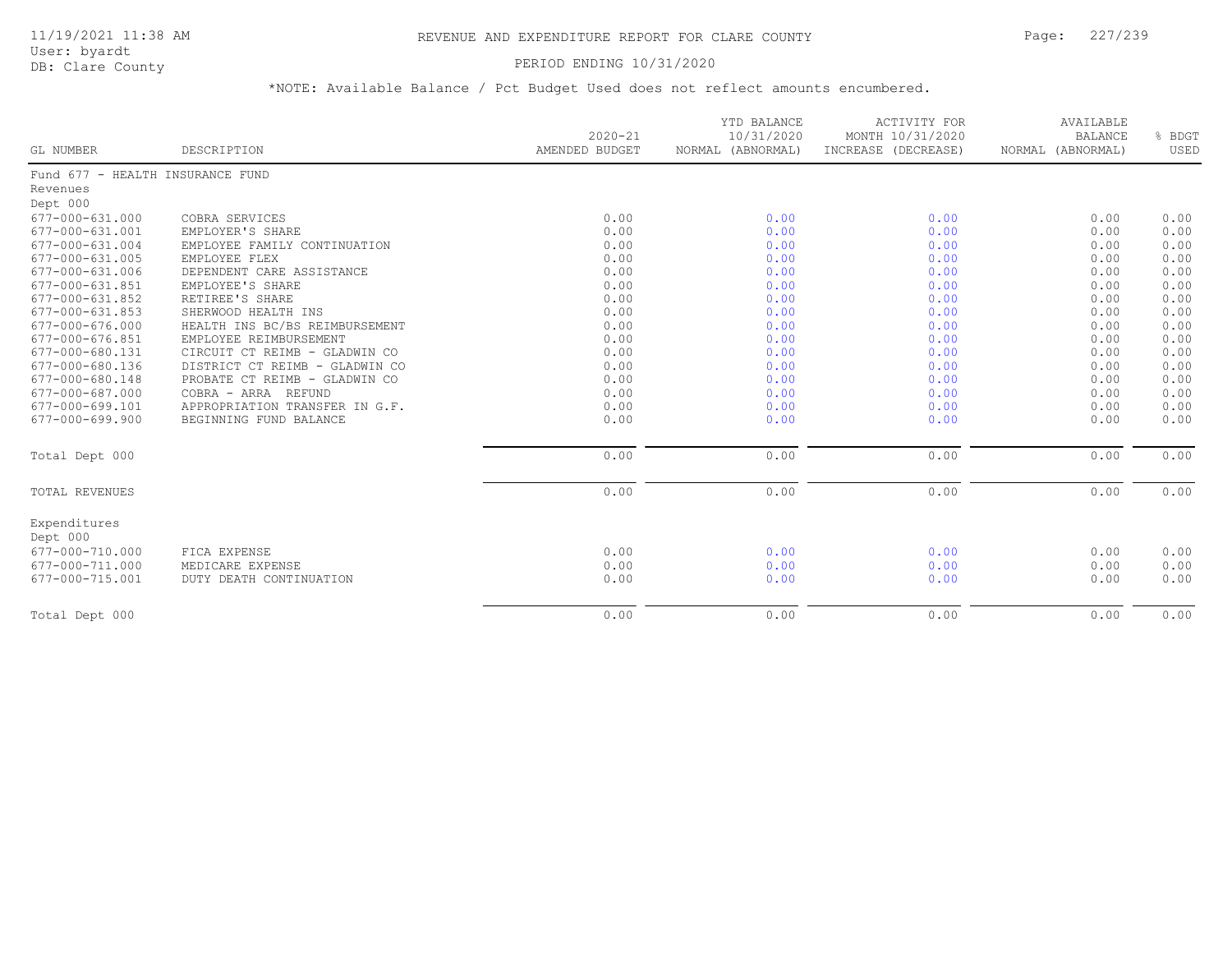#### PERIOD ENDING 10/31/2020

|                                    |                            |                | YTD BALANCE       | ACTIVITY FOR        | AVAILABLE         |      |
|------------------------------------|----------------------------|----------------|-------------------|---------------------|-------------------|------|
|                                    |                            | $2020 - 21$    | 10/31/2020        | MONTH 10/31/2020    | <b>BALANCE</b>    | BDGT |
| GL NUMBER                          | DESCRIPTION                | AMENDED BUDGET | NORMAL (ABNORMAL) | INCREASE (DECREASE) | NORMAL (ABNORMAL) | USED |
| Fund 677 - HEALTH INSURANCE FUND   |                            |                |                   |                     |                   |      |
| Expenditures                       |                            |                |                   |                     |                   |      |
| Dept 851 - INSURANCE & BONDS       |                            |                |                   |                     |                   |      |
| 677-851-716.000                    | HEALTH INSURANCE           | 0.00           | 0.00              | 0.00                | 0.00              | 0.00 |
| 677-851-716.001                    | DELETE                     | 0.00           | 0.00              | 0.00                | 0.00              | 0.00 |
| 677-851-716.004                    | COBRA                      | 0.00           | 0.00              | 0.00                | 0.00              | 0.00 |
| 677-851-716.005                    | RX REIMBURSEMENT           | 0.00           | 0.00              | 0.00                | 0.00              | 0.00 |
| 677-851-716.006                    | FLEX REIMBURSEMENT         | 0.00           | 0.00              | 0.00                | 0.00              | 0.00 |
| 677-851-716.007                    | HEALTH ADMIN REIMBURSEMENT | 0.00           | 0.00              | 0.00                | 0.00              | 0.00 |
| 677-851-716.008                    | SMARTCARD REIMBURSEMENT    | 0.00           | 0.00              | 0.00                | 0.00              | 0.00 |
| Total Dept 851 - INSURANCE & BONDS |                            | 0.00           | 0.00              | 0.00                | 0.00              | 0.00 |
|                                    |                            |                |                   |                     |                   |      |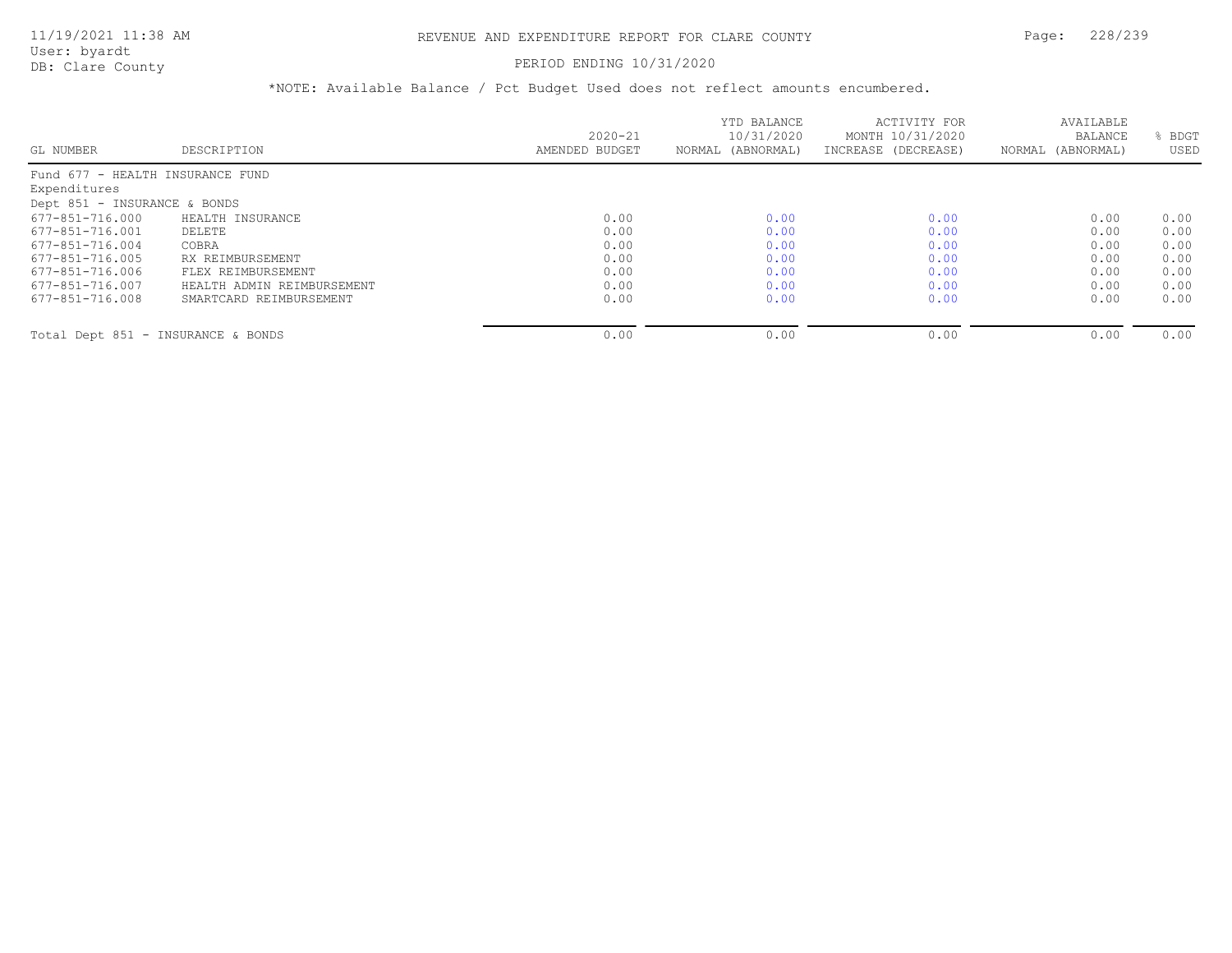#### PERIOD ENDING 10/31/2020

| GL NUMBER                                                                                          | DESCRIPTION                             | $2020 - 21$<br>AMENDED BUDGET | YTD BALANCE<br>10/31/2020<br>(ABNORMAL)<br>NORMAL | ACTIVITY FOR<br>MONTH 10/31/2020<br>INCREASE (DECREASE) | AVAILABLE<br>BALANCE<br>NORMAL (ABNORMAL) | <b>BDGT</b><br>USED |
|----------------------------------------------------------------------------------------------------|-----------------------------------------|-------------------------------|---------------------------------------------------|---------------------------------------------------------|-------------------------------------------|---------------------|
| Fund 677 - HEALTH INSURANCE FUND<br>Expenditures<br>Dept 852<br>677-852-715.000<br>677-852-999.900 | HEALTH INSURANCE<br>ENDING FUND BALANCE | 0.00<br>0.00                  | 0.00<br>0.00                                      | 0.00<br>0.00                                            | 0.00<br>0.00                              | 0.00<br>0.00        |
| Total Dept 852                                                                                     |                                         | 0.00                          | 0.00                                              | 0.00                                                    | 0.00                                      | 0.00                |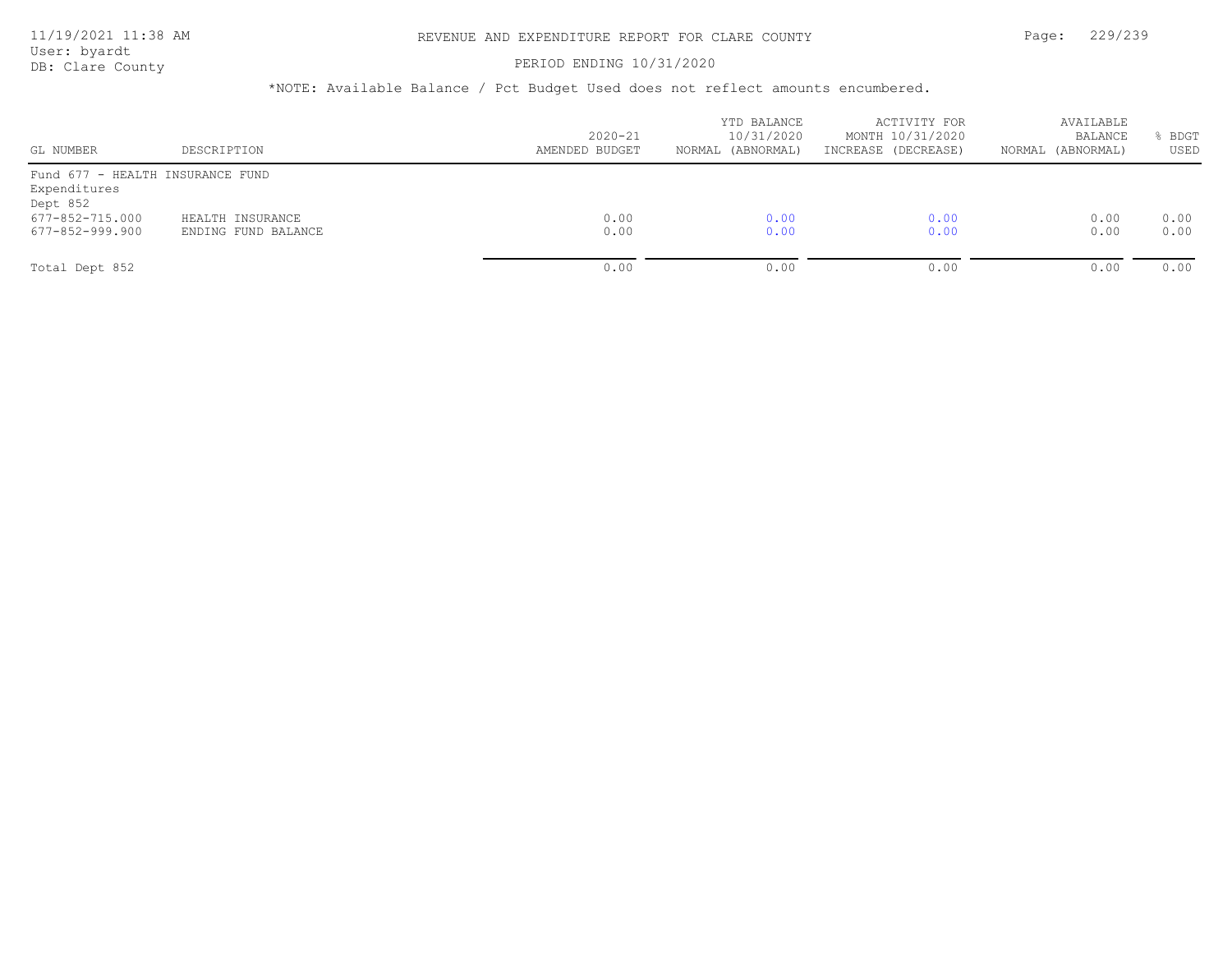#### PERIOD ENDING 10/31/2020

|                                                                         |                                   |                | YTD BALANCE       | ACTIVITY FOR        | AVAILABLE         |      |
|-------------------------------------------------------------------------|-----------------------------------|----------------|-------------------|---------------------|-------------------|------|
|                                                                         |                                   | $2020 - 21$    | 10/31/2020        | MONTH 10/31/2020    | BALANCE           | BDGT |
| GL NUMBER                                                               | DESCRIPTION                       | AMENDED BUDGET | NORMAL (ABNORMAL) | INCREASE (DECREASE) | NORMAL (ABNORMAL) | USED |
| Fund 677 - HEALTH INSURANCE FUND<br>Expenditures                        |                                   |                |                   |                     |                   |      |
| TOTAL EXPENDITURES                                                      |                                   | 0.00           | 0.00              | 0.00                | 0.00              | 0.00 |
| TOTAL REVENUES                                                          | Fund 677 - HEALTH INSURANCE FUND: | 0.00           | 0.00              | 0.00                | 0.00              | 0.00 |
| TOTAL EXPENDITURES                                                      |                                   | 0.00           | 0.00              | 0.00                | 0.00              | 0.00 |
| NET OF REVENUES & EXPENDITURES<br>BEG. FUND BALANCE<br>END FUND BALANCE |                                   | 0.00           | 0.00              | 0.00                | 0.00              | 0.00 |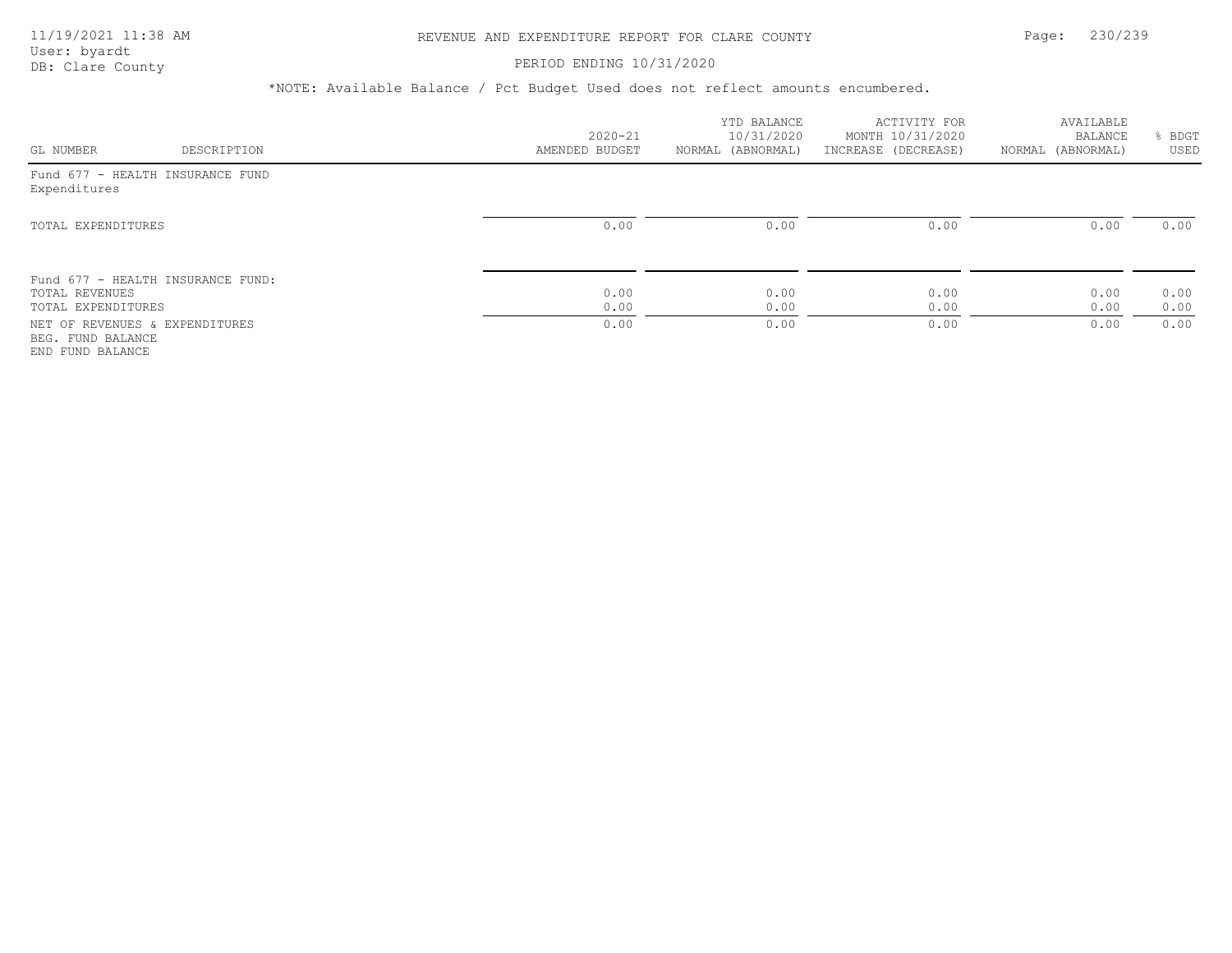#### PERIOD ENDING 10/31/2020

| GL NUMBER                                                                 | DESCRIPTION     | $2020 - 21$<br>AMENDED BUDGET | YTD BALANCE<br>10/31/2020<br>(ABNORMAL)<br>NORMAL | ACTIVITY FOR<br>MONTH 10/31/2020<br>INCREASE (DECREASE) | AVAILABLE<br><b>BALANCE</b><br>NORMAL (ABNORMAL) | BDGT<br>USED |
|---------------------------------------------------------------------------|-----------------|-------------------------------|---------------------------------------------------|---------------------------------------------------------|--------------------------------------------------|--------------|
| Fund 701 - TRUST & AGENCY FUND<br>Revenues<br>Dept 000<br>701-000-699.101 | TRANSFER IN 101 | 0.00                          | 0.00                                              | 0.00                                                    | 0.00                                             | 0.00         |
| Total Dept 000                                                            |                 | 0.00                          | 0.00                                              | 0.00                                                    | 0.00                                             | 0.00         |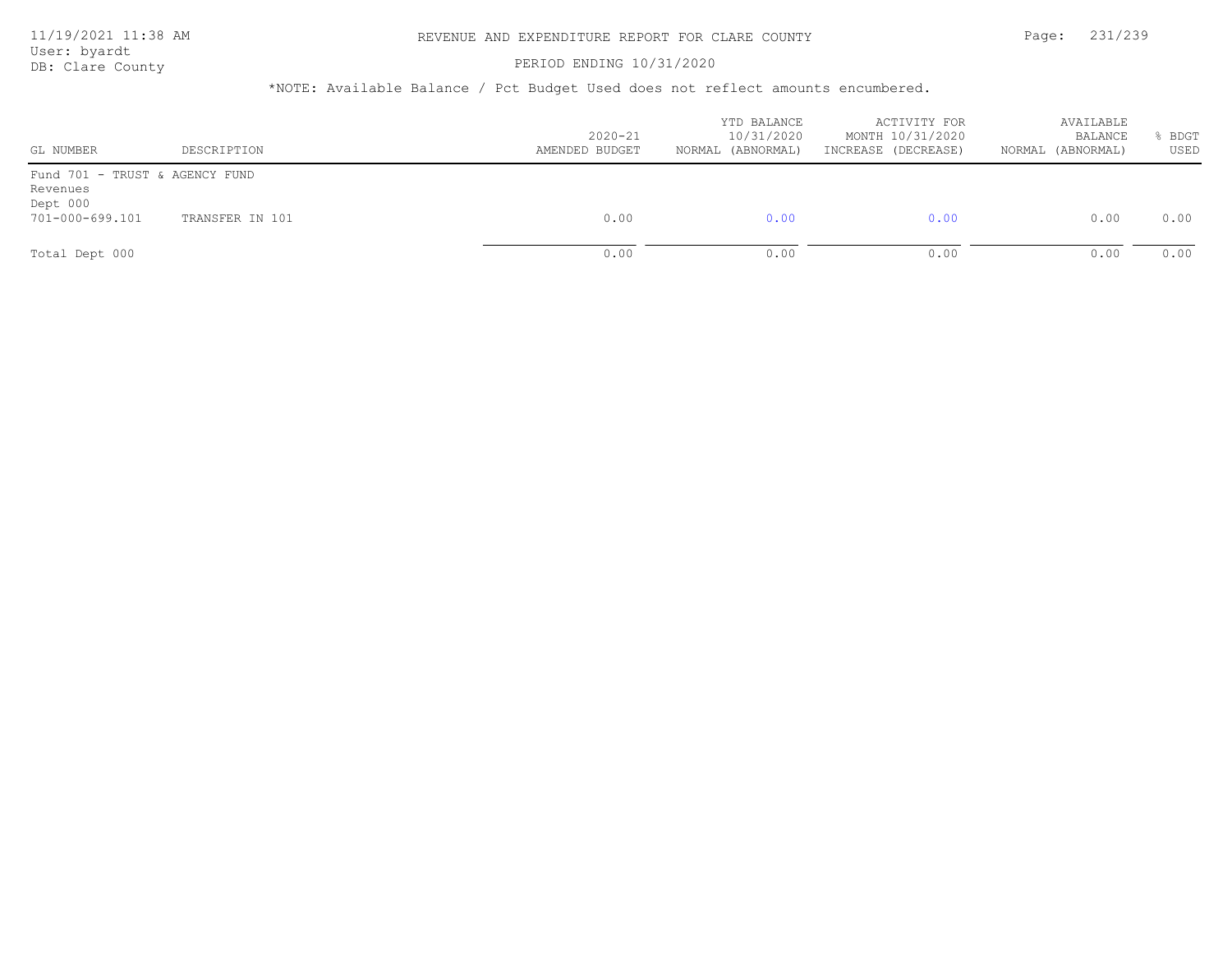## PERIOD ENDING 10/31/2020

| GL NUMBER                                                               | DESCRIPTION | $2020 - 21$<br>AMENDED BUDGET | YTD BALANCE<br>10/31/2020<br>NORMAL (ABNORMAL) | ACTIVITY FOR<br>MONTH 10/31/2020<br>INCREASE (DECREASE) | AVAILABLE<br>BALANCE<br>NORMAL (ABNORMAL) | BDGT<br>USED |
|-------------------------------------------------------------------------|-------------|-------------------------------|------------------------------------------------|---------------------------------------------------------|-------------------------------------------|--------------|
| Fund 701 - TRUST & AGENCY FUND<br>Revenues                              |             |                               |                                                |                                                         |                                           |              |
| TOTAL REVENUES                                                          |             | 0.00                          | 0.00                                           | 0.00                                                    | 0.00                                      | 0.00         |
| Fund 701 - TRUST & AGENCY FUND:<br>TOTAL REVENUES<br>TOTAL EXPENDITURES |             | 0.00<br>0.00                  | 0.00<br>0.00                                   | 0.00<br>0.00                                            | 0.00<br>0.00                              | 0.00<br>0.00 |
| NET OF REVENUES & EXPENDITURES<br>BEG. FUND BALANCE<br>END FUND BALANCE |             | 0.00<br>109.31<br>109.31      | 0.00<br>109.31<br>109.31                       | 0.00                                                    | 0.00                                      | 0.00         |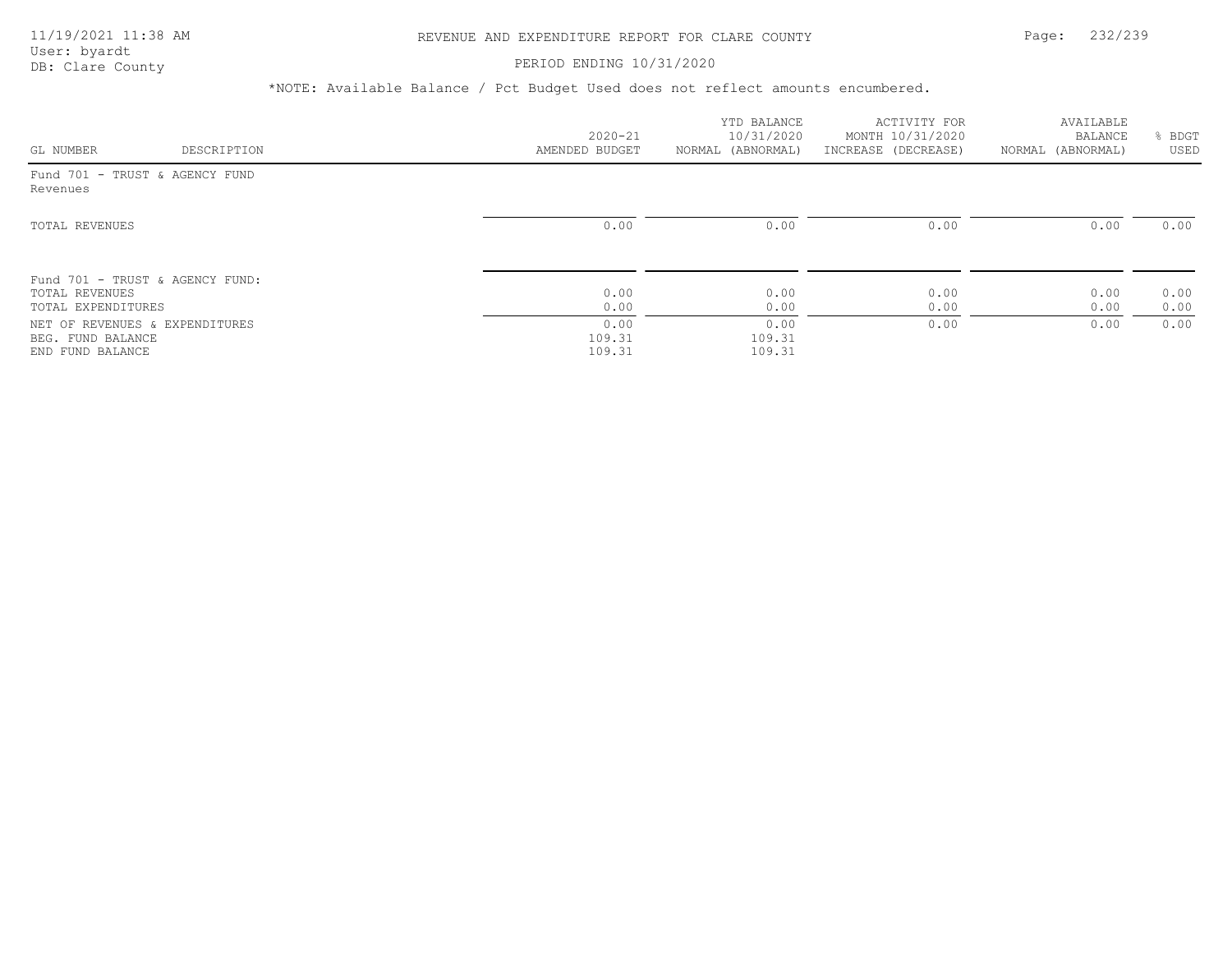## 11/19/2021 11:38 AM REVENUE AND EXPENDITURE REPORT FOR CLARE COUNTY Page: 233/239

User: byardt<br>DB: Clare County

PERIOD ENDING 10/31/2020

| GL NUMBER                                                               | DESCRIPTION                                       | $2020 - 21$<br>AMENDED BUDGET | YTD BALANCE<br>10/31/2020<br>NORMAL (ABNORMAL) | <b>ACTIVITY FOR</b><br>MONTH 10/31/2020<br>INCREASE (DECREASE) | AVAILABLE<br><b>BALANCE</b><br>NORMAL (ABNORMAL) | % BDGT<br>USED |
|-------------------------------------------------------------------------|---------------------------------------------------|-------------------------------|------------------------------------------------|----------------------------------------------------------------|--------------------------------------------------|----------------|
| Fund 777 - PAYROLL FUND<br>Revenues<br>Dept 000                         |                                                   |                               |                                                |                                                                |                                                  |                |
| $777 - 000 - 665.000$                                                   | INTEREST ON INVESTMENTS                           | 800.00                        | (179.04)                                       | (179.04)                                                       | 979.04                                           | (22.38)        |
| Total Dept 000                                                          |                                                   | 800.00                        | (179.04)                                       | (179.04)                                                       | 979.04                                           | (22.38)        |
| TOTAL REVENUES                                                          |                                                   | 800.00                        | (179.04)                                       | (179.04)                                                       | 979.04                                           | (22.38)        |
| Expenditures<br>Dept 000<br>777-000-710.000<br>777-000-711.000          | FICA EXPENSE<br>MEDICARE EXPENSE                  | 0.00<br>0.00                  | 0.00<br>0.00                                   | 0.00<br>0.00                                                   | 0.00<br>0.00                                     | 0.00<br>0.00   |
| $777 - 000 - 955.000$<br>777-000-998.101                                | <b>BANK CHARGES</b><br>APPROPRIATION TRANSFER OUT | 100.00<br>700.00              | 0.00<br>0.00                                   | 0.00<br>0.00                                                   | 100.00<br>700.00                                 | 0.00<br>0.00   |
| Total Dept 000                                                          |                                                   | 800.00                        | 0.00                                           | 0.00                                                           | 800.00                                           | 0.00           |
| TOTAL EXPENDITURES                                                      |                                                   | 800.00                        | 0.00                                           | 0.00                                                           | 800.00                                           | 0.00           |
| Fund 777 - PAYROLL FUND:                                                |                                                   |                               |                                                |                                                                |                                                  |                |
| TOTAL REVENUES<br>TOTAL EXPENDITURES                                    |                                                   | 800.00<br>800.00              | (179.04)<br>0.00                               | (179.04)<br>0.00                                               | 979.04<br>800.00                                 | 22.38<br>0.00  |
| NET OF REVENUES & EXPENDITURES<br>BEG. FUND BALANCE<br>END FUND BALANCE |                                                   | 0.00<br>2,173.26<br>2,173.26  | (179.04)<br>2,173.26<br>1,994.22               | (179.04)                                                       | 179.04                                           | 100.00         |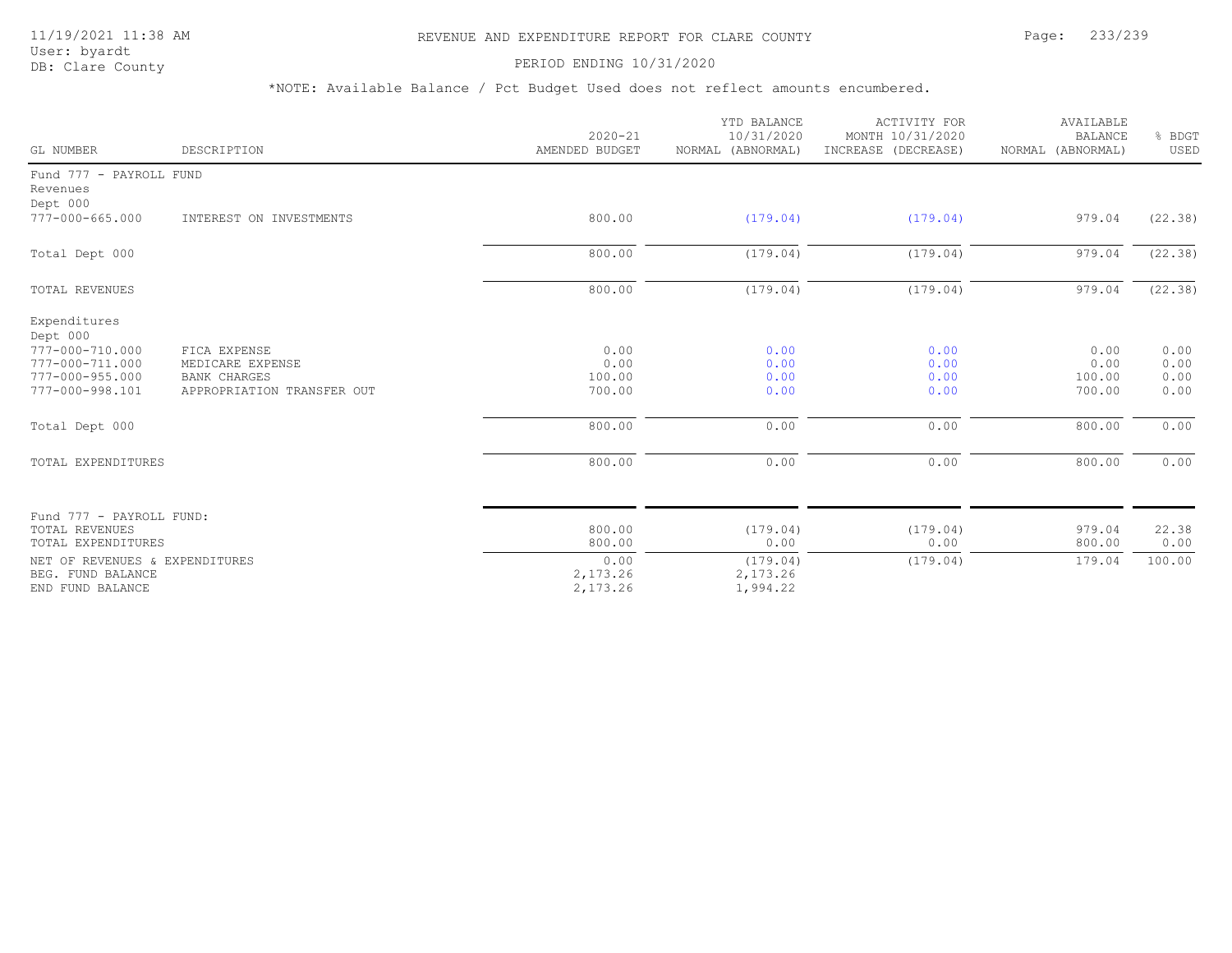## PERIOD ENDING 10/31/2020

| GL NUMBER                                   | DESCRIPTION                              | $2020 - 21$<br>AMENDED BUDGET | YTD BALANCE<br>10/31/2020<br>NORMAL (ABNORMAL) | <b>ACTIVITY FOR</b><br>MONTH 10/31/2020<br>INCREASE (DECREASE) | AVAILABLE<br><b>BALANCE</b><br>NORMAL (ABNORMAL) | % BDGT<br>USED |
|---------------------------------------------|------------------------------------------|-------------------------------|------------------------------------------------|----------------------------------------------------------------|--------------------------------------------------|----------------|
| Fund 801 - DRAIN FUND                       |                                          |                               |                                                |                                                                |                                                  |                |
| Revenues                                    |                                          |                               |                                                |                                                                |                                                  |                |
| Dept 000<br>801-000-528.000                 |                                          |                               |                                                |                                                                |                                                  |                |
| 801-000-665.000                             | FEDERAL GRANT - OTHER<br>INTEREST EARNED | 0.00<br>2,000.00              | 0.00<br>4.47                                   | 0.00<br>4.47                                                   | 0.00<br>1,995.53                                 | 0.00<br>0.22   |
| 801-000-672.000                             | SPECIAL ASSESSMENTS                      | 100,000.00                    | 0.00                                           | 0.00                                                           | 100,000.00                                       | 0.00           |
| 801-000-676.000                             | INTERGOV'T DRAIN REIMBURSEMENT           | 1,500.00                      | 0.00                                           | 0.00                                                           | 1,500.00                                         | 0.00           |
| 801-000-698.000                             | NOTE PROCEEDS                            | 231,500.00                    | 87,700.00                                      | 87,700.00                                                      | 143,800.00                                       | 37.88          |
| 801-000-699.228                             | APPROP TRANSFER IN-SOLID WASTE           | 0.00                          | 0.00                                           | 0.00                                                           | 0.00                                             | 0.00           |
| $801 - 000 - 699.900$                       | BEGINNING FUND BALANCE                   | 20,000.00                     | 0.00                                           | 0.00                                                           | 20,000.00                                        | 0.00           |
| Total Dept 000                              |                                          | 355,000.00                    | 87,704.47                                      | 87,704.47                                                      | 267, 295.53                                      | 24.71          |
|                                             |                                          |                               |                                                |                                                                |                                                  |                |
| TOTAL REVENUES                              |                                          | 355,000.00                    | 87,704.47                                      | 87,704.47                                                      | 267, 295.53                                      | 24.71          |
| Expenditures                                |                                          |                               |                                                |                                                                |                                                  |                |
| Dept 000                                    |                                          |                               |                                                |                                                                |                                                  |                |
| 801-000-967.000                             | REPAIRS & MAINTENANCE                    | 25,000.00                     | 0.00                                           | 0.00                                                           | 25,000.00                                        | 0.00           |
| 801-000-970.000                             | CAPITAL OUTLAY                           | 200,000.00                    | 0.00                                           | 0.00                                                           | 200,000.00                                       | 0.00           |
| 801-000-970.001                             | NEW EQUIPMENT UNDER \$5000               | 0.00                          | 0.00                                           | 0.00                                                           | 0.00                                             | 0.00           |
| 801-000-991.000                             | PRINCIPAL                                | 70,000.00                     | 0.00                                           | 0.00                                                           | 70,000.00                                        | 0.00           |
| 801-000-995.000<br>801-000-998.805          | INTEREST                                 | 20,000.00<br>0.00             | 0.00<br>0.00                                   | 0.00<br>0.00                                                   | 20,000.00<br>0.00                                | 0.00<br>0.00   |
| 801-000-998.900                             | TRANSFER OUT<br>ENDING FUND BALANCE      | 40,000.00                     | 0.00                                           | 0.00                                                           | 40,000.00                                        | 0.00           |
|                                             |                                          |                               |                                                |                                                                |                                                  |                |
| Total Dept 000                              |                                          | 355,000.00                    | 0.00                                           | 0.00                                                           | 355,000.00                                       | 0.00           |
| TOTAL EXPENDITURES                          |                                          | 355,000.00                    | 0.00                                           | 0.00                                                           | 355,000.00                                       | 0.00           |
|                                             |                                          |                               |                                                |                                                                |                                                  |                |
| Fund 801 - DRAIN FUND:                      |                                          |                               |                                                |                                                                |                                                  |                |
| <b>TOTAL REVENUES</b><br>TOTAL EXPENDITURES |                                          | 355,000.00<br>355,000.00      | 87,704.47<br>0.00                              | 87,704.47<br>0.00                                              | 267, 295.53<br>355,000.00                        | 24.71<br>0.00  |
| NET OF REVENUES & EXPENDITURES              |                                          | 0.00                          | 87,704.47                                      | 87,704.47                                                      | (87, 704.47)                                     | 100.00         |
| BEG. FUND BALANCE<br>END FUND BALANCE       |                                          | 262,566.75<br>262,566.75      | 262,566.75<br>350, 271.22                      |                                                                |                                                  |                |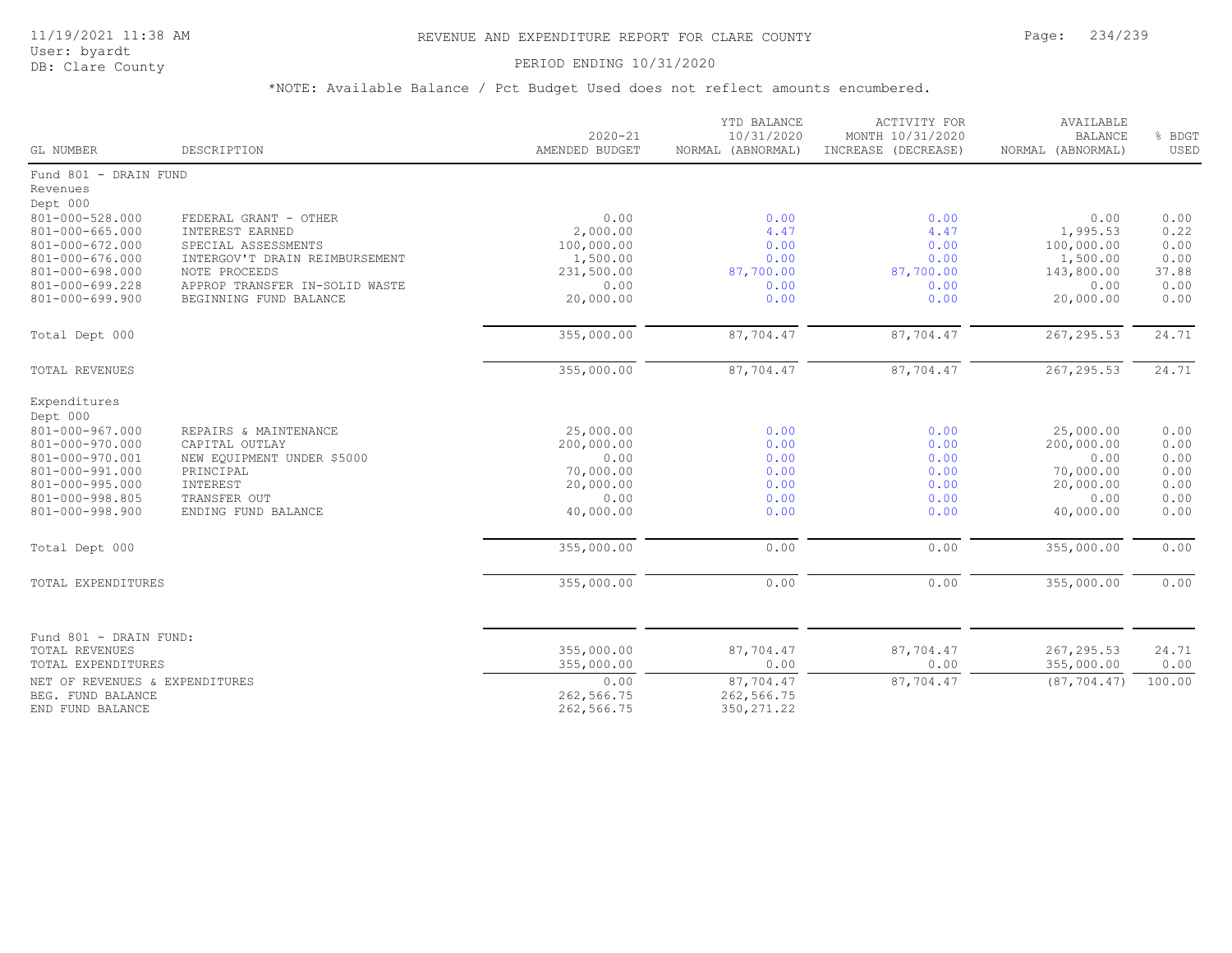#### PERIOD ENDING 10/31/2020

|                                    |                                                          | $2020 - 21$    | YTD BALANCE<br>10/31/2020 | ACTIVITY FOR<br>MONTH 10/31/2020 | AVAILABLE<br><b>BALANCE</b> | % BDGT       |
|------------------------------------|----------------------------------------------------------|----------------|---------------------------|----------------------------------|-----------------------------|--------------|
| GL NUMBER                          | DESCRIPTION                                              | AMENDED BUDGET | NORMAL (ABNORMAL)         | INCREASE (DECREASE)              | NORMAL (ABNORMAL)           | USED         |
|                                    | Fund 805 - LITTLE TOBACCO DRAIN CONSTRUCTION FUND        |                |                           |                                  |                             |              |
| Revenues                           |                                                          |                |                           |                                  |                             |              |
| Dept 000                           |                                                          |                |                           |                                  |                             |              |
| 805-000-528.000<br>805-000-665.000 | FEDERAL GRANT - OTHER<br>INTEREST ON INVESTMENTS         | 0.00<br>0.00   | (57, 398.41)<br>0.00      | (57, 398.41)<br>0.00             | 57,398.41<br>0.00           | 100.00       |
| 805-000-672.000                    | SPECIAL ASSESSMENTS                                      | 0.00           | 0.00                      | 0.00                             | 0.00                        | 0.00<br>0.00 |
| 805-000-698.000                    | NOTE PROCEEDS                                            | 0.00           | 0.00                      | 0.00                             | 0.00                        | 0.00         |
| 805-000-699.801                    | TRANSFER IN                                              | 0.00           | 0.00                      | 0.00                             | 0.00                        | 0.00         |
| 805-000-699.900                    | BEGINNING FUND BALANCE                                   | 0.00           | 0.00                      | 0.00                             | 0.00                        | 0.00         |
| Total Dept 000                     |                                                          | 0.00           | (57, 398.41)              | (57, 398.41)                     | 57,398.41                   | 100.00       |
|                                    |                                                          |                |                           |                                  |                             |              |
| TOTAL REVENUES                     |                                                          | 0.00           | (57, 398.41)              | (57, 398.41)                     | 57,398.41                   | 100.00       |
| Expenditures                       |                                                          |                |                           |                                  |                             |              |
| Dept 000                           |                                                          |                |                           |                                  |                             |              |
| 805-000-978.000                    | NEW EQUIPMENT                                            | 0.00           | 0.00                      | 0.00                             | 0.00                        | 0.00         |
| 805-000-991.000                    | PRINCIPAL                                                | 0.00           | 0.00                      | 0.00                             | 0.00                        | 0.00         |
| 805-000-995.000                    | INTEREST                                                 | 0.00           | 0.00                      | 0.00                             | 0.00                        | 0.00         |
| 805-000-998.851<br>805-000-998.900 | APPROP TRANS OUT - DRAIN P/I FUND<br>ENDING FUND BALANCE | 0.00<br>0.00   | 0.00<br>0.00              | 0.00<br>0.00                     | 0.00<br>0.00                | 0.00<br>0.00 |
|                                    |                                                          |                |                           |                                  |                             |              |
| Total Dept 000                     |                                                          | 0.00           | 0.00                      | 0.00                             | 0.00                        | 0.00         |
| TOTAL EXPENDITURES                 |                                                          | 0.00           | 0.00                      | 0.00                             | 0.00                        | 0.00         |
|                                    |                                                          |                |                           |                                  |                             |              |
|                                    | Fund 805 - LITTLE TOBACCO DRAIN CONSTRUCTION FUND:       |                |                           |                                  |                             |              |
| TOTAL REVENUES                     |                                                          | 0.00           | (57, 398.41)              | (57, 398.41)                     | 57,398.41                   | 100.00       |
| TOTAL EXPENDITURES                 |                                                          | 0.00           | 0.00                      | 0.00                             | 0.00                        | 0.00         |
| NET OF REVENUES & EXPENDITURES     |                                                          | 0.00           | (57, 398.41)              | (57, 398.41)                     | 57,398.41                   | 100.00       |
| BEG. FUND BALANCE                  |                                                          | 1,688,488.26   | 1,688,488.26              |                                  |                             |              |
| END FUND BALANCE                   |                                                          | 1,688,488.26   | 1,631,089.85              |                                  |                             |              |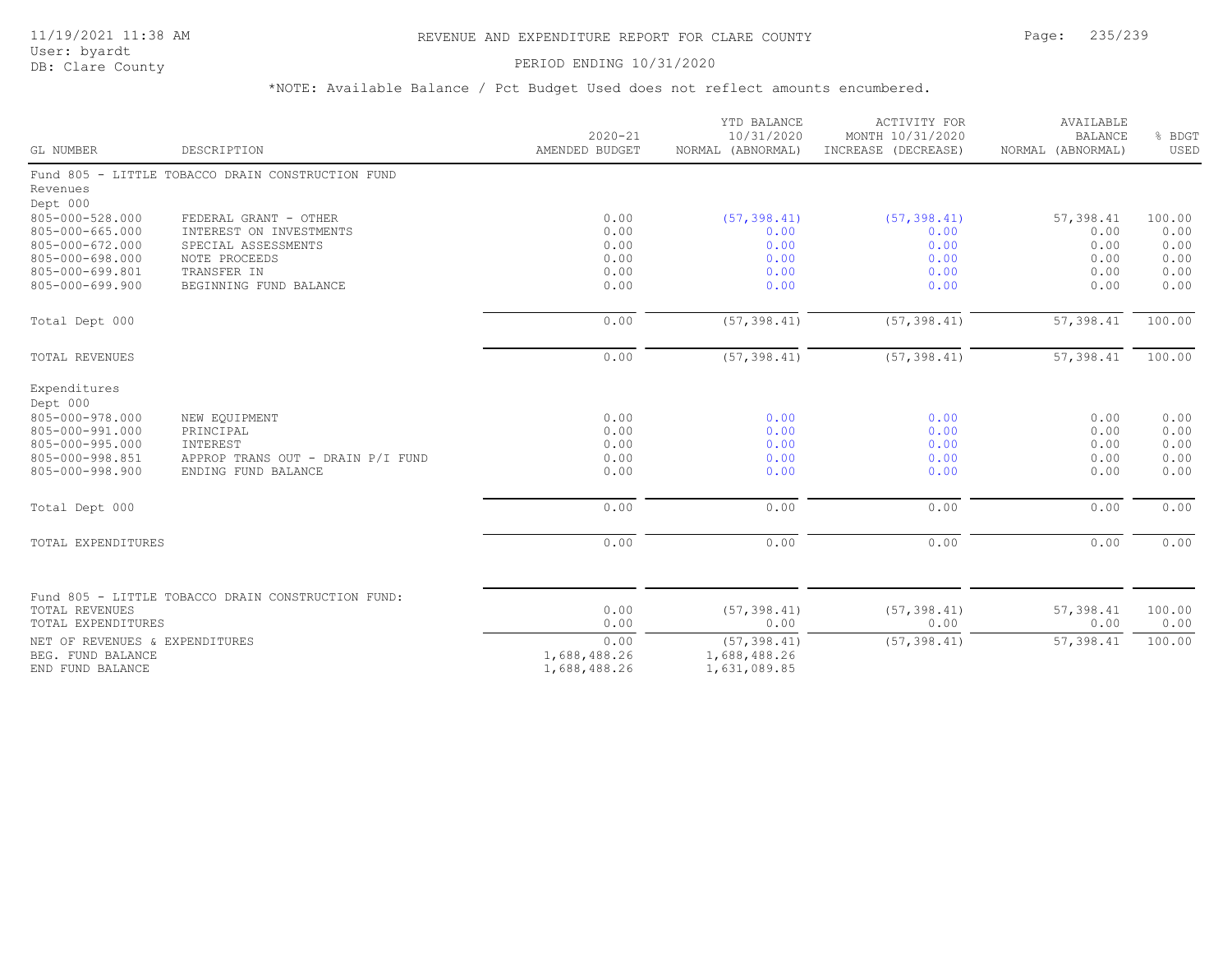## 11/19/2021 11:38 AM REVENUE AND EXPENDITURE REPORT FOR CLARE COUNTY Page: 236/239

User: byardt

# DB: Clare County **DB: Clare County**

| GL NUMBER                                                                                            | DESCRIPTION                                                                                  | $2020 - 21$<br>AMENDED BUDGET                     | YTD BALANCE<br>10/31/2020<br>NORMAL (ABNORMAL) | <b>ACTIVITY FOR</b><br>MONTH 10/31/2020<br>INCREASE (DECREASE) | AVAILABLE<br><b>BALANCE</b><br>NORMAL (ABNORMAL) | % BDGT<br>USED               |
|------------------------------------------------------------------------------------------------------|----------------------------------------------------------------------------------------------|---------------------------------------------------|------------------------------------------------|----------------------------------------------------------------|--------------------------------------------------|------------------------------|
| Fund 841 - LAKE LEVEL FUND<br>Revenues<br>Dept 000                                                   |                                                                                              |                                                   |                                                |                                                                |                                                  |                              |
| 841-000-665.000<br>841-000-672.000<br>841-000-699.900                                                | INTEREST EARNED<br>SPECIAL ASSESSMENTS<br>BEGINNING FUND BALANCE                             | 0.00<br>47,000.00<br>5,000.00                     | 0.00<br>0.00<br>0.00                           | 0.00<br>0.00<br>0.00                                           | 0.00<br>47,000.00<br>5,000.00                    | 0.00<br>0.00<br>0.00         |
| Total Dept 000                                                                                       |                                                                                              | 52,000.00                                         | 0.00                                           | 0.00                                                           | 52,000.00                                        | 0.00                         |
| <b>TOTAL REVENUES</b>                                                                                |                                                                                              | 52,000.00                                         | 0.00                                           | 0.00                                                           | 52,000.00                                        | 0.00                         |
| Expenditures<br>Dept 000<br>841-000-967.000<br>841-000-970.000<br>841-000-970.001<br>841-000-998.900 | REPAIRS & MAINTENANCE<br>CAPITAL OUTLAY<br>NEW EQUIPMENT UNDER \$5000<br>ENDING FUND BALANCE | 47,000.00<br>0.00<br>0.00<br>5,000.00             | 0.00<br>0.00<br>0.00<br>0.00                   | 0.00<br>0.00<br>0.00<br>0.00                                   | 47,000.00<br>0.00<br>0.00<br>5,000.00            | 0.00<br>0.00<br>0.00<br>0.00 |
| Total Dept 000                                                                                       |                                                                                              | 52,000.00                                         | 0.00                                           | 0.00                                                           | 52,000.00                                        | 0.00                         |
| TOTAL EXPENDITURES                                                                                   |                                                                                              | 52,000.00                                         | 0.00                                           | 0.00                                                           | 52,000.00                                        | 0.00                         |
| Fund 841 - LAKE LEVEL FUND:<br>TOTAL REVENUES                                                        |                                                                                              | 52,000.00                                         | 0.00                                           | 0.00                                                           | 52,000.00                                        | 0.00                         |
| TOTAL EXPENDITURES<br>NET OF REVENUES & EXPENDITURES<br>BEG. FUND BALANCE<br>END FUND BALANCE        |                                                                                              | 52,000.00<br>0.00<br>(11, 851.54)<br>(11, 851.54) | 0.00<br>0.00<br>(11, 851.54)<br>(11, 851.54)   | 0.00<br>0.00                                                   | 52,000.00<br>0.00                                | 0.00<br>0.00                 |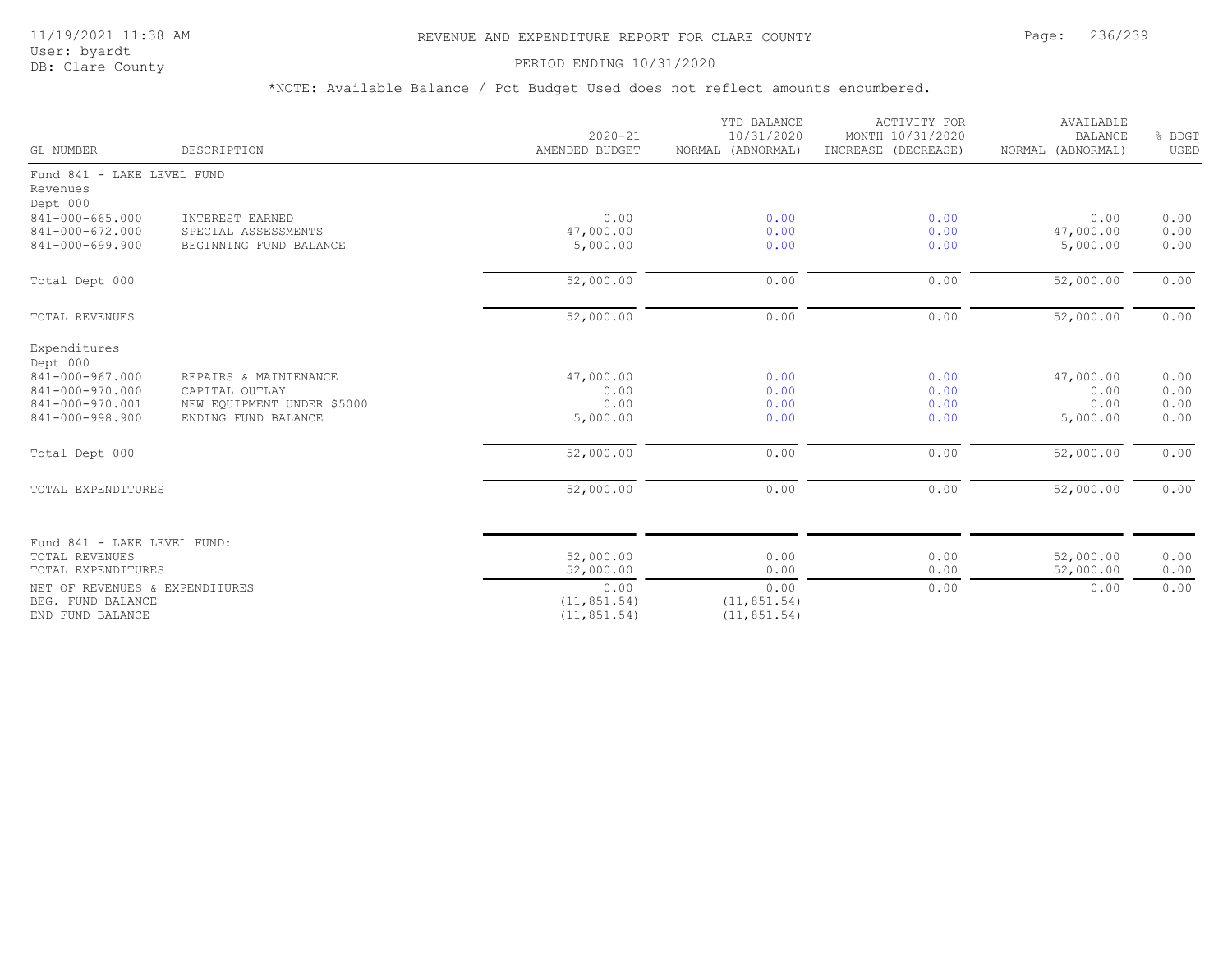## PERIOD ENDING 10/31/2020

| GL NUMBER            | DESCRIPTION                          | $2020 - 21$<br>AMENDED BUDGET | YTD BALANCE<br>10/31/2020<br>(ABNORMAL)<br>NORMAL | ACTIVITY FOR<br>MONTH 10/31/2020<br>INCREASE (DECREASE) | AVAILABLE<br>BALANCE<br>NORMAL (ABNORMAL) | BDGT<br>USED |
|----------------------|--------------------------------------|-------------------------------|---------------------------------------------------|---------------------------------------------------------|-------------------------------------------|--------------|
| Revenues<br>Dept 000 | Fund 842 - REVOLVING LAKE LEVEL FUND |                               |                                                   |                                                         |                                           |              |
| 842-000-665.000      | INTEREST ON INVESTMENTS              | 0.00                          | 0.00                                              | 0.00                                                    | 0.00                                      | 0.00         |
| Total Dept 000       |                                      | 0.00                          | 0.00                                              | 0.00                                                    | 0.00                                      | 0.00         |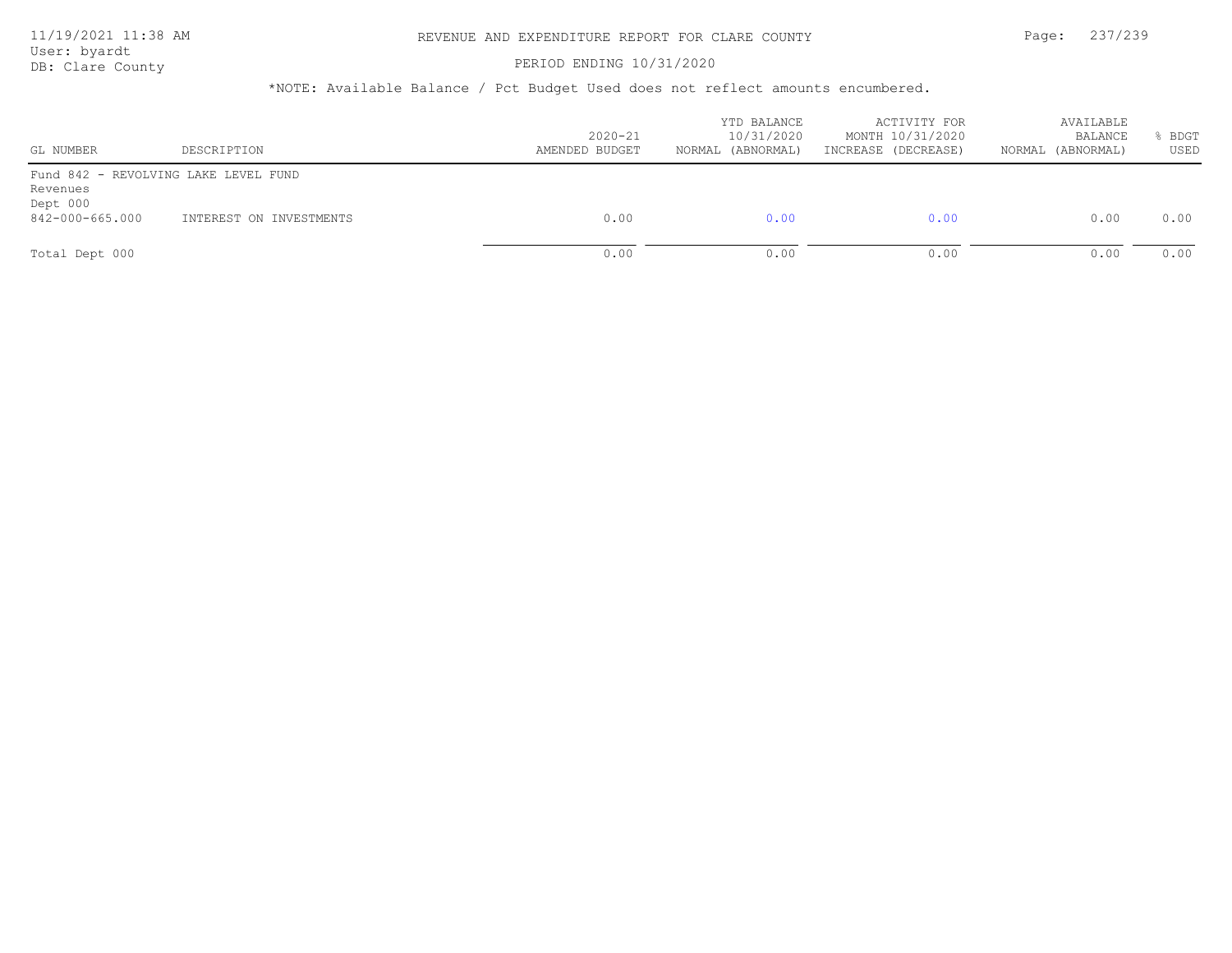#### PERIOD ENDING 10/31/2020

|                                                                         |                                       |                | YTD BALANCE       | ACTIVITY FOR        | AVAILABLE         |              |
|-------------------------------------------------------------------------|---------------------------------------|----------------|-------------------|---------------------|-------------------|--------------|
|                                                                         |                                       | $2020 - 21$    | 10/31/2020        | MONTH 10/31/2020    | BALANCE           | BDGT         |
| GL NUMBER                                                               | DESCRIPTION                           | AMENDED BUDGET | NORMAL (ABNORMAL) | INCREASE (DECREASE) | NORMAL (ABNORMAL) | USED         |
| Revenues                                                                | Fund 842 - REVOLVING LAKE LEVEL FUND  |                |                   |                     |                   |              |
| TOTAL REVENUES                                                          |                                       | 0.00           | 0.00              | 0.00                | 0.00              | 0.00         |
|                                                                         | Fund 842 - REVOLVING LAKE LEVEL FUND: |                |                   |                     |                   |              |
| TOTAL REVENUES<br>TOTAL EXPENDITURES                                    |                                       | 0.00<br>0.00   | 0.00<br>0.00      | 0.00<br>0.00        | 0.00<br>0.00      | 0.00<br>0.00 |
| NET OF REVENUES & EXPENDITURES<br>BEG. FUND BALANCE<br>END FUND BALANCE |                                       | 0.00           | 0.00              | 0.00                | 0.00              | 0.00         |